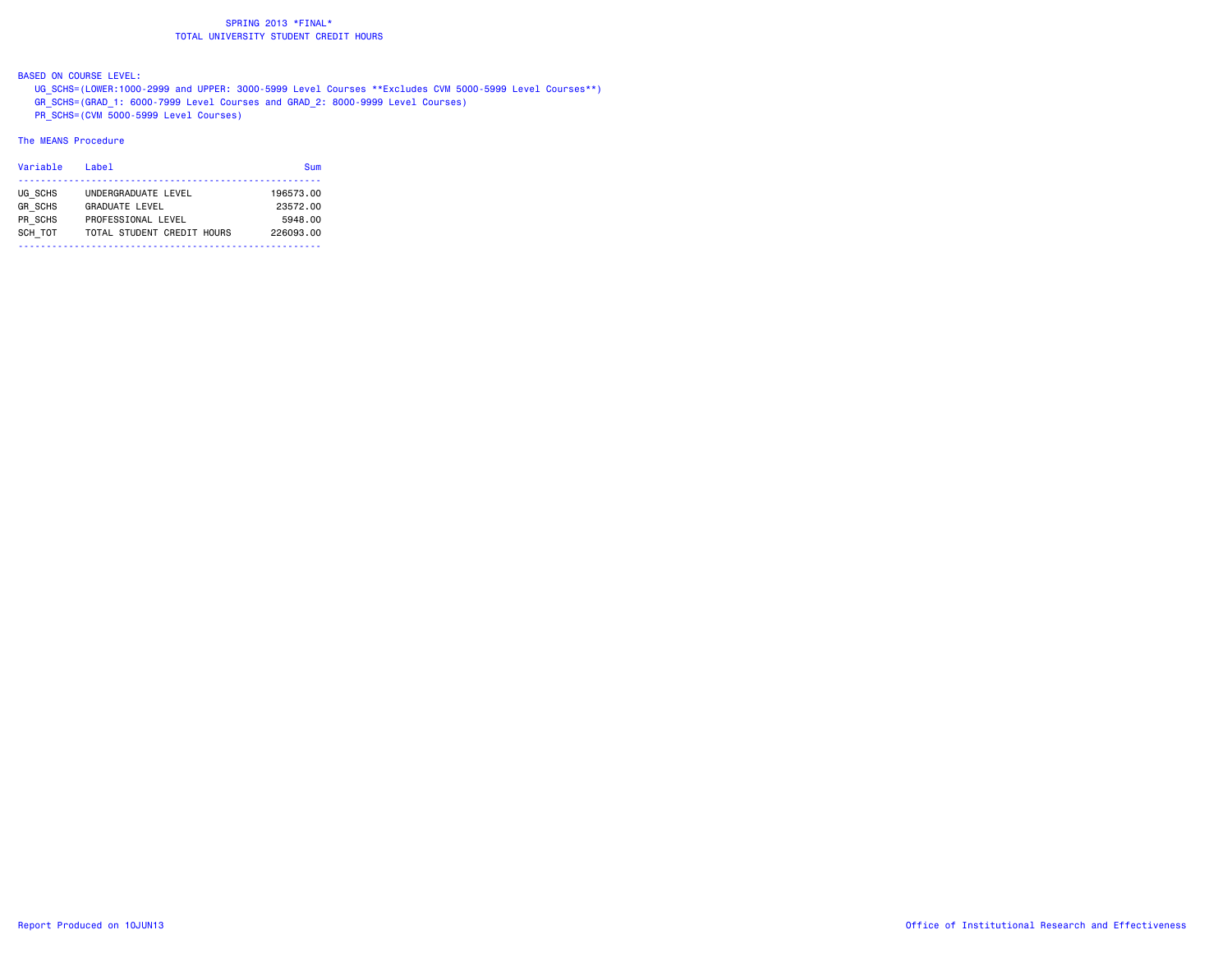## BASED ON COURSE LEVEL:

 UG\_SCHS=(LOWER:1000-2999 and UPPER: 3000-5999 Level Courses \*\*Excludes CVM 5000-5999 Level Courses\*\*) GR\_SCHS=(GRAD\_1: 6000-7999 Level Courses and GRAD\_2: 8000-9999 Level Courses) PR\_SCHS=(CVM 5000-5999 Level Courses)

#### The MEANS Procedure

| <b>CAMPUS</b> | N<br><b>Obs</b> | Variable       | Label                      | Sum       |
|---------------|-----------------|----------------|----------------------------|-----------|
| MAIN          | 4707            | UG SCHS        | UNDERGRADUATE LEVEL        | 191103.00 |
|               |                 | GR SCHS        | <b>GRADUATE LEVEL</b>      | 22776.00  |
|               |                 | PR SCHS        | PROFESSIONAL LEVEL         | 5948.00   |
|               |                 | SCH TOT        | TOTAL STUDENT CREDIT HOURS | 219827.00 |
| MERIDIAN      | 215             | UG SCHS        | UNDERGRADUATE LEVEL        | 5470.00   |
|               |                 | <b>GR SCHS</b> | <b>GRADUATE LEVEL</b>      | 796.00    |
|               |                 | PR SCHS        | PROFESSIONAL LEVEL         | 0.00      |
|               |                 | SCH TOT        | TOTAL STUDENT CREDIT HOURS | 6266.00   |
|               |                 |                |                            |           |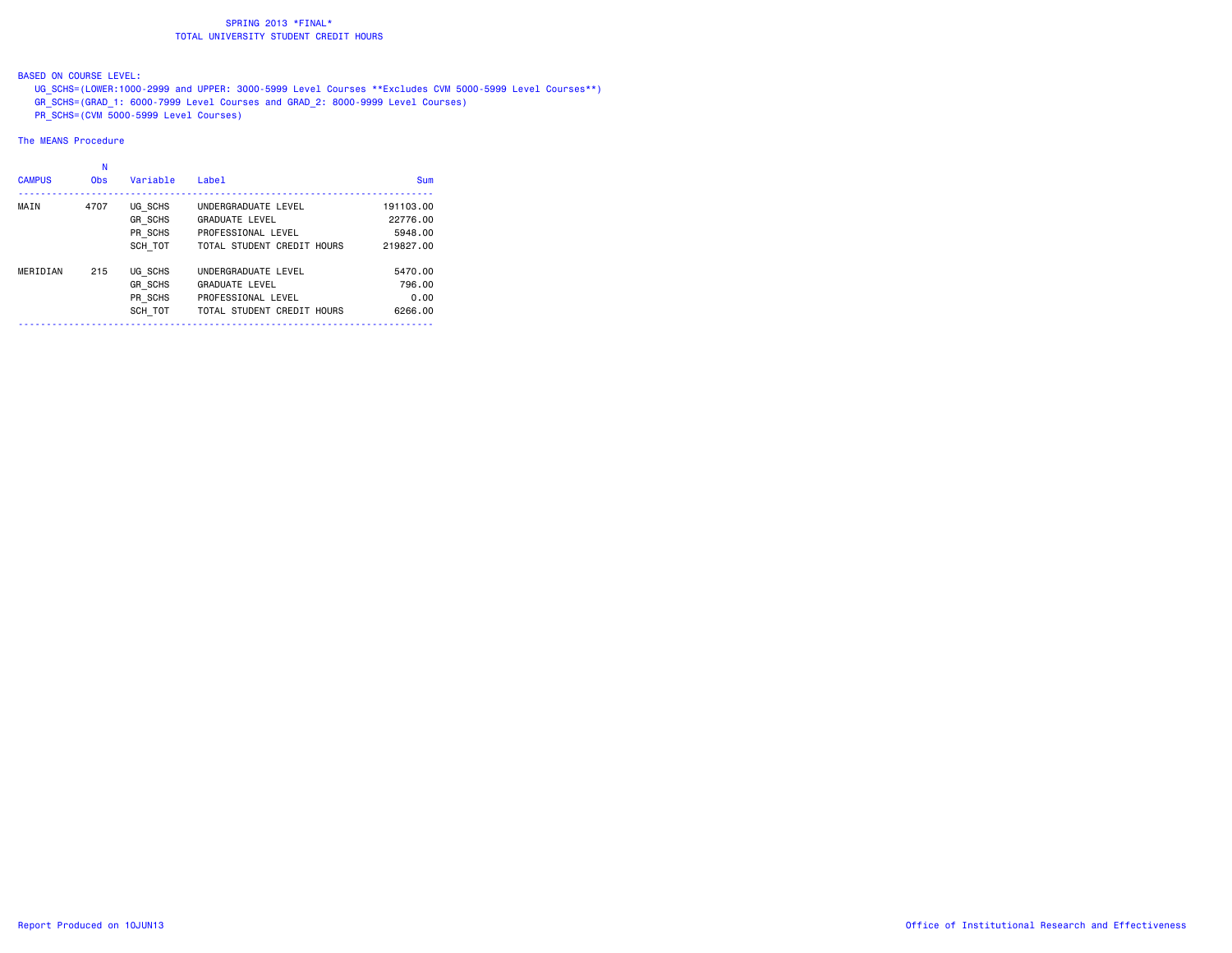#### BASED ON COURSE LEVEL:

 UG\_SCHS=(LOWER:1000-2999 and UPPER: 3000-5999 Level Courses \*\*Excludes CVM 5000-5999 Level Courses\*\*) GR\_SCHS=(GRAD\_1: 6000-7999 Level Courses and GRAD\_2: 8000-9999 Level Courses)  $\overline{PR}$  SCHS=(CVM 5000-5999 Level Courses)

#### The MEANS Procedure

|           |                            |          | N              |                            |
|-----------|----------------------------|----------|----------------|----------------------------|
| Sum       | Label                      | Variable | <b>Obs</b>     | <b>ACADEMIC COLLEGE</b>    |
| 12908.00  | UNDERGRADUATE LEVEL        | UG SCHS  | 594            | AG & LIFE SCIENCES         |
| 2580.60   | GRADUATE LEVEL             | GR SCHS  |                |                            |
| 127.50    | PROFESSIONAL LEVEL         | PR_SCHS  |                |                            |
| 15616.10  | TOTAL STUDENT CREDIT HOURS | SCH TOT  |                |                            |
| 7440.00   | UNDERGRADUATE LEVEL        | UG SCHS  | 169            | ARCHITECTURE, ART & DESIGN |
| 67.00     | <b>GRADUATE LEVEL</b>      | GR SCHS  |                |                            |
| 0.00      | PROFESSIONAL LEVEL         | PR SCHS  |                |                            |
| 7507.00   | TOTAL STUDENT CREDIT HOURS | SCH TOT  |                |                            |
| 100048.30 | UNDERGRADUATE LEVEL        | UG SCHS  | 2105           | ARTS & SCIENCES            |
| 7552.00   | GRADUATE LEVEL             | GR SCHS  |                |                            |
| 0.00      | PROFESSIONAL LEVEL         | PR SCHS  |                |                            |
| 107600.30 | TOTAL STUDENT CREDIT HOURS | SCH TOT  |                |                            |
| 26399.00  | UNDERGRADUATE LEVEL        | UG_SCHS  | 272            | <b>BUSINESS</b>            |
| 2296.00   | GRADUATE LEVEL             | GR_SCHS  |                |                            |
| 0.00      | PROFESSIONAL LEVEL         | PR_SCHS  |                |                            |
| 28695.00  | TOTAL STUDENT CREDIT HOURS | SCH TOT  |                |                            |
| 29461.00  | UNDERGRADUATE LEVEL        | UG SCHS  | 811            | EDUCATION                  |
| 5288.00   | GRADUATE LEVEL             | GR SCHS  |                |                            |
| 0.00      | PROFESSIONAL LEVEL         | PR_SCHS  |                |                            |
| 34749.00  | TOTAL STUDENT CREDIT HOURS | SCH TOT  |                |                            |
| 17130.20  | UNDERGRADUATE LEVEL        | UG SCHS  | 623            | ENGINEERING                |
| 4122.40   | <b>GRADUATE LEVEL</b>      | GR SCHS  |                |                            |
| 0.00      | PROFESSIONAL LEVEL         | PR_SCHS  |                |                            |
| 21252.60  | TOTAL STUDENT CREDIT HOURS | SCH TOT  |                |                            |
| 1913.00   | UNDERGRADUATE LEVEL        | UG SCHS  | 169            | <b>FOREST RESOURCES</b>    |
| 1203.00   | GRADUATE LEVEL             | GR SCHS  |                |                            |
| 0.00      | PROFESSIONAL LEVEL         | PR SCHS  |                |                            |
| 3116.00   | TOTAL STUDENT CREDIT HOURS | SCH TOT  |                |                            |
| 1140.00   | UNDERGRADUATE LEVEL        | UG SCHS  | 175            | VETERINARY MEDICINE        |
| 463.00    | <b>GRADUATE LEVEL</b>      | GR_SCHS  |                |                            |
| 5820.50   | PROFESSIONAL LEVEL         | PR SCHS  |                |                            |
| 7423.50   | TOTAL STUDENT CREDIT HOURS | SCH TOT  |                |                            |
| 133.50    | UNDERGRADUATE LEVEL        | UG SCHS  | $\overline{4}$ | ACADEMIC AFFAIRS           |
| 0.00      | GRADUATE LEVEL             | GR SCHS  |                |                            |
| 0.00      | PROFESSIONAL LEVEL         | PR_SCHS  |                |                            |
| 133.50    | TOTAL STUDENT CREDIT HOURS | SCH_TOT  |                |                            |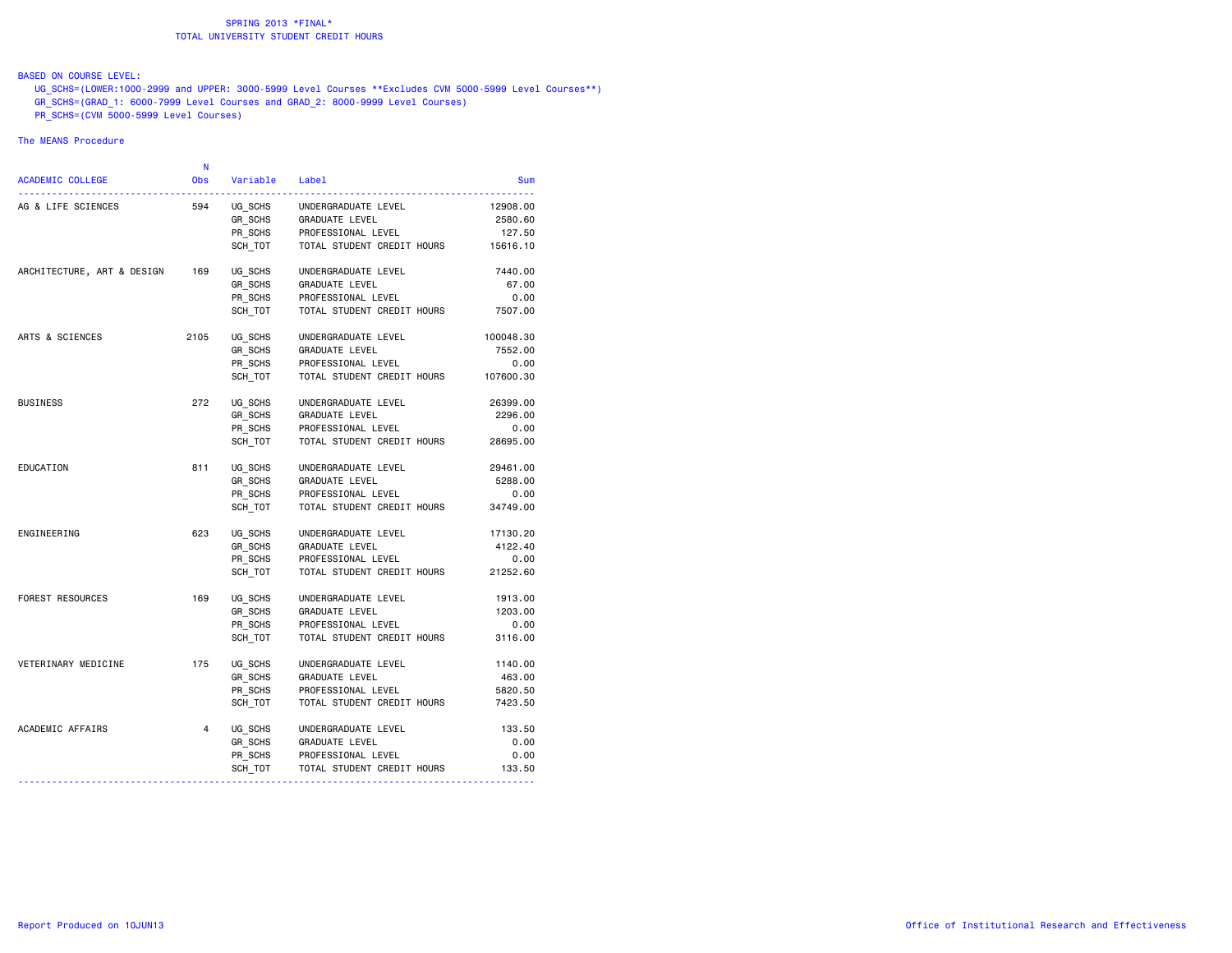#### BASED ON COURSE LEVEL:

UG SCHS=(LOWER:1000-2999 and UPPER: 3000-5999 Level Courses \*\*Excludes CVM 5000-5999 Level Courses\*\*) GR\_SCHS=(GRAD\_1: 6000-7999 Level Courses and GRAD\_2: 8000-9999 Level Courses) PR\_SCHS=(CVM 5000-5999 Level Courses)

|                                                               | <b>UNDERGRADUATE</b> | <b>GRADUATE</b> | <b>PROFESSIONAL</b> |              |
|---------------------------------------------------------------|----------------------|-----------------|---------------------|--------------|
| <b>ACADEMIC DEPARTMENT</b>                                    | <b>LEVEL</b>         | LEVEL           | <b>LEVEL</b>        | <b>TOTAL</b> |
|                                                               |                      |                 |                     |              |
| Ag & Bio Engineering                                          | 210.00               | 95.00           | 0.00                | 305,00       |
| Agricultural Economics                                        | 684.00               | 213.00          | 0.00                | 897.00       |
| Animal Dairy Science                                          | 1763.00              | 146.00          | 0.00                | 1909.00      |
| Biochemistry, Molecular Biology, Entomology & Plant Pathology | 1541.00              | 474.60          | 127.50              | 2143.10      |
| Food Science, Nutrition & Health Promotion                    | 1847.00              | 592.00          | 0.00                | 2439,00      |
| Landscape Architecture                                        | 1233.00              | 107.00          | 0.00                | 1340.00      |
| Plant & Soil Sciences                                         | 1938,00              | 450,00          | 0.00                | 2388.00      |
| Poultry Science                                               | 762.00               | 44.00           | 0.00                | 806.00       |
| School of Human Sciences                                      | 2930.00              | 459.00          | 0.00                | 3389.00      |
|                                                               |                      |                 |                     |              |
|                                                               | 12908.00             | 2580.60         | 127.50              | 15616.10     |
|                                                               |                      |                 |                     |              |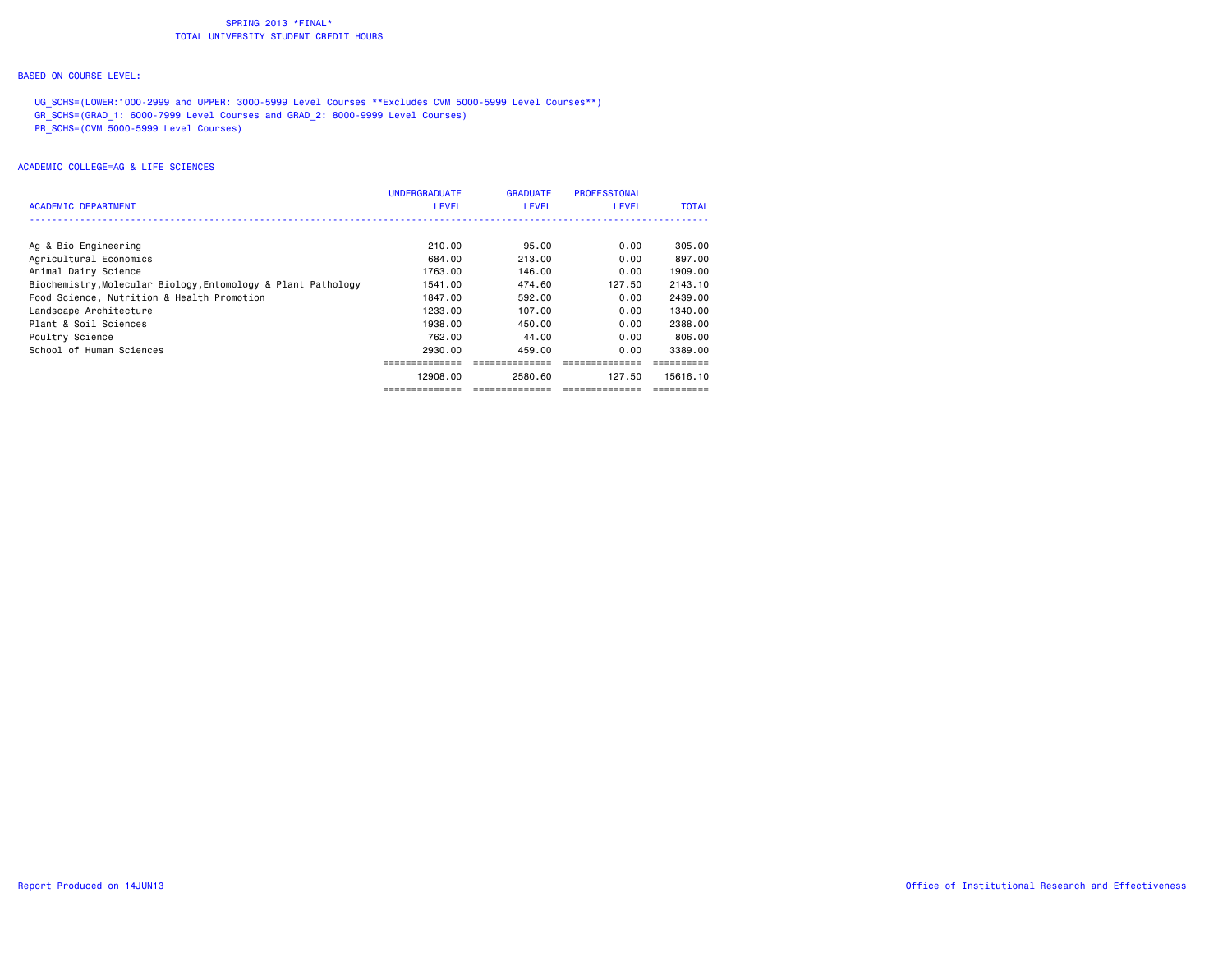#### BASED ON COURSE LEVEL:

UG\_SCHS=(LOWER:1000-2999 and UPPER: 3000-5999 Level Courses \*\*Excludes CVM 5000-5999 Level Courses\*\*) GR\_SCHS=(GRAD\_1: 6000-7999 Level Courses and GRAD\_2: 8000-9999 Level Courses) PR\_SCHS=(CVM 5000-5999 Level Courses)

## ACADEMIC COLLEGE=ARCHITECTURE, ART & DESIGN

|                               | <b>UNDERGRADUATE</b> | <b>GRADUATE</b> | <b>PROFESSIONAL</b> |              |
|-------------------------------|----------------------|-----------------|---------------------|--------------|
| <b>ACADEMIC DEPARTMENT</b>    | <b>LEVEL</b>         | <b>LEVEL</b>    | <b>LEVEL</b>        | <b>TOTAL</b> |
|                               |                      |                 |                     |              |
| Art AAD                       | 3529.00              | 3.00            | 0.00                | 3532.00      |
| Building Construction Science | 456.00               | 64.00           | 0.00                | 520.00       |
| Design                        | 751.00               | 0.00            | 0.00                | 751.00       |
| School of Architecture        | 2704.00              | 0.00            | 0.00                | 2704.00      |
|                               |                      |                 |                     |              |
|                               | 7440.00              | 67.00           | 0.00                | 7507.00      |
|                               |                      |                 |                     |              |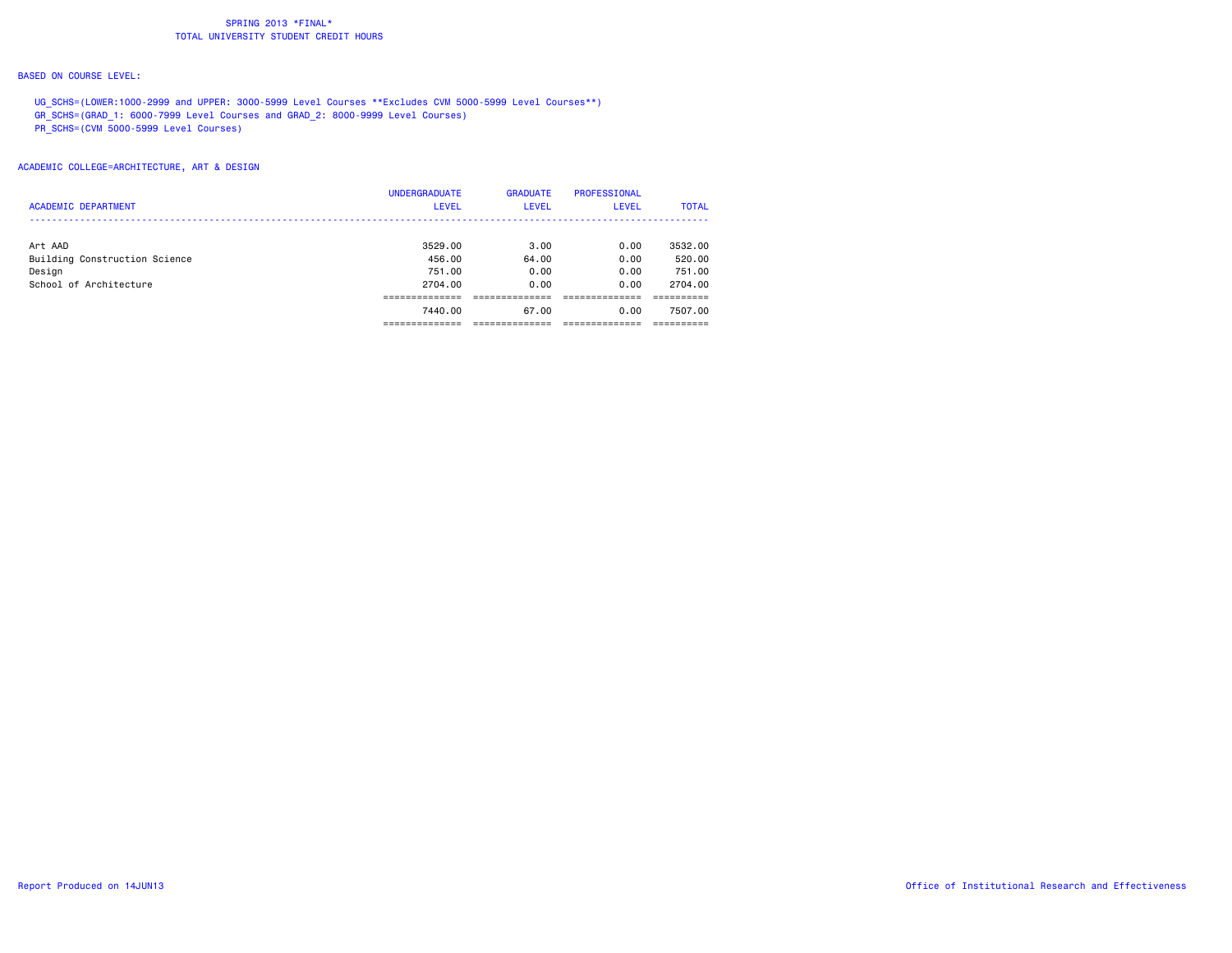#### BASED ON COURSE LEVEL:

UG SCHS=(LOWER:1000-2999 and UPPER: 3000-5999 Level Courses \*\*Excludes CVM 5000-5999 Level Courses\*\*) GR\_SCHS=(GRAD\_1: 6000-7999 Level Courses and GRAD\_2: 8000-9999 Level Courses) PR\_SCHS=(CVM 5000-5999 Level Courses)

## ACADEMIC COLLEGE=ARTS & SCIENCES

|                                            | <b>UNDERGRADUATE</b> | <b>GRADUATE</b> | <b>PROFESSIONAL</b> |              |
|--------------------------------------------|----------------------|-----------------|---------------------|--------------|
| <b>ACADEMIC DEPARTMENT</b>                 | <b>LEVEL</b>         | <b>LEVEL</b>    | <b>LEVEL</b>        | <b>TOTAL</b> |
|                                            |                      |                 |                     |              |
| Aerospace Studies                          | 153,00               | 0.00            | 0.00                | 153,00       |
| Anthropology & Middle Eastern Cultures     | 1554.00              | 187,00          | 0.00                | 1741.00      |
| Biological Sciences                        | 11829.00             | 801,00          | 0.00                | 12630.00     |
| Chemistry                                  | 7036.00              | 649,00          | 0.00                | 7685,00      |
| Classical & Modern Languages & Literatures | 4623.00              | 108,00          | 0.00                | 4731.00      |
| Communication                              | 8320.00              | 87.00           | 0.00                | 8407.00      |
| English                                    | 9929.50              | 423,00          | 0.00                | 10352.50     |
| Geosciences                                | 7185.00              | 1914.00         | 0.00                | 9099.00      |
| History                                    | 5837.00              | 614.00          | 0.00                | 6451.00      |
| Mathematics & Statistics                   | 13931.50             | 788,00          | 0.00                | 14719.50     |
| Military Science                           | 326,80               | 0.00            | 0.00                | 326.80       |
| Philosophy & Religion                      | 4704.50              | 3.00            | 0.00                | 4707.50      |
| Physics & Astronomy                        | 4834.00              | 482.00          | 0.00                | 5316.00      |
| Political Science & Public Administration  | 3850.00              | 683,00          | 0.00                | 4533.00      |
| Psychology                                 | 7276.00              | 416.00          | 0.00                | 7692.00      |
| Sociology                                  | 8659.00              | 397.00          | 0.00                | 9056.00      |
|                                            | --------------       | ==============  | ==============      | ==========   |
|                                            | 100048.3             | 7552.00         | 0.00                | 107600.30    |
|                                            | ==============       | --------------- | ---------------     | ==========   |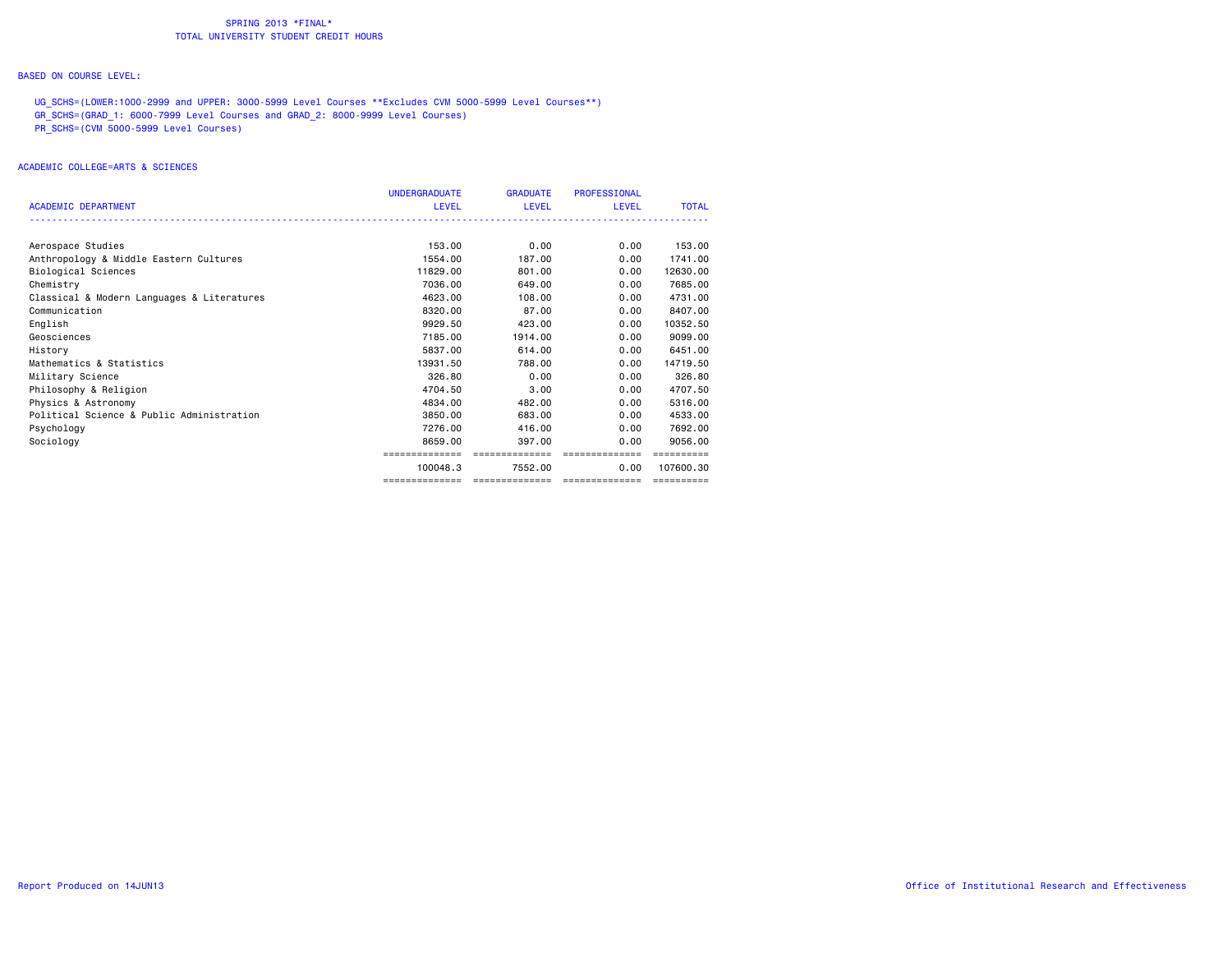#### BASED ON COURSE LEVEL:

UG SCHS=(LOWER:1000-2999 and UPPER: 3000-5999 Level Courses \*\*Excludes CVM 5000-5999 Level Courses\*\*) GR\_SCHS=(GRAD\_1: 6000-7999 Level Courses and GRAD\_2: 8000-9999 Level Courses) PR\_SCHS=(CVM 5000-5999 Level Courses)

## ACADEMIC COLLEGE=BUSINESS

|                                                 | <b>UNDERGRADUATE</b> | <b>GRADUATE</b> | PROFESSIONAL |              |
|-------------------------------------------------|----------------------|-----------------|--------------|--------------|
| <b>ACADEMIC DEPARTMENT</b>                      | <b>LEVEL</b>         | <b>LEVEL</b>    | <b>LEVEL</b> | <b>TOTAL</b> |
|                                                 |                      |                 |              |              |
| Finance & Economics                             | 7035.00              | 433.00          | 0.00         | 7468.00      |
| Management & Information Systems                | 8366.00              | 807.00          | 0.00         | 9173.00      |
| Marketing, Quantitative Analysis & Business Law | 7335.00              | 636.00          | 0.00         | 7971.00      |
| School of Accountancy                           | 3663.00              | 420.00          | 0.00         | 4083.00      |
|                                                 |                      |                 |              |              |
|                                                 | 26399.00             | 2296.00         | 0.00         | 28695.00     |
|                                                 |                      |                 |              |              |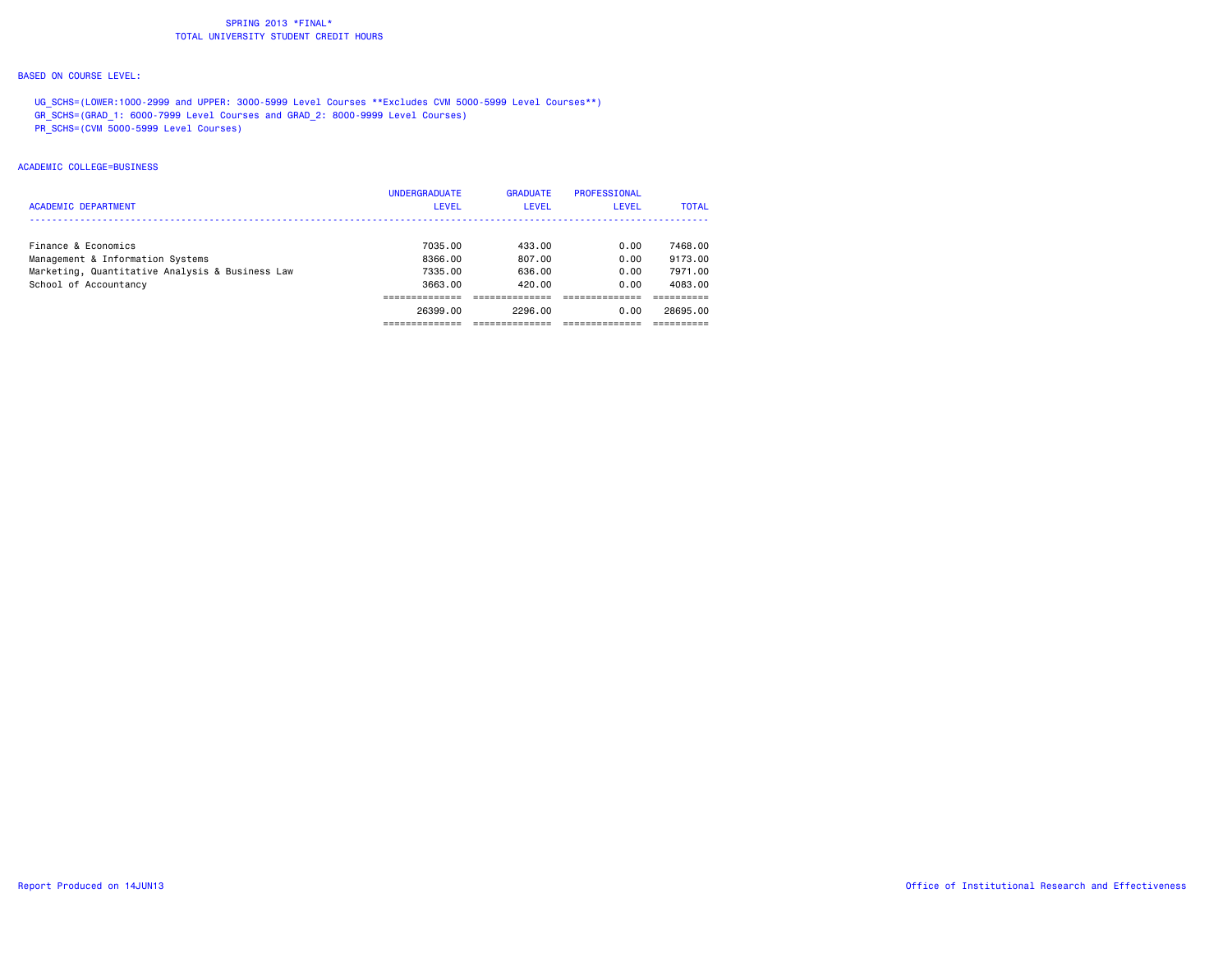#### BASED ON COURSE LEVEL:

UG SCHS=(LOWER:1000-2999 and UPPER: 3000-5999 Level Courses \*\*Excludes CVM 5000-5999 Level Courses\*\*) GR\_SCHS=(GRAD\_1: 6000-7999 Level Courses and GRAD\_2: 8000-9999 Level Courses) PR\_SCHS=(CVM 5000-5999 Level Courses)

#### ACADEMIC COLLEGE=EDUCATION

| <b>ACADEMIC DEPARTMENT</b>                    | <b>UNDERGRADUATE</b><br><b>LEVEL</b> | <b>GRADUATE</b><br><b>LEVEL</b> | PROFESSIONAL<br><b>LEVEL</b> | <b>TOTAL</b> |
|-----------------------------------------------|--------------------------------------|---------------------------------|------------------------------|--------------|
|                                               |                                      |                                 |                              |              |
| Counseling & Educational Psychology           | 4102.00                              | 2027.00                         | 0.00                         | 6129.00      |
| Curriculum, Instruction & Special Education   | 9499.00                              | 1279.00                         | 0.00                         | 10778.00     |
| Instructional Systems & Workforce Development | 2889.00                              | 481.00                          | 0.00                         | 3370.00      |
| Kinesiology                                   | 8583.00                              | 372.00                          | 0.00                         | 8955.00      |
| Leadership and Foundations                    | 1489.00                              | 1129.00                         | 0.00                         | 2618.00      |
| Music                                         | 2899.00                              | 0.00                            | 0.00                         | 2899.00      |
|                                               |                                      |                                 |                              |              |
|                                               | 29461.00                             | 5288.00                         | 0.00                         | 34749.00     |
|                                               |                                      |                                 |                              |              |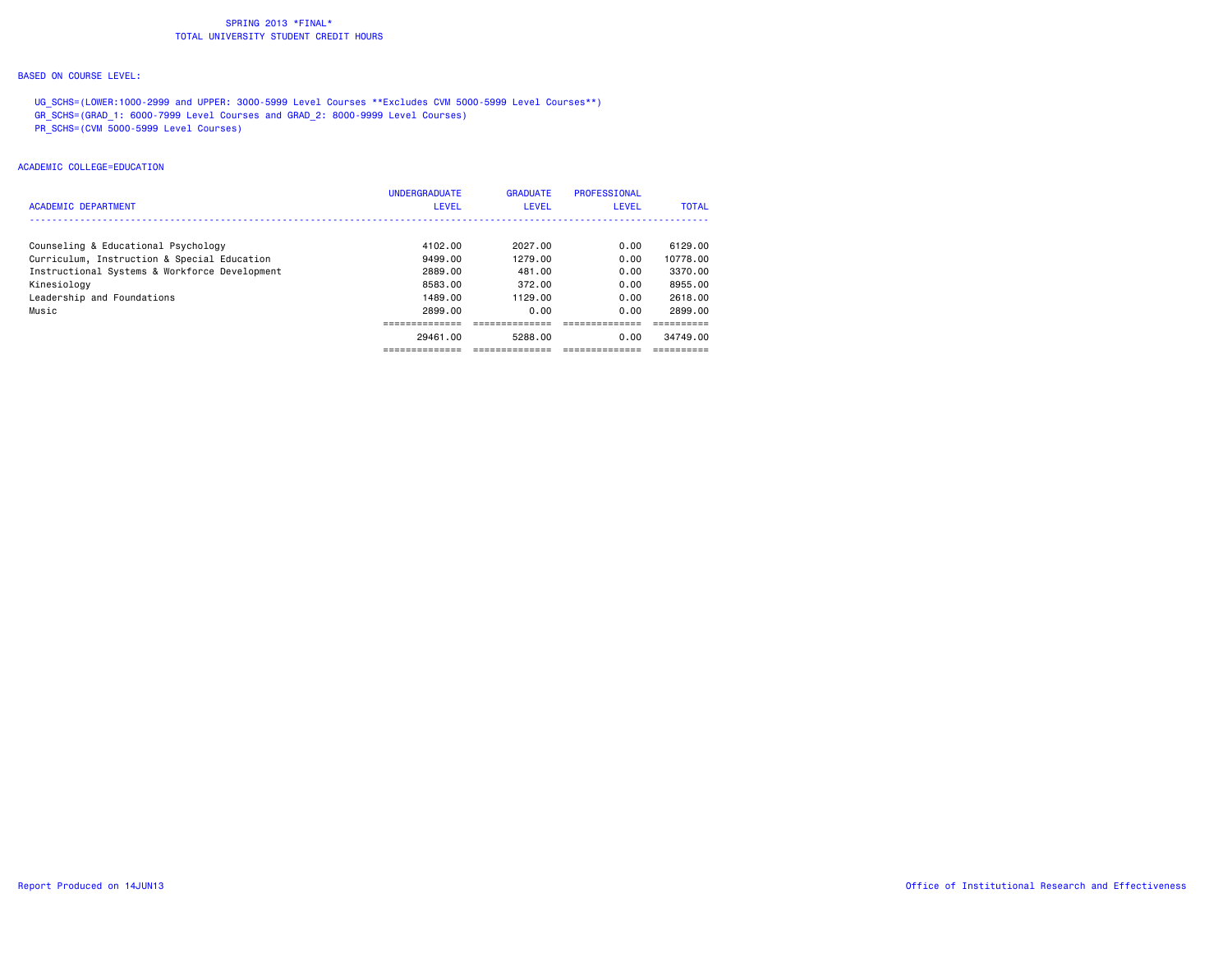#### BASED ON COURSE LEVEL:

UG SCHS=(LOWER:1000-2999 and UPPER: 3000-5999 Level Courses \*\*Excludes CVM 5000-5999 Level Courses\*\*) GR\_SCHS=(GRAD\_1: 6000-7999 Level Courses and GRAD\_2: 8000-9999 Level Courses) PR\_SCHS=(CVM 5000-5999 Level Courses)

#### ACADEMIC COLLEGE=ENGINEERING

|                                   | <b>UNDERGRADUATE</b> | <b>GRADUATE</b> | PROFESSIONAL |              |
|-----------------------------------|----------------------|-----------------|--------------|--------------|
| ACADEMIC DEPARTMENT               | LEVEL                | LEVEL           | <b>LEVEL</b> | <b>TOTAL</b> |
|                                   |                      |                 |              |              |
| Aerospace Engineering             | 2379.50              | 424.00          | 0.00         | 2803.50      |
| Ag & Bio Engineering              | 999.00               | 135.00          | 0.00         | 1134.00      |
| Civil & Environmental Engineering | 2002.00              | 393.00          | 0.00         | 2395.00      |
| Computer Science & Engineering    | 2598.00              | 770.00          | 0.00         | 3368.00      |
| Electrical & Computer Engineering | 2689.50              | 829.00          | 0.00         | 3518.50      |
| Industrial & Systems Engineering  | 1966.20              | 574.00          | 0.00         | 2540.20      |
| Mechanical Engineering            | 2916.00              | 833.40          | 0.00         | 3749.40      |
| School of Chemical Engineering    | 1580.00              | 164.00          | 0.00         | 1744.00      |
|                                   | --------------       | =============== |              |              |
|                                   | 17130.20             | 4122.40         | 0.00         | 21252.60     |
|                                   | ==============       | ==============  |              | ==========   |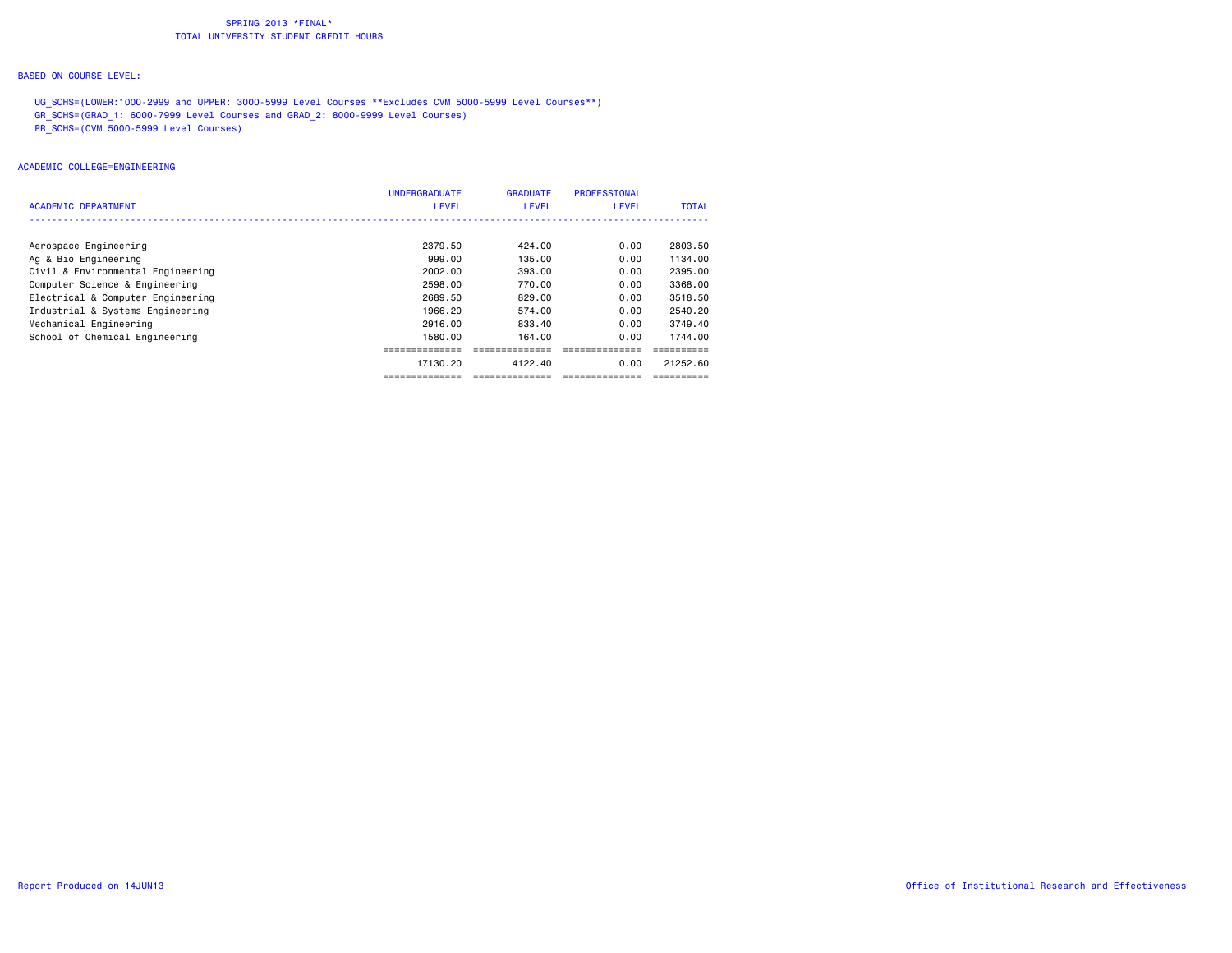#### BASED ON COURSE LEVEL:

UG SCHS=(LOWER:1000-2999 and UPPER: 3000-5999 Level Courses \*\*Excludes CVM 5000-5999 Level Courses\*\*) GR\_SCHS=(GRAD\_1: 6000-7999 Level Courses and GRAD\_2: 8000-9999 Level Courses) PR\_SCHS=(CVM 5000-5999 Level Courses)

ACADEMIC COLLEGE=FOREST RESOURCES

|                                   | <b>UNDERGRADUATE</b> | <b>GRADUATE</b> | PROFESSIONAL |              |
|-----------------------------------|----------------------|-----------------|--------------|--------------|
| <b>ACADEMIC DEPARTMENT</b>        | <b>LEVEL</b>         | <b>LEVEL</b>    | LEVEL        | <b>TOTAL</b> |
|                                   |                      |                 |              |              |
| Forest Products                   | 33.00                | 189.00          | 0.00         | 222.00       |
| Forestry                          | 1128.00              | 401.00          | 0.00         | 1529.00      |
| Wildlife, Fisheries & Aquaculture | 752.00               | 613.00          | 0.00         | 1365,00      |
|                                   |                      |                 |              |              |
|                                   | 1913.00              | 1203.00         | 0.00         | 3116.00      |
|                                   |                      |                 |              |              |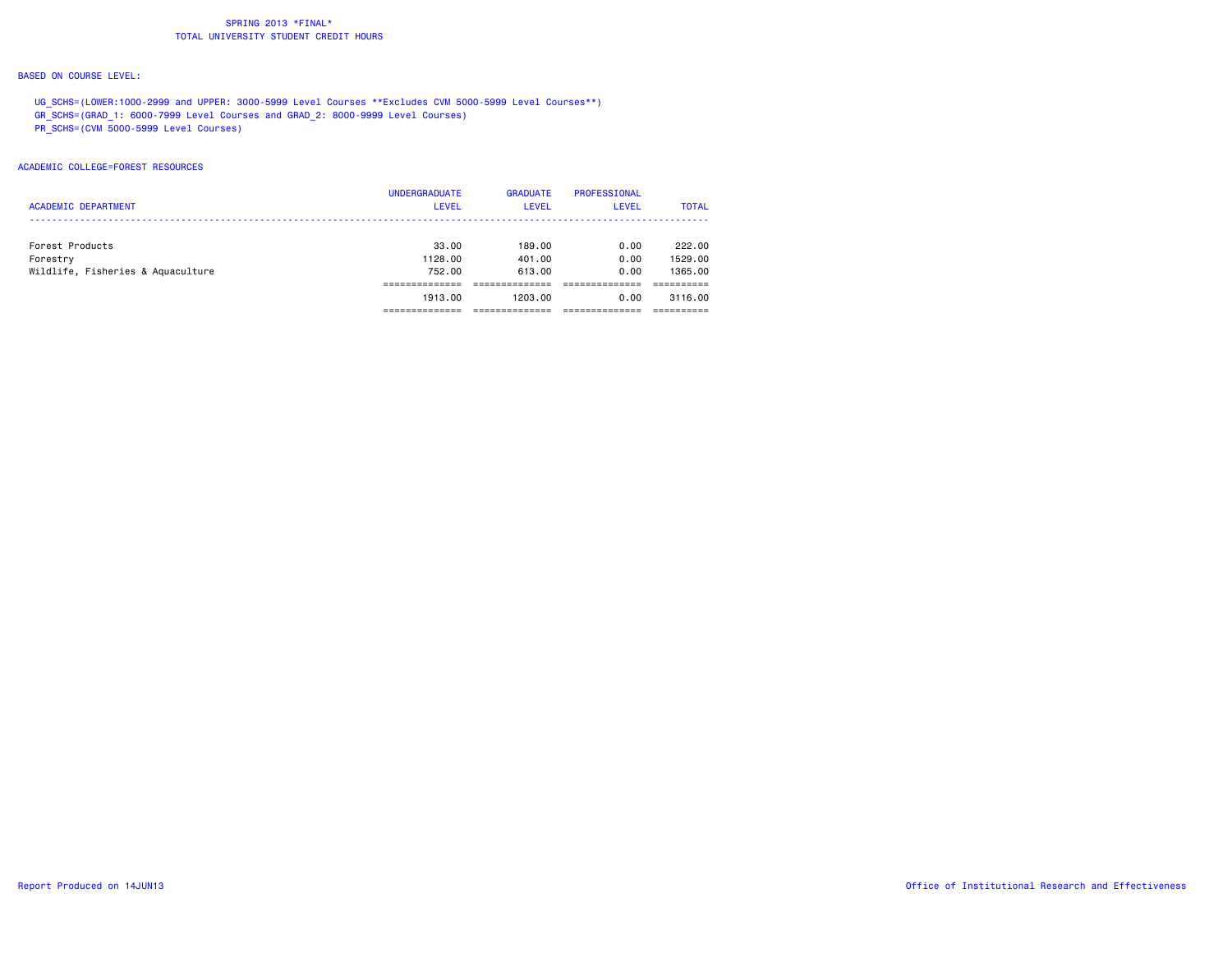#### BASED ON COURSE LEVEL:

UG SCHS=(LOWER:1000-2999 and UPPER: 3000-5999 Level Courses \*\*Excludes CVM 5000-5999 Level Courses\*\*) GR\_SCHS=(GRAD\_1: 6000-7999 Level Courses and GRAD\_2: 8000-9999 Level Courses) PR\_SCHS=(CVM 5000-5999 Level Courses)

#### ACADEMIC COLLEGE=VETERINARY MEDICINE

|                            | <b>UNDERGRADUATE</b> | <b>GRADUATE</b> | PROFESSIONAL |              |
|----------------------------|----------------------|-----------------|--------------|--------------|
| <b>ACADEMIC DEPARTMENT</b> | <b>LEVEL</b>         | LEVEL           | <b>LEVEL</b> | <b>TOTAL</b> |
|                            |                      |                 |              |              |
| Veterinary Medicine        | 1140.00              | 463.00          | 5820.50      | 7423.50      |
|                            |                      |                 |              |              |
|                            | 1140.00              | 463.00          | 5820.50      | 7423.50      |
|                            |                      |                 |              |              |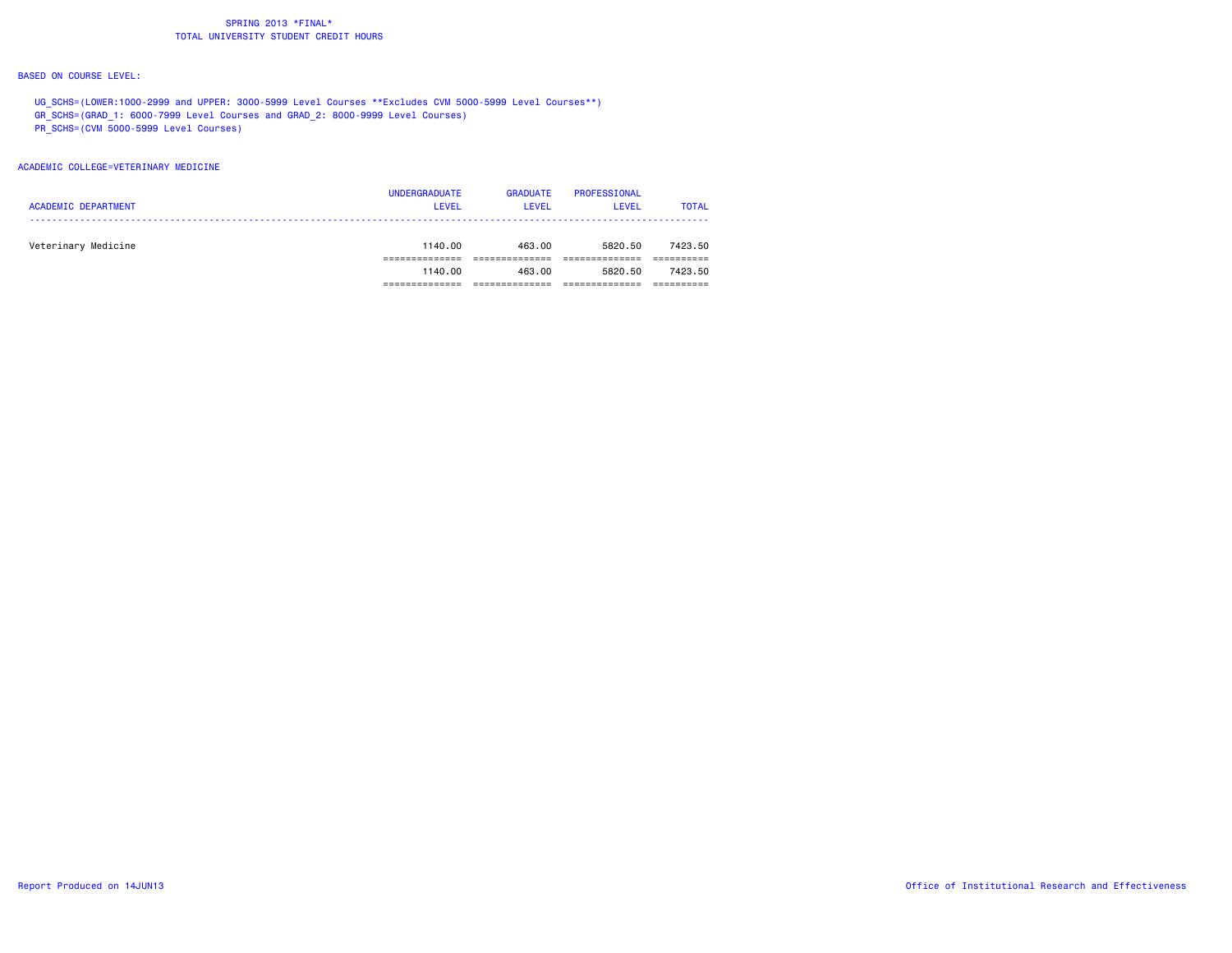#### BASED ON COURSE LEVEL:

UG SCHS=(LOWER:1000-2999 and UPPER: 3000-5999 Level Courses \*\*Excludes CVM 5000-5999 Level Courses\*\*) GR\_SCHS=(GRAD\_1: 6000-7999 Level Courses and GRAD\_2: 8000-9999 Level Courses) PR\_SCHS=(CVM 5000-5999 Level Courses)

#### ACADEMIC COLLEGE=ACADEMIC AFFAIRS

|                            | <b>UNDERGRADUATE</b> | <b>GRADUATE</b> | PROFESSIONAL |              |
|----------------------------|----------------------|-----------------|--------------|--------------|
| <b>ACADEMIC DEPARTMENT</b> | <b>LEVEL</b>         | <b>LEVEL</b>    | <b>LEVEL</b> | <b>TOTAL</b> |
|                            |                      |                 |              |              |
| Provost Office             | 133.50               | 0.00            | 0.00         | 133.50       |
|                            |                      |                 |              |              |
|                            | 133.50               | 0.00            | 0.00         | 133.50       |
|                            |                      |                 |              |              |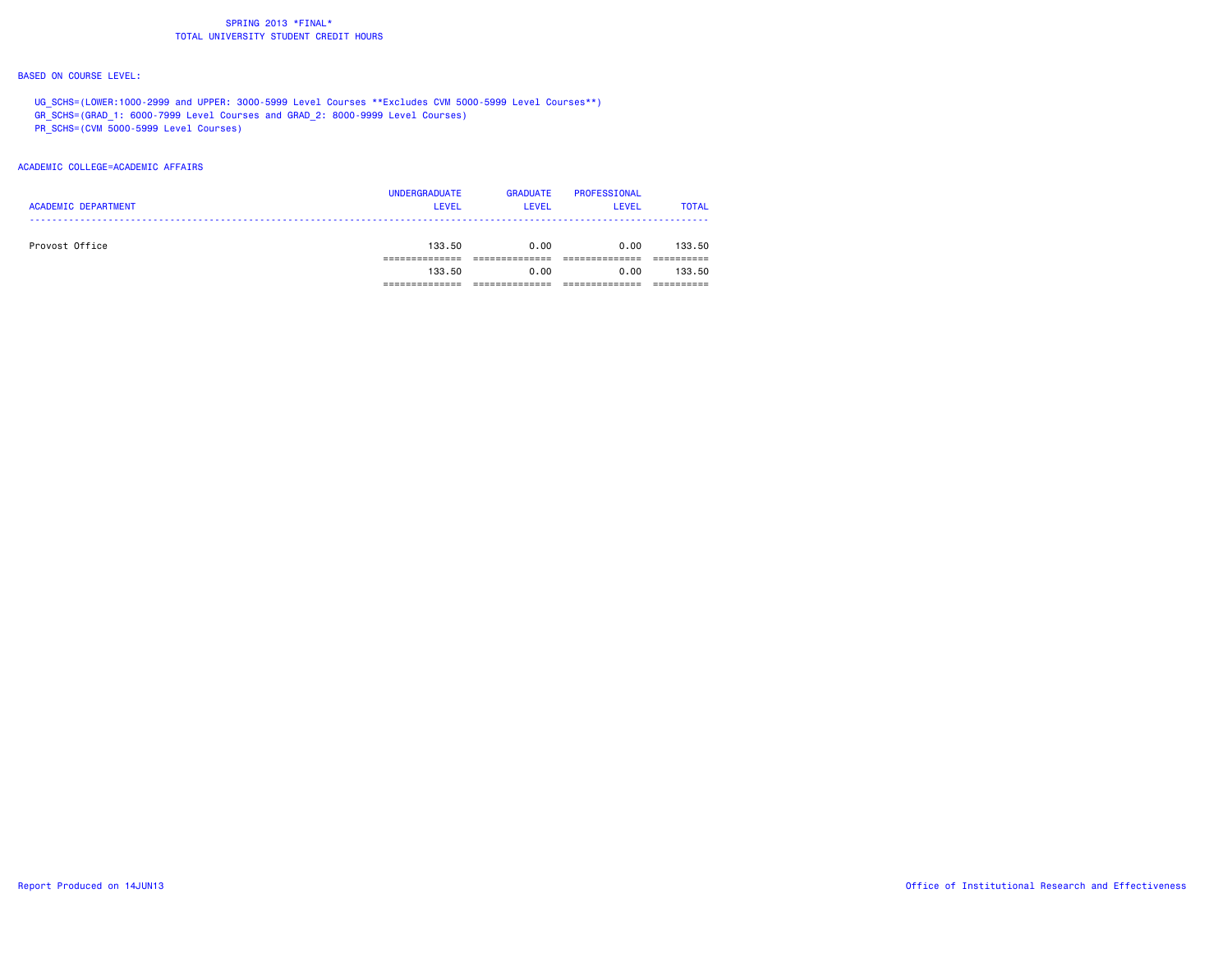|                            |                 |                               | <b>Tenure</b> | <b>Course</b> |            |                |              |                            |                      | Inst     | UG                 | <b>GR</b>                                                                                                                         | <b>PR</b>        | Total                     |
|----------------------------|-----------------|-------------------------------|---------------|---------------|------------|----------------|--------------|----------------------------|----------------------|----------|--------------------|-----------------------------------------------------------------------------------------------------------------------------------|------------------|---------------------------|
| <b>ACADEMIC DEPARTMENT</b> | Instructor Name | Rank                          | <b>Status</b> | Cip#          | <b>CRN</b> | Course #       |              |                            | Sec Type Title       | Per<br>. | <b>SCHS</b><br>.   | <b>SCHS</b><br>.                                                                                                                  | <b>SCHS</b>      | <b>SCHS</b><br>. <b>.</b> |
| Ag & Bio Engineering       | Chesser, Gary   | Non-Faculty                   | Non-Faculty   | 140301        | 14035      | ABE 1073       | 01           | $\mathbf{C}$               | Ag Mechanics         | 1.00     | 72.00              | 0.00                                                                                                                              | 0.00             | 72.00                     |
|                            |                 |                               |               |               | 14041      | ABE 1073       | 02           | $\mathsf{K}$               | Ag Mechanics         | 1.00     | 0.00               | 0.00                                                                                                                              | 0.00             | 0.00                      |
|                            |                 |                               |               |               |            | 14042 ABE 1073 | 03           | $\mathsf{K}$               | Ag Mechanics         | 1.00     | 0.00<br>--------   | 0.00<br>- - -                                                                                                                     | 0.00             | 0.00                      |
|                            |                 |                               |               |               |            |                |              |                            |                      |          | 72.00              | 0.00                                                                                                                              | 0.00             | 72.00                     |
|                            | Davis, Jeremiah | Assistant Professor Ten Track |               | 140301        | 15794      | ABE 8000       | 04           | - D                        | Research / Thesis    | 1.00     | 0.00               | 14.00                                                                                                                             | 0.00             | 14.00                     |
|                            |                 |                               |               |               | 15812      | ABE 9000       | 04           | D.                         | Research / Diss      | 1.00     | 0.00               | 13.00                                                                                                                             | 0.00             | 13.00                     |
|                            |                 |                               |               |               |            | 16136 ABE 7000 | 03 I         |                            | Directed Indiv Study | 1.00     | 0.00<br>--------   | 3.00<br>$\frac{1}{2} \left( \frac{1}{2} \right) \left( \frac{1}{2} \right) \left( \frac{1}{2} \right) \left( \frac{1}{2} \right)$ | 0.00             | 3.00                      |
|                            |                 |                               |               |               |            |                |              |                            |                      |          | 0.00               | 30.00                                                                                                                             | 0.00             | 30.00                     |
|                            | Paz, Joel       | Assistant Professor Ten Track |               | 140301        | 15800      | ABE 8000       | 10           | - D                        | Research / Thesis    | 1.00     | 0.00               | 9.00                                                                                                                              | 0.00             | 9.00                      |
|                            |                 |                               |               | 150699        | 10014      | ABE 2873       | 01           | $\overline{c}$             | Land Surveying       | 1.00     | 60.00              | 0.00                                                                                                                              | 0.00             | 60.00                     |
|                            |                 |                               |               |               | 10015      | ABE 2873       | 02 K         |                            | Land Surveying       | 1.00     | 0.00               | 0.00                                                                                                                              | 0.00             | 0.00                      |
|                            |                 |                               |               |               | 10016      | ABE 2873       | 03 K         |                            | Land Surveying       | 1.00     | 0.00               | 0.00                                                                                                                              | 0.00             | 0.00                      |
|                            |                 |                               |               |               | 10017      | ABE 2873       | H01 C        |                            | Land Surveying       | 1.00     | 3.00               | 0.00                                                                                                                              | 0.00             | 3.00                      |
|                            |                 |                               |               |               | 10024      | ABE 4263       | 01 C         |                            | Soil & Water Mgt     | 1.00     | 75.00              | 0.00                                                                                                                              | 0.00             | 75.00                     |
|                            |                 |                               |               |               | 10025      | ABE 4263       | 02 K         |                            | Soil & Water Mgt     | 1.00     | 0.00               | 0.00                                                                                                                              | 0.00             | 0.00                      |
|                            |                 |                               |               |               | 10032      | ABE 6263       | 01           | $\overline{\phantom{a}}$ C | Soil & Water Mgt     | 1.00     | 0.00               | 3.00                                                                                                                              | 0.00             | 3.00                      |
|                            |                 |                               |               |               |            | 10033 ABE 6263 | 02 K         |                            | Soil & Water Mgt     | 1.00     | 0.00<br>--------   | 0.00<br>.                                                                                                                         | 0.00<br>.        | 0.00<br>.                 |
|                            |                 |                               |               |               |            |                |              |                            |                      |          | 138.00             | 12.00                                                                                                                             | 0.00             | 150.00                    |
|                            | Yu, Fei         | Assistant Professor Ten Track |               | 140301        | 15808      | ABE 8000       | 18           | D.                         | Research / Thesis    | 1.00     | 0.00               | 10.00                                                                                                                             | 0.00             | 10.00                     |
|                            |                 |                               |               |               | 15826      | ABE 9000       | 18           | $\Box$                     | Research / Diss      | 1.00     | 0.00               | 40.00                                                                                                                             | 0.00             | 40.00                     |
|                            |                 |                               |               |               | 15924      | ABE 7000       | $01 \quad I$ |                            | Directed Indiv Study | 1.00     | 0.00<br>--------   | 3.00<br>---------                                                                                                                 | 0.00<br>.        | 3.00<br>------            |
|                            |                 |                               |               |               |            |                |              |                            |                      |          | 0.00               | 53.00                                                                                                                             | 0.00             | 53.00                     |
| Ag & Bio Engineering       |                 |                               |               |               |            |                |              |                            |                      |          | ========<br>210.00 | ========<br>95.00                                                                                                                 | ========<br>0.00 | ==========<br>305.00      |
|                            |                 |                               |               |               |            |                |              |                            |                      |          | ========           | ========                                                                                                                          | ========         | ==========                |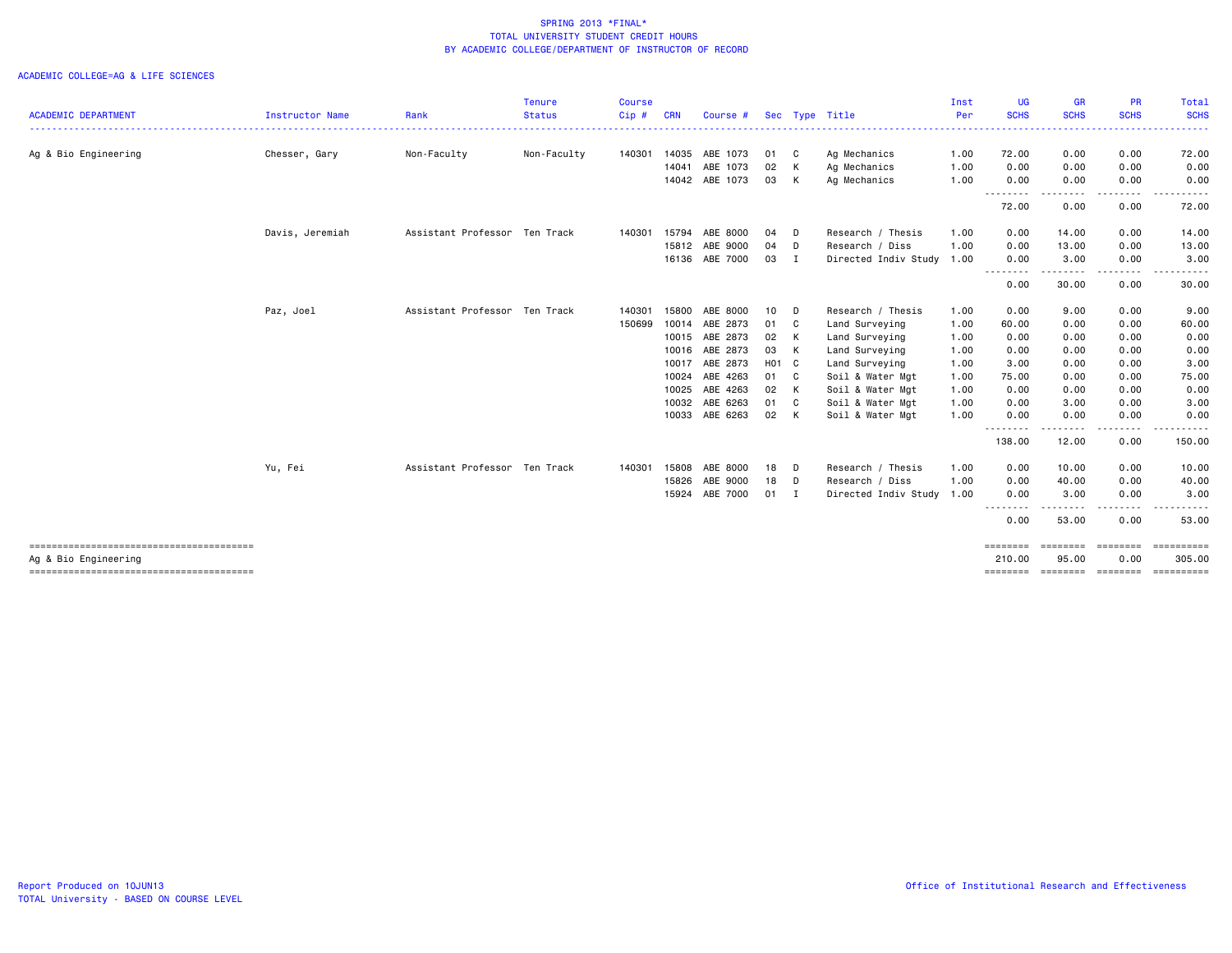| <b>ACADEMIC DEPARTMENT</b> | Instructor Name                                           | Rank                              | <b>Tenure</b><br><b>Status</b> | Course<br>Cip# | <b>CRN</b> | Course #              |       |              | Sec Type Title            | Inst<br>Per | <b>UG</b><br><b>SCHS</b>                                                                                                                                                      | <b>GR</b><br><b>SCHS</b>                                                                                                          | <b>PR</b><br><b>SCHS</b> | <b>Total</b><br><b>SCHS</b> |
|----------------------------|-----------------------------------------------------------|-----------------------------------|--------------------------------|----------------|------------|-----------------------|-------|--------------|---------------------------|-------------|-------------------------------------------------------------------------------------------------------------------------------------------------------------------------------|-----------------------------------------------------------------------------------------------------------------------------------|--------------------------|-----------------------------|
| Agricultural Economics     | Barnes, James                                             | Extension Assist Pr Non-Ten Track |                                |                |            | 010103 13402 AEC 8713 | 501 C |              | Rural Comm & Econ De 1.00 |             | 0.00                                                                                                                                                                          | 57.00                                                                                                                             | 0.00<br>.                | 57.00                       |
|                            |                                                           |                                   |                                |                |            |                       |       |              |                           |             | 0.00                                                                                                                                                                          | د د د د د<br>57.00                                                                                                                | 0.00                     | 57.00                       |
|                            | Coatney, Kalyn                                            | Assistant Professor Ten Track     |                                |                |            | 010103 15938 AEC 4000 | 04 I  |              | Directed Indiv Study 1.00 |             | 3.00<br>$\frac{1}{2} \left( \frac{1}{2} \right) \left( \frac{1}{2} \right) \left( \frac{1}{2} \right) \left( \frac{1}{2} \right) \left( \frac{1}{2} \right)$<br>$\sim$ $\sim$ | 0.00<br>الأمالات الما                                                                                                             | 0.00<br>.                | 3.00                        |
|                            |                                                           |                                   |                                |                |            |                       |       |              |                           |             | 3.00                                                                                                                                                                          | 0.00                                                                                                                              | 0.00                     | 3.00                        |
|                            | Coble, Keith                                              | Professor                         | Tenured                        |                |            | 010103 10135 AEC 4413 | 01    | $\mathbf{C}$ | Public Problems of A 1.00 |             | 105.00                                                                                                                                                                        | 0.00                                                                                                                              | 0.00                     | 105.00                      |
|                            |                                                           |                                   |                                |                |            | 10140 AEC 6413        | 01    | C            | Public Problem Of Ag      | 1.00        | 0.00                                                                                                                                                                          | 15.00                                                                                                                             | 0.00                     | 15.00                       |
|                            |                                                           |                                   |                                |                | 10143      | AEC 8143              | 01    | C            | Ag Prod Economics         | 1.00        | 0.00                                                                                                                                                                          | 24.00                                                                                                                             | 0.00                     | 24.00                       |
|                            |                                                           |                                   |                                |                |            | 10144 AEC 8621        | 01    | C            | Research Seminar II       | 1.00        | 0.00                                                                                                                                                                          | 6.00                                                                                                                              | 0.00                     | 6.00                        |
|                            |                                                           |                                   |                                |                |            | 14984 AEC 8000        | 03    | D            | Research / Thesis         | 1.00        | 0.00<br>.                                                                                                                                                                     | 9.00<br>$\frac{1}{2} \left( \frac{1}{2} \right) \left( \frac{1}{2} \right) \left( \frac{1}{2} \right) \left( \frac{1}{2} \right)$ | 0.00<br>.                | 9.00                        |
|                            |                                                           |                                   |                                |                |            |                       |       |              |                           |             | 105.00                                                                                                                                                                        | 54.00                                                                                                                             | 0.00                     | 159.00                      |
|                            | Gallardo Estrella, Robe Extension Assist Pr Non-Ten Track |                                   |                                |                |            | 440401 14459 PPA 8803 | 501 S |              | Rsch Meth Pub Affair 1.00 |             | 0.00<br>.                                                                                                                                                                     | 21.00<br>.                                                                                                                        | 0.00<br>.                | 21.00                       |
|                            |                                                           |                                   |                                |                |            |                       |       |              |                           |             | 0.00                                                                                                                                                                          | 21.00                                                                                                                             | 0.00                     | 21.00                       |
|                            | Harri, Ardian                                             | Associate Professor Tenured       |                                |                |            | 010103 14986 AEC 8000 | 05 D  |              | Research / Thesis         | 1.00        | 0.00                                                                                                                                                                          | 9.00<br>$- - -$                                                                                                                   | 0.00<br>.                | 9.00                        |
|                            |                                                           |                                   |                                |                |            |                       |       |              |                           |             | 0.00                                                                                                                                                                          | 9.00                                                                                                                              | 0.00                     | 9.00                        |
|                            | Hood, Kenneth                                             | Extension Professor Non-Ten Track |                                |                |            | 010103 10137 AEC 4711 | 01    | $\mathsf{L}$ | Agri-marketing Pract 1.00 |             | 22.00                                                                                                                                                                         | 0.00<br>$\sim$ $\sim$ $\sim$ $\sim$                                                                                               | 0.00                     | 22.00                       |
|                            |                                                           |                                   |                                |                |            |                       |       |              |                           |             | 22.00                                                                                                                                                                         | 0.00                                                                                                                              | 0.00                     | 22.00                       |
|                            | Interis, Matthew                                          | Assistant Professor Ten Track     |                                | 010103 10131   |            | AEC 3233              | 01 C  |              | Intro to Env Econ &       | 1.00        | 150.00                                                                                                                                                                        | 0.00                                                                                                                              | 0.00                     | 150.00                      |
|                            |                                                           |                                   |                                |                |            | 10132 AEC 3233        | H01 C |              | Honors Intro Env Eco      | 1.00        | 3.00                                                                                                                                                                          | 0.00                                                                                                                              | 0.00                     | 3.00                        |
|                            |                                                           |                                   |                                |                |            | 10134 AEC 4233        | 01    | C            | Environmental Econom      | 1.00        | 12.00                                                                                                                                                                         | 0.00                                                                                                                              | 0.00                     | 12.00                       |
|                            |                                                           |                                   |                                |                |            | 10139 AEC 6233        | 01    | C            | Environmental Econom      | 1.00        | 0.00                                                                                                                                                                          | 3.00                                                                                                                              | 0.00                     | 3.00                        |
|                            |                                                           |                                   |                                |                |            | 14989 AEC 8000        | 08    | D            | Research / Thesis         | 1.00        | 0.00<br>.                                                                                                                                                                     | 6.00<br>$\sim$ $\sim$ $\sim$ $\sim$                                                                                               | 0.00<br>.                | 6.00                        |
|                            |                                                           |                                   |                                |                |            |                       |       |              |                           |             | 165.00                                                                                                                                                                        | 9.00                                                                                                                              | 0.00                     | 174.00                      |
|                            | Little, Randall                                           | Professor                         | Tenured                        | 010101         |            | 10136 AEC 4530        | 01    | E            | Internship AEC-AGBM       | 1.00        | 10.00                                                                                                                                                                         | 0.00                                                                                                                              | 0.00                     | 10.00                       |
|                            |                                                           |                                   |                                |                | 10141      | AEC 6530              | 01    | E            | Internship AEC-AGBM       | 1.00        | 0.00                                                                                                                                                                          | 3.00                                                                                                                              | 0.00                     | 3.00                        |
|                            |                                                           |                                   |                                | 010103 10129   |            | AEC 3113              | 01    | C            | Intro To Quant Econ       | 1.00        | 66.00                                                                                                                                                                         | 0.00                                                                                                                              | 0.00                     | 66.00                       |
|                            |                                                           |                                   |                                |                | 15462      | AEC 4000              | 01    | $\mathbf I$  | Directed Indiv Study      | 1.00        | 1.00                                                                                                                                                                          | 0.00                                                                                                                              | 0.00                     | 1.00                        |
|                            |                                                           |                                   |                                |                |            | 15914 AEC 4000        | 02    | Ι.           | Directed Indiv Study      | 1.00        | 3.00                                                                                                                                                                          | 0.00                                                                                                                              | 0.00                     | 3.00                        |
|                            |                                                           |                                   |                                |                |            | 15915 AEC 4000        | 03    | $\mathbf{I}$ | Directed Indiv Study      | 1.00        | 3.00<br>$\frac{1}{2} \left( \frac{1}{2} \right) \left( \frac{1}{2} \right) \left( \frac{1}{2} \right) \left( \frac{1}{2} \right) \left( \frac{1}{2} \right)$                  | 0.00<br>.                                                                                                                         | 0.00                     | 3.00                        |
|                            |                                                           |                                   |                                |                |            |                       |       |              |                           |             | 83.00                                                                                                                                                                         | 3.00                                                                                                                              | 0.00                     | 86.00                       |
|                            | Miller, James                                             | Non-Faculty                       | Non-Faculty                    | 010103         |            | 10130 AEC 3133        | 01    | $\mathbf{C}$ | Introductory Agribus      | 1.00        | 153.00<br>.                                                                                                                                                                   | 0.00                                                                                                                              | 0.00                     | 153.00                      |
|                            |                                                           |                                   |                                |                |            |                       |       |              |                           |             | 153.00                                                                                                                                                                        | 0.00                                                                                                                              | 0.00                     | 153.00                      |
|                            | Petrolia, Daniel                                          | Associate Professor Tenured       |                                |                |            | 010103 14992 AEC 8000 | 11    | $\mathsf{D}$ | Research / Thesis         | 1.00        | 0.00                                                                                                                                                                          | 9.00                                                                                                                              | 0.00                     | 9.00                        |
|                            |                                                           |                                   |                                |                |            | 450602 14060 AEC 8233 | 01    | C            | App Welf & Env Econo 1.00 |             | 0.00<br>.                                                                                                                                                                     | 24.00                                                                                                                             | 0.00                     | 24.00                       |
|                            |                                                           |                                   |                                |                |            |                       |       |              |                           |             | 0.00                                                                                                                                                                          | 33.00                                                                                                                             | 0.00                     | 33.00                       |
|                            | Sites, David                                              | Non-Faculty                       | Non-Faculty                    |                |            | 010103 10126 AEC 1223 | 01    | $\mathbf{C}$ | Comp App for Ag & Li 1.00 |             | 57.00                                                                                                                                                                         | 0.00                                                                                                                              | 0.00                     | 57.00                       |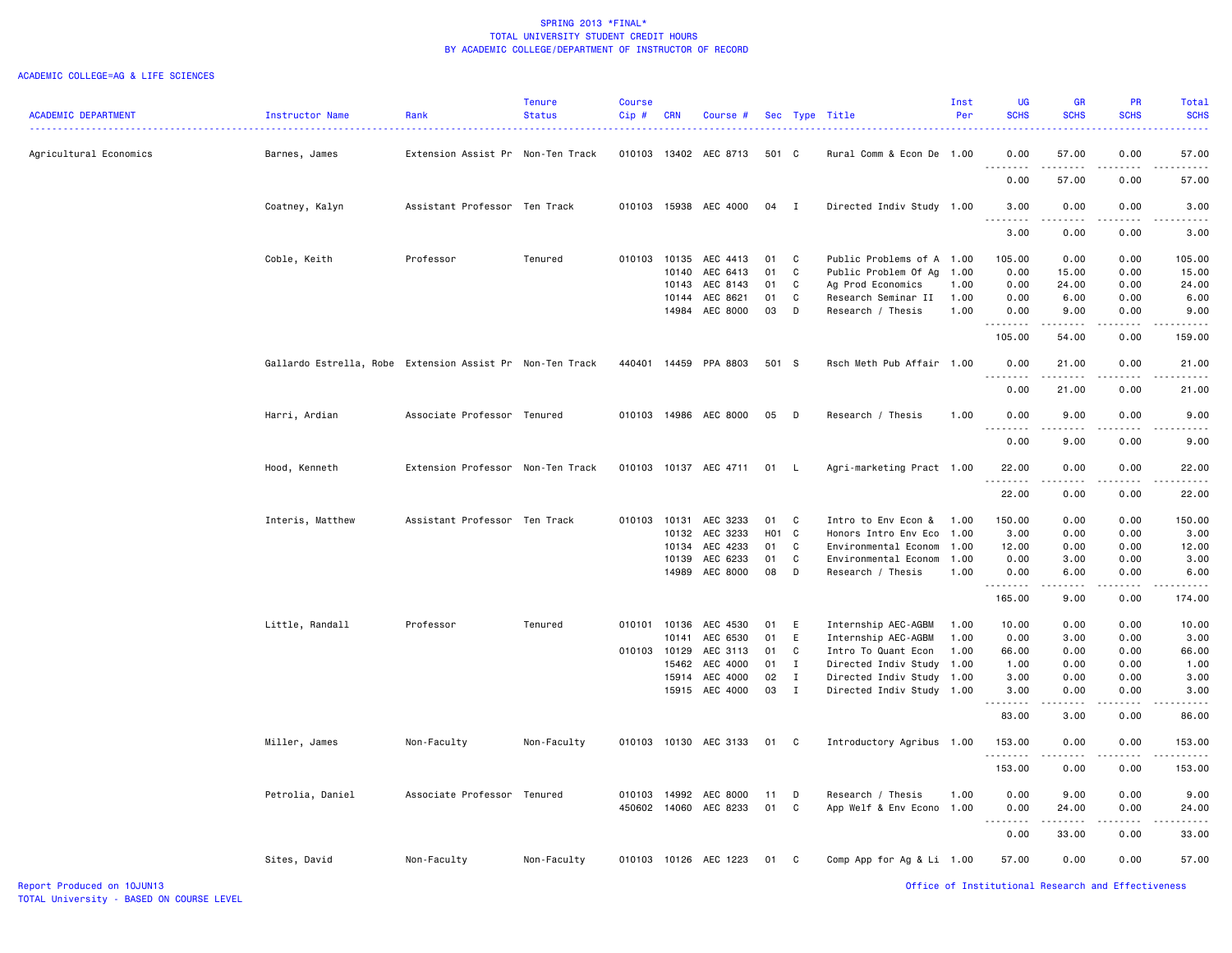| <b>ACADEMIC DEPARTMENT</b> | Instructor Name | Rank                          | Tenure<br>Status | Course<br>Cip # | CRN | Course # Sec Type Title                            |                |                                      |                                                                      | Inst<br>Per  | <b>UG</b><br><b>SCHS</b>                          | <b>GR</b><br><b>SCHS</b>                    | <b>PR</b><br><b>SCHS</b>                       | Total<br><b>SCHS</b><br>------------------------------ |
|----------------------------|-----------------|-------------------------------|------------------|-----------------|-----|----------------------------------------------------|----------------|--------------------------------------|----------------------------------------------------------------------|--------------|---------------------------------------------------|---------------------------------------------|------------------------------------------------|--------------------------------------------------------|
| Agricultural Economics     | Tack, Jesse     | Assistant Professor Ten Track |                  | 010103          |     | 10133 AEC 4223<br>10142 AEC 8123<br>14994 AEC 8000 | 01<br>01<br>13 | $\overline{c}$<br>$\mathbf{C}$<br>D. | Applied Quant Anal i 1.00<br>Market Org & Struc<br>Research / Thesis | 1.00<br>1.00 | .<br>57.00<br>96.00<br>0.00<br>0.00<br>.<br>96.00 | 0.00<br>0.00<br>18.00<br>9.00<br>.<br>27.00 | .<br>0.00<br>0.00<br>0.00<br>0.00<br>.<br>0.00 | .<br>57.00<br>96.00<br>18.00<br>9.00<br>.<br>123.00    |
| Agricultural Economics     |                 |                               |                  |                 |     |                                                    |                |                                      |                                                                      |              | ========<br>684.00<br>========                    | ========<br>213.00<br>--------              | --------<br>0.00<br>--------                   | ==========<br>897.00<br>==========                     |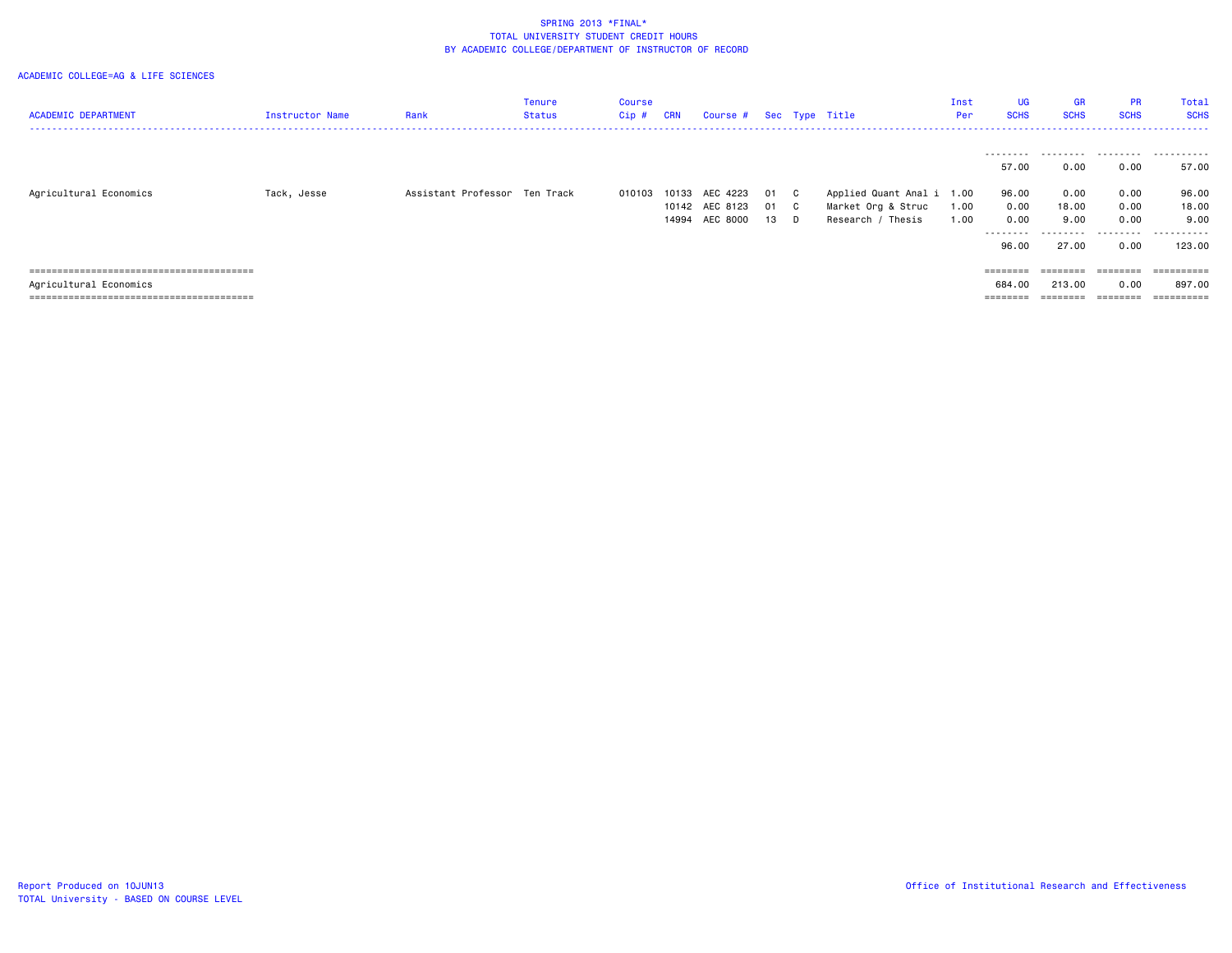#### ACADEMIC COLLEGE=AG & LIFE SCIENCES

|                            |                     |                                   | <b>Tenure</b> | <b>Course</b> |              |                      |    |              |                           | Inst | <b>UG</b>          | <b>GR</b>          | PR                                  | Total                                                                                                                             |
|----------------------------|---------------------|-----------------------------------|---------------|---------------|--------------|----------------------|----|--------------|---------------------------|------|--------------------|--------------------|-------------------------------------|-----------------------------------------------------------------------------------------------------------------------------------|
| <b>ACADEMIC DEPARTMENT</b> | Instructor Name     | Rank                              | <b>Status</b> | $Cip$ #       | <b>CRN</b>   | Course #             |    |              | Sec Type Title            | Per  | <b>SCHS</b>        | <b>SCHS</b>        | <b>SCHS</b>                         | <b>SCHS</b>                                                                                                                       |
| Animal Dairy Science       | Boland, Holly       | Extension Assist Pr Non-Ten Track |               | 020201        | 15428        | ADS 9000             | 01 | D            | Research/Diss             | 1.00 | 0.00               | 6.00               | 0.00                                | $\frac{1}{2} \left( \frac{1}{2} \right) \left( \frac{1}{2} \right) \left( \frac{1}{2} \right) \left( \frac{1}{2} \right)$<br>6.00 |
|                            |                     |                                   |               |               |              |                      |    |              |                           |      | .<br>$\frac{1}{2}$ | .                  | $- - - -$                           | .                                                                                                                                 |
|                            |                     |                                   |               |               |              |                      |    |              |                           |      | 0.00               | 6.00               | 0.00                                | 6.00                                                                                                                              |
|                            | Crow, Brett         | Instructor                        | Non-Ten Track | 010101        | 10087        | ADS 3312             | 01 | $\mathsf{L}$ | Livestock Mgt Prac        | 1.00 | 46.00              | 0.00               | 0.00                                | 46.00                                                                                                                             |
|                            |                     |                                   |               | 020202        | 10097        | ADS 4212             | 01 | L.           | Livestock Eval            | 1.00 | 32.00              | 0.00               | 0.00                                | 32.00                                                                                                                             |
|                            |                     |                                   |               |               |              |                      |    |              |                           |      | <u>.</u><br>78.00  | .<br>0.00          | 0.00                                | .<br>78.00                                                                                                                        |
|                            | Graves, Jessica     | Instructor                        | Non-Ten Track | 010101        | 10101        | ADS 4423             | 01 | E            | ADS Internship            | 1.00 | 9.00               | 0.00               | 0.00                                | 9.00                                                                                                                              |
|                            |                     |                                   |               | 010901        | 10078        | ADS 1114             | 01 | $\mathbf{C}$ | Animal Science            | 1.00 | 296.00             | 0.00               | 0.00                                | 296.00                                                                                                                            |
|                            |                     |                                   |               |               | 10079        | ADS 1114             | 02 | K            | Animal Science            | 1.00 | 0.00               | 0.00               | 0.00                                | 0.00                                                                                                                              |
|                            |                     |                                   |               |               | 10080        | ADS 1114             | 03 | K            | Animal Science            | 1.00 | 0.00               | 0.00               | 0.00                                | 0.00                                                                                                                              |
|                            |                     |                                   |               |               | 10081        | ADS 1114             | 04 | K            | Animal Science            | 1.00 | 0.00               | 0.00               | 0.00                                | 0.00                                                                                                                              |
|                            |                     |                                   |               | 020201        | 16481        | ADS 4000             | 04 | $\mathbf{I}$ | Directed Indiv Study 1.00 |      | 1.00               | 0.00               | 0.00                                | 1.00                                                                                                                              |
|                            |                     |                                   |               | 020206        | 10093        | ADS 3812             | 01 | L            | Dairy Cattle Apprais 1.00 |      | 28.00              | 0.00               | 0.00                                | 28.00                                                                                                                             |
|                            |                     |                                   |               |               |              |                      |    |              |                           |      | <u>.</u><br>334.00 | -----<br>0.00      | $\sim$ $\sim$ $\sim$ $\sim$<br>0.00 | .<br>334.00                                                                                                                       |
|                            | Huntington, Carolyn | Instructor                        | Non-Ten Track | 010901        | 13996        | ADS 2223             | 01 | C            | Companion Animal          | 1.00 | 141.00             | 0.00               | 0.00                                | 141.00                                                                                                                            |
|                            |                     |                                   |               |               |              | 020101 16010 GA 2001 | 01 | C            | CALS Amb. Leadership      | 1.00 | 31.00              | 0.00               | 0.00                                | 31.00                                                                                                                             |
|                            |                     |                                   |               |               |              |                      |    |              |                           |      | .                  | -----              | .                                   |                                                                                                                                   |
|                            |                     |                                   |               |               |              |                      |    |              |                           |      | 172.00             | 0.00               | 0.00                                | 172.00                                                                                                                            |
|                            | Larson, Jamie       | Assistant Professor Ten Track     |               | 010901        | 10104        | ADS 4611             | 01 | L.           | Prac In Phy & Repro       | 1.00 | 15.00              | 0.00               | 0.00                                | 15.00                                                                                                                             |
|                            |                     |                                   |               |               | 10105        | ADS 4611             | 02 | L.           | Prac In Phy & Repro       | 1.00 | 6.00               | 0.00               | 0.00                                | 6.00                                                                                                                              |
|                            |                     |                                   |               |               | 10106        | ADS 4613             | 01 | C            | Physiology Of Repro       | 1.00 | 75.00              | 0.00               | 0.00                                | 75.00                                                                                                                             |
|                            |                     |                                   |               | 020201        | 15414        | ADS 8000             | 04 | D            | Research/Thesis           | 1.00 | 0.00               | 1.00               | 0.00                                | 1.00                                                                                                                              |
|                            |                     |                                   |               | 020205        | 10118        | ADS 6613             | 01 | C            | Physiology Of Repro       | 1.00 | 0.00<br>.          | 9.00<br>. <u>.</u> | 0.00<br>.                           | 9.00<br>.                                                                                                                         |
|                            |                     |                                   |               |               |              |                      |    |              |                           |      | 96.00              | 10.00              | 0.00                                | 106.00                                                                                                                            |
|                            | Lemley, Caleb       | Assistant Professor Ten Track     |               | 010507        | 10094        | ADS 4112             | 01 | B            | Equine Reproduction       | 1.00 | 18.00              | 0.00               | 0.00                                | 18.00                                                                                                                             |
|                            |                     |                                   |               |               | 10109        | ADS 6112             | 01 | B            | Equine Reproduction       | 1.00 | 0.00               | 6.00               | 0.00                                | 6.00                                                                                                                              |
|                            |                     |                                   |               | 020201        | 15415        | ADS 8000             | 05 | D            | Research/Thesis           | 1.00 | 0.00               | 6.00               | 0.00                                | 6.00                                                                                                                              |
|                            |                     |                                   |               | 020205        | 10125        | ADS 8243             | 01 | C            | Adv Physiol Of Repro 1.00 |      | 0.00               | 18.00              | 0.00                                | 18.00                                                                                                                             |
|                            |                     |                                   |               | 260707        | 12959        | PHY 8243             | 01 | C            | Adv Physiol Of Repro 1.00 |      | 0.00<br>.          | 3.00<br><u>.</u>   | 0.00<br>.                           | 3.00<br>.                                                                                                                         |
|                            |                     |                                   |               |               |              |                      |    |              |                           |      | 18.00              | 33.00              | 0.00                                | 51.00                                                                                                                             |
|                            | Liao, Shengfa       | Assistant Professor Ten Track     |               | 010901        |              | 10095 ADS 4113       | 01 | C            | Swine Science             | 1.00 | 132.00             | 0.00               | 0.00                                | 132.00                                                                                                                            |
|                            |                     |                                   |               |               |              |                      |    |              |                           |      | <u>.</u><br>132.00 | .<br>0.00          | .<br>0.00                           | 2.2.2.2.2.2<br>132.00                                                                                                             |
|                            | Martin, James       | Assistant Professor Ten Track     |               | 010401        | 10088        | ADS 3314             | 01 | C            | Intro to Meat Scienc      | 1.00 | 300.00             | 0.00               | 0.00                                | 300.00                                                                                                                            |
|                            |                     |                                   |               |               | 10089        | ADS 3314             | 02 | K            | Intro to Meat Scienc 1.00 |      | 0.00               | 0.00               | 0.00                                | 0.00                                                                                                                              |
|                            |                     |                                   |               |               | 10090        | ADS 3314             | 03 | к            | Intro to Meat Scienc 1.00 |      | 0.00               | 0.00               | 0.00                                | 0.00                                                                                                                              |
|                            |                     |                                   |               |               | 10091        | ADS 3314             | 04 | K            | Intro to Meat Scienc 1.00 |      | 0.00               | 0.00               | 0.00                                | 0.00                                                                                                                              |
|                            |                     |                                   |               |               | 10092        | ADS 3314             | 05 | K            | Intro to Meat Scienc      | 1.00 | 0.00               | 0.00               | 0.00                                | 0.00                                                                                                                              |
|                            |                     |                                   |               |               | 11819        | FNH 3314             | 01 | C            | Intro to Meat Scienc 1.00 |      | 20.00              | 0.00               | 0.00                                | 20.00                                                                                                                             |
|                            |                     |                                   |               |               | 11820        | FNH 3314             | 02 | K            | Intro to Meat Scienc 1.00 |      | 0.00               | 0.00               | 0.00                                | 0.00                                                                                                                              |
|                            |                     |                                   |               |               | 11821        | FNH 3314             | 03 | K            | Intro to Meat Scienc 1.00 |      | 0.00               | 0.00               | 0.00                                | 0.00                                                                                                                              |
|                            |                     |                                   |               |               | 11822        | FNH 3314             | 04 | K            | Intro to Meat Scienc 1.00 |      | 0.00               | 0.00               | 0.00                                | 0.00                                                                                                                              |
|                            |                     |                                   |               |               | 11823        | FNH 3314             | 05 | К            | Intro to Meat Scienc 1.00 |      | 0.00               | 0.00               | 0.00                                | 0.00                                                                                                                              |
|                            |                     |                                   |               |               | 190501 11841 | FNH 4593             | 01 | B.           | New Food Product Dev 1.00 |      | 18.00              | 0.00               | 0.00                                | 18.00                                                                                                                             |

Report Produced on 10JUN13 Office of Institutional Research and Effectiveness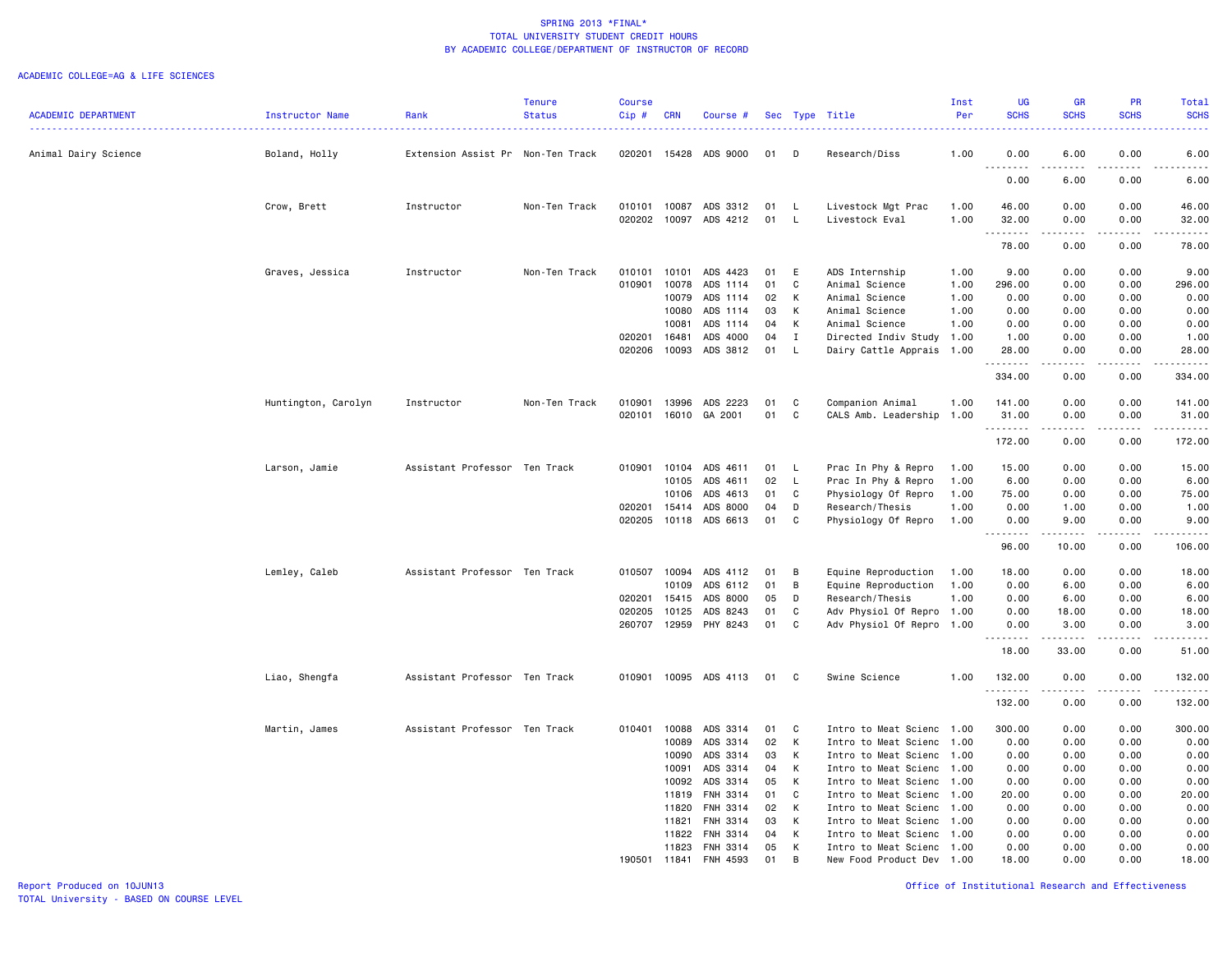|                            |                  |                                   | Tenure        | <b>Course</b> |                |                                   |          |              |                           | Inst         | UG                           | GR                                                                                                                                                            | <b>PR</b>                                                                                                                                                    | Total                               |
|----------------------------|------------------|-----------------------------------|---------------|---------------|----------------|-----------------------------------|----------|--------------|---------------------------|--------------|------------------------------|---------------------------------------------------------------------------------------------------------------------------------------------------------------|--------------------------------------------------------------------------------------------------------------------------------------------------------------|-------------------------------------|
| <b>ACADEMIC DEPARTMENT</b> | Instructor Name  | Rank                              | <b>Status</b> | $Cip$ #       | <b>CRN</b>     | Course #                          |          |              | Sec Type Title            | Per          | <b>SCHS</b>                  | <b>SCHS</b>                                                                                                                                                   | <b>SCHS</b>                                                                                                                                                  | <b>SCHS</b>                         |
|                            |                  |                                   |               |               |                |                                   |          |              |                           |              |                              | .                                                                                                                                                             |                                                                                                                                                              | <u>.</u>                            |
|                            |                  |                                   |               |               |                |                                   |          |              |                           |              | .<br>338.00                  | $\frac{1}{2} \left( \frac{1}{2} \right) \left( \frac{1}{2} \right) \left( \frac{1}{2} \right) \left( \frac{1}{2} \right)$<br>0.00                             | 0.00                                                                                                                                                         | 338.00                              |
|                            |                  |                                   |               |               |                |                                   |          |              |                           |              |                              |                                                                                                                                                               |                                                                                                                                                              |                                     |
| Animal Dairy Science       | Memili, Erdogan  | Associate Professor Tenured       |               | 020201        | 15687          | ADS 4000                          | 01       | $\mathbf{I}$ | Directed Indiv Study      | 1.00         | 3.00                         | 0.00                                                                                                                                                          | 0.00                                                                                                                                                         | 3.00                                |
|                            |                  |                                   |               | 260613        | 15299          | <b>GNS 9000</b>                   | 01       | D            | Research / Diss           | 1.00         | 0.00<br><u>.</u>             | 23.00<br>. <b>.</b>                                                                                                                                           | 0.00<br>.                                                                                                                                                    | 23.00<br>.                          |
|                            |                  |                                   |               |               |                |                                   |          |              |                           |              | 3.00                         | 23.00                                                                                                                                                         | 0.00                                                                                                                                                         | 26.00                               |
|                            | Nicodemus, Molly | Associate Professor Tenured       |               | 010507        | 10100          | ADS 4333                          | 01       | C            | Equine Exercise Phy       | 1.00         | 57.00                        | 0.00                                                                                                                                                          | 0.00                                                                                                                                                         | 57.00                               |
|                            |                  |                                   |               | 020201        | 10085          | ADS 2102                          | 01       | $\mathsf{L}$ | Equine Conf/Perf Ev       | 1.00         | 48.00                        | 0.00                                                                                                                                                          | 0.00                                                                                                                                                         | 48.00                               |
|                            |                  |                                   |               |               | 10086          | ADS 3223                          | 01       | В            | Horse Management          | 1.00         | 102.00                       | 0.00                                                                                                                                                          | 0.00                                                                                                                                                         | 102.00                              |
|                            |                  |                                   |               |               | 15419          | ADS 8000                          | 09       | D            | Research/Thesis           | 1.00         | 0.00                         | 9.00                                                                                                                                                          | 0.00                                                                                                                                                         | 9.00                                |
|                            |                  |                                   |               |               | 16056          | ADS 7000                          | 01       | I            | Directed Indiv Study 1.00 |              | 0.00                         | 1.00                                                                                                                                                          | 0.00                                                                                                                                                         | 1.00                                |
|                            |                  |                                   |               |               | 16366          | ADS 7000                          | 04       | $\mathbf{I}$ | Directed Indiv Study      | 1.00         | 0.00                         | 1.00                                                                                                                                                          | 0.00                                                                                                                                                         | 1.00                                |
|                            |                  |                                   |               | 020205        | 10113          | ADS 6333                          | 01       | C            | Equine Exercise Phy       | 1.00         | 0.00                         | 3.00                                                                                                                                                          | 0.00                                                                                                                                                         | 3.00                                |
|                            |                  |                                   |               | 020299        | 10082          | ADS 1132                          | 01       | C            | Intro to Horsemanshi 1.00 |              | 28.00                        | 0.00                                                                                                                                                          | 0.00                                                                                                                                                         | 28.00                               |
|                            |                  |                                   |               |               | 10083          | ADS 1132                          | 02       | K            | Intro to Horsemanshi 1.00 |              | 0.00                         | 0.00                                                                                                                                                          | 0.00                                                                                                                                                         | 0.00                                |
|                            |                  |                                   |               |               | 14976          | ADS 4990                          | 01       | $\mathsf{L}$ | Special Topic In ADS 1.00 |              | 18.00                        | 0.00                                                                                                                                                          | 0.00                                                                                                                                                         | 18.00                               |
|                            |                  |                                   |               |               |                |                                   |          |              |                           |              | .<br>253.00                  | $\frac{1}{2} \left( \frac{1}{2} \right) \left( \frac{1}{2} \right) \left( \frac{1}{2} \right) \left( \frac{1}{2} \right) \left( \frac{1}{2} \right)$<br>14.00 | د د د د<br>0.00                                                                                                                                              | .<br>267.00                         |
|                            | Parish, Jane     | Extension Professor Non-Ten Track |               | 020201        |                | 15420 ADS 8000                    | 10       | $\Box$       | Research/Thesis           | 1.00         | 0.00                         | 1.00                                                                                                                                                          | 0.00                                                                                                                                                         | 1.00                                |
|                            |                  |                                   |               |               |                |                                   |          |              |                           |              | .<br>0.00                    | $\frac{1}{2} \left( \frac{1}{2} \right) \left( \frac{1}{2} \right) \left( \frac{1}{2} \right) \left( \frac{1}{2} \right)$<br>1.00                             | .<br>0.00                                                                                                                                                    | 1.00                                |
|                            | Rivera, J.       | Extension Assist Pr Non-Ten Track |               | 020201        | 15421          | ADS 8000                          | 11       | D            | Research/Thesis           | 1.00         | 0.00                         | 3.00                                                                                                                                                          | 0.00                                                                                                                                                         | 3.00                                |
|                            |                  |                                   |               |               |                |                                   |          |              |                           |              | .<br>0.00                    | $\frac{1}{2} \left( \frac{1}{2} \right) \left( \frac{1}{2} \right) \left( \frac{1}{2} \right) \left( \frac{1}{2} \right) \left( \frac{1}{2} \right)$<br>3.00  | -----<br>0.00                                                                                                                                                | $\sim$ $\sim$ $\sim$ $\sim$<br>3.00 |
|                            |                  |                                   |               |               |                |                                   |          |              |                           |              |                              |                                                                                                                                                               |                                                                                                                                                              |                                     |
|                            | Rude, Brian      | Professor                         | Tenured       | 010901        | 10098          | ADS 4213                          | 01       | C            | Livestk Ntr Require       | 1.00         | 60.00                        | 0.00                                                                                                                                                          | 0.00                                                                                                                                                         | 60.00                               |
|                            |                  |                                   |               | 011001        | 10121<br>10122 | ADS 8111                          | 01<br>01 | S<br>- S     | Nutrition Seminar         | 1.00<br>1.00 | 0.00<br>0.00                 | 4.00<br>1.00                                                                                                                                                  | 0.00<br>0.00                                                                                                                                                 | 4.00                                |
|                            |                  |                                   |               |               |                | ADS 8121                          |          |              | Nutrition Seminar         |              |                              |                                                                                                                                                               |                                                                                                                                                              | 1.00                                |
|                            |                  |                                   |               | 020201        | 15422          | ADS 8000                          | 12<br>11 | D            | Research/Thesis           | 1.00         | 0.00                         | 2.00                                                                                                                                                          | 0.00                                                                                                                                                         | 2.00                                |
|                            |                  |                                   |               |               | 15438          | ADS 9000<br>020204 13997 ADS 8463 | 01       | D<br>B       | Research/Diss             | 1.00         | 0.00                         | 6.00                                                                                                                                                          | 0.00                                                                                                                                                         | 6.00                                |
|                            |                  |                                   |               |               |                |                                   |          |              | Adv Animal Nutrition      | 1.00         | 0.00<br><u>.</u>             | 15.00<br>.                                                                                                                                                    | 0.00<br>$- - - - -$                                                                                                                                          | 15.00<br>.                          |
|                            |                  |                                   |               |               |                |                                   |          |              |                           |              | 60.00                        | 28.00                                                                                                                                                         | 0.00                                                                                                                                                         | 88.00                               |
|                            | Ryan, Peter      | Non-Faculty                       | Tenured       | 260707        | 12960          | PHY 8841                          | 01       | - S          | Animal Phys Seminar       | 1.00         | 0.00                         | 3.00                                                                                                                                                          | 0.00                                                                                                                                                         | 3.00                                |
|                            |                  |                                   |               |               | 15248          | PHY 9000                          | 03       | D            | Research / Diss           | 1.00         | 0.00                         | 2.00                                                                                                                                                          | 0.00                                                                                                                                                         | 2.00                                |
|                            |                  |                                   |               |               | 15275          | PHY 7000                          | 01       | Ι            | Directed Indiv Study      | 1.00         | 0.00                         | 6.00                                                                                                                                                          | 0.00                                                                                                                                                         | 6.00                                |
|                            |                  |                                   |               | 512501        | 15293          | CVM 9000                          | 07       | D            | Research / Diss           | 1.00         | 0.00<br><b>.</b>             | 2.00<br>.                                                                                                                                                     | 0.00<br>.                                                                                                                                                    | 2.00<br>.                           |
|                            |                  |                                   |               |               |                |                                   |          |              |                           |              | $\sim$ $\sim$ $\sim$<br>0.00 | 13.00                                                                                                                                                         | 0.00                                                                                                                                                         | 13.00                               |
|                            | Smith, Trent     | Assistant Professor Ten Track     |               | 020201        | 15424          | ADS 8000                          | 14       | D            | Research/Thesis           | 1.00         | 0.00                         | 1.00                                                                                                                                                          | 0.00                                                                                                                                                         | 1.00                                |
|                            |                  |                                   |               |               | 16104          | ADS 7000                          | 02       | $\mathbf{I}$ | Directed Indiv Study      | 1.00         | 0.00                         | 1.00                                                                                                                                                          | 0.00                                                                                                                                                         | 1.00                                |
|                            |                  |                                   |               |               | 16105          | ADS 7000                          | 03       | Ι.           | Directed Indiv Study      | 1.00         | 0.00                         | 1.00                                                                                                                                                          | 0.00                                                                                                                                                         | 1.00                                |
|                            |                  |                                   |               |               | 020202 10096   | ADS 4123                          | 01       | C            | Animal Breeding           | 1.00         | 219.00                       | 0.00                                                                                                                                                          | 0.00                                                                                                                                                         | 219.00                              |
|                            |                  |                                   |               |               |                |                                   |          |              |                           |              | .<br>219.00                  | .<br>3.00                                                                                                                                                     | $\frac{1}{2} \left( \frac{1}{2} \right) \left( \frac{1}{2} \right) \left( \frac{1}{2} \right) \left( \frac{1}{2} \right) \left( \frac{1}{2} \right)$<br>0.00 | .<br>222.00                         |
|                            | Vann, Rhonda     | Research Professor                | Non-Ten Track |               |                | 260707 15244 PHY 8000             | 08       | D            | Research / Thesis         | 1.00         | 0.00                         | 1.00                                                                                                                                                          | 0.00                                                                                                                                                         | 1.00                                |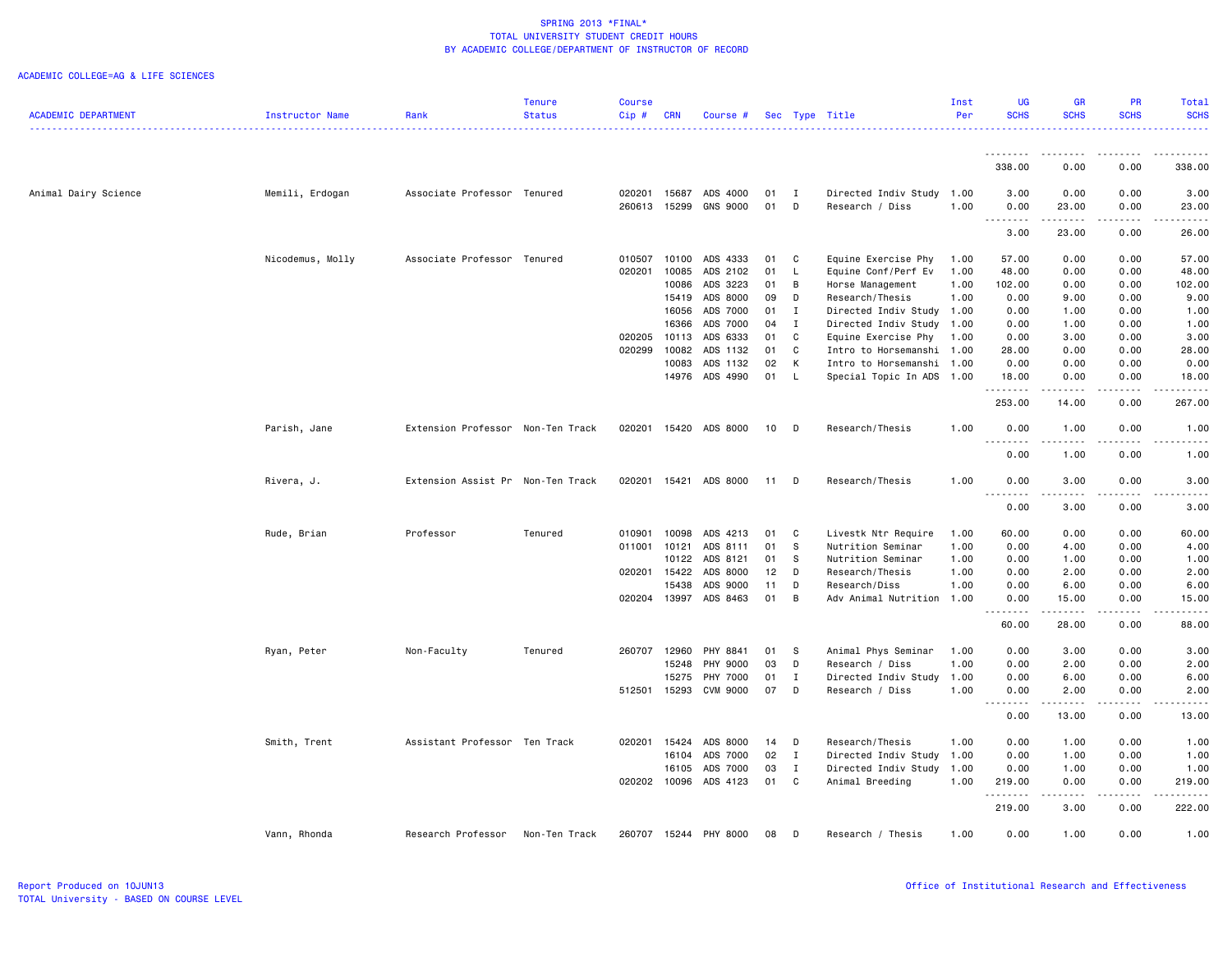| <b>ACADEMIC DEPARTMENT</b> | Instructor Name | Rank                          | Tenure<br>Status | Course<br>Cip # | <b>CRN</b> | Course #       |      |              | Sec Type Title            | Inst<br>Per | <b>UG</b><br><b>SCHS</b> | GR<br><b>SCHS</b> | <b>PR</b><br><b>SCHS</b>                                                | Total<br><b>SCHS</b> |
|----------------------------|-----------------|-------------------------------|------------------|-----------------|------------|----------------|------|--------------|---------------------------|-------------|--------------------------|-------------------|-------------------------------------------------------------------------|----------------------|
|                            |                 |                               |                  |                 |            |                |      |              |                           |             |                          |                   |                                                                         |                      |
|                            |                 |                               |                  |                 |            |                |      |              |                           |             | 0.00                     | 1.00              | 0.00                                                                    | 1.00                 |
| Animal Dairy Science       | Ward, Stephanie | Assistant Professor Ten Track |                  | 010901          | 14626      | ADS 2111       | 01   | $\mathbf{C}$ | ADS Career Planning       | 1.00        | 18.00                    | 0.00              | 0.00                                                                    | 18.00                |
|                            |                 |                               |                  | 010905          | 10107      | ADS 4814       | 01   | $\mathbf{C}$ | Dairy Farm Mgt            | 1.00        | 40.00                    | 0.00              | 0.00                                                                    | 40.00                |
|                            |                 |                               |                  |                 |            | 10108 ADS 4814 | 02   | K            | Dairy Farm Mgt            | 1.00        | 0.00                     | 0.00              | 0.00                                                                    | 0.00                 |
|                            |                 |                               |                  | 020201          | 15426      | ADS 8000       | 16   | D            | Research/Thesis           | 1.00        | 0.00                     | 11.00             | 0.00                                                                    | 11.00                |
|                            |                 |                               |                  |                 |            | 16175 ADS 4000 | 03 I |              | Directed Indiv Study 1.00 |             | 2.00                     | 0.00              | 0.00                                                                    | 2.00                 |
|                            |                 |                               |                  |                 |            |                |      |              |                           |             | ---------                | .                 | .                                                                       | .                    |
|                            |                 |                               |                  |                 |            |                |      |              |                           |             | 60.00                    | 11.00             | 0.00                                                                    | 71.00                |
|                            |                 |                               |                  |                 |            |                |      |              |                           |             | $=$ = = = = = = =        | $=$ = = = = = = = | $\qquad \qquad \equiv \equiv \equiv \equiv \equiv \equiv \equiv \equiv$ | ==========           |
| Animal Dairy Science       |                 |                               |                  |                 |            |                |      |              |                           |             | 1763.00                  | 146.00            | 0.00                                                                    | 1909.00              |
|                            |                 |                               |                  |                 |            |                |      |              |                           |             |                          |                   |                                                                         |                      |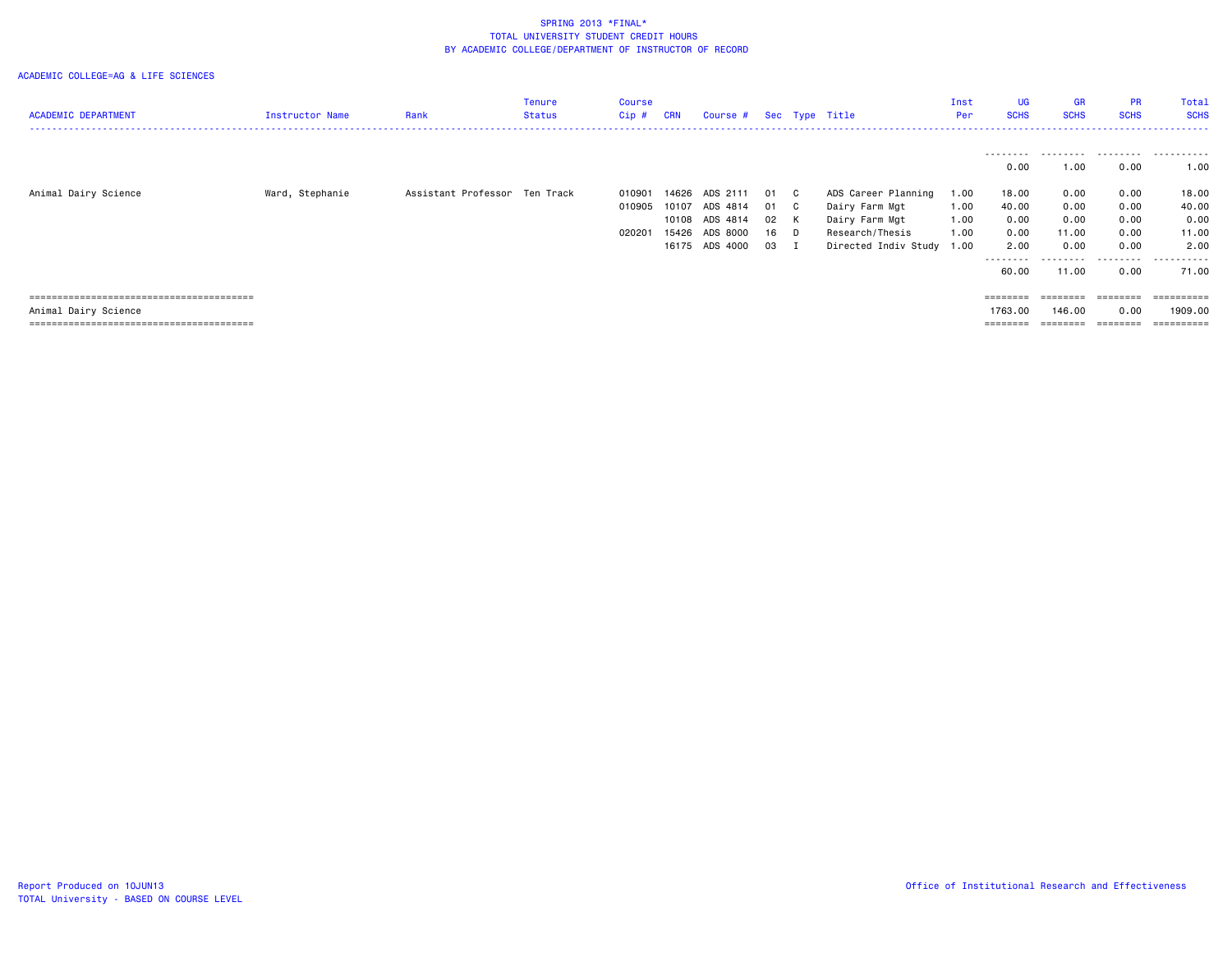|                                                           |                      |                                   | <b>Tenure</b> | <b>Course</b> |            |                 |                 |              |                           | Inst | <b>UG</b>                               | GR                    | PR                 | Total                     |
|-----------------------------------------------------------|----------------------|-----------------------------------|---------------|---------------|------------|-----------------|-----------------|--------------|---------------------------|------|-----------------------------------------|-----------------------|--------------------|---------------------------|
| <b>ACADEMIC DEPARTMENT</b>                                | Instructor Name      | Rank                              | <b>Status</b> | Cip#          | <b>CRN</b> | Course #        |                 |              | Sec Type Title            | Per  | <b>SCHS</b>                             | <b>SCHS</b>           | <b>SCHS</b>        | <b>SCHS</b><br>2.2.2.2    |
| Biochemistry, Molecular Biology, Entomolog Baird, Richard |                      | Professor                         | Tenured       | 260702        | 15352      | EPP 9000        | 01              | D            | Research / Diss           | 1.00 | 0.00                                    | 8.00                  | 0.00               | 8.00                      |
|                                                           |                      |                                   |               |               |            |                 |                 |              |                           |      | .<br>0.00                               | $\frac{1}{2}$<br>8.00 | .<br>0.00          | .<br>8.00                 |
|                                                           | Baker, Gerald        | Professor                         | Tenured       | 260101        | 11621      | EPP 8144        | 01              | C            | Transmission E M          | 0.60 | 0.00                                    | 9.60                  | 0.00               | 9.60                      |
|                                                           |                      |                                   |               |               | 11622      | EPP 8144        | 02              | К            | Transmission E M          | 1.00 | 0.00                                    | 0.00                  | 0.00               | 0.00                      |
|                                                           |                      |                                   |               |               | 12511      | ME 8144         | 01              | C            | Transmission E M          | 0.60 | 0.00                                    | 12.00                 | 0.00               | 12.00                     |
|                                                           |                      |                                   |               |               | 12512      | ME 8144         | 02              | K            | Transmission E M          | 1.00 | 0.00                                    | 0.00                  | 0.00               | 0.00                      |
|                                                           |                      |                                   |               | 260702        | 11587      | EPP 2213        | 01              | C            | Intro To Insects          | 1.00 | 117.00                                  | 0.00                  | 0.00               | 117.00                    |
|                                                           |                      |                                   |               |               | 11588      | EPP 2213        | 02              | K            | Intro To Insects          | 1.00 | 0.00                                    | 0.00                  | 0.00               | 0.00                      |
|                                                           |                      |                                   |               |               | 11589      | EPP 2213        | 03              | К            | Intro To Insects          | 1.00 | 0.00                                    | 0.00                  | 0.00               | 0.00                      |
|                                                           |                      |                                   |               |               | 11590      | EPP 2213        | 04              | К            | Intro To Insects          | 1.00 | 0.00<br>.                               | 0.00<br>.             | 0.00<br>.          | 0.00<br>.                 |
|                                                           |                      |                                   |               |               |            |                 |                 |              |                           |      | 117.00                                  | 21.60                 | 0.00               | 138.60                    |
|                                                           | Brown Johnson, Ashli | Assistant Professor Ten Track     |               | 240101        | 16077      | HON 4003        | 08              | $\mathbf{I}$ | Oxbridge Tutorial         | 1.00 | 3.00                                    | 0.00                  | 0.00               | 3.00                      |
|                                                           |                      |                                   |               | 260202        | 10356      | <b>BCH 4613</b> | 01              | C            | Gen Biochem               | 1.00 | 132.00                                  | 0.00                  | 0.00               | 132.00                    |
|                                                           |                      |                                   |               |               | 10357      | <b>BCH 4613</b> | HO <sub>1</sub> | C            | Gen Biochem               | 1.00 | 27.00                                   | 0.00                  | 0.00               | 27.00                     |
|                                                           |                      |                                   |               |               | 10363      | <b>BCH 6613</b> | 01              | C            | Gen Biochem               | 1.00 | 0.00                                    | 27.00                 | 0.00               | 27.00                     |
|                                                           |                      |                                   |               |               | 15225      | <b>BCH 4000</b> | 02              | $\mathbf{I}$ | Directed Indiv Study      | 1.00 | 3.00                                    | 0.00                  | 0.00               | 3.00                      |
|                                                           |                      |                                   |               |               | 15337      | <b>BCH 9000</b> | 03              | D            | Research/Diss             | 1.00 | 0.00<br>. <b>.</b>                      | 14.00<br>.            | 0.00<br>.          | 14.00<br>.                |
|                                                           |                      |                                   |               |               |            |                 |                 |              |                           |      | 165.00                                  | 41.00                 | 0.00               | 206.00                    |
|                                                           | Brown, Richard       | Professor                         | Tenured       | 260702        | 15355      | EPP 9000        | 04              | D            | Research / Diss           | 1.00 | 0.00                                    | 5.00                  | 0.00               | 5.00                      |
|                                                           |                      |                                   |               |               | 15374      | EPP 8000        | 04              | D            | Research / Thesis         | 1.00 | 0.00                                    | 9.00                  | 0.00               | 9.00                      |
|                                                           |                      |                                   |               |               | 16358      | EPP 7000        | 09              | $\mathbf{I}$ | Directed Indiv Study 1.00 |      | 0.00                                    | 4.00                  | 0.00               | 4.00                      |
|                                                           |                      |                                   |               |               | 16362      | EPP 7000        | 10              | $\mathbf{I}$ | Directed Indiv Study 1.00 |      | 0.00<br>.                               | 4.00                  | 0.00               | 4.00<br>-----             |
|                                                           |                      |                                   |               |               |            |                 |                 |              |                           |      | 0.00                                    | 22.00                 | 0.00               | 22.00                     |
|                                                           | Caprio, Michael      | Professor                         | Tenured       | 020499        | 11617      | EPP 8111        | 01              | - S          | Seminar                   | 1.00 | 0.00                                    | 3.00                  | 0.00               | 3.00                      |
|                                                           |                      |                                   |               |               | 11618      | EPP 8121        | 01              | s            | Seminar                   | 1.00 | 0.00                                    | 10.00                 | 0.00               | 10.00                     |
|                                                           |                      |                                   |               | 260702 11625  |            | EPP 8483        | 01              | C            | Ecological Genetics       | 1.00 | 0.00                                    | 18.00                 | 0.00               | 18.00                     |
|                                                           |                      |                                   |               |               | 15356      | EPP 9000        | 05              | D            | Research / Diss           | 1.00 | 0.00                                    | 5.00                  | 0.00               | 5.00                      |
|                                                           |                      |                                   |               |               |            |                 |                 |              |                           |      | ----<br>$\frac{1}{2}$<br>0.00           | 36.00                 | 0.00               | والمرابط المرابط<br>36.00 |
|                                                           | Catchot, Angus       | Extension Assoc Pro Non-Ten Track |               | 260702        | 15357      | EPP 9000        | 06              | D            | Research / Diss           | 1.00 | 0.00                                    | 11.00                 | 0.00               | 11.00                     |
|                                                           |                      |                                   |               |               |            | 15376 EPP 8000  | 06              | D            | Research / Thesis         | 1.00 | 0.00                                    | 7.00<br>.             | 0.00<br>.          | 7.00<br>.                 |
|                                                           |                      |                                   |               |               |            |                 |                 |              |                           |      | .<br>0.00                               | 18.00                 | 0.00               | 18.00                     |
|                                                           | Edwards, Kristine    | Research Assist Pro Non-Ten Track |               | 512401 11059  |            | CVM 5163        | 01              | B            | Vet Parasitology          | 0.50 | 0.00                                    | 0.00                  | 127.50             | 127.50                    |
|                                                           |                      |                                   |               |               |            |                 |                 |              |                           |      | $\sim$ $\sim$ $\sim$<br>- - - -<br>0.00 | 0.00                  | <u>.</u><br>127.50 | <u>.</u><br>127.50        |
|                                                           | Goddard, Jerome      | Extension Assoc Pro Non-Ten Track |               | 260702        | 14555      | EPP 4990        | 01              | B            | Special Topics In EP 1.00 |      | 18.00                                   | 0.00                  | 0.00               | 18.00                     |
|                                                           |                      |                                   |               |               | 14556      | EPP 6990        | 01              | B            | Special Topics In EP 1.00 |      | 0.00                                    | 3.00                  | 0.00               | 3.00                      |
|                                                           |                      |                                   |               |               | 15360      | EPP 9000        | 09              | D            | Research / Diss           | 1.00 | 0.00                                    | 6.00                  | 0.00               | 6.00                      |
|                                                           |                      |                                   |               |               | 15379      | EPP 8000        | 09              | D            | Research / Thesis         | 1.00 | 0.00                                    | 3.00                  | 0.00               | 3.00                      |
|                                                           |                      |                                   |               |               | 15856      | EPP 4000        | 01              | $\mathbf{I}$ | Directed Indiv Study 1.00 |      | 3.00                                    | 0.00                  | 0.00               | 3.00                      |
|                                                           |                      |                                   |               |               | 15910      | EPP 7000        | 02              | $\mathbf{I}$ | Directed Indiv Study 1.00 |      | 0.00                                    | 3.00                  | 0.00               | 3.00                      |
|                                                           |                      |                                   |               |               | 15911      | EPP 7000        | 03              | $\mathbf{I}$ | Directed Indiv Study 1.00 |      | 0.00                                    | 3.00                  | 0.00               | 3.00                      |
|                                                           |                      |                                   |               |               | 15939      | EPP 7000        | 04              | $\mathbf I$  | Directed Indiv Study 1.00 |      | 0.00                                    | 3.00                  | 0.00               | 3.00                      |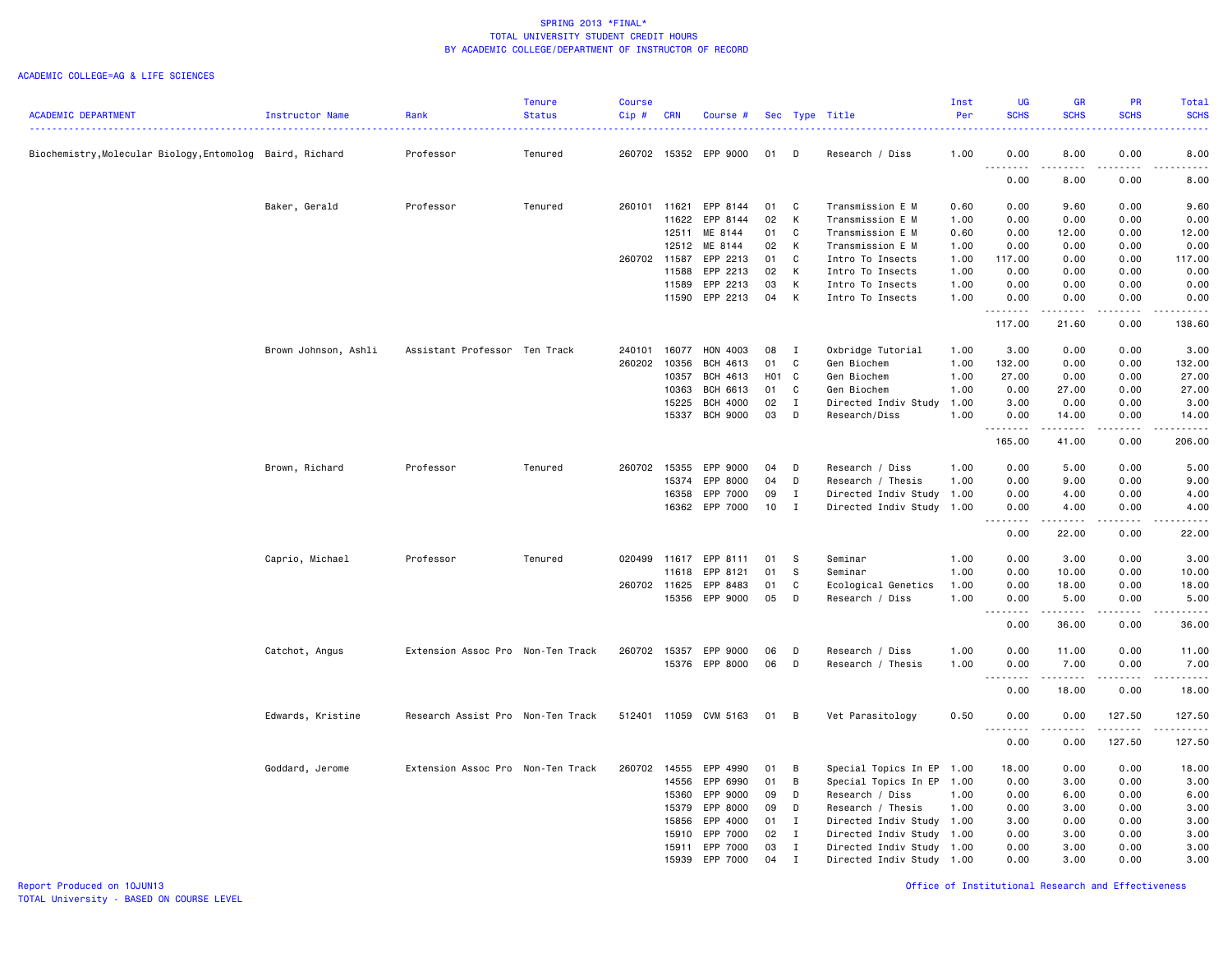|                                                            |                    |                                   | <b>Tenure</b> | <b>Course</b> |            |                 |       |              |                           | Inst | <b>UG</b>                           | <b>GR</b>         | <b>PR</b>                    | Total                                                                                                                                    |
|------------------------------------------------------------|--------------------|-----------------------------------|---------------|---------------|------------|-----------------|-------|--------------|---------------------------|------|-------------------------------------|-------------------|------------------------------|------------------------------------------------------------------------------------------------------------------------------------------|
| <b>ACADEMIC DEPARTMENT</b>                                 | Instructor Name    | Rank                              | <b>Status</b> | Cip#          | <b>CRN</b> | Course #        |       |              | Sec Type Title            | Per  | <b>SCHS</b>                         | <b>SCHS</b>       | <b>SCHS</b>                  | <b>SCHS</b><br>$\frac{1}{2} \left( \frac{1}{2} \right) \left( \frac{1}{2} \right) \left( \frac{1}{2} \right) \left( \frac{1}{2} \right)$ |
| Biochemistry, Molecular Biology, Entomolog Goddard, Jerome |                    | Extension Assoc Pro Non-Ten Track |               | 260702        | 15940      | EPP 7000        | 05    | Ι.           | Directed Indiv Study      | 1.00 | 0.00                                | 3.00              | 0.00                         | 3.00                                                                                                                                     |
|                                                            |                    |                                   |               |               |            | 15972 EPP 7000  | 06    | I            | Directed Indiv Study 1.00 |      | 0.00<br>.                           | 3.00<br>.         | 0.00<br>.                    | 3.00<br>.                                                                                                                                |
|                                                            |                    |                                   |               |               |            |                 |       |              |                           |      | 21.00                               | 27.00             | 0.00                         | 48.00                                                                                                                                    |
|                                                            | Hoffmann, Federico | Assistant Professor Ten Track     |               | 260202        | 10350      | BCH 3901        | 01    | -S           | Senior Seminar            | 1.00 | 21.00                               | 0.00              | 0.00                         | 21.00                                                                                                                                    |
|                                                            |                    |                                   |               |               | 15276      | <b>BCH 4000</b> | 04    | $\mathbf I$  | Directed Indiv Study      | 1.00 | 1.00                                | 0.00              | 0.00                         | 1.00                                                                                                                                     |
|                                                            |                    |                                   |               |               | 15277      | <b>BCH 4000</b> | 05    | $\mathbf{I}$ | Directed Indiv Study      | 1.00 | 1.00                                | 0.00              | 0.00                         | 1.00                                                                                                                                     |
|                                                            |                    |                                   |               |               | 15338      | <b>BCH 9000</b> | 04    | D            | Research/Diss             | 1.00 | 0.00                                | 6.00              | 0.00                         | 6.00                                                                                                                                     |
|                                                            |                    |                                   |               |               | 15517      | <b>BCH 4000</b> | 06    | $\mathbf{I}$ | Directed Indiv Study 1.00 |      | 1.00                                | 0.00              | 0.00                         | 1.00                                                                                                                                     |
|                                                            |                    |                                   |               |               | 15654      | <b>BCH 4000</b> | 08    | $\mathbf{I}$ | Directed Indiv Study      | 1.00 | 1.00                                | 0.00              | 0.00                         | 1.00                                                                                                                                     |
|                                                            |                    |                                   |               |               | 15729      | <b>BCH 4000</b> | 10    | $\mathbf{I}$ | Directed Indiv Study 1.00 |      | 1.00                                | 0.00              | 0.00                         | 1.00                                                                                                                                     |
|                                                            |                    |                                   |               |               | 16320      | <b>BCH 7000</b> | 01    | $\mathbf{I}$ | Directed Indiv Study 1.00 |      | 0.00<br>$\sim$ $\sim$ $\sim$ $\sim$ | 4.00              | 0.00<br>$\sim$ $\sim$ $\sim$ | 4.00                                                                                                                                     |
|                                                            |                    |                                   |               |               |            |                 |       |              |                           |      | 26.00                               | 10.00             | 0.00                         | 36.00                                                                                                                                    |
|                                                            | Krishnan, Natraj   | Assistant Professor Ten Track     |               | 260702        | 16165      | EPP 7000        | 07    | I            | Directed Indiv Study 1.00 |      | 0.00                                | 3.00              | 0.00                         | 3.00                                                                                                                                     |
|                                                            |                    |                                   |               |               | 16252      | EPP 7000        | 08    | I            | Directed Indiv Study      | 1.00 | 0.00                                | 5.00              | 0.00                         | 5.00                                                                                                                                     |
|                                                            |                    |                                   |               |               |            |                 |       |              |                           |      | د د د د                             | $\frac{1}{2}$     | $   -$                       | .                                                                                                                                        |
|                                                            |                    |                                   |               |               |            |                 |       |              |                           |      | 0.00                                | 8.00              | 0.00                         | 8,00                                                                                                                                     |
|                                                            | Lawrence, Gary     | Associate Professor Tenured       |               | 260702        |            | 15382 EPP 8000  | 12    | D            | Research / Thesis         | 1.00 | 0.00<br>المتمامين                   | 4.00              | 0.00                         | 4.00                                                                                                                                     |
|                                                            |                    |                                   |               |               |            |                 |       |              |                           |      | 0.00                                | 4.00              | 0.00                         | 4.00                                                                                                                                     |
|                                                            | Li, Jiaxu          | Associate Professor Tenured       |               | 260202        | 10351      | BCH 4013        | 01    | C            | Principles of Bioche      | 1.00 | 501.00                              | 0.00              | 0.00                         | 501.00                                                                                                                                   |
|                                                            |                    |                                   |               |               | 10352      | BCH 4013        | H01 C |              | Honors - Prin. of Bi      | 1.00 | 75.00                               | 0.00              | 0.00                         | 75.00                                                                                                                                    |
|                                                            |                    |                                   |               |               | 10361      | BCH 6013        | 01    | C            | Principles of Bioche      | 1.00 | 0.00                                | 6.00              | 0.00                         | 6.00                                                                                                                                     |
|                                                            |                    |                                   |               |               | 15340      | <b>BCH 9000</b> | 06    | D            | Research/Diss             | 1.00 | 0.00                                | 17.00<br>.        | 0.00<br>.                    | 17.00<br>.                                                                                                                               |
|                                                            |                    |                                   |               |               |            |                 |       |              |                           |      | 576.00                              | 23.00             | 0.00                         | 599.00                                                                                                                                   |
|                                                            | Lu, Shien          | Associate Professor Tenured       |               | 020406        | 11593      | EPP 4163        | 01    | C            | Plant Dis Mgmt            | 1.00 | 21.00                               | 0.00              | 0.00                         | 21.00                                                                                                                                    |
|                                                            |                    |                                   |               |               | 11594      | EPP 4163        | 02    | K            | Plant Dis Mgmt            | 1.00 | 0.00                                | 0.00              | 0.00                         | 0.00                                                                                                                                     |
|                                                            |                    |                                   |               |               | 11606      | EPP 6163        | 01    | C            | Plant Dis Mgmt            | 1.00 | 0.00                                | 3.00              | 0.00                         | 3.00                                                                                                                                     |
|                                                            |                    |                                   |               |               | 11607      | EPP 6163        | 02    | K            | Plant Dis Mgmt            | 1.00 | 0.00                                | 0.00              | 0.00                         | 0.00                                                                                                                                     |
|                                                            |                    |                                   |               | 260702        | 15364      | EPP 9000        | 13    | D            | Research / Diss           | 1.00 | 0.00                                | 4.00              | 0.00                         | 4.00                                                                                                                                     |
|                                                            |                    |                                   |               |               | 15885      | EPP 7000        | 01    | $\mathbf I$  | Directed Indiv Study      | 1.00 | 0.00<br>.                           | 4.00<br>د د د د د | 0.00<br>.                    | 4.00<br>ه د د د د                                                                                                                        |
|                                                            |                    |                                   |               |               |            |                 |       |              |                           |      | 21.00                               | 11.00             | 0.00                         | 32.00                                                                                                                                    |
|                                                            | Ma, Din-Pow        | Professor                         | Tenured       | 260202        | 10359      | <b>BCH 4804</b> | 01    | $\mathbf{C}$ | Molecular Biology Me 1.00 |      | 164.00                              | 0.00              | 0.00                         | 164.00                                                                                                                                   |
|                                                            |                    |                                   |               |               | 10360      | <b>BCH 4804</b> | 02    | К            | Molecular Biology Me      | 1.00 | 0.00                                | 0.00              | 0.00                         | 0.00                                                                                                                                     |
|                                                            |                    |                                   |               |               | 10365      | <b>BCH 6804</b> | 01    | C            | Molecular Biology Me 1.00 |      | 0.00                                | 12.00             | 0.00                         | 12.00                                                                                                                                    |
|                                                            |                    |                                   |               |               | 10366      | <b>BCH 6804</b> | 02    | K            | Molecular Biology Me 1.00 |      | 0.00                                | 0.00              | 0.00                         | 0.00                                                                                                                                     |
|                                                            |                    |                                   |               |               | 15321      | <b>BCH 8000</b> | 07    | D            | Research / Thesis         | 1.00 | 0.00                                | 9.00              | 0.00                         | 9.00                                                                                                                                     |
|                                                            |                    |                                   |               |               | 16028      | BCH 4000        | 13    | $\mathbf{I}$ | Directed Indiv Study 1.00 |      | 4.00<br><u>.</u>                    | 0.00<br>.         | 0.00<br>.                    | 4.00<br>.                                                                                                                                |
|                                                            |                    |                                   |               |               |            |                 |       |              |                           |      | 168.00                              | 21.00             | 0.00                         | 189.00                                                                                                                                   |
|                                                            | Meyer, Florencia   | Assistant Professor Ten Track     |               | 260202        | 10349      | BCH 2013        | 01    | C            | Intro to Forensic Sc      | 1.00 | 42.00                               | 0.00              | 0.00                         | 42.00                                                                                                                                    |
|                                                            |                    |                                   |               |               | 10354      | <b>BCH 4603</b> | 01    | C            | Gen Biochem               | 1.00 | 66.00                               | 0.00              | 0.00                         | 66.00                                                                                                                                    |
|                                                            |                    |                                   |               |               | 10355      | BCH 4603        | H01 C |              | Honors Gen Biochem        | 1.00 | 9.00                                | 0.00              | 0.00                         | 9.00                                                                                                                                     |
|                                                            |                    |                                   |               |               | 10362      | <b>BCH 6603</b> | 01    | C            | Gen Biochem               | 1.00 | 0.00                                | 12.00             | 0.00                         | 12.00                                                                                                                                    |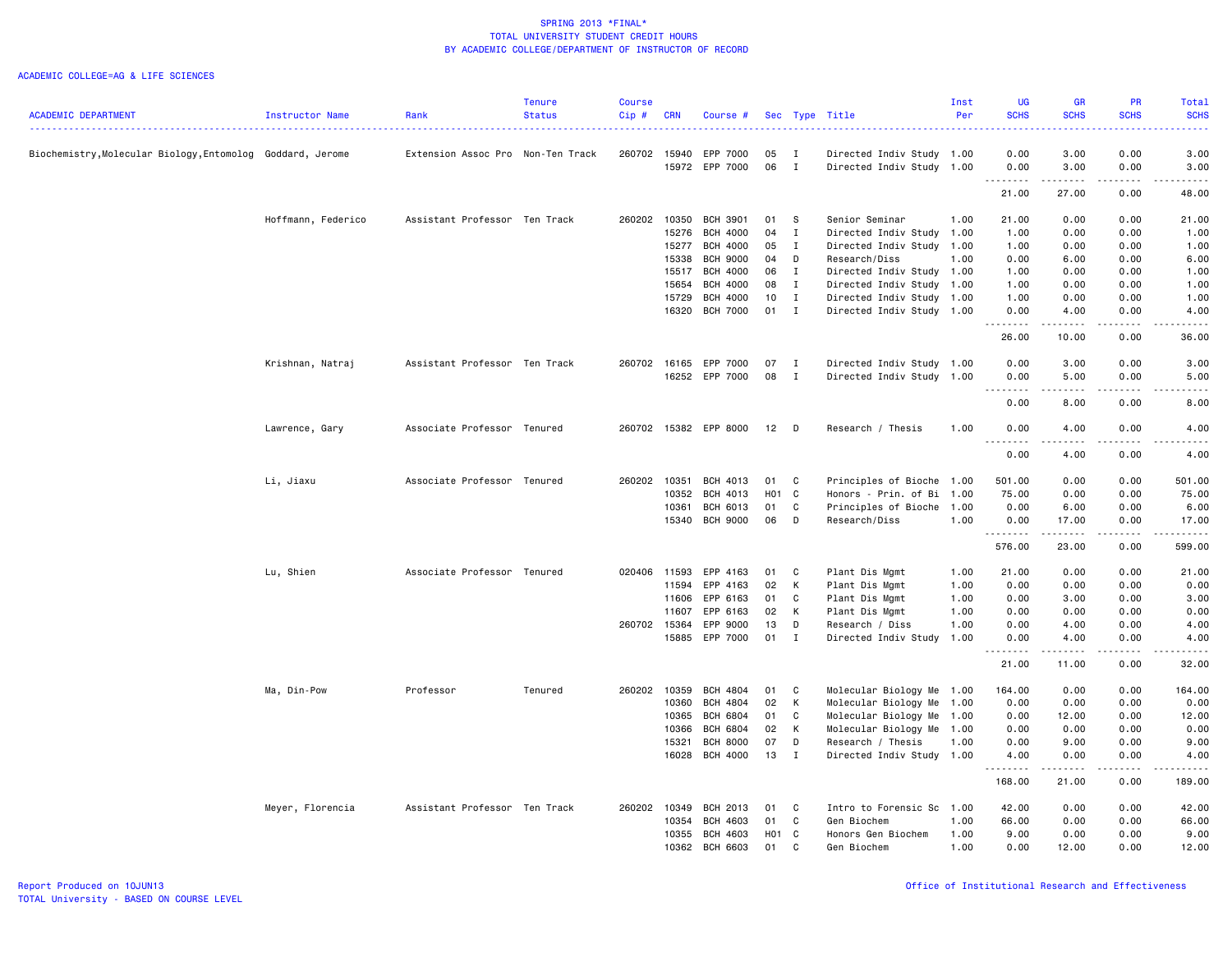#### ACADEMIC COLLEGE=AG & LIFE SCIENCES

|                                                         |                        |                                   | <b>Tenure</b> | Course       |                |                                    |          |                              |                                                   | Inst | <b>UG</b>                             | <b>GR</b>                                                                                                                                            | <b>PR</b>             | Total                                                                                                                              |
|---------------------------------------------------------|------------------------|-----------------------------------|---------------|--------------|----------------|------------------------------------|----------|------------------------------|---------------------------------------------------|------|---------------------------------------|------------------------------------------------------------------------------------------------------------------------------------------------------|-----------------------|------------------------------------------------------------------------------------------------------------------------------------|
| <b>ACADEMIC DEPARTMENT</b>                              | Instructor Name        | Rank                              | <b>Status</b> | $Cip$ #      | <b>CRN</b>     | Course #                           |          |                              | Sec Type Title                                    | Per  | <b>SCHS</b>                           | <b>SCHS</b>                                                                                                                                          | <b>SCHS</b>           | <b>SCHS</b>                                                                                                                        |
|                                                         |                        |                                   |               |              |                |                                    |          |                              |                                                   |      | .                                     |                                                                                                                                                      | .                     |                                                                                                                                    |
|                                                         |                        |                                   |               |              |                |                                    |          |                              |                                                   |      | 117.00                                | 12.00                                                                                                                                                | 0.00                  | 129.00                                                                                                                             |
| Biochemistry, Molecular Biology, Entomolog Musser, Fred |                        | Associate Professor Tenured       |               | 260702 11600 |                | EPP 4263                           | 01       | $\overline{B}$               | Prin Insect Pest Mgt 1.00                         |      | 48.00                                 | 0.00                                                                                                                                                 | 0.00                  | 48.00                                                                                                                              |
|                                                         |                        |                                   |               |              | 11613          | EPP 6263                           | 01       | B                            | Prin Insect Pest Mgt                              | 1.00 | 0.00                                  | 9.00                                                                                                                                                 | 0.00                  | 9.00                                                                                                                               |
|                                                         |                        |                                   |               |              | 15365          | EPP 9000                           | 14       | D                            | Research / Diss                                   | 1.00 | 0.00                                  | 12.00                                                                                                                                                | 0.00                  | 12.00                                                                                                                              |
|                                                         |                        |                                   |               |              | 15385          | EPP 8000                           | 15       | D                            | Research / Thesis                                 | 1.00 | 0.00                                  | 16.00                                                                                                                                                | 0.00                  | 16.00                                                                                                                              |
|                                                         |                        |                                   |               |              |                |                                    |          |                              |                                                   |      | .<br>48.00                            | .<br>37.00                                                                                                                                           | $\frac{1}{2}$<br>0.00 | $\frac{1}{2}$<br>85.00                                                                                                             |
|                                                         | Peng, Zhaohua          | Associate Professor Tenured       |               |              |                | 260202 15343 BCH 9000              | 09       | D                            | Research/Diss                                     | 1.00 | 0.00                                  | 20.00                                                                                                                                                | 0.00                  | 20.00                                                                                                                              |
|                                                         |                        |                                   |               |              |                |                                    |          |                              |                                                   |      | 0.00                                  | 20.00                                                                                                                                                | 0.00                  | $\frac{1}{2}$<br>20.00                                                                                                             |
|                                                         |                        |                                   |               |              |                |                                    |          |                              |                                                   |      |                                       |                                                                                                                                                      |                       |                                                                                                                                    |
|                                                         | Ray, David             | Assistant Professor Ten Track     |               | 260202 10367 |                | BCH 8101                           | 01 S     |                              | Seminar                                           | 1.00 | 0.00                                  | 12.00                                                                                                                                                | 0.00                  | 12.00                                                                                                                              |
|                                                         |                        |                                   |               |              | 14975          | <b>BCH 4000</b>                    | 01       | $\mathbf{I}$                 | Directed Indiv Study                              | 1.00 | 3.00                                  | 0.00                                                                                                                                                 | 0.00                  | 3.00                                                                                                                               |
|                                                         |                        |                                   |               |              | 15325          | <b>BCH 8000</b>                    | 11       | D                            | Research / Thesis                                 | 1.00 | 0.00                                  | 6.00                                                                                                                                                 | 0.00                  | 6.00                                                                                                                               |
|                                                         |                        |                                   |               |              | 15345          | <b>BCH 9000</b>                    | 11       | D                            | Research/Diss                                     | 1.00 | 0.00                                  | 9.00                                                                                                                                                 | 0.00                  | 9.00                                                                                                                               |
|                                                         |                        |                                   |               |              | 15518          | BCH 4000                           | 07       | $\mathbf{I}$                 | Directed Indiv Study 1.00                         |      | 3.00<br>.<br>$\sim$ .                 | 0.00<br>.                                                                                                                                            | 0.00<br>.             | 3.00<br>$\frac{1}{2}$ , $\frac{1}{2}$ , $\frac{1}{2}$ , $\frac{1}{2}$                                                              |
|                                                         |                        |                                   |               |              |                |                                    |          |                              |                                                   |      | 6.00                                  | 27.00                                                                                                                                                | 0.00                  | 33.00                                                                                                                              |
|                                                         | Riggins, John          | Assistant Professor Ten Track     |               | 260702 15366 |                | EPP 9000                           | 15       | D                            | Research / Diss                                   | 1.00 | 0.00                                  | 11.00                                                                                                                                                | 0.00                  | 11.00                                                                                                                              |
|                                                         |                        |                                   |               |              | 15386          | EPP 8000                           | 16       | D                            | Research / Thesis                                 | 1.00 | 0.00                                  | 1.00                                                                                                                                                 | 0.00                  | 1.00                                                                                                                               |
|                                                         |                        |                                   |               |              |                |                                    |          |                              |                                                   |      | $\sim$ $\sim$ $\sim$<br>-----<br>0.00 | .<br>12.00                                                                                                                                           | .<br>0.00             | .<br>12.00                                                                                                                         |
|                                                         |                        |                                   |               |              |                |                                    |          |                              |                                                   |      |                                       |                                                                                                                                                      |                       |                                                                                                                                    |
|                                                         | Sabanadzovic, Sead     | Professor                         | Tenured       | 260702 15387 |                | EPP 8000<br>16372 EPP 7000         | 17<br>11 | D                            | Research / Thesis                                 | 1.00 | 0.00                                  | 3.00                                                                                                                                                 | 0.00                  | 3.00                                                                                                                               |
|                                                         |                        |                                   |               |              |                |                                    |          | $\mathbf{I}$                 | Directed Indiv Study 1.00                         |      | 0.00                                  | 3.00                                                                                                                                                 | 0.00<br>$- - -$       | 3.00                                                                                                                               |
|                                                         |                        |                                   |               |              |                |                                    |          |                              |                                                   |      | 0.00                                  | 6.00                                                                                                                                                 | 0.00                  | 6.00                                                                                                                               |
|                                                         | Shan, Xueyan           | Research Assist Pro Non-Ten Track |               | 260202       | 15346          | <b>BCH 9000</b>                    | 12       | D                            | Research/Diss                                     | 1.00 | 0.00                                  | 7.00                                                                                                                                                 | 0.00                  | 7.00                                                                                                                               |
|                                                         |                        |                                   |               |              | 16127          | <b>BCH 4000</b>                    | 15       | $\mathbf{I}$                 | Directed Indiv Study                              | 1.00 | 4.00                                  | 0.00                                                                                                                                                 | 0.00                  | 4.00                                                                                                                               |
|                                                         |                        |                                   |               |              |                |                                    |          |                              |                                                   |      | .<br>$  -$                            | $\frac{1}{2} \left( \frac{1}{2} \right) \left( \frac{1}{2} \right) \left( \frac{1}{2} \right) \left( \frac{1}{2} \right) \left( \frac{1}{2} \right)$ | .                     | المتمالين                                                                                                                          |
|                                                         |                        |                                   |               |              |                |                                    |          |                              |                                                   |      | 4.00                                  | 7.00                                                                                                                                                 | 0.00                  | 11.00                                                                                                                              |
|                                                         | Sparks, Darrell        | Assistant Professor Ten Track     |               | 240101       | 16163          | HON 4000                           | 01       | $\mathbf{I}$                 | Directed Individual                               | 1.00 | 3.00                                  | 0.00                                                                                                                                                 | 0.00                  | 3.00                                                                                                                               |
|                                                         |                        |                                   |               | 260202 15273 |                | BCH 4000                           | 03       | $\mathbf{I}$                 | Directed Indiv Study 1.00                         |      | 3.00                                  | 0.00                                                                                                                                                 | 0.00                  | 3.00                                                                                                                               |
|                                                         |                        |                                   |               |              | 15279          | <b>BCH 8990</b>                    | 01       | C                            | Special Topic In BCH                              | 1.00 | 0.00                                  | 39.00                                                                                                                                                | 0.00                  | 39.00                                                                                                                              |
|                                                         |                        |                                   |               |              | 15327          | <b>BCH 8000</b>                    | 13       | D                            | Research / Thesis                                 | 1.00 | 0.00                                  | 13.00                                                                                                                                                | 0.00                  | 13.00                                                                                                                              |
|                                                         |                        |                                   |               |              | 15347          | <b>BCH 9000</b>                    | 13       | D                            | Research/Diss                                     | 1.00 | 0.00                                  | 12.00                                                                                                                                                | 0.00                  | 12.00                                                                                                                              |
|                                                         |                        |                                   |               |              |                |                                    |          |                              |                                                   |      | 6.00                                  | 64.00                                                                                                                                                | 0.00                  | $\frac{1}{2} \left( \frac{1}{2} \right) \left( \frac{1}{2} \right) \left( \frac{1}{2} \right) \left( \frac{1}{2} \right)$<br>70.00 |
|                                                         | Tomaso-Peterson, Maria | Research Assoc Prof Non-Ten Track |               | 260702 15390 |                | EPP 8000                           | 20       | D                            | Research / Thesis                                 | 1.00 | 0.00                                  | 11.00                                                                                                                                                | 0.00                  | 11.00                                                                                                                              |
|                                                         |                        |                                   |               |              |                |                                    |          |                              |                                                   |      | 0.00                                  | 11.00                                                                                                                                                | 0.00                  | 11.00                                                                                                                              |
|                                                         |                        |                                   |               | 020201       |                | ADS 9000                           | 16       |                              | Research/Diss                                     | 1.00 | 0.00                                  |                                                                                                                                                      |                       |                                                                                                                                    |
|                                                         | Willard, Scott         | Professor                         | Tenured       |              | 15443          |                                    | 01       | D<br>C                       |                                                   | 1.00 |                                       | 4.00                                                                                                                                                 | 0.00<br>0.00          | 4.00                                                                                                                               |
|                                                         |                        |                                   |               | 260202 10348 |                | <b>BCH 1001</b><br><b>BCH 9000</b> |          |                              | Intro To Biochem                                  |      | 133.00                                | 0.00                                                                                                                                                 |                       | 133.00                                                                                                                             |
|                                                         |                        |                                   |               |              | 15348<br>15747 | <b>BCH 4000</b>                    | 14       | D                            | Research/Diss                                     | 1.00 | 0.00                                  | 9.00                                                                                                                                                 | 0.00                  | 9.00                                                                                                                               |
|                                                         |                        |                                   |               |              | 16128          | <b>BCH 4000</b>                    | 11<br>16 | $\mathbf{I}$<br>$\mathbf{I}$ | Directed Indiv Study<br>Directed Indiv Study 1.00 | 1.00 | 4.00<br>3.00                          | 0.00<br>0.00                                                                                                                                         | 0.00<br>0.00          | 4.00<br>3.00                                                                                                                       |
|                                                         |                        |                                   |               |              | 16281          | <b>BCH 4000</b>                    | 18       | $\mathbf I$                  | Directed Indiv Study 1.00                         |      | 3.00                                  | 0.00                                                                                                                                                 | 0.00                  | 3,00                                                                                                                               |
|                                                         |                        |                                   |               |              |                |                                    |          |                              |                                                   |      |                                       |                                                                                                                                                      |                       |                                                                                                                                    |

Report Produced on 10JUN13 Office of Institutional Research and Effectiveness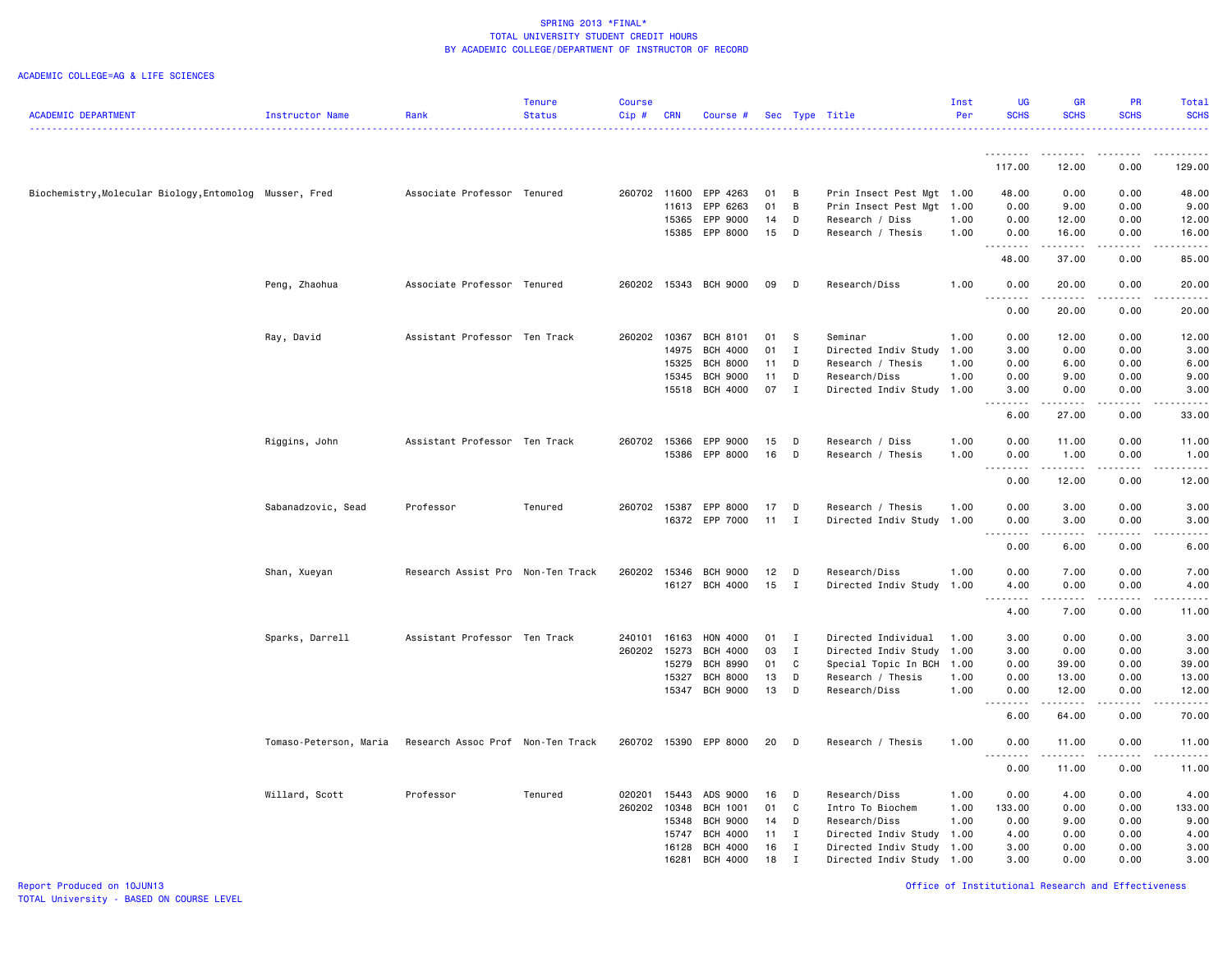#### ACADEMIC COLLEGE=AG & LIFE SCIENCES

| <b>ACADEMIC DEPARTMENT</b>                                | Instructor Name    | Rank      | Tenure<br><b>Status</b> | Course<br>Cip# | <b>CRN</b> | Course # Sec Type Title |        |                           | Inst<br>Per | <b>UG</b><br><b>SCHS</b> | <b>GR</b><br><b>SCHS</b> | <b>PR</b><br><b>SCHS</b> | Total<br><b>SCHS</b> |
|-----------------------------------------------------------|--------------------|-----------|-------------------------|----------------|------------|-------------------------|--------|---------------------------|-------------|--------------------------|--------------------------|--------------------------|----------------------|
|                                                           |                    |           |                         |                |            |                         |        |                           |             |                          |                          |                          |                      |
| Biochemistry, Molecular Biology, Entomolog Willard, Scott |                    | Professor | Tenured                 | 260202         | 16285      | BCH 4000                | 19 I   | Directed Indiv Study 1.00 |             | 3.00                     | 0.00                     | 0.00                     | 3.00                 |
|                                                           |                    |           |                         | 260707         | 15245      | PHY 8000                | 09 D   | Research / Thesis         | 1.00        | 0.00                     | 2.00                     | 0.00                     | 2.00                 |
|                                                           |                    |           |                         |                |            | 15249 PHY 9000          | 04 D   | Research / Diss           | 1.00        | 0.00                     | 9.00                     | 0.00                     | 9.00                 |
|                                                           |                    |           |                         |                |            |                         |        |                           |             | --------<br>146.00       | 24.00                    | --------<br>0.00         | ----------<br>170.00 |
|                                                           | Willeford, Kenneth | Professor | Tenured                 | 260202         | 10358      | BCH 4623                | 01 C   | Biochem Spec Tissues 1.00 |             | 111.00                   | 0.00                     | 0.00                     | 111.00               |
|                                                           |                    |           |                         |                | 14856      | BCH 4623                | H01 C  | Honors Biochem Spec       | 1.00        | 3.00                     | 0.00                     | 0.00                     | 3.00                 |
|                                                           |                    |           |                         |                | 15349      | BCH 9000                | 15 D   | Research/Diss             | 1.00        | 0.00                     | 4.00                     | 0.00                     | 4.00                 |
|                                                           |                    |           |                         |                | 16123      | BCH 4000                | $14$ I | Directed Indiv Study 1.00 |             | 3.00                     | 0.00                     | 0.00                     | 3.00                 |
|                                                           |                    |           |                         |                | 16344      | BCH 4000                | 20 I   | Directed Indiv Study 1.00 |             | 3,00                     | 0.00                     | 0.00                     | 3.00                 |
|                                                           |                    |           |                         |                |            |                         |        |                           |             | 120.00                   | 4.00                     | 0.00                     | 124.00               |
|                                                           |                    |           |                         |                |            |                         |        |                           |             | $=$ = = = = = = =        | ========                 | ========                 | ==========           |
| Biochemistry, Molecular Biology, Entomolog                |                    |           |                         |                |            |                         |        |                           |             | 1541.00                  | 474.60                   | 127.50                   | 2143.10              |

======================================== ======== ======== ======== ==========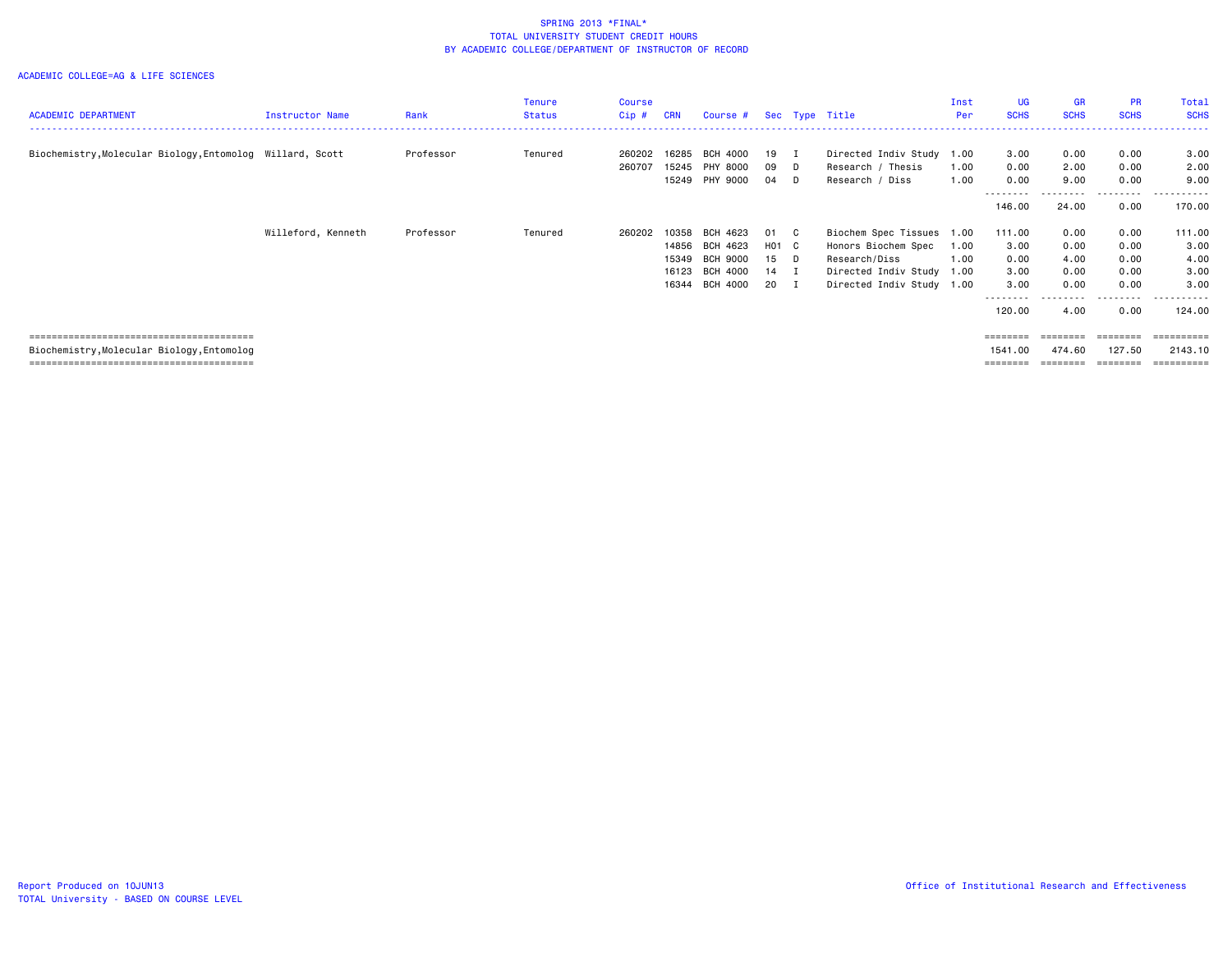|                                                                 |                  |                                   | <b>Tenure</b>  | <b>Course</b> |            |                       |       |              |                           | Inst | <b>UG</b>                                                                                                                                                                                                                                                                                                                                             | <b>GR</b>                                                                                                                         | PR          | Total                          |
|-----------------------------------------------------------------|------------------|-----------------------------------|----------------|---------------|------------|-----------------------|-------|--------------|---------------------------|------|-------------------------------------------------------------------------------------------------------------------------------------------------------------------------------------------------------------------------------------------------------------------------------------------------------------------------------------------------------|-----------------------------------------------------------------------------------------------------------------------------------|-------------|--------------------------------|
| <b>ACADEMIC DEPARTMENT</b>                                      | Instructor Name  | Rank                              | <b>Status</b>  | Cip#          | <b>CRN</b> | Course #              |       |              | Sec Type Title            | Per  | <b>SCHS</b>                                                                                                                                                                                                                                                                                                                                           | <b>SCHS</b>                                                                                                                       | <b>SCHS</b> | <b>SCHS</b>                    |
| Food Science, Nutrition & Health Promoti Arroyo Llantin, Norman |                  | Grad Teach Assist                 | Not Applicable |               |            | 190501 11816 FNH 3111 | 01    | s            | FNH Seminar               | 0.25 | 7.75                                                                                                                                                                                                                                                                                                                                                  | 0.00                                                                                                                              | 0.00        | 7.75                           |
|                                                                 |                  |                                   |                |               |            |                       |       |              |                           |      | $\frac{1}{2} \left( \begin{array}{ccc} 1 & 0 & 0 & 0 \\ 0 & 0 & 0 & 0 \\ 0 & 0 & 0 & 0 \\ 0 & 0 & 0 & 0 \\ 0 & 0 & 0 & 0 \\ 0 & 0 & 0 & 0 \\ 0 & 0 & 0 & 0 \\ 0 & 0 & 0 & 0 \\ 0 & 0 & 0 & 0 \\ 0 & 0 & 0 & 0 \\ 0 & 0 & 0 & 0 & 0 \\ 0 & 0 & 0 & 0 & 0 \\ 0 & 0 & 0 & 0 & 0 \\ 0 & 0 & 0 & 0 & 0 \\ 0 & 0 & 0 & 0 & 0 \\ 0 & 0 & 0$<br>- - -<br>7.75 | .<br>0.00                                                                                                                         | .<br>0.00   | $\omega$ is a $\omega$<br>7.75 |
|                                                                 | Black, Connie    | Lecturer                          | Non-Ten Track  | 190501        | 11829      | FNH 4233              | 01    | C            | Medical Nutrition Th 1.00 |      | 63.00                                                                                                                                                                                                                                                                                                                                                 | 0.00                                                                                                                              | 0.00        | 63.00                          |
|                                                                 |                  |                                   |                |               |            | 11845 FNH 6233        | 01    | $\mathtt{C}$ | Medical Nutrition Th      | 1.00 | 0.00                                                                                                                                                                                                                                                                                                                                                  | 9.00                                                                                                                              | 0.00        | 9.00                           |
|                                                                 |                  |                                   |                |               |            |                       |       |              |                           |      | د د د د                                                                                                                                                                                                                                                                                                                                               |                                                                                                                                   |             |                                |
|                                                                 |                  |                                   |                |               |            |                       |       |              |                           |      | 63.00                                                                                                                                                                                                                                                                                                                                                 | 9.00                                                                                                                              | 0.00        | 72.00                          |
|                                                                 | Briley, Chiquita | Associate Professor Tenured       |                | 190501        | 11826      | FNH 4193              | 01    | C            | Soc-Cult Aspect Food 0.20 |      | 5.40                                                                                                                                                                                                                                                                                                                                                  | 0.00                                                                                                                              | 0.00        | 5.40                           |
|                                                                 |                  |                                   |                |               | 11844      | FNH 6193              | 01    | C            | Soc-Cult Aspect Food      | 0.20 | 0.00                                                                                                                                                                                                                                                                                                                                                  | 3.00                                                                                                                              | 0.00        | 3.00                           |
|                                                                 |                  |                                   |                |               | 14461      | FNH 4193              | 501 C |              | Soc-Cult Aspect Food      | 0.20 | 0.60                                                                                                                                                                                                                                                                                                                                                  | 0.00                                                                                                                              | 0.00        | 0.60                           |
|                                                                 |                  |                                   |                |               |            | 14462 FNH 6193        | 501 C |              | Soc-Cult Aspect Food      | 0.20 | 0.00<br>. <b>.</b>                                                                                                                                                                                                                                                                                                                                    | 4.80<br>.                                                                                                                         | 0.00<br>.   | 4.80<br>$    -$                |
|                                                                 |                  |                                   |                |               |            |                       |       |              |                           |      | 6.00                                                                                                                                                                                                                                                                                                                                                  | 7.80                                                                                                                              | 0.00        | 13.80                          |
|                                                                 | Burney, Lynn     | Instructor                        | Non-Ten Track  | 190501        |            | 11861 FNH 8273        | 01    | C            | Advan Clinical Nutri 1.00 |      | 0.00<br><u>.</u>                                                                                                                                                                                                                                                                                                                                      | 24.00<br>. <b>.</b>                                                                                                               | 0.00<br>.   | 24.00<br>.                     |
|                                                                 |                  |                                   |                |               |            |                       |       |              |                           |      | 0.00                                                                                                                                                                                                                                                                                                                                                  | 24.00                                                                                                                             | 0.00        | 24.00                          |
|                                                                 | Byrd, Sylvia     | Professor                         | Tenured        | 190501        | 11813      | FNH 2293              | 01    | C            | Indiv & Family Nutri 1.00 |      | 489.00                                                                                                                                                                                                                                                                                                                                                | 0.00                                                                                                                              | 0.00        | 489.00                         |
|                                                                 |                  |                                   |                | 190503        | 12166      | HS 2293               | 01    | C            | Indiv & Family Nutri 1.00 |      | 183.00                                                                                                                                                                                                                                                                                                                                                | 0.00                                                                                                                              | 0.00        | 183.00                         |
|                                                                 |                  |                                   |                | 240101        |            | 16415 HON 4000        | 08    | $\mathbf{I}$ | Directed Individual       | 1.00 | 3.00<br>.                                                                                                                                                                                                                                                                                                                                             | 0.00<br>.                                                                                                                         | 0.00<br>.   | 3.00<br>.                      |
|                                                                 |                  |                                   |                |               |            |                       |       |              |                           |      | 675.00                                                                                                                                                                                                                                                                                                                                                | 0.00                                                                                                                              | 0.00        | 675.00                         |
|                                                                 | Chang, Kow-Ching | Professor                         | Tenured        |               |            | 190599 14674 FNH 9000 | 07    | $\mathsf{D}$ | Research/Diss             | 1.00 | 0.00<br>. <b>.</b>                                                                                                                                                                                                                                                                                                                                    | 6.00<br>$\frac{1}{2} \left( \frac{1}{2} \right) \left( \frac{1}{2} \right) \left( \frac{1}{2} \right) \left( \frac{1}{2} \right)$ | 0.00<br>.   | 6.00                           |
|                                                                 |                  |                                   |                |               |            |                       |       |              |                           |      | 0.00                                                                                                                                                                                                                                                                                                                                                  | 6.00                                                                                                                              | 0.00        | 6.00                           |
|                                                                 | Fountain, Brent  | Extension Assoc Pro Non-Ten Track |                | 190503        |            | 11828 FNH 4213        | 01    | $\mathbf{C}$ | Nutr Public Policy & 1.00 |      | 102.00<br>.                                                                                                                                                                                                                                                                                                                                           | 0.00<br>.                                                                                                                         | 0.00<br>.   | 102.00<br>. <b>.</b>           |
|                                                                 |                  |                                   |                |               |            |                       |       |              |                           |      | 102.00                                                                                                                                                                                                                                                                                                                                                | 0.00                                                                                                                              | 0.00        | 102.00                         |
|                                                                 | Gillis, William  | Lecturer                          | Non-Ten Track  | 020301        | 11824      | FNH 4164              | 01    | C            | Qual Assur Food Prod      | 1.00 | 32.00                                                                                                                                                                                                                                                                                                                                                 | 0.00                                                                                                                              | 0.00        | 32.00                          |
|                                                                 |                  |                                   |                |               | 11825      | FNH 4164              | 02    | К            | Qual Assur Food Prod      | 1.00 | 0.00                                                                                                                                                                                                                                                                                                                                                  | 0.00                                                                                                                              | 0.00        | 0.00                           |
|                                                                 |                  |                                   |                | 190501        | 11810      | FNH 2112              | 01    | В            | Food Products Evalua      | 1.00 | 36.00<br>.                                                                                                                                                                                                                                                                                                                                            | 0.00<br>----                                                                                                                      | 0.00<br>.   | 36.00<br>$-1 - 1$              |
|                                                                 |                  |                                   |                |               |            |                       |       |              |                           |      | 68.00                                                                                                                                                                                                                                                                                                                                                 | 0.00                                                                                                                              | 0.00        | 68.00                          |
|                                                                 | Hall, Michael    | Lecturer                          | Non-Ten Track  | 190501        |            | 13558 FNH 6773        | 501 C |              | Intro to Env Health       | 1.00 | 0.00<br>.                                                                                                                                                                                                                                                                                                                                             | 45.00<br>$- - - - -$                                                                                                              | 0.00        | 45.00                          |
|                                                                 |                  |                                   |                |               |            |                       |       |              |                           |      | 0.00                                                                                                                                                                                                                                                                                                                                                  | 45.00                                                                                                                             | 0.00        | 45.00                          |
|                                                                 | Haque, Zahur     | Professor                         | Tenured        | 190501        | 13550      | FNH 1003              | 501 C |              | Intro to Vitamins &       | 1.00 | 30.00                                                                                                                                                                                                                                                                                                                                                 | 0.00                                                                                                                              | 0.00        | 30.00                          |
|                                                                 |                  |                                   |                | 190502        | 11834      | FNH 4293              | 01    | C            | Vitamin, Mineral & S 1.00 |      | 57.00                                                                                                                                                                                                                                                                                                                                                 | 0.00                                                                                                                              | 0.00        | 57.00                          |
|                                                                 |                  |                                   |                |               | 11849      | FNH 6293              | 01    | C            | Vitamin, Mineral & S 1.00 |      | 0.00                                                                                                                                                                                                                                                                                                                                                  | 6.00                                                                                                                              | 0.00        | 6.00                           |
|                                                                 |                  |                                   |                |               | 13555      | FNH 4293              | 501 C |              | Vitamin, Mineral & S 1.00 |      | 12.00                                                                                                                                                                                                                                                                                                                                                 | 0.00                                                                                                                              | 0.00        | 12.00                          |
|                                                                 |                  |                                   |                |               | 13557      | FNH 6293              | 501 C |              | Vitamin, Mineral & S      | 1.00 | 0.00                                                                                                                                                                                                                                                                                                                                                  | 3.00                                                                                                                              | 0.00        | 3.00                           |
|                                                                 |                  |                                   |                | 190599        | 14629      | <b>FNH 8000</b>       | 02    | D            | Research/Thesis           | 1.00 | 0.00                                                                                                                                                                                                                                                                                                                                                  | 2.00                                                                                                                              | 0.00        | 2.00                           |
|                                                                 |                  |                                   |                |               |            | 14640 FNH 9000        | 02    | D            | Research/Diss             | 1.00 | 0.00                                                                                                                                                                                                                                                                                                                                                  | 3.00                                                                                                                              | 0.00        | 3.00                           |
|                                                                 |                  |                                   |                |               |            |                       |       |              |                           |      | 99.00                                                                                                                                                                                                                                                                                                                                                 | 14.00                                                                                                                             | 0.00        | 113.00                         |
|                                                                 | Hunt, Barry      | Professor                         | Tenured        |               |            | 190501 11863 FNH 8553 | 01    | $\mathbf{C}$ | Behavioral Epidemiol 1.00 |      | 0.00                                                                                                                                                                                                                                                                                                                                                  | 18.00                                                                                                                             | 0.00        | 18.00                          |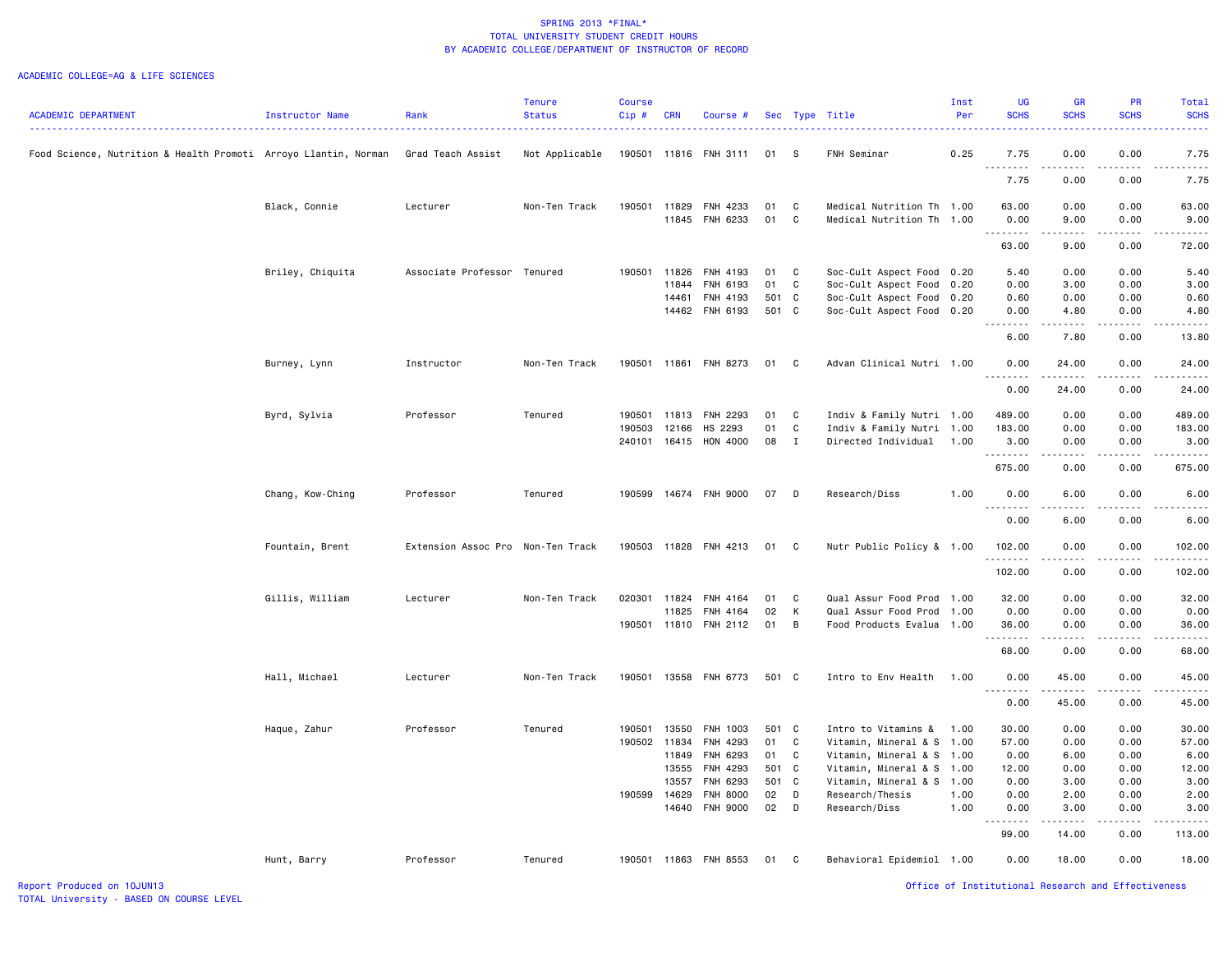|                                                      |                                                           |                                   | <b>Tenure</b> | Course           |                |                      |          |              |                                           | Inst         | UG                                                                                                            | <b>GR</b>              | <b>PR</b>                           | Total                                                                                                                               |
|------------------------------------------------------|-----------------------------------------------------------|-----------------------------------|---------------|------------------|----------------|----------------------|----------|--------------|-------------------------------------------|--------------|---------------------------------------------------------------------------------------------------------------|------------------------|-------------------------------------|-------------------------------------------------------------------------------------------------------------------------------------|
| <b>ACADEMIC DEPARTMENT</b>                           | Instructor Name                                           | Rank                              | <b>Status</b> | Cip#             | <b>CRN</b>     | Course #             |          |              | Sec Type Title                            | Per          | <b>SCHS</b><br>$\frac{1}{2} \left( \frac{1}{2} \right) \left( \frac{1}{2} \right) \left( \frac{1}{2} \right)$ | <b>SCHS</b>            | <b>SCHS</b>                         | <b>SCHS</b><br>2222.                                                                                                                |
| Food Science, Nutrition & Health Promoti Hunt, Barry |                                                           | Professor                         | Tenured       | 190501           | 13559          | FNH 8193             | 501 C    |              | Problems in Health E 1.00                 |              | 0.00                                                                                                          | 18.00                  | 0.00                                | 18.00                                                                                                                               |
|                                                      |                                                           |                                   |               |                  | 13560          | FNH 8553             | 501 C    |              | Behavioral Epidemiol 1.00                 |              | 0.00                                                                                                          | 60.00                  | 0.00                                | 60.00                                                                                                                               |
|                                                      |                                                           |                                   |               | 190599           | 16270          | <b>FNH 7000</b>      | 501 I    |              | Directed Indiv Study 1.00                 |              | 0.00                                                                                                          | 1.00                   | 0.00                                | 1.00                                                                                                                                |
|                                                      |                                                           |                                   |               |                  |                |                      |          |              |                                           |              | $\sim$ $\sim$ $\sim$<br>-----<br>0.00                                                                         | .<br>97.00             | $\sim$ $\sim$ $\sim$ $\sim$<br>0.00 | .<br>97.00                                                                                                                          |
|                                                      |                                                           |                                   |               |                  |                |                      |          |              |                                           |              |                                                                                                               |                        |                                     |                                                                                                                                     |
|                                                      | Khan, Fauzia                                              | Lecturer                          | Non-Ten Track | 190501           | 11826          | <b>FNH 4193</b>      | 01       | C            | Soc-Cult Aspect Food 0.80                 |              | 21.60                                                                                                         | 0.00                   | 0.00                                | 21.60                                                                                                                               |
|                                                      |                                                           |                                   |               |                  | 11835          | FNH 4353             | 01       | C            | Nutrition/ Life Cycl 1.00                 |              | 48.00                                                                                                         | 0.00                   | 0.00                                | 48.00                                                                                                                               |
|                                                      |                                                           |                                   |               |                  | 11844          | FNH 6193             | 01       | C            | Soc-Cult Aspect Food 0.80                 |              | 0.00                                                                                                          | 12.00                  | 0.00                                | 12.00                                                                                                                               |
|                                                      |                                                           |                                   |               |                  | 11850          | FNH 6353             | 01       | C            | Nutrition / Life Cyc 1.00                 |              | 0.00                                                                                                          | 3.00                   | 0.00                                | 3.00                                                                                                                                |
|                                                      |                                                           |                                   |               |                  | 14461          | FNH 4193             | 501 C    |              | Soc-Cult Aspect Food                      | 0.80         | 2.40                                                                                                          | 0.00                   | 0.00                                | 2.40                                                                                                                                |
|                                                      |                                                           |                                   |               |                  | 14462          | FNH 6193             | 501 C    |              | Soc-Cult Aspect Food                      | 0.80         | 0.00<br>.                                                                                                     | 19.20<br>$\frac{1}{2}$ | 0.00<br>$\frac{1}{2}$               | 19.20<br>.                                                                                                                          |
|                                                      |                                                           |                                   |               |                  |                |                      |          |              |                                           |              | 72.00                                                                                                         | 34.20                  | 0.00                                | 106.20                                                                                                                              |
|                                                      | Kim, Tae Jo                                               | Research Assist Pro Non-Ten Track |               | 190501           | 11838          | FNH 4414             | 01       | C            | Microbiology of Food                      | 1.00         | 80.00                                                                                                         | 0.00                   | 0.00                                | 80.00                                                                                                                               |
|                                                      |                                                           |                                   |               |                  | 11839          | FNH 4414             | 02       | К            | Microbiology of Food                      | 1.00         | 0.00                                                                                                          | 0.00                   | 0.00                                | 0.00                                                                                                                                |
|                                                      |                                                           |                                   |               |                  | 11852          | FNH 6414             | 01       | C            | Microbiology of Food                      | 1.00         | 0.00                                                                                                          | 16.00                  | 0.00                                | 16.00                                                                                                                               |
|                                                      |                                                           |                                   |               |                  | 11854          | FNH 6414             | 02       | К            | Microbiology in Food                      | 1.00         | 0.00                                                                                                          | 0.00                   | 0.00                                | 0.00                                                                                                                                |
|                                                      |                                                           |                                   |               | 190599           | 14631          | <b>FNH 8000</b>      | 04       | D            | Research/Thesis                           | 1.00         | 0.00                                                                                                          | 3.00                   | 0.00                                | 3.00                                                                                                                                |
|                                                      |                                                           |                                   |               |                  | 16038          | <b>FNH 7000</b>      | 01       | $\mathbf{I}$ | Directed Indiv Study                      | 1.00         | 0.00                                                                                                          | 1.00                   | 0.00                                | 1.00                                                                                                                                |
|                                                      |                                                           |                                   |               | 260501           | 10481          | BIO 4414             | 01       | C            | Micro Of Foods                            | 1.00         | 12.00                                                                                                         | 0.00                   | 0.00                                | 12.00                                                                                                                               |
|                                                      |                                                           |                                   |               |                  | 10482          | BIO 4414             | 02       | к            | Micro Of Foods                            | 1.00         | 0.00                                                                                                          | 0.00                   | 0.00                                | 0.00                                                                                                                                |
|                                                      |                                                           |                                   |               |                  |                |                      |          |              |                                           |              | .<br>92.00                                                                                                    | <u>.</u><br>20.00      | $\frac{1}{2}$<br>0.00               | .<br>112.00                                                                                                                         |
|                                                      | Matich, June                                              | Lecturer                          | Non-Ten Track | 190501           | 11814          | FNH 2293             | 02       | C            | Indiv & Family Nutri 1.00                 |              | 132.00                                                                                                        | 0.00                   | 0.00                                | 132.00                                                                                                                              |
|                                                      |                                                           |                                   |               |                  | 11817          | FNH 3274             | 01       | В            | Quant. Food Prod & S                      | 1.00         | 84.00                                                                                                         | 0.00                   | 0.00                                | 84.00                                                                                                                               |
|                                                      |                                                           |                                   |               |                  | 11862          | FNH 8286             | 01       | E            | Supervised Practice                       | 0.20         | 0.00                                                                                                          | 9.60                   | 0.00                                | 9.60                                                                                                                                |
|                                                      |                                                           |                                   |               |                  |                | 190503 12167 HS 2293 | 02       | C            | Indiv & Family Nutri 1.00                 |              | 33.00                                                                                                         | 0.00                   | 0.00                                | 33.00                                                                                                                               |
|                                                      |                                                           |                                   |               |                  |                |                      |          |              |                                           |              | .<br>249.00                                                                                                   | .<br>9.60              | .<br>0.00                           | .<br>258.60                                                                                                                         |
|                                                      | Nannapaneni, Ramakrishn Research Assoc Prof Non-Ten Track |                                   |               | 190501           | 11856          | FNH 8111             | 01       | - S          | Food Sc Nutr & Healt 1.00                 |              | 0.00                                                                                                          | 5.00                   | 0.00                                | 5.00                                                                                                                                |
|                                                      |                                                           |                                   |               |                  | 11857          | FNH 8121             | 01       | S            | Food Sc Ntr & Health                      | 1.00         | 0.00                                                                                                          | 1.00                   | 0.00                                | 1.00                                                                                                                                |
|                                                      |                                                           |                                   |               | 190599           | 14633          | <b>FNH 8000</b>      | 06       | D            | Research/Thesis                           | 1.00         | 0.00                                                                                                          | 12.00                  | 0.00                                | 12.00                                                                                                                               |
|                                                      |                                                           |                                   |               |                  |                |                      |          |              |                                           |              | .<br>0.00                                                                                                     | .<br>18.00             | د د د د<br>0.00                     | .<br>18.00                                                                                                                          |
|                                                      |                                                           | Associate Professor Tenured       |               |                  |                |                      |          |              |                                           |              |                                                                                                               |                        |                                     | 18.00                                                                                                                               |
|                                                      | Schilling, Mark                                           |                                   |               | 020204<br>020301 | 11848<br>11846 | FNH 6243             | 01<br>01 | C            | Food Comp & Reaction                      | 1.00<br>1.00 | 0.00                                                                                                          | 18.00                  | 0.00<br>0.00                        |                                                                                                                                     |
|                                                      |                                                           |                                   |               | 120509           | 10576          | FNH 6241<br>CA 2003  | 01       | L.<br>C      | Applied Food Chem<br>Intro to Culinary Ar | 1.00         | 0.00<br>6.00                                                                                                  | 2.00<br>0.00           | 0.00                                | 2.00<br>6.00                                                                                                                        |
|                                                      |                                                           |                                   |               |                  | 10579          | CA 3015              | 01       | C            | Food Prep II                              | 1.00         | 10.00                                                                                                         | 0.00                   | 0.00                                | 10.00                                                                                                                               |
|                                                      |                                                           |                                   |               |                  | 10582          | CA 3153              | 01       | C            | Demonstration Techni 1.00                 |              | 6.00                                                                                                          | 0.00                   | 0.00                                | 6.00                                                                                                                                |
|                                                      |                                                           |                                   |               |                  | 10590          | CA 4013              | 01       | C            | World Cuisines                            | 1.00         | 15.00                                                                                                         | 0.00                   | 0.00                                | 15.00                                                                                                                               |
|                                                      |                                                           |                                   |               | 190501 11827     |                | FNH 4200             | 01       | C            | Dual Enroll MUW Culi 1.00                 |              | 32.00                                                                                                         | 0.00                   | 0.00                                | 32.00                                                                                                                               |
|                                                      |                                                           |                                   |               |                  | 11830          | FNH 4241             | 01       | L.           | Applied Food Chemist 1.00                 |              | 12.00                                                                                                         | 0.00                   | 0.00                                | 12.00                                                                                                                               |
|                                                      |                                                           |                                   |               |                  | 11832          | FNH 4243             | 01       | C            | Food Comp & Reaction                      | 1.00         | 36.00                                                                                                         | 0.00                   | 0.00                                | 36.00                                                                                                                               |
|                                                      |                                                           |                                   |               |                  | 16282          | FNH 4000             | 01       | $\mathbf{I}$ | Directed Indiv Study                      | 1.00         | 3.00                                                                                                          | 0.00                   | 0.00                                | 3.00                                                                                                                                |
|                                                      |                                                           |                                   |               | 190599 13923     |                | FNH 8163             | 01       | C            | Flav & Food Accept                        | 1.00         | 0.00                                                                                                          | 27.00                  | 0.00                                | 27.00                                                                                                                               |
|                                                      |                                                           |                                   |               |                  | 14634          | <b>FNH 8000</b>      | 07       | D            | Research/Thesis                           | 1.00         | 0.00                                                                                                          | 8.00                   | 0.00                                | 8.00                                                                                                                                |
|                                                      |                                                           |                                   |               |                  | 14642          | <b>FNH 9000</b>      | 04       | D            | Research/Diss                             | 1.00         | 0.00                                                                                                          | 14.00                  | 0.00                                | 14.00                                                                                                                               |
|                                                      |                                                           |                                   |               |                  |                |                      |          |              |                                           |              | .<br>120.00                                                                                                   | .<br>69.00             | د د د د د<br>0.00                   | $\begin{array}{cccccccccccccc} \bullet & \bullet & \bullet & \bullet & \bullet & \bullet & \bullet & \bullet \end{array}$<br>189.00 |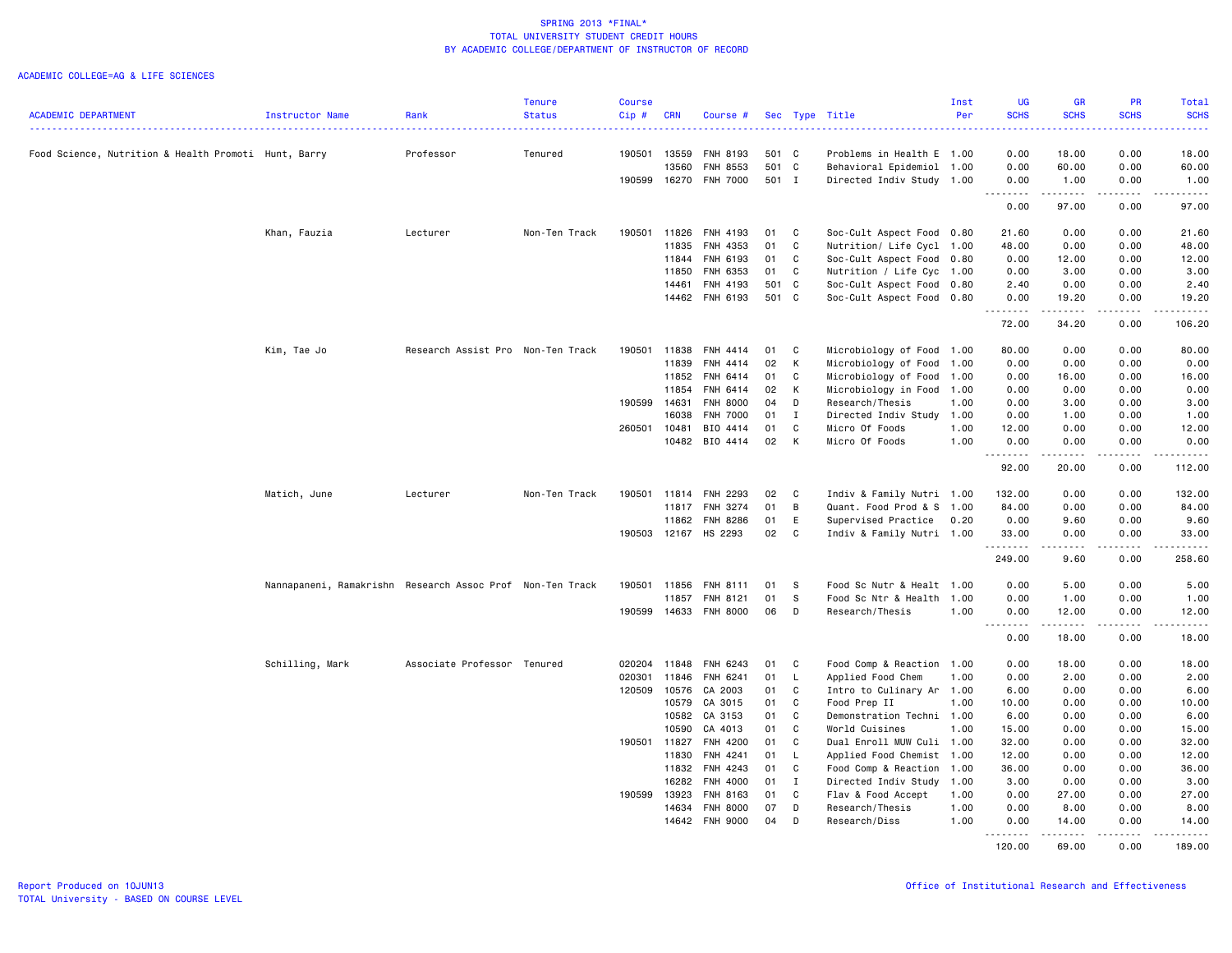|                                                                                    |                  |                               | <b>Tenure</b> | <b>Course</b> |            |                            |               |   |                                                   | Inst     | UG                  | <b>GR</b>                  | PR                    | Total                      |
|------------------------------------------------------------------------------------|------------------|-------------------------------|---------------|---------------|------------|----------------------------|---------------|---|---------------------------------------------------|----------|---------------------|----------------------------|-----------------------|----------------------------|
| <b>ACADEMIC DEPARTMENT</b>                                                         | Instructor Name  | Rank                          | <b>Status</b> | Cip#          | <b>CRN</b> | Course #                   |               |   | Sec Type Title                                    | Per<br>. | <b>SCHS</b>         | <b>SCHS</b>                | <b>SCHS</b>           | <b>SCHS</b><br>- - - - - - |
| Food Science, Nutrition & Health Promoti Silva, Juan                               |                  | Professor                     | Tenured       | 190501        |            | 11816 FNH 3111             | 01 S          |   | FNH Seminar                                       | 0.75     | 23.25               | 0.00                       | 0.00                  | 23.25                      |
|                                                                                    |                  |                               |               | 190599        | 14635      | <b>FNH 8000</b>            | 08            | D | Research/Thesis                                   | 1.00     | 0.00                | 11.00                      | 0.00                  | 11.00                      |
|                                                                                    |                  |                               |               |               | 14643      | <b>FNH 9000</b>            | 05            | D | Research/Diss                                     | 1.00     | 0.00                | 7.00                       | 0.00                  | 7.00                       |
|                                                                                    |                  |                               |               |               |            | 16413 FNH 7000             | $02 \quad I$  |   | Directed Indiv Study                              | 1.00     | 0.00<br>.           | 1.00<br>.                  | 0.00                  | 1.00                       |
|                                                                                    |                  |                               |               |               |            |                            |               |   |                                                   |          | 23.25               | 19.00                      | 0.00                  | 42.25                      |
|                                                                                    | Street, Susan    | Lecturer                      | Non-Ten Track | 190501        | 13551      | FNH 2283                   | 501 C         |   | Child Health Nutriti 1.00                         |          | 45.00               | 0.00                       | 0.00                  | 45.00                      |
|                                                                                    |                  |                               |               |               |            | 13552 FNH 2293             | 501 C         |   | Indiv & Family Nutri                              | 1.00     | 102.00              | 0.00                       | 0.00                  | 102.00                     |
|                                                                                    |                  |                               |               | 190503        | 13627      | HS 2283                    | 501 C         |   | Child Health & Ntr                                | 1.00     | 21.00               | 0.00                       | 0.00                  | 21.00                      |
|                                                                                    |                  |                               |               |               |            | 15560 HS 2293              | 501 C         |   | Indiv & Family Nutri 1.00                         |          | 12.00<br>.          | 0.00<br>.                  | 0.00                  | 12.00                      |
|                                                                                    |                  |                               |               |               |            |                            |               |   |                                                   |          | 180.00              | 0.00                       | 0.00                  | 180.00                     |
|                                                                                    | Tidwell, Diane   | Associate Professor Tenured   |               | 190501        | 11862      | <b>FNH 8286</b>            | 01            | E | Supervised Practice                               | 0.80     | 0.00                | 38.40                      | 0.00                  | 38.40                      |
|                                                                                    |                  |                               |               |               | 13931      | <b>FNH 3003</b>            | 01            | E | NTR Work Experience                               | 1.00     | 9.00                | 0.00                       | 0.00                  | 9.00                       |
|                                                                                    |                  |                               |               | 190599        | 14636      | <b>FNH 8000</b>            | 09            | D | Research/Thesis                                   | 1.00     | 0.00                | 1.00                       | 0.00                  | 1.00                       |
|                                                                                    |                  |                               |               |               | 14644      | <b>FNH 9000</b>            | 06            | D | Research/Diss                                     | 1.00     | 0.00                | 21.00                      | 0.00                  | 21.00                      |
|                                                                                    |                  |                               |               |               |            | 240101 16073 HON 4003      | 04 I          |   | Oxbridge Tutorial                                 | 1.00     | 3.00<br>--------    | 0.00<br>.                  | 0.00<br>.             | 3.00                       |
|                                                                                    |                  |                               |               |               |            |                            |               |   |                                                   |          | 12.00               | 60.40                      | 0.00                  | 72.40                      |
|                                                                                    | White, Kelly     | Lecturer                      | Non-Ten Track | 020301        | 13927      | FNH 6990                   | 01 C          |   | Special Topic in FNH                              | 1.00     | 0.00                | 6.00                       | 0.00                  | 6.00                       |
|                                                                                    |                  |                               |               |               | 13929      | <b>FNH 6990</b>            | 501 C         |   | Special Topic in FNH                              | 1.00     | 0.00                | 9.00                       | 0.00                  | 9.00                       |
|                                                                                    |                  |                               |               | 190501        | 13554      | FNH 4223                   | 501 C         |   | Sports Nutrition                                  | 1.00     | 15.00               | 0.00                       | 0.00                  | 15.00                      |
|                                                                                    |                  |                               |               |               | 13556      | FNH 6223                   | 501 C         |   | Sports Nutrition                                  | 1.00     | 0.00                | 27.00                      | 0.00                  | 27.00                      |
|                                                                                    |                  |                               |               |               |            | 13924 FNH 4223             | 01 C          |   | Sports Nutrition                                  | 1.00     | 21.00               | 0.00                       | 0.00                  | 21.00                      |
|                                                                                    |                  |                               |               |               | 13925      | FNH 6223                   | 01 C          |   | Sports Nutrition                                  | 1.00     | 0.00                | 27.00                      | 0.00                  | 27.00                      |
|                                                                                    |                  |                               |               | 190599        | 13926      | FNH 4990<br>13928 FNH 4990 | 01 C<br>501 C |   | Special Topic in FNH<br>Special Topic in FNH 1.00 | 1.00     | 36.00<br>6.00       | 0.00<br>0.00               | 0.00<br>0.00          | 36.00<br>6.00              |
|                                                                                    |                  |                               |               |               |            |                            |               |   |                                                   |          | .<br>78.00          | -----<br>69.00             | .<br>0.00             | . <b>.</b><br>147.00       |
|                                                                                    |                  |                               |               |               |            |                            |               |   |                                                   |          |                     |                            |                       |                            |
|                                                                                    | Williams, Ronald | Assistant Professor Ten Track |               | 190501        | 11864      | FNH 8613                   | 01 C          |   | Dsgn Admin Hp Prog                                | 1.00     | 0.00                | 33.00                      | 0.00                  | 33.00                      |
|                                                                                    |                  |                               |               |               |            | 13561 FNH 8613             | 501 C         |   | Dsgn Admin Hp Prog                                | 1.00     | 0.00<br>.           | 57.00<br>$  -$             | 0.00                  | 57.00                      |
|                                                                                    |                  |                               |               |               |            |                            |               |   |                                                   |          | 0.00                | 90.00                      | 0.00                  | 90.00                      |
|                                                                                    |                  |                               |               |               |            |                            |               |   |                                                   |          | ========<br>1847,00 | ========                   | $= 222222222$<br>0.00 | ==========<br>2439.00      |
| Food Science, Nutrition & Health Promoti<br>-------------------------------------- |                  |                               |               |               |            |                            |               |   |                                                   |          | ========            | 592.00<br>======== ======= |                       | ==========                 |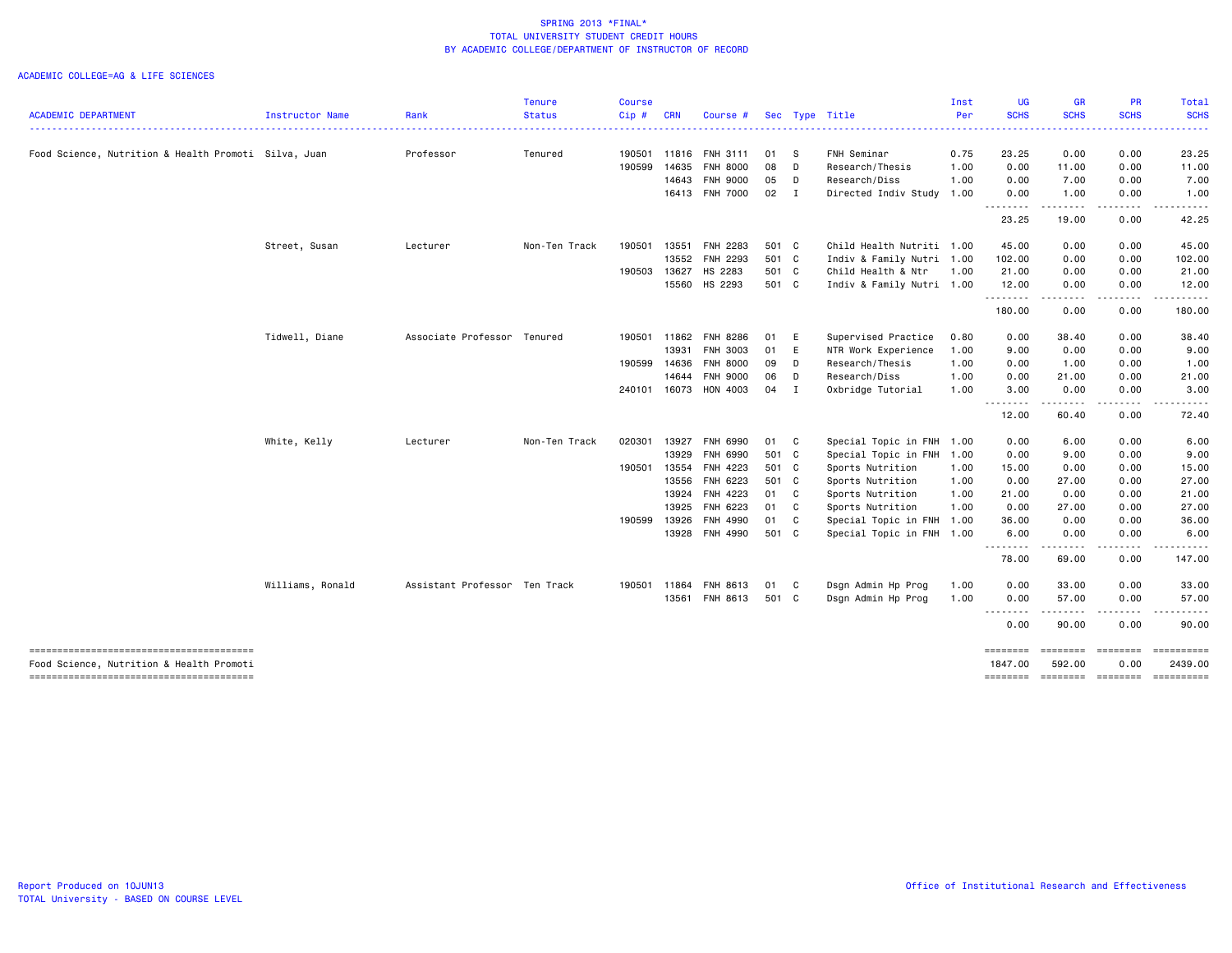|                            |                      |                               | <b>Tenure</b> | <b>Course</b> |              |                      |              |              |                           | Inst | <b>UG</b>   | <b>GR</b>                                                                                                                                                                       | PR                                                                                                                                | Total                                                                                                                                                                                                                                                                                                                                                                                                                                                                                            |
|----------------------------|----------------------|-------------------------------|---------------|---------------|--------------|----------------------|--------------|--------------|---------------------------|------|-------------|---------------------------------------------------------------------------------------------------------------------------------------------------------------------------------|-----------------------------------------------------------------------------------------------------------------------------------|--------------------------------------------------------------------------------------------------------------------------------------------------------------------------------------------------------------------------------------------------------------------------------------------------------------------------------------------------------------------------------------------------------------------------------------------------------------------------------------------------|
| <b>ACADEMIC DEPARTMENT</b> | Instructor Name      | Rank                          | <b>Status</b> | Cip#          | <b>CRN</b>   | Course #             |              |              | Sec Type Title            | Per  | <b>SCHS</b> | <b>SCHS</b>                                                                                                                                                                     | <b>SCHS</b>                                                                                                                       | <b>SCHS</b><br><u>.</u>                                                                                                                                                                                                                                                                                                                                                                                                                                                                          |
| Landscape Architecture     | Brzuszek, Robert     | Associate Professor Tenured   |               | 040601        | 12297        | LA 3652              | 01           | L.           | LA Case Studies           | 1.00 | 18.00       | 0.00                                                                                                                                                                            | 0.00                                                                                                                              | 18.00                                                                                                                                                                                                                                                                                                                                                                                                                                                                                            |
|                            |                      |                               |               |               | 12313        | LA 8721              | 01           | C            | Seminar Land Manage       | 1.00 | 0.00        | 8.00                                                                                                                                                                            | 0.00                                                                                                                              | 8.00                                                                                                                                                                                                                                                                                                                                                                                                                                                                                             |
|                            |                      |                               |               |               | 13987        | LA 3653              | 01           | B            | Plant Design Fund in 1.00 |      | 27.00       | 0.00                                                                                                                                                                            | 0.00                                                                                                                              | 27.00                                                                                                                                                                                                                                                                                                                                                                                                                                                                                            |
|                            |                      |                               |               |               | 14659        | LA 8000              | 02           | D            | Research / Thesis         | 1.00 | 0.00        | 5.00                                                                                                                                                                            | 0.00                                                                                                                              | 5.00                                                                                                                                                                                                                                                                                                                                                                                                                                                                                             |
|                            |                      |                               |               |               |              |                      |              |              |                           |      | .           |                                                                                                                                                                                 | $\sim$ $\sim$ $\sim$                                                                                                              | $\frac{1}{2} \left( \frac{1}{2} \right) \left( \frac{1}{2} \right) \left( \frac{1}{2} \right) \left( \frac{1}{2} \right) \left( \frac{1}{2} \right)$                                                                                                                                                                                                                                                                                                                                             |
|                            |                      |                               |               |               |              |                      |              |              |                           |      | 45.00       | 13.00                                                                                                                                                                           | 0.00                                                                                                                              | 58.00                                                                                                                                                                                                                                                                                                                                                                                                                                                                                            |
|                            | Cook, George         | Lecturer                      | Non-Ten Track | 040601        |              | 12296 LA 3603        | 01           | C            | Design Golf Enviro        | 1.00 | 57.00<br>.  | 0.00<br>-----                                                                                                                                                                   | 0.00                                                                                                                              | 57.00<br>.                                                                                                                                                                                                                                                                                                                                                                                                                                                                                       |
|                            |                      |                               |               |               |              |                      |              |              |                           |      | 57.00       | 0.00                                                                                                                                                                            | 0.00                                                                                                                              | 57.00                                                                                                                                                                                                                                                                                                                                                                                                                                                                                            |
|                            | Fulford, Charles     | Associate Professor Tenured   |               | 040601        | 12286        | LA 1223              | 01           | B            | Computers in Land Ar 1.00 |      | 48.00       | 0.00                                                                                                                                                                            | 0.00                                                                                                                              | 48.00                                                                                                                                                                                                                                                                                                                                                                                                                                                                                            |
|                            |                      |                               |               |               | 12287        | LA 1223              | 02           | B            | Computers in Land Ar 1.00 |      | 42.00       | 0.00                                                                                                                                                                            | 0.00                                                                                                                              | 42.00                                                                                                                                                                                                                                                                                                                                                                                                                                                                                            |
|                            |                      |                               |               |               |              | 14660 LA 8000        | 03           | D            | Research / Thesis         | 1.00 | 0.00        | 2.00                                                                                                                                                                            | 0.00                                                                                                                              | 2.00                                                                                                                                                                                                                                                                                                                                                                                                                                                                                             |
|                            |                      |                               |               |               |              |                      |              |              |                           |      | --------    | $\frac{1}{2} \left( \frac{1}{2} \right) \left( \frac{1}{2} \right) \left( \frac{1}{2} \right) \left( \frac{1}{2} \right) \left( \frac{1}{2} \right) \left( \frac{1}{2} \right)$ | .                                                                                                                                 | .                                                                                                                                                                                                                                                                                                                                                                                                                                                                                                |
|                            |                      |                               |               |               |              |                      |              |              |                           |      | 90.00       | 2.00                                                                                                                                                                            | 0.00                                                                                                                              | 92.00                                                                                                                                                                                                                                                                                                                                                                                                                                                                                            |
|                            | Gallo, Warren        | Assistant Professor Ten Track |               |               |              | 040601 14661 LA 8000 | 04           | D            | Research / Thesis         | 1.00 | 0.00<br>.   | 14.00<br>.                                                                                                                                                                      | 0.00<br>.                                                                                                                         | 14.00<br>.                                                                                                                                                                                                                                                                                                                                                                                                                                                                                       |
|                            |                      |                               |               |               |              |                      |              |              |                           |      | 0.00        | 14.00                                                                                                                                                                           | 0.00                                                                                                                              | 14.00                                                                                                                                                                                                                                                                                                                                                                                                                                                                                            |
|                            | Li, Chuo             | Assistant Professor Ten Track |               |               | 040601 12308 | LA 4855              | 01 L         |              | L Arch Capstone Stud 0.50 |      | 50.00       | 0.00                                                                                                                                                                            | 0.00                                                                                                                              | 50.00                                                                                                                                                                                                                                                                                                                                                                                                                                                                                            |
|                            |                      |                               |               |               | 12312        | LA 8522              | 01           | L.           | Land Arch Grad Stu 2      | 1.00 | 0.00        | 16.00                                                                                                                                                                           | 0.00                                                                                                                              | 16.00                                                                                                                                                                                                                                                                                                                                                                                                                                                                                            |
|                            |                      |                               |               |               |              | 14662 LA 8000        | 05           | D            | Research / Thesis         | 1.00 | 0.00        | 16.00                                                                                                                                                                           | 0.00<br>.                                                                                                                         | 16.00<br>.                                                                                                                                                                                                                                                                                                                                                                                                                                                                                       |
|                            |                      |                               |               |               |              |                      |              |              |                           |      | .<br>50.00  | .<br>32.00                                                                                                                                                                      | 0.00                                                                                                                              | 82.00                                                                                                                                                                                                                                                                                                                                                                                                                                                                                            |
|                            | Melby, Philip        | Professor                     | Tenured       |               | 040601 12302 | LA 4344              | 01           | B            | Land Arch Constr IV 1.00  |      | 168.00      | 0.00                                                                                                                                                                            | 0.00                                                                                                                              | 168.00                                                                                                                                                                                                                                                                                                                                                                                                                                                                                           |
|                            |                      |                               |               |               | 12307        | LA 4844              | 01           | B            | Sustainable Communit 1.00 |      | 96.00       | 0.00                                                                                                                                                                            | 0.00                                                                                                                              | 96.00                                                                                                                                                                                                                                                                                                                                                                                                                                                                                            |
|                            |                      |                               |               |               | 12311        | LA 6844              | 01           | $\mathbf c$  | Sustainable Communit 1.00 |      | 0.00        | 16.00                                                                                                                                                                           | 0.00                                                                                                                              | 16.00                                                                                                                                                                                                                                                                                                                                                                                                                                                                                            |
|                            |                      |                               |               |               |              |                      |              |              |                           |      | .           | .                                                                                                                                                                               | .                                                                                                                                 | .                                                                                                                                                                                                                                                                                                                                                                                                                                                                                                |
|                            |                      |                               |               |               |              |                      |              |              |                           |      | 264.00      | 16.00                                                                                                                                                                           | 0.00                                                                                                                              | 280.00                                                                                                                                                                                                                                                                                                                                                                                                                                                                                           |
|                            | Payne, Elizabeth     | Assistant Professor Ten Track |               |               | 040601 12292 | LA 2644              | 01           | B            | Construction II: Gra 1.00 |      | 104.00      | 0.00                                                                                                                                                                            | 0.00                                                                                                                              | 104.00                                                                                                                                                                                                                                                                                                                                                                                                                                                                                           |
|                            |                      |                               |               |               | 14664        | LA 8000              | 07           | D            | Research / Thesis         | 1.00 | 0.00        | 1.00                                                                                                                                                                            | 0.00                                                                                                                              | 1.00                                                                                                                                                                                                                                                                                                                                                                                                                                                                                             |
|                            |                      |                               |               |               |              |                      |              |              |                           |      | .<br>104.00 | .<br>1.00                                                                                                                                                                       | .<br>0.00                                                                                                                         | $\begin{array}{cccccccccccccc} \multicolumn{2}{c}{} & \multicolumn{2}{c}{} & \multicolumn{2}{c}{} & \multicolumn{2}{c}{} & \multicolumn{2}{c}{} & \multicolumn{2}{c}{} & \multicolumn{2}{c}{} & \multicolumn{2}{c}{} & \multicolumn{2}{c}{} & \multicolumn{2}{c}{} & \multicolumn{2}{c}{} & \multicolumn{2}{c}{} & \multicolumn{2}{c}{} & \multicolumn{2}{c}{} & \multicolumn{2}{c}{} & \multicolumn{2}{c}{} & \multicolumn{2}{c}{} & \multicolumn{2}{c}{} & \multicolumn{2}{c}{} & \$<br>105.00 |
|                            | Rood, Cynthia        | Lecturer                      | Non-Ten Track | 040601        | 12290        | LA 1803              | 01           | C            | Land Arch Appre           | 1.00 | 222.00      | 0.00                                                                                                                                                                            | 0.00                                                                                                                              | 222.00                                                                                                                                                                                                                                                                                                                                                                                                                                                                                           |
|                            |                      |                               |               |               |              | 13642 LA 1803        | 501 C        |              | Land Arch Appre           | 1.00 | 102.00      | 0.00                                                                                                                                                                            | 0.00                                                                                                                              | 102.00                                                                                                                                                                                                                                                                                                                                                                                                                                                                                           |
|                            |                      |                               |               |               |              |                      |              |              |                           |      | .<br>324.00 | د د د د<br>0.00                                                                                                                                                                 | $\frac{1}{2} \left( \frac{1}{2} \right) \left( \frac{1}{2} \right) \left( \frac{1}{2} \right) \left( \frac{1}{2} \right)$<br>0.00 | .<br>324.00                                                                                                                                                                                                                                                                                                                                                                                                                                                                                      |
|                            | Schauwecker, Timothy | Associate Professor Tenured   |               | 010605        | 12299        | LA 3711              | 01           | E            | LC Internship III         | 1.00 | 2.00        | 0.00                                                                                                                                                                            | 0.00                                                                                                                              | 2.00                                                                                                                                                                                                                                                                                                                                                                                                                                                                                             |
|                            |                      |                               |               |               | 12300        | LA 3721              | 01           | C            | LC Field Trip I           | 0.50 | 5.50        | 0.00                                                                                                                                                                            | 0.00                                                                                                                              | 5.50                                                                                                                                                                                                                                                                                                                                                                                                                                                                                             |
|                            |                      |                               |               |               | 12303        | LA 4721              | 01           | C            | LC Field Trip II          | 1.00 | 10.00       | 0.00                                                                                                                                                                            | 0.00                                                                                                                              | 10.00                                                                                                                                                                                                                                                                                                                                                                                                                                                                                            |
|                            |                      |                               |               |               | 12304        | LA 4724              | 01           | B            | Landscape Contr II        | 1.00 | 36.00       | 0.00                                                                                                                                                                            | 0.00                                                                                                                              | 36.00                                                                                                                                                                                                                                                                                                                                                                                                                                                                                            |
|                            |                      |                               |               | 040601        | 12314        | LA 8741              | 01           | C            | Seminar Land Arch 4       | 1.00 | 0.00        | 10.00                                                                                                                                                                           | 0.00                                                                                                                              | 10.00                                                                                                                                                                                                                                                                                                                                                                                                                                                                                            |
|                            |                      |                               |               |               | 14665        | LA 8000              | 08           | D            | Research / Thesis         | 1.00 | 0.00        | 5.00                                                                                                                                                                            | 0.00                                                                                                                              | 5.00                                                                                                                                                                                                                                                                                                                                                                                                                                                                                             |
|                            |                      |                               |               |               | 15912        | LA 4000              | $01 \quad I$ |              | Directed Indiv Study 1.00 |      | 3.00        | 0.00                                                                                                                                                                            | 0.00                                                                                                                              | 3.00                                                                                                                                                                                                                                                                                                                                                                                                                                                                                             |
|                            |                      |                               |               |               | 16184        | LA 4000              | 02           | $\mathbf{I}$ | Directed Indiv Study 1.00 |      | 3.00        | 0.00                                                                                                                                                                            | 0.00                                                                                                                              | 3.00                                                                                                                                                                                                                                                                                                                                                                                                                                                                                             |
|                            |                      |                               |               |               |              | 16328 LA 4000        | 04           | $\mathbf{I}$ | Directed Indiv Study 1.00 |      | 1.00        | 0.00                                                                                                                                                                            | 0.00                                                                                                                              | 1.00                                                                                                                                                                                                                                                                                                                                                                                                                                                                                             |
|                            |                      |                               |               |               | 16450        | LA 4000              | 05           | Ι.           | Directed Indiv Study 1.00 |      | 3.00        | 0.00                                                                                                                                                                            | 0.00                                                                                                                              | 3.00                                                                                                                                                                                                                                                                                                                                                                                                                                                                                             |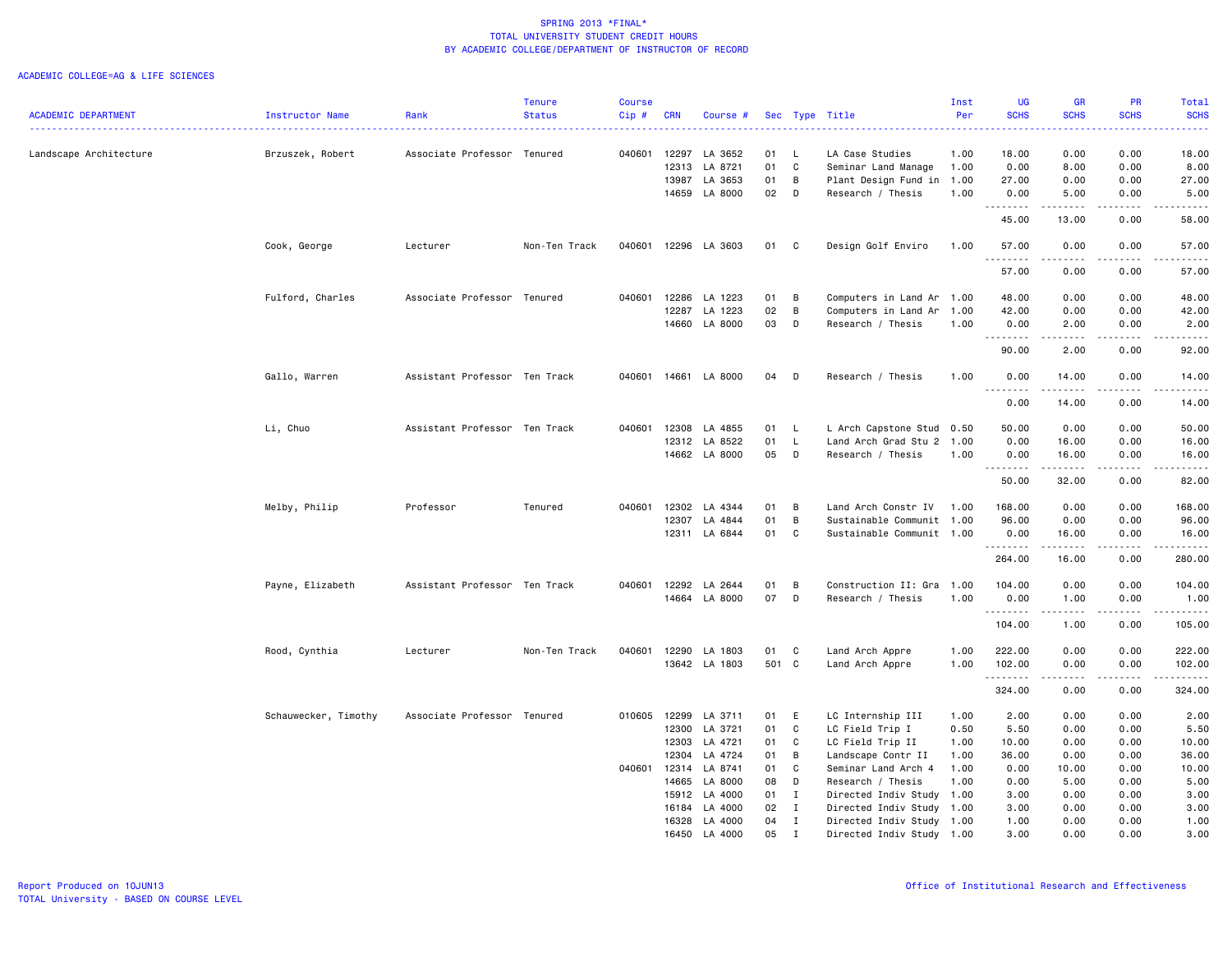| <b>ACADEMIC DEPARTMENT</b> | <b>Instructor Name</b> | Rank                        | <b>Tenure</b><br><b>Status</b> | <b>Course</b><br>Cip# | <b>CRN</b>     | Course #                                             |                      |                                                     | Sec Type Title                                                                                   | Inst<br>Per          | <b>UG</b><br><b>SCHS</b>       | <b>GR</b><br><b>SCHS</b>     | <b>PR</b><br><b>SCHS</b>     | Total<br><b>SCHS</b>           |
|----------------------------|------------------------|-----------------------------|--------------------------------|-----------------------|----------------|------------------------------------------------------|----------------------|-----------------------------------------------------|--------------------------------------------------------------------------------------------------|----------------------|--------------------------------|------------------------------|------------------------------|--------------------------------|
|                            |                        |                             |                                |                       |                |                                                      |                      |                                                     |                                                                                                  |                      | ---------<br>63.50             | 15.00                        | .<br>0.00                    | .<br>78.50                     |
| Landscape Architecture     | Seymour, Michael       | Associate Professor Tenured |                                | 040601                | 12308          | 12288 LA 1423<br>LA 4855<br>14666 LA 8000            | 01<br>01<br>09       | $\mathbf{c}$<br>D                                   | Hist of Land Arch<br>L Arch Capstone Stud<br>Research / Thesis                                   | 1.00<br>0.50<br>1.00 | 93.00<br>50.00<br>0.00         | 0.00<br>0.00<br>14.00        | 0.00<br>0.00<br>0.00         | 93.00<br>50.00<br>14.00        |
|                            |                        |                             |                                |                       |                |                                                      |                      |                                                     |                                                                                                  |                      | --------<br>143.00             | ---------<br>14.00           | .<br>0.00                    | .<br>157.00                    |
|                            | Walker, Jason          | Associate Professor Tenured |                                | 010605<br>040601      | 12294<br>15869 | 12300 LA 3721<br>LA 2654<br>LA 4990<br>16204 LA 4000 | 01<br>01<br>01<br>03 | $\mathbf{C}$<br>Q<br>$\mathbf{Q}$<br>$\blacksquare$ | LC Field Trip I<br>Design II:Neighborho 1.00<br>Special Topic In LA<br>Directed Indiv Study 1.00 | 0.50<br>1.00         | 5.50<br>44.00<br>40.00<br>3.00 | 0.00<br>0.00<br>0.00<br>0.00 | 0.00<br>0.00<br>0.00<br>0.00 | 5.50<br>44.00<br>40.00<br>3.00 |
|                            |                        |                             |                                |                       |                |                                                      |                      |                                                     |                                                                                                  |                      | ---------<br>92.50             | 0.00                         | --------<br>0.00             | . <u>.</u> .<br>92.50          |
| Landscape Architecture     |                        |                             |                                |                       |                |                                                      |                      |                                                     |                                                                                                  |                      | ========<br>1233.00            | ========<br>107.00           | ========<br>0.00             | 1340.00<br>.                   |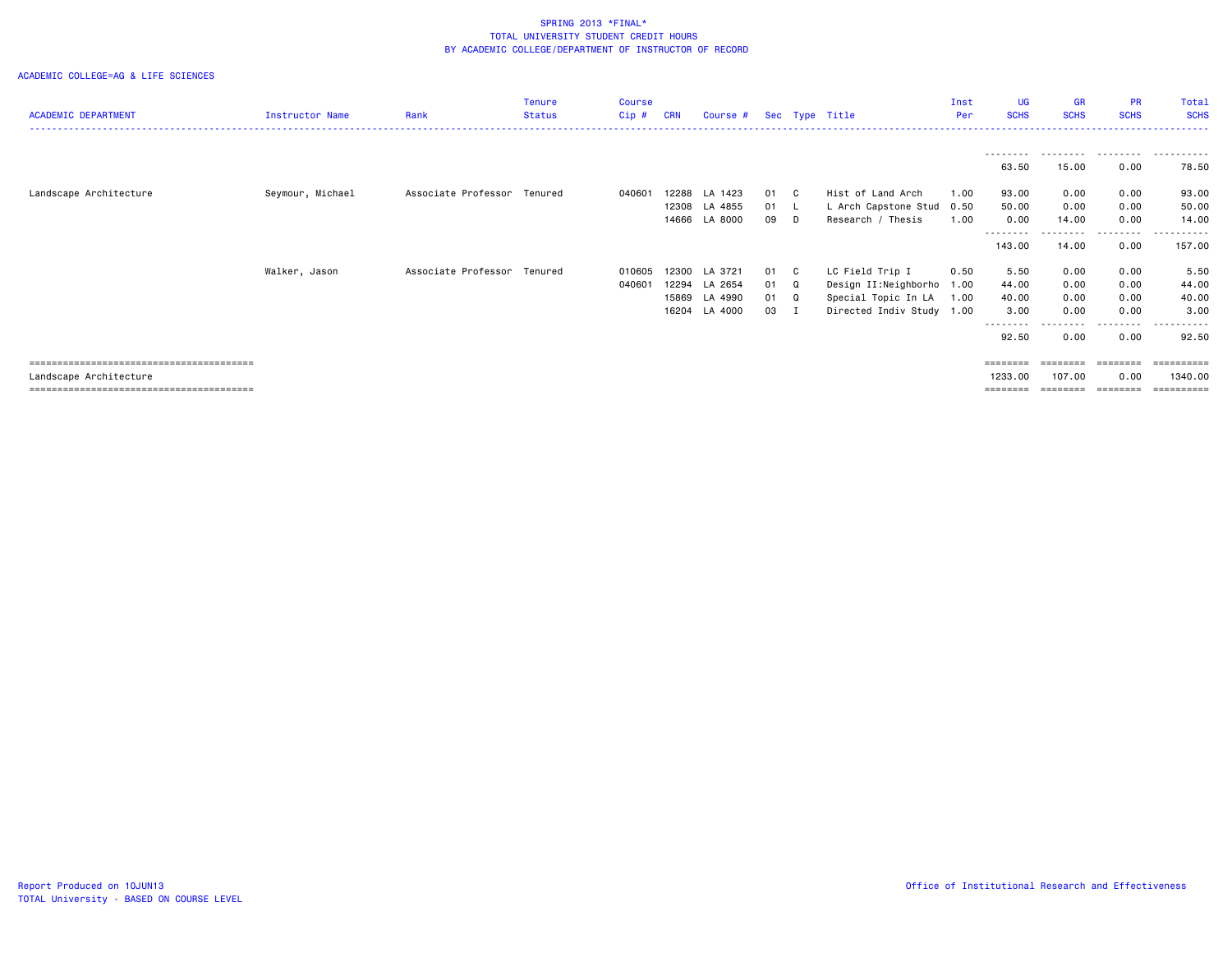| <b>ACADEMIC DEPARTMENT</b> | Instructor Name    | Rank                              | <b>Tenure</b><br><b>Status</b> | <b>Course</b><br>Cip# | <b>CRN</b>     | Course #              |          |              | Sec Type Title                               | Inst<br>Per  | UG<br><b>SCHS</b> | <b>GR</b><br><b>SCHS</b>                                                                                                                                     | <b>PR</b><br><b>SCHS</b> | Total<br><b>SCHS</b> |
|----------------------------|--------------------|-----------------------------------|--------------------------------|-----------------------|----------------|-----------------------|----------|--------------|----------------------------------------------|--------------|-------------------|--------------------------------------------------------------------------------------------------------------------------------------------------------------|--------------------------|----------------------|
| Plant & Soil Sciences      | Arancibia, Ramon   | Research Assist Pro Non-Ten Track |                                | 020402                | 15055          | PSS 9000              | 01       | D            | Research / Diss                              | 1.00         | 0.00<br>.         | 8.00<br>.                                                                                                                                                    | 0.00<br>$   -$           | 8.00                 |
|                            |                    |                                   |                                |                       |                |                       |          |              |                                              |              | 0.00              | 8.00                                                                                                                                                         | 0.00                     | 8.00                 |
|                            | Baldwin, Brian     | Professor                         | Tenured                        | 010606                | 13055          | PSS 3923              | 01       | $\mathbf{C}$ | Plant Propagation                            | 1.00         | 51.00             | 0.00                                                                                                                                                         | 0.00                     | 51.00                |
|                            |                    |                                   |                                |                       | 13056          | PSS 3923              | 02       | К            | Plant Propagation                            | 1.00         | 0.00              | 0.00                                                                                                                                                         | 0.00                     | 0.00                 |
|                            |                    |                                   |                                | 020402                | 15056          | PSS 9000              | 02       | D            | Research / Diss                              | 1.00         | 0.00              | 9.00                                                                                                                                                         | 0.00                     | 9.00                 |
|                            |                    |                                   |                                | 260202                | 15335          | BCH 9000              | 01       | D            | Research/Diss                                | 1.00         | 0.00              | 4.00<br>$\frac{1}{2} \left( \frac{1}{2} \right) \left( \frac{1}{2} \right) \left( \frac{1}{2} \right) \left( \frac{1}{2} \right) \left( \frac{1}{2} \right)$ | 0.00<br>$- - - - -$      | 4.00<br>.            |
|                            |                    |                                   |                                |                       |                |                       |          |              |                                              |              | 51.00             | 13.00                                                                                                                                                        | 0.00                     | 64.00                |
|                            | Baldwin, Christian | Assistant Professor Ten Track     |                                |                       |                | 010607 14017 PSS 4423 | 01       | $\mathbf{C}$ | Golf Course Oper                             | 1.00         | 27.00             | 0.00                                                                                                                                                         | 0.00                     | 27.00                |
|                            |                    |                                   |                                | 020401                | 15075          | PSS 8000              | 03       | D            | Research / Thesis                            | 1.00         | 0.00<br>.         | 2.00<br>.                                                                                                                                                    | 0.00<br>.                | 2.00<br>.            |
|                            |                    |                                   |                                |                       |                |                       |          |              |                                              |              | 27.00             | 2.00                                                                                                                                                         | 0.00                     | 29.00                |
|                            | Bond, Jason        | Research Assoc Prof Non-Ten Track |                                | 020401                |                | 15076 PSS 8000        | 04 D     |              | Research / Thesis                            | 1.00         | 0.00<br><b>.</b>  | 3.00<br>.                                                                                                                                                    | 0.00<br>.                | 3.00                 |
|                            |                    |                                   |                                |                       |                |                       |          |              |                                              |              | 0.00              | 3.00                                                                                                                                                         | 0.00                     | 3.00                 |
|                            | Byrd, John         | Extension Professor Non-Ten Track |                                | 020401                |                | 15077 PSS 8000        | 05       | $\mathsf{D}$ | Research / Thesis                            | 1.00         | 0.00              | 9.00<br>د د د د                                                                                                                                              | 0.00<br>.                | 9.00                 |
|                            |                    |                                   |                                |                       |                |                       |          |              |                                              |              | 0.00              | 9.00                                                                                                                                                         | 0.00                     | 9.00                 |
|                            | Cox, Michael       | Professor                         | Tenured                        | 010605 13041          |                | PSS 3301              | 01       | $\mathsf{L}$ | Soils Laboratory                             | 1.00         | 25.00             | 0.00                                                                                                                                                         | 0.00                     | 25.00                |
|                            |                    |                                   |                                |                       | 13042          | PSS 3301              | 02       | $\mathsf{L}$ | Soils Laboratory                             | 1.00         | 25.00             | 0.00                                                                                                                                                         | 0.00                     | 25.00                |
|                            |                    |                                   |                                |                       | 13043          | PSS 3301              | 03       | $\mathsf{L}$ | Soils Laboratory                             | 1.00         | 25.00             | 0.00                                                                                                                                                         | 0.00                     | 25.00                |
|                            |                    |                                   |                                |                       | 13044          | PSS 3303              | 01       | C            | Soils                                        | 1.00         | 348.00            | 0.00                                                                                                                                                         | 0.00                     | 348.00               |
|                            |                    |                                   |                                | 011102                | 13051          | PSS 3423              | 01       | E            | Agronomy Internship                          | 1.00         | 3.00              | 0.00                                                                                                                                                         | 0.00                     | 3.00                 |
|                            |                    |                                   |                                | 020401                | 15078          | PSS 8000              | 06       | D            | Research / Thesis                            | 1.00         | 0.00<br>.         | 2.00<br>.                                                                                                                                                    | 0.00                     | 2.00                 |
|                            |                    |                                   |                                |                       |                |                       |          |              |                                              |              | 426.00            | 2.00                                                                                                                                                         | 0.00                     | 428.00               |
|                            | DelPrince, James   | Professor                         | Tenured                        | 010605                | 13045          | PSS 3313              | 01       | $\mathbf{C}$ | Int Plant Des & Mint                         | 1.00         | 30.00             | 0.00                                                                                                                                                         | 0.00                     | 30.00                |
|                            |                    |                                   |                                |                       | 13046          | PSS 3313              | 02       | к            | Int Plant Des & Mint                         | 1.00         | 0.00              | 0.00                                                                                                                                                         | 0.00                     | 0.00                 |
|                            |                    |                                   |                                | 020403                | 13031          | PSS 2343              | 01       | C            | Floral Design                                | 1.00         | 267.00            | 0.00                                                                                                                                                         | 0.00                     | 267.00               |
|                            |                    |                                   |                                |                       | 13034          | PSS 2343              | 04       | К            | Floral Design                                | 1.00         | 0.00              | 0.00                                                                                                                                                         | 0.00                     | 0.00                 |
|                            |                    |                                   |                                |                       | 13035          | PSS 2343              | 05       | К            | Floral Design                                | 1.00         | 0.00              | 0.00                                                                                                                                                         | 0.00                     | 0.00                 |
|                            |                    |                                   |                                |                       | 13036          | PSS 2343              | 06       | К            | Floral Design                                | 1.00         | 0.00              | 0.00                                                                                                                                                         | 0.00                     | 0.00                 |
|                            |                    |                                   |                                |                       | 13047          | PSS 3343<br>PSS 3343  | 01       | C<br>К       | Wedding Floral Desig                         | 1.00         | 30.00             | 0.00                                                                                                                                                         | 0.00<br>0.00             | 30.00<br>0.00        |
|                            |                    |                                   |                                |                       | 13048<br>13049 | PSS 3413              | 02<br>01 | E            | Wedding Floral Desig<br>Floristry Internship | 1.00<br>1.00 | 0.00<br>3.00      | 0.00<br>0.00                                                                                                                                                 | 0.00                     | 3.00                 |
|                            |                    |                                   |                                |                       | 13690          | PSS 2343              | 501 B    |              | Floral Design                                | 1.00         | 18.00             | 0.00                                                                                                                                                         | 0.00                     | 18.00                |
|                            |                    |                                   |                                |                       |                |                       |          |              |                                              |              | 348.00            | 0.00                                                                                                                                                         | 0.00                     | 348.00               |
|                            | Denny, Geoffrey    | Extension Assist Pr Non-Ten Track |                                |                       |                | 020402 14608 PSS 8990 | 01 C     |              | Special Topics In PS 1.00                    |              | 0.00              | 20.00                                                                                                                                                        | 0.00                     | 20.00                |
|                            |                    |                                   |                                |                       |                |                       |          |              |                                              |              | 0.00              | 20.00                                                                                                                                                        | 0.00                     | 20.00                |
|                            | Dodds, Darrin      | Extension Assist Pr Non-Ten Track |                                |                       |                | 020401 15079 PSS 8000 | 07       | D            | Research / Thesis                            | 1.00         | 0.00              | 12.00                                                                                                                                                        | 0.00                     | 12.00                |
|                            |                    |                                   |                                |                       |                |                       |          |              |                                              |              | .<br>0.00         | 12.00                                                                                                                                                        | 0.00                     | 12.00                |
|                            | Eubank, Thomas     | Research Assist Pro Non-Ten Track |                                |                       |                | 020401 15080 PSS 8000 | 08       | $\Box$       | Research / Thesis                            | 1.00         | 0.00              | 2.00                                                                                                                                                         | 0.00                     | 2.00                 |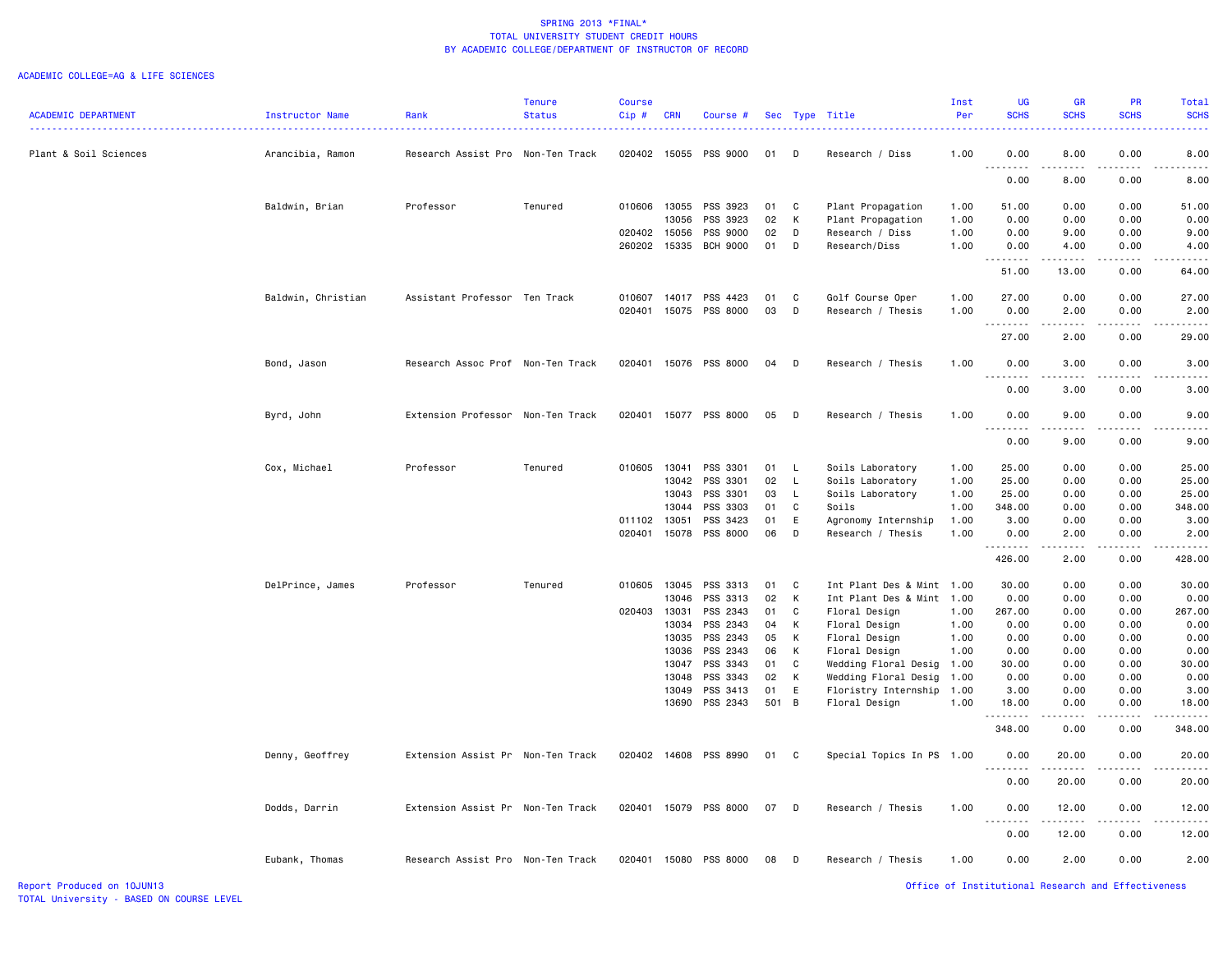|                            |                   |                                   | Tenure        | <b>Course</b> |            |                       |                 |              |                           | Inst | UG                   | GR                    | <b>PR</b>                                                                                                                                            | Total                                |
|----------------------------|-------------------|-----------------------------------|---------------|---------------|------------|-----------------------|-----------------|--------------|---------------------------|------|----------------------|-----------------------|------------------------------------------------------------------------------------------------------------------------------------------------------|--------------------------------------|
| <b>ACADEMIC DEPARTMENT</b> | Instructor Name   | Rank                              | <b>Status</b> | Cip#          | <b>CRN</b> | Course #              |                 |              | Sec Type Title            | Per  | <b>SCHS</b>          | <b>SCHS</b>           | <b>SCHS</b>                                                                                                                                          | <b>SCHS</b>                          |
|                            |                   |                                   |               |               |            |                       |                 |              |                           |      | .                    | .                     | $\frac{1}{2} \left( \frac{1}{2} \right) \left( \frac{1}{2} \right) \left( \frac{1}{2} \right) \left( \frac{1}{2} \right) \left( \frac{1}{2} \right)$ | المالم المالية ال                    |
|                            |                   |                                   |               |               |            |                       |                 |              |                           |      | 0.00                 | 2.00                  | 0.00                                                                                                                                                 | 2.00                                 |
| Plant & Soil Sciences      | Harkess, Richard  | Professor                         | Tenured       | 010601        | 13052      | PSS 3433              | 01              | E            | Hort Internship           | 1.00 | 3.00                 | 0.00                  | 0.00                                                                                                                                                 | 3.00                                 |
|                            |                   |                                   |               | 010603        | 14006      | PSS 4613              | 01              | $\mathtt{C}$ | Flo Crop Prog             | 1.00 | 21.00                | 0.00                  | 0.00                                                                                                                                                 | 21.00                                |
|                            |                   |                                   |               |               | 14007      | PSS 6613              | 01              | C            | Flo Crop Prog             | 1.00 | 0.00                 | 9.00                  | 0.00                                                                                                                                                 | 9.00                                 |
|                            |                   |                                   |               |               | 14008      | PSS 4613              | 02              | К            | Flo Crop Prog             | 1.00 | 0.00                 | 0.00                  | 0.00                                                                                                                                                 | 0.00                                 |
|                            |                   |                                   |               |               | 14009      | PSS 6613              | 02              | К            | Flo Crop Prog             | 1.00 | 0.00                 | 0.00                  | 0.00                                                                                                                                                 | 0.00                                 |
|                            |                   |                                   |               | 011103 13057  |            | PSS 4113              | 01              | C            | Agricultural Crop Ph      | 1.00 | 75.00                | 0.00                  | 0.00                                                                                                                                                 | 75.00                                |
|                            |                   |                                   |               |               | 13073      | PSS 6113              | 01              | C            | Agricultural Crop Ph      | 1.00 | 0.00                 | 9.00                  | 0.00                                                                                                                                                 | 9.00                                 |
|                            |                   |                                   |               |               | 13089      | PSS 6833              | 01              | C            | Temperature Stress P      | 1.00 | 0.00                 | 3.00                  | 0.00                                                                                                                                                 | 3.00                                 |
|                            |                   |                                   |               |               | 14004      | PSS 4043              | 01              | C            | International Hortic      | 1.00 | 27.00                | 0.00                  | 0.00                                                                                                                                                 | 27.00                                |
|                            |                   |                                   |               |               | 14005      | PSS 6043              | 01              | C            | International Hortic 1.00 |      | 0.00                 | 12.00                 | 0.00                                                                                                                                                 | 12.00                                |
|                            |                   |                                   |               | 020401        | 15082      | PSS 8000              | 10 <sup>1</sup> | D            | Research / Thesis         | 1.00 | 0.00                 | 11.00                 | 0.00                                                                                                                                                 | 11.00                                |
|                            |                   |                                   |               | 020402 15059  |            | PSS 9000              | 05              | D            | Research / Diss           | 1.00 | 0.00                 | 13.00                 | 0.00                                                                                                                                                 | 13.00                                |
|                            |                   |                                   |               |               | 16168      | PSS 4000              | 02              | $\mathbf I$  | Directed Indiv Study 1.00 |      | 3.00<br><u>.</u>     | 0.00<br>. <b>.</b>    | 0.00<br>.                                                                                                                                            | 3.00<br>.                            |
|                            |                   |                                   |               |               |            |                       |                 |              |                           |      | 129.00               | 57.00                 | 0.00                                                                                                                                                 | 186.00                               |
|                            | Henry, William    | Associate Professor Ten Track     |               | 010304        | 13058      | PSS 4123              | 01              | C            | Grain Crops               | 1.00 | 69.00                | 0.00                  | 0.00                                                                                                                                                 | 69.00                                |
|                            |                   |                                   |               |               | 13059      | PSS 4123              | 02              | К            | Grain Crops               | 1.00 | 0.00                 | 0.00                  | 0.00                                                                                                                                                 | 0.00                                 |
|                            |                   |                                   |               | 020402        | 13074      | PSS 6123              | 01              | C            | Grain Crops               | 1.00 | 0.00                 | 3.00                  | 0.00                                                                                                                                                 | 3.00                                 |
|                            |                   |                                   |               |               | 13075      | PSS 6123              | 02              | К            | Grain Crops               | 1.00 | 0.00                 | 0.00                  | 0.00                                                                                                                                                 | 0.00                                 |
|                            |                   |                                   |               |               |            |                       |                 |              |                           |      | د د د د<br>69.00     | المتمام المنا<br>3.00 | .<br>0.00                                                                                                                                            | $\sim$ $\sim$ $\sim$ $\sim$<br>72.00 |
|                            | Kingery, William  | Professor                         | Tenured       | 020402        | 15280      | PSS 4990              | 01              | C            | Special Topic In PSS 0.50 |      | 13.50                | 0.00                  | 0.00                                                                                                                                                 | 13.50                                |
|                            |                   |                                   |               | 020501        | 13062      | PSS 4314              | 01              | C            | Micro and Ecology of 1.00 |      | 8.00                 | 0.00                  | 0.00                                                                                                                                                 | 8.00                                 |
|                            |                   |                                   |               |               | 13063      | PSS 4314              | 02              | К            | Micro and Ecology of 1.00 |      | 0.00                 | 0.00                  | 0.00                                                                                                                                                 | 0.00                                 |
|                            |                   |                                   |               |               | 13078      | PSS 6314              | 01              | C            | Microbiology & Ecolo      | 1.00 | 0.00                 | 16.00                 | 0.00                                                                                                                                                 | 16.00                                |
|                            |                   |                                   |               |               | 13079      | PSS 6314              | 02              | К            | Microbiology & Ecolo      | 1.00 | 0.00                 | 0.00                  | 0.00                                                                                                                                                 | 0.00                                 |
|                            |                   |                                   |               |               | 14021      | PSS 4333              | 01              | C            | Soil Conservation         | 1.00 | 12.00                | 0.00                  | 0.00                                                                                                                                                 | 12.00                                |
|                            |                   |                                   |               |               | 14022      | PSS 6333              | 01              | C            | Soil Conservation         | 1.00 | 0.00                 | 6.00                  | 0.00                                                                                                                                                 | 6.00                                 |
|                            |                   |                                   |               |               | 14023      | PSS 4333              | 02              | К            | Soil Conservation         | 1.00 | 0.00                 | 0.00                  | 0.00                                                                                                                                                 | 0.00                                 |
|                            |                   |                                   |               |               |            | 14024 PSS 6333        | 02              | K            | Soil Conservation         | 1.00 | 0.00<br>.<br>$- - -$ | 0.00<br>.             | 0.00<br>.                                                                                                                                            | 0.00<br>.                            |
|                            |                   |                                   |               |               |            |                       |                 |              |                           |      | 33.50                | 22.00                 | 0.00                                                                                                                                                 | 55.50                                |
|                            | Lang, David       | Professor                         | Tenured       | 020402        | 14014      | PSS 8123              | 01              | C            | Crop Ecology              | 1.00 | 0.00                 | 18.00                 | 0.00                                                                                                                                                 | 18.00                                |
|                            |                   |                                   |               |               | 15061      | PSS 9000              | 07              | D            | Research / Diss           | 1.00 | 0.00                 | 3.00                  | 0.00                                                                                                                                                 | 3.00                                 |
|                            |                   |                                   |               |               |            |                       |                 |              |                           |      | 0.00                 | 21.00                 | 0.00                                                                                                                                                 | 21.00                                |
|                            |                   |                                   |               |               |            |                       |                 |              |                           |      |                      |                       |                                                                                                                                                      |                                      |
|                            | Larson, Erick     | Extension Assoc Pro Non-Ten Track |               |               |            | 020401 15086 PSS 8000 | 14              | D            | Research / Thesis         | 1.00 | 0.00<br><u>.</u>     | 6.00<br>.             | 0.00<br>.                                                                                                                                            | 6.00<br>----                         |
|                            |                   |                                   |               |               |            |                       |                 |              |                           |      | 0.00                 | 6.00                  | 0.00                                                                                                                                                 | 6.00                                 |
|                            | Macoon, Bisoondat | Research Assoc Prof Non-Ten Track |               |               |            | 020402 15063 PSS 9000 | 09              | D            | Research / Diss           | 1.00 | 0.00<br><u>.</u>     | 16.00<br>.            | 0.00<br>.                                                                                                                                            | 16.00<br>.                           |
|                            |                   |                                   |               |               |            |                       |                 |              |                           |      | 0.00                 | 16.00                 | 0.00                                                                                                                                                 | 16.00                                |
|                            | Madsen, John      | Extension Assoc Pro Non-Ten Track |               | 011105 13069  |            | PSS 4633              | 01              | C            | Weed Biology/Ecology      | 1.00 | 45.00                | 0.00                  | 0.00                                                                                                                                                 | 45.00                                |
|                            |                   |                                   |               |               | 13070      | PSS 4633              | 02              | К            | Weed Biology/Ecology      | 1.00 | 0.00                 | 0.00                  | 0.00                                                                                                                                                 | 0.00                                 |
|                            |                   |                                   |               | 020401        | 15089      | PSS 8000              | 17              | D            | Research / Thesis         | 1.00 | 0.00                 | 10.00                 | 0.00                                                                                                                                                 | 10.00                                |
|                            |                   |                                   |               | 020499        | 13085      | PSS 6633              | 01              | C            | Weed Biology/Ecology 1.00 |      | 0.00                 | 30.00                 | 0.00                                                                                                                                                 | 30.00                                |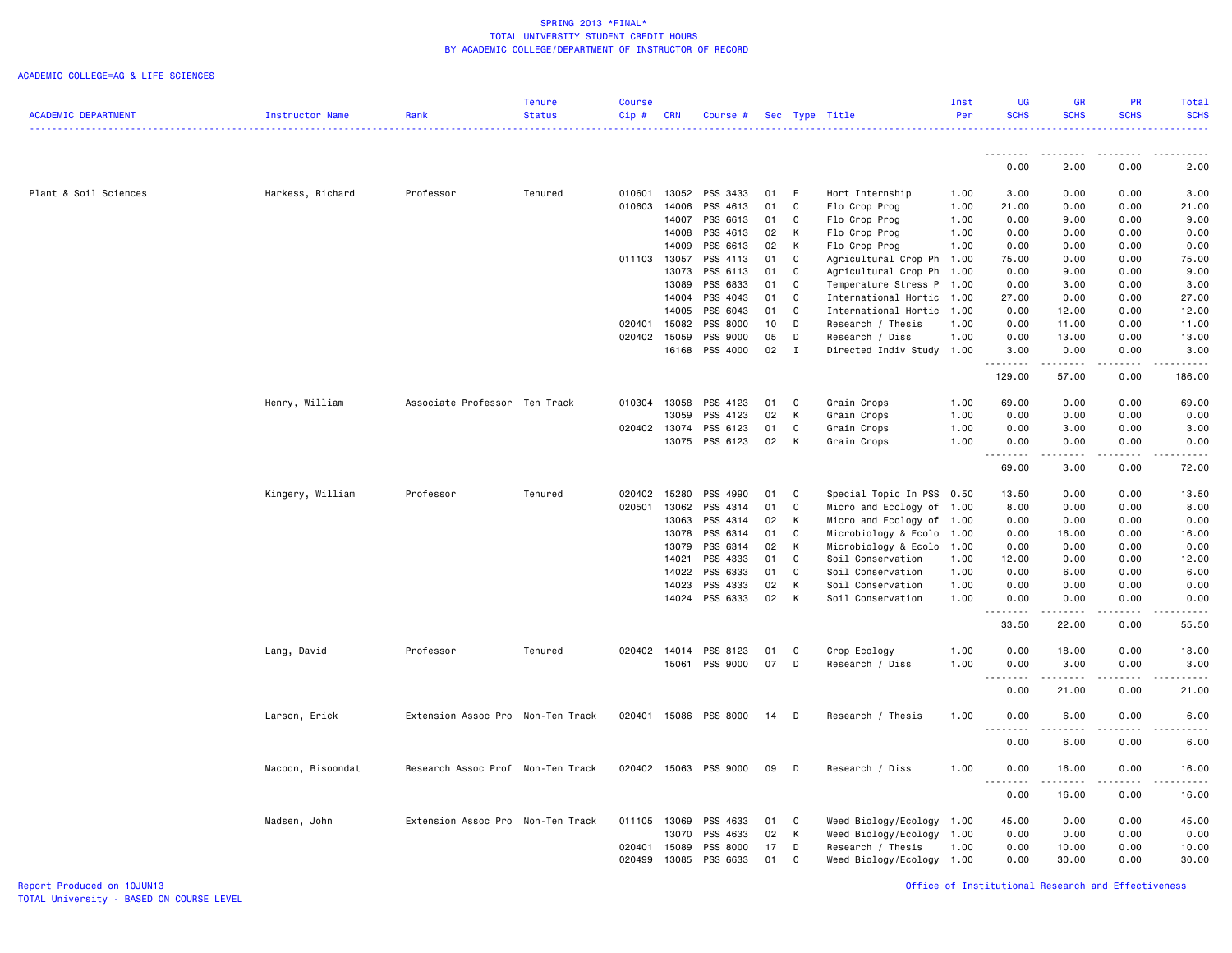|                            |                    |                                   | <b>Tenure</b> | <b>Course</b> |            |                       |    |              |                           | Inst | UG                                | <b>GR</b>             | <b>PR</b>           | Total                 |
|----------------------------|--------------------|-----------------------------------|---------------|---------------|------------|-----------------------|----|--------------|---------------------------|------|-----------------------------------|-----------------------|---------------------|-----------------------|
| <b>ACADEMIC DEPARTMENT</b> | Instructor Name    | Rank                              | <b>Status</b> | Cip#          | <b>CRN</b> | Course #              |    |              | Sec Type Title            | Per  | <b>SCHS</b>                       | <b>SCHS</b>           | <b>SCHS</b>         | <b>SCHS</b>           |
| Plant & Soil Sciences      | Madsen, John       | Extension Assoc Pro Non-Ten Track |               | 020499        |            | 13086 PSS 6633        | 02 | к            | Weed Biology/Ecology 1.00 |      | 0.00                              | 0.00                  | 0.00                | 0.00                  |
|                            |                    |                                   |               |               |            |                       |    |              |                           |      | .<br>45.00                        | $- - - - -$<br>40.00  | .<br>0.00           | .<br>85.00            |
|                            | Massey, Joseph     | Associate Professor Tenured       |               | 011105        | 13094      | PSS 8701              | 01 | -S           | Cur Topics Weed Sci       | 1.00 | 0.00                              | 3.00                  | 0.00                | 3.00                  |
|                            |                    |                                   |               |               | 13095      | PSS 8711              | 01 | -S           | Cur Topics Weed Sci       | 1.00 | 0.00                              | 3.00                  | 0.00                | 3.00                  |
|                            |                    |                                   |               |               | 13096      | PSS 8721              | 01 | -S           | Cur Topics Weed Sci       | 1.00 | 0.00                              | 1.00                  | 0.00                | 1.00                  |
|                            |                    |                                   |               |               | 13097      | PSS 8731              | 01 | S            | Cur Topics Weed Sci       | 1.00 | 0.00                              | 1.00                  | 0.00                | 1.00                  |
|                            |                    |                                   |               | 020402        | 15280      | PSS 4990              | 01 | $\mathbf c$  | Special Topic In PSS      | 0.50 | 13.50                             | 0.00                  | 0.00                | 13.50                 |
|                            |                    |                                   |               | 030101        | 11545      | ENS 2103              | 01 | C            | Intro Environ Sci         | 1.00 | 120.00                            | 0.00                  | 0.00                | 120.00                |
|                            |                    |                                   |               |               | 11546      | ENS 4102              | 01 | E            | Practicum                 | 1.00 | 2.00<br>.                         | 0.00<br>.             | 0.00<br>.           | 2.00<br>.             |
|                            |                    |                                   |               |               |            |                       |    |              |                           |      | 135.50                            | 8.00                  | 0.00                | 143.50                |
|                            | Matta, Frank       | Professor                         | Tenured       | 010304        | 14010      | PSS 4143              | 01 | C            | Adv Fruit Sci             | 1.00 | 12.00                             | 0.00                  | 0.00                | 12.00                 |
|                            |                    |                                   |               | 020401        | 15091      | PSS 8000              | 19 | D            | Research / Thesis         | 1.00 | 0.00                              | 2.00                  | 0.00                | 2.00                  |
|                            |                    |                                   |               | 020402        | 15066      | PSS 9000              | 12 | D            | Research / Diss           | 1.00 | 0.00                              | 3.00                  | 0.00                | 3.00                  |
|                            |                    |                                   |               | 020403        | 14011      | PSS 6143              | 01 | C            | Adv Fruit Sci             | 1.00 | 0.00                              | 6.00                  | 0.00                | 6.00                  |
|                            |                    |                                   |               |               | 14013      | PSS 6143              | 02 | K            | Adv Fruit Sci             | 1.00 | 0.00<br>.                         | 0.00<br>.             | 0.00<br>.           | 0.00<br>.             |
|                            |                    |                                   |               |               |            |                       |    |              |                           |      | 12.00                             | 11.00                 | 0.00                | 23.00                 |
|                            | McDougald, Lynette | Instructor                        | Non-Ten Track | 020402        | 15471      | PSS 4990              | 02 | B            | Special Topic In PSS      | 1.00 | 27.00                             | 0.00                  | 0.00                | 27.00                 |
|                            |                    |                                   |               |               | 16155      | PSS 4000              | 01 | I            | Directed Indiv Study      | 1.00 | 3.00                              | 0.00                  | 0.00                | 3.00                  |
|                            |                    |                                   |               | 020403        | 13037      | PSS 2343              | 07 | K            | Floral Design             | 1.00 | 0.00                              | 0.00                  | 0.00                | 0.00                  |
|                            |                    |                                   |               |               | 13054      | PSS 3511              | 01 | <b>S</b>     | Seminar                   | 1.00 | 8.00                              | 0.00                  | 0.00                | 8.00                  |
|                            |                    |                                   |               | 089999        |            | 13040 PSS 3023        | 01 | C            | Retail Floristry Mgt 1.00 |      | 30.00<br>.                        | 0.00<br>.             | 0.00<br>.           | 30.00<br>.            |
|                            |                    |                                   |               |               |            |                       |    |              |                           |      | 68.00                             | 0.00                  | 0.00                | 68.00                 |
|                            | Meints, Paul       | Instructor                        | Non-Ten Track | 010699        | 13064      | PSS 4353              | 01 | C            | Arboriculture             | 1.00 | 51.00                             | 0.00                  | 0.00                | 51.00                 |
|                            |                    |                                   |               |               | 13065      | PSS 4353              | 02 | K            | Arboriculture             | 1.00 | 0.00                              | 0.00                  | 0.00                | 0.00                  |
|                            |                    |                                   |               | 011103        | 13027      | PSS 1113              | 01 | B            | The Gardening Experi      | 1.00 | 39.00                             | 0.00                  | 0.00                | 39.00                 |
|                            |                    |                                   |               | 020403        | 13038      | PSS 2423              | 01 | C            | Plant Matl I              | 1.00 | 51.00                             | 0.00                  | 0.00                | 51.00                 |
|                            |                    |                                   |               |               | 13039      | PSS 2423              | 02 | K            | Plant Matl I              | 1.00 | 0.00                              | 0.00                  | 0.00                | 0.00                  |
|                            |                    |                                   |               |               | 13053      | PSS 3473              | 01 | B            | Plant Matl II             | 1.00 | 54.00                             | 0.00                  | 0.00                | 54.00                 |
|                            |                    |                                   |               |               | 13080      | PSS 6353              | 01 | C            | Arboriculture             | 1.00 | 0.00                              | 3.00                  | 0.00                | 3.00                  |
|                            |                    |                                   |               |               | 13081      | PSS 6353              | 02 | K            | Arboriculture             | 1.00 | 0.00                              | 0.00                  | 0.00                | 0.00                  |
|                            |                    |                                   |               |               |            |                       |    |              |                           |      | 195.00                            | 3.00                  | 0.00                | 198.00                |
|                            | Peterson, Daniel   | Non-Faculty                       | Tenured       |               |            | 020402 16191 PSS 9000 | 20 | D            | Research / Diss           | 1.00 | 0.00                              | 1.00<br>. <b>.</b>    | 0.00<br>$- - - - -$ | 1.00<br>.             |
|                            |                    |                                   |               |               |            |                       |    |              |                           |      | 0.00                              | 1.00                  | 0.00                | 1.00                  |
|                            | Phillips, Jerry    | Professor                         | Tenured       | 020402 13102  |            | PSS 8811              | 01 | s            | Seminar                   | 1.00 | 0.00                              | 8.00                  | 0.00                | 8.00                  |
|                            |                    |                                   |               |               | 13103      | PSS 8821              | 01 | -S           | Seminar                   | 1.00 | 0.00                              | 6.00                  | 0.00                | 6.00                  |
|                            |                    |                                   |               |               |            | 13104 PSS 8831        | 01 | -S           | Seminar                   | 1.00 | 0.00<br>$\sim$ $\sim$ $\sim$<br>. | 6.00<br>$\frac{1}{2}$ | 0.00<br>.           | 6.00<br>$\frac{1}{2}$ |
|                            |                    |                                   |               |               |            |                       |    |              |                           |      | 0.00                              | 20.00                 | 0.00                | 20.00                 |
|                            | Reddy, Kambham     | Research Professor                | Non-Ten Track | 020402        | 15068      | PSS 9000              | 14 | D            | Research / Diss           | 1.00 | 0.00                              | 11.00                 | 0.00                | 11.00                 |
|                            |                    |                                   |               |               | 16032      | PSS 7000              | 01 | $\mathbf{I}$ | Directed Indiv Study 1.00 |      | 0.00                              | 6.00                  | 0.00                | 6.00                  |
|                            |                    |                                   |               | 260307        | 14607      | PSS 8163              | 01 | C            | Environment Plt Phys 1.00 |      | 0.00                              | 21.00                 | 0.00                | 21.00                 |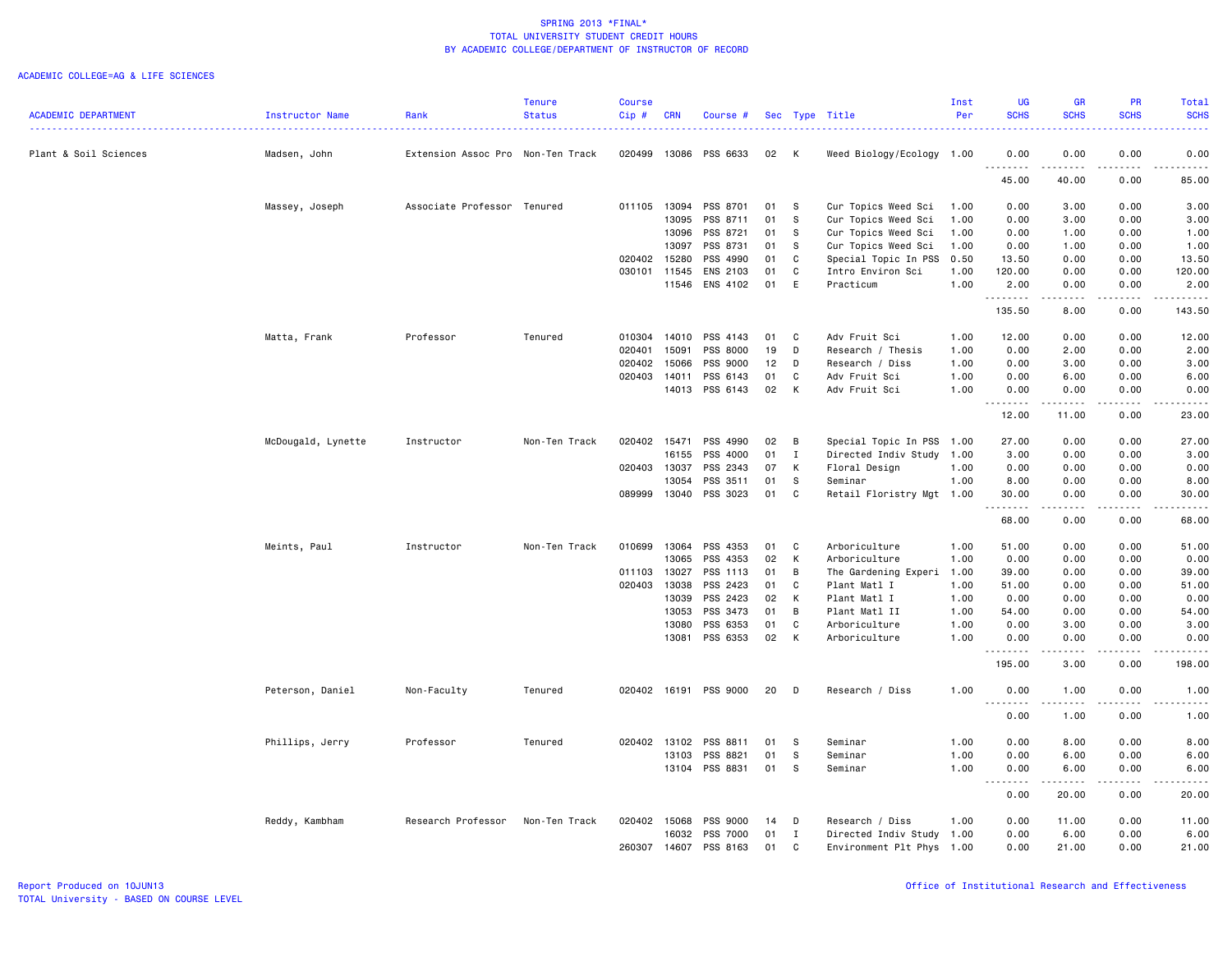|                            |                    |                             | <b>Tenure</b> | <b>Course</b> |            |                       |    |              |                           | Inst | UG                                                                                                                                                                                                                                                                                                                                                                                                                                                                                              | GR                                                                                                                    | PR.         | Total                                                                                                                                                        |
|----------------------------|--------------------|-----------------------------|---------------|---------------|------------|-----------------------|----|--------------|---------------------------|------|-------------------------------------------------------------------------------------------------------------------------------------------------------------------------------------------------------------------------------------------------------------------------------------------------------------------------------------------------------------------------------------------------------------------------------------------------------------------------------------------------|-----------------------------------------------------------------------------------------------------------------------|-------------|--------------------------------------------------------------------------------------------------------------------------------------------------------------|
| <b>ACADEMIC DEPARTMENT</b> | Instructor Name    | Rank                        | <b>Status</b> | Cip#          | <b>CRN</b> | Course #              |    |              | Sec Type Title            | Per  | <b>SCHS</b>                                                                                                                                                                                                                                                                                                                                                                                                                                                                                     | <b>SCHS</b>                                                                                                           | <b>SCHS</b> | <b>SCHS</b>                                                                                                                                                  |
|                            |                    |                             |               |               |            |                       |    |              |                           |      |                                                                                                                                                                                                                                                                                                                                                                                                                                                                                                 |                                                                                                                       |             | دعاعات                                                                                                                                                       |
|                            |                    |                             |               |               |            |                       |    |              |                           |      | . <b>.</b>                                                                                                                                                                                                                                                                                                                                                                                                                                                                                      | .                                                                                                                     | .           | .                                                                                                                                                            |
|                            |                    |                             |               |               |            |                       |    |              |                           |      | 0.00                                                                                                                                                                                                                                                                                                                                                                                                                                                                                            | 38.00                                                                                                                 | 0.00        | 38.00                                                                                                                                                        |
| Plant & Soil Sciences      | Reynolds, Daniel   | Professor                   | Tenured       | 020401        | 15094      | PSS 8000              | 22 | D            | Research / Thesis         | 1.00 | 0.00                                                                                                                                                                                                                                                                                                                                                                                                                                                                                            | 3.00                                                                                                                  | 0.00        | 3.00                                                                                                                                                         |
|                            |                    |                             |               | 020402        | 13071      | PSS 4813              | 01 | C            | Herbicide Technology      | 1.00 | 24.00                                                                                                                                                                                                                                                                                                                                                                                                                                                                                           | 0.00                                                                                                                  | 0.00        | 24.00                                                                                                                                                        |
|                            |                    |                             |               |               | 13072      | PSS 4813              | 02 | K            | Herbicide Technology      | 1.00 | 0.00                                                                                                                                                                                                                                                                                                                                                                                                                                                                                            | 0.00                                                                                                                  | 0.00        | 0.00                                                                                                                                                         |
|                            |                    |                             |               |               | 13087      | PSS 6813              | 01 | C            | Herbicide Technology      | 1.00 | 0.00                                                                                                                                                                                                                                                                                                                                                                                                                                                                                            | 30.00                                                                                                                 | 0.00        | 30.00                                                                                                                                                        |
|                            |                    |                             |               |               | 13088      | PSS 6813              | 02 | K            | Herbicide Technology      | 1.00 | 0.00                                                                                                                                                                                                                                                                                                                                                                                                                                                                                            | 0.00                                                                                                                  | 0.00        | 0.00                                                                                                                                                         |
|                            |                    |                             |               |               | 15069      | PSS 9000              | 15 | D            | Research / Diss           | 1.00 | 0.00                                                                                                                                                                                                                                                                                                                                                                                                                                                                                            | 10.00                                                                                                                 | 0.00        | 10.00                                                                                                                                                        |
|                            |                    |                             |               |               |            |                       |    |              |                           |      | .<br>24.00                                                                                                                                                                                                                                                                                                                                                                                                                                                                                      | .<br>43.00                                                                                                            | .<br>0.00   | $- - - - -$<br>67.00                                                                                                                                         |
|                            |                    |                             |               |               |            |                       |    |              |                           |      |                                                                                                                                                                                                                                                                                                                                                                                                                                                                                                 |                                                                                                                       |             |                                                                                                                                                              |
|                            | Shaw, David        | Non-Faculty                 | Tenured       |               |            | 020402 15071 PSS 9000 | 17 | $\mathsf{D}$ | Research / Diss           | 1.00 | 0.00<br>.                                                                                                                                                                                                                                                                                                                                                                                                                                                                                       | 1.00                                                                                                                  | 0.00        | 1.00<br>$- - - - -$                                                                                                                                          |
|                            |                    |                             |               |               |            |                       |    |              |                           |      | 0.00                                                                                                                                                                                                                                                                                                                                                                                                                                                                                            | 1.00                                                                                                                  | 0.00        | 1.00                                                                                                                                                         |
|                            | Sneed, James       | Non-Faculty                 | Non-Faculty   | 010607        |            | 14019 PSS 4423        | 02 | K            | Golf Course Oper          | 1.00 | 0.00                                                                                                                                                                                                                                                                                                                                                                                                                                                                                            | 0.00                                                                                                                  | 0.00        | 0.00                                                                                                                                                         |
|                            |                    |                             |               |               |            |                       |    |              |                           |      | .                                                                                                                                                                                                                                                                                                                                                                                                                                                                                               |                                                                                                                       |             |                                                                                                                                                              |
|                            |                    |                             |               |               |            |                       |    |              |                           |      | 0.00                                                                                                                                                                                                                                                                                                                                                                                                                                                                                            | 0.00                                                                                                                  | 0.00        | 0.00                                                                                                                                                         |
|                            | Stewart, Barry     | Associate Professor Tenured |               | 010607        | 13067      | PSS 4443              | 01 | C            | Athletic Field Mgt        | 1.00 | 27.00                                                                                                                                                                                                                                                                                                                                                                                                                                                                                           | 0.00                                                                                                                  | 0.00        | 27.00                                                                                                                                                        |
|                            |                    |                             |               |               | 13068      | PSS 4443              | 02 | K            | Athletic Field Mgt        | 1.00 | 0.00                                                                                                                                                                                                                                                                                                                                                                                                                                                                                            | 0.00                                                                                                                  | 0.00        | 0.00                                                                                                                                                         |
|                            |                    |                             |               | 011103        | 13028      | PSS 1313              | 01 | C            | Plant Science             | 1.00 | 153.00                                                                                                                                                                                                                                                                                                                                                                                                                                                                                          | 0.00                                                                                                                  | 0.00        | 153.00                                                                                                                                                       |
|                            |                    |                             |               |               | 13029      | PSS 1313              | 02 | K            | Plant Science             | 1.00 | 0.00                                                                                                                                                                                                                                                                                                                                                                                                                                                                                            | 0.00                                                                                                                  | 0.00        | 0.00                                                                                                                                                         |
|                            |                    |                             |               |               | 13030      | PSS 1313              | 03 | K            | Plant Science             | 1.00 | 0.00                                                                                                                                                                                                                                                                                                                                                                                                                                                                                            | 0.00                                                                                                                  | 0.00        | 0.00                                                                                                                                                         |
|                            |                    |                             |               |               | 14016      | PSS 1313              | 04 | K            | Plant Science             | 1.00 | 0.00                                                                                                                                                                                                                                                                                                                                                                                                                                                                                            | 0.00                                                                                                                  | 0.00        | 0.00                                                                                                                                                         |
|                            |                    |                             |               | 020401        | 13050      | PSS 3421              | 01 | s            | Turf Seminar II           | 1.00 | 18.00                                                                                                                                                                                                                                                                                                                                                                                                                                                                                           | 0.00                                                                                                                  | 0.00        | 18.00                                                                                                                                                        |
|                            |                    |                             |               |               | 15098      | PSS 8000              | 26 | $\mathsf{D}$ | Research / Thesis         | 1.00 | 0.00                                                                                                                                                                                                                                                                                                                                                                                                                                                                                            | 11.00                                                                                                                 | 0.00        | 11.00                                                                                                                                                        |
|                            |                    |                             |               |               |            |                       |    |              |                           |      | .<br>198.00                                                                                                                                                                                                                                                                                                                                                                                                                                                                                     | .<br>11.00                                                                                                            | .<br>0.00   | .<br>209.00                                                                                                                                                  |
|                            |                    |                             |               |               |            |                       |    |              |                           |      |                                                                                                                                                                                                                                                                                                                                                                                                                                                                                                 |                                                                                                                       |             |                                                                                                                                                              |
|                            | Tomlinson, Susan   | Lecturer                    | Non-Ten Track | 020403        | 13032      | PSS 2343              | 02 | K            | Floral Design             | 1.00 | 0.00                                                                                                                                                                                                                                                                                                                                                                                                                                                                                            | 0.00                                                                                                                  | 0.00        | 0.00                                                                                                                                                         |
|                            |                    |                             |               |               | 13033      | PSS 2343              | 03 | K            | Floral Design             | 1.00 | 0.00                                                                                                                                                                                                                                                                                                                                                                                                                                                                                            | 0.00<br>$\mathbf{1} \cdot \mathbf{1} \cdot \mathbf{1} \cdot \mathbf{1} \cdot \mathbf{1} \cdot \mathbf{1}$             | 0.00<br>.   | 0.00<br>$\frac{1}{2} \left( \frac{1}{2} \right) \left( \frac{1}{2} \right) \left( \frac{1}{2} \right) \left( \frac{1}{2} \right) \left( \frac{1}{2} \right)$ |
|                            |                    |                             |               |               |            |                       |    |              |                           |      | 0.00                                                                                                                                                                                                                                                                                                                                                                                                                                                                                            | 0.00                                                                                                                  | 0.00        | 0.00                                                                                                                                                         |
|                            | Varco, Jac         | Professor                   | Tenured       | 020401        | 15099      | PSS 8000              | 27 | D            | Research / Thesis         | 1.00 | 0.00                                                                                                                                                                                                                                                                                                                                                                                                                                                                                            | 1.00                                                                                                                  | 0.00        | 1.00                                                                                                                                                         |
|                            |                    |                             |               | 020402        | 15072      | PSS 9000              | 18 | D            | Research / Diss           | 1.00 | 0.00                                                                                                                                                                                                                                                                                                                                                                                                                                                                                            | 13.00                                                                                                                 | 0.00        | 13.00                                                                                                                                                        |
|                            |                    |                             |               | 020501        | 13061      | PSS 4313              | 01 | C            | Soil Fertility            | 1.00 | 66.00                                                                                                                                                                                                                                                                                                                                                                                                                                                                                           | 0.00                                                                                                                  | 0.00        | 66.00                                                                                                                                                        |
|                            |                    |                             |               |               | 13077      | PSS 6313              | 01 | C            | Soil Fertility            | 1.00 | 0.00                                                                                                                                                                                                                                                                                                                                                                                                                                                                                            | 24.00                                                                                                                 | 0.00        | 24.00                                                                                                                                                        |
|                            |                    |                             |               |               |            |                       |    |              |                           |      | $\begin{array}{cccccccccccccc} \multicolumn{2}{c}{} & \multicolumn{2}{c}{} & \multicolumn{2}{c}{} & \multicolumn{2}{c}{} & \multicolumn{2}{c}{} & \multicolumn{2}{c}{} & \multicolumn{2}{c}{} & \multicolumn{2}{c}{} & \multicolumn{2}{c}{} & \multicolumn{2}{c}{} & \multicolumn{2}{c}{} & \multicolumn{2}{c}{} & \multicolumn{2}{c}{} & \multicolumn{2}{c}{} & \multicolumn{2}{c}{} & \multicolumn{2}{c}{} & \multicolumn{2}{c}{} & \multicolumn{2}{c}{} & \multicolumn{2}{c}{} & \$<br>66.00 | .<br>38.00                                                                                                            | .<br>0.00   | .<br>104.00                                                                                                                                                  |
|                            |                    |                             |               |               |            |                       |    |              |                           |      |                                                                                                                                                                                                                                                                                                                                                                                                                                                                                                 |                                                                                                                       |             |                                                                                                                                                              |
|                            | Walker, Timothy    | Research Professor          | Non-Ten Track | 020401        |            | 15100 PSS 8000        | 28 | D            | Research / Thesis         | 1.00 | 0.00                                                                                                                                                                                                                                                                                                                                                                                                                                                                                            | 6.00                                                                                                                  | 0.00        | 6.00                                                                                                                                                         |
|                            |                    |                             |               |               |            |                       |    |              |                           |      | 0.00                                                                                                                                                                                                                                                                                                                                                                                                                                                                                            | 6.00                                                                                                                  | 0.00        | 6.00                                                                                                                                                         |
|                            | Wallace, Teddy     | Associate Professor Tenured |               | 010304        | 13060      | PSS 4133              | 01 | C            | Fiber&Oilseed Crops       | 1.00 | 111.00                                                                                                                                                                                                                                                                                                                                                                                                                                                                                          | 0.00                                                                                                                  | 0.00        | 111.00                                                                                                                                                       |
|                            |                    |                             |               | 020401        | 15101      | PSS 8000              | 29 | D            | Research / Thesis         | 1.00 | 0.00                                                                                                                                                                                                                                                                                                                                                                                                                                                                                            | 1.00                                                                                                                  | 0.00        | 1.00                                                                                                                                                         |
|                            |                    |                             |               |               |            | 020402 13076 PSS 6133 | 01 | C            | Fiber&Oilseed Crops       | 1.00 | 0.00                                                                                                                                                                                                                                                                                                                                                                                                                                                                                            | 30.00                                                                                                                 | 0.00        | 30.00                                                                                                                                                        |
|                            |                    |                             |               |               |            |                       |    |              |                           |      | <b></b>                                                                                                                                                                                                                                                                                                                                                                                                                                                                                         | $\begin{array}{cccccccccc} \bullet & \bullet & \bullet & \bullet & \bullet & \bullet & \bullet & \bullet \end{array}$ | $- - - - -$ | .                                                                                                                                                            |
|                            |                    |                             |               |               |            |                       |    |              |                           |      | 111.00                                                                                                                                                                                                                                                                                                                                                                                                                                                                                          | 31.00                                                                                                                 | 0.00        | 142.00                                                                                                                                                       |
|                            | Warburton, Marilyn | Non-Employee                | Non-Faculty   | 020402        |            | 16339 PSS 7000        | 02 | $\mathbf{I}$ | Directed Indiv Study 1.00 |      | 0.00                                                                                                                                                                                                                                                                                                                                                                                                                                                                                            | 3.00                                                                                                                  | 0.00        | 3.00                                                                                                                                                         |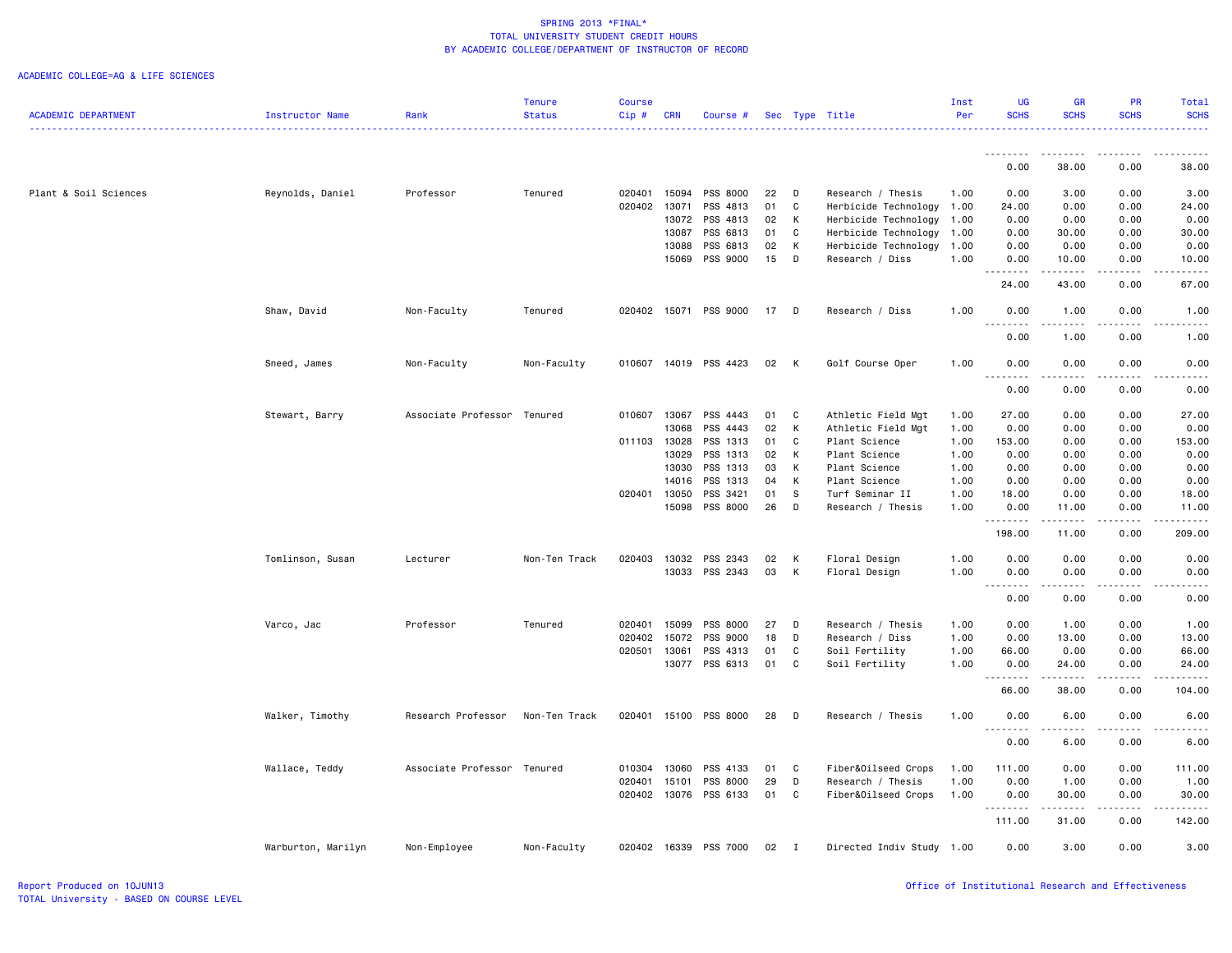| <b>ACADEMIC DEPARTMENT</b> | Instructor Name | Rank | Tenure<br>Status | Course<br>CRN<br>Cip# | Course # Sec Type Title |  | Inst<br>Per | UGi<br><b>SCHS</b> | <b>GR</b><br><b>SCHS</b> | <b>PR</b><br><b>SCHS</b> | Total<br><b>SCHS</b> |
|----------------------------|-----------------|------|------------------|-----------------------|-------------------------|--|-------------|--------------------|--------------------------|--------------------------|----------------------|
|                            |                 |      |                  |                       |                         |  |             | 0.00               | 3.00                     | 0.00                     | 3.00                 |
|                            |                 |      |                  |                       |                         |  |             | ========           | ========                 | ========                 | ==========           |
| Plant & Soil Sciences      |                 |      |                  |                       |                         |  |             | 1938,00            | 450.00                   | 0.00                     | 2388,00              |
|                            |                 |      |                  |                       |                         |  |             | ========           | ========                 | ========                 | ==========           |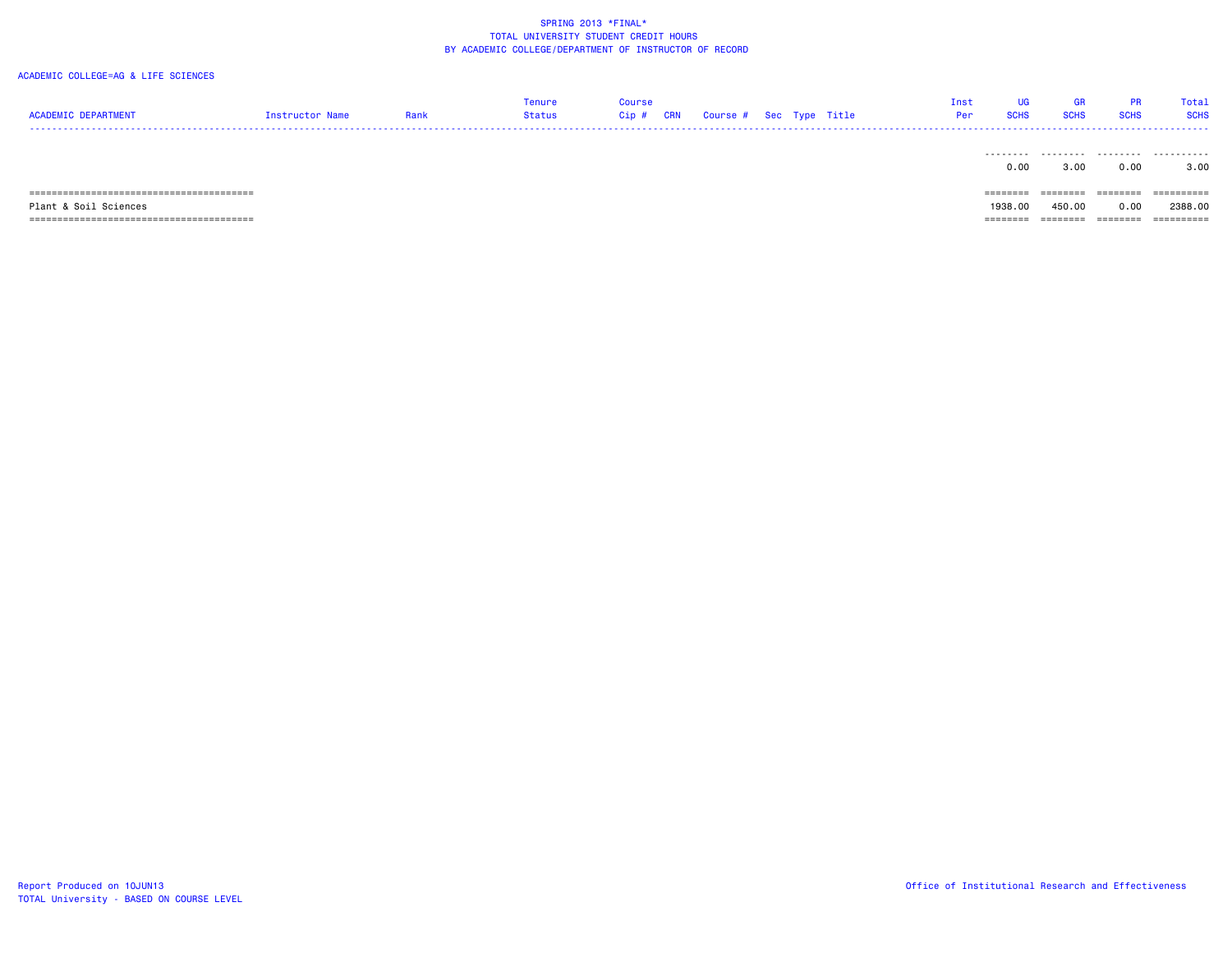|                            |                       |                                   | <b>Tenure</b> | <b>Course</b> |            |               |        |              |                                                        | Inst | <b>UG</b>                                                                                                                        | <b>GR</b>                                                                                                                                            | <b>PR</b>                    | Total                                                                                                                                                |
|----------------------------|-----------------------|-----------------------------------|---------------|---------------|------------|---------------|--------|--------------|--------------------------------------------------------|------|----------------------------------------------------------------------------------------------------------------------------------|------------------------------------------------------------------------------------------------------------------------------------------------------|------------------------------|------------------------------------------------------------------------------------------------------------------------------------------------------|
| <b>ACADEMIC DEPARTMENT</b> | Instructor Name       | Rank                              | <b>Status</b> | Cip#          | <b>CRN</b> | Course #      |        |              | Sec Type Title                                         | Per  | <b>SCHS</b>                                                                                                                      | <b>SCHS</b>                                                                                                                                          | <b>SCHS</b>                  | <b>SCHS</b>                                                                                                                                          |
|                            |                       |                                   |               |               |            |               |        |              |                                                        |      |                                                                                                                                  |                                                                                                                                                      |                              |                                                                                                                                                      |
|                            |                       |                                   |               |               |            |               |        |              |                                                        |      |                                                                                                                                  |                                                                                                                                                      |                              |                                                                                                                                                      |
| Poultry Science            | Beck, Mary            | Professor                         | Tenured       | 020209        | 16229      | PO 8990       | 01     | S.           | Special Topic In PO                                    | 1.00 | 0.00<br>$\sim$ $\sim$ $\sim$ $\sim$                                                                                              | 5.00<br>.                                                                                                                                            | 0.00<br>$\sim$ $\sim$ $\sim$ | 5.00<br>.                                                                                                                                            |
|                            |                       |                                   |               |               |            |               |        |              |                                                        |      | 0.00                                                                                                                             | 5.00                                                                                                                                                 | 0.00                         | 5.00                                                                                                                                                 |
|                            |                       |                                   |               |               |            |               |        |              |                                                        |      |                                                                                                                                  |                                                                                                                                                      |                              |                                                                                                                                                      |
|                            | Kiess, Aaron          | Assistant Professor Ten Track     |               | 010907        | 15925      | PO 4844       | 01     | C            | Avian Anatomy & Phys 1.00                              |      | 72.00                                                                                                                            | 0.00                                                                                                                                                 | 0.00                         | 72.00                                                                                                                                                |
|                            |                       |                                   |               |               | 15928      | PO 4844       | 02     | K            | Avian Anatomy & Phys                                   | 1.00 | 0.00                                                                                                                             | 0.00                                                                                                                                                 | 0.00                         | 0.00                                                                                                                                                 |
|                            |                       |                                   |               | 020209        | 16133      | P0 9000       | 02     | D            | Research / Diss                                        | 1.00 | 0.00                                                                                                                             | 3.00                                                                                                                                                 | 0.00                         | 3.00                                                                                                                                                 |
|                            |                       |                                   |               |               | 16435      | P0 4000       | 13     | $\mathbf{I}$ | Directed Indiv Study 1.00                              |      | 3.00                                                                                                                             | 0.00                                                                                                                                                 | 0.00                         | 3.00                                                                                                                                                 |
|                            |                       |                                   |               |               |            |               |        |              |                                                        |      | .                                                                                                                                | د د د د د                                                                                                                                            | .                            | .                                                                                                                                                    |
|                            |                       |                                   |               |               |            |               |        |              |                                                        |      | 75.00                                                                                                                            | 3.00                                                                                                                                                 | 0.00                         | 78.00                                                                                                                                                |
|                            | McDaniel, Christopher | Professor                         | Tenured       | 020209        | 12968      | PO 4313       | 01     | C            | Mgt Comm Layers                                        | 1.00 | 78.00                                                                                                                            | 0.00                                                                                                                                                 | 0.00                         | 78.00                                                                                                                                                |
|                            |                       |                                   |               |               | 12973      | PO 6313       | 01     | C            | Mgt Comm Layers                                        | 1.00 | 0.00                                                                                                                             | 6.00                                                                                                                                                 | 0.00                         | 6.00                                                                                                                                                 |
|                            |                       |                                   |               |               | 15647      | P0 4000       | 04     | $\mathbf{I}$ | Directed Indiv Study                                   | 1.00 | 3.00                                                                                                                             | 0.00                                                                                                                                                 | 0.00                         | 3.00                                                                                                                                                 |
|                            |                       |                                   |               |               | 16078      | PO 8000       | 03     | D            | Research / Thesis                                      | 1.00 | 0.00                                                                                                                             | 3.00                                                                                                                                                 | 0.00                         | 3.00                                                                                                                                                 |
|                            |                       |                                   |               |               |            |               |        |              |                                                        |      | $\frac{1}{2}$<br>$\begin{array}{cccccccccccccc} \bullet & \bullet & \bullet & \bullet & \bullet & \bullet & \bullet \end{array}$ | .                                                                                                                                                    | .                            | والمستحدث                                                                                                                                            |
|                            |                       |                                   |               |               |            |               |        |              |                                                        |      | 81.00                                                                                                                            | 9.00                                                                                                                                                 | 0.00                         | 90.00                                                                                                                                                |
|                            |                       |                                   |               |               |            |               |        |              |                                                        |      |                                                                                                                                  |                                                                                                                                                      |                              |                                                                                                                                                      |
|                            | Peebles, Edgar        | Professor                         | Tenured       | 020209        | 15756      | P0 9000       | 01     | D            | Research / Diss                                        | 1.00 | 0.00                                                                                                                             | 10.00                                                                                                                                                | 0.00                         | 10.00                                                                                                                                                |
|                            |                       |                                   |               |               | 15757      | P0 8000       | 01     | D            | Research / Thesis                                      | 1.00 | 0.00                                                                                                                             | 10.00                                                                                                                                                | 0.00                         | 10.00                                                                                                                                                |
|                            |                       |                                   |               |               | 16434      | P0 4000       | 12     | $\mathbf{I}$ | Directed Indiv Study                                   | 1.00 | 1.00                                                                                                                             | 0.00                                                                                                                                                 | 0.00                         | 1.00                                                                                                                                                 |
|                            |                       |                                   |               | 260613 10446  |            | BIO 3103      | 01     | C            | Genetics I                                             | 1.00 | 378.00                                                                                                                           | 0.00                                                                                                                                                 | 0.00                         | 378.00                                                                                                                                               |
|                            |                       |                                   |               |               | 10447      | BIO 3103      | 02     | K            | Genetics I                                             | 1.00 | 0.00                                                                                                                             | 0.00                                                                                                                                                 | 0.00                         | 0.00                                                                                                                                                 |
|                            |                       |                                   |               |               | 11968      | GNS 3103      | 01     | C            | Genetics I                                             | 1.00 | 48.00                                                                                                                            | 0.00                                                                                                                                                 | 0.00                         | 48.00                                                                                                                                                |
|                            |                       |                                   |               |               | 11969      | GNS 3103      | 02     | K            | Genetics I                                             | 1.00 | 0.00                                                                                                                             | 0.00                                                                                                                                                 | 0.00                         | 0.00                                                                                                                                                 |
|                            |                       |                                   |               |               | 12962      | PO 3103       | 01     | C            | Genetics I                                             | 1.00 | 90.00                                                                                                                            | 0.00                                                                                                                                                 | 0.00                         | 90.00                                                                                                                                                |
|                            |                       |                                   |               |               | 12963      | PO 3103       | 02     | K            | Genetics I                                             | 1.00 | 0.00                                                                                                                             | 0.00                                                                                                                                                 | 0.00                         | 0.00                                                                                                                                                 |
|                            |                       |                                   |               |               |            |               |        |              |                                                        |      |                                                                                                                                  | .                                                                                                                                                    | .                            | .                                                                                                                                                    |
|                            |                       |                                   |               |               |            |               |        |              |                                                        |      | 517.00                                                                                                                           | 20.00                                                                                                                                                | 0.00                         | 537.00                                                                                                                                               |
|                            | Sharma, Chander       | Assistant Professor Ten Track     |               | 020209        | 16333      | PO 9000       | 03     | D            | Research / Diss                                        | 1.00 | 0.00                                                                                                                             | 2.00                                                                                                                                                 | 0.00                         | 2.00                                                                                                                                                 |
|                            |                       |                                   |               |               |            |               |        |              |                                                        |      | .                                                                                                                                | $\frac{1}{2} \left( \frac{1}{2} \right) \left( \frac{1}{2} \right) \left( \frac{1}{2} \right) \left( \frac{1}{2} \right) \left( \frac{1}{2} \right)$ | $\sim$ $\sim$ $\sim$         | $\frac{1}{2} \left( \frac{1}{2} \right) \left( \frac{1}{2} \right) \left( \frac{1}{2} \right) \left( \frac{1}{2} \right) \left( \frac{1}{2} \right)$ |
|                            |                       |                                   |               |               |            |               |        |              |                                                        |      | 0.00                                                                                                                             | 2.00                                                                                                                                                 | 0.00                         | 2.00                                                                                                                                                 |
|                            |                       |                                   |               |               |            |               |        |              |                                                        |      |                                                                                                                                  |                                                                                                                                                      |                              |                                                                                                                                                      |
|                            | Wamsley, Kelley       | Assistant Professor Ten Track     |               | 010904        | 15493      | PO 4423       | 01     | C            | Feed Manufacturing                                     | 1.00 | 36.00                                                                                                                            | 0.00                                                                                                                                                 | 0.00                         | 36.00                                                                                                                                                |
|                            |                       |                                   |               | 020209        | 15494      | PO 6423       | 01     | C            | Feed Manufacturing                                     | 1.00 | 0.00                                                                                                                             | 3.00                                                                                                                                                 | 0.00                         | 3.00                                                                                                                                                 |
|                            |                       |                                   |               |               | 15605      | P0 4000       | 02     | I            | Directed Indiv Study 1.00                              |      | 3.00                                                                                                                             | 0.00                                                                                                                                                 | 0.00                         | 3.00                                                                                                                                                 |
|                            |                       |                                   |               |               | 15606      | P0 4000       | 03     | $\mathbf{I}$ | Directed Indiv Study 1.00                              |      | 3.00                                                                                                                             | 0.00                                                                                                                                                 | 0.00                         | 3.00                                                                                                                                                 |
|                            |                       |                                   |               |               | 16401      | P0 4000       | 11     | $\mathbf{I}$ | Directed Indiv Study                                   | 1.00 | 3.00                                                                                                                             | 0.00                                                                                                                                                 | 0.00                         | 3.00                                                                                                                                                 |
|                            |                       |                                   |               |               |            |               |        |              |                                                        |      | <u>.</u>                                                                                                                         | .                                                                                                                                                    | $\sim$ $\sim$ $\sim$ $\sim$  | $\sim$ $\sim$ $\sim$ $\sim$ $\sim$                                                                                                                   |
|                            |                       |                                   |               |               |            |               |        |              |                                                        |      | 45.00                                                                                                                            | 3.00                                                                                                                                                 | 0.00                         | 48.00                                                                                                                                                |
|                            |                       | Extension Instructo Non-Ten Track |               | 020209        | 16142      | P0 4000       | 05 I   |              |                                                        |      | 2.00                                                                                                                             | 0.00                                                                                                                                                 | 0.00                         | 2.00                                                                                                                                                 |
|                            | Wells, Jessica        |                                   |               |               | 16143      | P0 4000       | 06     | $\mathbf{I}$ | Directed Indiv Study 1.00<br>Directed Indiv Study 1.00 |      | 2.00                                                                                                                             | 0.00                                                                                                                                                 | 0.00                         | 2.00                                                                                                                                                 |
|                            |                       |                                   |               |               | 16144      | P0 4000       | 07     | $\mathbf{I}$ | Directed Indiv Study 1.00                              |      | 2.00                                                                                                                             | 0.00                                                                                                                                                 | 0.00                         | 2.00                                                                                                                                                 |
|                            |                       |                                   |               |               | 16145      | P0 4000       | 08     | $\mathbf{I}$ | Directed Indiv Study 1.00                              |      | 2.00                                                                                                                             | 0.00                                                                                                                                                 | 0.00                         | 2.00                                                                                                                                                 |
|                            |                       |                                   |               |               | 16318      | P0 4000       | 09     | $\mathbf{I}$ | Directed Indiv Study 1.00                              |      | 2.00                                                                                                                             | 0.00                                                                                                                                                 | 0.00                         | 2.00                                                                                                                                                 |
|                            |                       |                                   |               |               |            | 16382 PO 4000 | $10$ I |              | Directed Indiv Study 1.00                              |      | 2.00                                                                                                                             | 0.00                                                                                                                                                 | 0.00                         | 2.00                                                                                                                                                 |
|                            |                       |                                   |               |               |            |               |        |              |                                                        |      | $\frac{1}{2}$                                                                                                                    | .                                                                                                                                                    | $- - - -$                    | $- - - -$                                                                                                                                            |
|                            |                       |                                   |               |               |            |               |        |              |                                                        |      | 12.00                                                                                                                            | 0.00                                                                                                                                                 | 0.00                         | 12.00                                                                                                                                                |
|                            |                       |                                   |               |               |            |               |        |              |                                                        |      |                                                                                                                                  |                                                                                                                                                      |                              |                                                                                                                                                      |
|                            | Zhai, Wei             | Extension Assist Pr Non-Ten Track |               | 020209        | 12961      | PO 3021       | 01     | - S          | Seminar                                                | 1.00 | 15.00                                                                                                                            | 0.00                                                                                                                                                 | 0.00                         | 15.00                                                                                                                                                |
|                            |                       |                                   |               |               | 12966      | PO 4031       | 01     | S            | Seminar                                                | 1.00 | 1.00                                                                                                                             | 0.00                                                                                                                                                 | 0.00                         | 1.00                                                                                                                                                 |
|                            |                       |                                   |               |               | 12967      | PO 4041       | 01     | S.           | Seminar                                                | 1.00 | 13.00                                                                                                                            | 0.00                                                                                                                                                 | 0.00                         | 13.00                                                                                                                                                |
|                            |                       |                                   |               |               | 15562      | P0 4000       | 01     | $\mathbf{I}$ | Directed Indiv Study 1.00                              |      | 3.00                                                                                                                             | 0.00                                                                                                                                                 | 0.00                         | 3.00                                                                                                                                                 |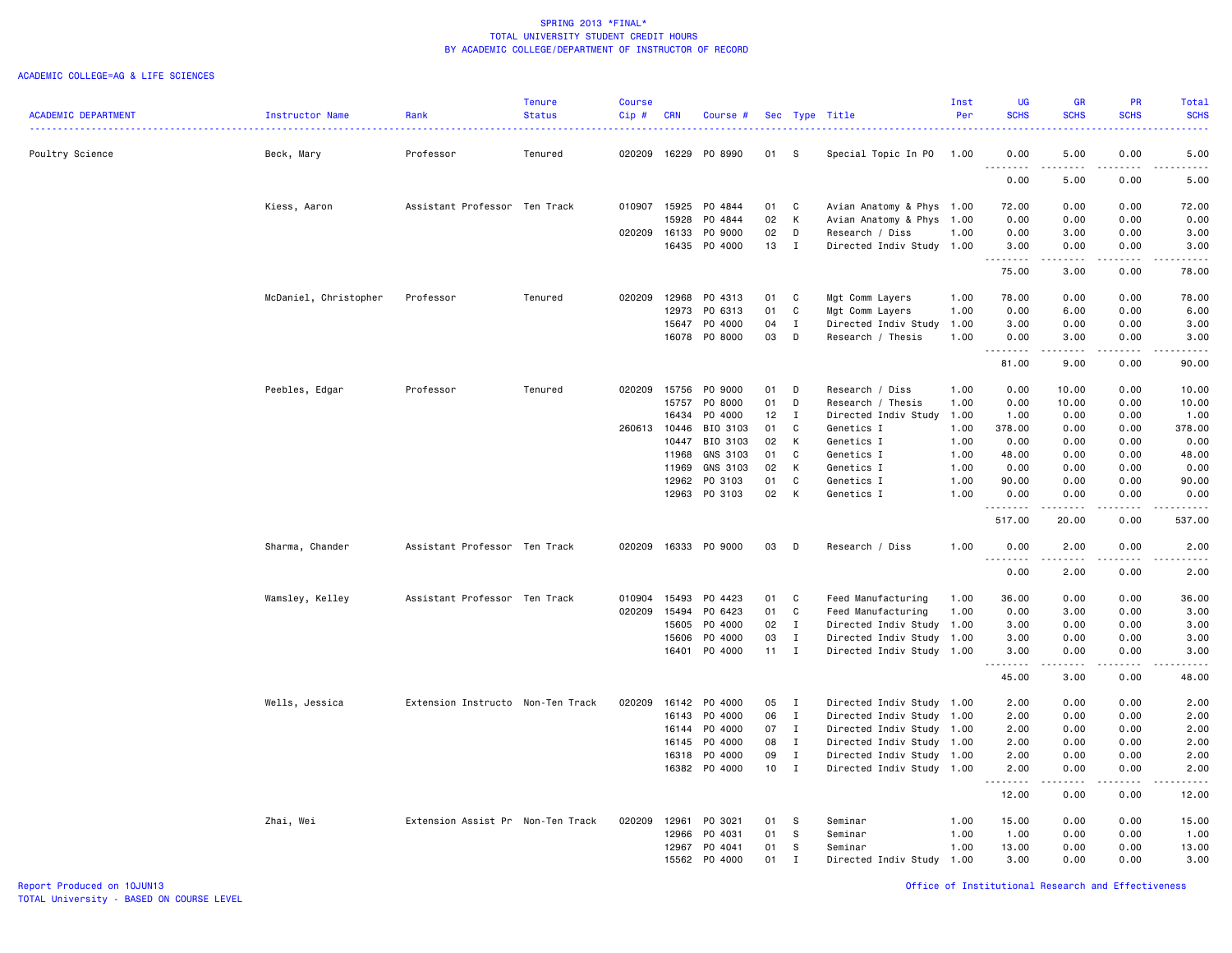| <b>ACADEMIC DEPARTMENT</b> | Instructor Name | Rank                              | Tenure<br>Status | Course<br>$Cip$ # | <b>CRN</b> | Course # Sec Type Title |      |                      | Inst<br>Per | UG<br><b>SCHS</b>              | <b>GR</b><br><b>SCHS</b>      | <b>PR</b><br><b>SCHS</b>     | Total<br><b>SCHS</b>               |
|----------------------------|-----------------|-----------------------------------|------------------|-------------------|------------|-------------------------|------|----------------------|-------------|--------------------------------|-------------------------------|------------------------------|------------------------------------|
| Poultry Science            | Zhai, Wei       | Extension Assist Pr Non-Ten Track |                  | 020209            | 15903      | PO 8000                 | 02 D | Thesis<br>Research / | 1.00        | 0.00<br>---------<br>32.00     | 2.00<br>.<br>2.00             | 0.00<br>0.00                 | 2.00<br>34.00                      |
| Poultry Science            |                 |                                   |                  |                   |            |                         |      |                      |             | ========<br>762.00<br>======== | ========<br>44.00<br>======== | ========<br>0.00<br>======== | ==========<br>806,00<br>========== |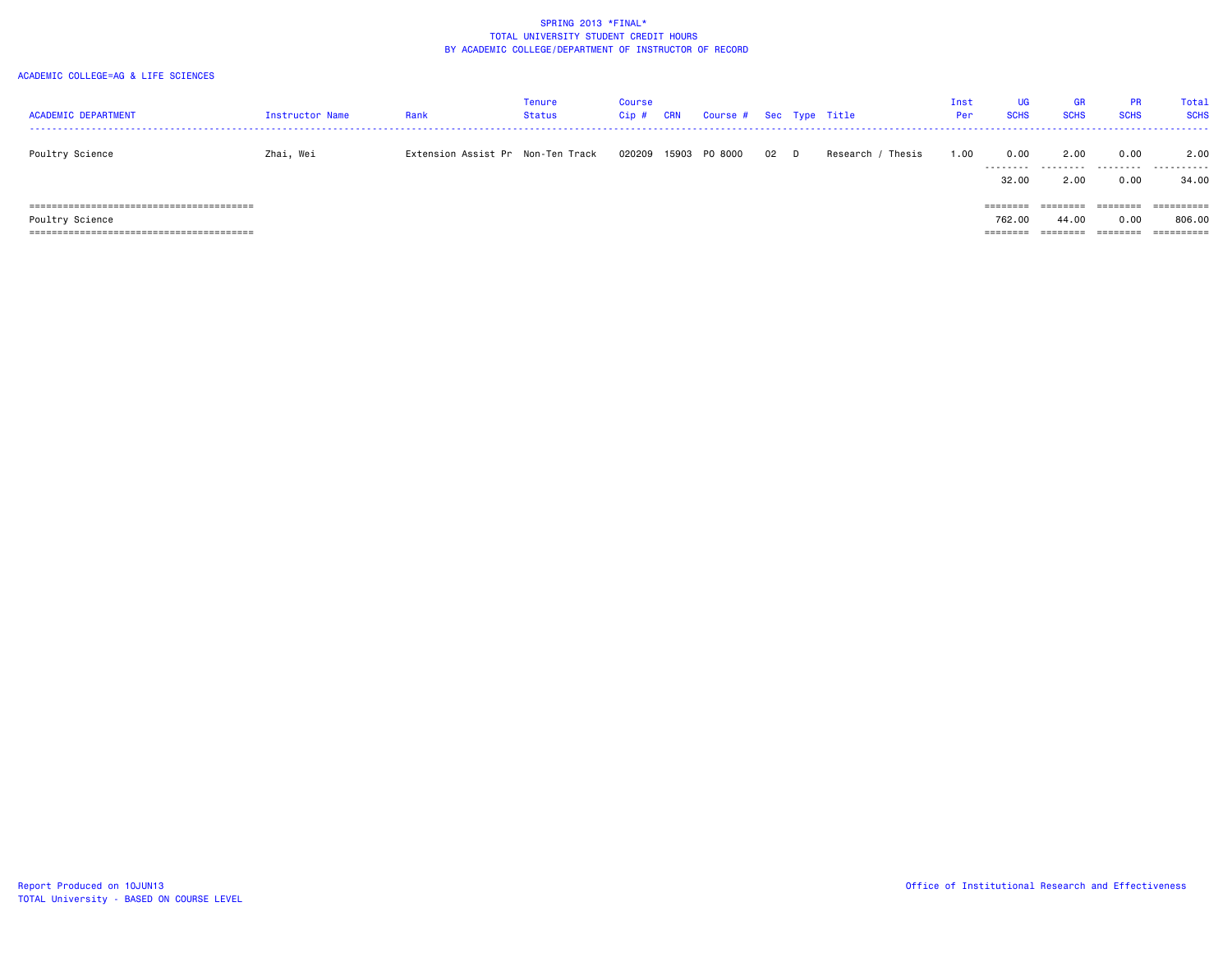|                            |                        |                                   | <b>Tenure</b> | <b>Course</b>    |            |                          |          |                   |                                               | Inst | <b>UG</b>            | <b>GR</b>    | PR                                                                                                                                | Total            |
|----------------------------|------------------------|-----------------------------------|---------------|------------------|------------|--------------------------|----------|-------------------|-----------------------------------------------|------|----------------------|--------------|-----------------------------------------------------------------------------------------------------------------------------------|------------------|
| <b>ACADEMIC DEPARTMENT</b> | <b>Instructor Name</b> | Rank                              | <b>Status</b> | Cip#             | <b>CRN</b> | Course #                 |          | Sec Type          | Title                                         | Per  | <b>SCHS</b>          | <b>SCHS</b>  | <b>SCHS</b>                                                                                                                       | <b>SCHS</b><br>. |
|                            |                        |                                   |               |                  |            |                          |          |                   |                                               |      |                      |              |                                                                                                                                   |                  |
| School of Human Sciences   | Browning, Ned          | Extension Professor Non-Ten Track |               | 131301           | 10146      | AIS 3203                 | 02       | C                 | Intro Tech Writ Agco                          | 1.00 | 87.00                | 0.00         | 0.00                                                                                                                              | 87.00            |
|                            |                        |                                   |               |                  | 10164      | AIS 8203                 | 01       | C                 | Adv Commun In AIS                             | 1.00 | 0.00                 | 30.00        | 0.00                                                                                                                              | 30.00            |
|                            |                        |                                   |               |                  | 13989      | AIS 8203                 | 02       | C                 | Adv Commun In AIS                             | 1.00 | 0.00                 | 36.00        | 0.00                                                                                                                              | 36.00            |
|                            |                        |                                   |               |                  | 15555      | AIS 4000                 | 02       | $\mathbf{I}$      | Directed Indiv Study 1.00                     |      | 3.00                 | 0.00         | 0.00                                                                                                                              | 3.00             |
|                            |                        |                                   |               |                  |            | 16173 AIS 7000           | 02       | $\mathbf{I}$      | Directed Indiv Study 1.00                     |      | 0.00<br>.            | 2.00<br>.    | 0.00<br>.                                                                                                                         | 2.00<br>.        |
|                            |                        |                                   |               |                  |            |                          |          |                   |                                               |      | 90.00                | 68.00        | 0.00                                                                                                                              | 158.00           |
|                            | Cheek, Wanda           | Professor                         | Tenured       | 190901           | 12191      | HS 4533                  | 01       | C                 | Merchandise Plan and                          | 1.00 | 54.00                | 0.00         | 0.00                                                                                                                              | 54.00            |
|                            |                        |                                   |               |                  | 14716      | HS 4763                  | 01       | E                 | ATM Internship                                | 1.00 | 3.00                 | 0.00         | 0.00                                                                                                                              | 3.00             |
|                            |                        |                                   |               | 500407           | 12178      | HS 3573                  | 01       | $\mathtt{C}$      | Historic Costume                              | 1.00 | 72.00                | 0.00         | 0.00                                                                                                                              | 72.00            |
|                            |                        |                                   |               |                  | 12179      | HS 3573                  | 02       | К                 | Historic Costume                              | 1.00 | 0.00                 | 0.00         | 0.00                                                                                                                              | 0.00             |
|                            |                        |                                   |               |                  | 12180      | HS 3573                  | 03       | К                 | Historic Costume                              | 1.00 | 0.00<br>.            | 0.00<br>.    | 0.00<br>$\sim$ $\sim$ $\sim$ $\sim$                                                                                               | 0.00<br>.        |
|                            |                        |                                   |               |                  |            |                          |          |                   |                                               |      | 129.00               | 0.00         | 0.00                                                                                                                              | 129.00           |
|                            | Downey, Laura          | Extension Assist Pr Non-Ten Track |               | 131301           |            | 15235 AIS 8000           | 01       | D                 | Research/Thesis                               | 1.00 | 0.00                 | 2.00         | 0.00                                                                                                                              | 2.00             |
|                            |                        |                                   |               |                  |            |                          |          |                   |                                               |      | 0.00                 | 2.00         | 0.00                                                                                                                              | 2.00             |
|                            | Elmore-Staton, Lori    | Assistant Professor Ten Track     |               | 190101           | 15838      | HS 4000                  | 04       | $\mathbf{I}$      | Directed Indiv Study 1.00                     |      | 3.00                 | 0.00         | 0.00                                                                                                                              | 3.00             |
|                            |                        |                                   |               |                  | 15883      | HS 4000                  | 05       | $\mathbf{I}$      | Directed Indiv Study 1.00                     |      | 3.00                 | 0.00         | 0.00                                                                                                                              | 3.00             |
|                            |                        |                                   |               |                  | 15943      | HS 4000                  | 06       | $\mathbf{I}$      | Directed Indiv Study 1.00                     |      | 4.00                 | 0.00         | 0.00                                                                                                                              | 4.00             |
|                            |                        |                                   |               |                  | 15944      | HS 4000                  | 07       | $\mathbf{I}$      | Directed Indiv Study 1.00                     |      | 3.00                 | 0.00         | 0.00                                                                                                                              | 3.00             |
|                            |                        |                                   |               |                  | 15952      | HS 4000                  | 08       | $\mathbf{I}$      | Directed Indiv Study 1.00                     |      | 3.00                 | 0.00         | 0.00                                                                                                                              | 3.00             |
|                            |                        |                                   |               | 190701           | 12165      | HS 1813                  | 01       | C                 | Devel through Lifesp                          | 1.00 | 144.00               | 0.00         | 0.00                                                                                                                              | 144.00           |
|                            |                        |                                   |               |                  | 13994      | HS 8113                  | 01       | C                 | Trends Infant Child 1.00                      |      | 0.00                 | 21.00        | 0.00                                                                                                                              | 21.00            |
|                            |                        |                                   |               |                  |            |                          |          |                   |                                               |      | .                    | .            | <u>.</u>                                                                                                                          | $- - - - - - -$  |
|                            |                        |                                   |               |                  |            |                          |          |                   |                                               |      | 160.00               | 21.00        | 0.00                                                                                                                              | 181.00           |
|                            | Fason, Angel           | Instructor                        | Non-Ten Track | 010101           | 12194      | HS 4750                  | 01       | E                 | Internship                                    | 1.00 | 72.00                | 0.00         | 0.00                                                                                                                              | 72.00            |
|                            |                        |                                   |               | 190101           | 15786      | HS 3000                  | 01       | E                 | Field Experience                              | 1.00 | 1.00                 | 0.00         | 0.00                                                                                                                              | 1.00             |
|                            |                        |                                   |               | 200201           | 12173      | HS 2803                  | 01       | C                 | Pre-Natal&Infant Dev                          | 1.00 | 114.00               | 0.00         | 0.00                                                                                                                              | 114.00           |
|                            |                        |                                   |               |                  | 12174      | HS 2803                  | 02       | К                 | Pre-Natal&Infant Dev                          | 1.00 | 0.00                 | 0.00         | 0.00                                                                                                                              | 0.00             |
|                            |                        |                                   |               |                  | 12175      | HS 2813                  | 01       | В                 | Child Development                             | 1.00 | 114.00               | 0.00         | 0.00                                                                                                                              | 114.00           |
|                            |                        |                                   |               |                  | 13630      | HS 2813                  | 501      | B                 | Child Development                             | 1.00 | 27.00                | 0.00         | 0.00                                                                                                                              | 27.00            |
|                            |                        |                                   |               | 200203           | 12181      | HS 3803                  | 01       | C                 | Child Care Proceds                            | 1.00 | 111.00               | 0.00         | 0.00                                                                                                                              | 111.00           |
|                            |                        |                                   |               |                  |            | 12182 HS 3803            | 02       | К                 | Child Care Proceds                            | 1.00 | 0.00                 | 0.00         | 0.00                                                                                                                              | 0.00             |
|                            |                        |                                   |               |                  |            |                          |          |                   |                                               |      | .<br>439.00          | 0.00         | $\frac{1}{2} \left( \frac{1}{2} \right) \left( \frac{1}{2} \right) \left( \frac{1}{2} \right) \left( \frac{1}{2} \right)$<br>0.00 | .<br>439.00      |
|                            | Freeman, Charles       | Assistant Professor Ten Track     |               | 190101           | 16200      | HS 4000                  | 12       | $\mathbf{I}$      | Directed Indiv Study 1.00                     |      | 3.00                 | 0.00         | 0.00                                                                                                                              | 3.00             |
|                            |                        |                                   |               | 199999           | 14561      | HS 4990                  | 03       | В                 | Special Topic In HS                           | 1.00 | 24.00                | 0.00         | 0.00                                                                                                                              | 24.00            |
|                            |                        |                                   |               |                  | 15026      | HS 4990                  | 02       | C                 | Special Topic In HS                           | 1.00 | 24.00                | 0.00         | 0.00                                                                                                                              | 24.00            |
|                            |                        |                                   |               |                  |            | 200409 12185 HS 4343     | 01       | В                 | Apparel Design II                             | 1.00 | 30.00                | 0.00         | 0.00                                                                                                                              | 30.00            |
|                            |                        |                                   |               |                  |            |                          |          |                   |                                               |      | .<br>81.00           | .<br>0.00    | $\frac{1}{2} \left( \frac{1}{2} \right) \left( \frac{1}{2} \right) \left( \frac{1}{2} \right) \left( \frac{1}{2} \right)$<br>0.00 | .<br>81.00       |
|                            | Kirkland, Cassandra    | Extension Assist Pr Non-Ten Track |               | 190402           | 12184      | HS 4333                  | 01       | C                 | Family Public Policy 1.00                     |      | 132.00               | 0.00         | 0.00                                                                                                                              | 132.00           |
|                            |                        |                                   |               |                  | 12200      | HS 6333                  | 01       | $\mathtt{C}$      | Family Public Policy 1.00                     |      | 0.00                 | 6.00         | 0.00                                                                                                                              | 6.00             |
|                            |                        |                                   |               |                  |            |                          |          |                   |                                               |      | . <b>.</b><br>132.00 | .<br>6.00    | .<br>0.00                                                                                                                         | ------<br>138.00 |
|                            | Kobia, Caroline        | Instructor                        | Non-Ten Track | 190101<br>190901 | 14970      | HS 4000<br>12162 HS 1533 | 03<br>01 | $\mathbf{I}$<br>В | Directed Indiv Study 1.00<br>Apparel Design I | 1.00 | 1.00<br>42.00        | 0.00<br>0.00 | 0.00<br>0.00                                                                                                                      | 1.00<br>42.00    |
|                            |                        |                                   |               |                  |            |                          |          |                   |                                               |      |                      |              |                                                                                                                                   |                  |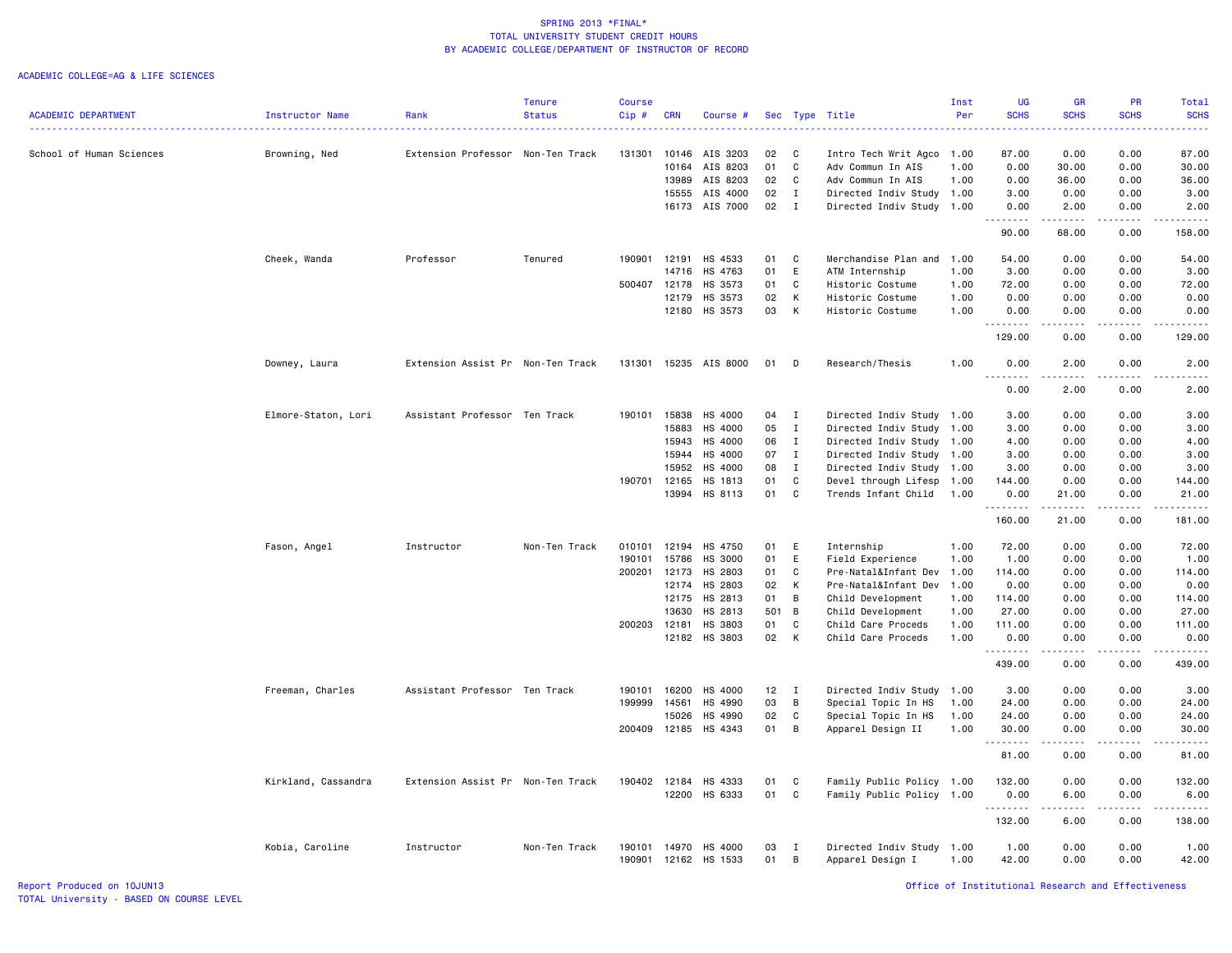|                            |                  |                                   | <b>Tenure</b> | Course       |            |                       |    |              |                            | Inst | <b>UG</b>                                                                                                                                                                            | <b>GR</b>             | <b>PR</b>                           | Total                                                                                                                                                                                     |
|----------------------------|------------------|-----------------------------------|---------------|--------------|------------|-----------------------|----|--------------|----------------------------|------|--------------------------------------------------------------------------------------------------------------------------------------------------------------------------------------|-----------------------|-------------------------------------|-------------------------------------------------------------------------------------------------------------------------------------------------------------------------------------------|
| <b>ACADEMIC DEPARTMENT</b> | Instructor Name  | Rank                              | <b>Status</b> | $Cip \#$     | <b>CRN</b> | Course #              |    |              | Sec Type Title             | Per  | <b>SCHS</b>                                                                                                                                                                          | <b>SCHS</b>           | <b>SCHS</b>                         | <b>SCHS</b><br>$\frac{1}{2} \left( \frac{1}{2} \right) \left( \frac{1}{2} \right) \left( \frac{1}{2} \right) \left( \frac{1}{2} \right)$                                                  |
|                            |                  |                                   |               |              |            |                       |    |              |                            |      |                                                                                                                                                                                      |                       |                                     |                                                                                                                                                                                           |
| School of Human Sciences   | Kobia, Caroline  | Instructor                        | Non-Ten Track | 190901       | 12168      | HS 2524               | 01 | C            | Textiles for Apparel 1.00  |      | 140.00                                                                                                                                                                               | 0.00                  | 0.00                                | 140.00                                                                                                                                                                                    |
|                            |                  |                                   |               |              | 12169      | HS 2524               | 02 | К            | Textiles for Apparel 1.00  |      | 0.00                                                                                                                                                                                 | 0.00                  | 0.00                                | 0.00                                                                                                                                                                                      |
|                            |                  |                                   |               |              | 12170      | HS 2524               | 03 | Κ            | Textiles for Apparel 1.00  |      | 0.00                                                                                                                                                                                 | 0.00                  | 0.00                                | 0.00                                                                                                                                                                                      |
|                            |                  |                                   |               |              | 12171      | HS 2553               | 01 | C            | Fashion Msd                | 1.00 | 123.00<br>.                                                                                                                                                                          | 0.00<br>.             | 0.00<br>.                           | 123.00<br>$\frac{1}{2} \left( \frac{1}{2} \right) \left( \frac{1}{2} \right) \left( \frac{1}{2} \right) \left( \frac{1}{2} \right) \left( \frac{1}{2} \right) \left( \frac{1}{2} \right)$ |
|                            |                  |                                   |               |              |            |                       |    |              |                            |      | 306.00                                                                                                                                                                               | 0.00                  | 0.00                                | 306.00                                                                                                                                                                                    |
|                            | Miller, Phyllis  | Professor                         | Tenured       | 190101       | 16193      | HS 4000               | 11 | $\mathbf{I}$ | Directed Indiv Study 1.00  |      | 1.00                                                                                                                                                                                 | 0.00                  | 0.00                                | 1.00                                                                                                                                                                                      |
|                            |                  |                                   |               | 190901       | 12177      | HS 3563               | 01 | В            | Visual Merchandising 1.00  |      | 54.00                                                                                                                                                                                | 0.00                  | 0.00                                | 54.00                                                                                                                                                                                     |
|                            |                  |                                   |               |              | 13992      | HS 4593               | 01 | B            | Creative Design Tech 1.00  |      | 27.00<br>$\frac{1}{2} \left( \frac{1}{2} \right) \left( \frac{1}{2} \right) \left( \frac{1}{2} \right) \left( \frac{1}{2} \right) \left( \frac{1}{2} \right)$                        | 0.00                  | 0.00<br>$\sim$ $\sim$ $\sim$        | 27.00<br>$\frac{1}{2} \left( \frac{1}{2} \right) \left( \frac{1}{2} \right) \left( \frac{1}{2} \right) \left( \frac{1}{2} \right)$                                                        |
|                            |                  |                                   |               |              |            |                       |    |              |                            |      | 82.00                                                                                                                                                                                | 0.00                  | 0.00                                | 82.00                                                                                                                                                                                     |
|                            | Newman, Michael  | Professor                         | Tenured       | 131301       | 15232      | AIS 9000              | 01 | D            | Research/Diss              | 1.00 | 0.00                                                                                                                                                                                 | 13.00                 | 0.00                                | 13.00                                                                                                                                                                                     |
|                            |                  |                                   |               | 190101       | 12163      | HS 1701               | 01 | C            | Survey Of Human Sci        | 0.95 | 52.25                                                                                                                                                                                | 0.00                  | 0.00                                | 52.25                                                                                                                                                                                     |
|                            |                  |                                   |               |              | 15975      | HS 4000               | 09 | $\mathbf{I}$ | Directed Indiv Study 1.00  |      | 3.00                                                                                                                                                                                 | 0.00                  | 0.00                                | 3.00                                                                                                                                                                                      |
|                            |                  |                                   |               |              | 16419      | HS 7000               | 03 | $\mathbf{I}$ | Directed Indiv Study 1.00  |      | 0.00                                                                                                                                                                                 | 3.00                  | 0.00                                | 3.00                                                                                                                                                                                      |
|                            |                  |                                   |               |              | 16420      | HS 7000               | 04 | $\mathbf{I}$ | Directed Indiv Study 1.00  |      | 0.00                                                                                                                                                                                 | 3.00                  | 0.00                                | 3.00                                                                                                                                                                                      |
|                            |                  |                                   |               |              | 16421      | HS 7000               | 05 | $\mathbf{I}$ | Directed Indiv Study 1.00  |      | 0.00                                                                                                                                                                                 | 3.00                  | 0.00                                | 3.00                                                                                                                                                                                      |
|                            |                  |                                   |               |              |            | 16422 HS 7000         | 06 | $\mathbf{I}$ | Directed Indiv Study 1.00  |      | 0.00                                                                                                                                                                                 | 3.00                  | 0.00                                | 3.00                                                                                                                                                                                      |
|                            |                  |                                   |               |              |            |                       |    |              |                            |      | 55.25                                                                                                                                                                                | 25.00                 | 0.00                                | -----<br>80.25                                                                                                                                                                            |
|                            |                  |                                   |               |              |            |                       |    |              |                            |      |                                                                                                                                                                                      |                       |                                     |                                                                                                                                                                                           |
|                            | Noffsinger, Rick | Non-Faculty                       | Non-Faculty   |              |            | 131301 10145 AIS 3203 | 01 | C            | Intro Tech Writ Agco 1.00  |      | 87.00                                                                                                                                                                                | 0.00                  | 0.00                                | 87.00                                                                                                                                                                                     |
|                            |                  |                                   |               |              |            | 10147 AIS 3203        | 03 | C            | Intro Tech Writ Agco 1.00  |      | 90.00<br>.                                                                                                                                                                           | 0.00<br>$\frac{1}{2}$ | 0.00<br>$\sim$ $\sim$ $\sim$ $\sim$ | 90.00<br>.                                                                                                                                                                                |
|                            |                  |                                   |               |              |            |                       |    |              |                            |      | 177.00                                                                                                                                                                               | 0.00                  | 0.00                                | 177.00                                                                                                                                                                                    |
|                            | Owen, Sean       | Research Assoc Prof Non-Ten Track |               | 231101       | 15948      | EDF 3413              | 05 | C            | Writing For Thinking 1.00  |      | 63.00<br>$  -$                                                                                                                                                                       | 0.00                  | 0.00                                | 63.00                                                                                                                                                                                     |
|                            |                  |                                   |               |              |            |                       |    |              |                            |      | 63.00                                                                                                                                                                                | 0.00                  | 0.00                                | 63.00                                                                                                                                                                                     |
|                            | Parker, Julie    | Assistant Professor Ten Track     |               | 190101       | 16359      | HS 7000               | 01 | I            | Directed Indiv Study 1.00  |      | 0.00                                                                                                                                                                                 | 3.00                  | 0.00                                | 3.00                                                                                                                                                                                      |
|                            |                  |                                   |               | 190701       | 16222      | HS 8000               | 01 | D            | Research/Thesis            | 1.00 | 0.00                                                                                                                                                                                 | 1.00                  | 0.00                                | 1.00                                                                                                                                                                                      |
|                            |                  |                                   |               | 190799       | 13993      | HS 4834               | 01 | B            | The Hospitalized Chi 1.00  |      | 56.00                                                                                                                                                                                | 0.00                  | 0.00                                | 56.00                                                                                                                                                                                     |
|                            |                  |                                   |               | 200203       | 12196      | HS 4823               | 01 | $\mathbf{C}$ | Dev Child Serv Prog        | 1.00 | 96.00                                                                                                                                                                                | 0.00                  | 0.00                                | 96.00                                                                                                                                                                                     |
|                            |                  |                                   |               |              |            |                       |    |              |                            |      | 152.00                                                                                                                                                                               | 4.00                  | 0.00                                | .<br>156.00                                                                                                                                                                               |
|                            | Peterson, Donna  | Extension Assist Pr Non-Ten Track |               | 131301       | 10168      | AIS 8703              | 01 | C            | Eval of Ag & Ext Ed        | 1.00 | 0.00                                                                                                                                                                                 | 66.00                 | 0.00                                | 66.00                                                                                                                                                                                     |
|                            |                  |                                   |               |              |            | 15236 AIS 8000        | 02 | D            | Research/Thesis            | 1.00 | 0.00                                                                                                                                                                                 | 3.00                  | 0.00                                | 3.00                                                                                                                                                                                      |
|                            |                  |                                   |               |              |            |                       |    |              |                            |      | $\sim$ $\sim$ $\sim$<br>$\frac{1}{2} \left( \frac{1}{2} \right) \left( \frac{1}{2} \right) \left( \frac{1}{2} \right) \left( \frac{1}{2} \right) \left( \frac{1}{2} \right)$<br>0.00 | .<br>69.00            | .<br>0.00                           | .<br>69.00                                                                                                                                                                                |
|                            | Phillips, Tommy  | Assistant Professor Ten Track     |               | 190101       | 14859      | HS 4000               | 02 | $\mathbf{I}$ | Directed Indiv Study 1.00  |      | 1.00                                                                                                                                                                                 | 0.00                  | 0.00                                | 1.00                                                                                                                                                                                      |
|                            |                  |                                   |               | 190701 12197 |            | HS 4883               | 01 | C            | Risk, Resilience & Pr 1.00 |      | 111.00                                                                                                                                                                               | 0.00                  | 0.00                                | 111.00                                                                                                                                                                                    |
|                            |                  |                                   |               |              | 12207      | HS 6883               | 01 | C            | Risk, Resilience & Pr 1.00 |      | 0.00                                                                                                                                                                                 | 3.00                  | 0.00                                | 3.00                                                                                                                                                                                      |
|                            |                  |                                   |               |              |            | 200201 12183 HS 3813  | 01 | C            | Lifespan Theory            | 1.00 | 156.00                                                                                                                                                                               | 0.00                  | 0.00                                | 156.00                                                                                                                                                                                    |
|                            |                  |                                   |               |              |            |                       |    |              |                            |      | .<br>268.00                                                                                                                                                                          | .<br>3.00             | .<br>0.00                           | $\begin{array}{cccccccccccccc} \bullet & \bullet & \bullet & \bullet & \bullet & \bullet & \bullet & \bullet \end{array}$<br>271.00                                                       |
|                            | Rogers, Margaret | Non-Faculty                       | Non-Faculty   |              |            | 190402 12176 HS 3303  | 01 | C            | Consumer Economics         | 1.00 | 117.00                                                                                                                                                                               | 0.00                  | 0.00                                | 117.00                                                                                                                                                                                    |
|                            |                  |                                   |               |              |            |                       |    |              |                            |      | . <b>.</b><br>117.00                                                                                                                                                                 | 0.00                  | $  -$<br>0.00                       | $- - - - - - -$<br>117.00                                                                                                                                                                 |
|                            |                  |                                   |               |              |            |                       |    |              |                            |      |                                                                                                                                                                                      |                       |                                     |                                                                                                                                                                                           |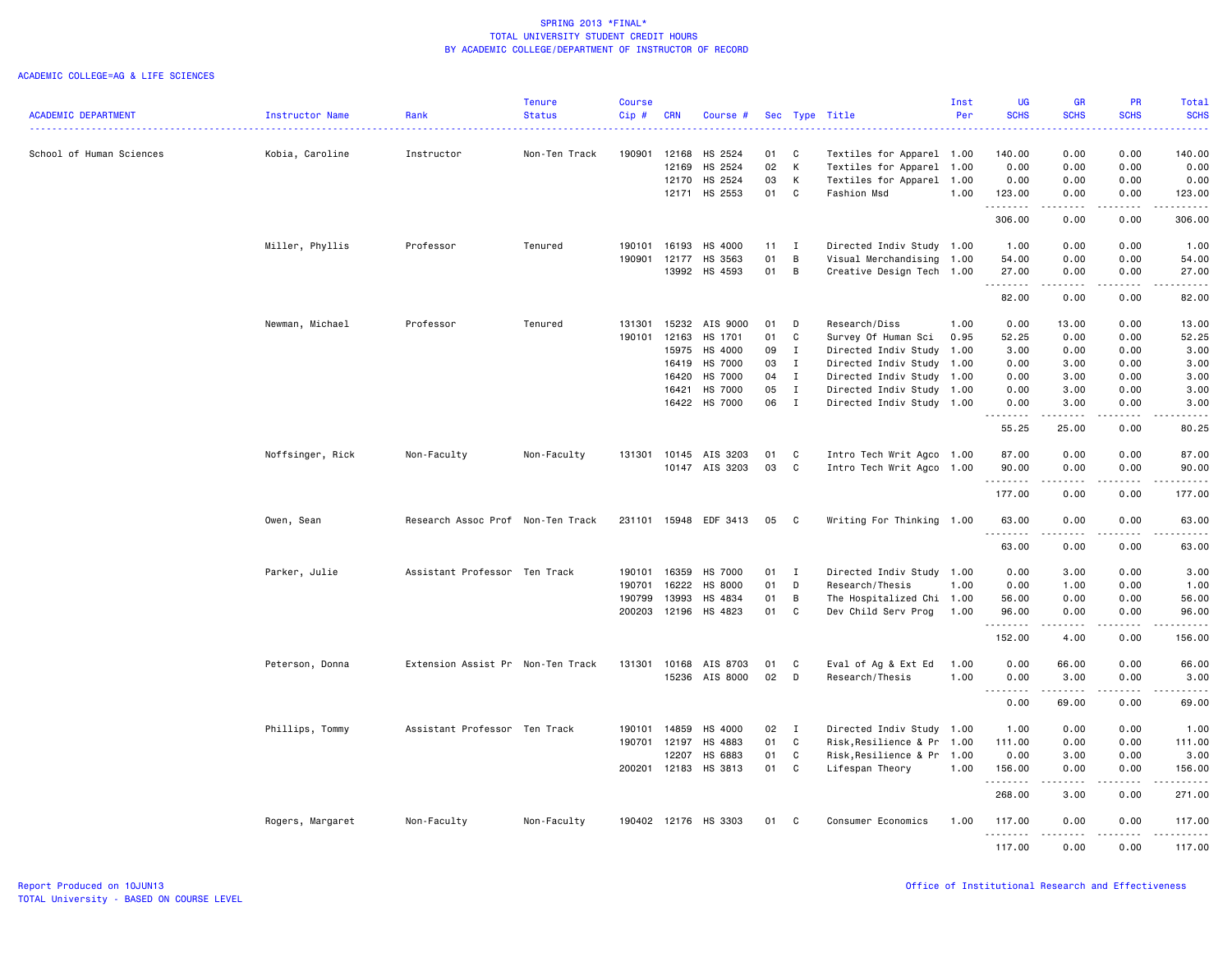#### ACADEMIC COLLEGE=AG & LIFE SCIENCES

|                            |                      |                                   | <b>Tenure</b> | Course       |            |                      |    |               |                                                        | Inst | <b>UG</b>     | GR          | PR                          | Total                                                                                                                                                |
|----------------------------|----------------------|-----------------------------------|---------------|--------------|------------|----------------------|----|---------------|--------------------------------------------------------|------|---------------|-------------|-----------------------------|------------------------------------------------------------------------------------------------------------------------------------------------------|
| <b>ACADEMIC DEPARTMENT</b> | Instructor Name      | Rank                              | <b>Status</b> | $Cip$ #      | <b>CRN</b> | Course #             |    |               | Sec Type Title                                         | Per  | <b>SCHS</b>   | <b>SCHS</b> | <b>SCHS</b>                 | <b>SCHS</b>                                                                                                                                          |
|                            |                      |                                   |               |              |            |                      |    |               |                                                        |      |               |             |                             | $\frac{1}{2} \left( \frac{1}{2} \right) \left( \frac{1}{2} \right) \left( \frac{1}{2} \right) \left( \frac{1}{2} \right)$                            |
|                            |                      |                                   |               |              |            |                      |    |               |                                                        |      |               |             |                             |                                                                                                                                                      |
| School of Human Sciences   | Sexton, Julie        | Extension Professor Non-Ten Track |               | 010801       |            | 10165 AIS 8413       | 01 | C             | Methods of Planned C 1.00                              |      | 0.00          | 75.00       | 0.00                        | 75.00                                                                                                                                                |
|                            |                      |                                   |               |              |            |                      |    |               |                                                        |      | .             | .           | د د د د                     | .                                                                                                                                                    |
|                            |                      |                                   |               |              |            |                      |    |               |                                                        |      | 0.00          | 75.00       | 0.00                        | 75.00                                                                                                                                                |
|                            |                      |                                   |               |              |            |                      |    |               |                                                        |      |               |             |                             |                                                                                                                                                      |
|                            | Shaw, Emily          | Non-Faculty                       | Non-Faculty   | 190101       | 12163      | HS 1701              | 01 | C             | Survey Of Human Sci                                    | 0.05 | 2.75          | 0.00        | 0.00                        | 2.75                                                                                                                                                 |
|                            |                      |                                   |               |              |            |                      |    |               |                                                        |      | .             |             | $- - - -$                   | .                                                                                                                                                    |
|                            |                      |                                   |               |              |            |                      |    |               |                                                        |      | 2.75          | 0.00        | 0.00                        | 2.75                                                                                                                                                 |
|                            | Swortzel, Kirk       | Professor                         | Tenured       | 020102       | 10169      | AIS 8801             | 01 | -S            | Graduate Prof Semina 1.00                              |      | 0.00          | 8.00        | 0.00                        | 8.00                                                                                                                                                 |
|                            |                      |                                   |               | 131301       | 10151      | AIS 3500             | 01 | E             | Internship                                             | 1.00 | 9.00          | 0.00        | 0.00                        | 9.00                                                                                                                                                 |
|                            |                      |                                   |               |              | 10155      | AIS 4424             | 01 | C             | Teach Meth in Ag & H 1.00                              |      | 68.00         | 0.00        | 0.00                        | 68.00                                                                                                                                                |
|                            |                      |                                   |               |              | 10156      | AIS 4424             | 02 | K             | Teach Meth in Ag & H 1.00                              |      | 0.00          | 0.00        | 0.00                        | 0.00                                                                                                                                                 |
|                            |                      |                                   |               |              | 10157      | AIS 4424             | 03 | к             |                                                        |      | 0.00          | 0.00        | 0.00                        |                                                                                                                                                      |
|                            |                      |                                   |               |              | 10158      | AIS 4424             | 04 | K             | Teach Meth in Ag & H 1.00<br>Teach Meth in Ag & H 1.00 |      | 0.00          | 0.00        | 0.00                        | 0.00<br>0.00                                                                                                                                         |
|                            |                      |                                   |               |              | 10159      | AIS 4873             | 01 | C             | Prof Seminar In AIS                                    | 0.50 | 4.50          | 0.00        | 0.00                        |                                                                                                                                                      |
|                            |                      |                                   |               |              | 10160      | AIS 4886             | 01 | F.            | Stu Teach AIS                                          | 1.00 | 18.00         | 0.00        | 0.00                        | 4.50<br>18.00                                                                                                                                        |
|                            |                      |                                   |               |              | 13988      | AIS 8503             | 01 | C             | Pro Pln & Dev AIS                                      | 1.00 | 0.00          | 69.00       | 0.00                        |                                                                                                                                                      |
|                            |                      |                                   |               |              |            | AIS 7000             |    |               |                                                        |      |               |             | 0.00                        | 69.00<br>2.00                                                                                                                                        |
|                            |                      |                                   |               |              | 14997      |                      | 01 | $\bf{I}$<br>D | Directed Indiv Study 1.00                              | 1.00 | 0.00          | 2.00        | 0.00                        |                                                                                                                                                      |
|                            |                      |                                   |               |              | 15233      | AIS 9000             | 02 |               | Research/Diss                                          |      | 0.00          | 49.00       |                             | 49.00                                                                                                                                                |
|                            |                      |                                   |               |              | 15519      | AIS 4000<br>AIS 4000 | 01 | $\mathbf{I}$  | Directed Indiv Study 1.00                              |      | 1.00          | 0.00        | 0.00                        | 1.00                                                                                                                                                 |
|                            |                      |                                   |               |              | 15860      |                      | 03 | $\mathbf{I}$  | Directed Indiv Study 1.00                              |      | 3.00          | 0.00        | 0.00                        | 3.00                                                                                                                                                 |
|                            |                      |                                   |               |              | 16288      | AIS 4000             | 04 | $\mathbf{I}$  | Directed Indiv Study 1.00                              |      | 1.00          | 0.00        | 0.00                        | 1.00                                                                                                                                                 |
|                            |                      |                                   |               | 131308 12187 |            | HS 4424              | 01 | $\mathbb C$   | Teach Methods in Ag                                    | 1.00 | 40.00         | 0.00        | 0.00                        | 40.00                                                                                                                                                |
|                            |                      |                                   |               |              | 12188      | HS 4424              | 02 | K             | Teach Methods in Ag                                    | 1.00 | 0.00          | 0.00        | 0.00                        | 0.00                                                                                                                                                 |
|                            |                      |                                   |               |              | 12189      | HS 4424              | 03 | K             | Teach Methods in Ag                                    | 1.00 | 0.00          | 0.00        | 0.00                        | 0.00                                                                                                                                                 |
|                            |                      |                                   |               |              | 12190      | HS 4424              | 04 | К             | Teach Methods in Ag                                    | 1.00 | 0.00          | 0.00        | 0.00                        | 0.00                                                                                                                                                 |
|                            |                      |                                   |               |              | 12202      | HS 6424              | 01 | C             | Teach Meth Ag & Huma 1.00                              |      | 0.00          | 8.00        | 0.00                        | 8.00                                                                                                                                                 |
|                            |                      |                                   |               |              | 12203      | HS 6424              | 02 | K             | Teach Meth Ag & Huma 1.00                              |      | 0.00          | 0.00        | 0.00                        | 0.00                                                                                                                                                 |
|                            |                      |                                   |               |              |            |                      |    |               |                                                        |      | .             |             | $\sim$ $\sim$ $\sim$ $\sim$ | .                                                                                                                                                    |
|                            |                      |                                   |               |              |            |                      |    |               |                                                        |      | 144.50        | 136.00      | 0.00                        | 280.50                                                                                                                                               |
|                            |                      |                                   |               |              |            |                      |    |               |                                                        |      |               |             |                             |                                                                                                                                                      |
|                            | Taylor, Walter       | Non-Faculty                       | Tenured       | 131301       |            | 15234 AIS 9000       | 03 | D             | Research/Diss                                          | 1.00 | 0.00          | 2.00        | 0.00                        | 2.00                                                                                                                                                 |
|                            |                      |                                   |               |              |            |                      |    |               |                                                        |      | $\sim$ $\sim$ |             |                             | .                                                                                                                                                    |
|                            |                      |                                   |               |              |            |                      |    |               |                                                        |      | 0.00          | 2.00        | 0.00                        | 2.00                                                                                                                                                 |
|                            |                      |                                   |               |              |            |                      |    |               |                                                        |      |               |             |                             |                                                                                                                                                      |
|                            | Washington, Adrienne | Non-Faculty                       | Non-Faculty   | 190101 12164 |            | HS 1711              | 01 | C             | Profess Protocol                                       | 1.00 | 50.00         | 0.00        | 0.00                        | 50.00                                                                                                                                                |
|                            |                      |                                   |               |              |            |                      |    |               |                                                        |      | .             |             |                             | .                                                                                                                                                    |
|                            |                      |                                   |               |              |            |                      |    |               |                                                        |      | 50.00         | 0.00        | 0.00                        | 50.00                                                                                                                                                |
|                            |                      |                                   |               |              |            |                      |    |               |                                                        |      |               |             |                             |                                                                                                                                                      |
|                            | White, Ronnie        | Extension Professor Non-Ten Track |               | 131301       | 10153      | AIS 4103             | 01 | C             | Programs of Ag Info                                    | 1.00 | 66.00         | 0.00        | 0.00                        | 66.00                                                                                                                                                |
|                            |                      |                                   |               |              |            | 10162 AIS 6103       | 01 | C             | Programs of Ag Info                                    | 1.00 | 0.00          | 3.00        | 0.00                        | 3.00                                                                                                                                                 |
|                            |                      |                                   |               |              |            |                      |    |               |                                                        |      | .             |             | $- - - -$                   | $\frac{1}{2} \left( \frac{1}{2} \right) \left( \frac{1}{2} \right) \left( \frac{1}{2} \right) \left( \frac{1}{2} \right) \left( \frac{1}{2} \right)$ |
|                            |                      |                                   |               |              |            |                      |    |               |                                                        |      | 66.00         | 3.00        | 0.00                        | 69.00                                                                                                                                                |
|                            |                      |                                   |               |              |            |                      |    |               |                                                        |      |               |             |                             |                                                                                                                                                      |
|                            | Wilmoth, Joe         | Associate Professor Tenured       |               | 190101 12192 |            | HS 4702              | 01 | C             | HS Senior Seminar                                      | 1.00 | 54.00         | 0.00        | 0.00                        | 54.00                                                                                                                                                |
|                            |                      |                                   |               | 190705       | 12186      | HS 4403              | 01 | C             | Intro To Gerontology                                   | 1.00 | 150.00        | 0.00        | 0.00                        | 150.00                                                                                                                                               |
|                            |                      |                                   |               |              | 12201      | HS 6403              | 01 | C             | Intro to Gerontology                                   | 1.00 | 0.00          | 3.00        | 0.00                        | 3.00                                                                                                                                                 |
|                            |                      |                                   |               |              |            |                      |    |               |                                                        |      | .             |             |                             | .                                                                                                                                                    |
|                            |                      |                                   |               |              |            |                      |    |               |                                                        |      | 204.00        | 3.00        | 0.00                        | 207.00                                                                                                                                               |
|                            |                      |                                   |               |              |            |                      |    |               |                                                        |      |               |             |                             |                                                                                                                                                      |
|                            | Wimmer, Gaea         | Assistant Professor Ten Track     |               | 020102 10148 |            | AIS 3333             | 01 | C             | Present Ag and Life                                    | 1.00 | 84.00         | 0.00        | 0.00                        | 84.00                                                                                                                                                |
|                            |                      |                                   |               |              | 10149      | AIS 3333             | 02 | К             | Present Ag and Life                                    | 1.00 | 0.00          | 0.00        | 0.00                        | 0.00                                                                                                                                                 |
|                            |                      |                                   |               |              | 10150      | AIS 3333             | 03 | К             | Present Ag and Life                                    | 1.00 | 0.00          | 0.00        | 0.00                        | 0.00                                                                                                                                                 |
|                            |                      |                                   |               |              | 10152      | AIS 3803             | 01 | C             | Lead Dev Ag/Life Sci 1.00                              |      | 60.00         | 0.00        | 0.00                        | 60.00                                                                                                                                                |
|                            |                      |                                   |               | 131301 10154 |            | AIS 4403             | 01 | C             | Dev of Youth Program 1.00                              |      | 45.00         | 0.00        | 0.00                        | 45.00                                                                                                                                                |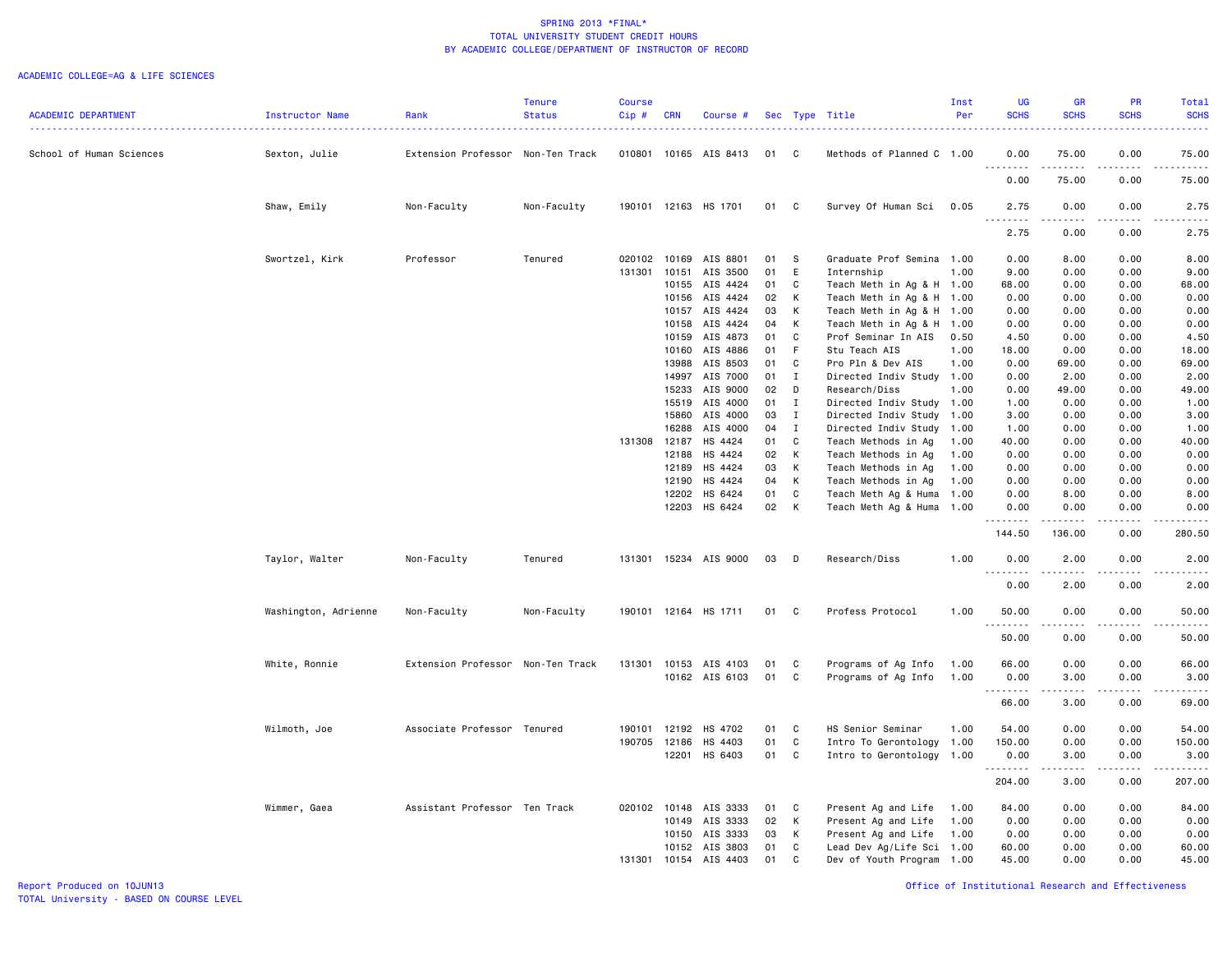#### ACADEMIC COLLEGE=AG & LIFE SCIENCES

| <b>ACADEMIC DEPARTMENT</b> | <b>Instructor Name</b> | Rank                          | Tenure<br>Status | Course<br>Cip # | CRN            | Course # Sec Type Title                |                    |                                                                   | Inst<br>Per  | <b>UG</b><br><b>SCHS</b>           | <b>GR</b><br><b>SCHS</b>   | <b>PR</b><br><b>SCHS</b>  | Total<br><b>SCHS</b>        |
|----------------------------|------------------------|-------------------------------|------------------|-----------------|----------------|----------------------------------------|--------------------|-------------------------------------------------------------------|--------------|------------------------------------|----------------------------|---------------------------|-----------------------------|
| School of Human Sciences   | Wimmer, Gaea           | Assistant Professor Ten Track |                  | 131301          | 10159<br>10161 | AIS 4873<br>AIS 4896<br>10163 AIS 6403 | 01 C<br>01<br>01 C | Prof Seminar In AIS<br>Stu Teach AIS<br>Dev of Youth Program 1.00 | 0.50<br>1.00 | 4.50<br>18,00<br>0.00<br>--------- | 0.00<br>0.00<br>42.00<br>. | 0.00<br>0.00<br>0.00<br>. | 4.50<br>18.00<br>42.00<br>. |
|                            |                        |                               |                  |                 |                |                                        |                    |                                                                   |              | 211.50                             | 42.00                      | 0.00                      | 253.50                      |
|                            |                        |                               |                  |                 |                |                                        |                    |                                                                   |              | ========                           | ========                   | ========                  | eeeeeeee                    |
| School of Human Sciences   |                        |                               |                  |                 |                |                                        |                    |                                                                   |              | 2930.00                            | 459.00                     | 0.00                      | 3389.00                     |
|                            |                        |                               |                  |                 |                |                                        |                    |                                                                   |              | $=$ = = = = = = =                  |                            |                           |                             |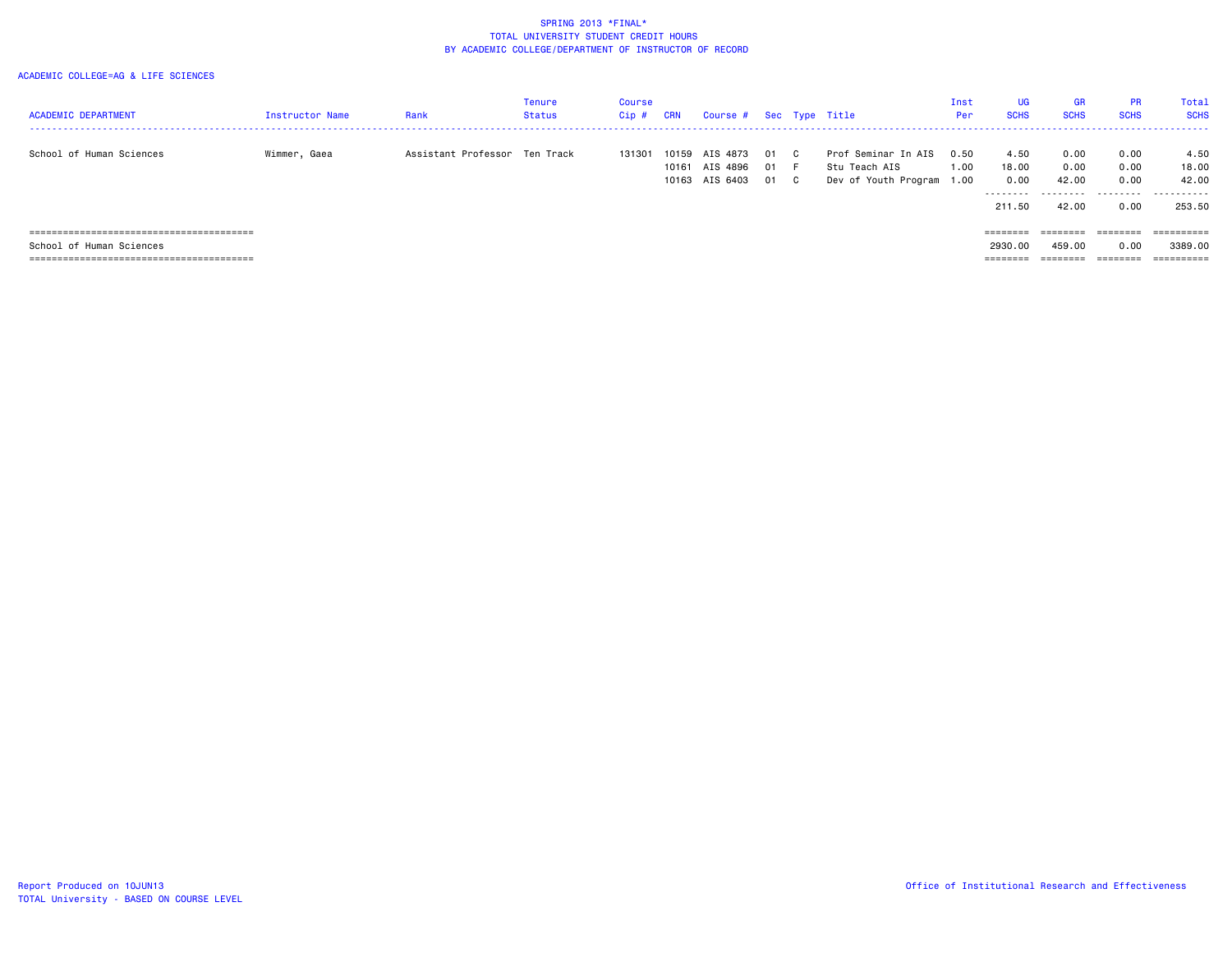|                            |                      |                               | <b>Tenure</b> | Course       |            |                |    |                |                           | Inst | UG          | <b>GR</b>                                                                                                                                                    | PR                           | Total                                                                                                                                    |
|----------------------------|----------------------|-------------------------------|---------------|--------------|------------|----------------|----|----------------|---------------------------|------|-------------|--------------------------------------------------------------------------------------------------------------------------------------------------------------|------------------------------|------------------------------------------------------------------------------------------------------------------------------------------|
| <b>ACADEMIC DEPARTMENT</b> | Instructor Name      | Rank                          | <b>Status</b> | Cip#         | <b>CRN</b> | Course #       |    |                | Sec Type Title            | Per  | <b>SCHS</b> | <b>SCHS</b>                                                                                                                                                  | <b>SCHS</b>                  | <b>SCHS</b><br>$\frac{1}{2} \left( \frac{1}{2} \right) \left( \frac{1}{2} \right) \left( \frac{1}{2} \right) \left( \frac{1}{2} \right)$ |
| Art AAD                    | Anderson, Patrice    | Lecturer                      | Non-Ten Track | 500101       | 10267      | ART 2803       | 01 | B              | Intro to Computing A 1.00 |      | 15.00       | 0.00                                                                                                                                                         | 0.00                         | 15.00                                                                                                                                    |
|                            |                      |                               |               |              | 10312      | ART 4813       | 01 | B              | Multimedia I              | 1.00 | 33.00       | 0.00                                                                                                                                                         | 0.00                         | 33.00                                                                                                                                    |
|                            |                      |                               |               |              |            | 10313 ART 4863 | 01 | L              | Adv Computer Studio       | 1.00 | 27.00       | 0.00                                                                                                                                                         | 0.00                         | 27.00                                                                                                                                    |
|                            |                      |                               |               |              |            |                |    |                |                           |      | .<br>75.00  | $- - - - -$<br>0.00                                                                                                                                          | .<br>0.00                    | .<br>75.00                                                                                                                               |
|                            | Anderson, William    | Assistant Professor Ten Track |               | 500101       |            | 10314 ART 4863 | 02 | <b>L</b>       | Adv Computer Studio       | 1.00 | 27.00       | 0.00                                                                                                                                                         | 0.00                         | 27.00                                                                                                                                    |
|                            |                      |                               |               | 500402       | 10316      | ART 4883       | 01 | B              | Graphic Design for W 1.00 |      | 48.00       | 0.00                                                                                                                                                         | 0.00                         | 48.00                                                                                                                                    |
|                            |                      |                               |               | 500703       |            | 10270 ART 2813 | 02 | $\overline{B}$ | Intermed Comp for De 1.00 |      | 45.00       | 0.00                                                                                                                                                         | 0.00                         | 45.00                                                                                                                                    |
|                            |                      |                               |               |              |            |                |    |                |                           |      | .<br>120.00 | .<br>0.00                                                                                                                                                    | .<br>0.00                    | .<br>120.00                                                                                                                              |
|                            | Bain, Peter          | Assistant Professor Ten Track |               | 500402       | 10293      | ART 4113       | 01 | L.             | Typography II             | 1.00 | 18.00       | 0.00                                                                                                                                                         | 0.00                         | 18.00                                                                                                                                    |
|                            |                      |                               |               | 500703       | 10271      | ART 2813       | 03 | B              | Intermed Comp for De 1.00 |      | 36.00       | 0.00                                                                                                                                                         | 0.00                         | 36.00                                                                                                                                    |
|                            |                      |                               |               |              |            | 10276 ART 3163 | 01 | C              | History of Graphic D 1.00 |      | 135.00<br>. | 0.00<br>.                                                                                                                                                    | 0.00<br>د د د د              | 135.00<br>.                                                                                                                              |
|                            |                      |                               |               |              |            |                |    |                |                           |      | 189.00      | 0.00                                                                                                                                                         | 0.00                         | 189.00                                                                                                                                   |
|                            | Bostic, Alexander    | Associate Professor Tenured   |               | 500701 16303 |            | ART 4000       | 09 | $\mathbf{I}$   | Directed Indiv Study 1.00 |      | 3.00        | 0.00                                                                                                                                                         | 0.00                         | 3.00                                                                                                                                     |
|                            |                      |                               |               |              | 16304      | ART 4000       | 10 | $\mathbf{I}$   | Directed Indiv Study 1.00 |      | 3.00        | 0.00                                                                                                                                                         | 0.00                         | 3.00                                                                                                                                     |
|                            |                      |                               |               |              | 16363      | ART 4000       | 11 | $\mathbf{I}$   | Directed Indiv Study 1.00 |      | 3.00        | 0.00                                                                                                                                                         | 0.00                         | 3.00                                                                                                                                     |
|                            |                      |                               |               | 500705       | 10250      | ART 1213       | 02 | L              | Drawing I                 | 1.00 | 48.00       | 0.00                                                                                                                                                         | 0.00                         | 48.00                                                                                                                                    |
|                            |                      |                               |               |              | 10277      | ART 3213       | 01 | L              | Life Drawing II           | 1.00 | 21.00       | 0.00                                                                                                                                                         | 0.00                         | 21.00                                                                                                                                    |
|                            |                      |                               |               | 509999       | 14811      | ART 4990       | 03 | C              | Special Topic In ART 1.00 |      | 24.00<br>.  | 0.00<br>.                                                                                                                                                    | 0.00<br>$\sim$ $\sim$ $\sim$ | 24.00<br>.                                                                                                                               |
|                            |                      |                               |               |              |            |                |    |                |                           |      | 102.00      | 0.00                                                                                                                                                         | 0.00                         | 102.00                                                                                                                                   |
|                            | Bourgeois, Angi      | Associate Professor Tenured   |               | 500703       | 13983      | ART 3633       | 01 | C              | History of Photograp 1.00 |      | 105.00      | 0.00                                                                                                                                                         | 0.00                         | 105.00                                                                                                                                   |
|                            |                      |                               |               | 509999       |            | 14715 ART 4990 | 01 | C              | Special Topic In ART 1.00 |      | 78.00       | 0.00                                                                                                                                                         | 0.00                         | 78.00                                                                                                                                    |
|                            |                      |                               |               |              |            |                |    |                |                           |      | .<br>183.00 | $\begin{array}{cccccccccc} \bullet & \bullet & \bullet & \bullet & \bullet & \bullet & \bullet \end{array}$<br>0.00                                          | .<br>0.00                    | .<br>183.00                                                                                                                              |
|                            | Callander, Adrienne  | Lecturer                      | Non-Ten Track | 500401       | 10243      | ART 1133       | 03 | -L             | Design II                 | 1.00 | 39.00       | 0.00                                                                                                                                                         | 0.00                         | 39.00                                                                                                                                    |
|                            |                      |                               |               | 500701       | 16364      | ART 4000       | 12 | $\mathbf{I}$   | Directed Indiv Study 1.00 |      | 3.00        | 0.00                                                                                                                                                         | 0.00                         | 3.00                                                                                                                                     |
|                            |                      |                               |               | 500703       | 10236      | ART 1113       | 01 | C              | Art Appreciation          | 1.00 | 438.00      | 0.00                                                                                                                                                         | 0.00                         | 438.00                                                                                                                                   |
|                            |                      |                               |               |              |            |                |    |                |                           |      | .<br>480.00 | .<br>0.00                                                                                                                                                    | .<br>0.00                    | .<br>480.00                                                                                                                              |
|                            | Callander, Neil      | Assistant Professor Ten Track |               | 500401       |            | 10244 ART 1133 | 04 | L.             | Design II                 | 1.00 | 42.00       | 0.00                                                                                                                                                         | 0.00                         | 42.00                                                                                                                                    |
|                            |                      |                               |               | 500705       |            | 10254 ART 1223 | 03 | $\mathsf{L}$   | Drawing II                | 1.00 | 39.00       | 0.00                                                                                                                                                         | 0.00                         | 39.00                                                                                                                                    |
|                            |                      |                               |               |              |            |                |    |                |                           |      | .<br>81.00  | .<br>0.00                                                                                                                                                    | 0.00                         | .<br>81.00                                                                                                                               |
|                            | Campbell, Frank      | Associate Professor Tenured   |               | 500709       | 10264      | ART 2403       | 01 | L.             | Sculpture Survey          | 1.00 | 51.00       | 0.00                                                                                                                                                         | 0.00                         | 51.00                                                                                                                                    |
|                            |                      |                               |               |              | 10265      | ART 2403       | 02 | $\mathsf{L}$   | Sculpture Survey          | 1.00 | 54.00       | 0.00                                                                                                                                                         | 0.00                         | 54.00                                                                                                                                    |
|                            |                      |                               |               |              | 10306      | ART 4630       | 01 | Q              | Advanced Studio - Sc 1.00 |      | 27.00       | 0.00                                                                                                                                                         | 0.00                         | 27.00                                                                                                                                    |
|                            |                      |                               |               |              | 13982      | ART 4753       | 01 | Q              | Scupl Mat & Processe 1.00 |      | 21.00       | 0.00                                                                                                                                                         | 0.00                         | 21.00                                                                                                                                    |
|                            |                      |                               |               | 500799       | 14741      | ART 7000       | 01 | $\mathbf I$    | Directed Indiv Study 1.00 |      | 0.00<br>.   | 3.00<br>$\frac{1}{2} \left( \frac{1}{2} \right) \left( \frac{1}{2} \right) \left( \frac{1}{2} \right) \left( \frac{1}{2} \right) \left( \frac{1}{2} \right)$ | 0.00<br>الأنابات             | 3.00<br>.                                                                                                                                |
|                            |                      |                               |               |              |            |                |    |                |                           |      | 153.00      | 3.00                                                                                                                                                         | 0.00                         | 156.00                                                                                                                                   |
|                            | Cumberland, Jonathan | Lecturer                      | Non-Ten Track | 500101       | 10268      | ART 2803       | 02 | B              | Intro to Computing A 1.00 |      | 36.00       | 0.00                                                                                                                                                         | 0.00                         | 36.00                                                                                                                                    |
|                            |                      |                               |               | 500401       | 10238      | ART 1123       | 01 | L.             | Design I                  | 1.00 | 45.00       | 0.00                                                                                                                                                         | 0.00                         | 45.00                                                                                                                                    |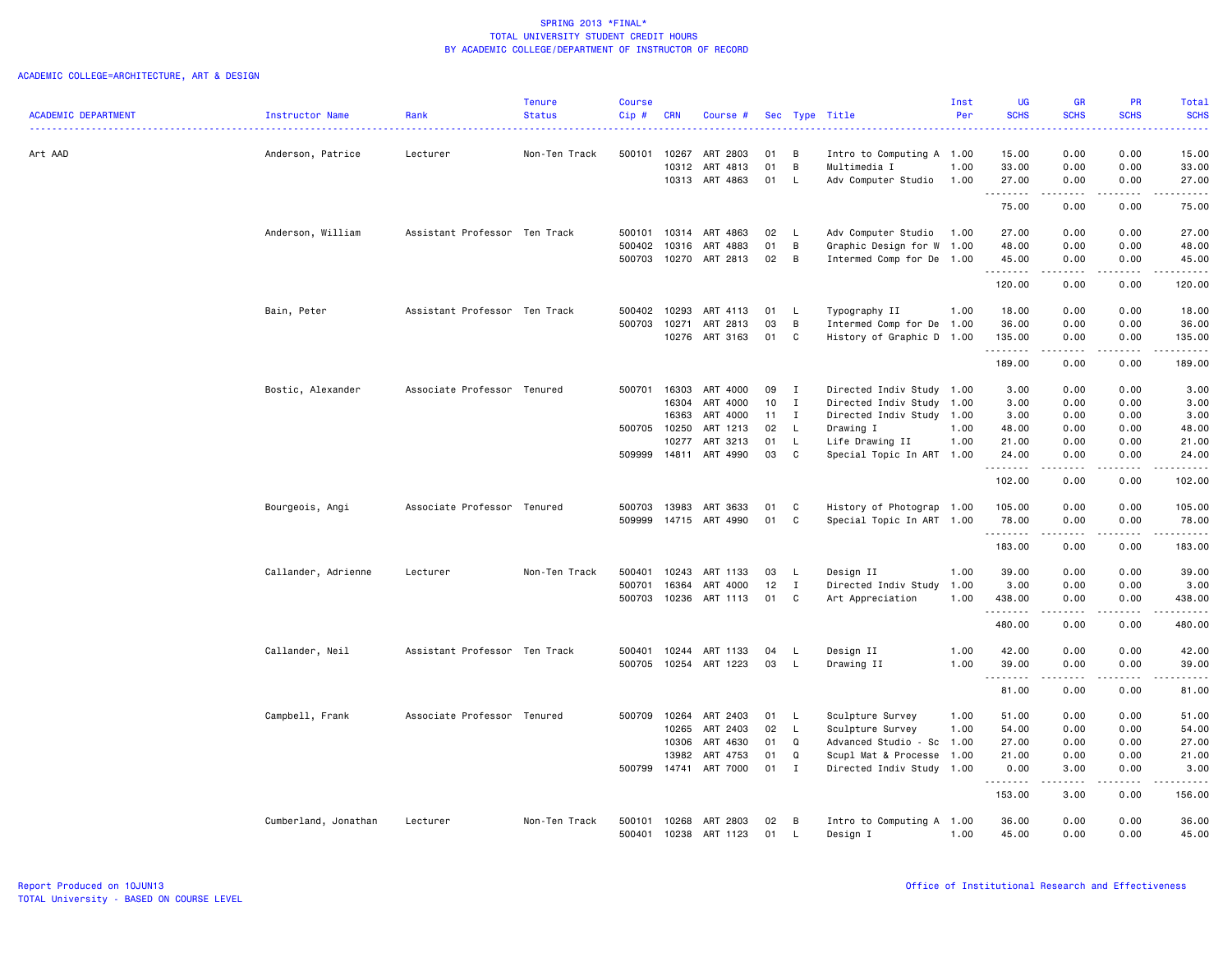|                            |                    |                               | <b>Tenure</b> | <b>Course</b> |            |                |       |              |                           | Inst | UG                  | <b>GR</b>                                                                                                                                                    | <b>PR</b>                           | Total                                       |
|----------------------------|--------------------|-------------------------------|---------------|---------------|------------|----------------|-------|--------------|---------------------------|------|---------------------|--------------------------------------------------------------------------------------------------------------------------------------------------------------|-------------------------------------|---------------------------------------------|
| <b>ACADEMIC DEPARTMENT</b> | Instructor Name    | Rank                          | <b>Status</b> | Cip#          | <b>CRN</b> | Course #       |       |              | Sec Type Title            | Per  | <b>SCHS</b>         | <b>SCHS</b>                                                                                                                                                  | <b>SCHS</b>                         | <b>SCHS</b><br>.                            |
|                            |                    |                               |               |               |            |                |       |              |                           |      |                     |                                                                                                                                                              |                                     |                                             |
|                            |                    |                               |               |               |            |                |       |              |                           |      | 81.00               | 0.00                                                                                                                                                         | 0.00                                | 81.00                                       |
| Art AAD                    | Funderburk, Thomas | Professor                     | Tenured       | 500702        | 10290      | ART 4053       | 01    | Q            | Watermedia Painting       | 1.00 | 30.00               | 0.00                                                                                                                                                         | 0.00                                | 30.00                                       |
|                            |                    |                               |               | 500708        | 10274      | ART 3053       | 01    | L.           | Watercolor Painting       | 1.00 | 51.00               | 0.00                                                                                                                                                         | 0.00                                | 51.00                                       |
|                            |                    |                               |               | 500799        |            | 10292 ART 4093 | 01    | - S          | Senior Thesis             | 1.00 | 33.00<br><u>.</u>   | 0.00                                                                                                                                                         | 0.00<br>. <b>.</b>                  | 33.00<br>.                                  |
|                            |                    |                               |               |               |            |                |       |              |                           |      | 114.00              | 0.00                                                                                                                                                         | 0.00                                | 114.00                                      |
|                            | Harvey, Benjamin   | Associate Professor Tenured   |               | 500703        | 10233      | ART 1023       | 01    | C            | History Of Art II         | 1.00 | 93.00               | 0.00                                                                                                                                                         | 0.00                                | 93.00                                       |
|                            |                    |                               |               |               | 10234      | ART 1023       | 02    | C            | History Of Art II         | 1.00 | 81.00               | 0.00                                                                                                                                                         | 0.00                                | 81.00                                       |
|                            |                    |                               |               |               | 10235      | ART 1023       | H01 C |              | Honors History Of Ar      | 1.00 | 6.00                | 0.00                                                                                                                                                         | 0.00                                | 6.00                                        |
|                            |                    |                               |               |               | 13986      | ART 3603       | 01    | C            | Modern Art Writing        | 1.00 | 69.00<br>. <b>.</b> | 0.00                                                                                                                                                         | 0.00<br>$\sim$ $\sim$ $\sim$ $\sim$ | 69.00<br>$\sim$ $\sim$ $\sim$ $\sim$ $\sim$ |
|                            |                    |                               |               |               |            |                |       |              |                           |      | 249.00              | 0.00                                                                                                                                                         | 0.00                                | 249.00                                      |
|                            | Haug, Rowan        | Lecturer                      | Non-Ten Track | 500401        | 10246      | ART 1153       | 01    | <b>L</b>     | Three-Dimen Design        | 1.00 | 45.00               | 0.00                                                                                                                                                         | 0.00                                | 45.00                                       |
|                            |                    |                               |               |               | 10247      | ART 1153       | 02    | $\mathsf{L}$ | Three-Dimen Design        | 1.00 | 24.00               | 0.00                                                                                                                                                         | 0.00                                | 24.00                                       |
|                            |                    |                               |               |               |            | 10248 ART 1153 | 03    | $\mathsf{L}$ | Three-Dimen Design        | 1.00 | 45.00<br>.          | 0.00<br>$- - - - -$                                                                                                                                          | 0.00<br>.                           | 45.00<br>.                                  |
|                            |                    |                               |               |               |            |                |       |              |                           |      | 114.00              | 0.00                                                                                                                                                         | 0.00                                | 114.00                                      |
|                            | Haupt, Jeffrey     | Professor                     | Tenured       | 500708        | 10272      | ART 3023       | 01    | <b>L</b>     | Painting II               | 1.00 | 30.00               | 0.00                                                                                                                                                         | 0.00                                | 30.00                                       |
|                            |                    |                               |               |               | 10273      | ART 3043       | 01    | L.           | Figurative Painting       | 1.00 | 30.00               | 0.00                                                                                                                                                         | 0.00                                | 30.00                                       |
|                            |                    |                               |               |               |            | 10302 ART 4610 | 01    | $\mathsf{L}$ | Advanced Studio - Pa      | 1.00 | 9.00<br>.           | 0.00<br>.                                                                                                                                                    | 0.00                                | 9.00<br>.                                   |
|                            |                    |                               |               |               |            |                |       |              |                           |      | 69.00               | 0.00                                                                                                                                                         | 0.00                                | 69.00                                       |
|                            | Landry, Jude       | Assistant Professor Ten Track |               | 500402 10294  |            | ART 4113       | 02    | L.           | Typography II             | 1.00 | 27.00               | 0.00                                                                                                                                                         | 0.00                                | 27.00                                       |
|                            |                    |                               |               |               | 10295      | ART 4123       | 01    | Q            | Screen Printing for       | 1.00 | 36.00               | 0.00                                                                                                                                                         | 0.00                                | 36.00                                       |
|                            |                    |                               |               | 500409        | 10279      | ART 3323       | 01    | L.           | Graphic Art Des II        | 1.00 | 36.00               | 0.00                                                                                                                                                         | 0.00                                | 36.00                                       |
|                            |                    |                               |               | 500701        | 15735      | ART 4000       | 05    | $\mathbf{I}$ | Directed Indiv Study 1.00 |      | 3.00<br>. <b>.</b>  | 0.00<br>$\frac{1}{2} \left( \frac{1}{2} \right) \left( \frac{1}{2} \right) \left( \frac{1}{2} \right) \left( \frac{1}{2} \right) \left( \frac{1}{2} \right)$ | 0.00<br>.                           | 3.00<br>.                                   |
|                            |                    |                               |               |               |            |                |       |              |                           |      | 102.00              | 0.00                                                                                                                                                         | 0.00                                | 102.00                                      |
|                            | Lippillo, Dominic  | Assistant Professor Ten Track |               | 500605        | 10258      | ART 2103       | 01    | В            | Photography Survey        | 1.00 | 48.00               | 0.00                                                                                                                                                         | 0.00                                | 48.00                                       |
|                            |                    |                               |               |               | 13984      | ART 4593       | 01    | Q            | Photographic Portfol 1.00 |      | 36.00               | 0.00                                                                                                                                                         | 0.00                                | 36.00                                       |
|                            |                    |                               |               | 500701 15641  |            | ART 4000       | 03    | $\mathbf{I}$ | Directed Indiv Study      | 1.00 | 3.00                | 0.00                                                                                                                                                         | 0.00                                | 3.00                                        |
|                            |                    |                               |               |               | 16287      | ART 4000       | 08    | $\mathbf{I}$ | Directed Indiv Study      | 1.00 | 3.00                | 0.00                                                                                                                                                         | 0.00                                | 3.00                                        |
|                            |                    |                               |               | 500702        | 10278      | ART 3233       | 01    | Q            | Studio Lighting           | 1.00 | 33.00               | 0.00                                                                                                                                                         | 0.00                                | 33.00                                       |
|                            |                    |                               |               | 500711        |            | 10310 ART 4660 | 01    | L.           | Advanced Photography 1.00 |      | 44.00<br>.          | 0.00<br>.                                                                                                                                                    | 0.00<br>.                           | 44.00<br>.                                  |
|                            |                    |                               |               |               |            |                |       |              |                           |      | 167.00              | 0.00                                                                                                                                                         | 0.00                                | 167.00                                      |
|                            | Long, Robert       | Professor                     | Tenured       | 500711        | 10266      | ART 2503       | 01    | - L          | Ceramic Art Survey        | 1.00 | 45.00               | 0.00                                                                                                                                                         | 0.00                                | 45.00                                       |
|                            |                    |                               |               |               | 10283      | ART 3503       | 01    | L.           | Ceramic Art II            | 1.00 | 33.00               | 0.00                                                                                                                                                         | 0.00                                | 33.00                                       |
|                            |                    |                               |               |               | 10300      | ART 4533       | 01    | $\mathsf{L}$ | Ceramic Art III           | 1.00 | 12.00               | 0.00                                                                                                                                                         | 0.00                                | 12.00                                       |
|                            |                    |                               |               |               | 10309      | ART 4650       | 01    | L.           | Advanced Studio-Cera 1.00 |      | 22.00               | 0.00                                                                                                                                                         | 0.00                                | 22.00                                       |
|                            |                    |                               |               |               | 13981      | ART 2503       | 02    | <b>L</b>     | Ceramic Art Survey        | 1.00 | 45.00<br>.          | 0.00<br>$\frac{1}{2} \left( \frac{1}{2} \right) \left( \frac{1}{2} \right) \left( \frac{1}{2} \right) \left( \frac{1}{2} \right) \left( \frac{1}{2} \right)$ | 0.00<br>.                           | 45.00<br>------                             |
|                            |                    |                               |               |               |            |                |       |              |                           |      | 157.00              | 0.00                                                                                                                                                         | 0.00                                | 157.00                                      |
|                            | Martin, Gregory    | Assistant Professor Ten Track |               | 500705        | 10252      | ART 1223       | 01    | L.           | Drawing II                | 1.00 | 45.00               | 0.00                                                                                                                                                         | 0.00                                | 45.00                                       |
|                            |                    |                               |               |               | 10253      | ART 1223       | 02    | L.           | Drawing II                | 1.00 | 39.00               | 0.00                                                                                                                                                         | 0.00                                | 39.00                                       |
|                            |                    |                               |               |               | 10259      | ART 2213       | 01    | л.           | Life Drawing I            | 1.00 | 48.00               | 0.00                                                                                                                                                         | 0.00                                | 48.00                                       |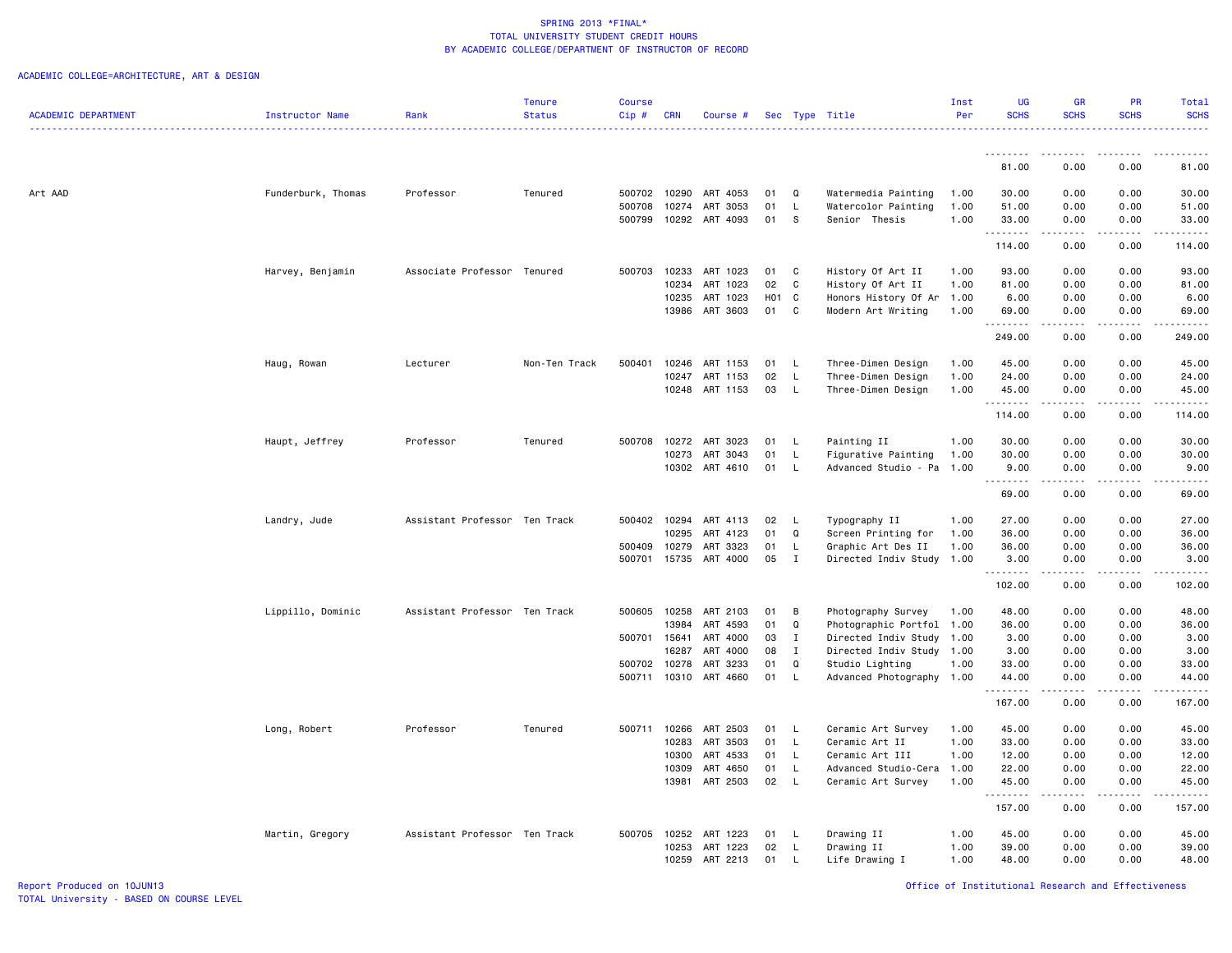## ACADEMIC COLLEGE=ARCHITECTURE, ART & DESIGN

|                            |                  |                               | <b>Tenure</b> | <b>Course</b> |            |                       |        |                |                           | Inst | UG                | <b>GR</b>                    | <b>PR</b>   | Total                                                                                                                                                        |
|----------------------------|------------------|-------------------------------|---------------|---------------|------------|-----------------------|--------|----------------|---------------------------|------|-------------------|------------------------------|-------------|--------------------------------------------------------------------------------------------------------------------------------------------------------------|
| <b>ACADEMIC DEPARTMENT</b> | Instructor Name  | Rank                          | <b>Status</b> | Cip#          | <b>CRN</b> | Course #              |        |                | Sec Type Title            | Per  | <b>SCHS</b>       | <b>SCHS</b>                  | <b>SCHS</b> | <b>SCHS</b><br>المتمام والمناور                                                                                                                              |
|                            |                  |                               |               |               |            |                       |        |                |                           |      | <u>.</u>          | <u>.</u>                     | -----       | . <b>.</b>                                                                                                                                                   |
|                            |                  |                               |               |               |            |                       |        |                |                           |      | 132.00            | 0.00                         | 0.00        | 132.00                                                                                                                                                       |
| Art AAD                    | McCourt, Timothy | Professor                     | Tenured       | 500401        | 10241      | ART 1133              | 01     | $\mathsf{L}$   | Design II                 | 1.00 | 48.00             | 0.00                         | 0.00        | 48.00                                                                                                                                                        |
|                            |                  |                               |               |               | 10242      | ART 1133              | 02     | $\mathsf{L}$   | Design II                 | 1.00 | 48.00             | 0.00                         | 0.00        | 48.00                                                                                                                                                        |
|                            |                  |                               |               |               | 10245      | ART 1133              | 05     | L.             | Design II                 | 1.00 | 24.00             | 0.00                         | 0.00        | 24.00                                                                                                                                                        |
|                            |                  |                               |               | 500701        | 15871      | ART 4000              | 06     | $\mathbf{I}$   | Directed Indiv Study      | 1.00 | 3.00              | 0.00                         | 0.00        | 3.00                                                                                                                                                         |
|                            |                  |                               |               |               | 15884      | ART 4000              | 07     | $\blacksquare$ | Directed Indiv Study 1.00 |      | 3.00<br>.         | 0.00<br>$\frac{1}{2}$        | 0.00<br>.   | 3.00<br>المتمام المنا                                                                                                                                        |
|                            |                  |                               |               |               |            |                       |        |                |                           |      | 126.00            | 0.00                         | 0.00        | 126.00                                                                                                                                                       |
|                            | Mixon, Jamie     | Professor                     | Tenured       | 500409        | 10281      | ART 3323              | 03     | - L            | Graphic Art Des II        | 1.00 | 45.00             | 0.00                         | 0.00        | 45.00                                                                                                                                                        |
|                            |                  |                               |               |               | 10299      | ART 4523              | 01     | $\mathsf L$    | Graphic Art Intern        | 1.00 | 48.00             | 0.00                         | 0.00        | 48.00                                                                                                                                                        |
|                            |                  |                               |               |               | 10307      | ART 4640              | 01     | Q              | Adv Studio - Graphic      | 1.00 | 33.00<br>.        | 0.00<br>$\sim$ $\sim$ $\sim$ | 0.00        | 33.00                                                                                                                                                        |
|                            |                  |                               |               |               |            |                       |        |                |                           |      | 126.00            | 0.00                         | 0.00        | 126.00                                                                                                                                                       |
|                            | Neuenfeldt, Lori | Lecturer                      | Non-Ten Track | 500703        | 10231      | ART 1013              | 01     | C              | History Of Art I          | 1.00 | 102.00            | 0.00                         | 0.00        | 102.00                                                                                                                                                       |
|                            |                  |                               |               |               | 10232      | ART 1013              | H01 C  |                | Honors History Of Ar      | 1.00 | 24.00             | 0.00                         | 0.00        | 24.00                                                                                                                                                        |
|                            |                  |                               |               | 500799        | 10291      | ART 4083              | 01 S   |                | Senior Research           | 1.00 | 6.00<br>.         | 0.00<br>د د د د              | 0.00<br>.   | 6.00<br>$\frac{1}{2} \left( \frac{1}{2} \right) \left( \frac{1}{2} \right) \left( \frac{1}{2} \right) \left( \frac{1}{2} \right) \left( \frac{1}{2} \right)$ |
|                            |                  |                               |               |               |            |                       |        |                |                           |      | 132.00            | 0.00                         | 0.00        | 132.00                                                                                                                                                       |
|                            | Ngoh, Soon       | Professor                     | Tenured       | 500705        | 10255      | ART 1223              | 04     | $\mathsf{L}$   | Drawing II                | 1.00 | 33.00             | 0.00                         | 0.00        | 33.00                                                                                                                                                        |
|                            |                  |                               |               |               | 10260      | ART 2233              | 01     | L.             | Drawing III               | 1.00 | 30.00             | 0.00                         | 0.00        | 30.00                                                                                                                                                        |
|                            |                  |                               |               |               | 10296      | ART 4343              | 01     | L.             | Drawing IV                | 1.00 | 9.00              | 0.00                         | 0.00        | 9.00                                                                                                                                                         |
|                            |                  |                               |               |               | 10301      | ART 4600              | 01     | $\mathsf{L}$   | Advanced Studio - Dr      | 1.00 | 12.00<br>.        | 0.00<br>.                    | 0.00        | 12.00<br>$\sim$ $\sim$ $\sim$ $\sim$                                                                                                                         |
|                            |                  |                               |               |               |            |                       |        |                |                           |      | 84.00             | 0.00                         | 0.00        | 84.00                                                                                                                                                        |
|                            | Powney, Jeralyn  | Assistant Professor Ten Track |               | 500409        | 10280      | ART 3323              | 02     | - L            | Graphic Art Des II        | 1.00 | 36.00             | 0.00                         | 0.00        | 36.00                                                                                                                                                        |
|                            |                  |                               |               | 500701        | 15639      | ART 4000              | 01     | $\mathbf{I}$   | Directed Indiv Study      | 1.00 | 3.00              | 0.00                         | 0.00        | 3.00                                                                                                                                                         |
|                            |                  |                               |               |               | 15642      | ART 4000              | 04     | $\mathbf{I}$   | Directed Indiv Study      | 1.00 | 3.00              | 0.00                         | 0.00        | 3.00                                                                                                                                                         |
|                            |                  |                               |               | 500703        | 10269      | ART 2813              | 01     | B              | Intermed Comp for De 1.00 |      | 39.00             | 0.00                         | 0.00        | 39.00                                                                                                                                                        |
|                            |                  |                               |               | 509999        | 14721      | ART 4990              | 02     | Q              | Special Topic In ART 1.00 |      | 45.00<br>.        | 0.00                         | 0.00        | 45.00<br>.                                                                                                                                                   |
|                            |                  |                               |               |               |            |                       |        |                |                           |      | 126.00            | 0.00                         | 0.00        | 126.00                                                                                                                                                       |
|                            | Remo, John       | Lecturer                      | Non-Ten Track | 500401        | 10239      | ART 1123              | 02     | L,             | Design I                  | 1.00 | 45.00             | 0.00                         | 0.00        | 45.00                                                                                                                                                        |
|                            |                  |                               |               |               |            | 500705 10249 ART 1213 | 01     | $\mathsf{L}$   | Drawing I                 | 1.00 | 51.00             | 0.00                         | 0.00        | 51.00                                                                                                                                                        |
|                            |                  |                               |               |               |            |                       |        |                |                           |      | .<br>96.00        | .<br>0.00                    | .<br>0.00   | 96.00                                                                                                                                                        |
|                            | Ring, Robert     | Non-Faculty                   | Non-Faculty   |               |            | 500703 13406 ART 1113 | 501 C  |                | Art Appreciation          | 1.00 | 84.00             | 0.00                         | 0.00        | 84.00                                                                                                                                                        |
|                            |                  |                               |               |               |            |                       |        |                |                           |      | --------<br>84.00 | .<br>0.00                    | .<br>0.00   | .<br>84.00                                                                                                                                                   |
|                            | Runnells, Jamie  | Associate Professor Tenured   |               | 240101        | 16319      | HON 4000              | $04$ I |                | Directed Individual       | 1.00 | 3.00              | 0.00                         | 0.00        | 3.00                                                                                                                                                         |
|                            |                  |                               |               | 500402        | 13985      | ART 4723              | 01     | Q              | Adv Concept Dev.          | 1.00 | 18.00             | 0.00                         | 0.00        | 18.00                                                                                                                                                        |
|                            |                  |                               |               | 500409        | 10308      | ART 4640              | 02     | Q              | Adv Studio - Graphic 1.00 |      | 34.00             | 0.00                         | 0.00        | 34.00                                                                                                                                                        |
|                            |                  |                               |               |               |            | 500704 10297 ART 4413 | 01     | $\mathsf{L}$   | Advertising Dsgn II       | 1.00 | 18.00             | 0.00                         | 0.00        | 18.00                                                                                                                                                        |
|                            |                  |                               |               |               |            |                       |        |                |                           |      | .                 |                              |             |                                                                                                                                                              |
|                            |                  |                               |               |               |            |                       |        |                |                           |      | 73.00             | 0.00                         | 0.00        | 73.00                                                                                                                                                        |
|                            | Seckinger, Linda | Professor                     | Tenured       |               |            | 500701 10305 ART 4620 | 01     | $\mathsf{L}$   | Advanced Studio - Pr 1.00 |      | 6.00              | 0.00                         | 0.00        | 6.00                                                                                                                                                         |

Report Produced on 10JUN13 Office of Institutional Research and Effectiveness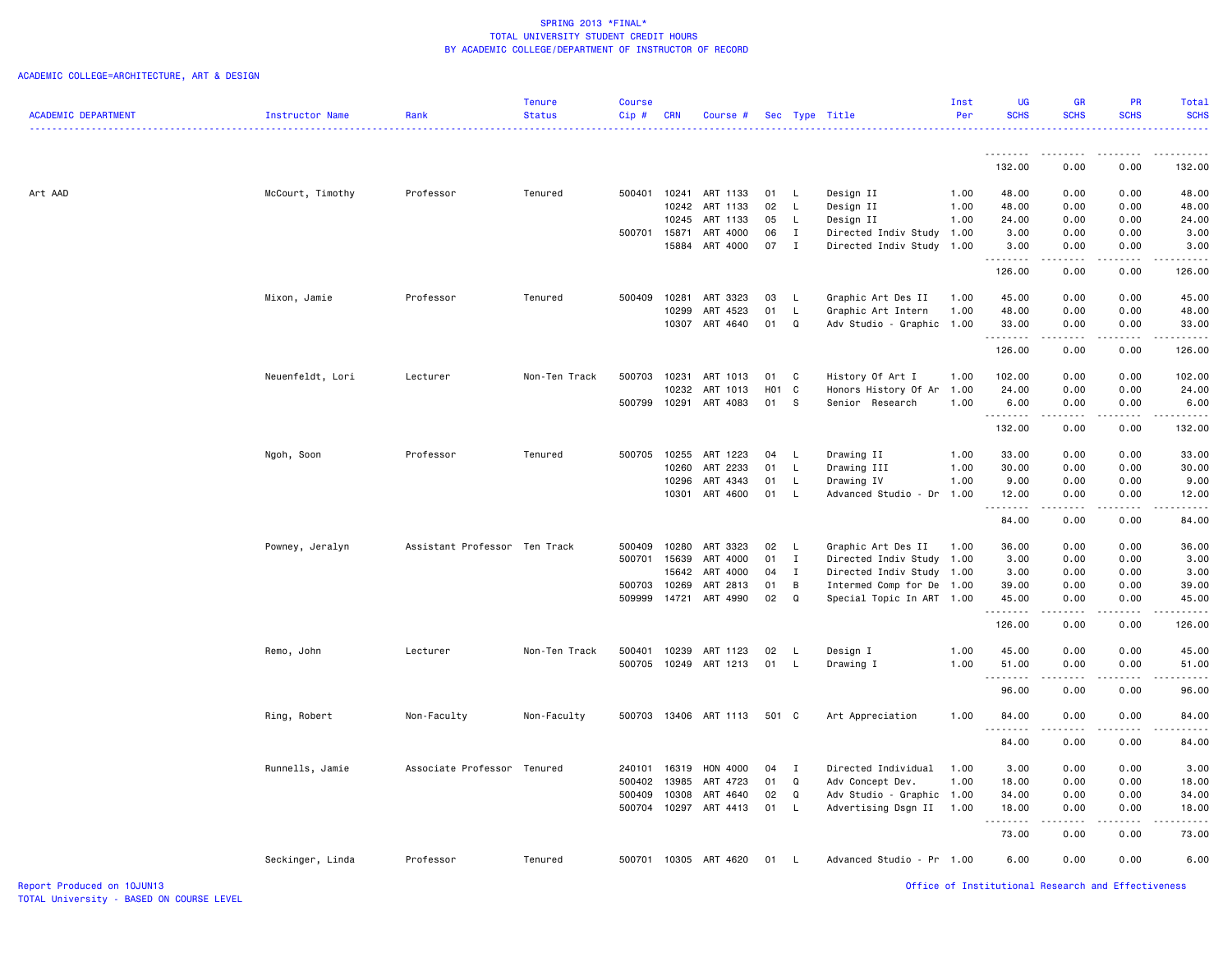| <b>ACADEMIC DEPARTMENT</b> | <b>Instructor Name</b> | Rank      | Tenure<br>Status | Course<br>Cip # | <b>CRN</b> | Course # Sec Type Title                      |                |                                                                | Inst<br>Per          | <b>UG</b><br><b>SCHS</b>          | <b>GR</b><br><b>SCHS</b>         | <b>PR</b><br><b>SCHS</b>                                                | Total<br><b>SCHS</b>              |
|----------------------------|------------------------|-----------|------------------|-----------------|------------|----------------------------------------------|----------------|----------------------------------------------------------------|----------------------|-----------------------------------|----------------------------------|-------------------------------------------------------------------------|-----------------------------------|
| Art AAD                    | Seckinger, Linda       | Professor | Tenured          | 500710          | 10261      | ART 2303<br>10262 ART 2303<br>10263 ART 2303 | 01<br>02<br>03 | Printmaking Survey<br>Printmaking Survey<br>Printmaking Survey | 1.00<br>1.00<br>1.00 | 39.00<br>36.00<br>33.00<br>114.00 | 0.00<br>0.00<br>0.00<br><br>0.00 | 0.00<br>0.00<br>0.00<br>0.00                                            | 39.00<br>36.00<br>33,00<br>114,00 |
|                            |                        |           |                  |                 |            |                                              |                |                                                                |                      | $=$ = = = = = = =                 |                                  | $\qquad \qquad \equiv \equiv \equiv \equiv \equiv \equiv \equiv \equiv$ | ==========                        |
| Art AAD                    |                        |           |                  |                 |            |                                              |                |                                                                |                      | 3529,00                           | 3.00                             | 0.00                                                                    | 3532.00                           |
|                            |                        |           |                  |                 |            |                                              |                |                                                                |                      |                                   |                                  | ========                                                                |                                   |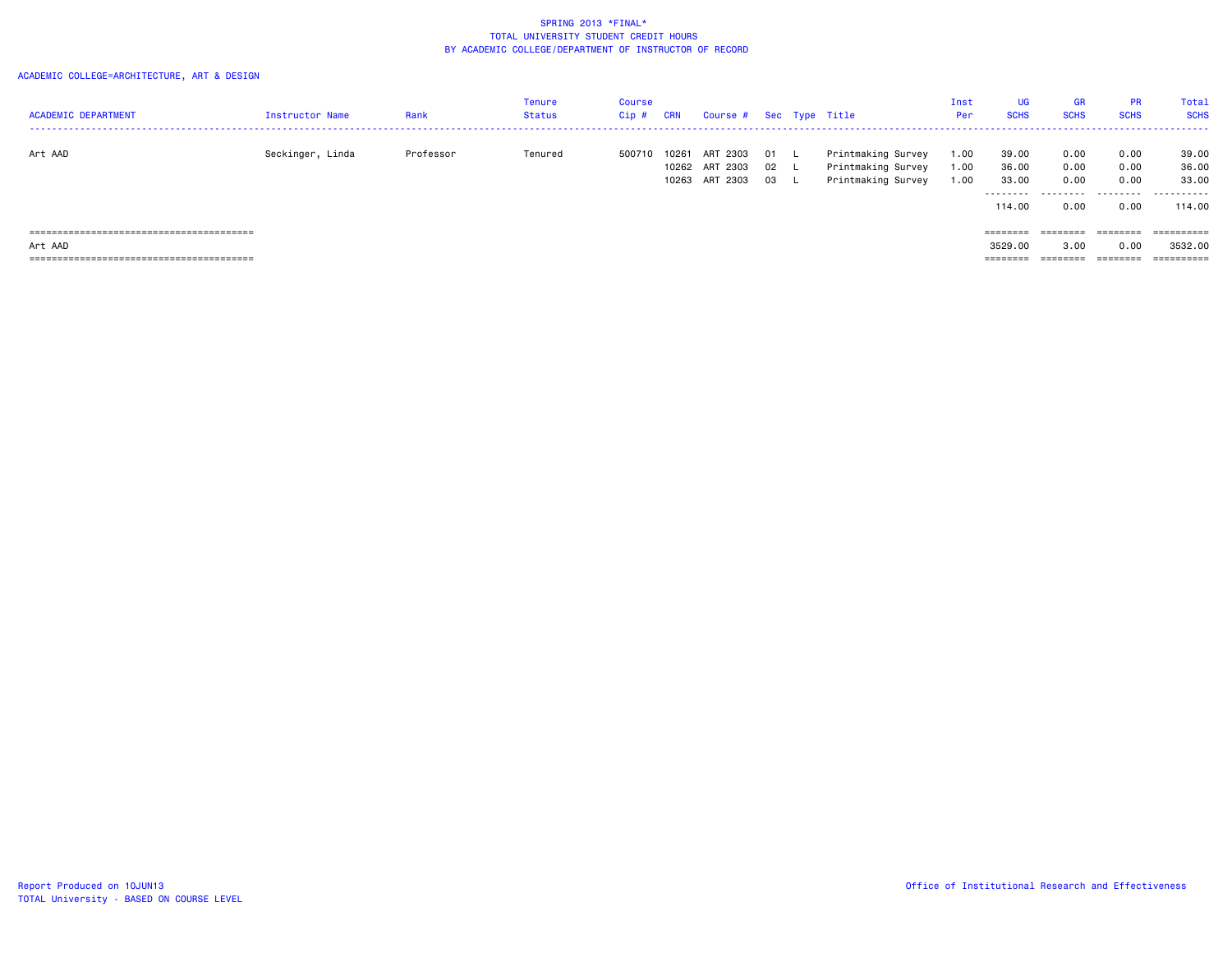|                               |                     |                                   | <b>Tenure</b> | <b>Course</b> |            |                       |       |          |                           | Inst | UG                 | <b>GR</b>        | <b>PR</b>        | Total             |
|-------------------------------|---------------------|-----------------------------------|---------------|---------------|------------|-----------------------|-------|----------|---------------------------|------|--------------------|------------------|------------------|-------------------|
| <b>ACADEMIC DEPARTMENT</b>    | Instructor Name     | Rank                              | <b>Status</b> | $Cip$ #       | <b>CRN</b> | Course #              |       |          | Sec Type Title            | Per  | <b>SCHS</b>        | <b>SCHS</b>      | <b>SCHS</b>      | <b>SCHS</b>       |
| Building Construction Science | Cosper, Christopher | Visiting Assist Pro Non-Ten Track |               |               |            | 522001 10370 BCS 2126 | 01 L  |          | Build Construct Stud 1.00 |      | 114.00<br>-------- | 0.00<br>-------- | 0.00<br>-------- | 114.00<br>------- |
|                               |                     |                                   |               |               |            |                       |       |          |                           |      | 114.00             | 0.00             | 0.00             | 114.00            |
|                               | El-Adaway, Islam    | Assistant Professor Ten Track     |               | 140801        | 14827      | CE 8000               | 502 D |          | Research / Thesis         | 1.00 | 0.00               | 6.00             | 0.00             | 6.00              |
|                               |                     |                                   |               |               | 14841      | CE 9000               | 502 D |          | Research / Diss           | 1.00 | 0.00               | 19.00            | 0.00             | 19.00             |
|                               |                     |                                   |               |               | 15695      | CE 7000               | 502 I |          | Directed Indiv Study 1.00 |      | 0.00               | 3.00             | 0.00             | 3.00              |
|                               |                     |                                   |               | 140899        | 15527      | CE 4990               | 01 C  |          | Special Topic In CE       | 1.00 | 27.00              | 0.00             | 0.00             | 27.00             |
|                               |                     |                                   |               |               | 15528      | CE 6990               | 01 C  |          | Special Topic In CE       | 1.00 | 0.00               | 3.00             | 0.00             | 3.00              |
|                               |                     |                                   |               |               |            | 15532 CE 8990         | 502 C |          | Special Topic In CE       | 1.00 | 0.00               | 33.00            | 0.00             | 33.00             |
|                               |                     |                                   |               |               |            |                       |       |          |                           |      | --------           | . <b>.</b> .     | --------         | ------            |
|                               |                     |                                   |               |               |            |                       |       |          |                           |      | 27.00              | 64.00            | 0.00             | 91.00             |
|                               | Herrmann, Michele   | Instructor                        | Non-Ten Track | 522001        | 10375      | BCS 4126              | 01    | <b>L</b> | Build Contruct Studi 1.00 |      | 84.00              | 0.00             | 0.00             | 84.00             |
|                               |                     |                                   |               |               | 14732      | BCS 4990              | 01    | C.       | Special Topics IN BC 1.00 |      | 36.00              | 0.00             | 0.00             | 36.00             |
|                               |                     |                                   |               |               |            |                       |       |          |                           |      | --------<br>120.00 | ----<br>0.00     | --------<br>0.00 | ------<br>120,00  |
|                               | Leathem, Thomas     | Assistant Professor Ten Track     |               | 522001        | 10371      | BCS 3126              | 01    | - L      | Build Construct Stud      | 1.00 | 132.00             | 0.00             | 0.00             | 132.00            |
|                               |                     |                                   |               |               | 10372      | BCS 3323              | 01 C  |          | High Perform Constru 1.00 |      | 63,00              | 0.00             | 0.00             | 63,00             |
|                               |                     |                                   |               |               |            |                       |       |          |                           |      | --------<br>195.00 | $\cdots$<br>0.00 | -----<br>0.00    | .<br>195.00       |
|                               |                     |                                   |               |               |            |                       |       |          |                           |      | $=$ = = = = = = =  |                  |                  | ==========        |
| Building Construction Science |                     |                                   |               |               |            |                       |       |          |                           |      | 456,00             | 64.00            | 0.00             | 520.00            |
|                               |                     |                                   |               |               |            |                       |       |          |                           |      | $=$ = = = = = = =  | ========         | ========         | <b>SERRESERE</b>  |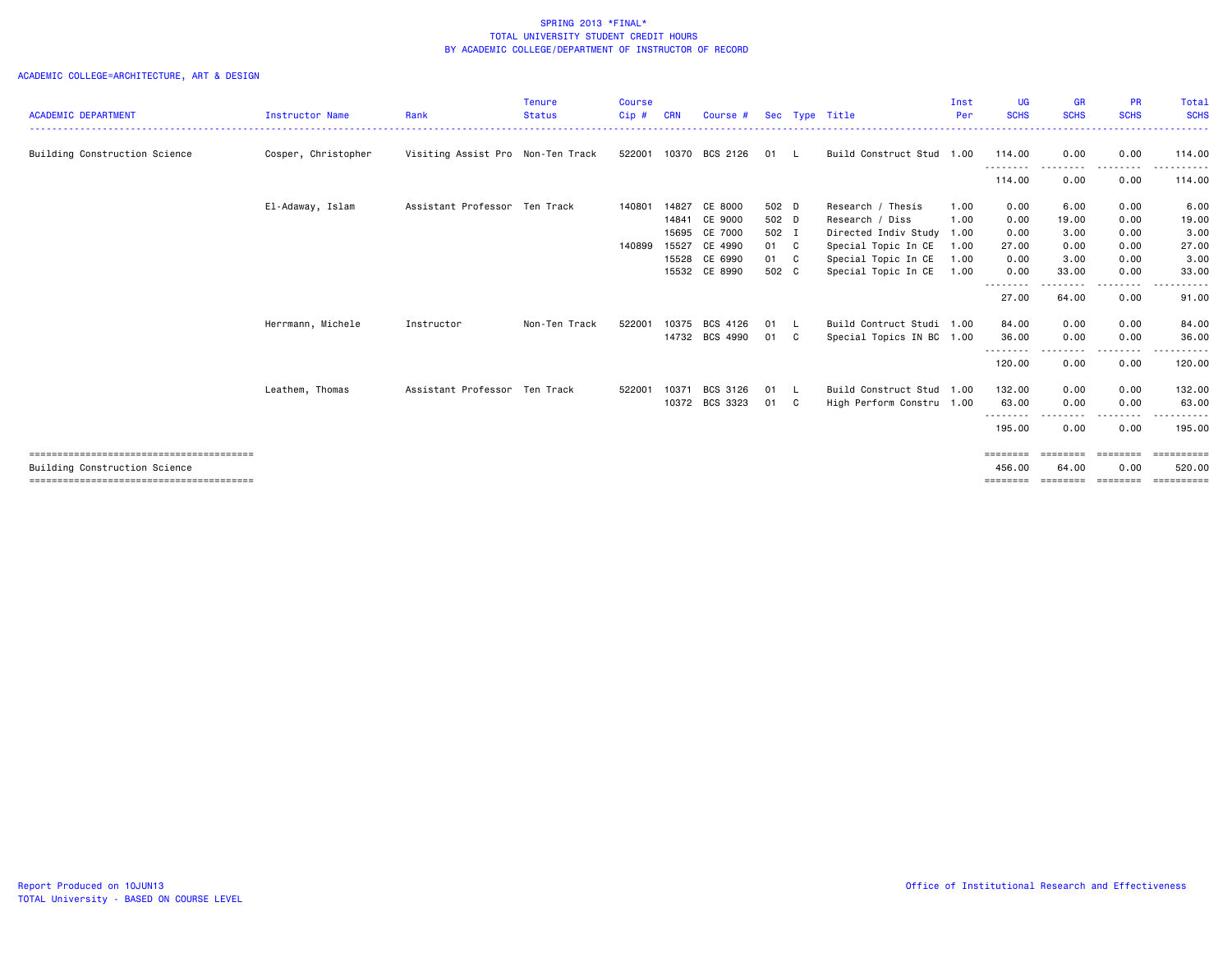|                                                  |                     |                               | <b>Tenure</b> | <b>Course</b> |            |                      |              |              |                           | Inst | <b>UG</b>          | <b>GR</b>                                                                                                                                                    | <b>PR</b>                                                                                                               | Total             |
|--------------------------------------------------|---------------------|-------------------------------|---------------|---------------|------------|----------------------|--------------|--------------|---------------------------|------|--------------------|--------------------------------------------------------------------------------------------------------------------------------------------------------------|-------------------------------------------------------------------------------------------------------------------------|-------------------|
| <b>ACADEMIC DEPARTMENT</b>                       | Instructor Name     | Rank                          | <b>Status</b> | Cip#          | <b>CRN</b> | Course #             |              |              | Sec Type Title            | Per  | <b>SCHS</b>        | <b>SCHS</b>                                                                                                                                                  | <b>SCHS</b>                                                                                                             | <b>SCHS</b>       |
| Design                                           | Carroll, Robin      | Instructor                    | Non-Ten Track | 040501        |            | 12210 ID 1694        | 01           | B            | Interior Design I         | 1.00 | 40.00              | 0.00                                                                                                                                                         | 0.00                                                                                                                    | 40.00             |
|                                                  |                     |                               |               | 190601        |            | 12214 ID 2603        | 01           | $\mathbf{C}$ | Interior Design Fund      | 1.00 | 54.00              | 0.00                                                                                                                                                         | 0.00                                                                                                                    | 54.00             |
|                                                  |                     |                               |               |               | 13631      | ID 2603              | 501 C        |              | Interior Design Fund      | 1.00 | 39.00              | 0.00                                                                                                                                                         | 0.00                                                                                                                    | 39.00             |
|                                                  |                     |                               |               | 500408        | 12172      | HS 2603              | 01 C         |              | Inter Design Fundame      | 1.00 | 45.00              | 0.00                                                                                                                                                         | 0.00                                                                                                                    | 45.00             |
|                                                  |                     |                               |               |               |            | 12216 ID 3603        | 01 C         |              | Digital Design for I 1.00 |      | 54.00              | 0.00                                                                                                                                                         | 0.00                                                                                                                    | 54.00             |
|                                                  |                     |                               |               |               |            |                      |              |              |                           |      | .<br>232.00        | د د د د<br>0.00                                                                                                                                              | $\begin{array}{cccccccccccccc} \bullet & \bullet & \bullet & \bullet & \bullet & \bullet & \bullet \end{array}$<br>0.00 | ------<br>232.00  |
|                                                  | Crumpton, Amy       | Assistant Professor Ten Track |               | 190601        |            | 12218 ID 3624        | 01           | B            | Interior Design Stud 1.00 |      | 44.00              | 0.00                                                                                                                                                         | 0.00                                                                                                                    | 44.00             |
|                                                  |                     |                               |               | 500408        |            | 13990 ID 4611        | 01           | C            | Principles of LEED        | 1.00 | 28.00              | 0.00<br>----                                                                                                                                                 | 0.00<br>-----                                                                                                           | 28.00             |
|                                                  |                     |                               |               |               |            |                      |              |              |                           |      | .<br>72.00         | 0.00                                                                                                                                                         | 0.00                                                                                                                    | 72.00             |
|                                                  | Ketchum, Deborah    | Lecturer                      | Non-Ten Track | 190601        |            | 12223 ID 4654        | 01           | C            | Interior Design Stud 1.00 |      | 40.00              | 0.00                                                                                                                                                         | 0.00                                                                                                                    | 40.00             |
|                                                  |                     |                               |               |               |            | 12224 ID 4654        | 02 C         |              | Interior Design Stud 1.00 |      | 36.00              | 0.00                                                                                                                                                         | 0.00                                                                                                                    | 36.00             |
|                                                  |                     |                               |               |               |            |                      |              |              |                           |      | .<br>76.00         | $\frac{1}{2} \left( \frac{1}{2} \right) \left( \frac{1}{2} \right) \left( \frac{1}{2} \right) \left( \frac{1}{2} \right) \left( \frac{1}{2} \right)$<br>0.00 | 0.00                                                                                                                    | 76.00             |
|                                                  | Miller, Beth        | Associate Professor Tenured   |               | 040501        |            | 12222 ID 4651        | 01           | C.           | ID Internship Placem      | 1.00 | 16.00              | 0.00                                                                                                                                                         | 0.00                                                                                                                    | 16.00             |
|                                                  |                     |                               |               | 190601        | 12217      | ID 3611              | 01           | C            | Portfolio Pres: Meth      | 1.00 | 24.00              | 0.00                                                                                                                                                         | 0.00                                                                                                                    | 24.00             |
|                                                  |                     |                               |               | 190699        |            | 15847 ID 4000        | 01           | Ι.           | Directed Individual       | 1.00 | 1.00               | 0.00                                                                                                                                                         | 0.00                                                                                                                    | 1.00              |
|                                                  |                     |                               |               |               | 15922      | ID 4000              | 02           | $\mathbf{I}$ | Directed Individual       | 1.00 | 1.00               | 0.00                                                                                                                                                         | 0.00                                                                                                                    | 1.00              |
|                                                  |                     |                               |               |               |            | 500605 14806 ID 2203 | 01           | Q            | Rendering                 | 1.00 | 60.00<br>.         | 0.00<br>.                                                                                                                                                    | 0.00<br>-----                                                                                                           | 60.00<br>.        |
|                                                  |                     |                               |               |               |            |                      |              |              |                           |      | 102.00             | 0.00                                                                                                                                                         | 0.00                                                                                                                    | 102.00            |
|                                                  | Miller, Lyndsey     | Assistant Professor Ten Track |               | 040501        |            | 12212 ID 2103        | 01 B         |              | CAD for Interior Des 1.00 |      | 21.00              | 0.00                                                                                                                                                         | 0.00                                                                                                                    | 21.00             |
|                                                  |                     |                               |               |               |            | 12213 ID 2103        | 02           | B            | CAD for Interior Des 1.00 |      | 45.00              | 0.00                                                                                                                                                         | 0.00                                                                                                                    | 45.00             |
|                                                  |                     |                               |               |               |            | 12215 ID 3363        | 01           | В            | 3/D & CAD Modeling i 1.00 |      | 60.00<br>.         | 0.00<br>----                                                                                                                                                 | 0.00<br>-----                                                                                                           | 60.00             |
|                                                  |                     |                               |               |               |            |                      |              |              |                           |      | 126.00             | 0.00                                                                                                                                                         | 0.00                                                                                                                    | 126.00            |
|                                                  | Riehm, William      | Assistant Professor Ten Track |               | 040501        | 12220      | ID 3633              | 01           | $\mathbf{C}$ | ID Detail & Constr D 1.00 |      | 33.00              | 0.00                                                                                                                                                         | 0.00                                                                                                                    | 33.00             |
|                                                  |                     |                               |               |               | 12221      | ID 3653              | 01 C         |              | History of Interiors 1.00 |      | 66.00<br>.         | 0.00<br>المستما                                                                                                                                              | 0.00                                                                                                                    | 66.00<br><u>.</u> |
|                                                  |                     |                               |               |               |            |                      |              |              |                           |      | 99.00              | 0.00                                                                                                                                                         | ------<br>0.00                                                                                                          | 99.00             |
|                                                  | Rutherford, Cynthia | Lecturer                      | Non-Ten Track |               |            | 040501 12211 ID 1694 | $02 \quad B$ |              | Interior Design I         | 1.00 | 44.00              | 0.00                                                                                                                                                         | 0.00                                                                                                                    | 44.00             |
|                                                  |                     |                               |               |               |            |                      |              |              |                           |      | 44.00              | 0.00                                                                                                                                                         | 0.00                                                                                                                    | 44.00             |
| --------------------------------------<br>Design |                     |                               |               |               |            |                      |              |              |                           |      | ========<br>751.00 | ========<br>0.00                                                                                                                                             | ========<br>0.00                                                                                                        | 751.00            |
|                                                  |                     |                               |               |               |            |                      |              |              |                           |      | ========           | ========                                                                                                                                                     | -------------------                                                                                                     |                   |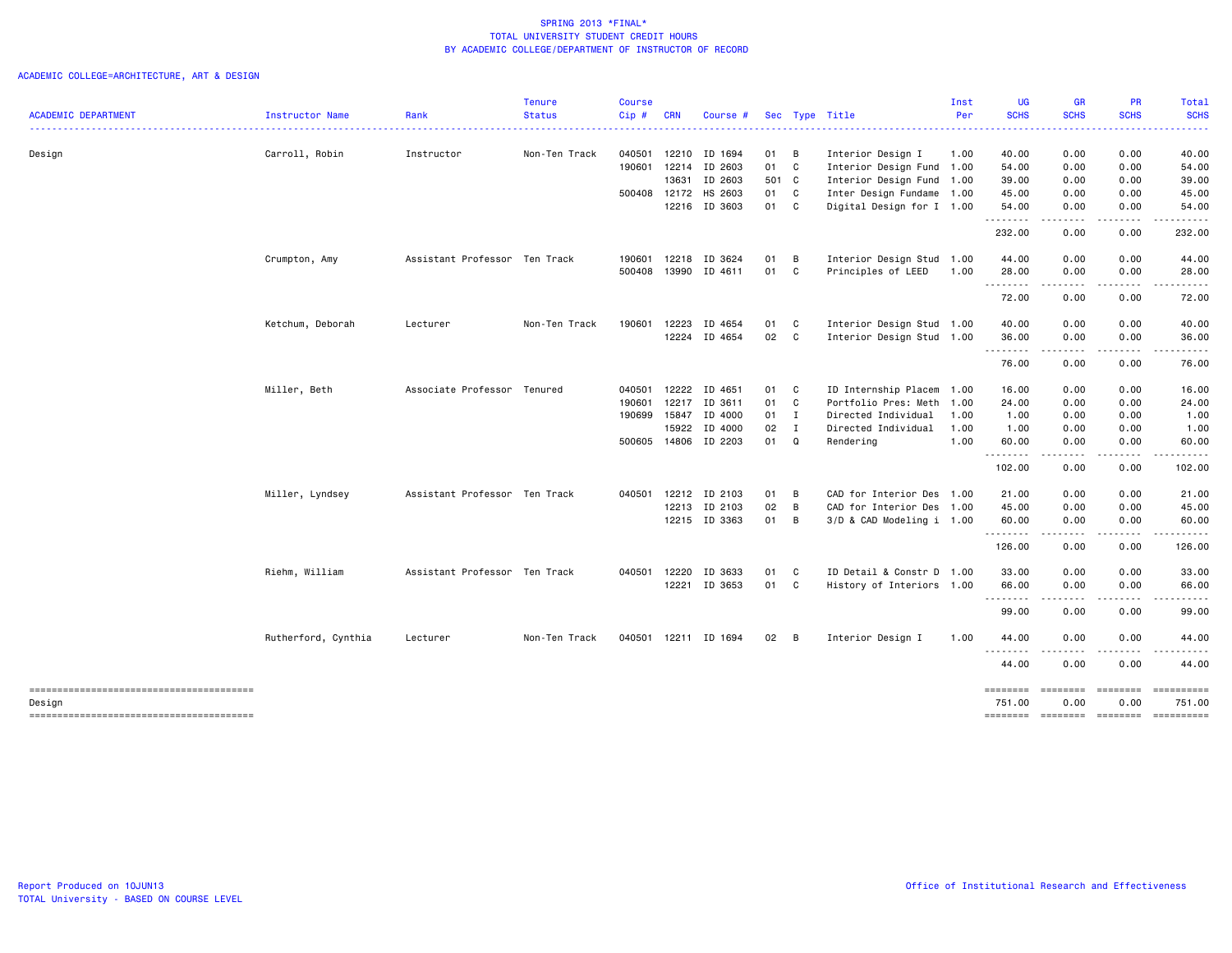|                            |                   |                                   | <b>Tenure</b> | Course  |            |                |     |                |                           | Inst | UG          | <b>GR</b>                                                                                                                                                    | <b>PR</b>   | Total             |
|----------------------------|-------------------|-----------------------------------|---------------|---------|------------|----------------|-----|----------------|---------------------------|------|-------------|--------------------------------------------------------------------------------------------------------------------------------------------------------------|-------------|-------------------|
| <b>ACADEMIC DEPARTMENT</b> | Instructor Name   | Rank                              | <b>Status</b> | $Cip$ # | <b>CRN</b> | Course #       |     |                | Sec Type Title            | Per  | <b>SCHS</b> | <b>SCHS</b>                                                                                                                                                  | <b>SCHS</b> | <b>SCHS</b>       |
| School of Architecture     | Berk, Michael     | Professor                         | Tenured       | 040201  | 10216      | ARC 3573       | 01  | C              | Portfolio Packaging       | 1.00 | 36.00       | 0.00                                                                                                                                                         | 0.00        | 36.00             |
|                            |                   |                                   |               | 240101  | 16280      | HON 4000       | 03  | $\mathbf{I}$   | Directed Individual       | 1.00 | 3.00<br>.   | 0.00                                                                                                                                                         | 0.00<br>.   | 3.00<br>د د د د د |
|                            |                   |                                   |               |         |            |                |     |                |                           |      | 39.00       | 0.00                                                                                                                                                         | 0.00        | 39.00             |
|                            | Callender, Jassen | Associate Professor Tenured       |               | 040201  | 10224      | ARC 5493       | 01  | C              | Arch Practice             | 1.00 | 87.00       | 0.00                                                                                                                                                         | 0.00        | 87.00             |
|                            |                   |                                   |               |         | 10225      | ARC 5589       | 01  | B              | Arch Design V-B           | 1.00 | 144.00      | 0.00                                                                                                                                                         | 0.00        | 144.00            |
|                            |                   |                                   |               |         | 16507      | ARC 4000       | 09  | I              | Directed Indiv Study 1.00 |      | 2.00<br>.   | 0.00<br>المتمام المتعاد                                                                                                                                      | 0.00<br>.   | 2.00<br>.         |
|                            |                   |                                   |               |         |            |                |     |                |                           |      | 233.00      | 0.00                                                                                                                                                         | 0.00        | 233.00            |
|                            | Gines, Jacob      | Visiting Assist Pro Non-Ten Track |               | 040201  | 10206      | ARC 1546       | 02  | B              | Arch Design I-B           | 0.99 | 65.34       | 0.00                                                                                                                                                         | 0.00        | 65.34             |
|                            |                   |                                   |               |         | 10211      | ARC 2723       | 01  | C              | Materials                 | 1.00 | 87.00       | 0.00                                                                                                                                                         | 0.00        | 87.00             |
|                            |                   |                                   |               |         | 13974      | ARC 2723       | 02  | К              | Materials                 | 1.00 | 0.00        | 0.00                                                                                                                                                         | 0.00        | 0.00              |
|                            |                   |                                   |               |         | 16046      | ARC 4000       | 05  | $\mathbf I$    | Directed Indiv Study 1.00 |      | 1.00        | 0.00                                                                                                                                                         | 0.00        | 1.00              |
|                            |                   |                                   |               |         | 16047      | ARC 4000       | 06  | $\mathbf{I}$   | Directed Indiv Study 1.00 |      | 1.00<br>.   | 0.00<br><b>.</b>                                                                                                                                             | 0.00<br>.   | 1.00<br>.         |
|                            |                   |                                   |               |         |            |                |     |                |                           |      | 154.34      | 0.00                                                                                                                                                         | 0.00        | 154.34            |
|                            | Greenwood, Jane   | Associate Professor Tenured       |               | 040201  |            | 10221 ARC 4546 | 01  | $\overline{B}$ | Arch Design IV-B          | 1.00 | 90.00<br>.  | 0.00<br>-----                                                                                                                                                | 0.00<br>.   | 90.00<br>.        |
|                            |                   |                                   |               |         |            |                |     |                |                           |      | 90.00       | 0.00                                                                                                                                                         | 0.00        | 90.00             |
|                            | Gregory, Alexis   | Assistant Professor Ten Track     |               | 040201  | 10214      | ARC 3546       | 01  | B              | Arch Design III-B         | 1.00 | 66.00       | 0.00                                                                                                                                                         | 0.00        | 66.00             |
|                            |                   |                                   |               |         | 10215      | ARC 3546       | 02  | B              | Arch Design III-B         | 0.01 | 0.72        | 0.00                                                                                                                                                         | 0.00        | 0.72              |
|                            |                   |                                   |               |         | 13975      | ARC 3546       | 03  | B              | Arch Design III-B         | 0.01 | 0.78        | 0.00                                                                                                                                                         | 0.00        | 0.78              |
|                            |                   |                                   |               | 049999  | 13977      | ARC 4990       | 01  | C              | Special Topic In ARC 1.00 |      | 15.00<br>.  | 0.00<br>.                                                                                                                                                    | 0.00        | 15.00<br>.        |
|                            |                   |                                   |               |         |            |                |     |                |                           |      | 82.50       | 0.00                                                                                                                                                         | 0.00        | 82.50             |
|                            | Herrmann, Hans    | Assistant Professor Ten Track     |               | 040201  | 10222      | ARC 4546       | 02  | B              | Arch Design IV-B          | 1.00 | 90.00       | 0.00                                                                                                                                                         | 0.00        | 90.00             |
|                            |                   |                                   |               |         | 16348      | ARC 4000       | 08  | $\mathbf{I}$   | Directed Indiv Study 1.00 |      | 3.00        | 0.00                                                                                                                                                         | 0.00        | 3.00              |
|                            |                   |                                   |               | 049999  | 15609      | ARC 4990       | 02  | C.             | Special Topic In ARC 1.00 |      | 21.00<br>.  | 0.00                                                                                                                                                         | 0.00        | 21.00<br>.        |
|                            |                   |                                   |               |         |            |                |     |                |                           |      | 114.00      | 0.00                                                                                                                                                         | 0.00        | 114.00            |
|                            | Hsu, Frances      | Assistant Professor Ten Track     |               | 040201  | 10210      | ARC 2546       | 03  | B              | Arch Design II-B          | 0.99 | 59.40       | 0.00                                                                                                                                                         | 0.00        | 59.40             |
|                            |                   |                                   |               |         |            | 10219 ARC 4313 | 01  | C              | Architectural Theory 1.00 |      | 66.00<br>.  | 0.00<br>$\frac{1}{2} \left( \frac{1}{2} \right) \left( \frac{1}{2} \right) \left( \frac{1}{2} \right) \left( \frac{1}{2} \right) \left( \frac{1}{2} \right)$ | 0.00<br>.   | 66.00<br>.        |
|                            |                   |                                   |               |         |            |                |     |                |                           |      | 125.40      | 0.00                                                                                                                                                         | 0.00        | 125.40            |
|                            | Jones, William    | Lecturer                          | Non-Ten Track | 040201  | 10203      | ARC 1013       | 02  | C.             | Arch Appreciation         | 1.00 | 390.00      | 0.00                                                                                                                                                         | 0.00        | 390.00            |
|                            |                   |                                   |               |         |            | 13973 BCS 1013 | 02  | C              | Architecture Appreci 1.00 |      | 27.00<br>.  | 0.00                                                                                                                                                         | 0.00        | 27.00<br>------   |
|                            |                   |                                   |               |         |            |                |     |                |                           |      | 417.00      | 0.00                                                                                                                                                         | 0.00        | 417.00            |
|                            | Kemp, Leah        | Non-Faculty                       | Non-Faculty   | 040201  | 13405      | ARC 1013       | 501 | C              | Arch Appreciation         | 1.00 | 66.00       | 0.00                                                                                                                                                         | 0.00        | 66.00             |
|                            |                   |                                   |               | 049999  | 15610      | ARC 4990       | 03  | C              | Special Topic In ARC 1.00 |      | 24.00<br>.  | 0.00<br>$\frac{1}{2} \left( \frac{1}{2} \right) \left( \frac{1}{2} \right) \left( \frac{1}{2} \right) \left( \frac{1}{2} \right) \left( \frac{1}{2} \right)$ | 0.00<br>.   | 24.00<br>.        |
|                            |                   |                                   |               |         |            |                |     |                |                           |      | 90.00       | 0.00                                                                                                                                                         | 0.00        | 90.00             |
|                            | McCann, Rachel    | Professor                         | Tenured       | 040201  | 10209      | ARC 2546       | 02  | B              | Arch Design II-B          | 0.99 | 59.40       | 0.00                                                                                                                                                         | 0.00        | 59.40             |
|                            |                   |                                   |               |         | 10213      | ARC 3323       | 01  | C              | History Of Arch III       | 1.00 | 99.00       | 0.00                                                                                                                                                         | 0.00        | 99.00             |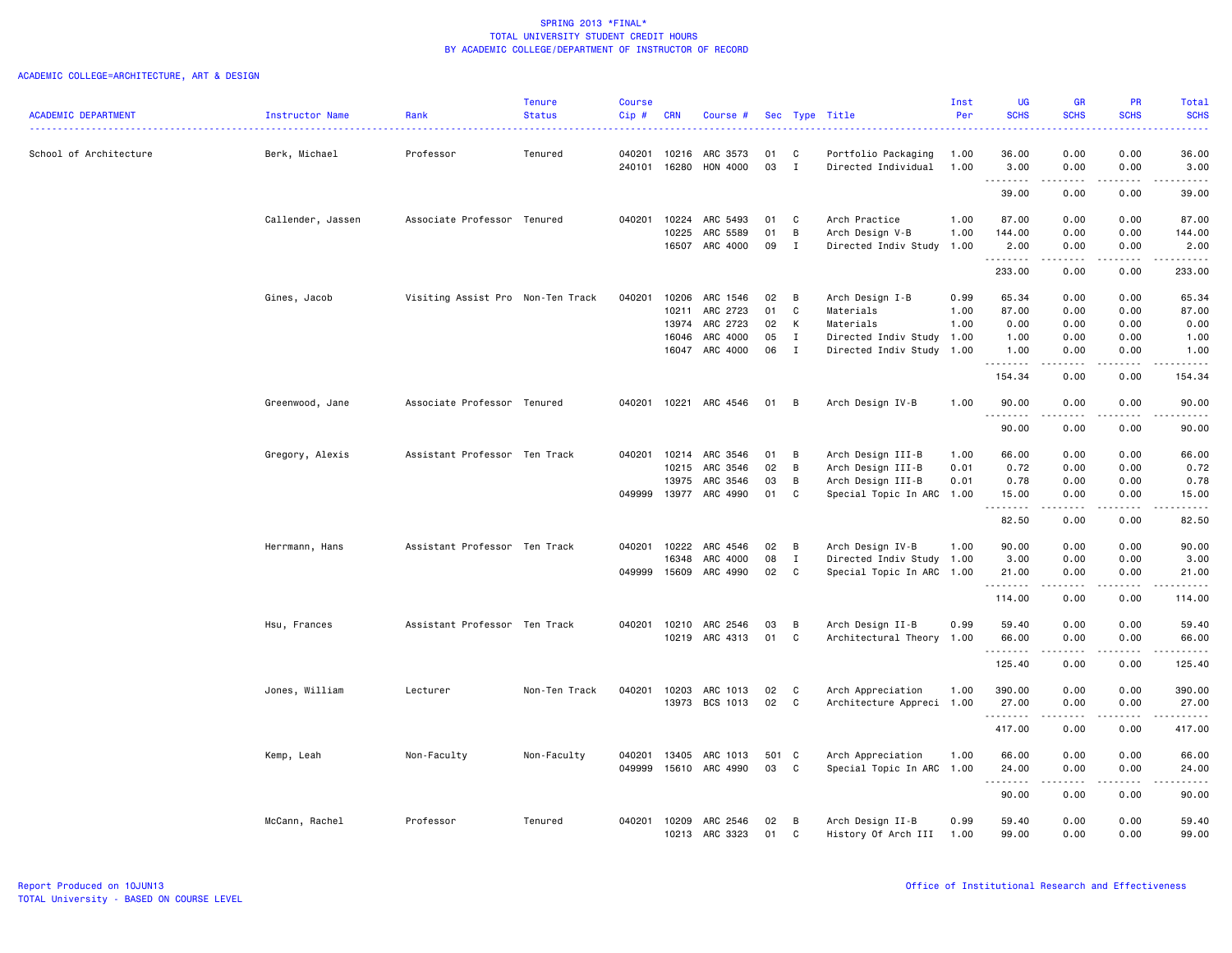| <b>ACADEMIC DEPARTMENT</b> | Instructor Name     | Rank                              | <b>Tenure</b><br><b>Status</b> | <b>Course</b><br>Cip# | <b>CRN</b> | Course #                         |              |                | Sec Type Title            | Inst<br>Per  | UG<br><b>SCHS</b>    | <b>GR</b><br><b>SCHS</b>            | PR<br><b>SCHS</b>                                                                                                                                                                                                                                                                                                                                                                                                                                                                                                   | <b>Total</b><br><b>SCHS</b> |
|----------------------------|---------------------|-----------------------------------|--------------------------------|-----------------------|------------|----------------------------------|--------------|----------------|---------------------------|--------------|----------------------|-------------------------------------|---------------------------------------------------------------------------------------------------------------------------------------------------------------------------------------------------------------------------------------------------------------------------------------------------------------------------------------------------------------------------------------------------------------------------------------------------------------------------------------------------------------------|-----------------------------|
|                            |                     |                                   |                                |                       |            |                                  |              |                |                           |              |                      |                                     |                                                                                                                                                                                                                                                                                                                                                                                                                                                                                                                     |                             |
|                            |                     |                                   |                                |                       |            |                                  |              |                |                           |              | 158.40               | 0.00                                | 0.00                                                                                                                                                                                                                                                                                                                                                                                                                                                                                                                | 158.40                      |
| School of Architecture     | McGlohn, Emily      | Visiting Assist Pro Non-Ten Track |                                | 040201                |            | 10215 ARC 3546                   | 02           | $\overline{B}$ | Arch Design III-B         | 0.99         | 71.28                | 0.00                                | 0.00                                                                                                                                                                                                                                                                                                                                                                                                                                                                                                                | 71.28                       |
|                            |                     |                                   |                                |                       |            | 10217 ARC 3723                   | 01           | $\mathbf{C}$   | Active Bldg Systems       | 1.00         | 69.00                | 0.00                                | 0.00                                                                                                                                                                                                                                                                                                                                                                                                                                                                                                                | 69.00                       |
|                            |                     |                                   |                                |                       |            | 10373 BCS 3723                   | 01           | $\mathbf{C}$   | Active Building Syst      | 1.00         | 60.00                | 0.00                                | 0.00                                                                                                                                                                                                                                                                                                                                                                                                                                                                                                                | 60.00                       |
|                            |                     |                                   |                                |                       |            | 16042 ARC 4000                   | 01           | $\mathbf{I}$   | Directed Indiv Study      | 1.00         | 1.00                 | 0.00                                | 0.00                                                                                                                                                                                                                                                                                                                                                                                                                                                                                                                | 1.00                        |
|                            |                     |                                   |                                |                       |            | 16043 ARC 4000                   | 02           | $\mathbf{I}$   | Directed Indiv Study      | 1.00         | 1.00                 | 0.00                                | 0.00                                                                                                                                                                                                                                                                                                                                                                                                                                                                                                                | 1.00                        |
|                            |                     |                                   |                                |                       |            | 16044 ARC 4000                   | 03           | $\mathbf{I}$   | Directed Indiv Study      | 1.00         | 1.00                 | 0.00                                | 0.00                                                                                                                                                                                                                                                                                                                                                                                                                                                                                                                | 1.00                        |
|                            |                     |                                   |                                |                       |            | 16250 ARC 4000                   | 07 I         |                | Directed Indiv Study 1.00 |              | 1.00<br>.            | 0.00<br>.                           | 0.00                                                                                                                                                                                                                                                                                                                                                                                                                                                                                                                | 1.00                        |
|                            |                     |                                   |                                |                       |            |                                  |              |                |                           |              | 204.28               | 0.00                                | 0.00                                                                                                                                                                                                                                                                                                                                                                                                                                                                                                                | 204.28                      |
|                            | Mockbee, David      | Lecturer                          | Non-Ten Track                  |                       |            | 040201 10223 ARC 5383            | 01           | $\mathbf{C}$   | Legal Aspects Arch        | 1.00         | 90.00                | 0.00                                | 0.00                                                                                                                                                                                                                                                                                                                                                                                                                                                                                                                | 90.00                       |
|                            |                     |                                   |                                |                       |            |                                  |              |                |                           |              | .<br>90.00           | $\sim$ $\sim$ $\sim$<br>0.00        | 0.00                                                                                                                                                                                                                                                                                                                                                                                                                                                                                                                | 90.00                       |
|                            | Monson, Christopher | Associate Professor Ten Track     |                                | 040501                |            | 13978 ID 3363                    | 02           | $\overline{B}$ | 3/D & CAD Modeling i 1.00 |              | 42.00                | 0.00                                | 0.00                                                                                                                                                                                                                                                                                                                                                                                                                                                                                                                | 42.00                       |
|                            |                     |                                   |                                | 522001                |            | 15902 BCS 1126                   | 01           | Q              | Build Construct Stud 1.00 |              | 90.00                | 0.00                                | 0.00                                                                                                                                                                                                                                                                                                                                                                                                                                                                                                                | 90.00                       |
|                            |                     |                                   |                                |                       |            |                                  |              |                |                           |              | .<br>132.00          | $\sim$ $\sim$ $\sim$ $\sim$<br>0.00 | -----<br>0.00                                                                                                                                                                                                                                                                                                                                                                                                                                                                                                       | .<br>132.00                 |
|                            | Poros, John         | Associate Professor Tenured       |                                | 040201                |            | 10218 ARC 3914                   | 01           | C.             | Structures II             | 1.00         | 152.00               | 0.00                                | 0.00                                                                                                                                                                                                                                                                                                                                                                                                                                                                                                                | 152.00                      |
|                            |                     |                                   |                                |                       |            | 10374 BCS 3914                   | 01           | C              | Structures II             | 1.00         | 72.00                | 0.00                                | 0.00                                                                                                                                                                                                                                                                                                                                                                                                                                                                                                                | 72.00                       |
|                            |                     |                                   |                                |                       |            |                                  |              |                |                           |              | .<br>224.00          | 0.00                                | 0.00                                                                                                                                                                                                                                                                                                                                                                                                                                                                                                                | 224.00                      |
|                            |                     |                                   |                                |                       |            |                                  |              |                |                           |              |                      |                                     |                                                                                                                                                                                                                                                                                                                                                                                                                                                                                                                     |                             |
|                            | Taylor, Justin      | Assistant Professor Ten Track     |                                | 040201                | 10208      | ARC 2546                         | 01           | $\overline{B}$ | Arch Design II-B          | 1.00         | 66.00                | 0.00                                | 0.00                                                                                                                                                                                                                                                                                                                                                                                                                                                                                                                | 66.00                       |
|                            |                     |                                   |                                |                       | 10209      | ARC 2546                         | 02           | $\overline{B}$ | Arch Design II-B          | 0.01         | 0.60                 | 0.00                                | 0.00                                                                                                                                                                                                                                                                                                                                                                                                                                                                                                                | 0.60                        |
|                            |                     |                                   |                                |                       |            | 10210 ARC 2546<br>13976 ARC 4633 | 03<br>01     | B<br>C         | Arch Design II-B          | 0.01<br>1.00 | 0.60<br>33.00        | 0.00<br>0.00                        | 0.00<br>0.00                                                                                                                                                                                                                                                                                                                                                                                                                                                                                                        | 0.60<br>33.00               |
|                            |                     |                                   |                                |                       |            |                                  |              |                | Arc & Virtual Spaces      |              | .                    | $\frac{1}{2}$                       | .                                                                                                                                                                                                                                                                                                                                                                                                                                                                                                                   | .                           |
|                            |                     |                                   |                                |                       |            |                                  |              |                |                           |              | 100.20               | 0.00                                | 0.00                                                                                                                                                                                                                                                                                                                                                                                                                                                                                                                | 100.20                      |
|                            | Tripp, Andrew       | Assistant Professor Ten Track     |                                | 040201                | 10205      | ARC 1546                         | 01           | B              | Arch Design I-B           | 1.00         | 108.00               | 0.00                                | 0.00                                                                                                                                                                                                                                                                                                                                                                                                                                                                                                                | 108.00                      |
|                            |                     |                                   |                                |                       |            | 10206 ARC 1546                   | 02           | $\overline{B}$ | Arch Design I-B           | 0.01         | 0.66                 | 0.00                                | 0.00                                                                                                                                                                                                                                                                                                                                                                                                                                                                                                                | 0.66                        |
|                            |                     |                                   |                                |                       |            | 10207 ARC 2313                   | 01           | C              | History Of Arch I         | 1.00         | 147.00<br>.          | 0.00<br>.                           | 0.00                                                                                                                                                                                                                                                                                                                                                                                                                                                                                                                | 147.00                      |
|                            |                     |                                   |                                |                       |            |                                  |              |                |                           |              | 255.66               | 0.00                                | 0.00                                                                                                                                                                                                                                                                                                                                                                                                                                                                                                                | 255.66                      |
|                            | Vaughan, Mark       | Lecturer                          | Non-Ten Track                  |                       |            | 040201 10226 ARC 5589            | $02 \quad B$ |                | Arch Design V-B           | 1.00         | 117.00               | 0.00                                | 0.00                                                                                                                                                                                                                                                                                                                                                                                                                                                                                                                | 117.00                      |
|                            |                     |                                   |                                |                       |            |                                  |              |                |                           |              | . <b>.</b><br>117.00 | $  -$<br>0.00                       | $- - -$<br>0.00                                                                                                                                                                                                                                                                                                                                                                                                                                                                                                     | 117.00                      |
|                            | Walker, Robert      | Lecturer                          | Non-Ten Track                  | 040201                |            | 13975 ARC 3546                   | 03           | $\overline{B}$ | Arch Design III-B         | 0.99         | 77.22                | 0.00                                | 0.00                                                                                                                                                                                                                                                                                                                                                                                                                                                                                                                | 77.22                       |
|                            |                     |                                   |                                |                       |            |                                  |              |                |                           |              | .<br>77.22           | ----<br>0.00                        | .<br>0.00                                                                                                                                                                                                                                                                                                                                                                                                                                                                                                           | 77.22                       |
|                            |                     |                                   |                                |                       |            |                                  |              |                |                           |              | <b>EDESSERS</b>      | $= 222222222$                       | $\begin{array}{c} \multicolumn{3}{c} {\color{blue} \textbf{2}} & \multicolumn{3}{c} {\color{blue} \textbf{3}} \\ \multicolumn{3}{c} {\color{blue} \textbf{4}} & \multicolumn{3}{c} {\color{blue} \textbf{5}} & \multicolumn{3}{c} {\color{blue} \textbf{6}} \\ \multicolumn{3}{c} {\color{blue} \textbf{5}} & \multicolumn{3}{c} {\color{blue} \textbf{6}} & \multicolumn{3}{c} {\color{blue} \textbf{6}} \\ \multicolumn{3}{c} {\color{blue} \textbf{6}} & \multicolumn{3}{c} {\color{blue} \textbf{6}} & \multic$ | ==========                  |
| School of Architecture     |                     |                                   |                                |                       |            |                                  |              |                |                           |              | 2704.00              | 0.00                                | 0.00                                                                                                                                                                                                                                                                                                                                                                                                                                                                                                                | 2704.00                     |
|                            |                     |                                   |                                |                       |            |                                  |              |                |                           |              |                      |                                     | $=$ ========                                                                                                                                                                                                                                                                                                                                                                                                                                                                                                        | - ==========                |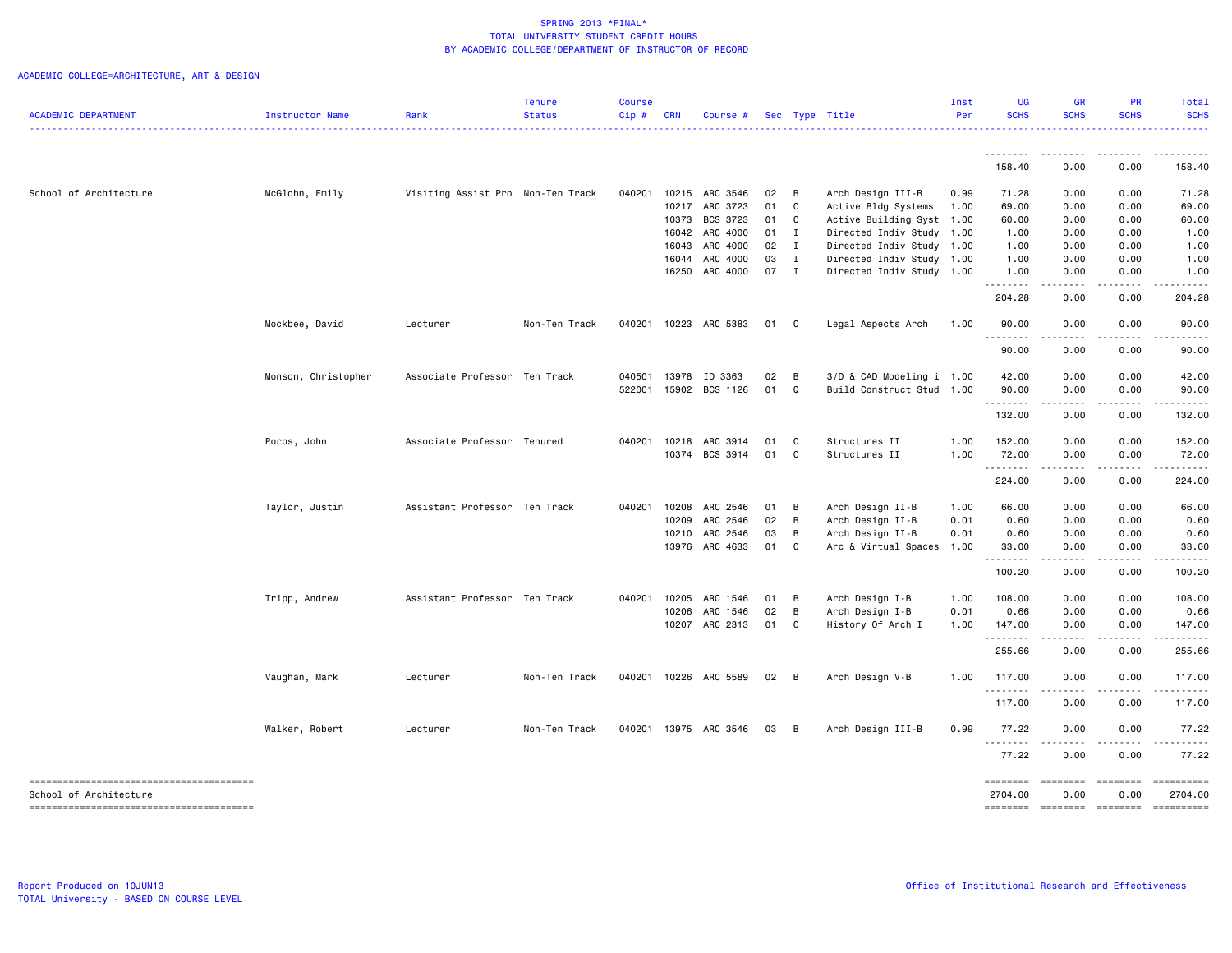| <b>ACADEMIC DEPARTMENT</b> | <b>Instructor Name</b> | Rank         | <b>Tenure</b><br><b>Status</b> | Course<br>Cip# | <b>CRN</b> | Course #      |      |    | Sec Type Title             | Inst<br>Per | <b>UG</b><br><b>SCHS</b> | <b>GR</b><br><b>SCHS</b> | <b>PR</b><br><b>SCHS</b> | Total<br><b>SCHS</b> |
|----------------------------|------------------------|--------------|--------------------------------|----------------|------------|---------------|------|----|----------------------------|-------------|--------------------------|--------------------------|--------------------------|----------------------|
|                            |                        |              |                                |                |            |               |      |    |                            |             |                          |                          |                          | -------              |
| Aerospace Studies          | Cooke, Shawnda         | Non-Employee | Non-Faculty                    | 290101         |            | 10317 AS 1022 | 01 C |    | Foundations of USAF- 0.90  |             | 30.60                    | 0.00                     | 0.00                     | 30.60                |
|                            |                        |              |                                |                |            | 10318 AS 1022 | 02   | C. | Foundations of USAF- 0.90  |             | 21.60                    | 0.00                     | 0.00                     | 21.60                |
|                            |                        |              |                                |                | 10320      | AS 2022       | 01 C |    | Air & Space Power - I 0.90 |             | 14.40                    | 0.00                     | 0.00                     | 14.40                |
|                            |                        |              |                                |                | 10321      | AS 2022       | 02 C |    | Air & Space Power - I 0.90 |             | 14.40                    | 0.00                     | 0.00                     | 14.40                |
|                            |                        |              |                                |                |            |               |      |    |                            |             | --------<br>81.00        | 0.00                     | 0.00                     | 81.00                |
|                            | Nicholson, Roberta     | Non-Employee | Non-Faculty                    | 290101         | 10317      | AS 1022       | 01 C |    | Foundations of USAF- 0.10  |             | 3.40                     | 0.00                     | 0.00                     | 3.40                 |
|                            |                        |              |                                |                |            | 10318 AS 1022 | 02   | C  | Foundations of USAF- 0.10  |             | 2.40                     | 0.00                     | 0.00                     | 2.40                 |
|                            |                        |              |                                |                | 10320      | AS 2022       | 01 C |    | Air & Space Power - I 0.10 |             | 1.60                     | 0.00                     | 0.00                     | 1.60                 |
|                            |                        |              |                                |                | 10321      | AS 2022       | 02 C |    | Air & Space Power - I 0.10 |             | 1.60                     | 0.00                     | 0.00                     | 1.60                 |
|                            |                        |              |                                |                | 10323      | AS 3023       | 01 C |    | Af Leadership Stud I 0.10  |             | 3.60                     | 0.00                     | 0.00                     | 3.60                 |
|                            |                        |              |                                |                |            | 10325 AS 4023 | 01 C |    | NSE/Prep for Act Dut 1.00  |             | 27.00                    | 0.00                     | 0.00                     | 27.00                |
|                            |                        |              |                                |                |            |               |      |    |                            |             | --------<br>39.60        | .<br>0.00                | 0.00                     | 39.60                |
|                            | Simmons, Wesley        | Non-Employee | Non-Faculty                    | 290101         | 10323      | AS 3023       | 01 C |    | Af Leadership Stud I 0.90  |             | 32.40                    | 0.00                     | 0.00                     | 32.40                |
|                            |                        |              |                                |                |            |               |      |    |                            |             | 32.40                    | 0.00                     | 0.00                     | 32.40                |
|                            |                        |              |                                |                |            |               |      |    |                            |             | ========                 | ========                 | ========                 | $=$ ==========       |
| Aerospace Studies          |                        |              |                                |                |            |               |      |    |                            |             | 153.00                   | 0.00                     | 0.00                     | 153.00               |
|                            |                        |              |                                |                |            |               |      |    |                            |             |                          |                          |                          |                      |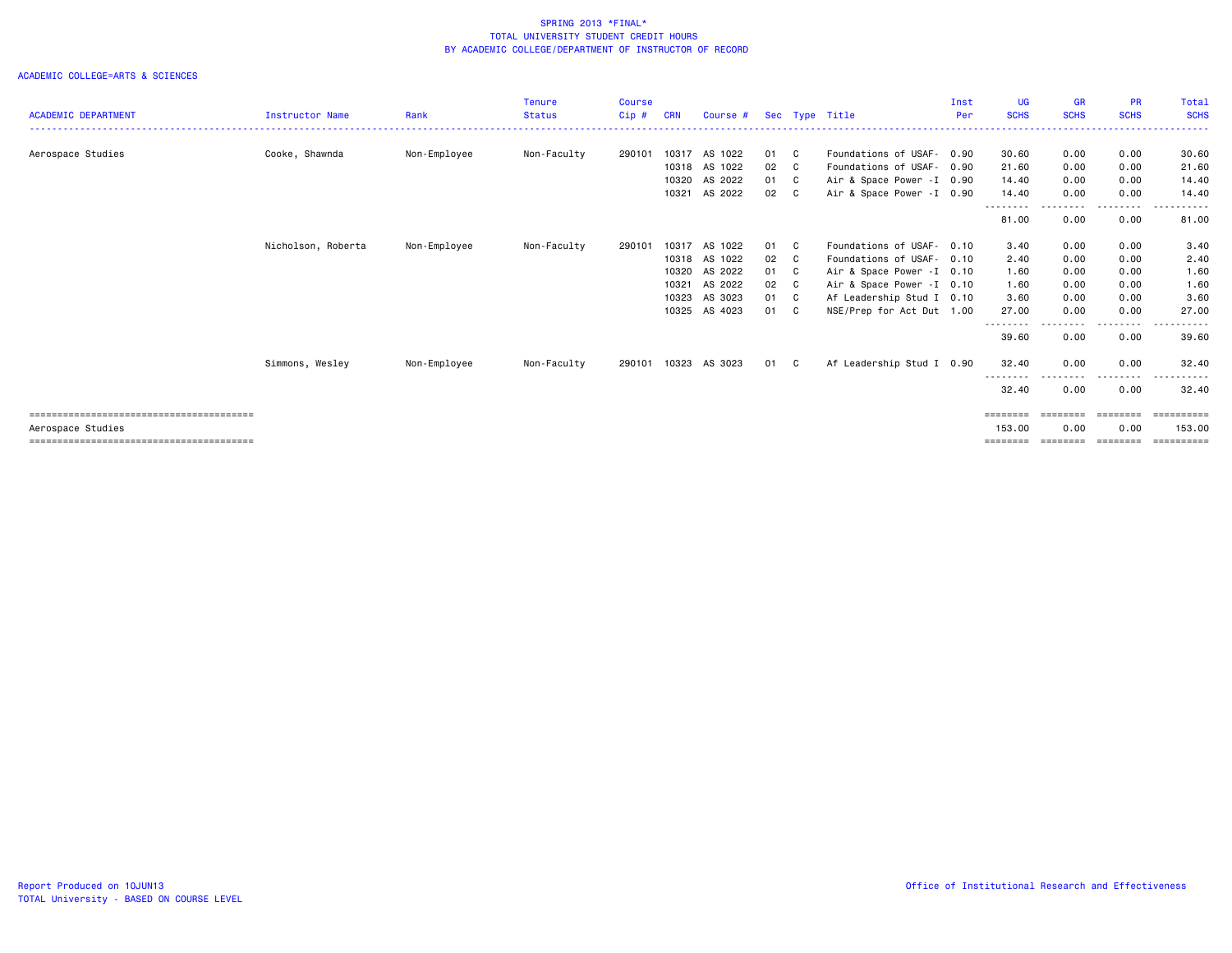|                                        |                    |                               | <b>Tenure</b> | <b>Course</b> |            |                      |       |              |                           | Inst | <b>UG</b>                                                                                                                                                    | <b>GR</b>                                                                                                                                                    | <b>PR</b>           | Total                                                                                                                                    |
|----------------------------------------|--------------------|-------------------------------|---------------|---------------|------------|----------------------|-------|--------------|---------------------------|------|--------------------------------------------------------------------------------------------------------------------------------------------------------------|--------------------------------------------------------------------------------------------------------------------------------------------------------------|---------------------|------------------------------------------------------------------------------------------------------------------------------------------|
| <b>ACADEMIC DEPARTMENT</b>             | Instructor Name    | Rank                          | <b>Status</b> | Cip#          | <b>CRN</b> | Course #             |       |              | Sec Type Title            | Per  | <b>SCHS</b>                                                                                                                                                  | <b>SCHS</b>                                                                                                                                                  | <b>SCHS</b>         | <b>SCHS</b><br>$\frac{1}{2} \left( \frac{1}{2} \right) \left( \frac{1}{2} \right) \left( \frac{1}{2} \right) \left( \frac{1}{2} \right)$ |
| Anthropology & Middle Eastern Cultures | Anderson, Derek    | Non-Faculty                   | Non-Faculty   |               |            | 450201 10174 AN 1103 | 04    | C            | Intro To Anthro           | 1.00 | 105.00                                                                                                                                                       | 0.00                                                                                                                                                         | 0.00                | 105.00                                                                                                                                   |
|                                        |                    |                               |               |               |            |                      |       |              |                           |      | .<br>105.00                                                                                                                                                  | .<br>0.00                                                                                                                                                    | .<br>0.00           | 2.2.2.2.2.<br>105.00                                                                                                                     |
|                                        | Copeland, Toni     | Assistant Professor Ten Track |               | 450201        | 10176      | AN 1143              | 01    | C            | Cultural Anthro           | 1.00 | 84.00                                                                                                                                                        | 0.00                                                                                                                                                         | 0.00                | 84.00                                                                                                                                    |
|                                        |                    |                               |               |               | 10177      | AN 1143              | 02    | C            | Cultural Anthro           | 1.00 | 69.00                                                                                                                                                        | 0.00                                                                                                                                                         | 0.00                | 69.00                                                                                                                                    |
|                                        |                    |                               |               |               | 10178      | AN 1143              | 03    | C            | Cultural Anthro           | 1.00 | 27.00                                                                                                                                                        | 0.00                                                                                                                                                         | 0.00                | 27.00                                                                                                                                    |
|                                        |                    |                               |               |               | 10182      | AN 1143              | H01 C |              | Cultural Anthro-Hono 1.00 |      | 30.00                                                                                                                                                        | 0.00                                                                                                                                                         | 0.00                | 30.00                                                                                                                                    |
|                                        |                    |                               |               |               | 14338      | AN 4133              | 01    | C            | Medical Anthropology      | 1.00 | 21.00                                                                                                                                                        | 0.00                                                                                                                                                         | 0.00                | 21.00                                                                                                                                    |
|                                        |                    |                               |               |               | 14339      | AN 6133              | 01    | C            | Medical Anthropology      | 1.00 | 0.00                                                                                                                                                         | 21.00                                                                                                                                                        | 0.00                | 21.00                                                                                                                                    |
|                                        |                    |                               |               |               | 14953      | AN 7000              | 01    | $\mathbf{I}$ | Directed Indiv Study      | 1.00 | 0.00                                                                                                                                                         | 3.00                                                                                                                                                         | 0.00                | 3.00                                                                                                                                     |
|                                        |                    |                               |               |               | 14954      | AN 7000              | 02    | $\mathbf{I}$ | Directed Indiv Study      | 1.00 | 0.00                                                                                                                                                         | 3.00                                                                                                                                                         | 0.00                | 3.00                                                                                                                                     |
|                                        |                    |                               |               |               | 14955      | AN 7000              | 03    | $\mathbf{I}$ | Directed Indiv Study 1.00 |      | 0.00                                                                                                                                                         | 3.00                                                                                                                                                         | 0.00                | 3.00                                                                                                                                     |
|                                        |                    |                               |               |               | 15281      | AN 8000              | 01    | D            | Thesis Research           | 1.00 | 0.00<br><u>.</u>                                                                                                                                             | 7.00<br>.                                                                                                                                                    | 0.00<br>.           | 7.00<br>.                                                                                                                                |
|                                        |                    |                               |               |               |            |                      |       |              |                           |      | 231.00                                                                                                                                                       | 37.00                                                                                                                                                        | 0.00                | 268.00                                                                                                                                   |
|                                        | Hardin, James      | Associate Professor Tenured   |               | 380101        | 14335      | AN 3553              | 01    | C            | Near East Archaeolog 1.00 |      | 15.00                                                                                                                                                        | 0.00                                                                                                                                                         | 0.00                | 15.00                                                                                                                                    |
|                                        |                    |                               |               |               | 14336      | REL 3553             | 01    | C            | Near East Archaeolog      | 1.00 | 27.00                                                                                                                                                        | 0.00                                                                                                                                                         | 0.00                | 27.00                                                                                                                                    |
|                                        |                    |                               |               |               | 14337      | MEC 3553             | 01    | C            | Near East Archaeolog      | 1.00 | 9.00                                                                                                                                                         | 0.00                                                                                                                                                         | 0.00                | 9.00                                                                                                                                     |
|                                        |                    |                               |               | 450201        | 15282      | AN 8000              | 02    | D            | Thesis Research           | 1.00 | 0.00                                                                                                                                                         | 2.00                                                                                                                                                         | 0.00                | 2.00                                                                                                                                     |
|                                        |                    |                               |               |               | 15872      | AN 8990              | 02    | C            | Special Topic In AN       | 1.00 | 0.00<br>$\frac{1}{2} \left( \frac{1}{2} \right) \left( \frac{1}{2} \right) \left( \frac{1}{2} \right) \left( \frac{1}{2} \right) \left( \frac{1}{2} \right)$ | 15.00<br>.                                                                                                                                                   | 0.00<br>.           | 15.00<br>.                                                                                                                               |
|                                        |                    |                               |               |               |            |                      |       |              |                           |      | 51.00                                                                                                                                                        | 17.00                                                                                                                                                        | 0.00                | 68.00                                                                                                                                    |
|                                        | Herrmann, Nicholas | Associate Professor Tenured   |               | 450201        | 14171      | AN 1344              | 01    | C            | Intro to Biol Anthro 1.00 |      | 56.00                                                                                                                                                        | 0.00                                                                                                                                                         | 0.00                | 56.00                                                                                                                                    |
|                                        |                    |                               |               |               | 14172      | AN 1344              | 02    | C            | Intro to Biol Anthro      | 1.00 | 88.00                                                                                                                                                        | 0.00                                                                                                                                                         | 0.00                | 88.00                                                                                                                                    |
|                                        |                    |                               |               |               | 14323      | AN 1344              | 03    | К            | Intro to Biol Anthro 1.00 |      | 0.00                                                                                                                                                         | 0.00                                                                                                                                                         | 0.00                | 0.00                                                                                                                                     |
|                                        |                    |                               |               |               | 14324      | AN 1344              | 04    | к            | Intro to Biol Anthro 1.00 |      | 0.00                                                                                                                                                         | 0.00                                                                                                                                                         | 0.00                | 0.00                                                                                                                                     |
|                                        |                    |                               |               |               | 14325      | AN 1344              | 05    | К            | Intro to Biol Anthro 1.00 |      | 0.00                                                                                                                                                         | 0.00                                                                                                                                                         | 0.00                | 0.00                                                                                                                                     |
|                                        |                    |                               |               |               | 14340      | AN 4313              | 01    | B            | Forensic Anthropolog      | 1.00 | 30.00                                                                                                                                                        | 0.00                                                                                                                                                         | 0.00                | 30.00                                                                                                                                    |
|                                        |                    |                               |               |               | 14341      | AN 6313              | 01    | B            | Forensic Anthropolog      | 1.00 | 0.00                                                                                                                                                         | 9.00                                                                                                                                                         | 0.00                | 9.00                                                                                                                                     |
|                                        |                    |                               |               |               |            | 15283 AN 8000        | 03    | D            | Thesis Research           | 1.00 | 0.00<br>.                                                                                                                                                    | 11.00<br><u>.</u>                                                                                                                                            | 0.00<br>.           | 11.00<br><u>.</u>                                                                                                                        |
|                                        |                    |                               |               |               |            |                      |       |              |                           |      | 174.00                                                                                                                                                       | 20.00                                                                                                                                                        | 0.00                | 194.00                                                                                                                                   |
|                                        | Hoffman, David     | Assistant Professor Ten Track |               | 450201        | 10180      | AN 1143              | 05    | C            | Cultural Anthro           | 1.00 | 87.00                                                                                                                                                        | 0.00                                                                                                                                                         | 0.00                | 87.00                                                                                                                                    |
|                                        |                    |                               |               |               | 10197      | AN 8215              | 01    | E            | Internship in Applie 1.00 |      | 0.00                                                                                                                                                         | 10.00                                                                                                                                                        | 0.00                | 10.00                                                                                                                                    |
|                                        |                    |                               |               |               | 14331      | AN 3133              | 01    | C            | Anth Latin America        | 1.00 | 45.00                                                                                                                                                        | 0.00                                                                                                                                                         | 0.00                | 45.00                                                                                                                                    |
|                                        |                    |                               |               |               | 15284      | AN 8000              | 04    | D            | Thesis Research           | 1.00 | 0.00                                                                                                                                                         | 10.00                                                                                                                                                        | 0.00                | 10.00                                                                                                                                    |
|                                        |                    |                               |               |               | 15889      | AN 7000              | 07    | Ι            | Directed Indiv Study 1.00 |      | 0.00                                                                                                                                                         | 3.00                                                                                                                                                         | 0.00                | 3.00                                                                                                                                     |
|                                        |                    |                               |               |               | 15890      | AN 7000              | 08    | $\mathbf{I}$ | Directed Indiv Study      | 1.00 | 0.00<br>$\frac{1}{2} \left( \frac{1}{2} \right) \left( \frac{1}{2} \right) \left( \frac{1}{2} \right) \left( \frac{1}{2} \right) \left( \frac{1}{2} \right)$ | 3.00<br>المتمام المتحدة                                                                                                                                      | 0.00<br>.           | 3.00<br>المتمام                                                                                                                          |
|                                        |                    |                               |               |               |            |                      |       |              |                           |      | 132.00                                                                                                                                                       | 26.00                                                                                                                                                        | 0.00                | 158.00                                                                                                                                   |
|                                        | Marcus, Jean       | Instructor                    | Non-Ten Track | 450201        | 10170      | AN 1103              | 01    | C            | Intro To Anthro           | 1.00 | 150.00                                                                                                                                                       | 0.00                                                                                                                                                         | 0.00                | 150.00                                                                                                                                   |
|                                        |                    |                               |               |               | 10171      | AN 1103              | 02    | C            | Intro To Anthro           | 1.00 | 147.00                                                                                                                                                       | 0.00                                                                                                                                                         | 0.00                | 147.00                                                                                                                                   |
|                                        |                    |                               |               |               |            | 14332 AN 3333        | 01    | C            | Primate Behavior          | 1.00 | 45.00                                                                                                                                                        | 0.00                                                                                                                                                         | 0.00                | 45.00                                                                                                                                    |
|                                        |                    |                               |               |               |            |                      |       |              |                           |      | .<br>342.00                                                                                                                                                  | $\frac{1}{2} \left( \frac{1}{2} \right) \left( \frac{1}{2} \right) \left( \frac{1}{2} \right) \left( \frac{1}{2} \right) \left( \frac{1}{2} \right)$<br>0.00 | $- - - - -$<br>0.00 | .<br>342.00                                                                                                                              |
|                                        | McClellan, Laura   | Lecturer                      | Non-Ten Track | 450201        |            | 13404 AN 1143        | 501 C |              | Cultural Anthro           | 1.00 | 63.00<br>.                                                                                                                                                   | 0.00<br><u>.</u>                                                                                                                                             | 0.00<br>.           | 63.00<br>.                                                                                                                               |
|                                        |                    |                               |               |               |            |                      |       |              |                           |      | 63,00                                                                                                                                                        | 0.00                                                                                                                                                         | 0.00                | 63.00                                                                                                                                    |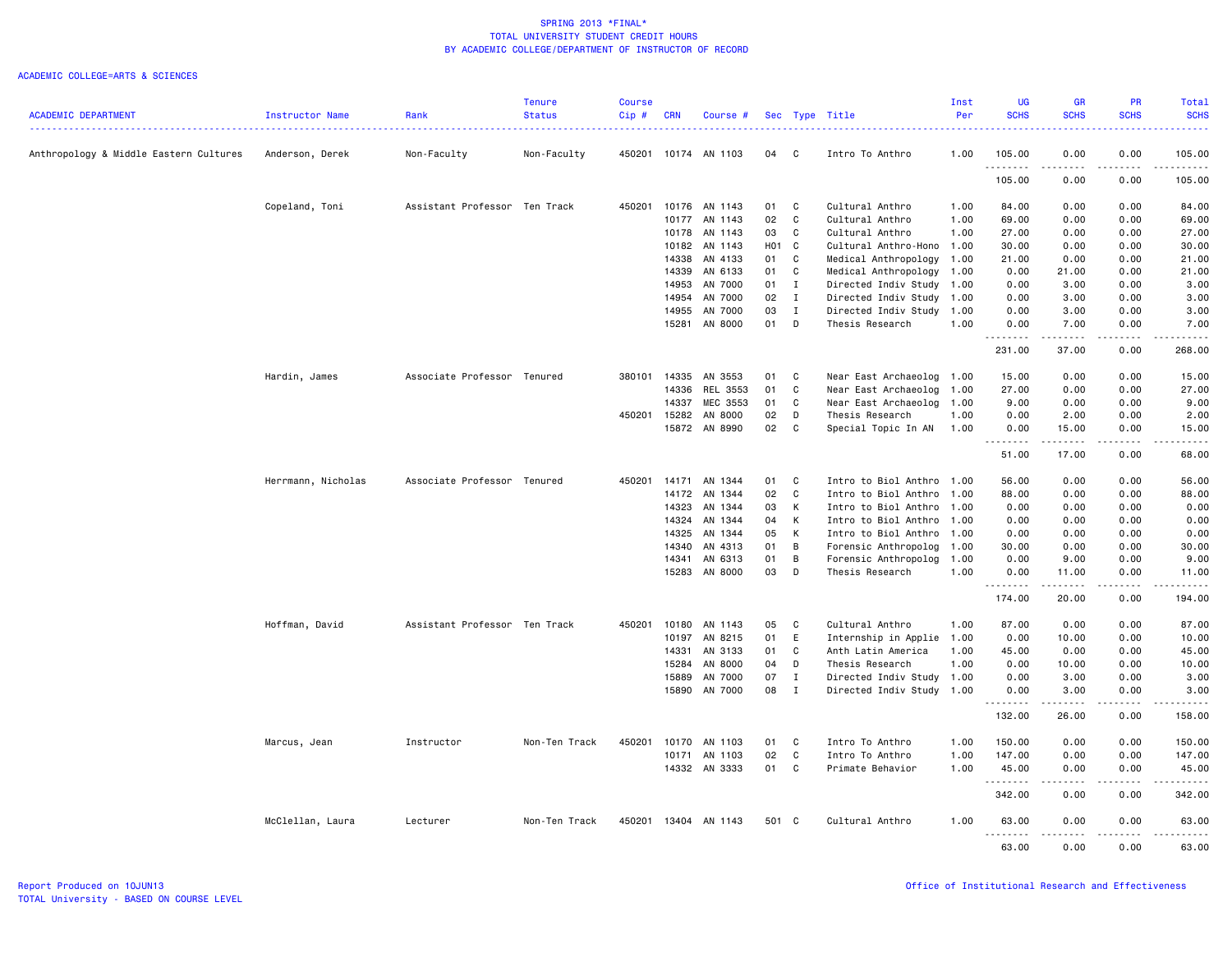|                                        |                  |                               | Tenure        | <b>Course</b> |            |                      |               |                           | Inst | UG                  | <b>GR</b>               | <b>PR</b>                 | Total            |
|----------------------------------------|------------------|-------------------------------|---------------|---------------|------------|----------------------|---------------|---------------------------|------|---------------------|-------------------------|---------------------------|------------------|
| <b>ACADEMIC DEPARTMENT</b>             | Instructor Name  | Rank                          | <b>Status</b> | $Cip$ #       | <b>CRN</b> | Course #             |               | Sec Type Title            | Per  | <b>SCHS</b><br>.    | <b>SCHS</b><br><u>.</u> | <b>SCHS</b>               | <b>SCHS</b>      |
| Anthropology & Middle Eastern Cultures | Peacock, Claude  | Professor                     | Tenured       | 450201        | 10198      | AN 8215              | 02 E          | Internship in Applie 1.00 |      | 0.00                | 5.00                    | 0.00                      | 5.00             |
|                                        |                  |                               |               |               | 14334      | AN 3533              | 01 C          | Rise of Civilization 1.00 |      | 39.00               | 0.00                    | 0.00                      | 39.00            |
|                                        |                  |                               |               |               | 15285      | AN 8000              | 05 D          | Thesis Research           | 1.00 | 0.00                | 11.00                   | 0.00                      | 11.00            |
|                                        |                  |                               |               |               | 15985      | AN 7000              | 09 I          | Directed Indiv Study 1.00 |      | 0.00                | 3.00                    | 0.00                      | 3.00             |
|                                        |                  |                               |               | 450301        |            | 10184 AN 1543        | 01 C          | Intro To Archaeology 1.00 |      | 123.00<br>--------- | 0.00<br>----            | 0.00<br><u>.</u>          | 123.00           |
|                                        |                  |                               |               |               |            |                      |               |                           |      | 162.00              | 19.00                   | 0.00                      | 181.00           |
|                                        | Rafferty, Janet  | Professor                     | Tenured       | 450201        |            | 14333 AN 3513        | 01 B          | Artifact Analysis         | 1.00 | 51.00               | 0.00                    | 0.00                      | 51.00            |
|                                        |                  |                               |               |               |            | 15286 AN 8000        | 06 D          | Thesis Research           | 1.00 | 0.00                | 8.00                    | 0.00                      | 8.00             |
|                                        |                  |                               |               |               |            | 15522 AN 7000        | 06 I          | Directed Indiv Study      | 1.00 | 0.00                | 3.00                    | 0.00                      | 3.00             |
|                                        |                  |                               |               | 450301        |            | 14342 AN 8533        | 01 C          | Archaeological Theor      | 1.00 | 0.00<br>--------    | 36.00                   | 0.00                      | 36.00            |
|                                        |                  |                               |               |               |            |                      |               |                           |      | 51.00               | . <b>.</b><br>47.00     | 0.00                      | 98.00            |
|                                        | Seger, Joe       | Professor                     | Tenured       | 450201        |            | 16340 AN 7000        | $10$ I        | Directed Indiv Study 1.00 |      | 0.00                | 3.00                    | 0.00                      | 3.00             |
|                                        |                  |                               |               |               |            |                      |               |                           |      | --------<br>0.00    | .<br>3.00               | 0.00                      | 3.00             |
|                                        | Turner, James    | Lecturer                      | Non-Ten Track |               |            | 450201 14108 AN 3113 | $201 \quad C$ | Societies Of World        | 1.00 | 96.00               | 0.00                    | 0.00                      | 96.00            |
|                                        |                  |                               |               |               |            |                      |               |                           |      | .<br>96.00          | 0.00                    | 0.00                      | 96.00            |
|                                        | Zuckerman, Molly | Assistant Professor Ten Track |               | 450201        |            | 10172 AN 1103        | 03 C          | Intro To Anthro           | 1.00 | 147.00              | 0.00                    | 0.00                      | 147.00           |
|                                        |                  |                               |               |               |            | 14582 AN 8990        | 01 C          | Special Topic In AN       | 1.00 | 0.00                | 18.00                   | 0.00                      | 18.00            |
|                                        |                  |                               |               |               |            |                      |               |                           |      | .<br>147.00         | -----<br>18.00          | -----<br>0.00             | 165.00           |
|                                        |                  |                               |               |               |            |                      |               |                           |      | ========            | <b>BEBBEEBE</b>         | ========                  | <b>SERRESERE</b> |
| Anthropology & Middle Eastern Cultures |                  |                               |               |               |            |                      |               |                           |      | 1554.00             | 187.00                  | 0.00<br>======== ======== | 1741.00          |
|                                        |                  |                               |               |               |            |                      |               |                           |      | ========            |                         |                           | ==========       |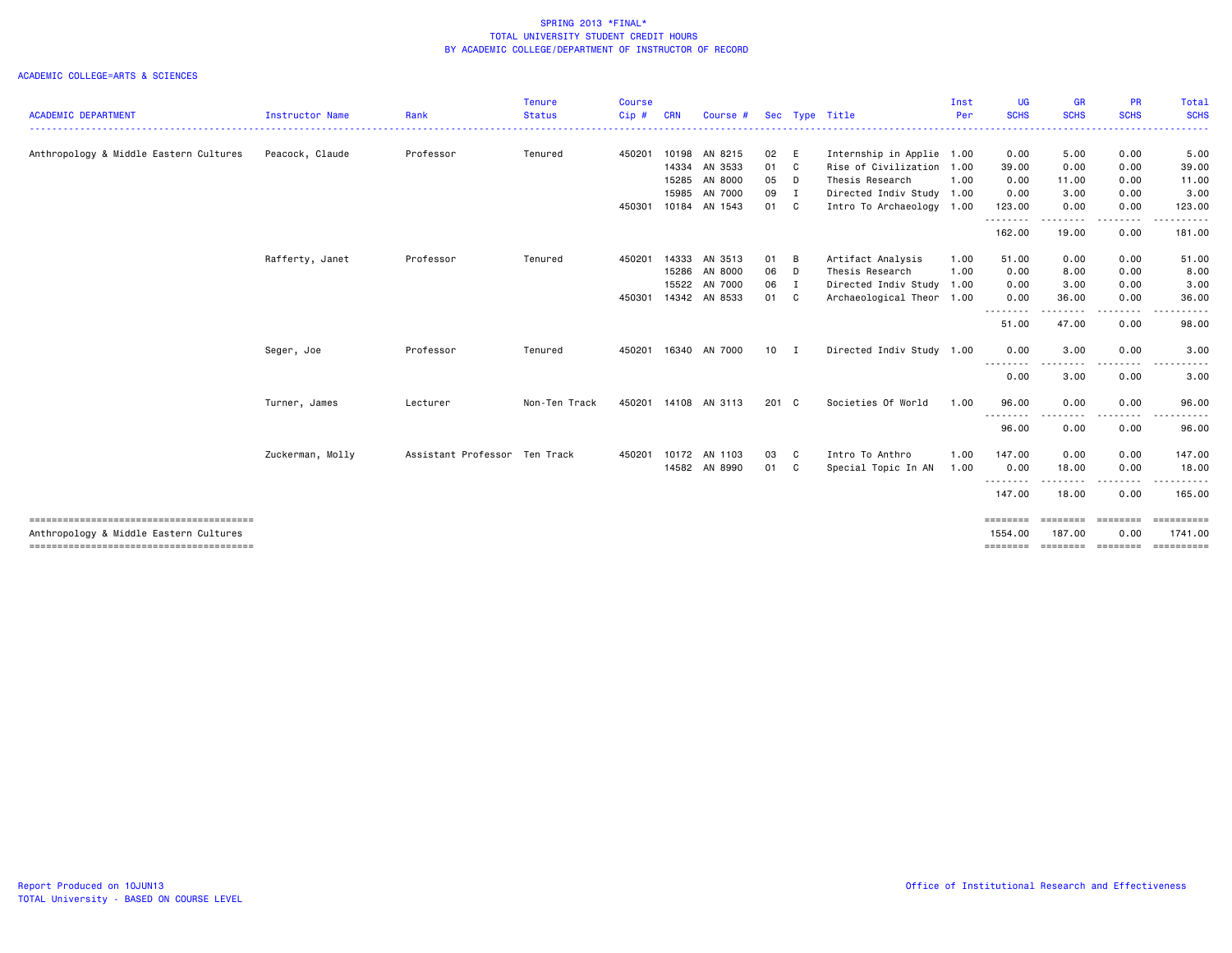|                            |                      |                               | <b>Tenure</b>  | <b>Course</b> |              |                |       |                |                           | Inst | UG          | GR          | PR          | Total       |
|----------------------------|----------------------|-------------------------------|----------------|---------------|--------------|----------------|-------|----------------|---------------------------|------|-------------|-------------|-------------|-------------|
| <b>ACADEMIC DEPARTMENT</b> | Instructor Name      | Rank                          | <b>Status</b>  | Cip#          | <b>CRN</b>   | Course #       |       |                | Sec Type Title            | Per  | <b>SCHS</b> | <b>SCHS</b> | <b>SCHS</b> | <b>SCHS</b> |
|                            |                      |                               |                |               |              |                |       |                |                           |      |             |             |             |             |
| Biological Sciences        | Brooks, Christopher  | Assistant Professor Ten Track |                | 260603        | 14503        | BIO 8103       | 01    | C              | Advanced Ecology          | 1.00 | 0.00        | 42.00       | 0.00        | 42.00       |
|                            |                      |                               |                |               | 14504        | BIO 8103       | 02    | K              | Advanced Ecology          | 1.00 | 0.00        | 0.00        | 0.00        | 0.00        |
|                            |                      |                               |                |               | 261102 13414 | BIO 8093       | 501 C |                | Experm Bio & Biostat 1.00 |      | 0.00        | 99.00       | 0.00        | 99.00       |
|                            |                      |                               |                | 269999        | 15586        | BIO 9000       | 01    | D              | Research / Diss           | 1.00 | 0.00        | 6.00        | 0.00        | 6.00        |
|                            |                      |                               |                |               | 16395        | BIO 4000       | 19    | $\blacksquare$ | Directed Indiv Study 1.00 |      | 3.00        | 0.00        | 0.00        | 3.00        |
|                            |                      |                               |                |               |              |                |       |                |                           |      | 3.00        | 147.00      | 0.00        | 150.00      |
|                            | Chevalier, David     | Assistant Professor Ten Track |                | 260307        | 10474        | BIO 4214       | 01    | <b>C</b>       | Gen Plant Physiology 1.00 |      | 88.00       | 0.00        | 0.00        | 88.00       |
|                            |                      |                               |                |               | 10475        | BIO 4214       | 02    | K              | Gen Plant Physiology      | 1.00 | 0.00        | 0.00        | 0.00        | 0.00        |
|                            |                      |                               |                |               | 10476        | BIO 4214       | 03    | К              | Gen Plant Physiology 1.00 |      | 0.00        | 0.00        | 0.00        | 0.00        |
|                            |                      |                               |                |               | 10502        | BIO 6214       | 01    | C              | Gen Plant Physiology      | 1.00 | 0.00        | 4.00        | 0.00        | 4.00        |
|                            |                      |                               |                |               | 10503        | BIO 6214       | 02    | K              | Gen Plant Physiology      | 1.00 | 0.00        | 0.00        | 0.00        | 0.00        |
|                            |                      |                               |                | 269999        |              | 15587 BIO 9000 | 02    | D              | Research / Diss           | 1.00 | 0.00        | 9.00        | 0.00        | 9.00        |
|                            |                      |                               |                |               |              |                |       |                |                           |      | .<br>88.00  | .<br>13.00  | .<br>0.00   | 101.00      |
|                            | Counterman, Brian    | Assistant Professor Ten Track |                | 269999        | 14507        | BIO 8990       | 02    | C              | Special Topic in BIO 1.00 |      | 0.00        | 15.00       | 0.00        | 15.00       |
|                            |                      |                               |                |               | 15571        | BIO 8000       | 04    | D              | Research/Thesis           | 1.00 | 0.00        | 2.00        | 0.00        | 2.00        |
|                            |                      |                               |                |               | 15589        | BIO 9000       | 04    | D              | Research / Diss           | 1.00 | 0.00        | 18.00       | 0.00        | 18.00       |
|                            |                      |                               |                |               | 16312        | BIO 4000       | 14    | I              | Directed Indiv Study 1.00 |      | 1.00        | 0.00        | 0.00        | 1.00        |
|                            |                      |                               |                |               | 16313        | BIO 4000       | 15    | $\mathbf{I}$   | Directed Indiv Study      | 1.00 | 1.00        | 0.00        | 0.00        | 1.00        |
|                            |                      |                               |                |               |              | 16380 BIO 4000 | 18    | $\mathbf{I}$   | Directed Indiv Study 1.00 |      | 3.00        | 0.00        | 0.00        | 3.00        |
|                            |                      |                               |                |               |              |                |       |                |                           |      | 5.00        | 35.00       | .<br>0.00   | 40.00       |
|                            | Doffitt, Christopher | Grad Teach Assist             | Not Applicable | 260101        | 10408        | BIO 1134       | 02    | C              | Biology I                 | 1.00 | 800.00      | 0.00        | 0.00        | 800.00      |
|                            |                      |                               |                |               | 10419        | BIO 1144       | 02    | C              | Biology II                | 1.00 | 728.00      | 0.00        | 0.00        | 728.00      |
|                            |                      |                               |                | 260701        | 10440        | BIO 3014       | 02    | К              | Human Physiology          | 0.50 | 0.00        | 0.00        | 0.00        | 0.00        |
|                            |                      |                               |                |               | 10441        | BIO 3014       | 03    | К              | Human Physiology          | 0.50 | 0.00        | 0.00        | 0.00        | 0.00        |
|                            |                      |                               |                |               | 10442        | BIO 3014       | 04    | K              | Human Physiology          | 0.50 | 0.00        | 0.00        | 0.00        | 0.00        |
|                            |                      |                               |                |               | 10443        | BIO 3014       | 05    | К              | Human Physiology          | 0.50 | 0.00        | 0.00        | 0.00        | 0.00        |
|                            |                      |                               |                |               | 10444        | BIO 3014       | 06    | К              | Human Physiology          | 0.50 | 0.00        | 0.00        | 0.00        | 0.00        |
|                            |                      |                               |                |               | 260706 10489 | BIO 4514       | 02    | K              | Animal Physiology         | 0.50 | 0.00        | 0.00        | 0.00        | 0.00        |
|                            |                      |                               |                |               | 10490        | BIO 4514       | 03    | К              | Animal Physiology         | 0.50 | 0.00        | 0.00        | 0.00        | 0.00        |
|                            |                      |                               |                |               | 10491        | BIO 4514       | 04    | К              | Animal Physiology         | 0.50 | 0.00        | 0.00        | 0.00        | 0.00        |
|                            |                      |                               |                |               |              |                |       |                |                           |      | 1528.00     | 0.00        | 0.00        | 1528.00     |
|                            | Doffitt, Cynthia     | Instructor                    | Non-Ten Track  | 260101        | 10407        | BIO 1134       | 01    | C              | Biology I                 | 1.00 | 804.00      | 0.00        | 0.00        | 804.00      |
|                            |                      |                               |                |               | 10409        | BIO 1134       | 03    | К              | Biology I                 | 1.00 | 0.00        | 0.00        | 0.00        | 0.00        |
|                            |                      |                               |                |               | 10410        | BIO 1134       | 04    | К              | Biology I                 | 1.00 | 0.00        | 0.00        | 0.00        | 0.00        |
|                            |                      |                               |                |               | 10411        | BIO 1134       | 05    | К              | Biology I                 | 1.00 | 0.00        | 0.00        | 0.00        | 0.00        |
|                            |                      |                               |                |               | 10412        | BIO 1134       | 06    | K              | Biology I                 | 1.00 | 0.00        | 0.00        | 0.00        | 0.00        |
|                            |                      |                               |                |               | 10413        | BIO 1134       | 07    | К              | Biology I                 | 1.00 | 0.00        | 0.00        | 0.00        | 0.00        |
|                            |                      |                               |                |               | 10414        | BIO 1134       | 08    | K              | Biology I                 | 1.00 | 0.00        | 0.00        | 0.00        | 0.00        |
|                            |                      |                               |                |               | 10415        | BIO 1134       | 09    | К              | Biology I                 | 1.00 | 0.00        | 0.00        | 0.00        | 0.00        |
|                            |                      |                               |                |               | 10416        | BIO 1134       | 10    | К              | Biology I                 | 1.00 | 0.00        | 0.00        | 0.00        | 0.00        |
|                            |                      |                               |                |               | 10417        | BIO 1134       | 12    | К              | Biology I                 | 1.00 | 0.00        | 0.00        | 0.00        | 0.00        |
|                            |                      |                               |                | 511005 10478  |              | BIO 4303       | 01    | C              | Bioinstrumentation        | 1.00 | 84.00       | 0.00        | 0.00        | 84.00       |
|                            |                      |                               |                |               | 10479        | BIO 4303       | 02    | K              | Bioinstrumentation        | 1.00 | 0.00        | 0.00        | 0.00        | 0.00        |
|                            |                      |                               |                |               |              | 10506 BIO 6303 | 01    | C              | Bioinstrumentation        | 1.00 | 0.00        | 6.00        | 0.00        | 6.00        |
|                            |                      |                               |                |               |              | 10507 BIO 6303 | 02    | К              | Bioinstrumentation        | 1.00 | 0.00        | 0.00        | 0.00        | 0.00        |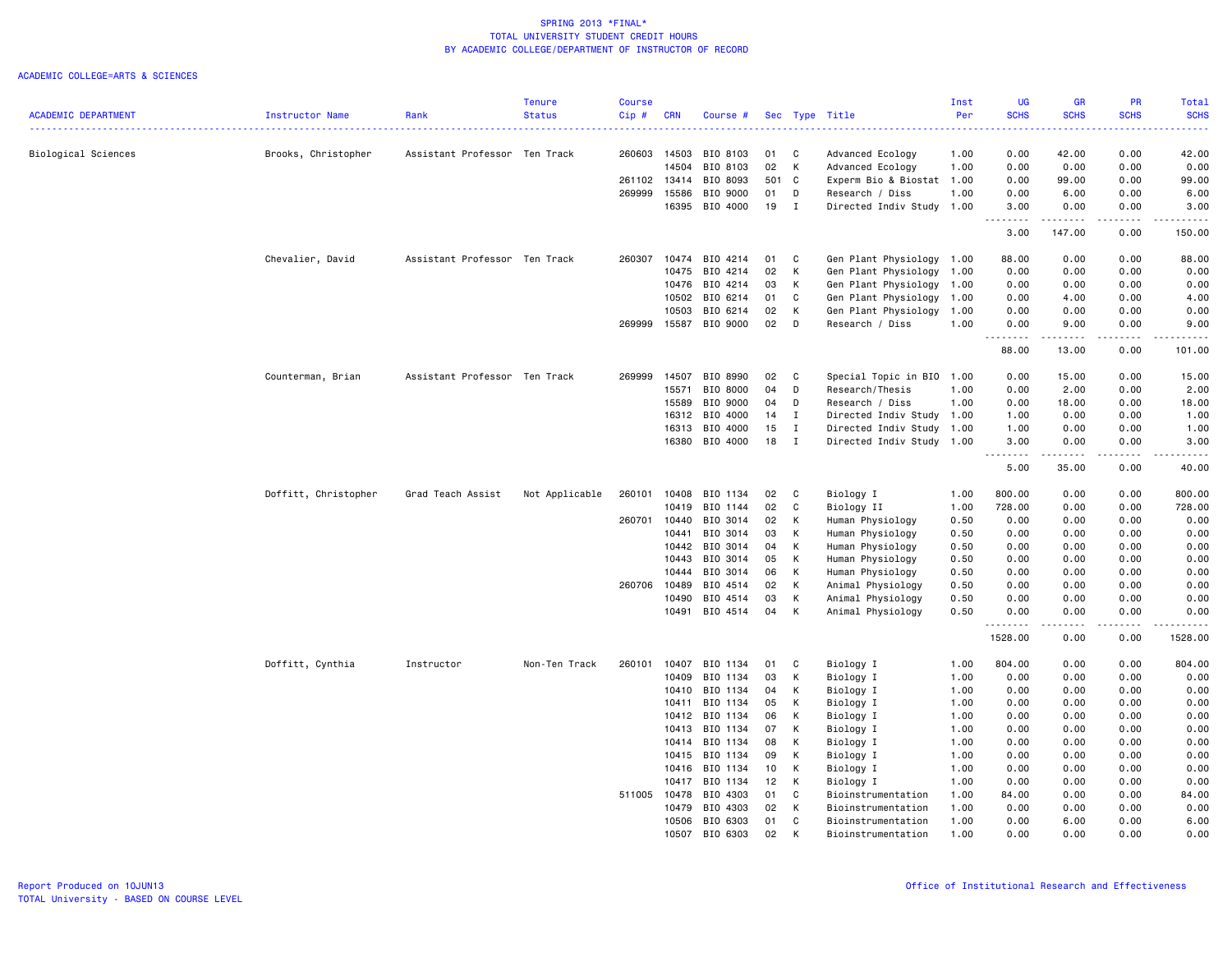| <b>ACADEMIC DEPARTMENT</b> | Instructor Name  | Rank                          | <b>Tenure</b><br><b>Status</b> | <b>Course</b><br>Cip# | <b>CRN</b>     | Course #             |          |                              | Sec Type Title                               | Inst<br>Per  | UG<br><b>SCHS</b> | <b>GR</b><br><b>SCHS</b> | <b>PR</b><br><b>SCHS</b> | <b>Total</b><br><b>SCHS</b>                                                                                                                          |
|----------------------------|------------------|-------------------------------|--------------------------------|-----------------------|----------------|----------------------|----------|------------------------------|----------------------------------------------|--------------|-------------------|--------------------------|--------------------------|------------------------------------------------------------------------------------------------------------------------------------------------------|
|                            |                  |                               |                                |                       |                |                      |          |                              |                                              |              |                   |                          |                          |                                                                                                                                                      |
|                            |                  |                               |                                |                       |                |                      |          |                              |                                              |              | 888.00            | ----<br>6.00             | 0.00                     | 894.00                                                                                                                                               |
|                            |                  |                               |                                |                       |                |                      |          |                              |                                              |              |                   |                          |                          |                                                                                                                                                      |
| Biological Sciences        | Donaldson, Janet | Assistant Professor Ten Track |                                | 260501                | 10449          | BIO 3304             | 01       | C                            | General Microbiology                         | 1.00         | 768.00            | 0.00                     | 0.00                     | 768.00                                                                                                                                               |
|                            |                  |                               |                                | 269999                | 15573          | BIO 8000             | 06       | D                            | Research/Thesis                              | 1.00         | 0.00              | 3.00                     | 0.00                     | 3.00                                                                                                                                                 |
|                            |                  |                               |                                |                       | 15591          | BIO 9000             | 06       | D                            | Research / Diss                              | 1.00         | 0.00              | 14.00                    | 0.00                     | 14.00                                                                                                                                                |
|                            |                  |                               |                                |                       | 15835          | BIO 4000             | 05       | $\mathbf{I}$<br>$\mathbf{I}$ | Directed Indiv Study 1.00                    |              | 3.00              | 0.00                     | 0.00<br>0.00             | 3.00                                                                                                                                                 |
|                            |                  |                               |                                |                       |                | 16216 BIO 4000       | 12       |                              | Directed Indiv Study 1.00                    |              | 1.00<br>.         | 0.00<br>.                | .                        | 1.00<br>.                                                                                                                                            |
|                            |                  |                               |                                |                       |                |                      |          |                              |                                              |              | 772.00            | 17.00                    | 0.00                     | 789.00                                                                                                                                               |
|                            | Echols, Jeffrey  | Instructor                    | Non-Ten Track                  | 260501                | 10450          | BIO 3304             | 02       | $\mathsf{K}$                 | General Microbiology 1.00                    |              | 0.00              | 0.00                     | 0.00                     | 0.00                                                                                                                                                 |
|                            |                  |                               |                                |                       | 10451          | BIO 3304             | 03       | K                            | General Microbiology                         | 1.00         | 0.00              | 0.00                     | 0.00                     | 0.00                                                                                                                                                 |
|                            |                  |                               |                                |                       | 10452          | BIO 3304             | 04       | K                            | General Microbiology 1.00                    |              | 0.00              | 0.00                     | 0.00                     | 0.00                                                                                                                                                 |
|                            |                  |                               |                                |                       | 10453          | BIO 3304             | 05       | K                            | General Microbiology                         | 1.00         | 0.00              | 0.00                     | 0.00                     | 0.00                                                                                                                                                 |
|                            |                  |                               |                                |                       | 10455          | BIO 3304             | 07       | K                            | General Microbiology                         | 1.00         | 0.00              | 0.00                     | 0.00                     | 0.00                                                                                                                                                 |
|                            |                  |                               |                                | 260701                | 10376          | BIO 1004             | 01       | C                            | Anatomy & Physiology                         | 1.00         | 812.00            | 0.00                     | 0.00                     | 812.00                                                                                                                                               |
|                            |                  |                               |                                |                       | 10377          | BIO 1004             | 02       | К                            | Anatomy & Physiology                         | 1.00         | 0.00              | 0.00                     | 0.00                     | 0.00                                                                                                                                                 |
|                            |                  |                               |                                |                       | 10378          | BIO 1004             | 03       | К                            | Anatomy & Physiology                         | 1.00         | 0.00              | 0.00                     | 0.00                     | 0.00                                                                                                                                                 |
|                            |                  |                               |                                |                       | 10379          | BIO 1004<br>BIO 1004 | 04<br>05 | K                            | Anatomy & Physiology                         | 1.00         | 0.00              | 0.00                     | 0.00                     | 0.00                                                                                                                                                 |
|                            |                  |                               |                                |                       | 10380<br>10381 | BIO 1004             | 06       | К<br>К                       | Anatomy & Physiology<br>Anatomy & Physiology | 1.00<br>1.00 | 0.00<br>0.00      | 0.00<br>0.00             | 0.00<br>0.00             | 0.00<br>0.00                                                                                                                                         |
|                            |                  |                               |                                |                       | 10382          | BIO 1004             | 07       | К                            | Anatomy & Physiology                         | 1.00         | 0.00              | 0.00                     | 0.00                     | 0.00                                                                                                                                                 |
|                            |                  |                               |                                |                       | 10384          | BIO 1004             | 09       | K                            | Anatomy & Physiology 1.00                    |              | 0.00              | 0.00                     | 0.00                     | 0.00                                                                                                                                                 |
|                            |                  |                               |                                |                       |                |                      |          |                              |                                              |              | .                 | .                        | .                        | $\frac{1}{2} \left( \frac{1}{2} \right) \left( \frac{1}{2} \right) \left( \frac{1}{2} \right) \left( \frac{1}{2} \right) \left( \frac{1}{2} \right)$ |
|                            |                  |                               |                                |                       |                |                      |          |                              |                                              |              | 812.00            | 0.00                     | 0.00                     | 812.00                                                                                                                                               |
|                            | Ervin, Gary      | Professor                     | Tenured                        | 260301                | 13413          | BIO 8063             | 501 C    |                              | Comp Study of Plants 1.00                    |              | 0.00              | 75.00                    | 0.00                     | 75.00                                                                                                                                                |
|                            |                  |                               |                                | 261301                | 14502          | BIO 8163             | 01       | C                            | Invasion Ecology                             | 1.00         | 0.00              | 39.00                    | 0.00                     | 39.00                                                                                                                                                |
|                            |                  |                               |                                | 269999                | 15574          | BIO 8000             | 07       | D                            | Research/Thesis                              | 1.00         | 0.00              | 2.00                     | 0.00                     | 2.00                                                                                                                                                 |
|                            |                  |                               |                                |                       |                | 15593 BIO 9000       | 08       | D                            | Research / Diss                              | 1.00         | 0.00<br><u>.</u>  | 3.00<br><u>.</u>         | 0.00<br>.                | 3.00<br><u>.</u>                                                                                                                                     |
|                            |                  |                               |                                |                       |                |                      |          |                              |                                              |              | 0.00              | 119.00                   | 0.00                     | 119.00                                                                                                                                               |
|                            | Fogarty, Jarrod  | Instructor                    | Non-Ten Track                  | 269999                | 14031          | BIO 2503             | 201 C    |                              | Environmental Qual                           | 1.00         | 27.00             | 0.00                     | 0.00                     | 27.00                                                                                                                                                |
|                            |                  |                               |                                |                       | 14038          | BIO 4990             | 201 B    |                              | Special Topic in BIO                         | 1.00         | 15.00             | 0.00                     | 0.00                     | 15.00                                                                                                                                                |
|                            |                  |                               |                                |                       | 14081          | BIO 4990             | 202 C    |                              | Special Topic in BIO                         | 1.00         | 36.00             | 0.00                     | 0.00                     | 36.00                                                                                                                                                |
|                            |                  |                               |                                | 270501                | 14053          | ST 2113              | 202 C    |                              | Intro to Stats                               | 1.00         | 12.00             | 0.00                     | 0.00                     | 12.00                                                                                                                                                |
|                            |                  |                               |                                |                       | 14054          | MA 2113              | 202 C    |                              | Intro to Stats                               | 1.00         | 24.00<br>.        | 0.00<br>.                | 0.00<br>.                | 24.00<br><b>.</b> .                                                                                                                                  |
|                            |                  |                               |                                |                       |                |                      |          |                              |                                              |              | 114.00            | 0.00                     | 0.00                     | 114.00                                                                                                                                               |
|                            | Gordon, Donna    | Assistant Professor Ten Track |                                | 260401                | 10433          | BIO 2103             | 01       | C                            | Cell Biology                                 | 1.00         | 618.00            | 0.00                     | 0.00                     | 618.00                                                                                                                                               |
|                            |                  |                               |                                |                       | 13412          | BIO 8033             | 501 C    |                              | Adv. Cell Biology                            | 1.00         | 0.00              | 99.00                    | 0.00                     | 99.00                                                                                                                                                |
|                            |                  |                               |                                | 260613                | 15251          | <b>GNS 8000</b>      | 01       | D                            | Research / Thesis                            | 1.00         | 0.00              | 7.00                     | 0.00                     | 7.00                                                                                                                                                 |
|                            |                  |                               |                                | 269999                | 15575          | BIO 8000             | 08       | D                            | Research/Thesis                              | 1.00         | 0.00              | 9.00                     | 0.00                     | 9.00                                                                                                                                                 |
|                            |                  |                               |                                |                       | 15594          | BIO 9000             | 09       | D                            | Research / Diss                              | 1.00         | 0.00              | 12.00                    | 0.00                     | 12.00                                                                                                                                                |
|                            |                  |                               |                                |                       | 16251          | BIO 4000             | 13       | $\mathbf I$                  | Directed Indiv Study                         | 1.00         | 2,00              | 0.00                     | 0.00                     | 2.00                                                                                                                                                 |
|                            |                  |                               |                                |                       |                |                      |          |                              |                                              |              | 620.00            | 127.00                   | 0.00                     | 747.00                                                                                                                                               |
|                            | Holder, Thomas   | Instructor                    | Non-Ten Track                  | 260101                | 10418          | BIO 1144             | 01       | C                            | Biology II                                   | 1.00         | 832.00            | 0.00                     | 0.00                     | 832.00                                                                                                                                               |
|                            |                  |                               |                                |                       | 10420          | BIO 1144             | 03       | C                            | Biology II                                   | 1.00         | 816.00            | 0.00                     | 0.00                     | 816.00                                                                                                                                               |
|                            |                  |                               |                                |                       | 10421          | BIO 1144             | 04       | K                            | Biology II                                   | 0.50         | 0.00              | 0.00                     | 0.00                     | 0.00                                                                                                                                                 |
|                            |                  |                               |                                |                       | 10422          | BIO 1144             | 05       | K                            | Biology II                                   | 0.50         | 0.00              | 0.00                     | 0.00                     | 0.00                                                                                                                                                 |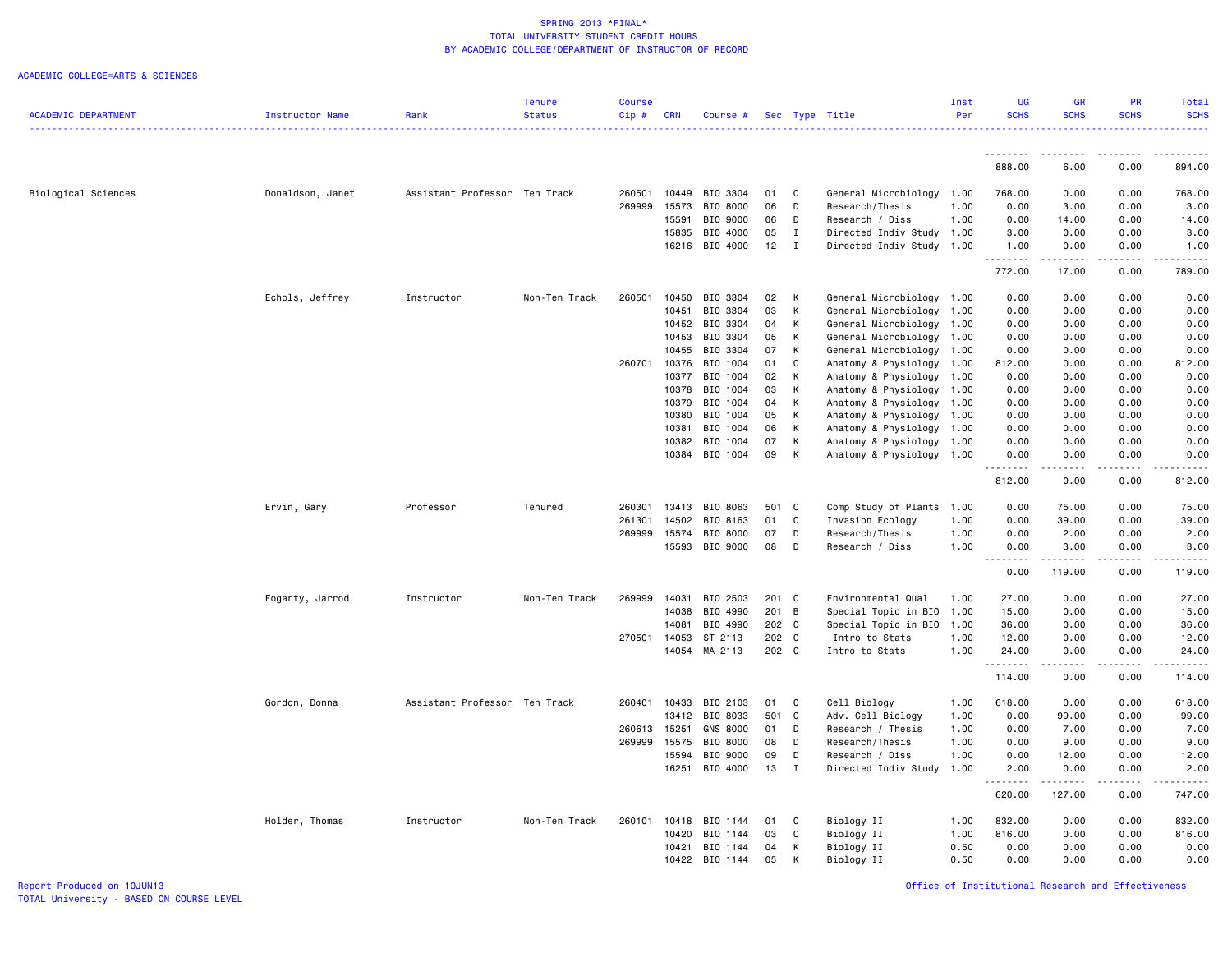|                            |                 |                               | <b>Tenure</b> | <b>Course</b> |            |          |    |              |                           | Inst | <b>UG</b>               | <b>GR</b>           | PR          | Total                |
|----------------------------|-----------------|-------------------------------|---------------|---------------|------------|----------|----|--------------|---------------------------|------|-------------------------|---------------------|-------------|----------------------|
| <b>ACADEMIC DEPARTMENT</b> | Instructor Name | Rank                          | <b>Status</b> | Cip#          | <b>CRN</b> | Course # |    |              | Sec Type Title            | Per  | <b>SCHS</b>             | <b>SCHS</b>         | <b>SCHS</b> | <b>SCHS</b><br>2222) |
| Biological Sciences        | Holder, Thomas  | Instructor                    | Non-Ten Track | 260101        | 10423      | BIO 1144 | 06 | к            | Biology II                | 0.50 | 0.00                    | 0.00                | 0.00        | 0.00                 |
|                            |                 |                               |               |               | 10424      | BIO 1144 | 07 | К            | Biology II                | 0.50 | 0.00                    | 0.00                | 0.00        | 0.00                 |
|                            |                 |                               |               |               | 10425      | BIO 1144 | 08 | Κ            | Biology II                | 0.50 | 0.00                    | 0.00                | 0.00        | 0.00                 |
|                            |                 |                               |               |               | 10426      | BIO 1144 | 09 | Κ            | Biology II                | 0.50 | 0.00                    | 0.00                | 0.00        | 0.00                 |
|                            |                 |                               |               |               | 10427      | BIO 1144 | 10 | К            | Biology II                | 0.50 | 0.00                    | 0.00                | 0.00        | 0.00                 |
|                            |                 |                               |               |               | 10428      | BIO 1144 | 11 | К            | Biology II                | 0.50 | 0.00                    | 0.00                | 0.00        | 0.00                 |
|                            |                 |                               |               |               | 10429      | BIO 1144 | 13 | К            | Biology II                | 0.50 | 0.00                    | 0.00                | 0.00        | 0.00                 |
|                            |                 |                               |               |               | 10430      | BIO 1144 | 14 | К            | Biology II                | 0.50 | 0.00                    | 0.00                | 0.00        | 0.00                 |
|                            |                 |                               |               |               | 10431      | BIO 1144 | 15 | Κ            |                           | 0.50 | 0.00                    | 0.00                | 0.00        | 0.00                 |
|                            |                 |                               |               |               | 10432      | BIO 1144 |    |              | Biology II                |      |                         |                     | 0.00        |                      |
|                            |                 |                               |               |               |            | BIO 1144 | 16 | К            | Biology II                | 0.50 | 0.00                    | 0.00                |             | 0.00                 |
|                            |                 |                               |               |               | 14509      |          | 17 | К            | Biology II                | 0.50 | 0.00                    | 0.00                | 0.00        | 0.00                 |
|                            |                 |                               |               |               | 14512      | BIO 1144 | 18 | Κ            | Biology II                | 0.50 | 0.00                    | 0.00                | 0.00        | 0.00                 |
|                            |                 |                               |               |               | 14513      | BIO 1144 | 19 | К            | Biology II                | 0.50 | 0.00                    | 0.00                | 0.00        | 0.00                 |
|                            |                 |                               |               |               | 14515      | BIO 1144 | 20 | Κ            | Biology II                | 0.50 | 0.00                    | 0.00                | 0.00        | 0.00                 |
|                            |                 |                               |               | 260701        | 10387      | BIO 1023 | 03 | Κ            | Plants & Humans           | 1.00 | 0.00                    | 0.00                | 0.00        | 0.00                 |
|                            |                 |                               |               |               | 10388      | BIO 1023 | 04 | К            | Plants & Humans           | 1.00 | 0.00                    | 0.00                | 0.00        | 0.00                 |
|                            |                 |                               |               |               | 10389      | BIO 1023 | 05 | К            | Plants & Humans           | 1.00 | 0.00                    | 0.00                | 0.00        | 0.00                 |
|                            |                 |                               |               |               | 10390      | BIO 1023 | 06 | К            | Plants & Humans           | 1.00 | 0.00                    | 0.00                | 0.00        | 0.00                 |
|                            |                 |                               |               |               | 10391      | BIO 1023 | 07 | К            | Plants & Humans           | 1.00 | 0.00                    | 0.00                | 0.00        | 0.00                 |
|                            |                 |                               |               |               | 10392      | BIO 1023 | 08 | К            | Plants & Humans           | 1.00 | 0.00                    | 0.00                | 0.00        | 0.00                 |
|                            |                 |                               |               |               | 10393      | BIO 1023 | 09 | К            | Plants & Humans           | 1.00 | 0.00                    | 0.00                | 0.00        | 0.00                 |
|                            |                 |                               |               |               | 10394      | BIO 1023 | 10 | К            | Plants & Humans           | 1.00 | 0.00                    | 0.00                | 0.00        | 0.00                 |
|                            |                 |                               |               |               | 10457      | BIO 3524 | 01 | C            | Biol Of Vertebrates       | 1.00 | 240.00                  | 0.00                | 0.00        | 240.00               |
|                            |                 |                               |               |               | 10458      | BIO 3524 | 02 | К            | Biol Of Vertebrates       | 1.00 | 0.00                    | 0.00                | 0.00        | 0.00                 |
|                            |                 |                               |               |               | 10459      | BIO 3524 | 03 | К            | Biol Of Vertebrates       | 1.00 | 0.00                    | 0.00                | 0.00        | 0.00                 |
|                            |                 |                               |               |               | 14500      | BIO 1023 | 11 | К            | Plants & Humans           | 1.00 | 0.00<br>. <b>.</b>      | 0.00<br>$- - - - -$ | 0.00<br>.   | 0.00<br><b></b>      |
|                            |                 |                               |               |               |            |          |    |              |                           |      | 1888.00                 | 0.00                | 0.00        | 1888.00              |
|                            | Klink, Vincent  | Assistant Professor Ten Track |               | 260307        | 10521      | BIO 8223 | 01 | C            | Plant Metabolism          | 1.00 | 0.00                    | 24.00               | 0.00        | 24.00                |
|                            |                 |                               |               | 269999        | 10519      | BIO 8011 | 01 | s            | Seminar I                 | 1.00 | 0.00                    | 33.00               | 0.00        | 33.00                |
|                            |                 |                               |               |               | 10520      | BIO 8021 | 01 | <b>S</b>     | Seminar II                | 1.00 | 0.00                    | 4.00                | 0.00        | 4.00                 |
|                            |                 |                               |               |               | 15576      | BIO 8000 | 09 | D            | Research/Thesis           | 1.00 | 0.00                    | 9.00                | 0.00        | 9.00                 |
|                            |                 |                               |               |               | 15595      | BIO 9000 | 10 | D            | Research / Diss           | 1.00 | 0.00                    | 10.00               | 0.00        | 10.00                |
|                            |                 |                               |               |               |            |          |    |              |                           |      | .<br>0.00               | .<br>80.00          | .<br>0.00   | .<br>80.00           |
|                            | Lopez, Job      | Assistant Professor Ten Track |               | 260501        | 10480      | BIO 4413 | 01 | C            | Immunology                | 1.00 | 642.00                  | 0.00                | 0.00        | 642.00               |
|                            |                 |                               |               |               | 10508      | BIO 6413 | 01 | C            | Immunology                | 1.00 | 0.00                    | 9.00                | 0.00        | 9.00                 |
|                            |                 |                               |               | 269999        | 15577      | BIO 8000 | 10 | D            | Research/Thesis           | 1.00 | 0.00                    | 2.00                | 0.00        | 2.00                 |
|                            |                 |                               |               |               | 16376      | BIO 4000 | 17 | $\mathbf{I}$ | Directed Indiv Study      | 1.00 | 3.00                    | 0.00                | 0.00        | 3.00                 |
|                            |                 |                               |               |               |            |          |    |              |                           |      | 645.00                  | 11.00               | 0.00        | 656.00               |
|                            | Outlaw, Diana   | Assistant Professor Ten Track |               | 269999        | 14505      | BIO 8990 | 01 | C            | Special Topic in BIO 1.00 |      | 0.00                    | 18.00               | 0.00        | 18.00                |
|                            |                 |                               |               |               | 15579      | BIO 8000 | 12 | D            | Research/Thesis           | 1.00 | 0.00                    | 7.00                | 0.00        | 7.00                 |
|                            |                 |                               |               |               | 15598      | BIO 9000 | 13 | D            | Research / Diss           | 1.00 | 0.00                    | 6.00                | 0.00        | 6.00<br><u>.</u>     |
|                            |                 |                               |               |               |            |          |    |              |                           |      | $\sim$ $\sim$ .<br>0.00 | 31.00               | .<br>0.00   | 31.00                |
|                            | Reese, Mary     | Instructor                    | Non-Ten Track | 260701        | 10385      | BIO 1023 | 01 | C.           | Plants & Humans           | 1.00 | 570.00                  | 0.00                | 0.00        | 570.00               |
|                            |                 |                               |               |               | 10386      | BIO 1023 | 02 | C            | Plants & Humans           | 1.00 | 567.00                  | 0.00                | 0.00        | 567.00               |
|                            |                 |                               |               | 511005        | 10462      | BIO 4100 | 01 | H            | Med Tech Clinicals        | 1.00 | 36.00                   | 0.00                | 0.00        | 36.00                |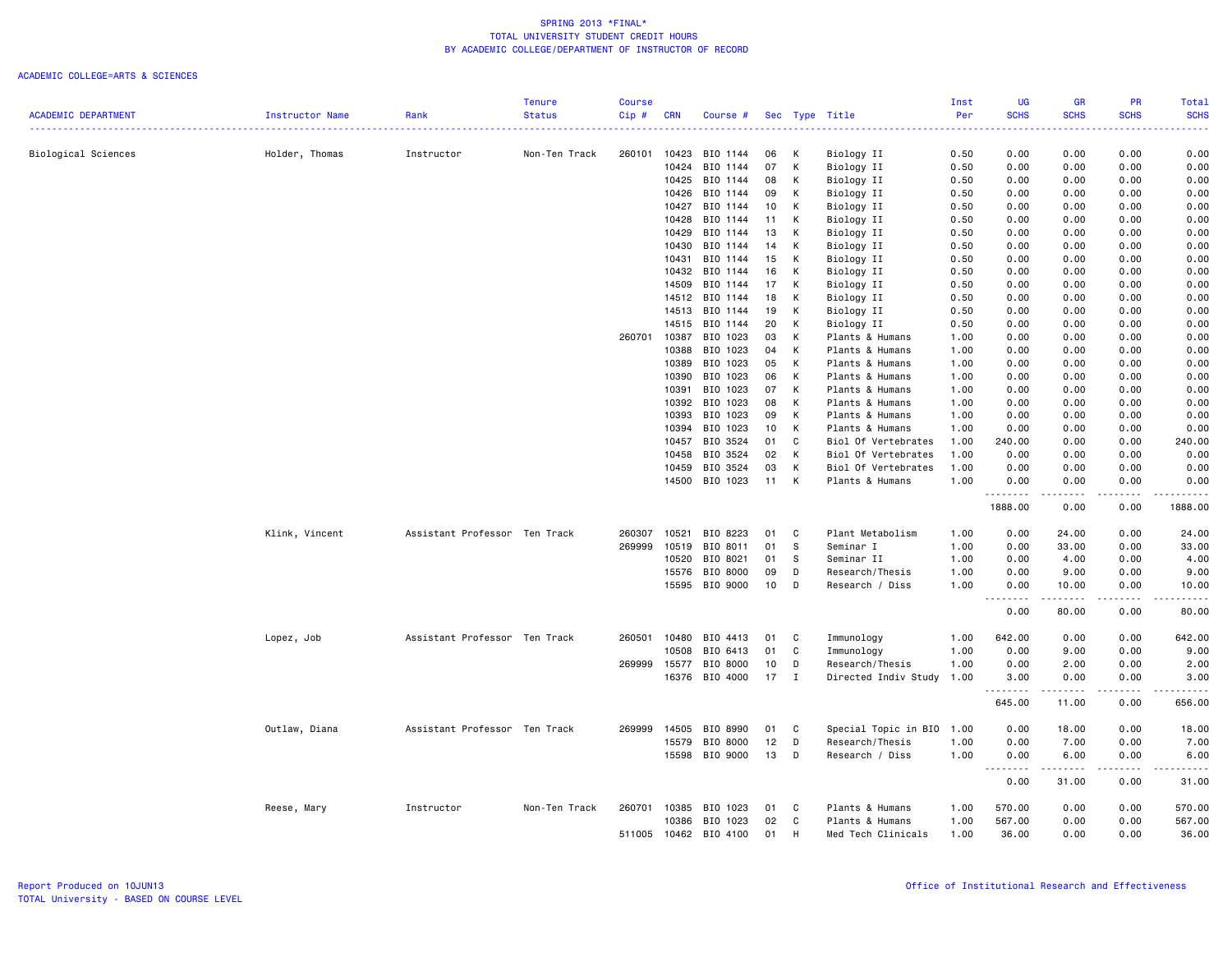|                            |                  |                               | <b>Tenure</b> | <b>Course</b> |            |                |       |              |                           | Inst | UG               | GR                                                                                                                                | PR          | Total        |
|----------------------------|------------------|-------------------------------|---------------|---------------|------------|----------------|-------|--------------|---------------------------|------|------------------|-----------------------------------------------------------------------------------------------------------------------------------|-------------|--------------|
| <b>ACADEMIC DEPARTMENT</b> | Instructor Name  | Rank                          | <b>Status</b> | Cip#          | <b>CRN</b> | Course #       |       |              | Sec Type Title            | Per  | <b>SCHS</b>      | <b>SCHS</b>                                                                                                                       | <b>SCHS</b> | <b>SCHS</b>  |
|                            |                  |                               |               |               |            |                |       |              |                           |      | .                | $\frac{1}{2} \left( \frac{1}{2} \right) \left( \frac{1}{2} \right) \left( \frac{1}{2} \right) \left( \frac{1}{2} \right)$         |             |              |
|                            |                  |                               |               |               |            |                |       |              |                           |      | 1173.00          | 0.00                                                                                                                              | 0.00        | 1173.00      |
| <b>Biological Sciences</b> | Reichert, Nancy  | Professor                     | Tenured       | 260101        |            | 16213 BIO 8191 | 501 S |              | Seminar in General B 1.00 |      | 0.00             | 1.00                                                                                                                              | 0.00        | 1.00         |
|                            |                  |                               |               | 269999        | 15580      | BIO 8000       | 13    | D            | Research/Thesis           | 1.00 | 0.00             | 1.00                                                                                                                              | 0.00        | 1.00         |
|                            |                  |                               |               |               |            |                |       |              |                           |      | .<br>0.00        | $\frac{1}{2} \left( \frac{1}{2} \right) \left( \frac{1}{2} \right) \left( \frac{1}{2} \right) \left( \frac{1}{2} \right)$<br>2.00 | .<br>0.00   | ----<br>2.00 |
|                            | Stewart, James   | Assistant Professor Ten Track |               | 240101        | 16075      | HON 4003       | 06    | $\mathbf{I}$ | Oxbridge Tutorial         | 1.00 | 9.00             | 0.00                                                                                                                              | 0.00        | 9.00         |
|                            |                  |                               |               |               | 16258      | HON 4000       | 02    | $\mathbf{I}$ | Directed Individual       | 1.00 | 3.00             | 0.00                                                                                                                              | 0.00        | 3.00         |
|                            |                  |                               |               | 260701        | 10439      | BIO 3014       | 01    | C            | Human Physiology          | 1.00 | 868.00           | 0.00                                                                                                                              | 0.00        | 868.00       |
|                            |                  |                               |               |               | 10440      | BIO 3014       | 02    | K            | Human Physiology          | 0.50 | 0.00             | 0.00                                                                                                                              | 0.00        | 0.00         |
|                            |                  |                               |               |               | 10441      | BIO 3014       | 03    | к            | Human Physiology          | 0.50 | 0.00             | 0.00                                                                                                                              | 0.00        | 0.00         |
|                            |                  |                               |               |               |            | 10442 BIO 3014 | 04    | К            | Human Physiology          | 0.50 | 0.00             | 0.00                                                                                                                              | 0.00        | 0.00         |
|                            |                  |                               |               |               | 10443      | BIO 3014       | 05    | к            | Human Physiology          | 0.50 | 0.00             | 0.00                                                                                                                              | 0.00        | 0.00         |
|                            |                  |                               |               |               |            | 10444 BIO 3014 | 06    | K            | Human Physiology          | 0.50 | 0.00             | 0.00                                                                                                                              | 0.00        | 0.00         |
|                            |                  |                               |               | 260706        | 10488      | BIO 4514       | 01    | C            | Animal Physiology         | 1.00 | 460.00           | 0.00                                                                                                                              | 0.00        | 460.00       |
|                            |                  |                               |               |               | 10489      | BIO 4514       | 02    | К            | Animal Physiology         | 0.50 | 0.00             | 0.00                                                                                                                              | 0.00        | 0.00         |
|                            |                  |                               |               |               |            | 10490 BIO 4514 | 03    | К            | Animal Physiology         | 0.50 | 0.00             | 0.00                                                                                                                              | 0.00        | 0.00         |
|                            |                  |                               |               |               | 10491      | BIO 4514       | 04    | К            | Animal Physiology         | 0.50 | 0.00             | 0.00                                                                                                                              | 0.00        | 0.00         |
|                            |                  |                               |               |               |            | 10514 BIO 6514 | 01    | C            | Animal Physiology         | 1.00 | 0.00             | 24.00                                                                                                                             | 0.00        | 24.00        |
|                            |                  |                               |               |               | 10515      | BIO 6514       | 02    | К            | Animal Physiology         | 1.00 | 0.00             | 0.00                                                                                                                              | 0.00        | 0.00         |
|                            |                  |                               |               |               | 10516      | BIO 6514       | 03    | К            | Animal Physiology         | 1.00 | 0.00             | 0.00                                                                                                                              | 0.00        | 0.00         |
|                            |                  |                               |               |               | 10517      | BIO 6514       | 04    | к            | Animal Physiology         | 1.00 | 0.00             | 0.00                                                                                                                              | 0.00        | 0.00         |
|                            |                  |                               |               | 269999        | 15581      | BIO 8000       | 14    | D            | Research/Thesis           | 1.00 | 0.00             | 8.00                                                                                                                              | 0.00        | 8.00         |
|                            |                  |                               |               |               | 15600      | BIO 9000       | 15    | D            | Research / Diss           | 1.00 | 0.00             | 4.00                                                                                                                              | 0.00        | 4.00         |
|                            |                  |                               |               |               |            | 15832 BIO 4000 | 02    | $\mathbf{I}$ | Directed Indiv Study      | 1.00 | 2.00             | 0.00                                                                                                                              | 0.00        | 2.00         |
|                            |                  |                               |               |               | 16487      | BIO 4000       | 20    | I            | Directed Indiv Study      | 1.00 | 1.00             | 0.00                                                                                                                              | 0.00        | 1.00         |
|                            |                  |                               |               |               |            |                |       |              |                           |      | 1343.00          | 36.00                                                                                                                             | 0.00        | 1379.00      |
|                            | Thornton, Justin | Assistant Professor Ten Track |               | 260699        | 10485      | BIO 4443       | 01    | $\mathbf{C}$ | Bacterial Genetics        | 1.00 | 102.00           | 0.00                                                                                                                              | 0.00        | 102.00       |
|                            |                  |                               |               |               | 10512      | BIO 6443       | 01    | C            | Bacterial Genetics        | 1.00 | 0.00             | 24.00                                                                                                                             | 0.00        | 24.00        |
|                            |                  |                               |               | 269999        | 15582      | BIO 8000       | 15    | D            | Research/Thesis           | 1.00 | 0.00             | 7.00                                                                                                                              | 0.00        | 7.00         |
|                            |                  |                               |               |               | 15992      | BIO 4000       | 07    | $\mathbf{I}$ | Directed Indiv Study 1.00 |      | 3.00             | 0.00                                                                                                                              | 0.00        | 3.00         |
|                            |                  |                               |               |               |            | 15993 BIO 4000 | 08    | $\mathbf{I}$ | Directed Indiv Study      | 1.00 | 3.00             | 0.00                                                                                                                              | 0.00        | 3.00         |
|                            |                  |                               |               |               |            |                |       |              |                           |      | 108.00           | 31.00                                                                                                                             | 0.00        | 139.00       |
|                            | Wallace, Lisa    | Associate Professor Tenured   |               | 260399        | 10467      | BIO 4203       | 01    | C            | Tax Of Spermatophyte 1.00 |      | 84.00            | 0.00                                                                                                                              | 0.00        | 84.00        |
|                            |                  |                               |               |               | 10468      | BIO 4203       | 02    | К            | Tax Of Spermatophyte      | 1.00 | 0.00             | 0.00                                                                                                                              | 0.00        | 0.00         |
|                            |                  |                               |               |               | 10469      | BIO 4203       | 03    | К            | Tax Of Spermatophyte      | 1.00 | 0.00             | 0.00                                                                                                                              | 0.00        | 0.00         |
|                            |                  |                               |               |               | 10496      | BIO 6203       | 01    | C            | Tax Of Spermatophyte      | 1.00 | 0.00             | 9.00                                                                                                                              | 0.00        | 9.00         |
|                            |                  |                               |               |               | 10497      | BIO 6203       | 02    | К            | Tax Of Spermatophyte      | 1.00 | 0.00             | 0.00                                                                                                                              | 0.00        | 0.00         |
|                            |                  |                               |               | 269999        | 15583      | BIO 8000       | 16    | D            | Research/Thesis           | 1.00 | 0.00             | 3.00                                                                                                                              | 0.00        | 3.00         |
|                            |                  |                               |               |               | 15602      | BIO 9000       | 17    | D            | Research / Diss           | 1.00 | 0.00             | 16.00                                                                                                                             | 0.00        | 16.00        |
|                            |                  |                               |               |               | 15987      | BIO 4000       | 06    | $\mathbf{I}$ | Directed Indiv Study      | 1.00 | 3.00<br><u>.</u> | 0.00                                                                                                                              | 0.00        | 3.00         |
|                            |                  |                               |               |               |            |                |       |              |                           |      | 87.00            | 28.00                                                                                                                             | 0.00        | 115.00       |
|                            | Welch, Mark      | Assistant Professor Ten Track |               | 260101        | 10463      | BIO 4113       | 01    | $\mathbf{C}$ | Evolution                 | 1.00 | 144.00           | 0.00                                                                                                                              | 0.00        | 144.00       |
|                            |                  |                               |               |               | 10494      | BIO 6113       | 01    | $\mathbf{C}$ | Evolution                 | 1.00 | 0.00             | 12.00                                                                                                                             | 0.00        | 12.00        |
|                            |                  |                               |               | 261301        | 13411      | BIO 6023       | 501 C |              | Prin Evolutionary Bi      | 1.00 | 0.00             | 84.00                                                                                                                             | 0.00        | 84.00        |
|                            |                  |                               |               | 269999        | 15584      | BIO 8000       | 17    | D            | Research/Thesis           | 1.00 | 0.00             | 6.00                                                                                                                              | 0.00        | 6.00         |
|                            |                  |                               |               |               |            | 15603 BIO 9000 | 18    | D            | Research / Diss           | 1.00 | 0.00             | 12.00                                                                                                                             | 0.00        | 12.00        |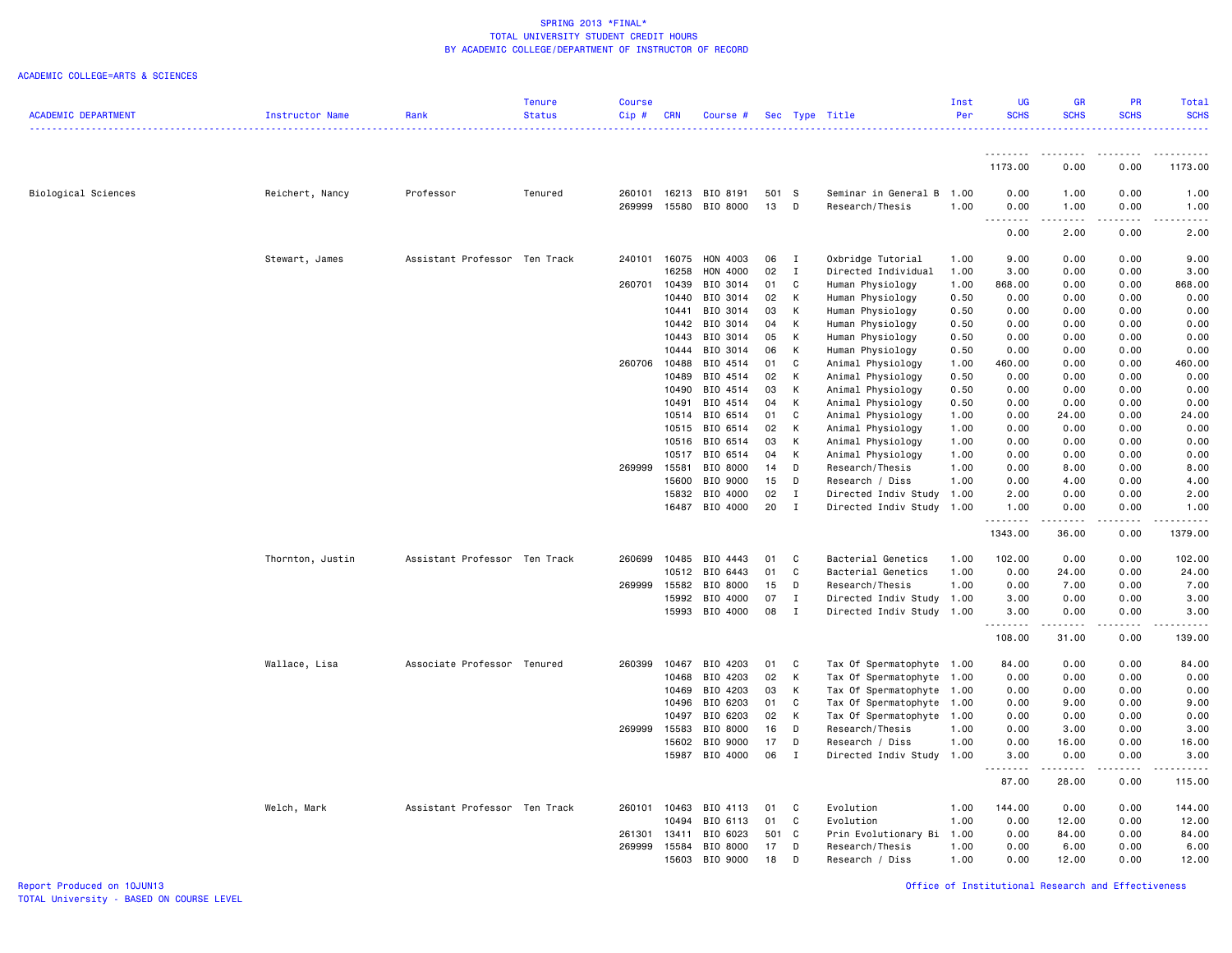|                            |                   |                               | <b>Tenure</b> | Course        |                |                      |              |                |                                  | Inst         | <b>UG</b>            | <b>GR</b>                  | PR                        | Total                  |
|----------------------------|-------------------|-------------------------------|---------------|---------------|----------------|----------------------|--------------|----------------|----------------------------------|--------------|----------------------|----------------------------|---------------------------|------------------------|
| <b>ACADEMIC DEPARTMENT</b> | Instructor Name   | Rank                          | <b>Status</b> | $Cip \#$<br>. | <b>CRN</b>     | Course #             |              |                | Sec Type Title                   | Per          | <b>SCHS</b>          | <b>SCHS</b><br>.           | <b>SCHS</b><br>---------- | <b>SCHS</b><br>.       |
| Biological Sciences        | Welch, Mark       | Assistant Professor Ten Track |               | 269999        |                | 16215 BIO 4000       | $11 \quad I$ |                | Directed Indiv Study 1.00        |              | 3.00                 | 0.00                       | 0.00                      | 3.00                   |
|                            |                   |                               |               |               |                |                      |              |                |                                  |              | <b></b><br>147.00    | ---------<br>114.00        | .<br>0.00                 | . <u>.</u> .<br>261.00 |
|                            | Williamson, Emily | Instructor                    | Non-Ten Track | 260101        | 10421          | BIO 1144             | 04           | к              | Biology II                       | 0.50         | 0.00                 | 0.00                       | 0.00                      | 0.00                   |
|                            |                   |                               |               |               | 10422          | BIO 1144             | 05           | к              | Biology II                       | 0.50         | 0.00                 | 0.00                       | 0.00                      | 0.00                   |
|                            |                   |                               |               |               | 10423          | BIO 1144             | 06           | К              | Biology II                       | 0.50         | 0.00                 | 0.00                       | 0.00                      | 0.00                   |
|                            |                   |                               |               |               | 10424          | BIO 1144             | 07           | К              | Biology II                       | 0.50         | 0.00                 | 0.00                       | 0.00                      | 0.00                   |
|                            |                   |                               |               |               | 10425          | BIO 1144             | 08           | К              | Biology II                       | 0.50         | 0.00                 | 0.00                       | 0.00                      | 0.00                   |
|                            |                   |                               |               |               | 10426          | BIO 1144             | 09           | К              | Biology II                       | 0.50         | 0.00                 | 0.00                       | 0.00                      | 0.00                   |
|                            |                   |                               |               |               | 10427          | BIO 1144             | 10           | К              | Biology II                       | 0.50         | 0.00                 | 0.00                       | 0.00                      | 0.00                   |
|                            |                   |                               |               |               | 10428          | BIO 1144             | 11           | К              | Biology II                       | 0.50         | 0.00                 | 0.00                       | 0.00                      | 0.00                   |
|                            |                   |                               |               |               | 10429          | BIO 1144             | 13           | К              | Biology II                       | 0.50         | 0.00                 | 0.00                       | 0.00                      | 0.00                   |
|                            |                   |                               |               |               | 10430          | BIO 1144             | 14           | к              | Biology II                       | 0.50         | 0.00                 | 0.00                       | 0.00                      | 0.00                   |
|                            |                   |                               |               |               | 10431          | BIO 1144             | 15           | К              | Biology II                       | 0.50         | 0.00                 | 0.00                       | 0.00                      | 0.00                   |
|                            |                   |                               |               |               | 10432          | BIO 1144             | 16           | К              | Biology II                       | 0.50         | 0.00                 | 0.00                       | 0.00                      | 0.00                   |
|                            |                   |                               |               |               | 14509          | BIO 1144             | 17           | К              | Biology II                       | 0.50         | 0.00                 | 0.00                       | 0.00                      | 0.00                   |
|                            |                   |                               |               |               |                | 14512 BIO 1144       | 18           | К              | Biology II                       | 0.50         | 0.00                 | 0.00                       | 0.00                      | 0.00                   |
|                            |                   |                               |               |               | 14513          | BIO 1144             | 19           | К              | Biology II                       | 0.50         | 0.00                 | 0.00                       | 0.00                      | 0.00                   |
|                            |                   |                               |               |               | 14515          | BIO 1144<br>BIO 1123 | 20<br>01     | К<br>C         | Biology II                       | 0.50         | 0.00                 | 0.00                       | 0.00                      | 0.00<br>567.00         |
|                            |                   |                               |               | 260701        | 10396<br>10397 | BIO 1123             | 02           | C              | Animal Biology<br>Animal Biology | 1.00<br>1.00 | 567.00<br>534.00     | 0.00<br>0.00               | 0.00<br>0.00              | 534.00                 |
|                            |                   |                               |               |               | 10398          | BIO 1123             | 03           | К              | Animal Biology                   | 1.00         | 0.00                 | 0.00                       | 0.00                      | 0.00                   |
|                            |                   |                               |               |               | 10399          | BIO 1123             | 04           | К              | Animal Biology                   | 1.00         | 0.00                 | 0.00                       | 0.00                      | 0.00                   |
|                            |                   |                               |               |               | 10400          | BIO 1123             | 05           | К              | Animal Biology                   | 1.00         | 0.00                 | 0.00                       | 0.00                      | 0.00                   |
|                            |                   |                               |               |               | 10401          | BIO 1123             | 06           | К              | Animal Biology                   | 1.00         | 0.00                 | 0.00                       | 0.00                      | 0.00                   |
|                            |                   |                               |               |               | 10402          | BIO 1123             | 07           | К              | Animal Biology                   | 1.00         | 0.00                 | 0.00                       | 0.00                      | 0.00                   |
|                            |                   |                               |               |               | 10403          | BIO 1123             | 08           | К              | Animal Biology                   | 1.00         | 0.00                 | 0.00                       | 0.00                      | 0.00                   |
|                            |                   |                               |               |               | 10404          | BIO 1123             | 09           | К              | Animal Biology                   | 1.00         | 0.00                 | 0.00                       | 0.00                      | 0.00                   |
|                            |                   |                               |               |               | 10405          | BIO 1123             | 10           | К              | Animal Biology                   | 1.00         | 0.00                 | 0.00                       | 0.00                      | 0.00                   |
|                            |                   |                               |               |               | 14501          | BIO 1123             | 11           | K              | Animal Biology                   | 1.00         | 0.00                 | 0.00<br>$- - - - - -$      | 0.00<br>.                 | 0.00<br><u>.</u>       |
|                            |                   |                               |               |               |                |                      |              |                |                                  |              | ---------<br>1101.00 | 0.00                       | 0.00                      | 1101.00                |
|                            | Wise, Dwayne      | Professor                     | Tenured       | 260613        | 10466          | BIO 4133             | 01           | C              | Human Genetics                   | 1.00         | 486.00               | 0.00                       | 0.00                      | 486.00                 |
|                            |                   |                               |               |               | 11970          | GNS 4133             | 01           | C              | Human Genetics                   | 1.00         | 18.00                | 0.00                       | 0.00                      | 18.00                  |
|                            |                   |                               |               | 269999        | 15585          | BIO 8000             | 18           | D              | Research/Thesis                  | 1.00         | 0.00                 | 3.00                       | 0.00                      | 3.00                   |
|                            |                   |                               |               |               | 15604          | BIO 9000             | 19           | D              | Research / Diss                  | 1.00         | 0.00                 | 1.00                       | 0.00                      | 1.00                   |
|                            |                   |                               |               |               |                | 16345 BIO 4000       | 16           | $\blacksquare$ | Directed Indiv Study             | 1.00         | 3.00<br>.            | 0.00<br>.                  | 0.00<br>.                 | 3.00<br>.              |
|                            |                   |                               |               |               |                |                      |              |                |                                  |              | 507.00               | 4.00                       | 0.00                      | 511.00                 |
| Biological Sciences        |                   |                               |               |               |                |                      |              |                |                                  |              | ========<br>11829.00 | ======== =======<br>801.00 | 0.00                      | 12630.00               |
|                            |                   |                               |               |               |                |                      |              |                |                                  |              | ========             | <b>EDESSERS</b>            | ========                  |                        |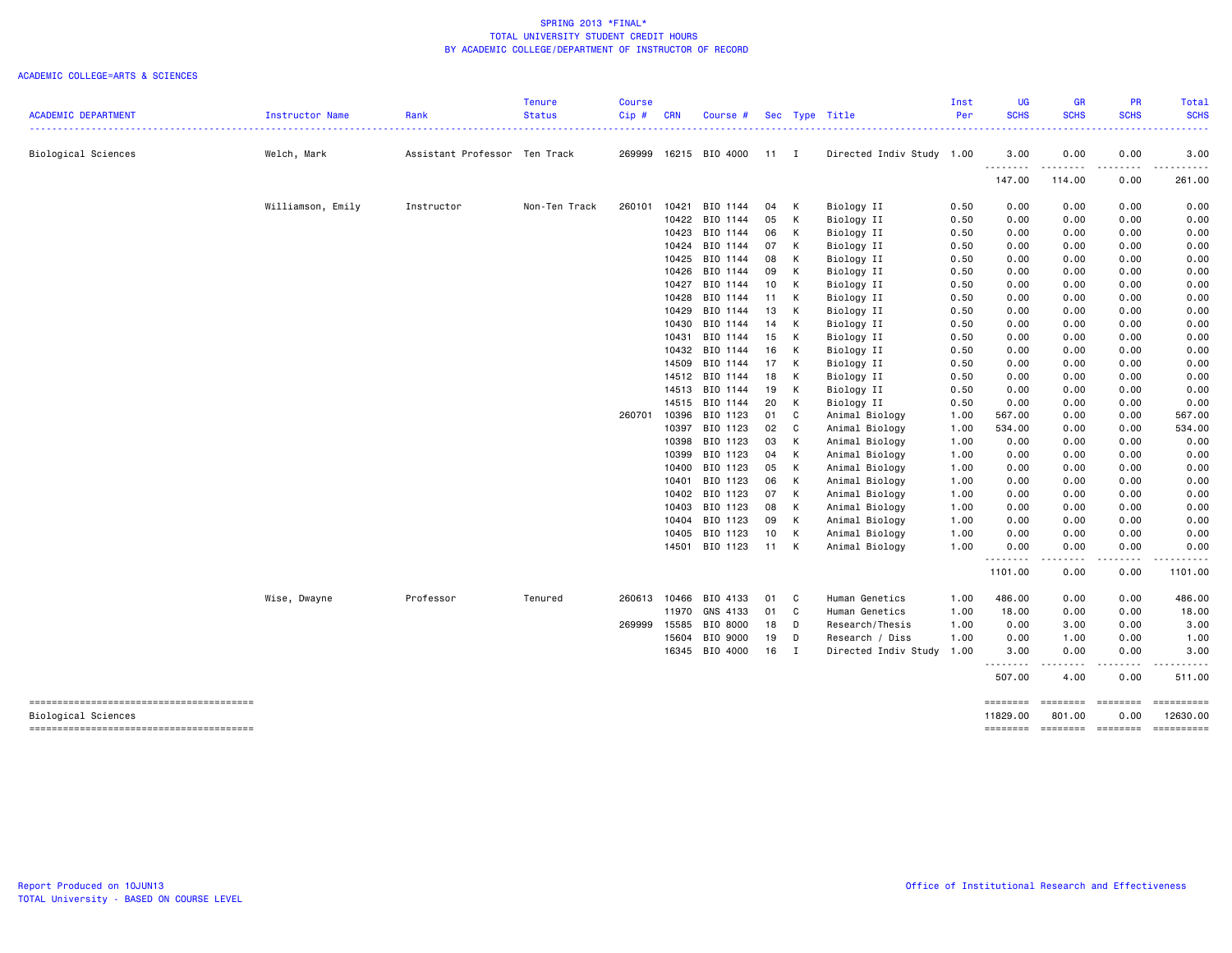|                            |                        |                                   | <b>Tenure</b> | <b>Course</b> |            |               |       |              |                           | Inst | <b>UG</b>                             | <b>GR</b>   | <b>PR</b>   | Total                                          |
|----------------------------|------------------------|-----------------------------------|---------------|---------------|------------|---------------|-------|--------------|---------------------------|------|---------------------------------------|-------------|-------------|------------------------------------------------|
| <b>ACADEMIC DEPARTMENT</b> | <b>Instructor Name</b> | Rank                              | <b>Status</b> | Cip#          | <b>CRN</b> | Course #      |       |              | Sec Type Title            | Per  | <b>SCHS</b>                           | <b>SCHS</b> | <b>SCHS</b> | <b>SCHS</b><br>.                               |
| Chemistry                  | Beard, Debbie          | Research Assist Pro Non-Ten Track |               | 400501        | 10648      | CH 1213       | 02    | C            | Chemistry I               | 1.00 | 408.00                                | 0.00        | 0.00        | 408.00                                         |
|                            |                        |                                   |               |               | 10649      | CH 1213       | 03    | C            | Chemistry I               | 1.00 | 540.00                                | 0.00        | 0.00        | 540.00                                         |
|                            |                        |                                   |               |               | 10727      | CH 4711       | 01    | C            | Senior Seminar            | 1.00 | 9.00                                  | 0.00        | 0.00        | 9.00                                           |
|                            |                        |                                   |               |               | 10731      | CH 8711       | 01    | <b>S</b>     | Seminar                   | 1.00 | 0.00                                  | 3.00        | 0.00        | 3.00                                           |
|                            |                        |                                   |               |               | 10732      | CH 8721       | 01    | <b>S</b>     | Seminar                   | 1.00 | 0.00                                  | 4.00        | 0.00        | 4.00                                           |
|                            |                        |                                   |               |               | 10733      | CH 8731       | 01    | S            | Seminar                   | 1.00 | 0.00                                  | 9.00        | 0.00        | 9.00                                           |
|                            |                        |                                   |               |               | 16451      | CH 4000       | 14    | $\mathbf I$  | Directed Indiv Study      | 1.00 | 3.00                                  | 0.00        | 0.00        | 3.00                                           |
|                            |                        |                                   |               |               |            |               |       |              |                           |      | .<br>960.00                           | .<br>16.00  | .<br>0.00   | .<br>976.00                                    |
|                            | Emerson, Joseph        | Assistant Professor Ten Track     |               | 400501        | 15772      | CH 9000       | 01    | D            | Research / Diss           | 1.00 | 0.00                                  | 55.00       | 0.00        | 55.00                                          |
|                            |                        |                                   |               |               | 15855      | CH 4000       | 08    | $\mathbf{I}$ | Directed Indiv Study      | 1.00 | 2.00                                  | 0.00        | 0.00        | 2.00                                           |
|                            |                        |                                   |               |               | 16170      | CH 4000       | 12    | $\mathbf I$  | Directed Indiv Study      | 1.00 | 1.00                                  | 0.00        | 0.00        | 1.00                                           |
|                            |                        |                                   |               | 400599        | 16058      | CH 2990       | 01    | L            | Special Topic in CH       | 1.00 | 5.00                                  | 0.00        | 0.00        | 5.00                                           |
|                            |                        |                                   |               |               | 16059      | CH 8990       | 03    | C            | Special Topic In CH       | 1.00 | 0.00<br>-----<br>$\sim$ $\sim$ $\sim$ | 27.00       | 0.00        | 27.00<br>$\omega_{\rm c}$ and $\omega_{\rm c}$ |
|                            |                        |                                   |               |               |            |               |       |              |                           |      | 8.00                                  | 82.00       | 0.00        | 90.00                                          |
|                            | Fitzkee, Nicholas      | Assistant Professor Ten Track     |               | 240101        | 16072      | HON 4003      | 03    | $\mathbf{I}$ | Oxbridge Tutorial         | 1.00 | 3.00                                  | 0.00        | 0.00        | 3.00                                           |
|                            |                        |                                   |               | 400501        | 10685      | CH 2141       | 01    | C            | Prof Chem: Tools          | 1.00 | 26.00                                 | 0.00        | 0.00        | 26.00                                          |
|                            |                        |                                   |               |               | 10688      | CH 4141       | 01    | C            | Prof Chem: Research       | 1.00 | 8.00                                  | 0.00        | 0.00        | 8.00                                           |
|                            |                        |                                   |               |               | 15633      | CH 4000       | 07    | I            | Directed Indiv Study      | 1.00 | 2.00                                  | 0.00        | 0.00        | 2.00                                           |
|                            |                        |                                   |               |               | 15773      | CH 9000       | 02    | D            | Research / Diss           | 1.00 | 0.00                                  | 27.00       | 0.00        | 27.00                                          |
|                            |                        |                                   |               |               | 16016      | CH 8000       | 01    | D            | Research / Thesis         | 1.00 | 0.00                                  | 13.00       | 0.00        | 13.00                                          |
|                            |                        |                                   |               |               | 16081      | CH 7000       | 01    | $\mathbf{I}$ | Directed Indiv Study      | 1.00 | 0.00                                  | 4.00        | 0.00        | 4.00                                           |
|                            |                        |                                   |               |               | 16083      | CH 7000       | 02    | $\mathbf{I}$ | Directed Indiv Study      | 1.00 | 0.00                                  | 4.00        | 0.00        | 4.00                                           |
|                            |                        |                                   |               |               |            |               |       |              |                           |      | 39.00                                 | 48.00       | 0.00        | 87.00                                          |
|                            | Foster, Stephen        | Associate Professor Tenured       |               | 400501        | 15774      | CH 9000       | 03    | D            | Research / Diss           | 1.00 | 0.00                                  | 7.00        | 0.00        | 7.00                                           |
|                            |                        |                                   |               |               | 16177      | CH 8000       | 03    | D            | Research / Thesis         | 1.00 | 0.00                                  | 9.00        | 0.00        | 9.00                                           |
|                            |                        |                                   |               |               | 16271      | CH 7000       | 05    | $\mathbf{I}$ | Directed Indiv Study      | 1.00 | 0.00                                  | 4.00        | 0.00        | 4.00                                           |
|                            |                        |                                   |               | 400502        | 13450      | CHTC 8073     | 501 C |              | Research Meth MAIS        | 1.00 | 0.00                                  | 3.00        | 0.00        | 3.00                                           |
|                            |                        |                                   |               | 400506        | 10691      | CH 4421       | 01    | <b>L</b>     | Physical Chem-Lab II 1.00 |      | 9.00                                  | 0.00        | 0.00        | 9.00                                           |
|                            |                        |                                   |               |               |            |               |       |              |                           |      | <b></b><br>9.00                       | .<br>23.00  | .<br>0.00   | .<br>32.00                                     |
|                            | Frisch, Jonathan       | Instructor                        | Non-Ten Track | 400501        | 10677      | CH 1223       | 01    | C            | Chemistry II              | 1.00 | 732.00                                | 0.00        | 0.00        | 732.00                                         |
|                            |                        |                                   |               | 400502        | 10689      | CH 4351       | 01    | L.           | Analytical Chem Lab       | 0.50 | 4.50                                  | 0.00        | 0.00        | 4.50                                           |
|                            |                        |                                   |               |               | 15547      | CH 4351       | 02    | $\mathsf{L}$ | Analytical Chem Lab       | 0.50 | 4.50                                  | 0.00        | 0.00        | 4.50                                           |
|                            |                        |                                   |               |               |            |               |       |              |                           |      | .<br>741.00                           | .<br>0.00   | .<br>0.00   | .<br>741.00                                    |
|                            | Gwaltney, Steven       | Associate Professor Tenured       |               | 400501        | 10625      | CH 1043       | 01    | C            | Survey of Chemistry       | 1.00 | 642.00                                | 0.00        | 0.00        | 642.00                                         |
|                            |                        |                                   |               |               | 10627      | CH 1053       | 01    | C            | Survey of Chemistry       | 1.00 | 303.00                                | 0.00        | 0.00        | 303.00                                         |
|                            |                        |                                   |               |               | 10647      | CH 1213       | 01    | C            | Chemistry I               | 1.00 | 288.00                                | 0.00        | 0.00        | 288.00                                         |
|                            |                        |                                   |               |               |            | 15775 CH 9000 | 04    | D            | Research / Diss           | 1.00 | 0.00                                  | 39.00       | 0.00        | 39.00                                          |
|                            |                        |                                   |               |               |            |               |       |              |                           |      | 1233.00                               | .<br>39.00  | .<br>0.00   | 1.1.1.1.1.1<br>1272.00                         |
|                            | Henry, William         | Associate Professor Tenured       |               | 400501        | 15477      | CH 4000       | 02    | $\mathbf{I}$ | Directed Indiv Study      | 1.00 | 2.00                                  | 0.00        | 0.00        | 2.00                                           |
|                            |                        |                                   |               |               | 15537      | CH 4000       | 05    | $\mathbf{I}$ | Directed Indiv Study      | 1.00 | 2.00                                  | 0.00        | 0.00        | 2.00                                           |
|                            |                        |                                   |               |               | 15776      | CH 9000       | 05    | D            | Research / Diss           | 1.00 | 0.00                                  | 35.00       | 0.00        | 35.00                                          |
|                            |                        |                                   |               | 400503        | 14581      | CH 3213       | 01    | C            | Inorg Chem                | 1.00 | 42.00                                 | 0.00        | 0.00        | 42.00                                          |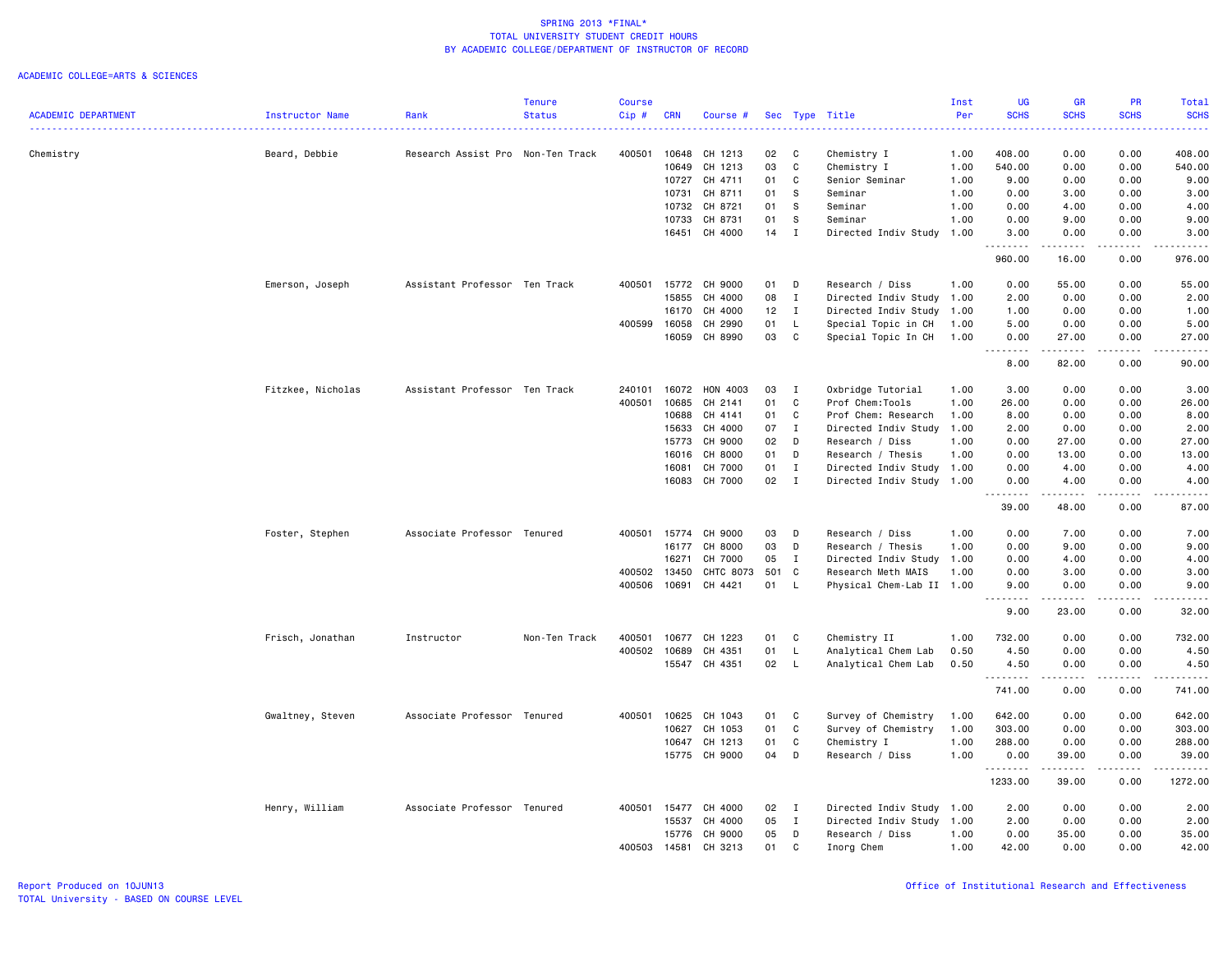|                            |                 |                               | <b>Tenure</b> | Course |            |               |       |                          |                           | Inst | <b>UG</b>         | <b>GR</b>                          | PR                                                                                                                                                           | Total       |
|----------------------------|-----------------|-------------------------------|---------------|--------|------------|---------------|-------|--------------------------|---------------------------|------|-------------------|------------------------------------|--------------------------------------------------------------------------------------------------------------------------------------------------------------|-------------|
| <b>ACADEMIC DEPARTMENT</b> | Instructor Name | Rank                          | <b>Status</b> | Cip#   | <b>CRN</b> | Course #      |       |                          | Sec Type Title            | Per  | <b>SCHS</b>       | <b>SCHS</b>                        | <b>SCHS</b>                                                                                                                                                  | <b>SCHS</b> |
|                            |                 |                               |               |        |            |               |       |                          |                           |      |                   |                                    |                                                                                                                                                              | .           |
|                            |                 |                               |               |        |            |               |       |                          |                           |      | --------<br>46.00 | --------<br>35.00                  | .<br>0.00                                                                                                                                                    | .<br>81.00  |
| Chemistry                  | Lewis, Edwin    | Professor                     | Tenured       | 400501 | 10716      | CH 4603       | 03    | - L                      | Undergraduate Resear 1.00 |      | 3.00              | 0.00                               | 0.00                                                                                                                                                         | 3.00        |
|                            |                 |                               |               |        | 15777      | CH 9000       | 06    | D                        | Research / Diss           | 1.00 | 0.00              | 37.00                              | 0.00                                                                                                                                                         | 37.00       |
|                            |                 |                               |               |        | 15878      | CH 4000       | 09    | $\mathbf{I}$             | Directed Indiv Study      | 1.00 | 2.00              | 0.00                               | 0.00                                                                                                                                                         | 2.00        |
|                            |                 |                               |               |        |            |               |       |                          |                           |      | .                 | $\sim$ $\sim$ $\sim$ $\sim$ $\sim$ | .                                                                                                                                                            | .           |
|                            |                 |                               |               |        |            |               |       |                          |                           |      | 5.00              | 37.00                              | 0.00                                                                                                                                                         | 42.00       |
|                            | Mead, Keith     | Professor                     | Tenured       | 400501 | 10714      | CH 4603       | 01 L  |                          | Undergraduate Resear 1.00 |      | 6.00              | 0.00                               | 0.00                                                                                                                                                         | 6.00        |
|                            |                 |                               |               |        | 15475      | CH 4000       | 01    | $\mathbf{I}$             | Directed Indiv Study 1.00 |      | 2.00              | 0.00                               | 0.00                                                                                                                                                         | 2.00        |
|                            |                 |                               |               |        | 15778      | CH 9000       | 07    | D                        | Research / Diss           | 1.00 | 0.00              | 9.00                               | 0.00                                                                                                                                                         | 9.00        |
|                            |                 |                               |               |        | 16209      | CH 8000       | 04    | D                        | Research / Thesis         | 1.00 | 0.00              | 10.00                              | 0.00                                                                                                                                                         | 10.00       |
|                            |                 |                               |               |        | 16223      | CH 7000       | 04    | $\mathbf{I}$             | Directed Indiv Study 1.00 |      | 0.00              | 3.00                               | 0.00                                                                                                                                                         | 3.00        |
|                            |                 |                               |               |        | 16480      | CH 4000       | 15    | $\mathbf I$              | Directed Indiv Study 1.00 |      | 1.00              | 0.00                               | 0.00                                                                                                                                                         | 1.00        |
|                            |                 |                               |               | 400502 | 13452      | CHTC 8563     | 501 C |                          | Organics & Polymers 1.00  |      | 0.00              | 3.00                               | 0.00                                                                                                                                                         | 3.00        |
|                            |                 |                               |               | 400504 | 10699      | CH 4513       | 01    | C                        | Organic Chemistry I       | 1.00 | 138.00<br>.       | 0.00<br>.                          | 0.00                                                                                                                                                         | 138.00<br>. |
|                            |                 |                               |               |        |            |               |       |                          |                           |      | 147.00            | 25.00                              | 0.00                                                                                                                                                         | 172.00      |
|                            | Mlsna, Debra    | Instructor                    | Non-Ten Track | 400501 | 16492      | CH 4000       | 16    | $\mathbf{I}$             | Directed Indiv Study      | 1.00 | 1.00              | 0.00                               | 0.00                                                                                                                                                         | 1.00        |
|                            |                 |                               |               | 400504 | 10683      | CH 1244       | 01    | C                        | Integrated Chem II        | 1.00 | 140.00            | 0.00                               | 0.00                                                                                                                                                         | 140.00      |
|                            |                 |                               |               |        | 10686      | CH 2501       | 01    | L                        | Elem Org Chem-Lab         | 1.00 | 46.00             | 0.00                               | 0.00                                                                                                                                                         | 46.00       |
|                            |                 |                               |               |        | 10693      | CH 4511       | 01    | L.                       | Org Chem Lab I            | 1.00 | 16.00             | 0.00                               | 0.00                                                                                                                                                         | 16.00       |
|                            |                 |                               |               |        | 10694      | CH 4511       | 02    | - L                      | Org Chem Lab I            | 1.00 | 18.00             | 0.00                               | 0.00                                                                                                                                                         | 18.00       |
|                            |                 |                               |               |        | 10695      | CH 4511       | 03    | L.                       | Org Chem Lab I            | 1.00 | 15.00             | 0.00                               | 0.00                                                                                                                                                         | 15.00       |
|                            |                 |                               |               |        | 10696      | CH 4511       | 04    | L.                       | Org Chem Lab I            | 1.00 | 12.00             | 0.00                               | 0.00                                                                                                                                                         | 12.00       |
|                            |                 |                               |               |        | 10698      | CH 4511       | 06    | <b>L</b>                 | Org Chem Lab I            | 1.00 | 20.00             | 0.00                               | 0.00                                                                                                                                                         | 20.00       |
|                            |                 |                               |               |        | 10701      | CH 4521       | 01    | L,                       | Org Chem Lab II           | 1.00 | 24.00             | 0.00                               | 0.00                                                                                                                                                         | 24.00       |
|                            |                 |                               |               |        | 10703      | CH 4521       | 03    | L.                       | Org Chem Lab II           | 1.00 | 22.00             | 0.00                               | 0.00                                                                                                                                                         | 22.00       |
|                            |                 |                               |               |        | 10704      | CH 4521       | 04    | $\mathsf{L}$             | Org Chem Lab II           | 1.00 | 18.00             | 0.00                               | 0.00                                                                                                                                                         | 18.00       |
|                            |                 |                               |               |        | 10705      | CH 4521       | 05    | L.                       | Org Chem Lab II           | 1.00 | 21.00             | 0.00                               | 0.00                                                                                                                                                         | 21.00       |
|                            |                 |                               |               |        | 10706      | CH 4521       | 06    | <b>L</b>                 | Org Chem Lab II           | 1.00 | 24.00             | 0.00                               | 0.00                                                                                                                                                         | 24.00       |
|                            |                 |                               |               |        |            | 10707 CH 4521 | 07    | <b>L</b>                 | Org Chem Lab II           | 1.00 | 24.00             | 0.00                               | 0.00                                                                                                                                                         | 24.00       |
|                            |                 |                               |               |        | 10708      | CH 4521       | 08    | <b>L</b>                 | Org Chem Lab II           | 1.00 | 20.00             | 0.00                               | 0.00                                                                                                                                                         | 20.00       |
|                            |                 |                               |               |        | 10709      | CH 4521       | 09    | L.                       | Org Chem Lab II           | 1.00 | 9.00              | 0.00                               | 0.00                                                                                                                                                         | 9.00        |
|                            |                 |                               |               |        |            | 14572 CH 1244 | 02    | $\,$ K                   | Integrated Chem II        | 1.00 | 0.00              | 0.00                               | 0.00                                                                                                                                                         | 0.00        |
|                            |                 |                               |               |        | 14573      | CH 1244       | 03    | K                        | Integrated Chem II        | 1.00 | 0.00              | 0.00                               | 0.00                                                                                                                                                         | 0.00        |
|                            |                 |                               |               |        | 14574      | CH 1244       | 04    | K                        | Integrated Chem II        | 1.00 | 0.00              | 0.00                               | 0.00                                                                                                                                                         | 0.00        |
|                            |                 |                               |               |        |            | 14578 CH 4511 | 07 L  |                          | Org Chem Lab I            | 1.00 | 17.00<br>.        | 0.00<br>.                          | 0.00<br>$\frac{1}{2} \left( \frac{1}{2} \right) \left( \frac{1}{2} \right) \left( \frac{1}{2} \right) \left( \frac{1}{2} \right) \left( \frac{1}{2} \right)$ | 17.00<br>.  |
|                            |                 |                               |               |        |            |               |       |                          |                           |      | 447.00            | 0.00                               | 0.00                                                                                                                                                         | 447.00      |
|                            | Mlsna, Todd     | Associate Professor Ten Track |               | 400501 | 10723      | CH 4603       | 10    | $\mathsf{L}$             | Undergraduate Resear 1.00 |      | 6.00              | 0.00                               | 0.00                                                                                                                                                         | 6.00        |
|                            |                 |                               |               |        |            | 15779 CH 9000 | 08    | D                        | Research / Diss           | 1.00 | 0.00              | 83.00                              | 0.00                                                                                                                                                         | 83.00       |
|                            |                 |                               |               |        | 16329      | CH 4000       | 13    | $\mathbf{I}$             | Directed Indiv Study 1.00 |      | 3.00              | 0.00                               | 0.00                                                                                                                                                         | 3.00        |
|                            |                 |                               |               |        | 16494      | CH 4000       | 17    | $\mathbf{I}$             | Directed Indiv Study      | 1.00 | 1.00              | 0.00                               | 0.00                                                                                                                                                         | 1.00        |
|                            |                 |                               |               | 400502 | 10690      | CH 4353       | 01    | C                        | Analytical Chem II        | 1.00 | 57.00<br>.        | 0.00<br>.                          | 0.00<br>.                                                                                                                                                    | 57.00<br>.  |
|                            |                 |                               |               |        |            |               |       |                          |                           |      | 67.00             | 83.00                              | 0.00                                                                                                                                                         | 150.00      |
|                            | Patel, Sapna    | Lecturer                      | Non-Ten Track | 400501 | 10626      | CH 1051       | 01    | $\overline{\phantom{a}}$ | Experimental Chem         | 0.50 | 32.00             | 0.00                               | 0.00                                                                                                                                                         | 32.00       |
|                            |                 |                               |               |        | 10628      | CH 1211       | 01    | L.                       | Invst In Chemistry I 0.50 |      | 10.50             | 0.00                               | 0.00                                                                                                                                                         | 10.50       |
|                            |                 |                               |               |        | 10629      | CH 1211       | 02    | - L                      | Invst In Chemistry I 0.50 |      | 2.50              | 0.00                               | 0.00                                                                                                                                                         | 2.50        |
|                            |                 |                               |               |        | 10630      | CH 1211       | 03    | <b>L</b>                 | Invst In Chemistry I 0.50 |      | 11.50             | 0.00                               | 0.00                                                                                                                                                         | 11.50       |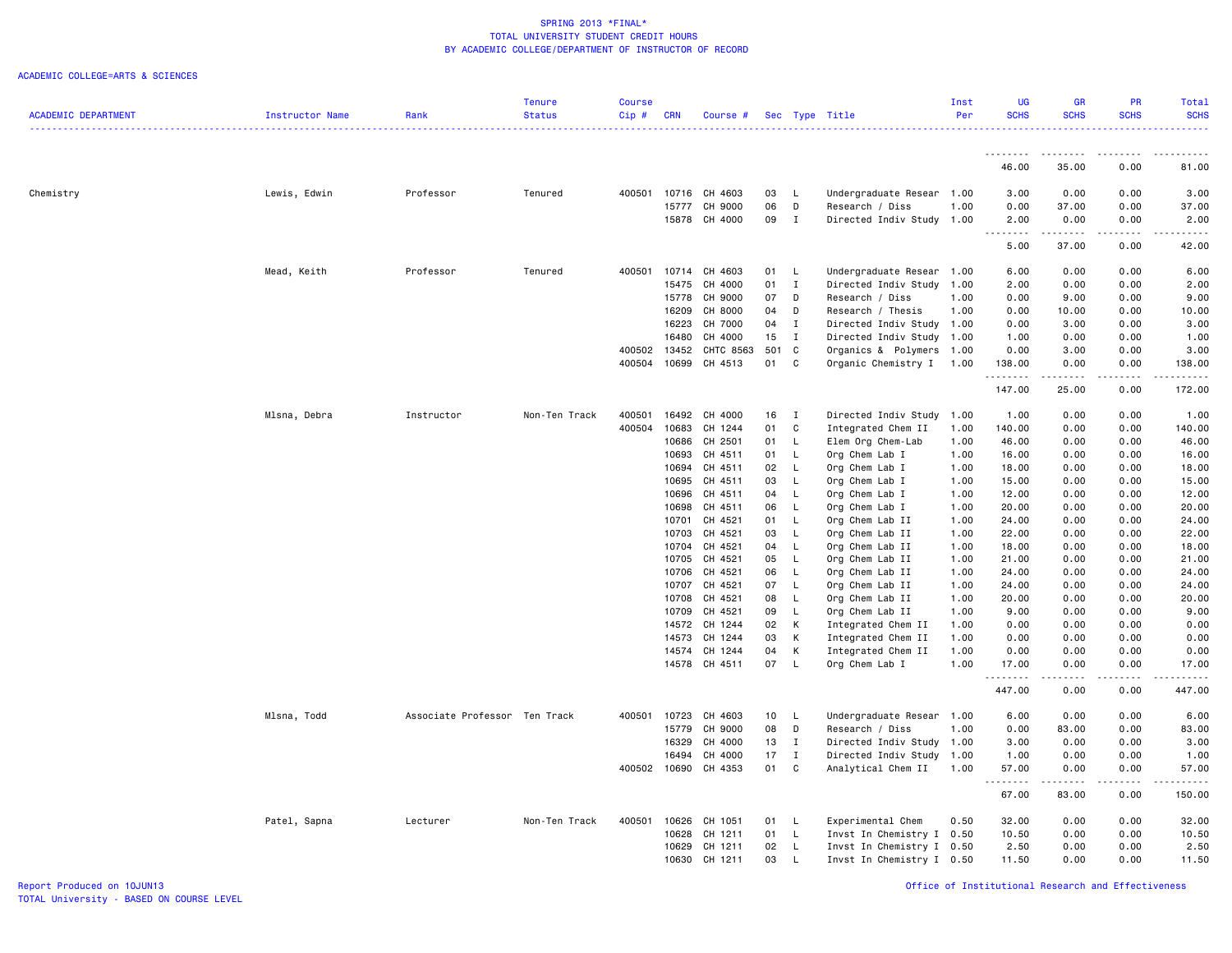|                            |                 |            | <b>Tenure</b> | <b>Course</b> |            |               |    |              |                                                 | Inst | <b>UG</b>        | <b>GR</b>        | PR          | <b>Total</b>              |
|----------------------------|-----------------|------------|---------------|---------------|------------|---------------|----|--------------|-------------------------------------------------|------|------------------|------------------|-------------|---------------------------|
| <b>ACADEMIC DEPARTMENT</b> | Instructor Name | Rank       | <b>Status</b> | $Cip$ #       | <b>CRN</b> | Course #      |    |              | Sec Type Title<br>----------------------------- | Per  | <b>SCHS</b><br>. | <b>SCHS</b><br>. | <b>SCHS</b> | <b>SCHS</b><br>.          |
| Chemistry                  | Patel, Sapna    | Lecturer   | Non-Ten Track | 400501        | 10631      | CH 1211       | 04 | <b>L</b>     | Invst In Chemistry I 0.50                       |      | 11.50            | 0.00             | 0.00        | 11.50                     |
|                            |                 |            |               |               | 10632      | CH 1211       | 05 | $\mathsf{L}$ | Invst In Chemistry I 0.50                       |      | 11.50            | 0.00             | 0.00        | 11.50                     |
|                            |                 |            |               |               |            | 10634 CH 1211 | 07 | L            | Invst In Chemistry I 0.50                       |      | 11.00            | 0.00             | 0.00        | 11.00                     |
|                            |                 |            |               |               | 10635      | CH 1211       | 08 | - L          | Invst In Chemistry I 0.50                       |      | 11.50            | 0.00             | 0.00        | 11.50                     |
|                            |                 |            |               |               | 10636      | CH 1211       | 09 | L            | Invst In Chemistry I 0.50                       |      | 10.00            | 0.00             | 0.00        | 10.00                     |
|                            |                 |            |               |               | 10637      | CH 1211       | 10 | $\mathsf{L}$ | Invst In Chemistry I 0.50                       |      | 9.50             | 0.00             | 0.00        | 9.50                      |
|                            |                 |            |               |               | 10638      | CH 1211       | 11 | $\mathsf{L}$ | Invst In Chemistry I 0.50                       |      | 6.00             | 0.00             | 0.00        | 6.00                      |
|                            |                 |            |               |               | 10639      | CH 1211       | 12 | $\mathsf{L}$ | Invst In Chemistry I 0.50                       |      | 6.00             | 0.00             | 0.00        | 6.00                      |
|                            |                 |            |               |               |            | 10640 CH 1211 | 13 | - L          | Invst In Chemistry I 0.50                       |      | 11.00            | 0.00             | 0.00        | 11.00                     |
|                            |                 |            |               |               | 10642      | CH 1211       | 15 | $\mathsf{L}$ | Invst In Chemistry I 0.50                       |      | 10.00            | 0.00             | 0.00        | 10.00                     |
|                            |                 |            |               |               | 10643      | CH 1211       | 17 | L            | Invst In Chemistry I 0.50                       |      | 10.50            | 0.00             | 0.00        | 10.50                     |
|                            |                 |            |               |               |            | 10645 CH 1211 | 19 | $\mathsf{L}$ | Invst In Chemistry I 0.50                       |      | 8.00             | 0.00             | 0.00        | 8.00                      |
|                            |                 |            |               |               | 10646      | CH 1211       | 21 | $\mathsf{L}$ | Invst In Chemistry I                            | 0.50 | 10.50            | 0.00             | 0.00        | 10.50                     |
|                            |                 |            |               |               | 10651      | CH 1221       | 01 | $\mathsf{L}$ | Invst Chemistry II                              | 0.50 | 11.00            | 0.00             | 0.00        | 11.00                     |
|                            |                 |            |               |               | 10652      | CH 1221       | 02 | L.           | Invst Chemistry II                              | 0.50 | 10.00            | 0.00             | 0.00        | 10.00                     |
|                            |                 |            |               |               | 10653      | CH 1221       | 03 | $\mathsf{L}$ | Invst Chemistry II                              | 0.50 | 12.00            | 0.00             | 0.00        | 12.00                     |
|                            |                 |            |               |               | 10654      | CH 1221       | 04 | <b>L</b>     | Invst Chemistry II                              | 0.50 | 12.00            | 0.00             | 0.00        | 12.00                     |
|                            |                 |            |               |               | 10655      | CH 1221       | 05 | L            | Invst Chemistry II                              | 0.50 | 11.00            | 0.00             | 0.00        | 11.00                     |
|                            |                 |            |               |               | 10656      | CH 1221       | 06 | $\mathsf{L}$ | Invst Chemistry II                              | 0.50 | 9.50             | 0.00             | 0.00        | 9.50                      |
|                            |                 |            |               |               | 10657      | CH 1221       | 07 | L.           | Invst Chemistry II                              | 0.50 | 11.50            | 0.00             | 0.00        | 11.50                     |
|                            |                 |            |               |               | 10658      | CH 1221       | 08 | L.           | Invst Chemistry II                              | 0.50 | 12.00            | 0.00             | 0.00        | 12.00                     |
|                            |                 |            |               |               | 10659      | CH 1221       | 09 | $\mathsf{L}$ | Invst Chemistry II                              | 0.50 | 11.50            | 0.00             | 0.00        | 11.50                     |
|                            |                 |            |               |               | 10660      | CH 1221       | 10 | $\mathsf{L}$ | Invst Chemistry II                              | 0.50 | 11.50            | 0.00             | 0.00        | 11.50                     |
|                            |                 |            |               |               | 10661      | CH 1221       | 11 | L            | Invst Chemistry II                              | 0.50 | 10.50            | 0.00             | 0.00        | 10.50                     |
|                            |                 |            |               |               | 10662      | CH 1221       | 12 | $\mathsf{L}$ | Invst Chemistry II                              | 0.50 | 11.00            | 0.00             | 0.00        | 11.00                     |
|                            |                 |            |               |               | 10663      | CH 1221       | 13 | $\mathsf{L}$ | Invst Chemistry II                              | 0.50 | 12.00            | 0.00             | 0.00        | 12.00                     |
|                            |                 |            |               |               | 10664      | CH 1221       | 14 | L            | Invst Chemistry II                              | 0.50 | 10.50            | 0.00             | 0.00        | 10.50                     |
|                            |                 |            |               |               | 10665      | CH 1221       | 15 | $\mathsf{L}$ | Invst Chemistry II                              | 0.50 | 7.00             | 0.00             | 0.00        | 7.00                      |
|                            |                 |            |               |               | 10666      | CH 1221       | 17 | $\mathsf{L}$ | Invst Chemistry II                              | 0.50 | 8.50             | 0.00             | 0.00        | 8.50                      |
|                            |                 |            |               |               | 10667      | CH 1221       | 19 | L            | Invst Chemistry II                              | 0.50 | 12.00            | 0.00             | 0.00        | 12.00                     |
|                            |                 |            |               |               | 10668      | CH 1221       | 20 | L            | Invst Chemistry II                              | 0.50 | 12.00            | 0.00             | 0.00        | 12.00                     |
|                            |                 |            |               |               | 10669      | CH 1221       | 21 | $\mathsf{L}$ | Invst Chemistry II                              | 0.50 | 11.50            | 0.00             | 0.00        | 11.50                     |
|                            |                 |            |               |               | 10671      | CH 1221       | 23 | $\mathsf{L}$ | Invst Chemistry II                              | 0.50 | 11.50            | 0.00             | 0.00        | 11.50                     |
|                            |                 |            |               |               | 10672      | CH 1221       | 25 | L.           | Invst Chemistry II                              | 0.50 | 4.00             | 0.00             | 0.00        | 4.00                      |
|                            |                 |            |               |               | 10674      | CH 1221       | 27 | $\mathsf{L}$ | Invst Chemistry II                              | 0.50 | 7.50             | 0.00             | 0.00        | 7.50                      |
|                            |                 |            |               |               | 10676      | CH 1221       | 29 | $\mathsf{L}$ | Invst Chemistry II                              | 0.50 | 3.50             | 0.00             | 0.00        | 3.50                      |
|                            |                 |            |               |               | 14569      | CH 1211       | 24 | L            | Invst In Chemistry I 0.50                       |      | 5.00             | 0.00             | 0.00        | 5.00                      |
|                            |                 |            |               |               | 14570      | CH 1211       | 25 | $\mathsf{L}$ | Invst In Chemistry I 0.50                       |      | 9.00             | 0.00             | 0.00        | 9.00                      |
|                            |                 |            |               |               | 14571      | CH 1221       | 18 | L.           | Invst Chemistry II                              | 0.50 | 6.50             | 0.00             | 0.00        | 6.50                      |
|                            |                 |            |               |               |            | 14579 CH 1211 | 20 | $\mathsf{L}$ | Invst In Chemistry I 0.50                       |      | 7.00             | 0.00             | 0.00        | 7.00                      |
|                            |                 |            |               |               |            |               |    |              |                                                 |      | .<br>444.50      | -----<br>0.00    | .<br>0.00   | $- - - - - - -$<br>444.50 |
|                            | Rabideau, Peter | Professor  | Tenured       | 400504        |            | 10710 CH 4523 | 01 | C            | Organic Chemistry II 1.00                       |      | 216.00           | 0.00             | 0.00        | 216.00                    |
|                            |                 |            |               |               |            | 10711 CH 4523 | 02 | $\mathbf c$  | Organic Chemistry II 1.00                       |      | 231.00           | 0.00             | 0.00        | 231.00                    |
|                            |                 |            |               |               |            |               |    |              |                                                 |      | .<br>447.00      | .<br>0.00        | 0.00        | .<br>447.00               |
|                            | Rowland, Emily  | Instructor | Non-Ten Track | 400504        | 10687      | CH 2503       | 01 | C            | Elem Organic Chem                               | 1.00 | 162.00           | 0.00             | 0.00        | 162.00                    |
|                            |                 |            |               |               | 10712      | CH 4523       | 03 | C            | Organic Chemistry II 1.00                       |      | 264.00           | 0.00             | 0.00        | 264.00                    |
|                            |                 |            |               |               | 10713      | CH 4564       | 01 | C            | Integrated Organic I 1.00                       |      | 88.00            | 0.00             | 0.00        | 88.00                     |
|                            |                 |            |               |               | 14575      | CH 4564       | 02 | К            | Integrated Organic I 1.00                       |      | 0.00             | 0.00             | 0.00        | 0.00                      |
|                            |                 |            |               |               | 14576      | CH 4564       | 03 | K            | Integrated Organic I 1.00                       |      | 0.00             | 0.00             | 0.00        | 0.00                      |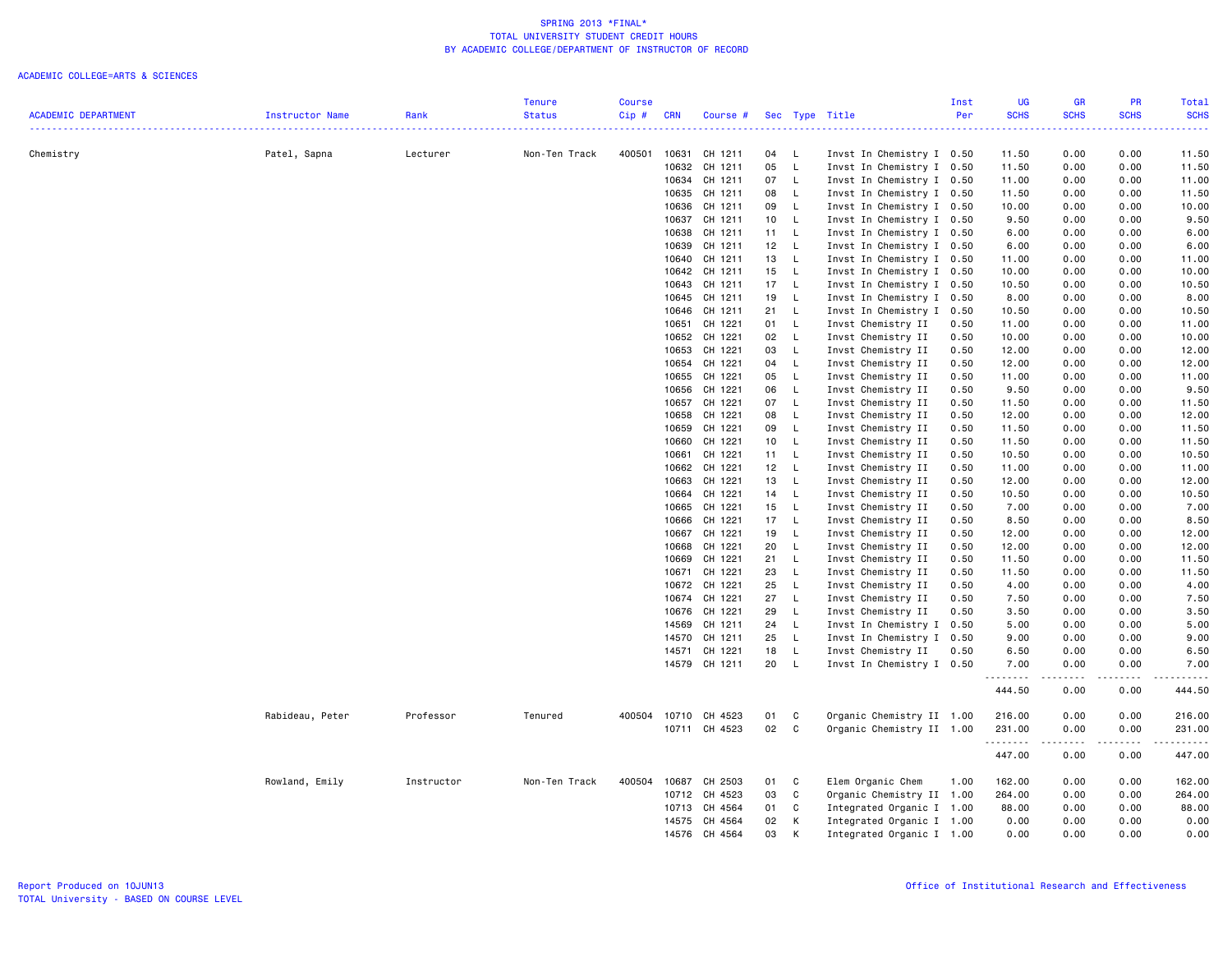|                            |                 |                               | <b>Tenure</b> | <b>Course</b> |                |                    |          |              |                                                   | Inst | UG                           | <b>GR</b>     | PR                    | Total                                       |
|----------------------------|-----------------|-------------------------------|---------------|---------------|----------------|--------------------|----------|--------------|---------------------------------------------------|------|------------------------------|---------------|-----------------------|---------------------------------------------|
| <b>ACADEMIC DEPARTMENT</b> | Instructor Name | Rank                          | <b>Status</b> | Cip#          | <b>CRN</b>     | Course #           |          |              | Sec Type Title                                    | Per  | <b>SCHS</b>                  | <b>SCHS</b>   | <b>SCHS</b>           | <b>SCHS</b>                                 |
|                            |                 |                               |               |               |                |                    |          |              | ________________________________                  |      |                              |               |                       | . <u>.</u> .                                |
|                            |                 |                               |               |               |                |                    |          |              |                                                   |      | .<br>514.00                  | .<br>0.00     | .<br>0.00             | 514.00                                      |
| Chemistry                  | Rowland, Gerald | Assistant Professor Ten Track |               | 400501        | 10718          | CH 4603            | 05       | L            | Undergraduate Resear 1.00                         |      | 6.00                         | 0.00          | 0.00                  | 6.00                                        |
|                            |                 |                               |               |               | 15533          | CH 4000            | 04       | $\mathbf{I}$ | Directed Indiv Study                              | 1.00 | 3.00                         | 0.00          | 0.00                  | 3.00                                        |
|                            |                 |                               |               |               | 15780          | CH 9000            | 09       | D            | Research / Diss                                   | 1.00 | 0.00                         | 72.00         | 0.00                  | 72.00                                       |
|                            |                 |                               |               |               | 16151          | CH 4000            | 10       | I            | Directed Indiv Study 1.00                         |      | 2.00                         | 0.00          | 0.00                  | 2.00                                        |
|                            |                 |                               |               | 400599        | 16019          | CH 8990            | 01       | C            | Special Topic In CH                               | 1.00 | 0.00<br>$\omega$ is a set of | 15.00<br>.    | 0.00<br>.             | 15.00<br>$\sim$ $\sim$ $\sim$ $\sim$ $\sim$ |
|                            |                 |                               |               |               |                |                    |          |              |                                                   |      | 11.00                        | 87.00         | 0.00                  | 98.00                                       |
|                            | Saebo, Svein    | Professor                     | Tenured       | 400501        | 10717          | CH 4603            | 04       | L            | Undergraduate Resear 1.00                         |      | 3.00                         | 0.00          | 0.00                  | 3.00                                        |
|                            |                 |                               |               |               | 15781          | CH 9000            | 10       | D            | Research / Diss                                   | 1.00 | 0.00                         | 12.00         | 0.00                  | 12.00                                       |
|                            |                 |                               |               | 400506        |                | 10692 CH 4423      | 01       | C            | Quantum Mech & Spect 1.00                         |      | 42.00<br>.                   | 0.00<br>----- | 0.00<br>$\frac{1}{2}$ | 42.00<br>$\frac{1}{2}$                      |
|                            |                 |                               |               |               |                |                    |          |              |                                                   |      | 45.00                        | 12.00         | 0.00                  | 57.00                                       |
|                            | Stokes, Sean    | Instructor                    | Non-Ten Track | 400501        | 10626          | CH 1051            | 01       | L            | Experimental Chem                                 | 0.50 | 32.00                        | 0.00          | 0.00                  | 32.00                                       |
|                            |                 |                               |               |               | 10628          | CH 1211            | 01       | L            | Invst In Chemistry I 0.50                         |      | 10.50                        | 0.00          | 0.00                  | 10.50                                       |
|                            |                 |                               |               |               | 10629          | CH 1211            | 02       | L            | Invst In Chemistry I                              | 0.50 | 2.50                         | 0.00          | 0.00                  | 2.50                                        |
|                            |                 |                               |               |               | 10630          | CH 1211            | 03       | L            | Invst In Chemistry I 0.50                         |      | 11.50                        | 0.00          | 0.00                  | 11.50                                       |
|                            |                 |                               |               |               | 10631          | CH 1211            | 04       | L            | Invst In Chemistry I 0.50                         |      | 11.50                        | 0.00          | 0.00                  | 11.50                                       |
|                            |                 |                               |               |               | 10632          | CH 1211            | 05       | L.           | Invst In Chemistry I 0.50                         |      | 11.50                        | 0.00          | 0.00                  | 11.50                                       |
|                            |                 |                               |               |               | 10634          | CH 1211            | 07       | L.           | Invst In Chemistry I 0.50                         |      | 11.00                        | 0.00          | 0.00                  | 11.00                                       |
|                            |                 |                               |               |               | 10635          | CH 1211            | 08       | L            | Invst In Chemistry I 0.50                         |      | 11.50                        | 0.00          | 0.00                  | 11.50                                       |
|                            |                 |                               |               |               | 10636          | CH 1211            | 09       | L            | Invst In Chemistry I 0.50                         |      | 10.00                        | 0.00          | 0.00                  | 10.00                                       |
|                            |                 |                               |               |               | 10637          | CH 1211            | 10       | $\mathsf{L}$ | Invst In Chemistry I 0.50                         |      | 9.50                         | 0.00          | 0.00                  | 9.50                                        |
|                            |                 |                               |               |               | 10638          | CH 1211            | 11       | L            | Invst In Chemistry I 0.50                         |      | 6.00                         | 0.00          | 0.00                  | 6.00                                        |
|                            |                 |                               |               |               | 10639          | CH 1211            | 12       | L            | Invst In Chemistry I 0.50                         |      | 6.00                         | 0.00          | 0.00                  | 6.00                                        |
|                            |                 |                               |               |               | 10640          | CH 1211            | 13       | $\mathsf L$  | Invst In Chemistry I 0.50                         |      | 11.00                        | 0.00          | 0.00                  | 11.00                                       |
|                            |                 |                               |               |               | 10642<br>10643 | CH 1211<br>CH 1211 | 15<br>17 | L<br>L       | Invst In Chemistry I<br>Invst In Chemistry I 0.50 | 0.50 | 10.00<br>10.50               | 0.00<br>0.00  | 0.00<br>0.00          | 10.00<br>10.50                              |
|                            |                 |                               |               |               | 10645          | CH 1211            | 19       | L            | Invst In Chemistry I 0.50                         |      | 8.00                         | 0.00          | 0.00                  | 8.00                                        |
|                            |                 |                               |               |               | 10646          | CH 1211            | 21       | L            | Invst In Chemistry I                              | 0.50 | 10.50                        | 0.00          | 0.00                  | 10.50                                       |
|                            |                 |                               |               |               | 10651          | CH 1221            | 01       | L            | Invst Chemistry II                                | 0.50 | 11.00                        | 0.00          | 0.00                  | 11.00                                       |
|                            |                 |                               |               |               | 10652          | CH 1221            | 02       | L            | Invst Chemistry II                                | 0.50 | 10.00                        | 0.00          | 0.00                  | 10.00                                       |
|                            |                 |                               |               |               | 10653          | CH 1221            | 03       | L            | Invst Chemistry II                                | 0.50 | 12.00                        | 0.00          | 0.00                  | 12.00                                       |
|                            |                 |                               |               |               | 10654          | CH 1221            | 04       | L            | Invst Chemistry II                                | 0.50 | 12.00                        | 0.00          | 0.00                  | 12.00                                       |
|                            |                 |                               |               |               | 10655          | CH 1221            | 05       | L            | Invst Chemistry II                                | 0.50 | 11.00                        | 0.00          | 0.00                  | 11.00                                       |
|                            |                 |                               |               |               | 10656          | CH 1221            | 06       | L            | Invst Chemistry II                                | 0.50 | 9.50                         | 0.00          | 0.00                  | 9.50                                        |
|                            |                 |                               |               |               | 10657          | CH 1221            | 07       | L.           | Invst Chemistry II                                | 0.50 | 11.50                        | 0.00          | 0.00                  | 11.50                                       |
|                            |                 |                               |               |               | 10658          | CH 1221            | 08       | L            | Invst Chemistry II                                | 0.50 | 12.00                        | 0.00          | 0.00                  | 12.00                                       |
|                            |                 |                               |               |               | 10659          | CH 1221            | 09       | L            | Invst Chemistry II                                | 0.50 | 11.50                        | 0.00          | 0.00                  | 11.50                                       |
|                            |                 |                               |               |               | 10660          | CH 1221            | 10       | L            | Invst Chemistry II                                | 0.50 | 11.50                        | 0.00          | 0.00                  | 11.50                                       |
|                            |                 |                               |               |               | 10661          | CH 1221            | 11       | $\mathsf L$  | Invst Chemistry II                                | 0.50 | 10.50                        | 0.00          | 0.00                  | 10.50                                       |
|                            |                 |                               |               |               | 10662          | CH 1221            | 12       | L            | Invst Chemistry II                                | 0.50 | 11.00                        | 0.00          | 0.00                  | 11.00                                       |
|                            |                 |                               |               |               | 10663          | CH 1221            | 13       | L            | Invst Chemistry II                                | 0.50 | 12.00                        | 0.00          | 0.00                  | 12.00                                       |
|                            |                 |                               |               |               | 10664          | CH 1221            | 14       | L            | Invst Chemistry II                                | 0.50 | 10.50                        | 0.00          | 0.00                  | 10.50                                       |
|                            |                 |                               |               |               | 10665          | CH 1221            | 15       | L            | Invst Chemistry II                                | 0.50 | 7.00                         | 0.00          | 0.00                  | 7.00                                        |
|                            |                 |                               |               |               | 10666          | CH 1221            | 17       | L            | Invst Chemistry II                                | 0.50 | 8.50                         | 0.00          | 0.00                  | 8.50                                        |
|                            |                 |                               |               |               | 10667          | CH 1221            | 19       | L            | Invst Chemistry II                                | 0.50 | 12.00                        | 0.00          | 0.00                  | 12.00                                       |
|                            |                 |                               |               |               | 10668          | CH 1221            | 20       | L            | Invst Chemistry II                                | 0.50 | 12.00                        | 0.00          | 0.00                  | 12.00                                       |
|                            |                 |                               |               |               | 10669          | CH 1221            | 21       | L            | Invst Chemistry II                                | 0.50 | 11.50                        | 0.00          | 0.00                  | 11.50                                       |
|                            |                 |                               |               |               | 10671          | CH 1221            | 23       | L.           | Invst Chemistry II                                | 0.50 | 11.50                        | 0.00          | 0.00                  | 11.50                                       |
|                            |                 |                               |               |               |                | 10672 CH 1221      | 25       | $\mathsf{L}$ | Invst Chemistry II                                | 0.50 | 4.00                         | 0.00          | 0.00                  | 4.00                                        |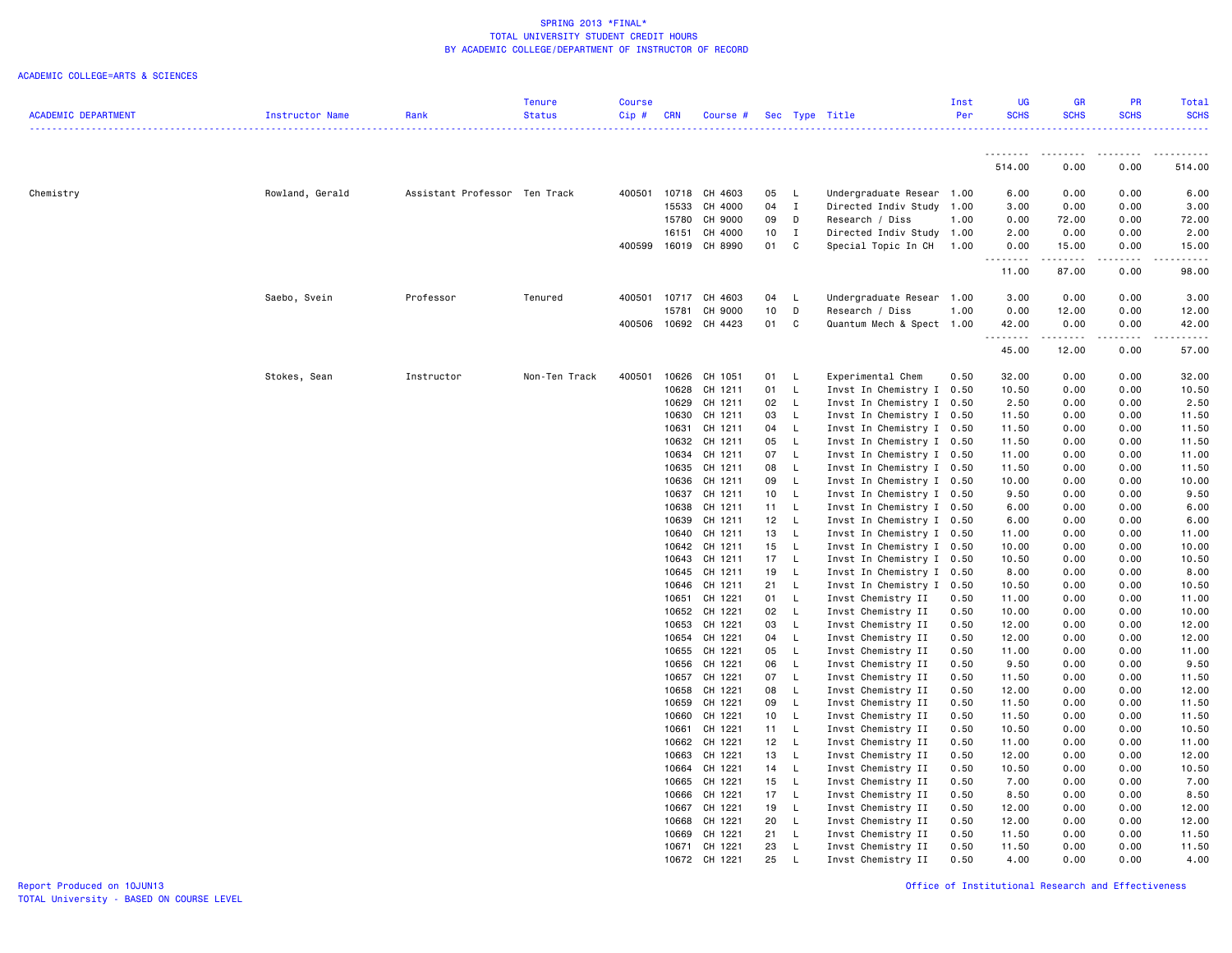|                            |                 |                               | <b>Tenure</b> | <b>Course</b> |            |                      |        |             |                           | Inst | UG                         | <b>GR</b>          | <b>PR</b>         | Total                            |
|----------------------------|-----------------|-------------------------------|---------------|---------------|------------|----------------------|--------|-------------|---------------------------|------|----------------------------|--------------------|-------------------|----------------------------------|
| <b>ACADEMIC DEPARTMENT</b> | Instructor Name | Rank                          | <b>Status</b> | Cip#          | <b>CRN</b> | Course #             |        |             | Sec Type Title            | Per  | <b>SCHS</b><br>----------- | <b>SCHS</b><br>.   | <b>SCHS</b>       | <b>SCHS</b><br>----------------- |
| Chemistry                  | Stokes, Sean    | Instructor                    | Non-Ten Track | 400501        |            | 10674 CH 1221        | 27 L   |             | Invst Chemistry II        | 0.50 | 7.50                       | 0.00               | 0.00              | 7.50                             |
|                            |                 |                               |               |               |            | 10676 CH 1221        | 29 L   |             | Invst Chemistry II        | 0.50 | 3.50                       | 0.00               | 0.00              | 3.50                             |
|                            |                 |                               |               |               |            | 10678 CH 1223        | 02 C   |             | Chemistry II              | 1.00 | 405.00                     | 0.00               | 0.00              | 405.00                           |
|                            |                 |                               |               |               |            | 10679 CH 1223        | 03 C   |             | Chemistry II              | 1.00 | 813.00                     | 0.00               | 0.00              | 813.00                           |
|                            |                 |                               |               |               |            | 14569 CH 1211        | 24 L   |             | Invst In Chemistry I      | 0.50 | 5.00                       | 0.00               | 0.00              | 5.00                             |
|                            |                 |                               |               |               | 14570      | CH 1211              | 25     | - L         | Invst In Chemistry I 0.50 |      | 9.00                       | 0.00               | 0.00              | 9.00                             |
|                            |                 |                               |               |               | 14571      | CH 1221              | 18 L   |             | Invst Chemistry II        | 0.50 | 6.50                       | 0.00               | 0.00              | 6.50                             |
|                            |                 |                               |               |               |            | 14579 CH 1211        | 20 L   |             | Invst In Chemistry I 0.50 |      | 7.00<br>--------           | 0.00<br>. <b>.</b> | 0.00<br>.         | 7.00                             |
|                            |                 |                               |               |               |            |                      |        |             |                           |      | 1662.50                    | 0.00               | 0.00              | 1662.50                          |
|                            | Sygula, Andrzej | Professor                     | Tenured       | 400501        |            | 15782 CH 9000        | $11$ D |             | Research / Diss           | 1.00 | 0.00                       | 28.00              | 0.00              | 28.00                            |
|                            |                 |                               |               | 400504        |            | 10700 CH 4513        | 02 C   |             | Organic Chemistry I       | 1.00 | 201.00<br>--------         | 0.00<br>--------   | 0.00<br>.         | 201.00<br>.                      |
|                            |                 |                               |               |               |            |                      |        |             |                           |      | 201.00                     | 28.00              | 0.00              | 229.00                           |
|                            | Wipf, David     | Professor                     | Tenured       | 400501        | 15783      | CH 9000              | $12$ D |             | Research / Diss           | 1.00 | 0.00                       | 19.00              | 0.00              | 19.00                            |
|                            |                 |                               |               |               | 16095      | CH 7000              | 03     | $\mathbf I$ | Directed Indiv Study      | 1.00 | 0.00                       | 4.00               | 0.00              | 4.00                             |
|                            |                 |                               |               |               | 16098      | CH 8000              | 02 D   |             | Research / Thesis         | 1.00 | 0.00                       | 15.00              | 0.00              | 15.00                            |
|                            |                 |                               |               | 400502        | 10689      | CH 4351              | 01 L   |             | Analytical Chem Lab       | 0.50 | 4.50                       | 0.00               | 0.00              | 4.50                             |
|                            |                 |                               |               |               |            | 14580 CH 8343        | 01 C   |             | Electroanal Chem          | 1.00 | 0.00                       | 33.00              | 0.00              | 33.00                            |
|                            |                 |                               |               |               |            | 15547 CH 4351        | 02 L   |             | Analytical Chem Lab       | 0.50 | 4.50                       | 0.00<br>.          | 0.00              | 4.50                             |
|                            |                 |                               |               |               |            |                      |        |             |                           |      | 9.00                       | 71.00              | 0.00              | 80.00                            |
|                            | Zhang, Dongmao  | Assistant Professor Ten Track |               |               |            | 400501 15784 CH 9000 | 13 D   |             | Research / Diss           | 1.00 | 0.00                       | 63.00              | 0.00              | 63.00                            |
|                            |                 |                               |               |               |            |                      |        |             |                           |      | --------<br>0.00           | -----<br>63.00     | .<br>0.00         | 63.00                            |
|                            |                 |                               |               |               |            |                      |        |             |                           |      | ========                   | ========           | ========          | $=$ ==========                   |
| Chemistry                  |                 |                               |               |               |            |                      |        |             |                           |      | 7036,00                    | 649,00             | 0.00              | 7685.00                          |
|                            |                 |                               |               |               |            |                      |        |             |                           |      | ========                   |                    | ================= | <b>Expressed</b>                 |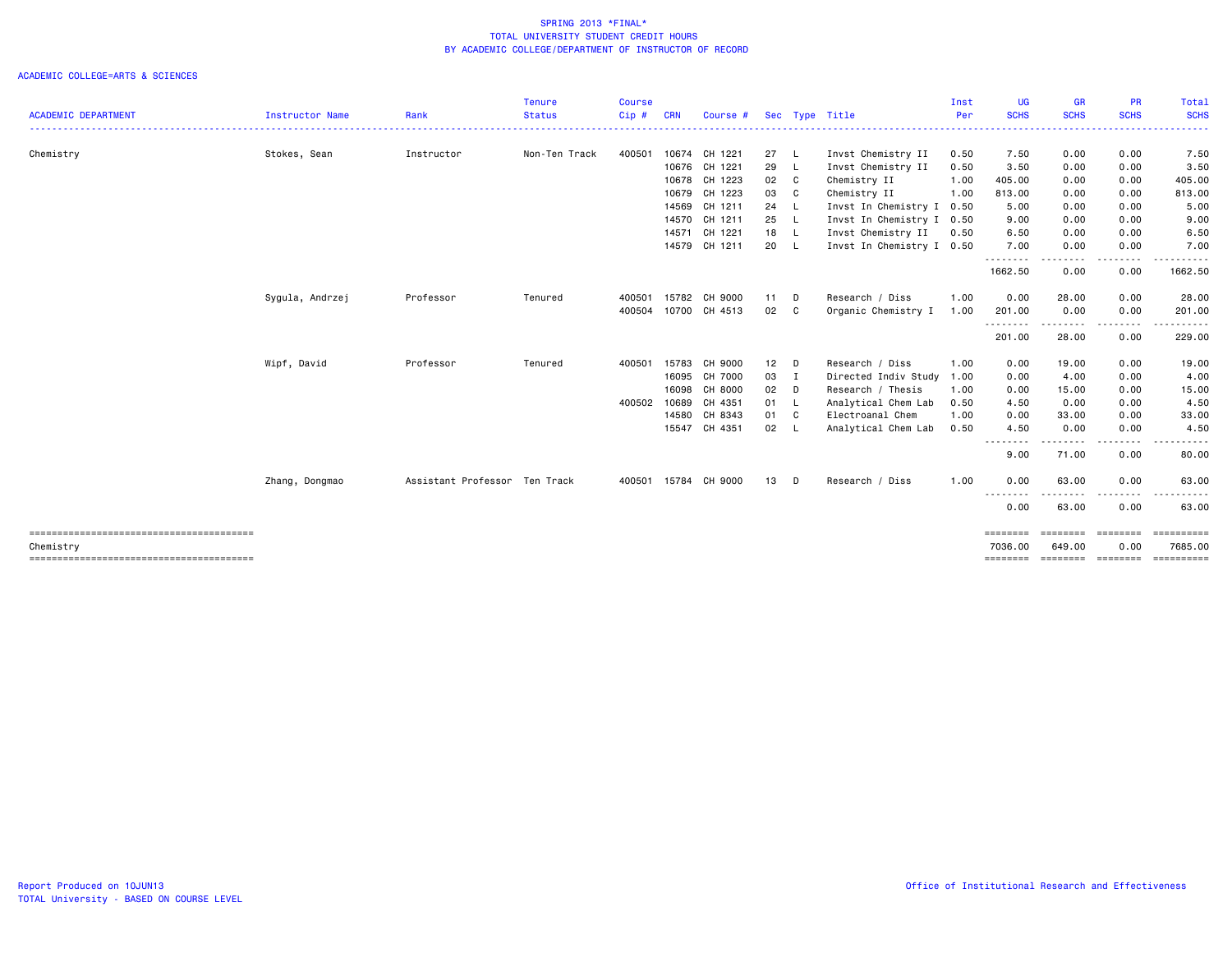|                                                         |                      |                               | <b>Tenure</b> | Course       |            |                       |       |                |                           | Inst | UG                 | <b>GR</b>                                                                                                                                                    | PR                    | Total                                                                                                                                                         |
|---------------------------------------------------------|----------------------|-------------------------------|---------------|--------------|------------|-----------------------|-------|----------------|---------------------------|------|--------------------|--------------------------------------------------------------------------------------------------------------------------------------------------------------|-----------------------|---------------------------------------------------------------------------------------------------------------------------------------------------------------|
| <b>ACADEMIC DEPARTMENT</b>                              | Instructor Name      | Rank                          | <b>Status</b> | Cip#         | <b>CRN</b> | Course #              |       |                | Sec Type Title            | Per  | <b>SCHS</b>        | <b>SCHS</b>                                                                                                                                                  | <b>SCHS</b>           | <b>SCHS</b><br>وعاعاها                                                                                                                                        |
| Classical & Modern Languages & Literatur Arroyo, Silvia |                      | Assistant Professor Ten Track |               | 160905 11795 |            | FLS 2143              | 02    | $\mathbf{C}$   | Spanish IV                | 1.00 | 78.00              | 0.00                                                                                                                                                         | 0.00                  | 78.00                                                                                                                                                         |
|                                                         |                      |                               |               |              | 14410      | FLS 4223              | 01    | $\mathbf c$    | Spanish Nov Gold Age      | 1.00 | 24.00              | 0.00                                                                                                                                                         | 0.00                  | 24.00                                                                                                                                                         |
|                                                         |                      |                               |               |              |            | 14411 FLS 8223        | 01 S  |                | Sem Picaresque Nov        | 1.00 | 0.00               | 18.00                                                                                                                                                        | 0.00                  | 18.00                                                                                                                                                         |
|                                                         |                      |                               |               |              |            |                       |       |                |                           |      | .<br>102.00        | .<br>18.00                                                                                                                                                   | .<br>0.00             | .<br>120.00                                                                                                                                                   |
|                                                         | Calderon, Beth       | Lecturer                      | Non-Ten Track | 169999       |            | 14071 FLS 2990        | 201 C |                | Special Topic In FLS 1.00 |      | 33.00<br>.         | 0.00<br>.                                                                                                                                                    | 0.00<br>.             | 33.00<br>.                                                                                                                                                    |
|                                                         |                      |                               |               |              |            |                       |       |                |                           |      | 33.00              | 0.00                                                                                                                                                         | 0.00                  | 33.00                                                                                                                                                         |
|                                                         | Clark, Mark          | Associate Professor Tenured   |               | 161202 11734 |            | FLH 1123              | 01    | C.             | Greek II                  | 1.00 | 33.00              | 0.00                                                                                                                                                         | 0.00                  | 33.00                                                                                                                                                         |
|                                                         |                      |                               |               |              | 14463      | FLH 2143              | 01    | C              | Greek IV                  | 1.00 | 3.00               | 0.00                                                                                                                                                         | 0.00                  | 3.00                                                                                                                                                          |
|                                                         |                      |                               |               |              |            | 161203 11744 FLL 1123 | 02    | C              | Latin II                  | 1.00 | 69.00              | 0.00                                                                                                                                                         | 0.00                  | 69.00                                                                                                                                                         |
|                                                         |                      |                               |               |              |            |                       |       |                |                           |      | .<br>105.00        | .<br>0.00                                                                                                                                                    | .<br>0.00             | .<br>105.00                                                                                                                                                   |
|                                                         | Cui, Xiangshan       | Lecturer                      | Non-Ten Track | 169999       | 15534      | FLC 4000              | 01    | $\mathbf{I}$   | Directed Indiv Study 1.00 |      | 3.00               | 0.00                                                                                                                                                         | 0.00                  | 3.00                                                                                                                                                          |
|                                                         |                      |                               |               |              | 15535      | FLC 4000              | 02    | $\mathbf{I}$   | Directed Indiv Study 1.00 |      | 3.00               | 0.00                                                                                                                                                         | 0.00                  | 3.00                                                                                                                                                          |
|                                                         |                      |                               |               |              | 15879      | <b>FLC 2990</b>       | 01    | $\mathbf c$    | Special Topic in Chi 1.00 |      | 27.00              | 0.00                                                                                                                                                         | 0.00                  | 27.00                                                                                                                                                         |
|                                                         |                      |                               |               |              | 15880      | FLC 4990              | 01    | C              | Special Topic in Chi 1.00 |      | 30.00              | 0.00                                                                                                                                                         | 0.00                  | 30.00                                                                                                                                                         |
|                                                         |                      |                               |               |              |            |                       |       |                |                           |      | .<br>63.00         | $- - - -$<br>0.00                                                                                                                                            | $\frac{1}{2}$<br>0.00 | $\frac{1}{2} \left( \frac{1}{2} \right) \left( \frac{1}{2} \right) \left( \frac{1}{2} \right) \left( \frac{1}{2} \right) \left( \frac{1}{2} \right)$<br>63.00 |
|                                                         | Daugherty, Stephanie | Lecturer                      | Non-Ten Track | 160901       | 11703      | FLF 1113              | 01    | C              | French I                  | 1.00 | 87.00              | 0.00                                                                                                                                                         | 0.00                  | 87.00                                                                                                                                                         |
|                                                         |                      |                               |               |              |            | 11704 FLF 1113        | 02    | C              | French I                  | 1.00 | 81.00              | 0.00                                                                                                                                                         | 0.00                  | 81.00                                                                                                                                                         |
|                                                         |                      |                               |               |              |            | 11705 FLF 1113        | 03    | C              | French I                  | 1.00 | 69.00              | 0.00                                                                                                                                                         | 0.00                  | 69.00                                                                                                                                                         |
|                                                         |                      |                               |               |              |            |                       |       |                |                           |      | <u>.</u><br>237.00 | $\frac{1}{2} \left( \frac{1}{2} \right) \left( \frac{1}{2} \right) \left( \frac{1}{2} \right) \left( \frac{1}{2} \right) \left( \frac{1}{2} \right)$<br>0.00 | .<br>0.00             | .<br>237.00                                                                                                                                                   |
|                                                         | Davisson, Brian      | Assistant Professor Ten Track |               | 160905       |            | 11794 FLS 2143        | 01    | C              | Spanish IV                | 1.00 | 66.00              | 0.00                                                                                                                                                         | 0.00                  | 66.00                                                                                                                                                         |
|                                                         |                      |                               |               |              |            | 14414 FLS 4263        | 01    | C              | 20th Cen Sp Nov & Ss 1.00 |      | 18.00              | 0.00                                                                                                                                                         | 0.00                  | 18.00                                                                                                                                                         |
|                                                         |                      |                               |               |              | 14415      | FLS 8263              | 01    | S.             | 20th Cen Sem Novel        | 1.00 | 0.00               | 21.00                                                                                                                                                        | 0.00                  | 21.00                                                                                                                                                         |
|                                                         |                      |                               |               |              | 16206      | <b>FLS 7000</b>       | 01    | $\mathbf{I}$   | Directed Indiv Study      | 1.00 | 0.00               | 3.00                                                                                                                                                         | 0.00                  | 3.00                                                                                                                                                          |
|                                                         |                      |                               |               |              |            | 16488 FLS 4000        | 01    | $\blacksquare$ | Directed Indiv Study 1.00 |      | 3.00<br>.          | 0.00<br>.                                                                                                                                                    | 0.00<br>.             | 3.00                                                                                                                                                          |
|                                                         |                      |                               |               |              |            |                       |       |                |                           |      | 87.00              | 24.00                                                                                                                                                        | 0.00                  | 111.00                                                                                                                                                        |
|                                                         | Debicka, Anna        | Instructor                    | Non-Ten Track | 160905       | 11777      | FLS 1123              | 12    | $\mathbf{C}$   | Spanish II                | 1.00 | 69.00              | 0.00                                                                                                                                                         | 0.00                  | 69.00                                                                                                                                                         |
|                                                         |                      |                               |               |              | 11778      | FLS 1123              | 13    | C              | Spanish II                | 1.00 | 69.00              | 0.00                                                                                                                                                         | 0.00                  | 69.00                                                                                                                                                         |
|                                                         |                      |                               |               |              |            | 11779 FLS 1123        | 14    | C              | Spanish II                | 1.00 | 36.00<br>.         | 0.00<br>.                                                                                                                                                    | 0.00<br>.             | 36.00<br>.                                                                                                                                                    |
|                                                         |                      |                               |               |              |            |                       |       |                |                           |      | 174.00             | 0.00                                                                                                                                                         | 0.00                  | 174.00                                                                                                                                                        |
|                                                         | Dunagin, Lauren      | Lecturer                      | Non-Ten Track | 160905       |            | 11782 FLS 1123        | 17    | C              | Spanish II                | 1.00 | 75.00              | 0.00                                                                                                                                                         | 0.00                  | 75.00                                                                                                                                                         |
|                                                         |                      |                               |               |              | 11783      | FLS 1123              | 18    | C              | Spanish II                | 1.00 | 78.00              | 0.00                                                                                                                                                         | 0.00                  | 78.00                                                                                                                                                         |
|                                                         |                      |                               |               |              | 11785      | FLS 1123              | 20    | C              | Spanish II                | 1.00 | 18.00              | 0.00                                                                                                                                                         | 0.00                  | 18.00                                                                                                                                                         |
|                                                         |                      |                               |               |              |            | 11786 FLS 1123        | 21    | C              | Spanish II                | 1.00 | 33.00<br>.         | 0.00                                                                                                                                                         | 0.00                  | 33.00                                                                                                                                                         |
|                                                         |                      |                               |               |              |            |                       |       |                |                           |      | 204.00             | 0.00                                                                                                                                                         | 0.00                  | 204.00                                                                                                                                                        |
|                                                         | Dunlap, Monika       | Instructor                    | Non-Ten Track | 160901       |            | 11712 FLF 2133        | 01    | C.             | French III                | 1.00 | 30.00              | 0.00                                                                                                                                                         | 0.00                  | 30.00                                                                                                                                                         |
|                                                         |                      |                               |               |              | 11713      | FLF 2133              | 02    | C              | French III                | 1.00 | 39.00              | 0.00                                                                                                                                                         | 0.00                  | 39.00                                                                                                                                                         |
|                                                         |                      |                               |               |              |            | 11720 FLF 3124        | 01    | B              | Advanced French Conv 1.00 |      | 44.00              | 0.00                                                                                                                                                         | 0.00                  | 44.00                                                                                                                                                         |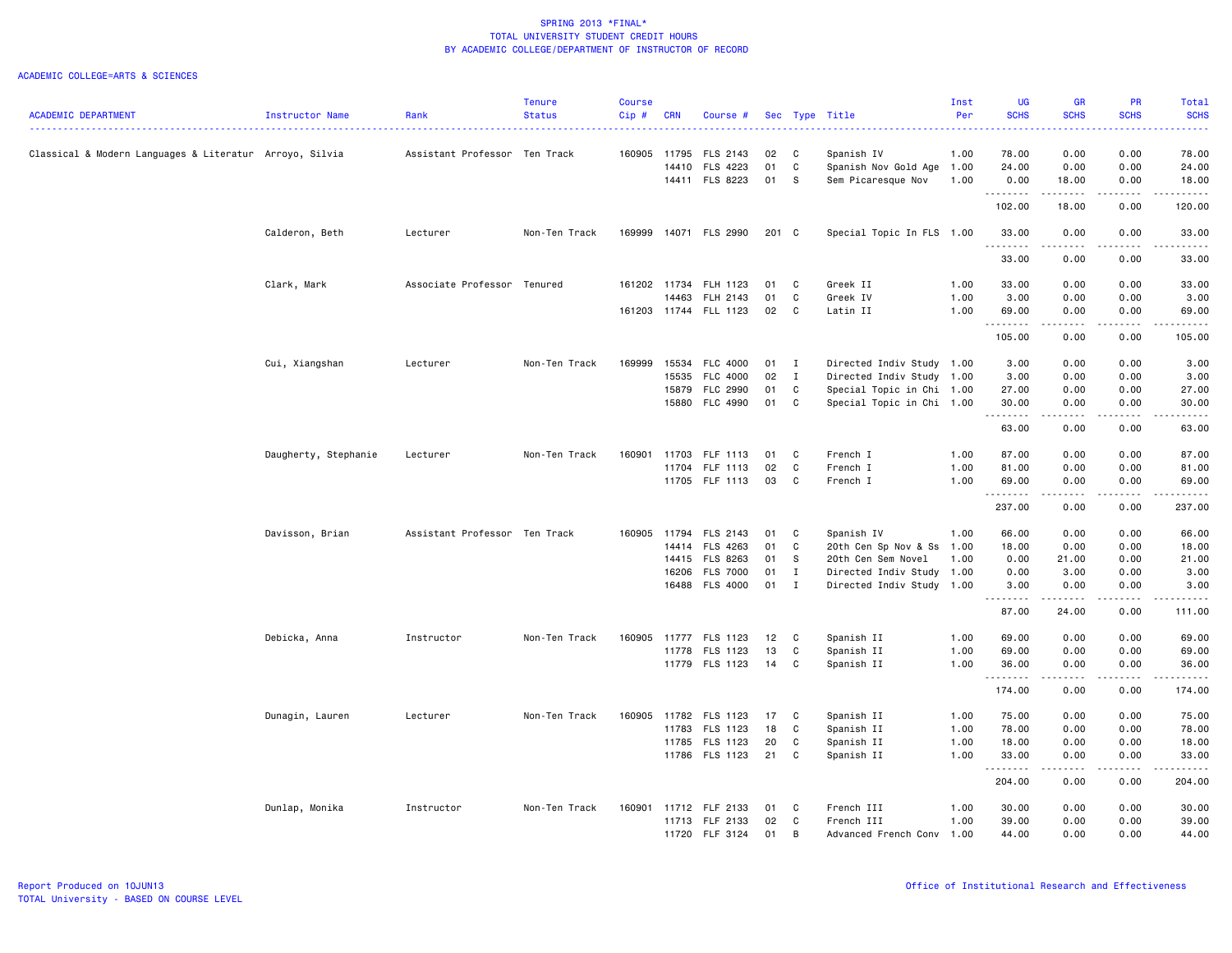|                                                         |                  |                               | <b>Tenure</b> | <b>Course</b> |            |                       |    |              |                           | Inst | <b>UG</b>             | <b>GR</b>                                                                                                                                                                                                                                                                                                                            | <b>PR</b>             | Total                   |
|---------------------------------------------------------|------------------|-------------------------------|---------------|---------------|------------|-----------------------|----|--------------|---------------------------|------|-----------------------|--------------------------------------------------------------------------------------------------------------------------------------------------------------------------------------------------------------------------------------------------------------------------------------------------------------------------------------|-----------------------|-------------------------|
| <b>ACADEMIC DEPARTMENT</b>                              | Instructor Name  | Rank                          | <b>Status</b> | Cip#          | <b>CRN</b> | Course #              |    |              | Sec Type Title            | Per  | <b>SCHS</b>           | <b>SCHS</b>                                                                                                                                                                                                                                                                                                                          | <b>SCHS</b>           | <b>SCHS</b>             |
|                                                         |                  |                               |               |               |            |                       |    |              |                           |      |                       |                                                                                                                                                                                                                                                                                                                                      |                       | $\omega$ is $\omega$ in |
|                                                         |                  |                               |               |               |            |                       |    |              |                           |      |                       |                                                                                                                                                                                                                                                                                                                                      |                       | .                       |
|                                                         |                  |                               |               |               |            |                       |    |              |                           |      | --------<br>113.00    | ------<br>0.00                                                                                                                                                                                                                                                                                                                       | .<br>0.00             | 113.00                  |
|                                                         |                  |                               |               |               |            |                       |    |              |                           |      |                       |                                                                                                                                                                                                                                                                                                                                      |                       |                         |
| Classical & Modern Languages & Literatur Ebel, Brigitte |                  | Lecturer                      | Non-Ten Track | 160501        |            | 11722 FLG 1113        | 01 | C            | German I                  | 1.00 | 75.00                 | 0.00                                                                                                                                                                                                                                                                                                                                 | 0.00                  | 75.00                   |
|                                                         |                  |                               |               |               | 11724      | FLG 1123              | 01 | C            | German II                 | 1.00 | 63.00                 | 0.00                                                                                                                                                                                                                                                                                                                                 | 0.00                  | 63.00                   |
|                                                         |                  |                               |               |               | 11725      | FLG 1123              | 02 | C            | German II                 | 1.00 | 63.00                 | 0.00                                                                                                                                                                                                                                                                                                                                 | 0.00                  | 63.00                   |
|                                                         |                  |                               |               |               |            | 11726 FLG 1123        | 03 | C            | German II                 | 1.00 | 42.00                 | 0.00                                                                                                                                                                                                                                                                                                                                 | 0.00                  | 42.00                   |
|                                                         |                  |                               |               |               |            |                       |    |              |                           |      | .                     | $- - - - -$                                                                                                                                                                                                                                                                                                                          | .                     | .                       |
|                                                         |                  |                               |               |               |            |                       |    |              |                           |      | 243.00                | 0.00                                                                                                                                                                                                                                                                                                                                 | 0.00                  | 243.00                  |
|                                                         |                  |                               |               |               |            |                       |    |              |                           |      |                       |                                                                                                                                                                                                                                                                                                                                      |                       |                         |
|                                                         | Espinosa, Carlos | Assistant Professor Ten Track |               | 160905        | 11769      | FLS 1123              | 04 | C            | Spanish II                | 1.00 | 48.00                 | 0.00                                                                                                                                                                                                                                                                                                                                 | 0.00                  | 48.00                   |
|                                                         |                  |                               |               |               |            | 11788 FLS 2133        | 01 | C            | Spanish III               | 1.00 | 54.00                 | 0.00                                                                                                                                                                                                                                                                                                                                 | 0.00                  | 54.00                   |
|                                                         |                  |                               |               |               |            |                       |    |              |                           |      | .                     |                                                                                                                                                                                                                                                                                                                                      | $\frac{1}{2}$         | .                       |
|                                                         |                  |                               |               |               |            |                       |    |              |                           |      | 102.00                | 0.00                                                                                                                                                                                                                                                                                                                                 | 0.00                  | 102.00                  |
|                                                         | Fabel, Ekaterina | Lecturer                      | Non-Ten Track | 160402 11751  |            | <b>FLR 1123</b>       | 01 | C            | Russian II                | 1.00 | 48.00                 | 0.00                                                                                                                                                                                                                                                                                                                                 | 0.00                  | 48.00                   |
|                                                         |                  |                               |               |               |            | 14404 FLR 2143        | 01 | C            | Russian IV                | 1.00 | 33.00                 | 0.00                                                                                                                                                                                                                                                                                                                                 | 0.00                  | 33.00                   |
|                                                         |                  |                               |               |               |            |                       |    |              |                           |      | .                     | .                                                                                                                                                                                                                                                                                                                                    | .                     | .                       |
|                                                         |                  |                               |               |               |            |                       |    |              |                           |      | 81.00                 | 0.00                                                                                                                                                                                                                                                                                                                                 | 0.00                  | 81.00                   |
|                                                         |                  |                               |               |               |            |                       |    |              |                           |      |                       |                                                                                                                                                                                                                                                                                                                                      |                       |                         |
|                                                         | Gray, Sally      | Assistant Professor Ten Track |               | 160501        | 11728      | FLG 2133              | 01 | C            | German III                | 1.00 | 33.00                 | 0.00                                                                                                                                                                                                                                                                                                                                 | 0.00                  | 33.00                   |
|                                                         |                  |                               |               |               | 14400      | FLG 4493              | 01 | C            | Mysteries Ger Lit &       | 1.00 | 27.00                 | 0.00                                                                                                                                                                                                                                                                                                                                 | 0.00                  | 27.00                   |
|                                                         |                  |                               |               |               | 14401      | FLG 6493              | 01 | C            | Mysteries Ger Lit &       | 1.00 | 0.00                  | 3.00                                                                                                                                                                                                                                                                                                                                 | 0.00                  | 3.00                    |
|                                                         |                  |                               |               |               |            | 169999 15904 FLG 8990 | 01 | C            | Special Topic In FLG 1.00 |      | 0.00                  | 3.00                                                                                                                                                                                                                                                                                                                                 | 0.00                  | 3.00                    |
|                                                         |                  |                               |               |               |            |                       |    |              |                           |      | <u> - - - - - - -</u> | $\frac{1}{2} \left( \begin{array}{ccc} 1 & 0 & 0 & 0 \\ 0 & 0 & 0 & 0 \\ 0 & 0 & 0 & 0 \\ 0 & 0 & 0 & 0 \\ 0 & 0 & 0 & 0 \\ 0 & 0 & 0 & 0 \\ 0 & 0 & 0 & 0 \\ 0 & 0 & 0 & 0 \\ 0 & 0 & 0 & 0 \\ 0 & 0 & 0 & 0 \\ 0 & 0 & 0 & 0 & 0 \\ 0 & 0 & 0 & 0 & 0 \\ 0 & 0 & 0 & 0 & 0 \\ 0 & 0 & 0 & 0 & 0 \\ 0 & 0 & 0 & 0 & 0 \\ 0 & 0 & 0$ | .                     | د د د د د               |
|                                                         |                  |                               |               |               |            |                       |    |              |                           |      | 60.00                 | 6.00                                                                                                                                                                                                                                                                                                                                 | 0.00                  | 66.00                   |
|                                                         |                  |                               |               |               |            |                       |    |              |                           |      |                       |                                                                                                                                                                                                                                                                                                                                      |                       |                         |
|                                                         | Harland, Robert  | Associate Professor Tenured   |               | 160905        | 11798      | FLS 3113              | 01 | C            | Advanced Spanish Com 1.00 |      | 54.00                 | 0.00                                                                                                                                                                                                                                                                                                                                 | 0.00                  | 54.00                   |
|                                                         |                  |                               |               |               | 14409      | FLS 3613              | 01 | C            | Span Lit:Mid-Golden       | 1.00 | 33.00<br>.            | 0.00                                                                                                                                                                                                                                                                                                                                 | 0.00<br>$\frac{1}{2}$ | 33.00<br>.              |
|                                                         |                  |                               |               |               |            |                       |    |              |                           |      | 87.00                 | 0.00                                                                                                                                                                                                                                                                                                                                 | 0.00                  | 87.00                   |
|                                                         |                  |                               |               |               |            |                       |    |              |                           |      |                       |                                                                                                                                                                                                                                                                                                                                      |                       |                         |
|                                                         | Kraker, Julia    | Lecturer                      | Non-Ten Track | 160905        | 11770      | FLS 1123              | 05 | C            | Spanish II                | 1.00 | 63.00                 | 0.00                                                                                                                                                                                                                                                                                                                                 | 0.00                  | 63.00                   |
|                                                         |                  |                               |               |               |            | 11771 FLS 1123        | 06 | C            | Spanish II                | 1.00 | 36.00                 | 0.00                                                                                                                                                                                                                                                                                                                                 | 0.00                  | 36.00                   |
|                                                         |                  |                               |               |               |            |                       |    |              |                           |      | .                     | $- - - - -$                                                                                                                                                                                                                                                                                                                          | .                     | .                       |
|                                                         |                  |                               |               |               |            |                       |    |              |                           |      | 99.00                 | 0.00                                                                                                                                                                                                                                                                                                                                 | 0.00                  | 99.00                   |
|                                                         |                  |                               |               |               |            |                       |    |              |                           |      |                       |                                                                                                                                                                                                                                                                                                                                      |                       |                         |
|                                                         | Little, Chitose  | Instructor                    | Non-Ten Track | 160302 11736  |            | FLJ 1123              | 01 | C            | Japanese II               | 1.00 | 51.00                 | 0.00                                                                                                                                                                                                                                                                                                                                 | 0.00                  | 51.00                   |
|                                                         |                  |                               |               |               | 11737      | FLJ 1123              | 02 | C            | Japanese II               | 1.00 | 45.00                 | 0.00                                                                                                                                                                                                                                                                                                                                 | 0.00                  | 45.00                   |
|                                                         |                  |                               |               |               | 11739      | FLJ 2143              | 01 | C            | Japanese IV               | 1.00 | 21.00                 | 0.00                                                                                                                                                                                                                                                                                                                                 | 0.00                  | 21.00                   |
|                                                         |                  |                               |               |               | 15549      | FLJ 4000              | 02 | $\mathbf{I}$ | Directed Indiv Study 1.00 |      | 3.00                  | 0.00                                                                                                                                                                                                                                                                                                                                 | 0.00                  | 3.00                    |
|                                                         |                  |                               |               |               | 15550      | <b>FLJ 4000</b>       | 03 | $\mathbf{I}$ | Directed Indiv Study 1.00 |      | 3.00                  | 0.00                                                                                                                                                                                                                                                                                                                                 | 0.00                  | 3.00                    |
|                                                         |                  |                               |               |               | 15551      | FLJ 4000              | 04 | $\mathbf{I}$ | Directed Indiv Study 1.00 |      | 3.00                  | 0.00                                                                                                                                                                                                                                                                                                                                 | 0.00                  | 3.00                    |
|                                                         |                  |                               |               |               | 16102      | FLJ 4000              | 05 | $\mathbf{I}$ | Directed Indiv Study 1.00 |      | 3.00                  | 0.00                                                                                                                                                                                                                                                                                                                                 | 0.00                  | 3.00                    |
|                                                         |                  |                               |               |               | 16141      | FLJ 4000              | 06 | $\mathbf{I}$ | Directed Indiv Study 1.00 |      | 3.00                  | 0.00                                                                                                                                                                                                                                                                                                                                 | 0.00                  | 3.00                    |
|                                                         |                  |                               |               |               | 16150      | FLJ 4000              | 07 | $\mathbf{I}$ | Directed Indiv Study 1.00 |      | 3.00                  | 0.00                                                                                                                                                                                                                                                                                                                                 | 0.00                  | 3.00                    |
|                                                         |                  |                               |               |               | 16199      | FLJ 4000              | 08 | $\mathbf{I}$ | Directed Indiv Study 1.00 |      | 3.00                  | 0.00                                                                                                                                                                                                                                                                                                                                 | 0.00                  | 3.00                    |
|                                                         |                  |                               |               |               | 16202      | <b>FLJ 4000</b>       | 09 | $\mathbf{I}$ | Directed Indiv Study 1.00 |      | 3.00                  | 0.00                                                                                                                                                                                                                                                                                                                                 | 0.00                  | 3.00                    |
|                                                         |                  |                               |               |               | 16335      | <b>FLJ 4000</b>       | 10 | $\mathbf{I}$ | Directed Indiv Study 1.00 |      | 3.00                  | 0.00                                                                                                                                                                                                                                                                                                                                 | 0.00                  | 3.00                    |
|                                                         |                  |                               |               |               | 16430      | FLJ 4000              | 13 | $\mathbf{I}$ | Directed Indiv Study 1.00 |      | 3.00                  | 0.00                                                                                                                                                                                                                                                                                                                                 | 0.00                  | 3.00                    |
|                                                         |                  |                               |               |               | 16431      | FLJ 4000              | 14 | $\mathbf{I}$ | Directed Indiv Study 1.00 |      | 3.00                  | 0.00                                                                                                                                                                                                                                                                                                                                 | 0.00                  | 3.00                    |
|                                                         |                  |                               |               |               |            | 16432 FLJ 4000        | 15 | $\mathbf{I}$ | Directed Indiv Study 1.00 |      | 3.00                  | 0.00                                                                                                                                                                                                                                                                                                                                 | 0.00                  | 3.00                    |
|                                                         |                  |                               |               |               |            |                       |    |              |                           |      | <u>.</u>              | $- - - - -$                                                                                                                                                                                                                                                                                                                          | .                     | .                       |
|                                                         |                  |                               |               |               |            |                       |    |              |                           |      | 153.00                | 0.00                                                                                                                                                                                                                                                                                                                                 | 0.00                  | 153.00                  |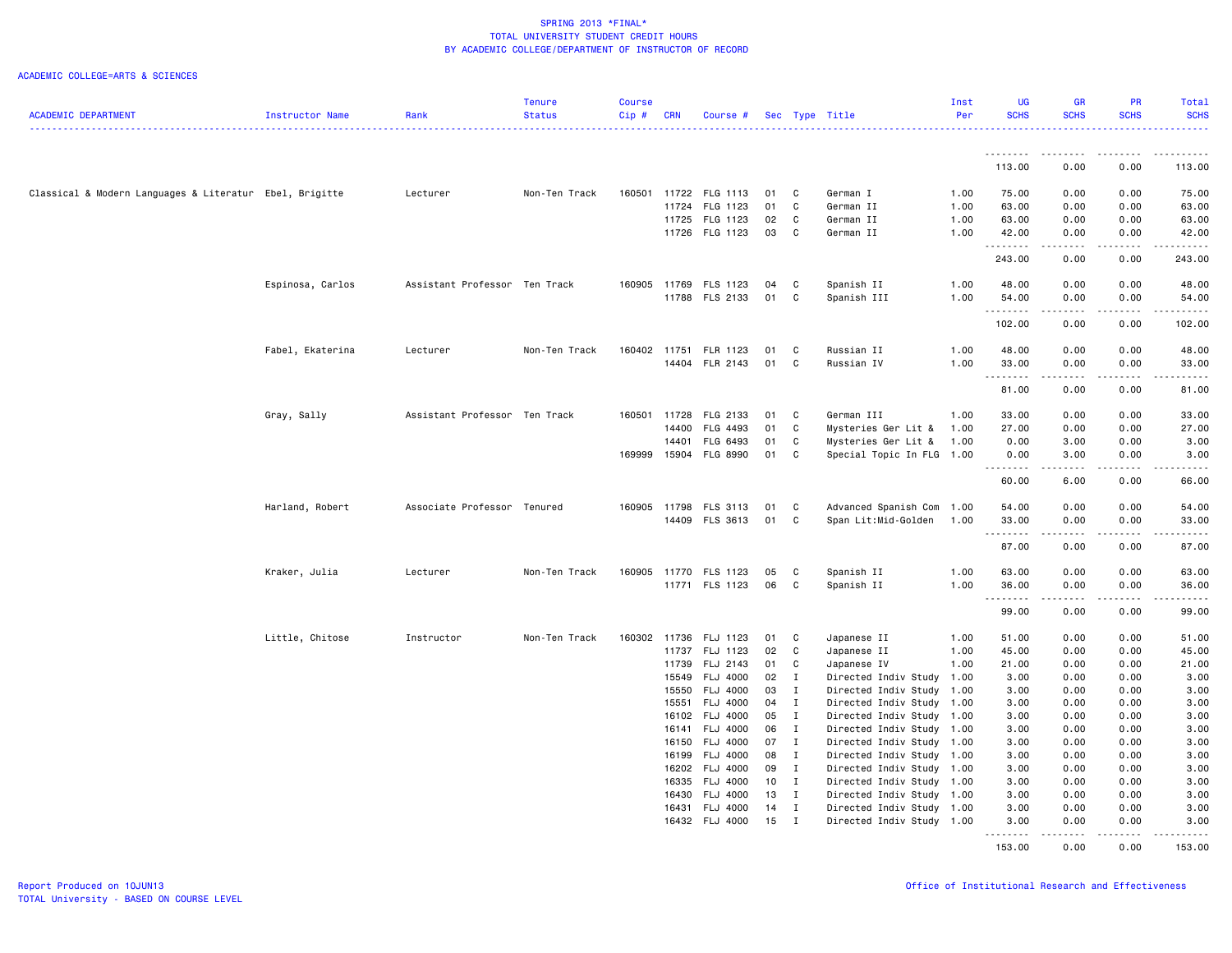|                                                       |                        |                               | <b>Tenure</b>  | <b>Course</b> |                |                                  |          |                   |                                           | Inst         | UG             | <b>GR</b>                                                                                                                                                    | <b>PR</b>    | Total                |
|-------------------------------------------------------|------------------------|-------------------------------|----------------|---------------|----------------|----------------------------------|----------|-------------------|-------------------------------------------|--------------|----------------|--------------------------------------------------------------------------------------------------------------------------------------------------------------|--------------|----------------------|
| <b>ACADEMIC DEPARTMENT</b>                            | <b>Instructor Name</b> | Rank                          | <b>Status</b>  | Cip#          | <b>CRN</b>     | Course #                         |          |                   | Sec Type Title                            | Per          | <b>SCHS</b>    | <b>SCHS</b>                                                                                                                                                  | <b>SCHS</b>  | <b>SCHS</b><br>2222. |
|                                                       |                        |                               |                |               |                |                                  |          |                   |                                           |              |                |                                                                                                                                                              |              |                      |
| Classical & Modern Languages & Literatur Moser, Keith |                        | Assistant Professor Ten Track |                | 160901        | 11716<br>14396 | FLF 2143<br>FLF 4323             | 01<br>01 | C<br>C            | French IV                                 | 1.00<br>1.00 | 63.00<br>15.00 | 0.00<br>0.00                                                                                                                                                 | 0.00<br>0.00 | 63.00                |
|                                                       |                        |                               |                |               |                | 14397 FLF 6323                   | 01       | C                 | Le Clezio Seminar<br>LeClezio Seminar     | 1.00         | 0.00           | 18.00                                                                                                                                                        | 0.00         | 15.00<br>18.00       |
|                                                       |                        |                               |                |               |                |                                  |          |                   |                                           |              |                | .                                                                                                                                                            | .            | .                    |
|                                                       |                        |                               |                |               |                |                                  |          |                   |                                           |              | 78.00          | 18.00                                                                                                                                                        | 0.00         | 96.00                |
|                                                       | Moya, Arleana          | Instructor                    | Non-Ten Track  |               |                | 160905 11766 FLS 1123            | 01       | C                 | Spanish II                                | 1.00         | 84.00          | 0.00                                                                                                                                                         | 0.00         | 84.00                |
|                                                       |                        |                               |                |               | 11767          | FLS 1123                         | 02       | C                 | Spanish II                                | 1.00         | 84.00          | 0.00                                                                                                                                                         | 0.00         | 84.00                |
|                                                       |                        |                               |                |               | 11780          | FLS 1123                         | 15       | C                 | Spanish II                                | 1.00         | 51.00          | 0.00                                                                                                                                                         | 0.00         | 51.00                |
|                                                       |                        |                               |                |               |                | 11781 FLS 1123                   | 16       | C                 | Spanish II                                | 1.00         | 81.00          | 0.00<br>.                                                                                                                                                    | 0.00<br>.    | 81.00<br>.           |
|                                                       |                        |                               |                |               |                |                                  |          |                   |                                           |              | 300.00         | 0.00                                                                                                                                                         | 0.00         | 300.00               |
|                                                       | Munn, David            | Lecturer                      | Non-Ten Track  | 160905        |                | 11761 FLS 1113                   | 09       | C                 | Spanish I                                 | 1.00         | 66.00          | 0.00                                                                                                                                                         | 0.00         | 66.00                |
|                                                       |                        |                               |                |               | 11762          | FLS 1113                         | 10       | C                 | Spanish I                                 | 1.00         | 87.00          | 0.00                                                                                                                                                         | 0.00         | 87.00                |
|                                                       |                        |                               |                |               | 11768          | FLS 1123                         | 03       | C                 | Spanish II                                | 1.00         | 81.00          | 0.00                                                                                                                                                         | 0.00         | 81.00                |
|                                                       |                        |                               |                |               | 11774          | FLS 1123                         | 09       | C                 | Spanish II                                | 1.00         | 84.00          | 0.00                                                                                                                                                         | 0.00         | 84.00                |
|                                                       |                        |                               |                |               |                | 14405 FLS 1113                   | 12       | C                 | Spanish I                                 | 1.00         | 81.00<br>.     | 0.00<br>$\frac{1}{2} \left( \frac{1}{2} \right) \left( \frac{1}{2} \right) \left( \frac{1}{2} \right) \left( \frac{1}{2} \right) \left( \frac{1}{2} \right)$ | 0.00<br>.    | 81.00<br>.           |
|                                                       |                        |                               |                |               |                |                                  |          |                   |                                           |              | 399.00         | 0.00                                                                                                                                                         | 0.00         | 399.00               |
|                                                       | Nigro, Rosa            | Lecturer                      | Non-Ten Track  | 169999        |                | 15476 FLI 4990                   | 01       | C                 | Special Topic in FLI 1.00                 |              | 45.00          | 0.00                                                                                                                                                         | 0.00         | 45.00                |
|                                                       |                        |                               |                |               |                | 15478 FLI 4990                   | 02       | C                 | Special Topic in FLI 1.00                 |              | 15.00          | 0.00                                                                                                                                                         | 0.00         | 15.00                |
|                                                       |                        |                               |                |               |                |                                  |          |                   |                                           |              | 60.00          | .<br>0.00                                                                                                                                                    | .<br>0.00    | .<br>60.00           |
|                                                       |                        |                               |                |               |                |                                  |          |                   |                                           |              |                |                                                                                                                                                              |              |                      |
|                                                       | Pelaez, Sol            | Assistant Professor Ten Track |                | 160905        | 11789          | FLS 2133                         | 02<br>03 | C                 | Spanish III                               | 1.00         | 63.00          | 0.00                                                                                                                                                         | 0.00         | 63.00                |
|                                                       |                        |                               |                |               | 11790          | FLS 2133                         |          | $\mathtt{C}$<br>C | Spanish III                               | 1.00         | 81.00          | 0.00                                                                                                                                                         | 0.00         | 81.00                |
|                                                       |                        |                               |                |               | 14412          | FLS 4543                         | 01       |                   | Survey Mod Span-Amer                      | 1.00         | 12.00          | 0.00                                                                                                                                                         | 0.00         | 12.00                |
|                                                       |                        |                               |                |               |                | 14413 FLS 6543<br>16109 FLS 8000 | 01<br>01 | C<br>D            | Sur Spanish-Amer Lit<br>Research / Thesis | 1.00<br>1.00 | 0.00<br>0.00   | 18.00<br>6.00                                                                                                                                                | 0.00<br>0.00 | 18.00<br>6.00        |
|                                                       |                        |                               |                |               |                |                                  |          |                   |                                           |              |                | .                                                                                                                                                            | .            | .                    |
|                                                       |                        |                               |                |               |                |                                  |          |                   |                                           |              | 156.00         | 24.00                                                                                                                                                        | 0.00         | 180.00               |
|                                                       | Potter, Edward         | Associate Professor Tenured   |                | 160501        | 11730          | FLG 2143                         | 01       | C                 | German IV                                 | 1.00         | 30.00          | 0.00                                                                                                                                                         | 0.00         | 30.00                |
|                                                       |                        |                               |                |               |                | 14402 FLG 4303                   | 01       | C                 | German Film                               | 1.00         | 33.00          | 0.00                                                                                                                                                         | 0.00         | 33.00                |
|                                                       |                        |                               |                |               |                | 14403 FLG 6303                   | 01       | C                 | German Films                              | 1.00         | 0.00           | 6.00<br>.                                                                                                                                                    | 0.00<br>.    | 6.00<br>.            |
|                                                       |                        |                               |                |               |                |                                  |          |                   |                                           |              | 63.00          | 6.00                                                                                                                                                         | 0.00         | 69.00                |
|                                                       | Pruett, Drew           | Instructor                    | Non-Ten Track  | 160901        | 11708          | FLF 1123                         | 01       | C                 | French II                                 | 1.00         | 45.00          | 0.00                                                                                                                                                         | 0.00         | 45.00                |
|                                                       |                        |                               |                |               | 11709          | FLF 1123                         | 02       | $\mathtt{C}$      | French II                                 | 1.00         | 60.00          | 0.00                                                                                                                                                         | 0.00         | 60.00                |
|                                                       |                        |                               |                |               |                | 11710 FLF 1123                   | 03       | C                 | French II                                 | 1.00         | 69.00          | 0.00                                                                                                                                                         | 0.00         | 69.00                |
|                                                       |                        |                               |                |               |                |                                  |          |                   |                                           |              | 174.00         | <b>.</b><br>0.00                                                                                                                                             | .<br>0.00    | .<br>174.00          |
|                                                       | Russell, Amie          | Instructor                    | Non-Ten Track  | 160905        | 11772          | FLS 1123                         | 07       | C                 | Spanish II                                | 1.00         | 42.00          | 0.00                                                                                                                                                         | 0.00         | 42.00                |
|                                                       |                        |                               |                |               | 11773          | FLS 1123                         | 08       | C                 | Spanish II                                | 1.00         | 84.00          | 0.00                                                                                                                                                         | 0.00         | 84.00                |
|                                                       |                        |                               |                |               |                | 11775 FLS 1123                   | 10       | C                 | Spanish II                                | 1.00         | 72.00          | 0.00                                                                                                                                                         | 0.00         | 72.00                |
|                                                       |                        |                               |                |               |                | 11776 FLS 1123                   | 11       | C                 | Spanish II                                | 1.00         | 60.00          | 0.00                                                                                                                                                         | 0.00         | 60.00                |
|                                                       |                        |                               |                |               |                |                                  |          |                   |                                           |              | .<br>258.00    | $\omega$ is $\omega$ in $\omega$ .<br>0.00                                                                                                                   | .<br>0.00    | .<br>258.00          |
|                                                       | Savage, Joanna         | Grad Teach Assist             | Not Applicable |               |                | 160905 11797 FLS 3111            | 01       | L.                | Adv Spanish Lab I                         | 1.00         | 7.00           | 0.00                                                                                                                                                         | 0.00         | 7.00                 |
|                                                       |                        |                               |                |               |                | 11800 FLS 3121                   | 01       | $\mathsf{L}$      | Advan Spanish Conv P 1.00                 |              | 15.00          | 0.00                                                                                                                                                         | 0.00         | 15.00                |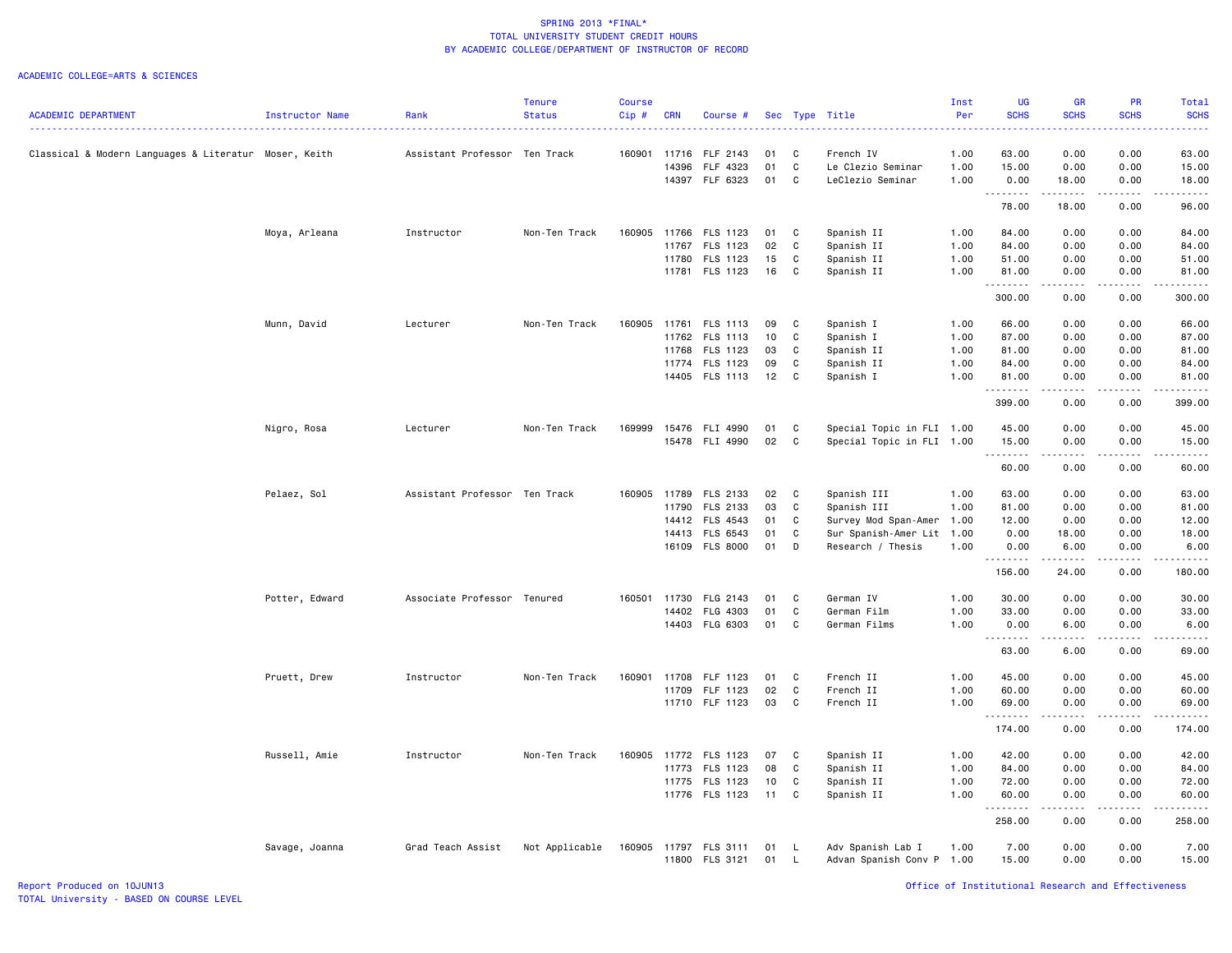|                                                                                    |                   |                               | <b>Tenure</b> | <b>Course</b> |            |                       |      |              |                           | Inst | <b>UG</b>               | <b>GR</b>                                                                                                                         | <b>PR</b>          | <b>Total</b> |
|------------------------------------------------------------------------------------|-------------------|-------------------------------|---------------|---------------|------------|-----------------------|------|--------------|---------------------------|------|-------------------------|-----------------------------------------------------------------------------------------------------------------------------------|--------------------|--------------|
| <b>ACADEMIC DEPARTMENT</b>                                                         | Instructor Name   | Rank                          | <b>Status</b> | Cip#          | <b>CRN</b> | Course #              |      |              | Sec Type Title            | Per  | <b>SCHS</b>             | <b>SCHS</b>                                                                                                                       | <b>SCHS</b>        | <b>SCHS</b>  |
|                                                                                    |                   |                               |               |               |            |                       |      |              |                           |      | .<br>22.00              | 0.00                                                                                                                              | 0.00               | 22.00        |
|                                                                                    |                   |                               |               |               |            |                       |      |              |                           |      |                         |                                                                                                                                   |                    |              |
| Classical & Modern Languages & Literatur Simpore, Karim                            |                   | Assistant Professor Ten Track |               | 160901        | 14395      | FLF 3523              | 01   | $\mathbf{C}$ | Survey Of French Lit 1.00 |      | 15.00                   | 0.00                                                                                                                              | 0.00               | 15.00        |
|                                                                                    |                   |                               |               |               | 14399      | FLF 6223              | 01   | $\mathbf{C}$ | French Novel before       | 1.00 | 0.00                    | 12.00                                                                                                                             | 0.00               | 12.00        |
|                                                                                    |                   |                               |               | 190901        |            | 14398 FLF 4223        | 01 C |              | French Novel before       | 1.00 | 9.00<br>.               | 0.00<br>.                                                                                                                         | 0.00<br>.          | 9.00<br>.    |
|                                                                                    |                   |                               |               |               |            |                       |      |              |                           |      | 24.00                   | 12.00                                                                                                                             | 0.00               | 36.00        |
|                                                                                    | Vozzo, Rosa       | Instructor                    | Non-Ten Track | 160905        |            | 11802 FLS 3233        | 01   | C            | Adv Spanish Conversa      | 1.00 | 72.00                   | 0.00                                                                                                                              | 0.00               | 72.00        |
|                                                                                    |                   |                               |               |               |            | 11803 FLS 3323        | 01   | $\mathbf{C}$ | Entrprs Span-Speak W      | 1.00 | 57.00                   | 0.00                                                                                                                              | 0.00               | 57.00        |
|                                                                                    |                   |                               |               |               |            | 14407 FLS 2133        | 06 C |              | Spanish III               | 1.00 | 84.00                   | 0.00                                                                                                                              | 0.00               | 84.00        |
|                                                                                    |                   |                               |               |               |            | 14408 FLS 2133        | 07 C |              | Spanish III               | 1.00 | 81.00<br>.              | 0.00<br>$\frac{1}{2}$                                                                                                             | 0.00<br>.          | 81.00        |
|                                                                                    |                   |                               |               |               |            |                       |      |              |                           |      | 294.00                  | 0.00                                                                                                                              | 0.00               | 294.00       |
|                                                                                    | Watson, Thomas    | Lecturer                      | Non-Ten Track | 160905        | 11756      | FLS 1113              | 04 C |              | Spanish I                 | 1.00 | 87.00                   | 0.00                                                                                                                              | 0.00               | 87.00        |
|                                                                                    |                   |                               |               |               |            | 11757 FLS 1113        | 05 C |              | Spanish I                 | 1.00 | 66.00                   | 0.00                                                                                                                              | 0.00               | 66.00        |
|                                                                                    |                   |                               |               |               |            | 11759 FLS 1113        | 07 C |              | Spanish I                 | 1.00 | 81.00                   | 0.00                                                                                                                              | 0.00               | 81.00        |
|                                                                                    |                   |                               |               |               |            | 11760 FLS 1113        | 08 C |              | Spanish I                 | 1.00 | 63.00<br>$- - - -$<br>. | 0.00<br>$\frac{1}{2}$                                                                                                             | 0.00<br>. <b>.</b> | 63.00        |
|                                                                                    |                   |                               |               |               |            |                       |      |              |                           |      | 297.00                  | 0.00                                                                                                                              | 0.00               | 297.00       |
|                                                                                    | Wicker, Valeria   | Lecturer                      | Non-Ten Track | 160905        | 11753      | FLS 1113              | 01   | $\mathbf{C}$ | Spanish I                 | 1.00 | 72.00                   | 0.00                                                                                                                              | 0.00               | 72.00        |
|                                                                                    |                   |                               |               |               | 11754      | FLS 1113              | 02 C |              | Spanish I                 | 1.00 | 84.00                   | 0.00                                                                                                                              | 0.00               | 84.00        |
|                                                                                    |                   |                               |               |               |            | 11755 FLS 1113        | 03   | $\mathbf{C}$ | Spanish I                 | 1.00 | 84.00                   | 0.00                                                                                                                              | 0.00               | 84.00        |
|                                                                                    |                   |                               |               |               |            | 11758 FLS 1113        | 06 C |              | Spanish I                 | 1.00 | 90.00<br>.              | 0.00<br>$\frac{1}{2} \left( \frac{1}{2} \right) \left( \frac{1}{2} \right) \left( \frac{1}{2} \right) \left( \frac{1}{2} \right)$ | 0.00<br>-----      | 90.00        |
|                                                                                    |                   |                               |               |               |            |                       |      |              |                           |      | 330.00                  | 0.00                                                                                                                              | 0.00               | 330.00       |
|                                                                                    | Wolverton, Robert | Professor                     | Tenured       | 160101 11701  |            | FL 4143               | 01   | $\mathbf{C}$ | Classical Mythology       | 1.00 | 120.00                  | 0.00                                                                                                                              | 0.00               | 120.00       |
|                                                                                    |                   |                               |               |               |            | 161203 11743 FLL 1123 | 01 C |              | Latin II                  | 1.00 | 81.00                   | 0.00                                                                                                                              | 0.00               | 81.00        |
|                                                                                    |                   |                               |               |               |            | 11748 FLL 2143        | 01   | $\mathbf{C}$ | Latin IV                  | 1.00 | 21.00                   | 0.00                                                                                                                              | 0.00               | 21.00        |
|                                                                                    |                   |                               |               |               |            | 14977 FLL 4000        | 01 I |              | Directed Indiv Study      | 1.00 | 3.00<br><u>.</u>        | 0.00<br>.                                                                                                                         | 0.00<br>.          | 3.00         |
|                                                                                    |                   |                               |               |               |            |                       |      |              |                           |      | 225.00                  | 0.00                                                                                                                              | 0.00               | 225.00       |
| --------------------------------------<br>Classical & Modern Languages & Literatur |                   |                               |               |               |            |                       |      |              |                           |      | ========<br>4623.00     | ========<br>108.00                                                                                                                | ========<br>0.00   | 4731.00      |
|                                                                                    |                   |                               |               |               |            |                       |      |              |                           |      | ========                |                                                                                                                                   |                    | ==========   |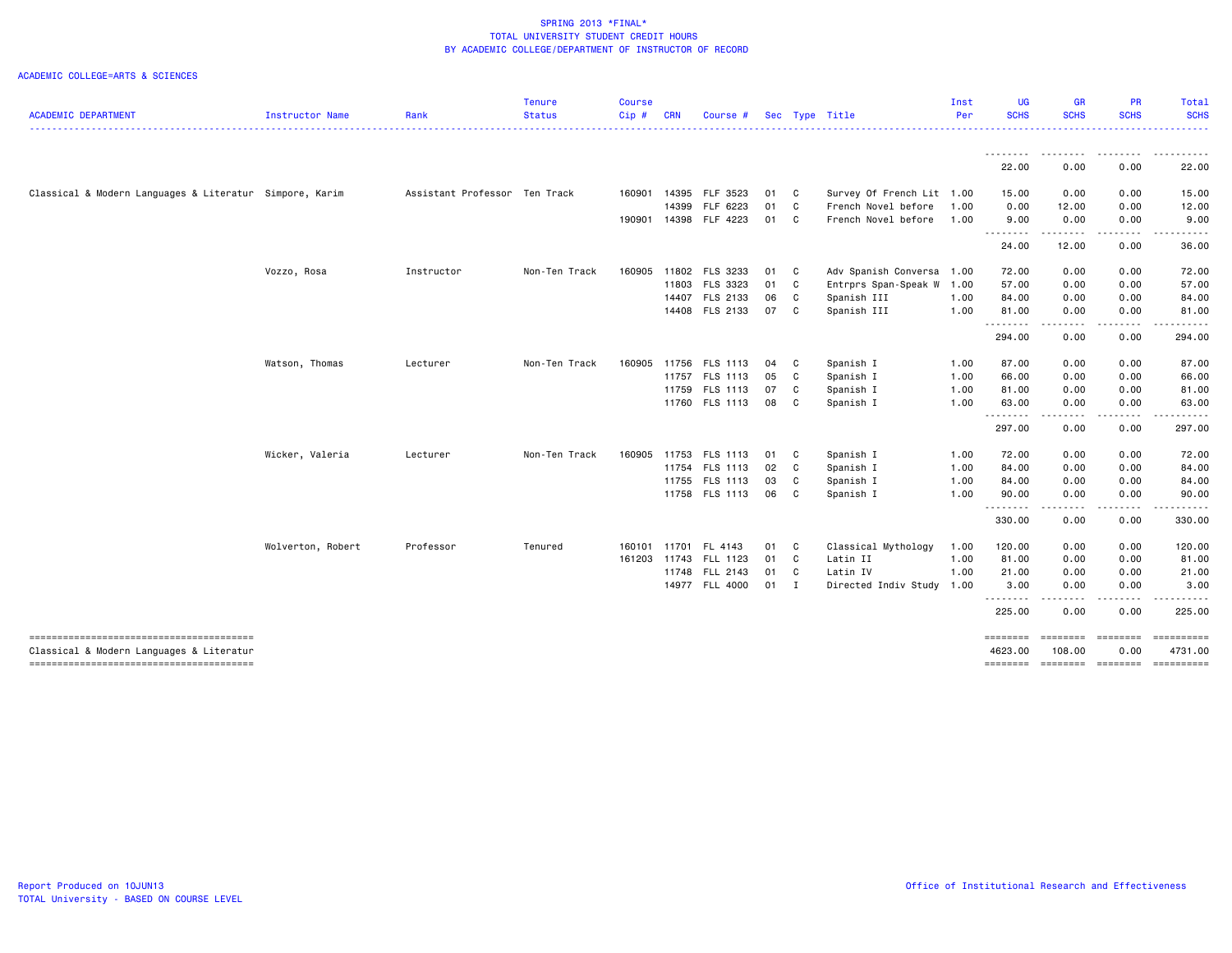|                            |                  |                               | <b>Tenure</b> | <b>Course</b> |            |               |                 |              |                           | Inst | UG                 | <b>GR</b>     | PR                | Total                   |
|----------------------------|------------------|-------------------------------|---------------|---------------|------------|---------------|-----------------|--------------|---------------------------|------|--------------------|---------------|-------------------|-------------------------|
| <b>ACADEMIC DEPARTMENT</b> | Instructor Name  | Rank                          | <b>Status</b> | Cip#          | <b>CRN</b> | Course #      |                 |              | Sec Type Title            | Per  | <b>SCHS</b>        | <b>SCHS</b>   | <b>SCHS</b>       | <b>SCHS</b>             |
| Communication              | Anthony, Kelli   | Instructor                    | Non-Ten Track | 090101        | 13459      | CO 3833       | 501 C           |              | Interviewing              | 1.00 | 57.00              | 0.00          | 0.00              | 57.00                   |
|                            |                  |                               |               |               | 14112      | CO 3833       | 201 C           |              | Interviewing              | 1.00 | 21.00              | 0.00          | 0.00              | 21.00                   |
|                            |                  |                               |               |               | 14113      | CO 1223       | 201 C           |              | Intro Comm Theory         | 1.00 | 18.00              | 0.00          | 0.00              | 18.00                   |
|                            |                  |                               |               |               | 16036      | CO 1223       | 501 C           |              | Intro Comm Theory         | 1.00 | 39.00              | 0.00          | 0.00              | 39.00                   |
|                            |                  |                               |               | 090401        | 13455      | CO 1403       | 501 C           |              | Intro Mass Media          | 1.00 | 75.00              | 0.00          | 0.00              | 75.00                   |
|                            |                  |                               |               |               | 14114      | CO 1403       | 201 C           |              | Intro Mass Media          | 1.00 | 24.00              | 0.00          | 0.00              | 24.00                   |
|                            |                  |                               |               | 090501        | 10840      | CO 3863       | 01              | B            | PR Production             | 1.00 | 45.00              | 0.00          | 0.00              | 45.00                   |
|                            |                  |                               |               |               | 13458      | CO 3813       | 501 C           |              | PR Case Problems          | 1.00 | 30.00              | 0.00          | 0.00              | 30.00                   |
|                            |                  |                               |               |               |            |               |                 |              |                           |      | .<br>309.00        | .<br>0.00     | $- - - -$<br>0.00 | .<br>309.00             |
|                            | Brown, Karyn     | Instructor                    | Non-Ten Track | 090101        | 16324      | CO 4000       | 07 I            |              | Directed Indiv Study 1.00 |      | 3.00               | 0.00          | 0.00              | 3.00                    |
|                            |                  |                               |               |               | 16325      | CO 4000       | 08              | $\mathbf{I}$ | Directed Indiv Study      | 1.00 | 3.00               | 0.00          | 0.00              | 3.00                    |
|                            |                  |                               |               |               | 16391      | CO 4000       | 10 <sub>1</sub> | $\mathbf{I}$ | Directed Indiv Study 1.00 |      | 3.00               | 0.00          | 0.00              | 3.00                    |
|                            |                  |                               |               |               | 16392      | CO 4000       | $11 \quad I$    |              | Directed Indiv Study 1.00 |      | 3.00               | 0.00          | 0.00              | 3.00                    |
|                            |                  |                               |               |               | 16498      | CO 4000       | 19              | $\mathbf{I}$ | Directed Indiv Study      | 1.00 | 3.00               | 0.00          | 0.00              | 3.00                    |
|                            |                  |                               |               | 090401        | 10843      | CO 4053       | 01              | E            | Internship Comm           | 1.00 | 51.00              | 0.00          | 0.00              | 51.00                   |
|                            |                  |                               |               | 090501        | 10861      | CO 4813       | 01              | C            | PR Organizations          | 1.00 | 75.00              | 0.00          | 0.00              | 75.00                   |
|                            |                  |                               |               |               | 10862      | CO 4813       | 02              | C            | PR Organizations          | 1.00 | 69.00              | 0.00          | 0.00              | 69.00                   |
|                            |                  |                               |               |               | 15699      | CO 4813       | 03              | C            | PR Organizations          | 1.00 | 69.00              | 0.00          | 0.00              | 69.00                   |
|                            |                  |                               |               |               |            |               |                 |              |                           |      | .<br>279.00        | -----<br>0.00 | .<br>0.00         | .<br>279.00             |
|                            | Cain, Emily      | Instructor                    | Non-Ten Track | 090101        | 16379      | CO 4000       | 09              | $\mathbf{I}$ | Directed Indiv Study 1.00 |      | 3.00               | 0.00          | 0.00              | 3.00                    |
|                            |                  |                               |               | 090401        | 10826      | CO 3423       | 01              | C            | Feature Writing           | 1.00 | 48.00              | 0.00          | 0.00              | 48.00                   |
|                            |                  |                               |               | 090501        | 10837      | CO 3853       | 01              | C            | Public Relations Wri 1.00 |      | 48.00              | 0.00          | 0.00              | 48.00                   |
|                            |                  |                               |               |               | 10839      | CO 3853       | 03              | C            | Public Relations Wri 1.00 |      | 39.00              | 0.00          | 0.00              | 39.00                   |
|                            |                  |                               |               |               |            |               |                 |              |                           |      | .<br>138.00        | 0.00          | 0.00              | $\frac{1}{2}$<br>138.00 |
|                            | Chambers, Cheryl | Instructor                    | Non-Ten Track | 090101        |            | 10772 CO 1013 | 05              | C            | Intro to Communicati 1.00 |      | 99.00              | 0.00          | 0.00              | 99.00                   |
|                            |                  |                               |               |               | 10774      | CO 1013       | 07              | C            | Intro to Communicati 1.00 |      | 105.00             | 0.00          | 0.00              | 105.00                  |
|                            |                  |                               |               |               | 10775      | CO 1013       | 08              | C            | Intro to Communicati 1.00 |      | 102.00             | 0.00          | 0.00              | 102.00                  |
|                            |                  |                               |               |               | 10776      | CO 1013       | 09              | C            | Intro to Communicati 1.00 |      | 105.00             | 0.00          | 0.00              | 105.00                  |
|                            |                  |                               |               |               | 10777      | CO 1013       | 10              | C            | Intro to Communicati 1.00 |      | 105.00             | 0.00          | 0.00              | 105.00                  |
|                            |                  |                               |               |               |            |               |                 |              |                           |      | .<br>516.00        | 0.00          | 0.00              | .<br>516.00             |
|                            | Clevinger, Donna | Professor                     | Tenured       | 099999        | 14533      | CO 4990       | 01              | C            | Special Topic In CO       | 1.00 | 48.00              | 0.00          | 0.00              | 48.00                   |
|                            |                  |                               |               | 500501        |            | 10812 CO 2503 | 02              | C            | Acting                    | 1.00 | 39.00              | 0.00          | 0.00              | 39.00                   |
|                            |                  |                               |               |               |            |               |                 |              |                           |      | .<br>87.00         | .<br>0.00     | .<br>0.00         | .<br>87.00              |
|                            | Cooley, Skye     | Assistant Professor Ten Track |               | 090101        | 10844      | CO 4213       | 01              | C            | Political Commun          | 1.00 | 60.00              | 0.00          | 0.00              | 60.00                   |
|                            |                  |                               |               |               | 10864      | CO 6213       | 01              | C            | Political Commun          | 1.00 | 0.00               | 12.00         | 0.00              | 12.00                   |
|                            |                  |                               |               | 090501        | 10860      | CO 4803       | 02              | $\mathbb C$  | Research in PR & Adv 1.00 |      | 72.00              | 0.00          | 0.00              | 72.00                   |
|                            |                  |                               |               |               |            |               |                 |              |                           |      | --------<br>132.00 | .<br>12.00    | $   -$<br>0.00    | .<br>144.00             |
|                            | Covich, Kate     | Lecturer                      | Non-Ten Track | 090101        | 10783      | CO 1013       | 16              | C            | Intro to Communicati 1.00 |      | 105.00             | 0.00          | 0.00              | 105.00                  |
|                            |                  |                               |               | 090501        | 10832      | CO 3813       | 02              | C            | PR Case Problems          | 1.00 | 69.00              | 0.00          | 0.00              | 69.00                   |
|                            |                  |                               |               |               |            | 10841 CO 3863 | 02              | В            | PR Production             | 1.00 | 45.00              | 0.00          | 0.00              | 45.00                   |
|                            |                  |                               |               |               |            | 10842 CO 3863 | 03              | B            | PR Production             | 1.00 | 48.00              | 0.00          | 0.00              | 48.00                   |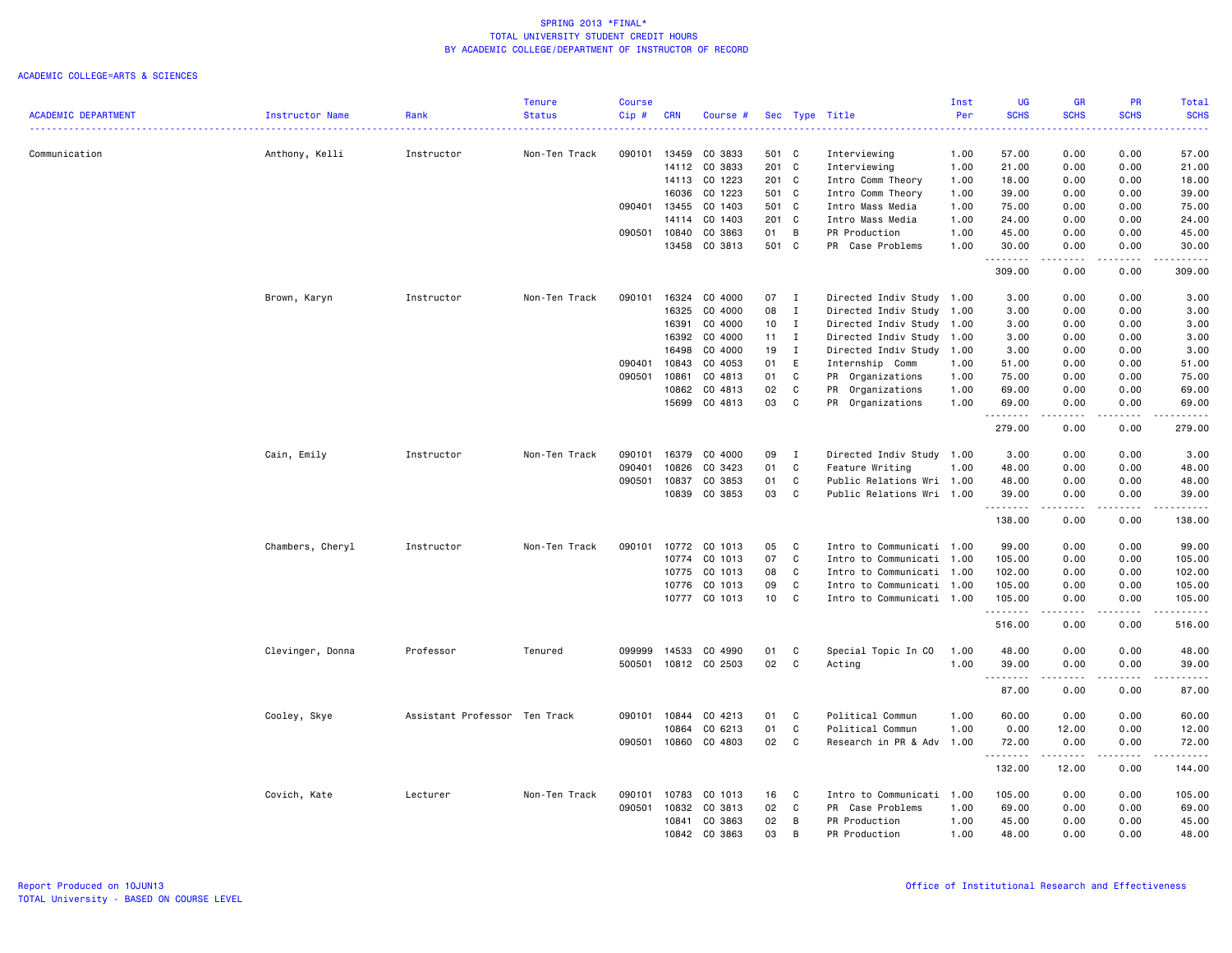|                            |                    |                               | Tenure        | <b>Course</b>    |                |                    |                |                   |                                        | Inst         | UG                   | <b>GR</b>                                                                                                                                            | <b>PR</b>            | Total                                                                                                                     |
|----------------------------|--------------------|-------------------------------|---------------|------------------|----------------|--------------------|----------------|-------------------|----------------------------------------|--------------|----------------------|------------------------------------------------------------------------------------------------------------------------------------------------------|----------------------|---------------------------------------------------------------------------------------------------------------------------|
| <b>ACADEMIC DEPARTMENT</b> | Instructor Name    | Rank                          | <b>Status</b> | Cip#             | <b>CRN</b>     | Course #           |                |                   | Sec Type Title                         | Per          | <b>SCHS</b>          | <b>SCHS</b>                                                                                                                                          | <b>SCHS</b>          | <b>SCHS</b>                                                                                                               |
|                            |                    |                               |               |                  |                |                    |                |                   |                                        |              |                      |                                                                                                                                                      |                      | .                                                                                                                         |
|                            |                    |                               |               |                  |                |                    |                |                   |                                        |              |                      |                                                                                                                                                      |                      |                                                                                                                           |
|                            |                    |                               |               |                  |                |                    |                |                   |                                        |              | .                    | .                                                                                                                                                    | <u>.</u>             | .                                                                                                                         |
|                            |                    |                               |               |                  |                |                    |                |                   |                                        |              | 267.00               | 0.00                                                                                                                                                 | 0.00                 | 267.00                                                                                                                    |
|                            |                    |                               |               |                  |                |                    |                |                   |                                        |              |                      |                                                                                                                                                      |                      |                                                                                                                           |
| Communication              | Denton, Raymond    | Lecturer                      | Non-Ten Track | 090101<br>090401 | 14077<br>15219 | CO 1013<br>CO 3423 | 201 C<br>201 C |                   | Intro to Communicati 1.00              |              | 12.00                | 0.00<br>0.00                                                                                                                                         | 0.00                 | 12.00<br>6.00                                                                                                             |
|                            |                    |                               |               |                  | 15966          | CO 3313            | 201 C          |                   | Feature Writing<br>News Write for Elec | 1.00<br>1.00 | 6.00<br>3.00         | 0.00                                                                                                                                                 | 0.00<br>0.00         | 3.00                                                                                                                      |
|                            |                    |                               |               | 090701           | 14091          | CO 4373            | 201 C          |                   | Prac In Tv News                        | 1.00         | 3.00                 | 0.00                                                                                                                                                 | 0.00                 | 3.00                                                                                                                      |
|                            |                    |                               |               |                  | 15217          | CO 2413            | 201 C          |                   | Intro News Writ-Repo                   | 1.00         | 3.00                 | 0.00                                                                                                                                                 | 0.00                 | 3.00                                                                                                                      |
|                            |                    |                               |               |                  | 15218          | CO 3333            | 201 C          |                   | Adv Television Prd                     | 1.00         | 3.00                 | 0.00                                                                                                                                                 | 0.00                 | 3.00                                                                                                                      |
|                            |                    |                               |               |                  |                |                    |                |                   |                                        |              | .<br>$\sim$ $\sim$ . | .                                                                                                                                                    | الأعامات             | .                                                                                                                         |
|                            |                    |                               |               |                  |                |                    |                |                   |                                        |              | 30.00                | 0.00                                                                                                                                                 | 0.00                 | 30.00                                                                                                                     |
|                            |                    |                               |               |                  |                |                    |                |                   |                                        |              |                      |                                                                                                                                                      |                      |                                                                                                                           |
|                            | Durst, Betty       | Instructor                    | Non-Ten Track | 090101           | 14528          | CO 3543            | 01             | C                 | Improvisation                          | 1.00         | 45.00                | 0.00                                                                                                                                                 | 0.00                 | 45.00                                                                                                                     |
|                            |                    |                               |               | 500501           | 10811          | CO 2503            | 01             | $\mathtt{C}$      | Acting                                 | 1.00         | 45.00                | 0.00                                                                                                                                                 | 0.00                 | 45.00                                                                                                                     |
|                            |                    |                               |               |                  | 10857          | CO 4524            | 01             | В                 | Directing                              | 1.00         | 36.00                | 0.00                                                                                                                                                 | 0.00                 | 36.00                                                                                                                     |
|                            |                    |                               |               |                  |                |                    |                |                   |                                        |              | .                    |                                                                                                                                                      | $\frac{1}{2}$        | .                                                                                                                         |
|                            |                    |                               |               |                  |                |                    |                |                   |                                        |              | 126.00               | 0.00                                                                                                                                                 | 0.00                 | 126.00                                                                                                                    |
|                            |                    |                               |               |                  |                |                    |                |                   |                                        |              |                      |                                                                                                                                                      |                      |                                                                                                                           |
|                            | Durst, Robert      | Associate Professor Tenured   |               | 500501           | 14524          | CO 1563            | 01             | E                 | Theatre Practicum #6                   | 1.00         | 27.00                | 0.00                                                                                                                                                 | 0.00                 | 27.00                                                                                                                     |
|                            |                    |                               |               |                  | 14531          | CO 4504            | 01             | C                 | History Of Theatre                     | 1.00         | 92.00                | 0.00                                                                                                                                                 | 0.00                 | 92.00                                                                                                                     |
|                            |                    |                               |               | 500502           | 10813          | CO 2524            | 01             | C                 | Stagecraft & Lightin 1.00              |              | 20.00                | 0.00                                                                                                                                                 | 0.00                 | 20.00                                                                                                                     |
|                            |                    |                               |               |                  | 10814          | CO 2524            | 02             | C                 | Stagecraft & Lightin 1.00              |              | 20.00                | 0.00                                                                                                                                                 | 0.00                 | 20.00                                                                                                                     |
|                            |                    |                               |               |                  | 10815          | CO 2524            | 03             | $\mathtt{C}$      | Stagecraft & Lightin 1.00              |              | 12.00                | 0.00                                                                                                                                                 | 0.00                 | 12.00                                                                                                                     |
|                            |                    |                               |               |                  | 10816          | CO 2524            | 04             | $\mathtt{C}$      | Stagecraft & Lightin 1.00              |              | 12.00                | 0.00                                                                                                                                                 | 0.00                 | 12.00                                                                                                                     |
|                            |                    |                               |               |                  |                |                    |                |                   |                                        |              | .                    | .                                                                                                                                                    | .                    | .                                                                                                                         |
|                            |                    |                               |               |                  |                |                    |                |                   |                                        |              | 183.00               | 0.00                                                                                                                                                 | 0.00                 | 183.00                                                                                                                    |
|                            |                    |                               |               |                  |                |                    |                |                   |                                        |              |                      |                                                                                                                                                      |                      |                                                                                                                           |
|                            | Edmonds, Khristina | Instructor                    | Non-Ten Track | 090101           | 10784          | CO 1013            | 17             | C                 | Intro to Communicati 1.00              |              | 102.00               | 0.00                                                                                                                                                 | 0.00                 | 102.00                                                                                                                    |
|                            |                    |                               |               | 231001           | 10759          | CO 1003            | 05             | C                 | Fund Of Public Speak 1.00              |              | 75.00                | 0.00                                                                                                                                                 | 0.00                 | 75.00                                                                                                                     |
|                            |                    |                               |               |                  | 10763          | CO 1003            | 09             | C                 | Fund Of Public Speak 1.00              |              | 75.00                | 0.00                                                                                                                                                 | 0.00                 | 75.00                                                                                                                     |
|                            |                    |                               |               |                  | 10766          | CO 1003            | 12             | C                 | Fund Of Public Speak 1.00              |              | 72.00                | 0.00                                                                                                                                                 | 0.00                 | 72.00                                                                                                                     |
|                            |                    |                               |               |                  | 10767          | CO 1003            | 13             | C                 | Fund Of Public Speak 1.00              |              | 72.00                | 0.00                                                                                                                                                 | 0.00                 | 72.00                                                                                                                     |
|                            |                    |                               |               |                  |                |                    |                |                   |                                        |              | .                    | $- - - - -$                                                                                                                                          | .                    | .                                                                                                                         |
|                            |                    |                               |               |                  |                |                    |                |                   |                                        |              | 396.00               | 0.00                                                                                                                                                 | 0.00                 | 396.00                                                                                                                    |
|                            |                    |                               |               |                  | 10795          | CO 2213            |                |                   |                                        |              |                      |                                                                                                                                                      |                      |                                                                                                                           |
|                            | Flick, Harry       | Professor                     | Tenured       | 090101           |                |                    | 01<br>02       | C<br>$\mathtt{C}$ | Small Group Commun                     | 1.00         | 75.00                | 0.00                                                                                                                                                 | 0.00                 | 75.00<br>75.00                                                                                                            |
|                            |                    |                               |               |                  | 10796          | CO 2213            |                |                   | Small Group Commun                     | 1.00         | 75.00                | 0.00                                                                                                                                                 | 0.00                 |                                                                                                                           |
|                            |                    |                               |               |                  | 10834<br>10835 | CO 3833<br>CO 3833 | 01<br>02       | C<br>C            | Interviewing                           | 1.00<br>1.00 | 63.00<br>66.00       | 0.00<br>0.00                                                                                                                                         | 0.00<br>0.00         | 63.00<br>66.00                                                                                                            |
|                            |                    |                               |               |                  |                | 10836 CO 3833      | 03             | C                 | Interviewing                           | 1.00         | 66.00                | 0.00                                                                                                                                                 | 0.00                 | 66.00                                                                                                                     |
|                            |                    |                               |               |                  |                |                    |                |                   | Interviewing                           |              | .                    | $\frac{1}{2} \left( \frac{1}{2} \right) \left( \frac{1}{2} \right) \left( \frac{1}{2} \right) \left( \frac{1}{2} \right) \left( \frac{1}{2} \right)$ | .                    | .                                                                                                                         |
|                            |                    |                               |               |                  |                |                    |                |                   |                                        |              | 345.00               | 0.00                                                                                                                                                 | 0.00                 | 345.00                                                                                                                    |
|                            |                    |                               |               |                  |                |                    |                |                   |                                        |              |                      |                                                                                                                                                      |                      |                                                                                                                           |
|                            | Foley, Megan       | Assistant Professor Ten Track |               | 231001           | 10846          | CO 4253            | 01             | C                 | Elements Of Persuasn                   | 1.00         | 75.00                | 0.00                                                                                                                                                 | 0.00                 | 75.00                                                                                                                     |
|                            |                    |                               |               |                  | 10847          | CO 4253            | 02             | C                 | Elements Of Persuasn 1.00              |              | 63.00                | 0.00                                                                                                                                                 | 0.00                 | 63.00                                                                                                                     |
|                            |                    |                               |               |                  | 10866          | CO 6253            | 01             | C                 | Elements Of Persuasn                   | 1.00         | 0.00                 | 6.00                                                                                                                                                 | 0.00                 | 6.00                                                                                                                      |
|                            |                    |                               |               |                  | 10867          | CO 6253            | 02             | C                 | Elements Of Persuasn 1.00              |              | 0.00                 | 3.00                                                                                                                                                 | 0.00                 | 3.00                                                                                                                      |
|                            |                    |                               |               | 240101 14147     |                | HON 1163           | H01 S          |                   | The Quest I                            | 1.00         | 12.00                | 0.00                                                                                                                                                 | 0.00                 | 12.00                                                                                                                     |
|                            |                    |                               |               |                  |                |                    |                |                   |                                        |              | .                    |                                                                                                                                                      | $\sim$ $\sim$ $\sim$ | $\frac{1}{2} \left( \frac{1}{2} \right) \left( \frac{1}{2} \right) \left( \frac{1}{2} \right) \left( \frac{1}{2} \right)$ |
|                            |                    |                               |               |                  |                |                    |                |                   |                                        |              | 150.00               | 9.00                                                                                                                                                 | 0.00                 | 159.00                                                                                                                    |
|                            |                    |                               |               |                  |                |                    |                |                   |                                        |              |                      |                                                                                                                                                      |                      |                                                                                                                           |
|                            | Forde, John        | Associate Professor Tenured   |               | 090101           | 16485          | CO 4000            | $17$ I         |                   | Directed Indiv Study 1.00              |              | 1.00                 | 0.00                                                                                                                                                 | 0.00                 | 1.00                                                                                                                      |
|                            |                    |                               |               |                  | 16493          | CO 4000            | 18             | $\mathbf{I}$      | Directed Indiv Study 1.00              |              | 1.00                 | 0.00                                                                                                                                                 | 0.00                 | 1.00                                                                                                                      |
|                            |                    |                               |               | 090501           | 10830          | CO 3803            | 01             | C                 | Prin Public Relation 1.00              |              | 342.00               | 0.00                                                                                                                                                 | 0.00                 | 342.00                                                                                                                    |
|                            |                    |                               |               |                  | 13457          | CO 3803            | 501            | C                 | Prin Public Relation 1.00              |              | 75.00                | 0.00                                                                                                                                                 | 0.00                 | 75.00                                                                                                                     |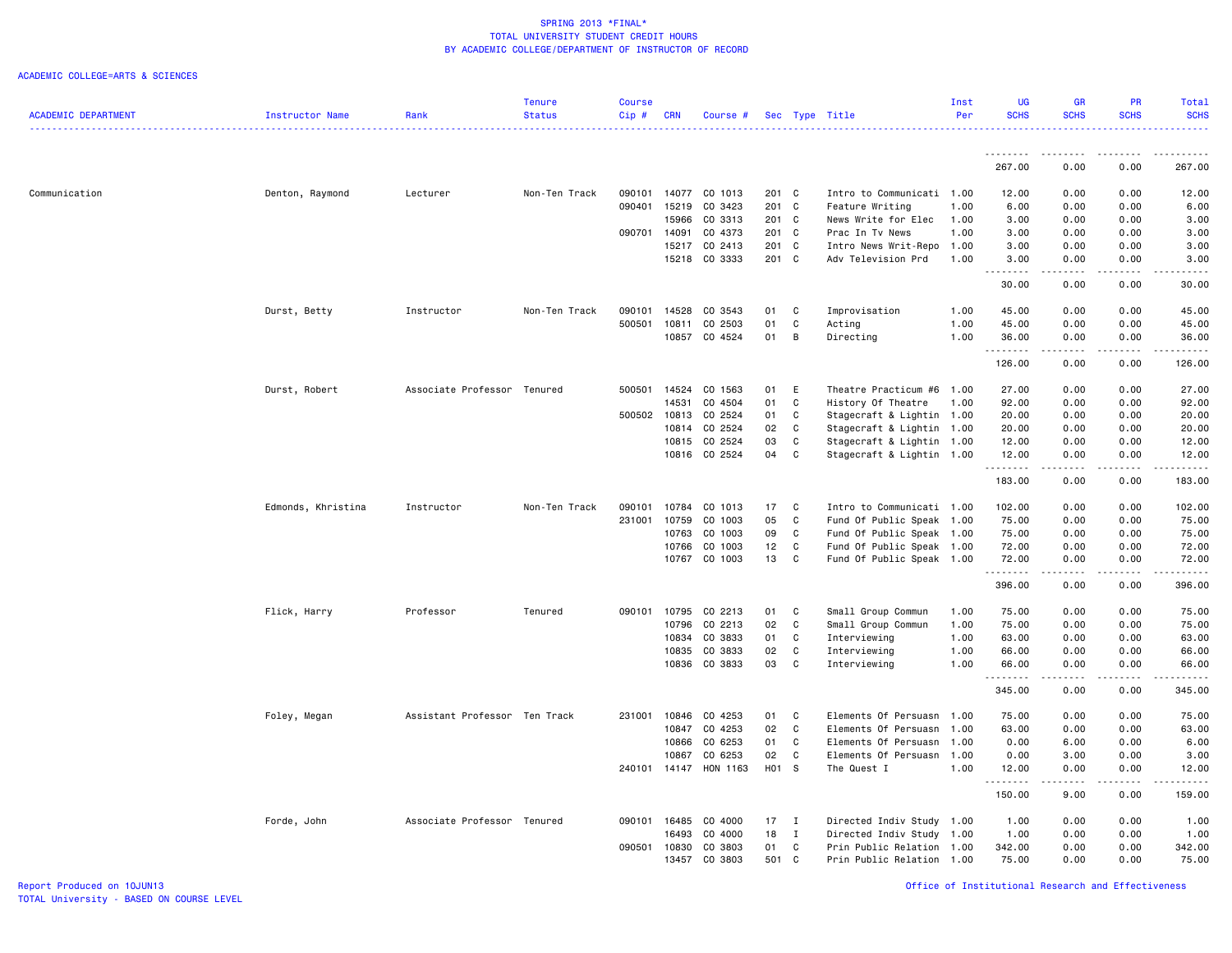| <b>SCHS</b><br><b>SCHS</b><br><b>SCHS</b><br><b>ACADEMIC DEPARTMENT</b><br><b>Status</b><br>Cip#<br>Per<br><b>SCHS</b><br>Instructor Name<br>Rank<br><b>CRN</b><br>Course #<br>Sec Type Title<br>0.00<br>0.00<br>33.00<br>090501<br>14116<br>CO 3803<br>201 C<br>Prin Public Relation 1.00<br>33.00<br>Communication<br>Forde, John<br>Associate Professor Tenured<br>CO 4990<br>02<br>C<br>099999<br>14730<br>Special Topic In CO<br>1.00<br>26.00<br>0.00<br>0.00<br>26.00<br>.<br>.<br>.<br>.<br>478.00<br>0.00<br>0.00<br>478.00<br>Instructor<br>Non-Ten Track<br>090101<br>10771<br>CO 1013<br>04<br>C<br>Intro to Communicati 1.00<br>96.00<br>0.00<br>0.00<br>96.00<br>Fountain, Amy<br>13453<br>CO 1013<br>501 C<br>54.00<br>0.00<br>0.00<br>Intro to Communicati 1.00<br>54.00<br>CO 1003<br>$\mathtt{C}$<br>231001<br>10758<br>04<br>Fund Of Public Speak<br>75.00<br>0.00<br>0.00<br>75.00<br>1.00<br>06<br>CO 1003<br>C<br>0.00<br>72.00<br>10760<br>Fund Of Public Speak 1.00<br>72.00<br>0.00<br>CO 1003<br>07<br>C<br>Fund Of Public Speak 1.00<br>0.00<br>75.00<br>10761<br>75.00<br>0.00<br>.<br>.<br>.<br>-----<br>372.00<br>0.00<br>0.00<br>372.00<br>Gawrych, Teresa<br>Instructor<br>Non-Ten Track<br>090101<br>16469<br>CO 4000<br>16<br>$\mathbf{I}$<br>Directed Indiv Study 1.00<br>4.00<br>0.00<br>0.00<br>4.00<br>090401<br>10822<br>CO 3403<br>01<br>C<br>Photographic Communi<br>1.00<br>45.00<br>0.00<br>0.00<br>45.00<br>090701<br>10810<br>CO 2423<br>01<br>C<br>News Edit-Typo-Mkup<br>48.00<br>0.00<br>0.00<br>48.00<br>1.00<br>10820<br>CO 3333<br>02<br>B<br>0.00<br>Adv Television Prd<br>1.00<br>45.00<br>0.00<br>45.00<br>10853<br>CO 4373<br>01<br>B<br>Prac In Tv News<br>1.00<br>48.00<br>0.00<br>0.00<br>48.00<br>.<br>$\frac{1}{2} \left( \frac{1}{2} \right) \left( \frac{1}{2} \right) \left( \frac{1}{2} \right) \left( \frac{1}{2} \right)$<br>.<br>.<br>190.00<br>0.00<br>0.00<br>190.00<br>Goodman, Mark<br>Professor<br>Tenured<br>090401<br>10823<br>CO 3403<br>02<br>C<br>Photographic Communi<br>45.00<br>0.00<br>0.00<br>45.00<br>1.00<br>10850<br>CO 4313<br>01<br>C<br>Mass Media Law<br>1.00<br>120.00<br>0.00<br>0.00<br>120.00<br>090702 13462<br>CO 4433<br>501 C<br>Television Criticism<br>1.00<br>30.00<br>0.00<br>0.00<br>30.00<br>CO 6433<br>13465<br>501 C<br>Television Criticism<br>18.00<br>0.00<br>18.00<br>1.00<br>0.00<br>CO 4433<br>201 C<br>14117<br>Television Criticism<br>1.00<br>3.00<br>0.00<br>0.00<br>3.00<br>240101<br>11967<br>GLA 4001<br>01<br>C<br>Senior Project<br>1.00<br>2.00<br>0.00<br>0.00<br>2.00<br>521003<br>15000<br>GLA 4000<br>01<br>$\mathbf{I}$<br>Directed Indiv Study 1.00<br>3.00<br>0.00<br>0.00<br>3.00<br>.<br>.<br>.<br>.<br>203.00<br>18.00<br>0.00<br>221.00<br>Harris, Catherine<br>Instructor<br>Non-Ten Track<br>090101<br>10770<br>CO 1013<br>03<br>C<br>Intro to Communicati<br>1.00<br>102.00<br>0.00<br>0.00<br>102.00<br>231001<br>10757<br>CO 1003<br>03<br>C<br>Fund Of Public Speak 1.00<br>0.00<br>75.00<br>75.00<br>0.00<br>08<br>10762<br>CO 1003<br>C<br>Fund Of Public Speak 1.00<br>66.00<br>0.00<br>0.00<br>66.00<br>CO 1003<br>10764<br>10<br>C<br>Fund Of Public Speak<br>1.00<br>66.00<br>0.00<br>0.00<br>66.00<br>CO 2253<br>10797<br>01<br>C<br>0.00<br>Fund Interprsn Comm<br>1.00<br>60.00<br>0.00<br>60.00<br>.<br>.<br>369.00<br>0.00<br>0.00<br>369.00<br>16499<br>CO 4000<br>20<br>0.00<br>0.00<br>Harris, Melanie<br>Instructor<br>Non-Ten Track<br>090101<br>Directed Indiv Study<br>1.00<br>1.00<br>1.00<br>Ι.<br>10790 CO 1503<br>01<br>$\mathsf{C}$<br>500501<br>Intro To Theatre<br>1.00<br>477.00<br>0.00<br>0.00<br>477.00<br>.<br>.<br>.<br>د د د د<br>478.00<br>0.00<br>0.00<br>478.00<br>Instructor<br>Non-Ten Track<br>090101<br>10778<br>CO 1013<br>11<br>C<br>Intro to Communicati 1.00<br>99.00<br>0.00<br>0.00<br>99.00<br>Knight, Amy<br>CO 1013<br>12<br>C<br>105.00<br>0.00<br>0.00<br>105.00<br>10779<br>Intro to Communicati 1.00<br>CO 1013<br>13<br>$\mathbb{C}$<br>105.00<br>105.00<br>10780<br>0.00<br>0.00<br>Intro to Communicati 1.00<br>14<br>$\mathbb{C}$<br>CO 1013<br>105.00<br>0.00<br>0.00<br>10781<br>Intro to Communicati 1.00<br>105.00<br>CO 1013<br>502 C<br>13454<br>Intro to Communicati<br>1.00<br>48.00<br>0.00<br>0.00<br>48.00<br>.<br>.<br>. <b>.</b> .<br>462.00<br>0.00<br>0.00<br>462.00<br>0.00<br>0.00<br>Lim, Joon Soo<br>Assistant Professor Ten Track<br>090501<br>10831<br>CO 3813<br>01<br>Case Problems<br>1.00<br>48.00<br>48.00<br>C<br>PR<br>10833<br>CO 3813<br>03<br>C<br>PR<br>Case Problems<br>1.00<br>66.00<br>0.00<br>0.00<br>66.00 |  | <b>Tenure</b> | <b>Course</b> |  |  | Inst | UG | <b>GR</b> | <b>PR</b> | Total |
|---------------------------------------------------------------------------------------------------------------------------------------------------------------------------------------------------------------------------------------------------------------------------------------------------------------------------------------------------------------------------------------------------------------------------------------------------------------------------------------------------------------------------------------------------------------------------------------------------------------------------------------------------------------------------------------------------------------------------------------------------------------------------------------------------------------------------------------------------------------------------------------------------------------------------------------------------------------------------------------------------------------------------------------------------------------------------------------------------------------------------------------------------------------------------------------------------------------------------------------------------------------------------------------------------------------------------------------------------------------------------------------------------------------------------------------------------------------------------------------------------------------------------------------------------------------------------------------------------------------------------------------------------------------------------------------------------------------------------------------------------------------------------------------------------------------------------------------------------------------------------------------------------------------------------------------------------------------------------------------------------------------------------------------------------------------------------------------------------------------------------------------------------------------------------------------------------------------------------------------------------------------------------------------------------------------------------------------------------------------------------------------------------------------------------------------------------------------------------------------------------------------------------------------------------------------------------------------------------------------------------------------------------------------------------------------------------------------------------------------------------------------------------------------------------------------------------------------------------------------------------------------------------------------------------------------------------------------------------------------------------------------------------------------------------------------------------------------------------------------------------------------------------------------------------------------------------------------------------------------------------------------------------------------------------------------------------------------------------------------------------------------------------------------------------------------------------------------------------------------------------------------------------------------------------------------------------------------------------------------------------------------------------------------------------------------------------------------------------------------------------------------------------------------------------------------------------------------------------------------------------------------------------------------------------------------------------------------------------------------------------------------------------------------------------------------------------------------------------------------------------------------------------------------------------------------------------------------------------------------------------------------------------------------------------------------------------------------------------------------------------------------------------------------------------------------------------------------------------------------------------------------------------------------------------------------------------------------------------------------------------------------------------|--|---------------|---------------|--|--|------|----|-----------|-----------|-------|
|                                                                                                                                                                                                                                                                                                                                                                                                                                                                                                                                                                                                                                                                                                                                                                                                                                                                                                                                                                                                                                                                                                                                                                                                                                                                                                                                                                                                                                                                                                                                                                                                                                                                                                                                                                                                                                                                                                                                                                                                                                                                                                                                                                                                                                                                                                                                                                                                                                                                                                                                                                                                                                                                                                                                                                                                                                                                                                                                                                                                                                                                                                                                                                                                                                                                                                                                                                                                                                                                                                                                                                                                                                                                                                                                                                                                                                                                                                                                                                                                                                                                                                                                                                                                                                                                                                                                                                                                                                                                                                                                                                                                                                                   |  |               |               |  |  |      |    |           |           |       |
|                                                                                                                                                                                                                                                                                                                                                                                                                                                                                                                                                                                                                                                                                                                                                                                                                                                                                                                                                                                                                                                                                                                                                                                                                                                                                                                                                                                                                                                                                                                                                                                                                                                                                                                                                                                                                                                                                                                                                                                                                                                                                                                                                                                                                                                                                                                                                                                                                                                                                                                                                                                                                                                                                                                                                                                                                                                                                                                                                                                                                                                                                                                                                                                                                                                                                                                                                                                                                                                                                                                                                                                                                                                                                                                                                                                                                                                                                                                                                                                                                                                                                                                                                                                                                                                                                                                                                                                                                                                                                                                                                                                                                                                   |  |               |               |  |  |      |    |           |           |       |
|                                                                                                                                                                                                                                                                                                                                                                                                                                                                                                                                                                                                                                                                                                                                                                                                                                                                                                                                                                                                                                                                                                                                                                                                                                                                                                                                                                                                                                                                                                                                                                                                                                                                                                                                                                                                                                                                                                                                                                                                                                                                                                                                                                                                                                                                                                                                                                                                                                                                                                                                                                                                                                                                                                                                                                                                                                                                                                                                                                                                                                                                                                                                                                                                                                                                                                                                                                                                                                                                                                                                                                                                                                                                                                                                                                                                                                                                                                                                                                                                                                                                                                                                                                                                                                                                                                                                                                                                                                                                                                                                                                                                                                                   |  |               |               |  |  |      |    |           |           |       |
|                                                                                                                                                                                                                                                                                                                                                                                                                                                                                                                                                                                                                                                                                                                                                                                                                                                                                                                                                                                                                                                                                                                                                                                                                                                                                                                                                                                                                                                                                                                                                                                                                                                                                                                                                                                                                                                                                                                                                                                                                                                                                                                                                                                                                                                                                                                                                                                                                                                                                                                                                                                                                                                                                                                                                                                                                                                                                                                                                                                                                                                                                                                                                                                                                                                                                                                                                                                                                                                                                                                                                                                                                                                                                                                                                                                                                                                                                                                                                                                                                                                                                                                                                                                                                                                                                                                                                                                                                                                                                                                                                                                                                                                   |  |               |               |  |  |      |    |           |           |       |
|                                                                                                                                                                                                                                                                                                                                                                                                                                                                                                                                                                                                                                                                                                                                                                                                                                                                                                                                                                                                                                                                                                                                                                                                                                                                                                                                                                                                                                                                                                                                                                                                                                                                                                                                                                                                                                                                                                                                                                                                                                                                                                                                                                                                                                                                                                                                                                                                                                                                                                                                                                                                                                                                                                                                                                                                                                                                                                                                                                                                                                                                                                                                                                                                                                                                                                                                                                                                                                                                                                                                                                                                                                                                                                                                                                                                                                                                                                                                                                                                                                                                                                                                                                                                                                                                                                                                                                                                                                                                                                                                                                                                                                                   |  |               |               |  |  |      |    |           |           |       |
|                                                                                                                                                                                                                                                                                                                                                                                                                                                                                                                                                                                                                                                                                                                                                                                                                                                                                                                                                                                                                                                                                                                                                                                                                                                                                                                                                                                                                                                                                                                                                                                                                                                                                                                                                                                                                                                                                                                                                                                                                                                                                                                                                                                                                                                                                                                                                                                                                                                                                                                                                                                                                                                                                                                                                                                                                                                                                                                                                                                                                                                                                                                                                                                                                                                                                                                                                                                                                                                                                                                                                                                                                                                                                                                                                                                                                                                                                                                                                                                                                                                                                                                                                                                                                                                                                                                                                                                                                                                                                                                                                                                                                                                   |  |               |               |  |  |      |    |           |           |       |
|                                                                                                                                                                                                                                                                                                                                                                                                                                                                                                                                                                                                                                                                                                                                                                                                                                                                                                                                                                                                                                                                                                                                                                                                                                                                                                                                                                                                                                                                                                                                                                                                                                                                                                                                                                                                                                                                                                                                                                                                                                                                                                                                                                                                                                                                                                                                                                                                                                                                                                                                                                                                                                                                                                                                                                                                                                                                                                                                                                                                                                                                                                                                                                                                                                                                                                                                                                                                                                                                                                                                                                                                                                                                                                                                                                                                                                                                                                                                                                                                                                                                                                                                                                                                                                                                                                                                                                                                                                                                                                                                                                                                                                                   |  |               |               |  |  |      |    |           |           |       |
|                                                                                                                                                                                                                                                                                                                                                                                                                                                                                                                                                                                                                                                                                                                                                                                                                                                                                                                                                                                                                                                                                                                                                                                                                                                                                                                                                                                                                                                                                                                                                                                                                                                                                                                                                                                                                                                                                                                                                                                                                                                                                                                                                                                                                                                                                                                                                                                                                                                                                                                                                                                                                                                                                                                                                                                                                                                                                                                                                                                                                                                                                                                                                                                                                                                                                                                                                                                                                                                                                                                                                                                                                                                                                                                                                                                                                                                                                                                                                                                                                                                                                                                                                                                                                                                                                                                                                                                                                                                                                                                                                                                                                                                   |  |               |               |  |  |      |    |           |           |       |
|                                                                                                                                                                                                                                                                                                                                                                                                                                                                                                                                                                                                                                                                                                                                                                                                                                                                                                                                                                                                                                                                                                                                                                                                                                                                                                                                                                                                                                                                                                                                                                                                                                                                                                                                                                                                                                                                                                                                                                                                                                                                                                                                                                                                                                                                                                                                                                                                                                                                                                                                                                                                                                                                                                                                                                                                                                                                                                                                                                                                                                                                                                                                                                                                                                                                                                                                                                                                                                                                                                                                                                                                                                                                                                                                                                                                                                                                                                                                                                                                                                                                                                                                                                                                                                                                                                                                                                                                                                                                                                                                                                                                                                                   |  |               |               |  |  |      |    |           |           |       |
|                                                                                                                                                                                                                                                                                                                                                                                                                                                                                                                                                                                                                                                                                                                                                                                                                                                                                                                                                                                                                                                                                                                                                                                                                                                                                                                                                                                                                                                                                                                                                                                                                                                                                                                                                                                                                                                                                                                                                                                                                                                                                                                                                                                                                                                                                                                                                                                                                                                                                                                                                                                                                                                                                                                                                                                                                                                                                                                                                                                                                                                                                                                                                                                                                                                                                                                                                                                                                                                                                                                                                                                                                                                                                                                                                                                                                                                                                                                                                                                                                                                                                                                                                                                                                                                                                                                                                                                                                                                                                                                                                                                                                                                   |  |               |               |  |  |      |    |           |           |       |
|                                                                                                                                                                                                                                                                                                                                                                                                                                                                                                                                                                                                                                                                                                                                                                                                                                                                                                                                                                                                                                                                                                                                                                                                                                                                                                                                                                                                                                                                                                                                                                                                                                                                                                                                                                                                                                                                                                                                                                                                                                                                                                                                                                                                                                                                                                                                                                                                                                                                                                                                                                                                                                                                                                                                                                                                                                                                                                                                                                                                                                                                                                                                                                                                                                                                                                                                                                                                                                                                                                                                                                                                                                                                                                                                                                                                                                                                                                                                                                                                                                                                                                                                                                                                                                                                                                                                                                                                                                                                                                                                                                                                                                                   |  |               |               |  |  |      |    |           |           |       |
|                                                                                                                                                                                                                                                                                                                                                                                                                                                                                                                                                                                                                                                                                                                                                                                                                                                                                                                                                                                                                                                                                                                                                                                                                                                                                                                                                                                                                                                                                                                                                                                                                                                                                                                                                                                                                                                                                                                                                                                                                                                                                                                                                                                                                                                                                                                                                                                                                                                                                                                                                                                                                                                                                                                                                                                                                                                                                                                                                                                                                                                                                                                                                                                                                                                                                                                                                                                                                                                                                                                                                                                                                                                                                                                                                                                                                                                                                                                                                                                                                                                                                                                                                                                                                                                                                                                                                                                                                                                                                                                                                                                                                                                   |  |               |               |  |  |      |    |           |           |       |
|                                                                                                                                                                                                                                                                                                                                                                                                                                                                                                                                                                                                                                                                                                                                                                                                                                                                                                                                                                                                                                                                                                                                                                                                                                                                                                                                                                                                                                                                                                                                                                                                                                                                                                                                                                                                                                                                                                                                                                                                                                                                                                                                                                                                                                                                                                                                                                                                                                                                                                                                                                                                                                                                                                                                                                                                                                                                                                                                                                                                                                                                                                                                                                                                                                                                                                                                                                                                                                                                                                                                                                                                                                                                                                                                                                                                                                                                                                                                                                                                                                                                                                                                                                                                                                                                                                                                                                                                                                                                                                                                                                                                                                                   |  |               |               |  |  |      |    |           |           |       |
|                                                                                                                                                                                                                                                                                                                                                                                                                                                                                                                                                                                                                                                                                                                                                                                                                                                                                                                                                                                                                                                                                                                                                                                                                                                                                                                                                                                                                                                                                                                                                                                                                                                                                                                                                                                                                                                                                                                                                                                                                                                                                                                                                                                                                                                                                                                                                                                                                                                                                                                                                                                                                                                                                                                                                                                                                                                                                                                                                                                                                                                                                                                                                                                                                                                                                                                                                                                                                                                                                                                                                                                                                                                                                                                                                                                                                                                                                                                                                                                                                                                                                                                                                                                                                                                                                                                                                                                                                                                                                                                                                                                                                                                   |  |               |               |  |  |      |    |           |           |       |
|                                                                                                                                                                                                                                                                                                                                                                                                                                                                                                                                                                                                                                                                                                                                                                                                                                                                                                                                                                                                                                                                                                                                                                                                                                                                                                                                                                                                                                                                                                                                                                                                                                                                                                                                                                                                                                                                                                                                                                                                                                                                                                                                                                                                                                                                                                                                                                                                                                                                                                                                                                                                                                                                                                                                                                                                                                                                                                                                                                                                                                                                                                                                                                                                                                                                                                                                                                                                                                                                                                                                                                                                                                                                                                                                                                                                                                                                                                                                                                                                                                                                                                                                                                                                                                                                                                                                                                                                                                                                                                                                                                                                                                                   |  |               |               |  |  |      |    |           |           |       |
|                                                                                                                                                                                                                                                                                                                                                                                                                                                                                                                                                                                                                                                                                                                                                                                                                                                                                                                                                                                                                                                                                                                                                                                                                                                                                                                                                                                                                                                                                                                                                                                                                                                                                                                                                                                                                                                                                                                                                                                                                                                                                                                                                                                                                                                                                                                                                                                                                                                                                                                                                                                                                                                                                                                                                                                                                                                                                                                                                                                                                                                                                                                                                                                                                                                                                                                                                                                                                                                                                                                                                                                                                                                                                                                                                                                                                                                                                                                                                                                                                                                                                                                                                                                                                                                                                                                                                                                                                                                                                                                                                                                                                                                   |  |               |               |  |  |      |    |           |           |       |
|                                                                                                                                                                                                                                                                                                                                                                                                                                                                                                                                                                                                                                                                                                                                                                                                                                                                                                                                                                                                                                                                                                                                                                                                                                                                                                                                                                                                                                                                                                                                                                                                                                                                                                                                                                                                                                                                                                                                                                                                                                                                                                                                                                                                                                                                                                                                                                                                                                                                                                                                                                                                                                                                                                                                                                                                                                                                                                                                                                                                                                                                                                                                                                                                                                                                                                                                                                                                                                                                                                                                                                                                                                                                                                                                                                                                                                                                                                                                                                                                                                                                                                                                                                                                                                                                                                                                                                                                                                                                                                                                                                                                                                                   |  |               |               |  |  |      |    |           |           |       |
|                                                                                                                                                                                                                                                                                                                                                                                                                                                                                                                                                                                                                                                                                                                                                                                                                                                                                                                                                                                                                                                                                                                                                                                                                                                                                                                                                                                                                                                                                                                                                                                                                                                                                                                                                                                                                                                                                                                                                                                                                                                                                                                                                                                                                                                                                                                                                                                                                                                                                                                                                                                                                                                                                                                                                                                                                                                                                                                                                                                                                                                                                                                                                                                                                                                                                                                                                                                                                                                                                                                                                                                                                                                                                                                                                                                                                                                                                                                                                                                                                                                                                                                                                                                                                                                                                                                                                                                                                                                                                                                                                                                                                                                   |  |               |               |  |  |      |    |           |           |       |
|                                                                                                                                                                                                                                                                                                                                                                                                                                                                                                                                                                                                                                                                                                                                                                                                                                                                                                                                                                                                                                                                                                                                                                                                                                                                                                                                                                                                                                                                                                                                                                                                                                                                                                                                                                                                                                                                                                                                                                                                                                                                                                                                                                                                                                                                                                                                                                                                                                                                                                                                                                                                                                                                                                                                                                                                                                                                                                                                                                                                                                                                                                                                                                                                                                                                                                                                                                                                                                                                                                                                                                                                                                                                                                                                                                                                                                                                                                                                                                                                                                                                                                                                                                                                                                                                                                                                                                                                                                                                                                                                                                                                                                                   |  |               |               |  |  |      |    |           |           |       |
|                                                                                                                                                                                                                                                                                                                                                                                                                                                                                                                                                                                                                                                                                                                                                                                                                                                                                                                                                                                                                                                                                                                                                                                                                                                                                                                                                                                                                                                                                                                                                                                                                                                                                                                                                                                                                                                                                                                                                                                                                                                                                                                                                                                                                                                                                                                                                                                                                                                                                                                                                                                                                                                                                                                                                                                                                                                                                                                                                                                                                                                                                                                                                                                                                                                                                                                                                                                                                                                                                                                                                                                                                                                                                                                                                                                                                                                                                                                                                                                                                                                                                                                                                                                                                                                                                                                                                                                                                                                                                                                                                                                                                                                   |  |               |               |  |  |      |    |           |           |       |
|                                                                                                                                                                                                                                                                                                                                                                                                                                                                                                                                                                                                                                                                                                                                                                                                                                                                                                                                                                                                                                                                                                                                                                                                                                                                                                                                                                                                                                                                                                                                                                                                                                                                                                                                                                                                                                                                                                                                                                                                                                                                                                                                                                                                                                                                                                                                                                                                                                                                                                                                                                                                                                                                                                                                                                                                                                                                                                                                                                                                                                                                                                                                                                                                                                                                                                                                                                                                                                                                                                                                                                                                                                                                                                                                                                                                                                                                                                                                                                                                                                                                                                                                                                                                                                                                                                                                                                                                                                                                                                                                                                                                                                                   |  |               |               |  |  |      |    |           |           |       |
|                                                                                                                                                                                                                                                                                                                                                                                                                                                                                                                                                                                                                                                                                                                                                                                                                                                                                                                                                                                                                                                                                                                                                                                                                                                                                                                                                                                                                                                                                                                                                                                                                                                                                                                                                                                                                                                                                                                                                                                                                                                                                                                                                                                                                                                                                                                                                                                                                                                                                                                                                                                                                                                                                                                                                                                                                                                                                                                                                                                                                                                                                                                                                                                                                                                                                                                                                                                                                                                                                                                                                                                                                                                                                                                                                                                                                                                                                                                                                                                                                                                                                                                                                                                                                                                                                                                                                                                                                                                                                                                                                                                                                                                   |  |               |               |  |  |      |    |           |           |       |
|                                                                                                                                                                                                                                                                                                                                                                                                                                                                                                                                                                                                                                                                                                                                                                                                                                                                                                                                                                                                                                                                                                                                                                                                                                                                                                                                                                                                                                                                                                                                                                                                                                                                                                                                                                                                                                                                                                                                                                                                                                                                                                                                                                                                                                                                                                                                                                                                                                                                                                                                                                                                                                                                                                                                                                                                                                                                                                                                                                                                                                                                                                                                                                                                                                                                                                                                                                                                                                                                                                                                                                                                                                                                                                                                                                                                                                                                                                                                                                                                                                                                                                                                                                                                                                                                                                                                                                                                                                                                                                                                                                                                                                                   |  |               |               |  |  |      |    |           |           |       |
|                                                                                                                                                                                                                                                                                                                                                                                                                                                                                                                                                                                                                                                                                                                                                                                                                                                                                                                                                                                                                                                                                                                                                                                                                                                                                                                                                                                                                                                                                                                                                                                                                                                                                                                                                                                                                                                                                                                                                                                                                                                                                                                                                                                                                                                                                                                                                                                                                                                                                                                                                                                                                                                                                                                                                                                                                                                                                                                                                                                                                                                                                                                                                                                                                                                                                                                                                                                                                                                                                                                                                                                                                                                                                                                                                                                                                                                                                                                                                                                                                                                                                                                                                                                                                                                                                                                                                                                                                                                                                                                                                                                                                                                   |  |               |               |  |  |      |    |           |           |       |
|                                                                                                                                                                                                                                                                                                                                                                                                                                                                                                                                                                                                                                                                                                                                                                                                                                                                                                                                                                                                                                                                                                                                                                                                                                                                                                                                                                                                                                                                                                                                                                                                                                                                                                                                                                                                                                                                                                                                                                                                                                                                                                                                                                                                                                                                                                                                                                                                                                                                                                                                                                                                                                                                                                                                                                                                                                                                                                                                                                                                                                                                                                                                                                                                                                                                                                                                                                                                                                                                                                                                                                                                                                                                                                                                                                                                                                                                                                                                                                                                                                                                                                                                                                                                                                                                                                                                                                                                                                                                                                                                                                                                                                                   |  |               |               |  |  |      |    |           |           |       |
|                                                                                                                                                                                                                                                                                                                                                                                                                                                                                                                                                                                                                                                                                                                                                                                                                                                                                                                                                                                                                                                                                                                                                                                                                                                                                                                                                                                                                                                                                                                                                                                                                                                                                                                                                                                                                                                                                                                                                                                                                                                                                                                                                                                                                                                                                                                                                                                                                                                                                                                                                                                                                                                                                                                                                                                                                                                                                                                                                                                                                                                                                                                                                                                                                                                                                                                                                                                                                                                                                                                                                                                                                                                                                                                                                                                                                                                                                                                                                                                                                                                                                                                                                                                                                                                                                                                                                                                                                                                                                                                                                                                                                                                   |  |               |               |  |  |      |    |           |           |       |
|                                                                                                                                                                                                                                                                                                                                                                                                                                                                                                                                                                                                                                                                                                                                                                                                                                                                                                                                                                                                                                                                                                                                                                                                                                                                                                                                                                                                                                                                                                                                                                                                                                                                                                                                                                                                                                                                                                                                                                                                                                                                                                                                                                                                                                                                                                                                                                                                                                                                                                                                                                                                                                                                                                                                                                                                                                                                                                                                                                                                                                                                                                                                                                                                                                                                                                                                                                                                                                                                                                                                                                                                                                                                                                                                                                                                                                                                                                                                                                                                                                                                                                                                                                                                                                                                                                                                                                                                                                                                                                                                                                                                                                                   |  |               |               |  |  |      |    |           |           |       |
|                                                                                                                                                                                                                                                                                                                                                                                                                                                                                                                                                                                                                                                                                                                                                                                                                                                                                                                                                                                                                                                                                                                                                                                                                                                                                                                                                                                                                                                                                                                                                                                                                                                                                                                                                                                                                                                                                                                                                                                                                                                                                                                                                                                                                                                                                                                                                                                                                                                                                                                                                                                                                                                                                                                                                                                                                                                                                                                                                                                                                                                                                                                                                                                                                                                                                                                                                                                                                                                                                                                                                                                                                                                                                                                                                                                                                                                                                                                                                                                                                                                                                                                                                                                                                                                                                                                                                                                                                                                                                                                                                                                                                                                   |  |               |               |  |  |      |    |           |           |       |
|                                                                                                                                                                                                                                                                                                                                                                                                                                                                                                                                                                                                                                                                                                                                                                                                                                                                                                                                                                                                                                                                                                                                                                                                                                                                                                                                                                                                                                                                                                                                                                                                                                                                                                                                                                                                                                                                                                                                                                                                                                                                                                                                                                                                                                                                                                                                                                                                                                                                                                                                                                                                                                                                                                                                                                                                                                                                                                                                                                                                                                                                                                                                                                                                                                                                                                                                                                                                                                                                                                                                                                                                                                                                                                                                                                                                                                                                                                                                                                                                                                                                                                                                                                                                                                                                                                                                                                                                                                                                                                                                                                                                                                                   |  |               |               |  |  |      |    |           |           |       |
|                                                                                                                                                                                                                                                                                                                                                                                                                                                                                                                                                                                                                                                                                                                                                                                                                                                                                                                                                                                                                                                                                                                                                                                                                                                                                                                                                                                                                                                                                                                                                                                                                                                                                                                                                                                                                                                                                                                                                                                                                                                                                                                                                                                                                                                                                                                                                                                                                                                                                                                                                                                                                                                                                                                                                                                                                                                                                                                                                                                                                                                                                                                                                                                                                                                                                                                                                                                                                                                                                                                                                                                                                                                                                                                                                                                                                                                                                                                                                                                                                                                                                                                                                                                                                                                                                                                                                                                                                                                                                                                                                                                                                                                   |  |               |               |  |  |      |    |           |           |       |
|                                                                                                                                                                                                                                                                                                                                                                                                                                                                                                                                                                                                                                                                                                                                                                                                                                                                                                                                                                                                                                                                                                                                                                                                                                                                                                                                                                                                                                                                                                                                                                                                                                                                                                                                                                                                                                                                                                                                                                                                                                                                                                                                                                                                                                                                                                                                                                                                                                                                                                                                                                                                                                                                                                                                                                                                                                                                                                                                                                                                                                                                                                                                                                                                                                                                                                                                                                                                                                                                                                                                                                                                                                                                                                                                                                                                                                                                                                                                                                                                                                                                                                                                                                                                                                                                                                                                                                                                                                                                                                                                                                                                                                                   |  |               |               |  |  |      |    |           |           |       |
|                                                                                                                                                                                                                                                                                                                                                                                                                                                                                                                                                                                                                                                                                                                                                                                                                                                                                                                                                                                                                                                                                                                                                                                                                                                                                                                                                                                                                                                                                                                                                                                                                                                                                                                                                                                                                                                                                                                                                                                                                                                                                                                                                                                                                                                                                                                                                                                                                                                                                                                                                                                                                                                                                                                                                                                                                                                                                                                                                                                                                                                                                                                                                                                                                                                                                                                                                                                                                                                                                                                                                                                                                                                                                                                                                                                                                                                                                                                                                                                                                                                                                                                                                                                                                                                                                                                                                                                                                                                                                                                                                                                                                                                   |  |               |               |  |  |      |    |           |           |       |
|                                                                                                                                                                                                                                                                                                                                                                                                                                                                                                                                                                                                                                                                                                                                                                                                                                                                                                                                                                                                                                                                                                                                                                                                                                                                                                                                                                                                                                                                                                                                                                                                                                                                                                                                                                                                                                                                                                                                                                                                                                                                                                                                                                                                                                                                                                                                                                                                                                                                                                                                                                                                                                                                                                                                                                                                                                                                                                                                                                                                                                                                                                                                                                                                                                                                                                                                                                                                                                                                                                                                                                                                                                                                                                                                                                                                                                                                                                                                                                                                                                                                                                                                                                                                                                                                                                                                                                                                                                                                                                                                                                                                                                                   |  |               |               |  |  |      |    |           |           |       |
|                                                                                                                                                                                                                                                                                                                                                                                                                                                                                                                                                                                                                                                                                                                                                                                                                                                                                                                                                                                                                                                                                                                                                                                                                                                                                                                                                                                                                                                                                                                                                                                                                                                                                                                                                                                                                                                                                                                                                                                                                                                                                                                                                                                                                                                                                                                                                                                                                                                                                                                                                                                                                                                                                                                                                                                                                                                                                                                                                                                                                                                                                                                                                                                                                                                                                                                                                                                                                                                                                                                                                                                                                                                                                                                                                                                                                                                                                                                                                                                                                                                                                                                                                                                                                                                                                                                                                                                                                                                                                                                                                                                                                                                   |  |               |               |  |  |      |    |           |           |       |
|                                                                                                                                                                                                                                                                                                                                                                                                                                                                                                                                                                                                                                                                                                                                                                                                                                                                                                                                                                                                                                                                                                                                                                                                                                                                                                                                                                                                                                                                                                                                                                                                                                                                                                                                                                                                                                                                                                                                                                                                                                                                                                                                                                                                                                                                                                                                                                                                                                                                                                                                                                                                                                                                                                                                                                                                                                                                                                                                                                                                                                                                                                                                                                                                                                                                                                                                                                                                                                                                                                                                                                                                                                                                                                                                                                                                                                                                                                                                                                                                                                                                                                                                                                                                                                                                                                                                                                                                                                                                                                                                                                                                                                                   |  |               |               |  |  |      |    |           |           |       |
|                                                                                                                                                                                                                                                                                                                                                                                                                                                                                                                                                                                                                                                                                                                                                                                                                                                                                                                                                                                                                                                                                                                                                                                                                                                                                                                                                                                                                                                                                                                                                                                                                                                                                                                                                                                                                                                                                                                                                                                                                                                                                                                                                                                                                                                                                                                                                                                                                                                                                                                                                                                                                                                                                                                                                                                                                                                                                                                                                                                                                                                                                                                                                                                                                                                                                                                                                                                                                                                                                                                                                                                                                                                                                                                                                                                                                                                                                                                                                                                                                                                                                                                                                                                                                                                                                                                                                                                                                                                                                                                                                                                                                                                   |  |               |               |  |  |      |    |           |           |       |
|                                                                                                                                                                                                                                                                                                                                                                                                                                                                                                                                                                                                                                                                                                                                                                                                                                                                                                                                                                                                                                                                                                                                                                                                                                                                                                                                                                                                                                                                                                                                                                                                                                                                                                                                                                                                                                                                                                                                                                                                                                                                                                                                                                                                                                                                                                                                                                                                                                                                                                                                                                                                                                                                                                                                                                                                                                                                                                                                                                                                                                                                                                                                                                                                                                                                                                                                                                                                                                                                                                                                                                                                                                                                                                                                                                                                                                                                                                                                                                                                                                                                                                                                                                                                                                                                                                                                                                                                                                                                                                                                                                                                                                                   |  |               |               |  |  |      |    |           |           |       |
|                                                                                                                                                                                                                                                                                                                                                                                                                                                                                                                                                                                                                                                                                                                                                                                                                                                                                                                                                                                                                                                                                                                                                                                                                                                                                                                                                                                                                                                                                                                                                                                                                                                                                                                                                                                                                                                                                                                                                                                                                                                                                                                                                                                                                                                                                                                                                                                                                                                                                                                                                                                                                                                                                                                                                                                                                                                                                                                                                                                                                                                                                                                                                                                                                                                                                                                                                                                                                                                                                                                                                                                                                                                                                                                                                                                                                                                                                                                                                                                                                                                                                                                                                                                                                                                                                                                                                                                                                                                                                                                                                                                                                                                   |  |               |               |  |  |      |    |           |           |       |
|                                                                                                                                                                                                                                                                                                                                                                                                                                                                                                                                                                                                                                                                                                                                                                                                                                                                                                                                                                                                                                                                                                                                                                                                                                                                                                                                                                                                                                                                                                                                                                                                                                                                                                                                                                                                                                                                                                                                                                                                                                                                                                                                                                                                                                                                                                                                                                                                                                                                                                                                                                                                                                                                                                                                                                                                                                                                                                                                                                                                                                                                                                                                                                                                                                                                                                                                                                                                                                                                                                                                                                                                                                                                                                                                                                                                                                                                                                                                                                                                                                                                                                                                                                                                                                                                                                                                                                                                                                                                                                                                                                                                                                                   |  |               |               |  |  |      |    |           |           |       |
|                                                                                                                                                                                                                                                                                                                                                                                                                                                                                                                                                                                                                                                                                                                                                                                                                                                                                                                                                                                                                                                                                                                                                                                                                                                                                                                                                                                                                                                                                                                                                                                                                                                                                                                                                                                                                                                                                                                                                                                                                                                                                                                                                                                                                                                                                                                                                                                                                                                                                                                                                                                                                                                                                                                                                                                                                                                                                                                                                                                                                                                                                                                                                                                                                                                                                                                                                                                                                                                                                                                                                                                                                                                                                                                                                                                                                                                                                                                                                                                                                                                                                                                                                                                                                                                                                                                                                                                                                                                                                                                                                                                                                                                   |  |               |               |  |  |      |    |           |           |       |
|                                                                                                                                                                                                                                                                                                                                                                                                                                                                                                                                                                                                                                                                                                                                                                                                                                                                                                                                                                                                                                                                                                                                                                                                                                                                                                                                                                                                                                                                                                                                                                                                                                                                                                                                                                                                                                                                                                                                                                                                                                                                                                                                                                                                                                                                                                                                                                                                                                                                                                                                                                                                                                                                                                                                                                                                                                                                                                                                                                                                                                                                                                                                                                                                                                                                                                                                                                                                                                                                                                                                                                                                                                                                                                                                                                                                                                                                                                                                                                                                                                                                                                                                                                                                                                                                                                                                                                                                                                                                                                                                                                                                                                                   |  |               |               |  |  |      |    |           |           |       |
|                                                                                                                                                                                                                                                                                                                                                                                                                                                                                                                                                                                                                                                                                                                                                                                                                                                                                                                                                                                                                                                                                                                                                                                                                                                                                                                                                                                                                                                                                                                                                                                                                                                                                                                                                                                                                                                                                                                                                                                                                                                                                                                                                                                                                                                                                                                                                                                                                                                                                                                                                                                                                                                                                                                                                                                                                                                                                                                                                                                                                                                                                                                                                                                                                                                                                                                                                                                                                                                                                                                                                                                                                                                                                                                                                                                                                                                                                                                                                                                                                                                                                                                                                                                                                                                                                                                                                                                                                                                                                                                                                                                                                                                   |  |               |               |  |  |      |    |           |           |       |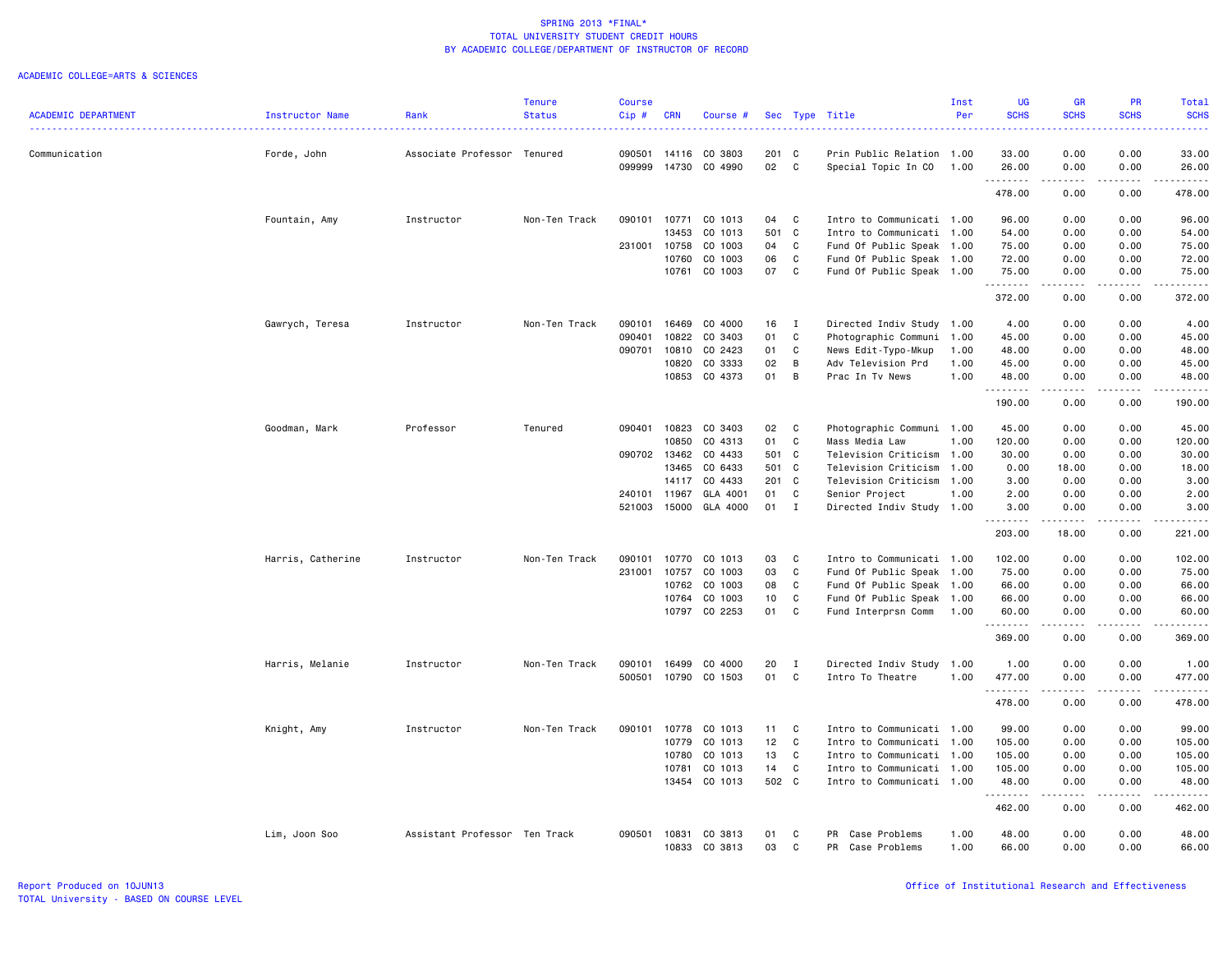|                            |                      |                               | <b>Tenure</b> | <b>Course</b> |                |                    |          |                |                                | Inst         | UG           | GR                                                                                                                        | <b>PR</b>                    | Total                   |
|----------------------------|----------------------|-------------------------------|---------------|---------------|----------------|--------------------|----------|----------------|--------------------------------|--------------|--------------|---------------------------------------------------------------------------------------------------------------------------|------------------------------|-------------------------|
| <b>ACADEMIC DEPARTMENT</b> | Instructor Name      | Rank                          | <b>Status</b> | Cip#          | <b>CRN</b>     | Course #           |          |                | Sec Type Title                 | Per          | <b>SCHS</b>  | <b>SCHS</b>                                                                                                               | <b>SCHS</b>                  | <b>SCHS</b><br><u>.</u> |
|                            |                      |                               |               |               |                |                    |          |                |                                |              |              |                                                                                                                           |                              |                         |
|                            |                      |                               |               |               |                |                    |          |                |                                |              | .<br>114.00  | 0.00                                                                                                                      | 0.00                         | 114.00                  |
| Communication              | McDavid, Frances     | Instructor                    | Non-Ten Track | 090401        |                | 10827 CO 3443      | 01       | C              | Adv News Writ-Report 1.00      |              | 42.00        | 0.00                                                                                                                      | 0.00                         | 42.00                   |
|                            |                      |                               |               |               | 10855          | CO 4403            | 01       | $\mathtt{C}$   | Journalism Ethics              | 1.00         | 48.00        | 0.00                                                                                                                      | 0.00                         | 48.00                   |
|                            |                      |                               |               |               |                |                    |          |                |                                |              | .            | $\frac{1}{2} \left( \frac{1}{2} \right) \left( \frac{1}{2} \right) \left( \frac{1}{2} \right) \left( \frac{1}{2} \right)$ | .                            | .                       |
|                            |                      |                               |               |               |                |                    |          |                |                                |              | 90.00        | 0.00                                                                                                                      | 0.00                         | 90.00                   |
|                            | Morschauser, Lindsey | Instructor                    | Non-Ten Track | 090101        | 15849          | CO 4000            | 02       | $\blacksquare$ | Directed Indiv Study 1.00      |              | 3.00         | 0.00                                                                                                                      | 0.00                         | 3.00                    |
|                            |                      |                               |               |               | 15850          | CO 4000            | 03       | $\mathbf I$    | Directed Indiv Study           | 1.00         | 3.00         | 0.00                                                                                                                      | 0.00                         | 3.00                    |
|                            |                      |                               |               |               | 16397          | CO 4000            | 14       | $\mathbf{I}$   | Directed Indiv Study           | 1.00         | 3.00         | 0.00                                                                                                                      | 0.00                         | 3.00                    |
|                            |                      |                               |               | 090701        | 10798          | CO 2333            | 01       | C              | Tv Production                  | 1.00         | 177.00       | 0.00                                                                                                                      | 0.00                         | 177.00                  |
|                            |                      |                               |               |               | 10799          | CO 2333            | 02<br>03 | К              | Tv Production                  | 1.00         | 0.00         | 0.00                                                                                                                      | 0.00                         | 0.00                    |
|                            |                      |                               |               |               | 10800<br>10801 | CO 2333<br>CO 2333 | 04       | К<br>К         | Tv Production<br>Tv Production | 1.00<br>1.00 | 0.00<br>0.00 | 0.00<br>0.00                                                                                                              | 0.00<br>0.00                 | 0.00<br>0.00            |
|                            |                      |                               |               |               |                | 10802 CO 2333      | 05       | К              | Tv Production                  | 1.00         | 0.00         | 0.00                                                                                                                      | 0.00                         | 0.00                    |
|                            |                      |                               |               |               | 10819          | CO 3333            | 01       | В              | Adv Television Prd             | 1.00         | 45.00        | 0.00                                                                                                                      | 0.00                         | 45.00                   |
|                            |                      |                               |               |               | 10854          | CO 4393            | 01       | C              | Broadcast Performanc           | 1.00         | 48.00        | 0.00                                                                                                                      | 0.00                         | 48.00                   |
|                            |                      |                               |               |               | 14525          | CO 2333            | 06       | К              | Tv Production                  | 1.00         | 0.00         | 0.00                                                                                                                      | 0.00                         | 0.00                    |
|                            |                      |                               |               |               |                | 14526 CO 2333      | 07       | К              | Tv Production                  | 1.00         | 0.00         | 0.00                                                                                                                      | 0.00                         | 0.00                    |
|                            |                      |                               |               |               |                |                    |          |                |                                |              | 279.00       | 0.00                                                                                                                      | 0.00                         | 279.00                  |
|                            | Nicholson, John      | Associate Professor Tenured   |               | 090101        | 10788          | CO 1223            | 01       | C              | Intro Comm Theory              | 1.00         | 465.00       | 0.00                                                                                                                      | 0.00                         | 465.00                  |
|                            |                      |                               |               |               | 10845          | CO 4223            | 01       | $\mathtt{C}$   | Adv Comm Theory                | 1.00         | 84.00        | 0.00                                                                                                                      | 0.00                         | 84.00                   |
|                            |                      |                               |               |               | 10865          | CO 6223            | 01       | C              | Adv Comm Theory                | 1.00         | 0.00<br>.    | 6.00<br>. <b>.</b>                                                                                                        | 0.00<br>.                    | 6.00<br>.               |
|                            |                      |                               |               |               |                |                    |          |                |                                |              | 549.00       | 6.00                                                                                                                      | 0.00                         | 555.00                  |
|                            | Poe, Philip          | Instructor                    | Non-Ten Track | 090701        | 10803          | CO 2413            | 01       | C              | Intro News Writ-Repo           | 1.00         | 279.00       | 0.00                                                                                                                      | 0.00                         | 279.00                  |
|                            |                      |                               |               |               | 10804          | CO 2413            | 02       | К              | Intro News Writ-Repo           | 1.00         | 0.00         | 0.00                                                                                                                      | 0.00                         | 0.00                    |
|                            |                      |                               |               |               | 10805          | CO 2413            | 03       | К              | Intro News Writ-Repo           | 1.00         | 0.00         | 0.00                                                                                                                      | 0.00                         | 0.00                    |
|                            |                      |                               |               |               | 10806          | CO 2413            | 04       | К              | Intro News Writ-Repo           | 1.00         | 0.00         | 0.00                                                                                                                      | 0.00                         | 0.00                    |
|                            |                      |                               |               |               | 10807          | CO 2413            | 05       | К              | Intro News Writ-Repo 1.00      |              | 0.00         | 0.00                                                                                                                      | 0.00                         | 0.00                    |
|                            |                      |                               |               |               | 10808          | CO 2413            | 06       | К              | Intro News Writ-Repo           | 1.00         | 0.00         | 0.00                                                                                                                      | 0.00                         | 0.00                    |
|                            |                      |                               |               |               | 10809          | CO 2413            | 07       | К              | Intro News Writ-Repo 1.00      |              | 0.00<br>.    | 0.00<br>.                                                                                                                 | 0.00<br>.                    | 0.00<br>.               |
|                            |                      |                               |               |               |                |                    |          |                |                                |              | 279.00       | 0.00                                                                                                                      | 0.00                         | 279.00                  |
|                            | Roussin, Wendy       | Assistant Professor Ten Track |               | 090401        | 10824          | CO 3403            | 03       | C              | Photographic Communi 1.00      |              | 42.00        | 0.00                                                                                                                      | 0.00                         | 42.00                   |
|                            |                      |                               |               |               | 10825          | CO 3403            | 04       | C              | Photographic Communi 1.00      |              | 33.00        | 0.00                                                                                                                      | 0.00                         | 33.00                   |
|                            |                      |                               |               | 090702        | 10829          | CO 3713            | 02       | C.             | Digital Communicatio 1.00      |              | 45.00<br>.   | 0.00<br>$\omega$ is $\omega$ in                                                                                           | 0.00<br>.                    | 45.00<br>.              |
|                            |                      |                               |               |               |                |                    |          |                |                                |              | 120.00       | 0.00                                                                                                                      | 0.00                         | 120.00                  |
|                            | Smith, Glenn         | Associate Professor Tenured   |               | 090401        | 10789          | CO 1403            | 01       | C              | Intro Mass Media               | 1.00         | 477.00       | 0.00                                                                                                                      | 0.00                         | 477.00                  |
|                            |                      |                               |               |               | 10851          | CO 4323            | 01       | $\mathtt{C}$   | Mass Media-Society             | 1.00         | 105.00       | 0.00                                                                                                                      | 0.00                         | 105.00                  |
|                            |                      |                               |               | 231001        | 13460          | CO 4253            | 501 C    |                | Elements Of Persuasn           | 1.00         | 51.00        | 0.00                                                                                                                      | 0.00                         | 51.00                   |
|                            |                      |                               |               |               | 13463          | CO 6253            | 501      | C              | Elements Of Persuasn           | 1.00         | 0.00         | 9.00                                                                                                                      | 0.00                         | 9.00                    |
|                            |                      |                               |               |               |                | 14119 CO 4253      | 201 C    |                | Elements Of Persuasn 1.00      |              | 9.00<br>.    | 0.00<br>.                                                                                                                 | 0.00<br>$\omega$ is a set of | 9.00<br>.               |
|                            |                      |                               |               |               |                |                    |          |                |                                |              | 642.00       | 9.00                                                                                                                      | 0.00                         | 651.00                  |
|                            | Spann, Leighton      | Non-Faculty                   | Non-Faculty   | 090501        | 10838          | CO 3853            | 02       | C              | Public Relations Wri 1.00      |              | 42.00        | 0.00                                                                                                                      | 0.00                         | 42.00                   |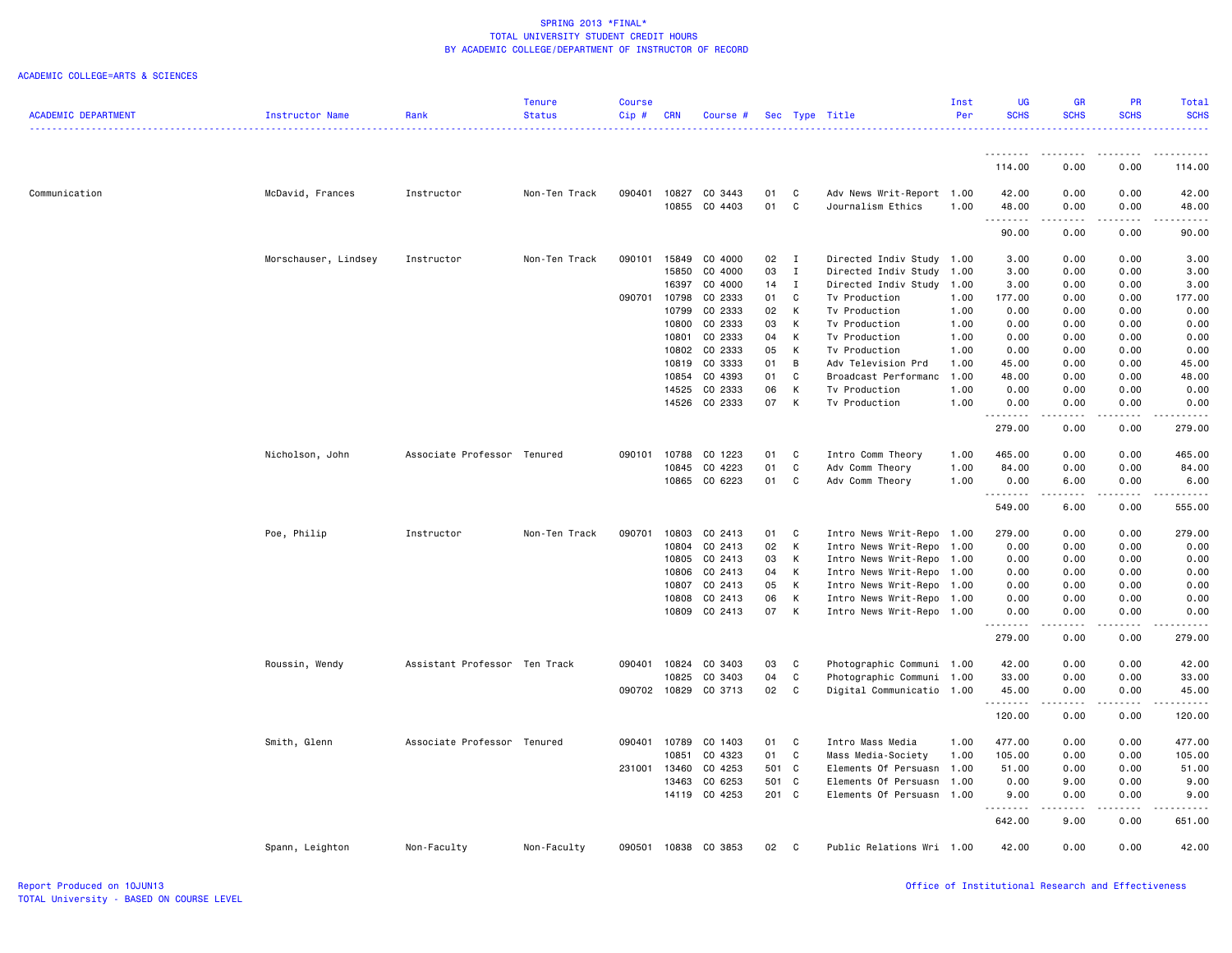|                            |                        |                               | <b>Tenure</b> | <b>Course</b> |            |               |       |                           | Inst | UG                  | <b>GR</b>                                                                                                                         | PR                      | Total                 |
|----------------------------|------------------------|-------------------------------|---------------|---------------|------------|---------------|-------|---------------------------|------|---------------------|-----------------------------------------------------------------------------------------------------------------------------------|-------------------------|-----------------------|
| <b>ACADEMIC DEPARTMENT</b> | <b>Instructor Name</b> | Rank                          | <b>Status</b> | Cip#          | <b>CRN</b> | Course #      |       | Sec Type Title            | Per  | <b>SCHS</b>         | <b>SCHS</b>                                                                                                                       | <b>SCHS</b>             | <b>SCHS</b>           |
|                            |                        |                               |               |               |            |               |       |                           |      | 42.00               | .<br>0.00                                                                                                                         | .<br>0.00               | -------<br>42.00      |
| Communication              | Strout, Lawrence       | Associate Professor Tenured   |               | 090401        |            | 10817 CO 3313 | 01 C  | News Write for Elec       | 1.00 | 51.00               | 0.00                                                                                                                              | 0.00                    | 51.00                 |
|                            |                        |                               |               |               | 10818      | CO 3313       | 02 C  | News Write for Elec       | 1.00 | 48.00               | 0.00                                                                                                                              | 0.00                    | 48.00                 |
|                            |                        |                               |               | 090701        | 10821      | CO 3343       | 01 C  | Writing for the Medi 1.00 |      | 51.00               | 0.00                                                                                                                              | 0.00                    | 51.00                 |
|                            |                        |                               |               |               |            |               |       |                           |      | .<br>150.00         | .<br>0.00                                                                                                                         | -----<br>0.00           | 150.00                |
|                            | Ulmer, Marianne        | Instructor                    | Non-Ten Track | 231001        | 10755      | CO 1003       | 01 C  | Fund Of Public Speak 1.00 |      | 72.00               | 0.00                                                                                                                              | 0.00                    | 72.00                 |
|                            |                        |                               |               |               |            | 10756 CO 1003 | 02 C  | Fund Of Public Speak 1.00 |      | 69.00               | 0.00                                                                                                                              | 0.00                    | 69.00                 |
|                            |                        |                               |               |               | 10793      | CO 2013       | 01 C  | Voice & Articulation 1.00 |      | 54.00               | 0.00                                                                                                                              | 0.00                    | 54.00                 |
|                            |                        |                               |               |               |            | 10794 CO 2013 | 02 C  | Voice & Articulation 1.00 |      | 54.00<br>.          | 0.00<br>$\frac{1}{2} \left( \frac{1}{2} \right) \left( \frac{1}{2} \right) \left( \frac{1}{2} \right) \left( \frac{1}{2} \right)$ | 0.00                    | 54.00                 |
|                            |                        |                               |               |               |            |               |       |                           |      | 249.00              | 0.00                                                                                                                              | .<br>0.00               | 249.00                |
|                            | Walton, Laura          | Assistant Professor Ten Track |               | 090101        | 15898      | CO 4000       | 04 I  | Directed Indiv Study 1.00 |      | 3.00                | 0.00                                                                                                                              | 0.00                    | 3.00                  |
|                            |                        |                               |               |               |            | 16088 CO 4000 | 05 I  | Directed Indiv Study 1.00 |      | 3.00                | 0.00                                                                                                                              | 0.00                    | 3.00                  |
|                            |                        |                               |               |               | 16089      | CO 4000       | 06 I  | Directed Indiv Study 1.00 |      | 3.00                | 0.00                                                                                                                              | 0.00                    | 3.00                  |
|                            |                        |                               |               | 090501        |            | 10859 CO 4803 | 01 C  | Research in PR & Adv 1.00 |      | 72.00<br>.          | 0.00<br>$\frac{1}{2}$                                                                                                             | 0.00<br><u>.</u>        | 72.00                 |
|                            |                        |                               |               |               |            |               |       |                           |      | 81.00               | 0.00                                                                                                                              | 0.00                    | 81.00                 |
|                            | Williams, Kevin        | Associate Professor Tenured   |               | 090101        | 15650      | CO 4000       | 01 I  | Directed Indiv Study 1.00 |      | 2.00                | 0.00                                                                                                                              | 0.00                    | 2.00                  |
|                            |                        |                               |               | 090401        | 13461      | CO 4323       | 501 C | Mass Media-Society        | 1.00 | 78.00               | 0.00                                                                                                                              | 0.00                    | 78.00                 |
|                            |                        |                               |               |               |            | 13464 CO 6323 | 501 C | Mass Media-Society        | 1.00 | 0.00                | 18.00                                                                                                                             | 0.00                    | 18.00                 |
|                            |                        |                               |               |               |            | 14122 CO 4323 | 201 C | Mass Media-Society        | 1.00 | 3.00                | 0.00                                                                                                                              | 0.00                    | 3.00                  |
|                            |                        |                               |               |               | 14529      | CO 4323       | 02 C  | Mass Media-Society        | 1.00 | 81.00               | 0.00                                                                                                                              | 0.00                    | 81.00                 |
|                            |                        |                               |               |               | 14530      | CO 6323       | 02 C  | Mass Media-Society        | 1.00 | 0.00                | 15.00                                                                                                                             | 0.00                    | 15.00                 |
|                            |                        |                               |               | 090702        |            | 10828 CO 3713 | 01 C  | Digital Communicatio 1.00 |      | 51.00<br>.          | 0.00<br>.                                                                                                                         | 0.00<br>-----           | 51.00<br>. <b>.</b> . |
|                            |                        |                               |               |               |            |               |       |                           |      | 215.00              | 33.00                                                                                                                             | 0.00                    | 248.00                |
| Communication              |                        |                               |               |               |            |               |       |                           |      | ========<br>8320.00 | 87.00                                                                                                                             | <b>EBBEBBBB</b><br>0.00 | ==========<br>8407.00 |
|                            |                        |                               |               |               |            |               |       |                           |      | ========            |                                                                                                                                   | ======== =======        | ==========            |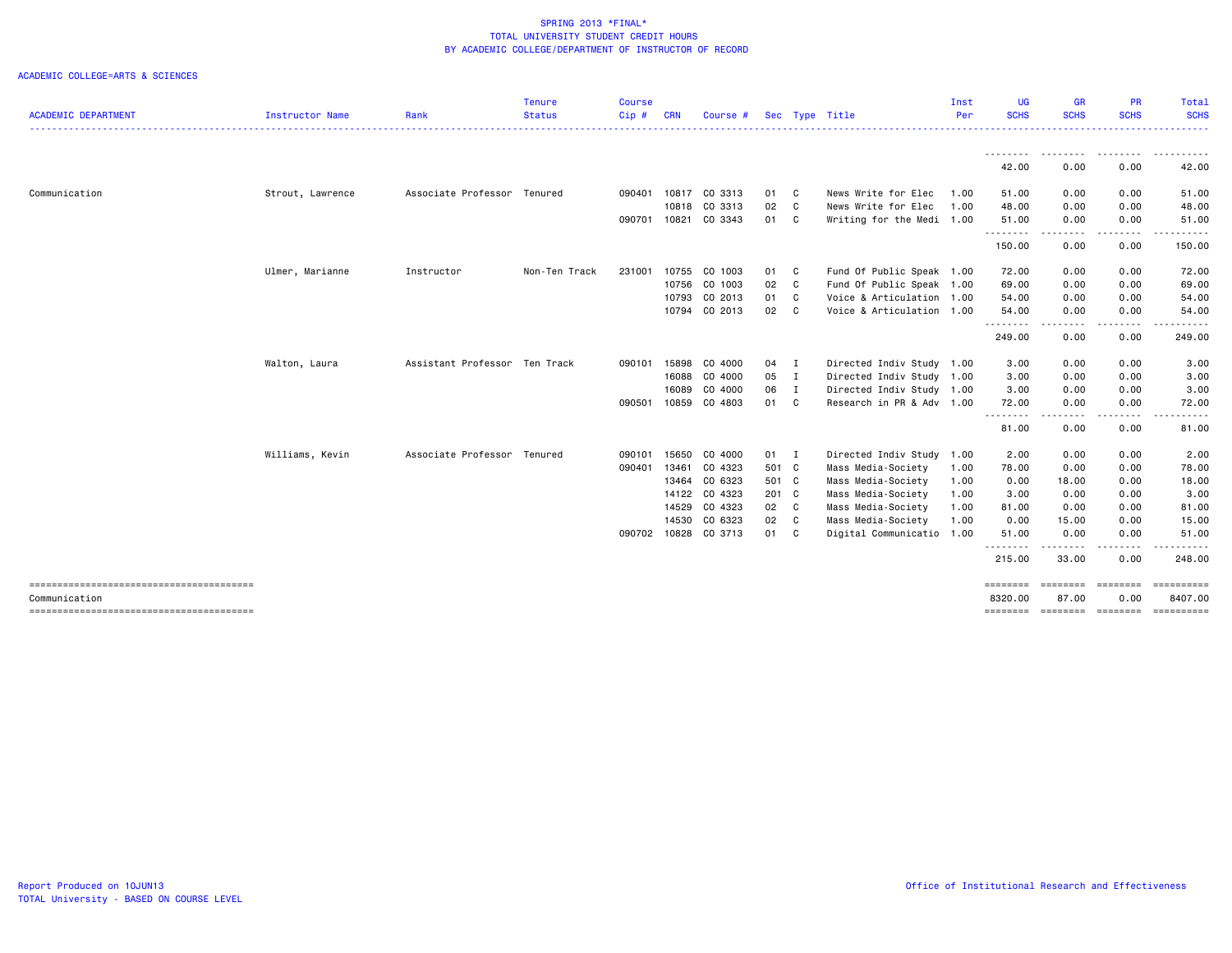|                            |                    |                             | <b>Tenure</b>  | <b>Course</b> |            |                      |       |              |                           | Inst | <b>UG</b>        | <b>GR</b>                                                                                                                                                    | <b>PR</b>                           | Total       |
|----------------------------|--------------------|-----------------------------|----------------|---------------|------------|----------------------|-------|--------------|---------------------------|------|------------------|--------------------------------------------------------------------------------------------------------------------------------------------------------------|-------------------------------------|-------------|
| <b>ACADEMIC DEPARTMENT</b> | Instructor Name    | Rank                        | <b>Status</b>  | Cip#          | <b>CRN</b> | Course #             |       |              | Sec Type Title            | Per  | <b>SCHS</b>      | <b>SCHS</b>                                                                                                                                                  | <b>SCHS</b>                         | <b>SCHS</b> |
| English                    | Anderson, Thomas   | Associate Professor Tenured |                | 239999        | 16491      | EN 4000              | 06    | $\mathbf{I}$ | Directed Indiv Study 1.00 |      | 1.00             | 0.00                                                                                                                                                         | 0.00                                | 1.00        |
|                            |                    |                             |                |               |            |                      |       |              |                           |      | <u>.</u><br>1.00 | $- - - -$<br>0.00                                                                                                                                            | $- - -$<br>0.00                     | 1.00        |
|                            | Atkinson, Theodore | Associate Professor Tenured |                | 230701        | 14425      | EN 6333              | 01    | C            | Southern Literature       | 1.00 | 0.00             | 15.00                                                                                                                                                        | 0.00                                | 15.00       |
|                            |                    |                             |                | 239999        |            | 14424 EN 4333        | 01    | C            | Southern Literature       | 1.00 | 48.00<br>.       | 0.00<br>.                                                                                                                                                    | 0.00<br>.                           | 48.00<br>.  |
|                            |                    |                             |                |               |            |                      |       |              |                           |      | 48.00            | 15.00                                                                                                                                                        | 0.00                                | 63.00       |
|                            | Austin, Daniel     | Lecturer                    | Non-Ten Track  |               |            | 230301 11470 EN 2203 | 04    | C            | Intro To Literature       | 1.00 | 75.00            | 0.00                                                                                                                                                         | 0.00                                | 75.00       |
|                            |                    |                             |                |               |            | 230401 11458 EN 1113 | 59    | $\mathbb C$  | En Composition II         | 1.00 | 60.00<br>.       | 0.00<br>22222                                                                                                                                                | 0.00<br>.                           | 60.00<br>.  |
|                            |                    |                             |                |               |            |                      |       |              |                           |      | 135.00           | 0.00                                                                                                                                                         | 0.00                                | 135.00      |
|                            | Baker, Caroline    | Grad Teach Assist           | Not Applicable |               |            | 230401 11425 EN 1113 | 26    | C            | En Composition II         | 1.00 | 72.00            | 0.00                                                                                                                                                         | 0.00                                | 72.00       |
|                            |                    |                             |                |               |            |                      |       |              |                           |      | .<br>72.00       | 0.00                                                                                                                                                         | 0.00                                | 72.00       |
|                            | Barton, Amy        | Instructor                  | Non-Ten Track  | 140101        | 11913      | GE 3513              | 01    | C            | Technical Writing         | 1.00 | 57.00            | 0.00                                                                                                                                                         | 0.00                                | 57.00       |
|                            |                    |                             |                |               | 11916      | GE 3513              | 04    | C            | Technical Writing         | 1.00 | 63.00            | 0.00                                                                                                                                                         | 0.00                                | 63.00       |
|                            |                    |                             |                |               | 11920      | GE 3513              | 08    | C            | Technical Writing         | 1.00 | 36.00            | 0.00                                                                                                                                                         | 0.00                                | 36.00       |
|                            |                    |                             |                |               |            | 11922 GE 3513        | H01 C |              | Honors - Technical W      | 1.00 | 18,00<br>.       | 0.00<br>$\frac{1}{2} \left( \frac{1}{2} \right) \left( \frac{1}{2} \right) \left( \frac{1}{2} \right) \left( \frac{1}{2} \right) \left( \frac{1}{2} \right)$ | 0.00<br>.                           | 18.00<br>.  |
|                            |                    |                             |                |               |            |                      |       |              |                           |      | 174.00           | 0.00                                                                                                                                                         | 0.00                                | 174.00      |
|                            | Belant, Mary-Kay   | Instructor                  | Non-Ten Track  | 140101        | 11917      | GE 3513              | 05    | C            | Technical Writing         | 1.00 | 60.00            | 0.00                                                                                                                                                         | 0.00                                | 60.00       |
|                            |                    |                             |                |               | 14163      | GE 3513              | 10    | C            | Technical Writing         | 1.00 | 60.00            | 0.00                                                                                                                                                         | 0.00                                | 60.00       |
|                            |                    |                             |                |               |            | 14165 GE 3513        | 11    | C            | Technical Writing         | 1.00 | 57.00<br>.       | 0.00<br><u>.</u>                                                                                                                                             | 0.00<br>.                           | 57.00<br>.  |
|                            |                    |                             |                |               |            |                      |       |              |                           |      | 177.00           | 0.00                                                                                                                                                         | 0.00                                | 177.00      |
|                            | Bentley, Gregory   | Associate Professor Tenured |                | 230301        | 14430      | EN 4803              | 01    | C            | Types of Drama Since 1.00 |      | 21.00            | 0.00                                                                                                                                                         | 0.00                                | 21.00       |
|                            |                    |                             |                |               | 14431      | EN 6803              | 01    | C            | Types of Drama Since      | 1.00 | 0.00             | 12.00                                                                                                                                                        | 0.00                                | 12.00       |
|                            |                    |                             |                | 230801 11520  |            | EN 4513              | 01    | C            | Shakespeare               | 1.00 | 51.00            | 0.00                                                                                                                                                         | 0.00                                | 51.00       |
|                            |                    |                             |                |               | 11536      | EN 6513              | 01    | C            | Shakespeare               | 1.00 | 0.00<br>.        | 3.00<br>.                                                                                                                                                    | 0.00<br>.                           | 3.00<br>.   |
|                            |                    |                             |                |               |            |                      |       |              |                           |      | 72.00            | 15.00                                                                                                                                                        | 0.00                                | 87.00       |
|                            | Bogard, LaToya     | Instructor                  | Non-Ten Track  | 230301        | 11474      | EN 2203              | 08    | C            | Intro To Literature       | 1.00 | 90.00            | 0.00                                                                                                                                                         | 0.00                                | 90.00       |
|                            |                    |                             |                |               | 11477      | EN 2203              | 11    | C            | Intro To Literature       | 1.00 | 84.00            | 0.00                                                                                                                                                         | 0.00                                | 84.00       |
|                            |                    |                             |                | 230401 11385  |            | EN 1103              | 01    | $\mathbb C$  | En Composition I          | 1.00 | 69.00            | 0.00                                                                                                                                                         | 0.00                                | 69.00       |
|                            |                    |                             |                |               |            | 11466 EN 1173        | 02    | C            | Accelerated Comp II       | 1.00 | 63.00<br>.       | 0.00<br>$\begin{array}{cccccccccc} \bullet & \bullet & \bullet & \bullet & \bullet & \bullet & \bullet \end{array}$                                          | 0.00<br>.                           | 63.00<br>.  |
|                            |                    |                             |                |               |            |                      |       |              |                           |      | 306.00           | 0.00                                                                                                                                                         | 0.00                                | 306.00      |
|                            | Brandon, Stephen   | Lecturer                    | Non-Ten Track  | 230401        | 11396      | EN 1103              | 13    | C            | En Composition I          | 1.00 | 69.00            | 0.00                                                                                                                                                         | 0.00                                | 69.00       |
|                            |                    |                             |                |               | 11401      | EN 1113              | 02    | C            | En Composition II         | 1.00 | 72.00            | 0.00                                                                                                                                                         | 0.00                                | 72.00       |
|                            |                    |                             |                |               | 11422      | EN 1113              | 23    | C            | En Composition II         | 1.00 | 72.00            | 0.00                                                                                                                                                         | 0.00                                | 72.00       |
|                            |                    |                             |                |               | 11449      | EN 1113              | 50    | C            | En Composition II         | 1.00 | 72.00<br>.       | 0.00<br>$\sim$ $\sim$ $\sim$                                                                                                                                 | 0.00<br>$\sim$ $\sim$ $\sim$ $\sim$ | 72.00<br>.  |
|                            |                    |                             |                |               |            |                      |       |              |                           |      | 285.00           | 0.00                                                                                                                                                         | 0.00                                | 285.00      |
|                            | Brocato, John      | Instructor                  | Non-Ten Track  |               |            | 140101 11915 GE 3513 | 03    | C            | Technical Writing         | 1.00 | 60.00            | 0.00                                                                                                                                                         | 0.00                                | 60.00       |
|                            |                    |                             |                |               | 11921      | GE 3513              | 09    | C            | Technical Writing         | 1.00 | 63.00            | 0.00                                                                                                                                                         | 0.00                                | 63.00       |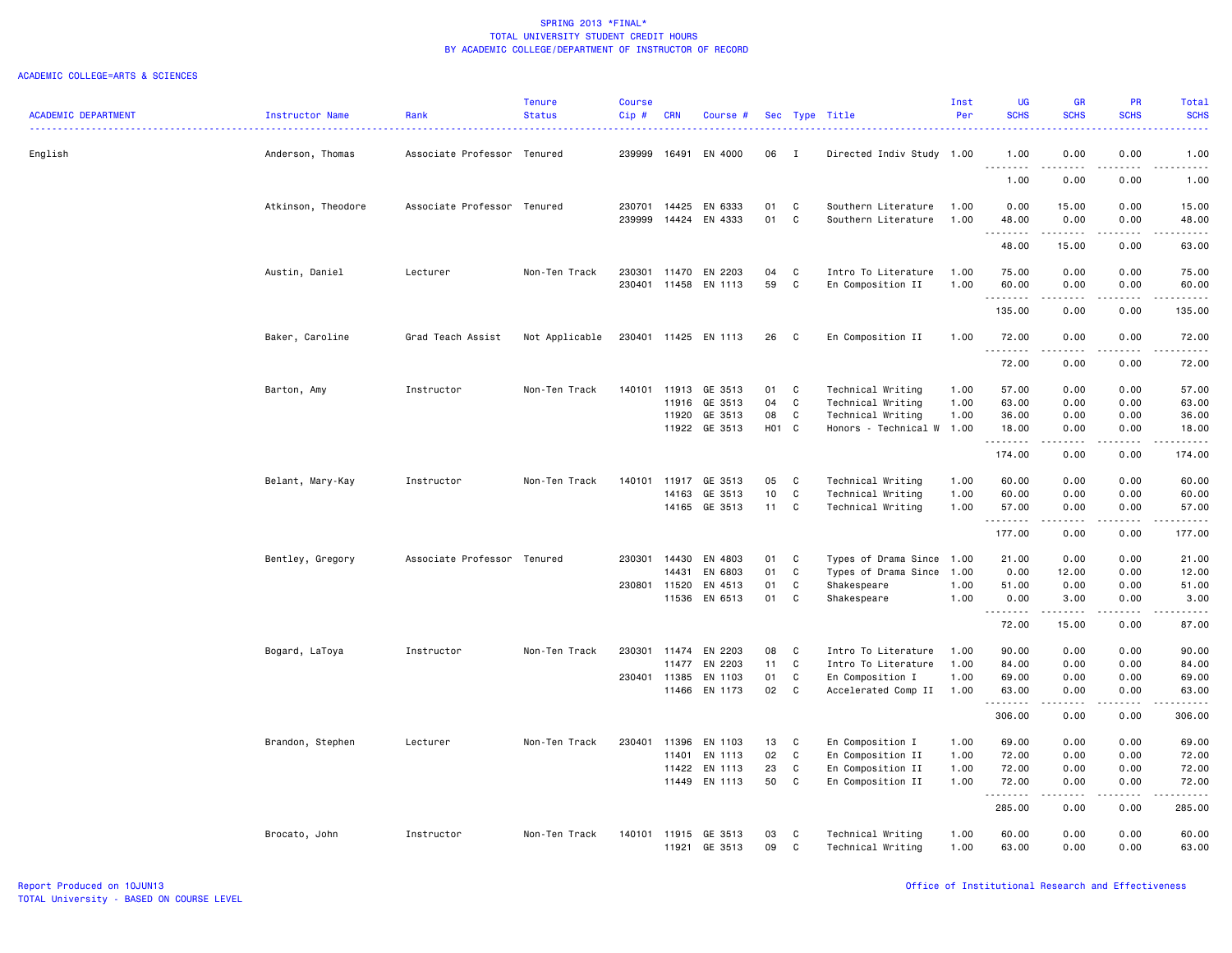|                            |                    |                               | <b>Tenure</b>  | <b>Course</b> |                |                                 |          |                  |                                            | Inst         | UG                   | GR              | <b>PR</b>     | Total            |
|----------------------------|--------------------|-------------------------------|----------------|---------------|----------------|---------------------------------|----------|------------------|--------------------------------------------|--------------|----------------------|-----------------|---------------|------------------|
| <b>ACADEMIC DEPARTMENT</b> | Instructor Name    | Rank                          | <b>Status</b>  | Cip#          | <b>CRN</b>     | Course #                        |          |                  | Sec Type Title                             | Per          | <b>SCHS</b>          | <b>SCHS</b>     | <b>SCHS</b>   | <b>SCHS</b><br>. |
|                            |                    |                               |                |               |                |                                 |          |                  |                                            |              |                      |                 |               |                  |
|                            |                    |                               |                |               |                |                                 |          |                  |                                            |              | . <b>.</b><br>123.00 | 0.00            | 0.00          | 123.00           |
|                            |                    |                               |                |               |                |                                 |          |                  |                                            |              |                      |                 |               |                  |
| English                    | Campbell, Malcolm  | Instructor                    | Non-Ten Track  | 239999        | 11497          | 230301 11467 EN 2203<br>EN 2503 | 01<br>01 | C<br>C           | Intro To Literature<br>Teaching Grammar    | 1.00<br>1.00 | 78.00<br>231.00      | 0.00<br>0.00    | 0.00<br>0.00  | 78.00<br>231.00  |
|                            |                    |                               |                |               |                |                                 |          |                  |                                            |              | .                    |                 | $\frac{1}{2}$ | .                |
|                            |                    |                               |                |               |                |                                 |          |                  |                                            |              | 309.00               | 0.00            | 0.00          | 309.00           |
|                            | Claggett, Shalyn   | Associate Professor Tenured   |                | 230401        | 11503          | EN 3414                         | 01       | $\mathbf{C}$     | Crit Writ/Resrch Lit 1.00                  |              | 60.00                | 0.00            | 0.00          | 60.00            |
|                            |                    |                               |                | 239999        |                | 11507 EN 3533                   | H01 C    |                  | Select Auth: Jane Aus 1.00                 |              | 48.00<br>. <b>.</b>  | 0.00<br>د د د د | 0.00<br>.     | 48.00<br>.       |
|                            |                    |                               |                |               |                |                                 |          |                  |                                            |              | 108.00               | 0.00            | 0.00          | 108.00           |
|                            | Cochran, Kirk      | Grad Teach Assist             | Not Applicable |               |                | 230401 11417 EN 1113            | 18       | $\mathbf{C}$     | En Composition II                          | 1.00         | 63.00                | 0.00            | 0.00          | 63.00            |
|                            |                    |                               |                |               |                |                                 |          |                  |                                            |              | .<br>63.00           | .<br>0.00       | .<br>0.00     | .<br>63.00       |
|                            |                    | Lecturer                      | Non-Ten Track  | 230401        | 11403          | EN 1113                         | 04       | C                | En Composition II                          | 1.00         | 63.00                | 0.00            | 0.00          | 63.00            |
|                            | Cook, Susan        |                               |                | 230701        |                | 11487 EN 2243                   | 02       | C                | American Lit Before                        | 1.00         | 72.00                | 0.00            | 0.00          | 72.00            |
|                            |                    |                               |                |               |                |                                 |          |                  |                                            |              | . <b>.</b>           | .               | .             | .                |
|                            |                    |                               |                |               |                |                                 |          |                  |                                            |              | 135.00               | 0.00            | 0.00          | 135.00           |
|                            | Craig, Heather     | Lecturer                      | Non-Ten Track  | 230401        | 11436          | EN 1113                         | 37       | C                | En Composition II                          | 1.00         | 72.00                | 0.00            | 0.00          | 72.00            |
|                            |                    |                               |                |               | 11453          | EN 1113                         | 54       | C                | En Composition II                          | 1.00         | 72.00                | 0.00            | 0.00          | 72.00            |
|                            |                    |                               |                |               |                | 11454 EN 1113                   | 55       | C                | En Composition II                          | 1.00         | 69.00<br>.           | 0.00<br>.       | 0.00<br>.     | 69.00<br>.       |
|                            |                    |                               |                |               |                |                                 |          |                  |                                            |              | 213.00               | 0.00            | 0.00          | 213.00           |
|                            | Creevy, Patrick    | Professor                     | Tenured        | 230801        | 11483          | EN 2223                         | 02       | C                | English Lit After 18 1.00                  |              | 75.00                | 0.00            | 0.00          | 75.00            |
|                            |                    |                               |                |               |                | 11484 EN 2223                   | 03       | $\mathbf C$      | English Lit After 18 1.00                  |              | 90.00                | 0.00            | 0.00          | 90.00            |
|                            |                    |                               |                |               |                |                                 |          |                  |                                            |              | .<br>165.00          | -----<br>0.00   | .<br>0.00     | .<br>165.00      |
|                            |                    |                               |                |               |                |                                 |          |                  |                                            |              |                      |                 |               |                  |
|                            | Crescenzo, Michele | Lecturer                      | Non-Ten Track  | 230301 11476  | 16125          | EN 2203<br>EN 2203              | 10<br>13 | C<br>$\mathbf C$ | Intro To Literature<br>Intro To Literature | 1.00<br>1.00 | 90.00<br>81.00       | 0.00<br>0.00    | 0.00<br>0.00  | 90.00<br>81.00   |
|                            |                    |                               |                | 230701        | 14416          | EN 2434                         | 01       | В                | Literature And Film                        | 1.00         | 80.00                | 0.00            | 0.00          | 80.00            |
|                            |                    |                               |                | 230801        | 11480          | EN 2213                         | 02       | C                | English Lit Before 1 1.00                  |              | 63.00                | 0.00            | 0.00          | 63.00            |
|                            |                    |                               |                |               |                |                                 |          |                  |                                            |              | .<br>314.00          | 0.00            | 0.00          | .<br>314.00      |
|                            | Dawson, Seth       | Lecturer                      | Non-Ten Track  | 230401        | 11416          | EN 1113                         | 17       | C                | En Composition II                          | 1.00         | 69.00                | 0.00            | 0.00          | 69.00            |
|                            |                    |                               |                |               | 11442          | EN 1113                         | 43       | $\mathbb{C}$     | En Composition II                          | 1.00         | 69.00                | 0.00            | 0.00          | 69.00            |
|                            |                    |                               |                |               |                | 11452 EN 1113                   | 53       | C                | En Composition II                          | 1.00         | 72.00                | 0.00            | 0.00          | 72.00            |
|                            |                    |                               |                |               |                |                                 |          |                  |                                            |              | 210.00               | 0.00            | 0.00          | .<br>210.00      |
|                            | De Gabriele, Peter | Assistant Professor Ten Track |                | 230801        | 14427          | EN 4723                         | 01       | C                | Brit Lit/Cult 1660-1 1.00                  |              | 57.00                | 0.00            | 0.00          | 57.00            |
|                            |                    |                               |                |               |                | 14429 EN 8533                   | 01       | <b>S</b>         | Stu En Lit 1660-1832 1.00                  |              | 0.00                 | 21.00           | 0.00          | 21.00            |
|                            |                    |                               |                |               |                |                                 |          |                  |                                            |              |                      |                 |               | $- - - -$        |
|                            |                    |                               |                |               |                |                                 |          |                  |                                            |              | 57.00                | 21.00           | 0.00          | 78.00            |
|                            | Dechert, Francis   | Instructor                    | Non-Ten Track  |               |                | 140101 11914 GE 3513            | 02       | $\mathbf{C}$     | Technical Writing                          | 1.00         | 60.00                | 0.00            | 0.00          | 60.00            |
|                            |                    |                               |                |               | 11918<br>11919 | GE 3513<br>GE 3513              | 06<br>07 | C<br>C           | Technical Writing<br>Technical Writing     | 1.00<br>1.00 | 48.00<br>60.00       | 0.00<br>0.00    | 0.00<br>0.00  | 48.00<br>60.00   |
|                            |                    |                               |                |               |                |                                 |          |                  |                                            |              |                      |                 |               |                  |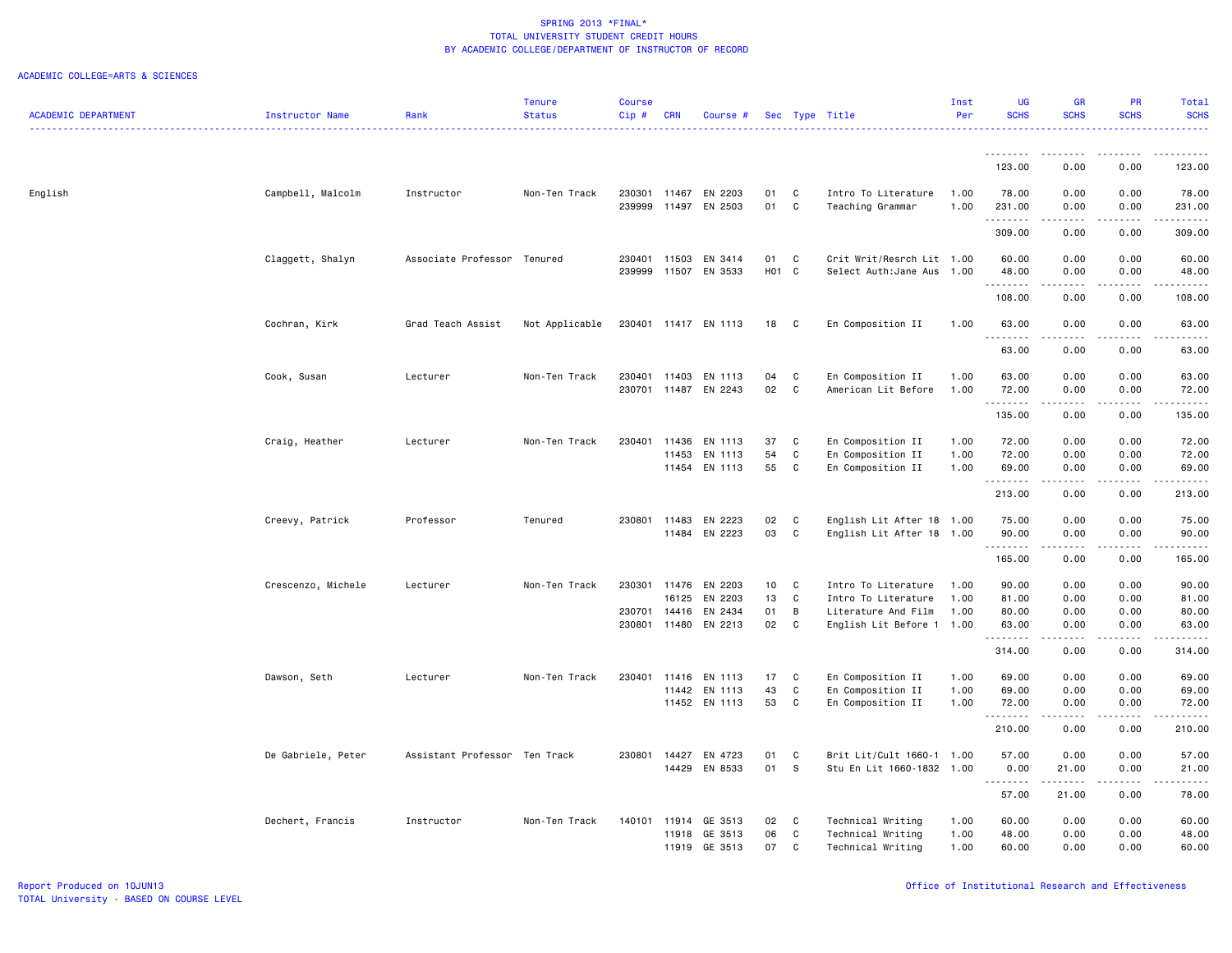|                            |                     |                               | Tenure         | <b>Course</b>    |                       |                          |                 |              |                                                        | Inst         | <b>UG</b>     | GR                                                                                                                                                   | <b>PR</b>       | Total          |
|----------------------------|---------------------|-------------------------------|----------------|------------------|-----------------------|--------------------------|-----------------|--------------|--------------------------------------------------------|--------------|---------------|------------------------------------------------------------------------------------------------------------------------------------------------------|-----------------|----------------|
| <b>ACADEMIC DEPARTMENT</b> | Instructor Name     | Rank                          | <b>Status</b>  | Cip#             | <b>CRN</b>            | Course #                 |                 |              | Sec Type Title                                         | Per          | <b>SCHS</b>   | <b>SCHS</b>                                                                                                                                          | <b>SCHS</b>     | <b>SCHS</b>    |
|                            |                     |                               |                |                  |                       |                          |                 |              |                                                        |              |               |                                                                                                                                                      |                 |                |
|                            |                     |                               |                |                  |                       |                          |                 |              |                                                        |              | .<br>168.00   | 0.00                                                                                                                                                 | 0.00            | 168.00         |
|                            |                     |                               |                |                  |                       |                          |                 |              |                                                        |              |               |                                                                                                                                                      |                 |                |
| English                    | Dodds, Lara         | Associate Professor Tenured   |                | 230301<br>230801 | 11496                 | 14417 EN 8583<br>EN 2443 | 01<br>01        | S<br>C       | Sel Topics Lang & Li 1.00<br>Intro To Sci Fiction 1.00 |              | 0.00<br>42.00 | 42.00<br>0.00                                                                                                                                        | 0.00<br>0.00    | 42.00<br>42.00 |
|                            |                     |                               |                |                  |                       |                          |                 |              |                                                        |              | .             | $\frac{1}{2} \left( \frac{1}{2} \right) \left( \frac{1}{2} \right) \left( \frac{1}{2} \right) \left( \frac{1}{2} \right) \left( \frac{1}{2} \right)$ | .               |                |
|                            |                     |                               |                |                  |                       |                          |                 |              |                                                        |              | 42.00         | 42.00                                                                                                                                                | 0.00            | 84.00          |
|                            | Doughty, Catherine  | Lecturer                      | Non-Ten Track  | 230101           | 11380                 | EN 0103                  | 02              | C            | Basic English                                          | 1.00         | 39.00         | 0.00                                                                                                                                                 | 0.00            | 39.00          |
|                            |                     |                               |                |                  | 11383                 | EN 0103                  | 07              | C            | Basic English                                          | 1.00         | 33.00         | 0.00                                                                                                                                                 | 0.00            | 33.00          |
|                            |                     |                               |                |                  |                       | 230401 11393 EN 1103     | 10 <sub>1</sub> | C            | En Composition I                                       | 1.00         | 69.00         | 0.00                                                                                                                                                 | 0.00            | 69.00          |
|                            |                     |                               |                |                  |                       |                          |                 |              |                                                        |              | .<br>141.00   | .<br>0.00                                                                                                                                            | .<br>0.00       | .<br>141.00    |
|                            |                     |                               |                |                  |                       |                          |                 |              |                                                        |              |               |                                                                                                                                                      |                 |                |
|                            | Fogle, Evelyn       | Assistant Professor Ten Track |                |                  | 160102 11518<br>11535 | EN 4443<br>EN 6443       | 01<br>01        | C<br>C       | English Syntax                                         | 1.00<br>1.00 | 48.00<br>0.00 | 0.00                                                                                                                                                 | 0.00<br>0.00    | 48.00          |
|                            |                     |                               |                |                  | 14045                 | EN 4443                  | 201 C           |              | English Syntax<br>English Syntax                       | 1.00         | 3.00          | 12.00<br>0.00                                                                                                                                        | 0.00            | 12.00<br>3.00  |
|                            |                     |                               |                |                  | 14420                 | EN 4463                  | 01              | C            | Stud In 2nd Lang Acq                                   | 1.00         | 27.00         | 0.00                                                                                                                                                 | 0.00            | 27.00          |
|                            |                     |                               |                |                  | 14421                 | EN 6463                  | 01              | C            | Stud In 2nd Lang Acq                                   | 1.00         | 0.00          | 18.00                                                                                                                                                | 0.00            | 18.00          |
|                            |                     |                               |                | 239999           | 15332                 | EN 8000                  | 02              | D            | Research / Thesis                                      | 1.00         | 0.00          | 3.00                                                                                                                                                 | 0.00            | 3.00           |
|                            |                     |                               |                |                  | 15523                 | EN 4000                  | 02              | Ι.           | Directed Indiv Study 1.00                              |              | 3.00          | 0.00                                                                                                                                                 | 0.00            | 3.00           |
|                            |                     |                               |                |                  |                       | 15916 EN 4000            | 03              | $\mathbf I$  | Directed Indiv Study                                   | 1.00         | 3.00          | 0.00                                                                                                                                                 | 0.00            | 3.00           |
|                            |                     |                               |                |                  |                       |                          |                 |              |                                                        |              | 84.00         | 33.00                                                                                                                                                | .<br>0.00       | 117.00         |
|                            |                     |                               |                |                  |                       |                          |                 |              |                                                        |              |               |                                                                                                                                                      |                 |                |
|                            | Fulgham, Lisa       | Grad Teach Assist             | Not Applicable |                  |                       | 230401 11459 EN 1113     | 60              | $\mathbf{C}$ | En Composition II                                      | 1.00         | 69.00         | 0.00                                                                                                                                                 | 0.00            | 69.00          |
|                            |                     |                               |                |                  |                       |                          |                 |              |                                                        |              | 69.00         | 0.00                                                                                                                                                 | 0.00            | 69.00          |
|                            | Garner, William     | Grad Teach Assist             | Not Applicable |                  |                       | 230401 11406 EN 1113     | 07              | C            | En Composition II                                      | 1.00         | 63.00<br>.    | 0.00<br>.                                                                                                                                            | 0.00<br>د د د د | 63.00<br>.     |
|                            |                     |                               |                |                  |                       |                          |                 |              |                                                        |              | 63.00         | 0.00                                                                                                                                                 | 0.00            | 63.00          |
|                            | Gibson, Marie       | Lecturer                      | Non-Ten Track  | 230401           |                       | 11455 EN 1113            | 56              | C            | En Composition II                                      | 1.00         | 72.00         | 0.00                                                                                                                                                 | 0.00            | 72.00          |
|                            |                     |                               |                |                  |                       | 11457 EN 1113            | 58              | C            | En Composition II                                      | 1.00         | 66.00         | 0.00                                                                                                                                                 | 0.00            | 66.00          |
|                            |                     |                               |                |                  |                       |                          |                 |              |                                                        |              | .             | المتمالين                                                                                                                                            | .               | -----          |
|                            |                     |                               |                |                  |                       |                          |                 |              |                                                        |              | 138.00        | 0.00                                                                                                                                                 | 0.00            | 138.00         |
|                            | Gilmer, Christopher | Instructor                    | Non-Ten Track  | 230401           | 13515                 | EN 1113                  | 501 C           |              | En Composition II                                      | 1.00         | 60.00         | 0.00                                                                                                                                                 | 0.00            | 60.00          |
|                            |                     |                               |                |                  | 13517                 | EN 3313                  | 501 C           |              | Writing for the Work 1.00                              |              | 39.00         | 0.00                                                                                                                                                 | 0.00            | 39.00          |
|                            |                     |                               |                | 230801           | 13516                 | EN 2223                  | 501 C           |              | English Lit After 18 1.00                              |              | 60.00         | 0.00                                                                                                                                                 | 0.00            | 60.00          |
|                            |                     |                               |                |                  |                       | 14391 EN 2223            | 201 C           |              | English Lit After 18 1.00                              |              | 9.00<br>.     | 0.00<br>الدامات                                                                                                                                      | 0.00<br>.       | 9.00<br>.      |
|                            |                     |                               |                |                  |                       |                          |                 |              |                                                        |              | 168.00        | 0.00                                                                                                                                                 | 0.00            | 168.00         |
|                            | Gordon, Jennifer    | Lecturer                      | Non-Ten Track  | 230401           | 11412                 | EN 1113                  | 13              | C            | En Composition II                                      | 1.00         | 72.00         | 0.00                                                                                                                                                 | 0.00            | 72.00          |
|                            |                     |                               |                |                  |                       | 11420 EN 1113            | 21              | C            | En Composition II                                      | 1.00         | 69.00         | 0.00                                                                                                                                                 | 0.00            | 69.00          |
|                            |                     |                               |                |                  |                       |                          |                 |              |                                                        |              | .             | .                                                                                                                                                    | .               | .              |
|                            |                     |                               |                |                  |                       |                          |                 |              |                                                        |              | 141.00        | 0.00                                                                                                                                                 | 0.00            | 141.00         |
|                            | Hagenston, Becky    | Associate Professor Tenured   |                |                  | 230501 11498          | EN 3303                  | 01              | C            | Creative Writing                                       | 1.00         | 30.00         | 0.00                                                                                                                                                 | 0.00            | 30.00          |
|                            |                     |                               |                |                  | 11529                 | EN 6313                  | 01              | $\mathbf C$  | Craft Of Fiction                                       | 1.00         | 0.00          | 12.00                                                                                                                                                | 0.00            | 12.00          |
|                            |                     |                               |                | 239999           | 11510                 | EN 4313                  | 01              | C            | Craft Of Fiction                                       | 1.00         | 27.00         | 0.00                                                                                                                                                 | 0.00            | 27.00          |
|                            |                     |                               |                |                  | 15221                 | EN 7000                  | 01              | $\mathbf I$  | Directed Indiv Study                                   | 1.00         | 0.00          | 3.00                                                                                                                                                 | 0.00            | 3.00           |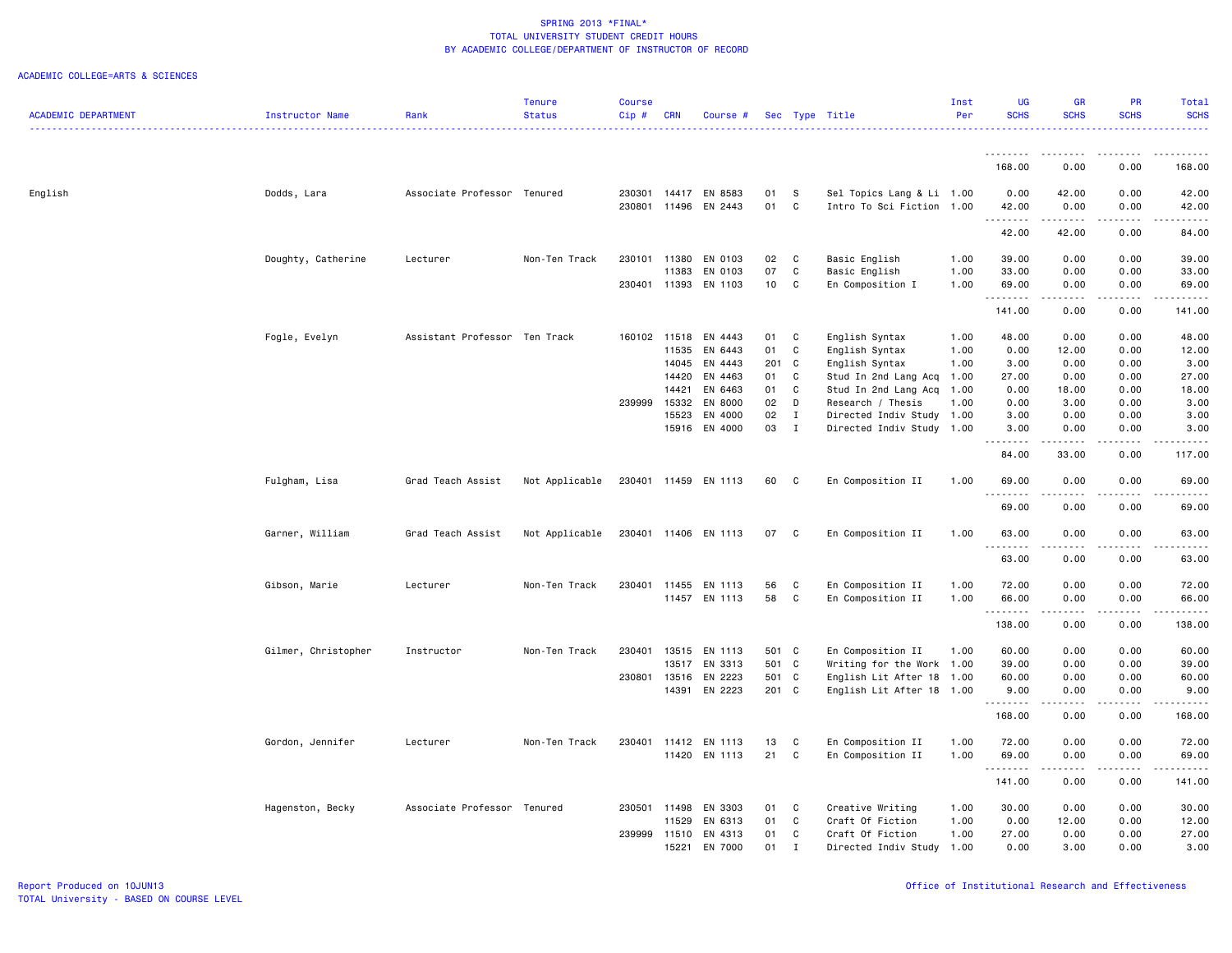|                            |                                  |                               | <b>Tenure</b> | <b>Course</b> |                |                      |                |              |                                                        | Inst | UG            | <b>GR</b>    | <b>PR</b>             | Total            |
|----------------------------|----------------------------------|-------------------------------|---------------|---------------|----------------|----------------------|----------------|--------------|--------------------------------------------------------|------|---------------|--------------|-----------------------|------------------|
| <b>ACADEMIC DEPARTMENT</b> | Instructor Name                  | Rank                          | <b>Status</b> | Cip#          | <b>CRN</b>     | Course #             |                |              | Sec Type Title                                         | Per  | <b>SCHS</b>   | <b>SCHS</b>  | <b>SCHS</b>           | <b>SCHS</b><br>. |
|                            |                                  |                               |               |               |                |                      |                |              |                                                        |      |               |              |                       |                  |
|                            |                                  |                               |               |               |                |                      |                |              |                                                        |      | 57.00         | 15.00        | 0.00                  | 72.00            |
|                            |                                  |                               |               |               |                |                      |                |              |                                                        |      |               |              |                       |                  |
| English                    | Harmon Threatt, Elizabe Lecturer |                               | Non-Ten Track | 230501        | 14052          | EN 6303              | 201 C          |              | Craft Of Poetry                                        | 1.00 | 0.00          | 9.00         | 0.00                  | 9.00             |
|                            |                                  |                               |               | 239999        | 14051          | EN 4303              | 201 C          |              | Craft Of Poetry                                        | 1.00 | 6.00          | 0.00<br>.    | 0.00<br>.             | 6.00<br>.        |
|                            |                                  |                               |               |               |                |                      |                |              |                                                        |      | 6.00          | 9.00         | 0.00                  | 15.00            |
|                            | Henshaw, Chelsea                 | Lecturer                      | Non-Ten Track | 230401        |                | 11388 EN 1103        | 04             | C            | En Composition I                                       | 1.00 | 69.00         | 0.00         | 0.00                  | 69.00            |
|                            |                                  |                               |               |               |                | 11395 EN 1103        | 12             | C            | En Composition I                                       | 1.00 | 60.00         | 0.00         | 0.00                  | 60.00            |
|                            |                                  |                               |               |               |                |                      |                |              |                                                        |      | 129.00        | 0.00         | 0.00                  | .<br>129.00      |
|                            |                                  |                               |               |               |                |                      |                |              |                                                        |      |               |              |                       |                  |
|                            | Herd, Wendy                      | Assistant Professor Ten Track |               | 160102 11512  |                | EN 4403              | 01             | C            | Intro To Linguistics 1.00                              |      | 48.00         | 0.00         | 0.00                  | 48.00            |
|                            |                                  |                               |               |               | 11516          | EN 4433              | 01             | $\mathbb{C}$ | Approaches to TESOL                                    | 1.00 | 21.00         | 0.00         | 0.00                  | 21.00            |
|                            |                                  |                               |               |               | 11531          | EN 6403              | 01             | C            | Intro To Linguistics 1.00                              |      | 0.00          | 9.00         | 0.00                  | 9.00             |
|                            |                                  |                               |               |               | 11533          | EN 6433              | 01             | C            | Approaches to TESOL                                    | 1.00 | 0.00          | 21.00        | 0.00                  | 21.00            |
|                            |                                  |                               |               |               | 14348          | AN 4403              | 01             | C            | Intro To Linguistics 1.00                              |      | 6.00          | 0.00         | 0.00                  | 6.00             |
|                            |                                  |                               |               |               | 15631          | EN 4433              | 201 C          |              | Approaches to TESOL                                    | 1.00 | 3.00          | 0.00         | 0.00                  | 3.00             |
|                            |                                  |                               |               | 239999        | 14480          | EN 2990              | 01             | C            | Special Topic In EN                                    | 1.00 | 27.00         | 0.00         | 0.00                  | 27.00            |
|                            |                                  |                               |               |               | 15103          | EN 4000              | 01             | $\mathbf{I}$ | Directed Indiv Study 1.00                              |      | 3.00          | 0.00         | 0.00                  | 3.00             |
|                            |                                  |                               |               |               | 15887          | EN 7000              | 02             | $\mathbf{I}$ | Directed Indiv Study 1.00                              |      | 0.00          | 3.00         | 0.00                  | 3.00             |
|                            |                                  |                               |               | 420101        | 15967          | PSY 4000             | 34             | $\mathbf{I}$ | Directed Indiv Study 1.00                              |      | 3.00<br>.     | 0.00<br>.    | 0.00<br>.             | 3.00<br><u>.</u> |
|                            |                                  |                               |               |               |                |                      |                |              |                                                        |      | 111.00        | 33.00        | 0.00                  | 144.00           |
|                            | Johnson, Holly                   | Associate Professor Tenured   |               | 230801        | 11481          | EN 2213              | 03             | C            | English Lit Before 1                                   | 1.00 | 81.00         | 0.00         | 0.00                  | 81.00            |
|                            |                                  |                               |               |               | 14422          | EN 4523              | 01             | $\mathbf C$  | Chaucer                                                | 1.00 | 45.00         | 0.00         | 0.00                  | 45.00            |
|                            |                                  |                               |               |               |                | 14423 EN 6523        | 01             | $\mathbf C$  | Chaucer                                                | 1.00 | 0.00          | 18.00        | 0.00                  | 18.00            |
|                            |                                  |                               |               |               |                |                      |                |              |                                                        |      | .<br>126.00   | .<br>18.00   | .<br>0.00             | .<br>144.00      |
|                            | Kardos, Michael                  | Assistant Professor Ten Track |               |               |                | 230501 11501 EN 3303 | 04             | C            | Creative Writing                                       | 1.00 | 45.00         | 0.00         | 0.00                  | 45.00            |
|                            |                                  |                               |               |               |                |                      |                |              |                                                        |      | 45.00         | .<br>0.00    | .<br>0.00             | .<br>45.00       |
|                            |                                  |                               |               |               |                |                      |                |              |                                                        |      |               |              |                       |                  |
|                            | Kelley, James                    | Associate Professor Tenured   |               | 230101        | 16126          | EN 1111              | 201 C          |              | English Studies                                        | 1.00 | 3.00          | 0.00         | 0.00                  | 3.00             |
|                            |                                  |                               |               | 230401        | 14086          | EN 3313              | 201 C          |              | Writing for the Work 1.00                              |      | 51.00         | 0.00         | 0.00                  | 51.00            |
|                            |                                  |                               |               |               | 14949          | EN 4111              | 201 C          |              | Portfol & Reflec Wri 1.00                              |      | 3.00          | 0.00         | 0.00                  | 3.00             |
|                            |                                  |                               |               | 230801        | 14950          | EN 4663              | 201 C          |              | Brit & Irish Novel S 1.00                              |      | 6.00          | 0.00         | 0.00                  | 6.00             |
|                            |                                  |                               |               | 239999        | 14034<br>14036 | EN 4353<br>EN 6353   | 201 C<br>201 C |              | Critical Theory Sinc 1.00<br>Critical Theory Sinc 1.00 |      | 21.00<br>0.00 | 0.00<br>3.00 | 0.00<br>0.00          | 21.00<br>3.00    |
|                            |                                  |                               |               |               |                |                      |                |              |                                                        |      |               | -----        | .                     | .                |
|                            |                                  |                               |               |               |                |                      |                |              |                                                        |      | 84.00         | 3.00         | 0.00                  | 87.00            |
|                            | Kimbrough, Courtney              | Instructor                    | Non-Ten Track | 230301        | 11469          | EN 2203              | 03             | C            | Intro To Literature                                    | 1.00 | 87.00         | 0.00         | 0.00                  | 87.00            |
|                            |                                  |                               |               | 230401        | 11394          | EN 1103              | 11             | $\mathbf{C}$ | En Composition I                                       | 1.00 | 69.00         | 0.00         | 0.00                  | 69.00            |
|                            |                                  |                               |               |               | 11408          | EN 1113              | 09             | C            | En Composition II                                      | 1.00 | 69.00         | 0.00         | 0.00                  | 69.00            |
|                            |                                  |                               |               |               |                | 11465 EN 1173        | 01             | C            | Accelerated Comp II                                    | 1.00 | 60.00<br>.    | 0.00<br>.    | 0.00<br>$\frac{1}{2}$ | 60.00<br>.       |
|                            |                                  |                               |               |               |                |                      |                |              |                                                        |      | 285.00        | 0.00         | 0.00                  | 285.00           |
|                            | Kroger, Lisa                     | Lecturer                      | Non-Ten Track | 130301        | 13915          | LSK 6013             | 501 C          |              | Academic Writing for 1.00                              |      | 0.00          | 24.00        | 0.00                  | 24.00            |
|                            |                                  |                               |               |               | 15953          | LSK 6013             | 502 C          |              | Academic Writing for 1.00                              |      | 0.00          | 24.00        | 0.00                  | 24.00            |
|                            |                                  |                               |               |               |                | 16188 LSK 6013       | 503 C          |              | Academic Writing for 1.00                              |      | 0.00          | 12.00        | 0.00                  | 12.00            |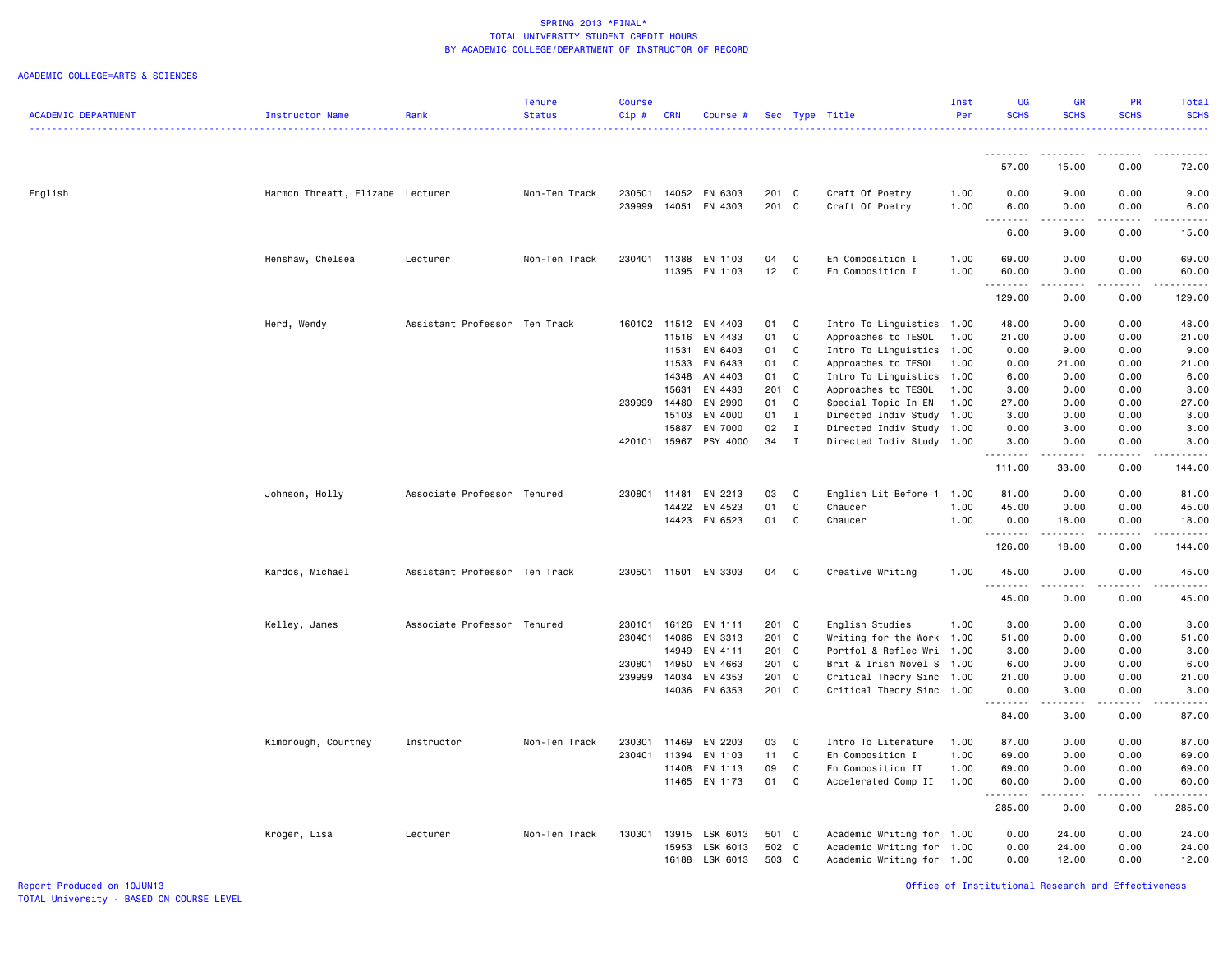| <b>ACADEMIC DEPARTMENT</b> | <b>Instructor Name</b> | Rank                        | <b>Tenure</b><br><b>Status</b> | Course<br>Cip# | <b>CRN</b>   | Course #             |       |              | Sec Type Title            | Inst<br>Per | UG<br><b>SCHS</b>   | <b>GR</b><br><b>SCHS</b>            | PR<br><b>SCHS</b>                   | Total<br><b>SCHS</b> |
|----------------------------|------------------------|-----------------------------|--------------------------------|----------------|--------------|----------------------|-------|--------------|---------------------------|-------------|---------------------|-------------------------------------|-------------------------------------|----------------------|
|                            |                        |                             |                                |                |              |                      |       |              |                           |             |                     |                                     |                                     |                      |
|                            |                        |                             |                                |                |              |                      |       |              |                           |             | <u>.</u><br>0.00    | .<br>60.00                          | 0.00                                | 60.00                |
| English                    | Lashley, Jordan        | Grad Teach Assist           | Not Applicable                 |                |              | 230401 11430 EN 1113 | 31 C  |              | En Composition II         | 1.00        | 72.00               | 0.00                                | 0.00                                | 72.00                |
|                            |                        |                             |                                |                |              |                      |       |              |                           |             | 72.00               | $\sim$ $\sim$ $\sim$ $\sim$<br>0.00 | 0.00                                | 72.00                |
|                            | Leonard, Ashley        | Instructor                  | Non-Ten Track                  | 230301         | 11471        | EN 2203              | 05    | C            | Intro To Literature       | 1.00        | 75.00               | 0.00                                | 0.00                                | 75.00                |
|                            |                        |                             |                                |                | 11475        | EN 2203              | 09    | C            | Intro To Literature       | 1.00        | 78.00               | 0.00                                | 0.00                                | 78.00                |
|                            |                        |                             |                                |                | 230401 11428 | EN 1113              | 29    | $\mathtt{C}$ | En Composition II         | 1.00        | 72.00               | 0.00                                | 0.00                                | 72.00                |
|                            |                        |                             |                                |                |              | 11431 EN 1113        | 32    | C            | En Composition II         | 1.00        | 72.00<br>.          | 0.00<br>.                           | 0.00<br>$\sim$ $\sim$ $\sim$ $\sim$ | 72.00<br>.           |
|                            |                        |                             |                                |                |              |                      |       |              |                           |             | 297.00              | 0.00                                | 0.00                                | 297.00               |
|                            | Little, Matthew        | Associate Professor Tenured |                                | 230701         | 14432        | EN 4913              | 01    | $\mathbf{C}$ | Am Lit 1860-1900          | 1.00        | 51.00               | 0.00                                | 0.00                                | 51.00                |
|                            |                        |                             |                                |                | 14433        | EN 6913              | 01    | C            | Am Lit 1860-1900          | 1.00        | 0.00                | 6.00                                | 0.00                                | 6.00                 |
|                            |                        |                             |                                |                |              | 231101 11508 EN 4223 | 01 C  |              | Prin Legal Writing        | 1.00        | 39.00<br>.          | 0.00<br>.                           | 0.00<br>$- - - -$                   | 39.00<br>.           |
|                            |                        |                             |                                |                |              |                      |       |              |                           |             | 90.00               | 6.00                                | 0.00                                | 96.00                |
|                            | Lockhart, Cory         | Grad Teach Assist           | Not Applicable                 |                |              | 230401 11421 EN 1113 | 22    | $\mathbf{C}$ | En Composition II         | 1.00        | 66.00<br>.          | 0.00<br>.                           | 0.00                                | 66.00                |
|                            |                        |                             |                                |                |              |                      |       |              |                           |             | 66.00               | 0.00                                | 0.00                                | 66.00                |
|                            | Long, Jeffrey          | Lecturer                    | Non-Ten Track                  | 230401         | 11443        | EN 1113              | 44    | C            | En Composition II         | 1.00        | 63.00               | 0.00                                | 0.00                                | 63.00                |
|                            |                        |                             |                                |                | 11445        | EN 1113              | 46    | C            | En Composition II         | 1.00        | 66.00               | 0.00                                | 0.00                                | 66.00                |
|                            |                        |                             |                                |                |              | 11460 EN 1113        | 61    | C            | En Composition II         | 1.00        | 69.00<br>.          | 0.00<br>$\sim$ $\sim$ $\sim$        | 0.00                                | 69.00                |
|                            |                        |                             |                                |                |              |                      |       |              |                           |             | 198.00              | 0.00                                | 0.00                                | 198.00               |
|                            | Lyons, Richard         | Professor                   | Tenured                        | 230501         | 11500        | EN 3303              | 03    | C            | Creative Writing          | 1.00        | 36.00               | 0.00                                | 0.00                                | 36.00                |
|                            |                        |                             |                                |                | 230701 11491 | EN 2253              | 04    | C            | American Lit After 1 1.00 |             | 72.00               | 0.00                                | 0.00                                | 72.00                |
|                            |                        |                             |                                |                |              | 11492 EN 2253        | 05    | C            | American Lit After 1 1.00 |             | 54.00<br>. <b>.</b> | 0.00<br>$\sim$ $\sim$ $\sim$ $\sim$ | 0.00<br>.                           | 54.00<br>.           |
|                            |                        |                             |                                |                |              |                      |       |              |                           |             | 162.00              | 0.00                                | 0.00                                | 162.00               |
|                            | Marsh, Kelly           | Associate Professor Tenured |                                | 230801         |              | 11544 EN 8593        | 01    | - S          | Stu Postcolonial Lit 1.00 |             | 0.00                | 30.00                               | 0.00                                | 30.00                |
|                            |                        |                             |                                | 239999         |              | 16037 EN 4000        | 04    | $\mathbf{I}$ | Directed Indiv Study 1.00 |             | 3.00                | 0.00                                | 0.00                                | 3.00                 |
|                            |                        |                             |                                |                |              |                      |       |              |                           |             | .                   | .                                   | .                                   | 33.00                |
|                            |                        |                             |                                |                |              |                      |       |              |                           |             | 3.00                | 30.00                               | 0.00                                |                      |
|                            | Mattison, Suzanne      | Lecturer                    | Non-Ten Track                  | 230401         | 11415        | EN 1113              | 16    | C            | En Composition II         | 1.00        | 72.00               | 0.00                                | 0.00                                | 72.00                |
|                            |                        |                             |                                |                |              | 11429 EN 1113        | 30    | C            | En Composition II         | 1.00        | 69.00               | 0.00                                | 0.00                                | 69.00                |
|                            |                        |                             |                                |                |              | 11450 EN 1113        |       | 51 C         | En Composition II         | 1.00        | 72.00<br><u>.</u>   | 0.00<br>- - -                       | 0.00                                | 72.00                |
|                            |                        |                             |                                |                |              |                      |       |              |                           |             | 213.00              | 0.00                                | 0.00                                | 213.00               |
|                            | McCarthy, Ashley       | Lecturer                    | Non-Ten Track                  | 231101         |              | 14047 EN 4223        | 201 C |              | Prin Legal Writing        | 1.00        | 12.00<br>.          | 0.00                                | 0.00                                | 12.00                |
|                            |                        |                             |                                |                |              |                      |       |              |                           |             | 12.00               | 0.00                                | 0.00                                | 12.00                |
|                            | McConnell, Jannell     | Lecturer                    | Non-Ten Track                  | 230401         | 11386        | EN 1103              | 02    | C            | En Composition I          | 1.00        | 63.00               | 0.00                                | 0.00                                | 63.00                |
|                            |                        |                             |                                |                | 11389        | EN 1103              | 06    | C            | En Composition I          | 1.00        | 69.00               | 0.00                                | 0.00                                | 69.00                |
|                            |                        |                             |                                |                |              | 11398 EN 1103        | 16    | C            | En Composition I          | 1.00        | 72.00               | 0.00                                | 0.00                                | 72.00                |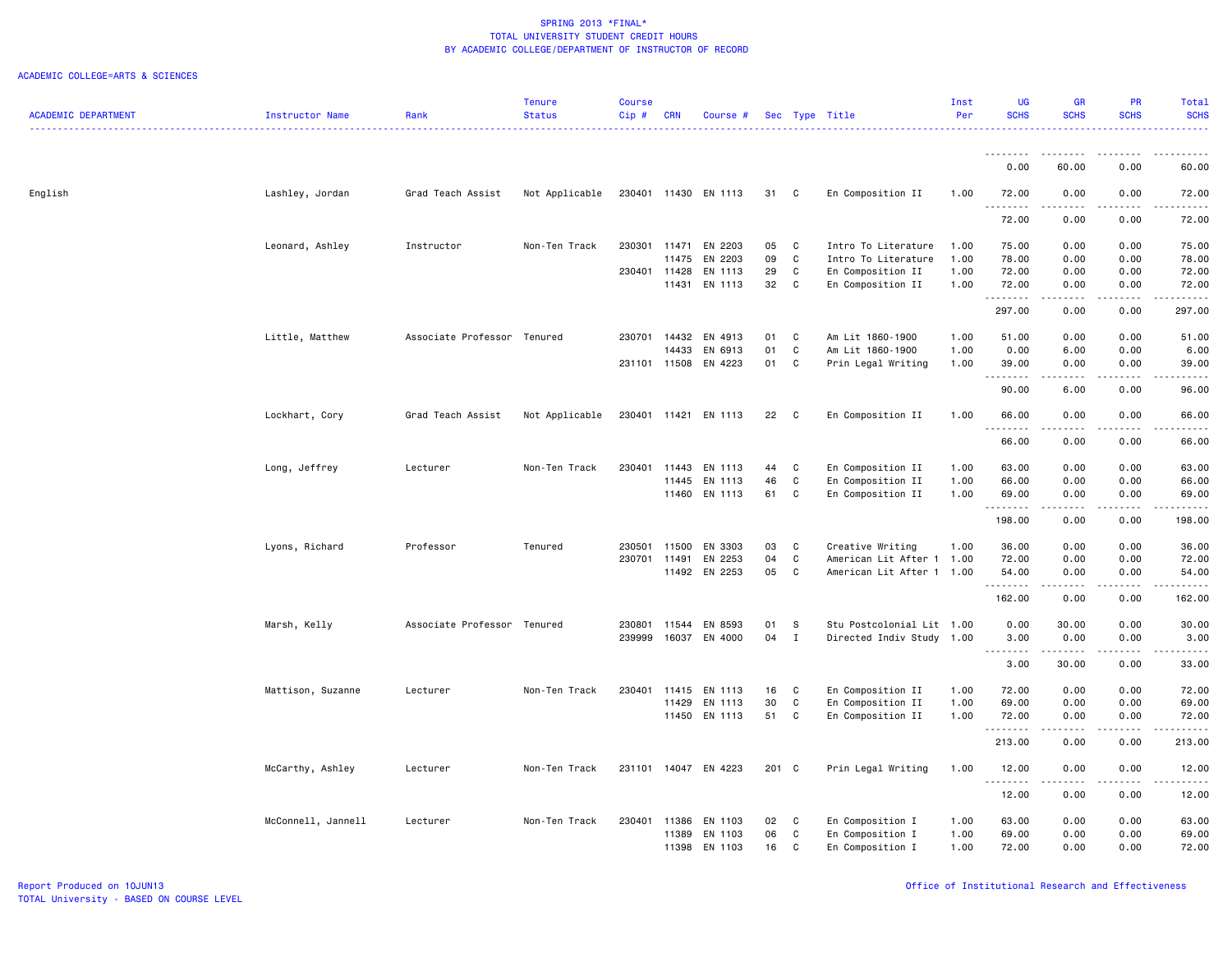|                            |                   |                               | <b>Tenure</b> | <b>Course</b> |            |                      |                 |              |                           | Inst | <b>UG</b>         | GR           | PR               | Total                                |
|----------------------------|-------------------|-------------------------------|---------------|---------------|------------|----------------------|-----------------|--------------|---------------------------|------|-------------------|--------------|------------------|--------------------------------------|
| <b>ACADEMIC DEPARTMENT</b> | Instructor Name   | Rank                          | <b>Status</b> | $Cip \#$      | <b>CRN</b> | Course #             |                 |              | Sec Type Title            | Per  | <b>SCHS</b>       | <b>SCHS</b>  | <b>SCHS</b>      | <b>SCHS</b><br>.                     |
|                            |                   |                               |               |               |            |                      |                 |              |                           |      |                   |              |                  |                                      |
|                            |                   |                               |               |               |            |                      |                 |              |                           |      | .<br>204.00       | ----<br>0.00 | 0.00             | 204.00                               |
| English                    | McCool, Brenda    | Lecturer                      | Non-Ten Track |               |            | 230401 11387 EN 1103 | 03              | C            | En Composition I          | 1.00 | 66.00             | 0.00         | 0.00             | 66.00                                |
|                            |                   |                               |               |               | 11390      | EN 1103              | 07              | C            | En Composition I          | 1.00 | 63.00             | 0.00         | 0.00             | 63.00                                |
|                            |                   |                               |               |               |            |                      |                 |              |                           |      | .                 | ----         | .                |                                      |
|                            |                   |                               |               |               |            |                      |                 |              |                           |      | 129.00            | 0.00         | 0.00             | 129.00                               |
|                            | O'Neill, Bonnie   | Assistant Professor Ten Track |               | 230401        | 11504      | EN 3414              | 02              | $\mathbf{C}$ | Crit Writ/Resrch Lit 1.00 |      | 52.00             | 0.00         | 0.00             | 52.00                                |
|                            |                   |                               |               | 230701        |            | 11488 EN 2243        | 03              | C            | American Lit Before       | 1.00 | 60.00<br>.        | 0.00<br>.    | 0.00<br>.        | 60.00<br>.                           |
|                            |                   |                               |               |               |            |                      |                 |              |                           |      | 112.00            | 0.00         | 0.00             | 112.00                               |
|                            | Olson, Peter      | Lecturer                      | Non-Ten Track | 230401        | 11405      | EN 1113              | 06              | C            | En Composition II         | 1.00 | 63.00             | 0.00         | 0.00             | 63.00                                |
|                            |                   |                               |               |               | 11438      | EN 1113              | 39              | $\mathtt{C}$ | En Composition II         | 1.00 | 66.00             | 0.00         | 0.00             | 66.00                                |
|                            |                   |                               |               |               | 11451      | EN 1113              | 52              | $\mathbf C$  | En Composition II         | 1.00 | 69.00             | 0.00         | 0.00             | 69.00                                |
|                            |                   |                               |               |               |            | 11502 EN 3313        | 01              | C            | Writing for the Work 1.00 |      | 57.00<br>.        | 0.00<br>.    | 0.00<br>المتماما | 57.00<br>$\sim$ $\sim$ $\sim$ $\sim$ |
|                            |                   |                               |               |               |            |                      |                 |              |                           |      | 255.00            | 0.00         | 0.00             | 255.00                               |
|                            | Parr, Susan       | Lecturer                      | Non-Ten Track |               |            | 230401 11402 EN 1113 | 03              | C            | En Composition II         | 1.00 | 72.00             | 0.00         | 0.00             | 72.00                                |
|                            |                   |                               |               |               |            | 11409 EN 1113        | 10 <sub>1</sub> | C            | En Composition II         | 1.00 | 72.00             | 0.00         | 0.00             | 72.00                                |
|                            |                   |                               |               |               |            |                      |                 |              |                           |      | .                 | $- - - -$    | .                | .                                    |
|                            |                   |                               |               |               |            |                      |                 |              |                           |      | 144.00            | 0.00         | 0.00             | 144.00                               |
|                            | Parsons, Joshua   | Lecturer                      | Non-Ten Track | 230401        | 11404      | EN 1113              | 05              | C            | En Composition II         | 1.00 | 60.00             | 0.00         | 0.00             | 60.00                                |
|                            |                   |                               |               |               |            | 11446 EN 1113        | 47              | C            | En Composition II         | 1.00 | 63.00<br>.        | 0.00<br>.    | 0.00<br>.        | 63.00<br><u>.</u>                    |
|                            |                   |                               |               |               |            |                      |                 |              |                           |      | 123.00            | 0.00         | 0.00             | 123.00                               |
|                            | Pierce, Catherine | Assistant Professor Ten Track |               | 230501        | 11499      | EN 3303              | 02              | C            | Creative Writing          | 1.00 | 42.00             | 0.00         | 0.00             | 42.00                                |
|                            |                   |                               |               | 239999        | 11505      | EN 3513              | 01              | C            | Women and Literature      | 1.00 | 51.00             | 0.00         | 0.00             | 51.00                                |
|                            |                   |                               |               |               |            | 15222 EN 8000        | 01              | D            | Research / Thesis         | 1.00 | 0.00              | 3.00         | 0.00             | 3.00                                 |
|                            |                   |                               |               |               |            |                      |                 |              |                           |      | <u>.</u><br>93.00 | .<br>3.00    | 0.00             | .<br>96.00                           |
|                            | Pizer, Ginger     | Assistant Professor Ten Track |               | 160102 11513  |            | EN 4413              | 01              | C            | Hist Of The Eng Lang      | 1.00 | 27.00             | 0.00         | 0.00             | 27.00                                |
|                            |                   |                               |               |               | 11532      | EN 6413              | 01              | $\mathtt{C}$ | Hist Of The Eng Lang      | 1.00 | 0.00              | 15.00        | 0.00             | 15.00                                |
|                            |                   |                               |               | 451101 14343  |            | AN 4633              | 01              | C            | Language & Society        | 1.00 | 24.00             | 0.00         | 0.00             | 24.00                                |
|                            |                   |                               |               |               | 14344      | EN 4633              | 01              | C            | Language & Society        | 1.00 | 12.00             | 0.00         | 0.00             | 12.00                                |
|                            |                   |                               |               |               | 14345      | SO 4633              | 01              | $\mathtt{C}$ | Language & Society        | 1.00 | 6.00              | 0.00         | 0.00             | 6.00                                 |
|                            |                   |                               |               |               |            | 14347 EN 6633        | 01              | C            | Language & Society        | 1.00 | 0.00<br>22222     | 12.00<br>.   | 0.00<br>.        | 12.00<br>.                           |
|                            |                   |                               |               |               |            |                      |                 |              |                           |      | 69.00             | 27.00        | 0.00             | 96.00                                |
|                            | Price, Marty      | Instructor                    | Non-Ten Track | 230701        | 11486      | EN 2243              | 01              | C            | American Lit Before       | 1.00 | 60.00             | 0.00         | 0.00             | 60.00                                |
|                            |                   |                               |               |               | 11490      | EN 2253              | 02              | $\mathtt{C}$ | American Lit After 1 1.00 |      | 87.00             | 0.00         | 0.00             | 87.00                                |
|                            |                   |                               |               | 230801 11479  |            | EN 2213              | 01              | C            | English Lit Before 1 1.00 |      | 72.00             | 0.00         | 0.00             | 72.00                                |
|                            |                   |                               |               |               | 11482      | EN 2213              | 04              | C            | English Lit Before 1 1.00 |      | 90.00<br>.        | 0.00<br>.    | 0.00<br>.        | 90.00<br>.                           |
|                            |                   |                               |               |               |            |                      |                 |              |                           |      | 309.00            | 0.00         | 0.00             | 309.00                               |
|                            | Raymond, Richard  | Professor                     | Tenured       | 131305        | 11528      | EN 6233              | 01              | C            | Composition Pedagogy      | 1.00 | 0.00              | 12.00        | 0.00             | 12.00                                |
|                            |                   |                               |               | 240101        | 12160      | HON 3183             | 01              | <sub>S</sub> | Hnrs Sem- Humanities 0.50 |      | 10.50             | 0.00         | 0.00             | 10.50                                |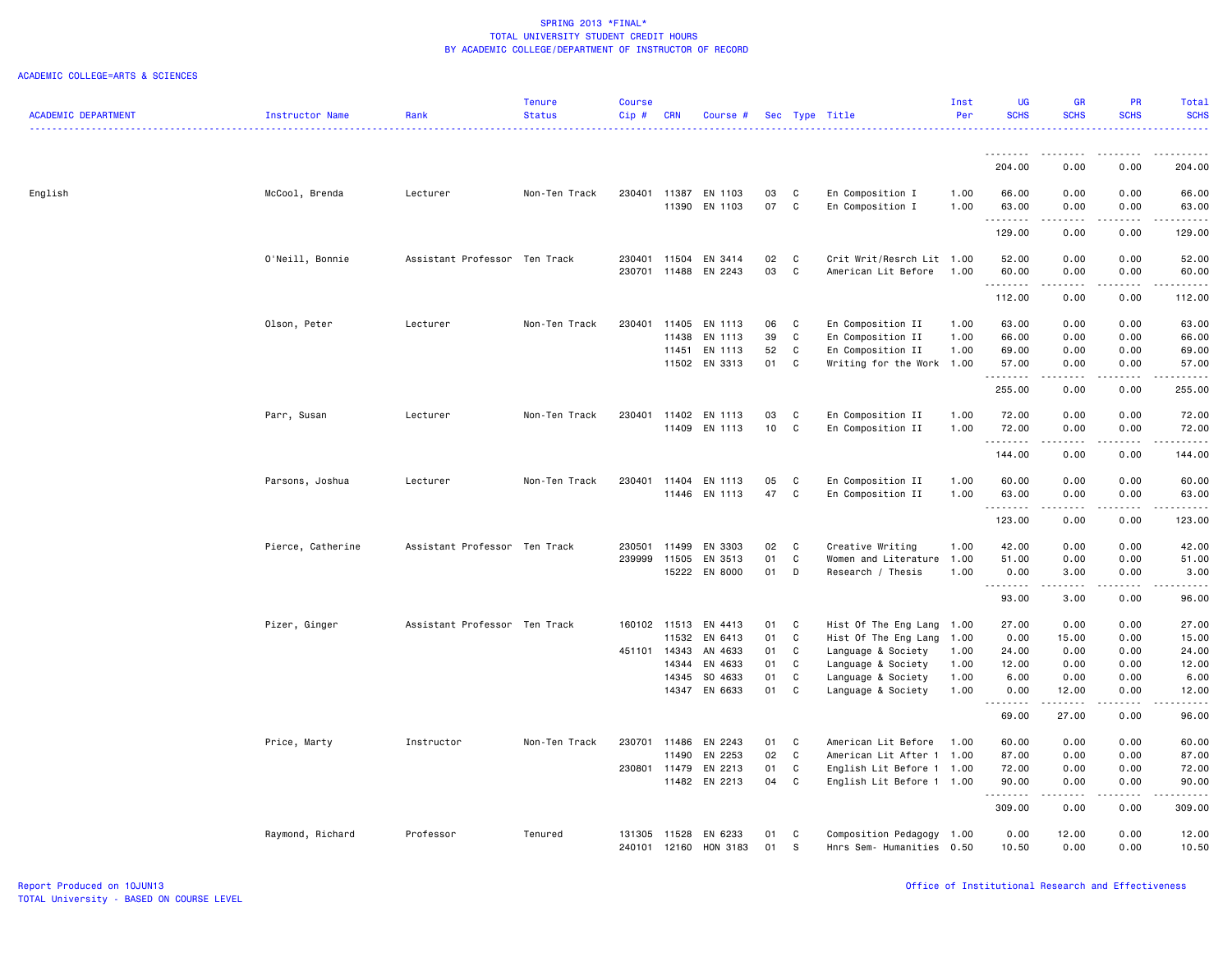| <b>ACADEMIC DEPARTMENT</b> | <b>Instructor Name</b> | Rank                          | <b>Tenure</b><br><b>Status</b> | <b>Course</b><br>$Cip$ # | <b>CRN</b> | Course #      |       |              | Sec Type Title            | Inst<br>Per | <b>UG</b><br><b>SCHS</b> | <b>GR</b><br><b>SCHS</b>                                                                                                | PR<br><b>SCHS</b>                   | Total<br><b>SCHS</b>                   |
|----------------------------|------------------------|-------------------------------|--------------------------------|--------------------------|------------|---------------|-------|--------------|---------------------------|-------------|--------------------------|-------------------------------------------------------------------------------------------------------------------------|-------------------------------------|----------------------------------------|
|                            |                        |                               |                                |                          |            |               |       |              |                           |             |                          |                                                                                                                         |                                     | .                                      |
|                            |                        |                               |                                |                          |            |               |       |              |                           |             | <u>.</u>                 | --------                                                                                                                | .                                   |                                        |
|                            |                        |                               |                                |                          |            |               |       |              |                           |             | 10.50                    | 12.00                                                                                                                   | 0.00                                | 22.50                                  |
| English                    | Robinson, Kristopher   | Lecturer                      | Non-Ten Track                  | 230401                   |            | 11434 EN 1113 | 35    | C            | En Composition II         | 1.00        | 72.00                    | 0.00                                                                                                                    | 0.00                                | 72.00                                  |
|                            |                        |                               |                                |                          | 11435      | EN 1113       | 36    | C            | En Composition II         | 1.00        | 69.00                    | 0.00<br>$\cdots$                                                                                                        | 0.00<br>.                           | 69.00<br>.                             |
|                            |                        |                               |                                |                          |            |               |       |              |                           |             | 141.00                   | 0.00                                                                                                                    | 0.00                                | 141.00                                 |
|                            | Salter, Katherine      | Lecturer                      | Non-Ten Track                  | 230401                   | 11423      | EN 1113       | 24    | C            | En Composition II         | 1.00        | 72.00                    | 0.00                                                                                                                    | 0.00                                | 72.00                                  |
|                            |                        |                               |                                |                          |            | 11441 EN 1113 | 42    | C            | En Composition II         | 1.00        | 66.00<br>. <b>.</b>      | 0.00<br>$\begin{array}{cccccccccccccc} \bullet & \bullet & \bullet & \bullet & \bullet & \bullet & \bullet \end{array}$ | 0.00<br>.                           | 66.00<br>.                             |
|                            |                        |                               |                                |                          |            |               |       |              |                           |             | 138.00                   | 0.00                                                                                                                    | 0.00                                | 138.00                                 |
|                            | Sanders, Shelly        | Instructor                    | Non-Ten Track                  | 230301                   | 11473      | EN 2203       | 07    | $\mathbb C$  | Intro To Literature       | 1.00        | 90.00                    | 0.00                                                                                                                    | 0.00                                | 90.00                                  |
|                            |                        |                               |                                | 230401                   | 11418      | EN 1113       | 19    | C            | En Composition II         | 1.00        | 69.00<br><u>.</u>        | 0.00                                                                                                                    | 0.00                                | 69.00                                  |
|                            |                        |                               |                                |                          |            |               |       |              |                           |             | 159.00                   | 0.00                                                                                                                    | 0.00                                | 159.00                                 |
|                            | Shaffer, Donald        | Assistant Professor Ten Track |                                | 050201                   | 10001      | AAS 1063      | 01    | C            | Intro to African Ame 1.00 |             | 147.00                   | 0.00                                                                                                                    | 0.00                                | 147.00                                 |
|                            |                        |                               |                                | 059999                   | 16293      | AAS 4000      | 01    | $\mathbf{I}$ | Directed Indiv Study      | 1.00        | 3.00                     | 0.00                                                                                                                    | 0.00                                | 3.00                                   |
|                            |                        |                               |                                | 230401                   | 11464      | EN 1113       | H06 C |              | Honors En Comp II         | 1.00        | 18.00                    | 0.00                                                                                                                    | 0.00<br>.                           | 18.00<br>$\alpha$ is a single $\alpha$ |
|                            |                        |                               |                                |                          |            |               |       |              |                           |             | 168.00                   | 0.00                                                                                                                    | 0.00                                | 168.00                                 |
|                            | Sheperis, Claire       | Instructor                    | Non-Ten Track                  | 230301                   | 11472      | EN 2203       | 06    | C            | Intro To Literature       | 1.00        | 90.00                    | 0.00                                                                                                                    | 0.00                                | 90.00                                  |
|                            |                        |                               |                                | 230401                   | 11419      | EN 1113       | 20    | C            | En Composition II         | 1.00        | 69.00                    | 0.00                                                                                                                    | 0.00                                | 69.00                                  |
|                            |                        |                               |                                |                          | 11433      | EN 1113       | 34    | C            | En Composition II         | 1.00        | 66.00                    | 0.00                                                                                                                    | 0.00                                | 66.00                                  |
|                            |                        |                               |                                |                          | 11437      | EN 1113       | 38    | C            | En Composition II         | 1.00        | 72.00<br>.               | 0.00<br>.                                                                                                               | 0.00<br>.                           | 72.00<br>.                             |
|                            |                        |                               |                                |                          |            |               |       |              |                           |             | 297.00                   | 0.00                                                                                                                    | 0.00                                | 297.00                                 |
|                            | Slimp, Cynthia         | Lecturer                      | Non-Ten Track                  | 230301                   | 14059      | EN 2203       | 201 C |              | Intro To Literature       | 1.00        | 42.00                    | 0.00                                                                                                                    | 0.00                                | 42.00                                  |
|                            |                        |                               |                                | 239999                   |            | 14029 EN 3513 | 201 C |              | Women and Literature 1.00 |             | 21.00                    | 0.00<br><b>.</b>                                                                                                        | 0.00<br>$\sim$ $\sim$ $\sim$ $\sim$ | 21.00<br>.                             |
|                            |                        |                               |                                |                          |            |               |       |              |                           |             | 63.00                    | 0.00                                                                                                                    | 0.00                                | 63.00                                  |
|                            | Slimp, Stephen         | Lecturer                      | Non-Ten Track                  | 230801                   | 14078      | EN 4513       | 201 C |              | Shakespeare               | 1.00        | 21.00                    | 0.00                                                                                                                    | 0.00                                | 21.00                                  |
|                            |                        |                               |                                |                          | 14079      | EN 6513       | 201 C |              | Shakespeare               | 1.00        | 0.00<br>.                | 12.00<br>$    -$                                                                                                        | 0.00<br>$\frac{1}{2}$               | 12.00<br>.                             |
|                            |                        |                               |                                |                          |            |               |       |              |                           |             | 21.00                    | 12.00                                                                                                                   | 0.00                                | 33.00                                  |
|                            | Smith, Jonathan        | Lecturer                      | Non-Ten Track                  | 230101                   |            | 11381 EN 0103 | 03    | $\mathbf{C}$ | Basic English             | 1.00        | 45.00                    | 0.00                                                                                                                    | 0.00                                | 45.00                                  |
|                            |                        |                               |                                |                          |            |               |       |              |                           |             | . <b>.</b><br>45.00      | 0.00                                                                                                                    | .<br>0.00                           | .<br>45.00                             |
|                            | Sneed, Sarah           | Instructor                    | Non-Ten Track                  | 230401                   |            | 11400 EN 1113 | 01    | C            | En Composition II         | 1.00        | 72.00                    | 0.00                                                                                                                    | 0.00                                | 72.00                                  |
|                            |                        |                               |                                |                          |            |               |       |              |                           |             |                          | .                                                                                                                       |                                     | .                                      |
|                            |                        |                               |                                |                          |            |               |       |              |                           |             | 72.00                    | 0.00                                                                                                                    | 0.00                                | 72.00                                  |
|                            | Spain, Andrea          | Assistant Professor Ten Track |                                | 230301                   | 11495      | EN 2283       | 01    | C            | World Literature Aft 1.00 |             | 36.00                    | 0.00                                                                                                                    | 0.00                                | 36.00                                  |
|                            |                        |                               |                                | 239999                   | 14418      | EN 4990       | 01    | C            | Special Topic In EN       | 1.00        | 21.00                    | 0.00                                                                                                                    | 0.00                                | 21.00                                  |
|                            |                        |                               |                                |                          | 14858      | EN 6990       | 01    | C            | Special Topic In EN       | 1.00        | 0.00                     | 9.00<br><u>.</u>                                                                                                        | 0.00<br>$- - - - -$                 | 9.00<br><u>.</u>                       |
|                            |                        |                               |                                |                          |            |               |       |              |                           |             | 57.00                    | 9.00                                                                                                                    | 0.00                                | 66.00                                  |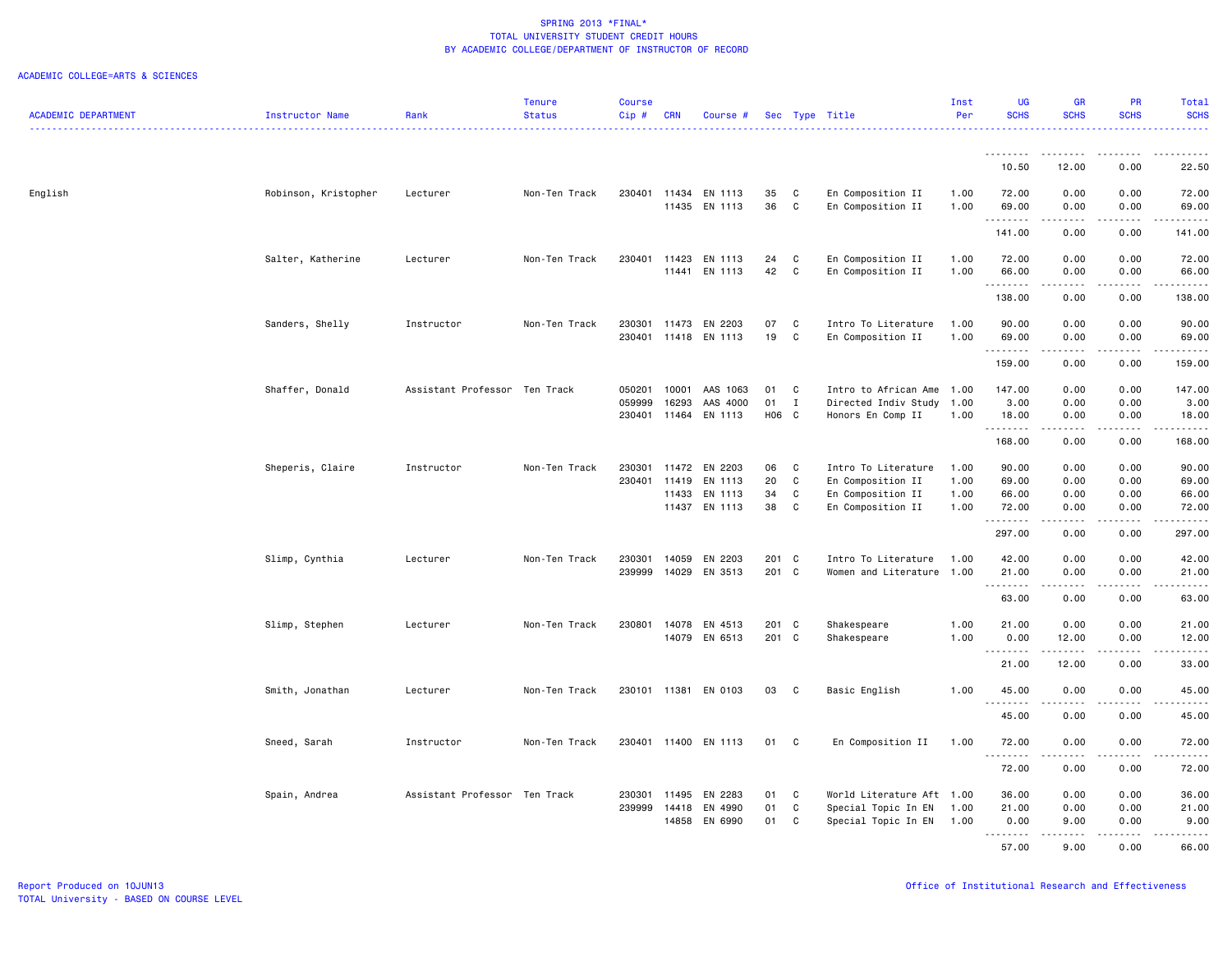|                            |                   |                   | <b>Tenure</b>  | <b>Course</b> |              |                      |       |              |                             | Inst | <b>UG</b>          | <b>GR</b>                                                                                                                                                                                                                                                                                                                                    | <b>PR</b>         | Total                                                                                                                              |
|----------------------------|-------------------|-------------------|----------------|---------------|--------------|----------------------|-------|--------------|-----------------------------|------|--------------------|----------------------------------------------------------------------------------------------------------------------------------------------------------------------------------------------------------------------------------------------------------------------------------------------------------------------------------------------|-------------------|------------------------------------------------------------------------------------------------------------------------------------|
| <b>ACADEMIC DEPARTMENT</b> | Instructor Name   | Rank              | <b>Status</b>  | Cip#          | <b>CRN</b>   | Course #             |       |              | Sec Type Title              | Per  | <b>SCHS</b>        | <b>SCHS</b>                                                                                                                                                                                                                                                                                                                                  | <b>SCHS</b>       | <b>SCHS</b>                                                                                                                        |
| English                    | Spurlock, Ann     | Instructor        | Non-Ten Track  | 230401        |              | 11526 EN 6013        | 01    | E            | Tchng Col Writing           | 1.00 | 0.00               | 60.00                                                                                                                                                                                                                                                                                                                                        | 0.00              | 60.00                                                                                                                              |
|                            |                   |                   |                |               |              |                      |       |              |                             |      | . <b>.</b><br>0.00 | .<br>60.00                                                                                                                                                                                                                                                                                                                                   | $- - - -$<br>0.00 | $\frac{1}{2} \left( \frac{1}{2} \right) \left( \frac{1}{2} \right) \left( \frac{1}{2} \right) \left( \frac{1}{2} \right)$<br>60.00 |
|                            | Stamps, Alison    | Instructor        | Non-Ten Track  | 131401        | 13520        | ESL 5110             | 02    | C            | American Lang & Cul         | 1.00 | 12.00              | 0.00                                                                                                                                                                                                                                                                                                                                         | 0.00              | 12.00                                                                                                                              |
|                            |                   |                   |                |               | 13524        | ESL 5120             | 02    | C            | American Lang & Cul         | 1.00 | 12.00              | 0.00                                                                                                                                                                                                                                                                                                                                         | 0.00              | 12.00                                                                                                                              |
|                            |                   |                   |                |               | 13526        | ESL 5120             | 04    | C            | American Lang & Cul         | 1.00 | 27.00              | 0.00                                                                                                                                                                                                                                                                                                                                         | 0.00              | 27.00                                                                                                                              |
|                            |                   |                   |                |               | 13527        | ESL 5313             | 01    | C            | Classroom Comm & Pre        | 1.00 | 3.00               | 0.00                                                                                                                                                                                                                                                                                                                                         | 0.00              | 3.00                                                                                                                               |
|                            |                   |                   |                |               | 13530        | ESL 5313             | 04    | C            | Classroom Comm & Pre        | 1.00 | 6.00               | 0.00                                                                                                                                                                                                                                                                                                                                         | 0.00              | 6.00                                                                                                                               |
|                            |                   |                   |                |               |              | 13534 ESL 5323       | 04    | C            | Academic Research an        | 1.00 | 30.00<br>.         | 0.00<br>.                                                                                                                                                                                                                                                                                                                                    | 0.00<br>.         | 30.00<br>.                                                                                                                         |
|                            |                   |                   |                |               |              |                      |       |              |                             |      | 90.00              | 0.00                                                                                                                                                                                                                                                                                                                                         | 0.00              | 90.00                                                                                                                              |
|                            | Stinson, Emily    | Lecturer          | Non-Ten Track  | 230401        | 11439        | EN 1113              | 40    | C            | En Composition II           | 1.00 | 72.00              | 0.00                                                                                                                                                                                                                                                                                                                                         | 0.00              | 72.00                                                                                                                              |
|                            |                   |                   |                |               | 11440        | EN 1113              | 41    | $\mathbf{C}$ | En Composition II           | 1.00 | 72.00              | 0.00                                                                                                                                                                                                                                                                                                                                         | 0.00              | 72.00                                                                                                                              |
|                            |                   |                   |                |               | 11462        | EN 1113              | H02 C |              | Honors En Comp II           | 1.00 | 27.00              | 0.00                                                                                                                                                                                                                                                                                                                                         | 0.00              | 27.00                                                                                                                              |
|                            |                   |                   |                |               |              | 230801 11485 EN 2223 | 04    | C            | English Lit After 18 1.00   |      | 90.00<br>.         | 0.00<br>.                                                                                                                                                                                                                                                                                                                                    | 0.00<br>.         | 90.00<br>.                                                                                                                         |
|                            |                   |                   |                |               |              |                      |       |              |                             |      | 261.00             | 0.00                                                                                                                                                                                                                                                                                                                                         | 0.00              | 261.00                                                                                                                             |
|                            | Sullivan, Kiley   | Grad Teach Assist | Not Applicable |               |              | 230401 11410 EN 1113 | 11    | C            | En Composition II           | 1.00 | 60.00<br>.         | 0.00<br>.                                                                                                                                                                                                                                                                                                                                    | 0.00<br>.         | 60.00<br>والمناصبات                                                                                                                |
|                            |                   |                   |                |               |              |                      |       |              |                             |      | 60.00              | 0.00                                                                                                                                                                                                                                                                                                                                         | 0.00              | 60.00                                                                                                                              |
|                            | Thompson, Jessica | Instructor        | Non-Ten Track  | 230101        | 11382        | EN 0103              | 04    | C            | Basic English               | 1.00 | 36.00              | 0.00                                                                                                                                                                                                                                                                                                                                         | 0.00              | 36.00                                                                                                                              |
|                            |                   |                   |                | 230301        | 11478        | EN 2203              | 12    | C            | Intro To Literature         | 1.00 | 81.00              | 0.00                                                                                                                                                                                                                                                                                                                                         | 0.00              | 81.00                                                                                                                              |
|                            |                   |                   |                |               |              | 230401 11397 EN 1103 | 15    | C            | En Composition I            | 1.00 | 63.00              | 0.00                                                                                                                                                                                                                                                                                                                                         | 0.00<br>.         | 63.00<br>.                                                                                                                         |
|                            |                   |                   |                |               |              |                      |       |              |                             |      | --------<br>180.00 | .<br>0.00                                                                                                                                                                                                                                                                                                                                    | 0.00              | 180.00                                                                                                                             |
|                            | Townsend, Amanda  | Grad Teach Assist | Not Applicable |               |              | 230401 11426 EN 1113 | 27    | C            | En Composition II           | 1.00 | 69.00              | 0.00<br>$\frac{1}{2} \left( \begin{array}{ccc} 1 & 0 & 0 & 0 \\ 0 & 0 & 0 & 0 \\ 0 & 0 & 0 & 0 \\ 0 & 0 & 0 & 0 \\ 0 & 0 & 0 & 0 \\ 0 & 0 & 0 & 0 \\ 0 & 0 & 0 & 0 \\ 0 & 0 & 0 & 0 \\ 0 & 0 & 0 & 0 \\ 0 & 0 & 0 & 0 \\ 0 & 0 & 0 & 0 & 0 \\ 0 & 0 & 0 & 0 & 0 \\ 0 & 0 & 0 & 0 & 0 \\ 0 & 0 & 0 & 0 & 0 \\ 0 & 0 & 0 & 0 & 0 \\ 0 & 0 & 0$ | 0.00<br>.         | 69.00<br>.                                                                                                                         |
|                            |                   |                   |                |               |              |                      |       |              |                             |      | 69.00              | 0.00                                                                                                                                                                                                                                                                                                                                         | 0.00              | 69.00                                                                                                                              |
|                            | Trimm, James      | Lecturer          | Non-Ten Track  | 230401        |              | 11432 EN 1113        | 33    | C            | En Composition II           | 1.00 | 63.00              | 0.00                                                                                                                                                                                                                                                                                                                                         | 0.00              | 63.00                                                                                                                              |
|                            |                   |                   |                |               |              | 11444 EN 1113        | 45    | C            | En Composition II           | 1.00 | 72.00<br>.         | 0.00<br>-----                                                                                                                                                                                                                                                                                                                                | 0.00<br>.         | 72.00<br>.                                                                                                                         |
|                            |                   |                   |                |               |              |                      |       |              |                             |      | 135.00             | 0.00                                                                                                                                                                                                                                                                                                                                         | 0.00              | 135.00                                                                                                                             |
|                            | Voller, Leslie    | Lecturer          | Non-Ten Track  | 230401        | 11391        | EN 1103              | 08    | C            | En Composition I            | 1.00 | 69.00              | 0.00                                                                                                                                                                                                                                                                                                                                         | 0.00              | 69.00                                                                                                                              |
|                            |                   |                   |                |               | 11411        | EN 1113              | 12    | $\mathbb C$  | En Composition II           | 1.00 | 60.00              | 0.00                                                                                                                                                                                                                                                                                                                                         | 0.00              | 60.00                                                                                                                              |
|                            |                   |                   |                |               | 11414        | EN 1113              | 15    | C            | En Composition II           | 1.00 | 69.00              | 0.00                                                                                                                                                                                                                                                                                                                                         | 0.00              | 69.00                                                                                                                              |
|                            |                   |                   |                |               | 11448        | EN 1113              | 49    | C            | En Composition II           | 1.00 | 45.00              | 0.00                                                                                                                                                                                                                                                                                                                                         | 0.00              | 45.00                                                                                                                              |
|                            |                   |                   |                |               |              |                      |       |              |                             |      | .                  | $- - - - -$                                                                                                                                                                                                                                                                                                                                  |                   | .                                                                                                                                  |
|                            |                   |                   |                |               |              |                      |       |              |                             |      | 243.00             | 0.00                                                                                                                                                                                                                                                                                                                                         | 0.00              | 243.00                                                                                                                             |
|                            | Watson, Charlyn   | Grad Teach Assist | Not Applicable |               |              | 230401 11424 EN 1113 | 25    | C            | En Composition II           | 1.00 | 72.00<br>.         | 0.00                                                                                                                                                                                                                                                                                                                                         | 0.00              | 72.00                                                                                                                              |
|                            |                   |                   |                |               |              |                      |       |              |                             |      | 72.00              | 0.00                                                                                                                                                                                                                                                                                                                                         | 0.00              | 72.00                                                                                                                              |
|                            | Whitten, Rebecca  | Instructor        | Non-Ten Track  | 230301        | 11468        | EN 2203              | 02    | C            | Intro To Literature         | 1.00 | 87.00              | 0.00                                                                                                                                                                                                                                                                                                                                         | 0.00              | 87.00                                                                                                                              |
|                            |                   |                   |                |               | 230401 11392 | EN 1103              | 09    | C            | En Composition I            | 1.00 | 72.00              | 0.00                                                                                                                                                                                                                                                                                                                                         | 0.00              | 72.00                                                                                                                              |
|                            |                   |                   |                |               | 11407        | EN 1113              | 08    | C            | En Composition II           | 1.00 | 72.00              | 0.00                                                                                                                                                                                                                                                                                                                                         | 0.00              | 72.00                                                                                                                              |
|                            |                   |                   |                |               | 11413        | EN 1113              | 14    | C            | En Composition II<br>$\sim$ | 1.00 | 42.00              | 0.00                                                                                                                                                                                                                                                                                                                                         | 0.00              | 42.00                                                                                                                              |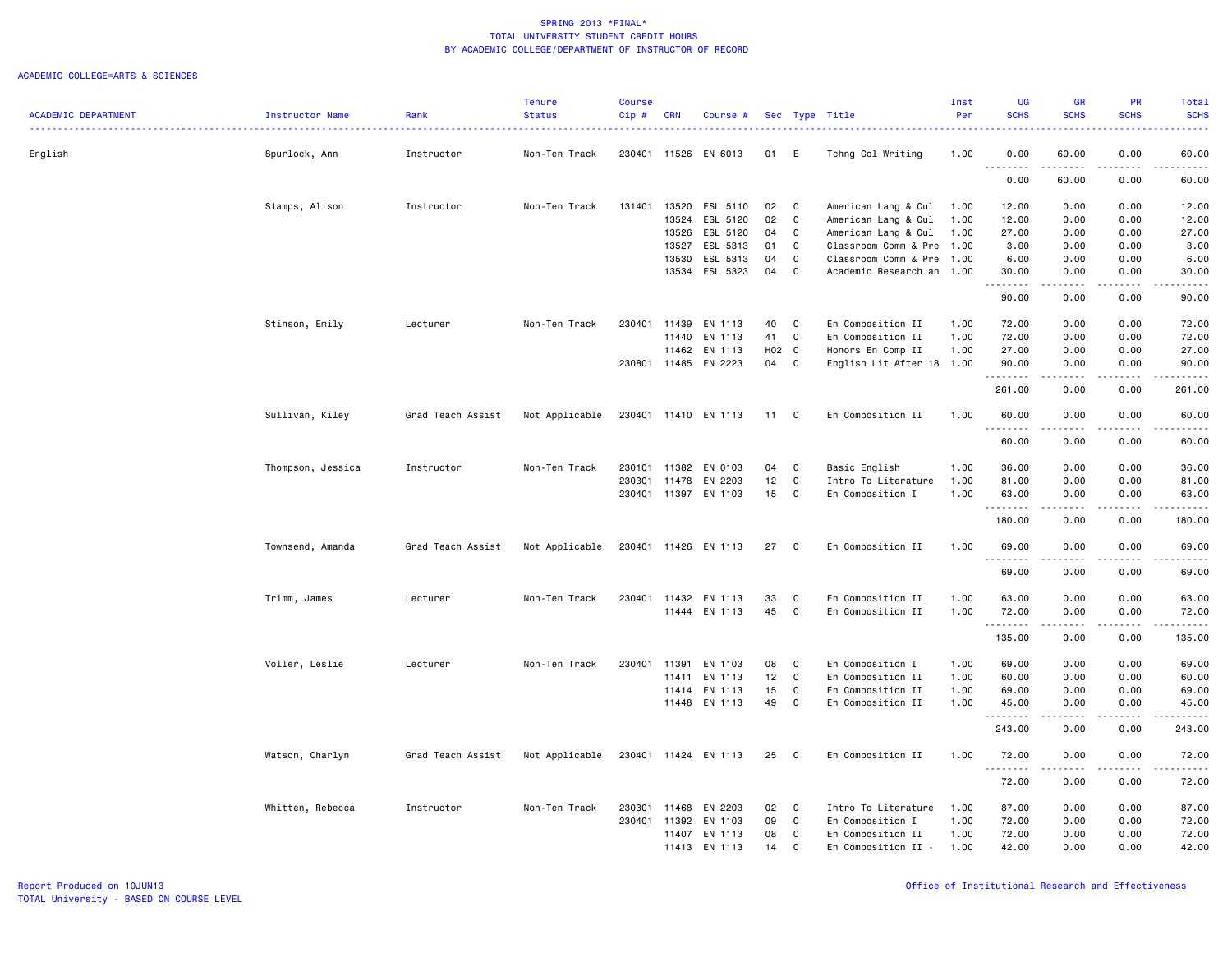| <b>ACADEMIC DEPARTMENT</b> | Instructor Name | Rank | Tenure<br>Status | Course<br>Cip # | CRN | Course # Sec Type Title |  | Inst<br>Per | UG<br><b>SCHS</b> | GR<br><b>SCHS</b> | <b>PR</b><br><b>SCHS</b> | Total<br><b>SCHS</b> |
|----------------------------|-----------------|------|------------------|-----------------|-----|-------------------------|--|-------------|-------------------|-------------------|--------------------------|----------------------|
|                            |                 |      |                  |                 |     |                         |  |             | .<br>273.00       | .<br>0.00         | .<br>0.00                | .<br>273.00          |
|                            |                 |      |                  |                 |     |                         |  |             | ========          | ========          | ========                 | ==========           |
| English                    |                 |      |                  |                 |     |                         |  |             | 9929.50           | 423,00            | 0.00                     | 10352.50             |
|                            |                 |      |                  |                 |     |                         |  |             | ========          | ========          | ========                 | ==========           |
|                            |                 |      |                  |                 |     |                         |  |             |                   |                   |                          |                      |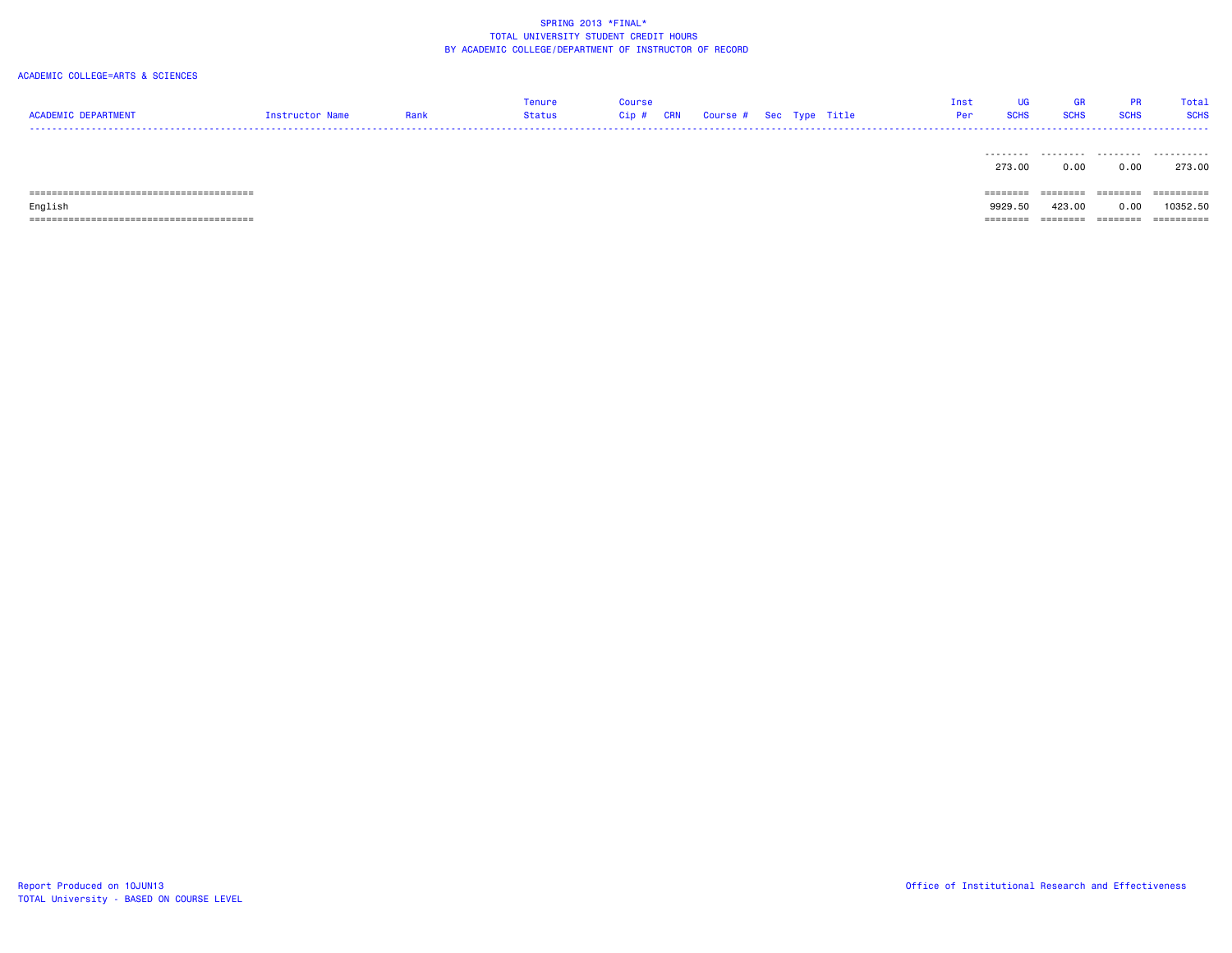|                            |                                                     |                               | Tenure         | <b>Course</b> |            |          |       |              |                           | Inst | <b>UG</b>                           | <b>GR</b>           | <b>PR</b>                    | <b>Total</b>               |
|----------------------------|-----------------------------------------------------|-------------------------------|----------------|---------------|------------|----------|-------|--------------|---------------------------|------|-------------------------------------|---------------------|------------------------------|----------------------------|
| <b>ACADEMIC DEPARTMENT</b> | Instructor Name                                     | Rank                          | <b>Status</b>  | $Cip$ #       | <b>CRN</b> | Course # |       |              | Sec Type Title            | Per  | <b>SCHS</b>                         | <b>SCHS</b>         | <b>SCHS</b>                  | <b>SCHS</b>                |
| Geosciences                | Ambinakudige, Shrinidhi Associate Professor Tenured |                               |                | 450701        | 11998      | GR 4303  | 01    | C            | Principles of GIS         | 1.00 | 144.00                              | 0.00                | 0.00                         | 144.00                     |
|                            |                                                     |                               |                |               | 11999      | GR 4303  | 02    | К            | Principles of GIS         | 0.80 | 0.00                                | 0.00                | 0.00                         | 0.00                       |
|                            |                                                     |                               |                |               | 12000      | GR 4303  | 03    | К            | Principles of GIS         | 0.80 | 0.00                                | 0.00                | 0.00                         | 0.00                       |
|                            |                                                     |                               |                |               | 12022      | GR 6303  | 01    | C            | Principles of GIS         | 1.00 | 0.00                                | 18.00               | 0.00                         | 18.00                      |
|                            |                                                     |                               |                |               | 12023      | GR 6303  | 02    | К            | Principles of GIS         | 0.80 | 0.00                                | 0.00                | 0.00                         | 0.00                       |
|                            |                                                     |                               |                |               | 12024      | GR 6303  | 03    | К            | Principles of GIS         | 0.80 | 0.00                                | 0.00                | 0.00                         | 0.00                       |
|                            |                                                     |                               |                |               | 14451      | GR 4303  | 04    | К            | Principles of GIS         | 0.80 | 0.00                                | 0.00                | 0.00                         | 0.00                       |
|                            |                                                     |                               |                |               | 14452      | GR 6303  | 04    | К            | Principles of GIS         | 0.80 | 0.00                                | 0.00                | 0.00                         | 0.00                       |
|                            |                                                     |                               |                |               | 16186      | GR 8000  | 06    | D            | Research / Thesis         | 1.00 | 0.00                                | 1.00                | 0.00                         | 1.00                       |
|                            |                                                     |                               |                |               | 16187      | GR 9000  | 05    | D            | Research/Dissertatio      | 1.00 | 0.00<br>.                           | 9.00<br>.           | 0.00<br>.                    | 9.00<br>.                  |
|                            |                                                     |                               |                |               |            |          |       |              |                           |      | 144.00                              | 28.00               | 0.00                         | 172.00                     |
|                            | Babineaux, Claire                                   | Lecturer                      | Non-Ten Track  | 400601        | 11936      | GG 1113  | 01    | C            | Survey Earth Sci I        | 1.00 | 111.00                              | 0.00                | 0.00                         | 111.00                     |
|                            |                                                     |                               |                |               | 11937      | GG 1113  | 02    | C            | Survey Earth Sci I        | 1.00 | 135.00<br>.                         | 0.00<br>.           | 0.00<br>.                    | 135.00<br>.                |
|                            |                                                     |                               |                |               |            |          |       |              |                           |      | 246.00                              | 0.00                | 0.00                         | 246.00                     |
|                            | Baldwin, William                                    | Grad Teach Assist             | Not Applicable | 450701        | 14497      | GR 1114  | 04    | C            | Physical Geography        | 1.00 | 224.00                              | 0.00                | 0.00                         | 224.00                     |
|                            |                                                     |                               |                |               | 14498      | GR 1114  | 05    | K            | Physical Geography        | 1.00 | 0.00                                | 0.00                | 0.00                         | 0.00                       |
|                            |                                                     |                               |                |               | 14499      | GR 1114  | 06    | К            | Physical Geography        | 1.00 | 0.00                                | 0.00                | 0.00<br>.                    | 0.00<br>.                  |
|                            |                                                     |                               |                |               |            |          |       |              |                           |      | 224.00                              | 0.00                | 0.00                         | 224.00                     |
|                            | Brown, Michael                                      | Associate Professor Tenured   |                | 450701        | 12018      | GR 4963  | 01    | C            | Mesoscale Meteorolog      | 1.00 | 60.00                               | 0.00                | 0.00                         | 60.00                      |
|                            |                                                     |                               |                |               | 12042      | GR 6963  | 01    | C            | Mesoscale Meteorolo       | 1.00 | 0.00                                | 6.00                | 0.00                         | 6.00                       |
|                            |                                                     |                               |                |               | 14614      | GR 6753  | 501 C |              | Satellite & Radar Me      | 0.60 | 0.00                                | 41.40               | 0.00                         | 41.40                      |
|                            |                                                     |                               |                |               | 14969      | GR 7000  | 01    | $\mathbf{I}$ | Directed Indiv Study      | 1.00 | 0.00                                | 15.00               | 0.00                         | 15.00                      |
|                            |                                                     |                               |                |               | 14998      | GR 4000  | 01    | $\mathbf I$  | Directed Indiv Study      | 1.00 | 3.00                                | 0.00                | 0.00                         | 3.00                       |
|                            |                                                     |                               |                |               | 15301      | GR 8000  | 04    | D            | Research / Thesis         | 1.00 | 0.00                                | 10.00               | 0.00                         | 10.00                      |
|                            |                                                     |                               |                |               | 16226      | GR 7000  | 03    | I            | Directed Indiv Study      | 1.00 | 0.00<br>د د د د                     | 2.00<br>.           | 0.00<br>$\frac{1}{2}$        | 2.00<br>.                  |
|                            |                                                     |                               |                |               |            |          |       |              |                           |      | 63.00                               | 74.40               | 0.00                         | 137.40                     |
|                            | Carter, William                                     | Lecturer                      | Non-Ten Track  | 400401        | 13612      | GR 8613  | 501 C |              | Hydrometeorology          | 0.40 | 0.00                                | 30.00               | 0.00                         | 30.00                      |
|                            |                                                     |                               |                |               | 13613      | GR 8613  | 502 C |              | Hydrometeorology          | 0.40 | 0.00                                | 24.00               | 0.00                         | 24.00                      |
|                            |                                                     |                               |                | 400404        | 14615      | GR 8133  | 501 C |              | Foundations Forecast 0.40 |      | 0.00                                | 38.40               | 0.00                         | 38.40                      |
|                            |                                                     |                               |                | 400601        | 11953      | GG 4333  | 01    | $\mathbf c$  | Geowriting                | 1.00 | 84.00                               | 0.00                | 0.00                         | 84.00                      |
|                            |                                                     |                               |                | 450701        | 13597      | GR 4640  | 501 E |              | Met Internship            | 1.00 | 15.00                               | 0.00                | 0.00                         | 15.00                      |
|                            |                                                     |                               |                |               | 15864      | GR 8990  | 501 C |              | Special Topic In GR       | 0.40 | 0.00<br><u>.</u>                    | 30.00<br>. <b>.</b> | 0.00<br>.                    | 30.00<br>.                 |
|                            |                                                     |                               |                |               |            |          |       |              |                           |      | 99.00                               | 122.40              | 0.00                         | 221.40                     |
|                            | Clary, Renee                                        | Associate Professor Ten Track |                | 400601        | 14618      | GG 8313  | 501 C |              | History of Life           | 1.00 | 0.00                                | 18.00               | 0.00                         | 18.00                      |
|                            |                                                     |                               |                |               | 14619      | GG 8733  | 501 C |              | Geology of North Ame      | 1.00 | 0.00                                | 51.00               | 0.00                         | 51.00                      |
|                            |                                                     |                               |                |               | 14620      | GG 8000  | 501   | D            | Research / Thesis         | 1.00 | 0.00                                | 5.00                | 0.00                         | 5.00                       |
|                            |                                                     |                               |                |               | 14974      | GG 9000  | 02    | D            | Research/Dissertatio      | 1.00 | 0.00                                | 9.00                | 0.00                         | 9.00                       |
|                            |                                                     |                               |                | 400699        | 14457      | GR 8913  | 01    | C            | Phil & Ethics in Ge       | 1.00 | 0.00<br>$\sim$ $\sim$ $\sim$ $\sim$ | 42.00<br>د د د د د  | 0.00<br>$\sim$ $\sim$ $\sim$ | 42.00<br>المالم المالية ال |
|                            |                                                     |                               |                |               |            |          |       |              |                           |      | 0.00                                | 125.00              | 0.00                         | 125.00                     |
|                            | Cooke, William                                      | Associate Professor Tenured   |                | 450701        | 13589      | GR 4313  | 501 B |              | Advanced GIS              | 0.10 | 0.60                                | 0.00                | 0.00                         | 0.60                       |
|                            |                                                     |                               |                |               | 13603      | GR 6313  | 501 B |              | Advanced GIS              | 0.10 | 0.00                                | 4.80                | 0.00                         | 4.80                       |
|                            |                                                     |                               |                |               | 16097      | GR 9000  | 04    | D            | Research/Dissertatio      | 1.00 | 0.00                                | 15.00               | 0.00                         | 15.00                      |
|                            |                                                     |                               |                |               | 16205      | GR 8000  | 07    | D            | Research / Thesis         | 1.00 | 0.00                                | 2.00                | 0.00                         | 2.00                       |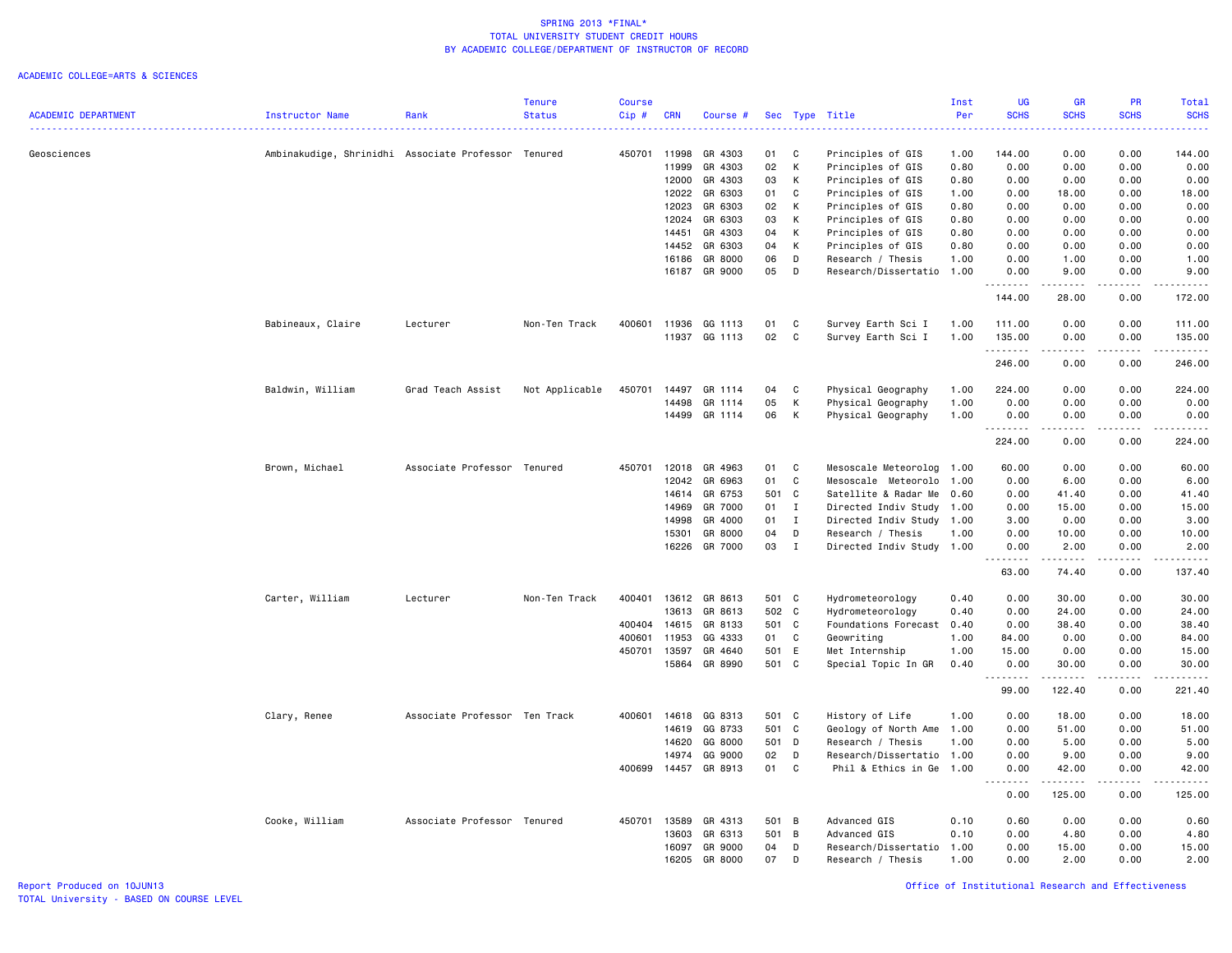|                            |                  |                               | <b>Tenure</b> | <b>Course</b> |                |                    |                |     |                           | Inst         | <b>UG</b>            | <b>GR</b>                                                                                                                                                                                                                                                                                                                                    | <b>PR</b>    | Total         |
|----------------------------|------------------|-------------------------------|---------------|---------------|----------------|--------------------|----------------|-----|---------------------------|--------------|----------------------|----------------------------------------------------------------------------------------------------------------------------------------------------------------------------------------------------------------------------------------------------------------------------------------------------------------------------------------------|--------------|---------------|
| <b>ACADEMIC DEPARTMENT</b> | Instructor Name  | Rank                          | <b>Status</b> | Cip#          | <b>CRN</b>     | Course #           |                |     | Sec Type Title            | Per          | <b>SCHS</b>          | <b>SCHS</b>                                                                                                                                                                                                                                                                                                                                  | <b>SCHS</b>  | <b>SCHS</b>   |
|                            |                  |                               |               |               |                |                    |                |     |                           |              |                      |                                                                                                                                                                                                                                                                                                                                              |              | .             |
|                            |                  |                               |               |               |                |                    |                |     |                           |              | .                    | .                                                                                                                                                                                                                                                                                                                                            | .            | .             |
|                            |                  |                               |               |               |                |                    |                |     |                           |              | 0.60                 | 21.80                                                                                                                                                                                                                                                                                                                                        | 0.00         | 22.40         |
| Geosciences                | Dixon, Paul      | Associate Professor Tenured   |               | 400404        | 14615          | GR 8133            | 501 C          |     | Foundations Forecast 0.60 |              | 0.00                 | 57.60                                                                                                                                                                                                                                                                                                                                        | 0.00         | 57.60         |
|                            |                  |                               |               | 400601        | 11965          | GG 8561            | 02             | s   | Geoscience Seminar        | 1.00         | 0.00                 | 18.00                                                                                                                                                                                                                                                                                                                                        | 0.00         | 18.00         |
|                            |                  |                               |               |               | 11966          | GG 8572            | 01             | S   | Geologic Lit              | 1.00         | 0.00                 | 36.00                                                                                                                                                                                                                                                                                                                                        | 0.00         | 36.00         |
|                            |                  |                               |               | 450701        | 12004          | GR 4412            | 01             | В   | Weather Analysis II       | 1.00         | 66.00                | 0.00                                                                                                                                                                                                                                                                                                                                         | 0.00         | 66.00         |
|                            |                  |                               |               |               | 12028          | GR 6412            | 01             | B   | Weather Analysis II       | 1.00         | 0.00                 | 20.00                                                                                                                                                                                                                                                                                                                                        | 0.00         | 20.00         |
|                            |                  |                               |               |               | 15164          | GR 8000            | 03             | D   | Research / Thesis         | 1.00         | 0.00<br>.            | 15.00<br>.                                                                                                                                                                                                                                                                                                                                   | 0.00<br>.    | 15.00<br>.    |
|                            |                  |                               |               |               |                |                    |                |     |                           |              | 66.00                | 146.60                                                                                                                                                                                                                                                                                                                                       | 0.00         | 212.60        |
|                            |                  |                               |               |               |                |                    |                |     |                           |              |                      |                                                                                                                                                                                                                                                                                                                                              |              |               |
|                            | Dudley, Jerry    | Non-Faculty                   | Non-Faculty   | 400601        |                | 11942 GG 1113      | 07             | C   | Survey Earth Sci I        | 1.00         | 285.00<br>.          | 0.00<br>$\frac{1}{2} \left( \begin{array}{ccc} 1 & 0 & 0 & 0 \\ 0 & 0 & 0 & 0 \\ 0 & 0 & 0 & 0 \\ 0 & 0 & 0 & 0 \\ 0 & 0 & 0 & 0 \\ 0 & 0 & 0 & 0 \\ 0 & 0 & 0 & 0 \\ 0 & 0 & 0 & 0 \\ 0 & 0 & 0 & 0 \\ 0 & 0 & 0 & 0 \\ 0 & 0 & 0 & 0 & 0 \\ 0 & 0 & 0 & 0 & 0 \\ 0 & 0 & 0 & 0 & 0 \\ 0 & 0 & 0 & 0 & 0 \\ 0 & 0 & 0 & 0 & 0 \\ 0 & 0 & 0$ | 0.00<br>.    | 285.00<br>.   |
|                            |                  |                               |               |               |                |                    |                |     |                           |              | 285.00               | 0.00                                                                                                                                                                                                                                                                                                                                         | 0.00         | 285.00        |
|                            | Dyer, Jamie      | Associate Professor           | Tenured       | 400401        | 13612          | GR 8613            | 501 C          |     | Hydrometeorology          | 0.60         | 0.00                 | 45.00                                                                                                                                                                                                                                                                                                                                        | 0.00         | 45.00         |
|                            |                  |                               |               |               | 13613          | GR 8613            | 502 C          |     | Hydrometeorology          | 0.60         | 0.00                 | 36.00                                                                                                                                                                                                                                                                                                                                        | 0.00         | 36.00         |
|                            |                  |                               |               | 450701        | 12017          | GR 4933            | 01             | C   | Dynamic Meteorology       | 1.00         | 48.00                | 0.00                                                                                                                                                                                                                                                                                                                                         | 0.00         | 48.00         |
|                            |                  |                               |               |               | 13605          | GR 6823            | 501 C          |     | Dynamic Meteorolgy I      | 0.60         | 0.00                 | 12.60                                                                                                                                                                                                                                                                                                                                        | 0.00         | 12.60         |
|                            |                  |                               |               |               | 14722          | GR 8000            | 01             | D   | Research / Thesis         | 1.00         | 0.00                 | 20.00                                                                                                                                                                                                                                                                                                                                        | 0.00         | 20.00         |
|                            |                  |                               |               |               | 14723          | GR 9000            | 01             | D   | Research/Dissertatio      | 1.00         | 0.00                 | 18.00                                                                                                                                                                                                                                                                                                                                        | 0.00         | 18.00         |
|                            |                  |                               |               |               | 15864          | GR 8990            | 501 C          |     | Special Topic In GR       | 0.60         | 0.00                 | 45.00                                                                                                                                                                                                                                                                                                                                        | 0.00<br>.    | 45.00<br>.    |
|                            |                  |                               |               |               |                |                    |                |     |                           |              | .<br>48.00           | $\begin{array}{cccccccccc} \bullet & \bullet & \bullet & \bullet & \bullet & \bullet & \bullet & \bullet \end{array}$<br>176.60                                                                                                                                                                                                              | 0.00         | 224.60        |
|                            | Elliott, Jack    | Lecturer                      | Non-Ten Track | 380201        | 14085          | REL 3213           | 201            | C   | World Religions I         | 1.00         | 15.00                | 0.00                                                                                                                                                                                                                                                                                                                                         | 0.00         | 15.00         |
|                            |                  |                               |               | 450701        | 14067          | GR 4203            | 201 C          |     | Geog Of N. America        | 1.00         | 36.00                | 0.00                                                                                                                                                                                                                                                                                                                                         | 0.00         | 36.00         |
|                            |                  |                               |               |               |                |                    |                |     |                           |              | د د د د د<br>51.00   | 0.00                                                                                                                                                                                                                                                                                                                                         | .<br>0.00    | .<br>51.00    |
|                            | Gabitov, Rinat   | Assistant Professor Ten Track |               | 400601        | 14444          | GG 4123            | 01             | C   | Petrology                 | 1.00         | 54.00                | 0.00                                                                                                                                                                                                                                                                                                                                         | 0.00         | 54.00         |
|                            |                  |                               |               |               | 14445          | GG 6123            | 01             | C   | Petrology                 | 1.00         | 0.00                 | 6.00                                                                                                                                                                                                                                                                                                                                         | 0.00         | 6.00          |
|                            |                  |                               |               |               | 14446          | GG 4123            | 02             | К   | Petrology                 | 1.00         | 0.00                 | 0.00                                                                                                                                                                                                                                                                                                                                         | 0.00         | 0.00          |
|                            |                  |                               |               |               | 14447          | GG 6123            | 02             | К   | Petrology                 | 1.00         | 0.00                 | 0.00                                                                                                                                                                                                                                                                                                                                         | 0.00         | 0.00          |
|                            |                  |                               |               |               | 14448          | GG 4123            | 03             | К   | Petrology                 | 1.00         | 0.00                 | 0.00                                                                                                                                                                                                                                                                                                                                         | 0.00         | 0.00          |
|                            |                  |                               |               |               | 16020          | GG 4123            | 04             | К   | Petrology                 | 1.00         | 0.00                 | 0.00                                                                                                                                                                                                                                                                                                                                         | 0.00         | 0.00          |
|                            |                  |                               |               |               | 16021          | GG 6123            | 04             | К   | Petrology                 | 1.00         | 0.00                 | 0.00                                                                                                                                                                                                                                                                                                                                         | 0.00         | 0.00          |
|                            |                  |                               |               |               | 16506          | GG 9000            | 06             | D   | Research/Dissertatio      | 1.00         | 0.00<br>.            | 3.00<br>.                                                                                                                                                                                                                                                                                                                                    | 0.00<br>.    | 3.00<br>.     |
|                            |                  |                               |               |               |                |                    |                |     |                           |              | 54.00                | 9.00                                                                                                                                                                                                                                                                                                                                         | 0.00         | 63.00         |
|                            | Gillham, Douglas | Instructor                    | Non-Ten Track | 450701        | 12005          | GR 4432            | 01             | B   | Wx Forecasting II         | 1.00         | 40.00                | 0.00                                                                                                                                                                                                                                                                                                                                         | 0.00         | 40.00         |
|                            |                  |                               |               |               | 12029          | GR 6432            | 01             | B   | Wx Forecasting II         | 1.00         | 0.00                 | 10.00                                                                                                                                                                                                                                                                                                                                        | 0.00         | 10.00         |
|                            |                  |                               |               |               | 13606          | GR 8123            | 501 B          |     | Met II: Fore and St       | 1.00         | 0.00                 | 72.00                                                                                                                                                                                                                                                                                                                                        | 0.00         | 72.00         |
|                            |                  |                               |               |               | 13607          | GR 8123            | 502 B          |     | Met II: Fore and St       | 1.00         | 0.00                 | 72.00                                                                                                                                                                                                                                                                                                                                        | 0.00         | 72.00         |
|                            |                  |                               |               |               | 13608          | GR 8123            | 503 B          |     | Met II: Fore and St       | 1.00         | 0.00                 | 42.00                                                                                                                                                                                                                                                                                                                                        | 0.00         | 42.00         |
|                            |                  |                               |               |               | 13609          | GR 8553            | 501 S          |     | Research Methods in       | 0.60         | 0.00                 | 45.00                                                                                                                                                                                                                                                                                                                                        | 0.00         | 45.00         |
|                            |                  |                               |               |               | 13610          | GR 8553            | 502 S          |     | Research Methods in       | 0.60         | 0.00                 | 25.20                                                                                                                                                                                                                                                                                                                                        | 0.00         | 25.20         |
|                            |                  |                               |               |               | 13611<br>16018 | GR 8553<br>GR 4640 | 503 S<br>502 E |     | Research Methods in       | 0.60<br>1.00 | 0.00<br>1.00         | 14.40<br>0.00                                                                                                                                                                                                                                                                                                                                | 0.00<br>0.00 | 14.40<br>1.00 |
|                            |                  |                               |               |               |                |                    |                |     | Met Internship            |              | .<br>$\sim$ $\sim$ . | .                                                                                                                                                                                                                                                                                                                                            | .            | .             |
|                            |                  |                               |               |               |                |                    |                |     |                           |              | 41.00                | 280.60                                                                                                                                                                                                                                                                                                                                       | 0.00         | 321.60        |
|                            | Grala, Katarzyna | Non-Faculty                   | Non-Faculty   | 450701        | 13589          | GR 4313            | 501            | - B | Advanced GIS              | 0.90         | 5.40                 | 0.00                                                                                                                                                                                                                                                                                                                                         | 0.00         | 5.40          |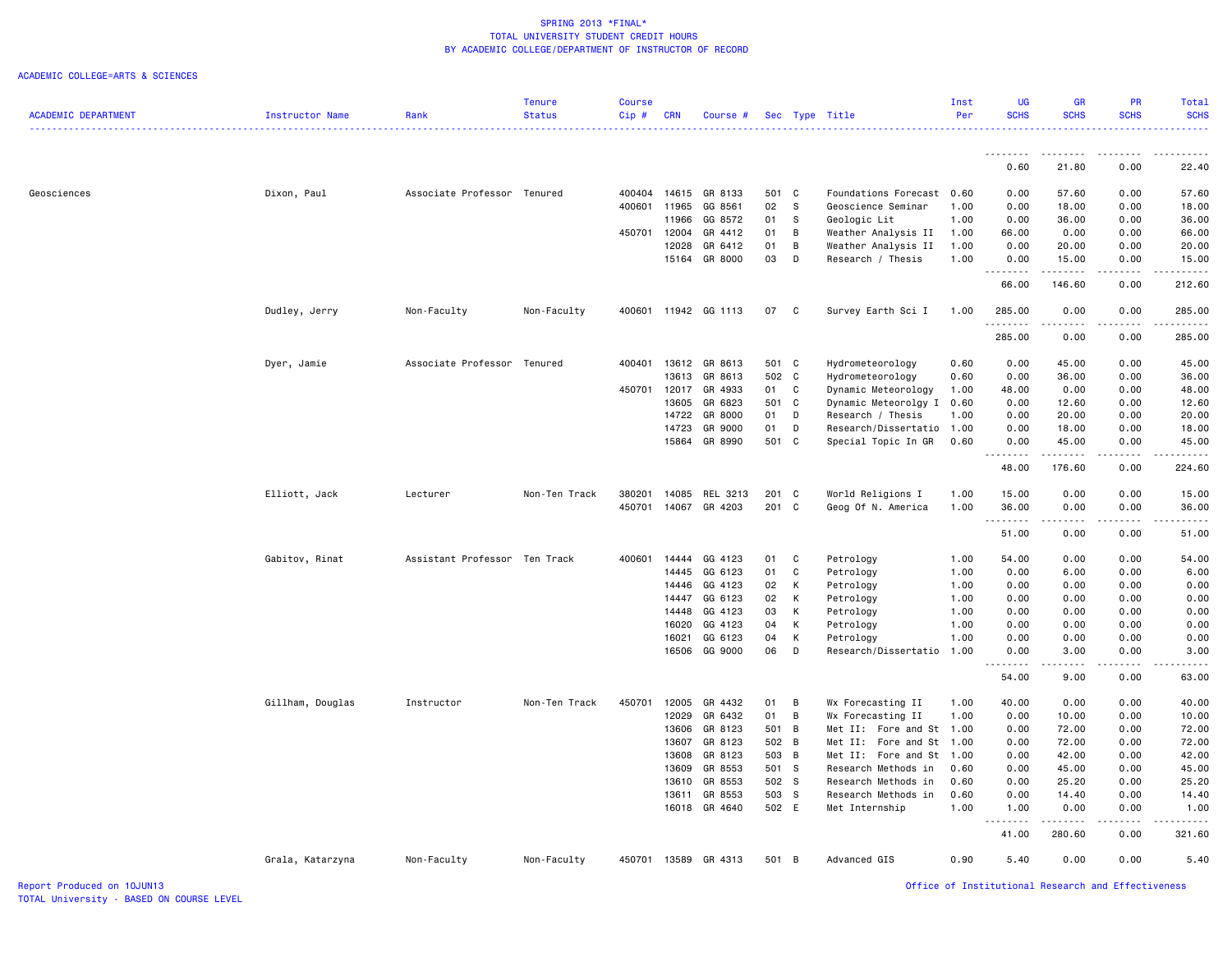|                            |                    |                             | <b>Tenure</b>  | Course |                |                      |                |              |                                    | Inst         | <b>UG</b>   | <b>GR</b>                      | PR           | <b>Total</b>         |
|----------------------------|--------------------|-----------------------------|----------------|--------|----------------|----------------------|----------------|--------------|------------------------------------|--------------|-------------|--------------------------------|--------------|----------------------|
| <b>ACADEMIC DEPARTMENT</b> | Instructor Name    | Rank                        | <b>Status</b>  | Cip#   | <b>CRN</b>     | Course #             |                |              | Sec Type Title                     | Per          | <b>SCHS</b> | <b>SCHS</b>                    | <b>SCHS</b>  | <b>SCHS</b>          |
| Geosciences                | Grala, Katarzyna   | Non-Faculty                 | Non-Faculty    |        |                | 450701 13603 GR 6313 | 501 B          |              | Advanced GIS                       | 0.90         | 0.00        | 43.20                          | 0.00         | 43.20                |
|                            |                    |                             |                |        |                |                      |                |              |                                    |              | 5.40        | 43.20                          | 0.00         | 48.60                |
|                            |                    |                             |                |        |                |                      |                |              |                                    |              |             |                                |              |                      |
|                            | Haby, Jeffrey      | Lecturer                    | Non-Ten Track  | 400601 | 13577          | GG 3613              | 501 C          |              | Water Resources                    | 1.00         | 117.00      | 0.00                           | 0.00         | 117.00               |
|                            |                    |                             |                |        | 13578<br>13579 | GG 3613<br>GG 3613   | 502 C<br>503 C |              | Water Resources<br>Water Resources | 1.00<br>1.00 | 81.00       | 0.00                           | 0.00<br>0.00 | 81.00<br>27.00       |
|                            |                    |                             |                |        |                |                      |                |              |                                    |              | 27.00<br>.  | 0.00<br><b><i><u>.</u></i></b> | .            | .                    |
|                            |                    |                             |                |        |                |                      |                |              |                                    |              | 225.00      | 0.00                           | 0.00         | 225.00               |
|                            | Haney, Christa     | Instructor                  | Non-Ten Track  | 400401 | 13614          | GR 8833              | 501 C          |              | Weather & Society                  | 0.40         | 0.00        | 27.60                          | 0.00         | 27.60                |
|                            |                    |                             |                |        | 13615          | GR 8833              | 502 C          |              | Weather & Society                  | 0.40         | 0.00        | 20.40                          | 0.00         | 20.40                |
|                            |                    |                             |                |        | 13616          | GR 8833              | 503 C          |              | Weather & Society                  | 0.40         | 0.00        | 6.00                           | 0.00         | 6.00                 |
|                            |                    |                             |                | 450701 | 13594          | GR 4603              | 501 C          |              | Climatology                        | 1.00         | 126.00      | 0.00                           | 0.00         | 126.00               |
|                            |                    |                             |                |        | 13595          | GR 4603              | 502 C          |              | Climatology                        | 1.00         | 123.00      | 0.00                           | 0.00         | 123.00               |
|                            |                    |                             |                |        | 13609          | GR 8553              | 501 S          |              | Research Methods in                | 0.40         | 0.00        | 30.00                          | 0.00         | 30.00                |
|                            |                    |                             |                |        | 13610          | GR 8553              | 502 S          |              | Research Methods in                | 0.40         | 0.00        | 16.80                          | 0.00         | 16.80                |
|                            |                    |                             |                |        | 13611          | GR 8553              | 503 S          |              | Research Methods in                | 0.40         | 0.00        | 9.60                           | 0.00         | 9.60                 |
|                            |                    |                             |                |        |                |                      |                |              |                                    |              | 249.00      | 110.40                         | 0.00         | 359.40               |
|                            | Jones, John        | Grad Teach Assist           | Not Applicable | 400601 | 11939          | GG 1113              | 04             | C            | Survey Earth Sci I                 | 1.00         | 114.00      | 0.00                           | 0.00         | 114.00               |
|                            |                    |                             |                |        | 11941          | GG 1113              | 06             | C            | Survey Earth Sci I                 | 1.00         | 129.00      | 0.00                           | 0.00         | 129.00               |
|                            |                    |                             |                |        | 11943          | GG 1113              | <b>H01</b>     | C            | Honors Earth Sci I                 | 1.00         | 12.00       | 0.00                           | 0.00         | 12.00                |
|                            |                    |                             |                |        |                |                      |                |              |                                    |              | .<br>255.00 | .<br>0.00                      | .<br>0.00    | 2.2.2.2.2.<br>255.00 |
|                            | Kambesis, Patricia | Grad Teach Assist           | Not Applicable | 400601 |                | 11940 GG 1113        | 05             | C            | Survey Earth Sci I                 | 1.00         | 129.00      | 0.00                           | 0.00         | 129.00               |
|                            |                    |                             |                |        |                |                      |                |              |                                    |              | .<br>129.00 | .<br>0.00                      | .<br>0.00    | <u>.</u><br>129.00   |
|                            | Keeney, David      | Instructor                  | Non-Ten Track  | 450701 | 13599          | GR 4823              | 501 C          |              | Dynamic Meteorology                | 1.00         | 9.00        | 0.00                           | 0.00         | 9.00                 |
|                            |                    |                             |                |        | 13605          | GR 6823              | 501 C          |              | Dynamic Meteorolgy I 0.40          |              | 0.00        | 8.40                           | 0.00         | 8.40                 |
|                            |                    |                             |                |        | 14609          | GR 4753              | 501 C          |              | Satellite & Radar Me               | 1.00         | 114.00      | 0.00                           | 0.00         | 114.00               |
|                            |                    |                             |                |        | 14610          | GR 4753              | 502 C          |              | Satellite & Radar Me               | 1.00         | 78.00       | 0.00                           | 0.00         | 78.00                |
|                            |                    |                             |                |        |                | 14614 GR 6753        | 501 C          |              | Satellite & Radar Me 0.40          |              | 0.00        | 27.60                          | 0.00         | 27.60                |
|                            |                    |                             |                |        |                |                      |                |              |                                    |              | 201.00      | 36.00                          | 0.00         | 237.00               |
|                            | Kirkland, Brenda   | Associate Professor Tenured |                | 400601 | 14438          | GG 4304              | 01             | C            | Prin Sed Dep I                     | 1.00         | 100.00      | 0.00                           | 0.00         | 100.00               |
|                            |                    |                             |                |        | 14439          | GG 6304              | 01             | C            | Prin Sed Dep I                     | 1.00         | 0.00        | 16.00                          | 0.00         | 16.00                |
|                            |                    |                             |                |        | 14440          | GG 4304              | 02             | К            | Prin Sed Dep I                     | 1.00         | 0.00        | 0.00                           | 0.00         | 0.00                 |
|                            |                    |                             |                |        | 14442          | GG 4304              | 03             | К            | Prin Sed Dep I                     | 1.00         | 0.00        | 0.00                           | 0.00         | 0.00                 |
|                            |                    |                             |                |        | 14443          | GG 6304              | 03             | К            | Prin Sed Dep I                     | 1.00         | 0.00        | 0.00                           | 0.00         | 0.00                 |
|                            |                    |                             |                |        | 15830          | GG 8000              | 04             | D            | Research / Thesis                  | 1.00         | 0.00        | 27.00                          | 0.00         | 27.00                |
|                            |                    |                             |                |        | 15831          | GG 9000              | 05             | D            | Research/Dissertatio               | 1.00         | 0.00        | 6.00                           | 0.00         | 6.00                 |
|                            |                    |                             |                |        | 15921          | GG 7000              | 03             | I            | Directed Indiv Study               | 1.00         | 0.00        | 3.00                           | 0.00         | 3.00                 |
|                            |                    |                             |                |        | 16000          | GG 4000              | 02             | $\mathbf{I}$ | Directed Indiv Study               | 1.00         | 9.00        | 0.00                           | 0.00         | 9.00                 |
|                            |                    |                             |                |        | 16022          | GG 4304              | 04             | К            | Prin Sed Dep I                     | 1.00         | 0.00        | 0.00                           | 0.00         | 0.00                 |
|                            |                    |                             |                |        | 16024          | GG 4413              | 01             | C            | Structural Geology                 | 1.00         | 27.00       | 0.00                           | 0.00         | 27.00                |
|                            |                    |                             |                |        | 16025          | GG 6413              | 01             | C            | Structural Geology                 | 1.00         | 0.00        | 6.00                           | 0.00         | 6.00                 |
|                            |                    |                             |                |        | 16026          | GG 4413              | 02             | К            | Structural Geology                 | 1.00         | 0.00        | 0.00                           | 0.00         | 0.00                 |
|                            |                    |                             |                |        | 16027          | GG 6413              | 02             | К            | Structural Geology                 | 1.00         | 0.00        | 0.00                           | 0.00         | 0.00                 |
|                            |                    |                             |                |        | 16174          | GG 7000              | 05             | $\mathbf I$  | Directed Indiv Study 1.00          |              | 0.00        | 3.00                           | 0.00         | 3.00                 |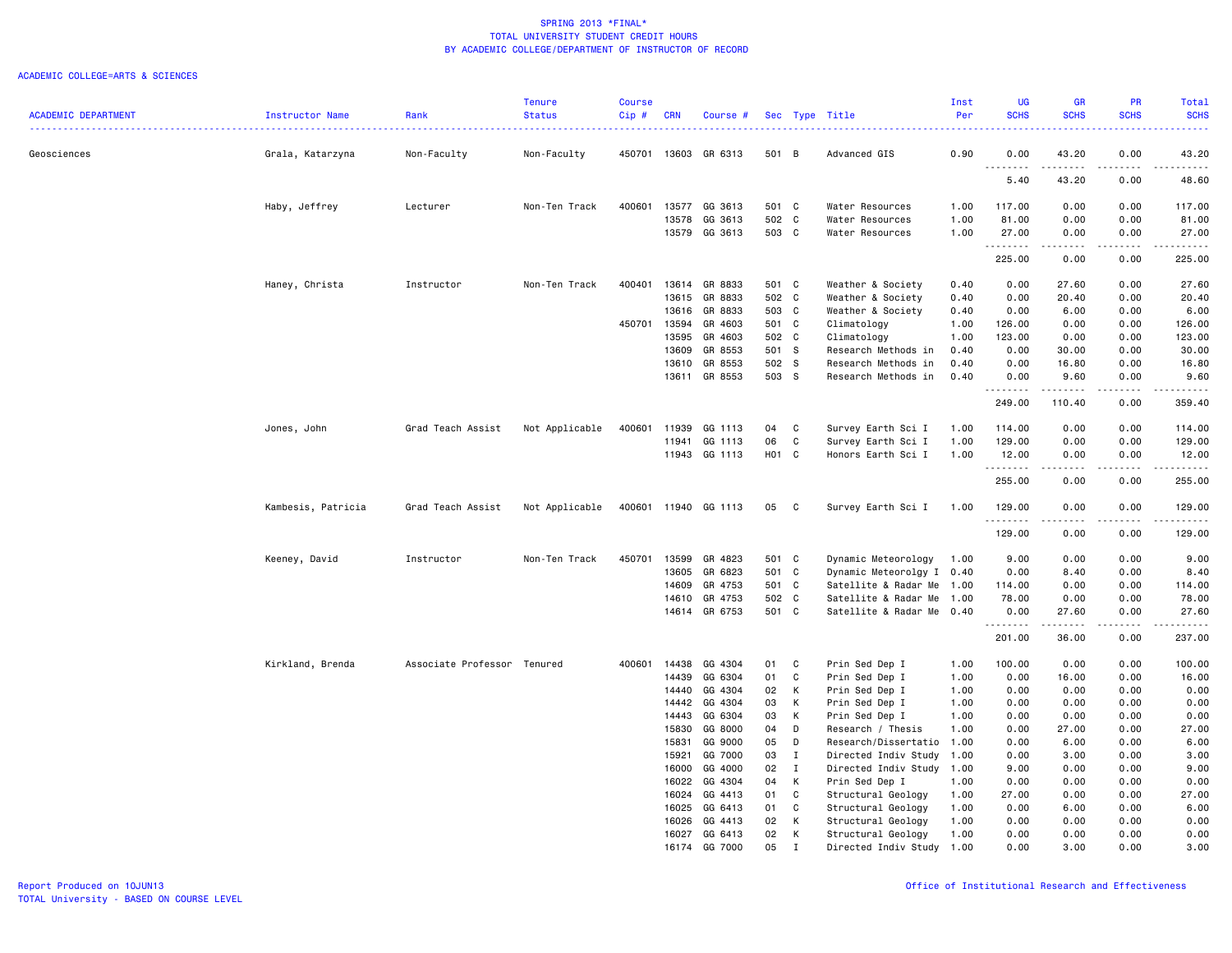| <b>ACADEMIC DEPARTMENT</b> | <b>Instructor Name</b> | Rank                          | <b>Tenure</b><br><b>Status</b> | <b>Course</b><br>Cip# | <b>CRN</b> | Course #             |       |              | Sec Type Title            | Inst<br>Per | <b>UG</b><br><b>SCHS</b> | <b>GR</b><br><b>SCHS</b>                                                                                                          | PR<br><b>SCHS</b> | Total<br><b>SCHS</b>                                        |
|----------------------------|------------------------|-------------------------------|--------------------------------|-----------------------|------------|----------------------|-------|--------------|---------------------------|-------------|--------------------------|-----------------------------------------------------------------------------------------------------------------------------------|-------------------|-------------------------------------------------------------|
|                            |                        |                               |                                |                       |            |                      |       |              |                           |             |                          |                                                                                                                                   |                   | .                                                           |
|                            |                        |                               |                                |                       |            |                      |       |              |                           |             | <u>.</u><br>136.00       | <u>.</u><br>61.00                                                                                                                 | 0.00              | 197.00                                                      |
|                            |                        |                               |                                |                       |            |                      |       |              |                           |             |                          |                                                                                                                                   |                   |                                                             |
| Geosciences                | Larson, Erik           | Grad Teach Assist             | Not Applicable                 |                       |            | 400601 11948 GG 1133 | 01    | C            | Planetary Geology         | 1.00        | 123.00<br>.              | 0.00<br>.                                                                                                                         | 0.00<br>-----     | 123.00<br>$\omega_{\alpha}=\omega_{\alpha}=\omega_{\alpha}$ |
|                            |                        |                               |                                |                       |            |                      |       |              |                           |             | 123.00                   | 0.00                                                                                                                              | 0.00              | 123.00                                                      |
|                            | Maguigan, Michael      | Grad Teach Assist             | Not Applicable                 |                       |            | 450701 11985 GR 1123 | 04    | C            | Intro World Geog          | 1.00        | 291.00<br>.              | 0.00<br>.                                                                                                                         | 0.00<br>.         | 291.00<br>.                                                 |
|                            |                        |                               |                                |                       |            |                      |       |              |                           |             | 291.00                   | 0.00                                                                                                                              | 0.00              | 291.00                                                      |
|                            | McNeal, Karen          | Associate Professor Ten Track |                                | 400601 11949          |            | GG 3133              | 01 C  |              | Intro Environ Geol        | 1.00        | 69.00                    | 0.00                                                                                                                              | 0.00              | 69.00                                                       |
|                            |                        |                               |                                |                       | 14611      | GG 6103              | 501 C |              | GeologyI Processes &      | 0.40        | 0.00                     | 27.60                                                                                                                             | 0.00              | 27.60                                                       |
|                            |                        |                               |                                |                       | 14612      | GG 6103              | 502 C |              | GeologyI Processes & 0.40 |             | 0.00                     | 26.40                                                                                                                             | 0.00              | 26.40                                                       |
|                            |                        |                               |                                |                       | 14613      | GG 6103              | 503 C |              | GeologyI Processes & 0.40 |             | 0.00                     | 10.80                                                                                                                             | 0.00              | 10.80                                                       |
|                            |                        |                               |                                |                       | 15162      | GG 8000              | 02    | D            | Research / Thesis         | 1.00        | 0.00                     | 30.00                                                                                                                             | 0.00              | 30.00                                                       |
|                            |                        |                               |                                |                       |            | 15163 GG 9000        | 03    | D            | Research/Dissertatio 1.00 |             | 0.00                     | 9.00                                                                                                                              | 0.00              | 9.00                                                        |
|                            |                        |                               |                                |                       |            |                      |       |              |                           |             | 69.00                    | 103.80                                                                                                                            | 0.00              | 172.80                                                      |
|                            | Meng, Qingmin          | Assistant Professor Ten Track |                                | 450701                | 12001      | GR 4313              | 01    | B            | Advanced GIS              | 0.80        | 40.80                    | 0.00                                                                                                                              | 0.00              | 40.80                                                       |
|                            |                        |                               |                                |                       | 12003      | GR 4363              | 01    | B            | GIS Programming           | 1.00        | 21.00                    | 0.00                                                                                                                              | 0.00              | 21.00                                                       |
|                            |                        |                               |                                |                       | 12025      | GR 6313              | 01    | B            | Advanced GIS              | 0.80        | 0.00                     | 26.40                                                                                                                             | 0.00              | 26.40                                                       |
|                            |                        |                               |                                |                       | 12027      | GR 6363              | 01    | B            | GIS Programming           | 1.00        | 0.00                     | 36.00                                                                                                                             | 0.00              | 36.00                                                       |
|                            |                        |                               |                                |                       |            |                      |       |              |                           |             | 61.80                    | $\frac{1}{2}$<br>62.40                                                                                                            | 0.00              | .<br>124.20                                                 |
|                            | Mercer, Andrew         | Assistant Professor Ten Track |                                | 450701                | 12012      | GR 4613              | 01    | B            | Applied Climatology       | 1.00        | 81.00                    | 0.00                                                                                                                              | 0.00              | 81.00                                                       |
|                            |                        |                               |                                |                       | 12013      | GR 4623              | 01    | C            | Physical Meteorology      | 1.00        | 99.00                    | 0.00                                                                                                                              | 0.00              | 99.00                                                       |
|                            |                        |                               |                                |                       | 12036      | GR 6613              | 01    | B            | Applied Climatology       | 1.00        | 0.00                     | 15.00                                                                                                                             | 0.00              | 15.00                                                       |
|                            |                        |                               |                                |                       | 12037      | GR 6623              | 01    | C            | Physical Meteorology      | 1.00        | 0.00                     | 18.00                                                                                                                             | 0.00              | 18.00                                                       |
|                            |                        |                               |                                |                       | 14979      | GR 8000              | 02    | D            | Research / Thesis         | 1.00        | 0.00                     | 11.00                                                                                                                             | 0.00              | 11.00                                                       |
|                            |                        |                               |                                |                       | 15054      | GR 7000              | 02    | $\mathbf I$  | Directed Indiv Study 1.00 |             | 0.00                     | 3.00                                                                                                                              | 0.00              | 3.00                                                        |
|                            |                        |                               |                                |                       | 16408      | GR 7000              | 04    | $\mathbf{I}$ | Directed Indiv Study      | 1.00        | 0.00                     | 3.00                                                                                                                              | 0.00              | 3.00                                                        |
|                            |                        |                               |                                |                       |            |                      |       |              |                           |             | .<br>180.00              | .<br>50.00                                                                                                                        | .<br>0.00         | .<br>230.00                                                 |
|                            | Miller, Dalton         | Instructor                    | Non-Ten Track                  | 450701                | 11986      | GR 1123              | 05    | C            | Intro World Geog          | 1.00        | 288.00                   | 0.00                                                                                                                              | 0.00              | 288.00                                                      |
|                            |                        |                               |                                |                       | 11987      | GR 1123              | 06    | C            | Intro World Geog          | 1.00        | 291.00                   | 0.00                                                                                                                              | 0.00              | 291.00                                                      |
|                            |                        |                               |                                |                       |            | 14455 GR 4243        | 01 C  |              | Geog Of Russia            | 1.00        | 60.00<br>.               | 0.00<br>$\frac{1}{2} \left( \frac{1}{2} \right) \left( \frac{1}{2} \right) \left( \frac{1}{2} \right) \left( \frac{1}{2} \right)$ | 0.00<br>.         | 60.00                                                       |
|                            |                        |                               |                                |                       |            |                      |       |              |                           |             | 639.00                   | 0.00                                                                                                                              | 0.00              | 639.00                                                      |
|                            | Moe Hoffman, Amy       | Instructor                    | Non-Ten Track                  | 400601 11923          |            | GG 1111              | 01 L  |              | Earth Science I Lab       | 1.00        | 27.00                    | 0.00                                                                                                                              | 0.00              | 27.00                                                       |
|                            |                        |                               |                                |                       | 11924      | GG 1111              | 02    | $\mathsf{L}$ | Earth Science I Lab       | 1.00        | 33.00                    | 0.00                                                                                                                              | 0.00              | 33.00                                                       |
|                            |                        |                               |                                |                       | 11925      | GG 1111              | 03    | $\mathsf{L}$ | Earth Science I Lab       | 1.00        | 23.00                    | 0.00                                                                                                                              | 0.00              | 23.00                                                       |
|                            |                        |                               |                                |                       | 11926      | GG 1111              | 04    | $\mathsf{L}$ | Earth Science I Lab       | 1.00        | 14.00                    | 0.00                                                                                                                              | 0.00              | 14.00                                                       |
|                            |                        |                               |                                |                       | 11927      | GG 1111              | 05    | $\mathsf{L}$ | Earth Science I Lab       | 1.00        | 34.00                    | 0.00                                                                                                                              | 0.00              | 34.00                                                       |
|                            |                        |                               |                                |                       | 11928      | GG 1111              | 06    | - L          | Earth Science I Lab       | 1.00        | 34.00                    | 0.00                                                                                                                              | 0.00              | 34.00                                                       |
|                            |                        |                               |                                |                       | 11929      | GG 1111              | 07    | $\mathsf{L}$ | Earth Science I Lab       | 1.00        | 25.00                    | 0.00                                                                                                                              | 0.00              | 25.00                                                       |
|                            |                        |                               |                                |                       | 11931      | GG 1111              | 09    | L.           | Earth Science I Lab       | 1.00        | 30.00                    | 0.00                                                                                                                              | 0.00              | 30.00                                                       |
|                            |                        |                               |                                |                       | 11932      | GG 1111              | 10    | $\mathsf{L}$ | Earth Science I Lab       | 1.00        | 22.00                    | 0.00                                                                                                                              | 0.00              | 22.00                                                       |
|                            |                        |                               |                                |                       | 11934      | GG 1111              | 12    | $\mathsf{L}$ | Earth Science I Lab       | 1.00        | 26.00                    | 0.00                                                                                                                              | 0.00              | 26.00                                                       |
|                            |                        |                               |                                |                       |            | 11935 GG 1111        | H01 L |              | Honors Earth Science 1.00 |             | 1.00                     | 0.00                                                                                                                              | 0.00              | 1.00                                                        |
|                            |                        |                               |                                |                       |            | 13575 GG 1111        | 501 L |              | Earth Science I Lab       | 1.00        | 38.00                    | 0.00                                                                                                                              | 0.00              | 38,00                                                       |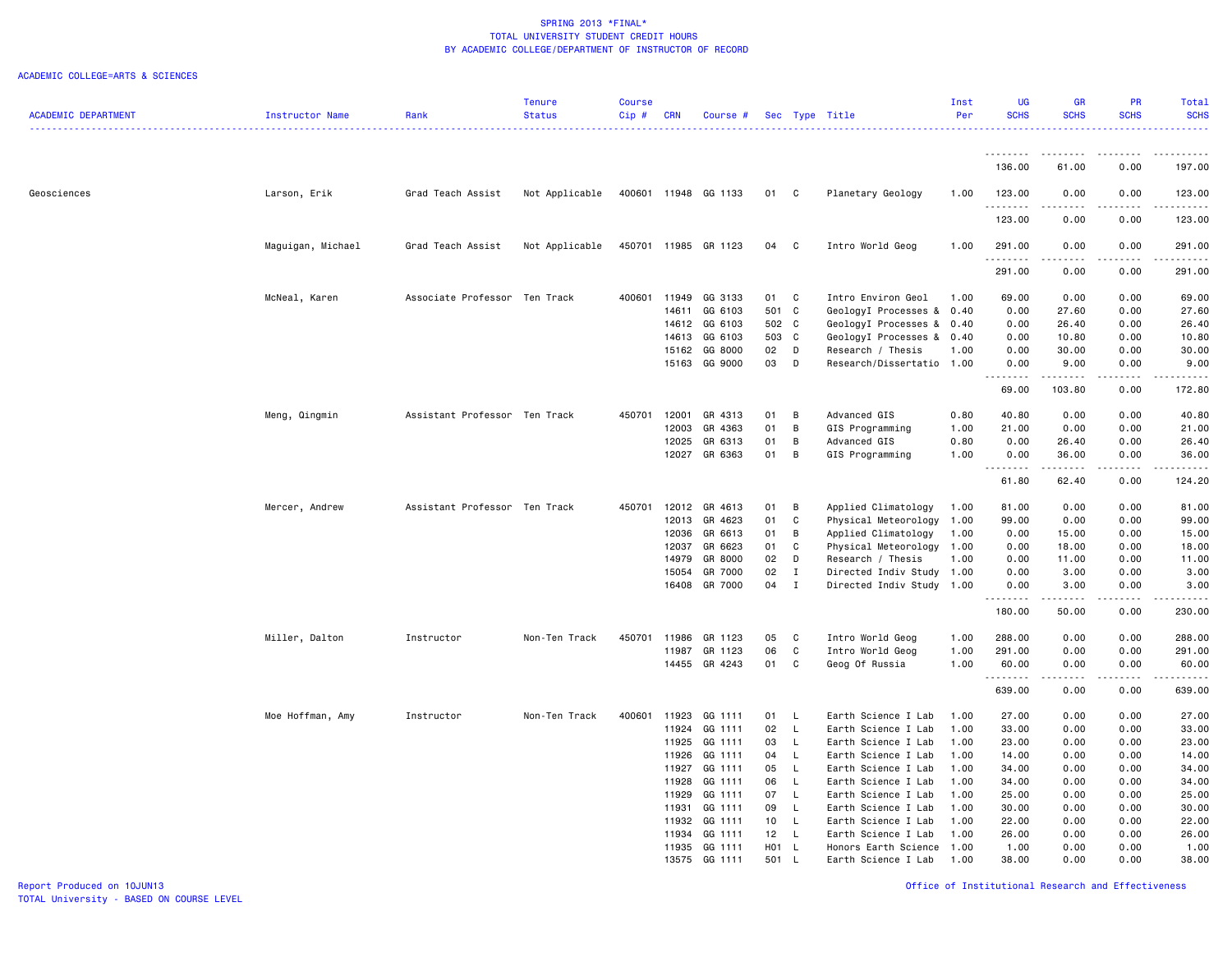|                            |                    |                   | <b>Tenure</b>  | Course |            |               |       |              |                           | Inst | UG                                    | <b>GR</b>   | <b>PR</b>             | Total                                                                                                                                                                                    |
|----------------------------|--------------------|-------------------|----------------|--------|------------|---------------|-------|--------------|---------------------------|------|---------------------------------------|-------------|-----------------------|------------------------------------------------------------------------------------------------------------------------------------------------------------------------------------------|
| <b>ACADEMIC DEPARTMENT</b> | Instructor Name    | Rank              | <b>Status</b>  | Cip#   | <b>CRN</b> | Course #      |       |              | Sec Type Title            | Per  | <b>SCHS</b>                           | <b>SCHS</b> | <b>SCHS</b>           | <b>SCHS</b>                                                                                                                                                                              |
| Geosciences                | Moe Hoffman, Amy   | Instructor        | Non-Ten Track  | 400601 |            | 13576 GG 1113 | 501 C |              | Survey Earth Sci I        | 1.00 | 117.00                                | 0.00        | 0.00                  | 117.00                                                                                                                                                                                   |
|                            |                    |                   |                |        |            |               |       |              |                           |      | .<br>424.00                           | .<br>0.00   | .<br>0.00             | 2.2.2.2.2.3<br>424.00                                                                                                                                                                    |
|                            | Morris, John       | Instructor        | Non-Ten Track  | 450701 | 11993      | GR 2313       | 02    | К            | Maps Remote               | 0.50 | 0.00                                  | 0.00        | 0.00                  | 0.00                                                                                                                                                                                     |
|                            |                    |                   |                |        | 11994      | GR 2313       | 03    | К            | Maps Remote               | 0.50 | 0.00                                  | 0.00        | 0.00                  | 0.00                                                                                                                                                                                     |
|                            |                    |                   |                |        | 11999      | GR 4303       | 02    | К            | Principles of GIS         | 0.20 | 0.00                                  | 0.00        | 0.00                  | 0.00                                                                                                                                                                                     |
|                            |                    |                   |                |        | 12000      | GR 4303       | 03    | К            | Principles of GIS         | 0.20 | 0.00                                  | 0.00        | 0.00                  | 0.00                                                                                                                                                                                     |
|                            |                    |                   |                |        | 12001      | GR 4313       | 01    | В            | Advanced GIS              | 0.20 | 10.20                                 | 0.00        | 0.00                  | 10.20                                                                                                                                                                                    |
|                            |                    |                   |                |        | 12023      | GR 6303       | 02    | К            | Principles of GIS         | 0.20 | 0.00                                  | 0.00        | 0.00                  | 0.00                                                                                                                                                                                     |
|                            |                    |                   |                |        | 12024      | GR 6303       | 03    | К            | Principles of GIS         | 0.20 | 0.00                                  | 0.00        | 0.00                  | 0.00                                                                                                                                                                                     |
|                            |                    |                   |                |        | 12025      | GR 6313       | 01    | В            | Advanced GIS              | 0.20 | 0.00                                  | 6.60        | 0.00                  | 6.60                                                                                                                                                                                     |
|                            |                    |                   |                |        | 14451      | GR 4303       | 04    | К            | Principles of GIS         | 0.20 | 0.00                                  | 0.00        | 0.00                  | 0.00                                                                                                                                                                                     |
|                            |                    |                   |                |        | 14452      | GR 6303       | 04    | К            | Principles of GIS         | 0.20 | 0.00<br>.                             | 0.00<br>.   | 0.00<br>.             | 0.00<br>$\frac{1}{2} \left( \frac{1}{2} \right) \left( \frac{1}{2} \right) \left( \frac{1}{2} \right) \left( \frac{1}{2} \right) \left( \frac{1}{2} \right)$                             |
|                            |                    |                   |                |        |            |               |       |              |                           |      | 10.20                                 | 6.60        | 0.00                  | 16.80                                                                                                                                                                                    |
|                            | Mylroie, Joan      | Instructor        | Non-Ten Track  | 450701 | 11982      | GR 1123       | 01    | C            | Intro World Geog          | 1.00 | 285.00                                | 0.00        | 0.00                  | 285.00                                                                                                                                                                                   |
|                            |                    |                   |                |        | 11983      | GR 1123       | 02    | $\mathbb{C}$ | Intro World Geog          | 1.00 | 291.00                                | 0.00        | 0.00                  | 291.00                                                                                                                                                                                   |
|                            |                    |                   |                |        | 11984      | GR 1123       | 03    | C            | Intro World Geog          | 1.00 | 285.00<br>.                           | 0.00        | 0.00<br>$\frac{1}{2}$ | 285.00<br>.                                                                                                                                                                              |
|                            |                    |                   |                |        |            |               |       |              |                           |      | 861.00                                | 0.00        | 0.00                  | 861.00                                                                                                                                                                                   |
|                            | Mylroie, John      | Professor         | Tenured        | 400601 | 11952      | GG 4233       | 01    | C            | Applied Geophysics        | 1.00 | 57.00                                 | 0.00        | 0.00                  | 57.00                                                                                                                                                                                    |
|                            |                    |                   |                |        | 11959      | GG 6233       | 01    | $\mathbb{C}$ | Applied Geophysics        | 1.00 | 0.00                                  | 18.00       | 0.00                  | 18.00                                                                                                                                                                                    |
|                            |                    |                   |                |        | 13584      | GG 8613       | 501 C |              | Hydrology                 | 0.60 | 0.00                                  | 34.20       | 0.00                  | 34.20                                                                                                                                                                                    |
|                            |                    |                   |                |        | 14724      | GG 8000       | 01    | D            | Research / Thesis         | 1.00 | 0.00                                  | 34.00       | 0.00                  | 34.00                                                                                                                                                                                    |
|                            |                    |                   |                |        | 14725      | GG 9000       | 01    | D            | Research/Dissertatio      | 1.00 | 0.00                                  | 32.00       | 0.00                  | 32.00                                                                                                                                                                                    |
|                            |                    |                   |                |        | 14820      | GG 7000       | 01    | Ι.           | Directed Indiv Study      | 1.00 | 0.00                                  | 24.00       | 0.00                  | 24.00                                                                                                                                                                                    |
|                            |                    |                   |                |        | 14968      | GG 4000       | 01    | $\mathbf I$  | Directed Indiv Study      | 1.00 | 27.00                                 | 0.00        | 0.00                  | 27.00                                                                                                                                                                                    |
|                            |                    |                   |                |        | 15844      | GG 7000       | 02    | $\mathbf{I}$ | Directed Indiv Study      | 1.00 | 0.00                                  | 9.00        | 0.00                  | 9.00                                                                                                                                                                                     |
|                            |                    |                   |                |        | 16153      | GG 7000       | 04    | $\mathbf I$  | Directed Indiv Study 1.00 |      | 0.00                                  | 2.00        | 0.00                  | 2.00                                                                                                                                                                                     |
|                            |                    |                   |                |        | 16183      | GG 4000       | 04    | $\mathbf I$  | Directed Indiv Study      | 1.00 | 3.00                                  | 0.00        | 0.00                  | 3.00                                                                                                                                                                                     |
|                            |                    |                   |                |        | 16185      | GG 7000       | 06    | $\mathbf I$  | Directed Indiv Study      | 1.00 | 0.00                                  | 1.00        | 0.00                  | 1.00                                                                                                                                                                                     |
|                            |                    |                   |                |        | 16455      | GG 4000       | 05    | $\mathbf{I}$ | Directed Indiv Study      | 1.00 | 1.00<br>-----<br>$\sim$ $\sim$ $\sim$ | 0.00        | 0.00<br>.             | 1.00<br>المالم المالية ال                                                                                                                                                                |
|                            |                    |                   |                |        |            |               |       |              |                           |      | 88.00                                 | 154.20      | 0.00                  | 242.20                                                                                                                                                                                   |
|                            | Nagel, Athena      | Instructor        | Non-Ten Track  | 400601 | 11938      | GG 1113       | 03    | C            | Survey Earth Sci I        | 1.00 | 132.00                                | 0.00        | 0.00                  | 132.00                                                                                                                                                                                   |
|                            |                    |                   |                |        | 14611      | GG 6103       | 501   | $\mathbf{C}$ | GeologyI Processes &      | 0.60 | 0.00                                  | 41.40       | 0.00                  | 41.40                                                                                                                                                                                    |
|                            |                    |                   |                |        | 14612      | GG 6103       | 502 C |              | GeologyI Processes & 0.60 |      | 0.00                                  | 39.60       | 0.00                  | 39.60                                                                                                                                                                                    |
|                            |                    |                   |                |        | 14613      | GG 6103       | 503 C |              | GeologyI Processes & 0.60 |      | 0.00<br>.                             | 16.20<br>.  | 0.00<br>2.2.2.2       | 16.20<br>.                                                                                                                                                                               |
|                            |                    |                   |                |        |            |               |       |              |                           |      | 132.00                                | 97.20       | 0.00                  | 229.20                                                                                                                                                                                   |
|                            | Nordstrom, Gregory | Lecturer          | Non-Ten Track  | 450701 | 13591      | GR 4443       | 501 C |              | Weather Prediction I 1.00 |      | 120.00                                | 0.00        | 0.00                  | 120.00                                                                                                                                                                                   |
|                            |                    |                   |                |        | 13592      | GR 4443       | 502 C |              | Weather Prediction I 1.00 |      | 75.00                                 | 0.00        | 0.00                  | 75.00                                                                                                                                                                                    |
|                            |                    |                   |                |        | 13600      | GR 4923       | 501 C |              | Severe Weather            | 1.00 | 120.00                                | 0.00        | 0.00                  | 120.00                                                                                                                                                                                   |
|                            |                    |                   |                |        | 13601      | GR 4923       | 502 C |              | Severe Weather            | 1.00 | 57.00<br><b><i><u></u></i></b>        | 0.00<br>.   | 0.00<br>.             | 57.00<br>$\frac{1}{2} \left( \frac{1}{2} \right) \left( \frac{1}{2} \right) \left( \frac{1}{2} \right) \left( \frac{1}{2} \right) \left( \frac{1}{2} \right) \left( \frac{1}{2} \right)$ |
|                            |                    |                   |                |        |            |               |       |              |                           |      | 372.00                                | 0.00        | 0.00                  | 372.00                                                                                                                                                                                   |
|                            | Posadas, Benedict  | Grad Teach Assist | Not Applicable | 450701 | 11992      | GR 2313       | 01    | C            | Maps Remote               | 1.00 | 84.00                                 | 0.00        | 0.00                  | 84.00                                                                                                                                                                                    |
|                            |                    |                   |                |        | 11993      | GR 2313       | 02    | К            | Maps Remote               | 0.50 | 0.00                                  | 0.00        | 0.00                  | 0.00                                                                                                                                                                                     |
|                            |                    |                   |                |        | 11994      | GR 2313       | 03    | К            | Maps Remote               | 0.50 | 0.00                                  | 0.00        | 0.00                  | 0.00                                                                                                                                                                                     |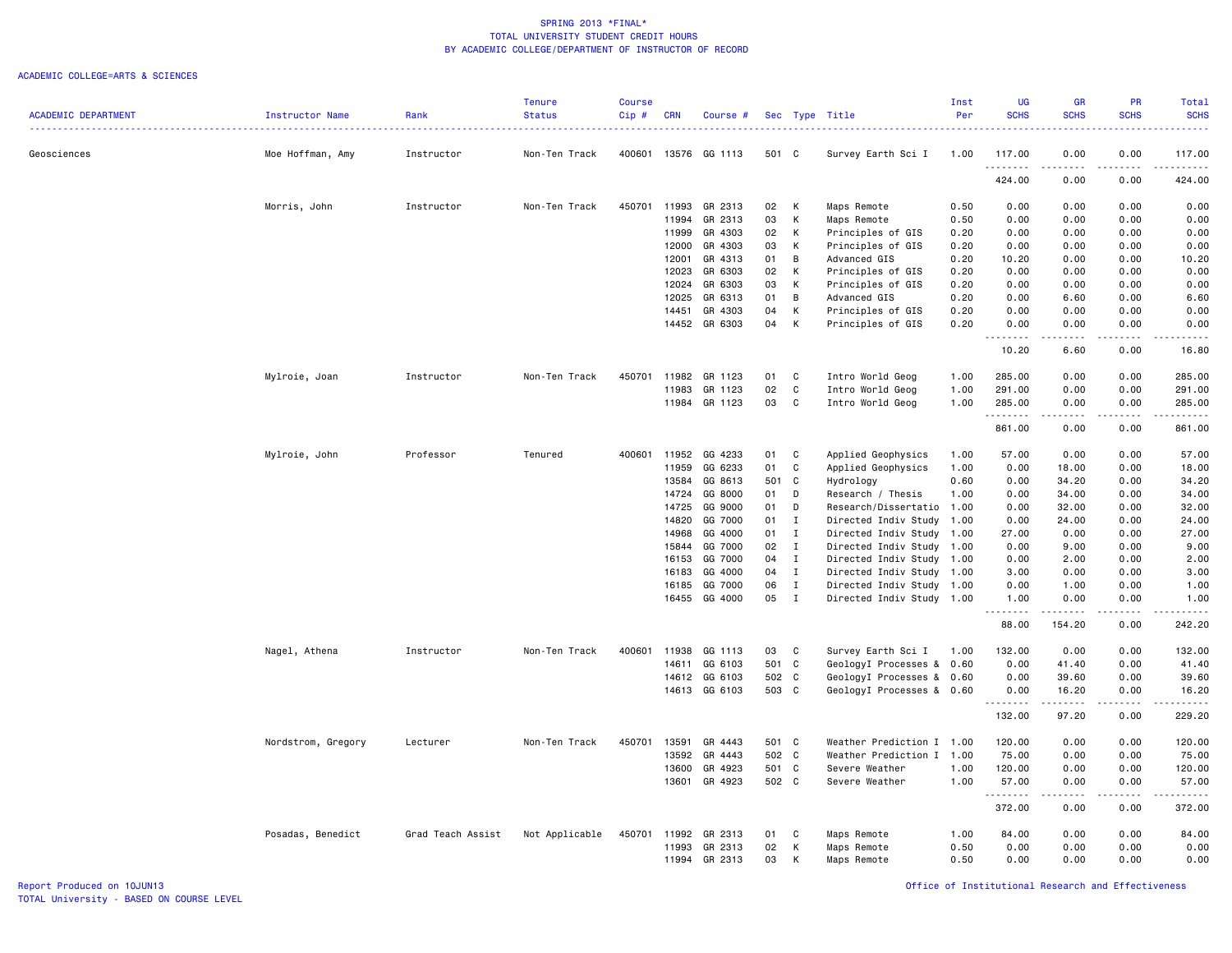### ACADEMIC COLLEGE=ARTS & SCIENCES

|                            |                                                       |                             | Tenure         | <b>Course</b> |            |               |       |              |                           | Inst | <b>UG</b>          | <b>GR</b>                                                                                                                                                    | <b>PR</b>   | Total                                                                                                                                                        |
|----------------------------|-------------------------------------------------------|-----------------------------|----------------|---------------|------------|---------------|-------|--------------|---------------------------|------|--------------------|--------------------------------------------------------------------------------------------------------------------------------------------------------------|-------------|--------------------------------------------------------------------------------------------------------------------------------------------------------------|
| <b>ACADEMIC DEPARTMENT</b> | Instructor Name                                       | Rank                        | <b>Status</b>  | Cip#          | <b>CRN</b> | Course #      |       |              | Sec Type Title            | Per  | <b>SCHS</b>        | <b>SCHS</b>                                                                                                                                                  | <b>SCHS</b> | <b>SCHS</b><br>.                                                                                                                                             |
|                            |                                                       |                             |                |               |            |               |       |              |                           |      | .                  | .                                                                                                                                                            | .           |                                                                                                                                                              |
|                            |                                                       |                             |                |               |            |               |       |              |                           |      | 84.00              | 0.00                                                                                                                                                         | 0.00        | 84.00                                                                                                                                                        |
| Geosciences                | Reagan, Matthew                                       | Grad Teach Assist           | Not Applicable | 450701        |            | 11976 GR 1114 | 01    | <b>C</b>     | Physical Geography        | 1.00 | 176.00             | 0.00                                                                                                                                                         | 0.00        | 176.00                                                                                                                                                       |
|                            |                                                       |                             |                |               | 11978      | GR 1114       | 02    | K            | Physical Geography        | 1.00 | 0.00               | 0.00                                                                                                                                                         | 0.00        | 0.00                                                                                                                                                         |
|                            |                                                       |                             |                |               | 11979      | GR 1114       | 03    | K            | Physical Geography        | 1.00 | 0.00               | 0.00                                                                                                                                                         | 0.00        | 0.00                                                                                                                                                         |
|                            |                                                       |                             |                |               |            |               |       |              |                           |      | 176.00             | 0.00                                                                                                                                                         | 0.00        | 176.00                                                                                                                                                       |
|                            | Rodgers, John                                         | Associate Professor Tenured |                | 400601        | 14436      | GG 4523       | 01    | $\mathbf{C}$ | Coastal Environments 1.00 |      | 120.00             | 0.00                                                                                                                                                         | 0.00        | 120.00                                                                                                                                                       |
|                            |                                                       |                             |                |               | 14437      | GG 6523       | 01    | C            | Coastal Environments 1.00 |      | 0.00               | 15.00                                                                                                                                                        | 0.00        | 15.00                                                                                                                                                        |
|                            |                                                       |                             |                | 450701 11995  |            | GR 4203       | 01    | C            | Geog Of N. America        | 1.00 | 114.00             | 0.00                                                                                                                                                         | 0.00        | 114.00                                                                                                                                                       |
|                            |                                                       |                             |                |               | 12015      | GR 4813       | 01    | C            | Natural Hazards           | 1.00 | 87.00              | 0.00                                                                                                                                                         | 0.00        | 87.00                                                                                                                                                        |
|                            |                                                       |                             |                |               | 12019      | GR 6203       | 01    | C            | Geog Of N. America        | 1.00 | 0.00               | 9.00                                                                                                                                                         | 0.00        | 9.00                                                                                                                                                         |
|                            |                                                       |                             |                |               | 12039      | GR 6813       | 01    | C            | Natural Hazards           | 1.00 | 0.00               | 3.00                                                                                                                                                         | 0.00        | 3.00                                                                                                                                                         |
|                            |                                                       |                             |                |               | 14971      | GR 4990       | 801 A |              | Special Topic In GR       | 1.00 | 22.00              | 0.00                                                                                                                                                         | 0.00        | 22.00                                                                                                                                                        |
|                            |                                                       |                             |                |               | 14972      | GR 6990       | 801 A |              | Special Topic In GR       | 1.00 | 0.00               | 2.00                                                                                                                                                         | 0.00        | 2.00                                                                                                                                                         |
|                            |                                                       |                             |                |               | 15937      | GR 4000       | 04    | $\mathbf I$  | Directed Indiv Study      | 1.00 | 3.00               | 0.00                                                                                                                                                         | 0.00        | 3.00                                                                                                                                                         |
|                            |                                                       |                             |                |               | 16094      | GR 9000       | 03    | D            | Research/Dissertatio      | 1.00 | 0.00               | 9.00                                                                                                                                                         | 0.00        | 9.00                                                                                                                                                         |
|                            |                                                       |                             |                |               | 16357      | GR 4000       | 05    | $\mathbf{I}$ | Directed Indiv Study      | 1.00 | 1.00<br>. <b>.</b> | 0.00<br>$\frac{1}{2} \left( \frac{1}{2} \right) \left( \frac{1}{2} \right) \left( \frac{1}{2} \right) \left( \frac{1}{2} \right) \left( \frac{1}{2} \right)$ | 0.00<br>.   | 1.00<br>.                                                                                                                                                    |
|                            |                                                       |                             |                |               |            |               |       |              |                           |      | 347.00             | 38.00                                                                                                                                                        | 0.00        | 385.00                                                                                                                                                       |
|                            | Schmitz, Darrel                                       | Professor                   | Tenured        | 400601        | 15513      | GG 9000       | 04    | D            | Research/Dissertatio      | 1.00 | 0.00               | 5.00                                                                                                                                                         | 0.00        | 5.00                                                                                                                                                         |
|                            |                                                       |                             |                |               | 15514      | GG 8000       | 03    | D            | Research / Thesis         | 1.00 | 0.00               | 30.00                                                                                                                                                        | 0.00        | 30.00                                                                                                                                                        |
|                            |                                                       |                             |                |               |            |               |       |              |                           |      | 0.00               | 35.00                                                                                                                                                        | 0.00        | 35.00                                                                                                                                                        |
|                            | Sherman-Morris, Kathlee Assistant Professor Ten Track |                             |                | 400401        |            | 13614 GR 8833 | 501 C |              | Weather & Society         | 0.60 | 0.00               | 41.40                                                                                                                                                        | 0.00        | 41.40                                                                                                                                                        |
|                            |                                                       |                             |                |               | 13615      | GR 8833       | 502 C |              | Weather & Society         | 0.60 | 0.00               | 30.60                                                                                                                                                        | 0.00        | 30.60                                                                                                                                                        |
|                            |                                                       |                             |                |               | 13616      | GR 8833       | 503 C |              | Weather & Society         | 0.60 | 0.00               | 9.00                                                                                                                                                         | 0.00        | 9.00                                                                                                                                                         |
|                            |                                                       |                             |                | 450701        | 14621      | GR 8000       | 501 D |              | Research / Thesis         | 1.00 | 0.00               | 1.00                                                                                                                                                         | 0.00        | 1.00                                                                                                                                                         |
|                            |                                                       |                             |                |               | 15651      | GR 8000       | 05 D  |              | Research / Thesis         | 1.00 | 0.00               | 7.00                                                                                                                                                         | 0.00        | 7.00                                                                                                                                                         |
|                            |                                                       |                             |                |               | 15881      | GR 8990       | 502 C |              | Special Topic In GR       | 1.00 | 0.00               | 1.00                                                                                                                                                         | 0.00        | 1.00                                                                                                                                                         |
|                            |                                                       |                             |                |               | 16314      | GR 9000       | 06    | D            | Research/Dissertatio      | 1.00 | 0.00<br>.          | 3.00<br>.                                                                                                                                                    | 0.00<br>.   | 3.00<br>.                                                                                                                                                    |
|                            |                                                       |                             |                |               |            |               |       |              |                           |      | 0.00               | 93.00                                                                                                                                                        | 0.00        | 93.00                                                                                                                                                        |
|                            | Sumrall, Jeanne                                       | Grad Teach Assist           | Not Applicable | 450701        |            | 11990 GR 2013 | 01    | $\mathbf{C}$ | Cultural Geography        | 1.00 | 81.00<br>.         | 0.00                                                                                                                                                         | 0.00        | 81.00                                                                                                                                                        |
|                            |                                                       |                             |                |               |            |               |       |              |                           |      | 81.00              | 0.00                                                                                                                                                         | 0.00        | 81.00                                                                                                                                                        |
|                            | Sumrall, Jonathan                                     | Grad Teach Assist           | Not Applicable | 400601        | 11944      | GG 1121       | 01 L  |              | Earth Science II Lab      | 1.00 | 19.00              | 0.00                                                                                                                                                         | 0.00        | 19.00                                                                                                                                                        |
|                            |                                                       |                             |                |               | 11945      | GG 1121       | H01 L |              | Earth Science II Lab      | 1.00 | 2.00               | 0.00                                                                                                                                                         | 0.00        | 2.00                                                                                                                                                         |
|                            |                                                       |                             |                |               |            | 11946 GG 1123 | 01 C  |              | Survey Earth Sci II       | 1.00 | 93.00              | 0.00                                                                                                                                                         | 0.00        | 93.00                                                                                                                                                        |
|                            |                                                       |                             |                |               | 11947      | GG 1123       | H01 C |              | Hon Survey Earth Sci 1.00 |      | 15.00              | 0.00                                                                                                                                                         | 0.00        | 15.00                                                                                                                                                        |
|                            |                                                       |                             |                |               | 13584      | GG 8613       | 501 C |              | Hydrology                 | 0.40 | 0.00               | 22.80                                                                                                                                                        | 0.00        | 22.80                                                                                                                                                        |
|                            |                                                       |                             |                |               |            | 16154 GG 4000 | 03 I  |              | Directed Indiv Study 1.00 |      | 6.00<br>. <b>.</b> | 0.00<br>.                                                                                                                                                    | 0.00<br>.   | 6.00<br>$\frac{1}{2} \left( \frac{1}{2} \right) \left( \frac{1}{2} \right) \left( \frac{1}{2} \right) \left( \frac{1}{2} \right) \left( \frac{1}{2} \right)$ |
|                            |                                                       |                             |                |               |            |               |       |              |                           |      | 135.00             | 22.80                                                                                                                                                        | 0.00        | 157.80                                                                                                                                                       |
|                            | Vandewege, Reynold                                    | Instructor                  | Non-Ten Track  | 450701        | 12006      | GR 4512       | 01    | C            | Practicum Bd Met II       | 1.00 | 34.00              | 0.00                                                                                                                                                         | 0.00        | 34.00                                                                                                                                                        |
|                            |                                                       |                             |                |               | 12007      | GR 4512       | 02    | K            | Practicum Bd Meth II 1.00 |      | 0.00               | 0.00                                                                                                                                                         | 0.00        | 0.00                                                                                                                                                         |
|                            |                                                       |                             |                |               | 12008      | GR 4512       | 03    | к            | Practicum Bd Meth II 1.00 |      | 0.00               | 0.00                                                                                                                                                         | 0.00        | 0.00                                                                                                                                                         |
|                            |                                                       |                             |                |               | 12009      | GR 4532       | 01    | C            | Practicum Bd Met IV       | 1.00 | 24.00              | 0.00                                                                                                                                                         | 0.00        | 24.00                                                                                                                                                        |

Report Produced on 10JUN13 Office of Institutional Research and Effectiveness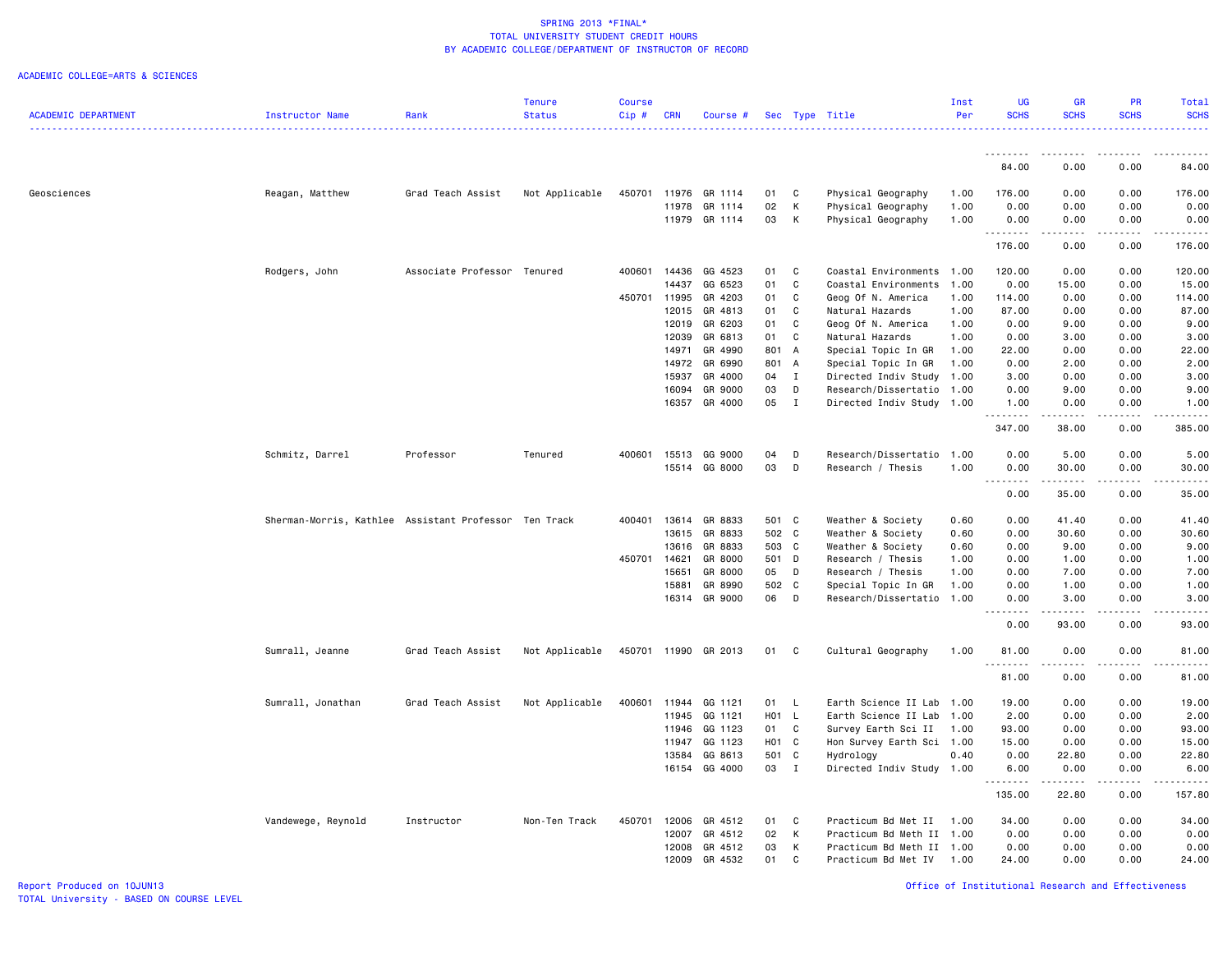|                            |                        |            | <b>Tenure</b> | <b>Course</b> |            |               |               |                           | Inst | <b>UG</b>           | <b>GR</b>                                                                                                                                                           | <b>PR</b>               | <b>Total</b>          |
|----------------------------|------------------------|------------|---------------|---------------|------------|---------------|---------------|---------------------------|------|---------------------|---------------------------------------------------------------------------------------------------------------------------------------------------------------------|-------------------------|-----------------------|
| <b>ACADEMIC DEPARTMENT</b> | <b>Instructor Name</b> | Rank       | <b>Status</b> | Cip#          | <b>CRN</b> | Course #      |               | Sec Type Title            | Per  | <b>SCHS</b><br>.    | <b>SCHS</b><br>$\frac{1}{2} \left( \frac{1}{2} \right) \left( \frac{1}{2} \right) \left( \frac{1}{2} \right) \left( \frac{1}{2} \right) \left( \frac{1}{2} \right)$ | <b>SCHS</b><br>-------- | <b>SCHS</b><br>.      |
| Geosciences                | Vandewege, Reynold     | Instructor | Non-Ten Track | 450701        | 12010      | GR 4532       | 02 K          | Practicum Bd Met IV       | 1.00 | 0.00                | 0.00                                                                                                                                                                | 0.00                    | 0.00                  |
|                            |                        |            |               |               | 12011      | GR 4532       | 03 K          | Practicum Bd Met IV       | 1.00 | 0.00                | 0.00                                                                                                                                                                | 0.00                    | 0.00                  |
|                            |                        |            |               |               | 12014      | GR 4640       | 01 C          | Met Internship            | 1.00 | 9.00                | 0.00                                                                                                                                                                | 0.00                    | 9.00                  |
|                            |                        |            |               |               | 12030      | GR 6512       | 01 C          | Practicum Bd Met II       | 1.00 | 0.00                | 14.00                                                                                                                                                               | 0.00                    | 14.00                 |
|                            |                        |            |               |               | 12031      | GR 6512       | 02 K          | Practicum Bd Meth II 1.00 |      | 0.00                | 0.00                                                                                                                                                                | 0.00                    | 0.00                  |
|                            |                        |            |               |               | 12032      | GR 6512       | 03 K          | Practicum Bd Meth II 1.00 |      | 0.00                | 0.00                                                                                                                                                                | 0.00                    | 0.00                  |
|                            |                        |            |               |               | 12033      | GR 6532       | 01 C          | Practicum Bd Met IV       | 1.00 | 0.00                | 2.00                                                                                                                                                                | 0.00                    | 2.00                  |
|                            |                        |            |               |               | 12034      | GR 6532       | 02 K          | Practicum Bd Met IV       | 1.00 | 0.00                | 0.00                                                                                                                                                                | 0.00                    | 0.00                  |
|                            |                        |            |               |               | 15845      | GR 4000       | $02 \qquad I$ | Directed Indiv Study 1.00 |      | 9.00                | 0.00                                                                                                                                                                | 0.00                    | 9.00                  |
|                            |                        |            |               |               | 15846      | GR 4000       | 03 I          | Directed Indiv Study 1.00 |      | 2.00                | 0.00                                                                                                                                                                | 0.00                    | 2.00                  |
|                            |                        |            |               |               |            |               |               |                           |      | 78.00               | 16.00                                                                                                                                                               | 0.00                    | 94.00                 |
|                            | Wallace, Timothy       | Instructor | Non-Ten Track | 450701        | 11988      | GR 1603       | 01 C          | Intro To Meteorology 1.00 |      | 87.00               | 0.00                                                                                                                                                                | 0.00                    | 87.00                 |
|                            |                        |            |               |               | 13585      | GR 1123       | 501 C         | Intro World Geog          | 1.00 | 120.00              | 0.00                                                                                                                                                                | 0.00                    | 120.00                |
|                            |                        |            |               |               | 13586      | GR 1123       | 502 C         | Intro World Geog          | 1.00 | 93.00               | 0.00                                                                                                                                                                | 0.00                    | 93.00                 |
|                            |                        |            |               |               |            | 13587 GR 1123 | 503 C         | Intro World Geog          | 1.00 | 102.00              | 0.00                                                                                                                                                                | 0.00                    | 102.00                |
|                            |                        |            |               |               |            |               |               |                           |      | <u>.</u><br>402.00  | 0.00                                                                                                                                                                | 0.00                    | $\cdots$<br>402.00    |
|                            | Weeks, Brittany        | Lecturer   | Non-Ten Track | 400601        | 14109      | GG 1111       | 201 L         | Earth Science I Lab       | 1.00 | 13.00               | 0.00                                                                                                                                                                | 0.00                    | 13.00                 |
|                            |                        |            |               |               |            | 14110 GG 1113 | 201 C         | Survey Earth Sci I        | 1.00 | 84.00               | 0.00                                                                                                                                                                | 0.00                    | 84.00                 |
|                            |                        |            |               |               |            | 15638 GG 1123 | 201 C         | Survey Earth Sci II 1.00  |      | 12.00               | 0.00                                                                                                                                                                | 0.00                    | 12.00                 |
|                            |                        |            |               |               |            |               |               |                           |      | .<br>109.00         | --------<br>0.00                                                                                                                                                    | <u>.</u><br>0.00        | .<br>109.00           |
|                            |                        |            |               |               |            |               |               |                           |      | ========            | ========                                                                                                                                                            | ========                | ==========            |
| Geosciences                |                        |            |               |               |            |               |               |                           |      | 7185.00<br>======== | 1914.00<br>========                                                                                                                                                 | 0.00<br>========        | 9099.00<br>========== |
|                            |                        |            |               |               |            |               |               |                           |      |                     |                                                                                                                                                                     |                         |                       |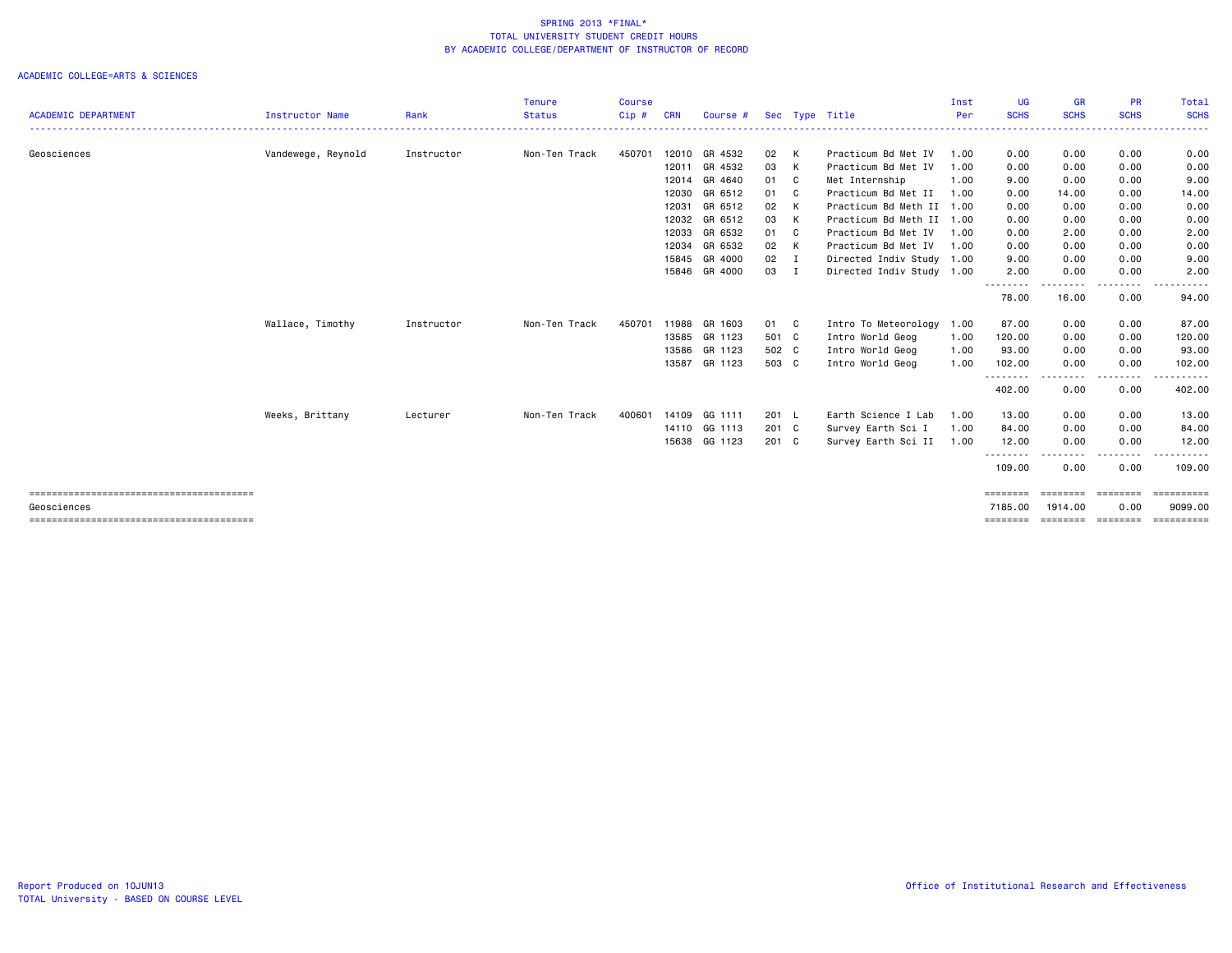|                            |                  |                               | <b>Tenure</b>  | <b>Course</b> |            |                    |                |   |                                           | Inst         | <b>UG</b>           | <b>GR</b>                           | PR                           | Total                                                                                                                                                                                     |
|----------------------------|------------------|-------------------------------|----------------|---------------|------------|--------------------|----------------|---|-------------------------------------------|--------------|---------------------|-------------------------------------|------------------------------|-------------------------------------------------------------------------------------------------------------------------------------------------------------------------------------------|
| <b>ACADEMIC DEPARTMENT</b> | Instructor Name  | Rank                          | <b>Status</b>  | Cip#          | <b>CRN</b> | Course #           |                |   | Sec Type Title                            | Per          | <b>SCHS</b>         | <b>SCHS</b>                         | <b>SCHS</b>                  | <b>SCHS</b>                                                                                                                                                                               |
| History                    | Adolph, Brittany | Grad Teach Assist             | Not Applicable | 540102        | 12079      | HI 1073            | 07             | C | Modern U S History                        | 0.25         | 5.25                | 0.00                                | 0.00                         | 5.25                                                                                                                                                                                      |
|                            |                  |                               |                |               | 12081      | HI 1073            | 09             | C | Modern U S History                        | 0.25         | 22.50               | 0.00                                | 0.00                         | 22.50                                                                                                                                                                                     |
|                            |                  |                               |                |               |            |                    |                |   |                                           |              | .<br>27.75          | $\cdots$<br>0.00                    | .<br>0.00                    | ------<br>27.75                                                                                                                                                                           |
|                            | Anderson, David  | Grad Teach Assist             | Not Applicable | 450801        | 12117      | HI 3333            | 03             | C | Mississippi History                       | 0.25         | 13.50               | 0.00                                | 0.00                         | 13.50                                                                                                                                                                                     |
|                            |                  |                               |                |               |            | 12118 HI 3333      | 04             | C | Mississippi History                       | 0.25         | 16.50               | 0.00                                | 0.00                         | 16.50                                                                                                                                                                                     |
|                            |                  |                               |                |               |            |                    |                |   |                                           |              | .<br>30.00          | $    -$<br>0.00                     | .<br>0.00                    | .<br>30.00                                                                                                                                                                                |
|                            | Barbier, Mary    | Associate Professor Tenured   |                | 450801        | 12140      | HI 6233            | 01             | C | American Military Hi 1.00                 |              | 0.00                | 15.00                               | 0.00                         | 15.00                                                                                                                                                                                     |
|                            |                  |                               |                |               | 14489      | HI 4683            | 01             | C | Europe WWI - Hitler                       | 1.00         | 75.00               | 0.00                                | 0.00                         | 75.00                                                                                                                                                                                     |
|                            |                  |                               |                |               | 14880      | HI 9000            | 01             | D | Research / Diss                           | 1.00         | 0.00                | 12.00                               | 0.00                         | 12.00                                                                                                                                                                                     |
|                            |                  |                               |                | 540102 12129  |            | HI 4233            | 01             | C | American Military Hi 1.00                 |              | 72.00               | 0.00                                | 0.00                         | 72.00                                                                                                                                                                                     |
|                            |                  |                               |                |               | 14860      | HI 8000            | 01             | D | Research / Thesis                         | 1.00         | 0.00                | 28.00                               | 0.00                         | 28.00                                                                                                                                                                                     |
|                            |                  |                               |                |               |            |                    |                |   |                                           |              | <u>.</u><br>147.00  | 55.00                               | $\sim$ $\sim$ $\sim$<br>0.00 | .<br>202.00                                                                                                                                                                               |
|                            | Barfield, Karrie | Grad Teach Assist             | Not Applicable | 540102        | 12079      | HI 1073            | 07             | C | Modern U S History                        | 0.75         | 15.75               | 0.00                                | 0.00                         | 15.75                                                                                                                                                                                     |
|                            |                  |                               |                |               | 12080      | HI 1073            | 08             | C | Modern U S History                        | 0.75         | 74.25               | 0.00                                | 0.00                         | 74.25                                                                                                                                                                                     |
|                            |                  |                               |                |               | 12081      | HI 1073            | 09             | C | Modern U S History                        | 0.75         | 67.50               | 0.00                                | 0.00                         | 67.50                                                                                                                                                                                     |
|                            |                  |                               |                |               | 12082      | HI 1073            | 10             | C | Modern U S History                        | 0.75         | 72.00               | 0.00                                | 0.00                         | 72.00                                                                                                                                                                                     |
|                            |                  |                               |                |               | 12083      | HI 1073            | 11             | C | Modern U S History                        | 0.75         | 69.75               | 0.00                                | 0.00                         | 69.75                                                                                                                                                                                     |
|                            |                  |                               |                |               | 12084      | HI 1073            | 12             | C | Modern U S History                        | 0.75         | 69.75               | 0.00                                | 0.00                         | 69.75                                                                                                                                                                                     |
|                            |                  |                               |                |               |            |                    |                |   |                                           |              | .<br>369.00         | .<br>0.00                           | .<br>0.00                    | $\frac{1}{2} \left( \frac{1}{2} \right) \left( \frac{1}{2} \right) \left( \frac{1}{2} \right) \left( \frac{1}{2} \right) \left( \frac{1}{2} \right) \left( \frac{1}{2} \right)$<br>369.00 |
|                            | Bates, Toby      | Assistant Professor Ten Track |                | 450801        | 14000      | HI 6143            | 201 C          |   | Revolutionary Amer                        | 1.00         | 0.00                | 6.00                                | 0.00                         | 6.00                                                                                                                                                                                      |
|                            |                  |                               |                | 450899        | 14073      | HI 4990            | 201 C          |   | Special Topic In HI                       | 1.00         | 42.00               | 0.00                                | 0.00                         | 42.00                                                                                                                                                                                     |
|                            |                  |                               |                |               |            |                    |                |   |                                           |              |                     |                                     |                              |                                                                                                                                                                                           |
|                            |                  |                               |                |               | 14074      | HI 6990<br>HI 4143 | 201 C<br>201 C |   | Special Topic In HI                       | 1.00         | 0.00                | 24.00<br>0.00                       | 0.00<br>0.00                 | 24.00                                                                                                                                                                                     |
|                            |                  |                               |                | 540102 13999  | 14057      | HI 4133            | 201 C          |   | Revolutionary Amer<br>Civil War 1850-1877 | 1.00<br>1.00 | 51.00<br>54.00      | 0.00                                | 0.00                         | 51.00<br>54.00                                                                                                                                                                            |
|                            |                  |                               |                |               |            |                    |                |   |                                           |              | <u>.</u><br>147.00  | 30.00                               | $\sim$ $\sim$ $\sim$<br>0.00 | .<br>177.00                                                                                                                                                                               |
|                            |                  |                               |                |               |            |                    |                |   |                                           |              |                     |                                     |                              |                                                                                                                                                                                           |
|                            | Brain, Stephen   | Assistant Professor Ten Track |                | 050114        | 12105      | HI 1223            | 01             | C | Modern Western World 0.75                 |              | 54.00               | 0.00                                | 0.00                         | 54.00                                                                                                                                                                                     |
|                            |                  |                               |                |               | 12106      | HI 1223            | 02             | C | Modern Western World 0.75                 |              | 15.75               | 0.00                                | 0.00                         | 15.75                                                                                                                                                                                     |
|                            |                  |                               |                |               | 12107      | HI 1223            | 03             | C | Modern Western World 0.75                 |              | 47.25               | 0.00                                | 0.00                         | 47.25                                                                                                                                                                                     |
|                            |                  |                               |                |               | 12108      | HI 1223            | 04             | C | Modern Western World                      | 0.75         | 72.00               | 0.00                                | 0.00                         | 72.00                                                                                                                                                                                     |
|                            |                  |                               |                |               | 12109      | HI 1223            | 05             | C | Modern Western World 0.75                 |              | 56.25               | 0.00                                | 0.00                         | 56.25                                                                                                                                                                                     |
|                            |                  |                               |                |               | 12110      | HI 1223            | 06             | C | Modern Western World 0.75                 |              | 58.50               | 0.00                                | 0.00                         | 58.50                                                                                                                                                                                     |
|                            |                  |                               |                | 050299        | 12133      | HI 4613            | 01             | C | History of the Sovie 1.00                 |              | 81.00<br>. <b>.</b> | 0.00                                | 0.00                         | 81.00<br>.                                                                                                                                                                                |
|                            |                  |                               |                |               |            |                    |                |   |                                           |              | 384.75              | 0.00                                | 0.00                         | 384.75                                                                                                                                                                                    |
|                            | Breland, Steven  | Grad Teach Assist             | Not Applicable | 540102        | 12054      | HI 1063            | 07             | C | Early U S History                         | 0.25         | 17.25               | 0.00                                | 0.00                         | 17.25                                                                                                                                                                                     |
|                            |                  |                               |                |               | 12059      | HI 1063            | 12             | C | Early U S History                         | 0.25         | 16.50<br>.          | 0.00<br>$\sim$ $\sim$ $\sim$ $\sim$ | 0.00<br>$\sim$ $\sim$ $\sim$ | 16.50<br>$    -$                                                                                                                                                                          |
|                            |                  |                               |                |               |            |                    |                |   |                                           |              | 33.75               | 0.00                                | 0.00                         | 33.75                                                                                                                                                                                     |
|                            | Cartee, Dustin   | Grad Teach Assist             | Not Applicable | 540102 12073  |            | HI 1073            | 01             | C | Modern U S History                        | 0.25         | 24.75               | 0.00                                | 0.00                         | 24.75                                                                                                                                                                                     |
|                            |                  |                               |                |               | 12074      | HI 1073            | 02             | C | Modern U S History                        | 0.25         | 23.25               | 0.00                                | 0.00                         | 23.25                                                                                                                                                                                     |
|                            |                  |                               |                |               |            |                    |                |   |                                           |              | . <b>.</b><br>48.00 | .<br>0.00                           | $- - - -$<br>0.00            | .<br>48.00                                                                                                                                                                                |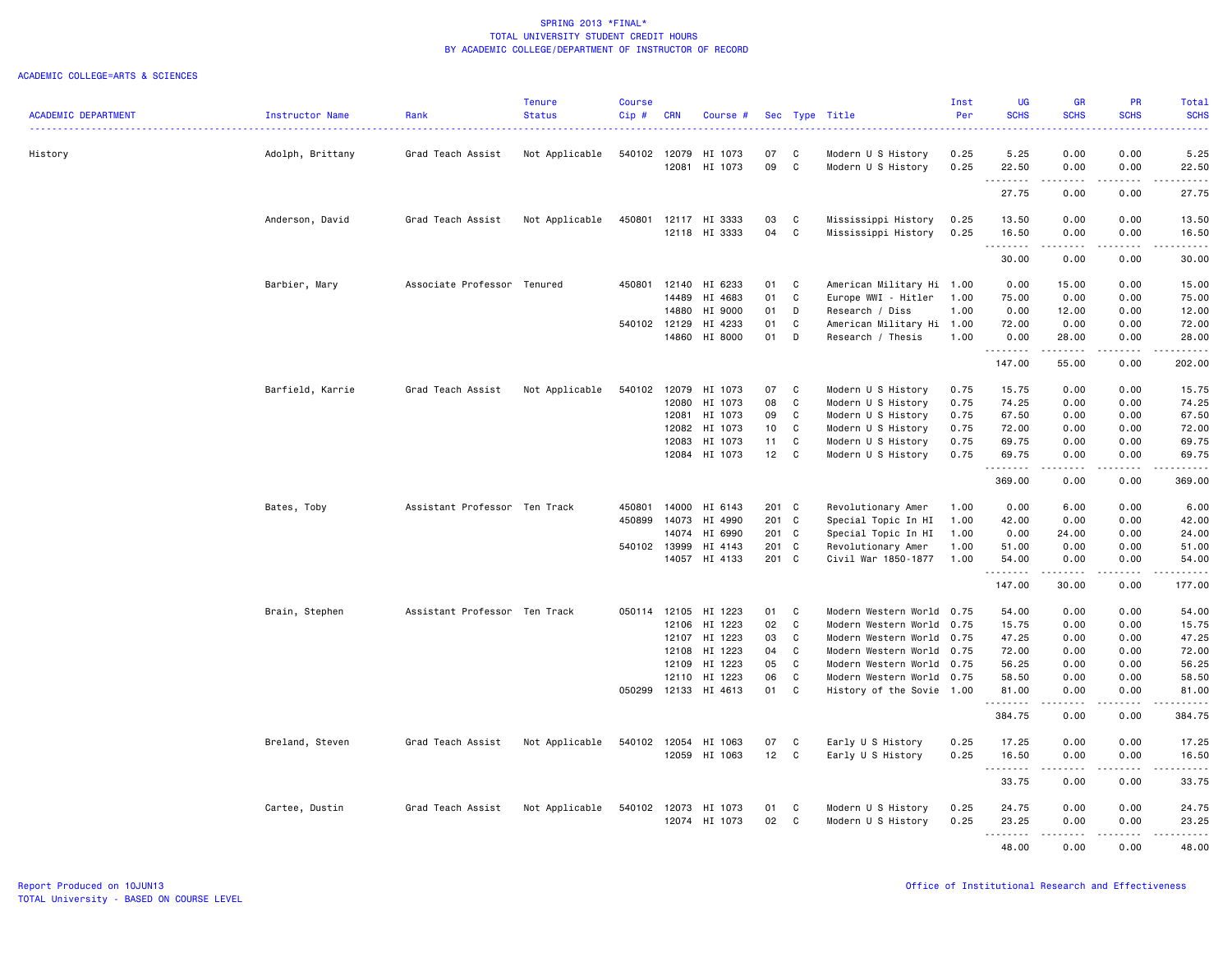|                            |                    |                               | <b>Tenure</b>  | <b>Course</b> |                |                      |                |              |                                       | Inst         | <b>UG</b>                        | <b>GR</b>                                                                                                                                                    | <b>PR</b>            | <b>Total</b>                                                                                                                                         |
|----------------------------|--------------------|-------------------------------|----------------|---------------|----------------|----------------------|----------------|--------------|---------------------------------------|--------------|----------------------------------|--------------------------------------------------------------------------------------------------------------------------------------------------------------|----------------------|------------------------------------------------------------------------------------------------------------------------------------------------------|
| <b>ACADEMIC DEPARTMENT</b> | Instructor Name    | Rank                          | <b>Status</b>  | $Cip$ #       | <b>CRN</b>     | Course #             |                | Sec Type     | Title                                 | Per          | <b>SCHS</b>                      | <b>SCHS</b>                                                                                                                                                  | <b>SCHS</b>          | <b>SCHS</b><br>$\frac{1}{2} \left( \frac{1}{2} \right) \left( \frac{1}{2} \right) \left( \frac{1}{2} \right) \left( \frac{1}{2} \right)$             |
| History                    | Chesney, Elizabeth | Grad Teach Assist             | Not Applicable | 540102        | 12075          | HI 1073              | 03             | C            | Modern U S History                    | 0.25         | 24.75                            | 0.00                                                                                                                                                         | 0.00                 | 24.75                                                                                                                                                |
|                            |                    |                               |                |               |                | 12078 HI 1073        | 06             | C            | Modern U S History                    | 0.25         | 11.25                            | 0.00                                                                                                                                                         | 0.00                 | 11.25                                                                                                                                                |
|                            |                    |                               |                |               |                |                      |                |              |                                       |              | .<br>36.00                       | .<br>0.00                                                                                                                                                    | .<br>0.00            | .<br>36.00                                                                                                                                           |
|                            | Curran, Francis    | Grad Teach Assist             | Not Applicable | 540102        | 12085          | HI 1073              | 13             | C            | Modern U S History                    | 0.25         | 24.75                            | 0.00                                                                                                                                                         | 0.00                 | 24.75                                                                                                                                                |
|                            |                    |                               |                |               |                | 12086 HI 1073        | 14             | $\mathtt{C}$ | Modern U S History                    | 0.25         | 24.75                            | 0.00                                                                                                                                                         | 0.00                 | 24.75                                                                                                                                                |
|                            |                    |                               |                |               |                |                      |                |              |                                       |              | .                                | .                                                                                                                                                            | .                    | .                                                                                                                                                    |
|                            |                    |                               |                |               |                |                      |                |              |                                       |              | 49.50                            | 0.00                                                                                                                                                         | 0.00                 | 49.50                                                                                                                                                |
|                            | Damms, Richard     | Associate Professor Tenured   |                | 050107        | 14485          | HI 3853              | 01             | C            | US & Latin America                    | 1.00         | 90.00                            | 0.00                                                                                                                                                         | 0.00                 | 90.00                                                                                                                                                |
|                            |                    |                               |                | 450801        | 12149          | HI 8823              | 01             | s            | Sem Us Hi Since 1877                  | 1.00         | 0.00                             | 21.00                                                                                                                                                        | 0.00                 | 21.00                                                                                                                                                |
|                            |                    |                               |                |               | 14882          | HI 9000              | 03             | D            | Research / Diss                       | 1.00         | 0.00                             | 13.00                                                                                                                                                        | 0.00                 | 13.00                                                                                                                                                |
|                            |                    |                               |                |               |                | 540102 14862 HI 8000 | 03             | D            | Research / Thesis                     | 1.00         | 0.00<br>.                        | 7.00<br>.                                                                                                                                                    | 0.00<br>.            | 7.00<br>.                                                                                                                                            |
|                            |                    |                               |                |               |                |                      |                |              |                                       |              | 90.00                            | 41.00                                                                                                                                                        | 0.00                 | 131.00                                                                                                                                               |
|                            | Dornbusch, Justin  | Grad Teach Assist             | Not Applicable | 050114        | 12107          | HI 1223              | 03             | C            | Modern Western World                  | 0.25         | 15.75                            | 0.00                                                                                                                                                         | 0.00                 | 15.75                                                                                                                                                |
|                            |                    |                               |                |               |                | 12108 HI 1223        | 04             | C            | Modern Western World                  | 0.25         | 24.00<br>.                       | 0.00<br>$\frac{1}{2} \left( \frac{1}{2} \right) \left( \frac{1}{2} \right) \left( \frac{1}{2} \right) \left( \frac{1}{2} \right) \left( \frac{1}{2} \right)$ | 0.00<br>.            | 24.00<br>.                                                                                                                                           |
|                            |                    |                               |                |               |                |                      |                |              |                                       |              | 39.75                            | 0.00                                                                                                                                                         | 0.00                 | 39.75                                                                                                                                                |
|                            | Drake, Nathan      | Grad Teach Assist             | Not Applicable |               |                | 050114 13621 HI 1213 | 501 C          |              | Early Western World                   | 1.00         | 30.00                            | 0.00<br>.                                                                                                                                                    | 0.00<br>.            | 30.00<br>.                                                                                                                                           |
|                            |                    |                               |                |               |                |                      |                |              |                                       |              | .<br>30.00                       | 0.00                                                                                                                                                         | 0.00                 | 30.00                                                                                                                                                |
|                            | Forrest, John      | Grad Teach Assist             | Not Applicable | 450801        | 14736          | HI 1173              | 01             | C            | Wld Hist After 1500                   | 0.75         | 54.00                            | 0.00                                                                                                                                                         | 0.00                 | 54.00                                                                                                                                                |
|                            |                    |                               |                |               | 14737          | HI 1173              | 02             | C            | Wld Hist After 1500                   | 0.75         | 33.75                            | 0.00                                                                                                                                                         | 0.00                 | 33.75                                                                                                                                                |
|                            |                    |                               |                |               | 14738          | HI 1173              | 03             | C            | Wld Hist After 1500                   | 0.75         | 22.50                            | 0.00                                                                                                                                                         | 0.00                 | 22.50                                                                                                                                                |
|                            |                    |                               |                |               |                | 14739 HI 1173        | 04             | $\mathbf{C}$ | Wld Hist After 1500                   | 0.75         | 42.75                            | 0.00                                                                                                                                                         | 0.00                 | 42.75<br>.                                                                                                                                           |
|                            |                    |                               |                |               |                |                      |                |              |                                       |              | 153.00                           | 0.00                                                                                                                                                         | 0.00                 | 153.00                                                                                                                                               |
|                            | Giesen, James      | Associate Professor Tenured   |                | 450801        | 14883          | HI 9000              | 04             | D            | Research / Diss                       | 1.00         | 0.00                             | 31.00                                                                                                                                                        | 0.00                 | 31.00                                                                                                                                                |
|                            |                    |                               |                | 540102        | 14863          | HI 8000              | 04             | D            | Research / Thesis                     | 1.00         | 0.00                             | 3.00                                                                                                                                                         | 0.00                 | 3.00                                                                                                                                                 |
|                            |                    |                               |                |               |                |                      |                |              |                                       |              | .<br>$\sim$ $\sim$ $\sim$        | .                                                                                                                                                            | $\sim$ $\sim$ $\sim$ | $\frac{1}{2} \left( \frac{1}{2} \right) \left( \frac{1}{2} \right) \left( \frac{1}{2} \right) \left( \frac{1}{2} \right) \left( \frac{1}{2} \right)$ |
|                            |                    |                               |                |               |                |                      |                |              |                                       |              | 0.00                             | 34.00                                                                                                                                                        | 0.00                 | 34.00                                                                                                                                                |
|                            | Greene, Alison     | Assistant Professor Ten Track |                | 450801        |                | 14884 HI 9000        | 05             | D            | Research / Diss                       | 1.00         | 0.00<br>$\sim$ $\sim$<br>- - - - | 13.00                                                                                                                                                        | 0.00<br>.            | 13.00<br>.                                                                                                                                           |
|                            |                    |                               |                |               |                |                      |                |              |                                       |              | 0.00                             | 13.00                                                                                                                                                        | 0.00                 | 13.00                                                                                                                                                |
|                            | Harmon, David      | Lecturer                      | Non-Ten Track  | 050201        | 14131          | HI 8783              | 201 C          |              | Issues in Afr Am His                  | 1.00         | 0.00                             | 9.00                                                                                                                                                         | 0.00                 | 9.00                                                                                                                                                 |
|                            |                    |                               |                |               | 14622          | HI 8783              | 501 C          |              | Issues in Afr Am His                  | 1.00         | 0.00                             | 3.00                                                                                                                                                         | 0.00                 | 3.00                                                                                                                                                 |
|                            |                    |                               |                | 050207 13624  |                | HI 4273              | 501 C          |              | Women In Am History                   | 1.00         | 27.00                            | 0.00                                                                                                                                                         | 0.00                 | 27.00                                                                                                                                                |
|                            |                    |                               |                |               | 14126          | HI 4273              | 201 C          |              | Women In Am History                   | 1.00         | 27.00                            | 0.00                                                                                                                                                         | 0.00                 | 27.00                                                                                                                                                |
|                            |                    |                               |                | 450801        | 14130          | HI 6303              | 201 C          |              | The Old South                         | 1.00         | 0.00                             | 15.00                                                                                                                                                        | 0.00                 | 15.00                                                                                                                                                |
|                            |                    |                               |                | 450802        | 14125          | HI 6193              | 201 C          |              | US Environmental His                  | 1.00         | 0.00                             | 12.00                                                                                                                                                        | 0.00                 | 12.00                                                                                                                                                |
|                            |                    |                               |                | 540102        | 13623<br>13625 | HI 4193              | 501 C<br>501 C |              | US Environmental His                  | 1.00<br>1.00 | 12.00                            | 0.00                                                                                                                                                         | 0.00<br>0.00         | 12.00                                                                                                                                                |
|                            |                    |                               |                |               | 14124          | HI 4303<br>HI 4193   | 201 C          |              | The Old South<br>US Environmental His | 1.00         | 30.00<br>6.00                    | 0.00<br>0.00                                                                                                                                                 | 0.00                 | 30.00<br>6.00                                                                                                                                        |
|                            |                    |                               |                |               | 14129          | HI 4303              | 201 C          |              | The Old South                         | 1.00         | 21.00                            | 0.00                                                                                                                                                         | 0.00                 | 21.00                                                                                                                                                |
|                            |                    |                               |                |               |                |                      |                |              |                                       |              | .                                | .                                                                                                                                                            | .                    | .                                                                                                                                                    |
|                            |                    |                               |                |               |                |                      |                |              |                                       |              | 123.00                           | 39.00                                                                                                                                                        | 0.00                 | 162.00                                                                                                                                               |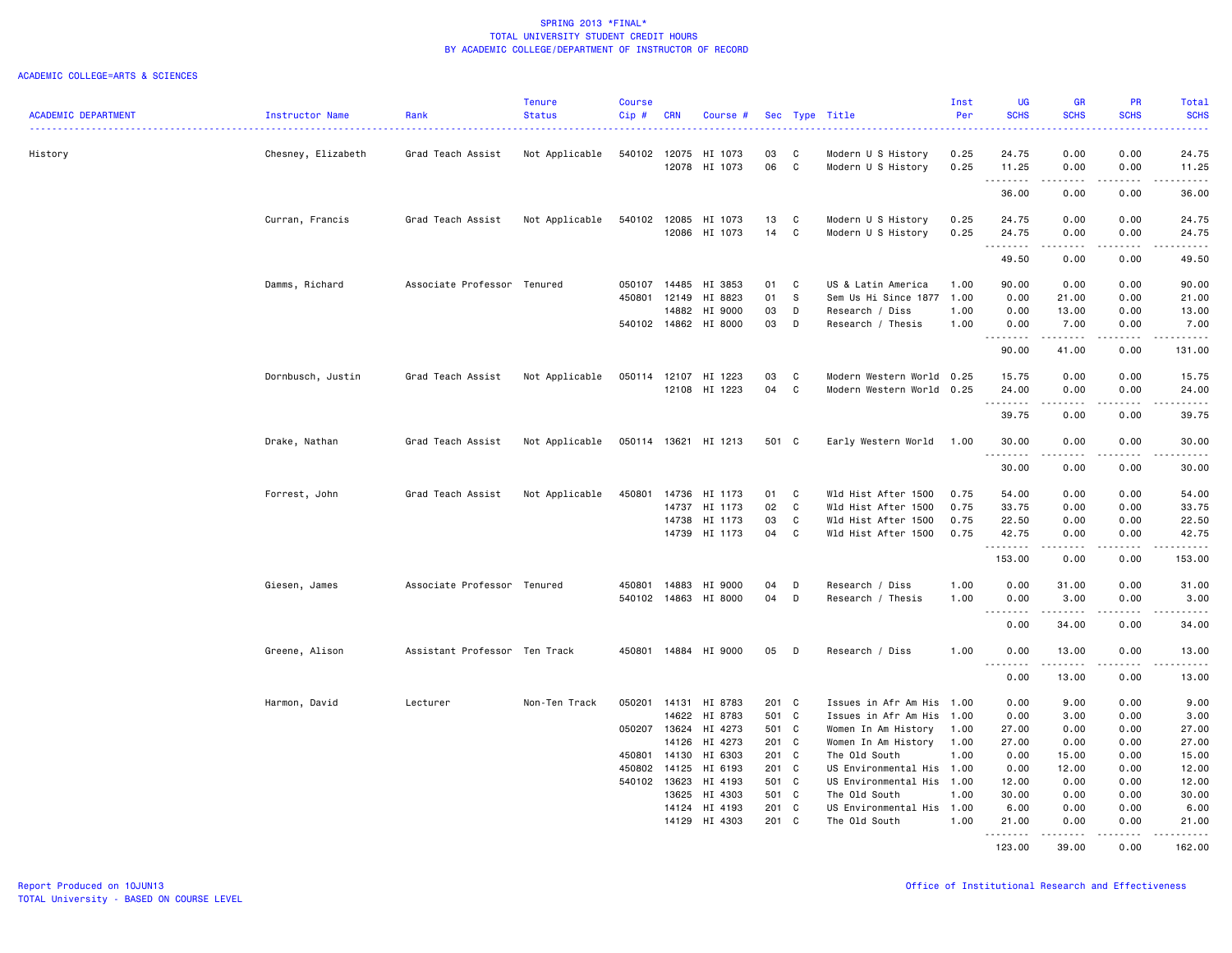|                            |                   |                               | <b>Tenure</b>  | <b>Course</b> |            |                |    |             |                           | Inst | <b>UG</b>         | GR                                                                                                                                                           | PR                                  | Total                                                                                                                                                |
|----------------------------|-------------------|-------------------------------|----------------|---------------|------------|----------------|----|-------------|---------------------------|------|-------------------|--------------------------------------------------------------------------------------------------------------------------------------------------------------|-------------------------------------|------------------------------------------------------------------------------------------------------------------------------------------------------|
| <b>ACADEMIC DEPARTMENT</b> | Instructor Name   | Rank                          | <b>Status</b>  | Cip#          | <b>CRN</b> | Course #       |    |             | Sec Type Title            | Per  | <b>SCHS</b>       | <b>SCHS</b>                                                                                                                                                  | <b>SCHS</b>                         | <b>SCHS</b>                                                                                                                                          |
| History                    | Harrelson, Alan   | Grad Teach Assist             | Not Applicable | 540102        | 12049      | HI 1063        | 02 | C           | Early U S History         | 0.25 | 18.00             | 0.00                                                                                                                                                         | 0.00                                | 18.00                                                                                                                                                |
|                            |                   |                               |                |               | 12058      | HI 1063        | 11 | C           | Early U S History         | 0.25 | 15.00<br><u>.</u> | 0.00<br>$- - - - -$                                                                                                                                          | 0.00<br>.                           | 15.00<br>.                                                                                                                                           |
|                            |                   |                               |                |               |            |                |    |             |                           |      | 33.00             | 0.00                                                                                                                                                         | 0.00                                | 33.00                                                                                                                                                |
|                            | Hauser, Jason     | Grad Teach Assist             | Not Applicable | 450801        | 14736      | HI 1173        | 01 | C           | Wld Hist After 1500       | 0.25 | 18.00             | 0.00                                                                                                                                                         | 0.00                                | 18.00                                                                                                                                                |
|                            |                   |                               |                |               | 14737      | HI 1173        | 02 | C           | Wld Hist After 1500       | 0.25 | 11.25<br>.        | 0.00<br>$\frac{1}{2} \left( \frac{1}{2} \right) \left( \frac{1}{2} \right) \left( \frac{1}{2} \right) \left( \frac{1}{2} \right) \left( \frac{1}{2} \right)$ | 0.00<br>.                           | 11.25<br>.                                                                                                                                           |
|                            |                   |                               |                |               |            |                |    |             |                           |      | 29.25             | 0.00                                                                                                                                                         | 0.00                                | 29.25                                                                                                                                                |
|                            | Hay, William      | Associate Professor Tenured   |                | 050299        | 12134      | HI 4713        | 01 | C           | Tudor&Stuart England 1.00 |      | 57.00             | 0.00                                                                                                                                                         | 0.00                                | 57.00                                                                                                                                                |
|                            |                   |                               |                |               | 14490      | HI 4743        | 01 | C           | Evol International P 1.00 |      | 18.00             | 0.00                                                                                                                                                         | 0.00                                | 18.00                                                                                                                                                |
|                            |                   |                               |                | 450801        | 14885      | HI 9000        | 06 | D           | Research / Diss           | 1.00 | 0.00              | 11.00                                                                                                                                                        | 0.00                                | 11.00                                                                                                                                                |
|                            |                   |                               |                | 540101        | 16029      | HI 6743        | 01 | C           | Evol International P 1.00 |      | 0.00<br>.         | 6.00<br>.                                                                                                                                                    | 0.00<br>.                           | 6.00<br>.                                                                                                                                            |
|                            |                   |                               |                |               |            |                |    |             |                           |      | 75.00             | 17.00                                                                                                                                                        | 0.00                                | 92.00                                                                                                                                                |
|                            | Heiser, Rebecca   | Grad Teach Assist             | Not Applicable | 450801        | 14482      | HI 3773        | 02 | C           | The Holocaust             | 0.25 | 15.75             | 0.00                                                                                                                                                         | 0.00                                | 15.75                                                                                                                                                |
|                            |                   |                               |                |               | 14483      | HI 3773        | 03 | C           | The Holocaust             | 0.25 | 15.75             | 0.00                                                                                                                                                         | 0.00                                | 15.75                                                                                                                                                |
|                            |                   |                               |                |               |            |                |    |             |                           |      | .<br>31.50        | $- - - - -$<br>0.00                                                                                                                                          | .<br>0.00                           | .<br>31.50                                                                                                                                           |
|                            | Hersey, Mark      | Associate Professor Ten Track |                | 450801        | 14886      | HI 9000        | 07 | D           | Research / Diss           | 1.00 | 0.00              | 33.00                                                                                                                                                        | 0.00                                | 33.00                                                                                                                                                |
|                            |                   |                               |                | 540102        | 14866      | HI 8000        | 07 | D           | Research / Thesis         | 1.00 | 0.00              | 1.00                                                                                                                                                         | 0.00                                | 1.00                                                                                                                                                 |
|                            |                   |                               |                |               |            |                |    |             |                           |      | .<br>0.00         | .<br>34.00                                                                                                                                                   | د د د د<br>0.00                     | .<br>34.00                                                                                                                                           |
|                            | Hester, Kayla     | Grad Teach Assist             | Not Applicable | 540102        | 12085      | HI 1073        | 13 | C           | Modern U S History        | 0.75 | 74.25             | 0.00                                                                                                                                                         | 0.00                                | 74.25                                                                                                                                                |
|                            |                   |                               |                |               | 12086      | HI 1073        | 14 | C           | Modern U S History        | 0.75 | 74.25             | 0.00                                                                                                                                                         | 0.00                                | 74.25                                                                                                                                                |
|                            |                   |                               |                |               | 12087      | HI 1073        | 15 | C           | Modern U S History        | 0.75 | 76.50             | 0.00                                                                                                                                                         | 0.00                                | 76.50                                                                                                                                                |
|                            |                   |                               |                |               | 12088      | HI 1073        | 16 | C           | Modern U S History        | 0.75 | 67.50             | 0.00                                                                                                                                                         | 0.00                                | 67.50                                                                                                                                                |
|                            |                   |                               |                |               | 12089      | HI 1073        | 17 | C           | Modern U S History        | 0.75 | 74.25             | 0.00                                                                                                                                                         | 0.00                                | 74.25                                                                                                                                                |
|                            |                   |                               |                |               | 12090      | HI 1073        | 18 | $\mathbf c$ | Modern U S History        | 0.75 | 74.25             | 0.00                                                                                                                                                         | 0.00                                | 74.25                                                                                                                                                |
|                            |                   |                               |                |               |            |                |    |             |                           |      | .<br>441.00       | $\frac{1}{2} \left( \frac{1}{2} \right) \left( \frac{1}{2} \right) \left( \frac{1}{2} \right) \left( \frac{1}{2} \right) \left( \frac{1}{2} \right)$<br>0.00 | .<br>0.00                           | .<br>441.00                                                                                                                                          |
|                            | Holifield, Lauren | Non-Faculty                   | Non-Faculty    | 130301        |            | 12331 LSK 2010 | 01 | C           | Praxis: Acad Core En 1.00 |      | 35.00             | 0.00                                                                                                                                                         | 0.00                                | 35.00                                                                                                                                                |
|                            |                   |                               |                |               |            |                |    |             |                           |      | .<br>35.00        | 0.00                                                                                                                                                         | $\sim$ $\sim$ $\sim$ $\sim$<br>0.00 | .<br>35.00                                                                                                                                           |
|                            | Holley, Brady     | Grad Teach Assist             | Not Applicable | 540102 12076  |            | HI 1073        | 04 | C           | Modern U S History        | 0.25 | 21.00             | 0.00                                                                                                                                                         | 0.00                                | 21.00                                                                                                                                                |
|                            |                   |                               |                |               | 12077      | HI 1073        | 05 | C           | Modern U S History        | 0.25 | 18.00             | 0.00                                                                                                                                                         | 0.00                                | 18.00                                                                                                                                                |
|                            |                   |                               |                |               |            |                |    |             |                           |      | . <b>.</b>        |                                                                                                                                                              | ----                                | $\frac{1}{2} \left( \frac{1}{2} \right) \left( \frac{1}{2} \right) \left( \frac{1}{2} \right) \left( \frac{1}{2} \right) \left( \frac{1}{2} \right)$ |
|                            |                   |                               |                |               |            |                |    |             |                           |      | 39.00             | 0.00                                                                                                                                                         | 0.00                                | 39.00                                                                                                                                                |
|                            | Hui, Alexandra    | Assistant Professor Ten Track |                | 050125        | 12135      | HI 4763        | 01 | C           | Hist Of Mod Ger           | 1.00 | 66.00             | 0.00                                                                                                                                                         | 0.00                                | 66.00                                                                                                                                                |
|                            |                   |                               |                | 450801 12146  |            | HI 8803        | 04 | C           | Graduate Colloquium       | 1.00 | 0.00              | 27.00                                                                                                                                                        | 0.00                                | 27.00                                                                                                                                                |
|                            |                   |                               |                |               | 14182      | HI 3773        | 01 | C           | The Holocaust             | 0.75 | 9.00              | 0.00                                                                                                                                                         | 0.00                                | 9.00                                                                                                                                                 |
|                            |                   |                               |                |               | 14482      | HI 3773        | 02 | C           | The Holocaust             | 0.75 | 47.25             | 0.00                                                                                                                                                         | 0.00                                | 47.25                                                                                                                                                |
|                            |                   |                               |                |               | 14483      | HI 3773        | 03 | C           | The Holocaust             | 0.75 | 47.25             | 0.00                                                                                                                                                         | 0.00                                | 47.25                                                                                                                                                |
|                            |                   |                               |                |               | 14484      | HI 3773        | 04 | C           | The Holocaust             | 0.75 | 40.50             | 0.00                                                                                                                                                         | 0.00                                | 40.50                                                                                                                                                |
|                            |                   |                               |                |               | 14887      | HI 9000        | 08 | D           | Research / Diss           | 1.00 | 0.00<br><u>.</u>  | 1.00<br>.                                                                                                                                                    | 0.00<br>.                           | 1.00<br><u>.</u>                                                                                                                                     |
|                            |                   |                               |                |               |            |                |    |             |                           |      | 210.00            | 28.00                                                                                                                                                        | 0.00                                | 238.00                                                                                                                                               |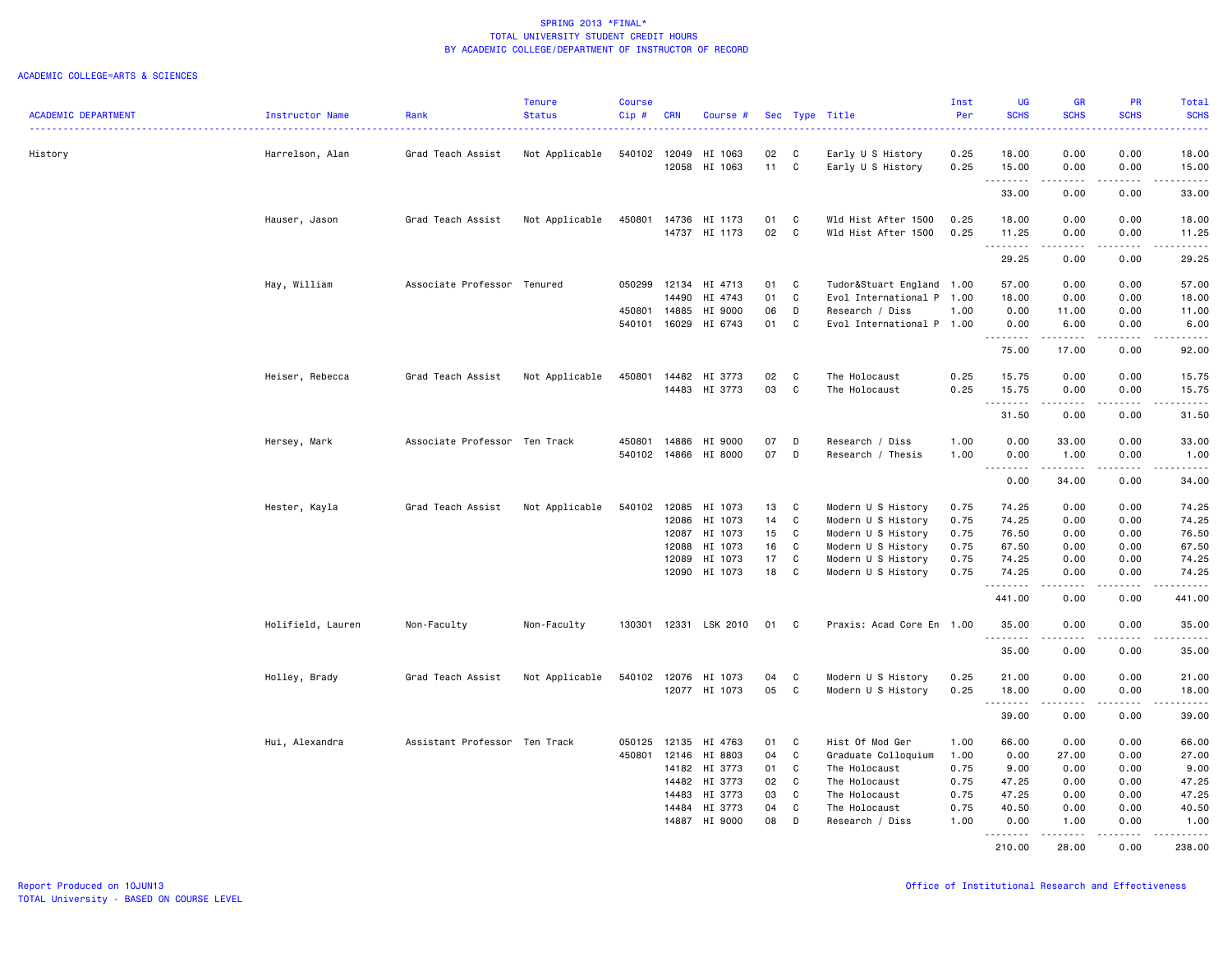|                            |                      |                               | <b>Tenure</b>  | <b>Course</b> |                |                      |                 |                   |                                              | Inst         | <b>UG</b>                                                                                                                                                                        | <b>GR</b>         | PR                                                                                                                                | Total                                                                                                                                                         |
|----------------------------|----------------------|-------------------------------|----------------|---------------|----------------|----------------------|-----------------|-------------------|----------------------------------------------|--------------|----------------------------------------------------------------------------------------------------------------------------------------------------------------------------------|-------------------|-----------------------------------------------------------------------------------------------------------------------------------|---------------------------------------------------------------------------------------------------------------------------------------------------------------|
| <b>ACADEMIC DEPARTMENT</b> | Instructor Name      | Rank                          | <b>Status</b>  | $Cip$ #       | <b>CRN</b>     | Course #             |                 | Sec Type          | Title                                        | Per          | <b>SCHS</b>                                                                                                                                                                      | <b>SCHS</b>       | <b>SCHS</b>                                                                                                                       | <b>SCHS</b>                                                                                                                                                   |
|                            |                      |                               |                | 450801        |                | HI 3333              | 01              |                   |                                              |              |                                                                                                                                                                                  | 0.00              | 0.00                                                                                                                              | 9.75                                                                                                                                                          |
| History                    | Hyman, Owen          | Grad Teach Assist             | Not Applicable |               | 12115<br>12116 | HI 3333              | 02              | C<br>C            | Mississippi History<br>Mississippi History   | 0.25<br>0.25 | 9.75<br>7.50                                                                                                                                                                     | 0.00              | 0.00                                                                                                                              | 7.50                                                                                                                                                          |
|                            |                      |                               |                |               |                |                      |                 |                   |                                              |              | .<br>17.25                                                                                                                                                                       | 0.00              | $\frac{1}{2} \left( \frac{1}{2} \right) \left( \frac{1}{2} \right) \left( \frac{1}{2} \right) \left( \frac{1}{2} \right)$<br>0.00 | $\frac{1}{2} \left( \frac{1}{2} \right) \left( \frac{1}{2} \right) \left( \frac{1}{2} \right) \left( \frac{1}{2} \right) \left( \frac{1}{2} \right)$<br>17.25 |
|                            |                      |                               |                |               |                |                      |                 |                   |                                              |              |                                                                                                                                                                                  |                   |                                                                                                                                   |                                                                                                                                                               |
|                            | Johnson, Kevin       | Grad Teach Assist             | Not Applicable | 450801        | 12115<br>12116 | HI 3333<br>HI 3333   | 01<br>02        | C<br>$\mathbb{C}$ | Mississippi History<br>Mississippi History   | 0.75<br>0.75 | 29.25<br>22.50                                                                                                                                                                   | 0.00<br>0.00      | 0.00<br>0.00                                                                                                                      | 29.25<br>22.50                                                                                                                                                |
|                            |                      |                               |                |               | 12117          | HI 3333              | 03              | $\mathbb{C}$      | Mississippi History                          | 0.75         | 40.50                                                                                                                                                                            | 0.00              | 0.00                                                                                                                              | 40.50                                                                                                                                                         |
|                            |                      |                               |                |               | 12118          | HI 3333              | 04              | $\mathbb{C}$      | Mississippi History                          | 0.75         | 49.50                                                                                                                                                                            | 0.00              | 0.00                                                                                                                              | 49.50                                                                                                                                                         |
|                            |                      |                               |                |               |                |                      |                 |                   |                                              |              | 141.75                                                                                                                                                                           | $- - - -$<br>0.00 | $\omega$ is $\omega$ in<br>0.00                                                                                                   | .<br>141.75                                                                                                                                                   |
|                            | King, Joshua         | Grad Teach Assist             | Not Applicable |               |                | 540102 12064 HI 1063 | 17              | C                 | Early U S History                            | 0.25         | 35.25                                                                                                                                                                            | 0.00              | 0.00                                                                                                                              | 35.25                                                                                                                                                         |
|                            |                      |                               |                |               |                |                      |                 |                   |                                              |              | .<br>35.25                                                                                                                                                                       | 0.00              | 0.00                                                                                                                              | $\omega$ is $\omega$ in .<br>35.25                                                                                                                            |
|                            |                      |                               |                |               |                |                      |                 |                   |                                              |              |                                                                                                                                                                                  |                   |                                                                                                                                   |                                                                                                                                                               |
|                            | Kinsey, James        | Grad Teach Assist             | Not Applicable | 540102        | 12055          | HI 1063              | 08              | C                 | Early U S History                            | 0.25         | 15.00                                                                                                                                                                            | 0.00              | 0.00                                                                                                                              | 15.00                                                                                                                                                         |
|                            |                      |                               |                |               |                | 12057 HI 1063        | 10              | C                 | Early U S History                            | 0.25         | 5.25<br>.                                                                                                                                                                        | 0.00<br>.         | 0.00<br>$\frac{1}{2}$                                                                                                             | 5.25<br>.                                                                                                                                                     |
|                            |                      |                               |                |               |                |                      |                 |                   |                                              |              | 20.25                                                                                                                                                                            | 0.00              | 0.00                                                                                                                              | 20.25                                                                                                                                                         |
|                            | Kraszewski, Gracjan  | Grad Teach Assist             | Not Applicable | 050114        | 12105          | HI 1223              | 01              | $\mathtt{C}$      | Modern Western World                         | 0.25         | 18.00                                                                                                                                                                            | 0.00              | 0.00                                                                                                                              | 18.00                                                                                                                                                         |
|                            |                      |                               |                |               |                | 12106 HI 1223        | 02              | $\mathtt{C}$      | Modern Western World                         | 0.25         | 5.25                                                                                                                                                                             | 0.00              | 0.00                                                                                                                              | 5.25                                                                                                                                                          |
|                            |                      |                               |                |               |                |                      |                 |                   |                                              |              | $\frac{1}{2} \left( \frac{1}{2} \right) \left( \frac{1}{2} \right) \left( \frac{1}{2} \right) \left( \frac{1}{2} \right) \left( \frac{1}{2} \right)$<br>$\sim$ $\sim$ .<br>23.25 | -----<br>0.00     | .<br>0.00                                                                                                                         | .<br>23.25                                                                                                                                                    |
|                            | Kuykendall, Kimberly | Student Worker                | Not Applicable |               |                | 540102 12063 HI 1063 | 16              | C                 | Early U S History                            | 0.25         | 30.00                                                                                                                                                                            | 0.00              | 0.00                                                                                                                              | 30.00                                                                                                                                                         |
|                            |                      |                               |                |               |                |                      |                 |                   |                                              |              | .                                                                                                                                                                                | د د د د           | د د د د                                                                                                                           | $\frac{1}{2} \left( \frac{1}{2} \right) \left( \frac{1}{2} \right) \left( \frac{1}{2} \right) \left( \frac{1}{2} \right) \left( \frac{1}{2} \right)$          |
|                            |                      |                               |                |               |                |                      |                 |                   |                                              |              | 30.00                                                                                                                                                                            | 0.00              | 0.00                                                                                                                              | 30.00                                                                                                                                                         |
|                            | Lavine, Matthew      | Assistant Professor Ten Track |                | 450801        | 12125          | HI 3903              | 02              | C                 | Hist & Hist Meth                             | 1.00         | 39.00                                                                                                                                                                            | 0.00              | 0.00                                                                                                                              | 39.00                                                                                                                                                         |
|                            |                      |                               |                |               | 14070          | HI 3903              | 201 C           |                   | Hist & Hist Meth                             | 1.00         | 21.00                                                                                                                                                                            | 0.00              | 0.00                                                                                                                              | 21.00                                                                                                                                                         |
|                            |                      |                               |                |               | 14888          | HI 9000              | 09              | D                 | Research / Diss                              | 1.00         | 0.00                                                                                                                                                                             | 13.00             | 0.00                                                                                                                              | 13.00                                                                                                                                                         |
|                            |                      |                               |                | 540104 14487  |                | HI 4553              | 01              | C                 | Sci & Tech to Newton                         | 1.00         | 57.00<br>.                                                                                                                                                                       | 0.00<br>.         | 0.00<br>.                                                                                                                         | 57.00<br>.                                                                                                                                                    |
|                            |                      |                               |                |               |                |                      |                 |                   |                                              |              | 117.00                                                                                                                                                                           | 13.00             | 0.00                                                                                                                              | 130.00                                                                                                                                                        |
|                            | Lawrence, Melissa    | Grad Teach Assist             | Not Applicable | 540102        | 12060          | HI 1063              | 13              | C                 | Early U S History                            | 0.25         | 23.25                                                                                                                                                                            | 0.00              | 0.00                                                                                                                              | 23.25                                                                                                                                                         |
|                            |                      |                               |                |               | 12061          | HI 1063              | 14              | C                 | Early U S History                            | 0.25         | 24.00                                                                                                                                                                            | 0.00              | 0.00                                                                                                                              | 24.00                                                                                                                                                         |
|                            |                      |                               |                |               |                |                      |                 |                   |                                              |              | .<br>47.25                                                                                                                                                                       | 0.00              | $\sim$ $\sim$ $\sim$ $\sim$<br>0.00                                                                                               | .<br>47.25                                                                                                                                                    |
|                            | Marcus, Alan         | Professor                     | Tenured        | 450801        | 12147          | HI 8803              | 05              | C                 | Graduate Colloquium                          | 1.00         | 0.00                                                                                                                                                                             | 24.00             | 0.00                                                                                                                              | 24.00                                                                                                                                                         |
|                            |                      |                               |                |               | 14889          | HI 9000              | 10              | D                 | Research / Diss                              | 1.00         | 0.00                                                                                                                                                                             | 9.00              | 0.00                                                                                                                              | 9.00                                                                                                                                                          |
|                            |                      |                               |                | 540102 14869  |                | HI 8000              | 10 <sub>1</sub> | D                 | Research / Thesis                            | 1.00         | 0.00                                                                                                                                                                             | 16.00             | 0.00                                                                                                                              | 16.00                                                                                                                                                         |
|                            |                      |                               |                |               |                |                      |                 |                   |                                              |              | $\sim$ $\sim$<br>-----<br>0.00                                                                                                                                                   | .<br>49.00        | .<br>0.00                                                                                                                         | .<br>49.00                                                                                                                                                    |
|                            | Marcy, Simon         | Grad Teach Assist             | Not Applicable | 050114 12109  |                | HI 1223              | 05              | $\mathbb{C}$      | Modern Western World                         | 0.25         | 18.75                                                                                                                                                                            | 0.00              | 0.00                                                                                                                              | 18.75                                                                                                                                                         |
|                            |                      |                               |                |               |                | 12110 HI 1223        | 06              | $\mathtt{C}$      | Modern Western World                         | 0.25         | 19.50                                                                                                                                                                            | 0.00              | 0.00                                                                                                                              | 19.50                                                                                                                                                         |
|                            |                      |                               |                |               |                |                      |                 |                   |                                              |              | .<br>$\sim$ $\sim$ .<br>38.25                                                                                                                                                    | 0.00              | .<br>0.00                                                                                                                         | -----<br>38.25                                                                                                                                                |
|                            |                      |                               |                | 450801        | 14890          | HI 9000              | 11              | D                 |                                              | 1.00         | 0.00                                                                                                                                                                             | 4.00              | 0.00                                                                                                                              | 4.00                                                                                                                                                          |
|                            | Marshall, Anne       | Associate Professor Ten Track |                | 540101        | 14494          | HI 8943              | 01              | C                 | Research / Diss<br>U.S. History, 1787-1 1.00 |              | 0.00                                                                                                                                                                             | 24.00             | 0.00                                                                                                                              | 24.00                                                                                                                                                         |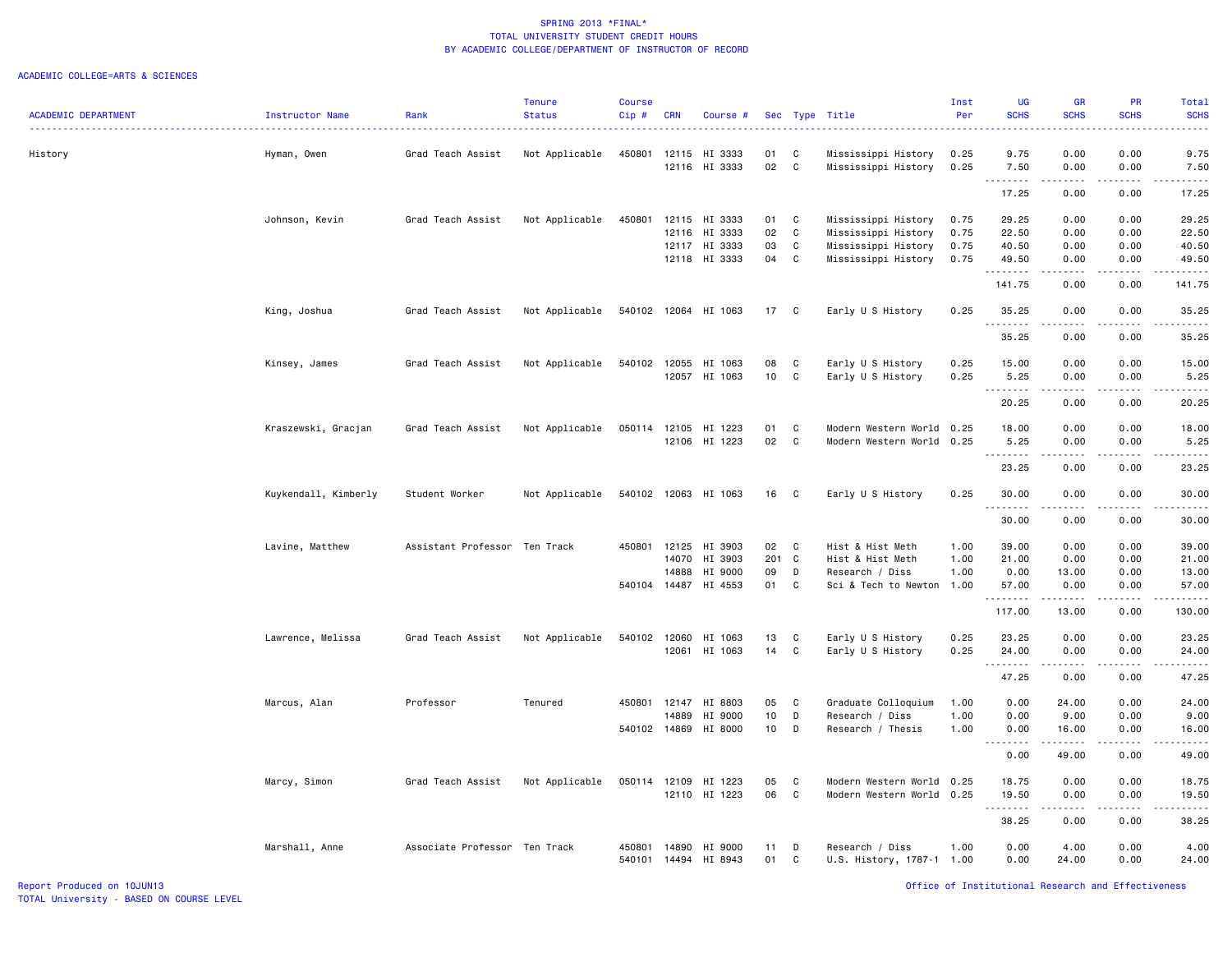|                            |                      |                               | Tenure         | <b>Course</b> |            |                      |    |             |                                        | Inst | UG                     | <b>GR</b>   | <b>PR</b>     | Total            |
|----------------------------|----------------------|-------------------------------|----------------|---------------|------------|----------------------|----|-------------|----------------------------------------|------|------------------------|-------------|---------------|------------------|
| <b>ACADEMIC DEPARTMENT</b> | Instructor Name      | Rank                          | <b>Status</b>  | Cip #         | <b>CRN</b> | Course #             |    |             | Sec Type Title                         | Per  | <b>SCHS</b>            | <b>SCHS</b> | <b>SCHS</b>   | <b>SCHS</b><br>. |
|                            |                      |                               |                |               |            |                      |    |             |                                        |      |                        |             |               |                  |
|                            |                      |                               |                |               |            |                      |    |             |                                        |      | 0.00                   | 28.00       | 0.00          | 28.00            |
| History                    | Martucci, Jessica    | Assistant Professor Ten Track |                | 450801        | 12144      | HI 8803              | 02 | C           | Graduate Colloquium                    | 1.00 | 0.00                   | 24.00       | 0.00          | 24.00            |
|                            |                      |                               |                |               | 14891      | HI 9000              | 12 | D           | Research / Diss                        | 1.00 | 0.00                   | 4.00        | 0.00          | 4.00             |
|                            |                      |                               |                | 540102 12048  |            | HI 1063              | 01 | C           | Early U S History                      | 0.75 | 47.25                  | 0.00        | 0.00          | 47.25            |
|                            |                      |                               |                |               | 12049      | HI 1063              | 02 | С           | Early U S History                      | 0.75 | 54.00                  | 0.00        | 0.00          | 54.00            |
|                            |                      |                               |                |               | 12050      | HI 1063              | 03 | $\mathbf c$ | Early U S History                      | 0.75 | 40.50                  | 0.00        | 0.00          | 40.50            |
|                            |                      |                               |                |               | 12051      | HI 1063              | 04 | C           | Early U S History                      | 0.75 | 51.75                  | 0.00        | 0.00          | 51.75            |
|                            |                      |                               |                |               | 12052      | HI 1063              | 05 | C           | Early U S History                      | 0.75 | 49.50                  | 0.00        | 0.00          | 49.50            |
|                            |                      |                               |                |               | 12053      | HI 1063              | 06 | $\mathbb C$ | Early U S History                      | 0.75 | 51.75                  | 0.00        | 0.00          | 51.75            |
|                            |                      |                               |                |               | 12054      | HI 1063              | 07 | C           | Early U S History                      | 0.75 | 51.75                  | 0.00        | 0.00          | 51.75            |
|                            |                      |                               |                |               | 12055      | HI 1063              | 08 | $\mathbb C$ |                                        | 0.75 | 45.00                  | 0.00        | 0.00          | 45.00            |
|                            |                      |                               |                |               | 12056      | HI 1063              | 09 | C           | Early U S History<br>Early U S History | 0.75 | 45.00                  | 0.00        | 0.00          | 45.00            |
|                            |                      |                               |                |               | 12057      |                      |    | C           |                                        | 0.75 | 15.75                  | 0.00        | 0.00          |                  |
|                            |                      |                               |                |               |            | HI 1063              | 10 | C           | Early U S History                      |      |                        |             |               | 15.75            |
|                            |                      |                               |                |               | 12058      | HI 1063              | 11 |             | Early U S History                      | 0.75 | 45.00                  | 0.00        | 0.00          | 45.00            |
|                            |                      |                               |                |               | 12059      | HI 1063              | 12 | C           | Early U S History                      | 0.75 | 49.50                  | 0.00        | 0.00          | 49.50            |
|                            |                      |                               |                |               | 14871      | HI 8000              | 12 | D           | Research / Thesis                      | 1.00 | 0.00<br><u>.</u>       | 4.00<br>.   | 0.00<br>.     | 4.00<br>.        |
|                            |                      |                               |                |               |            |                      |    |             |                                        |      | 546.75                 | 32.00       | 0.00          | 578.75           |
|                            | Mclaughlin, Margaret | Grad Teach Assist             | Not Applicable | 450801        | 14182      | HI 3773              | 01 | C           | The Holocaust                          | 0.25 | 3.00                   | 0.00        | 0.00          | 3.00             |
|                            |                      |                               |                |               |            | 14484 HI 3773        | 04 | $\mathbf c$ | The Holocaust                          | 0.25 | 13.50                  | 0.00        | 0.00          | 13.50            |
|                            |                      |                               |                |               |            |                      |    |             |                                        |      |                        | <b>.</b>    |               | .                |
|                            |                      |                               |                |               |            |                      |    |             |                                        |      | 16.50                  | 0.00        | 0.00          | 16.50            |
|                            | Messer, Peter        | Associate Professor Tenured   |                | 450801        | 12124      | HI 3903              | 01 | C           | Hist & Hist Meth                       | 1.00 | 51.00                  | 0.00        | 0.00          | 51.00            |
|                            |                      |                               |                |               | 14892      | HI 9000              | 13 | D           | Research / Diss                        | 1.00 | 0.00                   | 9.00        | 0.00          | 9.00             |
|                            |                      |                               |                | 540101        | 12155      | HI 8933              | 01 | C           | Grad. Coll: Col & Re                   | 1.00 | 0.00                   | 24.00       | 0.00          | 24.00            |
|                            |                      |                               |                |               |            | 540102 14872 HI 8000 | 13 | D           | Research / Thesis                      | 1.00 | 0.00                   | 19.00       | 0.00          | 19.00            |
|                            |                      |                               |                |               |            |                      |    |             |                                        |      | .                      | .           | .             | <u>.</u>         |
|                            |                      |                               |                |               |            |                      |    |             |                                        |      | 51.00                  | 52.00       | 0.00          | 103.00           |
|                            | Middleton, Stephen   | Professor                     | Tenured        | 450801        |            | 12143 HI 8803        | 01 | C           | Graduate Colloquium                    | 1.00 | 0.00<br>.              | 15.00<br>.  | 0.00<br>----- | 15.00<br>.       |
|                            |                      |                               |                |               |            |                      |    |             |                                        |      | 0.00                   | 15.00       | 0.00          | 15.00            |
|                            | Mistretta, Matthew   | Grad Teach Assist             | Not Applicable | 540102 12050  |            | HI 1063              | 03 | С           | Early U S History                      | 0.25 | 13.50                  | 0.00        | 0.00          | 13.50            |
|                            |                      |                               |                |               |            | 12056 HI 1063        | 09 | C           | Early U S History                      | 0.25 | 15.00                  | 0.00        | 0.00          | 15.00            |
|                            |                      |                               |                |               |            |                      |    |             |                                        |      | .                      |             | .             | .                |
|                            |                      |                               |                |               |            |                      |    |             |                                        |      | 28.50                  | 0.00        | 0.00          | 28.50            |
|                            |                      |                               |                |               |            |                      |    |             |                                        |      |                        |             |               |                  |
|                            | Mitchell, Dennis     | Non-Faculty                   | Tenured        | 450801        |            | 14039 HI 3743        |    | 201 C       | Hist Of England                        | 1.00 | 39.00<br>1.1.1.1.1.1.1 | 0.00        | 0.00          | 39.00            |
|                            |                      |                               |                |               |            |                      |    |             |                                        |      | 39.00                  | 0.00        | 0.00          | 39.00            |
|                            | Mosley, Kasey        | Grad Teach Assist             | Not Applicable | 540102 12073  |            | HI 1073              | 01 | C           | Modern U S History                     | 0.75 | 74.25                  | 0.00        | 0.00          | 74.25            |
|                            |                      |                               |                |               | 12074      | HI 1073              | 02 | C           | Modern U S History                     | 0.75 | 69.75                  | 0.00        | 0.00          | 69.75            |
|                            |                      |                               |                |               | 12075      | HI 1073              | 03 | C           | Modern U S History                     | 0.75 | 74.25                  | 0.00        | 0.00          | 74.25            |
|                            |                      |                               |                |               | 12076      | HI 1073              | 04 | C           | Modern U S History                     | 0.75 | 63.00                  | 0.00        | 0.00          | 63.00            |
|                            |                      |                               |                |               | 12077      | HI 1073              | 05 | C           | Modern U S History                     | 0.75 | 54.00                  | 0.00        | 0.00          | 54.00            |
|                            |                      |                               |                |               | 12078      | HI 1073              | 06 | C           | Modern U S History                     | 0.75 | 33.75                  | 0.00        | 0.00          | 33.75            |
|                            |                      |                               |                |               |            |                      |    |             |                                        |      | .                      | .           | .             | .                |
|                            |                      |                               |                |               |            |                      |    |             |                                        |      | 369.00                 | 0.00        | 0.00          | 369.00           |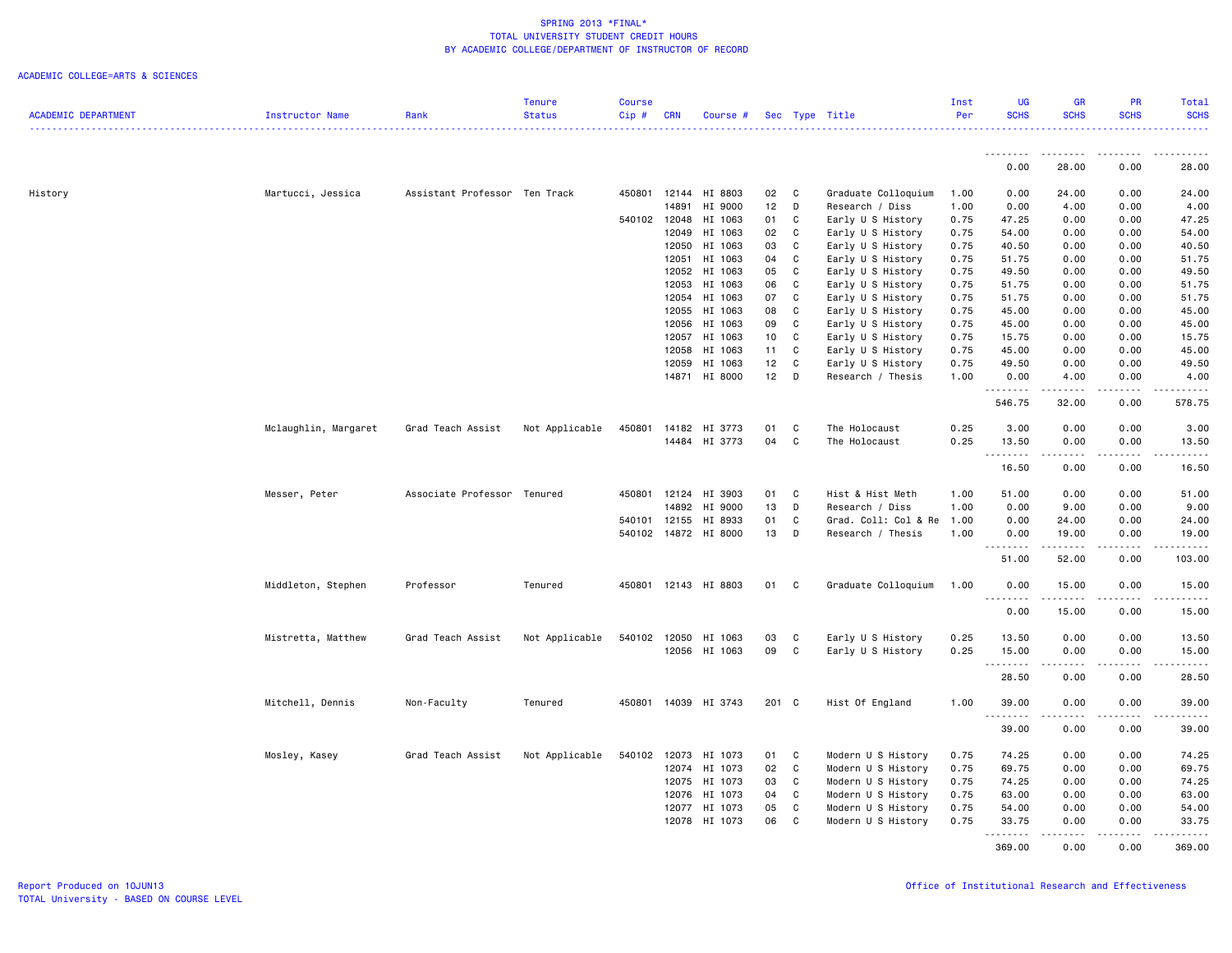|                            |                     |                               | <b>Tenure</b>  | <b>Course</b> |            |                       |                 |              |                           | Inst | <b>UG</b>           | <b>GR</b>           | <b>PR</b>             | Total                                                                                                                              |
|----------------------------|---------------------|-------------------------------|----------------|---------------|------------|-----------------------|-----------------|--------------|---------------------------|------|---------------------|---------------------|-----------------------|------------------------------------------------------------------------------------------------------------------------------------|
| <b>ACADEMIC DEPARTMENT</b> | Instructor Name     | Rank                          | <b>Status</b>  | Cip#          | <b>CRN</b> | Course #              |                 |              | Sec Type Title            | Per  | <b>SCHS</b>         | <b>SCHS</b>         | <b>SCHS</b>           | <b>SCHS</b>                                                                                                                        |
| History                    | Nelson, Kelli       | Grad Teach Assist             | Not Applicable | 540102        | 12062      | HI 1063               | 15              | C            | Early U S History         | 0.25 | 24.75               | 0.00                | 0.00                  | 24.75                                                                                                                              |
|                            |                     |                               |                |               | 12065      | HI 1063               | 18              | C            | Early U S History         | 0.25 | 25.50<br>.          | 0.00<br>.           | 0.00<br>.             | 25.50<br>.                                                                                                                         |
|                            |                     |                               |                |               |            |                       |                 |              |                           |      | 50.25               | 0.00                | 0.00                  | 50.25                                                                                                                              |
|                            | Osman, Julia        | Assistant Professor Ten Track |                | 050299        | 14488      | HI 4643               | 01              | C            | Renaissance, Reforma 1.00 |      | 39.00               | 0.00                | 0.00                  | 39.00                                                                                                                              |
|                            |                     |                               |                | 450801        | 14491      | HI 4773               | 01              | C            | His Mod France            | 1.00 | 18.00               | 0.00                | 0.00                  | 18.00                                                                                                                              |
|                            |                     |                               |                |               | 16030      | HI 6773               | 01              | C            | His Mod France            | 1.00 | 0.00                | 6.00                | 0.00                  | 6.00                                                                                                                               |
|                            |                     |                               |                |               |            | 540102 14874 HI 8000  | 15              | D            | Research / Thesis         | 1.00 | 0.00                | 4.00<br>.           | 0.00<br>.             | 4.00<br>.                                                                                                                          |
|                            |                     |                               |                |               |            |                       |                 |              |                           |      | 57.00               | 10.00               | 0.00                  | 67.00                                                                                                                              |
|                            | Phillips, Jason     | Associate Professor Tenured   |                | 240101        | 14153      | HON 1173              | H03 S           |              | The Quest II              | 1.00 | 9.00                | 0.00                | 0.00                  | 9.00                                                                                                                               |
|                            |                     |                               |                | 450801        | 14493      | HI 8813               | 01              | S.           | Sem Us Hist Bef 1877      | 1.00 | 0.00                | 18.00               | 0.00                  | 18.00                                                                                                                              |
|                            |                     |                               |                |               | 14895      | HI 9000               | 16              | D            | Research / Diss           | 1.00 | 0.00                | 26.00               | 0.00                  | 26.00<br>.                                                                                                                         |
|                            |                     |                               |                |               |            |                       |                 |              |                           |      | 9.00                | 44.00               | 0.00                  | 53.00                                                                                                                              |
|                            | Plyler, Larsen      | Grad Teach Assist             | Not Applicable | 540102        |            | 13617 HI 1063         | 501 C           |              | Early U S History         | 1.00 | 138.00              | 0.00                | 0.00                  | 138.00                                                                                                                             |
|                            |                     |                               |                |               |            | 13619 HI 1073         | 501 C           |              | Modern U S History        | 1.00 | 117.00              | 0.00                | 0.00                  | 117.00                                                                                                                             |
|                            |                     |                               |                |               |            |                       |                 |              |                           |      | .                   | .                   | .                     | 2.2.2.2.2.3                                                                                                                        |
|                            |                     |                               |                |               |            |                       |                 |              |                           |      | 255.00              | 0.00                | 0.00                  | 255.00                                                                                                                             |
|                            | Ratcliff, Joel      | Grad Teach Assist             | Not Applicable |               |            | 540102 12082 HI 1073  | 10 <sub>1</sub> | C            | Modern U S History        | 0.25 | 24.00               | 0.00                | 0.00                  | 24.00                                                                                                                              |
|                            |                     |                               |                |               |            | 12084 HI 1073         | 12              | C            | Modern U S History        | 0.25 | 23.25               | 0.00                | 0.00                  | 23.25                                                                                                                              |
|                            |                     |                               |                |               |            |                       |                 |              |                           |      | .<br>47.25          | 0.00                | $\frac{1}{2}$<br>0.00 | $\frac{1}{2} \left( \frac{1}{2} \right) \left( \frac{1}{2} \right) \left( \frac{1}{2} \right) \left( \frac{1}{2} \right)$<br>47.25 |
|                            | Ridner, Judith      | Associate Professor Tenured   |                | 450801        | 12145      | HI 8803               | 03              | C            | Graduate Colloquium       | 1.00 | 0.00                | 24.00               | 0.00                  | 24.00                                                                                                                              |
|                            |                     |                               |                | 540102        | 14486      | HI 4103               | 01              | $\mathbb{C}$ | Colonial America          | 1.00 | 69.00               | 0.00                | 0.00                  | 69.00                                                                                                                              |
|                            |                     |                               |                |               |            | 14876 HI 8000         | 17              | D            | Research / Thesis         | 1.00 | 0.00                | 1.00                | 0.00                  | 1.00                                                                                                                               |
|                            |                     |                               |                |               |            |                       |                 |              |                           |      | . <b>.</b><br>69.00 | . <b>.</b><br>25.00 | .<br>0.00             | .<br>94.00                                                                                                                         |
|                            |                     |                               |                |               |            |                       |                 |              |                           |      |                     |                     |                       |                                                                                                                                    |
|                            | Senaga, Karen       | Grad Teach Assist             | Not Applicable |               |            | 050114 13622 HI 1223  | 501 C           |              | Modern Western World      | 1.00 | 54.00<br>.          | 0.00<br>.           | 0.00<br>.             | 54.00<br>.                                                                                                                         |
|                            |                     |                               |                |               |            |                       |                 |              |                           |      | 54.00               | 0.00                | 0.00                  | 54.00                                                                                                                              |
|                            | Snow, Whitney       | Grad Teach Assist             | Not Applicable | 540102        | 12080      | HI 1073               | 08              | C            | Modern U S History        | 0.25 | 24.75               | 0.00                | 0.00                  | 24.75                                                                                                                              |
|                            |                     |                               |                |               |            | 12083 HI 1073         | 11              | $\mathbf{C}$ | Modern U S History        | 0.25 | 23.25               | 0.00                | 0.00                  | 23.25                                                                                                                              |
|                            |                     |                               |                |               |            |                       |                 |              |                           |      | .                   | -----               | .                     | .                                                                                                                                  |
|                            |                     |                               |                |               |            |                       |                 |              |                           |      | 48.00               | 0.00                | 0.00                  | 48.00                                                                                                                              |
|                            | Snyder, Christopher | Non-Faculty                   | Tenured        |               |            | 240101 14148 HON 1173 | H01 S           |              | The Quest II              | 1.00 | 39.00<br>.          | 0.00                | 0.00                  | 39.00                                                                                                                              |
|                            |                     |                               |                |               |            |                       |                 |              |                           |      | 39.00               | 0.00                | 0.00                  | 39.00                                                                                                                              |
|                            | Timmerman, Nicholas | Grad Teach Assist             | Not Applicable | 540102        | 12088      | HI 1073               | 16              | C            | Modern U S History        | 0.25 | 22.50               | 0.00                | 0.00                  | 22.50                                                                                                                              |
|                            |                     |                               |                |               |            | 12090 HI 1073         | 18              | C            | Modern U S History        | 0.25 | 24.75               | 0.00                | 0.00                  | 24.75                                                                                                                              |
|                            |                     |                               |                |               |            |                       |                 |              |                           |      | .                   | ----                | $\frac{1}{2}$         | .                                                                                                                                  |
|                            |                     |                               |                |               |            |                       |                 |              |                           |      | 47.25               | 0.00                | 0.00                  | 47.25                                                                                                                              |
|                            | Traylor, Nancy      | Grad Teach Assist             | Not Applicable |               |            | 540102 12048 HI 1063  | 01              | C            | Early U S History         | 0.25 | 15.75               | 0.00                | 0.00                  | 15.75                                                                                                                              |
|                            |                     |                               |                |               |            | 12053 HI 1063         | 06              | C            | Early U S History         | 0.25 | 17.25               | 0.00                | 0.00                  | 17.25                                                                                                                              |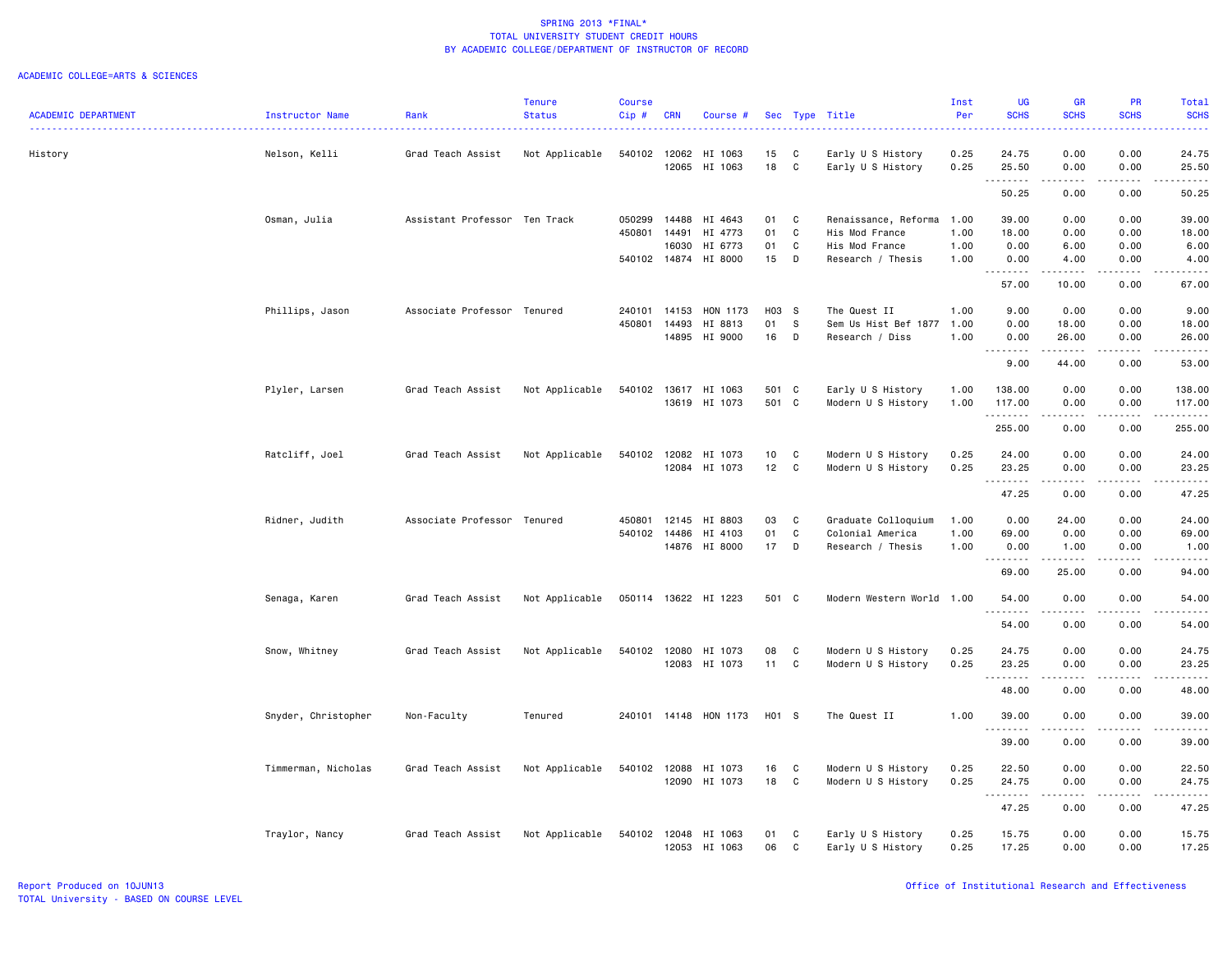| <b>ACADEMIC DEPARTMENT</b> | Instructor Name   | Rank                          | <b>Tenure</b><br><b>Status</b> | <b>Course</b><br>$Cip \#$ | <b>CRN</b> | Course #             |    |   | Sec Type Title            | Inst<br>Per | <b>UG</b><br><b>SCHS</b> | <b>GR</b><br><b>SCHS</b> | <b>PR</b><br><b>SCHS</b>                                                                                                                                                                                                                                                                                                                                                                                                                                                                                                  | Total<br><b>SCHS</b>   |
|----------------------------|-------------------|-------------------------------|--------------------------------|---------------------------|------------|----------------------|----|---|---------------------------|-------------|--------------------------|--------------------------|---------------------------------------------------------------------------------------------------------------------------------------------------------------------------------------------------------------------------------------------------------------------------------------------------------------------------------------------------------------------------------------------------------------------------------------------------------------------------------------------------------------------------|------------------------|
|                            |                   |                               |                                |                           |            |                      |    |   |                           |             |                          |                          |                                                                                                                                                                                                                                                                                                                                                                                                                                                                                                                           | $- - - - - - -$        |
|                            |                   |                               |                                |                           |            |                      |    |   |                           |             | 33.00                    | 0.00                     | 0.00                                                                                                                                                                                                                                                                                                                                                                                                                                                                                                                      | 33.00                  |
| History                    | Ward, Jason       | Assistant Professor Ten Track |                                | 450801                    | 14896      | HI 9000              | 17 | D | Research / Diss           | 1.00        | 0.00                     | 16.00                    | 0.00                                                                                                                                                                                                                                                                                                                                                                                                                                                                                                                      | 16.00                  |
|                            |                   |                               |                                | 450899                    | 14492      | HI 4990              | 01 | C | Special Topic In HI       | 1.00        | 66.00                    | 0.00                     | 0.00                                                                                                                                                                                                                                                                                                                                                                                                                                                                                                                      | 66.00                  |
|                            |                   |                               |                                | 540101                    | 14495      | HI 8963              | 01 | C | U.S. History since 1      | 1.00        | 0.00                     | 24.00                    | 0.00                                                                                                                                                                                                                                                                                                                                                                                                                                                                                                                      | 24.00                  |
|                            |                   |                               |                                |                           |            | 540102 12089 HI 1073 | 17 | C | Modern U S History        | 0.25        | 24.75<br>. <b>.</b>      | 0.00<br>.                | 0.00<br>.                                                                                                                                                                                                                                                                                                                                                                                                                                                                                                                 | 24.75<br>.             |
|                            |                   |                               |                                |                           |            |                      |    |   |                           |             | 90.75                    | 40.00                    | 0.00                                                                                                                                                                                                                                                                                                                                                                                                                                                                                                                      | 130.75                 |
|                            | Warrick, Alyssa   | Grad Teach Assist             | Not Applicable                 | 540102                    | 12060      | HI 1063              | 13 | C | Early U S History         | 0.75        | 69.75                    | 0.00                     | 0.00                                                                                                                                                                                                                                                                                                                                                                                                                                                                                                                      | 69.75                  |
|                            |                   |                               |                                |                           | 12061      | HI 1063              | 14 | C | Early U S History         | 0.75        | 72.00                    | 0.00                     | 0.00                                                                                                                                                                                                                                                                                                                                                                                                                                                                                                                      | 72.00                  |
|                            |                   |                               |                                |                           | 12062      | HI 1063              | 15 | C | Early U S History         | 0.75        | 74.25                    | 0.00                     | 0.00                                                                                                                                                                                                                                                                                                                                                                                                                                                                                                                      | 74.25                  |
|                            |                   |                               |                                |                           | 12063      | HI 1063              | 16 | C | Early U S History         | 0.75        | 90.00                    | 0.00                     | 0.00                                                                                                                                                                                                                                                                                                                                                                                                                                                                                                                      | 90.00                  |
|                            |                   |                               |                                |                           | 12064      | HI 1063              | 17 | C | Early U S History         | 0.75        | 105.75                   | 0.00                     | 0.00                                                                                                                                                                                                                                                                                                                                                                                                                                                                                                                      | 105.75                 |
|                            |                   |                               |                                |                           |            | 12065 HI 1063        | 18 | C | Early U S History         | 0.75        | 76.50<br>. <b>.</b>      | 0.00<br>$- - - -$        | 0.00<br>$\frac{1}{2}$                                                                                                                                                                                                                                                                                                                                                                                                                                                                                                     | 76.50<br>.             |
|                            |                   |                               |                                |                           |            |                      |    |   |                           |             | 488.25                   | 0.00                     | 0.00                                                                                                                                                                                                                                                                                                                                                                                                                                                                                                                      | 488.25                 |
|                            | Whitlock, David   | Grad Teach Assist             | Not Applicable                 | 540102                    | 12051      | HI 1063              | 04 | C | Early U S History         | 0.25        | 17.25                    | 0.00                     | 0.00                                                                                                                                                                                                                                                                                                                                                                                                                                                                                                                      | 17.25                  |
|                            |                   |                               |                                |                           |            | 12052 HI 1063        | 05 | C | Early U S History         | 0.25        | 16.50                    | 0.00                     | 0.00<br>.                                                                                                                                                                                                                                                                                                                                                                                                                                                                                                                 | 16.50<br>.             |
|                            |                   |                               |                                |                           |            |                      |    |   |                           |             | .<br>33.75               | -----<br>0.00            | 0.00                                                                                                                                                                                                                                                                                                                                                                                                                                                                                                                      | 33.75                  |
|                            | Whitney, Justin   | Grad Teach Assist             | Not Applicable                 |                           |            | 540102 12087 HI 1073 | 15 | C | Modern U S History        | 0.25        | 25.50                    | 0.00                     | 0.00                                                                                                                                                                                                                                                                                                                                                                                                                                                                                                                      | 25.50                  |
|                            |                   |                               |                                |                           |            |                      |    |   |                           |             | --------<br>25.50        | .<br>0.00                | $\cdots$<br>0.00                                                                                                                                                                                                                                                                                                                                                                                                                                                                                                          | د ما ما ما ما<br>25.50 |
|                            | Williams, Michael | Assistant Professor Ten Track |                                | 050201                    | 14481      | HI 3023              | 01 | C | Afr Am History since 1.00 |             | 78.00                    | 0.00                     | 0.00                                                                                                                                                                                                                                                                                                                                                                                                                                                                                                                      | 78.00                  |
|                            |                   |                               |                                |                           | 14670      | AAS 3023             | 01 | C | Afr Am Hist since 18      | 1.00        | 36.00                    | 0.00                     | 0.00                                                                                                                                                                                                                                                                                                                                                                                                                                                                                                                      | 36.00                  |
|                            |                   |                               |                                | 059999                    | 14496      | AAS 4383             | 01 | C | African American Lea 1.00 |             | 60.00<br>.               | 0.00<br>.                | 0.00<br>.                                                                                                                                                                                                                                                                                                                                                                                                                                                                                                                 | 60.00<br>.             |
|                            |                   |                               |                                |                           |            |                      |    |   |                           |             | 174.00                   | 0.00                     | 0.00                                                                                                                                                                                                                                                                                                                                                                                                                                                                                                                      | 174.00                 |
|                            | Wilson, L B       | Grad Teach Assist             | Not Applicable                 | 450801                    | 14738      | HI 1173              | 03 | C | Wld Hist After 1500       | 0.25        | 7.50                     | 0.00                     | 0.00                                                                                                                                                                                                                                                                                                                                                                                                                                                                                                                      | 7.50                   |
|                            |                   |                               |                                |                           |            | 14739 HI 1173        | 04 | C | Wld Hist After 1500       | 0.25        | 14.25<br>--------        | 0.00<br>-----            | 0.00<br>.                                                                                                                                                                                                                                                                                                                                                                                                                                                                                                                 | 14.25<br>.             |
|                            |                   |                               |                                |                           |            |                      |    |   |                           |             | 21.75                    | 0.00                     | 0.00                                                                                                                                                                                                                                                                                                                                                                                                                                                                                                                      | 21.75                  |
|                            | Wu, Shu-hui       | Associate Professor Tenured   |                                | 050104                    | 12113      | HI 1313              | 01 | C | East Asian Civ to 13      | 1.00        | 132.00                   | 0.00                     | 0.00                                                                                                                                                                                                                                                                                                                                                                                                                                                                                                                      | 132.00                 |
|                            |                   |                               |                                | 050299                    | 14565      | HI 4903              | 01 | C | The Far East              | 1.00        | 39.00                    | 0.00                     | 0.00                                                                                                                                                                                                                                                                                                                                                                                                                                                                                                                      | 39.00                  |
|                            |                   |                               |                                | 450801                    |            | 14566 HI 6903        | 01 | C | The Far East              | 1.00        | 0.00                     | 15.00                    | 0.00                                                                                                                                                                                                                                                                                                                                                                                                                                                                                                                      | 15.00                  |
|                            |                   |                               |                                |                           |            |                      |    |   |                           |             | .<br>171.00              | .<br>15.00               | .<br>0.00                                                                                                                                                                                                                                                                                                                                                                                                                                                                                                                 | .<br>186.00            |
|                            |                   |                               |                                |                           |            |                      |    |   |                           |             | ========                 | ========                 | ========                                                                                                                                                                                                                                                                                                                                                                                                                                                                                                                  | ==========             |
| History                    |                   |                               |                                |                           |            |                      |    |   |                           |             | 5837.00                  | 614.00                   | 0.00                                                                                                                                                                                                                                                                                                                                                                                                                                                                                                                      | 6451.00                |
|                            |                   |                               |                                |                           |            |                      |    |   |                           |             | ========                 | <b>CODODOCI</b>          | $\begin{array}{c} \multicolumn{3}{c} {\small \texttt{m}} = \multicolumn{3}{c} {\small \texttt{m}} = \multicolumn{3}{c} {\small \texttt{m}} = \multicolumn{3}{c} {\small \texttt{m}} = \multicolumn{3}{c} {\small \texttt{m}} = \multicolumn{3}{c} {\small \texttt{m}} = \multicolumn{3}{c} {\small \texttt{m}} = \multicolumn{3}{c} {\small \texttt{m}} = \multicolumn{3}{c} {\small \texttt{m}} = \multicolumn{3}{c} {\small \texttt{m}} = \multicolumn{3}{c} {\small \texttt{m}} = \multicolumn{3}{c} {\small \texttt{$ |                        |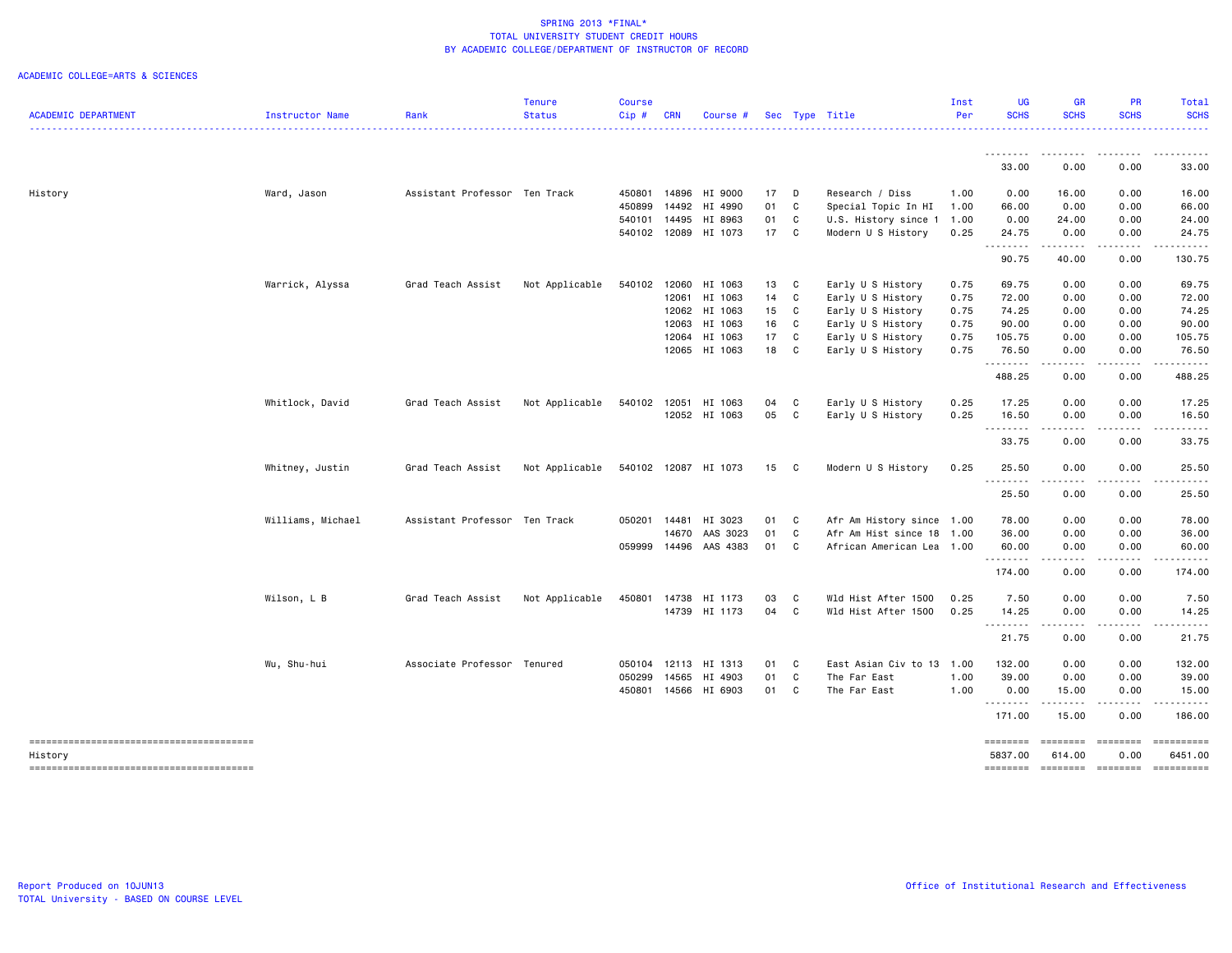### ACADEMIC COLLEGE=ARTS & SCIENCES

|                            |                        |                   | <b>Tenure</b>  | <b>Course</b> |            |                      |    |              |                           | Inst | <b>UG</b>        | <b>GR</b>         | <b>PR</b>   | Total                               |
|----------------------------|------------------------|-------------------|----------------|---------------|------------|----------------------|----|--------------|---------------------------|------|------------------|-------------------|-------------|-------------------------------------|
| <b>ACADEMIC DEPARTMENT</b> | Instructor Name        | Rank              | <b>Status</b>  | Cip#          | <b>CRN</b> | Course #             |    | Sec Type     | Title                     | Per  | <b>SCHS</b>      | <b>SCHS</b>       | <b>SCHS</b> | <b>SCHS</b>                         |
| Mathematics & Statistics   | Ballamoole, Snehalatha | Grad Teach Assist | Not Applicable |               |            | 270101 12386 MA 1453 | 01 | C            | Precal w/Graphing Ca 0.95 |      | 62.70            | 0.00              | 0.00        | 62.70                               |
|                            |                        |                   |                |               |            |                      |    |              |                           |      | .<br>62.70       | .<br>0.00         | .<br>0.00   | -----<br>62.70                      |
|                            | Banik, Robert          | Instructor        | Non-Ten Track  | 270101        | 12350      | MA 1313              | 07 | C            | College Algebra           | 1.00 | 474.00           | 0.00              | 0.00        | 474.00                              |
|                            |                        |                   |                |               | 12371      | MA 1323              | 02 | C            | Trigonometry              | 0.05 | 21.75            | 0.00              | 0.00        | 21.75                               |
|                            |                        |                   |                |               | 12372      | MA 1323              | 03 | C            | Trigonometry              | 0.05 | 4.95             | 0.00              | 0.00        | 4.95                                |
|                            |                        |                   |                |               | 12373      | MA 1323              | 04 | C            | Trigonometry              | 0.05 | 5.85             | 0.00              | 0.00        | 5.85                                |
|                            |                        |                   |                |               | 12374      | MA 1323              | 05 | C            | Trigonometry              | 0.05 | 5.70             | 0.00              | 0.00        | 5.70                                |
|                            |                        |                   |                |               | 12375      | MA 1323              | 06 | C            | Trigonometry              | 0.05 | 5.10             | 0.00              | 0.00        | 5.10                                |
|                            |                        |                   |                |               | 12376      | MA 1323              | 07 | C            | Trigonometry              | 0.05 | 20.10            | 0.00              | 0.00        | 20.10                               |
|                            |                        |                   |                |               | 12396      | MA 1713              | 01 | C            | Calculus I                | 1.00 | 255.00           | 0.00              | 0.00        | 255.00                              |
|                            |                        |                   |                |               | 12397      | MA 1713              | 02 | C            | Calculus I                | 1.00 | 429.00           | 0.00              | 0.00        | 429.00                              |
|                            |                        |                   |                |               |            | 12398 MA 1713        | 03 | C            | Calculus I                | 1.00 | 279.00<br>.      | 0.00<br>د د د د   | 0.00<br>.   | 279.00                              |
|                            |                        |                   |                |               |            |                      |    |              |                           |      | 1500.45          | 0.00              | 0.00        | 1500.45                             |
|                            | Beckman, Jennifer      | Grad Teach Assist | Not Applicable | 270501        | 12414      | MA 2113              | 03 | B            | Intro to Stats            | 0.05 | 1.05             | 0.00              | 0.00        | 1.05                                |
|                            |                        |                   |                |               | 12416      | MA 2113              | 05 | B            | Intro to Stats-credi 0.05 |      | 1.35             | 0.00              | 0.00        | 1.35                                |
|                            |                        |                   |                |               |            | 13271 ST 2113        | 03 | B            | Intro to Stats            | 0.05 | 3.45             | 0.00              | 0.00        | 3.45                                |
|                            |                        |                   |                |               |            | 13273 ST 2113        | 05 | B            | Intro to Stats cred 0.05  |      | 3.15             | 0.00              | 0.00        | 3.15                                |
|                            |                        |                   |                |               |            |                      |    |              |                           |      | .<br>9.00        | .<br>0.00         | .<br>0.00   | $\sim$ $\sim$ $\sim$ $\sim$<br>9.00 |
|                            |                        |                   |                |               |            |                      |    |              |                           |      |                  |                   |             |                                     |
|                            | Bhoumik, Soumya        | Grad Teach Assist | Not Applicable | 270101        |            | 12388 MA 1613        | 01 | C            | Cal Bus & Life Sc I       | 0.95 | 108.30<br>.      | 0.00<br>.         | 0.00<br>.   | 108.30<br>$- - - - -$               |
|                            |                        |                   |                |               |            |                      |    |              |                           |      | 108.30           | 0.00              | 0.00        | 108.30                              |
|                            | Chen, Wei              | Grad Teach Assist | Not Applicable | 270501        |            | 12415 MA 2113        | 04 | B            | Intro to Stats            | 0.05 | 0.90             | 0.00              | 0.00        | 0.90                                |
|                            |                        |                   |                |               |            | 13272 ST 2113        | 04 | B            | Intro to Stats            | 0.05 | 3.45             | 0.00              | 0.00        | 3.45                                |
|                            |                        |                   |                |               |            |                      |    |              |                           |      | .<br>4.35        | 0.00              | 0.00        | 4.35                                |
|                            |                        |                   |                |               |            |                      |    |              |                           |      |                  |                   |             |                                     |
|                            | Chepkwony, Hezron      | Grad Teach Assist | Not Applicable | 270501        | 12420      | MA 2113              | 09 | B            | Intro to Stats            | 0.05 | 0.75             | 0.00              | 0.00        | 0.75                                |
|                            |                        |                   |                |               | 12424      | MA 2113              | 13 | B            | Intro to Stats            | 0.05 | 1.65             | 0.00              | 0.00        | 1.65                                |
|                            |                        |                   |                |               | 13277      | ST 2113              | 09 | B            | Intro to Stats            | 0.05 | 3.60             | 0.00              | 0.00        | 3.60                                |
|                            |                        |                   |                |               |            | 13281 ST 2113        | 13 | B            | Intro to Stats            | 0.05 | 3.00<br><b>.</b> | 0.00<br>المتماما  | 0.00<br>.   | 3.00<br>$\frac{1}{2}$               |
|                            |                        |                   |                |               |            |                      |    |              |                           |      | 9.00             | 0.00              | 0.00        | 9.00                                |
|                            | Cleveland, John        | Grad Teach Assist | Not Applicable | 270501        | 12419      | MA 2113              | 08 | B            | Intro to Stats            | 0.05 | 1.80             | 0.00              | 0.00        | 1.80                                |
|                            |                        |                   |                |               | 12421      | MA 2113              | 10 | B            | Intro to Stats            | 0.05 | 1.20             | 0.00              | 0.00        | 1.20                                |
|                            |                        |                   |                |               | 13276      | ST 2113              | 08 | B            | Intro to Stats            | 0.05 | 2.70             | 0.00              | 0.00        | 2.70                                |
|                            |                        |                   |                |               |            | 13278 ST 2113        | 10 | B            | Intro to Stats            | 0.05 | 3.30<br>.        | 0.00<br>المتمالين | 0.00<br>.   | 3.30<br>.                           |
|                            |                        |                   |                |               |            |                      |    |              |                           |      | 9.00             | 0.00              | 0.00        | 9.00                                |
|                            | Crittenden, Marjorie   | Instructor        | Non-Ten Track  | 270101        | 12406      | MA 1723              | 07 | C            | Calculus II               | 1.00 | 171.00           | 0.00              | 0.00        | 171.00                              |
|                            |                        |                   |                |               | 12407      | MA 1723              | 04 | C            | Calculus II               | 1.00 | 273.00           | 0.00              | 0.00        | 273.00                              |
|                            |                        |                   |                |               | 12408      | MA 1723              | 05 | C            | Calculus II               | 1.00 | 354.00           | 0.00              | 0.00        | 354.00                              |
|                            |                        |                   |                |               |            | 14170 MA 1723        | 06 | C            | Calculus II               | 1.00 | 210.00<br>.      | 0.00              | 0.00        | 210.00                              |
|                            |                        |                   |                |               |            |                      |    |              |                           |      | 1008.00          | 0.00              | 0.00        | 1008.00                             |
|                            | Dang, Hai              | Professor         | Tenured        |               |            | 270101 12452 MA 3253 | 02 | $\mathbf{C}$ | Diff Equations            | 1.00 | 135.00           | 0.00              | 0.00        | 135.00                              |

Report Produced on 10JUN13 Office of Institutional Research and Effectiveness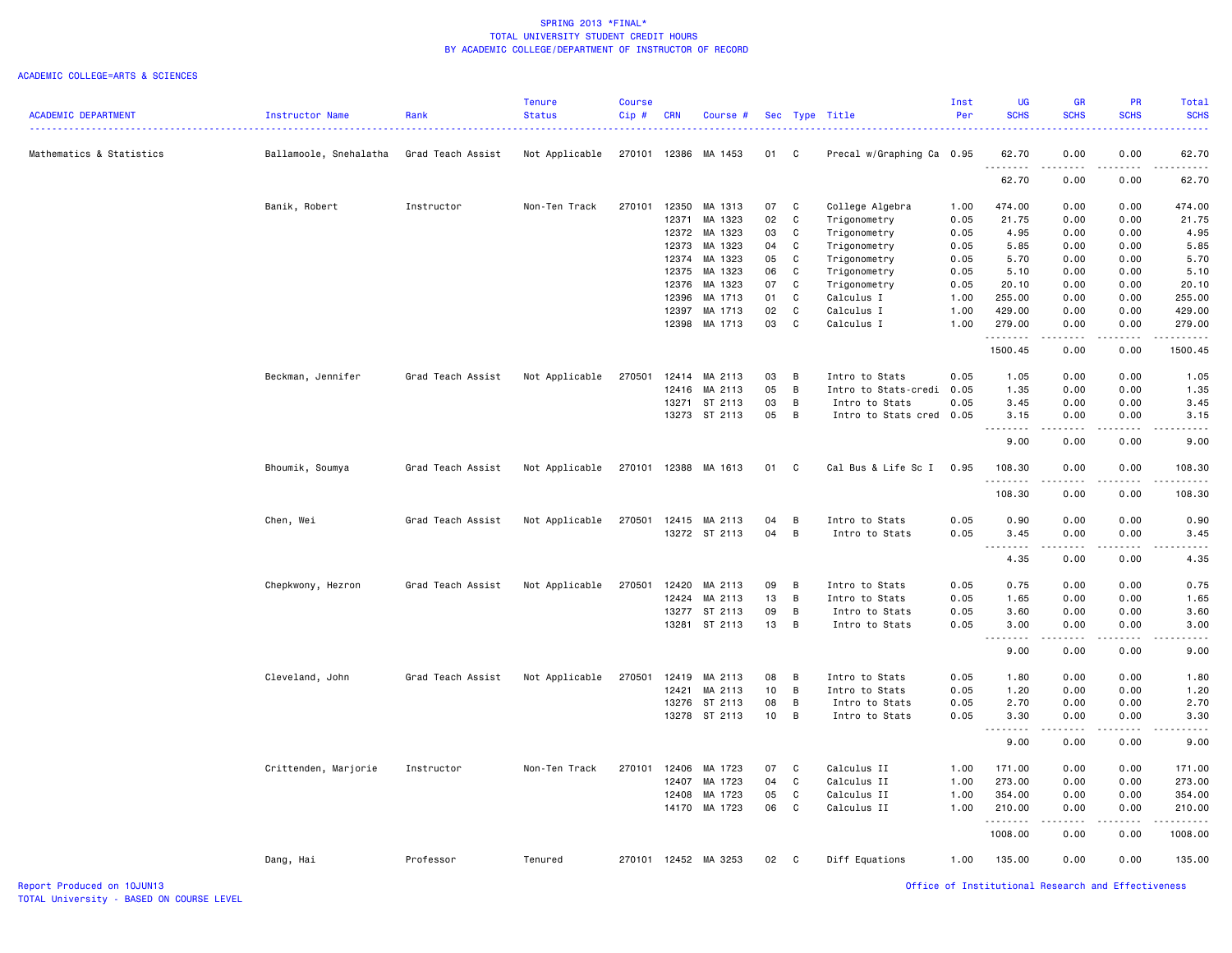|                            |                 |                             | <b>Tenure</b>  | <b>Course</b> |                |                                |          |                     |                                                        | Inst         | <b>UG</b>                               | GR           | PR                | <b>Total</b>                                                                                                                                                                              |
|----------------------------|-----------------|-----------------------------|----------------|---------------|----------------|--------------------------------|----------|---------------------|--------------------------------------------------------|--------------|-----------------------------------------|--------------|-------------------|-------------------------------------------------------------------------------------------------------------------------------------------------------------------------------------------|
| <b>ACADEMIC DEPARTMENT</b> | Instructor Name | Rank                        | <b>Status</b>  | Cip #         | <b>CRN</b>     | Course #                       |          |                     | Sec Type Title                                         | Per          | <b>SCHS</b>                             | <b>SCHS</b>  | <b>SCHS</b>       | <b>SCHS</b>                                                                                                                                                                               |
|                            |                 |                             |                |               |                |                                |          |                     |                                                        |              |                                         |              |                   | $\omega$ is $\omega$ in .                                                                                                                                                                 |
| Mathematics & Statistics   | Dang, Hai       | Professor                   | Tenured        | 270101        | 12456          | MA 3253                        | H01 C    |                     | Honors Diff Equation                                   | 1.00         | 66.00                                   | 0.00         | 0.00              | 66.00                                                                                                                                                                                     |
|                            |                 |                             |                |               | 15873          | MA 7000                        | 05       | $\mathbf{I}$        | Directed Indiv Study                                   | 1.00         | 0.00                                    | 3.00         | 0.00              | 3.00                                                                                                                                                                                      |
|                            |                 |                             |                |               |                | 15886 MA 9000                  | 05       | D                   | Research / Diss                                        | 1.00         | 0.00                                    | 9.00         | 0.00              | 9.00                                                                                                                                                                                      |
|                            |                 |                             |                |               |                |                                |          |                     |                                                        |              | .<br>201.00                             | 12.00        | $- - - -$<br>0.00 | 213.00                                                                                                                                                                                    |
|                            | Daniels, Diane  | Non-Faculty                 | Non-Faculty    | 131099        |                | 12315 LSK 0023                 | 01       | L                   | Dev Studies Lab                                        | 0.50         | 12.00                                   | 0.00         | 0.00              | 12.00                                                                                                                                                                                     |
|                            |                 |                             |                |               |                | 12316 LSK 0023                 | 02       | L.                  | Dev Studies Lab                                        | 0.50         | 7.50                                    | 0.00         | 0.00              | 7.50                                                                                                                                                                                      |
|                            |                 |                             |                |               |                |                                |          |                     |                                                        |              | .<br>19.50                              | .<br>0.00    | .<br>0.00         | .<br>19.50                                                                                                                                                                                |
|                            |                 |                             |                | 270501        |                |                                |          |                     |                                                        |              |                                         |              |                   |                                                                                                                                                                                           |
|                            | Deschamp, David | Grad Teach Assist           | Not Applicable |               |                | 12412 MA 2113<br>13269 ST 2113 | 01<br>01 | В<br>$\overline{B}$ | Intro to Stats<br>Intro to Stats                       | 0.05<br>0.05 | 1.20<br>3.60                            | 0.00<br>0.00 | 0.00<br>0.00      | 1.20<br>3.60                                                                                                                                                                              |
|                            |                 |                             |                |               |                |                                |          |                     |                                                        |              | $\sim$ $\sim$                           |              |                   | -----                                                                                                                                                                                     |
|                            |                 |                             |                |               |                |                                |          |                     |                                                        |              | 4.80                                    | 0.00         | 0.00              | 4.80                                                                                                                                                                                      |
|                            | Dixon, Travis   | Grad Teach Assist           | Not Applicable |               |                | 270101 12374 MA 1323           | 05       | C                   | Trigonometry                                           | 0.95         | 108.30<br>.                             | 0.00         | 0.00              | 108.30<br>$\omega$ is a second set of $\omega$                                                                                                                                            |
|                            |                 |                             |                |               |                |                                |          |                     |                                                        |              | 108.30                                  | 0.00         | 0.00              | 108.30                                                                                                                                                                                    |
|                            | Dobson, Edward  | Professor                   | Tenured        | 270101        | 14466          | MA 4143                        | 01       | C                   | Graph Theory                                           | 1.00         | 36.00                                   | 0.00         | 0.00              | 36.00                                                                                                                                                                                     |
|                            |                 |                             |                |               | 14467          | MA 6143                        | 01       | C                   | Graph Theory                                           | 1.00         | 0.00                                    | 9.00         | 0.00              | 9.00                                                                                                                                                                                      |
|                            |                 |                             |                |               | 15307          | MA 9000                        | 01       | D                   | Research / Diss                                        | 1.00         | 0.00                                    | 9.00         | 0.00              | 9.00                                                                                                                                                                                      |
|                            |                 |                             |                |               |                |                                |          |                     |                                                        |              | .<br>36.00                              | .<br>18.00   | .<br>0.00         | .<br>54.00                                                                                                                                                                                |
|                            | DuBien, Janice  | Associate Professor Tenured |                | 270501        | 13295          | ST 8114                        | 02       | В                   | Statistical Methods                                    | 1.00         | 0.00                                    | 124.00       | 0.00              | 124.00                                                                                                                                                                                    |
|                            |                 |                             |                |               | 13297          | ST 8214                        | 01       | В                   | Desn & Anal Of Exp                                     | 1.00         | 0.00                                    | 128.00       | 0.00              | 128.00                                                                                                                                                                                    |
|                            |                 |                             |                |               | 13301          | ST 8863                        | 01       | C                   | Adv Design Of Exp II 1.00                              |              | 0.00                                    | 18.00        | 0.00              | 18.00                                                                                                                                                                                     |
|                            |                 |                             |                |               | 16113          | ST 7000                        | 04       | $\mathbf{I}$        | Directed Indiv Study 1.00                              |              | 0.00                                    | 3.00         | 0.00              | 3.00                                                                                                                                                                                      |
|                            |                 |                             |                |               |                |                                |          |                     |                                                        |              | د د د د<br>$\sim$ $\sim$ $\sim$<br>0.00 | .<br>273.00  | .<br>0.00         | $\frac{1}{2} \left( \frac{1}{2} \right) \left( \frac{1}{2} \right) \left( \frac{1}{2} \right) \left( \frac{1}{2} \right) \left( \frac{1}{2} \right) \left( \frac{1}{2} \right)$<br>273.00 |
|                            |                 |                             |                |               |                |                                |          |                     |                                                        |              |                                         |              |                   |                                                                                                                                                                                           |
|                            | Eaton, Jonathan | Instructor                  | Non-Ten Track  | 270101        | 12334<br>12335 | MA 0103<br>MA 0103             | 01<br>02 | C<br>$\mathbb{C}$   | Intermediate Algebra 1.00<br>Intermediate Algebra 1.00 |              | 270.00<br>123.00                        | 0.00<br>0.00 | 0.00<br>0.00      | 270.00<br>123.00                                                                                                                                                                          |
|                            |                 |                             |                |               | 12336          | MA 0103                        | 03       | К                   | Intermediate Algebra 1.00                              |              | 0.00                                    | 0.00         | 0.00              | 0.00                                                                                                                                                                                      |
|                            |                 |                             |                |               | 12337          | MA 0103                        | 04       | К                   | Intermediate Algebra 1.00                              |              | 0.00                                    | 0.00         | 0.00              | 0.00                                                                                                                                                                                      |
|                            |                 |                             |                |               | 12338          | MA 0103                        | 05       | К                   | Intermediate Algebra 1.00                              |              | 0.00                                    | 0.00         | 0.00              | 0.00                                                                                                                                                                                      |
|                            |                 |                             |                |               | 12339          | MA 0103                        | 06       | К                   | Intermediate Algebra                                   | 1.00         | 0.00                                    | 0.00         | 0.00              | 0.00                                                                                                                                                                                      |
|                            |                 |                             |                |               | 12340          | MA 0103                        | 07       | К                   | Intermediate Algebra                                   | 1.00         | 0.00                                    | 0.00         | 0.00              | 0.00                                                                                                                                                                                      |
|                            |                 |                             |                | 270501        | 12412          | MA 2113                        | 01       | В                   | Intro to Stats                                         | 0.95         | 22.80                                   | 0.00         | 0.00              | 22.80                                                                                                                                                                                     |
|                            |                 |                             |                |               | 12413          | MA 2113                        | 02       | В                   | Intro to Stats                                         | 0.95         | 34.20                                   | 0.00         | 0.00              | 34.20                                                                                                                                                                                     |
|                            |                 |                             |                |               | 12414          | MA 2113                        | 03       | В                   | Intro to Stats                                         | 0.95         | 19.95                                   | 0.00         | 0.00              | 19.95                                                                                                                                                                                     |
|                            |                 |                             |                |               | 12415          | MA 2113                        | 04       | B                   | Intro to Stats                                         | 0.95         | 17.10                                   | 0.00         | 0.00              | 17.10                                                                                                                                                                                     |
|                            |                 |                             |                |               | 12416          | MA 2113                        | 05       | B                   | Intro to Stats-credi                                   | 0.95         | 25.65                                   | 0.00         | 0.00              | 25.65                                                                                                                                                                                     |
|                            |                 |                             |                |               | 12417          | MA 2113                        | 06       | B                   | Intro to Stats                                         | 0.95         | 19.95                                   | 0.00         | 0.00              | 19.95                                                                                                                                                                                     |
|                            |                 |                             |                |               | 12418          | MA 2113                        | 07       | В                   | Intro to Stats                                         | 0.95         | 19.95                                   | 0.00         | 0.00              | 19.95                                                                                                                                                                                     |
|                            |                 |                             |                |               | 12419          | MA 2113                        | 08       | В                   | Intro to Stats                                         | 0.95         | 34.20                                   | 0.00         | 0.00              | 34.20                                                                                                                                                                                     |
|                            |                 |                             |                |               | 12420          | MA 2113                        | 09       | В                   | Intro to Stats                                         | 0.95         | 14.25                                   | 0.00         | 0.00              | 14.25                                                                                                                                                                                     |
|                            |                 |                             |                |               | 12421          | MA 2113                        | 10       | В                   | Intro to Stats                                         | 0.95         | 22.80                                   | 0.00         | 0.00              | 22.80                                                                                                                                                                                     |
|                            |                 |                             |                |               | 12422          | MA 2113                        | 11       | В                   | Intro to Stats                                         | 0.95         | 31.35                                   | 0.00         | 0.00              | 31.35                                                                                                                                                                                     |
|                            |                 |                             |                |               | 12423          | MA 2113                        | 12       | В                   | Intro to Stats                                         | 0.95         | 28.50                                   | 0.00         | 0.00              | 28.50                                                                                                                                                                                     |
|                            |                 |                             |                |               | 12424          | MA 2113                        | 13       | В                   | Intro to Stats                                         | 0.95         | 31.35                                   | 0.00         | 0.00              | 31.35                                                                                                                                                                                     |
|                            |                 |                             |                |               | 13269          | 12425 MA 2113<br>ST 2113       | 14<br>01 | В<br>B              | Intro to Stats<br>Intro to Stats                       | 0.95<br>0.95 | 31.35<br>68,40                          | 0.00<br>0.00 | 0.00<br>0.00      | 31.35<br>68,40                                                                                                                                                                            |
|                            |                 |                             |                |               |                |                                |          |                     |                                                        |              |                                         |              |                   |                                                                                                                                                                                           |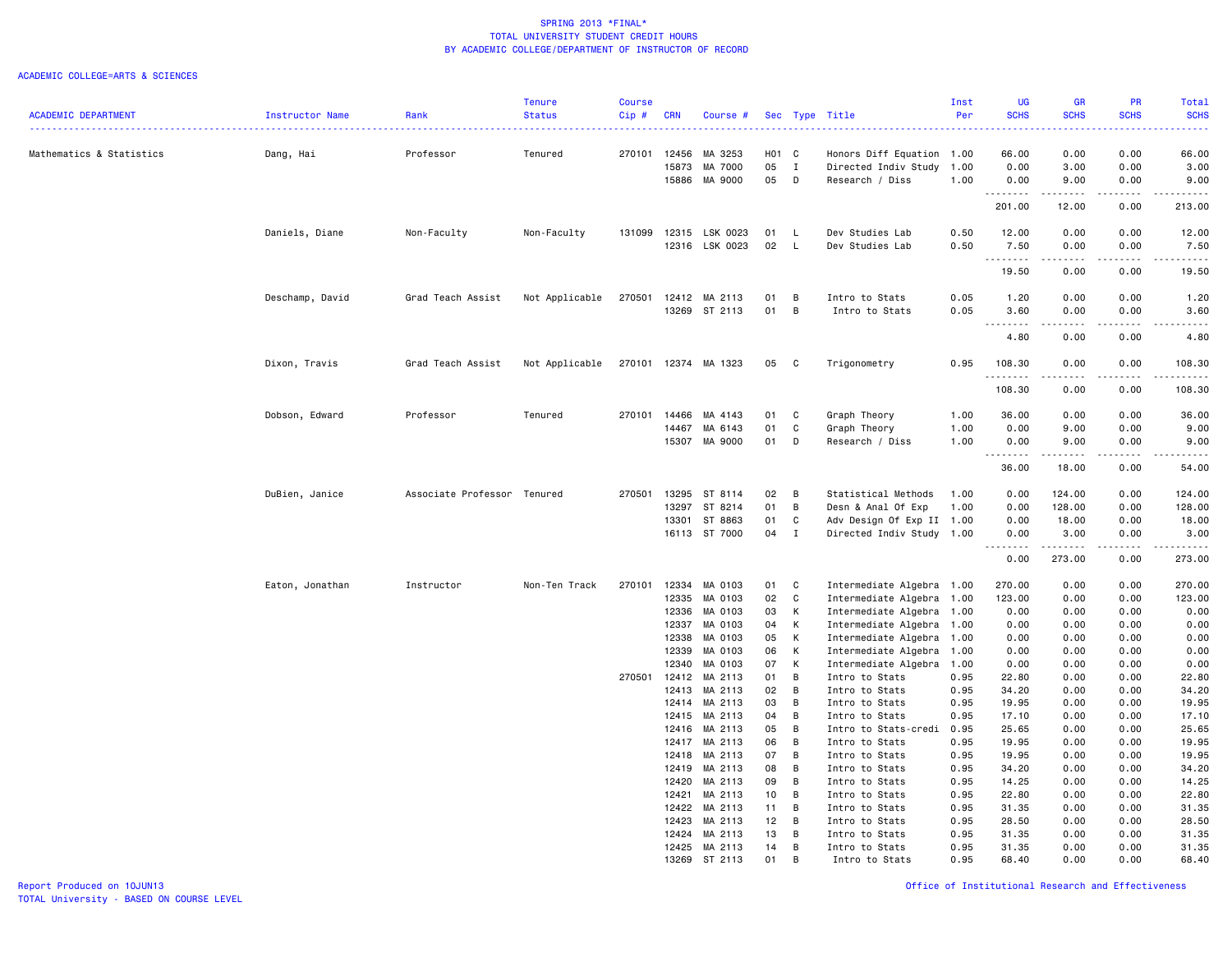### ACADEMIC COLLEGE=ARTS & SCIENCES

|                            |                                           |                               | <b>Tenure</b>  | <b>Course</b> |                |                      |                   |                   |                            | Inst         | <b>UG</b>          | <b>GR</b>                                                                                                                                                                                                                                                                                                                                                                                            | PR           | Total                          |
|----------------------------|-------------------------------------------|-------------------------------|----------------|---------------|----------------|----------------------|-------------------|-------------------|----------------------------|--------------|--------------------|------------------------------------------------------------------------------------------------------------------------------------------------------------------------------------------------------------------------------------------------------------------------------------------------------------------------------------------------------------------------------------------------------|--------------|--------------------------------|
| <b>ACADEMIC DEPARTMENT</b> | Instructor Name                           | Rank                          | <b>Status</b>  | Cip#          | <b>CRN</b>     | Course #             |                   |                   | Sec Type Title             | Per          | <b>SCHS</b>        | <b>SCHS</b>                                                                                                                                                                                                                                                                                                                                                                                          | <b>SCHS</b>  | <b>SCHS</b>                    |
|                            |                                           |                               |                |               |                |                      |                   |                   |                            |              |                    |                                                                                                                                                                                                                                                                                                                                                                                                      |              |                                |
| Mathematics & Statistics   | Eaton, Jonathan                           | Instructor                    | Non-Ten Track  | 270501        | 13270          | ST 2113              | 02                | B                 | Intro to Stats             | 0.95         | 48.45              | 0.00                                                                                                                                                                                                                                                                                                                                                                                                 | 0.00         | 48.45                          |
|                            |                                           |                               |                |               | 13271          | ST 2113              | 03                | В                 | Intro to Stats             | 0.95         | 65.55              | 0.00                                                                                                                                                                                                                                                                                                                                                                                                 | 0.00         | 65.55                          |
|                            |                                           |                               |                |               |                | 13272 ST 2113        | 04                | B                 | Intro to Stats             | 0.95         | 65.55              | 0.00                                                                                                                                                                                                                                                                                                                                                                                                 | 0.00         | 65.55                          |
|                            |                                           |                               |                |               | 13273          | ST 2113              | 05                | B                 | Intro to Stats cred        | 0.95         | 59.85              | 0.00                                                                                                                                                                                                                                                                                                                                                                                                 | 0.00         | 59.85                          |
|                            |                                           |                               |                |               |                | 13274 ST 2113        | 06                | B                 | Intro to Stats             | 0.95         | 65.55              | 0.00                                                                                                                                                                                                                                                                                                                                                                                                 | 0.00         | 65.55                          |
|                            |                                           |                               |                |               |                | 13275 ST 2113        | 07                | B                 | Intro to Stats             | 0.95         | 62.70              | 0.00                                                                                                                                                                                                                                                                                                                                                                                                 | 0.00         | 62.70                          |
|                            |                                           |                               |                |               |                | 13276 ST 2113        | 08                | B                 | Intro to Stats             | 0.95         | 51.30              | 0.00                                                                                                                                                                                                                                                                                                                                                                                                 | 0.00         | 51.30                          |
|                            |                                           |                               |                |               |                | 13277 ST 2113        | 09                | B                 | Intro to Stats             | 0.95         | 68.40              | 0.00                                                                                                                                                                                                                                                                                                                                                                                                 | 0.00         | 68.40                          |
|                            |                                           |                               |                |               | 13278          | ST 2113              | 10                | В                 | Intro to Stats             | 0.95         | 62.70              | 0.00                                                                                                                                                                                                                                                                                                                                                                                                 | 0.00         | 62.70                          |
|                            |                                           |                               |                |               | 13279          | ST 2113              | 11                | B                 | Intro to Stats             | 0.95         | 48.45              | 0.00                                                                                                                                                                                                                                                                                                                                                                                                 | 0.00         | 48.45                          |
|                            |                                           |                               |                |               | 13280          | ST 2113              | 12                | B                 | Intro to Stats             | 0.95         | 59.85              | 0.00                                                                                                                                                                                                                                                                                                                                                                                                 | 0.00         | 59.85                          |
|                            |                                           |                               |                |               | 13281          | ST 2113              | 13                | B                 | Intro to Stats             | 0.95         | 57.00              | 0.00                                                                                                                                                                                                                                                                                                                                                                                                 | 0.00         | 57.00                          |
|                            |                                           |                               |                |               | 13282          | ST 2113              | 14                | B                 | Intro to Stats             | 0.95         | 51.30              | 0.00                                                                                                                                                                                                                                                                                                                                                                                                 | 0.00         | 51.30                          |
|                            |                                           |                               |                |               | 13651          | MA 2113              | 501 C             |                   | Intro to Stats             | 1.00         | 36.00              | 0.00                                                                                                                                                                                                                                                                                                                                                                                                 | 0.00         | 36.00                          |
|                            |                                           |                               |                |               |                | 13705 ST 2113        | 501 C             |                   | Intro to Stats             | 1.00         | 30.00              | 0.00                                                                                                                                                                                                                                                                                                                                                                                                 | 0.00         | 30.00                          |
|                            |                                           |                               |                |               |                |                      |                   |                   |                            |              | 1647.45            | .<br>0.00                                                                                                                                                                                                                                                                                                                                                                                            | 0.00         | 1647.45                        |
|                            | Ebanks, Bruce                             | Professor                     | Tenured        | 270101        |                | 12450 MA 3163        | 01                | $\mathbf{C}$      | Intro To Mod Algebra 1.00  |              | 39.00<br>.         | 0.00                                                                                                                                                                                                                                                                                                                                                                                                 | 0.00<br>.    | 39.00<br>.                     |
|                            |                                           |                               |                |               |                |                      |                   |                   |                            |              | 39.00              | المتمام المنا<br>0.00                                                                                                                                                                                                                                                                                                                                                                                | 0.00         | 39.00                          |
|                            | Fabel, Andrew                             | Associate Professor Tenured   |                |               |                | 270101 12411 MA 1723 | H <sub>01</sub> C |                   | Honors Calculus II         | 1.00         | 57.00              | 0.00                                                                                                                                                                                                                                                                                                                                                                                                 | 0.00         | 57.00                          |
|                            |                                           |                               |                |               | 12458          | MA 3513              | 01                | $\mathtt{C}$      | History Of Math            | 1.00         | 75.00              | 0.00                                                                                                                                                                                                                                                                                                                                                                                                 | 0.00         | 75.00                          |
|                            |                                           |                               |                |               |                |                      |                   |                   |                            |              | .<br>132.00        | . <b>.</b><br>0.00                                                                                                                                                                                                                                                                                                                                                                                   | .<br>0.00    | .<br>132.00                    |
|                            | Ferguson, Joseph                          | Grad Teach Assist             | Not Applicable | 270101        |                | 12393 MA 1613        | 06                | C                 | Cal Bus & Life Sc I        | 0.95         | 105.45             | 0.00                                                                                                                                                                                                                                                                                                                                                                                                 | 0.00         | 105.45                         |
|                            |                                           |                               |                |               |                |                      |                   |                   |                            |              | .<br>105.45        | 0.00                                                                                                                                                                                                                                                                                                                                                                                                 | .<br>0.00    | .<br>105.45                    |
|                            | Ge, Lin                                   | Assistant Professor Ten Track |                | 270101        | 14050          | MA 1423              | 201 C             |                   | Problem Solving Real 1.00  |              | 39.00              | 0.00                                                                                                                                                                                                                                                                                                                                                                                                 | 0.00         | 39.00                          |
|                            |                                           |                               |                |               | 15630          | MA 6373              | 201 C             |                   | Int Part Diff Equa         | 1.00         | 0.00               | 3.00                                                                                                                                                                                                                                                                                                                                                                                                 | 0.00         | 3.00                           |
|                            |                                           |                               |                |               | 270501 14002   | MA 2113              | 201 C             |                   | Intro to Stats             | 1.00         | 45.00              | 0.00                                                                                                                                                                                                                                                                                                                                                                                                 | 0.00         | 45.00                          |
|                            |                                           |                               |                |               | 14003          | ST 2113              | 201 C             |                   | Intro to Stats             | 1.00         | 6.00               | 0.00                                                                                                                                                                                                                                                                                                                                                                                                 | 0.00         | 6.00                           |
|                            |                                           |                               |                |               | 521302 14136   | BQA 3123             | 201 C             |                   | Bus Stat Methods II        | 1.00         | 99.00              | 0.00                                                                                                                                                                                                                                                                                                                                                                                                 | 0.00         | 99.00                          |
|                            |                                           |                               |                |               |                |                      |                   |                   |                            |              | <u>.</u><br>189.00 | 3.00                                                                                                                                                                                                                                                                                                                                                                                                 | 0.00         | 192.00                         |
|                            | Hughes, Lorraine                          | Instructor                    | Non-Ten Track  | 270101        | 12404          | MA 1723              | 01                | C                 | Calculus II                | 1.00         | 189.00             | 0.00                                                                                                                                                                                                                                                                                                                                                                                                 | 0.00         | 189.00                         |
|                            |                                           |                               |                |               | 12405          | MA 1723              | 02                | C                 | Calculus II                | 1.00         | 201.00             | 0.00                                                                                                                                                                                                                                                                                                                                                                                                 | 0.00         | 201.00                         |
|                            |                                           |                               |                |               | 12409          | MA 1723              | 03                | C                 | Calculus II                | 1.00         | 171.00             | 0.00                                                                                                                                                                                                                                                                                                                                                                                                 | 0.00         | 171.00                         |
|                            |                                           |                               |                |               |                |                      |                   |                   |                            |              | .<br>561.00        | $\frac{1}{2} \left( \frac{1}{2} \right) \left( \frac{1}{2} \right) \left( \frac{1}{2} \right) \left( \frac{1}{2} \right)$<br>0.00                                                                                                                                                                                                                                                                    | .<br>0.00    | $\omega$ is a set of<br>561.00 |
|                            | Johnson, Corlis                           | Associate Professor Tenured   |                |               |                | 270101 12439 MA 3053 | 01                | C                 | Found Of Math I            | 1.00         | 48.00              | 0.00                                                                                                                                                                                                                                                                                                                                                                                                 | 0.00         | 48.00                          |
|                            |                                           |                               |                |               |                |                      |                   |                   |                            |              | .<br>48.00         | $\frac{1}{2} \frac{1}{2} \frac{1}{2} \frac{1}{2} \frac{1}{2} \frac{1}{2} \frac{1}{2} \frac{1}{2} \frac{1}{2} \frac{1}{2} \frac{1}{2} \frac{1}{2} \frac{1}{2} \frac{1}{2} \frac{1}{2} \frac{1}{2} \frac{1}{2} \frac{1}{2} \frac{1}{2} \frac{1}{2} \frac{1}{2} \frac{1}{2} \frac{1}{2} \frac{1}{2} \frac{1}{2} \frac{1}{2} \frac{1}{2} \frac{1}{2} \frac{1}{2} \frac{1}{2} \frac{1}{2} \frac{$<br>0.00 | .<br>0.00    | د د د د<br>48.00               |
|                            | Kalappattil, Lakshmi Sa Grad Teach Assist |                               | Not Applicable | 270101        |                | 12372 MA 1323        | 03                | C                 | Trigonometry               | 0.95         | 94.05<br>.         | 0.00<br>.                                                                                                                                                                                                                                                                                                                                                                                            | 0.00<br>.    | 94.05<br>.                     |
|                            |                                           |                               |                |               |                |                      |                   |                   |                            |              | 94.05              | 0.00                                                                                                                                                                                                                                                                                                                                                                                                 | 0.00         | 94.05                          |
|                            | Kim, Seongjai                             | Associate Professor Tenured   |                | 270101        | 12432<br>12434 | MA 2743<br>MA 2743   | 01<br>03          | C<br>$\mathtt{C}$ | Calculus IV<br>Calculus IV | 1.00<br>1.00 | 141.00<br>132.00   | 0.00<br>0.00                                                                                                                                                                                                                                                                                                                                                                                         | 0.00<br>0.00 | 141.00<br>132.00               |

Report Produced on 10JUN13 Office of Institutional Research and Effectiveness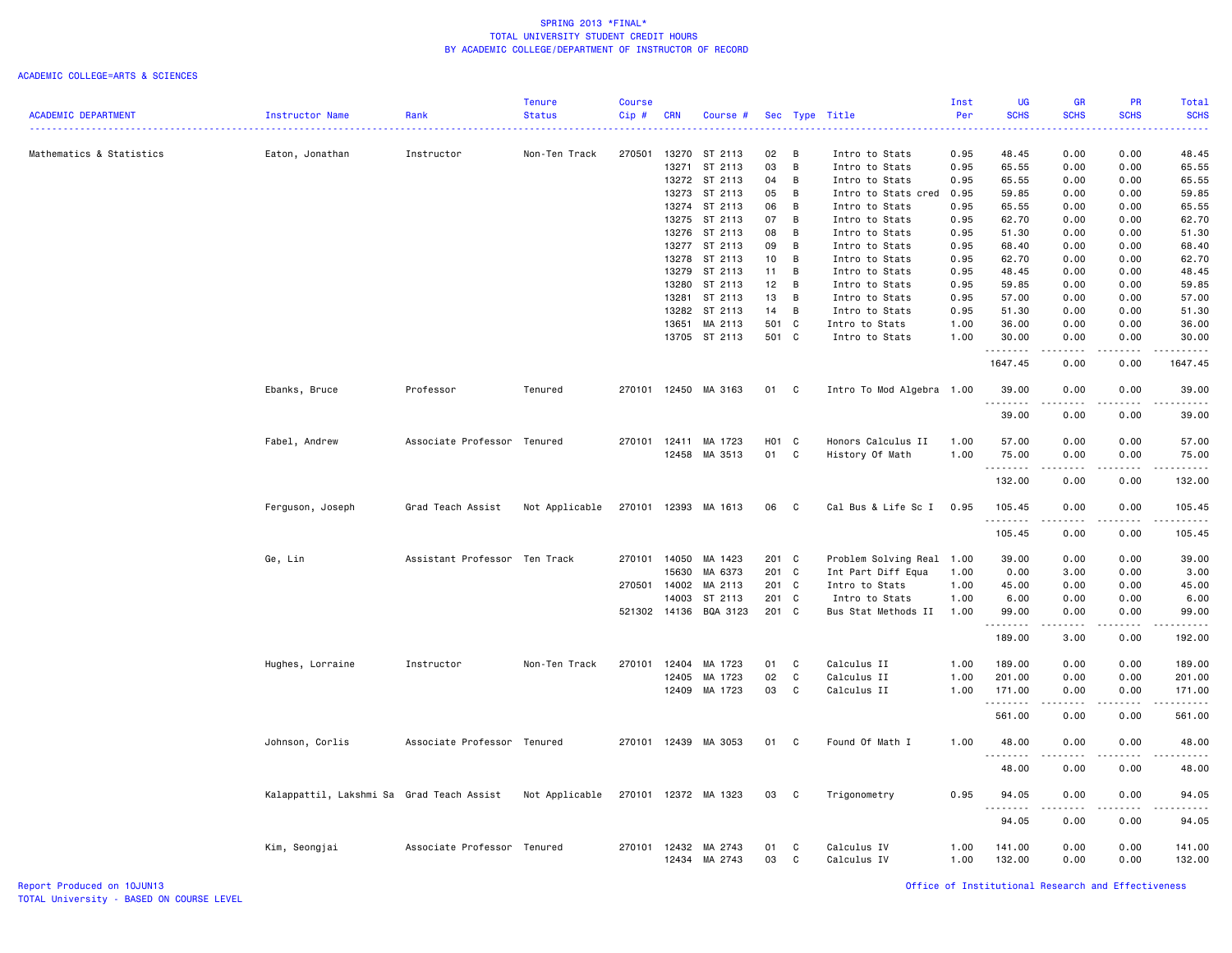### ACADEMIC COLLEGE=ARTS & SCIENCES

|                            |                        |                             | <b>Tenure</b>  | <b>Course</b>    |                |                      |                   |              |                                        | Inst         | <b>UG</b>         | <b>GR</b>                                                                                                                                                    | <b>PR</b>                   | Total         |
|----------------------------|------------------------|-----------------------------|----------------|------------------|----------------|----------------------|-------------------|--------------|----------------------------------------|--------------|-------------------|--------------------------------------------------------------------------------------------------------------------------------------------------------------|-----------------------------|---------------|
| <b>ACADEMIC DEPARTMENT</b> | Instructor Name        | Rank                        | <b>Status</b>  | Cip#             | <b>CRN</b>     | Course #             |                   |              | Sec Type Title                         | Per          | <b>SCHS</b>       | <b>SCHS</b>                                                                                                                                                  | <b>SCHS</b>                 | <b>SCHS</b>   |
| <u>.</u> .<br>. <b>.</b> . |                        |                             |                |                  |                |                      |                   |              |                                        |              |                   |                                                                                                                                                              |                             |               |
|                            |                        |                             |                | 270101 12461     |                |                      |                   |              |                                        |              |                   | 0.00                                                                                                                                                         | 0.00                        | 45.00         |
| Mathematics & Statistics   | Kim, Seongjai          | Associate Professor Tenured |                |                  |                | MA 4323              | 01<br>01          | C<br>C       | Numerical Anal II                      | 1.00<br>1.00 | 45.00             |                                                                                                                                                              |                             |               |
|                            |                        |                             |                |                  | 12469          | MA 6323              |                   |              | Numerical Anal II                      |              | 0.00              | 18.00                                                                                                                                                        | 0.00                        | 18.00         |
|                            |                        |                             |                |                  | 15789          | MA 7000              | 03                | $\mathbf{I}$ | Directed Indiv Study 1.00              |              | 0.00              | 3.00                                                                                                                                                         | 0.00                        | 3.00          |
|                            |                        |                             |                |                  | 15865          | MA 7000              | 04                | $\mathbf{I}$ | Directed Indiv Study 1.00              |              | 0.00              | 3.00                                                                                                                                                         | 0.00                        | 3.00          |
|                            |                        |                             |                |                  | 15994          | MA 4000              | 01                | $\mathbf{I}$ | Directed Indiv Study                   | 1.00         | 3.00              | 0.00                                                                                                                                                         | 0.00                        | 3.00          |
|                            |                        |                             |                |                  | 16278          | MA 7000              | 07                | $\mathbf{I}$ | Directed Indiv Study 1.00              |              | 0.00              | 3.00                                                                                                                                                         | 0.00                        | 3.00          |
|                            |                        |                             |                |                  | 16398          | MA 4000              | 03                | $\mathbf{I}$ | Directed Indiv Study 1.00              |              | 3.00<br>.         | 0.00<br>$\frac{1}{2} \left( \frac{1}{2} \right) \left( \frac{1}{2} \right) \left( \frac{1}{2} \right) \left( \frac{1}{2} \right) \left( \frac{1}{2} \right)$ | 0.00<br>.                   | 3.00<br>.     |
|                            |                        |                             |                |                  |                |                      |                   |              |                                        |              | 324.00            | 27.00                                                                                                                                                        | 0.00                        | 351.00        |
|                            | King, Nancy            | Instructor                  | Non-Ten Track  | 270101           | 12384          | MA 1433              | 01                | C            | Informal Geom & Meas                   | 1.00         | 42.00             | 0.00                                                                                                                                                         | 0.00                        | 42.00         |
|                            |                        |                             |                |                  | 12385          | MA 1433              | 02                | C            | Informal Geom & Meas                   | 1.00         | 54.00             | 0.00                                                                                                                                                         | 0.00                        | 54.00         |
|                            |                        |                             |                |                  | 12388          | MA 1613              | 01                | C            | Cal Bus & Life Sc I                    | 0.05         | 5.70              | 0.00                                                                                                                                                         | 0.00                        | 5.70          |
|                            |                        |                             |                |                  | 12390          | MA 1613              | 03                | C            | Cal Bus & Life Sc I                    | 0.05         | 5.55              | 0.00                                                                                                                                                         | 0.00                        | 5.55          |
|                            |                        |                             |                |                  | 12391          | MA 1613              | 04                | $\mathbf{C}$ | Cal Bus & Life Sc I                    | 1.00         | 162.00            | 0.00                                                                                                                                                         | 0.00                        | 162.00        |
|                            |                        |                             |                |                  | 12392          | MA 1613              | 05                | C            | Cal Bus & Life Sc I                    | 1.00         | 141.00            | 0.00                                                                                                                                                         | 0.00                        | 141.00        |
|                            |                        |                             |                |                  | 12393          | MA 1613              | 06                | C            | Cal Bus & Life Sc I                    | 0.05         | 5.55              | 0.00                                                                                                                                                         | 0.00                        | 5.55          |
|                            |                        |                             |                |                  |                | 12394 MA 1613        | 07                | C            | Cal Bus & Life Sc I                    | 0.05         | 13.65             | 0.00                                                                                                                                                         | 0.00                        | 13.65         |
|                            |                        |                             |                |                  |                |                      |                   |              |                                        |              | .<br>429.45       | $- - - - -$<br>0.00                                                                                                                                          | 0.00                        | .<br>429.45   |
|                            | Krishnasamysaraswathy, | Grad Teach Assist           | Not Applicable |                  |                | 270101 12346 MA 1313 | 03                | C            | College Algebra                        | 0.95         | 114.00            | 0.00                                                                                                                                                         | 0.00                        | 114.00        |
|                            |                        |                             |                |                  |                |                      |                   |              |                                        |              | .                 |                                                                                                                                                              | .                           | .             |
|                            |                        |                             |                |                  |                |                      |                   |              |                                        |              | 114.00            | 0.00                                                                                                                                                         | 0.00                        | 114.00        |
|                            | Miller, Thomas         | Professor                   | Tenured        | 270101           | 12459          | MA 4213              | 01                | S            | Senior Seminar in Ma                   | 1.00         | 48.00             | 0.00                                                                                                                                                         | 0.00                        | 48.00         |
|                            |                        |                             |                |                  | 12479          | MA 9633              | 01                | C            | Topics In Analysis                     | 1.00         | 0.00              | 3.00                                                                                                                                                         | 0.00                        | 3.00          |
|                            |                        |                             |                |                  | 14475          | MA 8643              | 01                | C            | Real Analysis II                       | 1.00         | 0.00              | 12.00                                                                                                                                                        | 0.00                        | 12.00         |
|                            |                        |                             |                |                  | 15308          | MA 9000              | 02                | D            | Research / Diss                        | 1.00         | 0.00              | 7.00                                                                                                                                                         | 0.00                        | 7.00          |
|                            |                        |                             |                |                  |                | 16503 MA 4000        | 04                | $\mathbf{I}$ | Directed Indiv Study 1.00              |              | 1.00              | 0.00                                                                                                                                                         | 0.00                        | 1.00          |
|                            |                        |                             |                |                  |                |                      |                   |              |                                        |              | .                 | $\frac{1}{2} \left( \frac{1}{2} \right) \left( \frac{1}{2} \right) \left( \frac{1}{2} \right) \left( \frac{1}{2} \right) \left( \frac{1}{2} \right)$         | المتمام المتحدة             | المتحدث       |
|                            |                        |                             |                |                  |                |                      |                   |              |                                        |              | 49.00             | 22.00                                                                                                                                                        | 0.00                        | 71.00         |
|                            | Miller, Vivien         | Professor                   | Tenured        | 270101           | 12436          | MA 2743              | 05                | C            | Calculus IV                            | 1.00         | 141.00            | 0.00                                                                                                                                                         | 0.00                        | 141.00        |
|                            |                        |                             |                |                  | 12464          | MA 4643              | 01                | C            | Adv Calculus II                        | 1.00         | 48.00             | 0.00                                                                                                                                                         | 0.00                        | 48.00         |
|                            |                        |                             |                |                  | 12471          | MA 6643              | 01                | C            | Adv Calculus II                        | 1.00         | 0.00              | 12.00                                                                                                                                                        | 0.00                        | 12.00         |
|                            |                        |                             |                |                  |                |                      |                   |              |                                        |              | . <b>.</b>        |                                                                                                                                                              | $\sim$ $\sim$ $\sim$ $\sim$ | المستما       |
|                            |                        |                             |                |                  |                |                      |                   |              |                                        |              | 189.00            | 12.00                                                                                                                                                        | 0.00                        | 201.00        |
|                            | Nation, Julie          | Instructor                  | Non-Ten Track  | 270101           | 12344          | MA 1313              | 01                | C            | College Algebra                        | 0.95         | 558.60            | 0.00                                                                                                                                                         | 0.00                        | 558.60        |
|                            |                        |                             |                |                  | 12370          | MA 1323              | 01                | C            | Trigonometry                           | 1.00         | 570.00            | 0.00                                                                                                                                                         | 0.00                        | 570.00        |
|                            |                        |                             |                |                  | 12382          | MA 1423              | 02                | C            | Problem Solving Real                   | 1.00         | 102.00            | 0.00                                                                                                                                                         | 0.00                        | 102.00        |
|                            |                        |                             |                |                  |                | 12383 MA 1423        | 01                | C            | Problem Solving Real 1.00              |              | 102.00            | 0.00                                                                                                                                                         | 0.00                        | 102.00        |
|                            |                        |                             |                |                  |                |                      |                   |              |                                        |              | .                 | $\begin{array}{cccccccccc} \bullet & \bullet & \bullet & \bullet & \bullet & \bullet & \bullet \end{array}$                                                  | .                           | .             |
|                            |                        |                             |                |                  |                |                      |                   |              |                                        |              | 1332.60           | 0.00                                                                                                                                                         | 0.00                        | 1332.60       |
|                            | Neumann, Michael       | Professor                   | Tenured        | 270101           | 12438          | MA 2743              | H <sub>01</sub> C |              | Honors Calculus IV                     | 1.00         | 60.00             | 0.00                                                                                                                                                         | 0.00                        | 60.00         |
|                            |                        |                             |                |                  | 14476          | MA 8673              | 01                | C            | Funct Analysis II                      | 1.00         | 0.00              | 9.00                                                                                                                                                         | 0.00                        | 9.00          |
|                            |                        |                             |                |                  | 15309          | MA 9000              | 03                | D            | Research / Diss                        | 1.00         | 0.00              | 9.00                                                                                                                                                         | 0.00                        | 9.00          |
|                            |                        |                             |                |                  | 15908          | MA 7000              | 06                | $\mathbf I$  | Directed Indiv Study                   | 1.00         | 0.00              | 3.00                                                                                                                                                         | 0.00                        | 3.00          |
|                            |                        |                             |                |                  |                |                      |                   |              |                                        |              | <u>.</u><br>60.00 | .<br>21.00                                                                                                                                                   | .<br>0.00                   | .<br>81.00    |
|                            |                        |                             |                |                  |                |                      |                   |              |                                        |              |                   |                                                                                                                                                              |                             |               |
|                            | Oppenheimer, Seth      | Professor                   | Tenured        | 240101<br>270101 | 16080<br>12457 | HON 2003<br>MA 3463  | 01<br>01          | I<br>C       | Oxbridge Tutorial<br>Found Of Geometry | 1.00<br>1.00 | 3.00<br>36.00     | 0.00<br>0.00                                                                                                                                                 | 0.00<br>0.00                | 3.00<br>36.00 |

Report Produced on 10JUN13 Office of Institutional Research and Effectiveness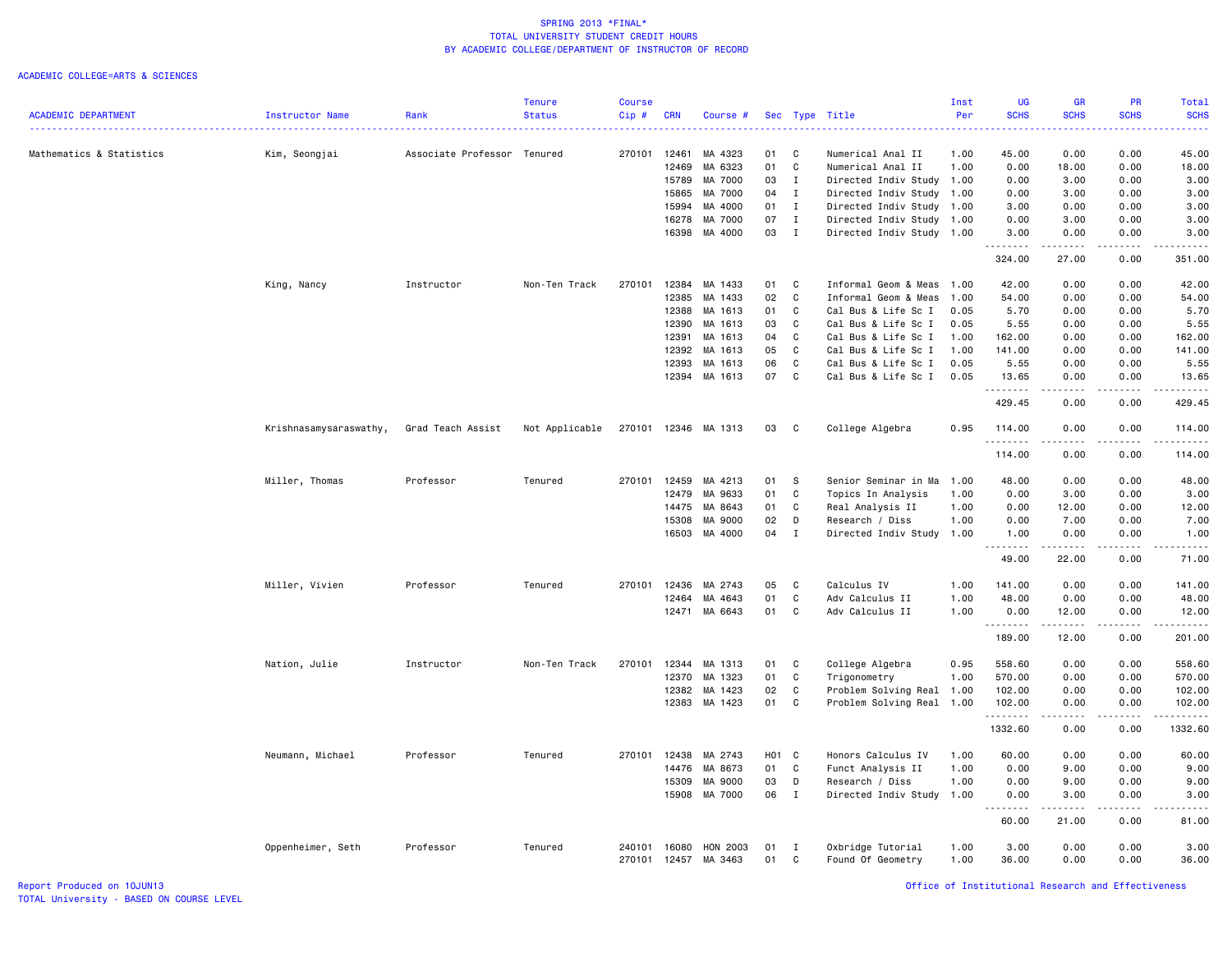|                            |                      |                               | <b>Tenure</b>  | <b>Course</b> |            |               |       |              |                           | Inst | UG                                                   | <b>GR</b>                                                                                                                                                    | PR                           | Total                                                                                                                                    |
|----------------------------|----------------------|-------------------------------|----------------|---------------|------------|---------------|-------|--------------|---------------------------|------|------------------------------------------------------|--------------------------------------------------------------------------------------------------------------------------------------------------------------|------------------------------|------------------------------------------------------------------------------------------------------------------------------------------|
| <b>ACADEMIC DEPARTMENT</b> | Instructor Name      | Rank                          | <b>Status</b>  | Cip#          | <b>CRN</b> | Course #      |       |              | Sec Type Title            | Per  | <b>SCHS</b><br>$\omega$ is $\omega$ in               | <b>SCHS</b>                                                                                                                                                  | <b>SCHS</b>                  | <b>SCHS</b><br>$\frac{1}{2} \left( \frac{1}{2} \right) \left( \frac{1}{2} \right) \left( \frac{1}{2} \right) \left( \frac{1}{2} \right)$ |
| Mathematics & Statistics   | Oppenheimer, Seth    | Professor                     | Tenured        | 270101        | 15698      | MA 7000       | 02    | $\mathbf{I}$ | Directed Indiv Study 1.00 |      | 0.00                                                 | 3.00                                                                                                                                                         | 0.00                         | 3.00                                                                                                                                     |
|                            |                      |                               |                |               | 16501      | MA 7000       | 08    | $\mathbf{I}$ | Directed Indiv Study 1.00 |      | 0.00<br>.                                            | 1.00<br>$\frac{1}{2} \left( \frac{1}{2} \right) \left( \frac{1}{2} \right) \left( \frac{1}{2} \right) \left( \frac{1}{2} \right) \left( \frac{1}{2} \right)$ | 0.00<br>.                    | 1.00<br>.                                                                                                                                |
|                            |                      |                               |                |               |            |               |       |              |                           |      | 39.00                                                | 4.00                                                                                                                                                         | 0.00                         | 43.00                                                                                                                                    |
|                            | Qian, Chuanxi        | Professor                     | Tenured        | 270101        | 12443      | MA 3113       | 04    | C            | Intro Linear Algebra 1.00 |      | 105.00                                               | 0.00                                                                                                                                                         | 0.00                         | 105.00                                                                                                                                   |
|                            |                      |                               |                |               | 12444      | MA 3113       | 05    | C            | Intro Linear Algebra 1.00 |      | 123.00                                               | 0.00                                                                                                                                                         | 0.00                         | 123.00                                                                                                                                   |
|                            |                      |                               |                |               | 12451      | MA 3253       | 01    | C            | Diff Equations            | 1.00 | 126.00<br>--------                                   | 0.00<br>.                                                                                                                                                    | 0.00<br>.                    | 126.00<br>.                                                                                                                              |
|                            |                      |                               |                |               |            |               |       |              |                           |      | 354.00                                               | 0.00                                                                                                                                                         | 0.00                         | 354.00                                                                                                                                   |
|                            | Razzaghi, Mohsen     | Professor                     | Tenured        | 270101        | 12476      | MA 8293       | 01    | C            | Integral Equations        | 1.00 | 0.00                                                 | 15.00                                                                                                                                                        | 0.00                         | 15.00                                                                                                                                    |
|                            |                      |                               |                |               | 15310      | MA 9000       | 04    | D            | Research / Diss           | 1.00 | 0.00<br>$\sim$ $\sim$ $\sim$<br>$\sim$ $\sim$        | 9.00<br>.                                                                                                                                                    | 0.00<br>$\sim$ $\sim$ $\sim$ | 9.00<br>والمستحدث                                                                                                                        |
|                            |                      |                               |                |               |            |               |       |              |                           |      | 0.00                                                 | 24.00                                                                                                                                                        | 0.00                         | 24.00                                                                                                                                    |
|                            | Roberson, Bonnie     | Grad Teach Assist             | Not Applicable | 270101        |            | 12375 MA 1323 | 06    | C            | Trigonometry              | 0.95 | 96.90<br>--------                                    | 0.00<br>.                                                                                                                                                    | 0.00<br>.                    | 96.90<br>.                                                                                                                               |
|                            |                      |                               |                |               |            |               |       |              |                           |      | 96.90                                                | 0.00                                                                                                                                                         | 0.00                         | 96.90                                                                                                                                    |
|                            | Scarborough, Betty   | Assistant Professor Tenured   |                | 270101        | 12386      | MA 1453       | 01    | C            | Precal w/Graphing Ca 0.05 |      | 3.30                                                 | 0.00                                                                                                                                                         | 0.00                         | 3.30                                                                                                                                     |
|                            |                      |                               |                |               | 12433      | MA 2743       | 02    | C            | Calculus IV               | 1.00 | 132.00                                               | 0.00                                                                                                                                                         | 0.00                         | 132.00                                                                                                                                   |
|                            |                      |                               |                |               | 12435      | MA 2743       | 04    | C            | Calculus IV               | 1.00 | 129.00                                               | 0.00                                                                                                                                                         | 0.00                         | 129.00                                                                                                                                   |
|                            |                      |                               |                |               | 12437      | MA 2743       | 06    | C            | Calculus IV               | 1.00 | 135.00                                               | 0.00                                                                                                                                                         | 0.00                         | 135.00                                                                                                                                   |
|                            |                      |                               |                |               |            |               |       | C            |                           |      |                                                      |                                                                                                                                                              |                              |                                                                                                                                          |
|                            |                      |                               |                |               |            | 12440 MA 3113 | 01    |              | Intro Linear Algebra 1.00 |      | 78.00<br>.                                           | 0.00<br>$\frac{1}{2} \left( \frac{1}{2} \right) \left( \frac{1}{2} \right) \left( \frac{1}{2} \right) \left( \frac{1}{2} \right) \left( \frac{1}{2} \right)$ | 0.00<br>.                    | 78.00<br>$\alpha$ , $\alpha$ , $\alpha$ , $\alpha$ , $\alpha$                                                                            |
|                            |                      |                               |                |               |            |               |       |              |                           |      | 477.30                                               | 0.00                                                                                                                                                         | 0.00                         | 477.30                                                                                                                                   |
|                            | Schweitzer, David    | Grad Teach Assist             | Not Applicable | 270101        |            | 12373 MA 1323 | 04    | C            | Trigonometry              | 0.95 | 111.15<br>.                                          | 0.00<br>.                                                                                                                                                    | 0.00<br>$- - - -$            | 111.15<br>.                                                                                                                              |
|                            |                      |                               |                |               |            |               |       |              |                           |      | 111.15                                               | 0.00                                                                                                                                                         | 0.00                         | 111.15                                                                                                                                   |
|                            | Sepehrifar, Mohammad | Assistant Professor Ten Track |                | 270501        | 13287      | ST 4213       | 01    | C            | Nonparametric Meth        | 1.00 | 6.00                                                 | 0.00                                                                                                                                                         | 0.00                         | 6.00                                                                                                                                     |
|                            |                      |                               |                |               | 13291      | ST 6213       | 01    | C            | Nonparametric Meth        | 1.00 | 0.00                                                 | 18.00                                                                                                                                                        | 0.00                         | 18.00                                                                                                                                    |
|                            |                      |                               |                |               |            | 15787 ST 7000 | 02    | $\mathbf{I}$ | Directed Indiv Study 1.00 |      | 0.00                                                 | 3.00                                                                                                                                                         | 0.00                         | 3.00                                                                                                                                     |
|                            |                      |                               |                |               |            |               |       |              |                           |      | $\sim$ $\sim$ $\sim$ $\sim$<br>$\sim$ $\sim$<br>6.00 | .<br>21.00                                                                                                                                                   | .<br>0.00                    | $\sim$ $\sim$ $\sim$ $\sim$ $\sim$<br>27.00                                                                                              |
|                            | Sessions, Bonnie     | Grad Teach Assist             | Not Applicable | 270101        |            | 12345 MA 1313 | 02    | C            | College Algebra           | 0.95 | 102.60                                               | 0.00                                                                                                                                                         | 0.00<br>$\cdots$             | 102.60                                                                                                                                   |
|                            |                      |                               |                |               |            |               |       |              |                           |      | 102.60                                               | 0.00                                                                                                                                                         | 0.00                         | 102.60                                                                                                                                   |
|                            | Shaw, Patricia       | Instructor                    | Non-Ten Track  | 270101        | 12426      | MA 2733       | 02    | C            | Calculus III              | 1.00 | 99.00                                                | 0.00                                                                                                                                                         | 0.00                         | 99.00                                                                                                                                    |
|                            |                      |                               |                |               | 12427      | MA 2733       | 01    | C            | Calculus III              | 1.00 | 204.00                                               | 0.00                                                                                                                                                         | 0.00                         | 204.00                                                                                                                                   |
|                            |                      |                               |                |               | 12428      | MA 2733       | 04    | $\mathbf c$  | Calculus III              | 1.00 | 123.00                                               | 0.00                                                                                                                                                         | 0.00                         | 123.00                                                                                                                                   |
|                            |                      |                               |                |               | 12430      | MA 2733       | 03    | $\mathbf c$  | Calculus III              | 1.00 | 150.00                                               | 0.00                                                                                                                                                         | 0.00                         | 150.00                                                                                                                                   |
|                            |                      |                               |                |               | 12431      | MA 2733       | H01 C |              | Honors Calculus III       | 1.00 | 45.00<br>.                                           | 0.00<br>$\frac{1}{2} \left( \frac{1}{2} \right) \left( \frac{1}{2} \right) \left( \frac{1}{2} \right) \left( \frac{1}{2} \right) \left( \frac{1}{2} \right)$ | 0.00<br>.                    | 45.00<br>.                                                                                                                               |
|                            |                      |                               |                |               |            |               |       |              |                           |      | 621.00                                               | 0.00                                                                                                                                                         | 0.00                         | 621.00                                                                                                                                   |
|                            | Shontz, Suzanne      | Assistant Professor Ten Track |                | 270101        | 15989      | MA 9000       | 06    | D            | Research / Diss           | 1.00 | 0.00                                                 | 6.00                                                                                                                                                         | 0.00                         | 6.00                                                                                                                                     |
|                            |                      |                               |                | 279999        | 14472      | MA 4990       | 01    | C            | Special Topic In MA       | 1.00 | 33.00                                                | 0.00                                                                                                                                                         | 0.00                         | 33.00                                                                                                                                    |
|                            |                      |                               |                |               | 14473      | MA 6990       | 01    | C            | Special Topic In MA       | 1.00 | 0.00                                                 | 15.00                                                                                                                                                        | 0.00                         | 15.00                                                                                                                                    |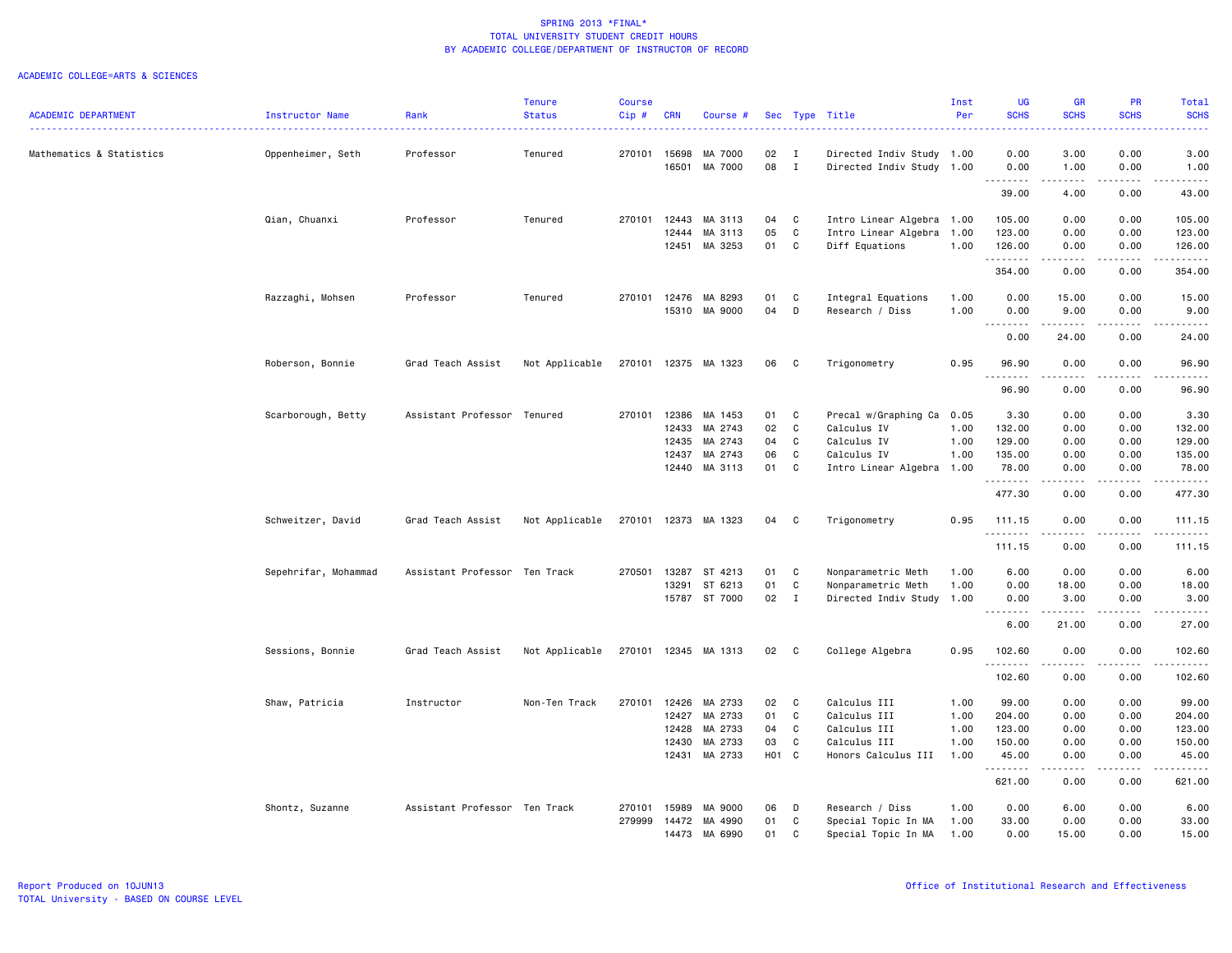|                            |                                           |                               | <b>Tenure</b>  | <b>Course</b> |                |                          |          |              |                                    | Inst         | <b>UG</b>           | <b>GR</b>    | PR                                  | Total            |
|----------------------------|-------------------------------------------|-------------------------------|----------------|---------------|----------------|--------------------------|----------|--------------|------------------------------------|--------------|---------------------|--------------|-------------------------------------|------------------|
| <b>ACADEMIC DEPARTMENT</b> | Instructor Name                           | Rank                          | <b>Status</b>  | Cip#          | <b>CRN</b>     | Course #                 |          |              | Sec Type Title                     | Per          | <b>SCHS</b>         | <b>SCHS</b>  | <b>SCHS</b>                         | <b>SCHS</b><br>. |
|                            |                                           |                               |                |               |                |                          |          |              |                                    |              |                     |              |                                     |                  |
|                            |                                           |                               |                |               |                |                          |          |              |                                    |              | .<br>33.00          | 21.00        | 0.00                                | 54.00            |
|                            |                                           |                               |                |               |                |                          |          |              |                                    |              |                     |              |                                     |                  |
| Mathematics & Statistics   | Shows, Justin                             | Assistant Professor Ten Track |                | 270501        | 12468          | MA 6253                  | 01       | C            | Data Analysis                      | 1.00         | 0.00                | 9.00         | 0.00                                | 9.00             |
|                            |                                           |                               |                |               | 13292          | ST 6253                  | 01       | C            | Data Analysis II                   | 1.00         | 0.00                | 9.00         | 0.00                                | 9.00             |
|                            |                                           |                               |                |               | 13294          | ST 8114                  | 01       | B            | Statistical Methods                | 1.00         | 0.00                | 128.00       | 0.00                                | 128.00           |
|                            |                                           |                               |                |               | 16179          | ST 7000                  | 05       | $\mathbf{I}$ | Directed Indiv Study 1.00          |              | 0.00                | 3.00         | 0.00                                | 3.00             |
|                            |                                           |                               |                |               |                | 16361 ST 7000            | 08       | $\mathbf{I}$ | Directed Indiv Study 1.00          |              | 0.00<br>.           | 3.00<br>.    | 0.00<br>.                           | 3.00<br><u>.</u> |
|                            |                                           |                               |                |               |                |                          |          |              |                                    |              | 0.00                | 152.00       | 0.00                                | 152.00           |
|                            | Smith, Robert                             | Associate Professor Tenured   |                | 270101        | 12441          | MA 3113                  | 02       | C            | Intro Linear Algebra 1.00          |              | 138.00              | 0.00         | 0.00                                | 138.00           |
|                            |                                           |                               |                |               | 12442          | MA 3113                  | 03       | $\mathbf{C}$ | Intro Linear Algebra 1.00          |              | 147.00              | 0.00         | 0.00                                | 147.00           |
|                            |                                           |                               |                |               | 12478          | MA 8981                  | 01       | C            | Teaching Seminar                   | 1.00         | 0.00                | 8.00         | 0.00                                | 8.00             |
|                            |                                           |                               |                |               |                |                          |          |              |                                    |              | .<br>285.00         | .<br>8.00    | .<br>0.00                           | .<br>293.00      |
|                            | Tschume, William                          | Lecturer                      | Non-Ten Track  | 270101        | 12348          | MA 1313                  | 05       | C            | College Algebra                    | 0.95         | 188.10              | 0.00         | 0.00                                | 188.10           |
|                            |                                           |                               |                |               | 12371          | MA 1323                  | 02       | C            | Trigonometry                       | 0.95         | 413.25              | 0.00         | 0.00                                | 413.25           |
|                            |                                           |                               |                |               | 12376          | MA 1323                  | 07       | C            | Trigonometry                       | 0.95         | 381.90              | 0.00         | 0.00                                | 381.90           |
|                            |                                           |                               |                |               | 12394          | MA 1613                  | 07       | $\mathbf c$  | Cal Bus & Life Sc I                | 0.95         | 259.35              | 0.00         | 0.00                                | 259.35           |
|                            |                                           |                               |                |               |                |                          |          |              |                                    |              | --------<br>1242.60 | .<br>0.00    | $- - -$<br>0.00                     | .<br>1242.60     |
|                            |                                           |                               |                |               |                |                          |          |              |                                    |              |                     |              |                                     |                  |
|                            | Vanlangenberg, Christop Grad Teach Assist |                               | Not Applicable | 270501        | 12413          | MA 2113                  | 02       | B            | Intro to Stats                     | 0.05         | 1.80                | 0.00         | 0.00                                | 1.80             |
|                            |                                           |                               |                |               | 12425          | MA 2113                  | 14       | B            | Intro to Stats                     | 0.05         | 1.65                | 0.00         | 0.00                                | 1.65             |
|                            |                                           |                               |                |               | 13270          | ST 2113<br>13282 ST 2113 | 02<br>14 | B<br>B       | Intro to Stats<br>Intro to Stats   | 0.05<br>0.05 | 2.55<br>2.70        | 0.00<br>0.00 | 0.00<br>0.00                        | 2.55<br>2.70     |
|                            |                                           |                               |                |               |                |                          |          |              |                                    |              | .                   | .            | $\omega$ $\omega$ $\omega$ $\omega$ | .                |
|                            |                                           |                               |                |               |                |                          |          |              |                                    |              | 8.70                | 0.00         | 0.00                                | 8.70             |
|                            | Walters, Kimberly                         | Instructor                    | Non-Ten Track  | 270101        | 12344          | MA 1313                  | 01       | C            | College Algebra                    | 0.05         | 29.40               | 0.00         | 0.00                                | 29.40            |
|                            |                                           |                               |                |               | 12345          | MA 1313                  | 02       | C            | College Algebra                    | 0.05         | 5.40                | 0.00         | 0.00                                | 5.40             |
|                            |                                           |                               |                |               | 12346          | MA 1313                  | 03       | C            | College Algebra                    | 0.05         | 6.00                | 0.00         | 0.00                                | 6.00             |
|                            |                                           |                               |                |               | 12348          | MA 1313                  | 05       | C            | College Algebra                    | 0.05         | 9.90                | 0.00         | 0.00                                | 9.90             |
|                            |                                           |                               |                |               | 12349          | MA 1313                  | 06       | C            | College Algebra                    | 1.00         | 579.00              | 0.00         | 0.00                                | 579.00           |
|                            |                                           |                               |                |               | 12353          | MA 1313                  | 10       | К            | College Algebra                    | 1.00         | 0.00                | 0.00         | 0.00                                | 0.00             |
|                            |                                           |                               |                |               | 12354          | MA 1313                  | 09       | К            | College Algebra                    | 1.00         | 0.00                | 0.00         | 0.00                                | 0.00             |
|                            |                                           |                               |                |               | 12355          | MA 1313                  | 08       | К            | College Algebra                    | 1.00         | 0.00                | 0.00         | 0.00                                | 0.00             |
|                            |                                           |                               |                |               | 12356          | MA 1313                  | 11       | К            | College Algebra                    | 1.00         | 0.00                | 0.00         | 0.00                                | 0.00             |
|                            |                                           |                               |                |               | 12357          | MA 1313                  | 12       | K            | College Algebra                    | 1.00         | 0.00                | 0.00         | 0.00                                | 0.00             |
|                            |                                           |                               |                |               | 12358          | MA 1313                  | 13       | К            | College Algebra                    | 1.00         | 0.00                | 0.00         | 0.00                                | 0.00             |
|                            |                                           |                               |                |               | 12359          | MA 1313                  | 14       | К            | College Algebra                    | 1.00         | 0.00                | 0.00         | 0.00                                | 0.00             |
|                            |                                           |                               |                |               | 12360          | MA 1313                  | 15       | K            | College Algebra                    | 1.00         | 0.00                | 0.00         | 0.00                                | 0.00             |
|                            |                                           |                               |                |               | 12361          | MA 1313                  | 16       | К            | College Algebra                    | 1.00         | 0.00                | 0.00         | 0.00                                | 0.00             |
|                            |                                           |                               |                |               | 12363          | MA 1313                  | 17       | Κ            | College Algebra                    | 1.00         | 0.00                | 0.00         | 0.00                                | 0.00             |
|                            |                                           |                               |                |               | 12364          | MA 1313                  | 18       | К            | College Algebra                    | 1.00         | 0.00                | 0.00         | 0.00                                | 0.00             |
|                            |                                           |                               |                |               | 12365          | MA 1313                  | 19       | Κ            | College Algebra                    | 1.00         | 0.00                | 0.00         | 0.00                                | 0.00             |
|                            |                                           |                               |                |               | 12366<br>12367 | MA 1313<br>MA 1313       | 20<br>21 | К<br>K       | College Algebra<br>College Algebra | 1.00<br>1.00 | 0.00<br>0.00        | 0.00<br>0.00 | 0.00<br>0.00                        | 0.00<br>0.00     |
|                            |                                           |                               |                |               | 12368          | MA 1313                  | 22       | К            | College Algebra                    | 1.00         | 0.00                | 0.00         | 0.00                                | 0.00             |
|                            |                                           |                               |                |               |                | 12390 MA 1613            | 03       | C            | Cal Bus & Life Sc I                | 0.95         | 105.45              | 0.00         | 0.00                                | 105.45           |
|                            |                                           |                               |                |               |                | 13649 MA 1433            | 501      | $\mathsf{C}$ | Informal Geom & Meas 1.00          |              | 30.00               | 0.00         | 0.00                                | 30.00            |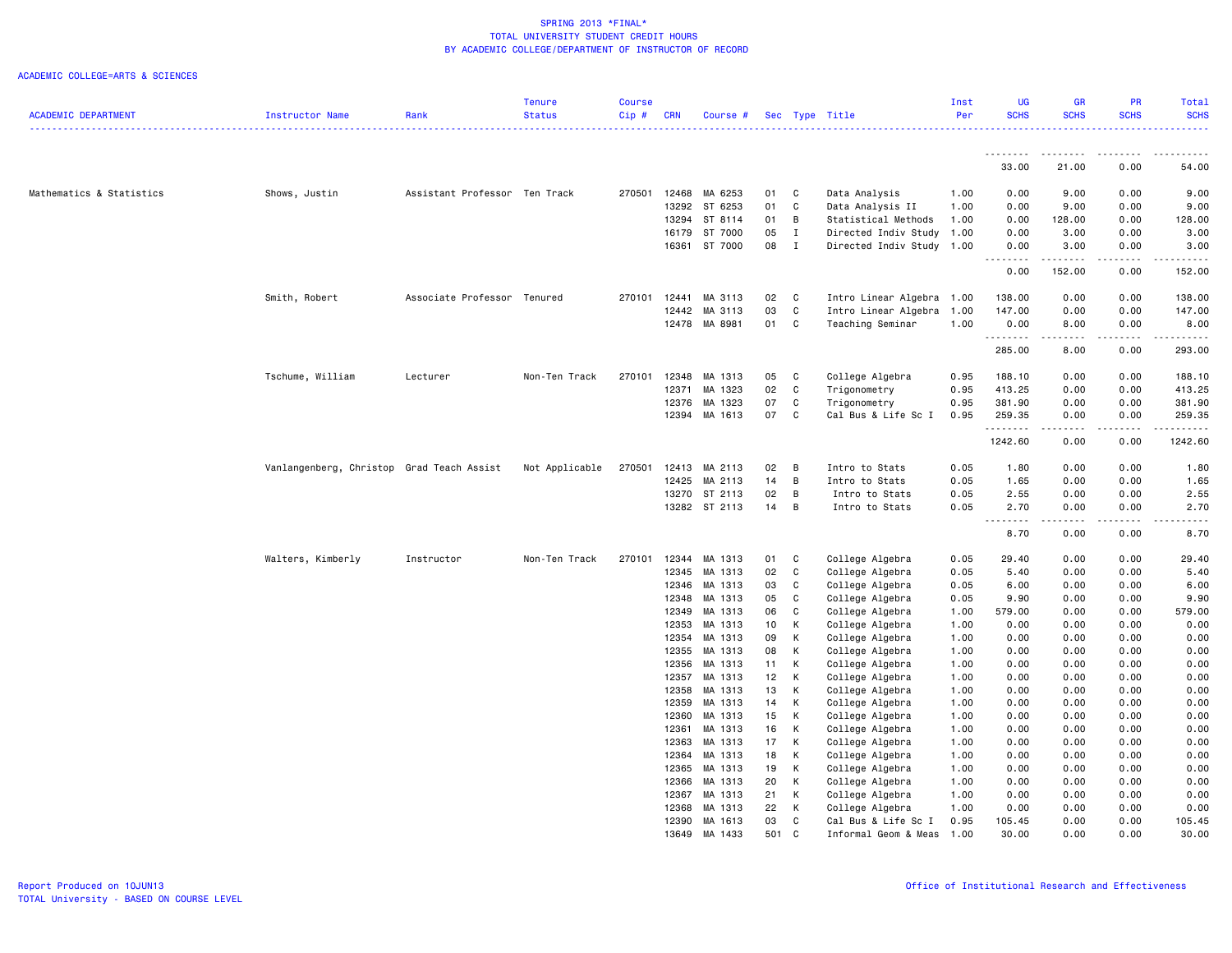|                            |                    |                               | <b>Tenure</b>  | <b>Course</b> |              |               |       |              |                           | Inst | <b>UG</b>                                                                                                                                                                                                                                                                                                                                                                                                                                                                                      | <b>GR</b>                                | <b>PR</b>                                                                                                                                                                       | Total                |
|----------------------------|--------------------|-------------------------------|----------------|---------------|--------------|---------------|-------|--------------|---------------------------|------|------------------------------------------------------------------------------------------------------------------------------------------------------------------------------------------------------------------------------------------------------------------------------------------------------------------------------------------------------------------------------------------------------------------------------------------------------------------------------------------------|------------------------------------------|---------------------------------------------------------------------------------------------------------------------------------------------------------------------------------|----------------------|
| <b>ACADEMIC DEPARTMENT</b> | Instructor Name    | Rank                          | <b>Status</b>  | Cip#          | <b>CRN</b>   | Course #      |       |              | Sec Type Title            | Per  | <b>SCHS</b>                                                                                                                                                                                                                                                                                                                                                                                                                                                                                    | <b>SCHS</b>                              | <b>SCHS</b>                                                                                                                                                                     | <b>SCHS</b><br>.     |
|                            |                    |                               |                |               |              |               |       |              |                           |      | <u>.</u>                                                                                                                                                                                                                                                                                                                                                                                                                                                                                       | ---------                                | $\frac{1}{2} \left( \frac{1}{2} \right) \left( \frac{1}{2} \right) \left( \frac{1}{2} \right) \left( \frac{1}{2} \right) \left( \frac{1}{2} \right) \left( \frac{1}{2} \right)$ | .                    |
|                            |                    |                               |                |               |              |               |       |              |                           |      | 765.15                                                                                                                                                                                                                                                                                                                                                                                                                                                                                         | 0.00                                     | 0.00                                                                                                                                                                            | 765.15               |
| Mathematics & Statistics   | Wang, Wenshuang    | Grad Teach Assist             | Not Applicable | 270501        |              | 12417 MA 2113 | 06    | B            | Intro to Stats            | 0.05 | 1.05                                                                                                                                                                                                                                                                                                                                                                                                                                                                                           | 0.00                                     | 0.00                                                                                                                                                                            | 1.05                 |
|                            |                    |                               |                |               | 12418        | MA 2113       | 07    | B            | Intro to Stats            | 0.05 | 1.05                                                                                                                                                                                                                                                                                                                                                                                                                                                                                           | 0.00                                     | 0.00                                                                                                                                                                            | 1.05                 |
|                            |                    |                               |                |               | 13274        | ST 2113       | 06    | B            | Intro to Stats            | 0.05 | 3.45                                                                                                                                                                                                                                                                                                                                                                                                                                                                                           | 0.00                                     | 0.00                                                                                                                                                                            | 3.45                 |
|                            |                    |                               |                |               |              | 13275 ST 2113 | 07    | B            | Intro to Stats            | 0.05 | 3.30<br>$\begin{array}{cccccccccccccc} \multicolumn{2}{c}{} & \multicolumn{2}{c}{} & \multicolumn{2}{c}{} & \multicolumn{2}{c}{} & \multicolumn{2}{c}{} & \multicolumn{2}{c}{} & \multicolumn{2}{c}{} & \multicolumn{2}{c}{} & \multicolumn{2}{c}{} & \multicolumn{2}{c}{} & \multicolumn{2}{c}{} & \multicolumn{2}{c}{} & \multicolumn{2}{c}{} & \multicolumn{2}{c}{} & \multicolumn{2}{c}{} & \multicolumn{2}{c}{} & \multicolumn{2}{c}{} & \multicolumn{2}{c}{} & \multicolumn{2}{c}{} & \$ | 0.00<br>$\omega$ is $\omega$ in $\omega$ | 0.00<br>.                                                                                                                                                                       | 3.30<br>وعاعات       |
|                            |                    |                               |                |               |              |               |       |              |                           |      | 8.85                                                                                                                                                                                                                                                                                                                                                                                                                                                                                           | 0.00                                     | 0.00                                                                                                                                                                            | 8.85                 |
|                            | Williams, Jahmario | Grad Teach Assist             | Not Applicable | 270101        |              | 12389 MA 1613 | 02    | C            | Cal Bus & Life Sc I       | 1.00 | 114.00<br>.                                                                                                                                                                                                                                                                                                                                                                                                                                                                                    | 0.00<br>. <b>.</b>                       | 0.00<br>.                                                                                                                                                                       | 114.00<br>. <u>.</u> |
|                            |                    |                               |                |               |              |               |       |              |                           |      | 114.00                                                                                                                                                                                                                                                                                                                                                                                                                                                                                         | 0.00                                     | 0.00                                                                                                                                                                            | 114.00               |
|                            | Wood, Rebecca      | Lecturer                      | Non-Ten Track  | 270101        | 12380        | MA 1413       | 01    | C            | Structure Real Numbe      | 1.00 | 111.00                                                                                                                                                                                                                                                                                                                                                                                                                                                                                         | 0.00                                     | 0.00                                                                                                                                                                            | 111.00               |
|                            |                    |                               |                |               | 12381        | MA 1413       | 02    | C            | Structure Real Numbe      | 1.00 | 132.00                                                                                                                                                                                                                                                                                                                                                                                                                                                                                         | 0.00                                     | 0.00                                                                                                                                                                            | 132.00               |
|                            |                    |                               |                |               | 270501 12448 | MA 3123       | 01    | B            | Intro to Stat. Inf        | 1.00 | 21.00                                                                                                                                                                                                                                                                                                                                                                                                                                                                                          | 0.00                                     | 0.00                                                                                                                                                                            | 21.00                |
|                            |                    |                               |                |               | 12449        | MA 3123       | 02    | B            | Intro to Stat. Inf        | 1.00 | 18.00                                                                                                                                                                                                                                                                                                                                                                                                                                                                                          | 0.00                                     | 0.00                                                                                                                                                                            | 18.00                |
|                            |                    |                               |                |               | 13284        | ST 3123       | 01    | B            | Intro to Stat. Inf.       | 1.00 | 105.00                                                                                                                                                                                                                                                                                                                                                                                                                                                                                         | 0.00                                     | 0.00                                                                                                                                                                            | 105.00               |
|                            |                    |                               |                |               | 13285        | ST 3123       | 02    | B            | Intro to Stat. Inf.       | 1.00 | 114.00                                                                                                                                                                                                                                                                                                                                                                                                                                                                                         | 0.00                                     | 0.00                                                                                                                                                                            | 114.00               |
|                            |                    |                               |                |               | 13652        | MA 3123       | 501   | B            | Intro to Stat. Inf        | 1.00 | 27.00                                                                                                                                                                                                                                                                                                                                                                                                                                                                                          | 0.00                                     | 0.00                                                                                                                                                                            | 27.00                |
|                            |                    |                               |                |               |              | 13706 ST 3123 | 501 B |              | Intro to Stat. Inf.       | 1.00 | 15.00<br>.                                                                                                                                                                                                                                                                                                                                                                                                                                                                                     | 0.00<br>$\frac{1}{2}$                    | 0.00<br>.                                                                                                                                                                       | 15.00<br><u>.</u>    |
|                            |                    |                               |                |               |              |               |       |              |                           |      | 543.00                                                                                                                                                                                                                                                                                                                                                                                                                                                                                         | 0.00                                     | 0.00                                                                                                                                                                            | 543.00               |
|                            | Woodard, Kelly     | Lecturer                      | Non-Ten Track  | 270101        |              | 13644 MA 0103 | 501 C |              | Intermediate Algebra 1.00 |      | 54.00                                                                                                                                                                                                                                                                                                                                                                                                                                                                                          | 0.00                                     | 0.00                                                                                                                                                                            | 54.00                |
|                            |                    |                               |                |               |              | 13645 MA 1313 |       | 501 C        | College Algebra           | 1.00 | 51.00                                                                                                                                                                                                                                                                                                                                                                                                                                                                                          | 0.00                                     | 0.00                                                                                                                                                                            | 51.00                |
|                            |                    |                               |                |               | 13646        | MA 1323       | 501 C |              | Trigonometry              | 1.00 | 63.00                                                                                                                                                                                                                                                                                                                                                                                                                                                                                          | 0.00                                     | 0.00                                                                                                                                                                            | 63.00                |
|                            |                    |                               |                |               | 13647        | MA 1413       | 501 C |              | Structure Real Numbe      | 1.00 | 24.00                                                                                                                                                                                                                                                                                                                                                                                                                                                                                          | 0.00                                     | 0.00                                                                                                                                                                            | 24.00                |
|                            |                    |                               |                |               |              | 13648 MA 1423 | 501 C |              | Problem Solving Real 1.00 |      | 72.00<br>. <b>.</b> .                                                                                                                                                                                                                                                                                                                                                                                                                                                                          | 0.00<br>.                                | 0.00<br>.                                                                                                                                                                       | 72.00<br>.           |
|                            |                    |                               |                |               |              |               |       |              |                           |      | 264.00                                                                                                                                                                                                                                                                                                                                                                                                                                                                                         | 0.00                                     | 0.00                                                                                                                                                                            | 264.00               |
|                            | Woodroofe, Russell | Assistant Professor Ten Track |                | 270101        | 14468        | MA 4163       | 01    | C            | Group Theory              | 1.00 | 3.00                                                                                                                                                                                                                                                                                                                                                                                                                                                                                           | 0.00                                     | 0.00                                                                                                                                                                            | 3.00                 |
|                            |                    |                               |                |               | 14469        | MA 6163       | 01    | C            | Group Theory              | 1.00 | 0.00                                                                                                                                                                                                                                                                                                                                                                                                                                                                                           | 18.00                                    | 0.00                                                                                                                                                                            | 18.00                |
|                            |                    |                               |                |               |              | 15530 MA 7000 | 01    | $\mathbf{I}$ | Directed Indiv Study      | 1.00 | 0.00<br><b></b>                                                                                                                                                                                                                                                                                                                                                                                                                                                                                | 3.00<br>.                                | 0.00<br>.                                                                                                                                                                       | 3.00<br>.            |
|                            |                    |                               |                |               |              |               |       |              |                           |      | 3.00                                                                                                                                                                                                                                                                                                                                                                                                                                                                                           | 21.00                                    | 0.00                                                                                                                                                                            | 24.00                |
|                            | Woody, Jonathan    | Assistant Professor Ten Track |                | 270501        | 13299        | ST 8533       | 01    | C            | Applied Probability       | 1.00 | 0.00                                                                                                                                                                                                                                                                                                                                                                                                                                                                                           | 18.00                                    | 0.00                                                                                                                                                                            | 18.00                |
|                            |                    |                               |                |               | 13302        | ST 8951       | 01    | C            | Seminar In Stat           | 1.00 | 0.00                                                                                                                                                                                                                                                                                                                                                                                                                                                                                           | 4.00                                     | 0.00                                                                                                                                                                            | 4.00                 |
|                            |                    |                               |                |               | 15311        | ST 4000       | 01    | $\mathbf{I}$ | Directed Indiv Study      | 1.00 | 3.00                                                                                                                                                                                                                                                                                                                                                                                                                                                                                           | 0.00                                     | 0.00                                                                                                                                                                            | 3.00                 |
|                            |                    |                               |                |               | 15312        | ST 4000       | 02    | I            | Directed Indiv Study      | 1.00 | 3.00                                                                                                                                                                                                                                                                                                                                                                                                                                                                                           | 0.00                                     | 0.00                                                                                                                                                                            | 3.00                 |
|                            |                    |                               |                |               | 15646        | ST 4000       | 03    | $\mathbf{I}$ | Directed Indiv Study 1.00 |      | 3.00                                                                                                                                                                                                                                                                                                                                                                                                                                                                                           | 0.00                                     | 0.00                                                                                                                                                                            | 3.00                 |
|                            |                    |                               |                |               | 16220        | ST 7000       | 06    | $\mathbf{I}$ | Directed Indiv Study      | 1.00 | 0.00                                                                                                                                                                                                                                                                                                                                                                                                                                                                                           | 3.00                                     | 0.00                                                                                                                                                                            | 3.00                 |
|                            |                    |                               |                |               | 16322        | ST 8000       | 01    | D            | Research / Thesis         | 1.00 | 0.00                                                                                                                                                                                                                                                                                                                                                                                                                                                                                           | 2.00                                     | 0.00                                                                                                                                                                            | 2.00                 |
|                            |                    |                               |                |               |              | 16360 ST 7000 | 07    | $\mathbf{I}$ | Directed Indiv Study 1.00 |      | 0.00<br>.                                                                                                                                                                                                                                                                                                                                                                                                                                                                                      | 1.00<br>.                                | 0.00<br>.                                                                                                                                                                       | 1.00<br>.            |
|                            |                    |                               |                |               |              |               |       |              |                           |      | 9.00                                                                                                                                                                                                                                                                                                                                                                                                                                                                                           | 28.00                                    | 0.00                                                                                                                                                                            | 37.00                |
|                            | Xu, Xiangsheng     | Professor                     | Tenured        | 270101        | 12453        | MA 3253       | 03    | C            | Diff Equations            | 1.00 | 129.00                                                                                                                                                                                                                                                                                                                                                                                                                                                                                         | 0.00                                     | 0.00                                                                                                                                                                            | 129.00               |
|                            |                    |                               |                |               | 12454        | MA 3253       | 04    | C            | Diff Equations            | 1.00 | 129,00                                                                                                                                                                                                                                                                                                                                                                                                                                                                                         | 0.00<br><b></b>                          | 0.00<br>.                                                                                                                                                                       | 129.00<br>.          |
|                            |                    |                               |                |               |              |               |       |              |                           |      | 258.00                                                                                                                                                                                                                                                                                                                                                                                                                                                                                         | 0.00                                     | 0.00                                                                                                                                                                            | 258.00               |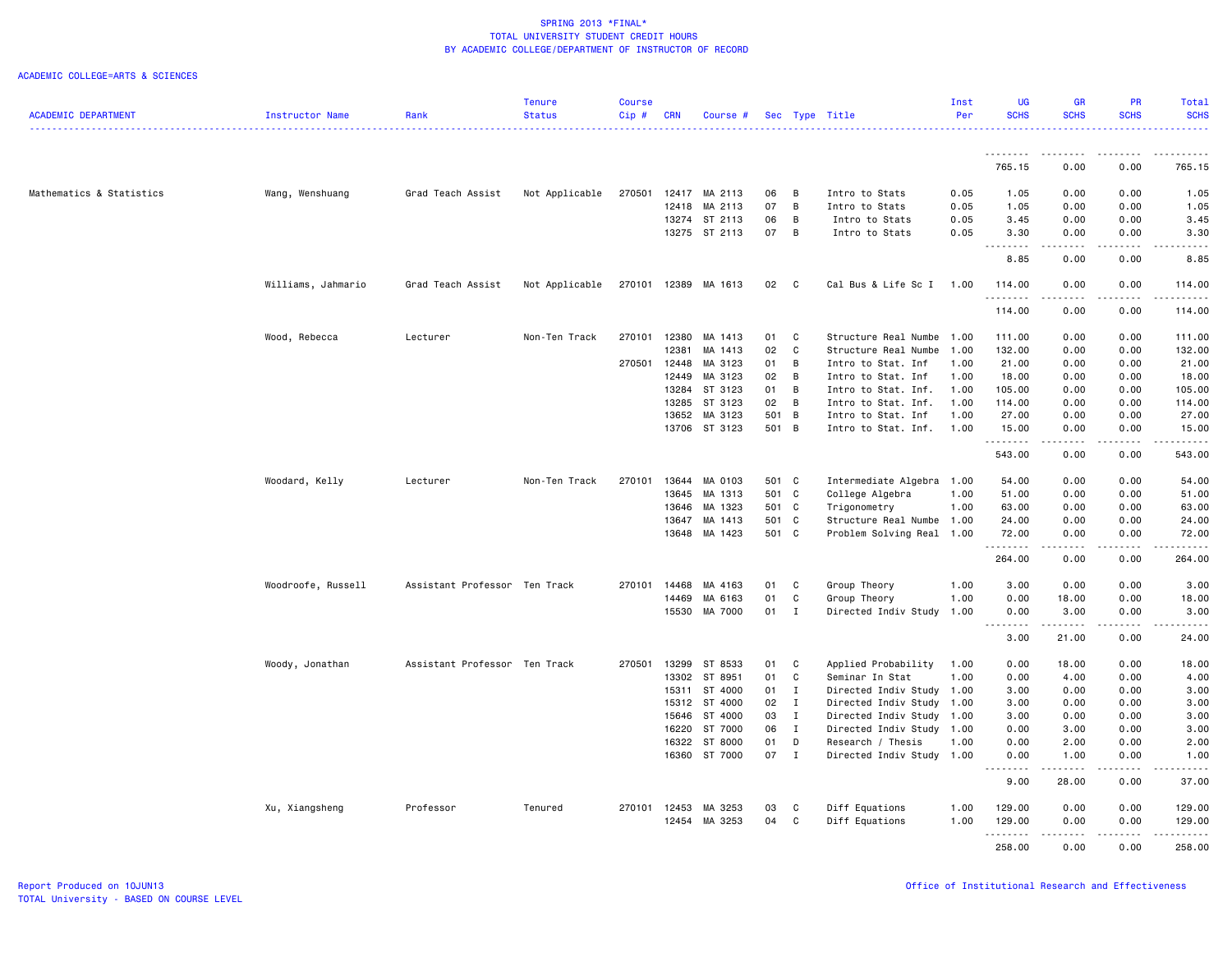| <b>ACADEMIC DEPARTMENT</b> | <b>Instructor Name</b> | Rank                          | <b>Tenure</b><br><b>Status</b> | <b>Course</b><br>Cip# | <b>CRN</b> | Course #      |                 |                | Sec Type Title            | Inst<br>Per | UG<br><b>SCHS</b>             | <b>GR</b><br><b>SCHS</b> | <b>PR</b><br><b>SCHS</b> | Total<br><b>SCHS</b>   |
|----------------------------|------------------------|-------------------------------|--------------------------------|-----------------------|------------|---------------|-----------------|----------------|---------------------------|-------------|-------------------------------|--------------------------|--------------------------|------------------------|
|                            |                        |                               |                                |                       |            |               |                 |                |                           |             |                               |                          |                          | .                      |
| Mathematics & Statistics   | Xu, Yang               | Grad Teach Assist             | Not Applicable                 | 270501                |            | 12422 MA 2113 | $11 \quad B$    |                | Intro to Stats            | 0.05        | 1.65                          | 0.00                     | 0.00                     | 1.65                   |
|                            |                        |                               |                                |                       |            | 12423 MA 2113 | 12              | B              | Intro to Stats            | 0.05        | 1.50                          | 0.00                     | 0.00                     | 1.50                   |
|                            |                        |                               |                                |                       |            | 13279 ST 2113 | $11 \quad B$    |                | Intro to Stats            | 0.05        | 2.55                          | 0.00                     | 0.00                     | 2.55                   |
|                            |                        |                               |                                |                       | 13280      | ST 2113       | 12 <sub>2</sub> | B              | Intro to Stats            | 0.05        | 3.15                          | 0.00                     | 0.00                     | 3.15                   |
|                            |                        |                               |                                |                       |            |               |                 |                |                           |             | --------<br>8.85              | 0.00                     | 0.00                     | 8.85                   |
|                            | Yarahmadian, Shantia   | Assistant Professor Ten Track |                                | 270101                | 12455      | MA 3253       | 05              | C              | Diff Equations            | 1.00        | 123.00                        | 0.00                     | 0.00                     | 123.00                 |
|                            |                        |                               |                                |                       | 14465      | MA 3353       | 01              | C <sub>c</sub> | Diff Equations II         | 1.00        | 63.00<br>--------             | 0.00<br>----             | 0.00<br>--------         | 63.00<br>.             |
|                            |                        |                               |                                |                       |            |               |                 |                |                           |             | 186.00                        | 0.00                     | 0.00                     | 186.00                 |
|                            | Zhang, Haimeng         | Associate Professor Tenured   |                                | 270501                | 13290      | ST 6211       | 01              | E              | Stat Consulting           | 1.00        | 0.00                          | 4.00                     | 0.00                     | 4.00                   |
|                            |                        |                               |                                |                       |            | 14477 ST 8263 | 01 C            |                | Adv Reg Analysis          | 1.00        | 0.00                          | 24.00                    | 0.00                     | 24.00                  |
|                            |                        |                               |                                |                       | 14562      | ST 8990       | 01 C            |                | Special Topic In ST       | 1.00        | 0.00                          | 15.00                    | 0.00                     | 15.00                  |
|                            |                        |                               |                                |                       |            | 15909 ST 9000 | 01              | - D            | Research / Diss           | 1.00        | 0.00                          | 9.00                     | 0.00                     | 9.00                   |
|                            |                        |                               |                                |                       |            | 16017 ST 7000 | 03              | I              | Directed Indiv Study 1.00 |             | 0.00<br>--------              | 3.00<br>$- - -$          | 0.00                     | 3.00                   |
|                            |                        |                               |                                |                       |            |               |                 |                |                           |             | 0.00                          | 55.00                    | 0.00                     | 55.00                  |
|                            | Zhao, Meng             | Assistant Professor Ten Track |                                | 270101                | 12470      | MA 6573       | 01              | C              | Intro Math Stat II        | 1.00        | 0.00                          | 3.00                     | 0.00                     | 3.00                   |
|                            |                        |                               |                                | 270501                | 13293      | ST 6573       | 01 C            |                | Intro Math Stat II        | 1.00        | 0.00                          | 21.00                    | 0.00                     | 21.00                  |
|                            |                        |                               |                                |                       |            | 13298 ST 8253 | 01 C            |                | Regression Analysis       | 1.00        | 0.00                          | 42.00                    | 0.00                     | 42.00                  |
|                            |                        |                               |                                |                       |            |               |                 |                |                           |             | --------<br>0.00              | -------<br>66.00         | .<br>0.00                | 66.00                  |
|                            |                        |                               |                                |                       |            |               |                 |                |                           |             | ========                      | ========                 | <b>ESSESSE</b>           | ==========             |
| Mathematics & Statistics   |                        |                               |                                |                       |            |               |                 |                |                           |             | 13931.50<br>$=$ = = = = = = = | 788.00<br>========       | 0.00<br>========         | 14719.50<br>========== |
|                            |                        |                               |                                |                       |            |               |                 |                |                           |             |                               |                          |                          |                        |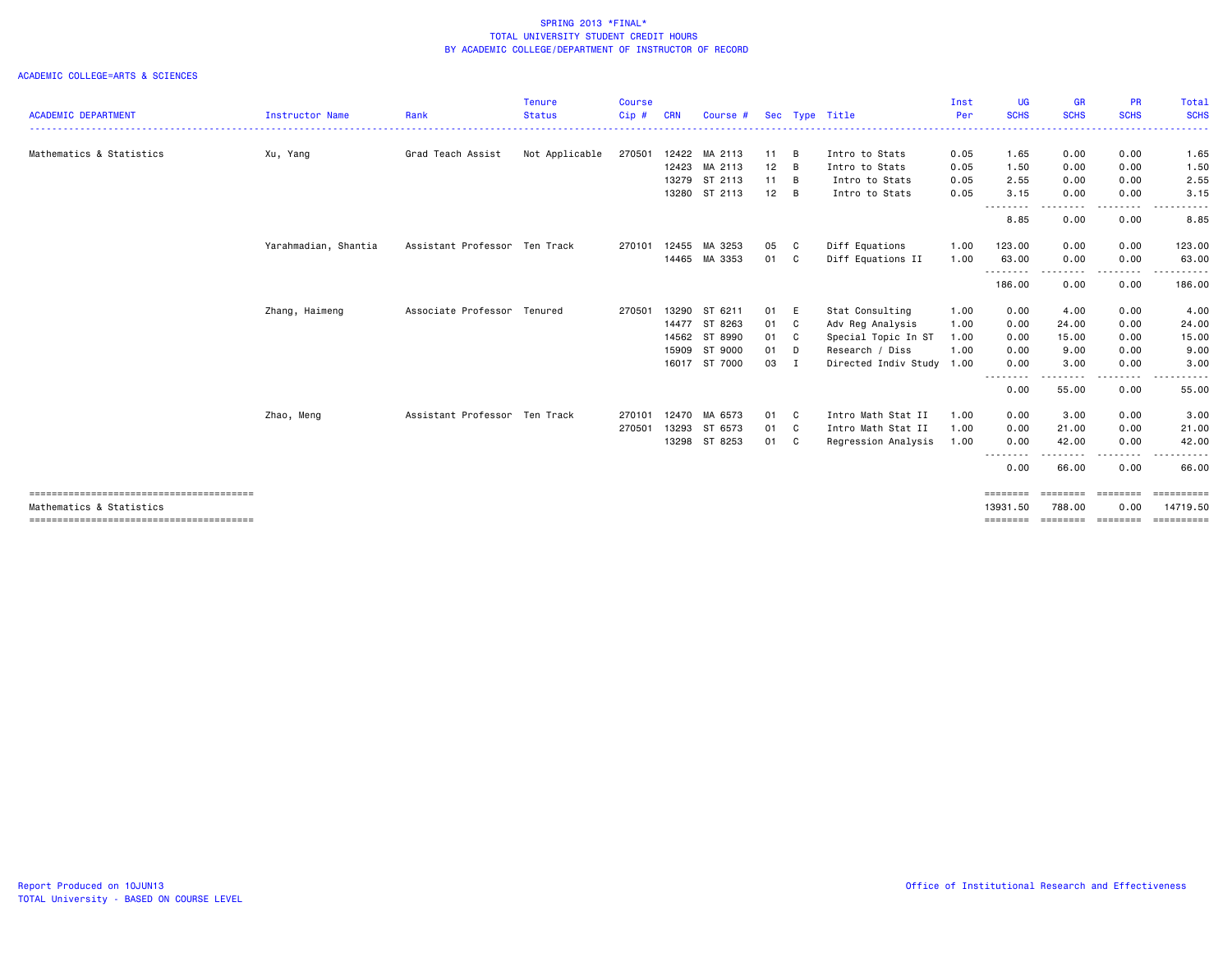| <b>Status</b><br>Non-Faculty<br>Non-Faculty | Cip#<br>290101 | <b>CRN</b><br>12584<br>12585 | Course #<br>MS 1122<br>MS 1122<br>12586 MS 1122<br>12589 MS 2123<br>12590 MS 2123<br>12591 MS 2123 | 01 C<br>02 C<br>03 C<br>01<br>03<br>04 C                                                                                                             | C<br>K | Sec Type Title<br>Leader Development 2 1.00<br>Leader Development 2 1.00<br>Leader Development 2 1.00<br>Tactics & Officershi 1.00<br>Tactics & Officershi 1.00<br>Tactics & Officershi 1.00 | Per                                    | <b>SCHS</b><br>18.00<br>24.00<br>16.00<br>42.00<br>0.00                                             | <b>SCHS</b><br>0.00<br>0.00<br>0.00<br>0.00<br>0.00 | <b>SCHS</b><br>0.00<br>0.00<br>0.00<br>0.00 | <b>SCHS</b><br>18.00<br>24.00<br>16.00                                    |
|---------------------------------------------|----------------|------------------------------|----------------------------------------------------------------------------------------------------|------------------------------------------------------------------------------------------------------------------------------------------------------|--------|----------------------------------------------------------------------------------------------------------------------------------------------------------------------------------------------|----------------------------------------|-----------------------------------------------------------------------------------------------------|-----------------------------------------------------|---------------------------------------------|---------------------------------------------------------------------------|
|                                             |                |                              |                                                                                                    |                                                                                                                                                      |        |                                                                                                                                                                                              |                                        |                                                                                                     |                                                     |                                             |                                                                           |
|                                             |                |                              |                                                                                                    |                                                                                                                                                      |        |                                                                                                                                                                                              |                                        |                                                                                                     |                                                     |                                             |                                                                           |
|                                             |                |                              |                                                                                                    |                                                                                                                                                      |        |                                                                                                                                                                                              |                                        |                                                                                                     |                                                     |                                             |                                                                           |
|                                             |                |                              |                                                                                                    |                                                                                                                                                      |        |                                                                                                                                                                                              |                                        |                                                                                                     |                                                     |                                             |                                                                           |
|                                             |                |                              |                                                                                                    |                                                                                                                                                      |        |                                                                                                                                                                                              |                                        |                                                                                                     |                                                     |                                             | 42.00                                                                     |
|                                             |                |                              |                                                                                                    |                                                                                                                                                      |        |                                                                                                                                                                                              |                                        |                                                                                                     |                                                     | 0.00                                        | 0.00                                                                      |
|                                             |                |                              |                                                                                                    |                                                                                                                                                      |        |                                                                                                                                                                                              |                                        | 36.00<br>.                                                                                          | 0.00<br>والمالية                                    | 0.00                                        | 36.00                                                                     |
|                                             |                |                              |                                                                                                    |                                                                                                                                                      |        |                                                                                                                                                                                              |                                        | 136.00                                                                                              | 0.00                                                | 0.00                                        | 136.00                                                                    |
|                                             | 290101         |                              |                                                                                                    | 01                                                                                                                                                   |        |                                                                                                                                                                                              |                                        | 44.00                                                                                               | 0.00                                                | 0.00                                        | 44.00                                                                     |
|                                             |                |                              |                                                                                                    |                                                                                                                                                      |        |                                                                                                                                                                                              |                                        | 12.00                                                                                               | 0.00                                                | 0.00                                        | 12.00                                                                     |
|                                             |                |                              |                                                                                                    |                                                                                                                                                      |        |                                                                                                                                                                                              |                                        | .<br>56.00                                                                                          | ----<br>0.00                                        | $\cdots$<br>0.00                            | .<br>56.00                                                                |
| Non-Faculty                                 |                |                              |                                                                                                    |                                                                                                                                                      |        | Adv Mil Phy Fit                                                                                                                                                                              | 1.00                                   | 42.00                                                                                               | 0.00                                                | 0.00                                        | 42.00                                                                     |
|                                             |                |                              |                                                                                                    |                                                                                                                                                      |        |                                                                                                                                                                                              |                                        | 42.00                                                                                               | 0.00                                                | 0.00                                        | 42.00                                                                     |
| Non-Faculty                                 |                |                              |                                                                                                    | 01                                                                                                                                                   |        | Sys Simulation I                                                                                                                                                                             | 0.20                                   | 13.80                                                                                               | 0.00                                                | 0.00                                        | 13.80                                                                     |
|                                             |                |                              |                                                                                                    |                                                                                                                                                      |        |                                                                                                                                                                                              |                                        | 13.80                                                                                               | 0.00                                                | 0.00                                        | 13.80                                                                     |
| Non-Faculty                                 |                |                              |                                                                                                    |                                                                                                                                                      |        |                                                                                                                                                                                              |                                        | 0.00                                                                                                | 0.00                                                | 0.00                                        | 0.00                                                                      |
|                                             |                |                              |                                                                                                    |                                                                                                                                                      |        |                                                                                                                                                                                              |                                        | 0.00                                                                                                | 0.00                                                | 0.00                                        | 0.00                                                                      |
| Non-Faculty                                 |                |                              |                                                                                                    |                                                                                                                                                      |        | Adv Mil Phy Fit                                                                                                                                                                              | 1.00                                   | 13.00                                                                                               | 0.00                                                | 0.00                                        | 13.00                                                                     |
|                                             |                |                              |                                                                                                    |                                                                                                                                                      |        |                                                                                                                                                                                              |                                        | 13.00                                                                                               | 0.00                                                | 0.00                                        | 13.00                                                                     |
| Non-Faculty                                 | 290101         | 12593                        | MS 3123                                                                                            |                                                                                                                                                      |        | Adv Mil Skills II                                                                                                                                                                            | 1.00                                   | 36.00                                                                                               | 0.00                                                | 0.00                                        | 36.00                                                                     |
|                                             |                |                              |                                                                                                    |                                                                                                                                                      |        |                                                                                                                                                                                              |                                        |                                                                                                     |                                                     |                                             | 30.00                                                                     |
|                                             |                |                              |                                                                                                    |                                                                                                                                                      |        |                                                                                                                                                                                              |                                        | ---------                                                                                           | .                                                   |                                             | 0.00                                                                      |
|                                             |                |                              |                                                                                                    |                                                                                                                                                      |        |                                                                                                                                                                                              |                                        | 66.00                                                                                               | 0.00                                                | 0.00                                        | 66.00                                                                     |
|                                             |                |                              |                                                                                                    |                                                                                                                                                      |        |                                                                                                                                                                                              |                                        | ========<br>326.80                                                                                  | 0.00                                                | 0.00                                        | 326.80                                                                    |
|                                             |                |                              | 12596<br>12594                                                                                     | MS 4124<br>12597 MS 4124<br>131314 12764 PE 3111<br>141701 12242 IE 4773<br>290101 12592 MS 2123<br>131314 12765 PE 3111<br>MS 3123<br>12595 MS 3123 | 05     | B<br>02 B<br>01 L<br>$\mathbf{C}$<br>05 K<br>02 L<br>04 C<br>C<br>06 K                                                                                                                       | Adv Mil Skills II<br>Adv Mil Skills II | Transition to Lieute 1.00<br>Transition to Lieute 1.00<br>Tactics & Officershi 1.00<br>1.00<br>1.00 | .<br>--------<br>.<br>.<br>30.00<br>0.00            | $  -$<br>.<br>0.00<br>0.00<br>========      | ----<br>0.00<br>0.00<br>========<br>-------- -------- -------- ---------- |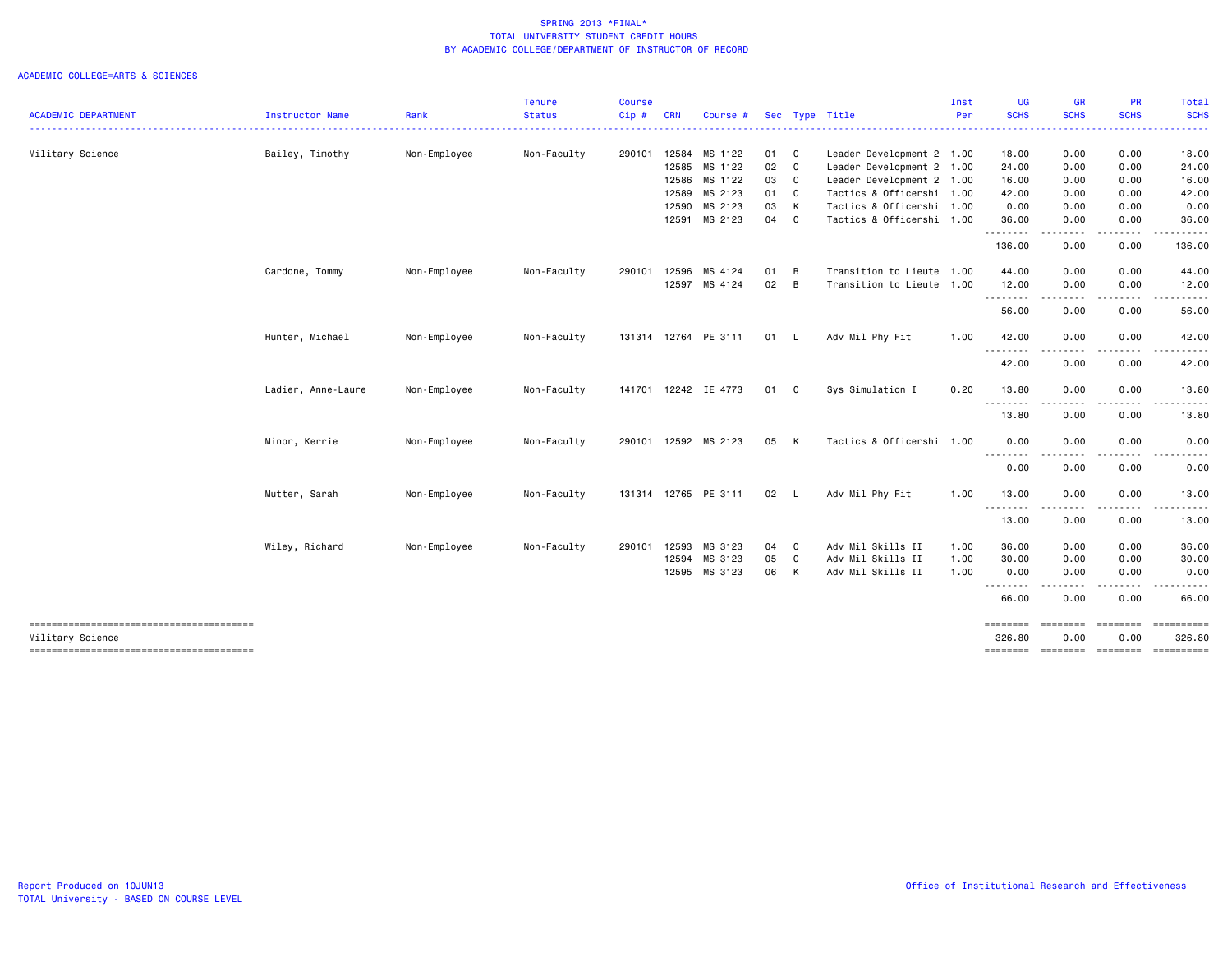|                            |                    |                               | <b>Tenure</b> | <b>Course</b> |            |                 |       |              |                           | Inst | <b>UG</b>          | <b>GR</b>   | PR                                                                                                                        | Total                                                                                                                                                                           |
|----------------------------|--------------------|-------------------------------|---------------|---------------|------------|-----------------|-------|--------------|---------------------------|------|--------------------|-------------|---------------------------------------------------------------------------------------------------------------------------|---------------------------------------------------------------------------------------------------------------------------------------------------------------------------------|
| <b>ACADEMIC DEPARTMENT</b> | Instructor Name    | Rank                          | <b>Status</b> | $Cip$ #       | <b>CRN</b> | Course #        |       |              | Sec Type Title            | Per  | <b>SCHS</b>        | <b>SCHS</b> | <b>SCHS</b>                                                                                                               | <b>SCHS</b><br>الدائدات                                                                                                                                                         |
| Philosophy & Religion      | Bickle, John       | Professor                     | Tenured       | 240101        |            | 12160 HON 3183  | 01    | - S          | Hnrs Sem- Humanities 0.50 |      | 10.50              | 0.00        | 0.00                                                                                                                      | 10.50                                                                                                                                                                           |
|                            |                    |                               |               |               |            |                 |       |              |                           |      | .<br>10.50         | 0.00        | $\frac{1}{2}$<br>0.00                                                                                                     | $\frac{1}{2}$<br>10.50                                                                                                                                                          |
|                            | Bisson, Albert     | Instructor                    | Non-Ten Track | 380201        | 13203      | REL 1103        | H01 C |              | Honors Intro To Reli 1.00 |      | 75.00              | 0.00        | 0.00                                                                                                                      | 75.00                                                                                                                                                                           |
|                            |                    |                               |               |               | 13205      | REL 1223        | 01    | C            | Intr To New Test          | 1.00 | 120.00             | 0.00        | 0.00                                                                                                                      | 120.00                                                                                                                                                                          |
|                            |                    |                               |               |               | 13207      | REL 3223        | 01    | C            | World Religions II        | 1.00 | 114.00             | 0.00        | 0.00                                                                                                                      | 114.00                                                                                                                                                                          |
|                            |                    |                               |               |               | 15683      | <b>REL 4000</b> | 01    | $\mathbf{I}$ | Directed Indiv Study 1.00 |      | 1.00               | 0.00        | 0.00                                                                                                                      | 1.00                                                                                                                                                                            |
|                            |                    |                               |               |               | 15684      | REL 4000        | 02    | $\mathbf{I}$ | Directed Indiv Study 1.00 |      | 1.00               | 0.00        | 0.00                                                                                                                      | 1.00                                                                                                                                                                            |
|                            |                    |                               |               |               | 15685      | REL 4000        | 03    | $\mathbf{I}$ | Directed Indiv Study 1.00 |      | 1.00               | 0.00        | 0.00                                                                                                                      | 1.00                                                                                                                                                                            |
|                            |                    |                               |               |               | 15686      | REL 4000        | 04 I  |              | Directed Indiv Study 1.00 |      | 1.00               | 0.00        | 0.00                                                                                                                      | 1.00                                                                                                                                                                            |
|                            |                    |                               |               |               | 16479      | REL 4000        | 06    | $\mathbf{I}$ | Directed Indiv Study 1.00 |      | 1.00               | 0.00        | 0.00                                                                                                                      | 1.00                                                                                                                                                                            |
|                            |                    |                               |               | 380203        | 15751      | REL 3463        | 01    | C            | Systematic Theology       | 1.00 | 126.00<br><u>.</u> | 0.00        | 0.00                                                                                                                      | 126.00<br>.                                                                                                                                                                     |
|                            |                    |                               |               |               |            |                 |       |              |                           |      | 440.00             | 0.00        | 0.00                                                                                                                      | 440.00                                                                                                                                                                          |
|                            | Bruno, Michael     | Instructor                    | Non-Ten Track | 380101        | 12919      | PHI 1103        | 01    | C            | Intro To Philosophy       | 1.00 | 126.00             | 0.00        | 0.00                                                                                                                      | 126.00                                                                                                                                                                          |
|                            |                    |                               |               |               | 12923      | PHI 1103        | 03    | $\mathtt{C}$ | Intro To Philosophy       | 1.00 | 126.00             | 0.00        | 0.00                                                                                                                      | 126.00                                                                                                                                                                          |
|                            |                    |                               |               |               | 12924      | PHI 1103        | 05    | C            | Intro To Philosophy       | 1.00 | 126.00             | 0.00        | 0.00                                                                                                                      | 126.00                                                                                                                                                                          |
|                            |                    |                               |               |               |            |                 |       |              |                           |      | .                  | .           | د د د د                                                                                                                   | $\frac{1}{2} \left( \frac{1}{2} \right) \left( \frac{1}{2} \right) \left( \frac{1}{2} \right) \left( \frac{1}{2} \right) \left( \frac{1}{2} \right) \left( \frac{1}{2} \right)$ |
|                            |                    |                               |               |               |            |                 |       |              |                           |      | 378.00             | 0.00        | 0.00                                                                                                                      | 378.00                                                                                                                                                                          |
|                            | Clifford, Michael  | Professor                     | Tenured       | 380101        | 12921      | PHI 1103        | H01 C |              | Honors Intro To Phil 1.00 |      | 75.00              | 0.00        | 0.00                                                                                                                      | 75.00                                                                                                                                                                           |
|                            |                    |                               |               |               | 12940      | PHI 3013        | 01    | C            | <b>Business Ethics</b>    | 1.00 | 114.00             | 0.00        | 0.00                                                                                                                      | 114.00                                                                                                                                                                          |
|                            |                    |                               |               |               | 13872      | PHI 3013        | 901   | M            | <b>Business Ethics</b>    | 1.00 | 3.00               | 0.00        | 0.00                                                                                                                      | 3.00                                                                                                                                                                            |
|                            |                    |                               |               |               | 14381      | PHI 4123        | 01    | C            | Cont Continental Phi 1.00 |      | 21.00              | 0.00        | 0.00                                                                                                                      | 21.00                                                                                                                                                                           |
|                            |                    |                               |               |               |            |                 |       |              |                           |      | .<br>213.00        | 0.00        | .<br>0.00                                                                                                                 | .<br>213.00                                                                                                                                                                     |
|                            | Codling, James     | Lecturer                      | Non-Ten Track | 380201        | 13199      | REL 1103        | 05    | C            | Intro To Religion         | 1.00 | 114.00             | 0.00        | 0.00                                                                                                                      | 114.00                                                                                                                                                                          |
|                            |                    |                               |               |               | 14390      | REL 1223        | 02    | C            | Intr To New Test          | 1.00 | 117.00             | 0.00        | 0.00                                                                                                                      | 117.00                                                                                                                                                                          |
|                            |                    |                               |               | 450101 11283  |            | EDF 3333        | 04    | C            | Social Foundation Ed      | 1.00 | 69.00              | 0.00        | 0.00                                                                                                                      | 69.00                                                                                                                                                                           |
|                            |                    |                               |               |               | 11285      | EDF 3333        | 06    | C            | Social Foundation Ed      | 1.00 | 69.00              | 0.00        | 0.00                                                                                                                      | 69.00                                                                                                                                                                           |
|                            |                    |                               |               |               |            |                 |       |              |                           |      | .                  |             | $\frac{1}{2} \left( \frac{1}{2} \right) \left( \frac{1}{2} \right) \left( \frac{1}{2} \right) \left( \frac{1}{2} \right)$ | .                                                                                                                                                                               |
|                            |                    |                               |               |               |            |                 |       |              |                           |      | 369.00             | 0.00        | 0.00                                                                                                                      | 369.00                                                                                                                                                                          |
|                            | Edelmann, Jonathan | Assistant Professor Ten Track |               | 380201 14383  |            | REL 3213        | 01    | C            | World Religions I         | 1.00 | 102.00             | 0.00        | 0.00                                                                                                                      | 102.00                                                                                                                                                                          |
|                            |                    |                               |               |               | 14385      | REL 3453        | 01    | $\mathtt{C}$ | Hinduism & Buddhism       | 1.00 | 57.00              | 0.00        | 0.00                                                                                                                      | 57.00                                                                                                                                                                           |
|                            |                    |                               |               |               | 16390      | REL 4000        | 05    | $\mathbf{I}$ | Directed Indiv Study      | 1.00 | 3.00               | 0.00        | 0.00                                                                                                                      | 3.00                                                                                                                                                                            |
|                            |                    |                               |               |               |            |                 |       |              |                           |      | 162.00             | 0.00        | 0.00                                                                                                                      | 162.00                                                                                                                                                                          |
|                            | Estes, Yolanda     | Associate Professor Tenured   |               | 380101        | 12920      | PHI 1103        | 02    | C            | Intro To Philosophy       | 1.00 | 144.00             | 0.00        | 0.00                                                                                                                      | 144.00                                                                                                                                                                          |
|                            |                    |                               |               |               | 12922      | PHI 1103        | 04    | $\mathtt{C}$ | Intro To Philosophy       | 1.00 | 141.00             | 0.00        | 0.00                                                                                                                      | 141.00                                                                                                                                                                          |
|                            |                    |                               |               |               | 14387      | PHI 3153        | 01    | C            | Aesthetics                | 1.00 | 111.00             | 0.00        | 0.00                                                                                                                      | 111.00                                                                                                                                                                          |
|                            |                    |                               |               |               |            |                 |       |              |                           |      | .                  | د د د د     | د د د د                                                                                                                   | .                                                                                                                                                                               |
|                            |                    |                               |               |               |            |                 |       |              |                           |      | 396.00             | 0.00        | 0.00                                                                                                                      | 396.00                                                                                                                                                                          |
|                            | Holt, Dale         | Professor                     | Tenured       | 380101        | 12926      | PHI 1113        | 01    | C            | Intro To Logic            | 1.00 | 123.00             | 0.00        | 0.00                                                                                                                      | 123.00                                                                                                                                                                          |
|                            |                    |                               |               |               | 12933      | PHI 1123        | 04    | C            | Intro To Ethics           | 1.00 | 120.00             | 0.00        | 0.00                                                                                                                      | 120.00                                                                                                                                                                          |
|                            |                    |                               |               |               | 12944      | PHI 3033        | 01    | C            | Hi West Phil: Part I 1.00 |      | 87.00              | 0.00        | 0.00                                                                                                                      | 87.00                                                                                                                                                                           |
|                            |                    |                               |               |               | 15681      | PHI 4000        | 01    | $\mathbf{I}$ | Directed Indiv Study 1.00 |      | 3.00               | 0.00        | 0.00                                                                                                                      | 3.00                                                                                                                                                                            |
|                            |                    |                               |               |               | 15682      | PHI 4000        | 02    | $\mathbf{I}$ | Directed Indiv Study      | 1.00 | 3.00               | 0.00        | 0.00                                                                                                                      | 3.00                                                                                                                                                                            |
|                            |                    |                               |               |               | 15704      | PHI 4000        | 03    | $\mathbf{I}$ | Directed Indiv Study 1.00 |      | 3.00               | 0.00        | 0.00                                                                                                                      | 3.00                                                                                                                                                                            |
|                            |                    |                               |               |               | 15848      | PHI 4000        | 04    | $\mathbf I$  | Directed Indiv Study 1.00 |      | 3.00               | 0.00        | 0.00                                                                                                                      | 3,00                                                                                                                                                                            |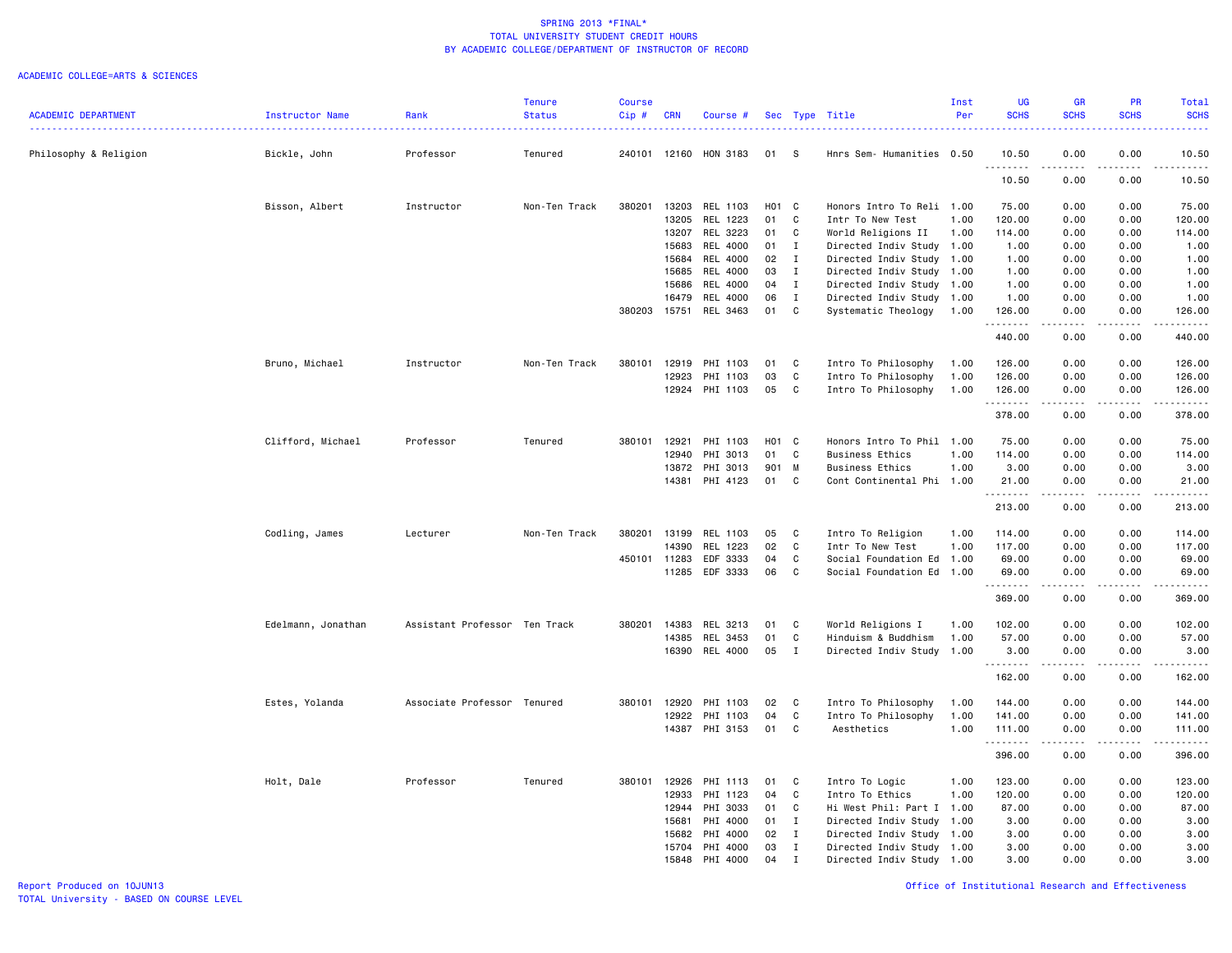|                            |                    |                               | <b>Tenure</b> | <b>Course</b> |            |                 |       |                |                           | Inst | <b>UG</b>          | <b>GR</b>                                                                                                                                                    | <b>PR</b>                                                                                                                         | Total                                                                                                                                    |
|----------------------------|--------------------|-------------------------------|---------------|---------------|------------|-----------------|-------|----------------|---------------------------|------|--------------------|--------------------------------------------------------------------------------------------------------------------------------------------------------------|-----------------------------------------------------------------------------------------------------------------------------------|------------------------------------------------------------------------------------------------------------------------------------------|
| <b>ACADEMIC DEPARTMENT</b> | Instructor Name    | Rank                          | <b>Status</b> | Cip#          | <b>CRN</b> | Course #        |       |                | Sec Type Title            | Per  | <b>SCHS</b>        | <b>SCHS</b>                                                                                                                                                  | <b>SCHS</b>                                                                                                                       | <b>SCHS</b><br>$\frac{1}{2} \left( \frac{1}{2} \right) \left( \frac{1}{2} \right) \left( \frac{1}{2} \right) \left( \frac{1}{2} \right)$ |
| Philosophy & Religion      | Holt, Dale         | Professor                     | Tenured       | 380101        |            | 16476 PHI 4000  | 05    | $\blacksquare$ | Directed Indiv Study 1.00 |      | 3.00<br>.          | 0.00<br>$\frac{1}{2} \left( \frac{1}{2} \right) \left( \frac{1}{2} \right) \left( \frac{1}{2} \right) \left( \frac{1}{2} \right) \left( \frac{1}{2} \right)$ | 0.00<br>$\sim$ $\sim$ $\sim$ $\sim$                                                                                               | 3.00<br>$\begin{array}{cccccccccc} \bullet & \bullet & \bullet & \bullet & \bullet & \bullet & \bullet \end{array}$                      |
|                            |                    |                               |               |               |            |                 |       |                |                           |      | 345.00             | 0.00                                                                                                                                                         | 0.00                                                                                                                              | 345.00                                                                                                                                   |
|                            | Kallfelz, William  | Lecturer                      | Non-Ten Track | 380101        | 12925      | PHI 1103        | 07    | C              | Intro To Philosophy       | 1.00 | 102.00             | 0.00                                                                                                                                                         | 0.00                                                                                                                              | 102.00                                                                                                                                   |
|                            |                    |                               |               |               | 14714      | PHI 3013        | 02    | C              | <b>Business Ethics</b>    | 1.00 | 114.00             | 0.00                                                                                                                                                         | 0.00                                                                                                                              | 114.00                                                                                                                                   |
|                            |                    |                               |               | 380201        | 13195      | REL 1103        | 01    | C              | Intro To Religion         | 1.00 | 114.00             | 0.00                                                                                                                                                         | 0.00                                                                                                                              | 114.00                                                                                                                                   |
|                            |                    |                               |               |               | 13196      | REL 1103        | 02    | C              | Intro To Religion         | 1.00 | 114.00<br>-------- | 0.00<br>$\frac{1}{2} \left( \frac{1}{2} \right) \left( \frac{1}{2} \right) \left( \frac{1}{2} \right) \left( \frac{1}{2} \right)$                            | 0.00<br>$\frac{1}{2} \left( \frac{1}{2} \right) \left( \frac{1}{2} \right) \left( \frac{1}{2} \right) \left( \frac{1}{2} \right)$ | 114.00<br>.                                                                                                                              |
|                            |                    |                               |               |               |            |                 |       |                |                           |      | 444.00             | 0.00                                                                                                                                                         | 0.00                                                                                                                              | 444.00                                                                                                                                   |
|                            | Moffatt, Barton    | Assistant Professor Ten Track |               | 380101        | 12928      | PHI 1113        | 03    | C              | Intro To Logic            | 1.00 | 117.00             | 0.00                                                                                                                                                         | 0.00                                                                                                                              | 117.00                                                                                                                                   |
|                            |                    |                               |               |               | 12938      | PHI 2123        | 01    | C              | Medical Ethics            | 1.00 | 111.00             | 0.00                                                                                                                                                         | 0.00                                                                                                                              | 111.00                                                                                                                                   |
|                            |                    |                               |               |               |            | 14379 PHI 1113  | 02    | C              | Intro To Logic            | 1.00 | 111.00<br>.        | 0.00<br>-----                                                                                                                                                | 0.00<br>د د د د                                                                                                                   | 111.00<br>.                                                                                                                              |
|                            |                    |                               |               |               |            |                 |       |                |                           |      | 339.00             | 0.00                                                                                                                                                         | 0.00                                                                                                                              | 339.00                                                                                                                                   |
|                            | Montgomery, Robert | Lecturer                      | Non-Ten Track | 380201        |            | 13198 REL 1103  | 04 C  |                | Intro To Religion         | 1.00 | 123.00<br>.        | 0.00<br>.                                                                                                                                                    | 0.00<br>.                                                                                                                         | 123.00<br>$- - - - - - -$                                                                                                                |
|                            |                    |                               |               |               |            |                 |       |                |                           |      | 123.00             | 0.00                                                                                                                                                         | 0.00                                                                                                                              | 123.00                                                                                                                                   |
|                            | Phillips, Trisha   | Associate Professor Tenured   |               | 380101        | 12931      | PHI 1123        | 02    | C              | Intro To Ethics           | 1.00 | 123.00             | 0.00                                                                                                                                                         | 0.00                                                                                                                              | 123.00                                                                                                                                   |
|                            |                    |                               |               |               | 12932      | PHI 1123        | 03    | C              | Intro To Ethics           | 1.00 | 111.00<br>.        | 0.00<br>$- - - - -$                                                                                                                                          | 0.00<br>.                                                                                                                         | 111.00<br>$\begin{array}{cccccccccccccc} \bullet & \bullet & \bullet & \bullet & \bullet & \bullet & \bullet & \bullet \end{array}$      |
|                            |                    |                               |               |               |            |                 |       |                |                           |      | 234.00             | 0.00                                                                                                                                                         | 0.00                                                                                                                              | 234.00                                                                                                                                   |
|                            | Sosis, Clifford    | Instructor                    | Non-Ten Track | 380101        | 14025      | PHI 1123        | 201 C |                | Intro To Ethics           | 1.00 | 48.00              | 0.00                                                                                                                                                         | 0.00                                                                                                                              | 48.00                                                                                                                                    |
|                            |                    |                               |               |               | 14032      | PHI 1103        | 201 C |                | Intro To Philosophy       | 1.00 | 27.00              | 0.00                                                                                                                                                         | 0.00                                                                                                                              | 27.00                                                                                                                                    |
|                            |                    |                               |               |               | 14037      | PHI 3013        | 201 C |                | <b>Business Ethics</b>    | 1.00 | 30.00              | 0.00                                                                                                                                                         | 0.00                                                                                                                              | 30.00                                                                                                                                    |
|                            |                    |                               |               |               | 14056      | PHI 1123        | 202 C |                | Intro To Ethics           | 1.00 | 30.00              | 0.00                                                                                                                                                         | 0.00                                                                                                                              | 30.00                                                                                                                                    |
|                            |                    |                               |               |               | 14392      | PHI 1103        | 06    | $\mathbf{C}$   | Intro To Philosophy       | 1.00 | 63.00              | 0.00                                                                                                                                                         | 0.00                                                                                                                              | 63.00                                                                                                                                    |
|                            |                    |                               |               |               | 14393      | PHI 1123        | 06    | C              | Intro To Ethics           | 1.00 | 60.00              | 0.00                                                                                                                                                         | 0.00                                                                                                                              | 60.00                                                                                                                                    |
|                            |                    |                               |               |               | 14394      | PHI 3013        | 03    | C              | <b>Business Ethics</b>    | 1.00 | 75.00<br>.         | 0.00<br>.                                                                                                                                                    | 0.00<br>$\sim$ $\sim$ $\sim$ $\sim$                                                                                               | 75.00<br>.                                                                                                                               |
|                            |                    |                               |               |               |            |                 |       |                |                           |      | 333.00             | 0.00                                                                                                                                                         | 0.00                                                                                                                              | 333.00                                                                                                                                   |
|                            | Thompson, James    | Assistant Professor Ten Track |               | 380101        | 12927      | PHI 1113        | 05    | C              | Intro To Logic            | 1.00 | 117.00             | 0.00                                                                                                                                                         | 0.00                                                                                                                              | 117.00                                                                                                                                   |
|                            |                    |                               |               |               | 12929      | PHI 1113        | 04    | C              | Intro To Logic            | 1.00 | 117.00             | 0.00                                                                                                                                                         | 0.00                                                                                                                              | 117.00                                                                                                                                   |
|                            |                    |                               |               |               | 14388      | PHI 4143        | 01    | C              | Phil Of Science           | 1.00 | 33.00              | 0.00                                                                                                                                                         | 0.00                                                                                                                              | 33.00                                                                                                                                    |
|                            |                    |                               |               |               | 14389      | PHI 6143        | 01    | C.             | Phil Of Science           | 1.00 | 0.00<br>.          | 3.00                                                                                                                                                         | 0.00                                                                                                                              | 3.00<br>المتمامين                                                                                                                        |
|                            |                    |                               |               |               |            |                 |       |                |                           |      | 267.00             | 3.00                                                                                                                                                         | 0.00                                                                                                                              | 270.00                                                                                                                                   |
|                            | Trullinger, Joseph | Instructor                    | Non-Ten Track | 240101        | 14151      | HON 1173        | H02 S |                | The Quest II              | 1.00 | 39.00              | 0.00                                                                                                                                                         | 0.00                                                                                                                              | 39.00                                                                                                                                    |
|                            |                    |                               |               | 380101        | 12930      | PHI 1123        | 01    | C.             | Intro To Ethics           | 1.00 | 114.00             | 0.00                                                                                                                                                         | 0.00                                                                                                                              | 114.00                                                                                                                                   |
|                            |                    |                               |               |               | 12934      | PHI 1123        | 05    | C              | Intro To Ethics           | 1.00 | 111.00             | 0.00                                                                                                                                                         | 0.00                                                                                                                              | 111.00                                                                                                                                   |
|                            |                    |                               |               |               | 12943      | PHI 3023        | 01    | C              | Hi West Phil: Part I 1.00 |      | 84.00<br>.         | 0.00<br>.                                                                                                                                                    | 0.00<br>.                                                                                                                         | 84.00<br>$- - - - - - -$                                                                                                                 |
|                            |                    |                               |               |               |            |                 |       |                |                           |      | 348.00             | 0.00                                                                                                                                                         | 0.00                                                                                                                              | 348.00                                                                                                                                   |
|                            | Witt, Joseph       | Assistant Professor Ten Track |               | 380201        | 13197      | REL 1103        | 03    | C              | Intro To Religion         | 1.00 | 123.00             | 0.00                                                                                                                                                         | 0.00                                                                                                                              | 123.00                                                                                                                                   |
|                            |                    |                               |               |               | 14384      | REL 1103        | 06    | C              | Intro To Religion         | 1.00 | 120.00             | 0.00                                                                                                                                                         | 0.00                                                                                                                              | 120.00                                                                                                                                   |
|                            |                    |                               |               | 389999        | 14973      | <b>REL 2990</b> | 01    | C              | Special Topic In REL      | 1.00 | 60.00              | 0.00                                                                                                                                                         | 0.00                                                                                                                              | 60.00                                                                                                                                    |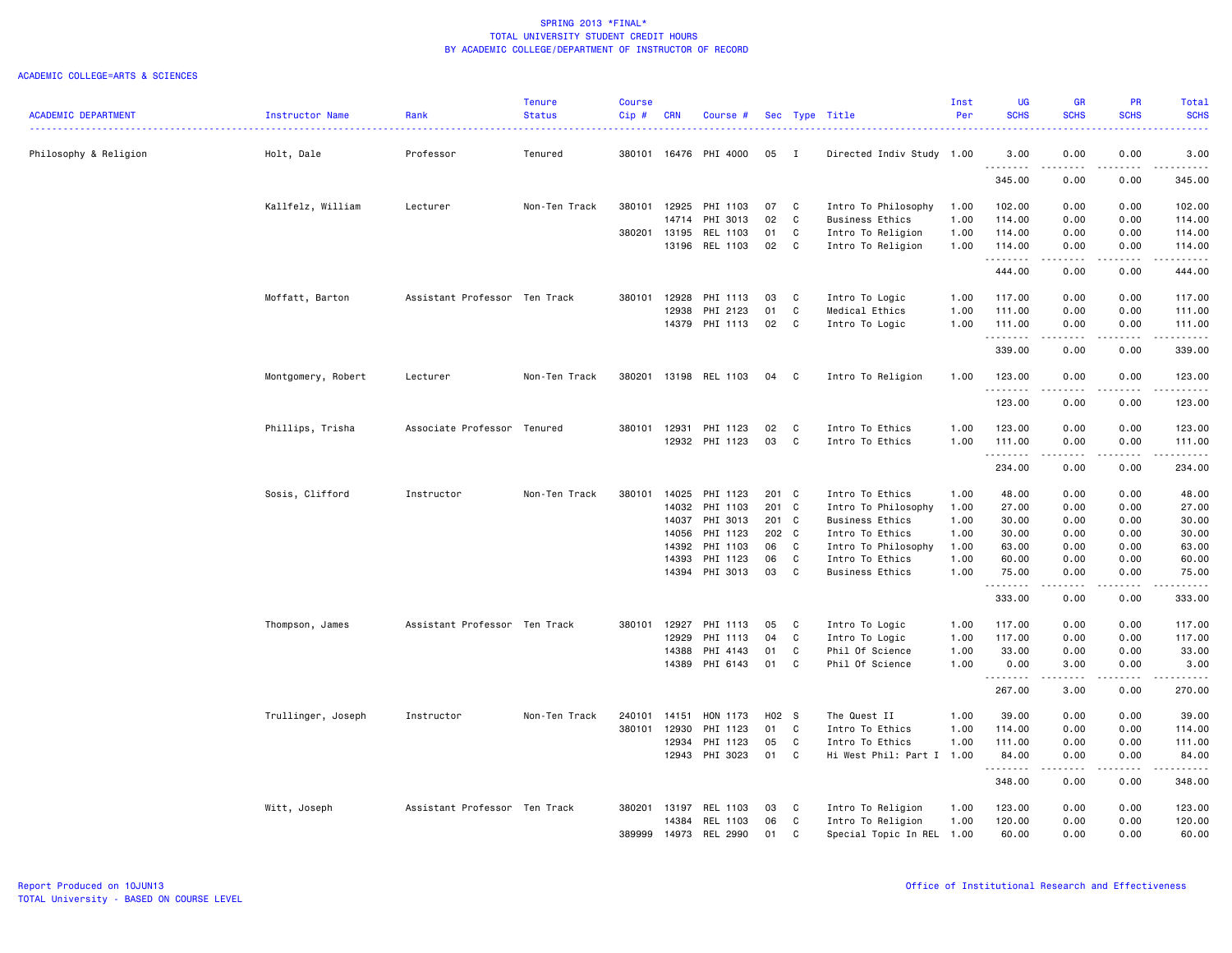| <b>ACADEMIC DEPARTMENT</b> | Instructor Name | Rank | fenure<br>Status | Course<br>Cip # | <b>CRN</b> | Course # Sec Type Title |  |  | <b>UG</b><br>Inst<br><b>SCHS</b><br>Per | <b>GR</b><br><b>SCHS</b> | <b>PR</b><br><b>SCHS</b> | Total<br><b>SCHS</b> |
|----------------------------|-----------------|------|------------------|-----------------|------------|-------------------------|--|--|-----------------------------------------|--------------------------|--------------------------|----------------------|
|                            |                 |      |                  |                 |            |                         |  |  | ---------<br>303,00                     | .<br>0.00                | .<br>0.00                | .<br>303.00          |
|                            |                 |      |                  |                 |            |                         |  |  | ========                                | ========                 | $=$ = = = = = = =        | ==========           |
| Philosophy & Religion      |                 |      |                  |                 |            |                         |  |  | 4704.50                                 | 3.00                     | 0.00                     | 4707.50              |
|                            |                 |      |                  |                 |            |                         |  |  | ========                                | ========                 | ========                 | ==========           |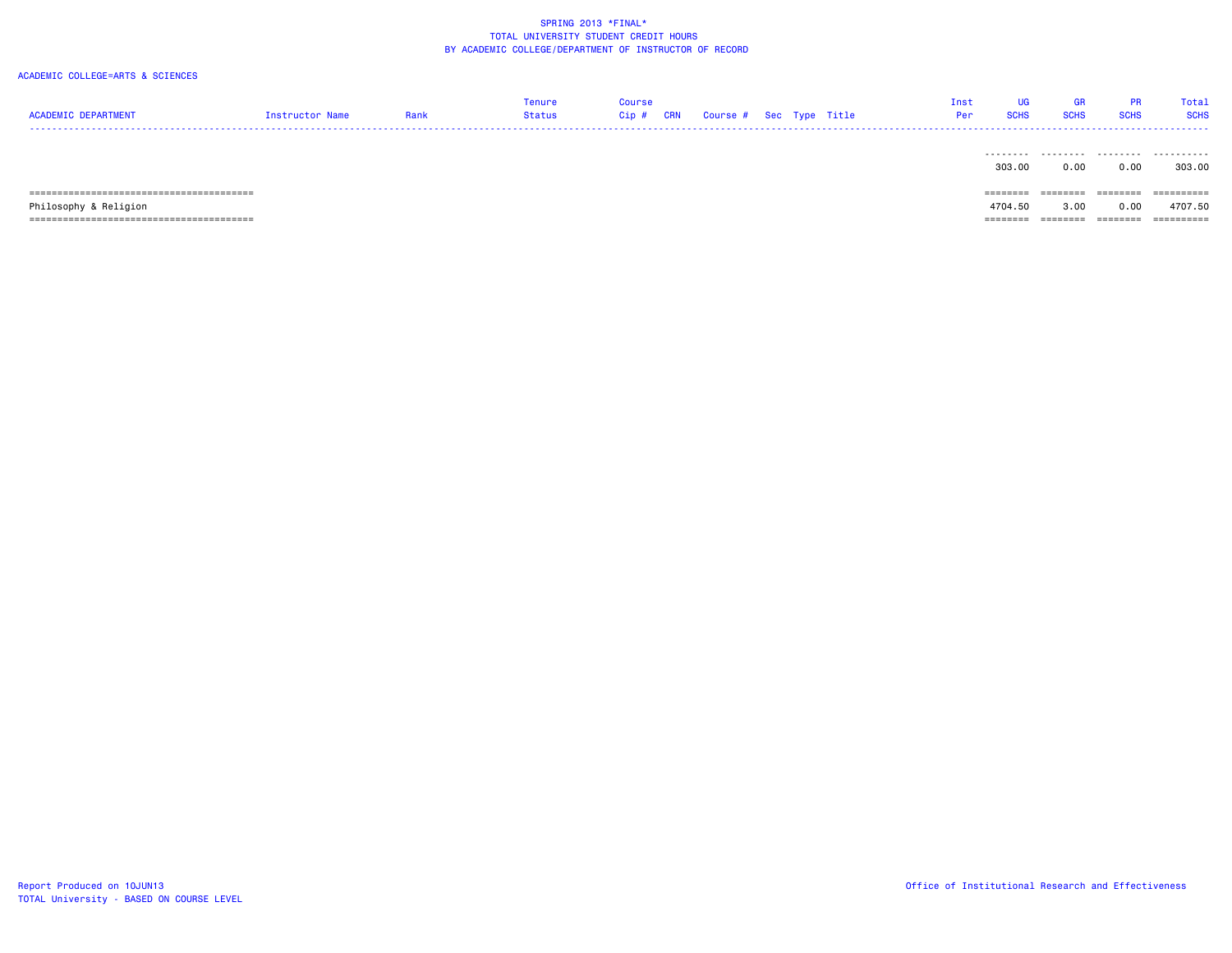|                            |                        |                               | <b>Tenure</b> | <b>Course</b> |            |               |       |              |                           | Inst | <b>UG</b>          | <b>GR</b>                                                                                                                                            | <b>PR</b>                           | Total            |
|----------------------------|------------------------|-------------------------------|---------------|---------------|------------|---------------|-------|--------------|---------------------------|------|--------------------|------------------------------------------------------------------------------------------------------------------------------------------------------|-------------------------------------|------------------|
| <b>ACADEMIC DEPARTMENT</b> | <b>Instructor Name</b> | Rank                          | <b>Status</b> | $Cip$ #       | <b>CRN</b> | Course #      |       |              | Sec Type Title            | Per  | <b>SCHS</b>        | <b>SCHS</b>                                                                                                                                          | <b>SCHS</b>                         | <b>SCHS</b><br>. |
| Physics & Astronomy        | Afanasjev, Anatoli     | Professor                     | Tenured       | 400801        | 12870      | PH 2223       | 01    | C            | Physics II                | 1.00 | 183.00             | 0.00                                                                                                                                                 | 0.00                                | 183.00           |
|                            |                        |                               |               |               | 12871      | PH 2223       | 02    | C            | Physics II                | 1.00 | 180.00             | 0.00                                                                                                                                                 | 0.00                                | 180.00           |
|                            |                        |                               |               |               | 16091      | PH 7000       | 01    | $\mathbf{I}$ | Directed Indiv Study 1.00 |      | 0.00               | 3.00                                                                                                                                                 | 0.00                                | 3.00             |
|                            |                        |                               |               |               |            |               |       |              |                           |      | .<br>363.00        | -----<br>3.00                                                                                                                                        | .<br>0.00                           | .<br>366.00      |
|                            | Arnoldus, Henk         | Professor                     | Tenured       | 400801        | 12840      | PH 1123       | 01    | C            | Gen Physics II            | 1.00 | 159.00             | 0.00                                                                                                                                                 | 0.00                                | 159.00           |
|                            |                        |                               |               |               | 12916      | PH 8243       | 01    | C            | Meth Theoret Ph II        | 1.00 | 0.00               | 48.00                                                                                                                                                | 0.00                                | 48.00            |
|                            |                        |                               |               |               | 16244      | PH 7000       | 02    | $\mathbf{I}$ | Directed Indiv Study      | 1.00 | 0.00               | 1.00                                                                                                                                                 | 0.00                                | 1.00             |
|                            |                        |                               |               |               |            |               |       |              |                           |      |                    | .                                                                                                                                                    | $\sim$ $\sim$ $\sim$                | 2.2.2.2.2.       |
|                            |                        |                               |               |               |            |               |       |              |                           |      | 159.00             | 49.00                                                                                                                                                | 0.00                                | 208.00           |
|                            | Berg, Matthew          | Assistant Professor Ten Track |               | 400801        | 12902      | PH 4333       | 01    | C            | Electromag Fields II 1.00 |      | 9.00               | 0.00                                                                                                                                                 | 0.00                                | 9.00             |
|                            |                        |                               |               |               | 12910      | PH 6333       | 01    | C            | Electromag Fields II 1.00 |      | 0.00               | 39.00                                                                                                                                                | 0.00                                | 39.00            |
|                            |                        |                               |               |               | 15714      | PH 9000       | 02    | D            | Research / Diss           | 1.00 | 0.00               | 37.00                                                                                                                                                | 0.00                                | 37.00            |
|                            |                        |                               |               |               | 15959      | PH 4000       | 01    | $\mathbf{I}$ | Directed Indiv Study 1.00 |      | 3.00               | 0.00<br><b>.</b> .                                                                                                                                   | 0.00<br>.                           | 3.00<br>.        |
|                            |                        |                               |               |               |            |               |       |              |                           |      | 12.00              | 76.00                                                                                                                                                | 0.00                                | 88.00            |
|                            | Clay, Rudolf           | Associate Professor Tenured   |               | 400801        | 12918      | PH 8753       | 01    | C            | Quantum Mechanics II 1.00 |      | 0.00               | 36.00                                                                                                                                                | 0.00                                | 36.00            |
|                            |                        |                               |               |               |            | 15715 PH 9000 | 03    | D            | Research / Diss           | 1.00 | 0.00               | 4.00                                                                                                                                                 | 0.00                                | 4.00             |
|                            |                        |                               |               |               |            |               |       |              |                           |      | . <b>.</b><br>0.00 | .<br>40.00                                                                                                                                           | .<br>0.00                           | .<br>40.00       |
|                            |                        |                               |               |               |            |               |       |              |                           |      |                    |                                                                                                                                                      |                                     |                  |
|                            | Cuicchi, Paul          | Lecturer                      | Non-Ten Track | 400801        | 12808      | PH 1013       | 04    | C            | Physical Sci Survey       | 1.00 | 123.00             | 0.00                                                                                                                                                 | 0.00                                | 123.00           |
|                            |                        |                               |               |               | 12809      | PH 1013       | 05    | C            | Physical Sci Survey       | 1.00 | 192.00<br>.        | 0.00<br>$\sim$ $\sim$ $\sim$ $\sim$                                                                                                                  | 0.00<br>$\sim$ $\sim$ $\sim$ $\sim$ | 192.00<br>.      |
|                            |                        |                               |               |               |            |               |       |              |                           |      | 315.00             | 0.00                                                                                                                                                 | 0.00                                | 315.00           |
|                            | Dunne, James           | Professor                     | Tenured       | 400801        | 12869      | PH 2213       | H08 C |              | Honors Physics I          | 1.00 | 111.00             | 0.00                                                                                                                                                 | 0.00                                | 111.00           |
|                            |                        |                               |               |               | 15716      | PH 9000       | 04    | D            | Research / Diss           | 1.00 | 0.00               | 26.00                                                                                                                                                | 0.00                                | 26.00            |
|                            |                        |                               |               |               |            |               |       |              |                           |      | . <b>.</b>         | .                                                                                                                                                    | .                                   | .                |
|                            |                        |                               |               |               |            |               |       |              |                           |      | 111.00             | 26.00                                                                                                                                                | 0.00                                | 137.00           |
|                            | Dutta, Dipangkar       | Associate Professor Tenured   |               | 400801        | 13900      | PH 2233       | 02    | C            | Physics III               | 1.00 | 207.00             | 0.00                                                                                                                                                 | 0.00                                | 207.00           |
|                            |                        |                               |               |               | 15717      | PH 9000       | 05    | D            | Research / Diss           | 1.00 | 0.00               | 32.00                                                                                                                                                | 0.00                                | 32.00            |
|                            |                        |                               |               |               |            | 16403 PH 4000 | 02    | $\mathbf{I}$ | Directed Indiv Study 1.00 |      | 1.00               | 0.00                                                                                                                                                 | 0.00                                | 1.00             |
|                            |                        |                               |               |               |            |               |       |              |                           |      | .<br>208.00        | .<br>32.00                                                                                                                                           | $\frac{1}{2}$<br>0.00               | .<br>240.00      |
|                            | Kim, Seong-Gon         | Associate Professor Tenured   |               | 400801        | 12873      | PH 2223       | 04    | C            | Physics II                | 1.00 | 153.00             | 0.00                                                                                                                                                 | 0.00                                | 153.00           |
|                            |                        |                               |               |               | 15708      | PH 8000       | 03    | D            | Research / Thesis         | 1.00 | 0.00               | 6.00                                                                                                                                                 | 0.00                                | 6.00             |
|                            |                        |                               |               |               |            | 15718 PH 9000 | 06    | D            | Research / Diss           | 1.00 | 0.00               | 10.00                                                                                                                                                | 0.00                                | 10.00            |
|                            |                        |                               |               |               |            |               |       |              |                           |      |                    | $\frac{1}{2} \left( \frac{1}{2} \right) \left( \frac{1}{2} \right) \left( \frac{1}{2} \right) \left( \frac{1}{2} \right) \left( \frac{1}{2} \right)$ | $\sim$ $\sim$ $\sim$ $\sim$         | .                |
|                            |                        |                               |               |               |            |               |       |              |                           |      | 153.00             | 16.00                                                                                                                                                | 0.00                                | 169.00           |
|                            | Ma, Wenchao            | Professor                     | Tenured       | 400801        | 12901      | PH 4223       | 01    | C            | Inter Mechanics           | 1.00 | 18.00              | 0.00                                                                                                                                                 | 0.00                                | 18.00            |
|                            |                        |                               |               |               | 12909      | PH 6223       | 01    | $\mathbb{C}$ | Inter Mechanics           | 1.00 | 0.00               | 27.00                                                                                                                                                | 0.00                                | 27.00            |
|                            |                        |                               |               |               | 15719      | PH 9000       | 07    | D            | Research / Diss           | 1.00 | 0.00               | 13.00                                                                                                                                                | 0.00                                | 13.00            |
|                            |                        |                               |               |               | 16217      | PH 8000       | 08    | D            | Research / Thesis         | 1.00 | 0.00               | 3.00<br>.                                                                                                                                            | 0.00<br>.                           | 3.00<br>.        |
|                            |                        |                               |               |               |            |               |       |              |                           |      | 18.00              | 43.00                                                                                                                                                | 0.00                                | 61.00            |
|                            | Monts, David           | Professor                     | Tenured       | 400801        | 12891      | PH 2233       | 01    | C            | Physics III               | 1.00 | 168.00             | 0.00                                                                                                                                                 | 0.00                                | 168.00           |
|                            |                        |                               |               |               | 12892      | PH 2233       | 03    | К            | Physics III               | 1.00 | 0.00               | 0.00                                                                                                                                                 | 0.00                                | 0.00             |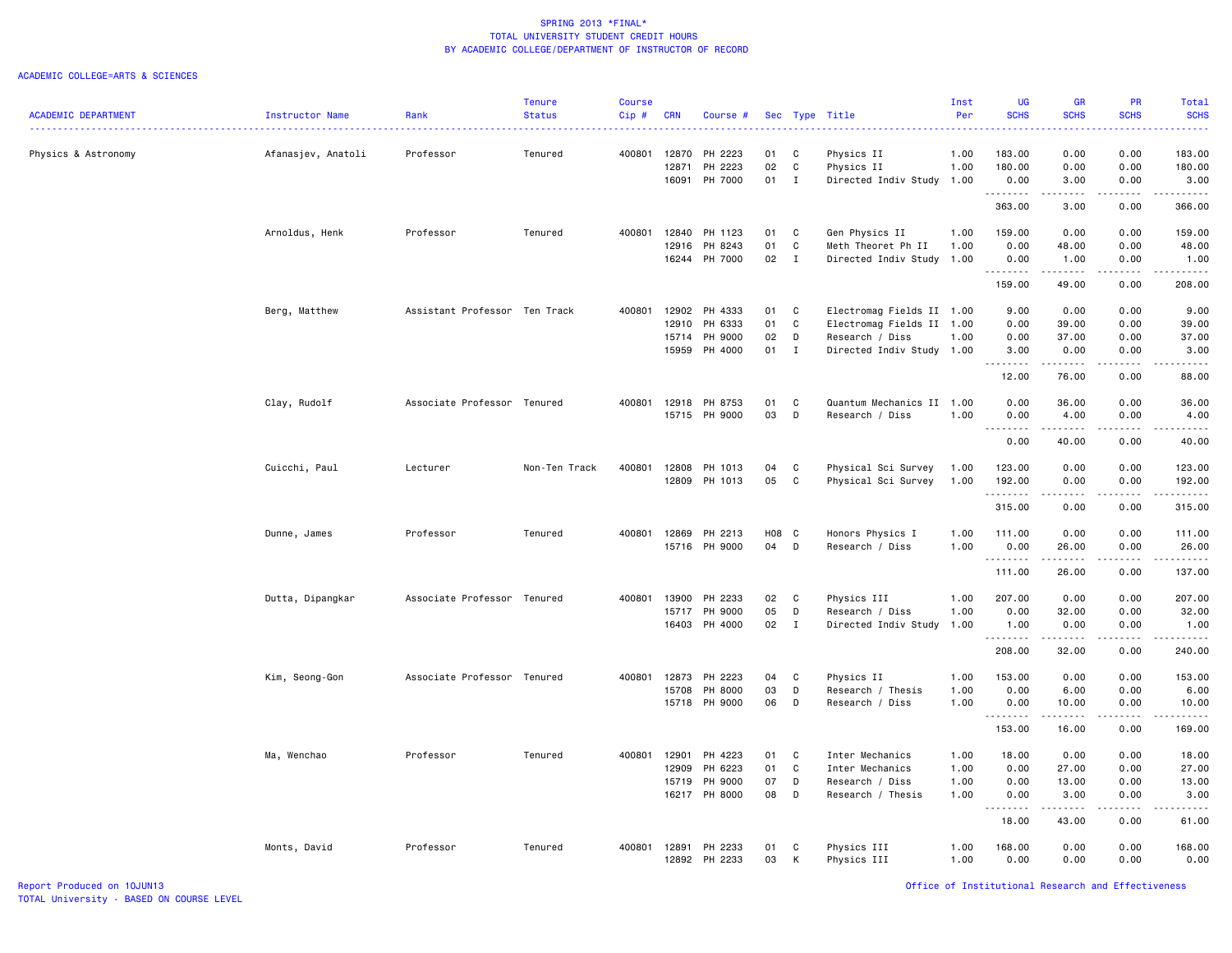|                            |                                                       |                               | <b>Tenure</b> | <b>Course</b> |            |                    |                 |                              |                                                   | Inst | <b>UG</b>         | <b>GR</b>          | PR                           | Total             |
|----------------------------|-------------------------------------------------------|-------------------------------|---------------|---------------|------------|--------------------|-----------------|------------------------------|---------------------------------------------------|------|-------------------|--------------------|------------------------------|-------------------|
| <b>ACADEMIC DEPARTMENT</b> | Instructor Name                                       | Rank                          | <b>Status</b> | Cip#          | <b>CRN</b> | Course #           |                 |                              | Sec Type Title                                    | Per  | <b>SCHS</b>       | <b>SCHS</b>        | <b>SCHS</b>                  | <b>SCHS</b>       |
| Physics & Astronomy        | Monts, David                                          | Professor                     | Tenured       | 400801        | 12893      | PH 2233            | 04              | К                            | Physics III                                       | 1.00 | 0.00              | 0.00               | 0.00                         | 0.00              |
|                            |                                                       |                               |               |               | 12894      | PH 2233            | 05              | К                            | Physics III                                       | 1.00 | 0.00              | 0.00               | 0.00                         | 0.00              |
|                            |                                                       |                               |               |               | 12895      | PH 2233            | 06              | К                            | Physics III                                       | 1.00 | 0.00              | 0.00               | 0.00                         | 0.00              |
|                            |                                                       |                               |               |               | 12896      | PH 2233            | 07              | К                            | Physics III                                       | 1.00 | 0.00              | 0.00               | 0.00                         | 0.00              |
|                            |                                                       |                               |               |               | 12897      | PH 2233            | 08              | К                            | Physics III                                       | 1.00 | 0.00              | 0.00               | 0.00                         | 0.00              |
|                            |                                                       |                               |               |               | 13901      | PH 4413            | 01              | C                            | Thermal Physics                                   | 1.00 | 42.00             | 0.00               | 0.00                         | 42.00             |
|                            |                                                       |                               |               |               |            | 13902 PH 6413      | 01              | C                            | Thermal Physics                                   | 1.00 | 0.00              | 33.00              | 0.00                         | 33.00             |
|                            |                                                       |                               |               |               | 13910      | PH 2233            | 10 <sub>1</sub> | $\mathsf{K}$                 | Physics III                                       | 1.00 | 0.00              | 0.00               | 0.00                         | 0.00              |
|                            |                                                       |                               |               |               | 13911      | PH 2233            | 11              | К                            | Physics III                                       | 1.00 | 0.00              | 0.00               | 0.00                         | 0.00              |
|                            |                                                       |                               |               |               |            | 15720 PH 9000      | 08              | D                            | Research / Diss                                   | 1.00 | 0.00<br>.         | 13.00<br>المتمامين | 0.00<br>.                    | 13.00<br>.        |
|                            |                                                       |                               |               |               |            |                    |                 |                              |                                                   |      | 210.00            | 46.00              | 0.00                         | 256.00            |
|                            | Moody, Judith                                         | Lecturer                      | Non-Ten Track | 400801        | 12811      | PH 1021            | 02              | $\mathsf{L}$                 | Physical Science Lab                              | 1.00 | 10.00             | 0.00               | 0.00                         | 10.00             |
|                            |                                                       |                               |               |               | 12812      | PH 1021            | 03              | L                            | Physical Science Lab                              | 1.00 | 8.00              | 0.00               | 0.00                         | 8.00              |
|                            |                                                       |                               |               |               |            | 12814 PH 1023      | 01              | $\mathtt{C}$                 | Physical Sci Survey                               | 1.00 | 96.00<br><u>.</u> | 0.00<br>.          | 0.00<br>.                    | 96.00             |
|                            |                                                       |                               |               |               |            |                    |                 |                              |                                                   |      | 114.00            | 0.00               | 0.00                         | 114.00            |
|                            | Novotny, Mark                                         | Professor                     | Tenured       | 400801        | 15710      | PH 8000            | 05              | D                            | Research / Thesis                                 | 1.00 | 0.00              | 3.00               | 0.00                         | 3.00              |
|                            |                                                       |                               |               |               | 15721      | PH 9000            | 09              | D                            | Research / Diss                                   | 1.00 | 0.00<br>.         | 4.00<br>.          | 0.00<br>-----                | 4.00<br>.         |
|                            |                                                       |                               |               |               |            |                    |                 |                              |                                                   |      | 0.00              | 7.00               | 0.00                         | 7.00              |
|                            | Pierce, Donna                                         | Assistant Professor Ten Track |               | 400801        | 12815      | PH 1063            | 01              | C                            | Descrip Astronomy                                 | 1.00 | 216.00            | 0.00               | 0.00                         | 216.00            |
|                            |                                                       |                               |               |               | 13899      | PH 2213            | 09              | C                            | Physics I                                         | 1.00 | 195.00            | 0.00               | 0.00                         | 195.00            |
|                            |                                                       |                               |               |               |            | 15722 PH 9000      | 10 <sub>1</sub> | D                            | Research / Diss                                   | 1.00 | 0.00<br>.         | 12.00<br>.         | 0.00<br>$\omega$ is a set of | 12.00<br>.        |
|                            |                                                       |                               |               |               |            |                    |                 |                              |                                                   |      | 411.00            | 12.00              | 0.00                         | 423.00            |
|                            | Riehle, Robertsen                                     | Non-Faculty                   | Non-Faculty   | 400801        | 12877      | PH 2223            | 08              | К                            | Physics II                                        | 1.00 | 0.00              | 0.00               | 0.00                         | 0.00              |
|                            |                                                       |                               |               |               | 12878      | PH 2223            | 09              | К                            | Physics II                                        | 1.00 | 0.00              | 0.00               | 0.00                         | 0.00              |
|                            |                                                       |                               |               |               | 12879      | PH 2223            | 10 <sub>1</sub> | K                            | Physics II                                        | 1.00 | 0.00              | 0.00               | 0.00                         | 0.00              |
|                            |                                                       |                               |               |               | 12880      | PH 2223            | 11              | К                            | Physics II                                        | 1.00 | 0.00              | 0.00               | 0.00                         | 0.00              |
|                            |                                                       |                               |               |               | 12881      | PH 2223            | 12              | К                            | Physics II                                        | 1.00 | 0.00              | 0.00               | 0.00                         | 0.00              |
|                            |                                                       |                               |               |               | 12882      | PH 2223            | 13              | К                            | Physics II                                        | 1.00 | 0.00              | 0.00               | 0.00                         | 0.00              |
|                            |                                                       |                               |               |               | 12883      | PH 2223            | 14              | К                            | Physics II                                        | 1.00 | 0.00              | 0.00               | 0.00                         | 0.00              |
|                            |                                                       |                               |               |               | 12885      | PH 2223            | 16              | К                            | Physics II                                        | 1.00 | 0.00              | 0.00               | 0.00                         | 0.00              |
|                            |                                                       |                               |               |               | 12886      | PH 2223            | 17              | К                            | Physics II                                        | 1.00 | 0.00              | 0.00               | 0.00                         | 0.00              |
|                            |                                                       |                               |               |               | 12887      | PH 2223            | 18              | К                            | Physics II                                        | 1.00 | 0.00              | 0.00               | 0.00                         | 0.00              |
|                            |                                                       |                               |               |               | 12888      | PH 2223            | 19              | К                            | Physics II                                        | 1.00 | 0.00              | 0.00               | 0.00                         | 0.00              |
|                            |                                                       |                               |               |               | 16404      | PH 4000<br>PH 4000 | 03<br>04        | Ι.                           | Directed Indiv Study 1.00<br>Directed Indiv Study |      | 1.00              | 0.00<br>0.00       | 0.00<br>0.00                 | 1.00<br>1.00      |
|                            |                                                       |                               |               |               | 16410      | 16412 PH 4000      | 05              | $\mathbf{I}$<br>$\mathbf{I}$ | Directed Indiv Study 1.00                         | 1.00 | 1.00<br>1.00      | 0.00               | 0.00                         | 1.00              |
|                            |                                                       |                               |               |               |            |                    |                 |                              |                                                   |      | .<br>3.00         | .<br>0.00          | .<br>0.00                    | ه د د د د<br>3.00 |
|                            | Rupak Lan Tai Moong, Ga Assistant Professor Ten Track |                               |               | 400801        | 12866      | PH 2213            | 06              | C                            | Physics I                                         | 1.00 | 180.00            | 0.00               | 0.00                         | 180.00            |
|                            |                                                       |                               |               |               | 12867      | PH 2213            | 07              | $\mathtt{C}$                 | Physics I                                         | 1.00 | 165.00            | 0.00               | 0.00                         | 165.00            |
|                            |                                                       |                               |               |               | 15723      | PH 9000            | 11              | D                            | Research / Diss                                   | 1.00 | 0.00              | 20.00              | 0.00                         | 20.00             |
|                            |                                                       |                               |               |               |            |                    |                 |                              |                                                   |      | .                 | . <b>.</b>         | .                            | <u>.</u>          |
|                            |                                                       |                               |               |               |            |                    |                 |                              |                                                   |      | 345.00            | 20.00              | 0.00                         | 365.00            |
|                            | Singh, Jagdish                                        | Research Professor            | Non-Ten Track | 400801        |            | 15724 PH 9000      | 12              | D                            | Research / Diss                                   | 1.00 | 0.00              | 31.00              | 0.00                         | 31.00             |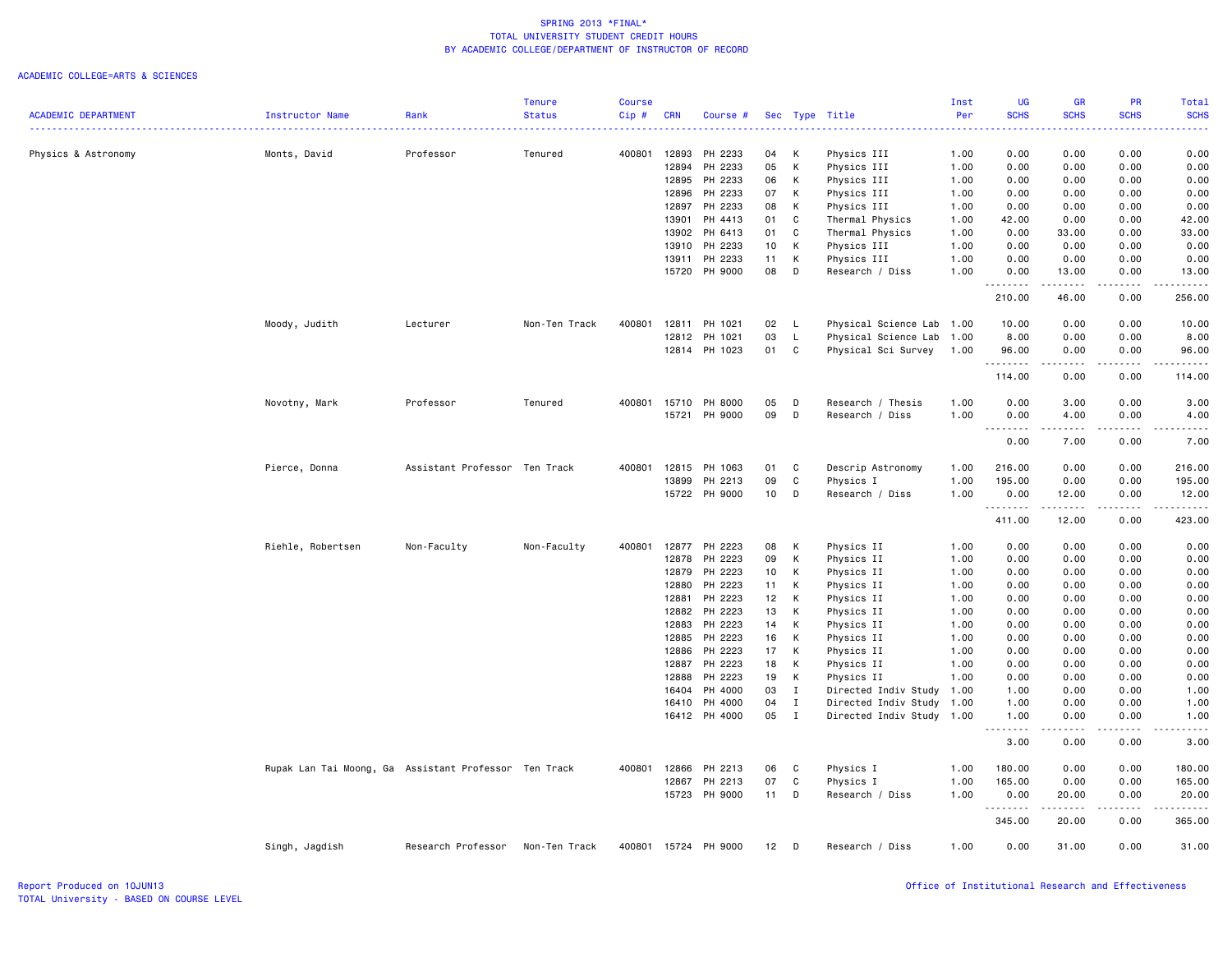|                            |                  |                               | <b>Tenure</b> | <b>Course</b> |            |               |                 |              |                           | Inst | UG                      | GR                                                                                                                                | <b>PR</b>                                                                                                                                            | Total                   |
|----------------------------|------------------|-------------------------------|---------------|---------------|------------|---------------|-----------------|--------------|---------------------------|------|-------------------------|-----------------------------------------------------------------------------------------------------------------------------------|------------------------------------------------------------------------------------------------------------------------------------------------------|-------------------------|
| <b>ACADEMIC DEPARTMENT</b> | Instructor Name  | Rank                          | <b>Status</b> | Cip#          | <b>CRN</b> | Course #      |                 |              | Sec Type Title            | Per  | <b>SCHS</b><br><u>.</u> | <b>SCHS</b>                                                                                                                       | <b>SCHS</b>                                                                                                                                          | <b>SCHS</b><br><u>.</u> |
|                            |                  |                               |               |               |            |               |                 |              |                           |      | <u>.</u>                | ---------                                                                                                                         | $\frac{1}{2} \left( \frac{1}{2} \right) \left( \frac{1}{2} \right) \left( \frac{1}{2} \right) \left( \frac{1}{2} \right) \left( \frac{1}{2} \right)$ |                         |
|                            |                  |                               |               |               |            |               |                 |              |                           |      | 0.00                    | 31.00                                                                                                                             | 0.00                                                                                                                                                 | 31.00                   |
| Physics & Astronomy        | Solomon, Lazarus | Instructor                    | Non-Ten Track | 400801        |            | 12819 PH 1113 | 02              | $\mathbf{C}$ | Gen Physics I             | 1.00 | 180.00                  | 0.00                                                                                                                              | 0.00                                                                                                                                                 | 180.00                  |
|                            |                  |                               |               |               | 12822      | PH 1113       | 10              | K            | Gen Physics I             | 1.00 | 0.00                    | 0.00                                                                                                                              | 0.00                                                                                                                                                 | 0.00                    |
|                            |                  |                               |               |               | 12823      | PH 1113       | 11              | К            | Gen Physics I             | 1.00 | 0.00                    | 0.00                                                                                                                              | 0.00                                                                                                                                                 | 0.00                    |
|                            |                  |                               |               |               |            | 12824 PH 1113 | 12 <sub>2</sub> | К            | Gen Physics I             | 1.00 | 0.00                    | 0.00                                                                                                                              | 0.00                                                                                                                                                 | 0.00                    |
|                            |                  |                               |               |               | 12825      | PH 1113       | 13              | K            | Gen Physics I             | 1.00 | 0.00                    | 0.00                                                                                                                              | 0.00                                                                                                                                                 | 0.00                    |
|                            |                  |                               |               |               | 12826      | PH 1113       | 14              | К            | Gen Physics I             | 1.00 | 0.00                    | 0.00                                                                                                                              | 0.00                                                                                                                                                 | 0.00                    |
|                            |                  |                               |               |               | 12827      | PH 1113       | 15              | К            | Gen Physics I             | 1.00 | 0.00                    | 0.00                                                                                                                              | 0.00                                                                                                                                                 | 0.00                    |
|                            |                  |                               |               |               | 12828      | PH 1113       | 16              | K            | Gen Physics I             | 1.00 | 0.00                    | 0.00                                                                                                                              | 0.00                                                                                                                                                 | 0.00                    |
|                            |                  |                               |               |               | 12829      | PH 1113       | 17              | K            | Gen Physics I             | 1.00 | 0.00                    | 0.00                                                                                                                              | 0.00                                                                                                                                                 | 0.00                    |
|                            |                  |                               |               |               | 12830      | PH 1113       | 18              | К            | Gen Physics I             | 1.00 | 0.00                    | 0.00                                                                                                                              | 0.00                                                                                                                                                 | 0.00                    |
|                            |                  |                               |               |               | 12831      | PH 1113       | 19              | К            | Gen Physics I             | 1.00 | 0.00                    | 0.00                                                                                                                              | 0.00                                                                                                                                                 | 0.00                    |
|                            |                  |                               |               |               | 12857      | PH 1133       | 01              | C            | Gen Physics III           | 1.00 | 123.00                  | 0.00                                                                                                                              | 0.00                                                                                                                                                 | 123.00                  |
|                            |                  |                               |               |               | 12858      | PH 1133       | 04              | К            | Gen Physics III           | 1.00 | 0.00                    | 0.00                                                                                                                              | 0.00                                                                                                                                                 | 0.00                    |
|                            |                  |                               |               |               | 12859      | PH 1133       | 05              | K            | Gen Physics III           | 1.00 | 0.00                    | 0.00                                                                                                                              | 0.00                                                                                                                                                 | 0.00                    |
|                            |                  |                               |               |               | 12863      | PH 2213       | 03              | C            | Physics I                 | 1.00 | 180.00                  | 0.00                                                                                                                              | 0.00                                                                                                                                                 | 180.00                  |
|                            |                  |                               |               |               | 12864      | PH 2213       | 04              | C            | Physics I                 | 1.00 | 198.00                  | 0.00                                                                                                                              | 0.00                                                                                                                                                 | 198.00                  |
|                            |                  |                               |               |               | 13897      | PH 1113       | 09              | К            | Gen Physics I             | 1.00 | 0.00                    | 0.00                                                                                                                              | 0.00                                                                                                                                                 | 0.00                    |
|                            |                  |                               |               |               | 13898      | PH 1133       | 03              | К            | Gen Physics III           | 1.00 | 0.00<br>.               | 0.00<br>-----                                                                                                                     | 0.00<br>.                                                                                                                                            | 0.00<br>.               |
|                            |                  |                               |               |               |            |               |                 |              |                           |      | 681.00                  | 0.00                                                                                                                              | 0.00                                                                                                                                                 | 681.00                  |
|                            | Tanner, Angelle  | Assistant Professor Ten Track |               | 400801        |            | 13903 PH 3063 | 01              | C            | Astrophysics              | 1.00 | 36.00<br>.              | 0.00                                                                                                                              | 0.00<br>.                                                                                                                                            | 36.00<br>. <u>.</u> .   |
|                            |                  |                               |               |               |            |               |                 |              |                           |      | 36.00                   | 0.00                                                                                                                              | 0.00                                                                                                                                                 | 36.00                   |
|                            | Wang, Chuji      | Associate Professor Tenured   |               | 400801        | 12915      | PH 8213       | 01              | $\mathbf{C}$ | Mechanics                 | 1.00 | 0.00                    | 27.00                                                                                                                             | 0.00                                                                                                                                                 | 27.00                   |
|                            |                  |                               |               |               | 15712      | PH 8000       | 07              | D            | Research / Thesis         | 1.00 | 0.00                    | 6.00                                                                                                                              | 0.00                                                                                                                                                 | 6.00                    |
|                            |                  |                               |               |               |            | 15725 PH 9000 | 13              | D            | Research / Diss           | 1.00 | 0.00                    | 30.00                                                                                                                             | 0.00                                                                                                                                                 | 30.00                   |
|                            |                  |                               |               |               |            |               |                 |              |                           |      |                         |                                                                                                                                   | $\frac{1}{2} \left( \frac{1}{2} \right) \left( \frac{1}{2} \right) \left( \frac{1}{2} \right) \left( \frac{1}{2} \right) \left( \frac{1}{2} \right)$ | .                       |
|                            |                  |                               |               |               |            |               |                 |              |                           |      | 0.00                    | 63.00                                                                                                                             | 0.00                                                                                                                                                 | 63.00                   |
|                            | Winger, Jeffry   | Professor                     | Tenured       | 400801        | 12899      | PH 4143       | 01              | L,           | Inter Laboratory          | 1.00 | 18.00                   | 0.00                                                                                                                              | 0.00                                                                                                                                                 | 18.00                   |
|                            |                  |                               |               |               | 12900      | PH 4152       | 01              | $\mathsf{L}$ | Mod Physics Lab           | 1.00 | 14.00                   | 0.00                                                                                                                              | 0.00                                                                                                                                                 | 14.00                   |
|                            |                  |                               |               |               |            | 15920 PH 9000 | 15              | $\mathsf{D}$ | Research / Diss           | 1.00 | 0.00                    | 3.00<br>$\frac{1}{2} \left( \frac{1}{2} \right) \left( \frac{1}{2} \right) \left( \frac{1}{2} \right) \left( \frac{1}{2} \right)$ | 0.00<br>.                                                                                                                                            | 3.00<br>.               |
|                            |                  |                               |               |               |            |               |                 |              |                           |      | 32.00                   | 3.00                                                                                                                              | 0.00                                                                                                                                                 | 35.00                   |
|                            | Winter, Joshua   | Instructor                    | Non-Ten Track | 400801        | 12794      | PH 1011       | 02              | <b>L</b>     | Physical Science Lab 1.00 |      | 16.00                   | 0.00                                                                                                                              | 0.00                                                                                                                                                 | 16.00                   |
|                            |                  |                               |               |               | 12795      | PH 1011       | 03              | L.           | Physical Science Lab      | 1.00 | 17.00                   | 0.00                                                                                                                              | 0.00                                                                                                                                                 | 17.00                   |
|                            |                  |                               |               |               | 12796      | PH 1011       | 04              | L.           | Physical Science Lab 1.00 |      | 17.00                   | 0.00                                                                                                                              | 0.00                                                                                                                                                 | 17.00                   |
|                            |                  |                               |               |               | 12797      | PH 1011       | 06              | <b>L</b>     | Physical Science Lab 1.00 |      | 16.00                   | 0.00                                                                                                                              | 0.00                                                                                                                                                 | 16.00                   |
|                            |                  |                               |               |               | 12798      | PH 1011       | 07              | $\mathsf{L}$ | Physical Science Lab 1.00 |      | 17.00                   | 0.00                                                                                                                              | 0.00                                                                                                                                                 | 17.00                   |
|                            |                  |                               |               |               | 12799      | PH 1011       | 08              | <b>L</b>     | Physical Science Lab      | 1.00 | 17.00                   | 0.00                                                                                                                              | 0.00                                                                                                                                                 | 17.00                   |
|                            |                  |                               |               |               | 12800      | PH 1011       | 09              | L.           | Physical Science Lab 1.00 |      | 18.00                   | 0.00                                                                                                                              | 0.00                                                                                                                                                 | 18.00                   |
|                            |                  |                               |               |               | 12802      | PH 1011       | 11              | $\mathsf{L}$ | Physical Science Lab 1.00 |      | 18.00                   | 0.00                                                                                                                              | 0.00                                                                                                                                                 | 18.00                   |
|                            |                  |                               |               |               | 12803      | PH 1011       | 12 <sub>2</sub> | L.           | Physical Science Lab      | 1.00 | 16.00                   | 0.00                                                                                                                              | 0.00                                                                                                                                                 | 16.00                   |
|                            |                  |                               |               |               |            | 12804 PH 1011 | 13              | - L          | Physical Science Lab 1.00 |      | 17.00                   | 0.00                                                                                                                              | 0.00                                                                                                                                                 | 17.00                   |
|                            |                  |                               |               |               |            | 12806 PH 1013 | 02              | $\mathbf{C}$ | Physical Sci Survey       | 1.00 | 168.00                  | 0.00                                                                                                                              | 0.00                                                                                                                                                 | 168.00                  |
|                            |                  |                               |               |               | 12807      | PH 1013       | 03              | C            | Physical Sci Survey       | 1.00 | 186.00                  | 0.00                                                                                                                              | 0.00                                                                                                                                                 | 186.00                  |
|                            |                  |                               |               |               | 12820      | PH 1113       | 03              | C            | Gen Physics I             | 1.00 | 192.00                  | 0.00                                                                                                                              | 0.00                                                                                                                                                 | 192.00                  |
|                            |                  |                               |               |               | 12821      | PH 1113       | 04              | C            | Gen Physics I             | 1.00 | 189.00                  | 0.00                                                                                                                              | 0.00                                                                                                                                                 | 189.00                  |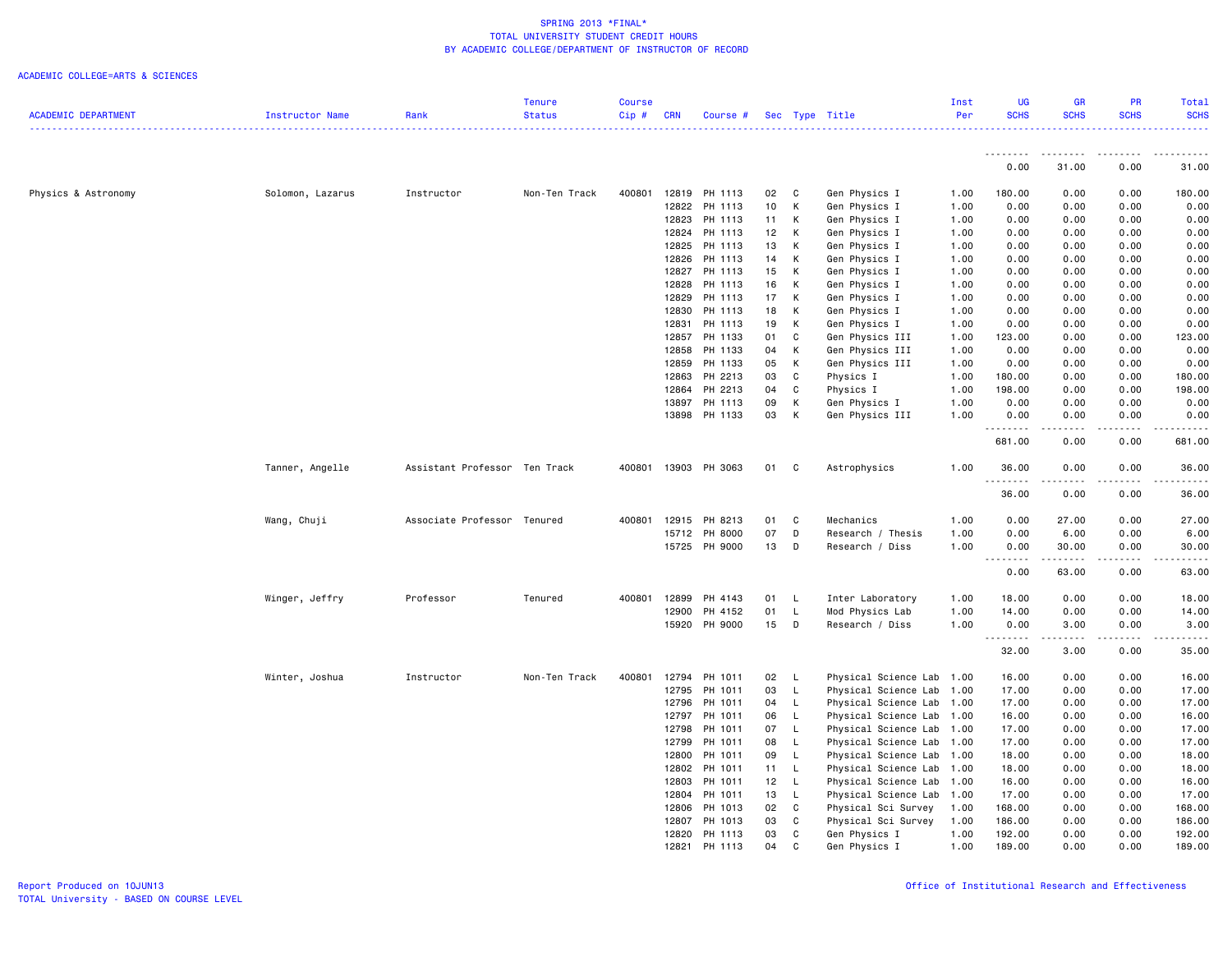|                            |                        |                               | <b>Tenure</b> | <b>Course</b> |            |               |      |                |                     | Inst | UG                  | GR                                                                                                                                | <b>PR</b>        | Total                 |
|----------------------------|------------------------|-------------------------------|---------------|---------------|------------|---------------|------|----------------|---------------------|------|---------------------|-----------------------------------------------------------------------------------------------------------------------------------|------------------|-----------------------|
| <b>ACADEMIC DEPARTMENT</b> | <b>Instructor Name</b> | Rank                          | <b>Status</b> | $Cip$ #       | <b>CRN</b> | Course #      |      |                | Sec Type Title      | Per  | <b>SCHS</b>         | <b>SCHS</b>                                                                                                                       | <b>SCHS</b>      | <b>SCHS</b>           |
|                            |                        |                               |               |               |            |               |      |                |                     |      | ---------           | .                                                                                                                                 | .                | .                     |
|                            |                        |                               |               |               |            |               |      |                |                     |      | 904.00              | 0.00                                                                                                                              | 0.00             | 904.00                |
| Physics & Astronomy        | Worthy, Mark           | Instructor                    | Non-Ten Track | 400801        | 12841      | PH 1123       | 02 C |                | Gen Physics II      | 1.00 | 180.00              | 0.00                                                                                                                              | 0.00             | 180.00                |
|                            |                        |                               |               |               | 12842      | PH 1123       | 03   | C <sub>c</sub> | Gen Physics II      | 1.00 | 177.00              | 0.00                                                                                                                              | 0.00             | 177.00                |
|                            |                        |                               |               |               | 12843      | PH 1123       | 05 K |                | Gen Physics II      | 1.00 | 0.00                | 0.00                                                                                                                              | 0.00             | 0.00                  |
|                            |                        |                               |               |               | 12844      | PH 1123       | 06   | K              | Gen Physics II      | 1.00 | 0.00                | 0.00                                                                                                                              | 0.00             | 0.00                  |
|                            |                        |                               |               |               | 12845      | PH 1123       | 07   | K              | Gen Physics II      | 1.00 | 0.00                | 0.00                                                                                                                              | 0.00             | 0.00                  |
|                            |                        |                               |               |               | 12848      | PH 1123       | 10 K |                | Gen Physics II      | 1.00 | 0.00                | 0.00                                                                                                                              | 0.00             | 0.00                  |
|                            |                        |                               |               |               |            | 12849 PH 1123 | 11 K |                | Gen Physics II      | 1.00 | 0.00                | 0.00                                                                                                                              | 0.00             | 0.00                  |
|                            |                        |                               |               |               | 12850      | PH 1123       | 12 K |                | Gen Physics II      | 1.00 | 0.00                | 0.00                                                                                                                              | 0.00             | 0.00                  |
|                            |                        |                               |               |               | 12851      | PH 1123       | 13 K |                | Gen Physics II      | 1.00 | 0.00                | 0.00                                                                                                                              | 0.00             | 0.00                  |
|                            |                        |                               |               |               |            | 12852 PH 1123 | 14 K |                | Gen Physics II      | 1.00 | 0.00                | 0.00                                                                                                                              | 0.00             | 0.00                  |
|                            |                        |                               |               |               | 12853      | PH 1123       | 15 K |                | Gen Physics II      | 1.00 | 0.00                | 0.00                                                                                                                              | 0.00             | 0.00                  |
|                            |                        |                               |               |               | 12854      | PH 1123       | 16 K |                | Gen Physics II      | 1.00 | 0.00                | 0.00                                                                                                                              | 0.00             | 0.00                  |
|                            |                        |                               |               |               | 12861      | PH 2213       | 01 C |                | Physics I           | 1.00 | 198.00              | 0.00                                                                                                                              | 0.00             | 198.00                |
|                            |                        |                               |               |               |            | 12862 PH 2213 | 02 C |                | Physics I           | 1.00 | 204.00<br>--------- | 0.00<br>$\frac{1}{2} \left( \frac{1}{2} \right) \left( \frac{1}{2} \right) \left( \frac{1}{2} \right) \left( \frac{1}{2} \right)$ | 0.00<br>-----    | 204.00                |
|                            |                        |                               |               |               |            |               |      |                |                     |      | 759.00              | 0.00                                                                                                                              | 0.00             | 759.00                |
|                            | Ye, Jinwu              | Associate Professor Ten Track |               | 400801        | 12914      | PH 6723       | 01 C |                | App Of Quantum Mech | 1.00 | 0.00                | 9.00                                                                                                                              | 0.00             | 9.00                  |
|                            |                        |                               |               |               | 15726      | PH 9000       | 14   | D              | Research / Diss     | 1.00 | 0.00                | 6.00                                                                                                                              | 0.00             | 6.00                  |
|                            |                        |                               |               |               |            |               |      |                |                     |      | --------<br>0.00    | 15.00                                                                                                                             | 0.00             | 15.00                 |
|                            |                        |                               |               |               |            |               |      |                |                     |      | ========            | ========                                                                                                                          | ========         | ==========            |
| Physics & Astronomy        |                        |                               |               |               |            |               |      |                |                     |      | 4834,00<br>======== | 482.00<br>========                                                                                                                | 0.00<br>======== | 5316.00<br>========== |
|                            |                        |                               |               |               |            |               |      |                |                     |      |                     |                                                                                                                                   |                  |                       |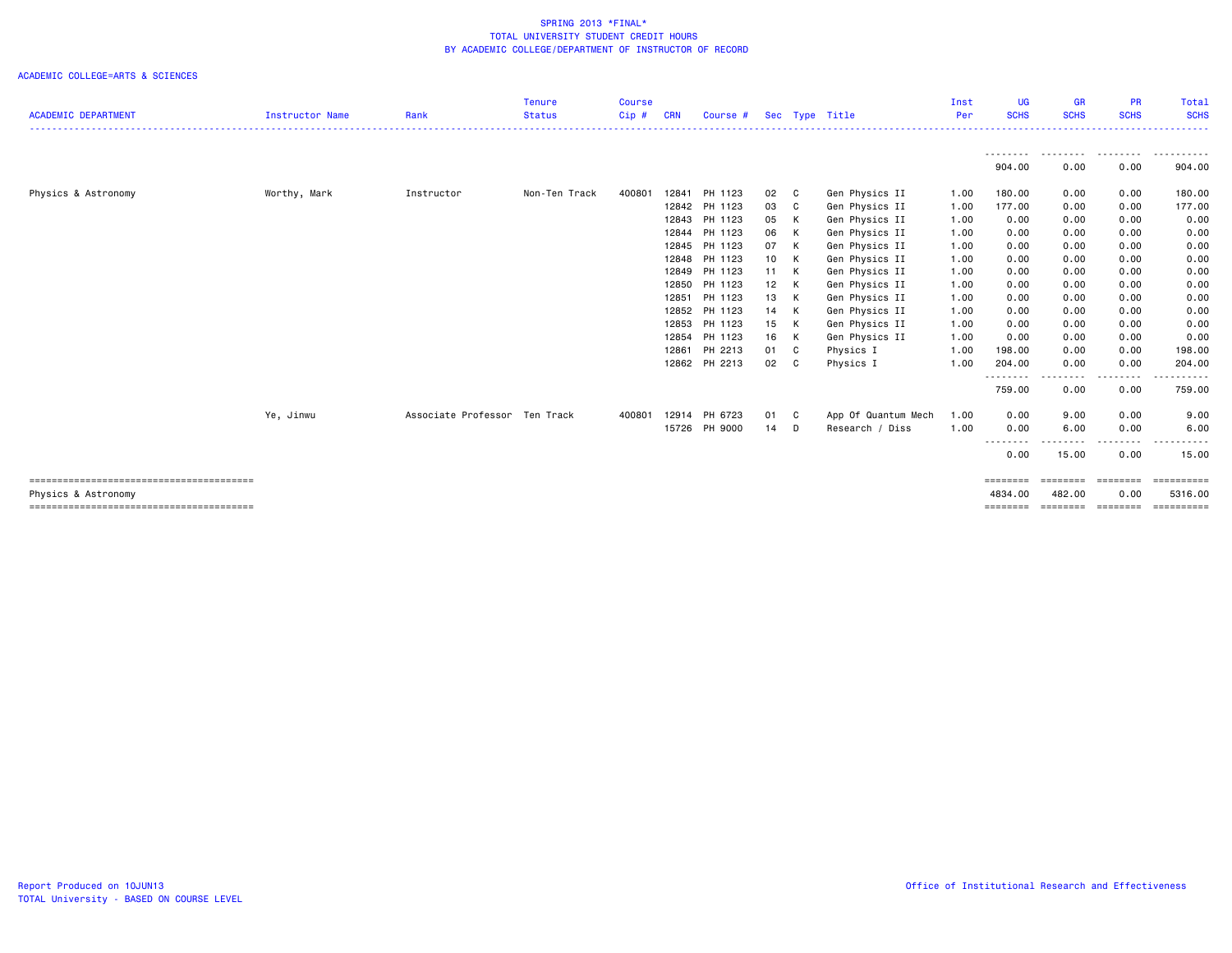|                                                        |                  |                               | Tenure         | <b>Course</b> |            |                       |      |              |                           | Inst | <b>UG</b>                                                                                                                                            | <b>GR</b>                                                                                                                                                    | PR                           | Total                                                                                                                                                                                                                                                                                                                                                                                                                                                                                            |
|--------------------------------------------------------|------------------|-------------------------------|----------------|---------------|------------|-----------------------|------|--------------|---------------------------|------|------------------------------------------------------------------------------------------------------------------------------------------------------|--------------------------------------------------------------------------------------------------------------------------------------------------------------|------------------------------|--------------------------------------------------------------------------------------------------------------------------------------------------------------------------------------------------------------------------------------------------------------------------------------------------------------------------------------------------------------------------------------------------------------------------------------------------------------------------------------------------|
| <b>ACADEMIC DEPARTMENT</b>                             | Instructor Name  | Rank                          | <b>Status</b>  | $Cip$ #       | <b>CRN</b> | Course #              |      |              | Sec Type Title            | Per  | <b>SCHS</b>                                                                                                                                          | <b>SCHS</b>                                                                                                                                                  | <b>SCHS</b>                  | <b>SCHS</b><br>.                                                                                                                                                                                                                                                                                                                                                                                                                                                                                 |
| Political Science & Public Administratio Ammon, Wesley |                  | Non-Faculty                   | Non-Faculty    | 451001        | 12991      | PS 1113               | 03   | C            | American Government       | 1.00 | 435.00                                                                                                                                               | 0.00                                                                                                                                                         | 0.00                         | 435.00                                                                                                                                                                                                                                                                                                                                                                                                                                                                                           |
|                                                        |                  |                               |                |               |            |                       |      |              |                           |      | . <b>.</b><br>435.00                                                                                                                                 | .<br>0.00                                                                                                                                                    | $- - - -$<br>0.00            | $\begin{array}{cccccccccccccc} \multicolumn{2}{c}{} & \multicolumn{2}{c}{} & \multicolumn{2}{c}{} & \multicolumn{2}{c}{} & \multicolumn{2}{c}{} & \multicolumn{2}{c}{} & \multicolumn{2}{c}{} & \multicolumn{2}{c}{} & \multicolumn{2}{c}{} & \multicolumn{2}{c}{} & \multicolumn{2}{c}{} & \multicolumn{2}{c}{} & \multicolumn{2}{c}{} & \multicolumn{2}{c}{} & \multicolumn{2}{c}{} & \multicolumn{2}{c}{} & \multicolumn{2}{c}{} & \multicolumn{2}{c}{} & \multicolumn{2}{c}{} & \$<br>435.00 |
|                                                        | Baker, Leslie    | Instructor                    | Non-Ten Track  | 440501        | 13006      | PS 2703               | 01   | C            | Intro Public Policy       | 1.00 | 156.00                                                                                                                                               | 0.00                                                                                                                                                         | 0.00                         | 156.00                                                                                                                                                                                                                                                                                                                                                                                                                                                                                           |
|                                                        |                  |                               |                | 451001        | 12994      | PS 1113               | 06   | C            | American Government       | 1.00 | 408.00                                                                                                                                               | 0.00                                                                                                                                                         | 0.00                         | 408.00                                                                                                                                                                                                                                                                                                                                                                                                                                                                                           |
|                                                        |                  |                               |                |               | 12998      | PS 1313               | 01   | C            | Intro Intnl Relatns       | 1.00 | 204.00<br>.                                                                                                                                          | 0.00<br>$\frac{1}{2} \left( \frac{1}{2} \right) \left( \frac{1}{2} \right) \left( \frac{1}{2} \right) \left( \frac{1}{2} \right) \left( \frac{1}{2} \right)$ | 0.00<br>.                    | 204.00<br><u>.</u>                                                                                                                                                                                                                                                                                                                                                                                                                                                                               |
|                                                        |                  |                               |                |               |            |                       |      |              |                           |      | 768.00                                                                                                                                               | 0.00                                                                                                                                                         | 0.00                         | 768.00                                                                                                                                                                                                                                                                                                                                                                                                                                                                                           |
|                                                        | Buchanan, Robert | Professor                     | Tenured        |               |            | 440401 15032 PPA 8990 | 02 C |              | Special Topic In PPA 1.00 |      | 0.00<br>.                                                                                                                                            | 21.00<br>.                                                                                                                                                   | 0.00<br>.                    | 21.00<br>.                                                                                                                                                                                                                                                                                                                                                                                                                                                                                       |
|                                                        |                  |                               |                |               |            |                       |      |              |                           |      | 0.00                                                                                                                                                 | 21.00                                                                                                                                                        | 0.00                         | 21.00                                                                                                                                                                                                                                                                                                                                                                                                                                                                                            |
|                                                        | Carlan, Hannah   | Grad Teach Assist             | Not Applicable |               |            | 451001 12992 PS 1113  | 04   | C            | American Government       | 1.00 | 195.00<br>.                                                                                                                                          | 0.00<br>.                                                                                                                                                    | 0.00<br>. <u>.</u> .         | 195.00<br>.                                                                                                                                                                                                                                                                                                                                                                                                                                                                                      |
|                                                        |                  |                               |                |               |            |                       |      |              |                           |      | 195.00                                                                                                                                               | 0.00                                                                                                                                                         | 0.00                         | 195.00                                                                                                                                                                                                                                                                                                                                                                                                                                                                                           |
|                                                        | Denton, Joseph   | Grad Teach Assist             | Not Applicable |               |            | 451001 12989 PS 1113  | 01   | $\mathbf{C}$ | American Government       | 1.00 | 87.00<br><u>.</u>                                                                                                                                    | 0.00<br>د د د د د                                                                                                                                            | 0.00<br>.                    | 87.00<br>.                                                                                                                                                                                                                                                                                                                                                                                                                                                                                       |
|                                                        |                  |                               |                |               |            |                       |      |              |                           |      | 87.00                                                                                                                                                | 0.00                                                                                                                                                         | 0.00                         | 87.00                                                                                                                                                                                                                                                                                                                                                                                                                                                                                            |
|                                                        | Emerson, Melissa | Grad Teach Assist             | Not Applicable | 451001        |            | 13009 PS 3183         | 01   | C            | Law And Politics          | 1.00 | 81.00<br><b></b>                                                                                                                                     | 0.00<br>-----                                                                                                                                                | 0.00<br>.                    | 81.00<br>.                                                                                                                                                                                                                                                                                                                                                                                                                                                                                       |
|                                                        |                  |                               |                |               |            |                       |      |              |                           |      | 81.00                                                                                                                                                | 0.00                                                                                                                                                         | 0.00                         | 81.00                                                                                                                                                                                                                                                                                                                                                                                                                                                                                            |
|                                                        | Emison, Gerald   | Professor                     | Tenured        | 440401        | 12981      | PPA 8733              | 01   | - S          | Public Program Eval       | 1.00 | 0.00                                                                                                                                                 | 45.00                                                                                                                                                        | 0.00                         | 45.00                                                                                                                                                                                                                                                                                                                                                                                                                                                                                            |
|                                                        |                  |                               |                |               | 14460      | PPA 8703              | 501  | $\mathbf{s}$ | Gov Org&Adm Theory        | 1.00 | 0.00                                                                                                                                                 | 39.00                                                                                                                                                        | 0.00                         | 39.00                                                                                                                                                                                                                                                                                                                                                                                                                                                                                            |
|                                                        |                  |                               |                |               | 15505      | PPA 9000              | 02   | D            | Research / Diss           | 1.00 | 0.00<br>$\sim 10$<br>.                                                                                                                               | 33.00                                                                                                                                                        | 0.00<br>$\sim$ $\sim$ $\sim$ | 33.00<br>.                                                                                                                                                                                                                                                                                                                                                                                                                                                                                       |
|                                                        |                  |                               |                |               |            |                       |      |              |                           |      | 0.00                                                                                                                                                 | 117.00                                                                                                                                                       | 0.00                         | 117.00                                                                                                                                                                                                                                                                                                                                                                                                                                                                                           |
|                                                        | Fowler, Nicholas | Grad Teach Assist             | Not Applicable |               |            | 451001 13016 PS 4703  | 01 C |              | Prin Pub Adm              | 1.00 | 90.00<br><u>.</u>                                                                                                                                    | 0.00<br>.                                                                                                                                                    | 0.00<br>$\sim$ $\sim$ $\sim$ | 90.00<br>.                                                                                                                                                                                                                                                                                                                                                                                                                                                                                       |
|                                                        |                  |                               |                |               |            |                       |      |              |                           |      | 90.00                                                                                                                                                | 0.00                                                                                                                                                         | 0.00                         | 90.00                                                                                                                                                                                                                                                                                                                                                                                                                                                                                            |
|                                                        | French, Philip   | Associate Professor Tenured   |                | 440401 12978  |            | PPA 8400              | 01   | E            | Public Ad Intern          | 1.00 | 0.00                                                                                                                                                 | 6.00                                                                                                                                                         | 0.00                         | 6.00                                                                                                                                                                                                                                                                                                                                                                                                                                                                                             |
|                                                        |                  |                               |                |               | 12980      | PPA 8713              | 01   | s            | Pub Personnel Mgt         | 1.00 | 0.00                                                                                                                                                 | 66.00                                                                                                                                                        | 0.00                         | 66.00                                                                                                                                                                                                                                                                                                                                                                                                                                                                                            |
|                                                        |                  |                               |                |               | 15506      | PPA 9000              | 03   | D            | Research / Diss           | 1.00 | 0.00<br>$\frac{1}{2} \left( \frac{1}{2} \right) \left( \frac{1}{2} \right) \left( \frac{1}{2} \right) \left( \frac{1}{2} \right)$<br>$\sim$ $\sim$ . | 36.00<br>-----                                                                                                                                               | 0.00                         | 36.00<br>.                                                                                                                                                                                                                                                                                                                                                                                                                                                                                       |
|                                                        |                  |                               |                |               |            |                       |      |              |                           |      | 0.00                                                                                                                                                 | 108.00                                                                                                                                                       | 0.00                         | 108.00                                                                                                                                                                                                                                                                                                                                                                                                                                                                                           |
|                                                        | McThomas, Mary   | Assistant Professor Ten Track |                | 440401        | 14376      | PPA 9413              | 01   | -S           | Normative Political       | 1.00 | 0.00                                                                                                                                                 | 33.00                                                                                                                                                        | 0.00                         | 33.00                                                                                                                                                                                                                                                                                                                                                                                                                                                                                            |
|                                                        |                  |                               |                |               |            | 451001 14364 PS 2403  | 01   | C            | Intro To Pol Theory       | 1.00 | 126.00<br><u>.</u>                                                                                                                                   | 0.00<br>.                                                                                                                                                    | 0.00<br>.                    | 126.00<br>.                                                                                                                                                                                                                                                                                                                                                                                                                                                                                      |
|                                                        |                  |                               |                |               |            |                       |      |              |                           |      | 126.00                                                                                                                                               | 33.00                                                                                                                                                        | 0.00                         | 159.00                                                                                                                                                                                                                                                                                                                                                                                                                                                                                           |
|                                                        | Mellen, Robbin   | Assistant Professor Ten Track |                |               |            | 440401 14375 PPA 9103 | 01   | s            | Amer Political            | 1.00 | 0.00<br>$\sim$ $\sim$ $\sim$<br>-----                                                                                                                | 39.00<br>.                                                                                                                                                   | 0.00<br>.                    | 39.00<br>.                                                                                                                                                                                                                                                                                                                                                                                                                                                                                       |
|                                                        |                  |                               |                |               |            |                       |      |              |                           |      | 0.00                                                                                                                                                 | 39.00                                                                                                                                                        | 0.00                         | 39.00                                                                                                                                                                                                                                                                                                                                                                                                                                                                                            |
|                                                        | Morrison, K.     | Professor                     | Tenured        | 050201        | 14373      | AAS 4543              | 01   | $\mathbf{C}$ | African Politics          | 1.00 | 6.00                                                                                                                                                 | 0.00                                                                                                                                                         | 0.00                         | 6.00                                                                                                                                                                                                                                                                                                                                                                                                                                                                                             |
|                                                        |                  |                               |                | 440401        | 15507      | PPA 9000              | 04   | D            | Research / Diss           | 1.00 | 0.00                                                                                                                                                 | 1.00                                                                                                                                                         | 0.00                         | 1.00                                                                                                                                                                                                                                                                                                                                                                                                                                                                                             |
|                                                        |                  |                               |                | 451001 14371  |            | PS 4543               | 01   | C            | African Politics          | 1.00 | 78.00                                                                                                                                                | 0.00                                                                                                                                                         | 0.00                         | 78.00                                                                                                                                                                                                                                                                                                                                                                                                                                                                                            |
|                                                        |                  |                               |                |               | 14372      | PS 6543               | 01   | C            | African Politics          | 1.00 | 0.00                                                                                                                                                 | 6.00                                                                                                                                                         | 0.00                         | 6.00                                                                                                                                                                                                                                                                                                                                                                                                                                                                                             |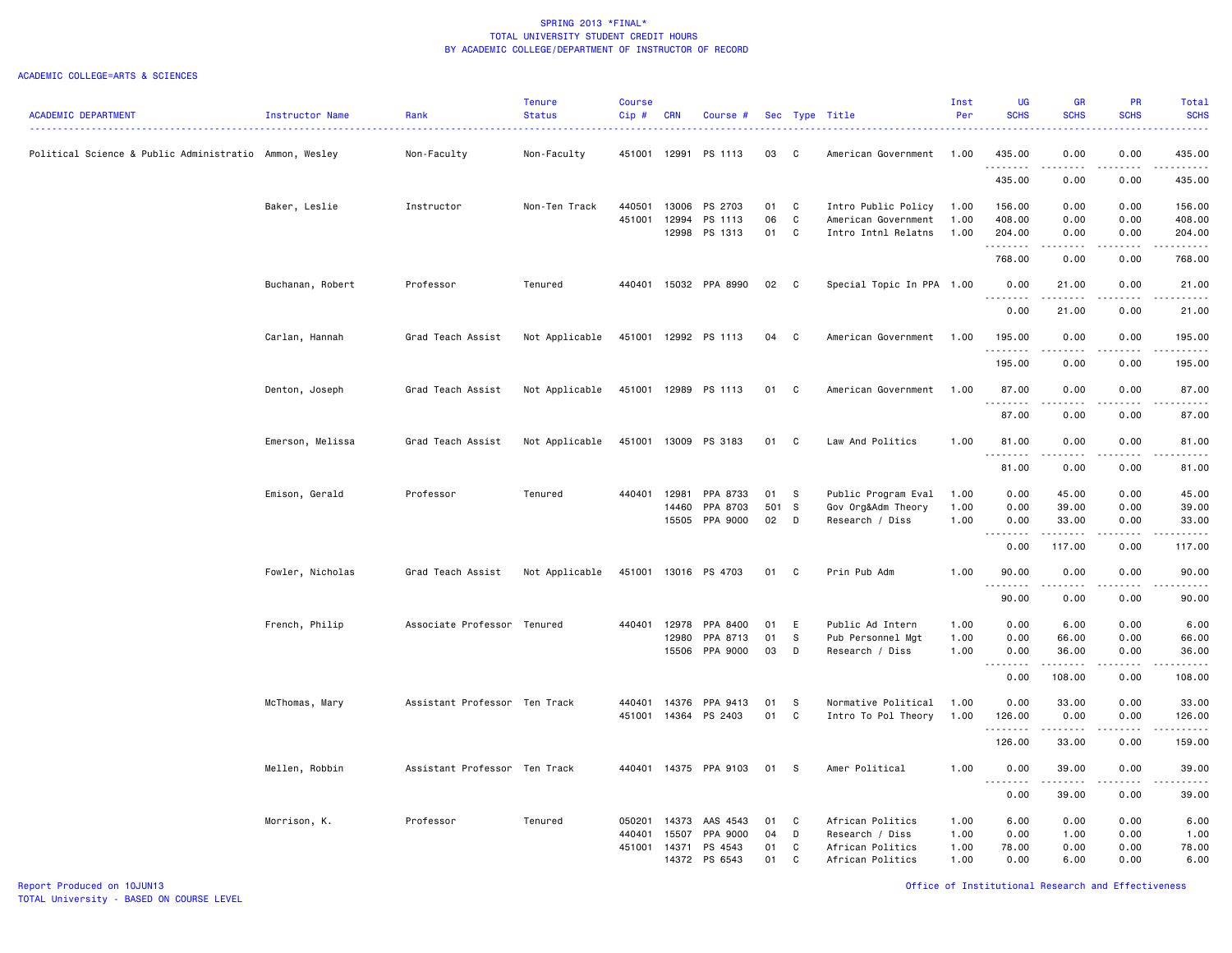|                                                       |                     |                               | Tenure         | <b>Course</b> |            |                            |            |                   |                                         | Inst         | <b>UG</b>                 | <b>GR</b>                                                                                                                                                    | PR            | Total                   |
|-------------------------------------------------------|---------------------|-------------------------------|----------------|---------------|------------|----------------------------|------------|-------------------|-----------------------------------------|--------------|---------------------------|--------------------------------------------------------------------------------------------------------------------------------------------------------------|---------------|-------------------------|
| <b>ACADEMIC DEPARTMENT</b>                            | Instructor Name     | Rank                          | <b>Status</b>  | $Cip \#$      | <b>CRN</b> | Course #                   | <b>Sec</b> |                   | Type Title                              | Per          | <b>SCHS</b>               | <b>SCHS</b>                                                                                                                                                  | <b>SCHS</b>   | <b>SCHS</b>             |
|                                                       |                     |                               |                |               |            |                            |            |                   |                                         |              |                           |                                                                                                                                                              |               | .                       |
|                                                       |                     |                               |                |               |            |                            |            |                   |                                         |              | <u>.</u>                  | .                                                                                                                                                            | <u>.</u>      | .                       |
|                                                       |                     |                               |                |               |            |                            |            |                   |                                         |              | 84.00                     | 7.00                                                                                                                                                         | 0.00          | 91.00                   |
| Political Science & Public Administratio Park, Johann |                     | Assistant Professor Ten Track |                | 451001        | 13024      | PS 8553                    | 01         | E                 | Rdgs In Int Relat                       | 1.00         | 0.00                      | 6.00                                                                                                                                                         | 0.00          | 6.00                    |
|                                                       |                     |                               |                |               |            | 14369 PS 4333              | 01         | C                 | Theories Intern Rel                     | 1.00         | 75.00                     | 0.00                                                                                                                                                         | 0.00          | 75.00                   |
|                                                       |                     |                               |                |               |            |                            |            |                   |                                         |              | .                         | .                                                                                                                                                            | . <b>.</b>    | .                       |
|                                                       |                     |                               |                |               |            |                            |            |                   |                                         |              | 75.00                     | 6.00                                                                                                                                                         | 0.00          | 81.00                   |
|                                                       | Perry, Ravi         | Assistant Professor Ten Track |                | 050201        | 10009      | AAS 4273                   | 01         | C                 | African American Pol 1.00               |              | 21.00                     | 0.00                                                                                                                                                         | 0.00          | 21.00                   |
|                                                       |                     |                               |                | 451001        | 13012      | PS 4273                    | 01         | $\mathtt{C}$      | African American Pol                    | 1.00         | 42.00                     | 0.00                                                                                                                                                         | 0.00          | 42.00                   |
|                                                       |                     |                               |                |               |            | 13014 PS 4464              | 01         | B                 | Political Analysis                      | 1.00         | 104.00                    | 0.00                                                                                                                                                         | 0.00          | 104.00                  |
|                                                       |                     |                               |                |               |            |                            |            |                   |                                         |              | .                         | $\frac{1}{2} \left( \frac{1}{2} \right) \left( \frac{1}{2} \right) \left( \frac{1}{2} \right) \left( \frac{1}{2} \right) \left( \frac{1}{2} \right)$         | .<br>0.00     | .<br>167.00             |
|                                                       |                     |                               |                |               |            |                            |            |                   |                                         |              | 167.00                    | 0.00                                                                                                                                                         |               |                         |
|                                                       | Radin, Dagmar       | Associate Professor Tenured   |                | 451001        | 13003      | PS 1513                    | 01         | C                 | Comparative Govt                        | 1.00         | 189.00                    | 0.00                                                                                                                                                         | 0.00          | 189.00                  |
|                                                       |                     |                               |                |               |            | 15029 PS 4990              | 01         | C                 | Special Topic In PS                     | 1.00         | 51.00                     | 0.00                                                                                                                                                         | 0.00          | 51.00                   |
|                                                       |                     |                               |                |               |            |                            |            |                   |                                         |              | .                         |                                                                                                                                                              |               |                         |
|                                                       |                     |                               |                |               |            |                            |            |                   |                                         |              | 240.00                    | 0.00                                                                                                                                                         | 0.00          | 240.00                  |
|                                                       | Rollins, Aaron      | Grad Teach Assist             | Not Applicable | 050201        |            | 10002 AAS 1063             | 02         | C.                | Intro to African Ame                    | 1.00         | 138.00                    | 0.00                                                                                                                                                         | 0.00          | 138.00                  |
|                                                       |                     |                               |                |               |            | 14564 AAS 1063             | 03         | C                 | Intro to African Ame                    | 1.00         | 126.00                    | 0.00                                                                                                                                                         | 0.00          | 126.00                  |
|                                                       |                     |                               |                |               |            |                            |            |                   |                                         |              | .                         | .                                                                                                                                                            | .             | .                       |
|                                                       |                     |                               |                |               |            |                            |            |                   |                                         |              | 264.00                    | 0.00                                                                                                                                                         | 0.00          | 264.00                  |
|                                                       | Roth, Hok           | Grad Teach Assist             | Not Applicable | 451001        |            | 12990 PS 1113              | 02         | $\mathbf{C}$      | American Government                     | 1.00         | 189.00                    | 0.00                                                                                                                                                         | 0.00          | 189.00                  |
|                                                       |                     |                               |                |               |            |                            |            |                   |                                         |              | .                         | .                                                                                                                                                            | .             | .                       |
|                                                       |                     |                               |                |               |            |                            |            |                   |                                         |              | 189.00                    | 0.00                                                                                                                                                         | 0.00          | 189.00                  |
|                                                       | Rush, Christine     | Assistant Professor Ten Track |                | 451001        |            | 12982 PPA 8743             | 01         | s                 | Administrative Law                      | 1.00         | 0.00                      | 54.00                                                                                                                                                        | 0.00          | 54.00                   |
|                                                       |                     |                               |                |               |            |                            |            |                   |                                         |              | <u>.</u>                  | . <b>.</b>                                                                                                                                                   | .             | .                       |
|                                                       |                     |                               |                |               |            |                            |            |                   |                                         |              | 0.00                      | 54.00                                                                                                                                                        | 0.00          | 54.00                   |
|                                                       | Shaffer, Stephen    | Professor                     | Tenured        | 451001        | 12997      | PS 1113                    | H01 C      |                   | Honors American Gove                    | 1.00         | 30.00                     | 0.00                                                                                                                                                         | 0.00          | 30.00                   |
|                                                       |                     |                               |                |               | 14365      | PS 4213                    | 01         | C                 | Campaign Politics                       | 1.00         | 87.00                     | 0.00                                                                                                                                                         | 0.00          | 87.00                   |
|                                                       |                     |                               |                |               |            | 14366 PS 6213              | 01         | C                 | Campaign Politics                       | 1.00         | 0.00                      | 3.00                                                                                                                                                         | 0.00          | 3.00                    |
|                                                       |                     |                               |                |               |            |                            |            |                   |                                         |              | .<br>117.00               | $\frac{1}{2} \left( \frac{1}{2} \right) \left( \frac{1}{2} \right) \left( \frac{1}{2} \right) \left( \frac{1}{2} \right) \left( \frac{1}{2} \right)$<br>3.00 | -----<br>0.00 | .<br>120.00             |
|                                                       |                     |                               |                |               |            |                            |            |                   |                                         |              |                           |                                                                                                                                                              |               |                         |
|                                                       | Shoup, Brian        | Assistant Professor Ten Track |                | 440401        | 12983      | PPA 8803                   | 01         | S                 | Rsch Meth Pub Affair 1.00               |              | 0.00                      | 54.00                                                                                                                                                        | 0.00          | 54.00                   |
|                                                       |                     |                               |                | 451001        | 12999      | PS 1321                    | 01         | E                 | Mmsc International I 1.00               |              | 9.00                      | 0.00                                                                                                                                                         | 0.00          | 9.00                    |
|                                                       |                     |                               |                |               | 13000      | PS 1341                    | 01         | E                 | Mmsc Internship II                      | 1.00         | 10.00                     | 0.00                                                                                                                                                         | 0.00          | 10.00                   |
|                                                       |                     |                               |                |               | 13001      | PS 1361                    | 01         | E                 | Mmsc Internship III                     | 1.00         | 5.00                      | 0.00                                                                                                                                                         | 0.00          | 5.00                    |
|                                                       |                     |                               |                |               | 13002      | PS 1381                    | 01         | E                 | Mmsc Internship IV                      | 1.00         | 6.00                      | 0.00                                                                                                                                                         | 0.00          | 6.00                    |
|                                                       |                     |                               |                |               | 13023      | PS 8543                    | 01         | $\mathsf E$       | Rdgs In Comp Gov-Pol 1.00               |              | 0.00                      | 9.00                                                                                                                                                         | 0.00          | 9.00                    |
|                                                       |                     |                               |                |               |            | 15292 PS 4990              | 02         | C                 | Special Topic In PS                     | 1.00         | 102.00<br>. <b>.</b>      | 0.00<br>$- - - - -$                                                                                                                                          | 0.00<br>.     | 102.00<br>$- - - - - -$ |
|                                                       |                     |                               |                |               |            |                            |            |                   |                                         |              | 132.00                    | 63.00                                                                                                                                                        | 0.00          | 195.00                  |
|                                                       |                     |                               |                |               |            |                            |            |                   |                                         |              |                           |                                                                                                                                                              |               |                         |
|                                                       | Stanisevski, Dragan | Associate Professor Tenured   |                | 440401        | 14374      | PPA 8153                   | 01<br>01   | C<br>$\mathtt{C}$ | Sem In Privatization                    | 1.00         | 0.00                      | 33.00                                                                                                                                                        | 0.00          | 33.00                   |
|                                                       |                     |                               |                |               | 15031      | PPA 8990<br>15509 PPA 9000 | 06         | D                 | Special Topic In PPA<br>Research / Diss | 1.00<br>1.00 | 0.00<br>0.00              | 39.00<br>10.00                                                                                                                                               | 0.00<br>0.00  | 39.00<br>10.00          |
|                                                       |                     |                               |                |               |            |                            |            |                   |                                         |              | .<br>$\sim$ $\sim$ $\sim$ | $- - - - -$                                                                                                                                                  | .             | .                       |
|                                                       |                     |                               |                |               |            |                            |            |                   |                                         |              | 0.00                      | 82.00                                                                                                                                                        | 0.00          | 82.00                   |
|                                                       |                     |                               |                |               |            |                            |            |                   |                                         |              |                           |                                                                                                                                                              |               |                         |
|                                                       | Travis, Rickey      | Non-Faculty                   | Tenured        | 451001        |            | 16262 PS 4000              | 01         | I                 | Directed Indiv Study 1.00               |              | 3.00                      | 0.00                                                                                                                                                         | 0.00          | 3.00                    |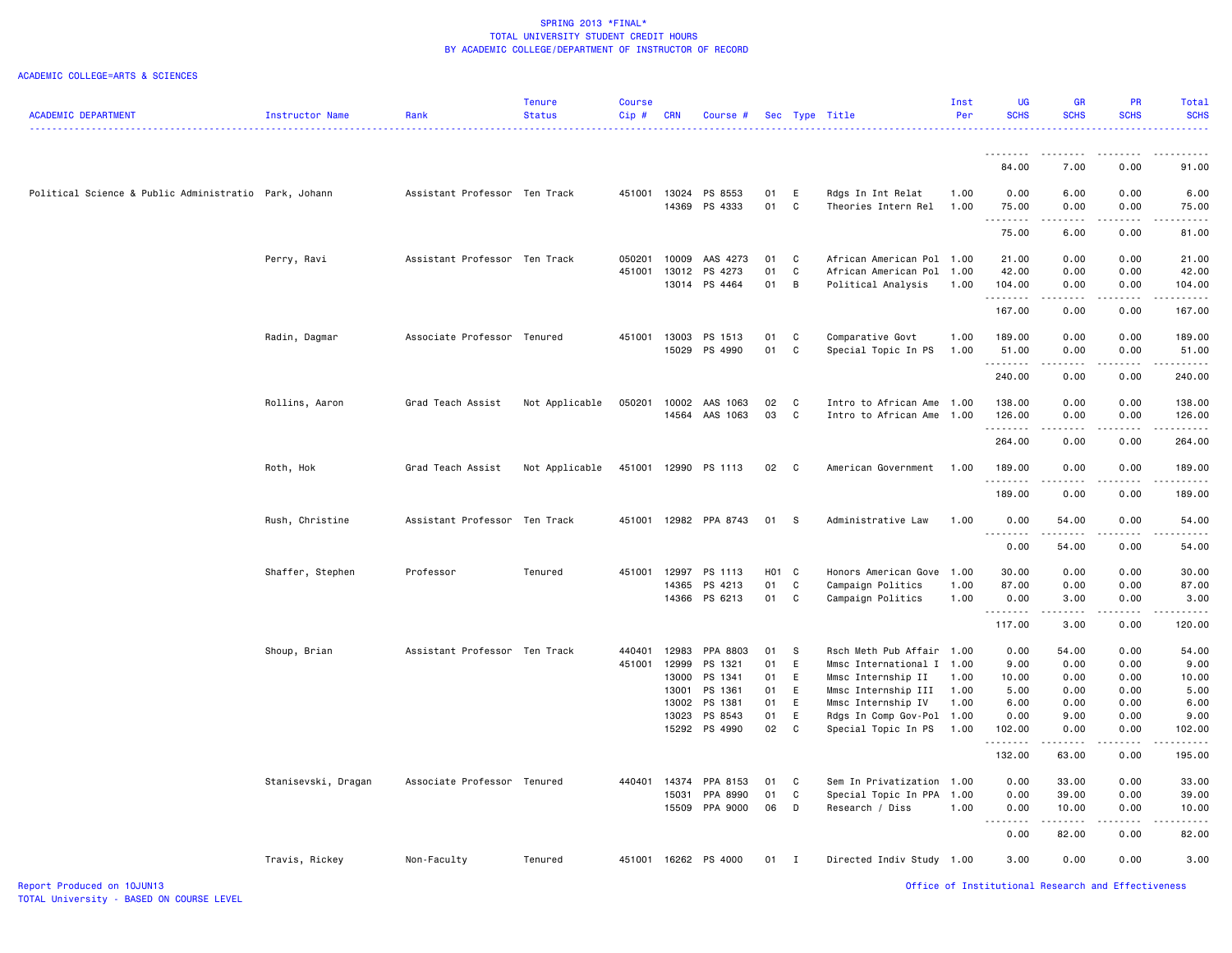|                                                       |                        |                               | <b>Tenure</b> | <b>Course</b> |            |                       |       |     |                           | Inst | <b>UG</b>           | <b>GR</b>          | <b>PR</b>        | Total                               |
|-------------------------------------------------------|------------------------|-------------------------------|---------------|---------------|------------|-----------------------|-------|-----|---------------------------|------|---------------------|--------------------|------------------|-------------------------------------|
| <b>ACADEMIC DEPARTMENT</b>                            | <b>Instructor Name</b> | Rank                          | <b>Status</b> | Cip#          | <b>CRN</b> | Course #              |       |     | Sec Type Title            | Per  | <b>SCHS</b>         | <b>SCHS</b>        | <b>SCHS</b>      | <b>SCHS</b><br>.                    |
|                                                       |                        |                               |               |               |            |                       |       |     |                           |      |                     |                    |                  |                                     |
|                                                       |                        |                               |               |               |            |                       |       |     |                           |      | 3.00                | 0.00               | 0.00             | 3.00                                |
| Political Science & Public Administratio Waide, David |                        | Instructor                    | Non-Ten Track | 451001        | 12995      | PS 1113               | 07 C  |     | American Government       | 1.00 | 522.00              | 0.00               | 0.00             | 522.00                              |
|                                                       |                        |                               |               |               | 13007      | PS 3073               | 01 C  |     | Civil Liberties           | 1.00 | 132.00              | 0.00               | 0.00             | 132.00                              |
|                                                       |                        |                               |               |               |            | 16181 PS 2990         | 01 C  |     | Special Topic In PS       | 1.00 | 62.00               | 0.00               | 0.00             | 62.00                               |
|                                                       |                        |                               |               |               |            |                       |       |     |                           |      | ---------<br>716.00 | .<br>0.00          | --------<br>0.00 | <u> - - - - - - - - -</u><br>716.00 |
|                                                       | Wiseman, William       | Professor                     | Tenured       | 440401        | 12985      | PPA 8983              | 01    | - H | Integrative Capstone      | 1.00 | 0.00                | 57.00              | 0.00             | 57.00                               |
|                                                       |                        |                               |               |               | 13689      | PPA 9623              | 501 S |     | Rural Gov Admin II        | 1.00 | 0.00                | 48.00              | 0.00             | 48.00                               |
|                                                       |                        |                               |               |               | 15510      | PPA 9000              | 07 D  |     | Research / Diss           | 1.00 | 0.00                | 6.00               | 0.00             | 6.00                                |
|                                                       |                        |                               |               | 451001        | 14367      | PS 4263               | 01 C  |     | Miss Govern & Pol         | 1.00 | 81.00               | 0.00               | 0.00             | 81.00                               |
|                                                       |                        |                               |               |               | 14368      | PS 6263               | 01 C  |     | Miss Govern & Pol         | 1.00 | 0.00                | 3.00               | 0.00             | 3.00                                |
|                                                       |                        |                               |               |               |            |                       |       |     |                           |      | --------<br>81.00   | <u>.</u><br>114.00 | --------<br>0.00 | <u>.</u><br>195.00                  |
|                                                       | Zavattaro, Staci       | Assistant Professor Ten Track |               |               |            | 440401 14378 PPA 8103 | 01 S  |     | Seminar In Pub Admin 1.00 |      | 0.00                | 36.00              | 0.00             | 36.00                               |
|                                                       |                        |                               |               |               |            |                       |       |     |                           |      | ---------<br>0.00   | .<br>36.00         | .<br>0.00        | 36.00                               |
|                                                       |                        |                               |               |               |            |                       |       |     |                           |      |                     |                    |                  |                                     |
|                                                       |                        |                               |               |               |            |                       |       |     |                           |      | ========            | ========           | ========         | eessesses                           |
| Political Science & Public Administratio              |                        |                               |               |               |            |                       |       |     |                           |      | 3850.00             | 683,00             | 0.00             | 4533.00                             |
|                                                       |                        |                               |               |               |            |                       |       |     |                           |      | $=$ = = = = = = =   | ========           | ========         | ==========                          |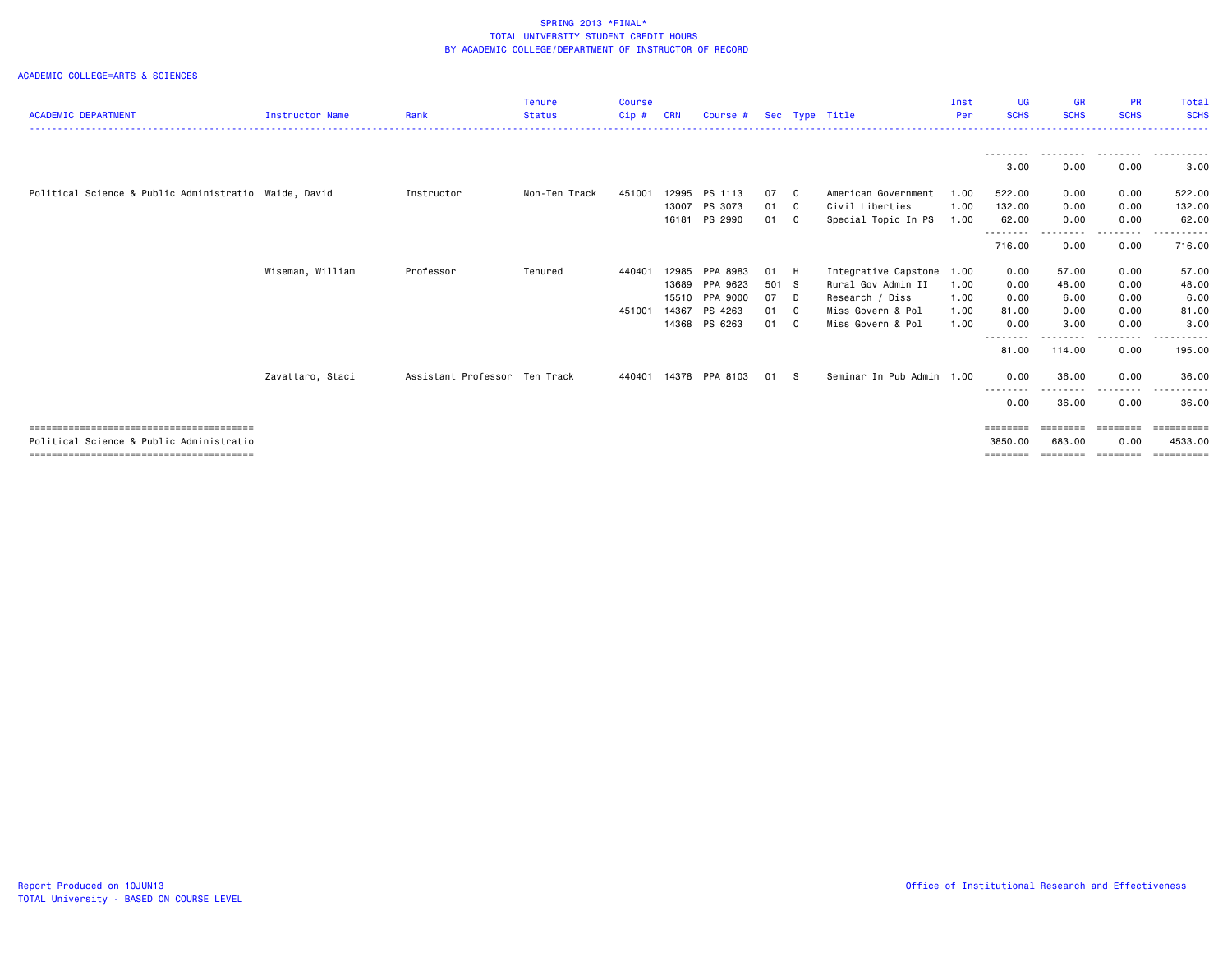|                            |                      |                                   | <b>Tenure</b> | <b>Course</b> |            |                       |       |              |                           | Inst | <b>UG</b>           | <b>GR</b>                                                                                                                         | <b>PR</b>      | <b>Total</b>           |
|----------------------------|----------------------|-----------------------------------|---------------|---------------|------------|-----------------------|-------|--------------|---------------------------|------|---------------------|-----------------------------------------------------------------------------------------------------------------------------------|----------------|------------------------|
| <b>ACADEMIC DEPARTMENT</b> | Instructor Name      | Rank                              | <b>Status</b> | Cip#          | <b>CRN</b> | Course #              |       |              | Sec Type Title            | Per  | <b>SCHS</b>         | <b>SCHS</b>                                                                                                                       | <b>SCHS</b>    | <b>SCHS</b>            |
|                            |                      |                                   |               |               |            |                       |       |              |                           |      |                     |                                                                                                                                   |                |                        |
| Psychology                 | Adams-Price, Carolyn | Associate Professor Tenured       |               | 420101 13119  |            | PSY 3203              | 01    | C            | Gender Differences        | 1.00 | 120.00              | 0.00                                                                                                                              | 0.00           | 120.00                 |
|                            |                      |                                   |               |               | 16400      | PSY 4000              | 69    | I            | Directed Indiv Study      | 1.00 | 1.00<br>.           | 0.00<br>$\frac{1}{2} \left( \frac{1}{2} \right) \left( \frac{1}{2} \right) \left( \frac{1}{2} \right) \left( \frac{1}{2} \right)$ | 0.00<br>.      | 1.00<br>.              |
|                            |                      |                                   |               |               |            |                       |       |              |                           |      | 121.00              | 0.00                                                                                                                              | 0.00           | 121.00                 |
|                            | Armstrong, Kevin     | Associate Professor Tenured       |               | 420101        | 13167      | PSY 8464              | 01    | E            | Prof Practicum            | 1.00 | 0.00                | 12.00                                                                                                                             | 0.00           | 12.00                  |
|                            |                      |                                   |               |               | 13169      | PSY 8533              | 01    | C            | Clinic Pract In Psy       | 1.00 | 0.00                | 18.00                                                                                                                             | 0.00           | 18.00                  |
|                            |                      |                                   |               |               | 14506      | PSY 4333              | 01    | C            | Intro Clinical Psych      | 1.00 | 84.00               | 0.00                                                                                                                              | 0.00           | 84.00                  |
|                            |                      |                                   |               |               | 15634      | PSY 8141              | 01    | H            | Scientist-Pract Appl 1.00 |      | 0.00<br>. <b>.</b>  | 4.00<br>.                                                                                                                         | 0.00<br>.      | 4.00<br>.              |
|                            |                      |                                   |               |               |            |                       |       |              |                           |      | 84.00               | 34.00                                                                                                                             | 0.00           | 118.00                 |
|                            | Armstrong, Rebecca   | Instructor                        | Non-Ten Track | 420101        | 13108      | PSY 1013              | 04    | C            | Gen Psychology            | 1.00 | 393.00              | 0.00                                                                                                                              | 0.00           | 393.00                 |
|                            |                      |                                   |               |               | 13111      | PSY 1021              | 01    | C            | Career in Psychology      | 1.00 | 174.00              | 0.00                                                                                                                              | 0.00           | 174.00                 |
|                            |                      |                                   |               |               | 13139      | PSY 3803              | 01    | C            | Int Dev Psychology        | 1.00 | 174.00              | 0.00                                                                                                                              | 0.00           | 174.00                 |
|                            |                      |                                   |               |               |            | 13140 PSY 3803        | 02    | $\mathbf{C}$ | Int Dev Psychology        | 1.00 | 177.00<br>.         | 0.00<br>.                                                                                                                         | 0.00<br>.      | 177.00<br>.            |
|                            |                      |                                   |               |               |            |                       |       |              |                           |      | 918.00              | 0.00                                                                                                                              | 0.00           | 918.00                 |
|                            | Bradshaw, Gary       | Professor                         | Tenured       | 420101        | 13123      | PSY 3314              | 01    | B            | Experimental Psych        | 1.00 | 60.00               | 0.00                                                                                                                              | 0.00           | 60.00                  |
|                            |                      |                                   |               |               | 13124      | PSY 3314              | 02    | B            | Experimental Psych        | 1.00 | 60.00               | 0.00                                                                                                                              | 0.00           | 60.00                  |
|                            |                      |                                   |               |               | 13125      | PSY 3314              | 03    | B            | Experimental Psych        | 1.00 | 60.00               | 0.00                                                                                                                              | 0.00           | 60.00                  |
|                            |                      |                                   |               |               | 13126      | PSY 3314              | 04    | В            | Experimental Psych        | 1.00 | 64.00               | 0.00                                                                                                                              | 0.00           | 64.00                  |
|                            |                      |                                   |               |               | 15254      | PSY 8000              | 03    | D            | Research / Thesis         | 1.00 | 0.00                | 2.00                                                                                                                              | 0.00           | 2.00                   |
|                            |                      |                                   |               |               | 15472      | PSY 4000              | 06    | $\mathbf{I}$ | Directed Indiv Study      | 1.00 | 3.00                | 0.00                                                                                                                              | 0.00           | 3.00                   |
|                            |                      |                                   |               |               | 15536      | PSY 4000              | 07    | $\mathbf{I}$ | Directed Indiv Study      | 1.00 | 3.00                | 0.00                                                                                                                              | 0.00           | 3.00                   |
|                            |                      |                                   |               |               | 15788      | PSY 4000              | 19    | I            | Directed Indiv Study 1.00 |      | 3.00                | 0.00                                                                                                                              | 0.00           | 3.00                   |
|                            |                      |                                   |               |               | 15867      | PSY 4000              | 23    | $\mathbf I$  | Directed Indiv Study 1.00 |      | 2.00                | 0.00                                                                                                                              | 0.00           | 2.00                   |
|                            |                      |                                   |               |               | 16245      | PSY 4000              | 63    | I            | Directed Indiv Study      | 1.00 | 3.00<br>.           | 0.00<br>$\frac{1}{2} \left( \frac{1}{2} \right) \left( \frac{1}{2} \right) \left( \frac{1}{2} \right) \left( \frac{1}{2} \right)$ | 0.00<br>.      | 3.00<br>.              |
|                            |                      |                                   |               |               |            |                       |       |              |                           |      | 258.00              | 2.00                                                                                                                              | 0.00           | 260.00                 |
|                            | Campbell, Kristen    | Lecturer                          | Non-Ten Track | 420101        | 13695      | PSY 3363              | 501 C |              | Behav Modification        | 1.00 | 81.00<br>. <b>.</b> | 0.00                                                                                                                              | 0.00<br>$   -$ | 81.00<br>$\frac{1}{2}$ |
|                            |                      |                                   |               |               |            |                       |       |              |                           |      | 81.00               | 0.00                                                                                                                              | 0.00           | 81.00                  |
|                            | Carskadon, Thomas    | Professor                         | Tenured       | 420101        | 13134      | PSY 3623              | 01    | C            | Social Psychology         | 1.00 | 177.00              | 0.00                                                                                                                              | 0.00           | 177.00                 |
|                            |                      |                                   |               |               | 13143      | PSY 4203              | 02    | $\mathbf c$  | Theories Of Pers          | 1.00 | 60.00               | 0.00                                                                                                                              | 0.00           | 60.00                  |
|                            |                      |                                   |               |               |            |                       |       |              |                           |      | .<br>237.00         | 0.00                                                                                                                              | 0.00           | .<br>237.00            |
|                            | Cooper, Stephanie    | Visiting Assist Pro Non-Ten Track |               | 420101        | 14001      | PSY 3073              | 201 C |              | Psy Interper Relat        | 1.00 | 66.00               | 0.00                                                                                                                              | 0.00           | 66.00                  |
|                            |                      |                                   |               |               | 14030      | PSY 4203              | 201   | C            | Theories Of Pers          | 1.00 | 69.00               | 0.00                                                                                                                              | 0.00           | 69.00                  |
|                            |                      |                                   |               |               | 14061      | PSY 3623              | 201 C |              | Social Psychology         | 1.00 | 51.00               | 0.00                                                                                                                              | 0.00           | 51.00                  |
|                            |                      |                                   |               |               |            |                       |       |              |                           |      | .                   | .                                                                                                                                 | .              | .                      |
|                            |                      |                                   |               |               |            |                       |       |              |                           |      | 186.00              | 0.00                                                                                                                              | 0.00           | 186.00                 |
|                            | Doane, Stephanie     | Professor                         | Tenured       | 420101        | 15692      | PSY 4000              | 16    | $\mathbf{I}$ | Directed Indiv Study      | 1.00 | 1.00                | 0.00                                                                                                                              | 0.00           | 1.00                   |
|                            |                      |                                   |               |               | 16373      | PSY 7000              | 05    | $\mathbf{I}$ | Directed Indiv Study      | 1.00 | 0.00                | 2.00                                                                                                                              | 0.00           | 2.00                   |
|                            |                      |                                   |               | 420301        | 13137      | PSY 3713              | 02    | $\mathbf c$  | Cognitive Psychology      | 1.00 | 45.00               | 0.00                                                                                                                              | 0.00           | 45.00                  |
|                            |                      |                                   |               |               |            | 15266 PSY 9000        | 02    | D            | Research/Diss             | 1.00 | 0.00                | 8.00                                                                                                                              | 0.00           | 8.00                   |
|                            |                      |                                   |               |               |            |                       |       |              |                           |      | 46.00               | 10.00                                                                                                                             | 0.00           | 56.00                  |
|                            | Drumheller, Philip   | Instructor                        | Non-Ten Track |               |            | 420101 13112 PSY 3073 | 01    | $\mathbf{C}$ | Psy Interper Relat        | 1.00 | 87.00               | 0.00                                                                                                                              | 0.00           | 87.00                  |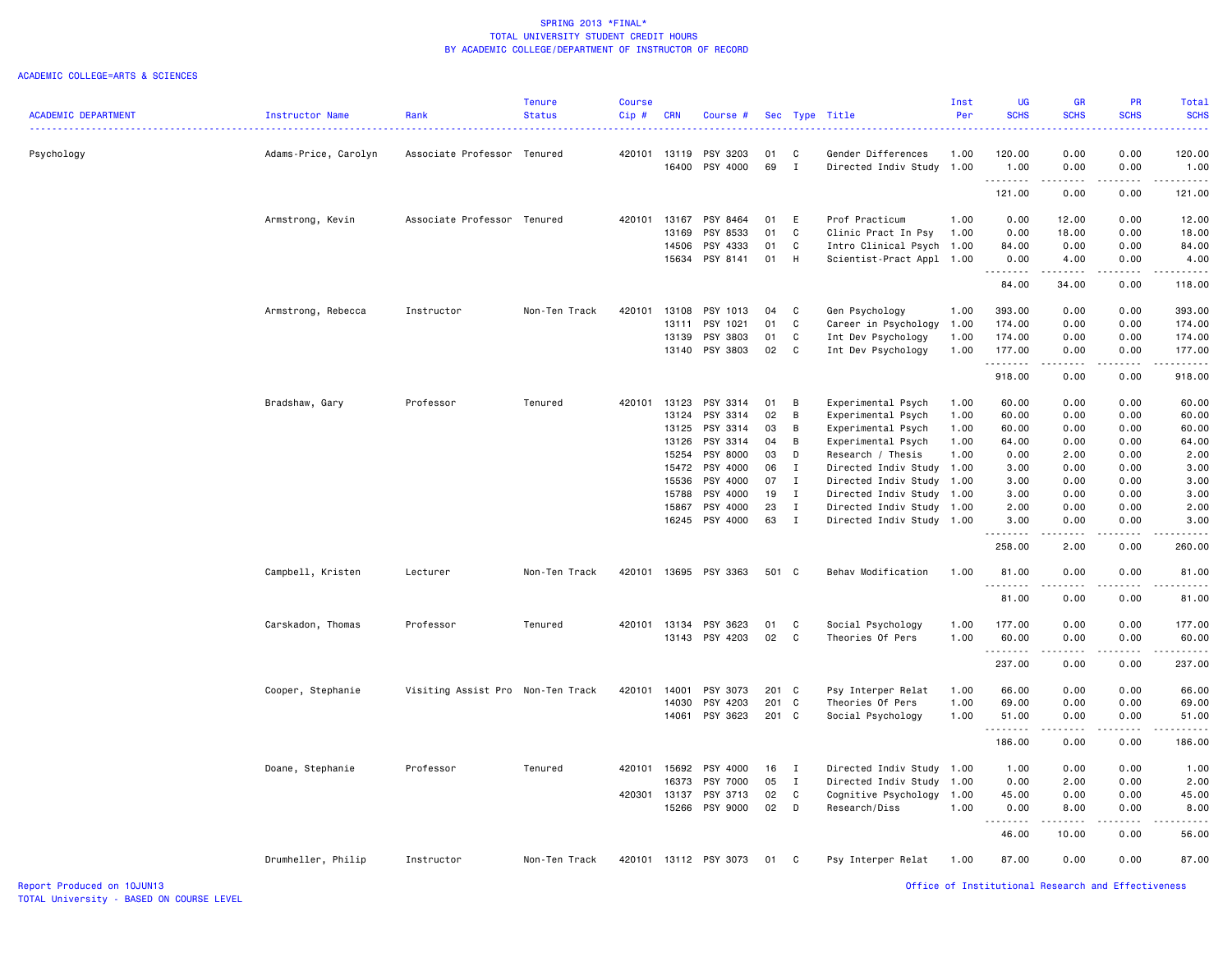|                            |                        |                                   | <b>Tenure</b> | <b>Course</b> |            |                |       |              |                           | Inst | <b>UG</b>             | <b>GR</b>                                                                                                                                                    | <b>PR</b>   | Total                                                                                                                                    |
|----------------------------|------------------------|-----------------------------------|---------------|---------------|------------|----------------|-------|--------------|---------------------------|------|-----------------------|--------------------------------------------------------------------------------------------------------------------------------------------------------------|-------------|------------------------------------------------------------------------------------------------------------------------------------------|
| <b>ACADEMIC DEPARTMENT</b> | <b>Instructor Name</b> | Rank                              | <b>Status</b> | $Cip$ #       | <b>CRN</b> | Course #       |       |              | Sec Type Title            | Per  | <b>SCHS</b>           | <b>SCHS</b>                                                                                                                                                  | <b>SCHS</b> | <b>SCHS</b><br>$\frac{1}{2} \left( \frac{1}{2} \right) \left( \frac{1}{2} \right) \left( \frac{1}{2} \right) \left( \frac{1}{2} \right)$ |
| Psychology                 | Drumheller, Philip     | Instructor                        | Non-Ten Track | 420101        | 13113      | PSY 3073       | 02    | C            | Psy Interper Relat        | 1.00 | 93.00                 | 0.00                                                                                                                                                         | 0.00        | 93.00                                                                                                                                    |
|                            |                        |                                   |               | 429999        | 13146      | PSY 4223       | 01    | C            | Drug Use And Abuse        | 1.00 | 111.00                | 0.00                                                                                                                                                         | 0.00        | 111.00                                                                                                                                   |
|                            |                        |                                   |               |               | 13147      | PSY 4223       | 02    | C            | Drug Use And Abuse        | 1.00 | 120.00                | 0.00                                                                                                                                                         | 0.00        | 120.00                                                                                                                                   |
|                            |                        |                                   |               |               | 13159      | PSY 6223       | 02    | C            | Drug Use And Abuse        | 1.00 | 0.00                  | 6.00                                                                                                                                                         | 0.00        | 6.00                                                                                                                                     |
|                            |                        |                                   |               |               |            |                |       |              |                           |      | . <b>.</b><br>411.00  | $\frac{1}{2} \left( \frac{1}{2} \right) \left( \frac{1}{2} \right) \left( \frac{1}{2} \right) \left( \frac{1}{2} \right) \left( \frac{1}{2} \right)$<br>6.00 | .<br>0.00   | .<br>417.00                                                                                                                              |
|                            | Eakin, Deborah         | Associate Professor Tenured       |               | 420101        | 15459      | PSY 4000       | 02    | $\mathbf{I}$ | Directed Indiv Study 1.00 |      | 3.00                  | 0.00                                                                                                                                                         | 0.00        | 3.00                                                                                                                                     |
|                            |                        |                                   |               |               | 15461      | PSY 4000       | 04    | $\mathbf{I}$ | Directed Indiv Study      | 1.00 | 3.00                  | 0.00                                                                                                                                                         | 0.00        | 3.00                                                                                                                                     |
|                            |                        |                                   |               |               | 15464      | PSY 4000       | 05    | $\mathbf{I}$ | Directed Indiv Study 1.00 |      | 3.00                  | 0.00                                                                                                                                                         | 0.00        | 3.00                                                                                                                                     |
|                            |                        |                                   |               |               | 15540      | PSY 4000       | 09    | $\mathbf{I}$ | Directed Indiv Study 1.00 |      | 3,00                  | 0.00                                                                                                                                                         | 0.00        | 3.00                                                                                                                                     |
|                            |                        |                                   |               |               | 15557      | PSY 4000       | 12    | $\mathbf{I}$ | Directed Indiv Study      | 1.00 | 3.00                  | 0.00                                                                                                                                                         | 0.00        | 3.00                                                                                                                                     |
|                            |                        |                                   |               |               | 15559      | PSY 4000       | 13    | $\mathbf{I}$ | Directed Indiv Study      | 1.00 | 3.00                  | 0.00                                                                                                                                                         | 0.00        | 3.00                                                                                                                                     |
|                            |                        |                                   |               |               | 15564      | PSY 8000       | 14    | D            | Research / Thesis         | 1.00 | 0.00                  | 9.00                                                                                                                                                         | 0.00        | 9.00                                                                                                                                     |
|                            |                        |                                   |               |               |            |                |       |              |                           |      |                       |                                                                                                                                                              |             |                                                                                                                                          |
|                            |                        |                                   |               |               | 15700      | PSY 7000       | 02    | $\mathbf{I}$ | Directed Indiv Study 1.00 |      | 0.00                  | 3.00                                                                                                                                                         | 0.00        | 3.00                                                                                                                                     |
|                            |                        |                                   |               |               | 15853      | PSY 7000       | 03    | $\mathbf{I}$ | Directed Indiv Study 1.00 |      | 0.00                  | 3.00                                                                                                                                                         | 0.00        | 3.00                                                                                                                                     |
|                            |                        |                                   |               |               | 15854      | PSY 4000       | 22    | $\mathbf{I}$ | Directed Indiv Study 1.00 |      | 3.00                  | 0.00                                                                                                                                                         | 0.00        | 3.00                                                                                                                                     |
|                            |                        |                                   |               |               | 15963      | PSY 4000       | 32    | $\mathbf{I}$ | Directed Indiv Study 1.00 |      | 3.00                  | 0.00                                                                                                                                                         | 0.00        | 3.00                                                                                                                                     |
|                            |                        |                                   |               | 429999        | 16035      | PSY 8990       | 01    | $\mathbb{C}$ | Special Topic In PSY 1.00 |      | 0.00<br>-----         | 24.00<br>.                                                                                                                                                   | 0.00<br>.   | 24.00<br>$\sim$ $\sim$ $\sim$ $\sim$ $\sim$                                                                                              |
|                            |                        |                                   |               |               |            |                |       |              |                           |      | 24.00                 | 39.00                                                                                                                                                        | 0.00        | 63.00                                                                                                                                    |
|                            | Garrison, Teena        | Research Assist Pro Non-Ten Track |               | 420101        | 13154      | PSY 4523       | 01    | C            | Industrial Psy            | 1.00 | 27.00                 | 0.00                                                                                                                                                         | 0.00        | 27,00                                                                                                                                    |
|                            |                        |                                   |               |               |            | 13162 PSY 6523 | 01    | C            | Industrial Psy            | 1.00 | 0.00<br>.             | 15.00<br>.                                                                                                                                                   | 0.00<br>.   | 15.00<br>.                                                                                                                               |
|                            |                        |                                   |               |               |            |                |       |              |                           |      | 27.00                 | 15.00                                                                                                                                                        | 0.00        | 42.00                                                                                                                                    |
|                            | Giesen, James          | Professor                         | Tenured       | 429999        | 14520      | PSY 8803       | 01    | C            | Adv Quant I/O & Gen       | 1.00 | 0.00<br>$\sim$ $\sim$ | 39.00                                                                                                                                                        | 0.00        | 39.00                                                                                                                                    |
|                            |                        |                                   |               |               |            |                |       |              |                           |      | 0.00                  | 39.00                                                                                                                                                        | 0.00        | 39.00                                                                                                                                    |
|                            | Gresham, Courtney      | Non-Faculty                       | Non-Faculty   | 420101        | 13692      | PSY 3213       | 501 C |              | Psych Of Ab Behavior      | 1.00 | 72.00                 | 0.00                                                                                                                                                         | 0.00        | 72.00                                                                                                                                    |
|                            |                        |                                   |               |               |            | 13693 PSY 3343 | 501 C |              | Psych Of Learning         | 1.00 | 66.00                 | 0.00                                                                                                                                                         | 0.00        | 66.00                                                                                                                                    |
|                            |                        |                                   |               |               |            |                |       |              |                           |      |                       |                                                                                                                                                              |             | والمستحدث                                                                                                                                |
|                            |                        |                                   |               |               |            |                |       |              |                           |      | 138.00                | 0.00                                                                                                                                                         | 0.00        | 138.00                                                                                                                                   |
|                            | Hatcher, Sheridan      | Lecturer                          | Non-Ten Track | 420101        | 13129      | PSY 3363       | 01    | C            | Behav Modification        | 1.00 | 165.00                | 0.00                                                                                                                                                         | 0.00        | 165.00                                                                                                                                   |
|                            |                        |                                   |               |               | 13142      | PSY 4203       | 01    | $\mathtt{C}$ | Theories Of Pers          | 1.00 | 60.00                 | 0.00                                                                                                                                                         | 0.00        | 60.00                                                                                                                                    |
|                            |                        |                                   |               | 429999        | 13148      | PSY 4223       | 03    | C            | Drug Use And Abuse        | 1.00 | 126.00<br>.           | 0.00                                                                                                                                                         | 0.00        | 126.00<br>.                                                                                                                              |
|                            |                        |                                   |               |               |            |                |       |              |                           |      | 351.00                | 0.00                                                                                                                                                         | 0.00        | 351.00                                                                                                                                   |
|                            | Hood, Kristina         | Assistant Professor Ten Track     |               | 420101        |            | 13168 PSY 8513 | 01    | C.           | Psychological Res         | 1.00 | 0.00<br>$\sim$ $\sim$ | 24.00                                                                                                                                                        | 0.00        | 24.00<br>. <u>.</u> .                                                                                                                    |
|                            |                        |                                   |               |               |            |                |       |              |                           |      | 0.00                  | 24.00                                                                                                                                                        | 0.00        | 24.00                                                                                                                                    |
|                            | Keeley, Jared          | Assistant Professor Ten Track     |               | 410101        | 13114      | PSY 3104       | 01    | C            | Introductory Psychol 1.00 |      | 292.00                | 0.00                                                                                                                                                         | 0.00        | 292.00                                                                                                                                   |
|                            |                        |                                   |               |               | 13115      | PSY 3104       | 02    | К            | Introductory Psychol 1.00 |      | 0.00                  | 0.00                                                                                                                                                         | 0.00        | 0.00                                                                                                                                     |
|                            |                        |                                   |               |               | 13116      | PSY 3104       | 03    | K            | Introductory Psychol 1.00 |      | 0.00                  | 0.00                                                                                                                                                         | 0.00        | 0.00                                                                                                                                     |
|                            |                        |                                   |               |               | 13117      | PSY 3104       | 04    | K            | Introductory Psychol 1.00 |      | 0.00                  | 0.00                                                                                                                                                         | 0.00        | 0.00                                                                                                                                     |
|                            |                        |                                   |               |               | 13118      | PSY 3104       | 05    | K            | Introductory Psychol 1.00 |      | 0.00                  | 0.00                                                                                                                                                         | 0.00        | 0.00                                                                                                                                     |
|                            |                        |                                   |               | 420101 15257  |            | PSY 8000       | 06    | D            | Research / Thesis         | 1.00 | 0.00                  | 15.00                                                                                                                                                        | 0.00        | 15.00                                                                                                                                    |
|                            |                        |                                   |               |               | 15906      | PSY 4000       | 24    | $\mathbf{I}$ | Directed Indiv Study 1.00 |      | 3.00                  | 0.00                                                                                                                                                         | 0.00        | 3.00                                                                                                                                     |
|                            |                        |                                   |               |               | 15907      | PSY 4000       | 25    | $\mathbf{I}$ | Directed Indiv Study 1.00 |      | 3.00                  | 0.00                                                                                                                                                         | 0.00        | 3.00                                                                                                                                     |
|                            |                        |                                   |               |               | 15918      | PSY 4000       | 26    | $\mathsf{T}$ | Directed Indiv Study 1.00 |      | 3.00                  | 0.00                                                                                                                                                         | 0.00        | 3.00                                                                                                                                     |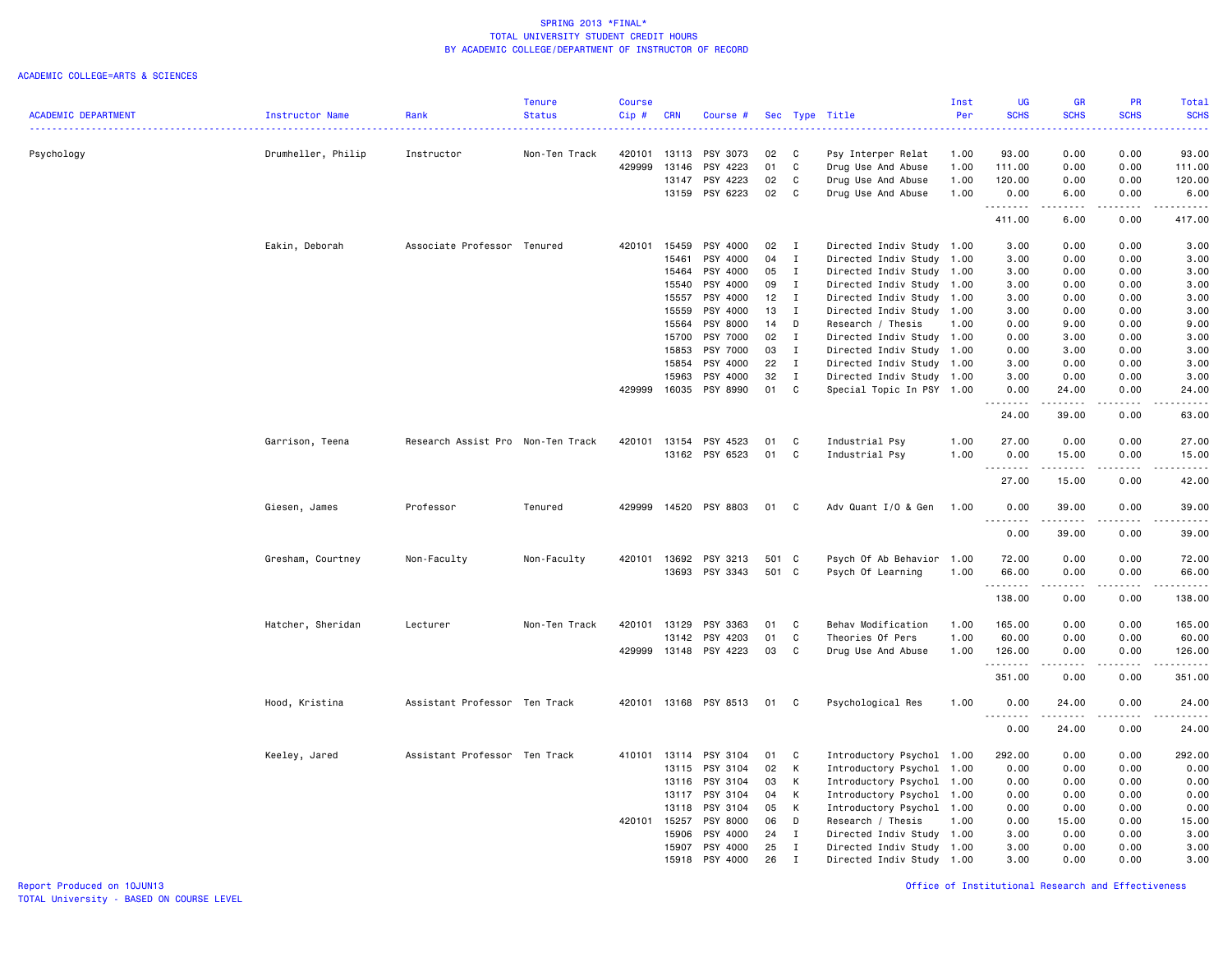#### ACADEMIC COLLEGE=ARTS & SCIENCES

|                            |                    |                               | <b>Tenure</b> | <b>Course</b> |                |                       |          |                              |                                                   | Inst         | <b>UG</b>      | <b>GR</b>                                                                                                            | PR                                                                                                                                                           | <b>Total</b>     |
|----------------------------|--------------------|-------------------------------|---------------|---------------|----------------|-----------------------|----------|------------------------------|---------------------------------------------------|--------------|----------------|----------------------------------------------------------------------------------------------------------------------|--------------------------------------------------------------------------------------------------------------------------------------------------------------|------------------|
| <b>ACADEMIC DEPARTMENT</b> | Instructor Name    | Rank                          | <b>Status</b> | Cip#          | <b>CRN</b>     | Course #              |          |                              | Sec Type Title                                    | Per          | <b>SCHS</b>    | <b>SCHS</b>                                                                                                          | <b>SCHS</b>                                                                                                                                                  | <b>SCHS</b>      |
|                            |                    |                               |               |               |                |                       |          |                              |                                                   |              |                |                                                                                                                      |                                                                                                                                                              |                  |
| Psychology                 | Keeley, Jared      | Assistant Professor Ten Track |               | 420101        | 15949          | PSY 4000              | 27       | I                            | Directed Indiv Study 1.00                         |              | 3.00           | 0.00                                                                                                                 | 0.00                                                                                                                                                         | 3.00             |
|                            |                    |                               |               |               | 15950          | PSY 4000              | 28<br>29 | $\mathbf I$                  | Directed Indiv Study                              | 1.00         | 3.00           | 0.00                                                                                                                 | 0.00                                                                                                                                                         | 3.00             |
|                            |                    |                               |               |               | 15960<br>15961 | PSY 4000<br>PSY 4000  | 30       | $\mathbf{I}$<br>I            | Directed Indiv Study 1.00<br>Directed Indiv Study | 1.00         | 3.00<br>3.00   | 0.00<br>0.00                                                                                                         | 0.00<br>0.00                                                                                                                                                 | 3.00<br>3.00     |
|                            |                    |                               |               |               | 15962          | PSY 4000              | 31       | $\mathbf{I}$                 | Directed Indiv Study                              | 1.00         | 3.00           | 0.00                                                                                                                 | 0.00                                                                                                                                                         | 3.00             |
|                            |                    |                               |               |               | 15965          | PSY 4000              | 33       | $\mathbf{I}$                 | Directed Indiv Study                              | 1.00         | 3.00           | 0.00                                                                                                                 | 0.00                                                                                                                                                         | 3.00             |
|                            |                    |                               |               |               | 15969          | PSY 4000              | 36       | $\mathbf{I}$                 | Directed Indiv Study 1.00                         |              | 3.00           | 0.00                                                                                                                 | 0.00                                                                                                                                                         | 3.00             |
|                            |                    |                               |               |               | 15980          | PSY 4000              | 37       | $\mathbf{I}$                 | Directed Indiv Study                              | 1.00         | 3.00           | 0.00                                                                                                                 | 0.00                                                                                                                                                         | 3.00             |
|                            |                    |                               |               |               | 15981          | PSY 4000              | 38       | $\mathbf{I}$                 | Directed Indiv Study                              | 1.00         | 3.00           | 0.00                                                                                                                 | 0.00                                                                                                                                                         | 3.00             |
|                            |                    |                               |               |               | 16009          | PSY 4000              | 41       | $\mathbf{I}$                 | Directed Indiv Study 1.00                         |              | 3.00           | 0.00                                                                                                                 | 0.00                                                                                                                                                         | 3.00             |
|                            |                    |                               |               |               | 16159          | PSY 4000              | 43       | $\mathbf{I}$                 | Directed Indiv Study                              | 1.00         | 3.00           | 0.00                                                                                                                 | 0.00                                                                                                                                                         | 3.00             |
|                            |                    |                               |               |               | 16161          | PSY 4000              | 44       | $\mathbf{I}$                 | Directed Indiv Study 1.00                         |              | 3.00           | 0.00                                                                                                                 | 0.00                                                                                                                                                         | 3.00             |
|                            |                    |                               |               |               |                |                       |          |                              |                                                   |              | .<br>337.00    | .<br>15.00                                                                                                           | .<br>0.00                                                                                                                                                    | .<br>352.00      |
|                            | Klein, Stephen     | Professor                     | Tenured       | 420101        | 13152          | PSY 4403              | 01       | C                            | Biological Psycholog                              | 1.00         | 60.00          | 0.00                                                                                                                 | 0.00                                                                                                                                                         | 60.00            |
|                            |                    |                               |               |               | 13153          | PSY 4403              | 02       | C                            | Biological Psycholog                              | 1.00         | 81.00          | 0.00                                                                                                                 | 0.00                                                                                                                                                         | 81.00            |
|                            |                    |                               |               |               | 13160          | PSY 6403              | 01       | C                            | Biological Psycholog                              | 1.00         | 0.00           | 9.00                                                                                                                 | 0.00                                                                                                                                                         | 9.00             |
|                            |                    |                               |               |               | 16147          | PSY 4000              | 42       | $\mathbf I$                  | Directed Indiv Study                              | 1.00         | 3.00           | 0.00                                                                                                                 | 0.00                                                                                                                                                         | 3.00             |
|                            |                    |                               |               |               | 16171          | PSY 4000              | 45       | I                            | Directed Indiv Study                              | 1.00         | 3.00           | 0.00                                                                                                                 | 0.00                                                                                                                                                         | 3.00             |
|                            |                    |                               |               |               | 16172          | PSY 4000              | 46       | I                            | Directed Indiv Study                              | 1.00         | 3.00           | 0.00                                                                                                                 | 0.00                                                                                                                                                         | 3.00             |
|                            |                    |                               |               | 420201        | 13170          | PSY 8573              | 01       | C                            | Psychopharmacology                                | 1.00         | 0.00<br>.      | 24.00<br>.                                                                                                           | 0.00                                                                                                                                                         | 24.00<br>.       |
|                            |                    |                               |               |               |                |                       |          |                              |                                                   |              | 150.00         | 33.00                                                                                                                | 0.00                                                                                                                                                         | 183.00           |
|                            | McKinney, Clifford | Assistant Professor Ten Track |               | 240101        | 16346          | <b>HON 4000</b>       | 06       | I                            | Directed Individual                               | 1.00         | 3.00           | 0.00                                                                                                                 | 0.00                                                                                                                                                         | 3.00             |
|                            |                    |                               |               | 420101        | 13151          | PSY 4343              | 01       | C                            | Clinical Child Psych                              | 1.00         | 57.00          | 0.00                                                                                                                 | 0.00                                                                                                                                                         | 57.00            |
|                            |                    |                               |               |               | 15258          | PSY 8000              | 07       | D                            | Research / Thesis                                 | 1.00         | 0.00<br>.      | 15.00<br>$\begin{array}{cccccccccc} \bullet & \bullet & \bullet & \bullet & \bullet & \bullet & \bullet \end{array}$ | 0.00<br>المتماما                                                                                                                                             | 15.00<br>الداعات |
|                            |                    |                               |               |               |                |                       |          |                              |                                                   |              | 60.00          | 15.00                                                                                                                | 0.00                                                                                                                                                         | 75.00            |
|                            | McMillen, David    | Research Professor            | Non-Ten Track | 420101        | 16227          | PSY 4000              | 47       | $\mathbf{I}$                 | Directed Indiv Study 1.00                         |              | 1.00           | 0.00                                                                                                                 | 0.00                                                                                                                                                         | 1.00             |
|                            |                    |                               |               |               | 16228          | PSY 4000              | 48       | $\mathbf{I}$                 | Directed Indiv Study                              | 1.00         | 1.00           | 0.00                                                                                                                 | 0.00                                                                                                                                                         | 1.00             |
|                            |                    |                               |               |               | 16230          | PSY 4000              | 49       | I                            | Directed Indiv Study                              | 1.00         | 1.00           | 0.00                                                                                                                 | 0.00                                                                                                                                                         | 1.00             |
|                            |                    |                               |               |               | 16231          | PSY 4000              | 50       | $\mathbf{I}$                 | Directed Indiv Study                              | 1.00         | 2.00           | 0.00                                                                                                                 | 0.00                                                                                                                                                         | 2.00             |
|                            |                    |                               |               |               | 16233          | PSY 4000              | 52       | $\mathbf{I}$                 | Directed Indiv Study                              | 1.00         | 1.00           | 0.00                                                                                                                 | 0.00                                                                                                                                                         | 1.00             |
|                            |                    |                               |               |               | 16234          | PSY 4000              | 53       | $\mathbf{I}$                 | Directed Indiv Study                              | 1.00         | 1.00           | 0.00                                                                                                                 | 0.00                                                                                                                                                         | 1.00             |
|                            |                    |                               |               |               | 16235          | PSY 4000              | 54       | I                            | Directed Indiv Study                              | 1.00         | 1.00           | 0.00                                                                                                                 | 0.00                                                                                                                                                         | 1.00             |
|                            |                    |                               |               |               | 16236          | PSY 4000              | 55       | $\mathbf{I}$                 | Directed Indiv Study                              | 1.00         | 2.00           | 0.00                                                                                                                 | 0.00                                                                                                                                                         | 2.00             |
|                            |                    |                               |               |               | 16237          | PSY 4000              | 56       | $\mathbf{I}$                 | Directed Indiv Study                              | 1.00         | 2.00           | 0.00                                                                                                                 | 0.00                                                                                                                                                         | 2.00             |
|                            |                    |                               |               |               | 16239          | PSY 4000              | 58       | $\mathbf{I}$                 | Directed Indiv Study                              | 1.00         | 3.00           | 0.00                                                                                                                 | 0.00                                                                                                                                                         | 3.00             |
|                            |                    |                               |               |               | 16240<br>16241 | PSY 4000<br>PSY 4000  | 59<br>60 | $\mathbf{I}$<br>$\mathbf{I}$ | Directed Indiv Study                              | 1.00<br>1.00 | 1.00<br>1.00   | 0.00<br>0.00                                                                                                         | 0.00<br>0.00                                                                                                                                                 | 1.00<br>1.00     |
|                            |                    |                               |               |               | 16242          | PSY 4000              | 61       | $\mathbf{I}$                 | Directed Indiv Study<br>Directed Indiv Study      | 1.00         | 1.00           | 0.00                                                                                                                 | 0.00                                                                                                                                                         | 1.00             |
|                            |                    |                               |               |               | 16243          | PSY 4000              | 62       | $\mathbf{I}$                 | Directed Indiv Study 1.00                         |              | 2.00           | 0.00                                                                                                                 | 0.00                                                                                                                                                         | 2.00             |
|                            |                    |                               |               |               | 16277          | PSY 4000              | 64       | Ι                            | Directed Indiv Study                              | 1.00         | 1.00           | 0.00                                                                                                                 | 0.00                                                                                                                                                         | 1.00             |
|                            |                    |                               |               |               | 16388          | PSY 4000              | 67       | $\mathbf I$                  | Directed Indiv Study 1.00                         |              | 1.00           | 0.00                                                                                                                 | 0.00                                                                                                                                                         | 1.00             |
|                            |                    |                               |               |               |                |                       |          |                              |                                                   |              | 22222<br>22.00 | الدامات بال<br>0.00                                                                                                  | .<br>0.00                                                                                                                                                    | الداعات<br>22.00 |
|                            | McMillen, Robert   | Associate Professor Tenured   |               |               |                | 420101 13133 PSY 3503 | 01       | C                            | Health Psychology                                 | 1.00         | 201.00         | 0.00                                                                                                                 | 0.00                                                                                                                                                         | 201.00           |
|                            |                    |                               |               |               |                |                       |          |                              |                                                   |              | .<br>201.00    | المتماما<br>0.00                                                                                                     | $\frac{1}{2} \left( \frac{1}{2} \right) \left( \frac{1}{2} \right) \left( \frac{1}{2} \right) \left( \frac{1}{2} \right) \left( \frac{1}{2} \right)$<br>0.00 | .<br>201.00      |
|                            | Moss, Robert       | Assistant Professor Ten Track |               | 420101        |                | 14547 PSY 4713        | 01       | C                            | Language & Thought                                | 1.00         | 9.00           | 0.00                                                                                                                 | 0.00                                                                                                                                                         | 9.00             |

Report Produced on 10JUN13 Office of Institutional Research and Effectiveness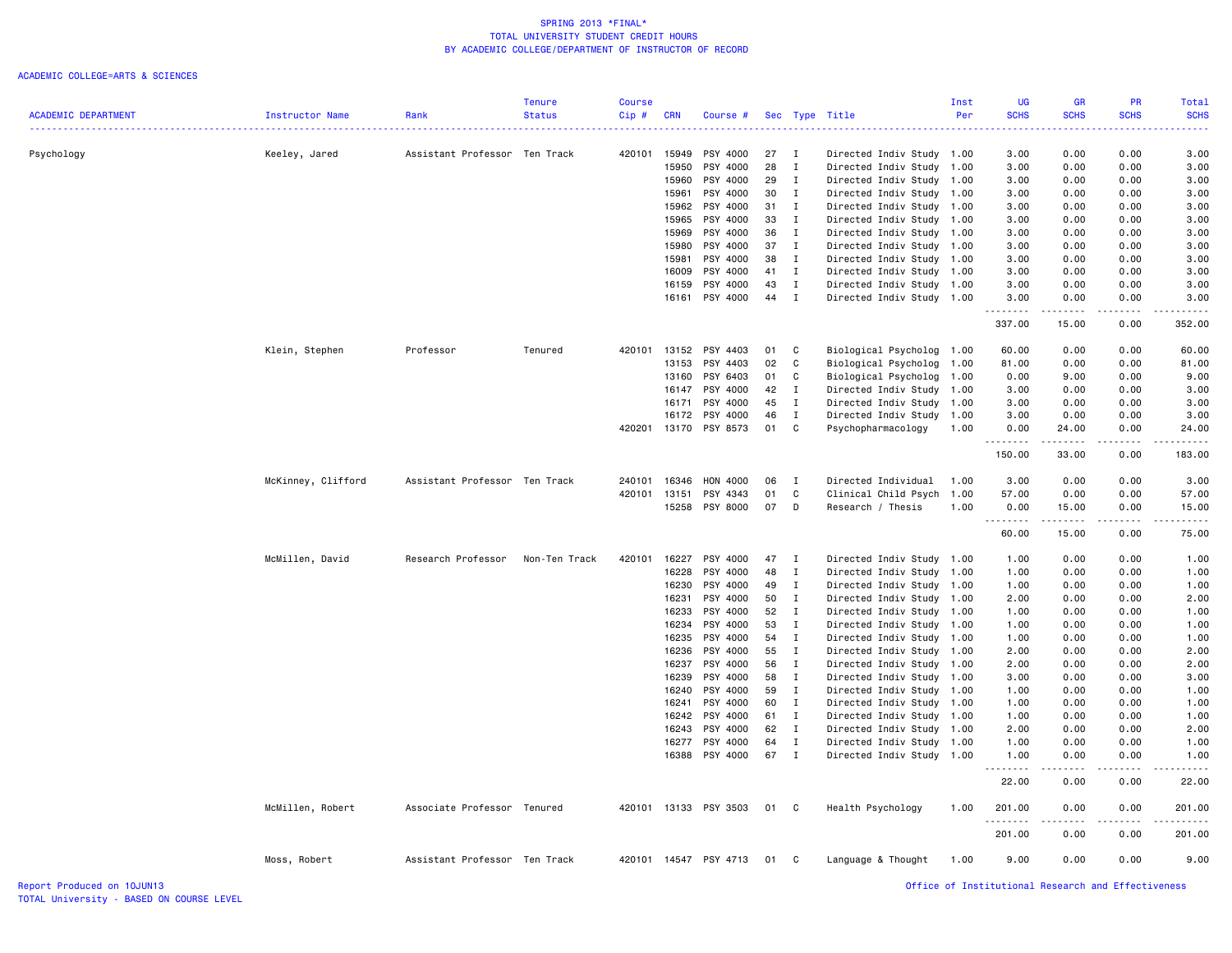|                            |                    |                                   | <b>Tenure</b> | <b>Course</b> |            |                |       |              |                           | Inst | <b>UG</b>                | GR                                                                                                                                                                                                                                                                                                                                           | <b>PR</b>     | Total                      |
|----------------------------|--------------------|-----------------------------------|---------------|---------------|------------|----------------|-------|--------------|---------------------------|------|--------------------------|----------------------------------------------------------------------------------------------------------------------------------------------------------------------------------------------------------------------------------------------------------------------------------------------------------------------------------------------|---------------|----------------------------|
| <b>ACADEMIC DEPARTMENT</b> | Instructor Name    | Rank                              | <b>Status</b> | Cip#          | <b>CRN</b> | Course #       |       |              | Sec Type Title            | Per  | <b>SCHS</b><br>. د د د د | <b>SCHS</b><br>.                                                                                                                                                                                                                                                                                                                             | <b>SCHS</b>   | <b>SCHS</b><br>والمالم مال |
|                            |                    |                                   |               |               |            |                |       |              |                           |      |                          |                                                                                                                                                                                                                                                                                                                                              |               |                            |
| Psychology                 | Moss, Robert       | Assistant Professor Ten Track     |               | 420101 15260  |            | PSY 8000       | 09    | D            | Research / Thesis         | 1.00 | 0.00                     | 8.00                                                                                                                                                                                                                                                                                                                                         | 0.00          | 8.00                       |
|                            |                    |                                   |               |               | 15546      | PSY 6713       | 01    | C            | Language & Thought        | 1.00 | 0.00                     | 18.00                                                                                                                                                                                                                                                                                                                                        | 0.00          | 18.00                      |
|                            |                    |                                   |               |               | 15693      | PSY 4000       | 17    | I            | Directed Indiv Study      | 1.00 | 3.00                     | 0.00                                                                                                                                                                                                                                                                                                                                         | 0.00          | 3.00                       |
|                            |                    |                                   |               |               | 15988      | PSY 4000       | 39    | Ι            | Directed Indiv Study      | 1.00 | 3.00                     | 0.00                                                                                                                                                                                                                                                                                                                                         | 0.00          | 3.00                       |
|                            |                    |                                   |               |               | 16002      | PSY 4000       | 40    | $\mathbf{I}$ | Directed Indiv Study 1.00 |      | 3.00                     | 0.00                                                                                                                                                                                                                                                                                                                                         | 0.00          | 3.00                       |
|                            |                    |                                   |               |               | 16378      | PSY 4000       | 65    | I            | Directed Indiv Study      | 1.00 | 3.00                     | 0.00                                                                                                                                                                                                                                                                                                                                         | 0.00          | 3.00                       |
|                            |                    |                                   |               |               | 16383      | PSY 4000       | 66    | $\mathbf{I}$ | Directed Indiv Study 1.00 |      | 3.00                     | 0.00                                                                                                                                                                                                                                                                                                                                         | 0.00          | 3.00                       |
|                            |                    |                                   |               | 420301 13138  |            | PSY 3723       | 01    | $\mathtt{C}$ | Cognitive Neuroscien      | 1.00 | 42.00                    | 0.00                                                                                                                                                                                                                                                                                                                                         | 0.00          | 42.00                      |
|                            |                    |                                   |               |               | 16093      | PSY 9000       | 05    | D            | Research/Diss             | 1.00 | 0.00<br><b>.</b>         | 5.00<br>$\begin{array}{cccccccccc} \bullet & \bullet & \bullet & \bullet & \bullet & \bullet & \bullet \end{array}$                                                                                                                                                                                                                          | 0.00<br>.     | 5.00<br>.                  |
|                            |                    |                                   |               |               |            |                |       |              |                           |      | 66.00                    | 31.00                                                                                                                                                                                                                                                                                                                                        | 0.00          | 97.00                      |
|                            | Nadorff, Danielle  | Instructor                        | Non-Ten Track | 420101        | 13127      | PSY 3343       | 01    | C            | Psych Of Learning         | 1.00 | 186.00                   | 0.00                                                                                                                                                                                                                                                                                                                                         | 0.00          | 186.00                     |
|                            |                    |                                   |               |               | 13130      | PSY 3363       | 02    | C            | Behav Modification        | 1.00 | 135.00                   | 0.00                                                                                                                                                                                                                                                                                                                                         | 0.00          | 135.00                     |
|                            |                    |                                   |               |               | 14508      | PSY 4983       | 01    | C            | Psychology Of Aging       | 1.00 | 132.00                   | 0.00                                                                                                                                                                                                                                                                                                                                         | 0.00<br>.     | 132.00                     |
|                            |                    |                                   |               |               |            |                |       |              |                           |      | .<br>453.00              | .<br>0.00                                                                                                                                                                                                                                                                                                                                    | 0.00          | 2.2.2.2.2.3<br>453.00      |
|                            | Nadorff, Michael   | Assistant Professor Ten Track     |               | 420101        | 14510      | PSY 4403       | 03    | C            | Biological Psycholog      | 1.00 | 87.00                    | 0.00                                                                                                                                                                                                                                                                                                                                         | 0.00          | 87.00                      |
|                            |                    |                                   |               |               | 15620      | PSY 4000       | 15    | $\mathbf{I}$ | Directed Indiv Study      | 1.00 | 2.00                     | 0.00                                                                                                                                                                                                                                                                                                                                         | 0.00          | 2.00                       |
|                            |                    |                                   |               |               | 15852      | PSY 4000       | 21    | $\mathbf{I}$ | Directed Indiv Study 1.00 |      | 3.00                     | 0.00                                                                                                                                                                                                                                                                                                                                         | 0.00          | 3.00                       |
|                            |                    |                                   |               |               | 16396      | PSY 4000       | 68    | $\mathbf{I}$ | Directed Indiv Study 1.00 |      | 2.00                     | 0.00                                                                                                                                                                                                                                                                                                                                         | 0.00          | 2.00                       |
|                            |                    |                                   |               |               |            |                |       |              |                           |      | .<br>94.00               | $\frac{1}{2} \left( \begin{array}{ccc} 1 & 0 & 0 & 0 \\ 0 & 0 & 0 & 0 \\ 0 & 0 & 0 & 0 \\ 0 & 0 & 0 & 0 \\ 0 & 0 & 0 & 0 \\ 0 & 0 & 0 & 0 \\ 0 & 0 & 0 & 0 \\ 0 & 0 & 0 & 0 \\ 0 & 0 & 0 & 0 \\ 0 & 0 & 0 & 0 \\ 0 & 0 & 0 & 0 & 0 \\ 0 & 0 & 0 & 0 & 0 \\ 0 & 0 & 0 & 0 & 0 \\ 0 & 0 & 0 & 0 & 0 \\ 0 & 0 & 0 & 0 & 0 \\ 0 & 0 & 0$<br>0.00 | .<br>0.00     | .<br>94.00                 |
|                            | O'Mally, Jamie     | Research Assist Pro Non-Ten Track |               | 130603        |            | 13498 EDF 9373 | 503 C |              | Ed Res Design             | 1.00 | 0.00                     | 66.00                                                                                                                                                                                                                                                                                                                                        | 0.00          | 66.00                      |
|                            |                    |                                   |               |               |            |                |       |              |                           |      | .<br>0.00                | .<br>66.00                                                                                                                                                                                                                                                                                                                                   | -----<br>0.00 | .<br>66.00                 |
|                            | Shumate, James     | Lecturer                          | Non-Ten Track | 420101        | 14084      | PSY 3213       | 201 C |              | Psych Of Ab Behavior      | 1.00 | 72.00                    | 0.00                                                                                                                                                                                                                                                                                                                                         | 0.00          | 72.00                      |
|                            |                    |                                   |               |               | 14089      | PSY 4726       | 201 E |              | Internship In Psy I       | 1.00 | 18.00                    | 0.00                                                                                                                                                                                                                                                                                                                                         | 0.00          | 18.00                      |
|                            |                    |                                   |               |               | 16108      | PSY 8323       | 201 C |              | Psychopathology           | 1.00 | 0.00                     | 3.00                                                                                                                                                                                                                                                                                                                                         | 0.00          | 3.00                       |
|                            |                    |                                   |               | 420601        | 14277      | COE 8990       | 201 C |              | Special Topic In COE 1.00 |      | 0.00                     | 18.00                                                                                                                                                                                                                                                                                                                                        | 0.00          | 18.00                      |
|                            |                    |                                   |               |               |            |                |       |              |                           |      | .<br>90.00               | د د د د د<br>21.00                                                                                                                                                                                                                                                                                                                           | .<br>0.00     | -----<br>111.00            |
|                            | Sinclair, Hillary  | Associate Professor Tenured       |               | 420101        | 14521      | PSY 3623       | H01 C |              | Social Psychology-Ho 1.00 |      | 36.00                    | 0.00                                                                                                                                                                                                                                                                                                                                         | 0.00          | 36.00                      |
|                            |                    |                                   |               |               | 15262      | PSY 8000       | 11    | D            | Research / Thesis         | 1.00 | 0.00                     | 12.00                                                                                                                                                                                                                                                                                                                                        | 0.00          | 12.00                      |
|                            |                    |                                   |               |               | 15458      | PSY 7000       | 01    | $\mathbf{I}$ | Directed Indiv Study 1.00 |      | 0.00                     | 3.00                                                                                                                                                                                                                                                                                                                                         | 0.00          | 3.00                       |
|                            |                    |                                   |               |               | 16426      | PSY 7000       | 06    | $\mathbf{I}$ | Directed Indiv Study 1.00 |      | 0.00                     | 3.00                                                                                                                                                                                                                                                                                                                                         | 0.00          | 3.00                       |
|                            |                    |                                   |               | 421601        | 13155      | PSY 4624       | 01    | L.           | Adv Soc Psych Lab         | 1.00 | 60.00                    | 0.00                                                                                                                                                                                                                                                                                                                                         | 0.00          | 60.00                      |
|                            |                    |                                   |               |               | 14514      | PSY 4353       | 01    | C            | Psychology and the L 1.00 |      | 63.00                    | 0.00                                                                                                                                                                                                                                                                                                                                         | 0.00          | 63.00                      |
|                            |                    |                                   |               |               |            | 14516 PSY 6353 | 01    | C            | Psychology and the 1 1.00 |      | 0.00                     | 6.00                                                                                                                                                                                                                                                                                                                                         | 0.00          | 6.00                       |
|                            |                    |                                   |               |               |            |                |       |              |                           |      | .<br>159.00              | $\begin{array}{cccccccccc} \bullet & \bullet & \bullet & \bullet & \bullet & \bullet & \bullet \end{array}$<br>24.00                                                                                                                                                                                                                         | .<br>0.00     | .<br>183.00                |
|                            | Snodgrass, Charles | Lecturer                          | Non-Ten Track | 420101        | 14033      | PSY 1021       | 201 C |              | Career in Psychology 1.00 |      | 27.00                    | 0.00                                                                                                                                                                                                                                                                                                                                         | 0.00          | 27.00                      |
|                            |                    |                                   |               |               | 14044      | PSY 3314       | 201 B |              | Experimental Psych        | 1.00 | 56.00                    | 0.00                                                                                                                                                                                                                                                                                                                                         | 0.00          | 56.00                      |
|                            |                    |                                   |               |               | 14065      | PSY 4403       | 201 C |              | Biological Psycholog      | 1.00 | 75.00                    | 0.00                                                                                                                                                                                                                                                                                                                                         | 0.00          | 75.00                      |
|                            |                    |                                   |               | 429999        | 14713      | PSY 4990       | 201 C |              | Special Topic In PSY 1.00 |      | 27.00                    | 0.00                                                                                                                                                                                                                                                                                                                                         | 0.00          | 27.00                      |
|                            |                    |                                   |               |               |            |                |       |              |                           |      | .<br>185.00              | .<br>0.00                                                                                                                                                                                                                                                                                                                                    | .<br>0.00     | .<br>185.00                |
|                            | Thornton, Amanda   | Lecturer                          | Non-Ten Track | 420101        |            | 13105 PSY 1013 | 01    | C            | Gen Psychology            | 1.00 | 444.00                   | 0.00                                                                                                                                                                                                                                                                                                                                         | 0.00          | 444.00                     |
|                            |                    |                                   |               |               |            | 13106 PSY 1013 | 02    | $\mathtt{C}$ | Gen Psychology            | 1.00 | 501.00                   | 0.00                                                                                                                                                                                                                                                                                                                                         | 0.00          | 501.00                     |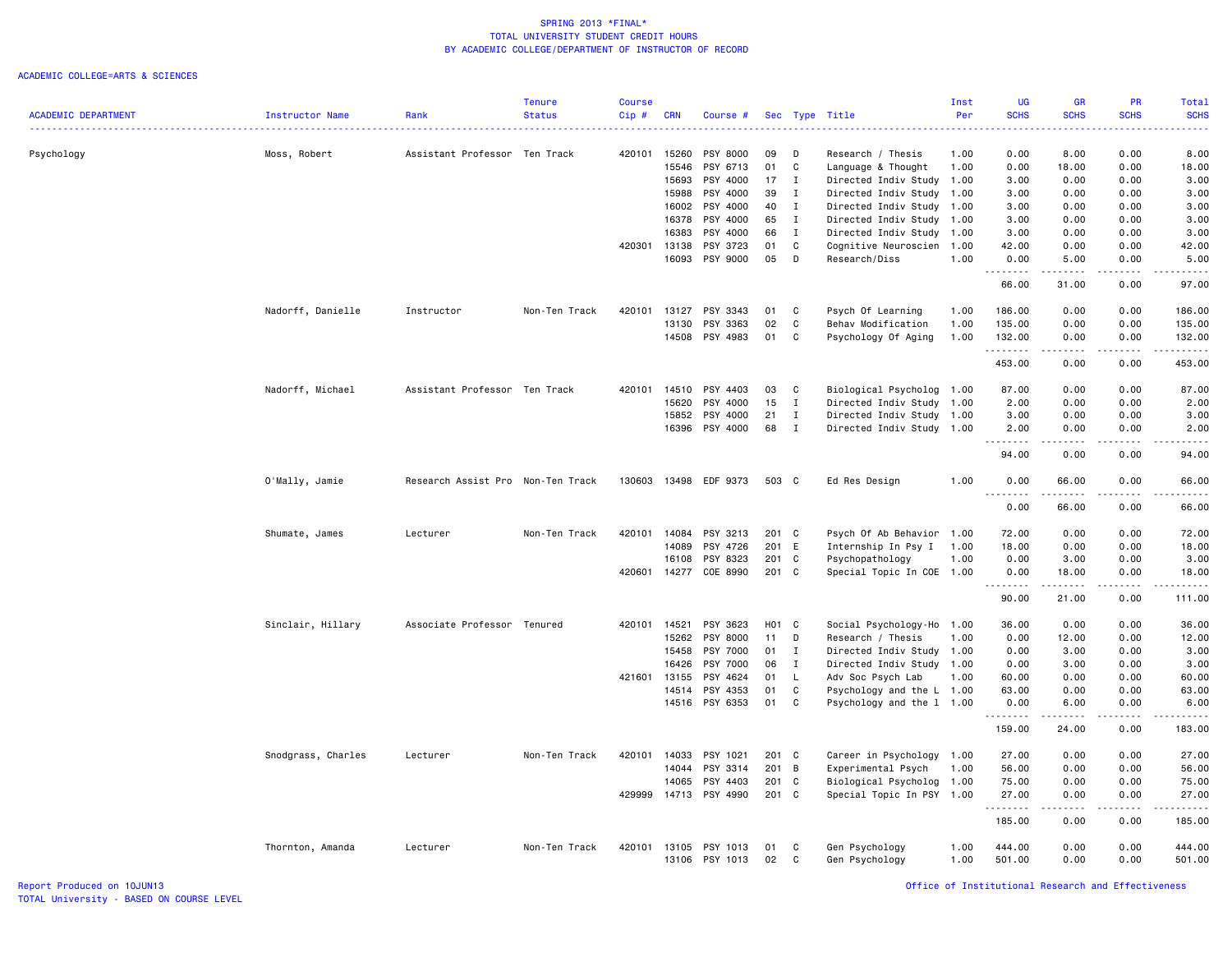|                                                      |                    |                               | <b>Tenure</b> | <b>Course</b> |            |                |        |                |                           | Inst | UG                  | <b>GR</b>          | <b>PR</b>                                                                                                                                                    | Total                 |
|------------------------------------------------------|--------------------|-------------------------------|---------------|---------------|------------|----------------|--------|----------------|---------------------------|------|---------------------|--------------------|--------------------------------------------------------------------------------------------------------------------------------------------------------------|-----------------------|
| <b>ACADEMIC DEPARTMENT</b>                           | Instructor Name    | Rank                          | <b>Status</b> | $Cip$ #       | <b>CRN</b> | Course #       |        |                | Sec Type Title            | Per  | <b>SCHS</b>         | <b>SCHS</b>        | <b>SCHS</b>                                                                                                                                                  | <b>SCHS</b>           |
| Psychology                                           | Thornton, Amanda   | Lecturer                      | Non-Ten Track | 420101        |            | 13107 PSY 1013 | 03     | $\mathbf{C}$   | Gen Psychology            | 1.00 | 363.00              | 0.00               | 0.00                                                                                                                                                         | 363.00                |
|                                                      |                    |                               |               |               |            |                |        |                |                           |      | .<br>1308.00        | .<br>0.00          | $\frac{1}{2} \left( \frac{1}{2} \right) \left( \frac{1}{2} \right) \left( \frac{1}{2} \right) \left( \frac{1}{2} \right) \left( \frac{1}{2} \right)$<br>0.00 | . <u>.</u><br>1308.00 |
|                                                      | Valentine, Michael | Instructor                    | Non-Ten Track | 420101        | 13128      | PSY 3353       | 01 C   |                | Motivation                | 1.00 | 204.00              | 0.00               | 0.00                                                                                                                                                         | 204.00                |
|                                                      |                    |                               |               |               | 13131      | PSY 3413       | 01 C   |                | Human Sexual Behavio      | 1.00 | 207.00              | 0.00               | 0.00                                                                                                                                                         | 207.00                |
|                                                      |                    |                               |               |               |            | 13132 PSY 3413 | 02     | $\mathbf{C}$   | Human Sexual Behavio      | 1.00 | 207.00              | 0.00               | 0.00                                                                                                                                                         | 207.00                |
|                                                      |                    |                               |               |               | 13135      | PSY 3623       | 02     | $\mathbf{C}$   | Social Psychology         | 1.00 | 207.00              | 0.00               | 0.00                                                                                                                                                         | 207.00                |
|                                                      |                    |                               |               |               | 13694      | PSY 3353       | 501 C  |                | Motivation                | 1.00 | 87.00<br>.          | 0.00<br>- - - -    | 0.00                                                                                                                                                         | 87.00                 |
|                                                      |                    |                               |               |               |            |                |        |                |                           |      | 912.00              | 0.00               | 0.00                                                                                                                                                         | 912.00                |
|                                                      | Williams, Carrick  | Associate Professor Tenured   |               | 420101        | 14517      | PSY 4423       | 01 C   |                | Sensation/Perception 1.00 |      | 39.00               | 0.00               | 0.00                                                                                                                                                         | 39.00                 |
|                                                      |                    |                               |               |               | 14518      | PSY 6423       | 01 C   |                | Sensation/Perception      | 1.00 | 0.00                | 6.00               | 0.00                                                                                                                                                         | 6.00                  |
|                                                      |                    |                               |               |               | 15539      | PSY 4000       | 08 I   |                | Directed Indiv Study 1.00 |      | 3.00                | 0.00               | 0.00                                                                                                                                                         | 3.00                  |
|                                                      |                    |                               |               |               | 15913      | PSY 7000       | 04     | $\blacksquare$ | Directed Indiv Study 1.00 |      | 0.00                | 2.00               | 0.00                                                                                                                                                         | 2.00                  |
|                                                      |                    |                               |               |               | 16456      | PSY 4000       | 70 I   |                | Directed Indiv Study 1.00 |      | 3.00                | 0.00               | 0.00                                                                                                                                                         | 3.00                  |
|                                                      |                    |                               |               | 420301        | 13136      | PSY 3713       | 01 C   |                | Cognitive Psychology      | 1.00 | 108.00              | 0.00               | 0.00                                                                                                                                                         | 108.00                |
|                                                      |                    |                               |               |               | 13171      | PSY 8731       | 01 C   |                | Appl Cognitive Resea      | 1.00 | 0.00                | 9.00               | 0.00                                                                                                                                                         | 9.00                  |
|                                                      |                    |                               |               |               |            | 15268 PSY 9000 | 04     | D              | Research/Diss             | 1.00 | 0.00<br>.           | 1.00<br>-----      | 0.00<br>. <b>.</b>                                                                                                                                           | 1.00                  |
|                                                      |                    |                               |               |               |            |                |        |                |                           |      | 153.00              | 18.00              | 0.00                                                                                                                                                         | 171.00                |
|                                                      | Winer, Eric        | Assistant Professor Ten Track |               | 420101        | 13121      | PSY 3213       | 02 C   |                | Psych Of Ab Behavior      | 1.00 | 192.00              | 0.00               | 0.00                                                                                                                                                         | 192.00                |
|                                                      |                    |                               |               |               | 13164      | PSY 8364       | 01 C   |                | Personality Appr          | 1.00 | 0.00                | 24.00              | 0.00                                                                                                                                                         | 24.00                 |
|                                                      |                    |                               |               |               | 13165      | PSY 8364       | 02 K   |                | Personality Appr          | 1.00 | 0.00                | 0.00               | 0.00                                                                                                                                                         | 0.00                  |
|                                                      |                    |                               |               |               | 15544      | PSY 4000       | $10$ I |                | Directed Indiv Study      | 1.00 | 3.00                | 0.00               | 0.00                                                                                                                                                         | 3.00                  |
|                                                      |                    |                               |               |               | 15608      | PSY 4000       | 14 I   |                | Directed Indiv Study      | 1.00 | 3.00                | 0.00               | 0.00                                                                                                                                                         | 3.00                  |
|                                                      |                    |                               |               |               | 15696      | PSY 4000       | 18 I   |                | Directed Indiv Study 1.00 |      | 3.00                | 0.00               | 0.00                                                                                                                                                         | 3.00                  |
|                                                      |                    |                               |               |               | 15851      | PSY 4000       | 20 I   |                | Directed Indiv Study 1.00 |      | 3.00<br>--------    | 0.00<br>.          | 0.00                                                                                                                                                         | 3.00                  |
|                                                      |                    |                               |               |               |            |                |        |                |                           |      | 204.00              | 24.00              | 0.00                                                                                                                                                         | 228.00                |
|                                                      |                    |                               |               |               |            |                |        |                |                           |      | ========            | ========           | ========                                                                                                                                                     | ==========            |
| Psychology<br>-------------------------------------- |                    |                               |               |               |            |                |        |                |                           |      | 7276.00<br>======== | 416.00<br>======== | 0.00<br>========                                                                                                                                             | 7692.00<br>========== |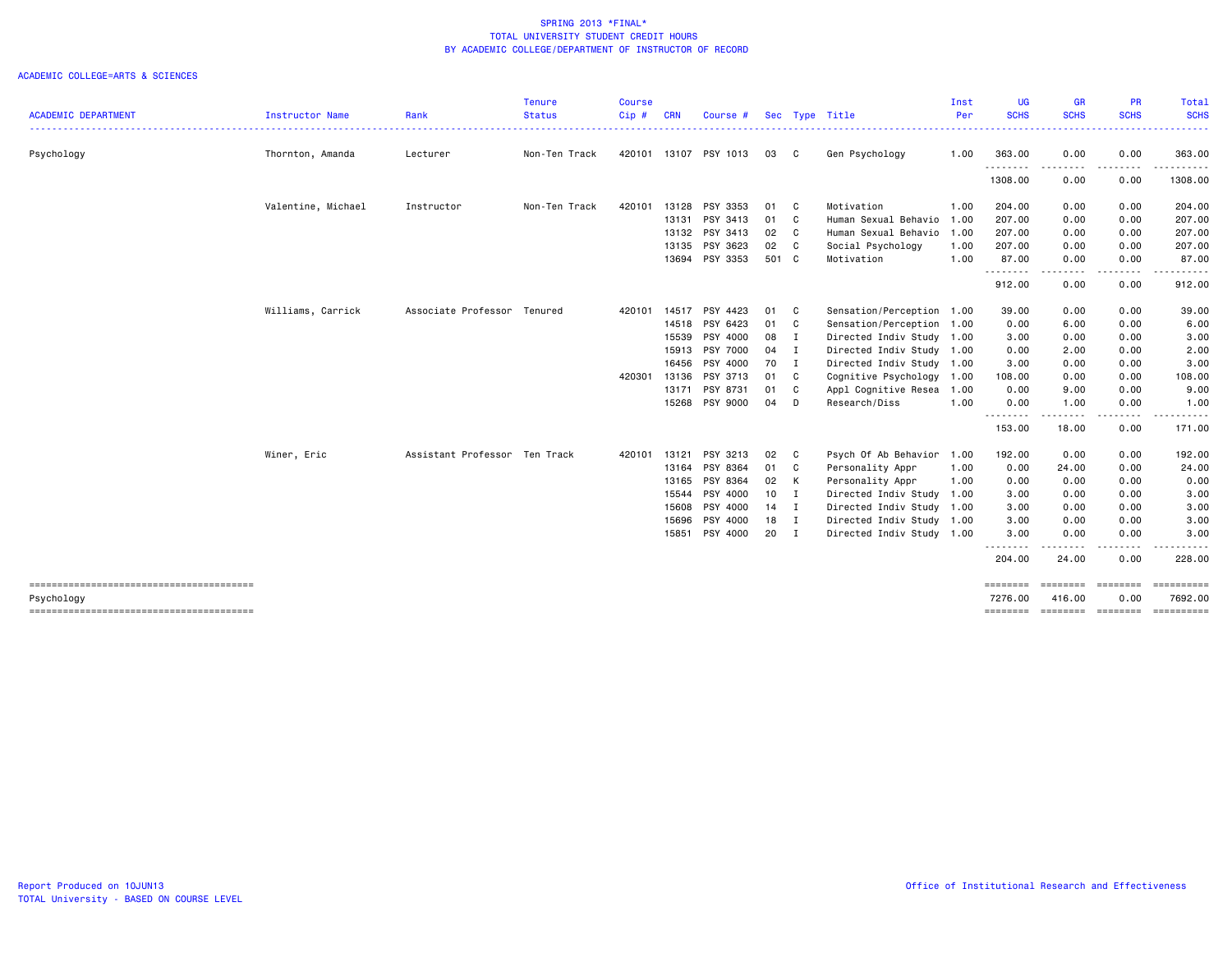|                            |                     |                                   | <b>Tenure</b>  | <b>Course</b> |                |                      |                |              |                                                        | Inst         | <b>UG</b>                        | GR            | PR                                                                                                                                | <b>Total</b>                                                                                                                                                                              |
|----------------------------|---------------------|-----------------------------------|----------------|---------------|----------------|----------------------|----------------|--------------|--------------------------------------------------------|--------------|----------------------------------|---------------|-----------------------------------------------------------------------------------------------------------------------------------|-------------------------------------------------------------------------------------------------------------------------------------------------------------------------------------------|
| <b>ACADEMIC DEPARTMENT</b> | Instructor Name     | Rank                              | <b>Status</b>  | $Cip$ #       | <b>CRN</b>     | Course #             |                | Sec Type     | Title                                                  | Per          | <b>SCHS</b>                      | <b>SCHS</b>   | <b>SCHS</b>                                                                                                                       | <b>SCHS</b><br>.                                                                                                                                                                          |
| Sociology                  | Argeros, Grigoris   | Assistant Professor Ten Track     |                | 451101 14350  |                | SO 3213              | 02             | C            | Intr To Social Res                                     | 1.00         | 96.00                            | 0.00          | 0.00                                                                                                                              | 96.00                                                                                                                                                                                     |
|                            |                     |                                   |                |               | 14360          | SO 8223              | 01             | C            | Adv Quantitative Met                                   | 1.00         | 0.00                             | 48.00         | 0.00                                                                                                                              | 48.00                                                                                                                                                                                     |
|                            |                     |                                   |                |               |                |                      |                |              |                                                        |              | .<br>96.00                       | 48.00         | $\frac{1}{2} \left( \frac{1}{2} \right) \left( \frac{1}{2} \right) \left( \frac{1}{2} \right) \left( \frac{1}{2} \right)$<br>0.00 | .<br>144.00                                                                                                                                                                               |
|                            | Baker, Ashley       | Grad Teach Assist                 | Not Applicable |               |                | 451101 13232 SO 1203 | 03             | C.           | Marriage & Family                                      | 1.00         | 246.00<br><u>.</u>               | 0.00          | 0.00                                                                                                                              | 246.00<br>.                                                                                                                                                                               |
|                            |                     |                                   |                |               |                |                      |                |              |                                                        |              | 246.00                           | 0.00          | 0.00                                                                                                                              | 246.00                                                                                                                                                                                    |
|                            | Barranco, Raymond   | Assistant Professor Ten Track     |                | 450401        | 10938          | CRM 4233             | 01             | C            | Juvenile Delinquency 1.00                              |              | 87.00                            | 0.00          | 0.00                                                                                                                              | 87.00                                                                                                                                                                                     |
|                            |                     |                                   |                | 451101        | 13248          | SO 4233              | 01             | C            | Juvenile Delinquency 1.00                              |              | 36.00                            | 0.00          | 0.00                                                                                                                              | 36.00                                                                                                                                                                                     |
|                            |                     |                                   |                |               | 13256          | SO 6233              | 01             | C            | Juvenile Delinquency 1.00                              |              | 0.00<br>. <b>.</b>               | 9.00<br>.     | 0.00<br>.                                                                                                                         | 9.00<br>.                                                                                                                                                                                 |
|                            |                     |                                   |                |               |                |                      |                |              |                                                        |              | 123.00                           | 9.00          | 0.00                                                                                                                              | 132.00                                                                                                                                                                                    |
|                            | Boyd, Robert        | Professor                         | Tenured        | 050201        | 10006          | AAS 2203             | 02             | C            | Racial Minorities                                      | 1.00         | 33.00                            | 0.00          | 0.00                                                                                                                              | 33.00                                                                                                                                                                                     |
|                            |                     |                                   |                | 450201        | 10186          | AN 2203              | 02             | C            | Racial Minorities                                      | 1.00         | 15.00                            | 0.00          | 0.00                                                                                                                              | 15.00                                                                                                                                                                                     |
|                            |                     |                                   |                |               | 13240          | SO 2203              | 02             | C            | Racial Minorities                                      | 1.00         | 51.00                            | 0.00          | 0.00                                                                                                                              | 51.00                                                                                                                                                                                     |
|                            |                     |                                   |                | 451101 13250  |                | SO 4303              | 01             | C            | Urban Sociology                                        | 1.00         | 72.00                            | 0.00          | 0.00                                                                                                                              | 72.00                                                                                                                                                                                     |
|                            |                     |                                   |                |               | 13258          | SO 6303              | 01             | C            | Urban Sociology                                        | 1.00         | 0.00                             | 12.00         | 0.00                                                                                                                              | 12.00                                                                                                                                                                                     |
|                            |                     |                                   |                |               | 16004          | SO 9000              | 09             | D            | Research / Diss                                        | 1.00         | 0.00                             | 30.00         | 0.00                                                                                                                              | 30.00                                                                                                                                                                                     |
|                            |                     |                                   |                |               |                |                      |                |              |                                                        |              | <u>.</u><br>171.00               | 42.00         | 0.00                                                                                                                              | .<br>213.00                                                                                                                                                                               |
|                            | Brauner-Otto, Sarah | Assistant Professor Ten Track     |                | 451101        | 13234          | SO 1203              | 05             | C            | Marriage & Family                                      | 1.00         | 234.00                           | 0.00          | 0.00                                                                                                                              | 234.00                                                                                                                                                                                    |
|                            |                     |                                   |                |               | 13243          | SO 3213              | 01             | C            | Intr To Social Res                                     | 1.00         | 66.00                            | 0.00          | 0.00                                                                                                                              | 66.00                                                                                                                                                                                     |
|                            |                     |                                   |                |               | 15837          | SO 9000              | 04             | D            | Research / Diss                                        | 1.00         | 0.00                             | 7.00          | 0.00                                                                                                                              | 7.00                                                                                                                                                                                      |
|                            |                     |                                   |                |               |                |                      |                |              |                                                        |              | .<br>300.00                      | .<br>7.00     | .<br>0.00                                                                                                                         | .<br>307.00                                                                                                                                                                               |
|                            | Carr, Rhonda        | Assistant Professor Non-Ten Track |                | 440701        | 14062          | SW 2323              | 201 C          |              | Social Welfare Polic                                   | 1.00         | 96.00                            | 0.00          | 0.00                                                                                                                              | 96.00                                                                                                                                                                                     |
|                            |                     |                                   |                |               | 14069          | SW 4613              | 201            | C            | Child Welf Services                                    | 1.00         | 78.00                            | 0.00          | 0.00                                                                                                                              | 78.00                                                                                                                                                                                     |
|                            |                     |                                   |                |               |                |                      |                |              |                                                        |              |                                  |               |                                                                                                                                   |                                                                                                                                                                                           |
|                            |                     |                                   |                |               | 14072          | SW 4623              | 201 C<br>201 C |              | Sw With The Aged                                       | 1.00<br>0.51 | 33.00                            | 0.00          | 0.00                                                                                                                              | 33.00                                                                                                                                                                                     |
|                            |                     |                                   |                |               |                | 14377 SW 4633        |                |              | Sw Health Care                                         |              | 13.77<br>.                       | 0.00<br>----- | 0.00<br>.                                                                                                                         | 13.77<br>.                                                                                                                                                                                |
|                            |                     |                                   |                |               |                |                      |                |              |                                                        |              | 220.77                           | 0.00          | 0.00                                                                                                                              | 220.77                                                                                                                                                                                    |
|                            | Chavez, Jacqueline  | Lecturer                          | Non-Ten Track  | 450401        | 10934          | CRM 1003             | 02             | $\mathbf c$  | Crime & Justice in A 1.00                              |              | 225.00                           | 0.00          | 0.00                                                                                                                              | 225.00                                                                                                                                                                                    |
|                            |                     |                                   |                |               | 13469          | CRM 3103             | 501            | $\mathbf{C}$ | Contemp Issues in CJ                                   | 1.00         | 24.00                            | 0.00          | 0.00                                                                                                                              | 24.00                                                                                                                                                                                     |
|                            |                     |                                   |                |               | 14669          | CRM 3363             | 01             | C            | Globalization and Cr 1.00                              |              | 165.00                           | 0.00          | 0.00                                                                                                                              | 165.00                                                                                                                                                                                    |
|                            |                     |                                   |                |               |                |                      |                |              |                                                        |              | .<br>414.00                      | 0.00          | 0.00                                                                                                                              | .<br>414.00                                                                                                                                                                               |
|                            | Cheek, Jennifer     | Grad Teach Assist                 | Not Applicable | 451101        |                | 13218 SO 1003        | 07             | C            | Intro To Sociology                                     | 1.00         | 198.00                           | 0.00          | 0.00                                                                                                                              | 198.00                                                                                                                                                                                    |
|                            |                     |                                   |                |               |                |                      |                |              |                                                        |              | .<br>198.00                      | 0.00          | 0.00                                                                                                                              | $\frac{1}{2} \left( \frac{1}{2} \right) \left( \frac{1}{2} \right) \left( \frac{1}{2} \right) \left( \frac{1}{2} \right) \left( \frac{1}{2} \right) \left( \frac{1}{2} \right)$<br>198.00 |
|                            | Chi, Guangqing      | Assistant Professor Ten Track     |                | 451101        | 14355          | SO 4990              | 01             | $\mathbb{C}$ | Special Topic In SO                                    | 1.00         | 6.00                             | 0.00          | 0.00                                                                                                                              | 6.00                                                                                                                                                                                      |
|                            |                     |                                   |                |               | 14356          | SO 6990              | 01             | C            | Special Topic In SO                                    | 1.00         | 0.00                             | 18.00         | 0.00                                                                                                                              | 18.00                                                                                                                                                                                     |
|                            |                     |                                   |                |               | 16003          | SO 9000              | 08             | D            | Research / Diss                                        | 1.00         | 0.00                             | 3.00          | 0.00                                                                                                                              | 3.00                                                                                                                                                                                      |
|                            |                     |                                   |                |               |                |                      |                |              |                                                        |              | د د د د<br>$\sim$ $\sim$<br>6.00 | .<br>21.00    | .<br>0.00                                                                                                                         | .<br>27.00                                                                                                                                                                                |
|                            |                     |                                   |                |               |                |                      |                |              |                                                        |              |                                  |               |                                                                                                                                   |                                                                                                                                                                                           |
|                            | Cook, Amanda        | Lecturer                          | Non-Ten Track  | 450401        | 14040<br>14063 | CRM 3103<br>CRM 4233 | 201 C<br>201   | C            | Contemp Issues in CJ 1.00<br>Juvenile Delinquency 1.00 |              | 45.00<br>48.00                   | 0.00<br>0.00  | 0.00<br>0.00                                                                                                                      | 45.00<br>48.00                                                                                                                                                                            |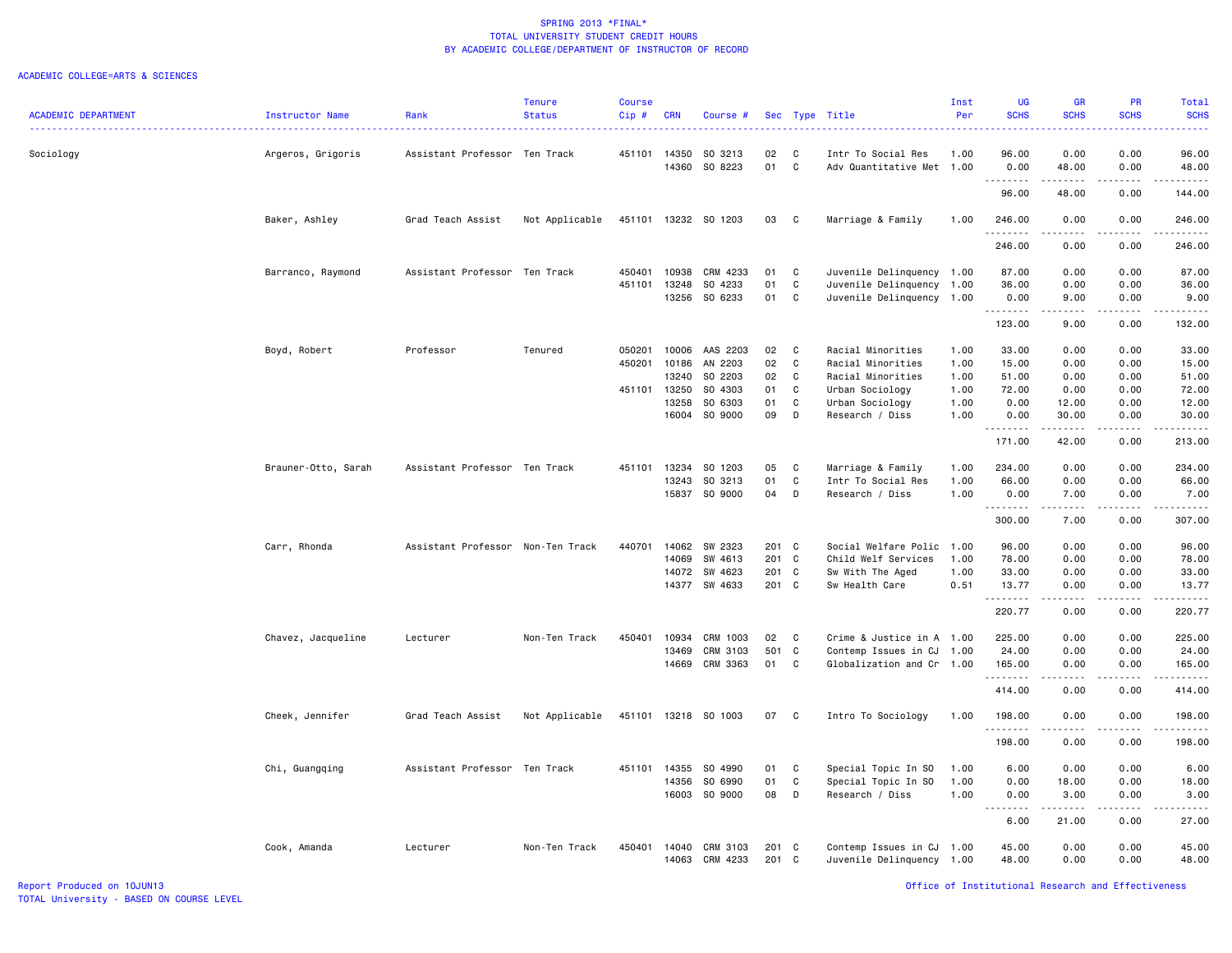|                            |                     |                               | <b>Tenure</b>  | <b>Course</b> |            |                      |       |              |                            | Inst | <b>UG</b>                         | <b>GR</b>           | PR                           | Total                                                                                                                                                                           |
|----------------------------|---------------------|-------------------------------|----------------|---------------|------------|----------------------|-------|--------------|----------------------------|------|-----------------------------------|---------------------|------------------------------|---------------------------------------------------------------------------------------------------------------------------------------------------------------------------------|
| <b>ACADEMIC DEPARTMENT</b> | Instructor Name     | Rank                          | <b>Status</b>  | Cip#          | <b>CRN</b> | Course #             |       | Sec Type     | Title                      | Per  | <b>SCHS</b>                       | <b>SCHS</b>         | <b>SCHS</b>                  | <b>SCHS</b>                                                                                                                                                                     |
| Sociology                  | Cook, Amanda        | Lecturer                      | Non-Ten Track  | 450401        | 14075      | CRM 4523             | 201 C |              | Law and Society            | 1.00 | 42.00                             | 0.00                | 0.00                         | 42.00                                                                                                                                                                           |
|                            |                     |                               |                |               | 14076      | SO 4523              | 201   | $\mathbf{C}$ | Law and Society            | 1.00 | 3.00                              | 0.00                | 0.00                         | 3.00                                                                                                                                                                            |
|                            |                     |                               |                |               | 14082      | CRM 3343             | 201 C |              | Gender, Crime & Justi 1.00 |      | 42.00                             | 0.00                | 0.00                         | 42.00                                                                                                                                                                           |
|                            |                     |                               |                | 451101 14064  |            | SO 4233              | 201 C |              |                            |      | 9.00                              | 0.00                | 0.00                         | 9.00                                                                                                                                                                            |
|                            |                     |                               |                |               |            |                      |       |              | Juvenile Delinquency 1.00  |      |                                   |                     |                              |                                                                                                                                                                                 |
|                            |                     |                               |                |               | 14083      | SO 3343              | 201 C |              | Gender, Crime & Just 1.00  |      | 9.00<br><u>.</u>                  | 0.00<br>.           | 0.00<br>$\sim$ $\sim$ $\sim$ | 9.00<br>.                                                                                                                                                                       |
|                            |                     |                               |                |               |            |                      |       |              |                            |      | 198.00                            | 0.00                | 0.00                         | 198.00                                                                                                                                                                          |
|                            | Cosgrove, Lindsey   | Lecturer                      | Non-Ten Track  | 440701        |            | 13312 SW 4633        | 01    | C            | Sw Health Care             | 1.00 | 27.00<br>.                        | 0.00<br>.           | 0.00<br>$- - - -$            | 27.00<br>.                                                                                                                                                                      |
|                            |                     |                               |                |               |            |                      |       |              |                            |      | 27.00                             | 0.00                | 0.00                         | 27.00                                                                                                                                                                           |
|                            | Cossman, Jeralynn   | Professor                     | Tenured        | 451101        | 15160      | SO 9000              | 02    | D            | Research / Diss            | 1.00 | 0.00<br>$\sim$ $\sim$ $\sim$<br>. | 22.00               | 0.00<br>$- - - -$            | 22.00<br>-----                                                                                                                                                                  |
|                            |                     |                               |                |               |            |                      |       |              |                            |      | 0.00                              | 22.00               | 0.00                         | 22.00                                                                                                                                                                           |
|                            | Crudden, Adele      | Professor                     | Tenured        | 440701        | 13307      | SW 3213              | 01    | C            | Research Meth in SW        | 1.00 | 24.00                             | 0.00                | 0.00                         | 24.00                                                                                                                                                                           |
|                            |                     |                               |                |               |            |                      |       |              |                            |      | 24.00                             | 0.00                | 0.00                         | 24,00                                                                                                                                                                           |
|                            | Dunaway, R. Gregory | Non-Faculty                   | Tenured        | 240101        | 14729      | HON 4990             | 01    | C            | Special Topics in Ho       | 1.00 | 21.00                             | 0.00                | 0.00                         | 21.00                                                                                                                                                                           |
|                            |                     |                               |                | 451101 15995  |            | SO 9000              | 07    | D            | Research / Diss            | 1.00 | 0.00<br><u>.</u>                  | 13.00<br>.          | 0.00<br>$\sim$ $\sim$ $\sim$ | 13.00<br>.                                                                                                                                                                      |
|                            |                     |                               |                |               |            |                      |       |              |                            |      | 21.00                             | 13.00               | 0.00                         | 34.00                                                                                                                                                                           |
|                            | Eden, Teddie        | Grad Teach Assist             | Not Applicable |               |            | 451101 13227 SO 1103 | 03    | C            | Contemp Social Prob        | 1.00 | 78.00<br><u>.</u>                 | 0.00<br>.           | 0.00<br>$- - - -$            | 78.00<br>.                                                                                                                                                                      |
|                            |                     |                               |                |               |            |                      |       |              |                            |      | 78.00                             | 0.00                | 0.00                         | 78.00                                                                                                                                                                           |
|                            | Evans, David        | Lecturer                      | Non-Ten Track  | 451101        | 13213      | SO 1003              | 02    | C            | Intro To Sociology         | 1.00 | 249.00                            | 0.00                | 0.00                         | 249.00                                                                                                                                                                          |
|                            |                     |                               |                |               |            | 13214 SO 1003        | 03    | C            | Intro To Sociology         | 1.00 | 246.00                            | 0.00                | 0.00                         | 246.00                                                                                                                                                                          |
|                            |                     |                               |                |               |            |                      |       |              |                            |      | .                                 | -----               | .                            | $\frac{1}{2} \left( \frac{1}{2} \right) \left( \frac{1}{2} \right) \left( \frac{1}{2} \right) \left( \frac{1}{2} \right) \left( \frac{1}{2} \right) \left( \frac{1}{2} \right)$ |
|                            |                     |                               |                |               |            |                      |       |              |                            |      | 495.00                            | 0.00                | 0.00                         | 495.00                                                                                                                                                                          |
|                            | Gochanour, Amanda   | Grad Teach Assist             | Not Applicable | 050207        | 10183      | AN 1173              | 01    | C            | Intro Gender Studies 1.00  |      | 15.00                             | 0.00                | 0.00                         | 15.00                                                                                                                                                                           |
|                            |                     |                               |                |               | 12046      | GS 1173              | 01    | C            | Introduction to Gend       | 1.00 | 69.00                             | 0.00                | 0.00                         | 69.00                                                                                                                                                                           |
|                            |                     |                               |                |               | 13229      | SO 1173              | 01    | C            | Intro Gender Studies 1.00  |      | 48.00                             | 0.00                | 0.00                         | 48.00                                                                                                                                                                           |
|                            |                     |                               |                |               |            |                      |       |              |                            |      | <u>.</u><br>132.00                | د د د د د<br>0.00   | .<br>0.00                    | <b>.</b><br>132.00                                                                                                                                                              |
|                            | Guasco, Robert      | Lecturer                      | Non-Ten Track  |               |            | 440701 14377 SW 4633 | 201 C |              | Sw Health Care             | 0.49 | 13.23                             | 0.00                | 0.00                         | 13.23                                                                                                                                                                           |
|                            |                     |                               |                |               |            |                      |       |              |                            |      | <u>.</u><br>13.23                 | $- - - - -$<br>0.00 | $- - - -$<br>0.00            | . <u>.</u><br>13.23                                                                                                                                                             |
|                            | Haynes, Stacy       | Assistant Professor Ten Track |                | 450401        | 10940      | CRM 4513             | 01    | C            | Correctional Systems       | 1.00 | 78.00                             | 0.00                | 0.00                         | 78.00                                                                                                                                                                           |
|                            |                     |                               |                |               | 10941      | CRM 4803             | 01    | C            | Senior Sem in Crimin       | 1.00 | 96.00                             | 0.00                | 0.00                         | 96.00                                                                                                                                                                           |
|                            |                     |                               |                | 451101        | 13252      | SO 4513              | 01    | C            | Correctional Systems       | 1.00 | 9.00                              | 0.00                | 0.00                         | 9.00                                                                                                                                                                            |
|                            |                     |                               |                |               | 14353      | SO 6513              | 01    | C            | Correctional Systems       | 1.00 | 0.00                              | 18.00               | 0.00                         | 18.00                                                                                                                                                                           |
|                            |                     |                               |                |               | 15750      | SO 8000              | 03    | D            | Research / Thesis          | 1.00 | 0.00                              | 6.00                | 0.00                         | 6.00                                                                                                                                                                            |
|                            |                     |                               |                |               | 15973      | SO 9000              | 06    | D            | Research / Diss            | 1.00 | 0.00                              | 6.00                | 0.00                         | 6.00                                                                                                                                                                            |
|                            |                     |                               |                |               |            |                      |       |              |                            |      | .                                 | .                   | .                            | .                                                                                                                                                                               |
|                            |                     |                               |                |               |            |                      |       |              |                            |      | 183.00                            | 30.00               | 0.00                         | 213.00                                                                                                                                                                          |
|                            | Hopson, Latanya     | Associate Professor Ten Track |                | 440701        | 14055      | SW 3023              | 201 C |              | Hum Beh Soc Envir II 0.51  |      | 41.31                             | 0.00                | 0.00                         | 41.31                                                                                                                                                                           |
|                            |                     |                               |                |               | 14088      | SW 4926              | 201 E |              | Sw Fld Prac/Sem II         | 1.00 | 126.00                            | 0.00                | 0.00                         | 126.00                                                                                                                                                                          |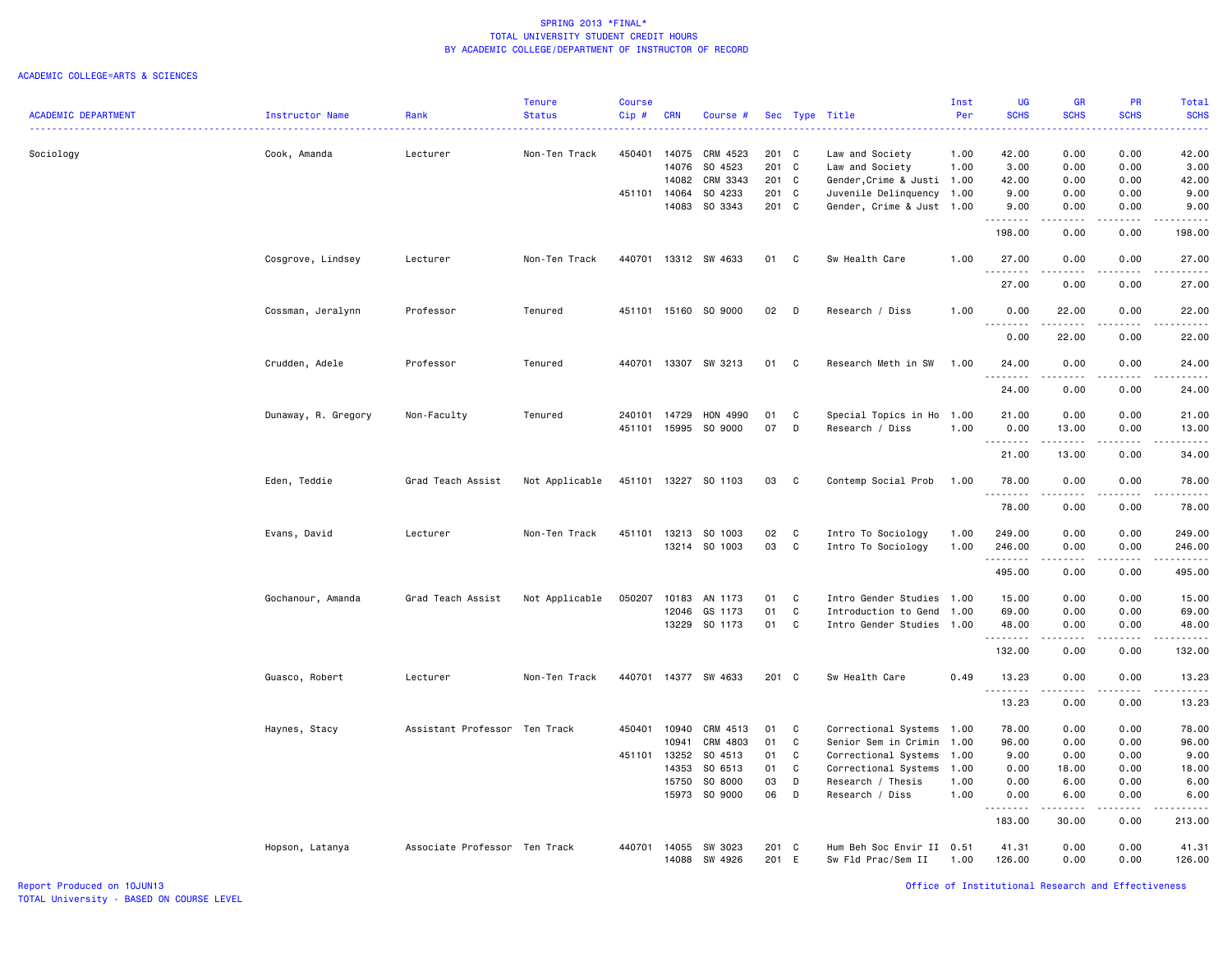|                            |                   |                               | <b>Tenure</b>  | Course |            |                      |       |              |                           | Inst | UG                                                                                                                                                                                                                                                                                                                                                                                                                                                                                     | <b>GR</b>                                                                                                                                            | <b>PR</b>     | Total                                 |
|----------------------------|-------------------|-------------------------------|----------------|--------|------------|----------------------|-------|--------------|---------------------------|------|----------------------------------------------------------------------------------------------------------------------------------------------------------------------------------------------------------------------------------------------------------------------------------------------------------------------------------------------------------------------------------------------------------------------------------------------------------------------------------------|------------------------------------------------------------------------------------------------------------------------------------------------------|---------------|---------------------------------------|
| <b>ACADEMIC DEPARTMENT</b> | Instructor Name   | Rank                          | <b>Status</b>  | Cip#   | <b>CRN</b> | Course #             |       |              | Sec Type Title            | Per  | <b>SCHS</b>                                                                                                                                                                                                                                                                                                                                                                                                                                                                            | <b>SCHS</b>                                                                                                                                          | <b>SCHS</b>   | <b>SCHS</b>                           |
|                            |                   |                               |                |        |            |                      |       |              |                           |      |                                                                                                                                                                                                                                                                                                                                                                                                                                                                                        |                                                                                                                                                      |               | .                                     |
|                            |                   |                               |                |        |            |                      |       |              |                           |      |                                                                                                                                                                                                                                                                                                                                                                                                                                                                                        |                                                                                                                                                      | .             | $\frac{1}{2}$                         |
|                            |                   |                               |                |        |            |                      |       |              |                           |      | .<br>167.31                                                                                                                                                                                                                                                                                                                                                                                                                                                                            | .<br>0.00                                                                                                                                            | 0.00          | 167.31                                |
|                            |                   |                               |                |        |            |                      |       |              |                           |      |                                                                                                                                                                                                                                                                                                                                                                                                                                                                                        |                                                                                                                                                      |               |                                       |
| Sociology                  | Hughey, Matthew   | Assistant Professor Ten Track |                | 050201 | 10005      | AAS 2203             | 01    | C            | Racial Minorities         | 1.00 | 33.00                                                                                                                                                                                                                                                                                                                                                                                                                                                                                  | 0.00                                                                                                                                                 | 0.00          | 33.00                                 |
|                            |                   |                               |                | 450201 | 10185      | AN 2203              | 01    | C            | Racial Minorities         | 1.00 | 30.00                                                                                                                                                                                                                                                                                                                                                                                                                                                                                  | 0.00                                                                                                                                                 | 0.00          | 30.00                                 |
|                            |                   |                               |                |        | 13239      | SO 2203              | 01    | C            | Racial Minorities         | 1.00 | 45.00                                                                                                                                                                                                                                                                                                                                                                                                                                                                                  | 0.00                                                                                                                                                 | 0.00          | 45.00                                 |
|                            |                   |                               |                | 451101 | 14359      | SO 8403              | 01    | S            | Seminar In Race Rel       | 1.00 | 0.00                                                                                                                                                                                                                                                                                                                                                                                                                                                                                   | 27.00                                                                                                                                                | 0.00          | 27.00                                 |
|                            |                   |                               |                |        | 15857      | SO 9000              | 05    | D            | Research / Diss           | 1.00 | 0.00                                                                                                                                                                                                                                                                                                                                                                                                                                                                                   | 6.00                                                                                                                                                 | 0.00          | 6.00                                  |
|                            |                   |                               |                |        |            |                      |       |              |                           |      | .                                                                                                                                                                                                                                                                                                                                                                                                                                                                                      |                                                                                                                                                      | $\frac{1}{2}$ | $\frac{1}{2}$                         |
|                            |                   |                               |                |        |            |                      |       |              |                           |      | 108.00                                                                                                                                                                                                                                                                                                                                                                                                                                                                                 | 33.00                                                                                                                                                | 0.00          | 141.00                                |
|                            |                   |                               |                |        |            |                      |       |              |                           |      |                                                                                                                                                                                                                                                                                                                                                                                                                                                                                        |                                                                                                                                                      |               |                                       |
|                            | Hunter, Frederick | Grad Teach Assist             | Not Applicable | 451101 |            | 13228 SO 1103        | 04    | C            | Contemp Social Prob       | 1.00 | 207.00                                                                                                                                                                                                                                                                                                                                                                                                                                                                                 | 0.00                                                                                                                                                 | 0.00          | 207.00                                |
|                            |                   |                               |                |        |            |                      |       |              |                           |      | . <b>.</b>                                                                                                                                                                                                                                                                                                                                                                                                                                                                             |                                                                                                                                                      |               | .                                     |
|                            |                   |                               |                |        |            |                      |       |              |                           |      | 207.00                                                                                                                                                                                                                                                                                                                                                                                                                                                                                 | 0.00                                                                                                                                                 | 0.00          | 207.00                                |
|                            |                   |                               |                |        |            |                      |       |              |                           |      |                                                                                                                                                                                                                                                                                                                                                                                                                                                                                        |                                                                                                                                                      |               |                                       |
|                            | Husain, Jonelle   | Lecturer                      | Non-Ten Track  | 451101 | 13219      | SO 1003              | 08    | C            | Intro To Sociology        | 1.00 | 585.00                                                                                                                                                                                                                                                                                                                                                                                                                                                                                 | 0.00                                                                                                                                                 | 0.00          | 585.00                                |
|                            |                   |                               |                |        | 13220      | SO 1003              | 09    | $\mathtt{C}$ | Intro To Sociology        | 1.00 | 252.00                                                                                                                                                                                                                                                                                                                                                                                                                                                                                 | 0.00                                                                                                                                                 | 0.00          | 252.00                                |
|                            |                   |                               |                |        | 13221      | SO 1003              | 10    | C            | Intro To Sociology        | 1.00 | 243.00                                                                                                                                                                                                                                                                                                                                                                                                                                                                                 | 0.00                                                                                                                                                 | 0.00          | 243.00                                |
|                            |                   |                               |                |        |            | 13702 SO 1203        | 501 C |              | Marriage & Family         | 1.00 | 78.00                                                                                                                                                                                                                                                                                                                                                                                                                                                                                  | 0.00                                                                                                                                                 | 0.00          | 78.00                                 |
|                            |                   |                               |                |        |            |                      |       |              |                           |      | $\begin{array}{cccccccccc} \bullet & \bullet & \bullet & \bullet & \bullet & \bullet & \bullet & \bullet & \bullet & \bullet \end{array}$                                                                                                                                                                                                                                                                                                                                              | $\frac{1}{2} \left( \frac{1}{2} \right) \left( \frac{1}{2} \right) \left( \frac{1}{2} \right) \left( \frac{1}{2} \right) \left( \frac{1}{2} \right)$ |               | .                                     |
|                            |                   |                               |                |        |            |                      |       |              |                           |      | 1158.00                                                                                                                                                                                                                                                                                                                                                                                                                                                                                | 0.00                                                                                                                                                 | 0.00          | 1158.00                               |
|                            | Irizarry, Yasmiyn | Assistant Professor Ten Track |                | 451101 | 13262      | SO 8274              | 01    | B            | Grad Soc Stat I           | 1.00 | 0.00                                                                                                                                                                                                                                                                                                                                                                                                                                                                                   | 44.00                                                                                                                                                | 0.00          | 44.00                                 |
|                            |                   |                               |                |        |            | 15733 SO 4000        | 01    | I            | Directed Indiv Study      | 1.00 | 3.00                                                                                                                                                                                                                                                                                                                                                                                                                                                                                   | 0.00                                                                                                                                                 | 0.00          | 3.00                                  |
|                            |                   |                               |                |        |            |                      |       |              |                           |      | $\sim$ $\sim$ $\sim$ $\sim$                                                                                                                                                                                                                                                                                                                                                                                                                                                            |                                                                                                                                                      |               | $\omega_{\rm c}$ and $\omega_{\rm c}$ |
|                            |                   |                               |                |        |            |                      |       |              |                           |      | 3.00                                                                                                                                                                                                                                                                                                                                                                                                                                                                                   | 44.00                                                                                                                                                | 0.00          | 47.00                                 |
|                            |                   |                               |                |        |            |                      |       |              |                           |      |                                                                                                                                                                                                                                                                                                                                                                                                                                                                                        |                                                                                                                                                      |               |                                       |
|                            | Johnson, Jada     | Instructor                    | Non-Ten Track  | 440701 | 13308      | SW 3513              | 01    | C            | Social Work Pract I       | 1.00 | 36.00                                                                                                                                                                                                                                                                                                                                                                                                                                                                                  | 0.00                                                                                                                                                 | 0.00          | 36.00                                 |
|                            |                   |                               |                |        | 13309      | SW 3523              | 01    | $\mathbf c$  | Social Work Pract II      | 1.00 | 24.00                                                                                                                                                                                                                                                                                                                                                                                                                                                                                  | 0.00                                                                                                                                                 | 0.00          | 24.00                                 |
|                            |                   |                               |                |        | 13313      | SW 4713              | 01    | s            | Sen Sem Social Work       | 1.00 | 18.00                                                                                                                                                                                                                                                                                                                                                                                                                                                                                  | 0.00                                                                                                                                                 | 0.00          | 18.00                                 |
|                            |                   |                               |                |        |            |                      |       |              |                           |      | 1.1.1.1.1.1.1                                                                                                                                                                                                                                                                                                                                                                                                                                                                          |                                                                                                                                                      |               | $\omega$ is $\omega$ in .             |
|                            |                   |                               |                |        |            |                      |       |              |                           |      | 78.00                                                                                                                                                                                                                                                                                                                                                                                                                                                                                  | 0.00                                                                                                                                                 | 0.00          | 78.00                                 |
|                            |                   |                               |                |        |            |                      |       |              |                           |      |                                                                                                                                                                                                                                                                                                                                                                                                                                                                                        |                                                                                                                                                      |               |                                       |
|                            | Kasu, Bishal      | Grad Teach Assist             | Not Applicable | 451101 |            | 13236 SO 1203        | 07    | $\mathbf{C}$ | Marriage & Family         | 1.00 | 177.00                                                                                                                                                                                                                                                                                                                                                                                                                                                                                 | 0.00                                                                                                                                                 | 0.00          | 177.00                                |
|                            |                   |                               |                |        |            |                      |       |              |                           |      | .                                                                                                                                                                                                                                                                                                                                                                                                                                                                                      |                                                                                                                                                      |               |                                       |
|                            |                   |                               |                |        |            |                      |       |              |                           |      | 177.00                                                                                                                                                                                                                                                                                                                                                                                                                                                                                 | 0.00                                                                                                                                                 | 0.00          | 177.00                                |
|                            |                   |                               |                |        |            |                      |       |              |                           |      |                                                                                                                                                                                                                                                                                                                                                                                                                                                                                        |                                                                                                                                                      |               |                                       |
|                            | Kelly, Kimberly   | Assistant Professor Ten Track |                | 451101 | 15278      | SO 9000              | 03    | D            | Research / Diss           | 1.00 | 0.00                                                                                                                                                                                                                                                                                                                                                                                                                                                                                   | 12.00                                                                                                                                                | 0.00          | 12.00                                 |
|                            |                   |                               |                |        | 16386      | SO 8000              | 06    | D            | Research / Thesis         | 1.00 | 0.00                                                                                                                                                                                                                                                                                                                                                                                                                                                                                   | 1.00                                                                                                                                                 | 0.00<br>.     | 1.00                                  |
|                            |                   |                               |                |        |            |                      |       |              |                           |      | $\begin{array}{cccccccccccccc} \multicolumn{2}{c}{} & \multicolumn{2}{c}{} & \multicolumn{2}{c}{} & \multicolumn{2}{c}{} & \multicolumn{2}{c}{} & \multicolumn{2}{c}{} & \multicolumn{2}{c}{} & \multicolumn{2}{c}{} & \multicolumn{2}{c}{} & \multicolumn{2}{c}{} & \multicolumn{2}{c}{} & \multicolumn{2}{c}{} & \multicolumn{2}{c}{} & \multicolumn{2}{c}{} & \multicolumn{2}{c}{} & \multicolumn{2}{c}{} & \multicolumn{2}{c}{} & \multicolumn{2}{c}{} & \multicolumn{2}{c}{} & \$ | .<br>13.00                                                                                                                                           | 0.00          | .                                     |
|                            |                   |                               |                |        |            |                      |       |              |                           |      | 0.00                                                                                                                                                                                                                                                                                                                                                                                                                                                                                   |                                                                                                                                                      |               | 13.00                                 |
|                            | Lane, Shannon     | Instructor                    | Non-Ten Track  | 451101 | 13212      | SO 1003              | 01    | C            | Intro To Sociology        | 1.00 | 195.00                                                                                                                                                                                                                                                                                                                                                                                                                                                                                 | 0.00                                                                                                                                                 | 0.00          | 195.00                                |
|                            |                   |                               |                |        | 13254      | SO 4803              | 01    | C            | Social Research Prac 1.00 |      | 57.00                                                                                                                                                                                                                                                                                                                                                                                                                                                                                  | 0.00                                                                                                                                                 | 0.00          | 57.00                                 |
|                            |                   |                               |                |        |            | 14354 SO 4803        | 02    | $\mathbf{C}$ | Social Research Prac 1.00 |      | 27.00                                                                                                                                                                                                                                                                                                                                                                                                                                                                                  | 0.00                                                                                                                                                 | 0.00          | 27.00                                 |
|                            |                   |                               |                |        |            |                      |       |              |                           |      | .                                                                                                                                                                                                                                                                                                                                                                                                                                                                                      | .                                                                                                                                                    | .             | .                                     |
|                            |                   |                               |                |        |            |                      |       |              |                           |      | 279.00                                                                                                                                                                                                                                                                                                                                                                                                                                                                                 | 0.00                                                                                                                                                 | 0.00          | 279.00                                |
|                            |                   |                               |                |        |            |                      |       |              |                           |      |                                                                                                                                                                                                                                                                                                                                                                                                                                                                                        |                                                                                                                                                      |               |                                       |
|                            | Lay, David        | Lecturer                      | Non-Ten Track  | 450401 | 10935      | CRM 2003             | 01    | C            | Crime Justice Inequa 1.00 |      | 114.00                                                                                                                                                                                                                                                                                                                                                                                                                                                                                 | 0.00                                                                                                                                                 | 0.00          | 114.00                                |
|                            |                   |                               |                | 451101 | 13225      | SO 1103              | 01    | C            | Contemp Social Prob       | 1.00 | 222.00                                                                                                                                                                                                                                                                                                                                                                                                                                                                                 | 0.00                                                                                                                                                 | 0.00          | 222.00                                |
|                            |                   |                               |                |        | 13233      | SO 1203              | 04    | C            | Marriage & Family         | 1.00 | 261.00                                                                                                                                                                                                                                                                                                                                                                                                                                                                                 | 0.00                                                                                                                                                 | 0.00          | 261.00                                |
|                            |                   |                               |                |        |            |                      |       |              |                           |      | .                                                                                                                                                                                                                                                                                                                                                                                                                                                                                      |                                                                                                                                                      |               | .                                     |
|                            |                   |                               |                |        |            |                      |       |              |                           |      | 597.00                                                                                                                                                                                                                                                                                                                                                                                                                                                                                 | 0.00                                                                                                                                                 | 0.00          | 597.00                                |
|                            |                   |                               |                |        |            |                      |       |              |                           |      |                                                                                                                                                                                                                                                                                                                                                                                                                                                                                        |                                                                                                                                                      |               |                                       |
|                            | Louine, Jeannice  | Grad Teach Assist             | Not Applicable |        |            | 451101 13226 SO 1103 | 02    | $\mathbf{C}$ | Contemp Social Prob       | 1.00 | 174.00                                                                                                                                                                                                                                                                                                                                                                                                                                                                                 | 0.00                                                                                                                                                 | 0.00          | 174.00                                |
|                            |                   |                               |                |        |            |                      |       |              |                           |      |                                                                                                                                                                                                                                                                                                                                                                                                                                                                                        |                                                                                                                                                      |               |                                       |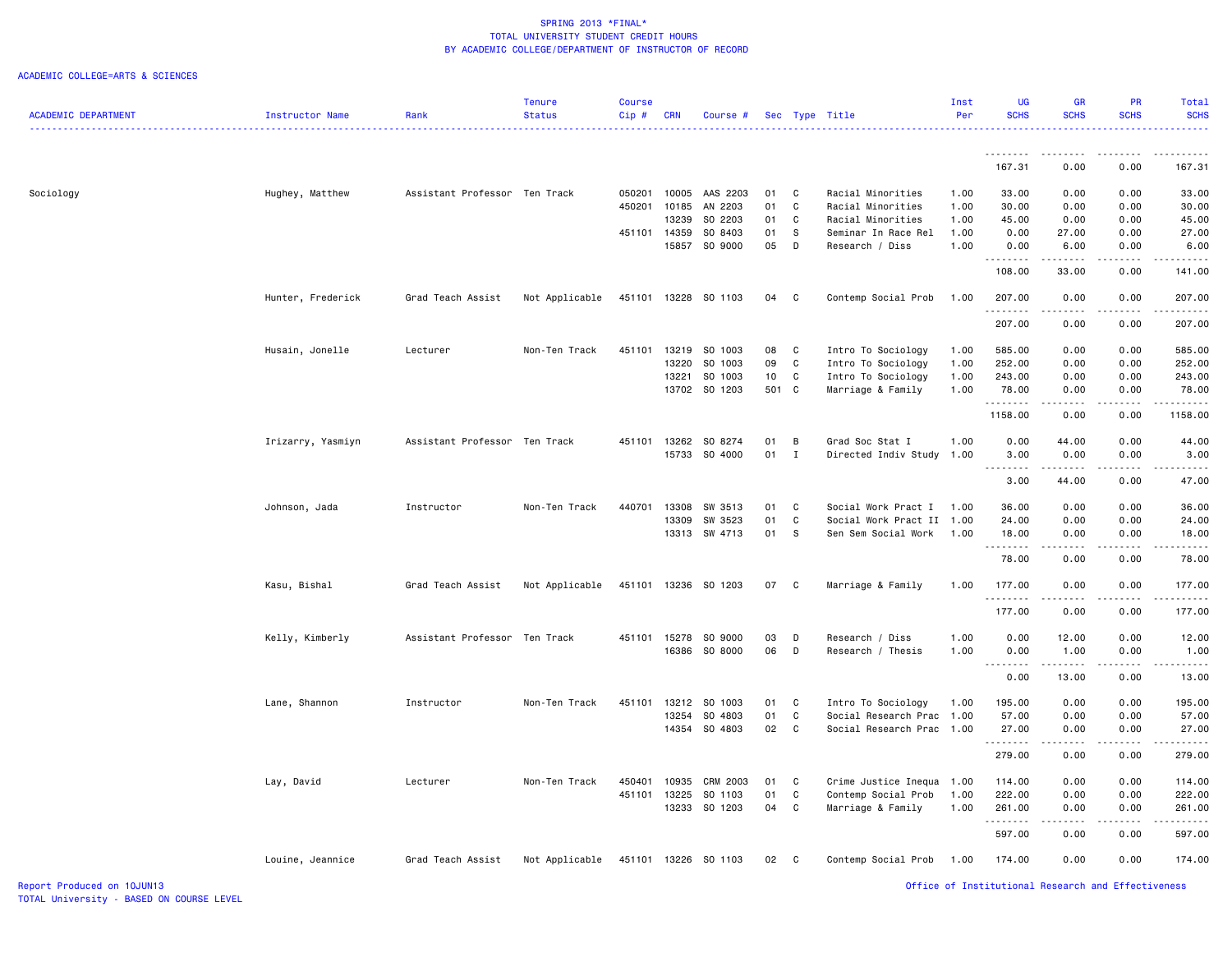|                            |                    |                               | <b>Tenure</b> | <b>Course</b>    |                |                    |                |              |                                                  | Inst | UG                   | <b>GR</b>                                                                                                                                                    | <b>PR</b>        | Total                     |
|----------------------------|--------------------|-------------------------------|---------------|------------------|----------------|--------------------|----------------|--------------|--------------------------------------------------|------|----------------------|--------------------------------------------------------------------------------------------------------------------------------------------------------------|------------------|---------------------------|
| <b>ACADEMIC DEPARTMENT</b> | Instructor Name    | Rank                          | <b>Status</b> | $Cip \#$         | <b>CRN</b>     | Course #           |                |              | Sec Type Title                                   | Per  | <b>SCHS</b>          | <b>SCHS</b>                                                                                                                                                  | <b>SCHS</b>      | <b>SCHS</b><br>.          |
|                            |                    |                               |               |                  |                |                    |                |              |                                                  |      |                      |                                                                                                                                                              |                  |                           |
|                            |                    |                               |               |                  |                |                    |                |              |                                                  |      | ---------<br>174.00  | --------<br>0.00                                                                                                                                             | -----<br>0.00    | 174.00                    |
| Sociology                  | Mathers, Scott     | Lecturer                      | Non-Ten Track | 450401           | 14352          | CRM 3503           | 01             | C            | Violence in the US                               | 1.00 | 108.00               | 0.00                                                                                                                                                         | 0.00             | 108.00                    |
|                            |                    |                               |               | 451101           | 13241          | SO 3013            | 01             | C            | Soc & The Indiv                                  | 1.00 | 54.00                | 0.00                                                                                                                                                         | 0.00             | 54.00                     |
|                            |                    |                               |               |                  | 13244          | SO 3313            | 01             | C            | Deviant Behavior                                 | 1.00 | 117.00               | 0.00                                                                                                                                                         | 0.00             | 117.00                    |
|                            |                    |                               |               |                  |                | 14351 SO 3503      | 01             | C            | Violence In The U.S. 1.00                        |      | 60.00                | 0.00                                                                                                                                                         | 0.00             | 60.00                     |
|                            |                    |                               |               |                  |                |                    |                |              |                                                  |      | .<br>339.00          | .<br>0.00                                                                                                                                                    | .<br>0.00        | $- - - - - - -$<br>339.00 |
|                            | Matthews, Shelley  | Assistant Professor Ten Track |               | 450401           | 14361          | <b>CRM 2003</b>    | 02             | C            | Crime Justice Inequa 1.00                        |      | 105.00               | 0.00                                                                                                                                                         | 0.00             | 105.00                    |
|                            |                    |                               |               |                  | 14363          | CRM 3603           | 01             | C            | Criminological Theor 1.00                        |      | 69.00                | 0.00                                                                                                                                                         | 0.00             | 69.00                     |
|                            |                    |                               |               |                  |                |                    |                |              |                                                  |      | . <b>.</b>           |                                                                                                                                                              | $\frac{1}{2}$    | ------                    |
|                            |                    |                               |               |                  |                |                    |                |              |                                                  |      | 174.00               | 0.00                                                                                                                                                         | 0.00             | 174.00                    |
|                            | May, David         | Associate Professor Tenured   |               | 450401           | 10933          | CRM 1003           | 01             | C            | Crime & Justice in A 1.00                        |      | 123.00               | 0.00                                                                                                                                                         | 0.00             | 123.00                    |
|                            |                    |                               |               |                  |                | 14362 CRM 3113     | 01             | C            | Comm Crime Prev & Po 1.00                        |      | 138.00               | 0.00                                                                                                                                                         | 0.00             | 138.00                    |
|                            |                    |                               |               |                  |                |                    |                |              |                                                  |      | .<br>261.00          | .<br>0.00                                                                                                                                                    | .<br>0.00        | .<br>261.00               |
|                            |                    |                               |               |                  |                |                    |                |              |                                                  |      |                      |                                                                                                                                                              |                  |                           |
|                            | McKee, Colleen     | Non-Faculty                   | Non-Faculty   | 450201<br>451101 | 15541<br>13703 | SO 4173<br>SO 4233 | 501 C<br>501 C |              | Environment-Society<br>Juvenile Delinquency 1.00 | 1.00 | 45.00<br>45.00       | 0.00<br>0.00                                                                                                                                                 | 0.00<br>0.00     | 45.00<br>45.00            |
|                            |                    |                               |               |                  | 16490          | SO 4000            | 02 I           |              | Directed Indiv Study 1.00                        |      | 1.00                 | 0.00                                                                                                                                                         | 0.00             | 1.00                      |
|                            |                    |                               |               |                  |                |                    |                |              |                                                  |      | . <b>.</b>           | $\frac{1}{2}$                                                                                                                                                | .                | .                         |
|                            |                    |                               |               |                  |                |                    |                |              |                                                  |      | 91.00                | 0.00                                                                                                                                                         | 0.00             | 91.00                     |
|                            | McKinley, Kenya    | Instructor                    | Non-Ten Track | 440701           | 13303          | SW 2313            | 01             | $\mathbf{C}$ | Int Soc Work/Soc Wel 1.00                        |      | 36.00                | 0.00                                                                                                                                                         | 0.00             | 36.00                     |
|                            |                    |                               |               |                  | 13310          | SW 3533            | 01             | $\mathbf{C}$ | Soc Work w/Commun &                              | 1.00 | 21.00                | 0.00                                                                                                                                                         | 0.00             | 21.00                     |
|                            |                    |                               |               |                  | 13311          | SW 4613            | 01             | C            | Child Welf Services                              | 1.00 | 57.00                | 0.00                                                                                                                                                         | 0.00             | 57.00                     |
|                            |                    |                               |               |                  |                |                    |                |              |                                                  |      | .<br>114.00          | .<br>0.00                                                                                                                                                    | 0.00             | .<br>114.00               |
|                            | Netadj, Mehrzad    | Instructor                    | Non-Ten Track | 451101           | 13230          | SO 1203            | 01             | C            | Marriage & Family                                | 1.00 | 33.00                | 0.00                                                                                                                                                         | 0.00             | 33.00                     |
|                            |                    |                               |               |                  | 13231          | SO 1203            | 02             | C            | Marriage & Family                                | 1.00 | 147.00               | 0.00                                                                                                                                                         | 0.00             | 147.00                    |
|                            |                    |                               |               |                  | 13235          | SO 1203            | 06             | C            | Marriage & Family                                | 1.00 | 54.00                | 0.00                                                                                                                                                         | 0.00             | 54.00                     |
|                            |                    |                               |               |                  |                | 13237 SO 1203      | 09             | C            | Marriage & Family                                | 1.00 | 114.00               | 0.00                                                                                                                                                         | 0.00             | 114.00                    |
|                            |                    |                               |               |                  |                |                    |                |              |                                                  |      | .<br>348.00          | $\frac{1}{2} \left( \frac{1}{2} \right) \left( \frac{1}{2} \right) \left( \frac{1}{2} \right) \left( \frac{1}{2} \right) \left( \frac{1}{2} \right)$<br>0.00 | .<br>0.00        | .<br>348.00               |
|                            | Parisi, Domenico   | Non-Faculty                   | Tenured       | 451101           |                | 16289 SO 8000      | 05             | D            | Research / Thesis                                | 1.00 | 0.00                 | 3.00                                                                                                                                                         | 0.00             | 3.00                      |
|                            |                    |                               |               |                  |                |                    |                |              |                                                  |      | $\sim$ $\sim$ $\sim$ |                                                                                                                                                              |                  |                           |
|                            |                    |                               |               |                  |                |                    |                |              |                                                  |      | 0.00                 | 3.00                                                                                                                                                         | 0.00             | 3.00                      |
|                            | Peterson, Lindsey  | Assistant Professor Ten Track |               |                  | 451101 14357   | SO 4990            | 02             | $\mathbf{C}$ | Special Topic In SO                              | 1.00 | 45.00                | 0.00                                                                                                                                                         | 0.00             | 45.00                     |
|                            |                    |                               |               |                  | 14358          | SO 6990            | 02             | C            | Special Topic In SO                              | 1.00 | 0.00                 | 12.00                                                                                                                                                        | 0.00             | 12.00                     |
|                            |                    |                               |               |                  | 15956          | SO 8000            | 04             | D            | Research / Thesis                                | 1.00 | 0.00                 | 3.00<br>.                                                                                                                                                    | 0.00<br>.        | 3.00<br>.                 |
|                            |                    |                               |               |                  |                |                    |                |              |                                                  |      | 45.00                | 15.00                                                                                                                                                        | 0.00             | 60.00                     |
|                            | Pilkinton, Melinda | Assistant Professor Ten Track |               | 440701           | 13306          | SW 3023            | 01             | C            | Hum Beh Soc Envir II 1.00                        |      | 69.00                | 0.00                                                                                                                                                         | 0.00             | 69.00                     |
|                            |                    |                               |               |                  | 13314          | SW 4916            | 01             | E            | Sw Fld Prac/Sem I                                | 1.00 | 108.00               | 0.00                                                                                                                                                         | 0.00             | 108.00                    |
|                            |                    |                               |               |                  | 13315          | SW 4926            | 01             | E            | Sw Fld Prac/Sem II                               | 1.00 | 108.00               | 0.00                                                                                                                                                         | 0.00             | 108.00                    |
|                            |                    |                               |               |                  |                |                    |                |              |                                                  |      | <u>.</u><br>285.00   | <u>.</u><br>0.00                                                                                                                                             | <u>.</u><br>0.00 | .<br>285.00               |
|                            |                    |                               |               |                  |                |                    |                |              |                                                  |      |                      |                                                                                                                                                              |                  |                           |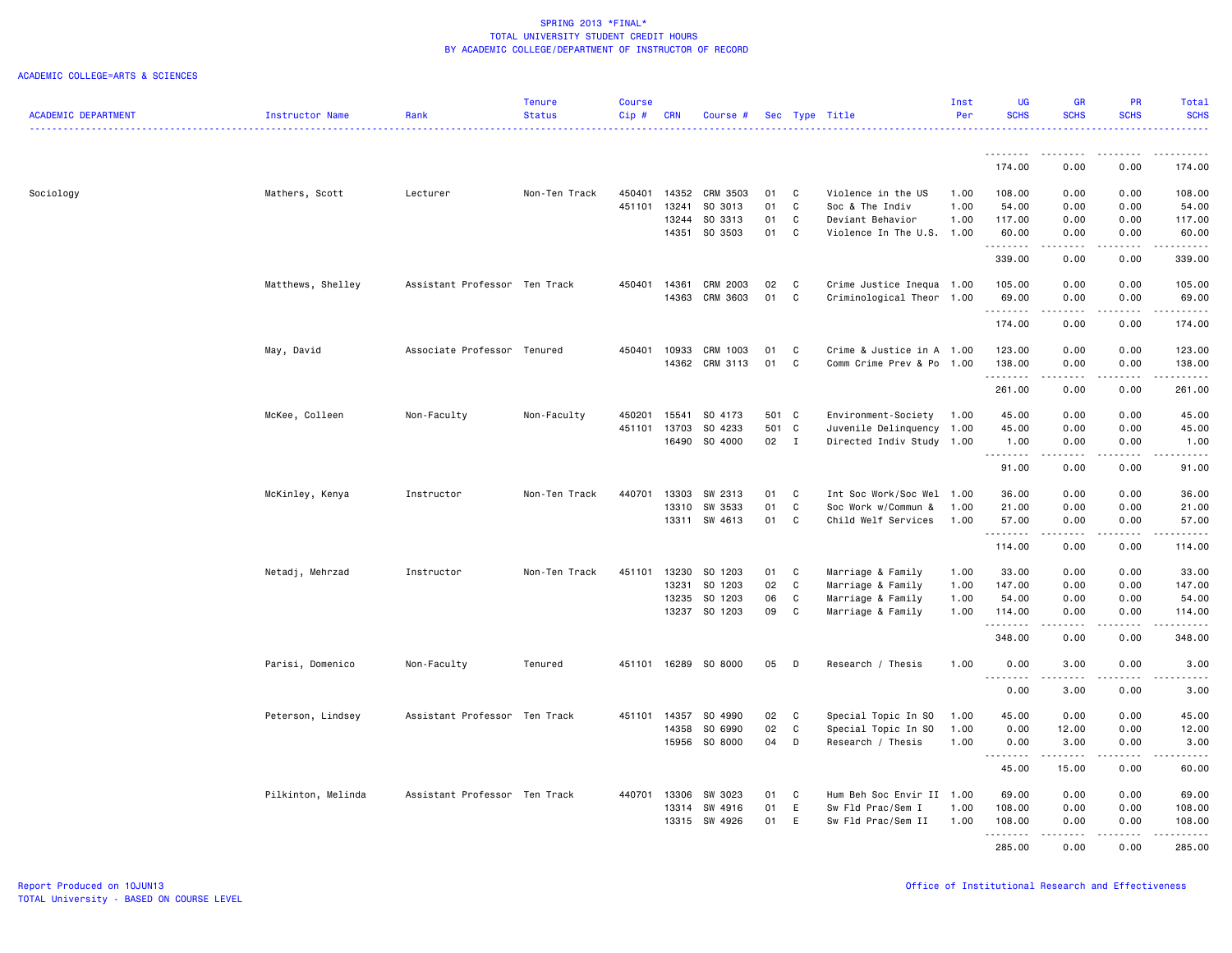|                            |                   |                               | <b>Tenure</b> | Course       |            |                      |       |              |                           | Inst | UG                                                                                                                                                                                                                                                                                                                                                                                                                                                                                     | GR                                                                                             | PR                 | Total                                      |
|----------------------------|-------------------|-------------------------------|---------------|--------------|------------|----------------------|-------|--------------|---------------------------|------|----------------------------------------------------------------------------------------------------------------------------------------------------------------------------------------------------------------------------------------------------------------------------------------------------------------------------------------------------------------------------------------------------------------------------------------------------------------------------------------|------------------------------------------------------------------------------------------------|--------------------|--------------------------------------------|
| <b>ACADEMIC DEPARTMENT</b> | Instructor Name   | Rank                          | <b>Status</b> | Cip#         | <b>CRN</b> | Course #             |       |              | Sec Type Title            | Per  | <b>SCHS</b><br>$\Delta \Delta \Delta \Delta \Delta$                                                                                                                                                                                                                                                                                                                                                                                                                                    | <b>SCHS</b>                                                                                    | <b>SCHS</b>        | <b>SCHS</b>                                |
|                            |                   |                               |               |              |            |                      |       |              |                           |      |                                                                                                                                                                                                                                                                                                                                                                                                                                                                                        |                                                                                                |                    |                                            |
| Sociology                  | Rader, Nicole     | Associate Professor Tenured   |               | 451101 14558 |            | SO 8990              | 01    | C            | Special Topic In SO       | 1.00 | 0.00                                                                                                                                                                                                                                                                                                                                                                                                                                                                                   | 42.00                                                                                          | 0.00               | 42.00                                      |
|                            |                   |                               |               |              | 15027      | SO 8000              | 01    | D            | Research / Thesis         | 1.00 | 0.00                                                                                                                                                                                                                                                                                                                                                                                                                                                                                   | 10.00                                                                                          | 0.00               | 10.00                                      |
|                            |                   |                               |               |              | 15028      | SO 9000              | 01    | D            | Research / Diss           | 1.00 | 0.00                                                                                                                                                                                                                                                                                                                                                                                                                                                                                   | 25.00                                                                                          | 0.00               | 25.00                                      |
|                            |                   |                               |               |              | 16129      | SO 7000              | 02    | $\mathbf{I}$ | Directed Indiv Study 1.00 |      | 0.00                                                                                                                                                                                                                                                                                                                                                                                                                                                                                   | 2.00                                                                                           | 0.00               | 2.00                                       |
|                            |                   |                               |               |              |            | 16140 SO 7000        | 03    | $\mathbf{I}$ | Directed Indiv Study 1.00 |      | 0.00<br>$\sim$ $\sim$ $\sim$<br>-----                                                                                                                                                                                                                                                                                                                                                                                                                                                  | 3.00<br>.                                                                                      | 0.00<br>. <b>.</b> | 3.00<br>.                                  |
|                            |                   |                               |               |              |            |                      |       |              |                           |      | 0.00                                                                                                                                                                                                                                                                                                                                                                                                                                                                                   | 82.00                                                                                          | 0.00               | 82.00                                      |
|                            | Savage, Angela    | Instructor                    | Non-Ten Track | 440701       | 14080      | SW 3513              | 201 C |              | Social Work Pract I       | 1.00 | 75.00                                                                                                                                                                                                                                                                                                                                                                                                                                                                                  | 0.00                                                                                           | 0.00               | 75.00                                      |
|                            |                   |                               |               |              | 14087      | SW 4916              | 201 E |              | Sw Fld Prac/Sem I         | 1.00 | 126.00                                                                                                                                                                                                                                                                                                                                                                                                                                                                                 | 0.00                                                                                           | 0.00               | 126.00                                     |
|                            |                   |                               |               |              |            |                      |       |              |                           |      | .                                                                                                                                                                                                                                                                                                                                                                                                                                                                                      | .                                                                                              | .                  | .                                          |
|                            |                   |                               |               |              |            |                      |       |              |                           |      | 201.00                                                                                                                                                                                                                                                                                                                                                                                                                                                                                 | 0.00                                                                                           | 0.00               | 201.00                                     |
|                            | Schewe, Rebecca   | Assistant Professor Ten Track |               | 451101       | 15951      | SO 7000              | 01    | $\mathbf{I}$ | Directed Indiv Study 1.00 |      | 0.00<br>1.1.1.1.1.1.1                                                                                                                                                                                                                                                                                                                                                                                                                                                                  | 3.00<br>2.2.2.2.2                                                                              | 0.00<br>.          | 3.00<br>$\sim$ $\sim$ $\sim$ $\sim$ $\sim$ |
|                            |                   |                               |               |              |            |                      |       |              |                           |      | 0.00                                                                                                                                                                                                                                                                                                                                                                                                                                                                                   | 3.00                                                                                           | 0.00               | 3.00                                       |
|                            |                   |                               |               | 451101       |            | 13217 SO 1003        | 06    | C            | Intro To Sociology        | 1.00 |                                                                                                                                                                                                                                                                                                                                                                                                                                                                                        | 0.00                                                                                           | 0.00               |                                            |
|                            | Smith, Heidi      | Lecturer                      | Non-Ten Track |              |            |                      |       |              |                           |      | 213.00<br>. <b>.</b>                                                                                                                                                                                                                                                                                                                                                                                                                                                                   | $\frac{1}{2} \left( \frac{1}{2} \right) \left( \frac{1}{2} \right) \left( \frac{1}{2} \right)$ | $   -$             | 213.00<br><u>.</u>                         |
|                            |                   |                               |               |              |            |                      |       |              |                           |      | 213.00                                                                                                                                                                                                                                                                                                                                                                                                                                                                                 | 0.00                                                                                           | 0.00               | 213.00                                     |
|                            | Sparks, Jessica   | Lecturer                      | Non-Ten Track | 451101       | 13701      | SO 1003              | 501 C |              | Intro To Sociology        | 1.00 | 72.00                                                                                                                                                                                                                                                                                                                                                                                                                                                                                  | 0.00                                                                                           | 0.00               | 72.00                                      |
|                            |                   |                               |               |              |            | 13704 SO 4333        | 501 C |              | Sociology Of Sports       | 1.00 | 63.00                                                                                                                                                                                                                                                                                                                                                                                                                                                                                  | 0.00                                                                                           | 0.00               | 63.00                                      |
|                            |                   |                               |               |              |            |                      |       |              |                           |      | .                                                                                                                                                                                                                                                                                                                                                                                                                                                                                      | $\frac{1}{2}$                                                                                  | $\frac{1}{2}$      | .                                          |
|                            |                   |                               |               |              |            |                      |       |              |                           |      | 135.00                                                                                                                                                                                                                                                                                                                                                                                                                                                                                 | 0.00                                                                                           | 0.00               | 135.00                                     |
|                            | Swan, Courtney    | Lecturer                      | Non-Ten Track |              |            | 440701 13304 SW 2323 | 01    | $\mathbf{C}$ | Social Welfare Polic 1.00 |      | 63.00                                                                                                                                                                                                                                                                                                                                                                                                                                                                                  | 0.00                                                                                           | 0.00               | 63.00                                      |
|                            |                   |                               |               |              |            |                      |       |              |                           |      | <u>.</u>                                                                                                                                                                                                                                                                                                                                                                                                                                                                               | .                                                                                              | .                  | .                                          |
|                            |                   |                               |               |              |            |                      |       |              |                           |      | 63.00                                                                                                                                                                                                                                                                                                                                                                                                                                                                                  | 0.00                                                                                           | 0.00               | 63.00                                      |
|                            | Swindell, Marian  | Associate Professor           | Tenured       | 440701       | 14028      | SW 3213              | 201 C |              | Research Meth in SW       | 1.00 | 51.00                                                                                                                                                                                                                                                                                                                                                                                                                                                                                  | 0.00                                                                                           | 0.00               | 51.00                                      |
|                            |                   |                               |               |              | 14049      | SW 3213              | 202 C |              | Research Meth in SW       | 1.00 | 57.00                                                                                                                                                                                                                                                                                                                                                                                                                                                                                  | 0.00                                                                                           | 0.00               | 57.00                                      |
|                            |                   |                               |               |              | 14055      | SW 3023              | 201 C |              | Hum Beh Soc Envir II 0.49 |      | 39.69                                                                                                                                                                                                                                                                                                                                                                                                                                                                                  | 0.00                                                                                           | 0.00               | 39.69                                      |
|                            |                   |                               |               | 450401       | 16007      | SO 6323              | 201 C |              | Victimology               | 1.00 | 0.00                                                                                                                                                                                                                                                                                                                                                                                                                                                                                   | 6.00                                                                                           | 0.00               | 6.00                                       |
|                            |                   |                               |               |              |            |                      |       |              |                           |      |                                                                                                                                                                                                                                                                                                                                                                                                                                                                                        |                                                                                                |                    |                                            |
|                            |                   |                               |               | 451101       | 16008      | SO 6233              | 201 C |              | Juvenile Delinquency      | 1.00 | 0.00<br>.                                                                                                                                                                                                                                                                                                                                                                                                                                                                              | 6.00                                                                                           | 0.00               | 6.00<br>.                                  |
|                            |                   |                               |               |              |            |                      |       |              |                           |      | 147.69                                                                                                                                                                                                                                                                                                                                                                                                                                                                                 | 12.00                                                                                          | 0.00               | 159.69                                     |
|                            | Vasquez, Lauren   | Lecturer                      | Non-Ten Track | 450401       | 13468      | CRM 1003             | 501 C |              | Crime & Justice in A 1.00 |      | 33.00                                                                                                                                                                                                                                                                                                                                                                                                                                                                                  | 0.00                                                                                           | 0.00               | 33.00                                      |
|                            |                   |                               |               |              |            | 451101 13947 SO 3313 | 501 C |              | Deviant Behavior          | 1.00 | 69.00                                                                                                                                                                                                                                                                                                                                                                                                                                                                                  | 0.00                                                                                           | 0.00               | 69.00                                      |
|                            |                   |                               |               |              |            |                      |       |              |                           |      |                                                                                                                                                                                                                                                                                                                                                                                                                                                                                        | ----                                                                                           |                    | $\sim$ $\sim$ $\sim$ $\sim$                |
|                            |                   |                               |               |              |            |                      |       |              |                           |      | 102.00                                                                                                                                                                                                                                                                                                                                                                                                                                                                                 | 0.00                                                                                           | 0.00               | 102.00                                     |
|                            | Whetstone, Tamara | Lecturer                      | Non-Ten Track |              |            | 440701 13707 SW 3013 | 501 C |              | Hum Beh Soc Envir I       | 1.00 | 45.00                                                                                                                                                                                                                                                                                                                                                                                                                                                                                  | 0.00                                                                                           | 0.00               | 45.00                                      |
|                            |                   |                               |               |              |            |                      |       |              |                           |      | $\begin{array}{cccccccccccccc} \multicolumn{2}{c}{} & \multicolumn{2}{c}{} & \multicolumn{2}{c}{} & \multicolumn{2}{c}{} & \multicolumn{2}{c}{} & \multicolumn{2}{c}{} & \multicolumn{2}{c}{} & \multicolumn{2}{c}{} & \multicolumn{2}{c}{} & \multicolumn{2}{c}{} & \multicolumn{2}{c}{} & \multicolumn{2}{c}{} & \multicolumn{2}{c}{} & \multicolumn{2}{c}{} & \multicolumn{2}{c}{} & \multicolumn{2}{c}{} & \multicolumn{2}{c}{} & \multicolumn{2}{c}{} & \multicolumn{2}{c}{} & \$ | .                                                                                              | .                  | .                                          |
|                            |                   |                               |               |              |            |                      |       |              |                           |      | 45.00                                                                                                                                                                                                                                                                                                                                                                                                                                                                                  | 0.00                                                                                           | 0.00               | 45.00                                      |
|                            | Young, Sarah      | Lecturer                      | Non-Ten Track | 440701       |            | 13946 SW 3003        | 501 C |              | Populations at-risk       | 1.00 | 57.00                                                                                                                                                                                                                                                                                                                                                                                                                                                                                  | 0.00                                                                                           | 0.00               | 57.00                                      |
|                            |                   |                               |               |              |            |                      |       |              |                           |      | <u>.</u>                                                                                                                                                                                                                                                                                                                                                                                                                                                                               | $\frac{1}{2}$                                                                                  | .                  | . <u>.</u> .                               |
|                            |                   |                               |               |              |            |                      |       |              |                           |      | 57.00                                                                                                                                                                                                                                                                                                                                                                                                                                                                                  | 0.00                                                                                           | 0.00               | 57.00                                      |
|                            | Zheng, Li         | Lecturer                      | Non-Ten Track |              |            | 451101 13216 SO 1003 | 05    | C            | Intro To Sociology        | 1.00 | 144.00                                                                                                                                                                                                                                                                                                                                                                                                                                                                                 | 0.00                                                                                           | 0.00               | 144.00                                     |
|                            |                   |                               |               |              |            |                      |       |              |                           |      | 144.00                                                                                                                                                                                                                                                                                                                                                                                                                                                                                 | <b></b><br>0.00                                                                                | .<br>0.00          | .<br>144.00                                |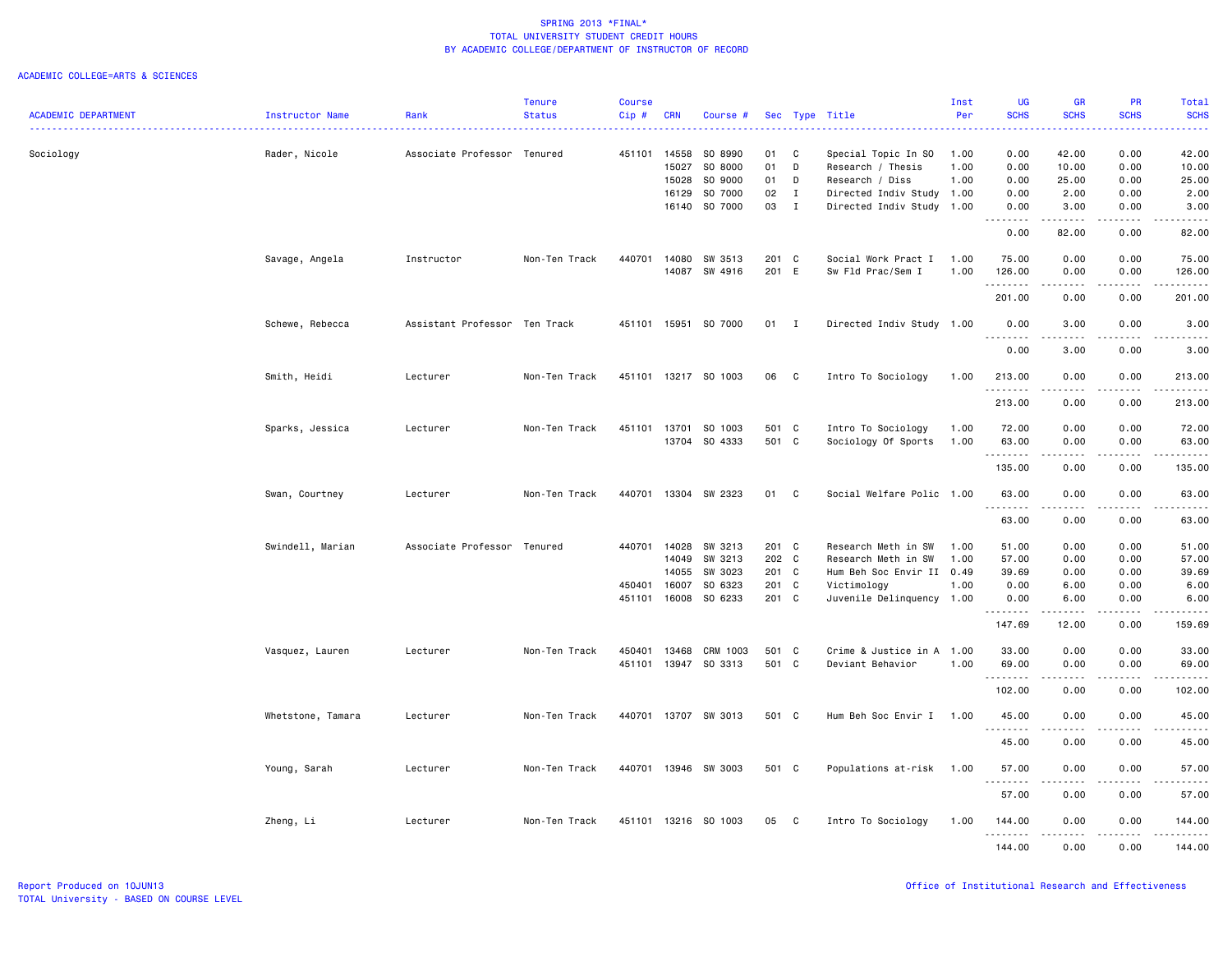#### ACADEMIC COLLEGE=ARTS & SCIENCES

| <b>ACADEMIC DEPARTMENT</b>                    | Instructor Name | Rank | Tenure<br><b>Status</b> | Course<br>Cip#<br><b>CRN</b> | Course # Sec Type Title |  | Inst<br>Per | <b>SCHS</b> | <b>GR</b><br><b>SCHS</b> | <b>SCHS</b> | Total<br><b>SCHS</b> |
|-----------------------------------------------|-----------------|------|-------------------------|------------------------------|-------------------------|--|-------------|-------------|--------------------------|-------------|----------------------|
| -------<br>================================== |                 |      |                         |                              |                         |  |             |             |                          |             | . <u>.</u>           |
|                                               |                 |      |                         |                              |                         |  |             | 8659.00     | 397.00                   | 0.00        | 9056.00              |
| Sociology                                     |                 |      |                         |                              |                         |  |             |             |                          |             |                      |

======================================== ======== ======== ======== ==========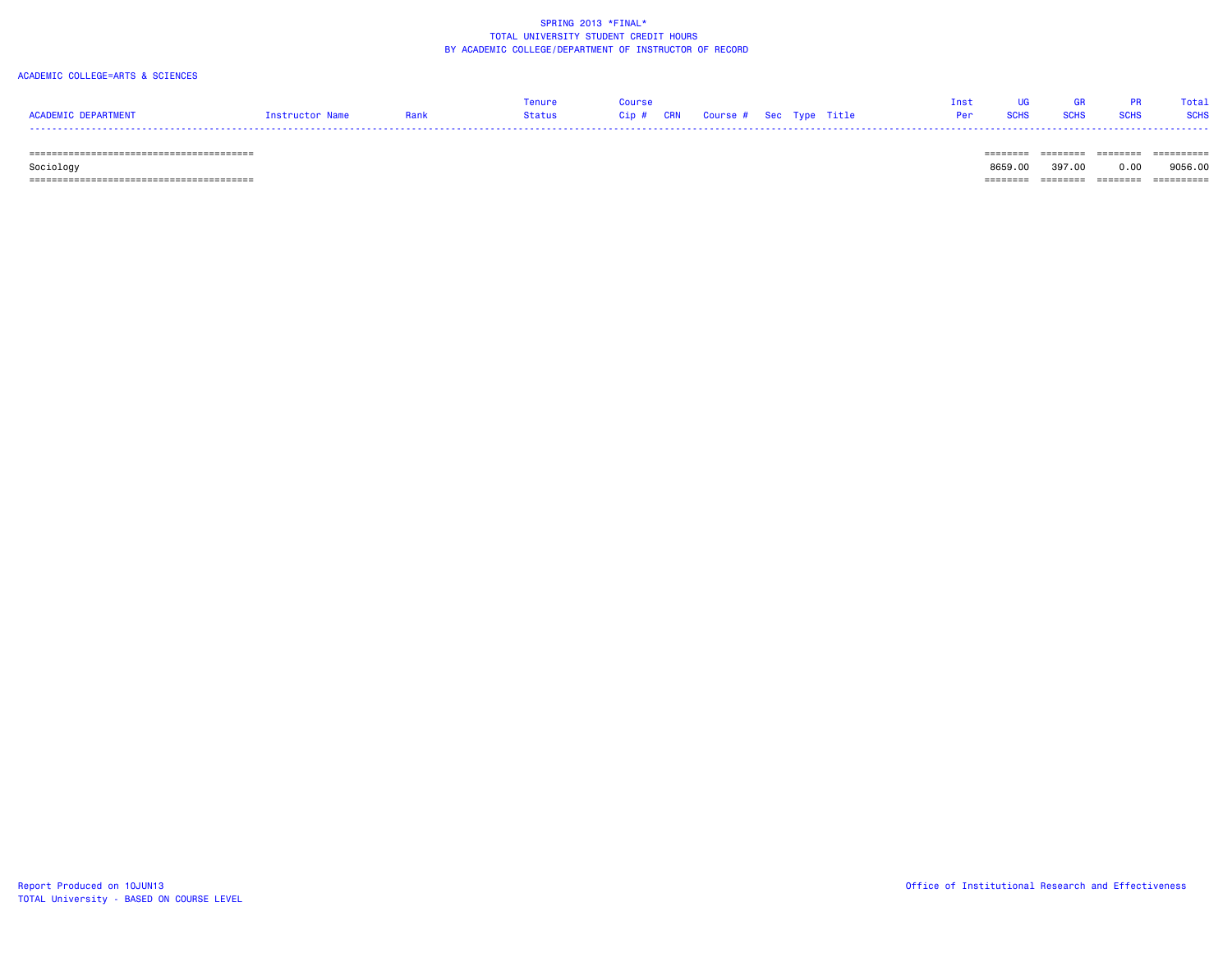| <b>ACADEMIC DEPARTMENT</b> | Instructor Name    | Rank                          | <b>Tenure</b><br><b>Status</b> | Course<br>$Cip$ # | <b>CRN</b> | Course #              |       |              | Sec Type Title            | Inst<br>Per | <b>UG</b><br><b>SCHS</b> | <b>GR</b><br><b>SCHS</b>                                                                                                                                                                                                                                                                                                                     | PR<br><b>SCHS</b>       | Total<br><b>SCHS</b>                                                                                                                                                                      |
|----------------------------|--------------------|-------------------------------|--------------------------------|-------------------|------------|-----------------------|-------|--------------|---------------------------|-------------|--------------------------|----------------------------------------------------------------------------------------------------------------------------------------------------------------------------------------------------------------------------------------------------------------------------------------------------------------------------------------------|-------------------------|-------------------------------------------------------------------------------------------------------------------------------------------------------------------------------------------|
|                            |                    |                               |                                |                   |            |                       |       |              |                           |             |                          |                                                                                                                                                                                                                                                                                                                                              |                         |                                                                                                                                                                                           |
| Finance & Economics        | Byrd, Charles      | Lecturer                      | Non-Ten Track                  | 521501            | 13190      | REF 3333              | 01    | C            | Principles of Real E 1.00 |             | 105.00                   | 0.00                                                                                                                                                                                                                                                                                                                                         | 0.00                    | 105.00                                                                                                                                                                                    |
|                            |                    |                               |                                |                   | 13191      | REF 3433              | 01    | C            | Real Property Evalua 1.00 |             | 24.00<br>.               | 0.00<br>$\frac{1}{2} \left( \begin{array}{ccc} 1 & 0 & 0 & 0 \\ 0 & 0 & 0 & 0 \\ 0 & 0 & 0 & 0 \\ 0 & 0 & 0 & 0 \\ 0 & 0 & 0 & 0 \\ 0 & 0 & 0 & 0 \\ 0 & 0 & 0 & 0 \\ 0 & 0 & 0 & 0 \\ 0 & 0 & 0 & 0 \\ 0 & 0 & 0 & 0 \\ 0 & 0 & 0 & 0 & 0 \\ 0 & 0 & 0 & 0 & 0 \\ 0 & 0 & 0 & 0 & 0 \\ 0 & 0 & 0 & 0 & 0 \\ 0 & 0 & 0 & 0 & 0 \\ 0 & 0 & 0$ | 0.00<br>.               | 24.00<br>.                                                                                                                                                                                |
|                            |                    |                               |                                |                   |            |                       |       |              |                           |             | 129.00                   | 0.00                                                                                                                                                                                                                                                                                                                                         | 0.00                    | 129.00                                                                                                                                                                                    |
|                            | Campbell, Randall  | Associate Professor Tenured   |                                | 450601            | 11145      | EC 2123               | 02    | C            | Prin Of Microecon         | 1.00        | 195.00                   | 0.00                                                                                                                                                                                                                                                                                                                                         | 0.00                    | 195.00                                                                                                                                                                                    |
|                            |                    |                               |                                |                   | 16015      | EC 8000               | 01    | D            | Research / Thesis         | 1.00        | 0.00                     | 1.00                                                                                                                                                                                                                                                                                                                                         | 0.00                    | 1.00                                                                                                                                                                                      |
|                            |                    |                               |                                |                   | 16060      | EC 9000               | 02    | D            | Research / Diss           | 1.00        | 0.00                     | 9.00                                                                                                                                                                                                                                                                                                                                         | 0.00                    | 9.00                                                                                                                                                                                      |
|                            |                    |                               |                                | 520601            | 11156      | EC 4643               | 01    | C            | Econ Forecasting & A 1.00 |             | 30.00                    | 0.00                                                                                                                                                                                                                                                                                                                                         | 0.00                    | 30.00                                                                                                                                                                                     |
|                            |                    |                               |                                |                   | 11159      | EC 6643               | 01    | C            | Econ Forecasting & A 1.00 |             | 0.00<br>.                | 9.00<br>.                                                                                                                                                                                                                                                                                                                                    | 0.00<br>.               | 9.00<br>.                                                                                                                                                                                 |
|                            |                    |                               |                                |                   |            |                       |       |              |                           |             | 225.00                   | 19.00                                                                                                                                                                                                                                                                                                                                        | 0.00                    | 244.00                                                                                                                                                                                    |
|                            | Cline, Brandon     | Assistant Professor Ten Track |                                |                   |            | 520801 11700 FIN 8113 | 01    | C            | Corporate Finance         | 1.00        | 0.00                     | 63.00                                                                                                                                                                                                                                                                                                                                        | 0.00                    | 63.00                                                                                                                                                                                     |
|                            |                    |                               |                                |                   |            | 14585 FIN 3123        | 05    | C            | Financial Management 1.00 |             | 204.00                   | 0.00                                                                                                                                                                                                                                                                                                                                         | 0.00                    | 204.00                                                                                                                                                                                    |
|                            |                    |                               |                                |                   |            |                       |       |              |                           |             | .<br>204.00              | .<br>63.00                                                                                                                                                                                                                                                                                                                                   | .<br>0.00               | $\frac{1}{2} \left( \frac{1}{2} \right) \left( \frac{1}{2} \right) \left( \frac{1}{2} \right) \left( \frac{1}{2} \right) \left( \frac{1}{2} \right) \left( \frac{1}{2} \right)$<br>267.00 |
|                            |                    |                               |                                |                   |            |                       |       |              |                           |             |                          |                                                                                                                                                                                                                                                                                                                                              |                         |                                                                                                                                                                                           |
|                            | Douglas, Kacey     | Lecturer                      | Non-Ten Track                  | 450601 11139      |            | EC 2113               | 01    | C            | Prin Of Macroecon         | 1.00        | 555.00                   | 0.00                                                                                                                                                                                                                                                                                                                                         | 0.00                    | 555.00                                                                                                                                                                                    |
|                            |                    |                               |                                |                   | 11141      | EC 2113               | 03    | C            | Prin Of Macroecon         | 1.00        | 207.00                   | 0.00                                                                                                                                                                                                                                                                                                                                         | 0.00                    | 207.00                                                                                                                                                                                    |
|                            |                    |                               |                                |                   |            | 520601 13478 EC 8103  | 501 C |              | Econ for Managers         | 1.00        | 0.00                     | 81.00                                                                                                                                                                                                                                                                                                                                        | 0.00                    | 81.00                                                                                                                                                                                     |
|                            |                    |                               |                                |                   |            |                       |       |              |                           |             | .<br>762.00              | 81.00                                                                                                                                                                                                                                                                                                                                        | 0.00                    | .<br>843.00                                                                                                                                                                               |
|                            | Evans, Brent       | Grad Teach Assist             | Not Applicable                 |                   |            | 450601 11144 EC 2123  | 01    | C            | Prin Of Microecon         | 1.00        | 591.00                   | 0.00                                                                                                                                                                                                                                                                                                                                         | 0.00                    | 591.00                                                                                                                                                                                    |
|                            |                    |                               |                                |                   |            |                       |       |              |                           |             | .                        |                                                                                                                                                                                                                                                                                                                                              |                         | .                                                                                                                                                                                         |
|                            |                    |                               |                                |                   |            |                       |       |              |                           |             | 591.00                   | 0.00                                                                                                                                                                                                                                                                                                                                         | 0.00                    | 591.00                                                                                                                                                                                    |
|                            | Garner, Jacqueline | Associate Professor Tenured   |                                |                   |            | 520801 11684 FIN 3123 | 03    | C            | Financial Management 1.00 |             | 219.00                   | 0.00                                                                                                                                                                                                                                                                                                                                         | 0.00                    | 219.00                                                                                                                                                                                    |
|                            |                    |                               |                                |                   |            | 11689 FIN 4223        | 01    | C            | Intermediate Financi 1.00 |             | 108.00                   | 0.00                                                                                                                                                                                                                                                                                                                                         | 0.00                    | 108.00                                                                                                                                                                                    |
|                            |                    |                               |                                |                   |            |                       |       |              |                           |             | .                        | .                                                                                                                                                                                                                                                                                                                                            | .                       | $\alpha$ , $\alpha$ , $\alpha$ , $\alpha$ , $\alpha$                                                                                                                                      |
|                            |                    |                               |                                |                   |            |                       |       |              |                           |             | 327.00                   | 0.00                                                                                                                                                                                                                                                                                                                                         | 0.00                    | 327.00                                                                                                                                                                                    |
|                            | He, Wei            | Instructor                    | Non-Ten Track                  |                   |            | 520801 11680 FIN 3113 | 01    | C            | Financial Systems         | 1.00        | 540.00                   | 0.00                                                                                                                                                                                                                                                                                                                                         | 0.00                    | 540.00                                                                                                                                                                                    |
|                            |                    |                               |                                |                   |            | 13540 FIN 3113        | 506 C |              | Financial Systems         | 1.00        | 39.00                    | 0.00                                                                                                                                                                                                                                                                                                                                         | 0.00                    | 39.00                                                                                                                                                                                     |
|                            |                    |                               |                                |                   |            |                       |       |              |                           |             | .<br>579.00              | .<br>0.00                                                                                                                                                                                                                                                                                                                                    | .<br>0.00               | .<br>579.00                                                                                                                                                                               |
|                            |                    |                               |                                |                   |            |                       |       |              |                           |             |                          |                                                                                                                                                                                                                                                                                                                                              |                         |                                                                                                                                                                                           |
|                            | Henry, Thomas      | Lecturer                      | Non-Ten Track                  | 450601            |            | 13473 EC 2123         | 504 C |              | Prin Of Microecon         | 1.00        | 63.00<br>. <b>.</b>      | 0.00<br>$\frac{1}{2}$                                                                                                                                                                                                                                                                                                                        | 0.00<br>المتمام المتحدة | 63.00<br>المتحدث                                                                                                                                                                          |
|                            |                    |                               |                                |                   |            |                       |       |              |                           |             | 63.00                    | 0.00                                                                                                                                                                                                                                                                                                                                         | 0.00                    | 63.00                                                                                                                                                                                     |
|                            | Highfield, Michael | Associate Professor Tenured   |                                | 520201            | 15024      | FIN 4000              | 01    | $\mathbf{I}$ | Directed Indiv Study      | 1.00        | 1.00                     | 0.00                                                                                                                                                                                                                                                                                                                                         | 0.00                    | 1.00                                                                                                                                                                                      |
|                            |                    |                               |                                |                   | 15487      | FIN 7000              | 501 I |              | Directed Indiv Study 1.00 |             | 0.00                     | 6.00                                                                                                                                                                                                                                                                                                                                         | 0.00                    | 6.00                                                                                                                                                                                      |
|                            |                    |                               |                                | 521501 13192      |            | REF 4253              | 01    | C            | Mortgage Financing        | 1.00        | 36.00                    | 0.00                                                                                                                                                                                                                                                                                                                                         | 0.00                    | 36.00                                                                                                                                                                                     |
|                            |                    |                               |                                |                   | 16300      | REF 4000              | 01    | $\mathbf{I}$ | Directed Indiv Study 1.00 |             | 3.00                     | 0.00                                                                                                                                                                                                                                                                                                                                         | 0.00                    | 3.00                                                                                                                                                                                      |
|                            |                    |                               |                                |                   |            |                       |       |              |                           |             | 22222<br>40.00           | .<br>6.00                                                                                                                                                                                                                                                                                                                                    | .<br>0.00               | وعاعات<br>46.00                                                                                                                                                                           |
|                            |                    |                               |                                |                   |            |                       |       |              |                           |             |                          |                                                                                                                                                                                                                                                                                                                                              |                         |                                                                                                                                                                                           |
|                            | King, Priscilla    | Lecturer                      | Non-Ten Track                  |                   |            | 520804 12264 INS 3203 | 01    | C            | Prop And Cas Ins          | 1.00        | 99.00<br>.               | 0.00<br>.                                                                                                                                                                                                                                                                                                                                    | 0.00<br>.               | 99.00<br>.                                                                                                                                                                                |
|                            |                    |                               |                                |                   |            |                       |       |              |                           |             | 99.00                    | 0.00                                                                                                                                                                                                                                                                                                                                         | 0.00                    | 99.00                                                                                                                                                                                     |
|                            | Liano, Kartono     | Professor                     | Tenured                        | 520801 11693      |            | FIN 4423              | 01    | C            | Investments               | 1.00        | 132.00                   | 0.00                                                                                                                                                                                                                                                                                                                                         | 0.00                    | 132.00                                                                                                                                                                                    |
|                            |                    |                               |                                |                   |            | 11694 FIN 4433        | 01    | $\mathbb{C}$ | Sec Anal And Port Mg 1.00 |             | 24.00                    | 0.00                                                                                                                                                                                                                                                                                                                                         | 0.00                    | 24.00                                                                                                                                                                                     |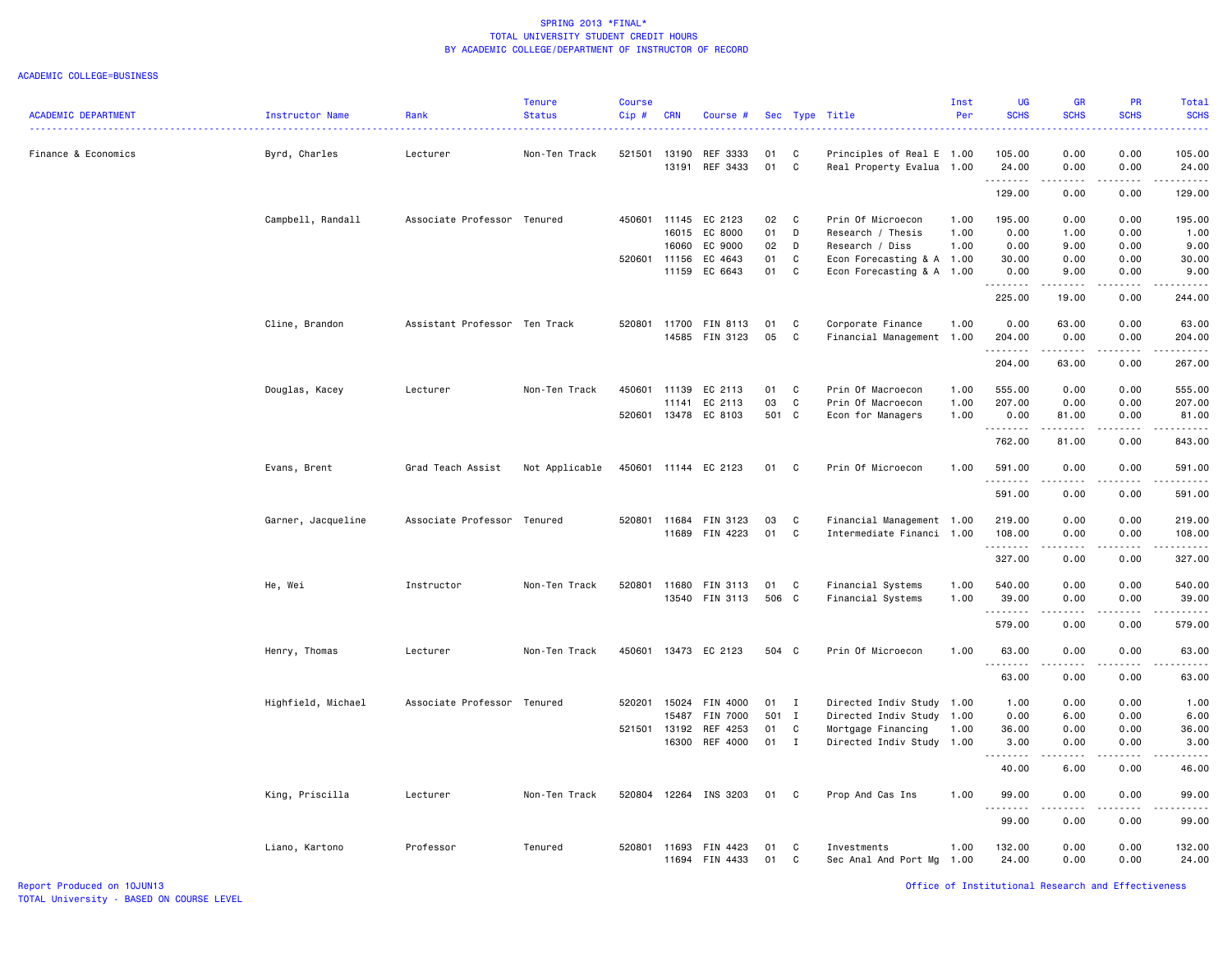| <b>ACADEMIC DEPARTMENT</b> | Instructor Name       | Rank                              | <b>Tenure</b><br><b>Status</b> | <b>Course</b><br>Cip# | <b>CRN</b> | Course #              |       |              | Sec Type Title            | Inst<br>Per | <b>UG</b><br><b>SCHS</b> | <b>GR</b><br><b>SCHS</b>                                                                                                                                     | PR<br><b>SCHS</b>                                                                                                                                            | <b>Total</b><br><b>SCHS</b>                                                                                                                                                              |
|----------------------------|-----------------------|-----------------------------------|--------------------------------|-----------------------|------------|-----------------------|-------|--------------|---------------------------|-------------|--------------------------|--------------------------------------------------------------------------------------------------------------------------------------------------------------|--------------------------------------------------------------------------------------------------------------------------------------------------------------|------------------------------------------------------------------------------------------------------------------------------------------------------------------------------------------|
|                            |                       |                                   |                                |                       |            |                       |       |              |                           |             |                          |                                                                                                                                                              |                                                                                                                                                              |                                                                                                                                                                                          |
|                            |                       |                                   |                                |                       |            |                       |       |              |                           |             | .<br>156.00              | $\frac{1}{2}$<br>0.00                                                                                                                                        | .<br>0.00                                                                                                                                                    | 156.00                                                                                                                                                                                   |
| Finance & Economics        | Mallory, Lewis        | Lecturer                          | Non-Ten Track                  |                       |            | 520801 11696 FIN 4723 | 01    | $\mathbf{C}$ | Bank Management           | 1.00        | 66.00                    | 0.00                                                                                                                                                         | 0.00                                                                                                                                                         | 66.00                                                                                                                                                                                    |
|                            |                       |                                   |                                |                       |            |                       |       |              |                           |             | <b></b><br>66.00         | <b>.</b><br>0.00                                                                                                                                             | .<br>0.00                                                                                                                                                    | .<br>66.00                                                                                                                                                                               |
|                            | Metz, Tammi           | Instructor                        | Non-Ten Track                  | 520801                |            | 11679 FIN 2003        | 01    | C            | Personal Money Mgt        | 1.00        | 186.00                   | 0.00                                                                                                                                                         | 0.00                                                                                                                                                         | 186.00                                                                                                                                                                                   |
|                            |                       |                                   |                                | 520804                | 12262      | INS 2003              | 01    | C            | Personal Money Manag      | 1.00        | 33.00                    | 0.00                                                                                                                                                         | 0.00                                                                                                                                                         | 33.00                                                                                                                                                                                    |
|                            |                       |                                   |                                |                       | 12263      | INS 3103              | 01    | C            | Prin Of Insurance         | 1.00        | 147.00                   | 0.00                                                                                                                                                         | 0.00                                                                                                                                                         | 147.00                                                                                                                                                                                   |
|                            |                       |                                   |                                |                       | 13640      | INS 3103              | 506 C |              | Prin Of Insurance         | 1.00        | 102.00                   | 0.00                                                                                                                                                         | 0.00                                                                                                                                                         | 102.00                                                                                                                                                                                   |
|                            |                       |                                   |                                |                       |            | 13641 INS 3503        | 506 C |              | Employee Benefits         | 1.00        | 132.00<br>.              | 0.00<br>.                                                                                                                                                    | 0.00<br>.                                                                                                                                                    | 132.00<br>.                                                                                                                                                                              |
|                            |                       |                                   |                                |                       |            |                       |       |              |                           |             | 600.00                   | 0.00                                                                                                                                                         | 0.00                                                                                                                                                         | 600.00                                                                                                                                                                                   |
|                            | Millea, Meghan        | Professor                         | Tenured                        | 450601                |            | 16342 EC 9000         | 04 D  |              | Research / Diss           | 1.00        | 0.00<br><u>.</u>         | 9.00                                                                                                                                                         | 0.00                                                                                                                                                         | 9.00                                                                                                                                                                                     |
|                            |                       |                                   |                                |                       |            |                       |       |              |                           |             | 0.00                     | 9.00                                                                                                                                                         | 0.00                                                                                                                                                         | 9.00                                                                                                                                                                                     |
|                            | Miller, Thomas        | Professor                         | Tenured                        | 520201                |            | 15701 FIN 7000        | 01    | $\mathbf{I}$ | Directed Indiv Study 1.00 |             | 0.00                     | 3.00                                                                                                                                                         | 0.00                                                                                                                                                         | 3.00                                                                                                                                                                                     |
|                            |                       |                                   |                                | 520801                | 11688      | FIN 3723              | 01    | C            | Financial Markets         | 1.00        | 99.00                    | 0.00                                                                                                                                                         | 0.00                                                                                                                                                         | 99.00                                                                                                                                                                                    |
|                            |                       |                                   |                                |                       |            | 14681 FIN 4990        | 01    | $\mathbf{C}$ | Special Topic In FIN 1.00 |             | 150.00                   | 0.00                                                                                                                                                         | 0.00                                                                                                                                                         | 150.00                                                                                                                                                                                   |
|                            |                       |                                   |                                |                       |            |                       |       |              |                           |             | .<br>249.00              | .<br>3.00                                                                                                                                                    | .<br>0.00                                                                                                                                                    | $\frac{1}{2} \left( \frac{1}{2} \right) \left( \frac{1}{2} \right) \left( \frac{1}{2} \right) \left( \frac{1}{2} \right) \left( \frac{1}{2} \right)$<br>252.00                           |
|                            | Morgan, Melissa       | Non-Faculty                       | Non-Faculty                    | 520801                |            | 13539 FIN 2003        | 506 C |              | Personal Money Mgt        | 1.00        | 42.00                    | 0.00                                                                                                                                                         | 0.00                                                                                                                                                         | 42.00                                                                                                                                                                                    |
|                            |                       |                                   |                                | 520804                |            | 13639 INS 2003        | 506 C |              | Personal Money Manag      | 1.00        | 48.00                    | 0.00                                                                                                                                                         | 0.00                                                                                                                                                         | 48.00                                                                                                                                                                                    |
|                            |                       |                                   |                                |                       |            |                       |       |              |                           |             | .                        | .                                                                                                                                                            | $\omega$ is a set                                                                                                                                            | .                                                                                                                                                                                        |
|                            |                       |                                   |                                |                       |            |                       |       |              |                           |             | 90.00                    | 0.00                                                                                                                                                         | 0.00                                                                                                                                                         | 90.00                                                                                                                                                                                    |
|                            | Orozco Aleman, Sandra | Assistant Professor Ten Track     |                                | 450601                |            | 11147 EC 2123         | 04    | C            | Prin Of Microecon         | 1.00        | 198.00                   | 0.00                                                                                                                                                         | 0.00                                                                                                                                                         | 198.00                                                                                                                                                                                   |
|                            |                       |                                   |                                | 520601                |            | 11152 EC 3123         | 01    | C            | Interm Micro              | 1.00        | 111.00<br><u>.</u>       | 0.00<br>.                                                                                                                                                    | 0.00<br>.                                                                                                                                                    | 111.00<br>$- - - - - - -$                                                                                                                                                                |
|                            |                       |                                   |                                |                       |            |                       |       |              |                           |             | 309.00                   | 0.00                                                                                                                                                         | 0.00                                                                                                                                                         | 309.00                                                                                                                                                                                   |
|                            | Rezek, Jon            | Associate Professor Tenured       |                                | 450601                |            | 11154 EC 4323         | 01    | $\mathbf{C}$ | International Econom      | 1.00        | 192.00                   | 0.00                                                                                                                                                         | 0.00                                                                                                                                                         | 192.00                                                                                                                                                                                   |
|                            |                       |                                   |                                |                       | 11157      | EC 6323               | 01    | C            | International Econom      | 1.00        | 0.00                     | 6.00                                                                                                                                                         | 0.00                                                                                                                                                         | 6.00                                                                                                                                                                                     |
|                            |                       |                                   |                                |                       | 16062      | EC 9000               | 03    | D            | Research / Diss           | 1.00        | 0.00                     | 9.00                                                                                                                                                         | 0.00                                                                                                                                                         | 9.00                                                                                                                                                                                     |
|                            |                       |                                   |                                | 521101                | 12208      | IB 3900               | 01    | Ε            | IB Intern Work            | 1.00        | 11.00                    | 0.00                                                                                                                                                         | 0.00                                                                                                                                                         | 11.00                                                                                                                                                                                    |
|                            |                       |                                   |                                |                       |            | 12209 IB 4903         | 01    | E            | IB Intern Academics       | 1.00        | 24.00<br>.               | 0.00<br>د د د د د                                                                                                                                            | 0.00<br>$\frac{1}{2} \left( \frac{1}{2} \right) \left( \frac{1}{2} \right) \left( \frac{1}{2} \right) \left( \frac{1}{2} \right) \left( \frac{1}{2} \right)$ | 24.00<br>$\frac{1}{2} \left( \frac{1}{2} \right) \left( \frac{1}{2} \right) \left( \frac{1}{2} \right) \left( \frac{1}{2} \right) \left( \frac{1}{2} \right) \left( \frac{1}{2} \right)$ |
|                            |                       |                                   |                                |                       |            |                       |       |              |                           |             | 227.00                   | 15.00                                                                                                                                                        | 0.00                                                                                                                                                         | 242.00                                                                                                                                                                                   |
|                            | Rogers, Kevin         | Non-Faculty                       | Tenured                        | 450601                |            | 16515 EC 4000         | 01 I  |              | Directed Indiv Study 1.00 |             | 3.00<br>. <b>.</b>       | 0.00<br>$\frac{1}{2} \left( \frac{1}{2} \right) \left( \frac{1}{2} \right) \left( \frac{1}{2} \right) \left( \frac{1}{2} \right) \left( \frac{1}{2} \right)$ | 0.00<br>$- - - - -$                                                                                                                                          | 3.00<br>.                                                                                                                                                                                |
|                            |                       |                                   |                                |                       |            |                       |       |              |                           |             | 3.00                     | 0.00                                                                                                                                                         | 0.00                                                                                                                                                         | 3.00                                                                                                                                                                                     |
|                            | Roskelley, Kenneth    | Associate Professor Tenured       |                                | 520201                |            | 16061 FIN 9000        | 01    | $\mathsf{D}$ | Research / Diss           | 1.00        | 0.00                     | 18.00                                                                                                                                                        | 0.00                                                                                                                                                         | 18.00                                                                                                                                                                                    |
|                            |                       |                                   |                                | 520801                |            | 13542 FIN 3123        | 504 C |              | Financial Management 1.00 |             | 57.00                    | 0.00                                                                                                                                                         | 0.00                                                                                                                                                         | 57.00                                                                                                                                                                                    |
|                            |                       |                                   |                                |                       |            | 13545 FIN 8113        | 501 C |              | Corporate Finance         | 1.00        | 0.00                     | 87.00                                                                                                                                                        | 0.00                                                                                                                                                         | 87.00                                                                                                                                                                                    |
|                            |                       |                                   |                                |                       |            | 15607 FIN 4990        | 02 C  |              | Special Topic In FIN 1.00 |             | 12.00<br><u>.</u>        | 0.00<br>.                                                                                                                                                    | 0.00<br>.                                                                                                                                                    | 12.00                                                                                                                                                                                    |
|                            |                       |                                   |                                |                       |            |                       |       |              |                           |             | 69.00                    | 105.00                                                                                                                                                       | 0.00                                                                                                                                                         | 174.00                                                                                                                                                                                   |
|                            | Smith, Rebecca        | Extension Instructo Non-Ten Track |                                |                       |            | 010103 10127 AEC 2713 | 01    | $\mathbf{C}$ | Intro to Food & Reso 1.00 |             | 237.00                   | 0.00                                                                                                                                                         | 0.00                                                                                                                                                         | 237.00                                                                                                                                                                                   |
| Report Produced on 10JUN13 |                       |                                   |                                |                       |            |                       |       |              |                           |             |                          | Office of Institutional Research and Effectiveness                                                                                                           |                                                                                                                                                              |                                                                                                                                                                                          |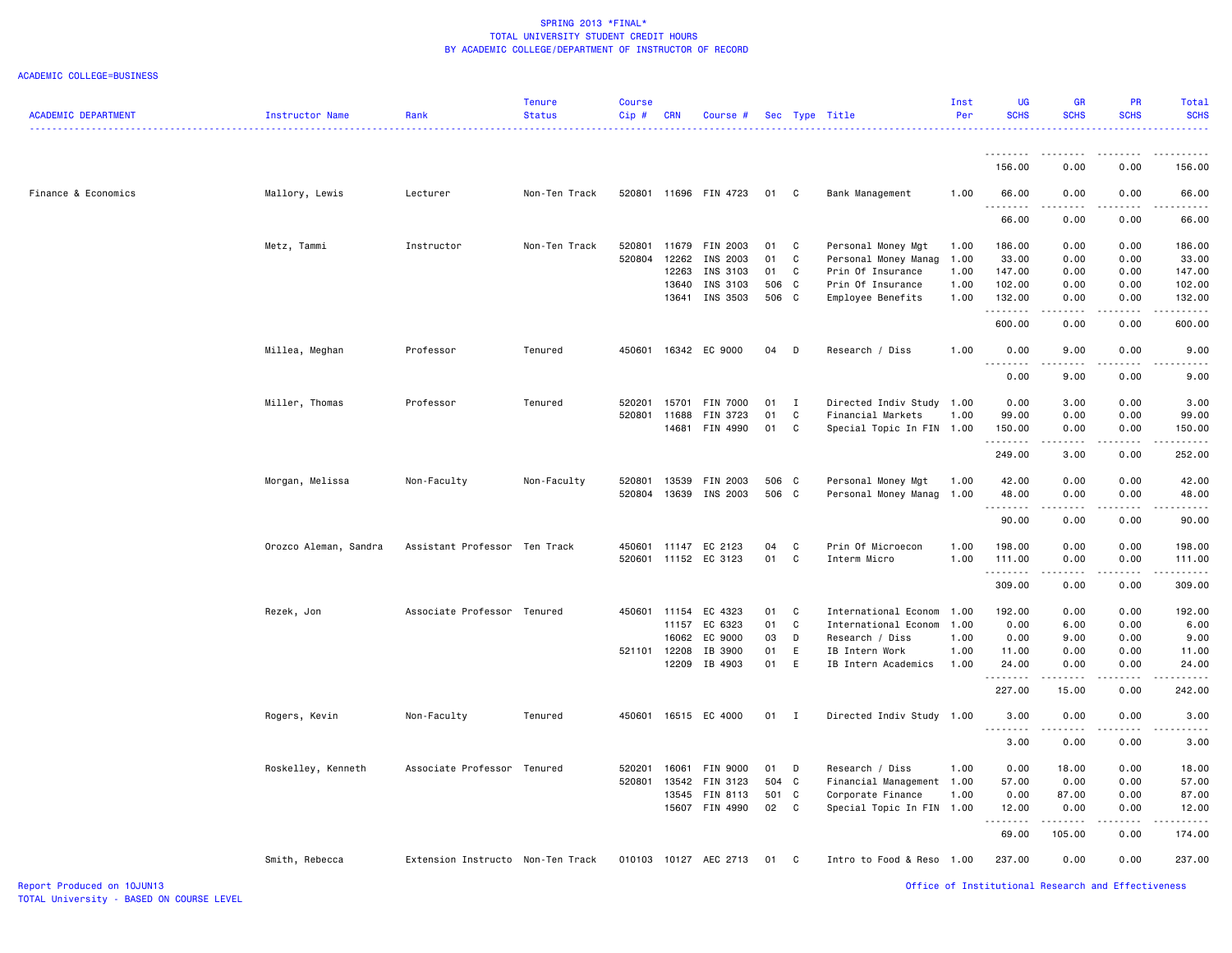| <b>ACADEMIC DEPARTMENT</b> | Instructor Name     | Rank                              | <b>Tenure</b><br><b>Status</b> | <b>Course</b><br>Cip# | <b>CRN</b> | Course #              |       |              | Sec Type Title            | Inst<br>Per | UG<br><b>SCHS</b>    | <b>GR</b><br><b>SCHS</b> | <b>PR</b><br><b>SCHS</b>                                                                                                                                                                                                                                                                                                                                                                                                                                                                                                    | Total<br><b>SCHS</b> |
|----------------------------|---------------------|-----------------------------------|--------------------------------|-----------------------|------------|-----------------------|-------|--------------|---------------------------|-------------|----------------------|--------------------------|-----------------------------------------------------------------------------------------------------------------------------------------------------------------------------------------------------------------------------------------------------------------------------------------------------------------------------------------------------------------------------------------------------------------------------------------------------------------------------------------------------------------------------|----------------------|
| Finance & Economics        | Smith, Rebecca      | Extension Instructo Non-Ten Track |                                |                       |            | 010103 10128 AEC 2713 | H01 C |              | Honors Intro Food & 1.00  |             | 21.00                | 0.00                     | 0.00                                                                                                                                                                                                                                                                                                                                                                                                                                                                                                                        | 21.00                |
|                            |                     |                                   |                                |                       |            |                       |       |              |                           |             | .<br>258.00          | .<br>0.00                | .<br>0.00                                                                                                                                                                                                                                                                                                                                                                                                                                                                                                                   | .<br>258.00          |
|                            | Spurlin, William    | Assistant Professor Ten Track     |                                | 520801                |            | 13548 FIN 8113        | 502 C |              | Corporate Finance         | 1.00        | 0.00                 | 18.00                    | 0.00                                                                                                                                                                                                                                                                                                                                                                                                                                                                                                                        | 18.00                |
|                            |                     |                                   |                                |                       |            | 14138 FIN 3123        | 201 C |              | Financial Management 1.00 |             | 81.00                | 0.00                     | 0.00                                                                                                                                                                                                                                                                                                                                                                                                                                                                                                                        | 81.00                |
|                            |                     |                                   |                                |                       |            | 14166 FIN 3113        | 201 C |              | Financial Systems         | 1.00        | 39.00<br><u>.</u>    | 0.00<br>$- - - - -$      | 0.00<br><u>.</u>                                                                                                                                                                                                                                                                                                                                                                                                                                                                                                            | 39.00                |
|                            |                     |                                   |                                |                       |            |                       |       |              |                           |             | 120.00               | 18.00                    | 0.00                                                                                                                                                                                                                                                                                                                                                                                                                                                                                                                        | 138.00               |
|                            | Thomas, Mary        | Associate Professor Tenured       |                                | 450601                |            | 14584 EC 2113         | H05 C |              | Prin Of Macroecon         | 1.00        | 36.00                | 0.00                     | 0.00                                                                                                                                                                                                                                                                                                                                                                                                                                                                                                                        | 36.00                |
|                            |                     |                                   |                                |                       | 15957      | EC 9000               | 01    | D            | Research / Diss           | 1.00        | 0.00                 | 9.00                     | 0.00                                                                                                                                                                                                                                                                                                                                                                                                                                                                                                                        | 9.00                 |
|                            |                     |                                   |                                |                       |            | 520601 11155 EC 4423  | 01    | C            | Public Finance            | 1.00        | 63.00                | 0.00                     | 0.00                                                                                                                                                                                                                                                                                                                                                                                                                                                                                                                        | 63.00                |
|                            |                     |                                   |                                |                       |            | 11158 EC 6423         | 01    | C            | Intro Public Finance      | 1.00        | 0.00<br>.            | 9.00<br>.                | 0.00<br>$\frac{1}{2} \left( \frac{1}{2} \right) \left( \frac{1}{2} \right) \left( \frac{1}{2} \right) \left( \frac{1}{2} \right) \left( \frac{1}{2} \right)$                                                                                                                                                                                                                                                                                                                                                                | 9.00<br>.            |
|                            |                     |                                   |                                |                       |            |                       |       |              |                           |             | 99.00                | 18.00                    | 0.00                                                                                                                                                                                                                                                                                                                                                                                                                                                                                                                        | 117.00               |
|                            | Topolyan, Iryna     | Assistant Professor Ten Track     |                                | 450601                | 11140      | EC 2113               | 02    | C            | Prin Of Macroecon         | 1.00        | 576.00               | 0.00                     | 0.00                                                                                                                                                                                                                                                                                                                                                                                                                                                                                                                        | 576.00               |
|                            |                     |                                   |                                | 520601                |            | 14586 EC 4713         | 01 C  |              | Industrial Orgs           | 1.00        | 51.00<br>.           | 0.00<br>.                | 0.00<br>.                                                                                                                                                                                                                                                                                                                                                                                                                                                                                                                   | 51.00<br>.           |
|                            |                     |                                   |                                |                       |            |                       |       |              |                           |             | 627.00               | 0.00                     | 0.00                                                                                                                                                                                                                                                                                                                                                                                                                                                                                                                        | 627.00               |
|                            | Wade, Lloyd         | Assistant Professor Ten Track     |                                | 520804                | 12265      | INS 3303              | 01 C  |              | Life Insurance            | 1.00        | 162.00               | 0.00                     | 0.00                                                                                                                                                                                                                                                                                                                                                                                                                                                                                                                        | 162.00               |
|                            |                     |                                   |                                |                       | 12266      | INS 4503              | 01    | C            | Enterprise Risk Mgmt      | 1.00        | 36.00                | 0.00                     | 0.00                                                                                                                                                                                                                                                                                                                                                                                                                                                                                                                        | 36.00                |
|                            |                     |                                   |                                |                       | 16207      | INS 7000              | 01    | $\mathbf{I}$ | Directed Indiv Study      | 1.00        | 0.00                 | 3.00                     | 0.00                                                                                                                                                                                                                                                                                                                                                                                                                                                                                                                        | 3.00                 |
|                            |                     |                                   |                                | 520805                | 14588      | INS 6503              | 01 C  |              | Enterprise Risk Mgmt 1.00 |             | 0.00<br>.            | 9.00<br>د د د د          | 0.00<br>.                                                                                                                                                                                                                                                                                                                                                                                                                                                                                                                   | 9.00<br>.            |
|                            |                     |                                   |                                |                       |            |                       |       |              |                           |             | 198.00               | 12.00                    | 0.00                                                                                                                                                                                                                                                                                                                                                                                                                                                                                                                        | 210.00               |
|                            | Williamson, Claudia | Assistant Professor Ten Track     |                                | 450601                |            | 11146 EC 2123         | 03    | C            | Prin Of Microecon         | 1.00        | 210.00               | 0.00                     | 0.00                                                                                                                                                                                                                                                                                                                                                                                                                                                                                                                        | 210.00               |
|                            |                     |                                   |                                | 520601                |            | 11160 EC 8103         | 01    | C            | Econ for Managers         | 1.00        | 0.00                 | 84.00                    | 0.00                                                                                                                                                                                                                                                                                                                                                                                                                                                                                                                        | 84.00                |
|                            |                     |                                   |                                |                       |            |                       |       |              |                           |             | .<br>210.00          | $- - - - -$<br>84.00     | .<br>0.00                                                                                                                                                                                                                                                                                                                                                                                                                                                                                                                   | .<br>294.00          |
|                            | Xu, Xu              | Grad Teach Assist                 | Not Applicable                 |                       |            | 450601 14583 EC 2113  | 04 C  |              | Prin Of Macroecon         | 1.00        | 207.00               | 0.00                     | 0.00                                                                                                                                                                                                                                                                                                                                                                                                                                                                                                                        | 207.00               |
|                            |                     |                                   |                                |                       |            |                       |       |              |                           |             | .<br>207.00          | .<br>0.00                | .<br>0.00                                                                                                                                                                                                                                                                                                                                                                                                                                                                                                                   | .<br>207.00          |
|                            |                     |                                   |                                |                       |            |                       |       |              |                           |             |                      |                          |                                                                                                                                                                                                                                                                                                                                                                                                                                                                                                                             |                      |
|                            | Yao, Haibo          | Grad Teach Assist                 | Not Applicable                 |                       |            | 520801 11682 FIN 3123 | 01 C  |              | Financial Management 1.00 |             | 198.00<br>.          | 0.00<br>والأساء          | 0.00                                                                                                                                                                                                                                                                                                                                                                                                                                                                                                                        | 198.00<br>.          |
|                            |                     |                                   |                                |                       |            |                       |       |              |                           |             | 198.00               | 0.00                     | 0.00                                                                                                                                                                                                                                                                                                                                                                                                                                                                                                                        | 198.00               |
|                            | Young, Brian        | Assistant Professor Ten Track     |                                | 520801                |            | 11685 FIN 3123        | 04    | C            | Financial Management 1.00 |             | 207.00               | 0.00                     | 0.00                                                                                                                                                                                                                                                                                                                                                                                                                                                                                                                        | 207.00               |
|                            |                     |                                   |                                |                       |            | 11691 FIN 4243        | 01 C  |              | Senior Seminar in Fi 1.00 |             | 123.00               | 0.00                     | 0.00                                                                                                                                                                                                                                                                                                                                                                                                                                                                                                                        | 123.00               |
|                            |                     |                                   |                                |                       |            |                       |       |              |                           |             | . <b>.</b><br>330.00 | ----<br>0.00             | .<br>0.00                                                                                                                                                                                                                                                                                                                                                                                                                                                                                                                   | 330.00               |
|                            |                     |                                   |                                |                       |            |                       |       |              |                           |             | ========             | ========<br>433.00       | ========                                                                                                                                                                                                                                                                                                                                                                                                                                                                                                                    | ==========           |
| Finance & Economics        |                     |                                   |                                |                       |            |                       |       |              |                           |             | 7035.00<br>========  |                          | 0.00<br>$\begin{array}{c} \multicolumn{3}{c} {\color{blue} \textbf{2}} & \multicolumn{3}{c} {\color{blue} \textbf{3}} \\ \multicolumn{3}{c} {\color{blue} \textbf{4}} & \multicolumn{3}{c} {\color{blue} \textbf{5}} & \multicolumn{3}{c} {\color{blue} \textbf{6}} \\ \multicolumn{3}{c} {\color{blue} \textbf{5}} & \multicolumn{3}{c} {\color{blue} \textbf{6}} & \multicolumn{3}{c} {\color{blue} \textbf{6}} \\ \multicolumn{3}{c} {\color{blue} \textbf{6}} & \multicolumn{3}{c} {\color{blue} \textbf{6}} & \multic$ | 7468.00              |
|                            |                     |                                   |                                |                       |            |                       |       |              |                           |             |                      |                          |                                                                                                                                                                                                                                                                                                                                                                                                                                                                                                                             |                      |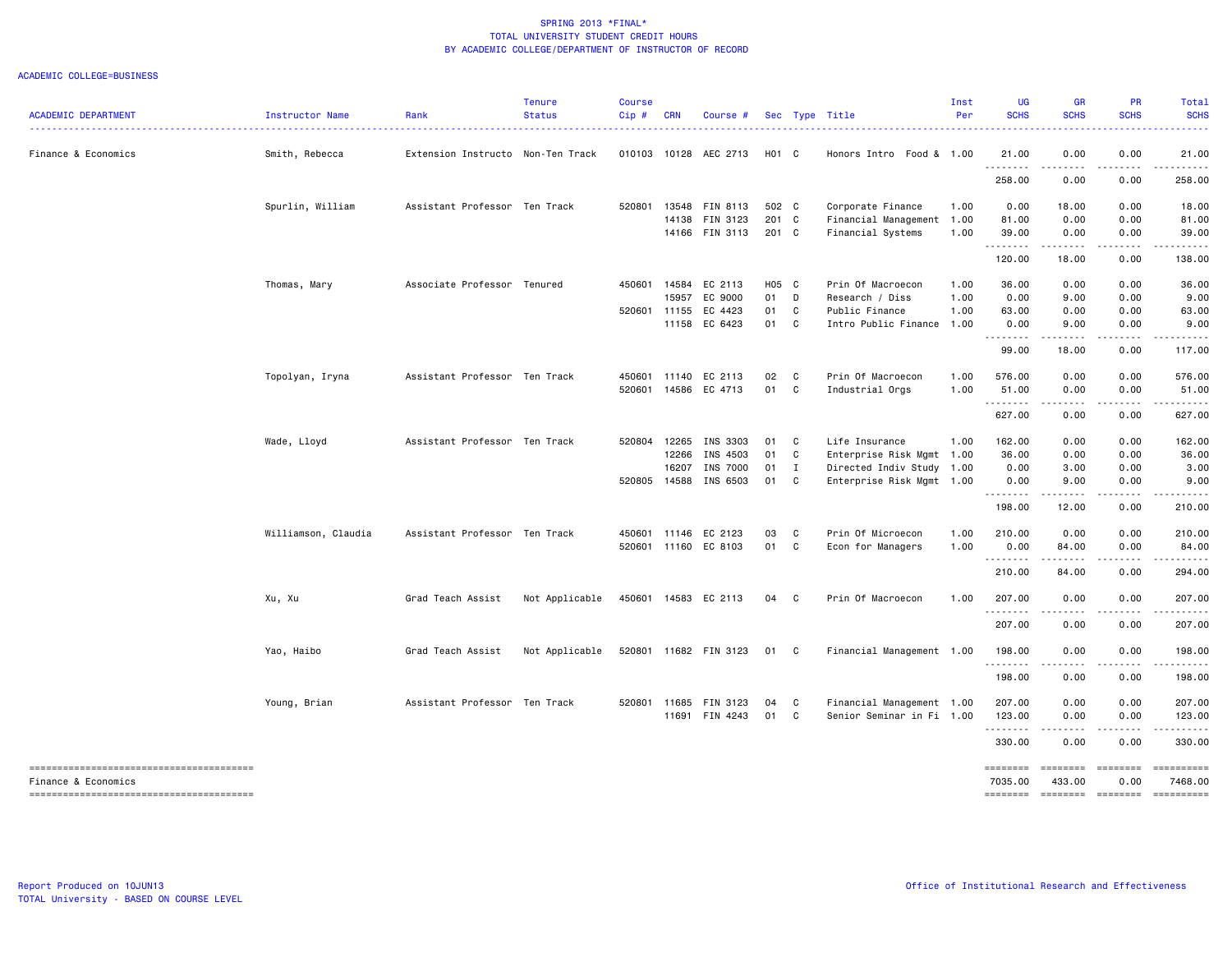|                                  |                   |                               | <b>Tenure</b>  | <b>Course</b> |            |                       |       |              |                           | Inst | <b>UG</b>                                                  | <b>GR</b>   | PR                                                                                                            | Total                                                                                                                                    |
|----------------------------------|-------------------|-------------------------------|----------------|---------------|------------|-----------------------|-------|--------------|---------------------------|------|------------------------------------------------------------|-------------|---------------------------------------------------------------------------------------------------------------|------------------------------------------------------------------------------------------------------------------------------------------|
| <b>ACADEMIC DEPARTMENT</b>       | Instructor Name   | Rank<br>.                     | <b>Status</b>  | $Cip$ #       | <b>CRN</b> | Course #              |       |              | Sec Type Title            | Per  | <b>SCHS</b><br>$\omega_{\rm{eff}}$ and $\omega_{\rm{eff}}$ | <b>SCHS</b> | <b>SCHS</b><br>$\frac{1}{2} \left( \frac{1}{2} \right) \left( \frac{1}{2} \right) \left( \frac{1}{2} \right)$ | <b>SCHS</b><br>$\frac{1}{2} \left( \frac{1}{2} \right) \left( \frac{1}{2} \right) \left( \frac{1}{2} \right) \left( \frac{1}{2} \right)$ |
| Management & Information Systems | Barnett, Timothy  | Professor                     | Tenured        | 521201        | 13657      | MGT 8063              | 501 C |              | Survey Of Management 1.00 |      | 0.00                                                       | 90.00       | 0.00                                                                                                          | 90.00                                                                                                                                    |
|                                  |                   |                               |                | 521302        | 16384      | MGT 9000              | 04    | D            | Research / Diss           | 1.00 | 0.00<br>د د د د                                            | 1.00<br>.   | 0.00<br>$\frac{1}{2}$                                                                                         | 1.00<br>.                                                                                                                                |
|                                  |                   |                               |                |               |            |                       |       |              |                           |      | 0.00                                                       | 91.00       | 0.00                                                                                                          | 91.00                                                                                                                                    |
|                                  | Canfield, Stephen | Instructor                    | Non-Ten Track  | 521201        | 10525      | BIS 1733              | 01    | C            | Visual Basic Program 1.00 |      | 150.00                                                     | 0.00        | 0.00                                                                                                          | 150.00                                                                                                                                   |
|                                  |                   |                               |                |               | 10526      | BIS 1733              | 02    | C            | Visual Basic Program 1.00 |      | 117.00                                                     | 0.00        | 0.00                                                                                                          | 117.00                                                                                                                                   |
|                                  |                   |                               |                |               | 14590      | BIS 1733              | 03    | C            | Visual Basic Program 1.00 |      | 117.00                                                     | 0.00        | 0.00                                                                                                          | 117.00                                                                                                                                   |
|                                  |                   |                               |                |               | 14591      | BIS 4513              | 01    | C            | Microcomputers/Netwo      | 1.00 | 51.00                                                      | 0.00        | 0.00                                                                                                          | 51.00                                                                                                                                    |
|                                  |                   |                               |                | 521204        | 14592      | BIS 6513              | 01    | C            | Microcomputers/Netwo      | 1.00 | 0.00                                                       | 6.00        | 0.00                                                                                                          | 6.00                                                                                                                                     |
|                                  |                   |                               |                |               | 14593      | BIS 6513              | 501 C |              | Microcomputers/Netwo      | 1.00 | 0.00                                                       | 27.00       | 0.00                                                                                                          | 27.00                                                                                                                                    |
|                                  |                   |                               |                |               |            |                       |       |              |                           |      | .<br>435.00                                                | .<br>33.00  | .<br>0.00                                                                                                     | .<br>468.00                                                                                                                              |
|                                  | Chrisman, James   | Professor                     | Tenured        | 080301        | 12531      | MGT 3323              | 02    | C            | Entrepreneurship          | 1.00 | 72.00                                                      | 0.00        | 0.00                                                                                                          | 72.00                                                                                                                                    |
|                                  |                   |                               |                | 520299        | 14606      | MGT 9933              | 01    | C            | Strategy Implement        | 1.00 | 0.00                                                       | 9.00        | 0.00                                                                                                          | 9.00                                                                                                                                     |
|                                  |                   |                               |                | 521302 16107  |            | <b>MGT 9000</b>       | 01    | D            | Research / Diss           | 1.00 | 0.00<br>.                                                  | 9.00<br>.   | 0.00<br>.                                                                                                     | 9.00<br>.                                                                                                                                |
|                                  |                   |                               |                |               |            |                       |       |              |                           |      | 72.00                                                      | 18.00       | 0.00                                                                                                          | 90.00                                                                                                                                    |
|                                  | Cosper, Denise    | Lecturer                      | Non-Ten Track  | 131309        | 13350      | TKT 4683              | 01    | s            | Senior Seminar            | 1.00 | 39.00                                                      | 0.00        | 0.00                                                                                                          | 39.00                                                                                                                                    |
|                                  |                   |                               |                | 520201        | 12526      | MGT 3213              | 06    | C            | Org Communications        | 1.00 | 111.00                                                     | 0.00        | 0.00                                                                                                          | 111.00                                                                                                                                   |
|                                  |                   |                               |                |               | 12528      | MGT 3213              | 08    | C            | Org Communications        | 1.00 | 120.00                                                     | 0.00        | 0.00                                                                                                          | 120.00                                                                                                                                   |
|                                  |                   |                               |                |               |            |                       |       |              |                           |      | .                                                          |             |                                                                                                               | .                                                                                                                                        |
|                                  |                   |                               |                |               |            |                       |       |              |                           |      | 270.00                                                     | 0.00        | 0.00                                                                                                          | 270.00                                                                                                                                   |
|                                  | Crossler, Robert  | Assistant Professor Ten Track |                | 521201        | 10531      | BIS 3753              | 01    | C            | Business Database Sy 1.00 |      | 72.00                                                      | 0.00        | 0.00                                                                                                          | 72.00                                                                                                                                    |
|                                  |                   |                               |                |               | 10539      | BIS 8313              | 01    | C            | Adv Database Des Adm      | 1.00 | 0.00                                                       | 30.00       | 0.00                                                                                                          | 30.00                                                                                                                                    |
|                                  |                   |                               |                |               | 13425      | BIS 8313              | 501 C |              | Adv Database Des Adm      | 1.00 | 0.00                                                       | 27.00<br>.  | 0.00<br>$\frac{1}{2}$                                                                                         | 27.00                                                                                                                                    |
|                                  |                   |                               |                |               |            |                       |       |              |                           |      | .<br>72.00                                                 | 57.00       | 0.00                                                                                                          | .<br>129.00                                                                                                                              |
|                                  | Daspit, Joshua    | Assistant Professor Ten Track |                | 520101        | 10568      | <b>BUS 4853</b>       | 01    | C            | <b>Business Policy</b>    | 1.00 | 132.00                                                     | 0.00        | 0.00                                                                                                          | 132.00                                                                                                                                   |
|                                  |                   |                               |                |               | 10569      | <b>BUS 4853</b>       | 02    | C            | <b>Business Policy</b>    | 1.00 | 129.00                                                     | 0.00        | 0.00                                                                                                          | 129.00                                                                                                                                   |
|                                  |                   |                               |                |               |            |                       |       |              |                           |      | .                                                          |             |                                                                                                               | .                                                                                                                                        |
|                                  |                   |                               |                |               |            |                       |       |              |                           |      | 261.00                                                     | 0.00        | 0.00                                                                                                          | 261.00                                                                                                                                   |
|                                  | Fang, Hanqing     | Grad Teach Assist             | Not Applicable |               |            | 520101 10571 BUS 4853 | 04    | C            | <b>Business Policy</b>    | 1.00 | 54.00<br>.                                                 | 0.00<br>.   | 0.00<br>.                                                                                                     | 54.00<br>.                                                                                                                               |
|                                  |                   |                               |                |               |            |                       |       |              |                           |      | 54.00                                                      | 0.00        | 0.00                                                                                                          | 54.00                                                                                                                                    |
|                                  | Holt, Daniel      | Assistant Professor Ten Track |                | 080301        | 12530      | MGT 3323              | 01    | $\mathbf{C}$ | Entrepreneurship          | 1.00 | 105.00                                                     | 0.00        | 0.00                                                                                                          | 105.00                                                                                                                                   |
|                                  |                   |                               |                | 520101        |            | 10572 BUS 4853        | 05    | C            | <b>Business Policy</b>    | 1.00 | 132.00                                                     | 0.00        | 0.00                                                                                                          | 132.00                                                                                                                                   |
|                                  |                   |                               |                |               |            |                       |       |              |                           |      | .                                                          |             | $\sim$ $\sim$ $\sim$                                                                                          | ------                                                                                                                                   |
|                                  |                   |                               |                |               |            |                       |       |              |                           |      | 237.00                                                     | 0.00        | 0.00                                                                                                          | 237.00                                                                                                                                   |
|                                  | Jones, Gabrielle  | Non-Faculty                   | Non-Faculty    | 521201        |            | 14159 BIS 3233        | 201 C |              | Management Informati 1.00 |      | 63.00<br>.                                                 | 0.00        | 0.00                                                                                                          | 63.00                                                                                                                                    |
|                                  |                   |                               |                |               |            |                       |       |              |                           |      | 63.00                                                      | 0.00        | 0.00                                                                                                          | 63.00                                                                                                                                    |
|                                  | Lack, Susan       | Instructor                    | Non-Ten Track  | 520201        | 12521      | MGT 3213              | 01    | C            | Org Communications        | 1.00 | 105.00                                                     | 0.00        | 0.00                                                                                                          | 105.00                                                                                                                                   |
|                                  |                   |                               |                |               | 12522      | MGT 3213              | 02    | C            | Org Communications        | 1.00 | 117.00                                                     | 0.00        | 0.00                                                                                                          | 117.00                                                                                                                                   |
|                                  |                   |                               |                |               | 12523      | MGT 3213              | 03    | C            | Org Communications        | 1.00 | 117.00                                                     | 0.00        | 0.00                                                                                                          | 117.00                                                                                                                                   |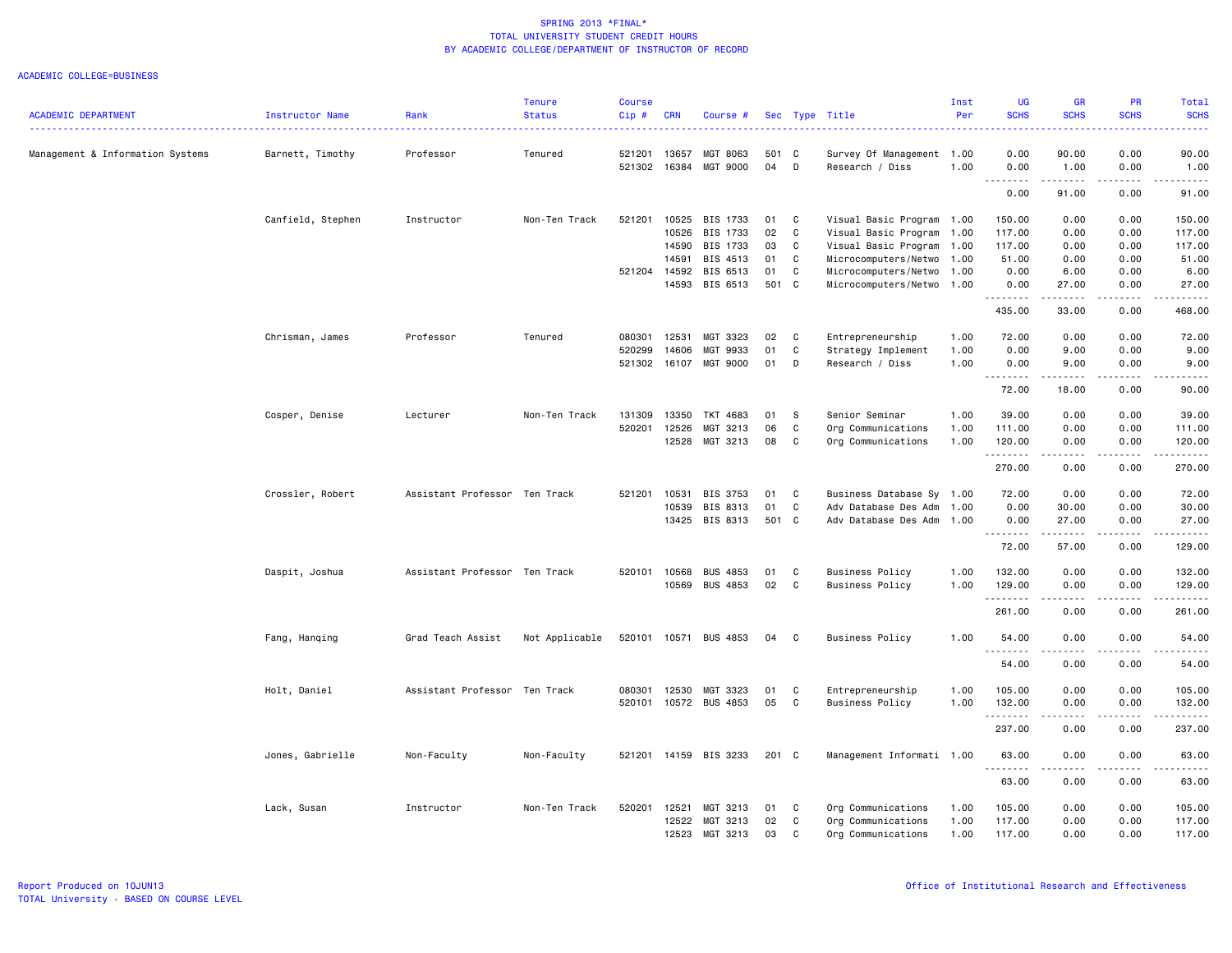| <b>ACADEMIC DEPARTMENT</b>       | Instructor Name  | Rank                        | <b>Tenure</b><br><b>Status</b> | <b>Course</b><br>Cip# | <b>CRN</b> | Course #              |       |              | Sec Type Title              | Inst<br>Per | <b>UG</b><br><b>SCHS</b> | <b>GR</b><br><b>SCHS</b>                                                                                                                                                                | PR<br><b>SCHS</b>                                                                                                                                            | Total<br><b>SCHS</b>                                                                                                                                                                 |
|----------------------------------|------------------|-----------------------------|--------------------------------|-----------------------|------------|-----------------------|-------|--------------|-----------------------------|-------------|--------------------------|-----------------------------------------------------------------------------------------------------------------------------------------------------------------------------------------|--------------------------------------------------------------------------------------------------------------------------------------------------------------|--------------------------------------------------------------------------------------------------------------------------------------------------------------------------------------|
|                                  |                  |                             |                                |                       |            |                       |       |              |                             |             | .                        |                                                                                                                                                                                         |                                                                                                                                                              | .<br>$\frac{1}{2} \left( \frac{1}{2} \right) \left( \frac{1}{2} \right) \left( \frac{1}{2} \right) \left( \frac{1}{2} \right) \left( \frac{1}{2} \right) \left( \frac{1}{2} \right)$ |
|                                  |                  |                             |                                |                       |            |                       |       |              |                             |             | 339.00                   | $\frac{1}{2}$<br>0.00                                                                                                                                                                   | .<br>0.00                                                                                                                                                    | 339.00                                                                                                                                                                               |
| Management & Information Systems | Long, Rebecca    | Associate Professor Tenured |                                | 520201                | 12539      | MGT 4153              | 01    | $\mathbf{C}$ | Management Seminar          | 1.00        | 108.00                   | 0.00                                                                                                                                                                                    | 0.00                                                                                                                                                         | 108.00                                                                                                                                                                               |
|                                  |                  |                             |                                | 521101                | 12542      | MGT 4613              | 01    | C            | Cross-Cultural Mgt          | 1.00        | 96.00                    | 0.00                                                                                                                                                                                    | 0.00                                                                                                                                                         | 96.00                                                                                                                                                                                |
|                                  |                  |                             |                                | 521302                |            | 16138 MGT 9000        | 03    | D            | Research / Diss             | 1.00        | 0.00<br>.                | 9.00                                                                                                                                                                                    | 0.00<br>الداعات عالما                                                                                                                                        | 9.00<br>.                                                                                                                                                                            |
|                                  |                  |                             |                                |                       |            |                       |       |              |                             |             | 204.00                   | .<br>9.00                                                                                                                                                                               | 0.00                                                                                                                                                         | 213.00                                                                                                                                                                               |
|                                  | Malimage, Kalana | Grad Teach Assist           | Not Applicable                 | 521201                |            | 10529 BIS 3233        | 02    | $\mathbf{C}$ | Management Informati 1.00   |             | 402.00                   | 0.00                                                                                                                                                                                    | 0.00                                                                                                                                                         | 402.00                                                                                                                                                                               |
|                                  |                  |                             |                                |                       |            |                       |       |              |                             |             | .<br>402.00              | $\sim$ $\sim$ $\sim$<br>0.00                                                                                                                                                            | $- - - -$<br>0.00                                                                                                                                            | 402.00                                                                                                                                                                               |
|                                  | Marett, Emily    | Instructor                  | Non-Ten Track                  | 520201                | 12525      | MGT 3213              | 05    | $\mathbf{C}$ | Org Communications          | 1.00        | 471.00                   | 0.00                                                                                                                                                                                    | 0.00                                                                                                                                                         | 471.00                                                                                                                                                                               |
|                                  |                  |                             |                                |                       | 12540      | MGT 4533              | 01    | C            | Advanced Hrm                | 1.00        | 147.00                   | 0.00                                                                                                                                                                                    | 0.00                                                                                                                                                         | 147.00                                                                                                                                                                               |
|                                  |                  |                             |                                |                       | 13655      | MGT 3213              | 504 C |              | Org Communications          | 1.00        | 54.00                    | 0.00                                                                                                                                                                                    | 0.00                                                                                                                                                         | 54.00                                                                                                                                                                                |
|                                  |                  |                             |                                | 521003                | 13660      | MGT 8111              | 521 C |              | Human Resource Issue        | 1.00        | 0.00                     | 28.00                                                                                                                                                                                   | 0.00                                                                                                                                                         | 28.00                                                                                                                                                                                |
|                                  |                  |                             |                                |                       | 13666      | MGT 8112              | 511 C |              | Leadership Skills           | 1.00        | 0.00<br>. <b>.</b>       | 66.00<br>.                                                                                                                                                                              | 0.00<br>.                                                                                                                                                    | 66.00<br>.                                                                                                                                                                           |
|                                  |                  |                             |                                |                       |            |                       |       |              |                             |             | 672.00                   | 94.00                                                                                                                                                                                   | 0.00                                                                                                                                                         | 766.00                                                                                                                                                                               |
|                                  | Marett, Lawrence | Associate Professor Tenured |                                | 521201                |            | 10532 BIS 4113        | 01 C  |              | BIS Security Managem        | 1.00        | 90.00                    | 0.00                                                                                                                                                                                    | 0.00                                                                                                                                                         | 90.00                                                                                                                                                                                |
|                                  |                  |                             |                                |                       | 10536      | BIS 6113              | 01    | $\mathbf{C}$ | <b>BIS Security Managem</b> | 1.00        | 0.00                     | 9.00                                                                                                                                                                                    | 0.00                                                                                                                                                         | 9.00                                                                                                                                                                                 |
|                                  |                  |                             |                                |                       |            | 13416 BIS 6113        | 501 C |              | BIS Security Managem        | 1.00        | 0.00                     | 36.00                                                                                                                                                                                   | 0.00                                                                                                                                                         | 36.00                                                                                                                                                                                |
|                                  |                  |                             |                                | 521299                |            | 10535 BIS 4763        | 01 C  |              | BIS Senior Seminar          | 1.00        | 75.00<br>.               | 0.00<br>$\frac{1}{2} \left( \frac{1}{2} \right) \left( \frac{1}{2} \right) \left( \frac{1}{2} \right) \left( \frac{1}{2} \right) \left( \frac{1}{2} \right) \left( \frac{1}{2} \right)$ | 0.00<br>.                                                                                                                                                    | 75.00                                                                                                                                                                                |
|                                  |                  |                             |                                |                       |            |                       |       |              |                             |             | 165.00                   | 45.00                                                                                                                                                                                   | 0.00                                                                                                                                                         | 210.00                                                                                                                                                                               |
|                                  | McKee, D'Lisa    | Instructor                  | Non-Ten Track                  | 520201                | 12538      | MGT 3823              | 01    | $\mathbf{C}$ | Responsible Leadersh 1.00   |             | 183.00                   | 0.00                                                                                                                                                                                    | 0.00                                                                                                                                                         | 183.00                                                                                                                                                                               |
|                                  |                  |                             |                                |                       | 14554      | MGT 3823              | 02    | C            | Responsible Leadersh        | 1.00        | 135.00                   | 0.00                                                                                                                                                                                    | 0.00                                                                                                                                                         | 135.00                                                                                                                                                                               |
|                                  |                  |                             |                                | 521001                | 12533      | MGT 3513              | 01    | C            | Intro Human Res Mgt         | 1.00        | 249.00                   | 0.00                                                                                                                                                                                    | 0.00                                                                                                                                                         | 249.00                                                                                                                                                                               |
|                                  |                  |                             |                                |                       |            | 12534 MGT 3513        | 02 C  |              | Intro Human Res Mgt         | 1.00        | 240.00<br>.              | 0.00<br>د د د د                                                                                                                                                                         | 0.00<br>$- - - - -$                                                                                                                                          | 240.00<br>$- - - - - - -$                                                                                                                                                            |
|                                  |                  |                             |                                |                       |            |                       |       |              |                             |             | 807.00                   | 0.00                                                                                                                                                                                    | 0.00                                                                                                                                                         | 807.00                                                                                                                                                                               |
|                                  | Menard, Philip   | Grad Teach Assist           | Not Applicable                 | 521201                |            | 10534 BIS 4753        | 01 C  |              | Struc Sys Analysis          | 1.00        | 54.00<br>.               | 0.00<br>د د د د                                                                                                                                                                         | 0.00<br>$\frac{1}{2} \left( \frac{1}{2} \right) \left( \frac{1}{2} \right) \left( \frac{1}{2} \right) \left( \frac{1}{2} \right) \left( \frac{1}{2} \right)$ | 54.00<br>.                                                                                                                                                                           |
|                                  |                  |                             |                                |                       |            |                       |       |              |                             |             | 54.00                    | 0.00                                                                                                                                                                                    | 0.00                                                                                                                                                         | 54.00                                                                                                                                                                                |
|                                  | Ormond, Dustin   | Grad Teach Assist           | Not Applicable                 |                       |            | 521201 10523 BIS 1012 | 02 C  |              | Intro to Bus Info Sy 1.00   |             | 144.00<br><u>.</u>       | 0.00                                                                                                                                                                                    | 0.00                                                                                                                                                         | 144.00                                                                                                                                                                               |
|                                  |                  |                             |                                |                       |            |                       |       |              |                             |             | 144.00                   | 0.00                                                                                                                                                                                    | 0.00                                                                                                                                                         | 144.00                                                                                                                                                                               |
|                                  | Otondo, Robert   | Associate Professor Tenured |                                | 521201                | 10540      | BIS 8513              | 01    | C            | Bus Telecommunicatio        | 1.00        | 0.00                     | 18.00                                                                                                                                                                                   | 0.00                                                                                                                                                         | 18.00                                                                                                                                                                                |
|                                  |                  |                             |                                |                       | 10541      | BIS 8753              | 01    | $\mathbf{C}$ | Inf Sys Collabrtve P        | 1.00        | 0.00                     | 12.00                                                                                                                                                                                   | 0.00                                                                                                                                                         | 12.00                                                                                                                                                                                |
|                                  |                  |                             |                                |                       |            | 13428 BIS 8513        | 501 C |              | Bus Telecommunicatio        | 1.00        | 0.00                     | 30.00                                                                                                                                                                                   | 0.00                                                                                                                                                         | 30.00                                                                                                                                                                                |
|                                  |                  |                             |                                |                       |            | 15538 BIS 8753        | 501 C |              | Inf Sys Collabrtve P 1.00   |             | 0.00<br>.                | 12.00<br>$\frac{1}{2} \left( \frac{1}{2} \right) \left( \frac{1}{2} \right) \left( \frac{1}{2} \right) \left( \frac{1}{2} \right) \left( \frac{1}{2} \right)$                           | 0.00                                                                                                                                                         | 12.00                                                                                                                                                                                |
|                                  |                  |                             |                                |                       |            |                       |       |              |                             |             | 0.00                     | 72.00                                                                                                                                                                                   | 0.00                                                                                                                                                         | 72.00                                                                                                                                                                                |
|                                  | Pearson, Allison | Professor                   | Tenured                        | 521301                | 12519      | MGT 3114              | 01    | $\mathbf{C}$ | Prin of Mgt & Prod          | 1.00        | 776.00                   | 0.00                                                                                                                                                                                    | 0.00                                                                                                                                                         | 776.00                                                                                                                                                                               |
|                                  |                  |                             |                                | 521302                | 15270      | MGT 4000              | 01    | $\mathbf{I}$ | Directed Indiv Study        | 1.00        | 3.00                     | 0.00                                                                                                                                                                                    | 0.00                                                                                                                                                         | 3.00                                                                                                                                                                                 |
|                                  |                  |                             |                                |                       |            | 16137 MGT 9000        | 02    | D            | Research / Diss             | 1.00        | 0.00                     | 1.00                                                                                                                                                                                    | 0.00                                                                                                                                                         | 1.00                                                                                                                                                                                 |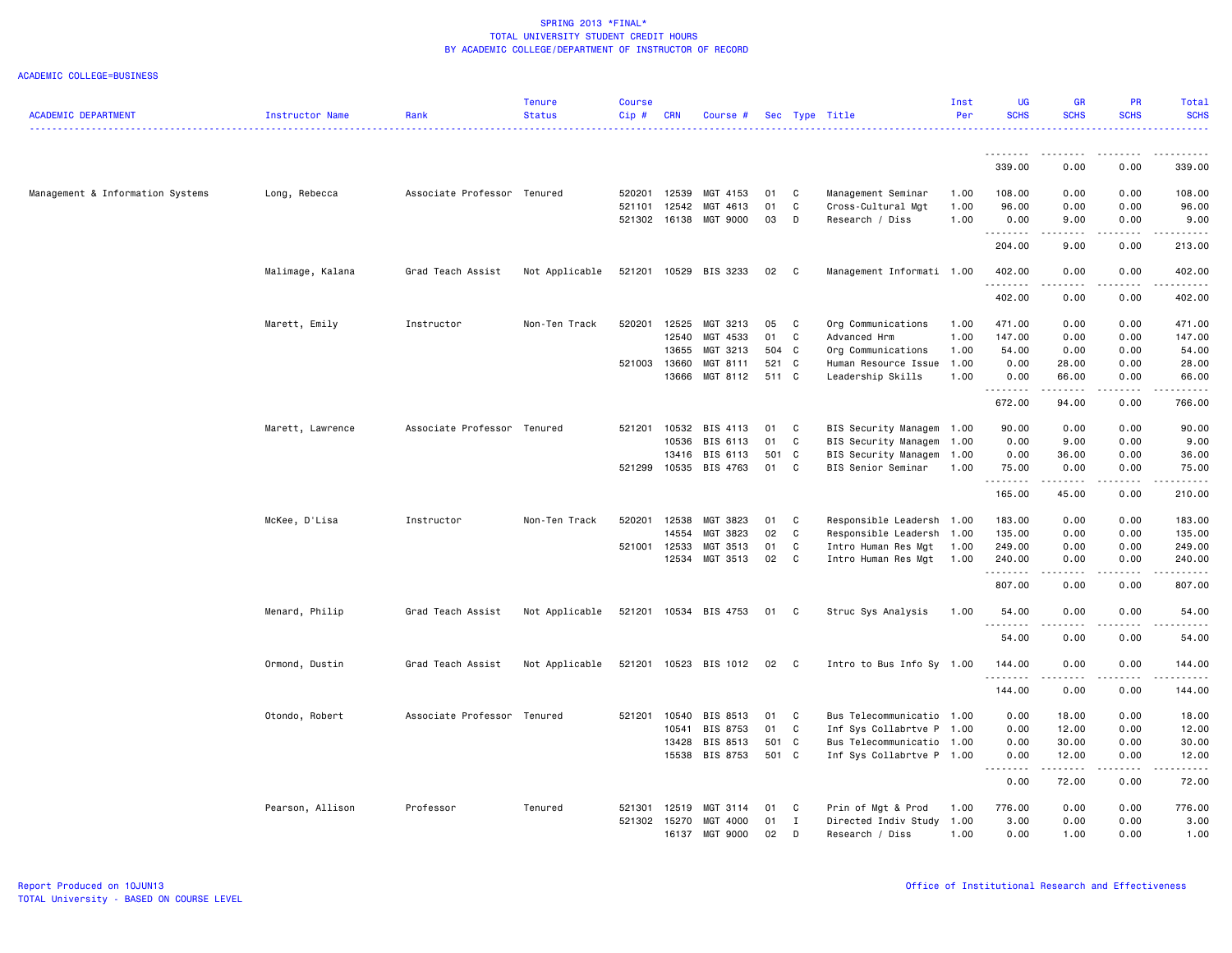| <b>ACADEMIC DEPARTMENT</b>       | <b>Instructor Name</b> | Rank                          | <b>Tenure</b><br><b>Status</b> | Course<br>Cip# | <b>CRN</b>            | Course #             |          |                   | Sec Type Title                           | Inst<br>Per  | UG<br><b>SCHS</b>  | GR<br><b>SCHS</b>                                                                                                                                            | PR<br><b>SCHS</b> | Total<br><b>SCHS</b> |
|----------------------------------|------------------------|-------------------------------|--------------------------------|----------------|-----------------------|----------------------|----------|-------------------|------------------------------------------|--------------|--------------------|--------------------------------------------------------------------------------------------------------------------------------------------------------------|-------------------|----------------------|
|                                  |                        |                               |                                |                |                       |                      |          |                   |                                          |              |                    |                                                                                                                                                              |                   |                      |
|                                  |                        |                               |                                |                |                       |                      |          |                   |                                          |              | 779.00             | $- - - -$<br>1.00                                                                                                                                            | 0.00              | 780.00               |
|                                  |                        |                               |                                |                |                       |                      |          |                   |                                          |              |                    |                                                                                                                                                              |                   |                      |
| Management & Information Systems | Pearson, Rodney        | Professor                     | Tenured                        | 521201         |                       | 10527 BIS 1753       | 01 C     |                   | Intro to Business CO 1.00                |              | 78.00              | 0.00                                                                                                                                                         | 0.00              | 78.00                |
|                                  |                        |                               |                                |                | 10530                 | BIS 3523             | 01       | C                 | Advanced Languages                       | 1.00         | 72.00              | 0.00                                                                                                                                                         | 0.00              | 72.00                |
|                                  |                        |                               |                                |                | 15481<br>521202 10533 | BIS 4000<br>BIS 4523 | 01<br>01 | $\mathbf{I}$<br>C | Directed Indiv Study<br>Adv Languages II | 1.00<br>1.00 | 3.00<br>54.00      | 0.00<br>0.00                                                                                                                                                 | 0.00<br>0.00      | 3.00<br>54.00        |
|                                  |                        |                               |                                |                |                       | 10537 BIS 6523       | 01       | C                 | Adv Languages II                         | 1.00         | 0.00               | 3.00                                                                                                                                                         | 0.00              | 3.00                 |
|                                  |                        |                               |                                |                |                       |                      |          |                   |                                          |              | .                  | .                                                                                                                                                            | -----             | .                    |
|                                  |                        |                               |                                |                |                       |                      |          |                   |                                          |              | 207.00             | 3.00                                                                                                                                                         | 0.00              | 210.00               |
|                                  | Penney, Christopher    | Assistant Professor Ten Track |                                | 520101         |                       | 10570 BUS 4853       | 03       | C                 | <b>Business Policy</b>                   | 1.00         | 135.00             | 0.00                                                                                                                                                         | 0.00              | 135.00               |
|                                  |                        |                               |                                |                |                       | 10573 BUS 4853       | 06       | $\mathbf{C}$      | <b>Business Policy</b>                   | 1.00         | 135.00<br>.        | 0.00<br>$\frac{1}{2} \left( \frac{1}{2} \right) \left( \frac{1}{2} \right) \left( \frac{1}{2} \right) \left( \frac{1}{2} \right)$                            | 0.00              | 135.00               |
|                                  |                        |                               |                                |                |                       |                      |          |                   |                                          |              | 270.00             | 0.00                                                                                                                                                         | 0.00              | 270.00               |
|                                  | Randle, Vikki          | Associate Professor Tenured   |                                | 520201         |                       | 14134 MGT 4533       | 201 C    |                   | Advanced Hrm                             | 1.00         | 27.00              | 0.00                                                                                                                                                         | 0.00              | 27.00                |
|                                  |                        |                               |                                | 521003         | 13663                 | MGT 8111             | 511 C    |                   | Human Resource Issue                     | 1.00         | 0.00               | 18.00                                                                                                                                                        | 0.00              | 18.00                |
|                                  |                        |                               |                                |                | 13669                 | MGT 8112             | 521 C    |                   | Leadership Skills                        | 1.00         | 0.00               | 30.00                                                                                                                                                        | 0.00              | 30.00                |
|                                  |                        |                               |                                | 521101         | 14135                 | MGT 4613             | 201 C    |                   | Cross-Cultural Mgt                       | 1.00         | 87.00<br><u>.</u>  | 0.00<br>$\frac{1}{2} \left( \frac{1}{2} \right) \left( \frac{1}{2} \right) \left( \frac{1}{2} \right) \left( \frac{1}{2} \right) \left( \frac{1}{2} \right)$ | 0.00<br>.         | 87.00<br>.           |
|                                  |                        |                               |                                |                |                       |                      |          |                   |                                          |              | 114.00             | 48.00                                                                                                                                                        | 0.00              | 162.00               |
|                                  | Randolph, Robert       | Grad Teach Assist             | Not Applicable                 | 521301         |                       | 12520 MGT 3114       | 02       | $\overline{C}$    | Prin of Mgt & Prod                       | 1.00         | 572.00<br>.        | 0.00<br>.                                                                                                                                                    | 0.00              | 572.00               |
|                                  |                        |                               |                                |                |                       |                      |          |                   |                                          |              | 572.00             | 0.00                                                                                                                                                         | 0.00              | 572.00               |
|                                  | Remotigue, Robyn       | Non-Faculty                   | Non-Faculty                    | 520201         |                       | 12527 MGT 3213       | 07       | $\overline{C}$    | Org Communications                       | 1.00         | 111.00             | 0.00                                                                                                                                                         | 0.00              | 111.00               |
|                                  |                        |                               |                                |                |                       |                      |          |                   |                                          |              | .<br>111.00        | $\sim$ $\sim$ $\sim$<br>0.00                                                                                                                                 | 0.00              | 111.00               |
|                                  | Shin, Seungjae         | Associate Professor Tenured   |                                | 521201         | 14150                 | BIS 3523             | 201 C    |                   | Advanced Languages                       | 1.00         | 27.00              | 0.00                                                                                                                                                         | 0.00              | 27.00                |
|                                  |                        |                               |                                |                |                       | 14157 BIS 4513       | 201 C    |                   | Microcomputers/Netwo                     | 1.00         | 27.00              | 0.00                                                                                                                                                         | 0.00              | 27.00                |
|                                  |                        |                               |                                |                |                       |                      |          |                   |                                          |              | 54.00              | 0.00                                                                                                                                                         | 0.00              | 54.00                |
|                                  | Spencer, Barbara       | Professor                     | Tenured                        | 520201         | 12549                 | MGT 8123             | 01       | $\mathbf{C}$      | Strategic Bus Consul 1.00                |              | 0.00               | 39.00                                                                                                                                                        | 0.00              | 39.00                |
|                                  |                        |                               |                                |                | 13672                 | MGT 8123             | 501 C    |                   | Strategic Bus Consul 1.00                |              | 0.00               | 93.00                                                                                                                                                        | 0.00              | 93.00                |
|                                  |                        |                               |                                | 521302         | 16051                 | <b>MGT 7000</b>      | 501 I    |                   | Directed Indiv Study 1.00                |              | 0.00<br>. <b>.</b> | 1.00<br>.                                                                                                                                                    | 0.00<br>.         | 1.00<br>.            |
|                                  |                        |                               |                                |                |                       |                      |          |                   |                                          |              | 0.00               | 133.00                                                                                                                                                       | 0.00              | 133.00               |
|                                  | Templeton, Gary        | Associate Professor Tenured   |                                | 521201         | 10528                 | BIS 3233             | 01       | $\mathbf{C}$      | Management Informati 1.00                |              | 624.00             | 0.00                                                                                                                                                         | 0.00              | 624.00               |
|                                  |                        |                               |                                |                |                       | 10538 BIS 8112       | 01       | C                 | Mgt Info Tech & Sys                      | 1.00         | 0.00               | 44.00                                                                                                                                                        | 0.00              | 44.00                |
|                                  |                        |                               |                                |                |                       | 13422 BIS 8112       | 521 C    |                   | Mgt Info Tech & Sys                      | 1.00         | 0.00               | 78.00<br>.                                                                                                                                                   | 0.00<br>-----     | 78.00<br>.           |
|                                  |                        |                               |                                |                |                       |                      |          |                   |                                          |              | 624.00             | 122.00                                                                                                                                                       | 0.00              | 746.00               |
|                                  | Templeton, Laura       | Assistant Professor Ten Track |                                | 520201         | 14589                 | MGT 4543             | 01       | C                 | Compensation Mgt                         | 1.00         | 69.00              | 0.00                                                                                                                                                         | 0.00              | 69.00                |
|                                  |                        |                               |                                | 521001         |                       | 12535 MGT 3513       | 03       | C                 | Intro Human Res Mgt                      | 1.00         | 135.00<br>.        | 0.00<br>.                                                                                                                                                    | 0.00<br>.         | 135.00<br>.          |
|                                  |                        |                               |                                |                |                       |                      |          |                   |                                          |              | 204.00             | 0.00                                                                                                                                                         | 0.00              | 204.00               |
|                                  | Vardaman, James        | Assistant Professor Ten Track |                                | 521003         | 12537                 | MGT 3813             | 01       | C                 | Organizational Behav 1.00                |              | 147.00             | 0.00                                                                                                                                                         | 0.00              | 147.00               |
|                                  |                        |                               |                                |                | 12543                 | MGT 8111             | 01       | C                 | Human Resource Issue                     | 1.00         | 0.00               | 13.00                                                                                                                                                        | 0.00              | 13.00                |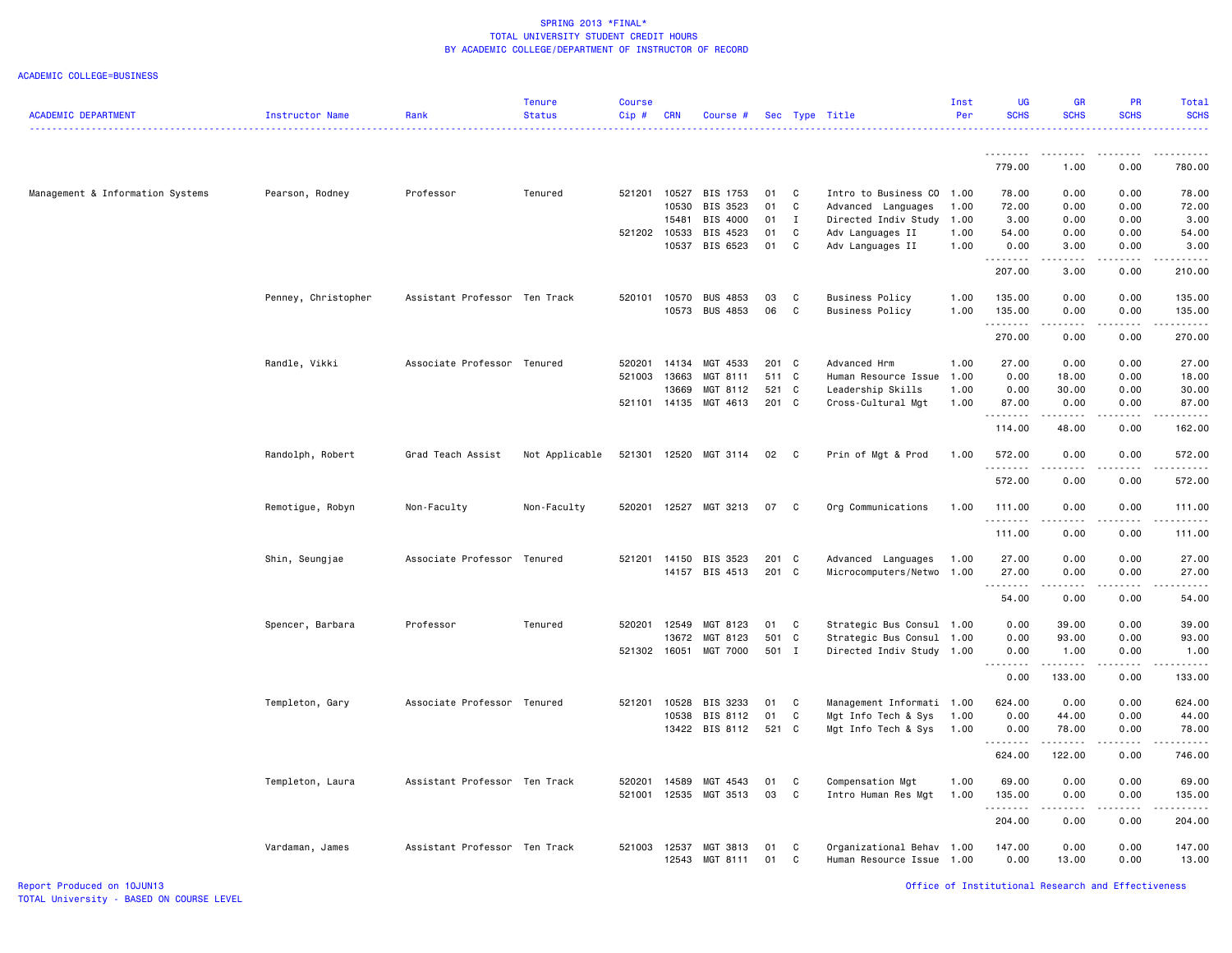|                                  |                        |                     | <b>Tenure</b> | <b>Course</b> |            |                 |         |              |                           | Inst | UG                  | <b>GR</b>          | <b>PR</b>        | Total                       |
|----------------------------------|------------------------|---------------------|---------------|---------------|------------|-----------------|---------|--------------|---------------------------|------|---------------------|--------------------|------------------|-----------------------------|
| <b>ACADEMIC DEPARTMENT</b>       | <b>Instructor Name</b> | Rank                | <b>Status</b> | Cip#          | <b>CRN</b> | Course #        |         |              | Sec Type Title            | Per  | <b>SCHS</b>         | <b>SCHS</b>        | <b>SCHS</b>      | <b>SCHS</b>                 |
| Management & Information Systems | Vardaman, James        | Assistant Professor | Ten Track     | 521003        |            | 12546 MGT 8112  | 01      | - C          | Leadership Skills         | 1.00 | 0.00                | 26.00              | 0.00             | 26.00                       |
|                                  |                        |                     |               |               |            |                 |         |              |                           |      | ---------<br>147.00 | .<br>39.00         | .<br>0.00        | ------<br>186.00            |
|                                  | Warkentin, Merrill     | Professor           | Tenured       | 521201        | 10522      | BIS 1012        | 01      | - C          | Intro to Bus Info Sy 1.00 |      | 538.00              | 0.00               | 0.00             | 538.00                      |
|                                  |                        |                     |               |               | 14594      | BIS 9213        | 01      | $\mathbf{C}$ | Adv Topics In MIS Re 1.00 |      | 0.00                | 12.00              | 0.00             | 12.00                       |
|                                  |                        |                     |               |               | 15470      | BIS 9000        | 01      | <b>D</b>     | Research / Diss           | 1.00 | 0.00                | 27.00              | 0.00             | 27.00                       |
|                                  |                        |                     |               |               | 16194      | BIS 7000        | 01 I    |              | Directed Indiv Study 1.00 |      | 0.00<br>--------    | 3.00               | 0.00             | 3.00                        |
|                                  |                        |                     |               |               |            |                 |         |              |                           |      | 538.00              | 42.00              | 0.00             | 580.00                      |
|                                  | White, Harold          | Instructor          | Non-Ten Track | 520101        | 14168      | <b>BUS 4853</b> | 201 C   |              | <b>Business Policy</b>    | 1.00 | 105.00              | 0.00               | 0.00             | 105.00                      |
|                                  |                        |                     |               | 520201        | 14161      | MGT 4153        | $201$ C |              | Management Seminar        | 1.00 | 45.00               | 0.00               | 0.00             | 45.00                       |
|                                  |                        |                     |               |               | 14164      | MGT 3213        | 201 C   |              | Org Communications        | 1.00 | 63.00               | 0.00               | 0.00             | 63.00                       |
|                                  |                        |                     |               | 521301        | 14139      | MGT 3114        | 201 C   |              | Prin of Mgt & Prod        | 1.00 | 132.00              | 0.00               | 0.00             | 132.00                      |
|                                  |                        |                     |               |               |            |                 |         |              |                           |      | 345.00              | 0.00               | 0.00             | 345.00                      |
|                                  | Young, Carlton         | Assistant Professor | Ten Track     | 220199        | 14167      | BL 3223         | 201 C   |              | Law Of Comm Trans         | 1.00 | 54.00               | 0.00               | 0.00             | 54.00                       |
|                                  |                        |                     |               | 510701        | 14141      | HCA 4243        | $201$ C |              | Managed Care              | 1.00 | 39.00               | 0.00               | 0.00             | 39.00                       |
|                                  |                        |                     |               |               | 14162      | HCA 4803        | 201 C   |              | Heathcare Policy          | 1.00 | 45.00               | 0.00               | 0.00             | 45.00                       |
|                                  |                        |                     |               |               |            | 14735 HCA 4443  | 201 E   |              | Healthcare Internshi      | 1.00 | 12.00               | 0.00               | 0.00             | 12.00                       |
|                                  |                        |                     |               |               |            |                 |         |              |                           |      | 150.00              | 0.00               | 0.00             | 150.00                      |
|                                  |                        |                     |               |               |            |                 |         |              |                           |      | ========            | ========           | ========         | $=$ = = = = = = = = = =     |
| Management & Information Systems |                        |                     |               |               |            |                 |         |              |                           |      | 8366.00<br>======== | 807.00<br>======== | 0.00<br>======== | 9173.00<br><b>CONSESSED</b> |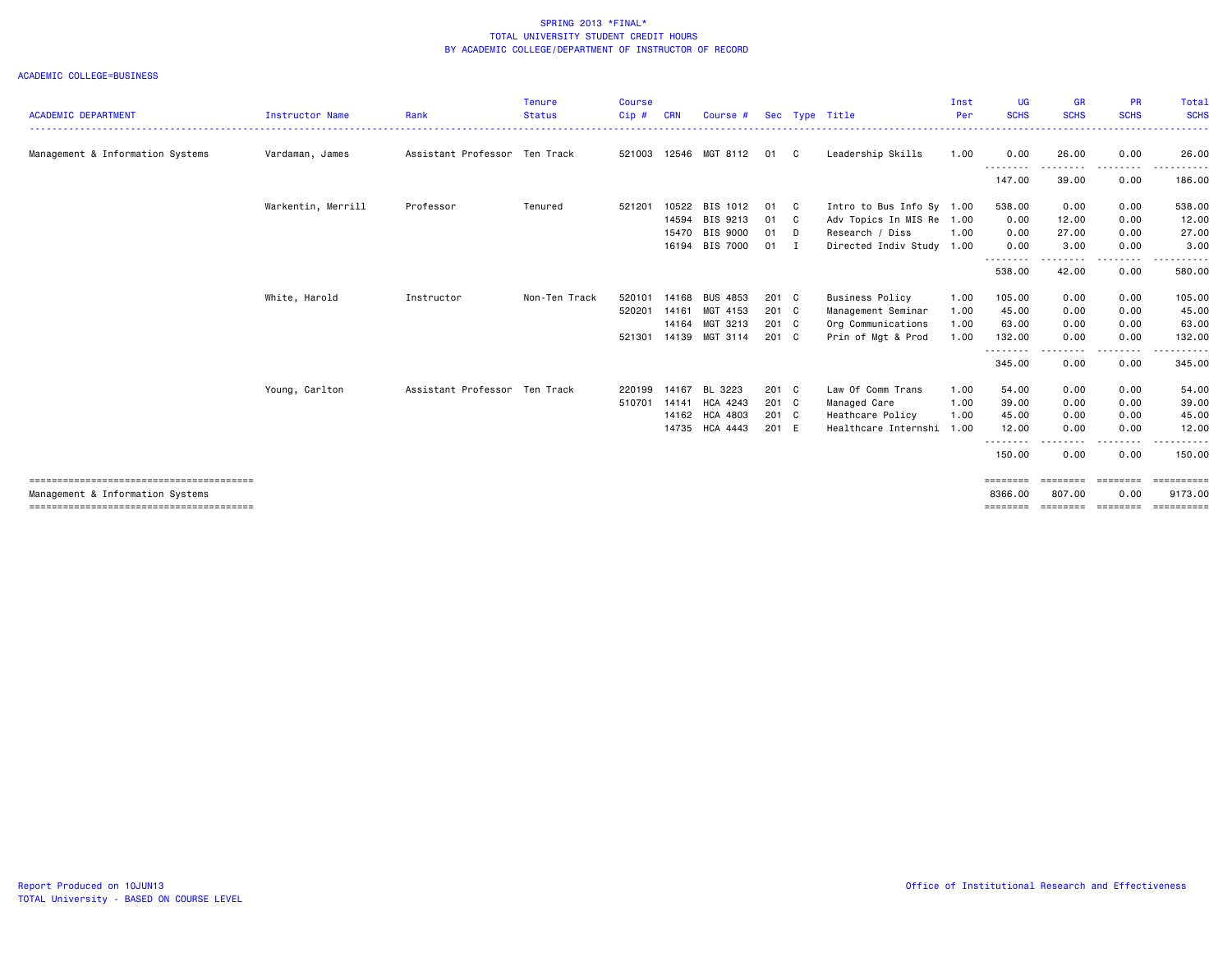|                                                       |                     |                               | <b>Tenure</b>  | <b>Course</b> |            |                             |          |              |                           | Inst | UG                         | <b>GR</b>                                                                                                                         | PR          | Total                                                                                                                                    |
|-------------------------------------------------------|---------------------|-------------------------------|----------------|---------------|------------|-----------------------------|----------|--------------|---------------------------|------|----------------------------|-----------------------------------------------------------------------------------------------------------------------------------|-------------|------------------------------------------------------------------------------------------------------------------------------------------|
| <b>ACADEMIC DEPARTMENT</b>                            | Instructor Name     | Rank                          | <b>Status</b>  | $Cip$ #       | <b>CRN</b> | Course #                    |          |              | Sec Type Title            | Per  | <b>SCHS</b>                | <b>SCHS</b>                                                                                                                       | <b>SCHS</b> | <b>SCHS</b><br>$\frac{1}{2} \left( \frac{1}{2} \right) \left( \frac{1}{2} \right) \left( \frac{1}{2} \right) \left( \frac{1}{2} \right)$ |
| Marketing, Quantitative Analysis & Busin Adams, Frank |                     | Assistant Professor Ten Track |                | 521401        | 12576      | MKT 4813                    | 02       | C            | Marketing-Mgt             | 1.00 | 45.00                      | 0.00                                                                                                                              | 0.00        | 45.00                                                                                                                                    |
|                                                       |                     |                               |                |               | 14595      | MKT 4033                    | 01       | C            | International Transp 1.00 |      | 84.00<br>.                 | 0.00<br>.                                                                                                                         | 0.00        | 84.00<br>.                                                                                                                               |
|                                                       |                     |                               |                |               |            |                             |          |              |                           |      | 129.00                     | 0.00                                                                                                                              | 0.00        | 129.00                                                                                                                                   |
|                                                       | Adkerson, Jeffrey   | Non-Faculty                   | Non-Faculty    | 521401        | 12552      | MKT 2221                    | 01       | $\mathsf{L}$ | Golf Professional De 1.00 |      | 40.00                      | 0.00                                                                                                                              | 0.00        | 40.00                                                                                                                                    |
|                                                       |                     |                               |                |               | 12553      | MKT 2241                    | 01       | $\mathsf{L}$ | Golf Professional De      | 1.00 | 28.00                      | 0.00                                                                                                                              | 0.00        | 28.00                                                                                                                                    |
|                                                       |                     |                               |                |               | 12554      | MKT 2311                    | 01       | L.           | Golf Professional De      | 1.00 | 13.00<br>.                 | 0.00<br>.                                                                                                                         | 0.00<br>.   | 13.00<br>.                                                                                                                               |
|                                                       |                     |                               |                |               |            |                             |          |              |                           |      | 81.00                      | 0.00                                                                                                                              | 0.00        | 81.00                                                                                                                                    |
|                                                       | Barnwell, Robert    | Grad Teach Assist             | Not Applicable | 521401        | 12563      | MKT 4123                    | 01       | C            | Advertising               | 1.00 | 135.00<br>$- - - -$        | 0.00                                                                                                                              | 0.00        | 135.00                                                                                                                                   |
|                                                       |                     |                               |                |               |            |                             |          |              |                           |      | 135.00                     | 0.00                                                                                                                              | 0.00        | 135.00                                                                                                                                   |
|                                                       | Blakeney, Alisha    | Grad Teach Assist             | Not Applicable |               |            | 521401 14598 MKT 4143       | 01       | $\mathbf{C}$ | Sales Management          | 1.00 | 39.00                      | 0.00                                                                                                                              | 0.00        | 39.00                                                                                                                                    |
|                                                       |                     |                               |                |               |            |                             |          |              |                           |      | 39.00                      | 0.00                                                                                                                              | 0.00        | 39.00                                                                                                                                    |
|                                                       | Bryant, James       | Lecturer                      | Non-Ten Track  | 220199        |            | 13434 BL 8112               | 511 C    |              | Law Ethics Disp Res       | 1.00 | 0.00                       | 64.00                                                                                                                             | 0.00        | 64.00                                                                                                                                    |
|                                                       |                     |                               |                |               |            |                             |          |              |                           |      | .<br>0.00                  | 64.00                                                                                                                             | 0.00        | . <u>.</u> .<br>64.00                                                                                                                    |
|                                                       |                     |                               |                |               |            |                             |          |              |                           |      |                            |                                                                                                                                   |             |                                                                                                                                          |
|                                                       | Collier, Joel       | Associate Professor Tenured   |                | 521401        | 13681      | MKT 8153                    | 511 C    |              | Strategic Marketing       | 1.00 | 0.00                       | 57.00                                                                                                                             | 0.00        | 57.00                                                                                                                                    |
|                                                       |                     |                               |                |               | 14600      | MKT 8543<br><b>MKT 9000</b> | 01<br>01 | S<br>D       | Quant Mkt Sem             | 1.00 | 0.00                       | 30.00                                                                                                                             | 0.00        | 30.00                                                                                                                                    |
|                                                       |                     |                               |                |               | 15875      |                             |          |              | Research / Diss           | 1.00 | 0.00<br>.<br>$\sim$ $\sim$ | 9.00<br>.                                                                                                                         | 0.00<br>.   | 9.00<br>.                                                                                                                                |
|                                                       |                     |                               |                |               |            |                             |          |              |                           |      | 0.00                       | 96.00                                                                                                                             | 0.00        | 96.00                                                                                                                                    |
|                                                       | Cook, Cecelia       | Instructor                    | Non-Ten Track  | 220199        | 10543      | BL 2413                     | 01       | C            | Legal Envt Bus            | 1.00 | 453.00                     | 0.00                                                                                                                              | 0.00        | 453.00                                                                                                                                   |
|                                                       |                     |                               |                |               | 10544      | BL 2413                     | 02       | C            | Legal Envt Bus            | 1.00 | 579.00                     | 0.00                                                                                                                              | 0.00        | 579.00                                                                                                                                   |
|                                                       |                     |                               |                |               | 10547      | BL 3223                     | 01       | C            | Law Of Comm Trans         | 1.00 | 156.00                     | 0.00                                                                                                                              | 0.00        | 156.00                                                                                                                                   |
|                                                       |                     |                               |                |               |            | 10548 BL 3223               | 02       | C            | Law Of Comm Trans         | 1.00 | 141.00<br>. <b>.</b>       | 0.00<br>-----                                                                                                                     | 0.00<br>.   | 141.00<br>.                                                                                                                              |
|                                                       |                     |                               |                |               |            |                             |          |              |                           |      | 1329.00                    | 0.00                                                                                                                              | 0.00        | 1329.00                                                                                                                                  |
|                                                       | Ford, Toni-Rochelle | Grad Teach Assist             | Not Applicable |               |            | 521401 13675 MKT 3013       | 504 C    |              | Principles Of Mkt         | 1.00 | 54.00<br>.                 | 0.00<br>.                                                                                                                         | 0.00<br>.   | 54.00<br>.                                                                                                                               |
|                                                       |                     |                               |                |               |            |                             |          |              |                           |      | 54.00                      | 0.00                                                                                                                              | 0.00        | 54.00                                                                                                                                    |
|                                                       | Goree, Michael      | Instructor                    | Non-Ten Track  | 521401        | 12558      | MKT 3213                    | 01       | C            | Retailing                 | 1.00 | 177.00                     | 0.00                                                                                                                              | 0.00        | 177.00                                                                                                                                   |
|                                                       |                     |                               |                |               | 12559      | MKT 3213                    | 02       | C            | Retailing                 | 1.00 | 177.00                     | 0.00                                                                                                                              | 0.00        | 177.00                                                                                                                                   |
|                                                       |                     |                               |                | 521499        | 12572      | MKT 4613                    | 01       | C            | Services Marketing        | 1.00 | 225.00                     | 0.00                                                                                                                              | 0.00        | 225.00                                                                                                                                   |
|                                                       |                     |                               |                |               | 12573      | MKT 4613                    | 02       | C            | Services Marketing        | 1.00 | 147.00<br>.                | 0.00<br>$\frac{1}{2} \left( \frac{1}{2} \right) \left( \frac{1}{2} \right) \left( \frac{1}{2} \right) \left( \frac{1}{2} \right)$ | 0.00<br>.   | 147.00<br>2.2.2.2.2.3                                                                                                                    |
|                                                       |                     |                               |                |               |            |                             |          |              |                           |      | 726.00                     | 0.00                                                                                                                              | 0.00        | 726.00                                                                                                                                   |
|                                                       | Graham, Kenneth     | Grad Teach Assist             | Not Applicable |               |            | 521401 14596 MKT 3933       | 01 C     |              | International Mkt         | 1.00 | 117.00                     | 0.00                                                                                                                              | 0.00        | 117.00                                                                                                                                   |
|                                                       |                     |                               |                |               |            |                             |          |              |                           |      | . <b>.</b><br>117.00       | -----<br>0.00                                                                                                                     | .<br>0.00   | .<br>117.00                                                                                                                              |
|                                                       | Hill, William       | Associate Professor Tenured   |                | 521401 13678  |            | MKT 6143                    | 501 C    |              | Sales Management          | 1.00 | 0.00                       | 96.00                                                                                                                             | 0.00        | 96.00                                                                                                                                    |
|                                                       |                     |                               |                |               | 14133      | MKT 4533                    | 201 C    |              | Marketing Research        | 1.00 | 24.00                      | 0.00                                                                                                                              | 0.00        | 24.00                                                                                                                                    |
|                                                       |                     |                               |                |               | 14149      | MKT 3013                    | 201 C    |              | Principles Of Mkt         | 1.00 | 66.00                      | 0.00                                                                                                                              | 0.00        | 66.00                                                                                                                                    |
|                                                       |                     |                               |                |               | 15984      | MKT 4413                    | 201      | C            | Consumer Behavior         | 1.00 | 3.00                       | 0.00                                                                                                                              | 0.00        | 3.00                                                                                                                                     |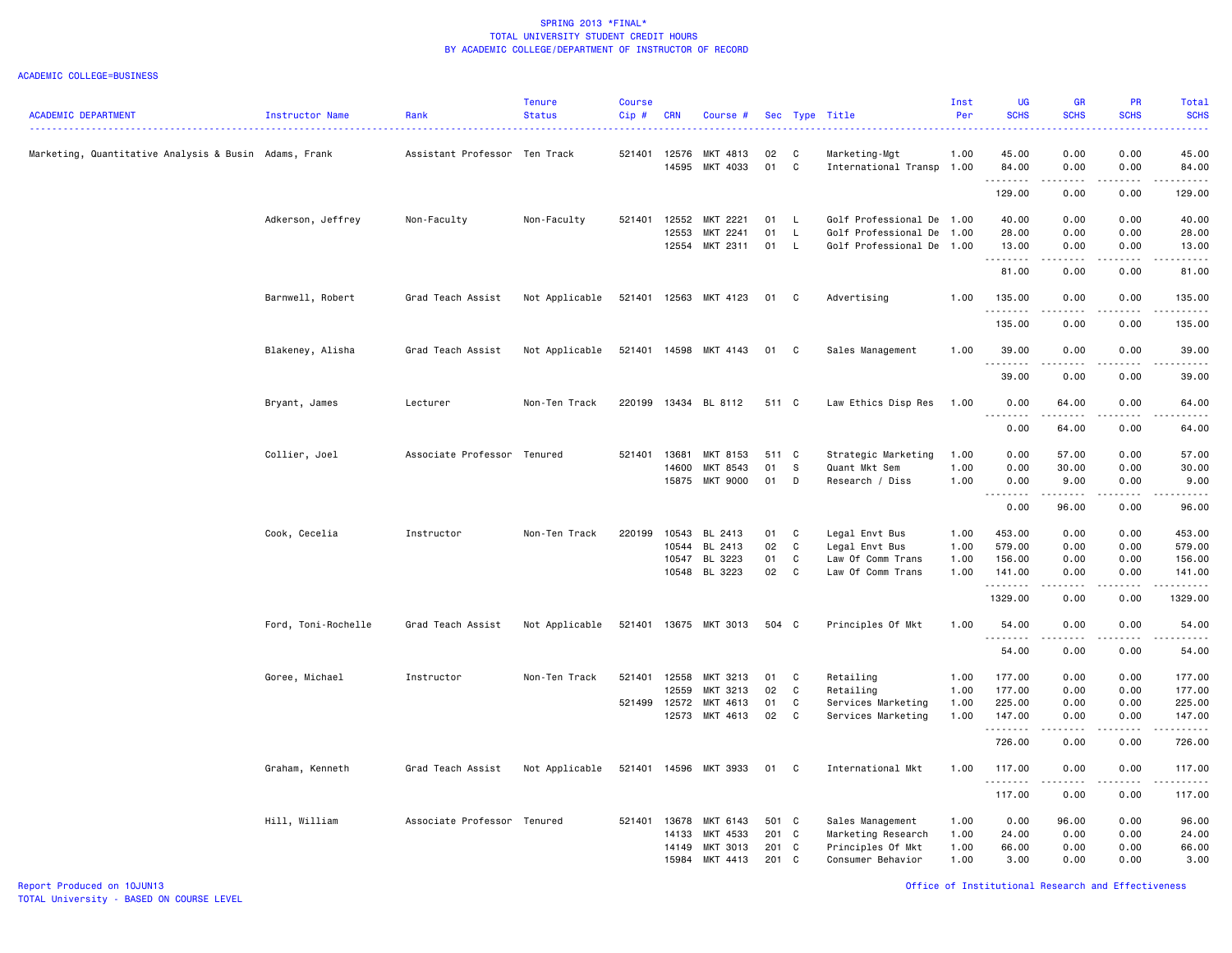| <b>ACADEMIC DEPARTMENT</b>                               | Instructor Name  | Rank                          | <b>Tenure</b><br><b>Status</b> | <b>Course</b><br>Cip# | <b>CRN</b>     | Course #             |             |                             | Sec Type Title                                         | Inst<br>Per  | UG<br><b>SCHS</b>  | <b>GR</b><br><b>SCHS</b> | PR<br><b>SCHS</b>                                                                                                                                            | <b>Total</b><br><b>SCHS</b>                                                |
|----------------------------------------------------------|------------------|-------------------------------|--------------------------------|-----------------------|----------------|----------------------|-------------|-----------------------------|--------------------------------------------------------|--------------|--------------------|--------------------------|--------------------------------------------------------------------------------------------------------------------------------------------------------------|----------------------------------------------------------------------------|
|                                                          |                  |                               |                                |                       |                |                      |             |                             |                                                        |              | <u>.</u>           | .                        | <u>.</u>                                                                                                                                                     | $- - - - - -$                                                              |
|                                                          |                  |                               |                                |                       |                |                      |             |                             |                                                        |              | 93.00              | 96.00                    | 0.00                                                                                                                                                         | 189.00                                                                     |
| Marketing, Quantitative Analysis & Busin Lam, Wai-Cheong |                  | Instructor                    | Non-Ten Track                  | 521302                | 10554          | BQA 2113             | 01          | C                           | Bus Stat Methods I                                     | 1.00         | 198.00             | 0.00                     | 0.00                                                                                                                                                         | 198.00                                                                     |
|                                                          |                  |                               |                                |                       | 10555          | BQA 2113             | 02          | C                           | Bus Stat Methods I                                     | 1.00         | 87.00              | 0.00                     | 0.00                                                                                                                                                         | 87.00                                                                      |
|                                                          |                  |                               |                                |                       | 10559          | BQA 3123             | 01          | C                           | Bus Stat Methods II                                    | 1.00         | 180.00             | 0.00                     | 0.00                                                                                                                                                         | 180.00                                                                     |
|                                                          |                  |                               |                                |                       | 10560          | BQA 3123             | 02          | C                           | Bus Stat Methods II                                    | 1.00         | 99.00<br>.         | 0.00<br>د د د د          | 0.00<br>.                                                                                                                                                    | 99.00                                                                      |
|                                                          |                  |                               |                                |                       |                |                      |             |                             |                                                        |              | 564.00             | 0.00                     | 0.00                                                                                                                                                         | 564.00                                                                     |
|                                                          | Liddell, Gloria  | Assistant Professor Ten Track |                                | 220199                | 10553<br>13431 | BL 8112              | 01          | C                           | Law Ethics Disp Res                                    | 1.00         | 0.00               | 36.00                    | 0.00                                                                                                                                                         | 36.00                                                                      |
|                                                          |                  |                               |                                | 521501                | 10550          | BL 8112<br>BL 4333   | 521 C<br>01 | C                           | Law Ethics Disp Res<br>Real Estate Law                 | 1.00<br>1.00 | 0.00<br>66.00      | 68.00<br>0.00            | 0.00<br>0.00                                                                                                                                                 | 68.00<br>66.00                                                             |
|                                                          |                  |                               |                                |                       | 10552          | BL 6333              | 01          | C                           | Real Estate Law                                        | 1.00         | 0.00               | 12.00                    | 0.00                                                                                                                                                         | 12.00                                                                      |
|                                                          |                  |                               |                                |                       | 13193          | REF 4333             | 01          | C                           | Real Estate Law                                        | 1.00         | 30.00              | 0.00                     | 0.00                                                                                                                                                         | 30.00                                                                      |
|                                                          |                  |                               |                                |                       |                |                      |             |                             |                                                        |              | .                  | .                        | .                                                                                                                                                            | .                                                                          |
|                                                          |                  |                               |                                |                       |                |                      |             |                             |                                                        |              | 96.00              | 116.00                   | 0.00                                                                                                                                                         | 212.00                                                                     |
|                                                          | Liddell, Pearson | Professor                     | Tenured                        | 220199                | 10545          | BL 2413              | 03          | C                           | Legal Envt Bus                                         | 1.00         | 174.00             | 0.00                     | 0.00                                                                                                                                                         | 174.00                                                                     |
|                                                          |                  |                               |                                |                       | 10549          | BL 4273              | 01          | C                           | Int Bus Law                                            | 1.00         | 93.00              | 0.00                     | 0.00                                                                                                                                                         | 93.00                                                                      |
|                                                          |                  |                               |                                |                       |                | 10551 BL 6273        | 01          | C                           | Int Bus Law                                            | 1.00         | 0.00<br>. <b>.</b> | 18.00<br>.               | 0.00<br>.                                                                                                                                                    | 18.00<br>.                                                                 |
|                                                          |                  |                               |                                |                       |                |                      |             |                             |                                                        |              | 267.00             | 18.00                    | 0.00                                                                                                                                                         | 285.00                                                                     |
|                                                          | Lueg, Jason      | Professor                     | Tenured                        | 521401                | 12575          | MKT 4813             | 01          | C                           | Marketing-Mgt                                          | 1.00         | 69.00              | 0.00                     | 0.00                                                                                                                                                         | 69.00                                                                      |
|                                                          |                  |                               |                                |                       | 15480          | MKT 4000             | 01          | $\mathbf I$                 | Directed Indiv Study                                   | 1.00         | 3.00               | 0.00                     | 0.00                                                                                                                                                         | 3.00                                                                       |
|                                                          |                  |                               |                                |                       | 15986          | MKT 4000             | 02          | $\mathbf{I}$                | Directed Indiv Study 1.00                              |              | 3.00               | 0.00                     | 0.00                                                                                                                                                         | 3.00                                                                       |
|                                                          |                  |                               |                                |                       | 16006          | MKT 4000             | 03          | I                           | Directed Indiv Study                                   | 1.00         | 3.00               | 0.00                     | 0.00                                                                                                                                                         | 3.00                                                                       |
|                                                          |                  |                               |                                |                       | 16409          | MKT 4000             | 04          | $\mathbf{I}$                | Directed Indiv Study 1.00                              |              | 3.00               | 0.00                     | 0.00                                                                                                                                                         | 3.00                                                                       |
|                                                          |                  |                               |                                |                       | 16411<br>16418 | MKT 4000<br>MKT 4000 | 05<br>06    | $\mathbf I$<br>$\mathbf{I}$ | Directed Indiv Study 1.00<br>Directed Indiv Study 1.00 |              | 3.00<br>3.00       | 0.00<br>0.00             | 0.00<br>0.00                                                                                                                                                 | 3.00<br>3.00                                                               |
|                                                          |                  |                               |                                |                       |                |                      |             |                             |                                                        |              | <u>.</u>           | .                        | .                                                                                                                                                            | .                                                                          |
|                                                          |                  |                               |                                |                       |                |                      |             |                             |                                                        |              | 87.00              | 0.00                     | 0.00                                                                                                                                                         | 87.00                                                                      |
|                                                          | Lueg, Nicole     | Professor                     | Tenured                        | 521401                | 12567          | MKT 4413             | 01          | C                           | Consumer Behavior                                      | 1.00         | 165.00             | 0.00                     | 0.00                                                                                                                                                         | 165.00                                                                     |
|                                                          |                  |                               |                                |                       | 12568          | MKT 4413             | 02          | C                           | Consumer Behavior                                      | 1.00         | 165.00             | 0.00                     | 0.00                                                                                                                                                         | 165.00                                                                     |
|                                                          |                  |                               |                                |                       | 15888          | <b>MKT 9000</b>      | 02          | D                           | Research / Diss                                        | 1.00         | 0.00<br>. <b>.</b> | 18.00<br>.               | 0.00<br>.                                                                                                                                                    | 18.00<br>$\omega_{\alpha}=\omega_{\alpha}=\omega_{\alpha}=\omega_{\alpha}$ |
|                                                          |                  |                               |                                |                       |                |                      |             |                             |                                                        |              | 330.00             | 18.00                    | 0.00                                                                                                                                                         | 348.00                                                                     |
|                                                          | McCormick, James | Instructor                    | Non-Ten Track                  | 521302                | 10556          | BQA 2113             | 03          | C                           | Bus Stat Methods I                                     | 1.00         | 219.00             | 0.00                     | 0.00                                                                                                                                                         | 219.00                                                                     |
|                                                          |                  |                               |                                |                       | 10557          | BQA 2113             | 04          | C                           | Bus Stat Methods I                                     | 1.00         | 222.00             | 0.00                     | 0.00                                                                                                                                                         | 222.00                                                                     |
|                                                          |                  |                               |                                |                       | 10558          | BQA 2113             | 05          | C                           | Bus Stat Methods I                                     | 1.00         | 219.00             | 0.00                     | 0.00                                                                                                                                                         | 219.00                                                                     |
|                                                          |                  |                               |                                |                       | 10563          | BQA 3123             | 05          | C                           | Bus Stat Methods II                                    | 1.00         | 219.00             | 0.00                     | 0.00                                                                                                                                                         | 219.00                                                                     |
|                                                          |                  |                               |                                |                       |                |                      |             |                             |                                                        |              | .<br>879.00        | .<br>0.00                | المتماما<br>0.00                                                                                                                                             | .<br>879.00                                                                |
|                                                          | Moore, Melissa   | Professor                     | Tenured                        | 521401 12555          |                | MKT 3013             | 01          | C                           | Principles Of Mkt                                      | 1.00         | 753.00             | 0.00                     | 0.00                                                                                                                                                         | 753.00                                                                     |
|                                                          |                  |                               |                                |                       |                | 12556 MKT 3013       | 02          | C                           | Principles Of Mkt                                      | 1.00         | 402.00             | 0.00                     | 0.00                                                                                                                                                         | 402.00                                                                     |
|                                                          |                  |                               |                                |                       |                |                      |             |                             |                                                        |              | .<br>1155.00       | .<br>0.00                | $\frac{1}{2} \left( \frac{1}{2} \right) \left( \frac{1}{2} \right) \left( \frac{1}{2} \right) \left( \frac{1}{2} \right) \left( \frac{1}{2} \right)$<br>0.00 | .<br>1155.00                                                               |
|                                                          | Moore, Robert    | Professor                     | Tenured                        | 521401 12565          |                | MKT 4213             | 01          | C                           | Internet Marketing                                     | 1.00         | 93.00              | 0.00                     | 0.00                                                                                                                                                         | 93.00                                                                      |
|                                                          |                  |                               |                                |                       | 12578          | MKT 6213             | 01          | C                           | Internet Marketing                                     | 1.00         | 0.00               | 15.00                    | 0.00                                                                                                                                                         | 15.00                                                                      |
|                                                          |                  |                               |                                |                       | 14599          | MKT 9333             | 01          | S                           | Adv Mkt Theory                                         | 1.00         | 0.00               | 9.00                     | 0.00                                                                                                                                                         | 9.00                                                                       |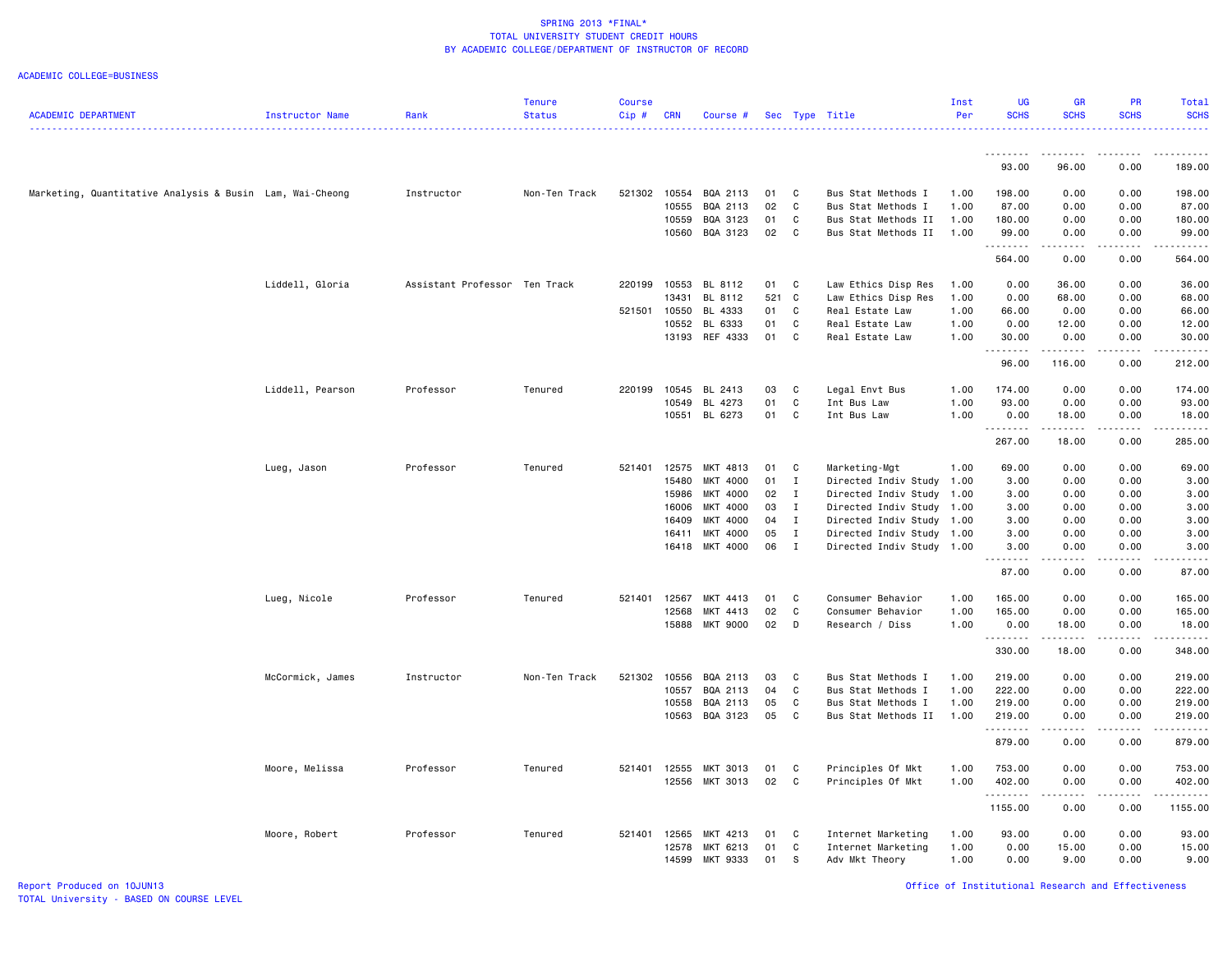| ACADEMIC DEPARTMENT                                      | Instructor Name   | Rank                        | <b>Tenure</b><br><b>Status</b> | <b>Course</b><br>Cip# | <b>CRN</b> | Course #              |       |              | Sec Type Title            | Inst<br>Per | <b>UG</b><br><b>SCHS</b>                                                                    | <b>GR</b><br><b>SCHS</b>                                                                                                                                      | PR<br><b>SCHS</b>    | Total<br><b>SCHS</b>  |
|----------------------------------------------------------|-------------------|-----------------------------|--------------------------------|-----------------------|------------|-----------------------|-------|--------------|---------------------------|-------------|---------------------------------------------------------------------------------------------|---------------------------------------------------------------------------------------------------------------------------------------------------------------|----------------------|-----------------------|
|                                                          |                   |                             |                                |                       |            |                       |       |              |                           |             |                                                                                             |                                                                                                                                                               |                      |                       |
|                                                          |                   |                             |                                |                       |            |                       |       |              |                           |             | .<br>93.00                                                                                  | 24.00                                                                                                                                                         | 0.00                 | 117.00                |
| Marketing, Quantitative Analysis & Busin Pelletier, Mark |                   | Grad Teach Assist           | Not Applicable                 |                       |            | 521401 12561 MKT 4113 | 01 C  |              | Personal Selling          | 1.00        | 105.00<br>.                                                                                 | 0.00<br>$\sim$ $\sim$ $\sim$ $\sim$                                                                                                                           | 0.00                 | 105.00                |
|                                                          |                   |                             |                                |                       |            |                       |       |              |                           |             | 105.00                                                                                      | 0.00                                                                                                                                                          | 0.00                 | 105.00                |
|                                                          | Pompelia, Anthony | Lecturer                    | Non-Ten Track                  |                       |            | 521401 14169 MKT 4123 | 201 C |              | Advertising               | 1.00        | 21.00<br>.                                                                                  | 0.00<br>$\sim$ $\sim$ $\sim$ $\sim$                                                                                                                           | 0.00<br>.            | 21.00                 |
|                                                          |                   |                             |                                |                       |            |                       |       |              |                           |             | 21.00                                                                                       | 0.00                                                                                                                                                          | 0.00                 | 21.00                 |
|                                                          | Shanahan, Kevin   | Associate Professor Tenured |                                | 089999                | 15946      | MKT 4990              | 801 A |              | Special Topic In MKT 1.00 |             | 6.00                                                                                        | 0.00                                                                                                                                                          | 0.00                 | 6.00                  |
|                                                          |                   |                             |                                |                       | 15947      | MKT 6990              | 801 A |              | Special Topic In MKT      | 1.00        | 0.00                                                                                        | 9.00                                                                                                                                                          | 0.00                 | 9.00                  |
|                                                          |                   |                             |                                | 521401                | 12562      | MKT 4113              | 02    | C            | Personal Selling          | 1.00        | 204.00                                                                                      | 0.00                                                                                                                                                          | 0.00                 | 204.00                |
|                                                          |                   |                             |                                |                       |            | 12564 MKT 4123        | 02 C  |              | Advertising               | 1.00        | 177.00<br>.                                                                                 | 0.00<br>.                                                                                                                                                     | 0.00<br>.            | 177.00                |
|                                                          |                   |                             |                                |                       |            |                       |       |              |                           |             | 387.00                                                                                      | 9.00                                                                                                                                                          | 0.00                 | 396.00                |
|                                                          | Sullivan, J.      | Professor                   | Tenured                        | 521302                | 10566      | BQA 9533              | 01 C  |              | Adv Stat Bus Dec          | 1.00        | 0.00                                                                                        | 9.00                                                                                                                                                          | 0.00                 | 9.00                  |
|                                                          |                   |                             |                                |                       |            | 13440 BQA 8443        | 501 C |              | Stat Analy Bus Dec        | 1.00        | 0.00<br>.                                                                                   | 84.00<br>$\frac{1}{2} \left( \frac{1}{2} \right) \left( \frac{1}{2} \right) \left( \frac{1}{2} \right) \left( \frac{1}{2} \right) \left( \frac{1}{2} \right)$ | 0.00<br>.            | 84.00                 |
|                                                          |                   |                             |                                |                       |            |                       |       |              |                           |             | 0.00                                                                                        | 93.00                                                                                                                                                         | 0.00                 | 93.00                 |
|                                                          | Tahai, Alireza    | Professor                   | Tenured                        | 521302                | 10561      | BQA 3123              | 03    | C            | Bus Stat Methods II       | 1.00        | 219.00                                                                                      | 0.00                                                                                                                                                          | 0.00                 | 219.00                |
|                                                          |                   |                             |                                |                       |            | 10562 BQA 3123        | 04 C  |              | Bus Stat Methods II       | 1.00        | 141.00<br>.                                                                                 | 0.00<br>.                                                                                                                                                     | 0.00<br>$-$ - - - -  | 141.00<br>.           |
|                                                          |                   |                             |                                |                       |            |                       |       |              |                           |             | 360.00                                                                                      | 0.00                                                                                                                                                          | 0.00                 | 360.00                |
|                                                          | Taylor, Ronald    | Professor                   | Tenured                        | 521302                | 10565      | BQA 8233              | 01    | C            | Quant Analysis & Bus      | 1.00        | 0.00                                                                                        | 51.00                                                                                                                                                         | 0.00                 | 51.00                 |
|                                                          |                   |                             |                                |                       |            | 13437 BQA 8233        | 501 C |              | Quant Analysis & Bus 1.00 |             | 0.00<br>.                                                                                   | 51.00<br>.                                                                                                                                                    | 0.00<br>.            | 51.00<br>.            |
|                                                          |                   |                             |                                |                       |            |                       |       |              |                           |             | 0.00                                                                                        | 102.00                                                                                                                                                        | 0.00                 | 102.00                |
|                                                          | Verdell, Angela   | Non-Faculty                 | Non-Faculty                    | 140101                |            | 14553 GE 2990         | 01    | $\mathbf{C}$ | Special Topic In GE       | 1.00        | 24.00<br>.                                                                                  | 0.00<br>$\sim$ $\sim$ $\sim$                                                                                                                                  | 0.00                 | 24.00                 |
|                                                          |                   |                             |                                |                       |            |                       |       |              |                           |             | 24.00                                                                                       | 0.00                                                                                                                                                          | 0.00                 | 24.00                 |
|                                                          | Webster, Cynthia  | Professor                   | Tenured                        | 521401                | 12570      | MKT 4533              | 01    | C            | Marketing Research        | 1.00        | 111.00                                                                                      | 0.00                                                                                                                                                          | 0.00                 | 111.00                |
|                                                          |                   |                             |                                |                       |            | 12571 MKT 4533        | 02    | $\mathbf{C}$ | Marketing Research        | 1.00        | 51.00<br>.                                                                                  | 0.00                                                                                                                                                          | 0.00                 | 51.00                 |
|                                                          |                   |                             |                                |                       |            |                       |       |              |                           |             | 162.00                                                                                      | 0.00                                                                                                                                                          | 0.00                 | 162.00                |
|                                                          | Wilder, Kelly     | Grad Teach Assist           | Not Applicable                 | 521401                | 12577      | MKT 4813              | 03    | - C          | Marketing-Mgt             | 1.00        | 102.00<br>. <b>.</b>                                                                        | 0.00                                                                                                                                                          | 0.00                 | 102.00                |
|                                                          |                   |                             |                                |                       |            |                       |       |              |                           |             | 102.00                                                                                      | 0.00                                                                                                                                                          | 0.00                 | 102.00                |
|                                                          |                   |                             |                                |                       |            |                       |       |              |                           |             | ========                                                                                    | ========                                                                                                                                                      | $=$ ========         | ==========            |
| Marketing, Quantitative Analysis & Busin                 |                   |                             |                                |                       |            |                       |       |              |                           |             | 7335.00<br>$\begin{array}{c} \texttt{m} = \texttt{m} = \texttt{m} = \texttt{m} \end{array}$ | 636.00<br>$=$ ========                                                                                                                                        | 0.00<br>$=$ ======== | 7971.00<br>-222222222 |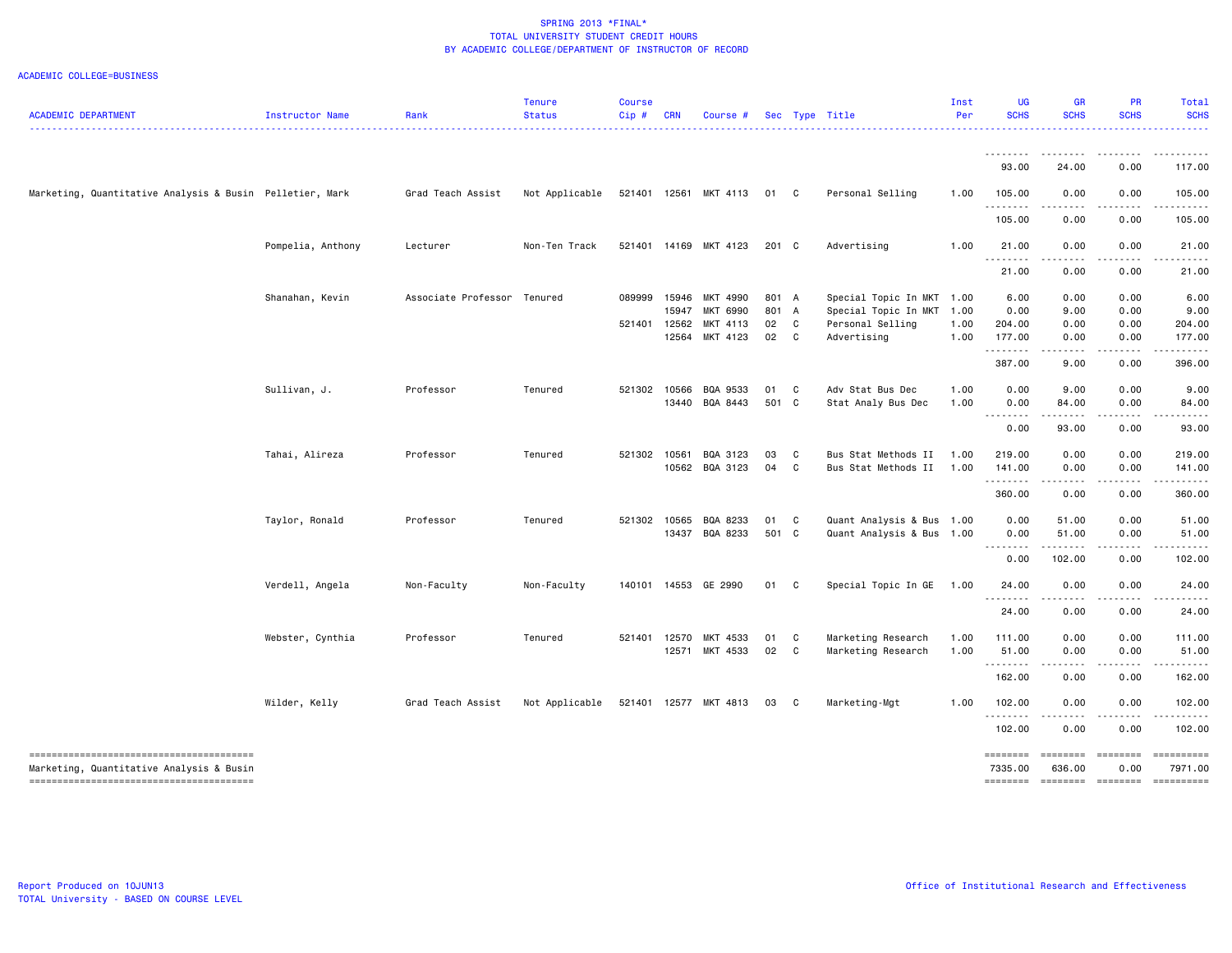#### ACADEMIC COLLEGE=BUSINESS

|                            |                    |                               | <b>Tenure</b> | Course |            |                |       |              |                           | Inst | <b>UG</b>          | GR                                                                                                                                                           | <b>PR</b>   | <b>Total</b>                                                                                                                                                                              |
|----------------------------|--------------------|-------------------------------|---------------|--------|------------|----------------|-------|--------------|---------------------------|------|--------------------|--------------------------------------------------------------------------------------------------------------------------------------------------------------|-------------|-------------------------------------------------------------------------------------------------------------------------------------------------------------------------------------------|
| <b>ACADEMIC DEPARTMENT</b> | Instructor Name    | Rank                          | <b>Status</b> | Cip#   | <b>CRN</b> | Course #       | Sec   | Type         | Title                     | Per  | <b>SCHS</b>        | <b>SCHS</b>                                                                                                                                                  | <b>SCHS</b> | <b>SCHS</b><br>$\omega$ is $\omega$ in .                                                                                                                                                  |
| School of Accountancy      | Addy, Noel         | Associate Professor Tenured   |               | 520301 | 10060      | ACC 3033       | 01    | C            | Intermediate Acc II       | 1.00 | 87.00              | 0.00                                                                                                                                                         | 0.00        | 87.00                                                                                                                                                                                     |
|                            |                    |                               |               |        | 10061      | ACC 3033       | 02    | C            | Intermediate Acc II       | 1.00 | 153.00             | 0.00                                                                                                                                                         | 0.00        | 153.00                                                                                                                                                                                    |
|                            |                    |                               |               |        | 10074      | ACC 8053       | 01    | C            | Fin Acc Policy            | 1.00 | 0.00               | 99.00                                                                                                                                                        | 0.00        | 99.00                                                                                                                                                                                     |
|                            |                    |                               |               |        | 15447      | ACC 4000       | 02    | $\mathbf{I}$ | Directed Indiv Study 1.00 |      | 3.00               | 0.00                                                                                                                                                         | 0.00        | 3.00                                                                                                                                                                                      |
|                            |                    |                               |               |        | 16152      | ACC 4000       | 03    | $\mathbf{I}$ | Directed Indiv Study 1.00 |      | 3.00               | 0.00                                                                                                                                                         | 0.00        | 3.00                                                                                                                                                                                      |
|                            |                    |                               |               | 520399 | 13400      | ACC 8112       | 511 C |              | Fin & Acc Rpt Anal        | 1.00 | 0.00               | 76.00                                                                                                                                                        | 0.00        | 76.00<br>.                                                                                                                                                                                |
|                            |                    |                               |               |        |            |                |       |              |                           |      | 246.00             | 175.00                                                                                                                                                       | 0.00        | 421.00                                                                                                                                                                                    |
|                            | Allen, Paul        | Lecturer                      | Non-Ten Track | 520301 |            | 14140 ACC 3033 | 201 C |              | Intermediate Acc II       | 1.00 | 45.00<br>.         | 0.00                                                                                                                                                         | 0.00        | 45.00<br>.                                                                                                                                                                                |
|                            |                    |                               |               |        |            |                |       |              |                           |      | 45.00              | 0.00                                                                                                                                                         | 0.00        | 45.00                                                                                                                                                                                     |
|                            | Carraway, Janet    | Non-Faculty                   | Non-Faculty   | 520301 |            | 10042 ACC 2013 | 01    | C            | Prin Financial Acct       | 1.00 | 228.00<br>.        | 0.00                                                                                                                                                         | 0.00        | 228.00<br>$\frac{1}{2} \left( \frac{1}{2} \right) \left( \frac{1}{2} \right) \left( \frac{1}{2} \right) \left( \frac{1}{2} \right) \left( \frac{1}{2} \right) \left( \frac{1}{2} \right)$ |
|                            |                    |                               |               |        |            |                |       |              |                           |      | 228.00             | 0.00                                                                                                                                                         | 0.00        | 228.00                                                                                                                                                                                    |
|                            | Carver, Brian      | Assistant Professor Ten Track |               | 520301 | 10051      | ACC 2023       | 06    | C            | Prin Managerial Acct 1.00 |      | 180.00             | 0.00                                                                                                                                                         | 0.00        | 180.00                                                                                                                                                                                    |
|                            |                    |                               |               |        | 10064      | ACC 4023       | 01    | C            | Advanced ACC              | 1.00 | 75.00              | 0.00                                                                                                                                                         | 0.00        | 75.00                                                                                                                                                                                     |
|                            |                    |                               |               |        | 10069      | ACC 6023       | 01    | $\mathtt{C}$ | Advanced ACC              | 1.00 | 0.00<br>. <b>.</b> | 24.00<br>.                                                                                                                                                   | 0.00<br>.   | 24.00<br>.                                                                                                                                                                                |
|                            |                    |                               |               |        |            |                |       |              |                           |      | 255.00             | 24.00                                                                                                                                                        | 0.00        | 279.00                                                                                                                                                                                    |
|                            | Ennis, Kevin       | Associate Professor Tenured   |               | 520301 | 14137      | ACC 4013       | 201 C |              | Income Tax I              | 1.00 | 48.00              | 0.00                                                                                                                                                         | 0.00        | 48.00                                                                                                                                                                                     |
|                            |                    |                               |               |        | 14158      | ACC 3003       | 201 C |              | Acct Systems I            | 1.00 | 36.00              | 0.00                                                                                                                                                         | 0.00        | 36.00                                                                                                                                                                                     |
|                            |                    |                               |               |        | 14160      | ACC 4033       | 201 C |              | Auditing                  | 1.00 | 33.00<br>.         | 0.00<br>$\frac{1}{2} \left( \frac{1}{2} \right) \left( \frac{1}{2} \right) \left( \frac{1}{2} \right) \left( \frac{1}{2} \right) \left( \frac{1}{2} \right)$ | 0.00<br>.   | 33.00                                                                                                                                                                                     |
|                            |                    |                               |               |        |            |                |       |              |                           |      | 117.00             | 0.00                                                                                                                                                         | 0.00        | 117.00                                                                                                                                                                                    |
|                            | Henderson, Belinda | Assistant Professor Ten Track |               | 520301 | 10043      | ACC 2013       | 02    | C            | Prin Financial Acct       | 1.00 | 222.00             | 0.00                                                                                                                                                         | 0.00        | 222.00                                                                                                                                                                                    |
|                            |                    |                               |               |        | 10044      | ACC 2013       | 03    | C            | Prin Financial Acct       | 1.00 | 207.00             | 0.00                                                                                                                                                         | 0.00        | 207.00                                                                                                                                                                                    |
|                            |                    |                               |               |        |            |                |       |              |                           |      | . <b>.</b>         | .                                                                                                                                                            | .           | $- - - - - -$                                                                                                                                                                             |
|                            |                    |                               |               |        |            |                |       |              |                           |      | 429.00             | 0.00                                                                                                                                                         | 0.00        | 429.00                                                                                                                                                                                    |
|                            | Lehman, Mark       | Lecturer                      | Non-Ten Track | 520301 | 10062      | ACC 3053       | 01    | C            | Acct Systems II           | 1.00 | 129.00             | 0.00                                                                                                                                                         | 0.00        | 129.00                                                                                                                                                                                    |
|                            |                    |                               |               |        | 10063      | ACC 3053       | 02    | C            | Acct Systems II           | 1.00 | 138.00             | 0.00                                                                                                                                                         | 0.00        | 138.00                                                                                                                                                                                    |
|                            |                    |                               |               |        |            |                |       |              |                           |      | .                  |                                                                                                                                                              | .           | .                                                                                                                                                                                         |
|                            |                    |                               |               |        |            |                |       |              |                           |      | 267.00             | 0.00                                                                                                                                                         | 0.00        | 267.00                                                                                                                                                                                    |
|                            | McNair, Frances    | Professor                     | Tenured       | 520301 | 10071      | ACC 6063       | 01    | C            | Income Tax II             | 1.00 | 0.00               | 57.00                                                                                                                                                        | 0.00        | 57.00                                                                                                                                                                                     |
|                            |                    |                               |               |        | 10075      | ACC 8093       | 01    | C            | Taxation of Part          | 1.00 | 0.00               | 21.00                                                                                                                                                        | 0.00        | 21.00                                                                                                                                                                                     |
|                            |                    |                               |               |        | 16031      | ACC 9000       | 01    | D            | Research / Diss           | 1.00 | 0.00               | 1.00                                                                                                                                                         | 0.00        | 1.00                                                                                                                                                                                      |
|                            |                    |                               |               | 521601 | 10067      | ACC 4063       | 01    | $\mathbb{C}$ | Income Tax II             | 1.00 | 45.00<br>.         | 0.00<br>.                                                                                                                                                    | 0.00<br>.   | 45.00<br>.                                                                                                                                                                                |
|                            |                    |                               |               |        |            |                |       |              |                           |      | 45.00              | 79.00                                                                                                                                                        | 0.00        | 124.00                                                                                                                                                                                    |
|                            | Pannell, Angela    | Instructor                    | Non-Ten Track | 520301 | 10047      | ACC 2023       | 01    | C            | Prin Managerial Acct 1.00 |      | 192.00             | 0.00                                                                                                                                                         | 0.00        | 192.00                                                                                                                                                                                    |
|                            |                    |                               |               |        | 10048      | ACC 2023       | 02    | C            | Prin Managerial Acct 1.00 |      | 75.00              | 0.00                                                                                                                                                         | 0.00        | 75.00                                                                                                                                                                                     |
|                            |                    |                               |               |        | 10050      | ACC 2023       | 04    | C            | Prin Managerial Acct 1.00 |      | 189.00             | 0.00                                                                                                                                                         | 0.00        | 189.00                                                                                                                                                                                    |
|                            |                    |                               |               |        | 10052      | ACC 2023       | 07    | C            | Prin Managerial Acct 1.00 |      | 195.00<br>.        | 0.00<br>.                                                                                                                                                    | 0.00<br>.   | 195.00<br>$- - - - - - -$                                                                                                                                                                 |
|                            |                    |                               |               |        |            |                |       |              |                           |      | 651.00             | 0.00                                                                                                                                                         | 0.00        | 651.00                                                                                                                                                                                    |
|                            | Rigsby, John       | Associate Professor Tenured   |               | 520301 | 10066      | ACC 4043       | 01    | C            | Municipal & Govt Acc 1.00 |      | 138.00             | 0.00                                                                                                                                                         | 0.00        | 138.00                                                                                                                                                                                    |
|                            |                    |                               |               |        | 10070      | ACC 6043       | 01    | C            | Municipal & Govt Acc      | 1.00 | 0.00               | 6.00                                                                                                                                                         | 0.00        | 6.00                                                                                                                                                                                      |

Report Produced on 10JUN13 Office of Institutional Research and Effectiveness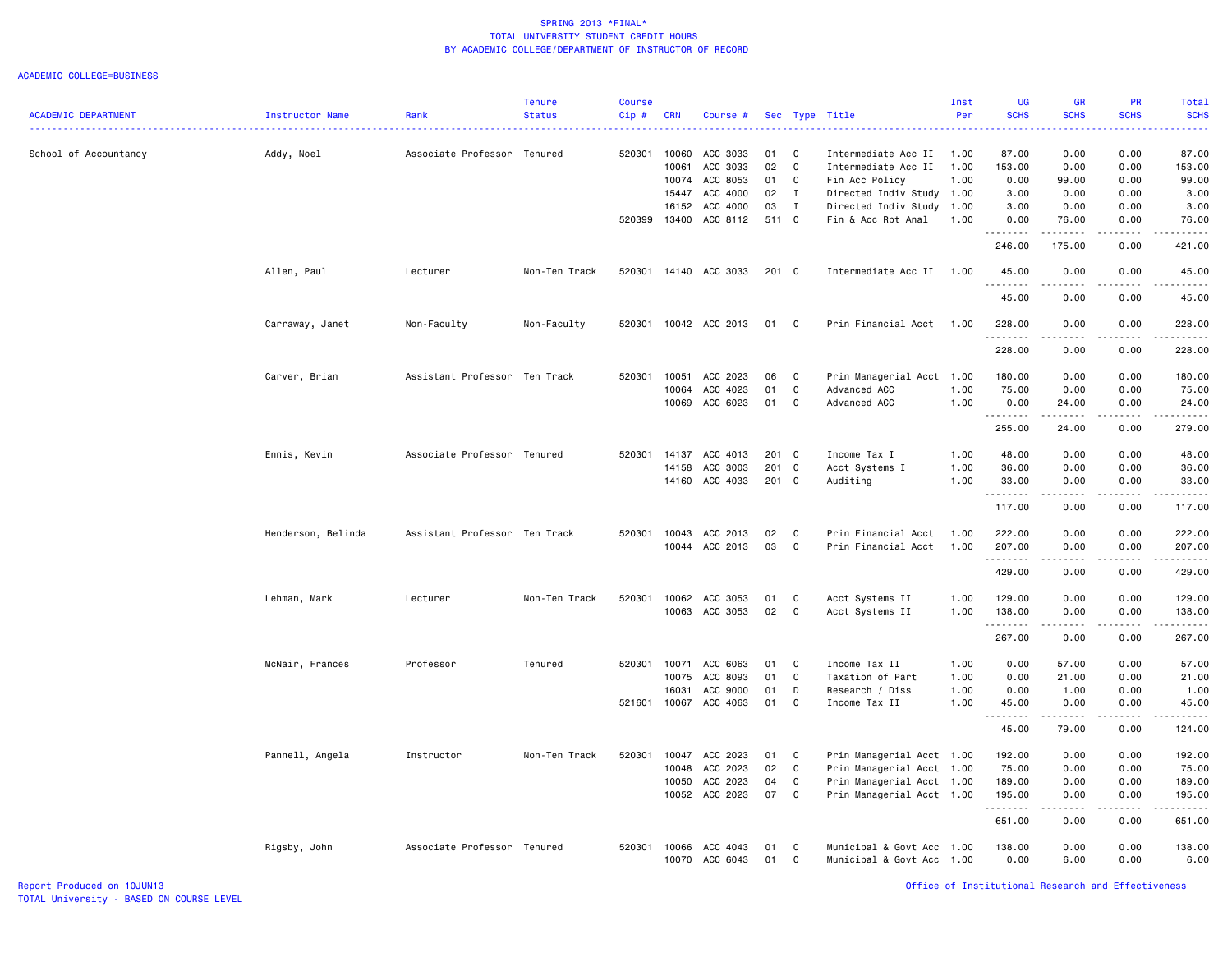| <b>ACADEMIC DEPARTMENT</b>             | Instructor Name  | Rank                          | <b>Tenure</b><br><b>Status</b> | <b>Course</b><br>Cip# | <b>CRN</b> | Course #       |       |              | Sec Type Title            | Inst<br>Per | UG<br><b>SCHS</b>   | <b>GR</b><br><b>SCHS</b> | <b>PR</b><br><b>SCHS</b> | Total<br><b>SCHS</b>   |
|----------------------------------------|------------------|-------------------------------|--------------------------------|-----------------------|------------|----------------|-------|--------------|---------------------------|-------------|---------------------|--------------------------|--------------------------|------------------------|
| School of Accountancy                  | Rigsby, John     | Associate Professor Tenured   |                                | 520301                |            | 10073 ACC 8033 | 01 S  |              | Business Assurance        | 1.00        | . <u>.</u><br>0.00  | . <b>.</b><br>27.00      | 0.00                     | ------<br>27.00        |
|                                        |                  |                               |                                |                       |            |                |       |              |                           |             | .<br>138.00         | 33.00                    | 0.00                     | 171.00                 |
|                                        | Sanders, Steve   | Lecturer                      | Non-Ten Track                  | 520301                | 10045      | ACC 2013       | 04    | $\mathbf{C}$ | Prin Financial Acct       | 1.00        | 240.00              | 0.00                     | 0.00                     | 240.00                 |
|                                        |                  |                               |                                |                       |            | 10055 ACC 2203 | 01 C  |              | Survey of Accounting 1.00 |             | 132.00<br>--------- | 0.00<br>.                | 0.00<br>.                | 132.00<br>. <u>.</u> . |
|                                        |                  |                               |                                |                       |            |                |       |              |                           |             | 372.00              | 0.00                     | 0.00                     | 372.00                 |
|                                        | Scheiner, James  | Professor                     | Tenured                        | 520301                | 10068      | ACC 4200       | 01    | E            | Accounting Internshi 1.00 |             | 144.00              | 0.00                     | 0.00                     | 144.00                 |
|                                        |                  |                               |                                | 520399                |            | 10076 ACC 8112 | 01    | C.           | Fin & Acc Rpt Anal        | 1.00        | 0.00<br>.           | 40.00<br>.               | 0.00                     | 40.00                  |
|                                        |                  |                               |                                |                       |            |                |       |              |                           |             | 144.00              | 40.00                    | 0.00                     | 184.00                 |
|                                        | Trinkle, Bradley | Assistant Professor Ten Track |                                | 520301                | 10057      | ACC 3013       | 01 C  |              | Cost Accounting           | 1.00        | 72.00               | 0.00                     | 0.00                     | 72.00                  |
|                                        |                  |                               |                                |                       |            | 10058 ACC 3013 | 02 C  |              | Cost Accounting           | 1.00        | 189.00<br>.         | 0.00<br>.                | 0.00<br>.                | 189.00                 |
|                                        |                  |                               |                                |                       |            |                |       |              |                           |             | 261.00              | 0.00                     | 0.00                     | 261.00                 |
|                                        | Usrey, Spencer   | Assistant Professor Ten Track |                                | 520301                |            | 10077 ACC 8113 | 01 C  |              | Advanced Individual       | 1.00        | 0.00                | 69.00                    | 0.00                     | 69.00                  |
|                                        |                  |                               |                                |                       |            |                |       |              |                           |             | .<br>0.00           | .<br>69.00               | 0.00                     | 69.00                  |
|                                        | Watson, Marcia   | Associate Professor Tenured   |                                | 520301                | 10049      | ACC 2023       | 03 C  |              | Prin Managerial Acct 1.00 |             | 159.00              | 0.00                     | 0.00                     | 159.00                 |
|                                        |                  |                               |                                |                       | 10054      | ACC 2023       | H01 C |              | Honors Prin Manageri 1.00 |             | 36.00               | 0.00                     | 0.00                     | 36.00                  |
|                                        |                  |                               |                                |                       |            | 10056 ACC 3003 | 01 C  |              | Acct Systems I            | 1.00        | 129.00<br>.         | 0.00<br>- - - -          | 0.00                     | 129.00                 |
|                                        |                  |                               |                                |                       |            |                |       |              |                           |             | 324.00              | 0.00                     | 0.00                     | 324.00                 |
|                                        | Webb, Thomas     | Assistant Professor Ten Track |                                | 520301                |            | 10059 ACC 3023 | 01 C  |              | Intermediate Acc I        | 1.00        | 141.00              | 0.00                     | 0.00                     | 141.00                 |
|                                        |                  |                               |                                |                       |            |                |       |              |                           |             | .<br>141.00         | 0.00                     | 0.00                     | 141.00                 |
| -------------------------------------- |                  |                               |                                |                       |            |                |       |              |                           |             | ========            |                          | ======== ========        | ==========             |
| School of Accountancy                  |                  |                               |                                |                       |            |                |       |              |                           |             | 3663,00<br>======== | 420.00                   | 0.00                     | 4083.00<br>==========  |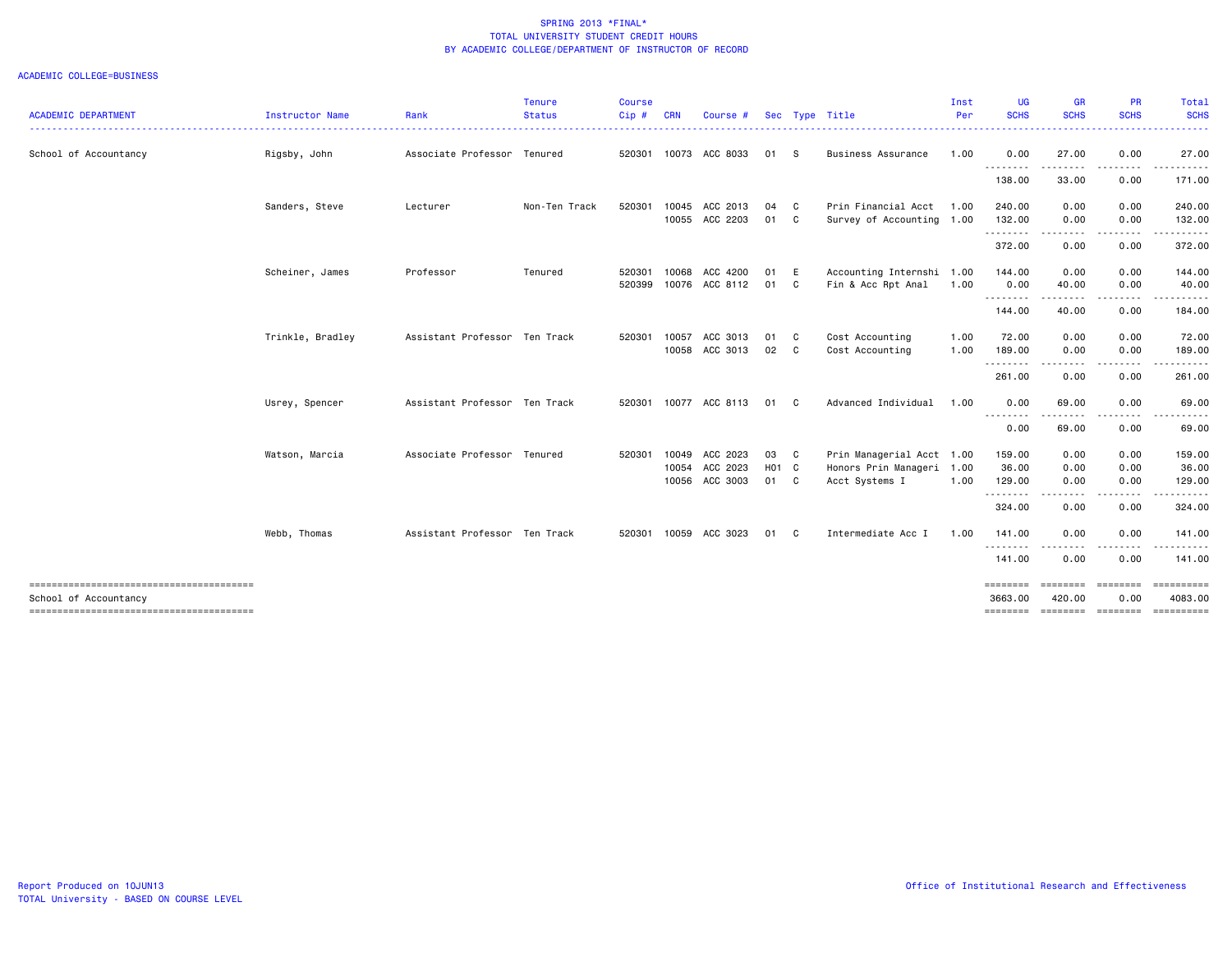| <b>ACADEMIC DEPARTMENT</b>          | Instructor Name<br>Rank          | <b>Tenure</b><br><b>Status</b>     | Course<br>$Cip$ # | <b>CRN</b>   | Course #                   |          | Sec Type     | Title                                       | Inst<br>Per  | <b>UG</b><br><b>SCHS</b>     | GR<br><b>SCHS</b> | PR<br><b>SCHS</b>     | Total<br><b>SCHS</b> |
|-------------------------------------|----------------------------------|------------------------------------|-------------------|--------------|----------------------------|----------|--------------|---------------------------------------------|--------------|------------------------------|-------------------|-----------------------|----------------------|
|                                     |                                  |                                    |                   | 11628        | EPY 2513                   | 01       |              |                                             |              | 366.00                       | 0.00              | 0.00                  | .<br>366.00          |
| Counseling & Educational Psychology | Abernathy, Larry                 | Research Assist Pro Non-Ten Track  | 130408<br>130499  | 11647        | EPY 4313                   | 01       | C<br>C       | Human Growth & Devel 1.00<br>Measure & Eval | 1.00         | 105.00<br>.                  | 0.00              | 0.00                  | 105.00<br>.          |
|                                     |                                  |                                    |                   |              |                            |          |              |                                             |              | 471.00                       | 0.00              | 0.00                  | 471.00               |
|                                     | Bailey, Elizabeth<br>Non-Faculty | Non-Faculty                        |                   |              | 131101 10884 COE 4513      | 01       | C            | Paro Prof Stud Dev                          | 1.00         | 51.00                        | 0.00              | 0.00                  | 51.00                |
|                                     |                                  |                                    |                   |              |                            |          |              |                                             |              | 51.00                        | 0.00              | 0.00                  | 51.00                |
|                                     | Bourgeois, Thomas<br>Non-Faculty | Non-Faculty                        |                   |              | 240101 16471 HON 4000      | 12       | $\mathbf{I}$ | Directed Individual                         | 1.00         | 3.00<br>.                    | 0.00              | 0.00                  | 3.00<br>.            |
|                                     |                                  |                                    |                   |              |                            |          |              |                                             |              | 3.00                         | 0.00              | 0.00                  | 3.00                 |
| Boyles, Caragh                      | Non-Faculty                      | Non-Faculty                        |                   |              | 521001 14143 EXL 0190      | 03       | E            | Experiential Learnin 1.00                   |              | 6.00<br>$\sim$ $\sim$ .<br>. | 0.00<br>.         | 0.00<br>$- - - -$     | 6.00<br>-----        |
|                                     |                                  |                                    |                   |              |                            |          |              |                                             |              | 6.00                         | 0.00              | 0.00                  | 6.00                 |
| Brown, Audri                        | Grad Teach Assist                | Not Applicable                     | 130499            | 11635        | EPY 3503                   | 01       | C            | Prin Of Ed Psych                            | 1.00         | 75.00                        | 0.00              | 0.00                  | 75.00                |
|                                     |                                  |                                    |                   | 11636        | EPY 3503                   | 02       | $\mathbf c$  | Prin Of Ed Psych                            | 1.00         | 54.00                        | 0.00              | 0.00                  | 54.00                |
|                                     |                                  |                                    |                   | 11640        | EPY 3543                   | 01       | C            | Psych Of Adoles                             | 1.00         | 108.00                       | 0.00              | 0.00                  | 108.00               |
|                                     |                                  |                                    |                   | 11641        | EPY 3553                   | 01       | C            | Gifted/Creativity                           | 1.00         | 102.00<br>.                  | 0.00              | 0.00<br>$\frac{1}{2}$ | 102.00<br>.          |
|                                     |                                  |                                    |                   |              |                            |          |              |                                             |              | 339.00                       | 0.00              | 0.00                  | 339.00               |
| Capella, Julie                      | Non-Faculty                      | Non-Faculty                        | 131315            | 16119        | LSK 2990                   | 01       | C            | Special Topic In LSK 1.00                   |              | 12.00                        | 0.00              | 0.00                  | 12.00                |
|                                     |                                  |                                    |                   | 16120        | LSK 2990                   | 02       | $\mathtt{C}$ | Special Topic In LSK 1.00                   |              | 12.00                        | 0.00              | 0.00                  | 12.00                |
|                                     |                                  |                                    |                   | 16121        | LSK 2990                   | 03       | $\mathtt{C}$ | Special Topic In LSK 1.00                   |              | 12.00                        | 0.00              | 0.00                  | 12.00                |
|                                     |                                  |                                    |                   | 16122        | LSK 2990                   | 04       | C            | Special Topic In LSK 1.00                   |              | 9.00<br>.                    | 0.00              | 0.00                  | 9.00<br>.            |
|                                     |                                  |                                    |                   |              |                            |          |              |                                             |              | 45.00                        | 0.00              | 0.00                  | 45.00                |
|                                     | Cravens, Emilie                  | Grad Service Assist Not Applicable | 131101            | 10873        | COE 1323                   | 01       | C            | Career Planning                             | 1.00         | 51.00                        | 0.00              | 0.00                  | 51.00                |
|                                     |                                  |                                    |                   | 10876        | COE 1323                   | 04       | C            | Career Planning                             | 1.00         | 57.00<br>.                   | 0.00<br>.         | 0.00                  | 57.00<br>.           |
|                                     |                                  |                                    |                   |              |                            |          |              |                                             |              | 108.00                       | 0.00              | 0.00                  | 108.00               |
| Dooley, Kathy                       | Professor                        | Tenured                            | 131101            | 10905        | COE 8730                   | 02       | E            | Internship-Mental He                        | 0.50         | 0.00                         | 54.00             | 0.00                  | 54.00                |
|                                     |                                  |                                    | 420201            | 10902        | COE 8633                   | 01       | C            | Psychosocial Rehab                          | 1.00         | 0.00                         | 45.00             | 0.00                  | 45.00                |
|                                     |                                  |                                    | 420601            | 14645        | COE 9000                   | 01       | D            | Research / Diss                             | 1.00         | 0.00                         | 1.00              | 0.00                  | 1.00                 |
|                                     |                                  |                                    |                   | 15936        | COE 7000                   | 17       | $\mathbf{I}$ | Directed Indiv Study 1.00                   |              | 0.00                         | 3.00              | 0.00                  | 3.00                 |
|                                     |                                  |                                    |                   | 511501 14684 | COE 8773                   | 01       | C            | Counsel Chem Dep Cli 1.00                   |              | 0.00<br>$\sim$ $\sim$ .<br>. | 36.00<br>.        | 0.00<br>$\frac{1}{2}$ | 36.00<br>.           |
|                                     |                                  |                                    |                   |              |                            |          |              |                                             |              | 0.00                         | 139.00            | 0.00                  | 139.00               |
| Dowdle, Sondra                      | Lecturer                         | Non-Ten Track                      | 420601            | 10880        | COE 4013                   | 02       | C            | Fac Skills Dev                              | 1.00         | 39.00                        | 0.00              | 0.00                  | 39.00                |
|                                     |                                  |                                    |                   | 10881        | COE 4013                   | 03       | $\mathbb{C}$ | Fac Skills Dev                              | 1.00         | 45.00                        | 0.00              | 0.00                  | 45.00                |
|                                     |                                  |                                    |                   |              |                            |          |              |                                             |              | .<br>84.00                   | .<br>0.00         | .<br>0.00             | .<br>84.00           |
| Edwards, John                       |                                  | Research Assist Pro Non-Ten Track  | 130499            |              | 11639 EPY 3513             | 02       | C            | Behavioral Sci Writi 1.00                   |              | 72.00                        | 0.00              | 0.00                  | 72.00                |
|                                     |                                  |                                    |                   |              |                            |          |              |                                             |              | .<br>72.00                   | 0.00              | .<br>0.00             | .<br>72.00           |
|                                     | Elder, Anastasia                 | Associate Professor Tenured        | 130802<br>429999  | 14549        | EPY 8223<br>14652 EPY 9000 | 01<br>01 | C<br>D       | Psy Educ Foundations<br>Research / Diss     | 1.00<br>1.00 | 0.00<br>0.00                 | 24.00<br>12.00    | 0.00<br>0.00          | 24.00<br>12.00       |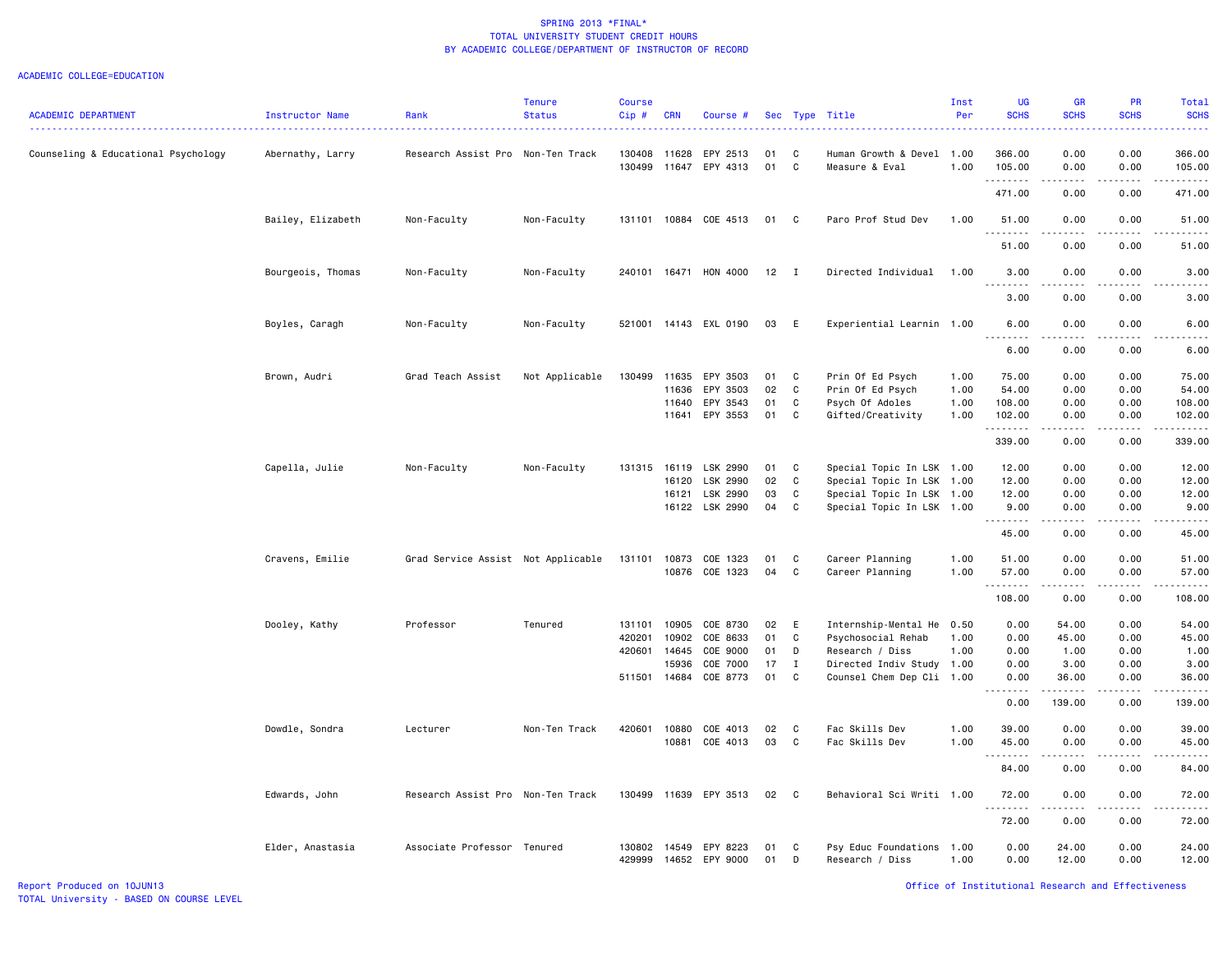| <b>ACADEMIC DEPARTMENT</b>          | Instructor Name      | Rank                          | <b>Tenure</b><br><b>Status</b> | <b>Course</b><br>Cip# | <b>CRN</b> | Course #                   |            |                | Sec Type Title<br>.                   | Inst<br>Per  | UG<br><b>SCHS</b> | GR<br><b>SCHS</b>                   | PR<br><b>SCHS</b>   | Total<br><b>SCHS</b> |
|-------------------------------------|----------------------|-------------------------------|--------------------------------|-----------------------|------------|----------------------------|------------|----------------|---------------------------------------|--------------|-------------------|-------------------------------------|---------------------|----------------------|
|                                     |                      |                               |                                |                       |            |                            |            |                |                                       |              | <u>.</u>          | -----                               |                     |                      |
|                                     |                      |                               |                                |                       |            |                            |            |                |                                       |              | 0.00              | 36.00                               | 0.00                | 36.00                |
| Counseling & Educational Psychology | Formica, Peter       | Lecturer                      | Non-Ten Track                  | 420601                |            | 10879 COE 4013             | 01         | C              | Fac Skills Dev                        | 1.00         | 48.00             | 0.00                                | 0.00                | 48.00                |
|                                     |                      |                               |                                | 512399                |            | 10878 COE 3313             | 01         | C              | Rehabilitation Servs                  | 1.00         | 102.00            | 0.00                                | 0.00                | 102.00               |
|                                     |                      |                               |                                |                       |            |                            |            |                |                                       |              | .<br>150.00       | $\sim$ $\sim$ $\sim$ $\sim$<br>0.00 | .<br>0.00           | 150.00               |
|                                     | Gainer, Donna        | Instructor                    | Non-Ten Track                  | 130101                | 11630      | EPY 3143                   | 01         | $\mathbf{C}$   | Human Develop And Le                  | 1.00         | 78.00             | 0.00                                | 0.00                | 78.00                |
|                                     |                      |                               |                                |                       | 11631      | EPY 3143                   | 02         | C              | Human Develop And Le                  | 1.00         | 60.00             | 0.00                                | 0.00                | 60.00                |
|                                     |                      |                               |                                |                       | 11632      | EPY 3253                   | 01         | C              | Evaluating Learning                   | 1.00         | 63.00             | 0.00                                | 0.00                | 63.00                |
|                                     |                      |                               |                                |                       | 11633      | EPY 3253                   | 02         | C              | Evaluating Learning                   | 1.00         | 45.00             | 0.00                                | 0.00                | 45.00                |
|                                     |                      |                               |                                | 130604                | 11653      | EPY 6313                   | 01         | C              | Measure & Eval                        | 1.00         | 0.00<br>.         | 42.00<br>$- - - - -$                | 0.00<br>.           | 42.00<br>.           |
|                                     |                      |                               |                                |                       |            |                            |            |                |                                       |              | 246.00            | 42.00                               | 0.00                | 288.00               |
|                                     | Goldberg, Rebecca    | Assistant Professor Ten Track |                                | 131101                | 10889      | COE 8013                   | 02         | $\mathbf{C}$   | Couns Skills                          | 1.00         | 0.00              | 30.00                               | 0.00                | 30.00                |
|                                     |                      |                               |                                |                       |            | 10897 COE 8203             | 02         | $\mathbf{C}$   | Place & Career Dev                    | 1.00         | 0.00              | 72.00                               | 0.00                | 72.00                |
|                                     |                      |                               |                                |                       |            |                            |            |                |                                       |              | <u>.</u><br>0.00  | <u>.</u><br>102.00                  | $- - - - -$<br>0.00 | 102.00               |
|                                     | Golson, Angela       | Instructor                    | Non-Ten Track                  | 420101                |            | 13120 PSY 3213             | 01         | $\mathbf{C}$   | Psych Of Ab Behavior                  | 1.00         | 270.00            | 0.00                                | 0.00                | 270.00               |
|                                     |                      |                               |                                |                       | 13122      | PSY 3213                   | 03         | C              | Psych Of Ab Behavior                  | 1.00         | 243.00            | 0.00                                | 0.00                | 243.00               |
|                                     |                      |                               |                                |                       | 13141      | PSY 3803                   | 03         | $\mathtt{C}$   | Int Dev Psychology                    | 1.00         | 174.00            | 0.00                                | 0.00                | 174.00               |
|                                     |                      |                               |                                |                       | 13144      | PSY 4203                   | 03         | C              | Theories Of Pers                      | 1.00         | 87.00             | 0.00                                | 0.00                | 87.00                |
|                                     |                      |                               |                                |                       |            |                            |            |                |                                       |              | .<br>774.00       | .<br>0.00                           | $- - - -$<br>0.00   | <u>.</u><br>774.00   |
|                                     | Hall, Kimberly       | Associate Professor Tenured   |                                | 131101                | 10906      | COE 8730                   | 03         | E              | Internship-School                     | 1.00         | 0.00              | 27.00                               | 0.00                | 27.00                |
|                                     |                      |                               |                                |                       | 10909      | COE 8740                   | 01         | E              | Acad Yr Field ExpII-                  | 1.00         | 0.00              | 48.00                               | 0.00                | 48.00                |
|                                     |                      |                               |                                |                       | 10911      | COE 8923                   | 01         | C              | Seminar School Couns                  | 1.00         | 0.00              | 15.00                               | 0.00                | 15.00                |
|                                     |                      |                               |                                | 420601                | 14646      | COE 9000                   | 02         | $\mathsf{D}$   | Research / Diss                       | 1.00         | 0.00              | 17.00                               | 0.00                | 17.00                |
|                                     |                      |                               |                                |                       | 14718      | COE 7000                   | 03         | $\mathbf{I}$   | Directed Indiv Study                  | 1.00         | 0.00              | 6.00                                | 0.00                | 6.00                 |
|                                     |                      |                               |                                |                       | 14719      | COE 7000                   | 04         | $\mathbf I$    | Directed Indiv Study                  | 1.00         | 0.00              | 6.00                                | 0.00                | 6.00                 |
|                                     |                      |                               |                                |                       | 16048      | COE 7000                   | 19         | $\mathbf{I}$   | Directed Indiv Study                  | 1.00         | 0.00              | 3.00                                | 0.00                | 3.00                 |
|                                     |                      |                               |                                |                       | 16351      | COE 7000                   | 24         | $\mathbf I$    | Directed Indiv Study                  | 1.00         | 0.00              | 3.00                                | 0.00                | 3.00                 |
|                                     |                      |                               |                                |                       | 16387      | COE 7000                   | 28         | $\mathbf{I}$   | Directed Indiv Study                  | 1.00         | 0.00<br>.         | 6.00<br>$- - - - -$                 | 0.00<br>$- - - - -$ | 6.00                 |
|                                     |                      |                               |                                |                       |            |                            |            |                |                                       |              | 0.00              | 131.00                              | 0.00                | 131.00               |
|                                     | Heiselt, April       | Associate Professor Tenured   |                                | 131101                | 10900      | COE 8543                   | 01         | $\mathbf{C}$   | Legal Issues                          | 1.00         | 0.00              | 66.00                               | 0.00                | 66.00                |
|                                     |                      |                               |                                |                       | 10904      | COE 8730                   | 01         | E              | Internship-Student A                  | 1.00         | 0.00              | 60.00                               | 0.00                | 60.00                |
|                                     |                      |                               |                                | 420601                | 15552      | COE 7000                   | 14         | $\mathbf{I}$   | Directed Indiv Study                  | 1.00         | 0.00              | 1.00                                | 0.00                | 1.00                 |
|                                     |                      |                               |                                |                       |            | 15553 COE 7000             | 15         | $\mathbf{I}$   | Directed Indiv Study 1.00             |              | 0.00<br><u>.</u>  | 1.00<br>. <b>.</b>                  | 0.00<br>$- - - - -$ | 1.00                 |
|                                     |                      |                               |                                |                       |            |                            |            |                |                                       |              | 0.00              | 128.00                              | 0.00                | 128.00               |
|                                     | Henington, Carlen    | Associate Professor Tenured   |                                | 130699                | 11659      | EPY 8773                   | 01         | C              | Acad Assess & Interv 1.00             |              | 0.00              | 18.00                               | 0.00                | 18.00                |
|                                     |                      |                               |                                | 421701                | 14552      | EPY 8123                   | 01         | C              | Infant/Toddler Asses                  | 1.00         | 0.00              | 57.00                               | 0.00                | 57.00                |
|                                     |                      |                               |                                | 429999                | 11666      | EPY 9730<br>14653 EPY 9000 | 01<br>02 D | E              | Doc Psy Internship<br>Research / Diss | 1.00<br>1.00 | 0.00<br>0.00      | 24.00<br>35.00                      | 0.00<br>0.00        | 24.00<br>35.00       |
|                                     |                      |                               |                                |                       |            |                            |            |                |                                       |              | .                 | .                                   | <u>.</u>            |                      |
|                                     |                      |                               |                                |                       |            |                            |            |                |                                       |              | 0.00              | 134.00                              | 0.00                | 134.00               |
|                                     | Holland, Christopher | Lecturer                      | Non-Ten Track                  |                       |            | 130406 12047 HED 8113      | 01         | $\overline{B}$ | Admin Of Stud Serv                    | 1.00         | 0.00              | 36.00                               | 0.00                | 36.00                |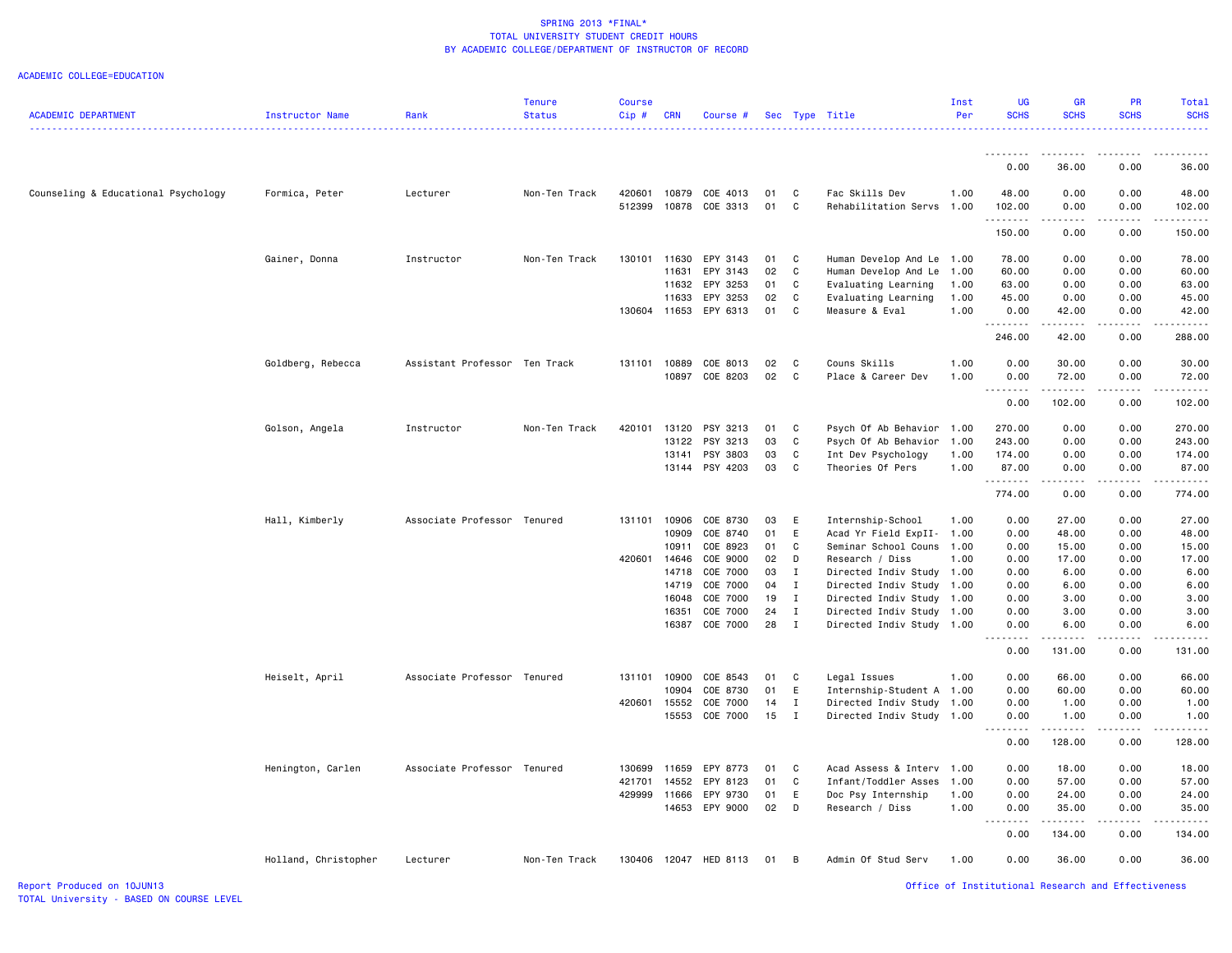ACADEMIC COLLEGE=EDUCATION

| .<br>.<br>.<br>0.00<br>36.00<br>0.00<br>Counseling & Educational Psychology<br>Jackson, Deborah<br>Assistant Professor Ten Track<br>131101<br>10888<br>COE 8013<br>01<br>C<br>Couns Skills<br>1.00<br>0.00<br>42.00<br>0.00<br>10905<br>COE 8730<br>02<br>E<br>Internship-Mental He<br>0.50<br>0.00<br>54.00<br>0.00<br>420601<br>15291<br>COE 7000<br>11<br>$\mathbf{I}$<br>Directed Indiv Study 1.00<br>0.00<br>3.00<br>0.00<br>$\sim$ $\sim$ $\sim$<br>$\frac{1}{2} \left( \frac{1}{2} \right) \left( \frac{1}{2} \right) \left( \frac{1}{2} \right) \left( \frac{1}{2} \right) \left( \frac{1}{2} \right)$<br>د د د د د<br>0.00<br>99.00<br>0.00<br>James, Marilyn<br>Non-Faculty<br>Non-Faculty<br>131101<br>14243<br>COE 8150<br>203 E<br>Aca Yr Field Exp I-P 0.25<br>0.00<br>1.50<br>0.00<br>14245<br>COE 8730<br>202 E<br>Internship<br>0.25<br>0.00<br>1.50<br>0.00<br>COE 8740<br>201 E<br>Acad Yr Field ExpII-<br>0.25<br>0.75<br>0.00<br>14248<br>0.00<br>202 E<br>14249<br>COE 8740<br>Acad Yr Field ExpII-<br>0.25<br>0.00<br>3.00<br>0.00<br>420601<br>14250<br>COE 8750<br>201 E<br>0.25<br>0.75<br>0.00<br>Internship<br>0.00<br>.<br>$\sim$ $\sim$ $\sim$<br>$\frac{1}{2} \left( \frac{1}{2} \right) \left( \frac{1}{2} \right) \left( \frac{1}{2} \right) \left( \frac{1}{2} \right) \left( \frac{1}{2} \right)$<br>7.50<br>0.00<br>0.00<br>Justice, Cheryl<br>Assistant Professor Ten Track<br>02<br>Acad Yr Field ExpII-<br>0.00<br>0.00<br>131101<br>10910<br>COE 8740<br>E<br>1.00<br>84.00<br>01<br>C<br>0.00<br>10913<br>COE 9043<br>Adv Group Wk & Sys<br>1.00<br>0.00<br>21.00<br>C<br>420601<br>COE 8043<br>01<br>Group Tech & Proced<br>0.00<br>10892<br>1.00<br>0.00<br>18.00<br>$\sim$ $\sim$ $\sim$ $\sim$ $\sim$<br>.<br>.<br>$\sim$ $\sim$ $\sim$<br>0.00<br>123.00<br>0.00 | <b>SCHS</b><br><b>SCHS</b>                                                                                                                                                                |
|----------------------------------------------------------------------------------------------------------------------------------------------------------------------------------------------------------------------------------------------------------------------------------------------------------------------------------------------------------------------------------------------------------------------------------------------------------------------------------------------------------------------------------------------------------------------------------------------------------------------------------------------------------------------------------------------------------------------------------------------------------------------------------------------------------------------------------------------------------------------------------------------------------------------------------------------------------------------------------------------------------------------------------------------------------------------------------------------------------------------------------------------------------------------------------------------------------------------------------------------------------------------------------------------------------------------------------------------------------------------------------------------------------------------------------------------------------------------------------------------------------------------------------------------------------------------------------------------------------------------------------------------------------------------------------------------------------------------------------------------------------------------------------------------------------------|-------------------------------------------------------------------------------------------------------------------------------------------------------------------------------------------|
|                                                                                                                                                                                                                                                                                                                                                                                                                                                                                                                                                                                                                                                                                                                                                                                                                                                                                                                                                                                                                                                                                                                                                                                                                                                                                                                                                                                                                                                                                                                                                                                                                                                                                                                                                                                                                |                                                                                                                                                                                           |
|                                                                                                                                                                                                                                                                                                                                                                                                                                                                                                                                                                                                                                                                                                                                                                                                                                                                                                                                                                                                                                                                                                                                                                                                                                                                                                                                                                                                                                                                                                                                                                                                                                                                                                                                                                                                                | 36.00                                                                                                                                                                                     |
|                                                                                                                                                                                                                                                                                                                                                                                                                                                                                                                                                                                                                                                                                                                                                                                                                                                                                                                                                                                                                                                                                                                                                                                                                                                                                                                                                                                                                                                                                                                                                                                                                                                                                                                                                                                                                | 42.00                                                                                                                                                                                     |
|                                                                                                                                                                                                                                                                                                                                                                                                                                                                                                                                                                                                                                                                                                                                                                                                                                                                                                                                                                                                                                                                                                                                                                                                                                                                                                                                                                                                                                                                                                                                                                                                                                                                                                                                                                                                                | 54.00                                                                                                                                                                                     |
|                                                                                                                                                                                                                                                                                                                                                                                                                                                                                                                                                                                                                                                                                                                                                                                                                                                                                                                                                                                                                                                                                                                                                                                                                                                                                                                                                                                                                                                                                                                                                                                                                                                                                                                                                                                                                | 3.00<br>والمستحدث                                                                                                                                                                         |
|                                                                                                                                                                                                                                                                                                                                                                                                                                                                                                                                                                                                                                                                                                                                                                                                                                                                                                                                                                                                                                                                                                                                                                                                                                                                                                                                                                                                                                                                                                                                                                                                                                                                                                                                                                                                                | 99.00                                                                                                                                                                                     |
|                                                                                                                                                                                                                                                                                                                                                                                                                                                                                                                                                                                                                                                                                                                                                                                                                                                                                                                                                                                                                                                                                                                                                                                                                                                                                                                                                                                                                                                                                                                                                                                                                                                                                                                                                                                                                | 1.50                                                                                                                                                                                      |
|                                                                                                                                                                                                                                                                                                                                                                                                                                                                                                                                                                                                                                                                                                                                                                                                                                                                                                                                                                                                                                                                                                                                                                                                                                                                                                                                                                                                                                                                                                                                                                                                                                                                                                                                                                                                                | 1.50                                                                                                                                                                                      |
|                                                                                                                                                                                                                                                                                                                                                                                                                                                                                                                                                                                                                                                                                                                                                                                                                                                                                                                                                                                                                                                                                                                                                                                                                                                                                                                                                                                                                                                                                                                                                                                                                                                                                                                                                                                                                | 0.75                                                                                                                                                                                      |
|                                                                                                                                                                                                                                                                                                                                                                                                                                                                                                                                                                                                                                                                                                                                                                                                                                                                                                                                                                                                                                                                                                                                                                                                                                                                                                                                                                                                                                                                                                                                                                                                                                                                                                                                                                                                                | 3.00                                                                                                                                                                                      |
|                                                                                                                                                                                                                                                                                                                                                                                                                                                                                                                                                                                                                                                                                                                                                                                                                                                                                                                                                                                                                                                                                                                                                                                                                                                                                                                                                                                                                                                                                                                                                                                                                                                                                                                                                                                                                | 0.75<br>.                                                                                                                                                                                 |
|                                                                                                                                                                                                                                                                                                                                                                                                                                                                                                                                                                                                                                                                                                                                                                                                                                                                                                                                                                                                                                                                                                                                                                                                                                                                                                                                                                                                                                                                                                                                                                                                                                                                                                                                                                                                                | 7.50                                                                                                                                                                                      |
|                                                                                                                                                                                                                                                                                                                                                                                                                                                                                                                                                                                                                                                                                                                                                                                                                                                                                                                                                                                                                                                                                                                                                                                                                                                                                                                                                                                                                                                                                                                                                                                                                                                                                                                                                                                                                | 84.00                                                                                                                                                                                     |
|                                                                                                                                                                                                                                                                                                                                                                                                                                                                                                                                                                                                                                                                                                                                                                                                                                                                                                                                                                                                                                                                                                                                                                                                                                                                                                                                                                                                                                                                                                                                                                                                                                                                                                                                                                                                                | 21.00                                                                                                                                                                                     |
|                                                                                                                                                                                                                                                                                                                                                                                                                                                                                                                                                                                                                                                                                                                                                                                                                                                                                                                                                                                                                                                                                                                                                                                                                                                                                                                                                                                                                                                                                                                                                                                                                                                                                                                                                                                                                | 18.00<br>.                                                                                                                                                                                |
|                                                                                                                                                                                                                                                                                                                                                                                                                                                                                                                                                                                                                                                                                                                                                                                                                                                                                                                                                                                                                                                                                                                                                                                                                                                                                                                                                                                                                                                                                                                                                                                                                                                                                                                                                                                                                | 123.00                                                                                                                                                                                    |
| Lecturer<br>Non-Ten Track<br>130499 11642<br>EPY 4033<br>C<br>Lear Theo Ed Rel Set 0.50<br>51.00<br>0.00<br>0.00<br>Kelley, Martha<br>01                                                                                                                                                                                                                                                                                                                                                                                                                                                                                                                                                                                                                                                                                                                                                                                                                                                                                                                                                                                                                                                                                                                                                                                                                                                                                                                                                                                                                                                                                                                                                                                                                                                                       | 51.00                                                                                                                                                                                     |
| EPY 4513<br>01<br>C<br>1.00<br>63.00<br>0.00<br>11648<br>Ed Research<br>0.00                                                                                                                                                                                                                                                                                                                                                                                                                                                                                                                                                                                                                                                                                                                                                                                                                                                                                                                                                                                                                                                                                                                                                                                                                                                                                                                                                                                                                                                                                                                                                                                                                                                                                                                                   | 63.00                                                                                                                                                                                     |
| 130603<br>13518<br>EPY 8214<br>501 B<br>Adv Ed & Psy Stat<br>1.00<br>0.00<br>40.00<br>0.00                                                                                                                                                                                                                                                                                                                                                                                                                                                                                                                                                                                                                                                                                                                                                                                                                                                                                                                                                                                                                                                                                                                                                                                                                                                                                                                                                                                                                                                                                                                                                                                                                                                                                                                     | 40.00                                                                                                                                                                                     |
| 420201<br>14551<br>EPY 8263<br>01<br>69.00<br>0.00<br>C<br>Psy Test Ed Rel Set<br>1.00<br>0.00<br><u>.</u><br>.<br>$\frac{1}{2}$                                                                                                                                                                                                                                                                                                                                                                                                                                                                                                                                                                                                                                                                                                                                                                                                                                                                                                                                                                                                                                                                                                                                                                                                                                                                                                                                                                                                                                                                                                                                                                                                                                                                               | 69.00<br>.                                                                                                                                                                                |
| 109.00<br>114.00<br>0.00                                                                                                                                                                                                                                                                                                                                                                                                                                                                                                                                                                                                                                                                                                                                                                                                                                                                                                                                                                                                                                                                                                                                                                                                                                                                                                                                                                                                                                                                                                                                                                                                                                                                                                                                                                                       | 223.00                                                                                                                                                                                    |
| 0.00<br>0.00<br>Kinard, Brittany<br>Grad Service Assist Not Applicable<br>131101 10877 COE 1323<br>05<br>C<br>Career Planning<br>1.00<br>60.00<br>.<br>.<br>$- - - -$                                                                                                                                                                                                                                                                                                                                                                                                                                                                                                                                                                                                                                                                                                                                                                                                                                                                                                                                                                                                                                                                                                                                                                                                                                                                                                                                                                                                                                                                                                                                                                                                                                          | 60.00<br>.                                                                                                                                                                                |
| 60.00<br>0.00<br>0.00                                                                                                                                                                                                                                                                                                                                                                                                                                                                                                                                                                                                                                                                                                                                                                                                                                                                                                                                                                                                                                                                                                                                                                                                                                                                                                                                                                                                                                                                                                                                                                                                                                                                                                                                                                                          | 60.00                                                                                                                                                                                     |
| 10874 COE 1323<br>1.00<br>63.00<br>0.00<br>0.00<br>Latimer, Cassandra<br>131101<br>02<br>$\mathbf{C}$<br>Career Planning<br>Non-Faculty<br>Non-Faculty                                                                                                                                                                                                                                                                                                                                                                                                                                                                                                                                                                                                                                                                                                                                                                                                                                                                                                                                                                                                                                                                                                                                                                                                                                                                                                                                                                                                                                                                                                                                                                                                                                                         | 63.00                                                                                                                                                                                     |
| $\frac{1}{2}$<br>$- - - -$<br>63.00<br>0.00<br>0.00                                                                                                                                                                                                                                                                                                                                                                                                                                                                                                                                                                                                                                                                                                                                                                                                                                                                                                                                                                                                                                                                                                                                                                                                                                                                                                                                                                                                                                                                                                                                                                                                                                                                                                                                                            | .<br>63.00                                                                                                                                                                                |
| 13.50<br>LeJeune, Bonnie<br>Non-Faculty<br>Non-Faculty<br>131009<br>13467<br>COE 6323<br>501 C<br>Sensory Aid Technlgy 0.50<br>0.00<br>0.00                                                                                                                                                                                                                                                                                                                                                                                                                                                                                                                                                                                                                                                                                                                                                                                                                                                                                                                                                                                                                                                                                                                                                                                                                                                                                                                                                                                                                                                                                                                                                                                                                                                                    | 13.50                                                                                                                                                                                     |
| 131101 13466 COE 6303<br>501 C<br>Re Hab Visual Impair 1.00<br>0.00<br>27.00<br>0.00                                                                                                                                                                                                                                                                                                                                                                                                                                                                                                                                                                                                                                                                                                                                                                                                                                                                                                                                                                                                                                                                                                                                                                                                                                                                                                                                                                                                                                                                                                                                                                                                                                                                                                                           | 27.00                                                                                                                                                                                     |
| .<br>.<br>$\sim$ $\sim$<br>.<br>0.00<br>40.50<br>0.00                                                                                                                                                                                                                                                                                                                                                                                                                                                                                                                                                                                                                                                                                                                                                                                                                                                                                                                                                                                                                                                                                                                                                                                                                                                                                                                                                                                                                                                                                                                                                                                                                                                                                                                                                          | .<br>40.50                                                                                                                                                                                |
| Professor<br>Tenured<br>14683<br>COE 8763<br>C<br>Coun Sex Abuse Clien 1.00<br>0.00<br>27.00<br>0.00<br>Looby, Eugenie<br>131101<br>01                                                                                                                                                                                                                                                                                                                                                                                                                                                                                                                                                                                                                                                                                                                                                                                                                                                                                                                                                                                                                                                                                                                                                                                                                                                                                                                                                                                                                                                                                                                                                                                                                                                                         | 27.00                                                                                                                                                                                     |
| 420601<br>14648<br>COE 9000<br>04<br>D<br>Research / Diss<br>14.00<br>1.00<br>0.00<br>0.00                                                                                                                                                                                                                                                                                                                                                                                                                                                                                                                                                                                                                                                                                                                                                                                                                                                                                                                                                                                                                                                                                                                                                                                                                                                                                                                                                                                                                                                                                                                                                                                                                                                                                                                     | 14.00                                                                                                                                                                                     |
| 15050<br>COE 7000<br>05<br>Directed Indiv Study<br>3.00<br>0.00<br>I<br>1.00<br>0.00                                                                                                                                                                                                                                                                                                                                                                                                                                                                                                                                                                                                                                                                                                                                                                                                                                                                                                                                                                                                                                                                                                                                                                                                                                                                                                                                                                                                                                                                                                                                                                                                                                                                                                                           | 3.00                                                                                                                                                                                      |
| 15051<br>COE 7000<br>06<br>$\mathbf{I}$<br>Directed Indiv Study 1.00<br>0.00<br>3.00<br>0.00                                                                                                                                                                                                                                                                                                                                                                                                                                                                                                                                                                                                                                                                                                                                                                                                                                                                                                                                                                                                                                                                                                                                                                                                                                                                                                                                                                                                                                                                                                                                                                                                                                                                                                                   | 3.00                                                                                                                                                                                      |
| 15052<br>COE 7000<br>07<br>$\mathbf{I}$<br>Directed Indiv Study<br>0.00<br>3.00<br>0.00<br>1.00                                                                                                                                                                                                                                                                                                                                                                                                                                                                                                                                                                                                                                                                                                                                                                                                                                                                                                                                                                                                                                                                                                                                                                                                                                                                                                                                                                                                                                                                                                                                                                                                                                                                                                                | 3.00                                                                                                                                                                                      |
| 15053<br>COE 7000<br>08<br>$\mathbf{I}$<br>Directed Indiv Study 1.00<br>0.00<br>3.00<br>0.00                                                                                                                                                                                                                                                                                                                                                                                                                                                                                                                                                                                                                                                                                                                                                                                                                                                                                                                                                                                                                                                                                                                                                                                                                                                                                                                                                                                                                                                                                                                                                                                                                                                                                                                   | 3.00                                                                                                                                                                                      |
| 16369<br>COE 7000<br>27<br>$\mathbf{I}$<br>Directed Indiv Study<br>0.00<br>3.00<br>0.00<br>1.00                                                                                                                                                                                                                                                                                                                                                                                                                                                                                                                                                                                                                                                                                                                                                                                                                                                                                                                                                                                                                                                                                                                                                                                                                                                                                                                                                                                                                                                                                                                                                                                                                                                                                                                | 3.00                                                                                                                                                                                      |
| 01<br>C<br>421601<br>10895<br>COE 8073<br>Cultural Found/Couns 1.00<br>0.00<br>60.00<br>0.00                                                                                                                                                                                                                                                                                                                                                                                                                                                                                                                                                                                                                                                                                                                                                                                                                                                                                                                                                                                                                                                                                                                                                                                                                                                                                                                                                                                                                                                                                                                                                                                                                                                                                                                   | 60.00                                                                                                                                                                                     |
| 0.00<br>116.00<br>0.00                                                                                                                                                                                                                                                                                                                                                                                                                                                                                                                                                                                                                                                                                                                                                                                                                                                                                                                                                                                                                                                                                                                                                                                                                                                                                                                                                                                                                                                                                                                                                                                                                                                                                                                                                                                         | $\frac{1}{2} \left( \frac{1}{2} \right) \left( \frac{1}{2} \right) \left( \frac{1}{2} \right) \left( \frac{1}{2} \right) \left( \frac{1}{2} \right) \left( \frac{1}{2} \right)$<br>116.00 |
| Maynard, Scott<br>Non-Faculty<br>Non-Faculty<br>521001<br>10915 CP 2103<br>01<br>E<br>First Work Sem<br>1.00<br>195.00<br>0.00<br>0.00                                                                                                                                                                                                                                                                                                                                                                                                                                                                                                                                                                                                                                                                                                                                                                                                                                                                                                                                                                                                                                                                                                                                                                                                                                                                                                                                                                                                                                                                                                                                                                                                                                                                         | 195.00                                                                                                                                                                                    |

Report Produced on 10JUN13 Office of Institutional Research and Effectiveness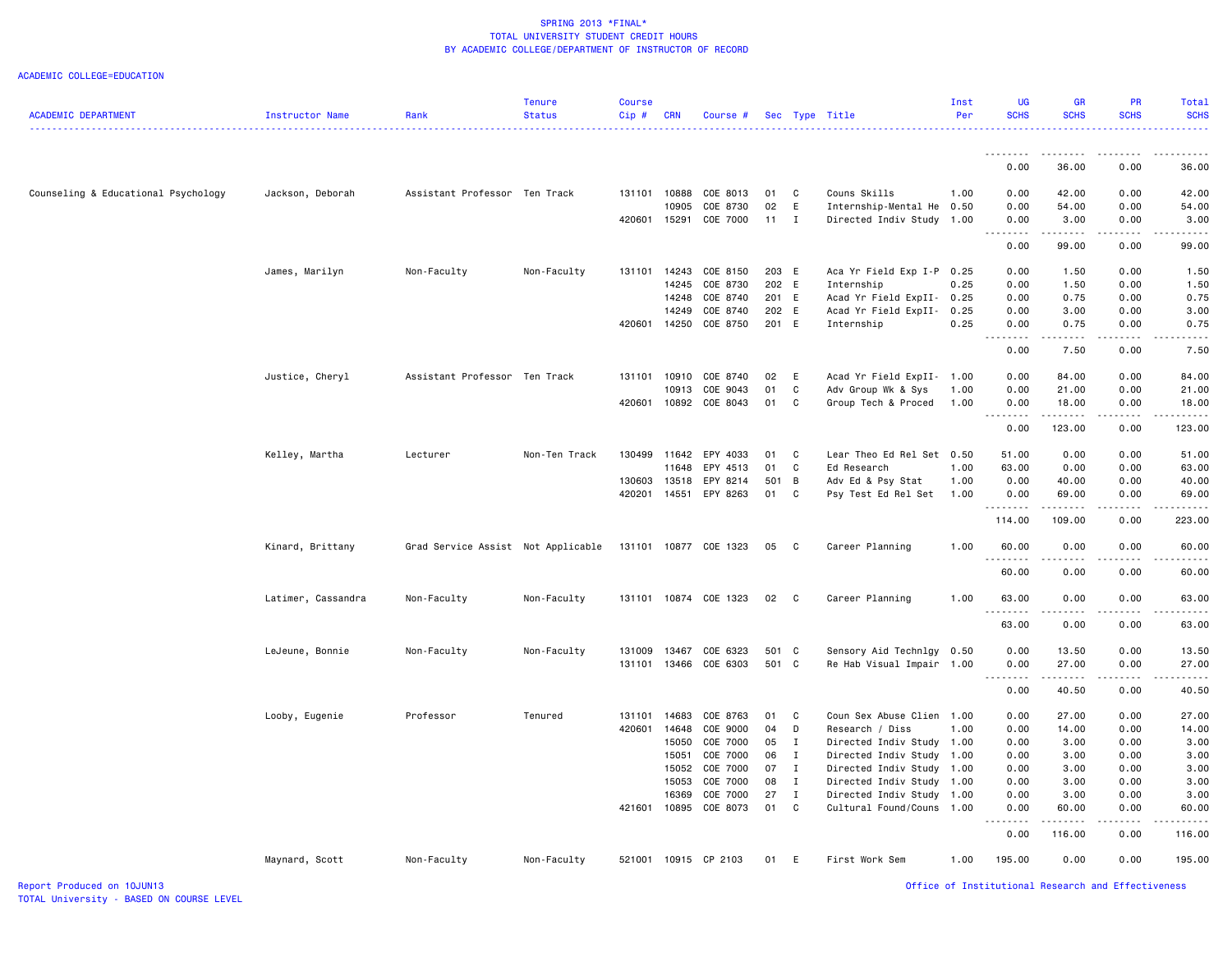|                                     |                                  |                               | <b>Tenure</b> | Course       |            |                       |       |              |                           | Inst | <b>UG</b>                                            | GR          | PR                                  | Total                                                                                                                                                         |
|-------------------------------------|----------------------------------|-------------------------------|---------------|--------------|------------|-----------------------|-------|--------------|---------------------------|------|------------------------------------------------------|-------------|-------------------------------------|---------------------------------------------------------------------------------------------------------------------------------------------------------------|
| <b>ACADEMIC DEPARTMENT</b>          | Instructor Name                  | Rank                          | <b>Status</b> | $Cip$ #      | <b>CRN</b> | Course #              |       |              | Sec Type Title            | Per  | <b>SCHS</b>                                          | <b>SCHS</b> | <b>SCHS</b>                         | <b>SCHS</b><br>$\frac{1}{2} \left( \frac{1}{2} \right) \left( \frac{1}{2} \right) \left( \frac{1}{2} \right) \left( \frac{1}{2} \right)$                      |
| Counseling & Educational Psychology | Maynard, Scott                   | Non-Faculty                   | Non-Faculty   | 521001       | 10916      | CP 2103               | H01 E |              | Honors First Work Se      | 1.00 | 54.00                                                | 0.00        | 0.00                                | 54.00                                                                                                                                                         |
|                                     |                                  |                               |               |              | 10917      | CP 2203               | 01    | E            | Second Work Sem           | 1.00 | 78.00                                                | 0.00        | 0.00                                | 78.00                                                                                                                                                         |
|                                     |                                  |                               |               |              | 10918      | CP 2203               | H01   | E            | Honors Second Work S      | 1.00 | 27.00                                                | 0.00        | 0.00                                | 27.00                                                                                                                                                         |
|                                     |                                  |                               |               |              | 10919      | CP 3303               | 01    | E            | Third Work Sem            | 1.00 | 36.00                                                | 0.00        | 0.00                                | 36.00                                                                                                                                                         |
|                                     |                                  |                               |               |              | 10920      | CP 3303               | H01 E |              | Honors Third Work Se      | 1.00 | 12.00                                                | 0.00        | 0.00                                | 12.00                                                                                                                                                         |
|                                     |                                  |                               |               |              | 10921      | CP 3403               | 01    | E            | Fourth Work Sem           | 1.00 | 75.00                                                | 0.00        | 0.00                                | 75.00                                                                                                                                                         |
|                                     |                                  |                               |               |              | 10928      | CP 8013               | 01    | E            | First Work Sem            | 1.00 | 0.00                                                 | 6.00        | 0.00                                | 6.00                                                                                                                                                          |
|                                     |                                  |                               |               |              | 10929      | CP 8023               | 01    | E            | Second Work Sem           | 1.00 | 0.00                                                 | 3.00        | 0.00                                | 3.00                                                                                                                                                          |
|                                     |                                  |                               |               |              | 11667      | EXL 0190              | 01    | E            | Experiential Learnin      | 1.00 | 93.00                                                | 0.00        | 0.00                                | 93.00                                                                                                                                                         |
|                                     |                                  |                               |               |              | 11670      | EXL 0190              | H01 E |              | Experiential Learnin      | 1.00 | 3.00                                                 | 0.00        | 0.00                                | 3.00                                                                                                                                                          |
|                                     |                                  |                               |               |              | 11675      | EXL 3100              | 01    | E            | CCPP Internship I         | 1.00 | 12.00                                                | 0.00        | 0.00                                | 12.00                                                                                                                                                         |
|                                     |                                  |                               |               |              | 11676      | EXL 3100              | H01 E |              | CCPP Internship I         | 1.00 | 3.00                                                 | 0.00        | 0.00                                | 3.00                                                                                                                                                          |
|                                     |                                  |                               |               |              |            | 11677 EXL 3200        | 01    | E            | CCPP Internship I         | 1.00 | 6.00<br>.                                            | 0.00        | 0.00                                | 6.00<br>$- - - - -$                                                                                                                                           |
|                                     |                                  |                               |               |              |            |                       |       |              |                           |      | 594.00                                               | 9.00        | 0.00                                | 603.00                                                                                                                                                        |
|                                     | McCaskill-Mitchell, Son Lecturer |                               | Non-Ten Track |              |            | 131101 14308 COE 8203 | 201 C |              | Place & Career Dev        | 1.00 | 0.00                                                 | 24.00       | 0.00                                | 24.00<br>$\frac{1}{2} \left( \frac{1}{2} \right) \left( \frac{1}{2} \right) \left( \frac{1}{2} \right) \left( \frac{1}{2} \right) \left( \frac{1}{2} \right)$ |
|                                     |                                  |                               |               |              |            |                       |       |              |                           |      | 0.00                                                 | 24.00       | 0.00                                | 24.00                                                                                                                                                         |
|                                     | McCleon, Tawny                   | Assistant Professor Ten Track |               | 429999       | 11657      | EPY 8723              | 01    | B            | Assessmt Ed Rel Set 1.00  |      | 0.00                                                 | 30.00       | 0.00                                | 30.00                                                                                                                                                         |
|                                     |                                  |                               |               |              |            | 14742 EPY 8790        | 01    | E            | School Psy Practicum 1.00 |      | 0.00                                                 | 27.00       | 0.00                                | 27.00                                                                                                                                                         |
|                                     |                                  |                               |               |              |            |                       |       |              |                           |      | .<br>$\sim$ $\sim$ .                                 | .           | .                                   | .                                                                                                                                                             |
|                                     |                                  |                               |               |              |            |                       |       |              |                           |      | 0.00                                                 | 57.00       | 0.00                                | 57.00                                                                                                                                                         |
|                                     | McDonald, Richard                | Lecturer                      | Non-Ten Track | 131101       | 14274      | COE 8903              | 201 C |              | School Couns Service 1.00 |      | 0.00                                                 | 18.00       | 0.00                                | 18.00                                                                                                                                                         |
|                                     |                                  |                               |               | 420601       | 14239      | COE 8043              | 201   | $\mathbf{C}$ | Group Tech & Proced       | 1.00 | 0.00                                                 | 24.00       | 0.00                                | 24.00                                                                                                                                                         |
|                                     |                                  |                               |               |              |            |                       |       |              |                           |      | $\sim$ $\sim$<br>$\sim$ $\sim$ $\sim$ $\sim$<br>0.00 | .<br>42.00  | $\sim$ $\sim$ $\sim$ $\sim$<br>0.00 | $\frac{1}{2} \left( \frac{1}{2} \right) \left( \frac{1}{2} \right) \left( \frac{1}{2} \right) \left( \frac{1}{2} \right) \left( \frac{1}{2} \right)$<br>42.00 |
|                                     | Morse, David                     | Professor                     | Tenured       | 421701       | 14550      | EPY 8513              | 01    | C            | Psychometric Theory       | 1.00 | 0.00                                                 | 27.00       | 0.00                                | 27.00                                                                                                                                                         |
|                                     |                                  |                               |               | 429999       | 11664      | EPY 9213              | 01    | C            | Adv Analysis Ed Rsch      | 1.00 | 0.00                                                 | 45.00       | 0.00                                | 45.00                                                                                                                                                         |
|                                     |                                  |                               |               |              | 14548      | EPY 9263              | 01    | S            | Applied Research Sem      | 1.00 | 0.00                                                 | 18.00       | 0.00                                | 18.00                                                                                                                                                         |
|                                     |                                  |                               |               |              | 14654      | EPY 9000              | 03    | D            | Research / Diss           | 1.00 | 0.00                                                 | 8.00        | 0.00                                | 8.00                                                                                                                                                          |
|                                     |                                  |                               |               |              |            |                       |       |              |                           |      | .                                                    | .           | .                                   | .                                                                                                                                                             |
|                                     |                                  |                               |               |              |            |                       |       |              |                           |      | 0.00                                                 | 98.00       | 0.00                                | 98.00                                                                                                                                                         |
|                                     | Morse, Linda                     | Professor                     | Tenured       | 130499       |            | 11642 EPY 4033        | 01    | C            | Lear Theo Ed Rel Set 0.50 |      | 51.00<br>.                                           | 0.00<br>.   | 0.00<br>$\sim$ $\sim$ $\sim$        | 51.00<br>.                                                                                                                                                    |
|                                     |                                  |                               |               |              |            |                       |       |              |                           |      | 51.00                                                | 0.00        | 0.00                                | 51.00                                                                                                                                                         |
|                                     | Mylroie, Robika                  | Lecturer                      | Non-Ten Track | 130301       | 12330      | LSK 1033              | 04    | C            | Fund of Achievement       | 1.00 | 72.00                                                | 0.00        | 0.00                                | 72.00                                                                                                                                                         |
|                                     |                                  |                               |               |              | 14544      | LSK 1131              | 01    | C            | Fund of Success           | 0.50 | 11.00                                                | 0.00        | 0.00                                | 11.00                                                                                                                                                         |
|                                     |                                  |                               |               | 131315 12320 |            | LSK 1011              | 01    | C            | Study Skills              | 1.00 | 31.00                                                | 0.00        | 0.00                                | 31.00                                                                                                                                                         |
|                                     |                                  |                               |               |              | 12321      | LSK 1011              | 02    | C            | Study Skills              | 1.00 | 33.00                                                | 0.00        | 0.00<br>.                           | 33.00                                                                                                                                                         |
|                                     |                                  |                               |               |              |            |                       |       |              |                           |      | .<br>147.00                                          | .<br>0.00   | 0.00                                | .<br>147.00                                                                                                                                                   |
|                                     | Owens, Hannah                    | Non-Faculty                   | Non-Faculty   | 130603       |            | 11644 EPY 4214        | 01    | C            | Ed & Psy Statistics       | 1.00 | 80.00                                                | 0.00        | 0.00                                | 80.00                                                                                                                                                         |
|                                     |                                  |                               |               |              |            |                       |       |              |                           |      | .<br>80.00                                           | .<br>0.00   | $\frac{1}{2}$<br>0.00               | .<br>80.00                                                                                                                                                    |
|                                     | Palmer, Charles                  | Associate Professor Tenured   |               | 131101       | 10907      | COE 8730              | 04    | Ε            | Internship - Rehab        | 1.00 | 0.00                                                 | 15.00       | 0.00                                | 15.00                                                                                                                                                         |
|                                     |                                  |                               |               | 420601       | 10912      | COE 9033              | 01    | S            | Adv Seminar               | 1.00 | 0.00                                                 | 12.00       | 0.00                                | 12.00                                                                                                                                                         |
|                                     |                                  |                               |               |              | 14649      | COE 9000              | 05    | D            | Research / Diss           | 1.00 | 0.00                                                 | 16.00       | 0.00                                | 16.00                                                                                                                                                         |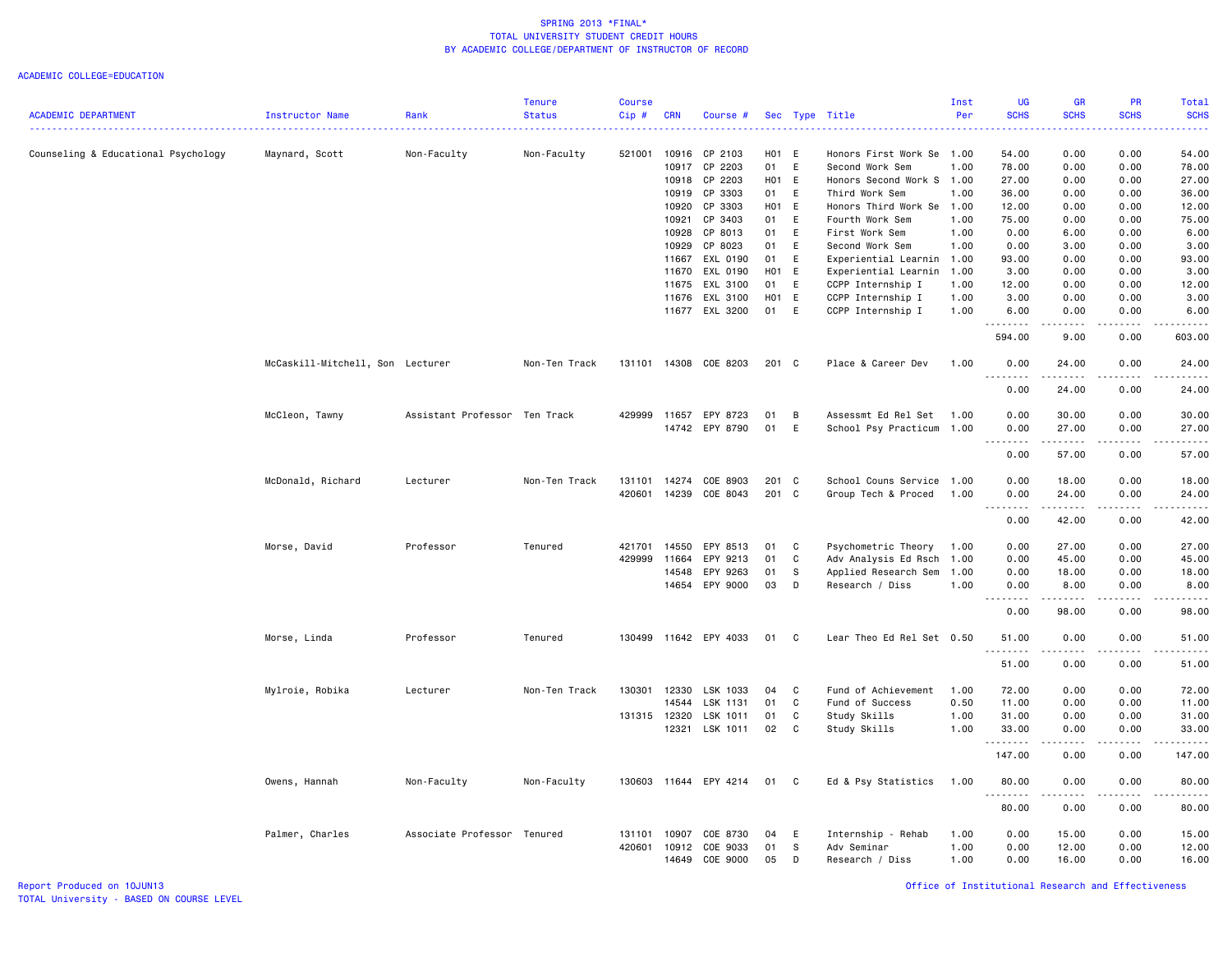|                                     |                  |                                    | <b>Tenure</b> | <b>Course</b> |              |                       |               |                |                           | Inst | <b>UG</b>        | <b>GR</b>                                                                                                                                            | PR          | Total                |
|-------------------------------------|------------------|------------------------------------|---------------|---------------|--------------|-----------------------|---------------|----------------|---------------------------|------|------------------|------------------------------------------------------------------------------------------------------------------------------------------------------|-------------|----------------------|
| <b>ACADEMIC DEPARTMENT</b>          | Instructor Name  | Rank                               | <b>Status</b> | Cip#          | <b>CRN</b>   | Course #              |               |                | Sec Type Title            | Per  | <b>SCHS</b>      | <b>SCHS</b>                                                                                                                                          | <b>SCHS</b> | <b>SCHS</b>          |
| Counseling & Educational Psychology | Palmer, Charles  | Associate Professor Tenured        |               |               | 420601 15223 | COE 7000              | 09            | $\blacksquare$ | Directed Indiv Study 1.00 |      | 0.00             | 3.00                                                                                                                                                 | 0.00        | 3.00                 |
|                                     |                  |                                    |               |               | 15272        | COE 7000              | 10            | $\mathbf{I}$   | Directed Indiv Study      | 1.00 | 0.00             | 4.00                                                                                                                                                 | 0.00        | 4.00                 |
|                                     |                  |                                    |               |               | 15483        | COE 7000              | 13            | $\blacksquare$ | Directed Indiv Study      | 1.00 | 0.00             | 3.00                                                                                                                                                 | 0.00        | 3.00                 |
|                                     |                  |                                    |               | 512310        | 10898        | COE 8363              | 01            | C              | Psyc Aspects/Disabil      | 1.00 | 0.00             | 27.00                                                                                                                                                | 0.00        | 27.00                |
|                                     |                  |                                    |               |               | 10899        | COE 8383              | 01            | C <sub>1</sub> | Job Plcmnt In Rehab       | 0.50 | 0.00             | 18.00                                                                                                                                                | 0.00        | 18.00                |
|                                     |                  |                                    |               |               |              |                       |               |                |                           |      | .<br>0.00        | 222222<br>98.00                                                                                                                                      | .<br>0.00   | .<br>98.00           |
|                                     | Porter, Julia    | Non-Faculty                        | Tenured       | 130407        | 16117        | CCL 9000              | 505 D         |                | Diss./Dissertation R 1.00 |      | 0.00             | 3.00                                                                                                                                                 | 0.00        | 3.00                 |
|                                     |                  |                                    |               | 131101        | 14243        | COE 8150              | 203 E         |                | Aca Yr Field Exp I-P      | 0.75 | 0.00             | 4.50                                                                                                                                                 | 0.00        | 4.50                 |
|                                     |                  |                                    |               |               | 14245        | COE 8730              | 202 E         |                | Internship                | 0.75 | 0.00             | 4.50                                                                                                                                                 | 0.00        | 4.50                 |
|                                     |                  |                                    |               |               | 14248        | COE 8740              | 201 E         |                | Acad Yr Field ExpII-      | 0.75 | 0.00             | 2.25                                                                                                                                                 | 0.00        | 2.25                 |
|                                     |                  |                                    |               |               | 14249        | COE 8740              | 202 E         |                | Acad Yr Field ExpII- 0.75 |      | 0.00             | 9.00                                                                                                                                                 | 0.00        | 9.00                 |
|                                     |                  |                                    |               | 420601        | 14240        | COE 8053              | 201 E         |                | Practicum                 | 1.00 | 0.00             | 6.00                                                                                                                                                 | 0.00        | 6.00                 |
|                                     |                  |                                    |               |               |              | 14250 COE 8750        | 201 E         |                | Internship                | 0.75 | 0.00             | 2.25                                                                                                                                                 | 0.00        | 2.25                 |
|                                     |                  |                                    |               |               |              |                       |               |                |                           |      | 0.00             | 31.50                                                                                                                                                | 0.00        | 31.50                |
|                                     | Reisener, Carmen | Assistant Professor Ten Track      |               | 429999        | 14743        | EPY 8790              | 02            | E              | School Psy Practicum 1.00 |      | 0.00             | 34.00                                                                                                                                                | 0.00        | 34.00                |
|                                     |                  |                                    |               |               |              | 15558 EPY 9723        | 01            | $\mathbf{s}$   | Sem Contemp Sch Psy       | 1.00 | 0.00             | 21.00                                                                                                                                                | 0.00        | 21.00                |
|                                     |                  |                                    |               |               |              |                       |               |                |                           |      | .                | .                                                                                                                                                    | .           | .                    |
|                                     |                  |                                    |               |               |              |                       |               |                |                           |      | 0.00             | 55.00                                                                                                                                                | 0.00        | 55.00                |
|                                     | Sanders, Willie  | Lecturer                           | Non-Ten Track | 420601        |              | 10882 COE 4023        | 01            | C              | Intro To Counseling       | 1.00 | 108.00<br>.      | 0.00<br>.                                                                                                                                            | 0.00<br>.   | 108.00<br><b>.</b> . |
|                                     |                  |                                    |               |               |              |                       |               |                |                           |      | 108.00           | 0.00                                                                                                                                                 | 0.00        | 108.00               |
|                                     | Sellers, Jabari  | Grad Research Assis Not Applicable |               | 130603        | 11645        | EPY 4214              | 02            | K              | Ed & Psy Statistics       | 1.00 | 0.00             | 0.00                                                                                                                                                 | 0.00        | 0.00                 |
|                                     |                  |                                    |               |               |              | 11646 EPY 4214        | 03            | K              | Ed & Psy Statistics       | 1.00 | 0.00             | 0.00                                                                                                                                                 | 0.00        | 0.00                 |
|                                     |                  |                                    |               |               |              |                       |               |                |                           |      | 0.00             | 0.00                                                                                                                                                 | 0.00        | 0.00                 |
|                                     | Starkson, Robert | Non-Employee                       | Non-Faculty   | 131009        |              | 13467 COE 6323        | 501 C         |                | Sensory Aid Technlgy 0.50 |      | 0.00             | 13.50                                                                                                                                                | 0.00        | 13.50                |
|                                     |                  |                                    |               |               |              |                       |               |                |                           |      |                  | $\frac{1}{2} \left( \frac{1}{2} \right) \left( \frac{1}{2} \right) \left( \frac{1}{2} \right) \left( \frac{1}{2} \right) \left( \frac{1}{2} \right)$ | .           | بالمرابط             |
|                                     |                  |                                    |               |               |              |                       |               |                |                           |      | 0.00             | 13.50                                                                                                                                                | 0.00        | 13.50                |
|                                     | Storey, Lindsey  | Non-Faculty                        | Non-Faculty   | 131101        | 10885        | COE 4513              | 02            | $\mathbf{C}$   | Paro Prof Stud Dev        | 1.00 | 36.00            | 0.00                                                                                                                                                 | 0.00        | 36.00                |
|                                     |                  |                                    |               |               | 15737        | COE 4000              | 01            | $\mathbf{I}$   | Directed Indiv Study      | 1.00 | 3.00             | 0.00                                                                                                                                                 | 0.00        | 3.00                 |
|                                     |                  |                                    |               |               | 15738        | COE 4000              | $02 \qquad I$ |                | Directed Indiv Study      | 1.00 | 3.00             | 0.00                                                                                                                                                 | 0.00        | 3.00                 |
|                                     |                  |                                    |               |               | 15739        | COE 4000              | 03            | $\mathbf{I}$   | Directed Indiv Study      | 1.00 | 3.00             | 0.00                                                                                                                                                 | 0.00        | 3.00                 |
|                                     |                  |                                    |               |               | 15740        | COE 4000              | 04 I          |                | Directed Indiv Study      | 1.00 | 3.00             | 0.00                                                                                                                                                 | 0.00        | 3.00                 |
|                                     |                  |                                    |               |               | 15741        | COE 4000              | 05            | $\blacksquare$ | Directed Indiv Study      | 1.00 | 3.00             | 0.00                                                                                                                                                 | 0.00        | 3.00                 |
|                                     |                  |                                    |               |               | 15742        | COE 4000              | 06            | $\mathbf{I}$   | Directed Indiv Study 1.00 |      | 3.00             | 0.00                                                                                                                                                 | 0.00        | 3.00                 |
|                                     |                  |                                    |               |               |              | 15744 COE 4000        | 08 I          |                | Directed Indiv Study 1.00 |      | 3.00             | 0.00                                                                                                                                                 | 0.00        | 3.00                 |
|                                     |                  |                                    |               |               |              |                       |               |                |                           |      | .<br>57.00       | .<br>0.00                                                                                                                                            | .<br>0.00   | .<br>57.00           |
|                                     | Storms, Betsy    | Lecturer                           | Non-Ten Track |               |              | 511501 14316 COE 8783 | 201 C         |                | Counsel Chem Dep Fam 1.00 |      | 0.00             | 21.00                                                                                                                                                | 0.00        | 21.00                |
|                                     |                  |                                    |               |               |              |                       |               |                |                           |      | 0.00             | .<br>21.00                                                                                                                                           | 0.00        | 21.00                |
|                                     | Thomas, George   | Lecturer                           | Non-Ten Track | 130604        |              | 14236 EPY 6313        | 201 C         |                | Measure & Eval            | 1.00 | 0.00             | 18.00                                                                                                                                                | 0.00        | 18.00                |
|                                     |                  |                                    |               |               |              |                       |               |                |                           |      | <u>.</u><br>0.00 | .<br>18.00                                                                                                                                           | .<br>0.00   | .<br>18.00           |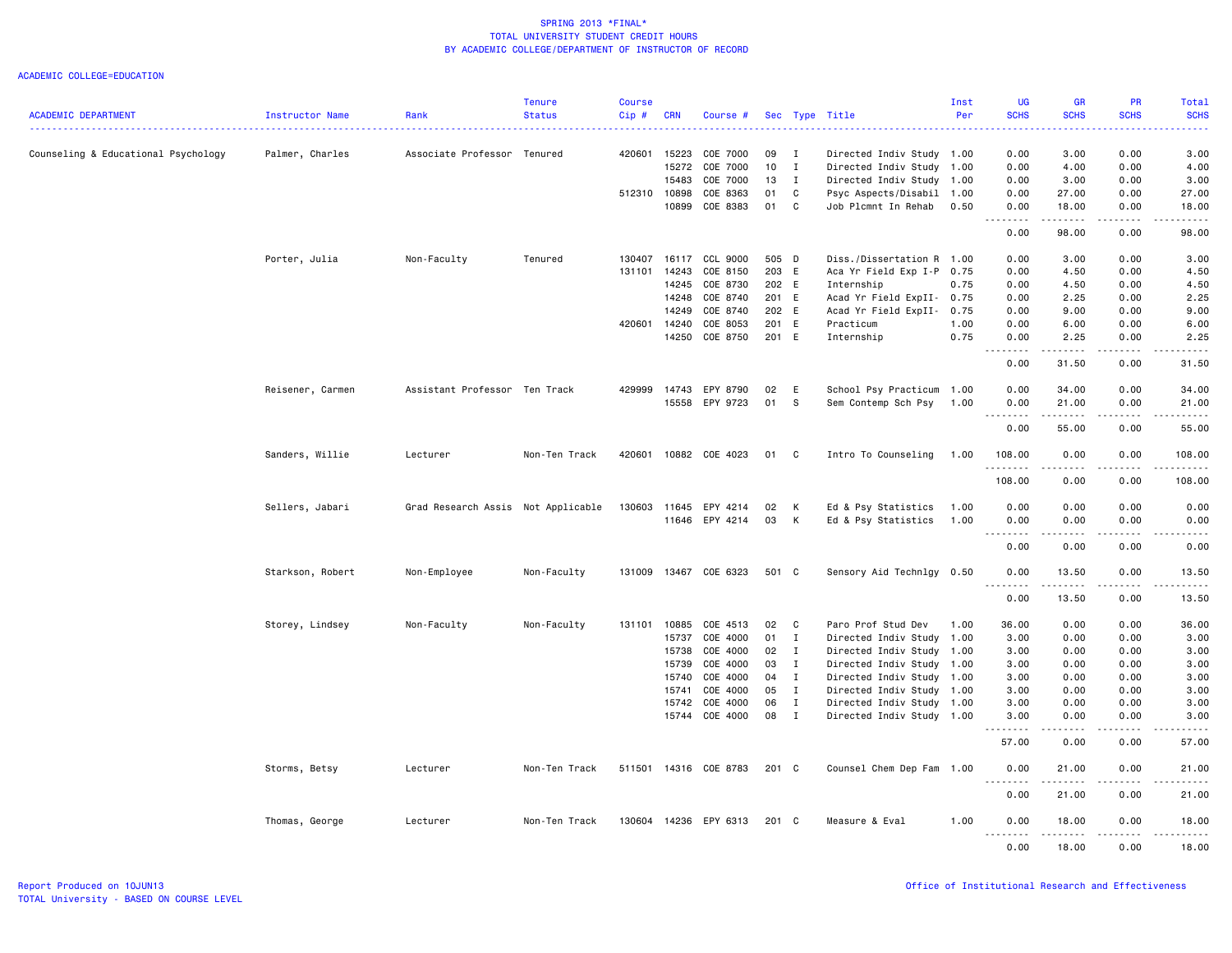#### ACADEMIC COLLEGE=EDUCATION

| <b>ACADEMIC DEPARTMENT</b>          | Instructor Name   | Rank                          | <b>Tenure</b><br><b>Status</b> | Course<br>Cip# | <b>CRN</b> | Course #                    |       |                | Sec Type Title            | Inst<br>Per | <b>UG</b><br><b>SCHS</b>      | <b>GR</b><br><b>SCHS</b>       | PR<br><b>SCHS</b>                                                                                                                                            | Total<br><b>SCHS</b> |
|-------------------------------------|-------------------|-------------------------------|--------------------------------|----------------|------------|-----------------------------|-------|----------------|---------------------------|-------------|-------------------------------|--------------------------------|--------------------------------------------------------------------------------------------------------------------------------------------------------------|----------------------|
| Counseling & Educational Psychology | Tyson, Gwendolyn  | Grad Teach Assist             | Not Applicable                 | 131101         | 10875      | COE 1323                    | 03    | C              | Career Planning           | 1.00        | 54.00                         | 0.00                           | 0.00                                                                                                                                                         | 54.00                |
|                                     |                   |                               |                                | 131315         |            | 12326 LSK 1023              | 04    | $\mathbf{C}$   | Col Read/Study Skill 1.00 |             | 69.00<br>.                    | 0.00<br>.                      | 0.00<br>.                                                                                                                                                    | 69.00<br>.           |
|                                     |                   |                               |                                |                |            |                             |       |                |                           |             | 123.00                        | 0.00                           | 0.00                                                                                                                                                         | 123.00               |
|                                     | Wang, Chih-Hsuan  | Assistant Professor Ten Track |                                |                |            | 130603 11651 EPY 6214       | 01    | C              | Ed & Psy Statistics       | 1.00        | 0.00                          | 72.00                          | 0.00                                                                                                                                                         | 72.00                |
|                                     |                   |                               |                                |                |            | 11652 EPY 6214              | 02    | K              | Ed & Psy Statistics       | 1.00        | 0.00                          | 0.00                           | 0.00                                                                                                                                                         | 0.00                 |
|                                     |                   |                               |                                |                |            | 11655 EPY 8214              | 01    | $\overline{B}$ | Adv Ed & Psy Stat         | 1.00        | 0.00<br>.                     | 40.00<br>.                     | 0.00<br>$\frac{1}{2} \left( \frac{1}{2} \right) \left( \frac{1}{2} \right) \left( \frac{1}{2} \right) \left( \frac{1}{2} \right) \left( \frac{1}{2} \right)$ | 40.00<br>.           |
|                                     |                   |                               |                                |                |            |                             |       |                |                           |             | 0.00                          | 112.00                         | 0.00                                                                                                                                                         | 112.00               |
|                                     | Watson, Joshua    | Associate Professor Tenured   |                                | 420201         | 14271      | COE 8633                    | 201 C |                | Psychosocial Rehab        | 1.00        | 0.00                          | 27.00                          | 0.00                                                                                                                                                         | 27.00                |
|                                     |                   |                               |                                | 420601         | 14650      | COE 9000                    | 06    | D              | Research / Diss           | 1.00        | 0.00                          | 12.00                          | 0.00                                                                                                                                                         | 12.00                |
|                                     |                   |                               |                                |                |            | 16370 COE 7000              | 204 I |                | Directed Indiv Study 1.00 |             | 0.00<br>.                     | 3.00<br>.                      | 0.00<br>-----                                                                                                                                                | 3.00<br>.            |
|                                     |                   |                               |                                |                |            |                             |       |                |                           |             | 0.00                          | 42.00                          | 0.00                                                                                                                                                         | 42.00                |
|                                     | Weir, Karla       | Lecturer                      | Non-Ten Track                  | 130101         |            | 14815 EPY 3253              | 201 C |                | Evaluating Learning       | 1.00        | 21.00                         | 0.00                           | 0.00                                                                                                                                                         | 21.00                |
|                                     |                   |                               |                                | 130499         |            | 14281 EPY 4053              | 201 C |                | Psy&Ed Of Men Retard 1.00 |             | 27.00                         | 0.00                           | 0.00                                                                                                                                                         | 27.00                |
|                                     |                   |                               |                                |                |            |                             |       |                |                           |             | .                             | د د د د                        | -----                                                                                                                                                        | .                    |
|                                     |                   |                               |                                |                |            |                             |       |                |                           |             | 48.00                         | 0.00                           | 0.00                                                                                                                                                         | 48.00                |
|                                     | Wells, Debbie     | Lecturer                      | Non-Ten Track                  | 131101         |            | 10890 COE 8013              | 03    | $\mathbf{C}$   | Couns Skills              | 1.00        | 0.00                          | 45.00                          | 0.00                                                                                                                                                         | 45.00                |
|                                     |                   |                               |                                |                | 10901      | COE 8573                    | 01    | C              | College Counseling S 1.00 |             | 0.00                          | 12.00                          | 0.00                                                                                                                                                         | 12.00                |
|                                     |                   |                               |                                |                | 10908      | COE 8730                    | 05    | E              | Internship                | 1.00        | 0.00                          | 6.00                           | 0.00                                                                                                                                                         | 6.00                 |
|                                     |                   |                               |                                | 420601         | 10894      | COE 8053                    | 02    | E              | Practicum                 | 1.00        | 0.00                          | 6.00                           | 0.00                                                                                                                                                         | 6.00                 |
|                                     |                   |                               |                                |                | 15863      | COE 7000                    | 16    | $\mathbf{I}$   | Directed Indiv Study 1.00 |             | 0.00                          | 3.00                           | 0.00                                                                                                                                                         | 3.00                 |
|                                     |                   |                               |                                |                | 16041      | COE 7000                    | 18    | $\mathbf{I}$   | Directed Indiv Study      | 1.00        | 0.00                          | 3.00                           | 0.00                                                                                                                                                         | 3.00                 |
|                                     |                   |                               |                                |                | 16326      | COE 7000                    | 20    | $\mathbf{I}$   | Directed Indiv Study      | 1.00        | 0.00                          | 3.00                           | 0.00                                                                                                                                                         | 3.00                 |
|                                     |                   |                               |                                |                | 16337      | COE 7000                    | 21    | $\mathbf{I}$   | Directed Indiv Study 1.00 |             | 0.00                          | 3.00                           | 0.00                                                                                                                                                         | 3.00                 |
|                                     |                   |                               |                                |                |            | 16338 COE 7000              | 22 I  |                | Directed Indiv Study 1.00 |             | 0.00<br>.                     | 3.00<br>$\cdots \cdots \cdots$ | 0.00<br>-----                                                                                                                                                | 3.00<br>.            |
|                                     |                   |                               |                                |                |            |                             |       |                |                           |             | 0.00                          | 84.00                          | 0.00                                                                                                                                                         | 84.00                |
|                                     | Whetstone, Andrew | Lecturer                      | Non-Ten Track                  | 512308         |            | 10883 COE 4353              | 01 C  |                | Adapt Tech & Disabil 1.00 |             | 39.00                         | 0.00                           | 0.00                                                                                                                                                         | 39.00                |
|                                     |                   |                               |                                |                |            |                             |       |                |                           |             | .<br>39.00                    | د د د د<br>0.00                | $- - - - -$<br>0.00                                                                                                                                          | 39.00                |
|                                     | Wilder, Carmen    | Non-Faculty                   | Non-Faculty                    |                |            | 521003 13210 SLCE 3412 01   |       | <b>C</b>       | Montgomery Ldshp Pro 1.00 |             | 92.00                         | 0.00                           | 0.00                                                                                                                                                         | 92.00                |
|                                     |                   |                               |                                |                |            | 13211 SLCE 4812 01          |       | $\mathbf{C}$   | Montgomery Ldshp Pr 1.00  |             | 92.00                         | 0.00                           | 0.00                                                                                                                                                         | 92.00                |
|                                     |                   |                               |                                |                |            |                             |       |                |                           |             | . <b>.</b><br>184.00          | .<br>0.00                      | $- - - - -$<br>0.00                                                                                                                                          | .<br>184.00          |
|                                     | Wong, Daniel      | Professor                     | Tenured                        | 130499         | 16489      | EPY 4000                    | 02    | $\mathbf{I}$   | Directed Indiv Study 1.00 |             | 1.00                          | 0.00                           | 0.00                                                                                                                                                         | 1.00                 |
|                                     |                   |                               |                                | 420601         | 14651      | COE 9000                    | 07    | D              | Research / Diss           | 1.00        | 0.00                          | 10.00                          | 0.00                                                                                                                                                         | 10.00                |
|                                     |                   |                               |                                | 512310         |            | 10899 COE 8383              | 01 C  |                | Job Plcmnt In Rehab       | 0.50        | 0.00                          | 18.00                          | 0.00                                                                                                                                                         | 18.00                |
|                                     |                   |                               |                                |                |            |                             |       |                |                           |             | .                             | .                              | .                                                                                                                                                            | .                    |
|                                     |                   |                               |                                |                |            |                             |       |                |                           |             | 1.00                          | 28.00                          | 0.00                                                                                                                                                         | 29.00                |
|                                     | Wong, Lucy        | Instructor                    | Non-Ten Track                  | 190705         |            | 10886 COE 4713              | 01    | $\mathbf{C}$   | Issues In Aging           | 1.00        | 84.00                         | 0.00                           | 0.00                                                                                                                                                         | 84.00                |
|                                     |                   |                               |                                |                |            | 10887 COE 6713              | 01 C  |                | Issues In Aging           | 1.00        | 0.00                          | 3.00                           | 0.00                                                                                                                                                         | 3.00                 |
|                                     |                   |                               |                                |                |            |                             |       |                |                           |             | $\sim$ $\sim$ $\sim$<br>----- | $\sim$ $\sim$ $\sim$ $\sim$    | -----                                                                                                                                                        |                      |
|                                     |                   |                               |                                |                |            |                             |       |                |                           |             | 84.00                         | 3.00                           | 0.00                                                                                                                                                         | 87.00                |
|                                     | Wozny, Darren     | Associate Professor Tenured   |                                |                |            | 131101 14238 COE 8013 201 C |       |                | Couns Skills              | 1.00        | 0.00                          | 27.00                          | 0.00                                                                                                                                                         | 27.00                |

Report Produced on 10JUN13 Office of Institutional Research and Effectiveness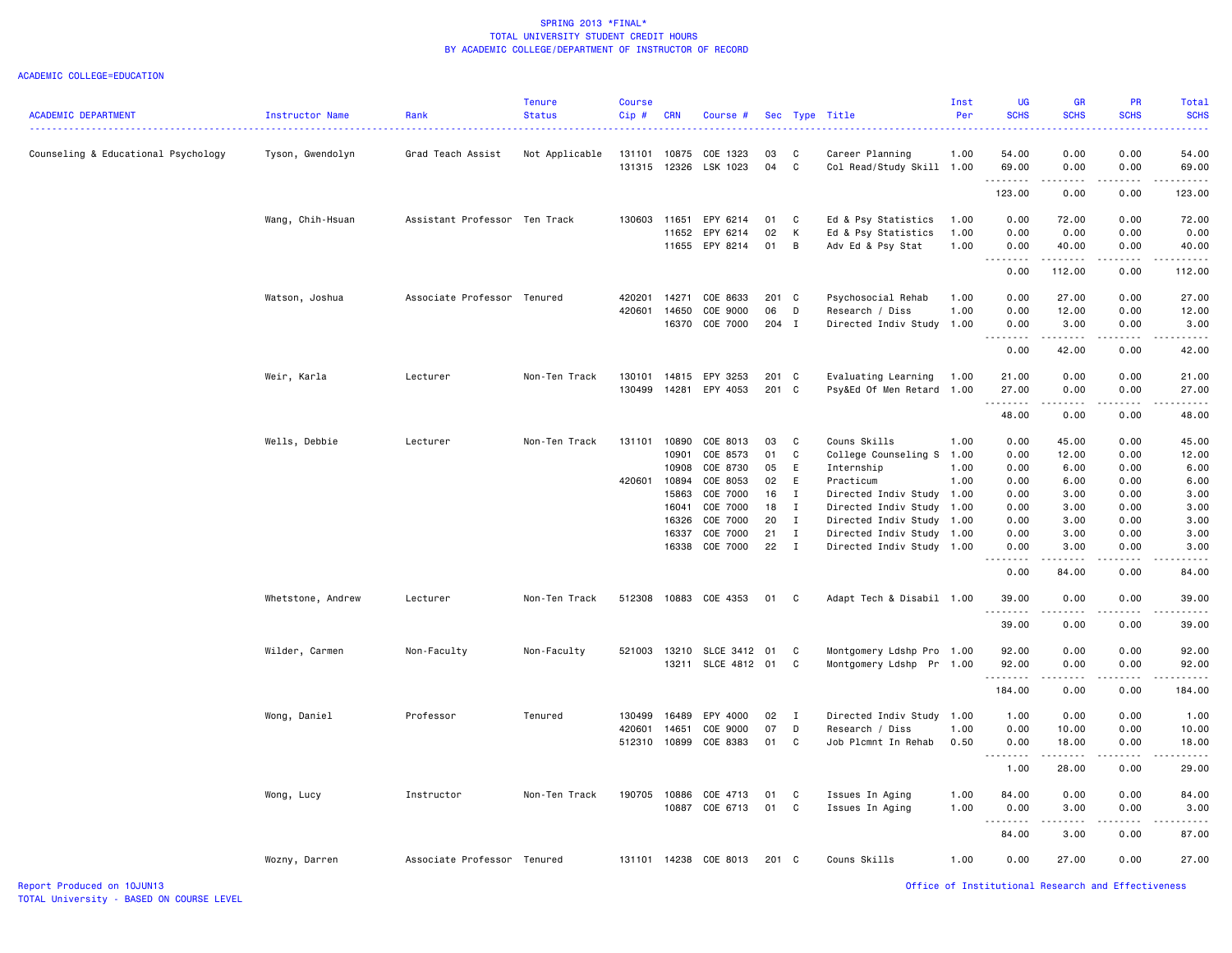| <b>ACADEMIC DEPARTMENT</b>          | <b>Instructor Name</b> | Rank                        | Tenure<br><b>Status</b> | Course<br>Cip#   | <b>CRN</b>     | Course # Sec Type Title |                |                                                        | Inst<br>Per | <b>UG</b><br><b>SCHS</b> | <b>GR</b><br><b>SCHS</b> | <b>PR</b><br><b>SCHS</b> | Total<br><b>SCHS</b>  |
|-------------------------------------|------------------------|-----------------------------|-------------------------|------------------|----------------|-------------------------|----------------|--------------------------------------------------------|-------------|--------------------------|--------------------------|--------------------------|-----------------------|
| Counseling & Educational Psychology | Wozny, Darren          | Associate Professor Tenured |                         | 131101<br>420601 | 14273<br>15563 | COE 8913<br>COE 7000    | 201 C<br>201 I | Counseling Children<br>Directed Indiv Study 1.00       | 1.00        | 0.00<br>0.00             | 12.00<br>3.00            | 0.00<br>0.00             | 12.00<br>3.00         |
|                                     |                        |                             |                         |                  | 15565<br>16101 | COE 7000<br>COE 7000    | 202 I<br>203 I | Directed Indiv Study 1.00<br>Directed Indiv Study 1.00 |             | 0.00<br>0.00             | 3.00<br>3.00             | 0.00<br>0.00             | 3.00<br>3.00          |
|                                     |                        |                             |                         |                  |                |                         |                |                                                        |             | ---------<br>0.00        | ---------<br>48.00       | .<br>0.00                | .<br>48.00            |
|                                     |                        |                             |                         |                  |                |                         |                |                                                        |             | $=$ = = = = = = =        | ========                 | ========                 |                       |
| Counseling & Educational Psychology |                        |                             |                         |                  |                |                         |                |                                                        |             | 4102.00<br>========      | 2027,00<br>========      | 0.00<br>---------        | 6129.00<br>========== |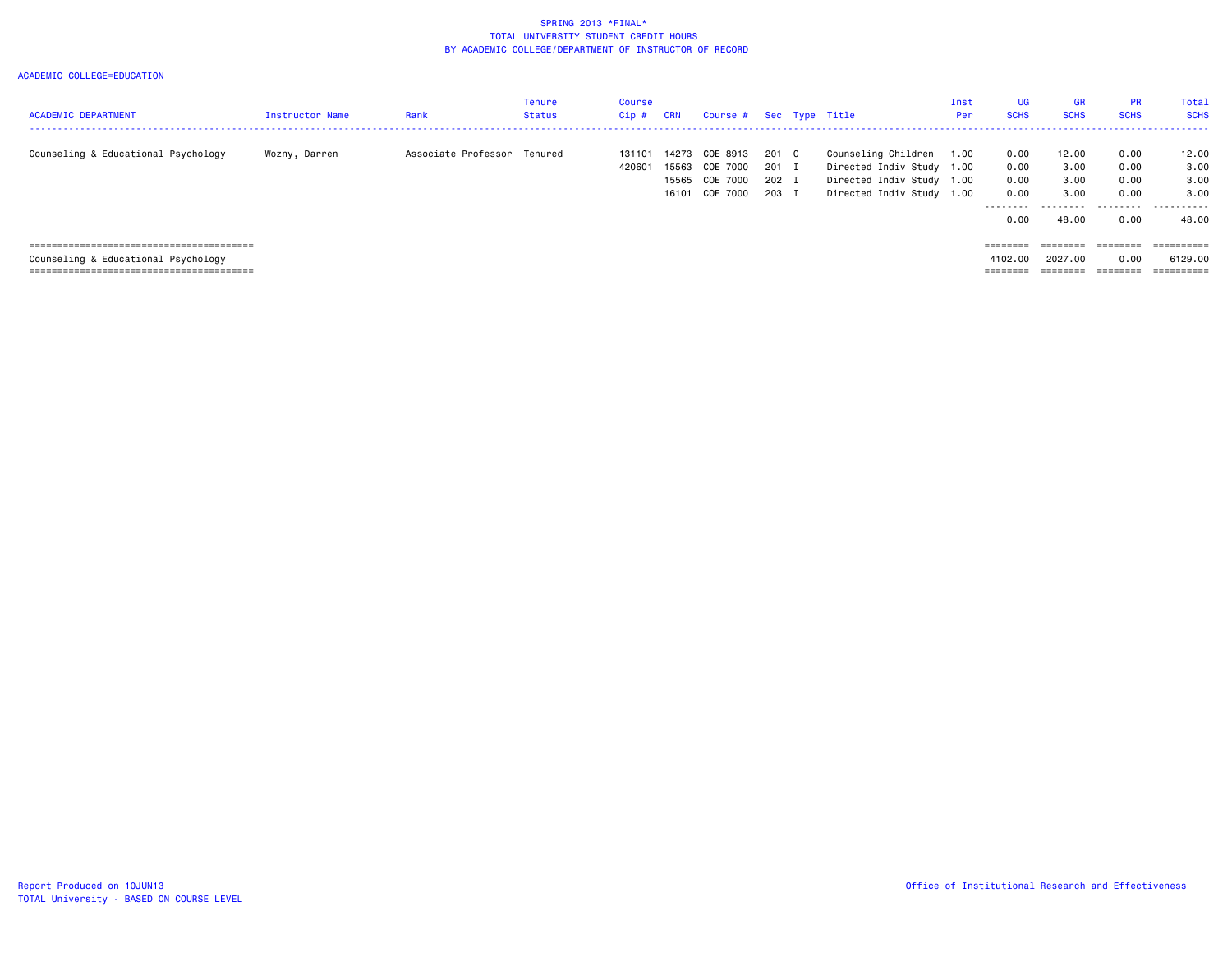| <b>ACADEMIC DEPARTMENT</b>                                | <b>Instructor Name</b> | Rank                          | Tenure<br><b>Status</b> | Course<br>Cip# | <b>CRN</b>     | Course #                   |                     |                | Sec Type Title                                         | Inst<br>Per | <b>UG</b><br><b>SCHS</b> | GR<br><b>SCHS</b>                                                                                                                 | PR<br><b>SCHS</b>                                                                                                                                            | Total<br><b>SCHS</b> |
|-----------------------------------------------------------|------------------------|-------------------------------|-------------------------|----------------|----------------|----------------------------|---------------------|----------------|--------------------------------------------------------|-------------|--------------------------|-----------------------------------------------------------------------------------------------------------------------------------|--------------------------------------------------------------------------------------------------------------------------------------------------------------|----------------------|
|                                                           |                        |                               |                         |                |                |                            |                     |                |                                                        |             |                          |                                                                                                                                   |                                                                                                                                                              |                      |
| Curriculum, Instruction & Special Educat Anthony, Kenneth |                        | Assistant Professor Ten Track |                         |                |                | 131318 11269 EDE 4143      | 01                  | $\overline{B}$ | Teach Elem/Mid Lvl S 1.00                              |             | 51.00<br>.               | 0.00<br>$\frac{1}{2} \left( \frac{1}{2} \right) \left( \frac{1}{2} \right) \left( \frac{1}{2} \right) \left( \frac{1}{2} \right)$ | 0.00<br>.                                                                                                                                                    | 51.00<br>.           |
|                                                           |                        |                               |                         |                |                |                            |                     |                |                                                        |             | 51.00                    | 0.00                                                                                                                              | 0.00                                                                                                                                                         | 51.00                |
|                                                           | Bennett, Kelly         | Instructor                    | Non-Ten Track           | 131311         | 11262          | EDE 3523                   | 01                  | $\mathbf{C}$   | Found EL/ML Math Edu 1.00                              |             | 87.00                    | 0.00                                                                                                                              | 0.00                                                                                                                                                         | 87.00                |
|                                                           |                        |                               |                         |                | 11263          | EDE 3523                   | 02                  | $\mathbf{C}$   | Found EL/ML Math Edu 1.00                              |             | 90.00                    | 0.00                                                                                                                              | 0.00                                                                                                                                                         | 90.00                |
|                                                           |                        |                               |                         |                | 11264          | EDE 3523                   | 03                  | C              | Found EL/ML Math Edu 1.00                              |             | 72.00                    | 0.00                                                                                                                              | 0.00                                                                                                                                                         | 72.00                |
|                                                           |                        |                               |                         | 131318 11270   |                | EDE 4143                   | 02                  | $\overline{B}$ | Teach Elem/Mid Lvl S 1.00                              |             | 54.00                    | 0.00                                                                                                                              | 0.00                                                                                                                                                         | 54.00                |
|                                                           |                        |                               |                         |                | 14319          | EDE 4143                   | 501 B               |                | Teach Elem/Mid Lvl S 1.00                              |             | 15.00<br>.               | 0.00<br>$\omega_{\rm c}$ and $\omega_{\rm c}$                                                                                     | 0.00<br>.                                                                                                                                                    | 15.00                |
|                                                           |                        |                               |                         |                |                |                            |                     |                |                                                        |             | 318.00                   | 0.00                                                                                                                              | 0.00                                                                                                                                                         | 318.00               |
|                                                           | Bennett-Ott, Belinda   | Lecturer                      | Non-Ten Track           | 131001         | 14222          | EDX 4113                   | 201 C<br>201 C      |                | Method Earl/Disabled 1.00                              |             | 6.00                     | 0.00                                                                                                                              | 0.00                                                                                                                                                         | 6.00                 |
|                                                           |                        |                               |                         |                | 14223          | EDX 4413<br>14279 EDX 8173 | 201 C               |                | Wk W/Parents Ex Chil 1.00<br>Sp Ed In Reg Classrm 1.00 |             | 6.00<br>0.00             | 0.00<br>15.00                                                                                                                     | 0.00<br>0.00                                                                                                                                                 | 6.00<br>15.00        |
|                                                           |                        |                               |                         |                |                |                            |                     |                |                                                        |             | <u>.</u>                 | .                                                                                                                                 | $- - - - -$                                                                                                                                                  | .                    |
|                                                           |                        |                               |                         |                |                |                            |                     |                |                                                        |             | 12.00                    | 15.00                                                                                                                             | 0.00                                                                                                                                                         | 27.00                |
|                                                           | Benton, Gary           | Lecturer                      | Non-Ten Track           |                |                | 131205 14263 EDS 8653      | 201 C               |                | Issues of Accountabi 1.00                              |             | 0.00<br><u>.</u>         | 21.00<br>$- - - - - - -$                                                                                                          | 0.00<br>$- - - - -$                                                                                                                                          | 21.00<br>.           |
|                                                           |                        |                               |                         |                |                |                            |                     |                |                                                        |             | 0.00                     | 21.00                                                                                                                             | 0.00                                                                                                                                                         | 21.00                |
|                                                           | Brenner, Devon         | Professor                     | Tenured                 | 131001 11340   |                | EDX 4886                   | 01                  | - F            | Teach Internship in                                    | 1.00        | 96.00                    | 0.00                                                                                                                              | 0.00                                                                                                                                                         | 96.00                |
|                                                           |                        |                               |                         |                | 11341          | EDX 4896                   | 01                  | - F            | Teach Internship in                                    | 1.00        | 96.00                    | 0.00                                                                                                                              | 0.00                                                                                                                                                         | 96.00                |
|                                                           |                        |                               |                         |                | 13506<br>13507 | EDS 8886<br>EDS 8896       | 501 H<br>501 H      |                | Dimensions of Learni<br>Dimensions of Learni 1.00      | 1.00        | 0.00<br>0.00             | 162.00<br>120.00                                                                                                                  | 0.00<br>0.00                                                                                                                                                 | 162.00<br>120.00     |
|                                                           |                        |                               |                         |                |                | 14302 EDX 4886             | 501 F               |                | Teach Internship in                                    | 1.00        | 6.00                     | 0.00                                                                                                                              | 0.00                                                                                                                                                         | 6.00                 |
|                                                           |                        |                               |                         |                | 14303          | EDX 4896                   | 501 F               |                | Teach Internship in                                    | 1.00        | 6.00                     | 0.00                                                                                                                              | 0.00                                                                                                                                                         | 6.00                 |
|                                                           |                        |                               |                         | 131202 11273   |                | EDE 4886                   | 01                  | E              | Elem.Mid Lvl Interns                                   | 1.00        | 450.00                   | 0.00                                                                                                                              | 0.00                                                                                                                                                         | 450.00               |
|                                                           |                        |                               |                         |                | 11274          | EDE 4896                   | 01                  | E              | Elem/Mid Levl Intern 1.00                              |             | 450.00                   | 0.00                                                                                                                              | 0.00                                                                                                                                                         | 450.00               |
|                                                           |                        |                               |                         |                | 13493          | EDE 4886                   | 501 E               |                | Elem.Mid Lvl Interns 1.00                              |             | 198.00                   | 0.00                                                                                                                              | 0.00                                                                                                                                                         | 198.00               |
|                                                           |                        |                               |                         |                |                | 13495 EDE 4896             | 501 E               |                | Elem/Mid Levl Intern 1.00                              |             | 198.00                   | 0.00                                                                                                                              | 0.00                                                                                                                                                         | 198.00               |
|                                                           |                        |                               |                         |                | 15486          | EDE 9000                   | 01                  | $\mathsf{D}$   | Research / Diss                                        | 1.00        | 0.00                     | 24.00                                                                                                                             | 0.00                                                                                                                                                         | 24.00                |
|                                                           |                        |                               |                         |                | 15636<br>15652 | EDE 7000<br>EDE 7000       | $02 \qquad I$<br>03 | $\mathbf{I}$   | Directed Indiv Study 1.00<br>Directed Indiv Study 1.00 |             | 0.00<br>0.00             | 3.00<br>3.00                                                                                                                      | 0.00<br>0.00                                                                                                                                                 | 3.00<br>3.00         |
|                                                           |                        |                               |                         | 131203         | 14304          | EDE 8143                   | 501 H               |                | Middle Level Intersh 1.00                              |             | 0.00                     | 9.00                                                                                                                              | 0.00                                                                                                                                                         | 9.00                 |
|                                                           |                        |                               |                         | 131205 11321   |                | EDS 4886                   | 01 F                |                | Teach Intern in Sec                                    | 1.00        | 204.00                   | 0.00                                                                                                                              | 0.00                                                                                                                                                         | 204.00               |
|                                                           |                        |                               |                         |                | 11322          | EDS 4896                   | 01                  | - F            | Teach Intern in Sec                                    | 1.00        | 204.00                   | 0.00                                                                                                                              | 0.00                                                                                                                                                         | 204.00               |
|                                                           |                        |                               |                         |                | 13500          | EDS 4886                   | 501 F               |                | Teach Intern in Sec                                    | 1.00        | 30.00                    | 0.00                                                                                                                              | 0.00                                                                                                                                                         | 30.00                |
|                                                           |                        |                               |                         |                | 13501          | EDS 4896                   | 501 F               |                | Teach Intern in Sec                                    | 1.00        | 30.00                    | 0.00                                                                                                                              | 0.00                                                                                                                                                         | 30.00                |
|                                                           |                        |                               |                         |                | 15526          | EDS 7000                   | 06                  | $\mathbf{I}$   | Directed Indiv Study                                   | 1.00        | 0.00                     | 3.00                                                                                                                              | 0.00                                                                                                                                                         | 3.00                 |
|                                                           |                        |                               |                         | 131206 11279   | 11327          | EDE 9553<br>EDS 9553       | 01<br>01            | s<br>- S       | Teaching/Teacher EDU 1.00<br>Teaching/Teacher EDU 1.00 |             | 0.00<br>0.00             | 9.00<br>12.00                                                                                                                     | 0.00<br>0.00                                                                                                                                                 | 9.00<br>12.00        |
|                                                           |                        |                               |                         |                |                | 11349 EDX 9553             | 01 S                |                | Teaching/Teacher EDU 1.00                              |             | 0.00                     | 6.00                                                                                                                              | 0.00                                                                                                                                                         | 6.00                 |
|                                                           |                        |                               |                         |                |                |                            |                     |                |                                                        |             | .<br>1968.00             | .<br>351.00                                                                                                                       | $\frac{1}{2} \left( \frac{1}{2} \right) \left( \frac{1}{2} \right) \left( \frac{1}{2} \right) \left( \frac{1}{2} \right) \left( \frac{1}{2} \right)$<br>0.00 | .<br>2319.00         |
|                                                           | Brown, Karen           | Instructor                    | Non-Ten Track           | 131202 11260   |                | EDE 3443                   | 01                  | $\mathbf{C}$   | Creat Arts Elem / Mid 1.00                             |             | 42.00                    | 0.00                                                                                                                              | 0.00                                                                                                                                                         | 42.00                |
|                                                           |                        |                               |                         |                | 11261          | EDE 3443                   | 02                  | $\mathbf{C}$   | Creat Arts Elem / Mid 1.00                             |             | 60.00                    | 0.00                                                                                                                              | 0.00                                                                                                                                                         | 60.00                |
|                                                           |                        |                               |                         |                | 131203 13178   | RDG 3413                   | 01                  | C              | Middle Lvl Lit I                                       | 1.00        | 81.00                    | 0.00                                                                                                                              | 0.00                                                                                                                                                         | 81.00                |
|                                                           |                        |                               |                         |                |                | 13182 RDG 3423             | 01 C                |                | Middle Lvl Lit II                                      | 1.00        | 81.00<br><u>.</u>        | 0.00<br>----                                                                                                                      | 0.00                                                                                                                                                         | 81.00                |
|                                                           |                        |                               |                         |                |                |                            |                     |                |                                                        |             | 264.00                   | 0.00                                                                                                                              | 0.00                                                                                                                                                         | 264.00               |
|                                                           | Bryan, Laura           | Lecturer                      | Non-Ten Track           |                |                | 130601 14253 EDF 8363      | 201 C               |                | Func & Met Res In Ed 1.00                              |             | 0.00                     | 30.00                                                                                                                             | 0.00                                                                                                                                                         | 30.00                |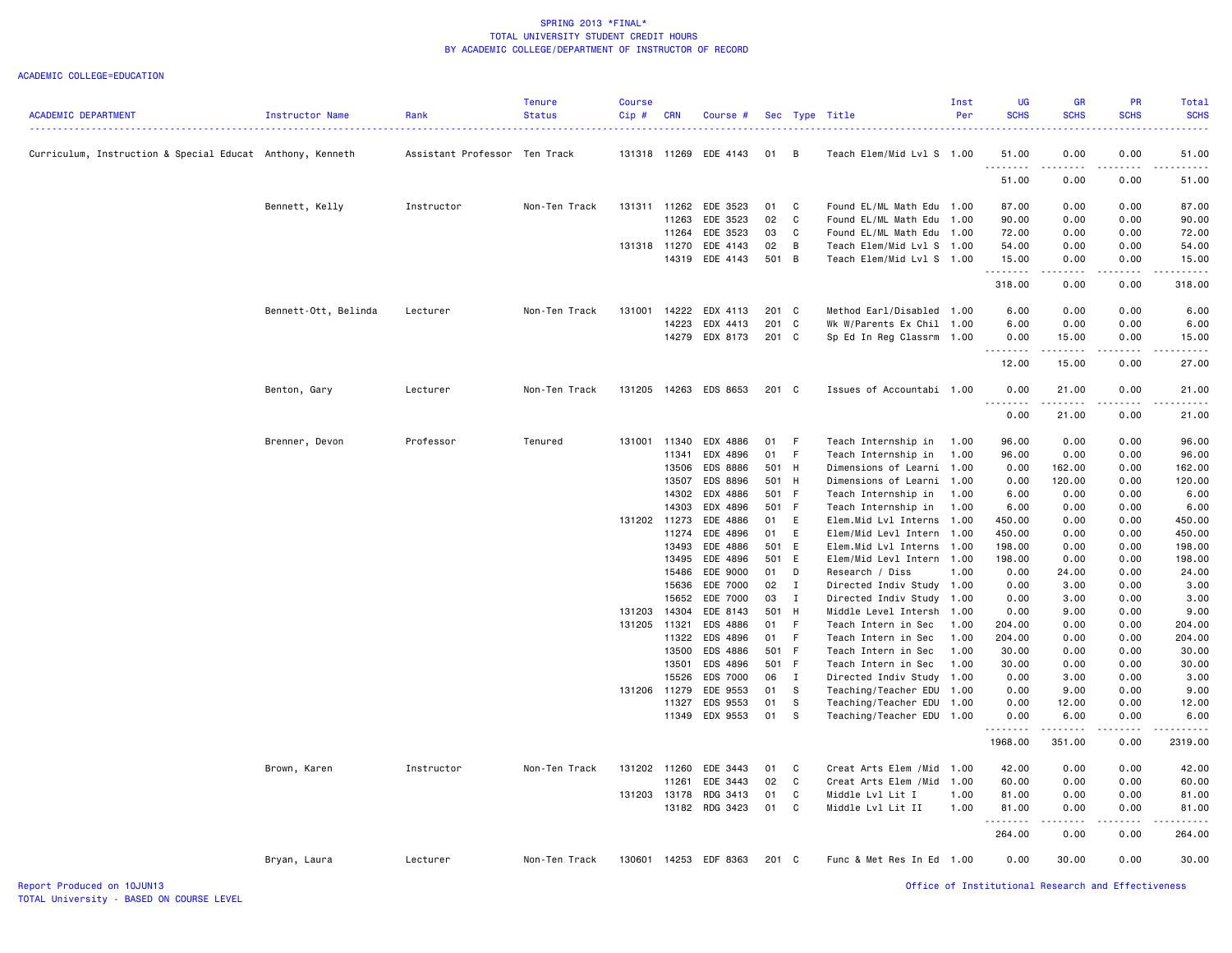| <b>ACADEMIC DEPARTMENT</b>                                    | Instructor Name   | Rank                          | <b>Tenure</b><br><b>Status</b> | Course<br>Cip# | <b>CRN</b> | Course #              |               |                | Sec Type Title            | Inst<br>Per | <b>UG</b><br><b>SCHS</b>            | <b>GR</b><br><b>SCHS</b>                                                                                                                                     | PR<br><b>SCHS</b>                                                                                                                                            | Total<br><b>SCHS</b> |
|---------------------------------------------------------------|-------------------|-------------------------------|--------------------------------|----------------|------------|-----------------------|---------------|----------------|---------------------------|-------------|-------------------------------------|--------------------------------------------------------------------------------------------------------------------------------------------------------------|--------------------------------------------------------------------------------------------------------------------------------------------------------------|----------------------|
|                                                               |                   |                               |                                |                |            |                       |               |                |                           |             |                                     |                                                                                                                                                              |                                                                                                                                                              |                      |
|                                                               |                   |                               |                                |                |            |                       |               |                |                           |             | .<br>0.00                           | .<br>30.00                                                                                                                                                   | .<br>0.00                                                                                                                                                    | .<br>30.00           |
| Curriculum, Instruction & Special Educat Burroughs, Charlotte |                   | Professor                     | Tenured                        | 131203         |            | 13502 EDS 8243        | 501 C         |                | Adv. Plan Manage Lea 1.00 |             | 0.00                                | 51.00                                                                                                                                                        | 0.00                                                                                                                                                         | 51.00                |
|                                                               |                   |                               |                                | 131205         |            | 11317 EDS 3643        | 01            | C              | Secondary Soc Studie      | 1.00        | 51.00                               | 0.00                                                                                                                                                         | 0.00                                                                                                                                                         | 51.00                |
|                                                               |                   |                               |                                |                | 15288      | EDS 7000              | $02 \qquad I$ |                | Directed Indiv Study      | 1.00        | 0.00                                | 3.00                                                                                                                                                         | 0.00                                                                                                                                                         | 3.00                 |
|                                                               |                   |                               |                                |                | 15314      | EDS 7000              | 05            | $\mathbf{I}$   | Directed Indiv Study      | 1.00        | 0.00                                | 3.00                                                                                                                                                         | 0.00                                                                                                                                                         | 3.00                 |
|                                                               |                   |                               |                                |                | 16291      | EDS 7000              | 09            | $\mathbf{I}$   | Directed Indiv Study 1.00 |             | 0.00                                | 1.00                                                                                                                                                         | 0.00                                                                                                                                                         | 1.00                 |
|                                                               |                   |                               |                                |                | 16365      | EDS 9000              | 07            | D              | Research / Diss           | 1.00        | 0.00                                | 3.00                                                                                                                                                         | 0.00                                                                                                                                                         | 3.00                 |
|                                                               |                   |                               |                                |                |            | 16453 EDS 7000        | 12            | $\mathbf{I}$   | Directed Indiv Study 1.00 |             | 0.00<br>$\sim$ $\sim$ $\sim$ $\sim$ | 1.00<br>$\frac{1}{2} \left( \frac{1}{2} \right) \left( \frac{1}{2} \right) \left( \frac{1}{2} \right) \left( \frac{1}{2} \right) \left( \frac{1}{2} \right)$ | 0.00<br>.                                                                                                                                                    | 1.00<br>$- - - - -$  |
|                                                               |                   |                               |                                |                |            |                       |               |                |                           |             | 51.00                               | 62.00                                                                                                                                                        | 0.00                                                                                                                                                         | 113.00               |
|                                                               | Campbell, Amanda  | Lecturer                      | Non-Ten Track                  | 131099         |            | 12317 LSK 0103        | 01            | $\overline{C}$ | Intermediate Reading 1.00 |             | 27.00<br><u>.</u>                   | 0.00<br>----                                                                                                                                                 | 0.00<br>.                                                                                                                                                    | 27.00<br>.           |
|                                                               |                   |                               |                                |                |            |                       |               |                |                           |             | 27.00                               | 0.00                                                                                                                                                         | 0.00                                                                                                                                                         | 27.00                |
|                                                               | Campbell, Traci   | Non-Faculty                   | Non-Faculty                    | 131001         |            | 14797 EDX 4113        | 501 C         |                | Method Earl/Disabled 1.00 |             | 18.00<br><u>.</u>                   | 0.00                                                                                                                                                         | 0.00                                                                                                                                                         | 18.00                |
|                                                               |                   |                               |                                |                |            |                       |               |                |                           |             | 18.00                               | 0.00                                                                                                                                                         | 0.00                                                                                                                                                         | 18.00                |
|                                                               | Cash, Jon         | Instructor                    | Non-Ten Track                  | 420101         |            | 14264 EDX 3233        | 201 C         |                | Contin Mgt W/Ex Chld 1.00 |             | 42.00                               | 0.00                                                                                                                                                         | 0.00                                                                                                                                                         | 42.00                |
|                                                               |                   |                               |                                | 429999         | 14280      | EDX 3213              | 201 C         |                | Psy of Excep Chld &       | 1.00        | 39.00                               | 0.00                                                                                                                                                         | 0.00                                                                                                                                                         | 39.00                |
|                                                               |                   |                               |                                |                |            | 14292 EDX 3203        | 201 C         |                | Intro To Learn Disab      | 1.00        | 36.00                               | 0.00                                                                                                                                                         | 0.00                                                                                                                                                         | 36.00                |
|                                                               |                   |                               |                                |                |            | 14313 EDX 3223        | 201 C         |                | Intro To Em/Bd            | 1.00        | 30.00                               | 0.00                                                                                                                                                         | 0.00                                                                                                                                                         | 30.00                |
|                                                               |                   |                               |                                |                |            |                       |               |                |                           |             | .<br>147.00                         | 0.00                                                                                                                                                         | 0.00                                                                                                                                                         | 147.00               |
|                                                               | Chappell, Manya   | Lecturer                      | Non-Ten Track                  |                |            | 131202 11276 EDE 8633 | 01            | $\overline{B}$ | The Teaching of Writ 1.00 |             | 0.00                                | 12.00                                                                                                                                                        | 0.00                                                                                                                                                         | 12.00                |
|                                                               |                   |                               |                                |                |            |                       |               |                |                           |             | 0.00                                | 12.00                                                                                                                                                        | 0.00                                                                                                                                                         | 12.00                |
|                                                               | Cirlot-New, Laura | Non-Faculty                   | Non-Faculty                    |                |            | 130101 11337 EDX 4353 | 01            | $\mathbf{C}$   | Assistive Tech in Sp 1.00 |             | 63.00                               | 0.00                                                                                                                                                         | 0.00                                                                                                                                                         | 63.00                |
|                                                               |                   |                               |                                |                |            | 11345 EDX 6353        | 01 C          |                | Assistive Tech in Sp 1.00 |             | 0.00                                | 6.00                                                                                                                                                         | 0.00                                                                                                                                                         | 6.00                 |
|                                                               |                   |                               |                                |                |            |                       |               |                |                           |             | .<br>.                              | $\sim$ $\sim$ $\sim$ $\sim$                                                                                                                                  | $- - - - -$                                                                                                                                                  | .                    |
|                                                               |                   |                               |                                |                |            |                       |               |                |                           |             | 63.00                               | 6.00                                                                                                                                                         | 0.00                                                                                                                                                         | 69.00                |
|                                                               | Coffey, Kenneth   | Professor                     | Tenured                        | 130101         | 11299      | EDF 4243              | 03            | C              | Plan for Diverse Lea      | 1.00        | 48.00                               | 0.00                                                                                                                                                         | 0.00                                                                                                                                                         | 48.00                |
|                                                               |                   |                               |                                | 131001         | 11335      | EDX 4123              | 01            | C              | Methods El/Disabled       | 1.00        | 48.00                               | 0.00                                                                                                                                                         | 0.00                                                                                                                                                         | 48.00                |
|                                                               |                   |                               |                                | 131008         | 14298      | EDX 4613              | 01            | C              | Teaching Phys/Mul         | 1.00        | 15.00                               | 0.00                                                                                                                                                         | 0.00                                                                                                                                                         | 15.00                |
|                                                               |                   |                               |                                |                | 14299      | EDX 6613              | 01            | C              | Teaching Phys/Mul         | 1.00        | 0.00                                | 6.00                                                                                                                                                         | 0.00                                                                                                                                                         | 6.00                 |
|                                                               |                   |                               |                                |                |            | 131202 16446 EDE 9000 | 03            | D              | Research / Diss           | 1.00        | 0.00<br>.                           | 1.00<br>.                                                                                                                                                    | 0.00<br>$\frac{1}{2} \left( \frac{1}{2} \right) \left( \frac{1}{2} \right) \left( \frac{1}{2} \right) \left( \frac{1}{2} \right) \left( \frac{1}{2} \right)$ | 1.00<br>.            |
|                                                               |                   |                               |                                |                |            |                       |               |                |                           |             | 111.00                              | 7.00                                                                                                                                                         | 0.00                                                                                                                                                         | 118.00               |
|                                                               | Coley, Kimberly   | Lecturer                      | Non-Ten Track                  | 131205         | 14214      | EDS 3643              | 201 C         |                | Secondary Soc Studie 1.00 |             | 18.00                               | 0.00                                                                                                                                                         | 0.00                                                                                                                                                         | 18.00                |
|                                                               |                   |                               |                                |                |            | 131318 14814 EDS 4643 | 201 C         |                | Method Teach Soc Stu 1.00 |             | 9.00<br>.                           | 0.00<br>.                                                                                                                                                    | 0.00<br>.                                                                                                                                                    | 9.00<br>.            |
|                                                               |                   |                               |                                |                |            |                       |               |                |                           |             | 27.00                               | 0.00                                                                                                                                                         | 0.00                                                                                                                                                         | 27.00                |
|                                                               | Craven, Penny     | Assistant Professor Ten Track |                                | 131001         |            | 15917 EDX 8173        | 501 C         |                | Sp Ed In Reg Classrm 1.00 |             | 0.00                                | 51.00                                                                                                                                                        | 0.00                                                                                                                                                         | 51.00                |
|                                                               |                   |                               |                                | 131205         |            | 14808 EDS 8653        | 502 C         |                | Issues of Accountabi 1.00 |             | 0.00                                | 33.00                                                                                                                                                        | 0.00                                                                                                                                                         | 33.00                |
|                                                               |                   |                               |                                |                |            |                       |               |                |                           |             | .                                   | .                                                                                                                                                            | $\frac{1}{2} \left( \frac{1}{2} \right) \left( \frac{1}{2} \right) \left( \frac{1}{2} \right) \left( \frac{1}{2} \right) \left( \frac{1}{2} \right)$         | .                    |
|                                                               |                   |                               |                                |                |            |                       |               |                |                           |             | 0.00                                | 84.00                                                                                                                                                        | 0.00                                                                                                                                                         | 84.00                |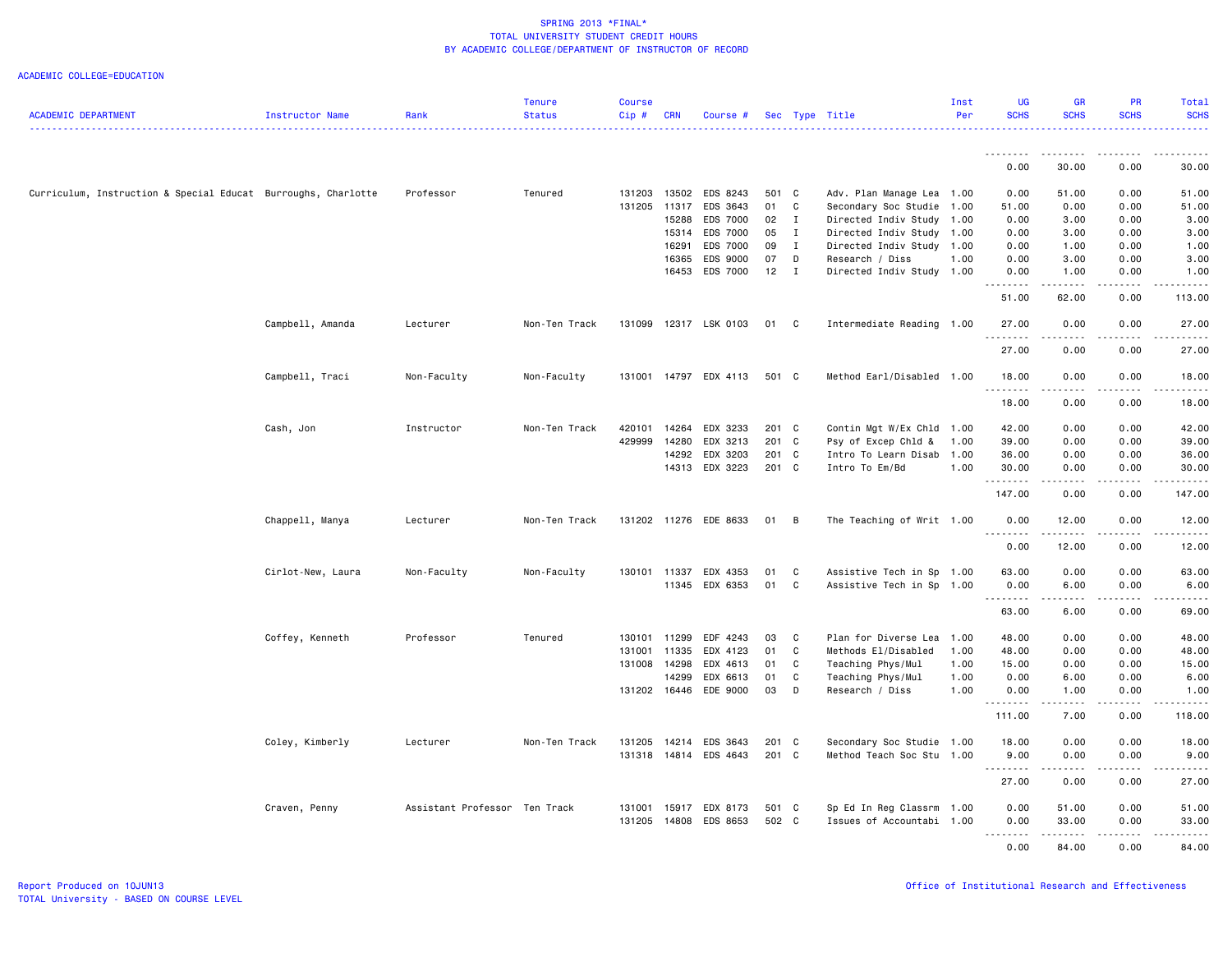#### ACADEMIC COLLEGE=EDUCATION

| <b>ACADEMIC DEPARTMENT</b>                             | Instructor Name                  | Rank                        | <b>Tenure</b><br><b>Status</b> | <b>Course</b><br>Cip# | <b>CRN</b> | Course #              |       |              | Sec Type Title             | Inst<br>Per | <b>UG</b><br><b>SCHS</b>            | <b>GR</b><br><b>SCHS</b>                                                                                                                                     | <b>PR</b><br><b>SCHS</b> | <b>Total</b><br><b>SCHS</b> |
|--------------------------------------------------------|----------------------------------|-----------------------------|--------------------------------|-----------------------|------------|-----------------------|-------|--------------|----------------------------|-------------|-------------------------------------|--------------------------------------------------------------------------------------------------------------------------------------------------------------|--------------------------|-----------------------------|
| Curriculum, Instruction & Special Educat Darling, Lynn |                                  | Non-Faculty                 | Non-Faculty                    |                       |            | 131202 11275 EDE 8313 | 01    | $\mathbf{C}$ | Thry & Dev Child Ed        | 1.00        | 0.00                                | 12.00                                                                                                                                                        | 0.00                     | 12.00                       |
|                                                        |                                  |                             |                                |                       |            |                       |       |              |                            |             | 0.00                                | 12.00                                                                                                                                                        | 0.00                     | 12.00                       |
|                                                        | Devlin, Sandy                    | Professor                   | Tenured                        | 131001                | 14300      | EDX 8780              | 01    | E            | Intern-Sp Ed               | 1.00        | 0.00                                | 21.00                                                                                                                                                        | 0.00                     | 21.00                       |
|                                                        |                                  |                             |                                |                       | 16354      | EDX 7000              | 02    | $\mathbf{I}$ | Directed Indiv Study       | 1.00        | 0.00                                | 3.00                                                                                                                                                         | 0.00                     | 3.00                        |
|                                                        |                                  |                             |                                | 131005 11348          |            | EDX 8403              | 01    | C            | Teaching Em/Bd             | 1.00        | 0.00<br>$\sim$ $\sim$ $\sim$ $\sim$ | 33.00<br>$\begin{array}{cccccccccc} \bullet & \bullet & \bullet & \bullet & \bullet & \bullet & \bullet \end{array}$                                         | 0.00                     | 33.00                       |
|                                                        |                                  |                             |                                |                       |            |                       |       |              |                            |             | 0.00                                | 57.00                                                                                                                                                        | 0.00                     | 57.00                       |
|                                                        | DuBard, Jeanne                   | Lecturer                    | Non-Ten Track                  |                       |            | 131205 14809 EDS 8653 | 503 C |              | Issues of Accountabi 1.00  |             | 0.00                                | 21.00<br>المتمام المتحدة                                                                                                                                     | 0.00                     | 21.00                       |
|                                                        |                                  |                             |                                |                       |            |                       |       |              |                            |             | 0.00                                | 21.00                                                                                                                                                        | 0.00                     | 21.00                       |
|                                                        | Dycus, Brooke                    | Lecturer                    | Non-Ten Track                  | 131202 11272          |            | EDE 4883              | 02    | $\mathbf{C}$ | Manag Elem/Mid Lvl C 1.00  |             | 105.00                              | 0.00                                                                                                                                                         | 0.00                     | 105.00                      |
|                                                        |                                  |                             |                                | 131315                | 13696      | RDG 3113              | 501 C |              | Early Literacy Instr 1.00  |             | 24.00                               | 0.00                                                                                                                                                         | 0.00                     | 24.00                       |
|                                                        |                                  |                             |                                |                       | 13697      | RDG 3123              | 501 C |              | Early Lit Instruct I 1.00  |             | 24.00                               | 0.00                                                                                                                                                         | 0.00                     | 24.00                       |
|                                                        |                                  |                             |                                | 230101 11259          |            | EDE 3343              | 01    | <b>C</b>     | Teach Adoles Lit           | 1.00        | 78.00                               | 0.00                                                                                                                                                         | 0.00                     | 78.00                       |
|                                                        |                                  |                             |                                |                       |            |                       |       |              |                            |             | . <b>.</b><br>231.00                | $\frac{1}{2} \left( \frac{1}{2} \right) \left( \frac{1}{2} \right) \left( \frac{1}{2} \right) \left( \frac{1}{2} \right) \left( \frac{1}{2} \right)$<br>0.00 | .<br>0.00                | .<br>231.00                 |
|                                                        | Epperson, Lori                   | Instructor                  | Non-Ten Track                  | 130301                | 14534      | LSK 1041              | 01    | C            | College Success I PS 1.00  |             | 13.00                               | 0.00                                                                                                                                                         | 0.00                     | 13.00                       |
|                                                        |                                  |                             |                                |                       | 14535      | LSK 1041              | 02    | C            | College Success I PS 1.00  |             | 4.00                                | 0.00                                                                                                                                                         | 0.00                     | 4.00                        |
|                                                        |                                  |                             |                                |                       | 14536      | LSK 1141              | 01    | C            | College Success II         | 1.00        | 28.00                               | 0.00                                                                                                                                                         | 0.00                     | 28.00                       |
|                                                        |                                  |                             |                                |                       | 14537      | LSK 1141              | 02    | C.           | College Success II         | 1.00        | 15.00                               | 0.00                                                                                                                                                         | 0.00                     | 15.00                       |
|                                                        |                                  |                             |                                |                       | 14538      | LSK 1141              | 03    | C            | College Success II         | 1.00        | 11.00                               | 0.00                                                                                                                                                         | 0.00                     | 11.00                       |
|                                                        |                                  |                             |                                |                       |            | 131315 12323 LSK 1023 | 01    | C            | Col Read/Study Skill 1.00  |             | 81.00                               | 0.00                                                                                                                                                         | 0.00                     | 81.00                       |
|                                                        |                                  |                             |                                |                       |            |                       |       |              |                            |             | .<br>152.00                         | $\sim$ $\sim$ $\sim$ $\sim$<br>0.00                                                                                                                          | .<br>0.00                | .<br>152.00                 |
|                                                        | Fondren, Patricia                | Lecturer                    | Non-Ten Track                  | 429999                |            | 11332 EDX 3213        | 05    | $\mathbf{C}$ | Psy of Excep Chld &        | 1.00        | 96.00                               | 0.00                                                                                                                                                         | 0.00                     | 96.00                       |
|                                                        |                                  |                             |                                |                       |            |                       |       |              |                            |             | . <b>.</b><br>96.00                 | .<br>0.00                                                                                                                                                    | 0.00                     | 96.00                       |
|                                                        | Franz, Dana                      | Associate Professor Tenured |                                | 130301                | 11325      | EDS 9413              | 01    | E            | Prac College Teach         | 1.00        | 0.00                                | 3.00                                                                                                                                                         | 0.00                     | 3.00                        |
|                                                        |                                  |                             |                                | 131205                | 11324      | EDS 8653              | 01    | C            | Issues of Accountabi       | 1.00        | 0.00                                | 24.00                                                                                                                                                        | 0.00                     | 24.00                       |
|                                                        |                                  |                             |                                |                       | 14750      | EDS 7000              | 01    | I            | Directed Indiv Study       | 1.00        | 0.00                                | 3.00                                                                                                                                                         | 0.00                     | 3.00                        |
|                                                        |                                  |                             |                                |                       | 14807      | EDS 8653              | 501 C |              | Issues of Accountabi 1.00  |             | 0.00                                | 60.00                                                                                                                                                        | 0.00                     | 60.00                       |
|                                                        |                                  |                             |                                |                       | 15296      | EDS 7000              | 04    | $\mathbf{I}$ | Directed Indiv Study       | 1.00        | 0.00                                | 3.00                                                                                                                                                         | 0.00                     | 3.00                        |
|                                                        |                                  |                             |                                |                       | 15300      | EDS 9000              | 01    | D            | Research / Diss            | 1.00        | 0.00                                | 7.00                                                                                                                                                         | 0.00                     | 7.00                        |
|                                                        |                                  |                             |                                |                       | 16283      | <b>EDS 7000</b>       | 08    | $\mathbf{I}$ | Directed Indiv Study       | 1.00        | 0.00                                | 4.00                                                                                                                                                         | 0.00                     | 4.00                        |
|                                                        |                                  |                             |                                |                       |            |                       |       |              |                            |             | .<br>0.00                           | 104.00                                                                                                                                                       | 0.00                     | 104.00                      |
|                                                        | Harper, Sallie                   | Associate Professor Tenured |                                | 131202                | 14213      | EDE 3443              | 201 C |              | Creat Arts Elem / Mid 1.00 |             | 51.00                               | 0.00                                                                                                                                                         | 0.00                     | 51.00                       |
|                                                        |                                  |                             |                                |                       | 15905      | EDE 7000              | 202 I |              | Directed Indiv Study 1.00  |             | 0.00                                | 3.00                                                                                                                                                         | 0.00                     | 3.00                        |
|                                                        |                                  |                             |                                | 131311 14289          |            | EDE 8763              | 201 C |              | Elem/Mid Math Educ         | 1.00        | 0.00                                | 33.00                                                                                                                                                        | 0.00                     | 33.00                       |
|                                                        |                                  |                             |                                |                       |            |                       |       |              |                            |             | .<br>51.00                          | .<br>36.00                                                                                                                                                   | .<br>0.00                | 87.00                       |
|                                                        | Hogan-Samuel, Eutrophia Lecturer |                             | Non-Ten Track                  |                       |            | 131203 11257 EDE 3223 | 03    | $\mathbf{C}$ | Middle Level Educati 1.00  |             | 72.00                               | 0.00                                                                                                                                                         | 0.00                     | 72.00                       |
|                                                        |                                  |                             |                                |                       |            |                       |       |              |                            |             | 72.00                               | 0.00                                                                                                                                                         | 0.00                     | 72.00                       |
|                                                        | Holley, Kenne                    | Lecturer                    | Non-Ten Track                  |                       |            | 131203 13490 EDE 3223 | 501 C |              | Middle Level Educati 1.00  |             | 42.00                               | 0.00                                                                                                                                                         | 0.00                     | 42.00                       |

Report Produced on 10JUN13 Office of Institutional Research and Effectiveness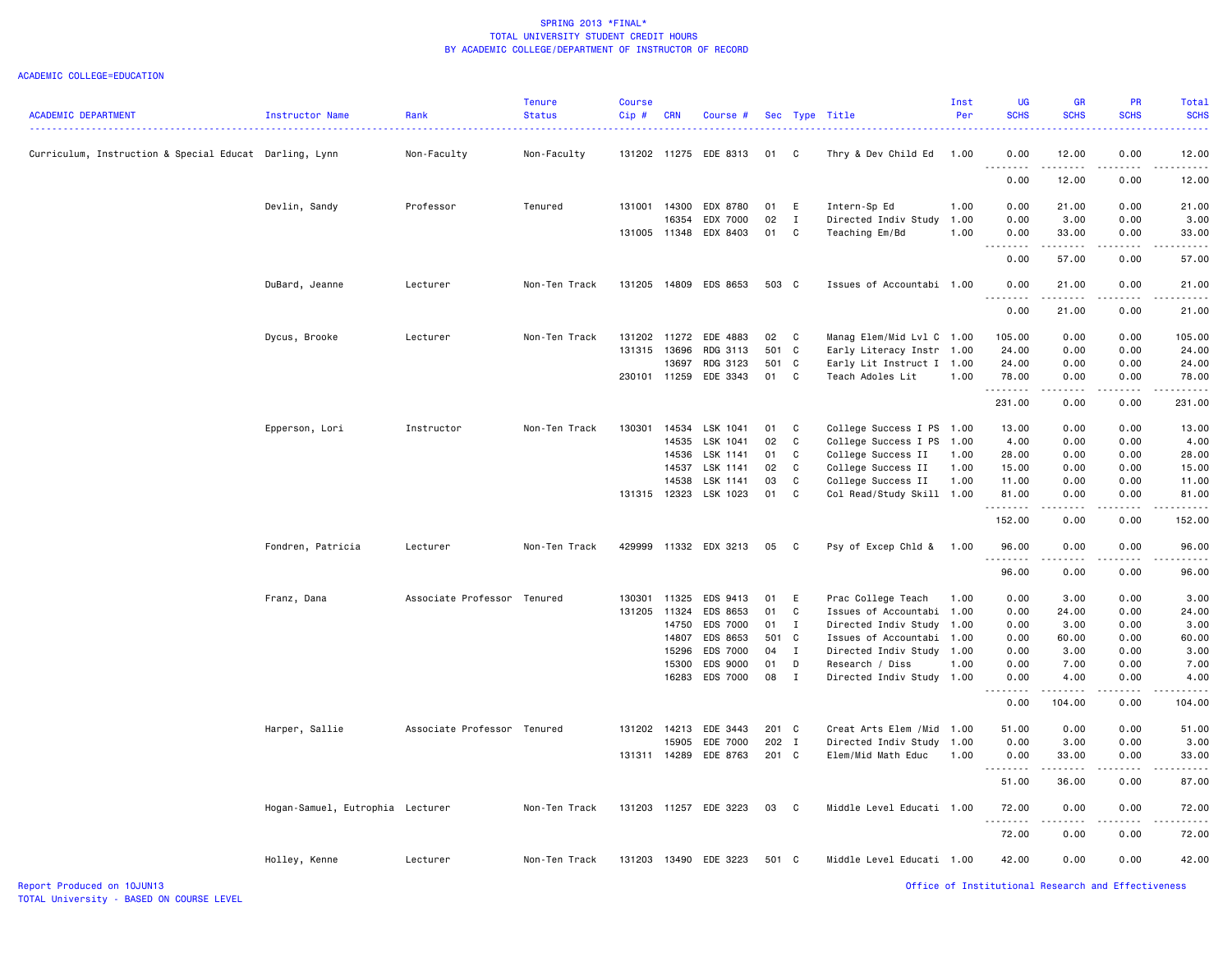| <b>ACADEMIC DEPARTMENT</b>                             | <b>Instructor Name</b> | Rank                               | <b>Tenure</b><br><b>Status</b> | <b>Course</b><br>Cip# | <b>CRN</b>   | Course #              |       |                | Sec Type Title            | Inst<br>Per | <b>UG</b><br><b>SCHS</b> | <b>GR</b><br><b>SCHS</b>                                                                                                                                                                                                                                                                                                                     | PR<br><b>SCHS</b>                                                                                                                                            | Total<br><b>SCHS</b> |
|--------------------------------------------------------|------------------------|------------------------------------|--------------------------------|-----------------------|--------------|-----------------------|-------|----------------|---------------------------|-------------|--------------------------|----------------------------------------------------------------------------------------------------------------------------------------------------------------------------------------------------------------------------------------------------------------------------------------------------------------------------------------------|--------------------------------------------------------------------------------------------------------------------------------------------------------------|----------------------|
|                                                        |                        |                                    |                                |                       |              |                       |       |                |                           |             | .                        |                                                                                                                                                                                                                                                                                                                                              |                                                                                                                                                              | . <b>.</b>           |
|                                                        |                        |                                    |                                |                       |              |                       |       |                |                           |             | 42.00                    | 0.00                                                                                                                                                                                                                                                                                                                                         | 0.00                                                                                                                                                         | 42.00                |
| Curriculum, Instruction & Special Educat Hopper, Peggy |                        | Associate Professor Tenured        |                                |                       | 131205 11319 | EDS 3673              | 01 C  |                | Second Language Arts 1.00 |             | 24.00                    | 0.00                                                                                                                                                                                                                                                                                                                                         | 0.00                                                                                                                                                         | 24.00                |
|                                                        |                        |                                    |                                |                       | 14321        | EDS 8623              | 501 C |                | Effective Instructio      | 1.00        | 0.00                     | 36.00                                                                                                                                                                                                                                                                                                                                        | 0.00                                                                                                                                                         | 36.00                |
|                                                        |                        |                                    |                                |                       | 15645        | EDS 9000              | 03    | D              | Research / Diss           | 1.00        | 0.00                     | 4.00                                                                                                                                                                                                                                                                                                                                         | 0.00                                                                                                                                                         | 4.00                 |
|                                                        |                        |                                    |                                |                       | 16301        | EDS 7000              | 10    | $\mathbf{I}$   | Directed Indiv Study 1.00 |             | 0.00                     | 3.00                                                                                                                                                                                                                                                                                                                                         | 0.00                                                                                                                                                         | 3.00                 |
|                                                        |                        |                                    |                                | 131315 13700          |              | RDG 8653              | 501 C |                | Teach Read Sec Sch        | 1.00        | 0.00<br>.                | 42.00<br>.                                                                                                                                                                                                                                                                                                                                   | 0.00<br>$\frac{1}{2} \left( \frac{1}{2} \right) \left( \frac{1}{2} \right) \left( \frac{1}{2} \right) \left( \frac{1}{2} \right) \left( \frac{1}{2} \right)$ | 42.00<br>.           |
|                                                        |                        |                                    |                                |                       |              |                       |       |                |                           |             | 24.00                    | 85.00                                                                                                                                                                                                                                                                                                                                        | 0.00                                                                                                                                                         | 109.00               |
|                                                        | Huffman, Suzanne       | Lecturer                           | Non-Ten Track                  | 131099 11339          |              | EDX 4873              | 01 S  |                | Prof Sem In Sp Ed         | 1.00        | 48.00                    | 0.00                                                                                                                                                                                                                                                                                                                                         | 0.00                                                                                                                                                         | 48.00                |
|                                                        |                        |                                    |                                |                       | 14301        | EDX 4873              | 501 S |                | Prof Sem In Sp Ed         | 1.00        | 3.00                     | 0.00                                                                                                                                                                                                                                                                                                                                         | 0.00                                                                                                                                                         | 3.00                 |
|                                                        |                        |                                    |                                | 429999                | 13508        | EDX 3213              | 501 C |                | Psy of Excep Chld &       | 1.00        | 33.00<br>.               | 0.00<br>.                                                                                                                                                                                                                                                                                                                                    | 0.00<br>.                                                                                                                                                    | 33.00<br>.           |
|                                                        |                        |                                    |                                |                       |              |                       |       |                |                           |             | 84.00                    | 0.00                                                                                                                                                                                                                                                                                                                                         | 0.00                                                                                                                                                         | 84.00                |
|                                                        | Ivy, Jessica           | Visiting Assist Pro Non-Ten Track  |                                | 131203                | 13503        | EDS 8243              | 502 C |                | Adv. Plan Manage Lea 1.00 |             | 0.00                     | 48.00                                                                                                                                                                                                                                                                                                                                        | 0.00                                                                                                                                                         | 48.00                |
|                                                        |                        |                                    |                                | 131205 11316          |              | EDS 3633              | 01    | C              | Secondary Math Ed         | 1.00        | 36.00                    | 0.00                                                                                                                                                                                                                                                                                                                                         | 0.00                                                                                                                                                         | 36.00                |
|                                                        |                        |                                    |                                |                       |              | 11318 EDS 3653        | 01    | C              | Secondary Science Ed 1.00 |             | 18.00<br>.               | 0.00<br>. <b>.</b>                                                                                                                                                                                                                                                                                                                           | 0.00<br>-----                                                                                                                                                | 18.00<br>-----       |
|                                                        |                        |                                    |                                |                       |              |                       |       |                |                           |             | 54.00                    | 48.00                                                                                                                                                                                                                                                                                                                                        | 0.00                                                                                                                                                         | 102.00               |
|                                                        | Jones, Carol           | Non-Faculty                        | Non-Faculty                    |                       |              | 131202 11253 EDE 3123 | 02    | $\overline{B}$ | Early Childhood Ed        | 1.00        | 84.00<br><u>.</u>        | 0.00<br>.                                                                                                                                                                                                                                                                                                                                    | 0.00<br>$\frac{1}{2} \left( \frac{1}{2} \right) \left( \frac{1}{2} \right) \left( \frac{1}{2} \right) \left( \frac{1}{2} \right) \left( \frac{1}{2} \right)$ | 84.00<br>.           |
|                                                        |                        |                                    |                                |                       |              |                       |       |                |                           |             | 84.00                    | 0.00                                                                                                                                                                                                                                                                                                                                         | 0.00                                                                                                                                                         | 84.00                |
|                                                        | Jordon, Autumn         | Grad Research Assis Not Applicable |                                |                       |              | 131205 11315 EDS 3411 | 01 E  |                | Prac In Secondary Ed 1.00 |             | 32.00                    | 0.00                                                                                                                                                                                                                                                                                                                                         | 0.00                                                                                                                                                         | 32.00                |
|                                                        |                        |                                    |                                |                       |              |                       |       |                |                           |             | .<br>32.00               | .<br>0.00                                                                                                                                                                                                                                                                                                                                    | .<br>0.00                                                                                                                                                    | .<br>32.00           |
|                                                        | Keeton, Glenda         | Lecturer                           | Non-Ten Track                  |                       |              | 429999 11333 EDX 3213 | 06    | $\mathbf{C}$   | Psy of Excep Chld & 1.00  |             | 90.00                    | 0.00                                                                                                                                                                                                                                                                                                                                         | 0.00                                                                                                                                                         | 90.00                |
|                                                        |                        |                                    |                                |                       |              |                       |       |                |                           |             | .<br>90.00               | .<br>0.00                                                                                                                                                                                                                                                                                                                                    | $\frac{1}{2} \left( \frac{1}{2} \right) \left( \frac{1}{2} \right) \left( \frac{1}{2} \right) \left( \frac{1}{2} \right) \left( \frac{1}{2} \right)$<br>0.00 | .<br>90.00           |
|                                                        | Massey, Mary           | Lecturer                           | Non-Ten Track                  | 131202 16461          |              | EDE 4886              | 204 E |                | Elem.Mid Lvl Interns 1.00 |             | 36.00                    | 0.00                                                                                                                                                                                                                                                                                                                                         | 0.00                                                                                                                                                         | 36.00                |
|                                                        |                        |                                    |                                |                       |              | 16462 EDE 4896        | 204 E |                | Elem/Mid Levl Intern 1.00 |             | 36.00<br><u>.</u>        | 0.00<br>.                                                                                                                                                                                                                                                                                                                                    | 0.00<br>$\frac{1}{2} \left( \frac{1}{2} \right) \left( \frac{1}{2} \right) \left( \frac{1}{2} \right) \left( \frac{1}{2} \right) \left( \frac{1}{2} \right)$ | 36.00<br>.           |
|                                                        |                        |                                    |                                |                       |              |                       |       |                |                           |             | 72.00                    | 0.00                                                                                                                                                                                                                                                                                                                                         | 0.00                                                                                                                                                         | 72.00                |
|                                                        | Mattox, Kimberly       | Instructor                         | Non-Ten Track                  | 131001                | 15870        | EDX 4000              | 01    | $\mathbf I$    | Directed Indiv Study 1.00 |             | 1.00                     | 0.00                                                                                                                                                                                                                                                                                                                                         | 0.00                                                                                                                                                         | 1.00                 |
|                                                        |                        |                                    |                                | 429999                | 11329        | EDX 3213              | 02    | C              | Psy of Excep Chld &       | 1.00        | 102.00                   | 0.00                                                                                                                                                                                                                                                                                                                                         | 0.00                                                                                                                                                         | 102.00               |
|                                                        |                        |                                    |                                |                       | 11331        | EDX 3213              | 04    | $\mathbf{C}$   | Psy of Excep Chld &       | 1.00        | 111.00<br>.              | 0.00<br>$\frac{1}{2} \left( \begin{array}{ccc} 1 & 0 & 0 & 0 \\ 0 & 0 & 0 & 0 \\ 0 & 0 & 0 & 0 \\ 0 & 0 & 0 & 0 \\ 0 & 0 & 0 & 0 \\ 0 & 0 & 0 & 0 \\ 0 & 0 & 0 & 0 \\ 0 & 0 & 0 & 0 \\ 0 & 0 & 0 & 0 \\ 0 & 0 & 0 & 0 \\ 0 & 0 & 0 & 0 & 0 \\ 0 & 0 & 0 & 0 & 0 \\ 0 & 0 & 0 & 0 & 0 \\ 0 & 0 & 0 & 0 & 0 \\ 0 & 0 & 0 & 0 & 0 \\ 0 & 0 & 0$ | 0.00<br>.                                                                                                                                                    | 111.00<br>.          |
|                                                        |                        |                                    |                                |                       |              |                       |       |                |                           |             | 214.00                   | 0.00                                                                                                                                                                                                                                                                                                                                         | 0.00                                                                                                                                                         | 214.00               |
|                                                        | McCarra, Janet         | Assistant Professor Ten Track      |                                |                       | 131202 14232 | EDE 4883              | 201 C |                | Manag Elem/Mid Lvl C 1.00 |             | 81.00                    | 0.00                                                                                                                                                                                                                                                                                                                                         | 0.00                                                                                                                                                         | 81.00                |
|                                                        |                        |                                    |                                |                       | 14268        | RDG 8453              | 201 C |                | Research In Reading       | 1.00        | 0.00                     | 6.00                                                                                                                                                                                                                                                                                                                                         | 0.00                                                                                                                                                         | 6.00                 |
|                                                        |                        |                                    |                                |                       | 15250        | EDE 7000              | 201 I |                | Directed Indiv Study      | 1.00        | 0.00                     | 3.00                                                                                                                                                                                                                                                                                                                                         | 0.00                                                                                                                                                         | 3.00                 |
|                                                        |                        |                                    |                                | 131316 14996          |              | EDE 8733              | 201 C |                | Tchg Science in Emem      | 1.00        | 0.00                     | 3.00                                                                                                                                                                                                                                                                                                                                         | 0.00                                                                                                                                                         | 3.00                 |
|                                                        |                        |                                    |                                |                       | 230101 14230 | EDE 3343              | 201 C |                | Teach Adoles Lit          | 1.00        | 21.00<br>.               | 0.00                                                                                                                                                                                                                                                                                                                                         | 0.00                                                                                                                                                         | 21.00<br>.           |
|                                                        |                        |                                    |                                |                       |              |                       |       |                |                           |             | 102.00                   | 12.00                                                                                                                                                                                                                                                                                                                                        | 0.00                                                                                                                                                         | 114.00               |
|                                                        | McDill, Ina            | Lecturer                           | Non-Ten Track                  |                       |              | 450101 14252 EDF 3333 | 202 C |                | Social Foundation Ed 1.00 |             | 33.00                    | 0.00                                                                                                                                                                                                                                                                                                                                         | 0.00                                                                                                                                                         | 33.00                |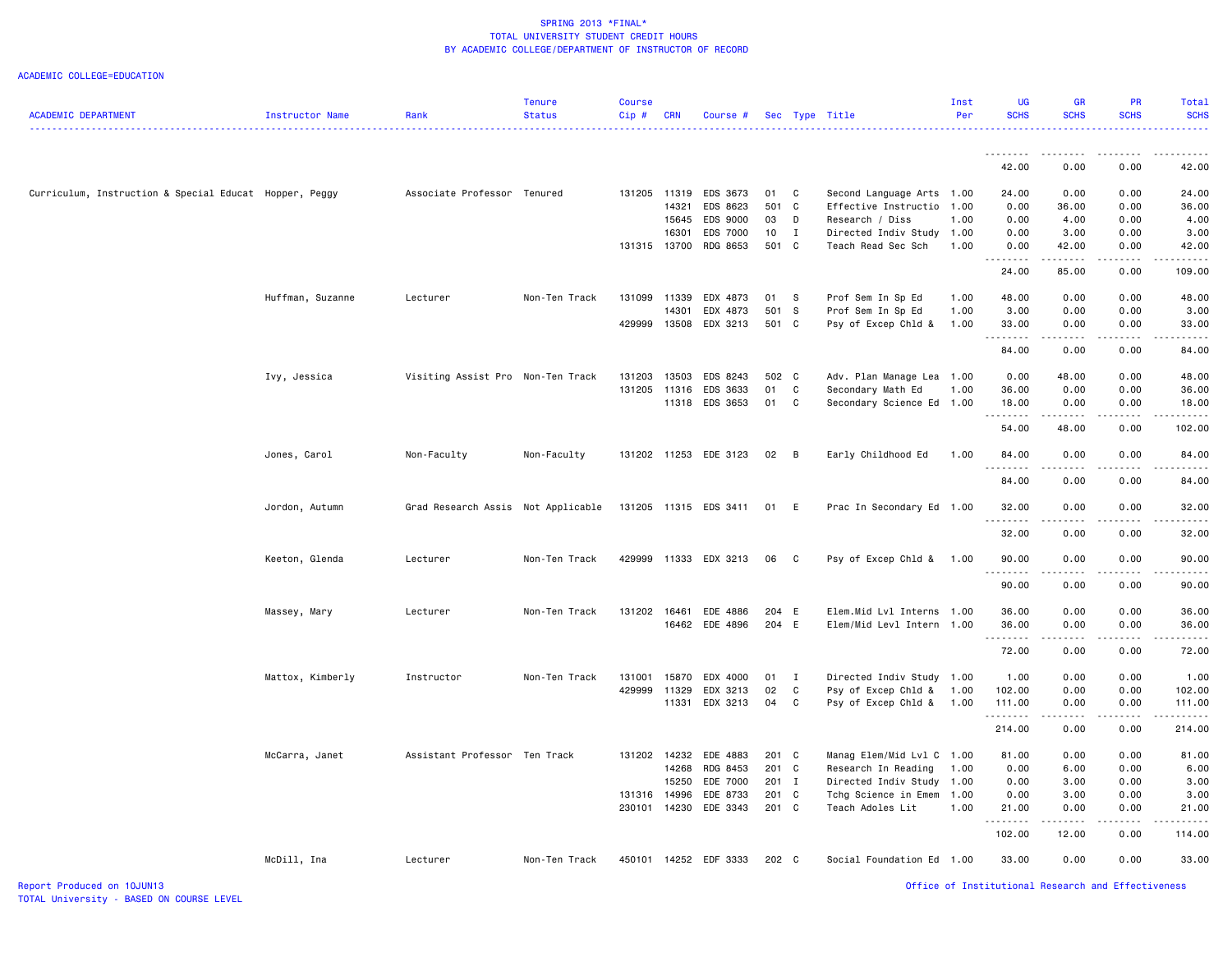| <b>ACADEMIC DEPARTMENT</b>                                | Instructor Name    | Rank                          | <b>Tenure</b><br><b>Status</b> | <b>Course</b><br>Cip# | <b>CRN</b> | Course #                   |          |              | Sec Type Title                                   | Inst<br>Per  | <b>UG</b><br><b>SCHS</b> | <b>GR</b><br><b>SCHS</b>         | <b>PR</b><br><b>SCHS</b> | Total<br><b>SCHS</b>  |
|-----------------------------------------------------------|--------------------|-------------------------------|--------------------------------|-----------------------|------------|----------------------------|----------|--------------|--------------------------------------------------|--------------|--------------------------|----------------------------------|--------------------------|-----------------------|
|                                                           |                    |                               |                                |                       |            |                            |          |              |                                                  |              |                          |                                  |                          |                       |
|                                                           |                    |                               |                                |                       |            |                            |          |              |                                                  |              | 33.00                    | 0.00                             | 0.00                     | 33.00                 |
| Curriculum, Instruction & Special Educat McDowell, Teresa |                    | Lecturer                      | Non-Ten Track                  | 131315                | 12322      | LSK 1013<br>14546 LSK 1013 | 01<br>02 | C<br>C       | Effective Reading<br>Effective Reading           | 1.00<br>1.00 | 108.00<br>105.00<br>.    | 0.00<br>0.00<br>$-2 - 2 - 2 - 1$ | 0.00<br>0.00<br>.        | 108.00<br>105.00<br>. |
|                                                           |                    |                               |                                |                       |            |                            |          |              |                                                  |              | 213.00                   | 0.00                             | 0.00                     | 213.00                |
|                                                           | McKissick, Bethany | Assistant Professor Ten Track |                                | 130101<br>131001      | 11634      | EPY 3253<br>11336 EDX 4133 | 03<br>01 | C<br>B       | Evaluating Learning<br>Methods Sec/Disabled 1.00 | 1.00         | 48.00<br>48.00           | 0.00<br>0.00                     | 0.00<br>0.00             | 48.00<br>48.00        |
|                                                           |                    |                               |                                |                       |            |                            |          |              |                                                  |              | .<br>96.00               | .<br>0.00                        | .<br>0.00                | .<br>96.00            |
|                                                           | McNeill, Roy       | Lecturer                      | Non-Ten Track                  | 131205                |            | 14312 EDS 8623             | 201 C    |              | Effective Instructio 1.00                        |              | 0.00<br>-----            | 21.00<br>.                       | 0.00<br>.                | 21.00<br>.            |
|                                                           |                    |                               |                                |                       |            |                            |          |              |                                                  |              | 0.00                     | 21.00                            | 0.00                     | 21.00                 |
|                                                           | Miller, Nicole     | Instructor                    | Non-Ten Track                  | 131203                |            | 14305 EDE 8113             | 501 C    |              | Mid Level Mgmt & Y. 1.00                         |              | 0.00<br><u>.</u>         | 15.00<br>. <b>.</b>              | 0.00<br>.                | 15.00<br>.            |
|                                                           |                    |                               |                                |                       |            |                            |          |              |                                                  |              | 0.00                     | 15.00                            | 0.00                     | 15.00                 |
|                                                           | Moran, Laura       | Instructor                    | Non-Ten Track                  | 130301                | 12327      | LSK 1033                   | 01       | C            | Fund of Achievement                              | 1.00         | 75.00                    | 0.00                             | 0.00                     | 75.00                 |
|                                                           |                    |                               |                                |                       | 12328      | LSK 1033                   | 02       | C            | Fund of Achievement                              | 1.00         | 90.00                    | 0.00                             | 0.00                     | 90.00                 |
|                                                           |                    |                               |                                |                       | 12329      | LSK 1033                   | 03       | C            | Fund of Achievement                              | 1.00         | 69.00                    | 0.00                             | 0.00                     | 69.00                 |
|                                                           |                    |                               |                                |                       |            | 14544 LSK 1131             | 01       | C            | Fund of Success                                  | 0.50         | 11.00<br>.               | 0.00<br>-----                    | 0.00<br>.                | 11.00<br>.            |
|                                                           |                    |                               |                                |                       |            |                            |          |              |                                                  |              | 245.00                   | 0.00                             | 0.00                     | 245.00                |
|                                                           | Morgan, Sherry     | Non-Faculty                   | Non-Faculty                    | 131202 16457          |            | EDE 4886                   | 202 E    |              | Elem.Mid Lvl Interns 1.00                        |              | 42.00                    | 0.00                             | 0.00                     | 42.00                 |
|                                                           |                    |                               |                                |                       | 16458      | EDE 4896                   | 202 E    |              | Elem/Mid Levl Intern 1.00                        |              | 42.00                    | 0.00<br>.                        | 0.00<br>.                | 42.00<br>. <u>.</u> . |
|                                                           |                    |                               |                                |                       |            |                            |          |              |                                                  |              | 84.00                    | 0.00                             | 0.00                     | 84.00                 |
|                                                           | Moser, Kelly       | Assistant Professor Ten Track |                                | 131205                | 13505      | EDS 8613                   | 501 C    |              | Mdle & Sec Sch Curr                              | 1.00         | 0.00                     | 33.00                            | 0.00                     | 33.00                 |
|                                                           |                    |                               |                                |                       | 16180      | EDS 9000                   | 06       | D            | Research / Diss                                  | 1.00         | 0.00                     | 1.00                             | 0.00                     | 1.00                  |
|                                                           |                    |                               |                                |                       |            | 131306 14322 EDS 3663      | 01       | C            | Secondary FL Educati 1.00                        |              | 15.00                    | 0.00                             | 0.00                     | 15.00                 |
|                                                           |                    |                               |                                |                       |            |                            |          |              |                                                  |              | 15.00                    | <u>.</u><br>34.00                | <u>.</u><br>0.00         | .<br>49.00            |
|                                                           | Mulkana, Angela    | Instructor                    | Non-Ten Track                  | 131203                | 13180      | RDG 3413                   | 03       | C            | Middle Lvl Lit I                                 | 1.00         | 78.00                    | 0.00                             | 0.00                     | 78.00                 |
|                                                           |                    |                               |                                |                       | 13181      | RDG 3413                   | 04       | C            | Middle Lvl Lit I                                 | 1.00         | 84.00                    | 0.00                             | 0.00                     | 84.00                 |
|                                                           |                    |                               |                                |                       | 13184      | RDG 3423                   | 03       | C            | Middle Lvl Lit II                                | 1.00         | 78.00                    | 0.00                             | 0.00                     | 78.00                 |
|                                                           |                    |                               |                                |                       | 13185      | RDG 3423                   | 04       | C            | Middle Lvl Lit II                                | 1.00         | 84.00                    | 0.00                             | 0.00                     | 84.00                 |
|                                                           |                    |                               |                                |                       | 13698      | RDG 3413                   | 501 C    |              | Middle Lvl Lit I                                 | 1.00         | 39.00                    | 0.00                             | 0.00                     | 39.00                 |
|                                                           |                    |                               |                                |                       | 13699      | RDG 3423                   | 501 C    |              | Middle Lvl Lit II                                | 1.00         | 42.00                    | 0.00                             | 0.00                     | 42.00                 |
|                                                           |                    |                               |                                |                       |            |                            |          |              |                                                  |              | .<br>405.00              | . <u>.</u> .<br>0.00             | 0.00                     | .<br>405.00           |
|                                                           | Myers, D.          | Non-Faculty                   | Non-Faculty                    | 131205                | 16467      | EDS 4886                   | 203 F    |              | Teach Intern in Sec                              | 1.00         | 6.00                     | 0.00                             | 0.00                     | 6.00                  |
|                                                           |                    |                               |                                |                       |            | 16468 EDS 4896             | 203 F    |              | Teach Intern in Sec                              | 1.00         | 6.00                     | 0.00                             | 0.00                     | 6.00                  |
|                                                           |                    |                               |                                |                       |            |                            |          |              |                                                  |              |                          |                                  |                          |                       |
|                                                           |                    |                               |                                |                       |            |                            |          |              |                                                  |              | 12.00                    | 0.00                             | 0.00                     | 12.00                 |
|                                                           | Nevins, Heather    | Lecturer                      | Non-Ten Track                  |                       |            | 131205 15868 EDS 4873      | 02       | $\mathbf{C}$ | Managing Secondary C 1.00                        |              | 48.00                    | 0.00                             | 0.00                     | 48.00                 |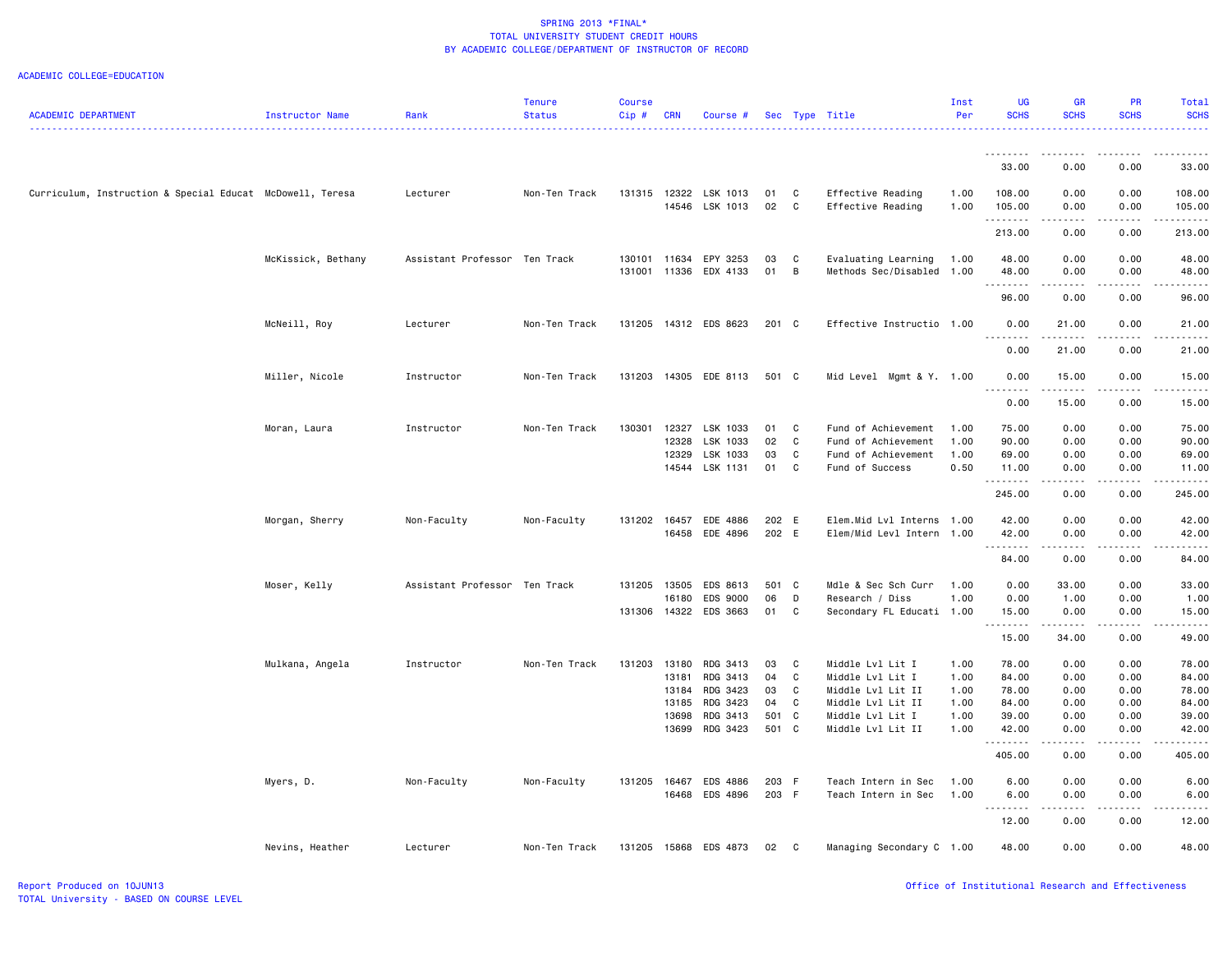| <b>ACADEMIC DEPARTMENT</b>                            | Instructor Name    | Rank                          | <b>Tenure</b><br><b>Status</b> | <b>Course</b><br>Cip# | <b>CRN</b>     | Course #                         |                |                | Sec Type Title                                    | Inst<br>Per  | <b>UG</b><br><b>SCHS</b> | GR<br><b>SCHS</b>                   | PR<br><b>SCHS</b>                                                                                                                                            | <b>Total</b><br><b>SCHS</b> |
|-------------------------------------------------------|--------------------|-------------------------------|--------------------------------|-----------------------|----------------|----------------------------------|----------------|----------------|---------------------------------------------------|--------------|--------------------------|-------------------------------------|--------------------------------------------------------------------------------------------------------------------------------------------------------------|-----------------------------|
|                                                       |                    |                               |                                |                       |                |                                  |                |                |                                                   |              | .                        | د د د د                             | .                                                                                                                                                            |                             |
|                                                       |                    |                               |                                |                       |                |                                  |                |                |                                                   |              | 48.00                    | 0.00                                | 0.00                                                                                                                                                         | 48.00                       |
| Curriculum, Instruction & Special Educat Nobles, Dena |                    | Lecturer                      | Non-Ten Track                  |                       |                | 131316 11265 EDE 4113            | 01             | $\overline{B}$ | Teach Elem/Mid Level 1.00                         |              | 54.00                    | 0.00                                | 0.00                                                                                                                                                         | 54.00                       |
|                                                       |                    |                               |                                |                       |                | 11266 EDE 4113                   | 02             | $\overline{B}$ | Teach Elem/Mid Level 1.00                         |              | 51.00                    | 0.00                                | 0.00                                                                                                                                                         | 51.00                       |
|                                                       |                    |                               |                                |                       |                |                                  |                |                |                                                   |              | 105.00                   | 0.00                                | 0.00                                                                                                                                                         | 105.00                      |
|                                                       | Nowell, Brenda     | Non-Faculty                   | Non-Faculty                    | 131205                | 14209          | EDS 4886                         | 201 F          |                | Teach Intern in Sec                               | 1.00         | 24.00                    | 0.00                                | 0.00                                                                                                                                                         | 24.00                       |
|                                                       |                    |                               |                                |                       | 14211          | EDS 4896                         | 201 F          |                | Teach Intern in Sec                               | 1.00         | 24.00<br>.               | 0.00<br>د د د د                     | 0.00<br>.                                                                                                                                                    | 24.00                       |
|                                                       |                    |                               |                                |                       |                |                                  |                |                |                                                   |              | 48.00                    | 0.00                                | 0.00                                                                                                                                                         | 48.00                       |
|                                                       | Parsons, Marcia    | Lecturer                      | Non-Ten Track                  |                       |                | 131315 13187 RDG 3513            | 02 C           |                | Rdg Strag Second Sch 1.00                         |              | 60.00<br>.               | 0.00<br>$\omega = \omega/\omega$    | 0.00<br>$\frac{1}{2} \left( \frac{1}{2} \right) \left( \frac{1}{2} \right) \left( \frac{1}{2} \right) \left( \frac{1}{2} \right) \left( \frac{1}{2} \right)$ | 60.00                       |
|                                                       |                    |                               |                                |                       |                |                                  |                |                |                                                   |              | 60.00                    | 0.00                                | 0.00                                                                                                                                                         | 60.00                       |
|                                                       | Pickett, Sydney    | Lecturer                      | Non-Ten Track                  | 131202                |                | 16459 EDE 4886                   | 203 E          |                | Elem.Mid Lvl Interns 1.00                         |              | 36.00                    | 0.00                                | 0.00                                                                                                                                                         | 36.00                       |
|                                                       |                    |                               |                                |                       |                | 16460 EDE 4896                   | 203 E          |                | Elem/Mid Levl Intern 1.00                         |              | 36.00<br>.               | 0.00<br>بالأباء                     | 0.00                                                                                                                                                         | 36.00                       |
|                                                       |                    |                               |                                |                       |                |                                  |                |                |                                                   |              | 72.00                    | 0.00                                | 0.00                                                                                                                                                         | 72.00                       |
|                                                       | Platt, Jennifer    | Lecturer                      | Non-Ten Track                  | 131202                |                | 13492 EDE 4883                   | 501 C          |                | Manag Elem/Mid Lvl C 1.00                         |              | 99.00                    | 0.00                                | 0.00                                                                                                                                                         | 99.00                       |
|                                                       |                    |                               |                                |                       |                | 131315 15785 EDE 3233            | 01 C           |                | Teach Lit at Elem/Mi 1.00                         |              | 63.00<br><u>.</u>        | 0.00<br>.                           | 0.00<br>.                                                                                                                                                    | 63.00                       |
|                                                       |                    |                               |                                |                       |                |                                  |                |                |                                                   |              | 162.00                   | 0.00                                | 0.00                                                                                                                                                         | 162.00                      |
|                                                       | Pope, Margaret     | Associate Professor Tenured   |                                |                       | 131316 11277   | EDE 8733                         | 01             | C              | Tchg Science in Emem                              | 1.00         | 0.00                     | 12.00                               | 0.00                                                                                                                                                         | 12.00                       |
|                                                       |                    |                               |                                |                       |                | 14317 EDE 4113                   | 501 B          |                | Teach Elem/Mid Level                              | 1.00         | 18.00<br>.               | 0.00                                | 0.00                                                                                                                                                         | 18.00                       |
|                                                       |                    |                               |                                |                       |                |                                  |                |                |                                                   |              | 18.00                    | 12.00                               | 0.00                                                                                                                                                         | 30.00                       |
|                                                       | Ratliff, Lindon    | Assistant Professor Ten Track |                                | 131001 14601          |                | <b>EDS 8886</b>                  | 201 H          |                | Dimensions of Learni                              | 1.00         | 0.00                     | 36.00                               | 0.00                                                                                                                                                         | 36.00                       |
|                                                       |                    |                               |                                |                       | 14602          | EDS 8896                         | 201 H          |                | Dimensions of Learni                              | 1.00         | 0.00                     | 36.00                               | 0.00                                                                                                                                                         | 36.00                       |
|                                                       |                    |                               |                                | 131203<br>131205      | 14235<br>16112 | EDS 8243<br><b>EDS 7000</b>      | 201 C          |                | Adv. Plan Manage Lea                              | 1.00         | 0.00                     | 39.00                               | 0.00                                                                                                                                                         | 39.00<br>1.00               |
|                                                       |                    |                               |                                |                       |                | 131318 16066 EDS 6643            | 201 I<br>201 C |                | Directed Indiv Study<br>Teach Of Soc Stu          | 1.00<br>1.00 | 0.00<br>0.00             | 1.00<br>6.00                        | 0.00<br>0.00                                                                                                                                                 | 6.00                        |
|                                                       |                    |                               |                                |                       |                |                                  |                |                |                                                   |              | .<br>0.00                | 118.00                              | 0.00                                                                                                                                                         | 118.00                      |
|                                                       | Reynolds, Diane    | Non-Faculty                   | Non-Faculty                    |                       | 131205 16465   | EDS 4886                         | 202 F          |                | Teach Intern in Sec                               | 1.00         | 30.00                    | 0.00                                | 0.00                                                                                                                                                         | 30.00                       |
|                                                       |                    |                               |                                |                       | 16466          | EDS 4896                         | 202 F          |                | Teach Intern in Sec                               | 1.00         | 30.00                    | 0.00                                | 0.00                                                                                                                                                         | 30.00                       |
|                                                       |                    |                               |                                | 131315 14231          |                | RDG 3513                         | 201 C          |                | Rdg Strag Second Sch 1.00                         |              | 57.00<br>.               | 0.00                                | 0.00                                                                                                                                                         | 57.00                       |
|                                                       |                    |                               |                                |                       |                |                                  |                |                |                                                   |              | 117.00                   | 0.00                                | 0.00                                                                                                                                                         | 117.00                      |
|                                                       | Robichaux, Rebecca | Associate Professor Tenured   |                                | 131202                | 16323          | EDE 7000                         | 04 I           |                | Directed Indiv Study 1.00                         |              | 0.00                     | 2.00                                | 0.00                                                                                                                                                         | 2.00                        |
|                                                       |                    |                               |                                | 131311 11267          |                | EDE 4123                         | 01             | B              | Teach Elem/Mid Level                              | 1.00         | 57.00                    | 0.00                                | 0.00                                                                                                                                                         | 57.00                       |
|                                                       |                    |                               |                                |                       |                | 11268 EDE 4123                   | 02 B           |                | Teach Elem/Mid Level 1.00                         |              | 51.00<br>.               | 0.00<br>$\sim$ $\sim$ $\sim$ $\sim$ | 0.00<br>.                                                                                                                                                    | 51.00                       |
|                                                       |                    |                               |                                |                       |                |                                  |                |                |                                                   |              | 108.00                   | 2.00                                | 0.00                                                                                                                                                         | 110.00                      |
|                                                       | Schroeder, Anna    | Non-Faculty                   | Non-Faculty                    | 131202                |                | 14206 EDE 4886<br>14207 EDE 4896 | 201 E<br>201 E |                | Elem.Mid Lvl Interns<br>Elem/Mid Levl Intern 1.00 | 1.00         | 24.00<br>24.00           | 0.00<br>0.00                        | 0.00<br>0.00                                                                                                                                                 | 24.00<br>24.00              |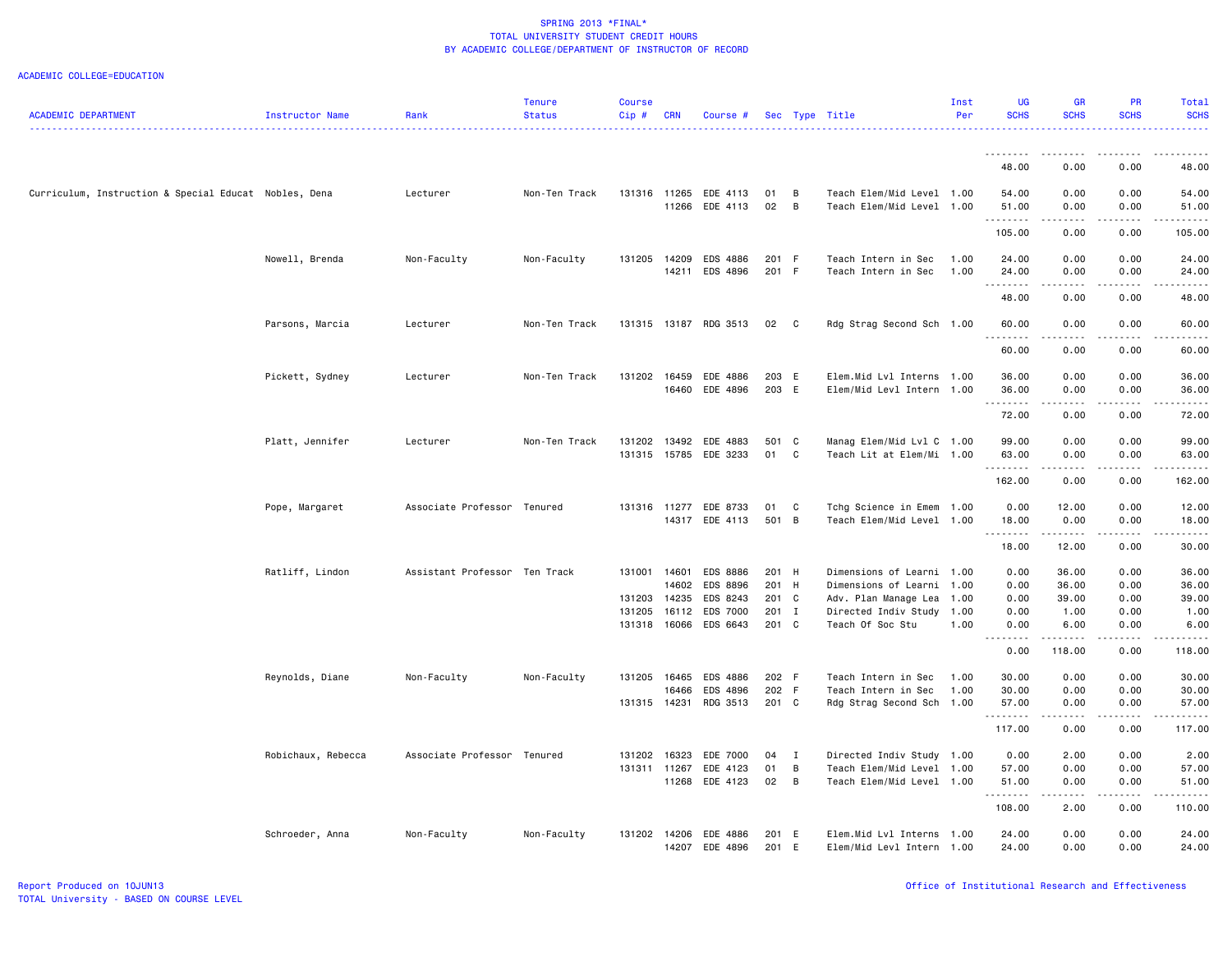| <b>ACADEMIC DEPARTMENT</b>                             | Instructor Name    | Rank                          | <b>Tenure</b><br><b>Status</b> | <b>Course</b><br>$Cip$ # | <b>CRN</b>   | Course #                   |          |              | Sec Type Title                       | Inst<br>Per  | UG<br><b>SCHS</b>   | <b>GR</b><br><b>SCHS</b>                                                                                                  | PR<br><b>SCHS</b>                                                                                                                                            | Total<br><b>SCHS</b> |
|--------------------------------------------------------|--------------------|-------------------------------|--------------------------------|--------------------------|--------------|----------------------------|----------|--------------|--------------------------------------|--------------|---------------------|---------------------------------------------------------------------------------------------------------------------------|--------------------------------------------------------------------------------------------------------------------------------------------------------------|----------------------|
|                                                        |                    |                               |                                |                          |              |                            |          |              |                                      |              | .                   | $\frac{1}{2} \left( \frac{1}{2} \right) \left( \frac{1}{2} \right) \left( \frac{1}{2} \right) \left( \frac{1}{2} \right)$ |                                                                                                                                                              |                      |
|                                                        |                    |                               |                                |                          |              |                            |          |              |                                      |              | 48.00               | 0.00                                                                                                                      | 0.00                                                                                                                                                         | 48.00                |
| Curriculum, Instruction & Special Educat Shirley, Tory |                    | Assistant Professor Ten Track |                                | 131203                   |              | 14226 EDE 3223             | 201 C    |              | Middle Level Educati 1.00            |              | 87.00               | 0.00                                                                                                                      | 0.00                                                                                                                                                         | 87.00                |
|                                                        |                    |                               |                                |                          |              | 14288 EDE 3223             | 202 C    |              | Middle Level Educati 1.00            |              | 33.00               | 0.00                                                                                                                      | 0.00                                                                                                                                                         | 33.00                |
|                                                        |                    |                               |                                |                          |              |                            |          |              |                                      |              | 120.00              | 0.00                                                                                                                      | 0.00                                                                                                                                                         | 120.00               |
|                                                        | Slater, Latonya    | Lecturer                      | Non-Ten Track                  | 230101                   |              | 16005 EDE 3343             | 02 C     |              | Teach Adoles Lit                     | 1.00         | 45.00<br>.          | 0.00                                                                                                                      | 0.00                                                                                                                                                         | 45.00                |
|                                                        |                    |                               |                                |                          |              |                            |          |              |                                      |              | 45.00               | 0.00                                                                                                                      | 0.00                                                                                                                                                         | 45.00                |
|                                                        | Smith, Regina      | Lecturer                      | Non-Ten Track                  | 131203                   | 11255        | EDE 3223                   | 01       | C            | Middle Level Educati 1.00            |              | 90.00               | 0.00                                                                                                                      | 0.00                                                                                                                                                         | 90.00                |
|                                                        |                    |                               |                                |                          |              | 11256 EDE 3223             | 02       | $\mathbf{C}$ | Middle Level Educati 1.00            |              | 72.00<br>. <b>.</b> | 0.00<br>$\frac{1}{2}$                                                                                                     | 0.00                                                                                                                                                         | 72.00                |
|                                                        |                    |                               |                                |                          |              |                            |          |              |                                      |              | 162.00              | 0.00                                                                                                                      | 0.00                                                                                                                                                         | 162.00               |
|                                                        | Stallworth, Ingrid | Instructor                    | Non-Ten Track                  | 130301                   |              | 14539 LSK 1141             | 04       | $\mathbf{C}$ | College Success II                   | 1.00         | 8.00                | 0.00                                                                                                                      | 0.00                                                                                                                                                         | 8.00                 |
|                                                        |                    |                               |                                |                          | 14540        | LSK 1141                   | 05       | C            | College Success II                   | 1.00         | 30.00               | 0.00                                                                                                                      | 0.00                                                                                                                                                         | 30.00                |
|                                                        |                    |                               |                                |                          | 14541        | LSK 1141                   | 06       | C            | College Success II                   | 1.00         | 15.00               | 0.00                                                                                                                      | 0.00                                                                                                                                                         | 15.00                |
|                                                        |                    |                               |                                |                          | 131315 12318 | LSK 1001<br>12319 LSK 1001 | 01<br>02 | C<br>C       | Freshman Seminar<br>Freshman Seminar | 1.00<br>1.00 | 7.00<br>1.00        | 0.00<br>0.00                                                                                                              | 0.00<br>0.00                                                                                                                                                 | 7.00<br>1.00         |
|                                                        |                    |                               |                                |                          |              | 12324 LSK 1023             | 02       | C            | Col Read/Study Skill 1.00            |              | 78.00               | 0.00                                                                                                                      | 0.00                                                                                                                                                         | 78.00                |
|                                                        |                    |                               |                                |                          |              | 14543 LSK 1001             | 03       | C            | Freshman Seminar                     | 1.00         | 11.00               | 0.00                                                                                                                      | 0.00                                                                                                                                                         | 11.00                |
|                                                        |                    |                               |                                |                          |              |                            |          |              |                                      |              | .<br>150.00         | .<br>0.00                                                                                                                 | $\frac{1}{2} \left( \frac{1}{2} \right) \left( \frac{1}{2} \right) \left( \frac{1}{2} \right) \left( \frac{1}{2} \right) \left( \frac{1}{2} \right)$<br>0.00 | .<br>150.00          |
|                                                        | Stinson, Leah      | Lecturer                      | Non-Ten Track                  |                          |              | 131202 16463 EDE 4886      | 205 E    |              | Elem.Mid Lvl Interns 1.00            |              | 24.00               | 0.00                                                                                                                      | 0.00                                                                                                                                                         | 24.00                |
|                                                        |                    |                               |                                |                          | 16464        | EDE 4896                   | 205 E    |              | Elem/Mid Levl Intern                 | 1.00         | 24.00               | 0.00                                                                                                                      | 0.00                                                                                                                                                         | 24.00                |
|                                                        |                    |                               |                                |                          |              | 131315 14228 RDG 3113      | 201 C    |              | Early Literacy Instr 1.00            |              | 27.00<br>.          | 0.00                                                                                                                      | 0.00                                                                                                                                                         | 27.00                |
|                                                        |                    |                               |                                |                          |              |                            |          |              |                                      |              | 75.00               | 0.00                                                                                                                      | 0.00                                                                                                                                                         | 75.00                |
|                                                        | Sullivan, Sammy    | Lecturer                      | Non-Ten Track                  | 131205                   |              | 11320 EDS 4873             | 01       | $\mathbf{C}$ | Managing Secondary C 1.00            |              | 57.00               | 0.00                                                                                                                      | 0.00                                                                                                                                                         | 57.00                |
|                                                        |                    |                               |                                |                          |              | 13499 EDS 4873             | 501 C    |              | Managing Secondary C 1.00            |              | 18.00               | 0.00                                                                                                                      | 0.00                                                                                                                                                         | 18.00                |
|                                                        |                    |                               |                                |                          |              |                            |          |              |                                      |              | .<br>75.00          | 0.00                                                                                                                      | 0.00                                                                                                                                                         | 75.00                |
|                                                        | Thomas, Debbie     | Lecturer                      | Non-Ten Track                  |                          |              | 420101 11334 EDX 3233      | 01 C     |              | Contin Mgt W/Ex Chld 1.00            |              | 81.00               | 0.00                                                                                                                      | 0.00                                                                                                                                                         | 81.00                |
|                                                        |                    |                               |                                |                          |              |                            |          |              |                                      |              | .<br>81.00          | 0.00                                                                                                                      | 0.00                                                                                                                                                         | 81.00                |
|                                                        | Triplett, Kimberly | Assistant Professor Ten Track |                                | 131202                   | 14225        | EDE 3123                   | 201 C    |              | Early Childhood Ed                   | 1.00         | 21.00               | 0.00                                                                                                                      | 0.00                                                                                                                                                         | 21.00                |
|                                                        |                    |                               |                                |                          |              | 131311 14227 EDE 3523      | 201 C    |              | Found EL/ML Math Edu                 | 1.00         | 57.00<br>. <b>.</b> | 0.00<br>.                                                                                                                 | 0.00                                                                                                                                                         | 57.00                |
|                                                        |                    |                               |                                |                          |              |                            |          |              |                                      |              | 78.00               | 0.00                                                                                                                      | 0.00                                                                                                                                                         | 78.00                |
|                                                        | Tucker, Carolyn    | Lecturer                      | Non-Ten Track                  | 131203                   | 14216        | RDG 3413                   | 201 C    |              | Middle Lvl Lit I                     | 1.00         | 84.00               | 0.00                                                                                                                      | 0.00                                                                                                                                                         | 84.00                |
|                                                        |                    |                               |                                |                          |              | 14224 RDG 3423             | 201 C    |              | Middle Lvl Lit II                    | 1.00         | 81.00               | 0.00                                                                                                                      | 0.00                                                                                                                                                         | 81.00                |
|                                                        |                    |                               |                                |                          | 14266        | RDG 3423                   | 202 C    |              | Middle Lvl Lit II                    | 1.00         | 39.00               | 0.00                                                                                                                      | 0.00                                                                                                                                                         | 39.00                |
|                                                        |                    |                               |                                |                          |              | 14282 RDG 3413             | 202 C    |              | Middle Lvl Lit I                     | 1.00         | 36.00<br><u>.</u>   | 0.00                                                                                                                      | 0.00                                                                                                                                                         | 36.00                |
|                                                        |                    |                               |                                |                          |              |                            |          |              |                                      |              | 240.00              | 0.00                                                                                                                      | 0.00                                                                                                                                                         | 240.00               |
|                                                        | Vines, Courtney    | Instructor                    | Non-Ten Track                  |                          |              | 131202 11252 EDE 3123      | 01 B     |              | Early Childhood Ed                   | 1.00         | 30.00               | 0.00                                                                                                                      | 0.00                                                                                                                                                         | 30.00                |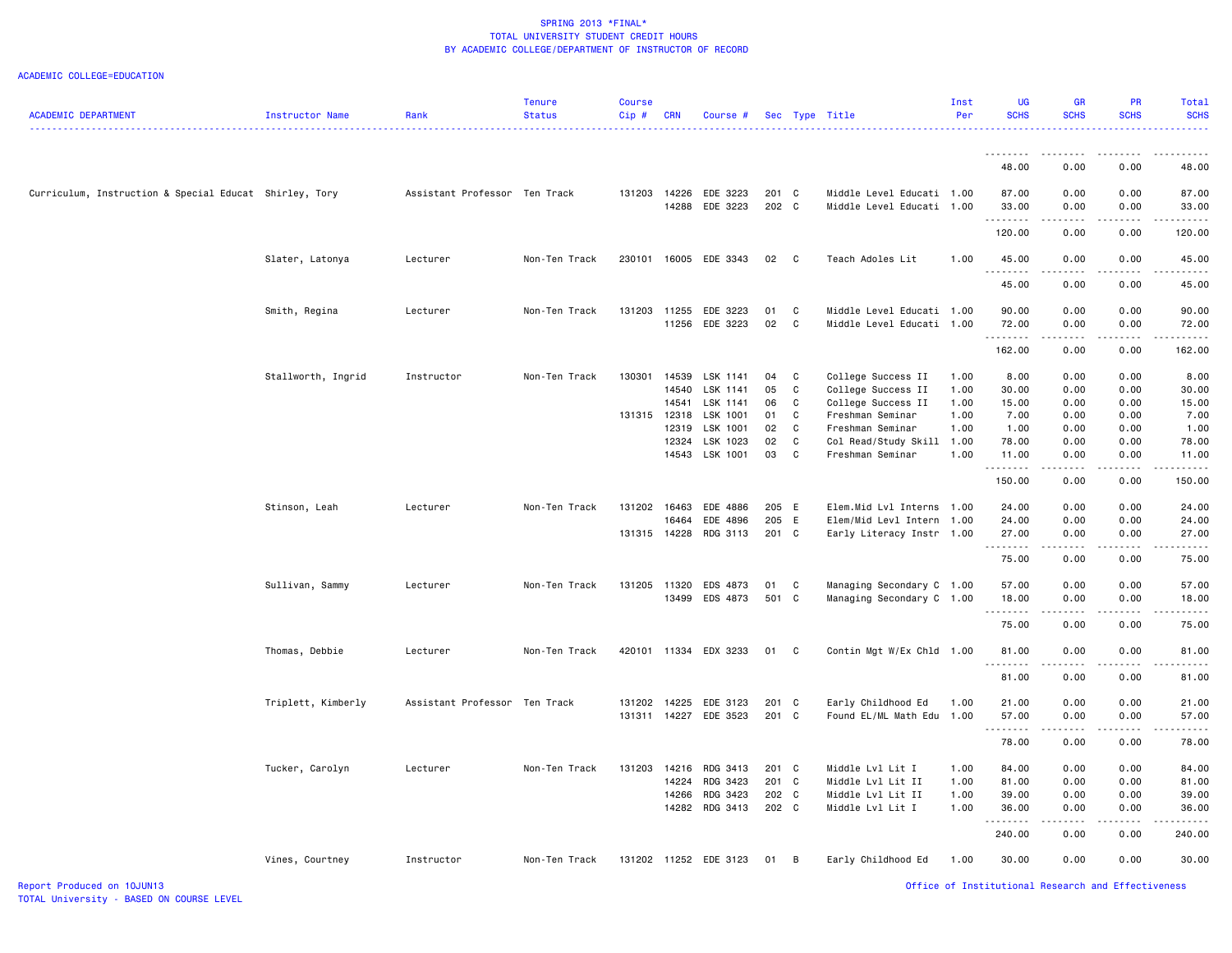| <b>ACADEMIC DEPARTMENT</b>                               | Instructor Name   | Rank                          | Tenure<br><b>Status</b> | <b>Course</b><br>Cip # | <b>CRN</b> | Course #              |                |              | Sec Type Title                                         | Inst<br>Per | <b>LIG</b><br><b>SCHS</b> | <b>GR</b><br><b>SCHS</b>                                                                                                                                     | PR<br><b>SCHS</b>                   | Total<br><b>SCHS</b>                                                                                                                                                                      |
|----------------------------------------------------------|-------------------|-------------------------------|-------------------------|------------------------|------------|-----------------------|----------------|--------------|--------------------------------------------------------|-------------|---------------------------|--------------------------------------------------------------------------------------------------------------------------------------------------------------|-------------------------------------|-------------------------------------------------------------------------------------------------------------------------------------------------------------------------------------------|
| Curriculum, Instruction & Special Educat Vines, Courtney |                   | Instructor                    | Non-Ten Track           |                        |            | 131202 13489 EDE 3123 | 501 C          |              | Early Childhood Ed                                     | 1.00        | 24.00<br>.                | 0.00                                                                                                                                                         | 0.00                                | 24.00                                                                                                                                                                                     |
|                                                          |                   |                               |                         |                        |            |                       |                |              |                                                        |             | 54.00                     | .<br>0.00                                                                                                                                                    | .<br>0.00                           | .<br>54.00                                                                                                                                                                                |
|                                                          | Virden, Jennifer  | Lecturer                      | Non-Ten Track           | 131311 13491           | 14318      | EDE 3523<br>EDE 4123  | 501 C<br>501 B |              | Found EL/ML Math Edu 1.00<br>Teach Elem/Mid Level 1.00 |             | 48.00<br>18.00            | 0.00<br>0.00                                                                                                                                                 | 0.00<br>0.00                        | 48.00<br>18.00                                                                                                                                                                            |
|                                                          |                   |                               |                         |                        |            |                       |                |              |                                                        |             | .<br>66.00                | .<br>0.00                                                                                                                                                    | .<br>0.00                           | .<br>66.00                                                                                                                                                                                |
|                                                          | Waddell, Suzanne  | Instructor                    | Non-Ten Track           | 130401                 | 14294      | TKT 8753              | 201 C          |              | Tech Issues School A 1.00                              |             | 0.00                      | 36.00                                                                                                                                                        | 0.00                                | 36.00                                                                                                                                                                                     |
|                                                          |                   |                               |                         | 131315                 | 14229      | RDG 3123              | 201 C          |              | Early Lit Instruct I 1.00                              |             | 30.00                     | 0.00                                                                                                                                                         | 0.00                                | 30.00                                                                                                                                                                                     |
|                                                          |                   |                               |                         | 231101                 | 14221      | EDF 3413              | 201 C          |              | Writing For Thinking                                   | 1.00        | 21.00                     | 0.00                                                                                                                                                         | 0.00                                | 21.00                                                                                                                                                                                     |
|                                                          |                   |                               |                         | 450101                 |            | 14218 EDF 3333        | 201 C          |              | Social Foundation Ed 1.00                              |             | 45.00<br>.                | 0.00                                                                                                                                                         | 0.00                                | 45.00                                                                                                                                                                                     |
|                                                          |                   |                               |                         |                        |            |                       |                |              |                                                        |             | 96.00                     | 36.00                                                                                                                                                        | 0.00                                | 132.00                                                                                                                                                                                    |
|                                                          | Walker, Ryan      | Assistant Professor Ten Track |                         | 131205 14297           |            | EDS 8663              | 01             | C            | Improving Instructio 1.00                              |             | 0.00                      | 30.00                                                                                                                                                        | 0.00                                | 30.00                                                                                                                                                                                     |
|                                                          |                   |                               |                         |                        | 15444      | EDS 9000              | 02             | D            | Research / Diss                                        | 1.00        | 0.00                      | 6.00                                                                                                                                                         | 0.00                                | 6.00                                                                                                                                                                                      |
|                                                          |                   |                               |                         |                        | 16375      | EDS 7000              | 11             | $\mathbf{I}$ | Directed Indiv Study                                   | 1.00        | 0.00                      | 3.00                                                                                                                                                         | 0.00                                | 3.00                                                                                                                                                                                      |
|                                                          |                   |                               |                         |                        |            | 131316 14296 EDS 6653 | 01             | C.           | Method Teach Science 1.00                              |             | 0.00<br>.                 | 24.00<br>.                                                                                                                                                   | 0.00<br>.                           | 24.00<br>.                                                                                                                                                                                |
|                                                          |                   |                               |                         |                        |            |                       |                |              |                                                        |             | 0.00                      | 63.00                                                                                                                                                        | 0.00                                | 63.00                                                                                                                                                                                     |
|                                                          | Watts, James      | Lecturer                      | Non-Ten Track           | 429999                 | 11328      | EDX 3213              | 01             | C            | Psy of Excep Chld &                                    | 1.00        | 108.00                    | 0.00                                                                                                                                                         | 0.00                                | 108.00                                                                                                                                                                                    |
|                                                          |                   |                               |                         |                        |            | 11330 EDX 3213        | 03             | C            | Psy of Excep Chld &                                    | 1.00        | 117.00<br>.               | 0.00<br>.                                                                                                                                                    | 0.00<br>.                           | 117.00<br>$\frac{1}{2} \left( \frac{1}{2} \right) \left( \frac{1}{2} \right) \left( \frac{1}{2} \right) \left( \frac{1}{2} \right) \left( \frac{1}{2} \right) \left( \frac{1}{2} \right)$ |
|                                                          |                   |                               |                         |                        |            |                       |                |              |                                                        |             | 225.00                    | 0.00                                                                                                                                                         | 0.00                                | 225.00                                                                                                                                                                                    |
|                                                          | Wiley, Holly      | Instructor                    | Non-Ten Track           | 131307                 | 12791      | PE 6883               | 01             | C            | School Health Educ                                     | 1.00        | 0.00                      | 15.00                                                                                                                                                        | 0.00                                | 15.00                                                                                                                                                                                     |
|                                                          |                   |                               |                         | 260908                 | 11575      | EP 4183               | 01             | B            | Exercise & Weight Co 1.00                              |             | 264.00                    | 0.00                                                                                                                                                         | 0.00                                | 264.00                                                                                                                                                                                    |
|                                                          |                   |                               |                         | 310501                 | 12779      | PE 4883               | 01             | C            | School Health Ed                                       | 1.00        | 102.00                    | 0.00                                                                                                                                                         | 0.00                                | 102.00                                                                                                                                                                                    |
|                                                          |                   |                               |                         | 310505                 | 12277      | KI 2603               | 01             | C            | Medical Terminology                                    | 1.00        | 744.00                    | 0.00                                                                                                                                                         | 0.00                                | 744.00                                                                                                                                                                                    |
|                                                          |                   |                               |                         |                        | 12771      | PE 3223               | 01             | B            | Motor Dev & Movement 1.00                              |             | 75.00<br>.                | 0.00<br>$\frac{1}{2} \left( \frac{1}{2} \right) \left( \frac{1}{2} \right) \left( \frac{1}{2} \right) \left( \frac{1}{2} \right) \left( \frac{1}{2} \right)$ | 0.00<br>$\sim$ $\sim$ $\sim$ $\sim$ | 75.00<br>.                                                                                                                                                                                |
|                                                          |                   |                               |                         |                        |            |                       |                |              |                                                        |             | 1185.00                   | 15.00                                                                                                                                                        | 0.00                                | 1200.00                                                                                                                                                                                   |
|                                                          | Wofford, Jennifer | Instructor                    | Non-Ten Track           | 131202 11271           |            | EDE 4883              | 01             | C            | Manag Elem/Mid Lvl C 1.00                              |             | 120.00                    | 0.00                                                                                                                                                         | 0.00                                | 120.00                                                                                                                                                                                    |
|                                                          |                   |                               |                         | 131305                 | 13188      | RDG 4133              | 01             | B            | Integrat Lang Art In 1.00                              |             | 54.00                     | 0.00                                                                                                                                                         | 0.00                                | 54.00                                                                                                                                                                                     |
|                                                          |                   |                               |                         |                        | 13189      | RDG 4133              | 02             | B            | Integrat Lang Art In 1.00                              |             | 51.00                     | 0.00                                                                                                                                                         | 0.00                                | 51.00                                                                                                                                                                                     |
|                                                          |                   |                               |                         |                        | 14320      | RDG 4133              | 501 B          |              | Integrat Lang Art In 1.00                              |             | 18.00<br>.                | 0.00<br>.                                                                                                                                                    | 0.00<br>د د د د                     | 18.00                                                                                                                                                                                     |
|                                                          |                   |                               |                         |                        |            |                       |                |              |                                                        |             | 243.00                    | 0.00                                                                                                                                                         | 0.00                                | 243.00                                                                                                                                                                                    |
|                                                          | Yuan, Ruiping     | Instructor                    | Non-Ten Track           |                        |            | 131315 13172 RDG 3113 | 01             | $\mathbf{C}$ | Early Literacy Instr 1.00                              |             | 81.00                     | 0.00                                                                                                                                                         | 0.00                                | 81.00                                                                                                                                                                                     |
|                                                          |                   |                               |                         |                        | 13173      | RDG 3113              | 02             | C            | Early Literacy Instr 1.00                              |             | 48.00                     | 0.00                                                                                                                                                         | 0.00                                | 48.00                                                                                                                                                                                     |
|                                                          |                   |                               |                         |                        | 13175      | RDG 3123              | 01             | C            | Early Lit Instruct I 1.00                              |             | 81.00                     | 0.00                                                                                                                                                         | 0.00                                | 81.00                                                                                                                                                                                     |
|                                                          |                   |                               |                         |                        |            | 13176 RDG 3123        | 02             | $\mathbf{C}$ | Early Lit Instruct I 1.00                              |             | 48.00<br>.                | 0.00<br>.                                                                                                                                                    | 0.00<br>$- - - - -$                 | 48.00<br>$- - - - -$                                                                                                                                                                      |
|                                                          |                   |                               |                         |                        |            |                       |                |              |                                                        |             | 258.00                    | 0.00                                                                                                                                                         | 0.00                                | 258.00                                                                                                                                                                                    |
| Curriculum, Instruction & Special Educat                 |                   |                               |                         |                        |            |                       |                |              |                                                        |             | ========<br>9499.00       | ========<br>1279.00                                                                                                                                          | ========<br>0.00                    | ==========<br>10778.00                                                                                                                                                                    |
|                                                          |                   |                               |                         |                        |            |                       |                |              |                                                        |             | ========                  |                                                                                                                                                              |                                     | $=$ = = = = = = = = =                                                                                                                                                                     |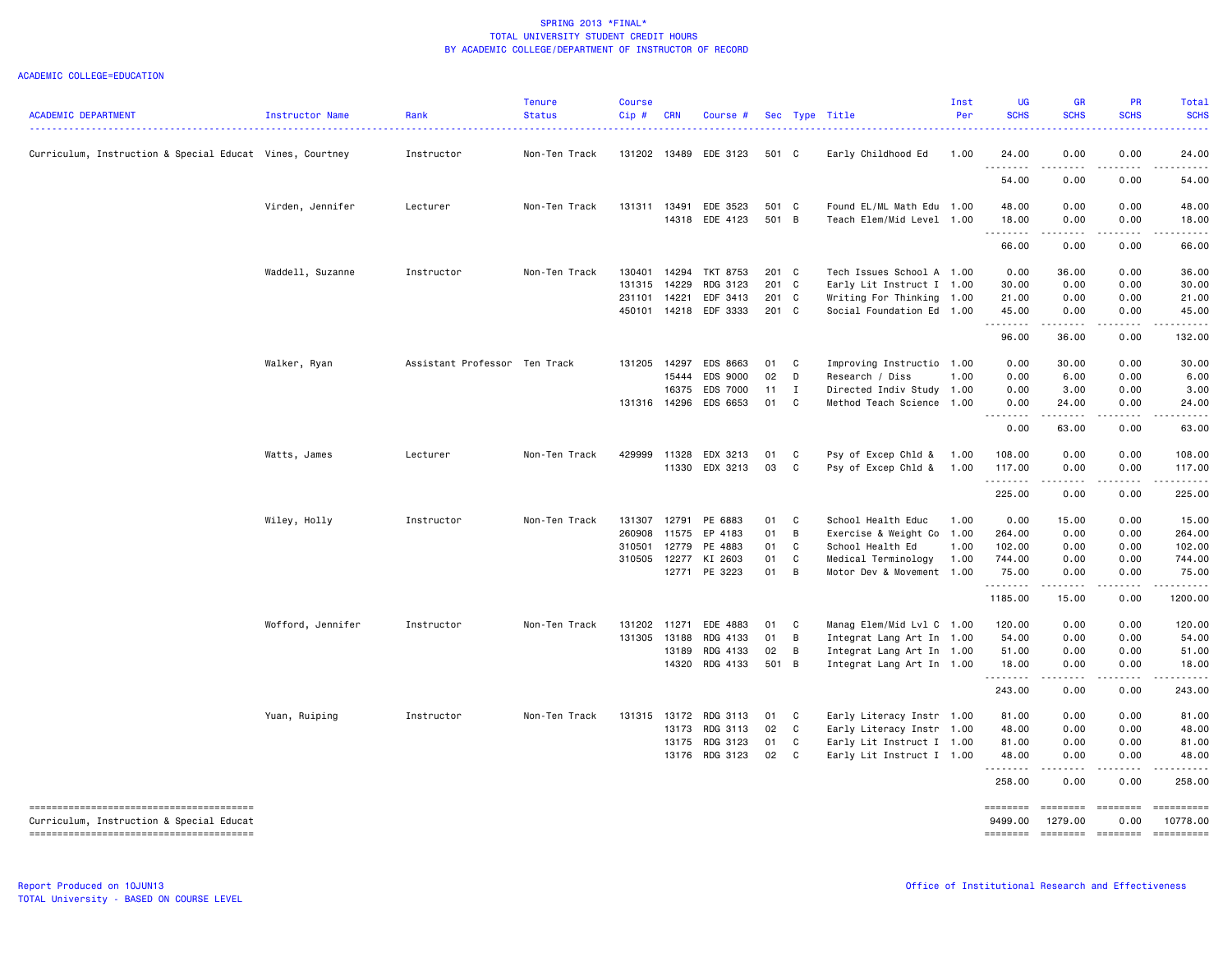| <b>ACADEMIC DEPARTMENT</b>                                 | Instructor Name   | Rank                               | <b>Tenure</b><br><b>Status</b> | <b>Course</b><br>Cip# | <b>CRN</b>   | Course #              |          |              | Sec Type Title            | Inst<br>Per | <b>UG</b><br><b>SCHS</b> | <b>GR</b><br><b>SCHS</b>                    | PR<br><b>SCHS</b> | Total<br><b>SCHS</b> |
|------------------------------------------------------------|-------------------|------------------------------------|--------------------------------|-----------------------|--------------|-----------------------|----------|--------------|---------------------------|-------------|--------------------------|---------------------------------------------|-------------------|----------------------|
| Instructional Systems & Workforce Develo Abraham, Patricia |                   | Lecturer                           | Non-Ten Track                  | 131303                | 13348        | TKT 4213              | 01<br>01 | C            | Meth Tchn Business S 1.00 |             | 18.00                    | 0.00                                        | 0.00              | 18.00                |
|                                                            |                   |                                    |                                |                       | 13357        | TKT 6213              |          | <b>C</b>     | Meth Tchn Business S      | 1.00        | 0.00<br>.<br>18.00       | 3.00<br>$\sim$ $\sim$ $\sim$ $\sim$<br>3.00 | 0.00<br>0.00      | 3.00<br>21.00        |
|                                                            |                   |                                    |                                |                       |              |                       |          |              |                           |             |                          |                                             |                   |                      |
|                                                            | Adams, James      | Associate Professor Tenured        |                                | 131309                |              | 13355 TKT 4886        | 01       | F            | Teaching Intern Tech 1.00 |             | 6.00                     | 0.00                                        | 0.00              | 6.00                 |
|                                                            |                   |                                    |                                |                       | 13356        | TKT 4896              | 01       | F            | Teaching Intern Tech      | 1.00        | 6.00                     | 0.00                                        | 0.00              | 6.00                 |
|                                                            |                   |                                    |                                | 131319                | 15209        | TKT 9000              | 01       | D            | Research / Diss           | 1.00        | 0.00                     | 22.00                                       | 0.00              | 22.00                |
|                                                            |                   |                                    |                                | 139999                |              | 13922 TKT 8990        | 01       | C            | Special Topic In TKT      | 1.00        | 0.00<br>. <b>.</b>       | 27.00<br>المتمام المتعاد                    | 0.00<br>.         | 27.00                |
|                                                            |                   |                                    |                                |                       |              |                       |          |              |                           |             | 12.00                    | 49.00                                       | 0.00              | 61.00                |
|                                                            | Allison, Justin   | Grad Teach Assist                  | Not Applicable                 | 110301                |              | 13342 TKT 1273        | 04       | C            | Computer Application      | 1.00        | 96.00                    | 0.00                                        | 0.00              | 96.00                |
|                                                            |                   |                                    |                                |                       |              | 13343 TKT 1273        | 05       | $\mathbf{C}$ | Computer Application      | 1.00        | 90.00<br>.               | 0.00                                        | 0.00              | 90.00                |
|                                                            |                   |                                    |                                |                       |              |                       |          |              |                           |             | 186.00                   | 0.00                                        | 0.00              | 186.00               |
|                                                            | Bass, Amy         | Lecturer                           | Non-Ten Track                  | 130301                |              | 13912 LSK 2010        | 501 C    |              | Praxis: Acad Core En 1.00 |             | 15.00                    | 0.00                                        | 0.00              | 15.00                |
|                                                            |                   |                                    |                                | 131315                |              | 13643 LSK 1023        | 501 C    |              | Col Read/Study Skill 1.00 |             | 69.00                    | 0.00                                        | 0.00              | 69.00                |
|                                                            |                   |                                    |                                |                       |              |                       |          |              |                           |             | .<br>84.00               | .<br>0.00                                   | .<br>0.00         | 84.00                |
|                                                            | Beriswill, Joanne | Assistant Professor Ten Track      |                                | 131309                |              | 13347 TKT 3623        | 01 C     |              | Dsgn Technology Trai 1.00 |             | 39.00                    | 0.00                                        | 0.00              | 39.00                |
|                                                            |                   |                                    |                                |                       | 13349        | TKT 4623              | 01       | C            | Del/Eval Tech Traini 1.00 |             | 39.00                    | 0.00                                        | 0.00              | 39.00                |
|                                                            |                   |                                    |                                |                       | 131319 15524 | <b>TKT 7000</b>       | 01       | $\mathbf{I}$ | Directed Indiv Study      | 1.00        | 0.00                     | 3.00                                        | 0.00              | 3.00                 |
|                                                            |                   |                                    |                                |                       |              | 16484 TKT 7000        | 05       | $\mathbf{I}$ | Directed Indiv Study 1.00 |             | 0.00                     | 1.00                                        | 0.00              | 1.00                 |
|                                                            |                   |                                    |                                |                       |              |                       |          |              |                           |             | 78.00                    | 4.00                                        | 0.00              | 82.00                |
|                                                            | Berryhill, Amy    | Non-Faculty                        | Non-Faculty                    | 110301                | 13352        | TKT 4743              | 01       | B            | Desktop Publishing        | 1.00        | 84.00                    | 0.00                                        | 0.00              | 84.00                |
|                                                            |                   |                                    |                                |                       | 13359        | TKT 6743              | 01       | B            | Desktop Publishing        | 1.00        | 0.00                     | 12.00                                       | 0.00              | 12.00                |
|                                                            |                   |                                    |                                | 131303                | 13322        | TKB 4583              | 01       | В            | Graphics and Web Des      | 1.00        | 81.00                    | 0.00                                        | 0.00              | 81.00                |
|                                                            |                   |                                    |                                |                       |              | 13324 TKB 6583        | 01       | B            | Graphics and Web Des      | 1.00        | 0.00<br>.                | 3.00<br>.                                   | 0.00<br>.         | 3.00<br>.            |
|                                                            |                   |                                    |                                |                       |              |                       |          |              |                           |             | 165.00                   | 15.00                                       | 0.00              | 180.00               |
|                                                            | Cornelious, Linda | Professor                          | Tenured                        | 131309                |              | 13718 TKT 8200        | 501 E    |              | Intern Career & Tech      | 1.00        | 0.00                     | 21.00                                       | 0.00              | 21.00                |
|                                                            |                   |                                    |                                |                       | 13921        | TKT 8263              | 01       | C            | Phil & Adm Career &       | 1.00        | 0.00                     | 36.00                                       | 0.00              | 36.00                |
|                                                            |                   |                                    |                                |                       | 14819        | TKT 8213              | 01       | C            | Cont/Meth Career & T 1.00 |             | 0.00                     | 36.00                                       | 0.00              | 36.00                |
|                                                            |                   |                                    |                                | 131319                |              | 15210 TKT 9000        | $02$ D   |              | Research / Diss           | 1.00        | 0.00<br><u>.</u>         | 22.00<br>.                                  | 0.00              | 22.00                |
|                                                            |                   |                                    |                                |                       |              |                       |          |              |                           |             | 0.00                     | 115.00                                      | 0.00              | 115.00               |
|                                                            | Earle, Marie      | Assistant Professor Ten Track      |                                | 110301                | 13709        | TKT 1273              | 501 C    |              | Computer Application      | 1.00        | 84.00                    | 0.00                                        | 0.00              | 84.00                |
|                                                            |                   |                                    |                                |                       | 13710        | TKT 1273              | 502 C    |              | Computer Application      | 1.00        | 63.00                    | 0.00                                        | 0.00              | 63.00                |
|                                                            |                   |                                    |                                | 131321                | 13712        | TKT 4803              | 501 C    |              | Integ Tech for Learn      | 1.00        | 30.00                    | 0.00                                        | 0.00              | 30.00                |
|                                                            |                   |                                    |                                |                       |              | 13716 TKT 6803        | 501 C    |              | Integ Tech for Learn 1.00 |             | 0.00<br>.                | 39.00                                       | 0.00              | 39.00                |
|                                                            |                   |                                    |                                |                       |              |                       |          |              |                           |             | 177.00                   | 39.00                                       | 0.00              | 216.00               |
|                                                            | Forde, Connie     | Professor                          | Tenured                        |                       |              | 131319 15211 TKT 9000 | 03       | $\mathsf{D}$ | Research / Diss           | 1.00        | 0.00<br>.                | 39.00                                       | 0.00              | 39.00                |
|                                                            |                   |                                    |                                |                       |              |                       |          |              |                           |             | 0.00                     | 39.00                                       | 0.00              | 39.00                |
|                                                            | Gaddie, Brian     | Grad Service Assist Not Applicable |                                |                       |              | 110301 13340 TKT 1273 | 02 C     |              | Computer Application 1.00 |             | 99.00                    | 0.00                                        | 0.00              | 99.00                |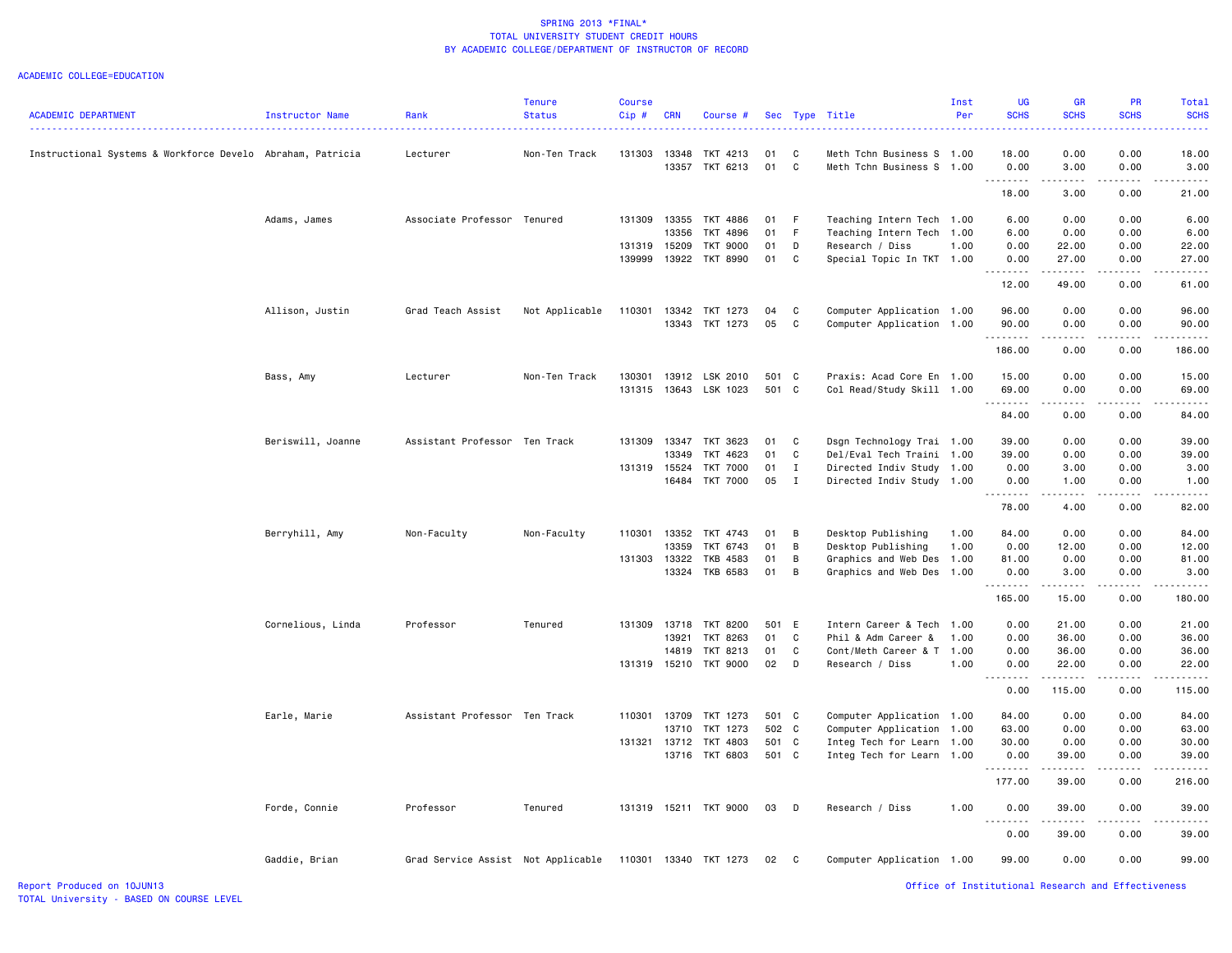|                                                           |                     |                             | <b>Tenure</b>  | <b>Course</b> |            |                                   |          |              |                                       | Inst         | UG                      | <b>GR</b>                                                                                                           | <b>PR</b>    | Total                                                                                                                                                                                     |
|-----------------------------------------------------------|---------------------|-----------------------------|----------------|---------------|------------|-----------------------------------|----------|--------------|---------------------------------------|--------------|-------------------------|---------------------------------------------------------------------------------------------------------------------|--------------|-------------------------------------------------------------------------------------------------------------------------------------------------------------------------------------------|
| <b>ACADEMIC DEPARTMENT</b>                                | Instructor Name     | Rank                        | <b>Status</b>  | Cip#          | <b>CRN</b> | Course #                          |          |              | Sec Type Title                        | Per          | <b>SCHS</b>             | <b>SCHS</b>                                                                                                         | <b>SCHS</b>  | <b>SCHS</b><br>.                                                                                                                                                                          |
|                                                           |                     |                             |                |               |            |                                   |          |              |                                       |              | <u> - - - - - - - -</u> | . <u>.</u>                                                                                                          |              |                                                                                                                                                                                           |
|                                                           |                     |                             |                |               |            |                                   |          |              |                                       |              | 99.00                   | 0.00                                                                                                                | 0.00         | 99.00                                                                                                                                                                                     |
| Instructional Systems & Workforce Develo Giordano, Mickey |                     | Instructor                  | Non-Ten Track  | 150505        | 13337      | TKI 4213                          | 01       | C            | Energy Source&Power                   | 1.00         | 117.00                  | 0.00                                                                                                                | 0.00         | 117.00                                                                                                                                                                                    |
|                                                           |                     |                             |                | 150603        | 13330      | TKI 3104                          | 01       | B            | Adv Ind Ele, Electro                  | 1.00         | 100.00                  | 0.00                                                                                                                | 0.00         | 100.00                                                                                                                                                                                    |
|                                                           |                     |                             |                |               | 13336      | TKI 4203                          | 01       | B            | Automated Systems                     | 1.00         | 57.00                   | 0.00                                                                                                                | 0.00         | 57.00                                                                                                                                                                                     |
|                                                           |                     |                             |                | 150612 13325  |            | TKI 2113                          | 01       | C            | Intro to PLC Program 1.00             |              | 114.00                  | 0.00                                                                                                                | 0.00         | 114.00                                                                                                                                                                                    |
|                                                           |                     |                             |                |               |            |                                   |          |              |                                       |              | .<br>388.00             | $\begin{array}{cccccccccc} \bullet & \bullet & \bullet & \bullet & \bullet & \bullet & \bullet \end{array}$<br>0.00 | .<br>0.00    | .<br>388.00                                                                                                                                                                               |
|                                                           | He, Minyan          | Grad Teach Assist           | Not Applicable | 110301        | 13339      | TKT 1273                          | 01       | C            | Computer Application 1.00             |              | 96.00                   | 0.00                                                                                                                | 0.00         | 96.00                                                                                                                                                                                     |
|                                                           |                     |                             |                |               | 13341      | TKT 1273                          | 03       | C            | Computer Application 1.00             |              | 96.00                   | 0.00                                                                                                                | 0.00         | 96.00                                                                                                                                                                                     |
|                                                           |                     |                             |                |               |            |                                   |          |              |                                       |              | .                       |                                                                                                                     |              | .                                                                                                                                                                                         |
|                                                           |                     |                             |                |               |            |                                   |          |              |                                       |              | 192.00                  | 0.00                                                                                                                | 0.00         | 192.00                                                                                                                                                                                    |
|                                                           | Keel, Vicki         | Instructor                  | Non-Ten Track  | 110301        | 13321      | TKB 4543                          | 01       | B            | Advanced Info Proces 1.00             |              | 90.00                   | 0.00                                                                                                                | 0.00         | 90.00                                                                                                                                                                                     |
|                                                           |                     |                             |                | 131303        | 13319      | TKB 3133                          | 501 C    |              | Admin Management & P 1.00             |              | 108.00                  | 0.00                                                                                                                | 0.00         | 108.00                                                                                                                                                                                    |
|                                                           |                     |                             |                |               | 13914      | TKB 2132                          | 501 B    |              | Intro Sprdsht Desgn                   | 1.00         | 28.00                   | 0.00                                                                                                                | 0.00         | 28.00                                                                                                                                                                                     |
|                                                           |                     |                             |                | 131309        | 13344      | TKT 3213                          | 01       | $\mathbf{C}$ | Call Center Manageme 1.00             |              | 102.00                  | 0.00                                                                                                                | 0.00         | 102.00                                                                                                                                                                                    |
|                                                           |                     |                             |                |               |            |                                   |          |              |                                       |              | .<br>328.00             | .<br>0.00                                                                                                           | .<br>0.00    | $\frac{1}{2} \left( \frac{1}{2} \right) \left( \frac{1}{2} \right) \left( \frac{1}{2} \right) \left( \frac{1}{2} \right) \left( \frac{1}{2} \right) \left( \frac{1}{2} \right)$<br>328.00 |
|                                                           | Melby-Codling, Mary | Instructor                  | Non-Ten Track  | 500799        | 13326      | TKI 2413                          | 01       | C            | Hi & Appr Artcrafts                   | 1.00         | 66.00                   | 0.00                                                                                                                | 0.00         | 66.00                                                                                                                                                                                     |
|                                                           |                     |                             |                |               | 13327      | TKI 2413                          | 02       | $\mathbf{C}$ | Hi & Appr Artcrafts                   | 1.00         | 69.00                   | 0.00                                                                                                                | 0.00         | 69.00                                                                                                                                                                                     |
|                                                           |                     |                             |                |               | 13328      | TKI 2413                          | 03       | C            | Hi & Appr Artcrafts                   | 1.00         | 72.00                   | 0.00                                                                                                                | 0.00         | 72.00                                                                                                                                                                                     |
|                                                           |                     |                             |                |               | 13329      | TKI 2413                          | H04 C    |              | Honors Hi & Appr Art 1.00             |              | 69.00                   | 0.00                                                                                                                | 0.00         | 69.00                                                                                                                                                                                     |
|                                                           |                     |                             |                |               |            |                                   |          |              |                                       |              | .<br>276.00             | 0.00                                                                                                                | 0.00         | .<br>276.00                                                                                                                                                                               |
|                                                           |                     |                             |                |               |            |                                   |          |              |                                       |              |                         |                                                                                                                     | 0.00         |                                                                                                                                                                                           |
|                                                           | Mize, Mervin        | Instructor                  | Non-Ten Track  | 131319        | 16166      | TKI 4000                          | 01       | I            | Directed Indiv Study 1.00             |              | 3.00                    | 0.00                                                                                                                |              | 3.00                                                                                                                                                                                      |
|                                                           |                     |                             |                | 141701        | 13334      | TKI 3363                          | 01       | B            | Motion & Time Study                   | 1.00         | 117.00                  | 0.00                                                                                                                | 0.00         | 117.00                                                                                                                                                                                    |
|                                                           |                     |                             |                | 150603        | 13332      | TKI 3224                          | 01       | B            | Ind Materials Tech                    | 1.00         | 156.00                  | 0.00                                                                                                                | 0.00         | 156.00                                                                                                                                                                                    |
|                                                           |                     |                             |                |               | 13335      | TKI 4113<br>150612 13338 TKI 4233 | 01<br>01 | B<br>C       | Indust Fluid Power<br>Maintenance Mgt | 1.00<br>1.00 | 105.00<br>111.00        | 0.00<br>0.00                                                                                                        | 0.00<br>0.00 | 105.00<br>111.00                                                                                                                                                                          |
|                                                           |                     |                             |                |               |            |                                   |          |              |                                       |              | <u>.</u><br>492.00      | $- - - - -$<br>0.00                                                                                                 | .<br>0.00    | .<br>492.00                                                                                                                                                                               |
|                                                           |                     |                             |                |               |            |                                   |          |              |                                       |              |                         |                                                                                                                     |              |                                                                                                                                                                                           |
|                                                           | Okojie, Mabel       | Associate Professor Tenured |                | 131309        | 13719      | TKT 8243                          | 501 C    |              | Resch Probl in ISWD                   | 1.00         | 0.00                    | 27.00                                                                                                               | 0.00         | 27.00                                                                                                                                                                                     |
|                                                           |                     |                             |                |               | 14680      | TKT 8233                          | 501 C    |              | Anal & Survey Resear                  | 1.00         | 0.00                    | 15.00                                                                                                               | 0.00         | 15.00                                                                                                                                                                                     |
|                                                           |                     |                             |                |               |            | 131319 15212 TKT 9000             | 04       | $\mathsf{D}$ | Research / Diss                       | 1.00         | 0.00<br>.               | 16.00                                                                                                               | 0.00         | 16.00                                                                                                                                                                                     |
|                                                           |                     |                             |                |               |            |                                   |          |              |                                       |              | 0.00                    | . <b>.</b><br>58.00                                                                                                 | .<br>0.00    | .<br>58.00                                                                                                                                                                                |
|                                                           | Olinzock, Anthony   | Professor                   | Tenured        | 110301        | 13353      | TKT 4753                          | 01       | C            | Presenting with Medi 1.00             |              | 60.00                   | 0.00                                                                                                                | 0.00         | 60.00                                                                                                                                                                                     |
|                                                           |                     |                             |                |               | 13360      | TKT 6753                          | 01       | C            | Presenting with Medi 1.00             |              | 0.00                    | 21.00                                                                                                               | 0.00         | 21.00                                                                                                                                                                                     |
|                                                           |                     |                             |                | 131319        | 15213      | TKT 9000                          | 05       | D            | Research / Diss                       | 1.00         | 0.00                    | 46.00                                                                                                               | 0.00         | 46.00                                                                                                                                                                                     |
|                                                           |                     |                             |                |               | 15543      | <b>TKT 7000</b>                   | 02       | Ι.           | Directed Indiv Study 1.00             |              | 0.00                    | 3.00                                                                                                                | 0.00         | 3.00                                                                                                                                                                                      |
|                                                           |                     |                             |                |               |            | 150603 13364 TKT 8713             | 01       | B            | Sem Ind Res & Devel                   | 1.00         | 0.00                    | 27.00                                                                                                               | 0.00         | 27.00                                                                                                                                                                                     |
|                                                           |                     |                             |                |               |            |                                   |          |              |                                       |              | .<br>60.00              | .<br>97.00                                                                                                          | .<br>0.00    | .<br>157.00                                                                                                                                                                               |
|                                                           | Parker, Robin       | Lecturer                    | Non-Ten Track  | 110301        |            | 14744 TKT 8803                    | 01       | B            | Des Eval Inst Softwa 1.00             |              | 0.00                    | 33.00                                                                                                               | 0.00         | 33.00                                                                                                                                                                                     |
|                                                           |                     |                             |                |               |            |                                   |          |              |                                       |              | <u>.</u><br>0.00        | <u>.</u><br>33.00                                                                                                   | .<br>0.00    | .<br>33,00                                                                                                                                                                                |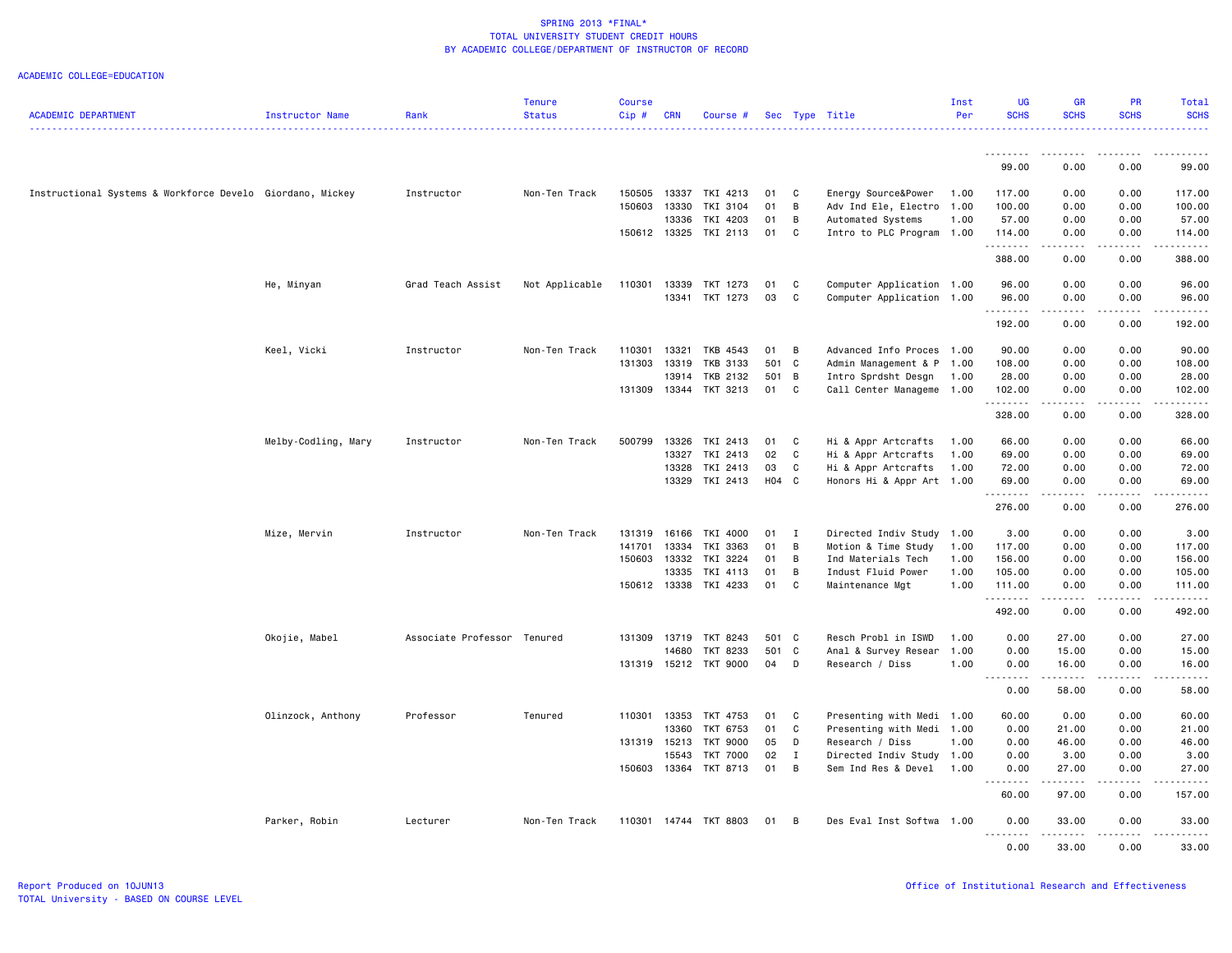| <b>ACADEMIC DEPARTMENT</b>                              | Instructor Name | Rank                        | <b>Tenure</b><br><b>Status</b> | <b>Course</b><br>$Cip$ # |       | Course #              |      |                | Sec Type Title            | Inst<br>Per | UG<br><b>SCHS</b>         | <b>GR</b><br><b>SCHS</b> | <b>PR</b><br><b>SCHS</b> | Total<br><b>SCHS</b> |
|---------------------------------------------------------|-----------------|-----------------------------|--------------------------------|--------------------------|-------|-----------------------|------|----------------|---------------------------|-------------|---------------------------|--------------------------|--------------------------|----------------------|
|                                                         |                 |                             |                                |                          |       |                       |      |                |                           |             |                           |                          |                          |                      |
| Instructional Systems & Workforce Develo Roberts, Frank |                 | Non-Faculty                 | Non-Faculty                    |                          |       | 131309 13345 TKT 3463 | 01   | - B            | Computer Repair/Main 1.00 |             | 48.00                     | 0.00                     | 0.00                     | 48.00                |
|                                                         |                 |                             |                                |                          |       |                       |      |                |                           |             | - - - - - - - -<br>48.00  | ----<br>0.00             | 0.00                     | 48.00                |
|                                                         | Wampler, Lynn   | Lecturer                    | Non-Ten Track                  | 110301                   | 13320 | TKB 4283              | 01   | $\overline{B}$ | Advanced Office Syst 1.00 |             | 78.00                     | 0.00                     | 0.00                     | 78.00                |
|                                                         |                 |                             |                                |                          | 13323 | TKB 6283              | 01 B |                | Advanced Office Syst 1.00 |             | 0.00                      | 9.00                     | 0.00                     | 9.00                 |
|                                                         |                 |                             |                                | 131303                   |       | 13317 TKB 1312        | 01 C |                | Info Resource Manage 1.00 |             | 30.00                     | 0.00                     | 0.00                     | 30.00                |
|                                                         |                 |                             |                                |                          |       |                       |      |                |                           |             | - - - - - - - -<br>108.00 | .<br>9.00                | $- - - -$<br>0.00        | 117.00               |
|                                                         | Wyatt, John     | Associate Professor Tenured |                                | 131319                   | 15214 | TKT 9000              | 06   | D              | Research / Diss           | 1.00        | 0.00                      | 2.00                     | 0.00                     | 2.00                 |
|                                                         |                 |                             |                                |                          | 16167 | TKI 4000              | 02   | $\blacksquare$ | Directed Indiv Study      | 1.00        | 4.00                      | 0.00                     | 0.00                     | 4.00                 |
|                                                         |                 |                             |                                | 150603                   | 13331 | TKI 3183              | 01 L |                | Machine Metal Proc        | 1.00        | 75.00                     | 0.00                     | 0.00                     | 75.00                |
|                                                         |                 |                             |                                | 150612                   | 13333 | TKI 3243              | 01 B |                | Industrial Metrology 1.00 |             | 99.00                     | 0.00                     | 0.00                     | 99.00                |
|                                                         |                 |                             |                                |                          |       |                       |      |                |                           |             | <u>.</u><br>178.00        | 2.00                     | 0.00                     | 180.00               |
|                                                         | Yu, Chien       | Associate Professor Tenured |                                | 131319                   | 15215 | TKT 9000              | 07   | D              | Research / Diss           | 1.00        | 0.00                      | 15.00                    | 0.00                     | 15.00                |
|                                                         |                 |                             |                                |                          | 16157 | <b>TKT 7000</b>       | 03   | I              | Directed Indiv Study      | 1.00        | 0.00                      | 3.00                     | 0.00                     | 3.00                 |
|                                                         |                 |                             |                                |                          |       |                       |      |                |                           |             | 0.00                      | 18.00                    | 0.00                     | 18.00                |
|                                                         |                 |                             |                                |                          |       |                       |      |                |                           |             | $=$ = = = = = = =         |                          |                          |                      |
| Instructional Systems & Workforce Develo                |                 |                             |                                |                          |       |                       |      |                |                           |             | 2889.00                   | 481.00                   | 0.00                     | 3370.00              |
|                                                         |                 |                             |                                |                          |       |                       |      |                |                           |             | $=$ = = = = = = =         | ========                 | ========                 | ==========           |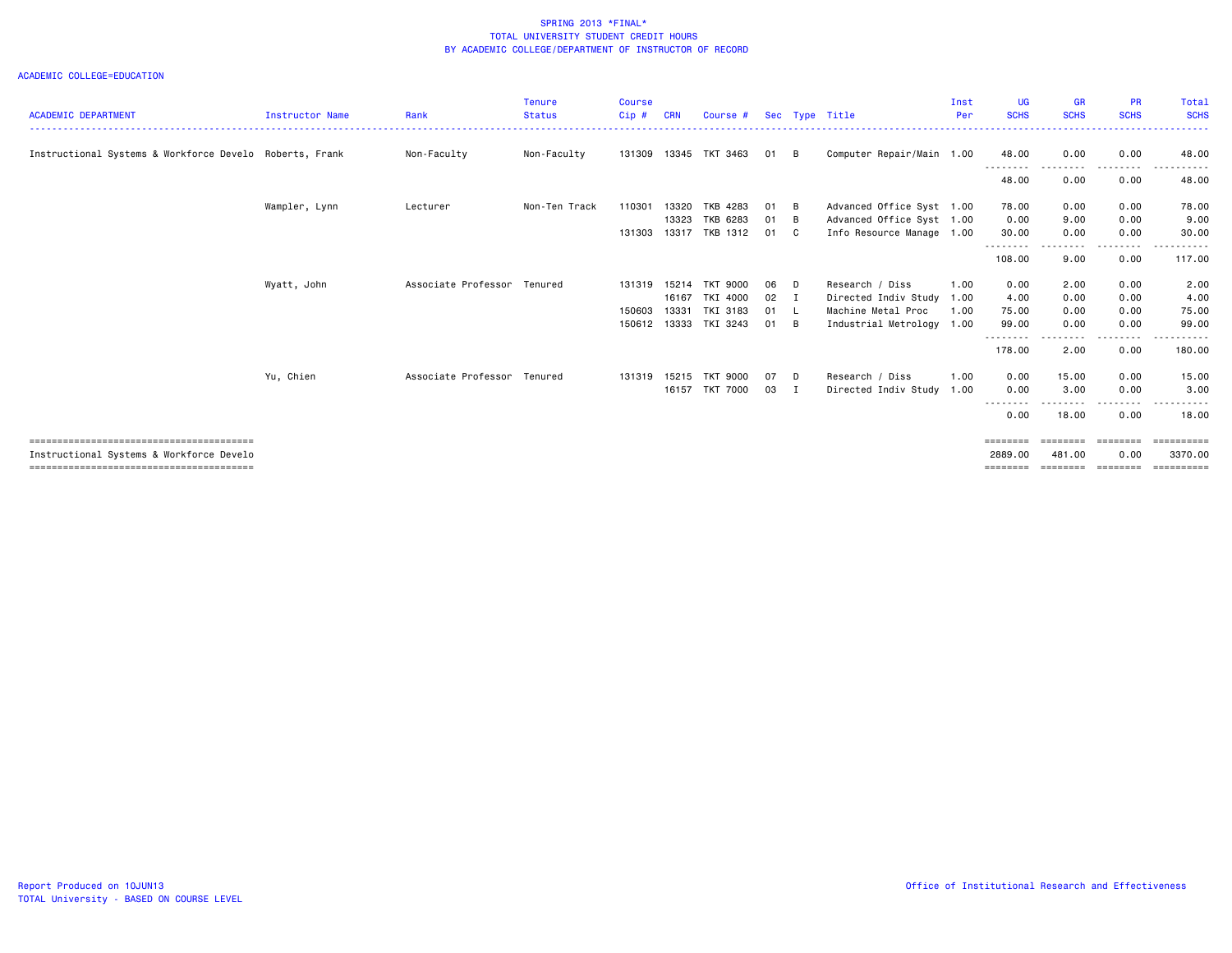|                            |                                                      |                               | <b>Tenure</b> | <b>Course</b> |            |                      |        |              |                           | Inst | <b>UG</b>   | GR                    | PR                           | <b>Total</b>                                                                                                                             |
|----------------------------|------------------------------------------------------|-------------------------------|---------------|---------------|------------|----------------------|--------|--------------|---------------------------|------|-------------|-----------------------|------------------------------|------------------------------------------------------------------------------------------------------------------------------------------|
| <b>ACADEMIC DEPARTMENT</b> | Instructor Name                                      | Rank                          | <b>Status</b> | Cip#          | <b>CRN</b> | Course #             |        |              | Sec Type Title            | Per  | <b>SCHS</b> | <b>SCHS</b>           | <b>SCHS</b>                  | <b>SCHS</b><br>$\frac{1}{2} \left( \frac{1}{2} \right) \left( \frac{1}{2} \right) \left( \frac{1}{2} \right) \left( \frac{1}{2} \right)$ |
| Kinesiology                | Abadie, Ben                                          | Professor                     | Tenured       | 260908        | 11570      | EP 4113              | 01     | В            | Fitness Prog & Testi 1.00 |      | 78.00       | 0.00                  | 0.00                         | 78.00                                                                                                                                    |
|                            |                                                      |                               |               |               | 11581      | EP 6113              | 01     | B            | Fitnes Prog & Testin 1.00 |      | 0.00        | 3.00                  | 0.00                         | 3.00                                                                                                                                     |
|                            |                                                      |                               |               | 310504 11585  |            | EP 8423              | 01     | В            | Gr Exercise Testing       | 1.00 | 0.00        | 12.00                 | 0.00                         | 12.00                                                                                                                                    |
|                            |                                                      |                               |               |               |            |                      |        |              |                           |      | .<br>78.00  | .<br>15.00            | $\frac{1}{2}$<br>0.00        | $\frac{1}{2}$<br>93.00                                                                                                                   |
|                            | Agiovlasitis, Stamatis Assistant Professor Ten Track |                               |               | 240101        | 16074      | HON 4003             | 05     | $\mathbf I$  | Oxbridge Tutorial         | 1.00 | 3.00        | 0.00                  | 0.00                         | 3.00                                                                                                                                     |
|                            |                                                      |                               |               | 260908        | 11573      | EP 4133              | 01     | C            | Ex Prog Clinical Pop 1.00 |      | 252.00      | 0.00                  | 0.00                         | 252.00                                                                                                                                   |
|                            |                                                      |                               |               |               | 11584      | EP 8243              | 01     | C            | Cardioresp Exer Phys      | 1.00 | 0.00        | 21.00                 | 0.00                         | 21.00                                                                                                                                    |
|                            |                                                      |                               |               | 310505        | 15690      | KI 7000              | 04     | $\mathbf{I}$ | Directed Indiv Study 1.00 |      | 0.00        | 3.00                  | 0.00                         | 3.00                                                                                                                                     |
|                            |                                                      |                               |               |               | 15691      | KI 4000              | 06     | $\mathbf{I}$ | Directed Indiv Study 1.00 |      | 3.00        | 0.00                  | 0.00                         | 3.00                                                                                                                                     |
|                            |                                                      |                               |               |               | 15990      | KI 4000              | 15     | $\mathbf{I}$ | Directed Indiv Study 1.00 |      | 3.00        | 0.00                  | 0.00                         | 3.00                                                                                                                                     |
|                            |                                                      |                               |               |               | 15991      | KI 4000              | 16     | $\mathbf{I}$ | Directed Indiv Study 1.00 |      | 3.00        | 0.00                  | 0.00                         | 3.00                                                                                                                                     |
|                            |                                                      |                               |               |               | 16341      | KI 7000              | $10$ I |              | Directed Indiv Study 1.00 |      | 0.00<br>.   | 3.00<br>.             | 0.00<br>$\sim$ $\sim$ $\sim$ | 3.00<br>.                                                                                                                                |
|                            |                                                      |                               |               |               |            |                      |        |              |                           |      | 264.00      | 27.00                 | 0.00                         | 291.00                                                                                                                                   |
|                            | Brown, Stanley                                       | Professor                     | Tenured       | 310505        | 11547      | EP 2013              | 01     | C            | Intro to Exerc Scien 1.00 |      | 453.00      | 0.00                  | 0.00                         | 453.00                                                                                                                                   |
|                            |                                                      |                               |               |               | 14284      | KI 2990              | 01     | $\mathsf{L}$ | Special Topics in Ki 1.00 |      | 300.00      | 0.00                  | 0.00                         | 300.00                                                                                                                                   |
|                            |                                                      |                               |               |               | 14285      | KI 2990              | 02     | L            | Special Topics in Ki 0.60 |      | 10.20       | 0.00                  | 0.00                         | 10.20                                                                                                                                    |
|                            |                                                      |                               |               |               | 14286      | KI 2990              | 03     | L            | Special Topics in Ki 0.60 |      | 2.40        | 0.00                  | 0.00                         | 2.40                                                                                                                                     |
|                            |                                                      |                               |               |               | 14287      | KI 2990              | 04     | L            | Special Topics in Ki 0.60 |      | 3.60        | 0.00                  | 0.00                         | 3.60                                                                                                                                     |
|                            |                                                      |                               |               |               |            |                      |        |              |                           |      | 769.20      | 0.00                  | 0.00                         | 769.20                                                                                                                                   |
|                            | Drye, Gregory                                        | Instructor                    | Non-Ten Track | 131314 12780  |            | PE 4886              | 01     | F.           | Teach Intern in PE        | 1.00 | 60.00       | 0.00                  | 0.00                         | 60.00                                                                                                                                    |
|                            |                                                      |                               |               |               | 12785      | PE 4896              | 01     | F.           | Teach Intern in PE        | 1.00 | 66.00       | 0.00                  | 0.00                         | 66.00                                                                                                                                    |
|                            |                                                      |                               |               | 310504        | 12754      | PE 1212              | 01     | C            | Teaching Ind/Dual Sp 1.00 |      | 36.00       | 0.00                  | 0.00                         | 36.00                                                                                                                                    |
|                            |                                                      |                               |               |               | 12755      | PE 1212              | 02     | C            | Teaching Ind/Dual Sp 1.00 |      | 28.00       | 0.00                  | 0.00                         | 28.00                                                                                                                                    |
|                            |                                                      |                               |               |               |            | 310506 12774 PE 3452 | 01     | C            | Coach Soft/Baseball 1.00  |      | 86.00       | 0.00                  | 0.00                         | 86.00                                                                                                                                    |
|                            |                                                      |                               |               |               |            |                      |        |              |                           |      | .<br>276.00 | -----<br>0.00         | .<br>0.00                    | .<br>276.00                                                                                                                              |
|                            | Foxworth, Kerry                                      | Non-Faculty                   | Non-Faculty   | 310501        |            | 13862 PE 3133        | 901 M  |              | Adapted Physical Ed 1.00  |      | 3.00        | 0.00                  | 0.00                         | 3.00                                                                                                                                     |
|                            |                                                      |                               |               |               |            |                      |        |              |                           |      | .           |                       | $\frac{1}{2}$                |                                                                                                                                          |
|                            |                                                      |                               |               |               |            |                      |        |              |                           |      | 3.00        | 0.00                  | 0.00                         | 3.00                                                                                                                                     |
|                            | Funderburk, Deborah                                  | Instructor                    | Non-Ten Track | 310501        | 12758      | PE 1232              | 01     | В            | Teaching Rhythms          | 1.00 | 54.00       | 0.00                  | 0.00                         | 54.00                                                                                                                                    |
|                            |                                                      |                               |               |               | 12759      | PE 1232              | 02     | В            | Teaching Rhythms          | 1.00 | 54.00       | 0.00                  | 0.00                         | 54.00                                                                                                                                    |
|                            |                                                      |                               |               | 500301        | 12751      | PE 1161              | 01     | L            | Modern Dance              | 1.00 | 35.00       | 0.00                  | 0.00                         | 35.00                                                                                                                                    |
|                            |                                                      |                               |               |               | 12760      | PE 1323              | 01     | C            | Hist & Apprec of Dan 1.00 |      | 150.00      | 0.00                  | 0.00                         | 150.00                                                                                                                                   |
|                            |                                                      |                               |               |               | 12761      | PE 1323              | 02     | C            | Hist & Apprec of Dan      | 1.00 | 228.00<br>. | 0.00<br>.             | 0.00<br>.                    | 228.00<br>$\begin{array}{cccccccccc} \bullet & \bullet & \bullet & \bullet & \bullet & \bullet & \bullet \end{array}$                    |
|                            |                                                      |                               |               |               |            |                      |        |              |                           |      | 521.00      | 0.00                  | 0.00                         | 521.00                                                                                                                                   |
|                            | Gilliland, Katherine                                 | Associate Professor Ten Track |               | 310501        | 12767      | PE 3133              | 01     | B            | Adapted Physical Ed       | 1.00 | 84.00       | 0.00                  | 0.00                         | 84.00                                                                                                                                    |
|                            |                                                      |                               |               |               | 13942      | PE 3133              | 02     | B            | Adapted Physical Ed       | 1.00 | 75.00       | 0.00                  | 0.00                         | 75.00                                                                                                                                    |
|                            |                                                      |                               |               | 310505        |            | 15298 KI 7000        | 02     | $\mathbf{I}$ | Directed Indiv Study 1.00 |      | 0.00<br>.   | 3.00<br>$\frac{1}{2}$ | 0.00<br>$\frac{1}{2}$        | 3.00<br>.                                                                                                                                |
|                            |                                                      |                               |               |               |            |                      |        |              |                           |      | 159.00      | 3.00                  | 0.00                         | 162.00                                                                                                                                   |
|                            | Grant, Erin                                          | Instructor                    | Non-Ten Track | 260908        | 11577      | EP 4603              | 01     | C            | Physical Activity Ep 1.00 |      | 282.00      | 0.00                  | 0.00                         | 282.00                                                                                                                                   |
|                            |                                                      |                               |               | 310505        | 12269      | KI 2023              | 01     | C            | Found of Health Educ      | 1.00 | 144.00      | 0.00                  | 0.00                         | 144.00                                                                                                                                   |
|                            |                                                      |                               |               |               | 12270      | KI 2023              | 02     | C            | Found of Health Educ 1.00 |      | 132.00      | 0.00                  | 0.00                         | 132.00                                                                                                                                   |
|                            |                                                      |                               |               |               | 12271      | KI 2213              | 01     | C            | Emergency Health Car 1.00 |      | 72.00       | 0.00                  | 0.00                         | 72.00                                                                                                                                    |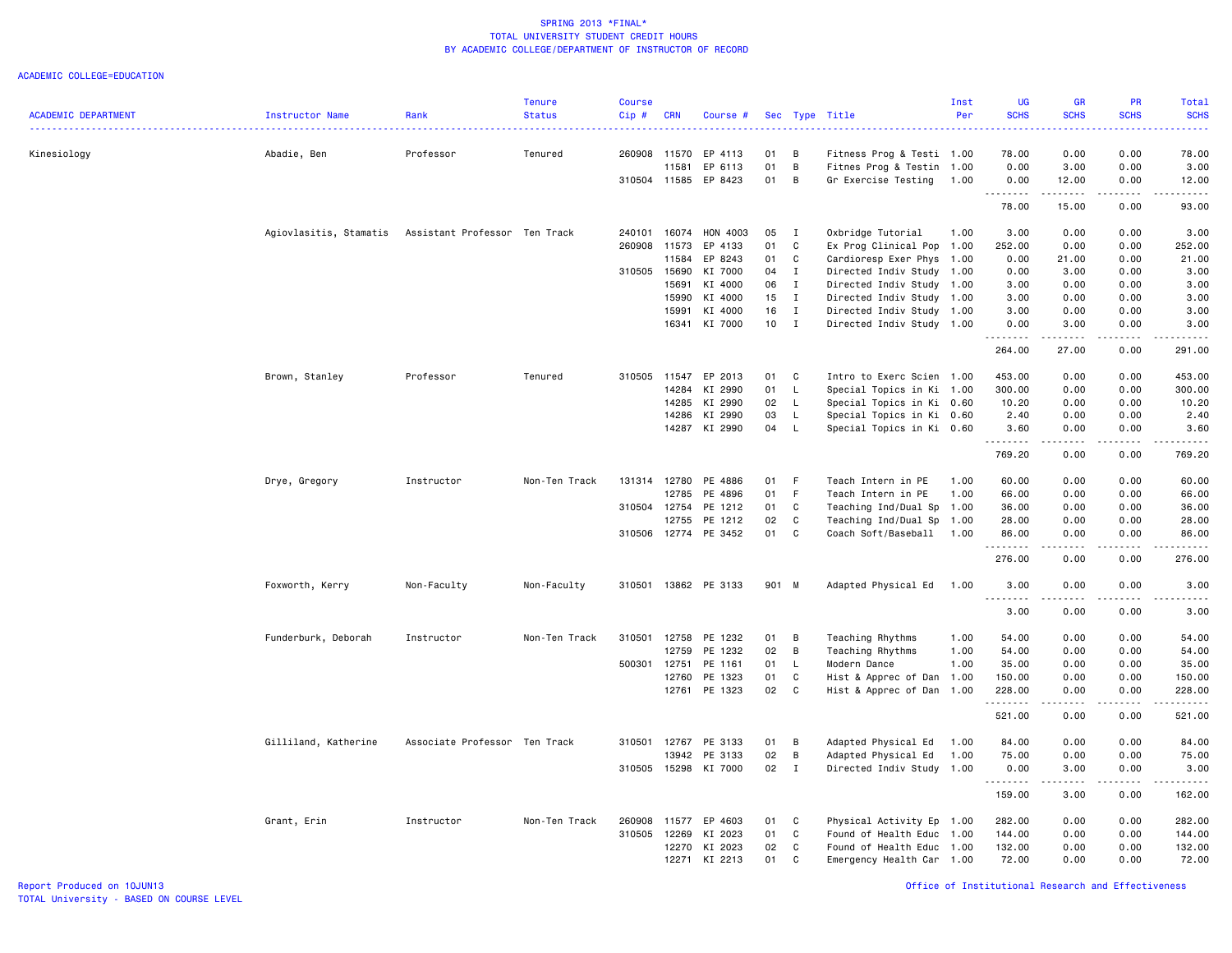|                            |                    |                               | <b>Tenure</b>  | <b>Course</b> |            |                      |              |                |                           | Inst | <b>UG</b>           | <b>GR</b>           | PR          | Total                                                                                                                                                          |
|----------------------------|--------------------|-------------------------------|----------------|---------------|------------|----------------------|--------------|----------------|---------------------------|------|---------------------|---------------------|-------------|----------------------------------------------------------------------------------------------------------------------------------------------------------------|
| <b>ACADEMIC DEPARTMENT</b> | Instructor Name    | Rank                          | <b>Status</b>  | Cip#          | <b>CRN</b> | Course #             |              |                | Sec Type Title            | Per  | <b>SCHS</b>         | <b>SCHS</b>         | <b>SCHS</b> | <b>SCHS</b><br>$\frac{1}{2} \left( \frac{1}{2} \right) \left( \frac{1}{2} \right) \left( \frac{1}{2} \right) \left( \frac{1}{2} \right)$                       |
| Kinesiology                | Grant, Erin        | Instructor                    | Non-Ten Track  | 310505        |            | 12272 KI 2213        | 02           | C              | Emergency Health Car 0.60 |      | 46.80               | 0.00                | 0.00        | 46.80                                                                                                                                                          |
|                            |                    |                               |                |               |            | 12273 KI 2213        | 03           | C              | Emergency Health Car 0.60 |      | 45.00<br>. <b>.</b> | 0.00<br>.           | 0.00<br>.   | 45.00<br><u>.</u>                                                                                                                                              |
|                            |                    |                               |                |               |            |                      |              |                |                           |      | 721.80              | 0.00                | 0.00        | 721.80                                                                                                                                                         |
|                            | Holmes, Megan      | Assistant Professor Ten Track |                | 260908        | 11571      | EP 4113              | 02           | B              | Fitness Prog & Testi 1.00 |      | 87.00               | 0.00                | 0.00        | 87.00                                                                                                                                                          |
|                            |                    |                               |                |               | 11582      | EP 6113              | 02           | B              | Fitnes Prog & Testin 1.00 |      | 0.00                | 3.00                | 0.00        | 3.00                                                                                                                                                           |
|                            |                    |                               |                |               | 13940      | EP 4603              | 02           | C              | Physical Activity Ep      | 1.00 | 132.00              | 0.00                | 0.00        | 132.00                                                                                                                                                         |
|                            |                    |                               |                | 310505        | 15220      | KI 4000              | 02           | $\mathbf{I}$   | Directed Indiv Study      | 1.00 | 1.00                | 0.00                | 0.00        | 1.00                                                                                                                                                           |
|                            |                    |                               |                |               | 15836      | KI 7000              | 06           | I              | Directed Indiv Study 1.00 |      | 0.00                | 3.00                | 0.00        | 3.00                                                                                                                                                           |
|                            |                    |                               |                |               | 15971      | KI 8990              | 01           | C              | Special Topics In Ki 1.00 |      | 0.00                | 21.00               | 0.00        | 21.00                                                                                                                                                          |
|                            |                    |                               |                |               | 16110      | KI 4000              | 19           | $\mathbf{I}$   | Directed Indiv Study 1.00 |      | 3.00                | 0.00                | 0.00        | 3.00                                                                                                                                                           |
|                            |                    |                               |                |               |            | 16210 KI 4000        | 25           | $\mathbf{I}$   | Directed Indiv Study 1.00 |      | 2.00                | 0.00                | 0.00        | 2.00                                                                                                                                                           |
|                            |                    |                               |                |               |            |                      |              |                |                           |      | 225.00              | 27.00               | 0.00        | 252.00                                                                                                                                                         |
|                            | Joe, Lee           | Instructor                    | Non-Ten Track  | 260908        | 11552      | EP 3304              | 01           | C              | Exercise Physiology       | 1.00 | 244.00              | 0.00                | 0.00        | 244.00                                                                                                                                                         |
|                            |                    |                               |                |               | 11576      | EP 4210              | 01           | E              | Hlth Fitness Stdies       | 1.00 | 42.00               | 0.00                | 0.00        | 42.00                                                                                                                                                          |
|                            |                    |                               |                |               | 11578      | EP 4802              | 01           | C              | Prof Sem in Exercise 1.00 |      | 204.00              | 0.00                | 0.00        | 204.00                                                                                                                                                         |
|                            |                    |                               |                |               | 11579      | EP 4810              | 01           | H              | Clin Exercise Phys I 1.00 |      | 222.00              | 0.00                | 0.00        | 222.00                                                                                                                                                         |
|                            |                    |                               |                |               | 11580      | EP 4810              | 02           | H              | Clin Exercise Phys I 1.00 |      | 216.00              | 0.00                | 0.00        | 216.00                                                                                                                                                         |
|                            |                    |                               |                | 310505        | 16269      | KI 4000              | 46           | Ι.             | Directed Indiv Study 1.00 |      | 2.00                | 0.00                | 0.00        | 2.00                                                                                                                                                           |
|                            |                    |                               |                |               |            | 16355 KI 4000        | 50           | $\mathbf{I}$   | Directed Indiv Study 1.00 |      | 3.00                | 0.00                | 0.00        | 3.00                                                                                                                                                           |
|                            |                    |                               |                |               |            |                      |              |                |                           |      | .<br>933.00         | .<br>0.00           | .<br>0.00   | $\frac{1}{2} \left( \frac{1}{2} \right) \left( \frac{1}{2} \right) \left( \frac{1}{2} \right) \left( \frac{1}{2} \right) \left( \frac{1}{2} \right)$<br>933.00 |
|                            | Kavazis, Andreas   | Assistant Professor Ten Track |                | 260908        | 11553      | EP 3304              | 02           | C              | Exercise Physiology       | 1.00 | 200.00              | 0.00                | 0.00        | 200.00                                                                                                                                                         |
|                            |                    |                               |                | 310505        | 13941      | KI 8313              | 01           | C              | Interpret Data Kines      | 1.00 | 0.00                | 51.00               | 0.00        | 51.00                                                                                                                                                          |
|                            |                    |                               |                |               | 15207      | KI 8000              | 02           | D              | Research/Thesis           | 1.00 | 0.00                | 9.00                | 0.00        | 9.00                                                                                                                                                           |
|                            |                    |                               |                |               | 15840      | KI 4000              | 07           | $\mathbf I$    | Directed Indiv Study 1.00 |      | 3.00                | 0.00                | 0.00        | 3.00                                                                                                                                                           |
|                            |                    |                               |                |               | 15841      | KI 4000              | 08           | $\mathbf{I}$   | Directed Indiv Study      | 1.00 | 3.00                | 0.00                | 0.00        | 3.00                                                                                                                                                           |
|                            |                    |                               |                |               | 15842      | KI 4000              | 09           | $\mathbf{I}$   | Directed Indiv Study      | 1.00 | 3.00                | 0.00                | 0.00        | 3.00                                                                                                                                                           |
|                            |                    |                               |                |               | 15843      | KI 4000              | 10           | $\blacksquare$ | Directed Indiv Study 1.00 |      | 3.00                | 0.00                | 0.00        | 3.00                                                                                                                                                           |
|                            |                    |                               |                |               |            | 15874 KI 4000        | $11 \quad I$ |                | Directed Indiv Study 1.00 |      | 3.00                | 0.00                | 0.00        | 3.00                                                                                                                                                           |
|                            |                    |                               |                |               | 15919      | KI 4000              | 12           | $\mathbf{I}$   | Directed Indiv Study 1.00 |      | 3.00                | 0.00                | 0.00        | 3.00                                                                                                                                                           |
|                            |                    |                               |                |               | 15958      | KI 4000              | 13           | $\mathbf{I}$   | Directed Indiv Study 1.00 |      | 3.00<br><u>.</u>    | 0.00<br>$- - - - -$ | 0.00<br>.   | 3.00<br>.                                                                                                                                                      |
|                            |                    |                               |                |               |            |                      |              |                |                           |      | 221.00              | 60.00               | 0.00        | 281.00                                                                                                                                                         |
|                            | Knight, Adam       | Assistant Professor Ten Track |                | 131314        | 12776      | PE 4283              | 01           | C              | Sport Biomechanics        | 1.00 | 147.00              | 0.00                | 0.00        | 147.00                                                                                                                                                         |
|                            |                    |                               |                | 260908        | 11549      | EP 3233              | 01           | C              | Anatomical Kinesiolo 1.00 |      | 285.00              | 0.00                | 0.00        | 285.00                                                                                                                                                         |
|                            |                    |                               |                | 310505        | 12777      | PE 4853              | 01           | C              | Motor Lrng and Skill 1.00 |      | 96.00               | 0.00                | 0.00        | 96.00                                                                                                                                                          |
|                            |                    |                               |                |               |            | 14978 KI 4000        | 01 I         |                | Directed Indiv Study 1.00 |      | 3.00<br>.           | 0.00<br>د د د د     | 0.00<br>.   | 3.00<br>.                                                                                                                                                      |
|                            |                    |                               |                |               |            |                      |              |                |                           |      | 531.00              | 0.00                | 0.00        | 531.00                                                                                                                                                         |
|                            | Kvasnicka, Mallory | Grad Teach Assist             | Not Applicable | 260908        | 11554      | EP 3304              | 03           | K              | Exercise Physiology       | 0.40 | 0.00                | 0.00                | 0.00        | 0.00                                                                                                                                                           |
|                            |                    |                               |                | 310501        | 12742      | PE 1061              | 01           | L              | Fitness Walking/ Jog      | 0.40 | 8.40                | 0.00                | 0.00        | 8.40                                                                                                                                                           |
|                            |                    |                               |                |               |            | 310505 12273 KI 2213 | 03           | C              | Emergency Health Car 0.40 |      | 30.00<br>.          | 0.00<br>.           | 0.00<br>.   | 30.00<br>.                                                                                                                                                     |
|                            |                    |                               |                |               |            |                      |              |                |                           |      | 38.40               | 0.00                | 0.00        | 38.40                                                                                                                                                          |
|                            | Lamberth, John     | Associate Professor Tenured   |                | 131314        | 16100      | PE 4000              | 01 I         |                | Directed Indiv Study      | 1.00 | 3.00                | 0.00                | 0.00        | 3.00                                                                                                                                                           |
|                            |                    |                               |                | 240101        | 16071      | HON 4003             | 02           | $\mathbf{I}$   | Oxbridge Tutorial         | 1.00 | 9.00                | 0.00                | 0.00        | 9.00                                                                                                                                                           |
|                            |                    |                               |                | 260908        | 11550      | EP 3233              | 02           | $\mathbf C$    | Anatomical Kinesiolo 1.00 |      | 198.00              | 0.00                | 0.00        | 198.00                                                                                                                                                         |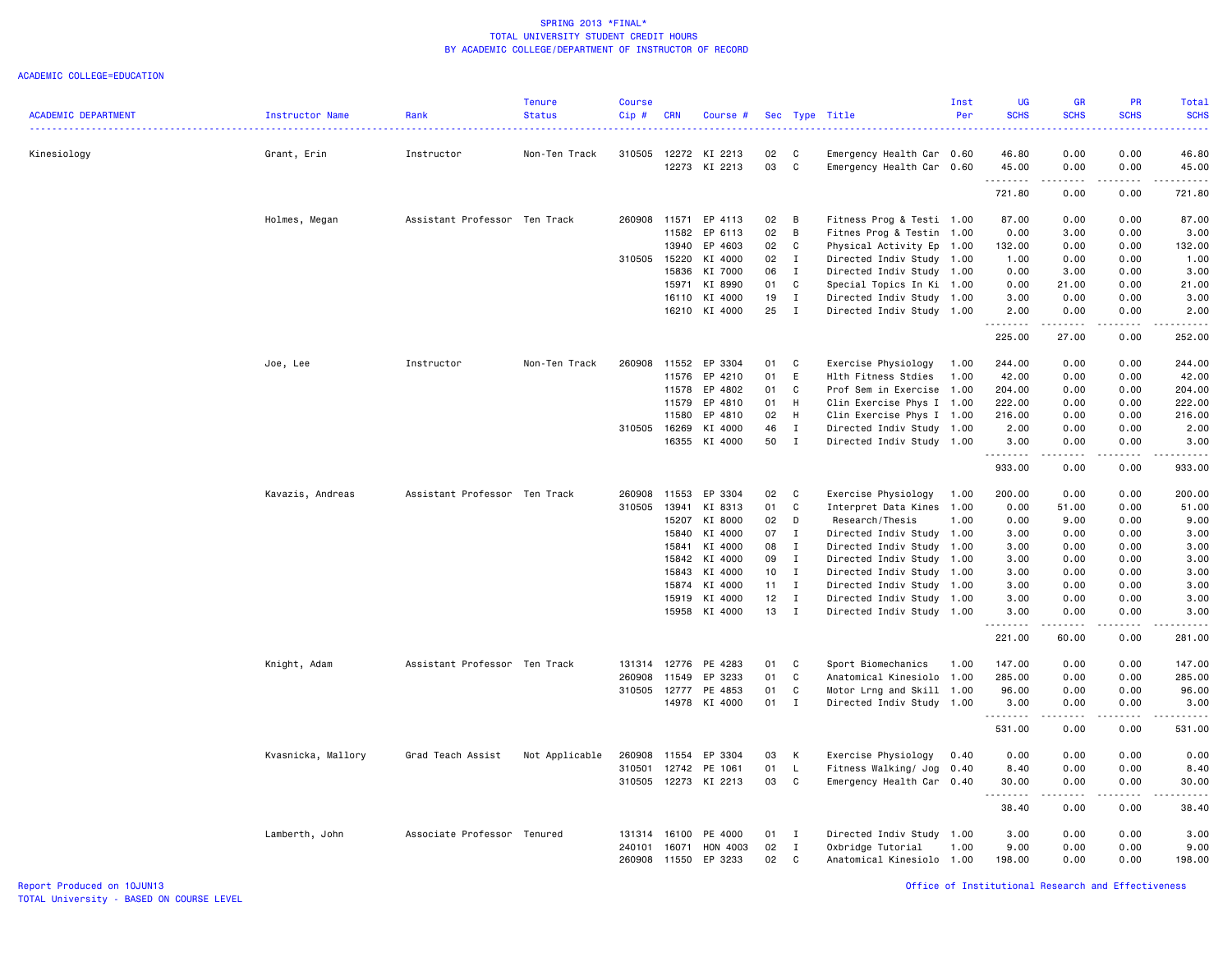|                     |                     |                               | <b>Tenure</b>  | Course |            |                      |    |              |                           | Inst | UG          | GR                                  | PR            | Total                                                                                                                                                                                     |
|---------------------|---------------------|-------------------------------|----------------|--------|------------|----------------------|----|--------------|---------------------------|------|-------------|-------------------------------------|---------------|-------------------------------------------------------------------------------------------------------------------------------------------------------------------------------------------|
| ACADEMIC DEPARTMENT | Instructor Name     | Rank                          | <b>Status</b>  | Cip#   | <b>CRN</b> | Course #             |    |              | Sec Type Title            | Per  | <b>SCHS</b> | <b>SCHS</b>                         | <b>SCHS</b>   | <b>SCHS</b>                                                                                                                                                                               |
| Kinesiology         | Lamberth, John      | Associate Professor Tenured   |                | 260908 | 11568      | EP 3643              | 01 | C            | Applied Anat & Patho      | 1.00 | 306.00      | 0.00                                | 0.00          | 306.00                                                                                                                                                                                    |
|                     |                     |                               |                | 310505 | 15448      | KI 4000              | 04 | $\mathbf I$  | Directed Indiv Study 1.00 |      | 3.00        | 0.00                                | 0.00          | 3.00                                                                                                                                                                                      |
|                     |                     |                               |                |        | 15449      | KI 4000              | 05 | $\mathbf I$  | Directed Indiv Study      | 1.00 | 3.00        | 0.00                                | 0.00          | 3.00                                                                                                                                                                                      |
|                     |                     |                               |                |        | 16099      | KI 4000              | 17 | $\mathbf{I}$ | Directed Indiv Study      | 1.00 | 3.00        | 0.00                                | 0.00          | 3.00                                                                                                                                                                                      |
|                     |                     |                               |                |        | 16106      | KI 4000              | 18 | $\mathbf{I}$ | Directed Indiv Study 1.00 |      | 3.00        | 0.00                                | 0.00          | 3.00                                                                                                                                                                                      |
|                     |                     |                               |                |        | 16190      | KI 4000              | 21 | $\mathbf{I}$ | Directed Indiv Study 1.00 |      | 3.00        | 0.00                                | 0.00          | 3.00                                                                                                                                                                                      |
|                     |                     |                               |                |        | 16195      | KI 4000              | 22 | $\mathbf{I}$ | Directed Indiv Study 1.00 |      | 3.00        | 0.00                                | 0.00          | 3.00                                                                                                                                                                                      |
|                     |                     |                               |                |        | 16196      | KI 4000              | 23 | $\mathbf{I}$ | Directed Indiv Study      | 1.00 | 3.00        | 0.00                                | 0.00          | 3.00                                                                                                                                                                                      |
|                     |                     |                               |                |        | 16203      | KI 4000              | 24 | $\mathbf{I}$ | Directed Indiv Study 1.00 |      | 3.00        | 0.00                                | 0.00          | 3.00                                                                                                                                                                                      |
|                     |                     |                               |                |        | 16248      | KI 4000              | 30 | $\mathbf I$  | Directed Indiv Study 1.00 |      | 3.00        | 0.00                                | 0.00          | 3.00                                                                                                                                                                                      |
|                     |                     |                               |                |        | 16253      | KI 4000              | 32 | $\mathbf{I}$ | Directed Indiv Study      | 1.00 | 6.00        | 0.00                                | 0.00          | 6.00                                                                                                                                                                                      |
|                     |                     |                               |                |        | 16254      | KI 4000              | 33 | $\mathbf{I}$ | Directed Indiv Study      | 1.00 | 3.00        | 0.00                                | 0.00          | 3.00                                                                                                                                                                                      |
|                     |                     |                               |                |        | 16255      | KI 4000              | 34 | $\mathbf{I}$ | Directed Indiv Study 1.00 |      | 3.00        | 0.00                                | 0.00          | 3.00                                                                                                                                                                                      |
|                     |                     |                               |                |        | 16256      | KI 4000              | 35 | $\mathbf{I}$ | Directed Indiv Study      | 1.00 | 3.00        | 0.00                                | 0.00          | 3.00                                                                                                                                                                                      |
|                     |                     |                               |                |        | 16257      | KI 4000              | 36 | $\mathbf{I}$ | Directed Indiv Study      | 1.00 | 3.00        | 0.00                                | 0.00          | 3.00                                                                                                                                                                                      |
|                     |                     |                               |                |        | 16260      | KI 4000              | 38 | I            | Directed Indiv Study      | 1.00 | 3.00        | 0.00                                | 0.00          | 3.00                                                                                                                                                                                      |
|                     |                     |                               |                |        | 16261      | KI 4000              | 39 | $\mathbf{I}$ | Directed Indiv Study 1.00 |      | 3.00        | 0.00                                | 0.00          | 3.00                                                                                                                                                                                      |
|                     |                     |                               |                |        | 16263      | KI 4000              | 40 | $\mathbf{I}$ | Directed Indiv Study      | 1.00 | 3.00        | 0.00                                | 0.00          | 3.00                                                                                                                                                                                      |
|                     |                     |                               |                |        | 16264      | KI 4000              | 41 | $\mathbf{I}$ | Directed Indiv Study      | 1.00 | 3.00        | 0.00                                | 0.00          | 3.00                                                                                                                                                                                      |
|                     |                     |                               |                |        | 16265      | KI 4000              | 42 | $\mathbf{I}$ | Directed Indiv Study      | 1.00 | 3.00        | 0.00                                | 0.00          | 3.00                                                                                                                                                                                      |
|                     |                     |                               |                |        | 16267      | KI 4000              | 44 | $\mathbf I$  | Directed Indiv Study 1.00 |      | 3.00        | 0.00                                | 0.00          | 3.00                                                                                                                                                                                      |
|                     |                     |                               |                |        | 16302      | KI 4000              | 47 | I            | Directed Indiv Study 1.00 |      | 3.00        | 0.00                                | 0.00          | 3.00                                                                                                                                                                                      |
|                     |                     |                               |                |        | 16336      | KI 4000              | 49 | $\mathbf{I}$ | Directed Indiv Study      | 1.00 | 3.00        | 0.00                                | 0.00          | 3.00                                                                                                                                                                                      |
|                     |                     |                               |                |        |            | 16442 KI 4000        | 54 | $\mathbf{I}$ | Directed Indiv Study 1.00 |      | 3.00        | 0.00<br>.                           | 0.00<br>.     | 3.00<br>.                                                                                                                                                                                 |
|                     |                     |                               |                |        |            |                      |    |              |                           |      | 588.00      | 0.00                                | 0.00          | 588.00                                                                                                                                                                                    |
|                     | Love, Adam          | Assistant Professor Ten Track |                | 310504 | 13264      | SS 4303              | 01 | C            | Globalization & Spor      | 1.00 | 111.00      | 0.00                                | 0.00          | 111.00                                                                                                                                                                                    |
|                     |                     |                               |                |        | 13268      | SS 8883              | 01 | C            | Ethical Issues in Sp      | 1.00 | 0.00        | 63.00                               | 0.00          | 63.00                                                                                                                                                                                     |
|                     |                     |                               |                | 310505 | 15102      | KI 8000              | 01 | D            | Research/Thesis           | 1.00 | 0.00        | 6.00                                | 0.00          | 6.00                                                                                                                                                                                      |
|                     |                     |                               |                |        | 15305      | KI 4000              | 03 | I            | Directed Indiv Study      | 1.00 | 3.00        | 0.00                                | 0.00          | 3.00                                                                                                                                                                                      |
|                     |                     |                               |                |        |            | 15827 KI 7000        | 05 | $\mathbf{I}$ | Directed Indiv Study 1.00 |      | 0.00<br>.   | 1.00<br>.                           | 0.00<br>.     | 1.00<br>$\frac{1}{2} \left( \frac{1}{2} \right) \left( \frac{1}{2} \right) \left( \frac{1}{2} \right) \left( \frac{1}{2} \right) \left( \frac{1}{2} \right) \left( \frac{1}{2} \right)$   |
|                     |                     |                               |                |        |            |                      |    |              |                           |      | 114.00      | 70.00                               | 0.00          | 184.00                                                                                                                                                                                    |
|                     | McAllister, Matthew | Grad Teach Assist             | Not Applicable | 260908 | 11556      | EP 3304              | 05 | К            | Exercise Physiology       | 0.40 | 0.00        | 0.00                                | 0.00          | 0.00                                                                                                                                                                                      |
|                     |                     |                               |                |        | 11560      | EP 3304              | 09 | К            | Exercise Physiology       | 0.40 | 0.00        | 0.00                                | 0.00          | 0.00                                                                                                                                                                                      |
|                     |                     |                               |                |        | 11565      | EP 3304              | 14 | К            | Exercise Physiology       | 0.40 | 0.00        | 0.00                                | 0.00          | 0.00                                                                                                                                                                                      |
|                     |                     |                               |                | 310501 | 12748      | PE 1151              | 01 | L.           | Strength Training         | 0.40 | 8.40        | 0.00                                | 0.00          | 8.40                                                                                                                                                                                      |
|                     |                     |                               |                |        |            | 310505 14285 KI 2990 | 02 | - L          | Special Topics in Ki 0.40 |      | 6.80<br>.   | 0.00<br>المتماما                    | 0.00<br>.     | 6.80<br>$- - - -$                                                                                                                                                                         |
|                     |                     |                               |                |        |            |                      |    |              |                           |      | 15.20       | 0.00                                | 0.00          | 15.20                                                                                                                                                                                     |
|                     | McCorkle, Steven    | Lecturer                      | Non-Ten Track  | 260908 | 11572      | EP 4113              | 03 | в            | Fitness Prog & Testi 1.00 |      | 138.00      | 0.00                                | 0.00          | 138.00                                                                                                                                                                                    |
|                     |                     |                               |                | 310505 |            | 11567 EP 3613        | 02 | C            | Exercise Electrocard      | 1.00 | 180.00<br>. | 0.00<br>$\sim$ $\sim$ $\sim$ $\sim$ | 0.00<br>----- | 180.00<br>$\frac{1}{2} \left( \frac{1}{2} \right) \left( \frac{1}{2} \right) \left( \frac{1}{2} \right) \left( \frac{1}{2} \right) \left( \frac{1}{2} \right) \left( \frac{1}{2} \right)$ |
|                     |                     |                               |                |        |            |                      |    |              |                           |      | 318.00      | 0.00                                | 0.00          | 318.00                                                                                                                                                                                    |
|                     | Morse, Alan         | Assistant Professor Ten Track |                | 310504 | 13266      | SS 4396              | 01 | E            | Sports Studies Inter      | 1.00 | 48.00       | 0.00                                | 0.00          | 48.00                                                                                                                                                                                     |
|                     |                     |                               |                |        | 13267      | SS 8803              | 01 | C            | Sport Law                 | 1.00 | 0.00        | 60.00                               | 0.00          | 60.00                                                                                                                                                                                     |
|                     |                     |                               |                | 310505 | 12284      | KI 8710              | 01 | E            | Internship                | 1.00 | 0.00        | 9.00                                | 0.00          | 9.00                                                                                                                                                                                      |
|                     |                     |                               |                |        | 12285      | KI 8710              | 02 | E            | Internship                | 1.00 | 0.00        | 3.00                                | 0.00          | 3.00                                                                                                                                                                                      |
|                     |                     |                               |                |        | 14745      | KI 4990              | 01 | C            | Special Topic in Kin      | 1.00 | 36.00       | 0.00                                | 0.00          | 36.00                                                                                                                                                                                     |
|                     |                     |                               |                |        | 15463      | KI 8000              | 04 | D            | Research/Thesis           | 1.00 | 0.00        | 9.00                                | 0.00          | 9.00                                                                                                                                                                                      |
|                     |                     |                               |                |        | 16389      | KI 4000              | 52 | $\mathsf{T}$ | Directed Indiv Study      | 1.00 | 3.00        | 0.00                                | 0.00          | 3.00                                                                                                                                                                                      |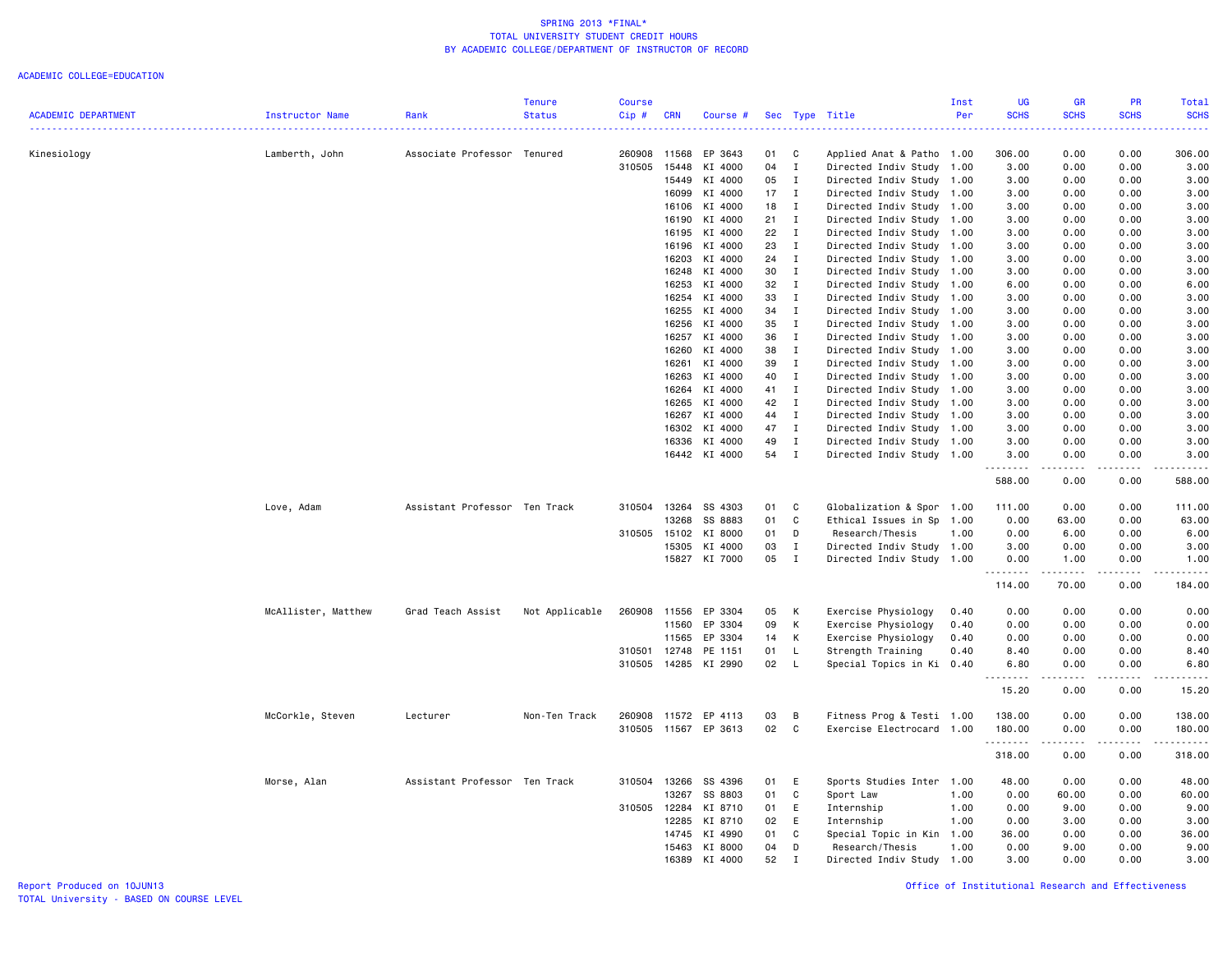| <b>ACADEMIC DEPARTMENT</b> | Instructor Name     | Rank                          | <b>Tenure</b><br><b>Status</b> | <b>Course</b><br>Cip# | <b>CRN</b>   | Course #             |       |                | Sec Type Title            | Inst<br>Per | <b>UG</b><br><b>SCHS</b> | GR<br><b>SCHS</b>                                                                                                                 | PR<br><b>SCHS</b> | Total<br><b>SCHS</b> |
|----------------------------|---------------------|-------------------------------|--------------------------------|-----------------------|--------------|----------------------|-------|----------------|---------------------------|-------------|--------------------------|-----------------------------------------------------------------------------------------------------------------------------------|-------------------|----------------------|
|                            |                     |                               |                                |                       |              |                      |       |                |                           |             |                          |                                                                                                                                   |                   |                      |
|                            |                     |                               |                                |                       |              |                      |       |                |                           |             | 87.00                    | 81.00                                                                                                                             | 0.00              | 168.00               |
| Kinesiology                | Rastede, Ross       | Grad Teach Assist             | Not Applicable                 | 310501                |              | 12735 PE 1021        | 01    | - L            | Volleyball                | 0.40        | 9.20                     | 0.00                                                                                                                              | 0.00              | 9.20                 |
|                            |                     |                               |                                | 310505                |              | 12272 KI 2213        | 02    | $\mathbf{C}$   | Emergency Health Car      | 0.40        | 31.20<br>.               | 0.00<br>د د د د                                                                                                                   | 0.00<br>-----     | 31.20                |
|                            |                     |                               |                                |                       |              |                      |       |                |                           |             | 40.40                    | 0.00                                                                                                                              | 0.00              | 40.40                |
|                            | Rye, David          | Instructor                    | Non-Ten Track                  | 131314                | 12778        | PE 4873              | 01 C  |                | Prof Sem In Physica 1.00  |             | 42.00                    | 0.00                                                                                                                              | 0.00              | 42.00                |
|                            |                     |                               |                                |                       | 12781        | PE 4886              | 02    | - F            | Teach Intern in PE        | 1.00        | 24.00                    | 0.00                                                                                                                              | 0.00              | 24.00                |
|                            |                     |                               |                                |                       | 13684        | PE 4873              | 501 C |                | Prof Sem In Physica       | 1.00        | 15.00                    | 0.00                                                                                                                              | 0.00              | 15.00                |
|                            |                     |                               |                                |                       | 13685        | PE 4886              | 501 F |                | Teach Intern in PE        | 1.00        | 30.00                    | 0.00                                                                                                                              | 0.00              | 30.00                |
|                            |                     |                               |                                |                       | 13686        | PE 4896              | 501 F |                | Teach Intern in PE        | 1.00        | 30.00                    | 0.00                                                                                                                              | 0.00              | 30.00                |
|                            |                     |                               |                                |                       | 16353        | PE 4896              | 02    | F              | Teach Intern in PE        | 1.00        | 18.00                    | 0.00                                                                                                                              | 0.00              | 18.00                |
|                            |                     |                               |                                | 310504                | 13263        | SS 4203              | 01    | C              | Funding of Sport          | 1.00        | 135.00                   | 0.00                                                                                                                              | 0.00              | 135.00               |
|                            |                     |                               |                                |                       | 13943        | SS 3403              | 01    | C              | Facil & Event Mgmt S 1.00 |             | 138.00<br>.              | 0.00<br>$\sim$ $\sim$ $\sim$                                                                                                      | 0.00              | 138.00               |
|                            |                     |                               |                                |                       |              |                      |       |                |                           |             | 432.00                   | 0.00                                                                                                                              | 0.00              | 432.00               |
|                            | Shahi, Ankit        | Grad Teach Assist             | Not Applicable                 | 260908                | 11555        | EP 3304              | 04    | К              | Exercise Physiology       | 0.40        | 0.00                     | 0.00                                                                                                                              | 0.00              | 0.00                 |
|                            |                     |                               |                                |                       | 11563        | EP 3304              | 12    | К              | Exercise Physiology       | 0.40        | 0.00                     | 0.00                                                                                                                              | 0.00              | 0.00                 |
|                            |                     |                               |                                |                       | 11564        | EP 3304              | 13    | к              | Exercise Physiology       | 0.40        | 0.00<br>.                | 0.00<br>$\omega_{\rm c}$ and $\omega_{\rm c}$                                                                                     | 0.00<br>.         | 0.00<br>.            |
|                            |                     |                               |                                |                       |              |                      |       |                |                           |             | 0.00                     | 0.00                                                                                                                              | 0.00              | 0.00                 |
|                            | Tomlinson, Melissa  | Grad Teach Assist             | Not Applicable                 | 310501                | 12752        | PE 1202              | 01    | C              | Teaching Team Sports 0.40 |             | 21.60                    | 0.00                                                                                                                              | 0.00              | 21.60                |
|                            |                     |                               |                                |                       | 12756        | PE 1222              | 01    | B              | Teaching Lifetime Ac 1.00 |             | 42.00                    | 0.00                                                                                                                              | 0.00              | 42.00                |
|                            |                     |                               |                                |                       | 12757        | PE 1222              | 02    | $\overline{B}$ | Teaching Lifetime Ac 1.00 |             | 36.00                    | 0.00                                                                                                                              | 0.00              | 36.00                |
|                            |                     |                               |                                | 310505                | 12268        | KI 1803              | 01    | C              | Health Trends & Topi 1.00 |             | 504.00<br>.              | 0.00<br>$\frac{1}{2} \left( \frac{1}{2} \right) \left( \frac{1}{2} \right) \left( \frac{1}{2} \right) \left( \frac{1}{2} \right)$ | 0.00<br>-----     | 504.00               |
|                            |                     |                               |                                |                       |              |                      |       |                |                           |             | 603.60                   | 0.00                                                                                                                              | 0.00              | 603.60               |
|                            | Vickers, J.         | Assistant Professor Ten Track |                                | 131307                | 12775        | PE 4163              | 01    | C              | Prin Meth of Sec Hth 1.00 |             | 51.00                    | 0.00                                                                                                                              | 0.00              | 51.00                |
|                            |                     |                               |                                |                       | 12790        | PE 6163              | 01    | C              | Prin Meth of Sec Hth 1.00 |             | 0.00                     | 3.00                                                                                                                              | 0.00              | 3.00                 |
|                            |                     |                               |                                |                       | 131314 12770 | PE 3163              | 01    | C              | Sport Psychology          | 1.00        | 207.00                   | 0.00                                                                                                                              | 0.00              | 207.00               |
|                            |                     |                               |                                |                       | 12792        | PE 8103              | 01    | C              | Developing Coaching       | 1.00        | 0.00                     | 42.00                                                                                                                             | 0.00              | 42.00                |
|                            |                     |                               |                                |                       |              | 14980 PE 7000        | 01 I  |                | Directed Indiv Study 1.00 |             | 0.00<br>.                | 3.00<br>-----                                                                                                                     | 0.00<br>-----     | 3.00                 |
|                            |                     |                               |                                |                       |              |                      |       |                |                           |             | 258.00                   | 48.00                                                                                                                             | 0.00              | 306.00               |
|                            | Vivekanandan, Sivas | Grad Teach Assist             | Not Applicable                 | 310501                | 12743        | PE 1061              | 02    | - L            | Fitness Walking/ Jog      | 0.40        | 10.00                    | 0.00                                                                                                                              | 0.00              | 10.00                |
|                            |                     |                               |                                |                       | 12749        | PE 1151              | 02    | L.             | Strength Training         | 0.40        | 6.80                     | 0.00                                                                                                                              | 0.00              | 6.80                 |
|                            |                     |                               |                                |                       |              | 310505 14286 KI 2990 | 03    | $\mathsf{L}$   | Special Topics in Ki 0.40 |             | 1.60<br><u>.</u>         | 0.00<br>.                                                                                                                         | 0.00<br>.         | 1.60                 |
|                            |                     |                               |                                |                       |              |                      |       |                |                           |             | 18.40                    | 0.00                                                                                                                              | 0.00              | 18.40                |
|                            | Wax, Benjamin       | Assistant Professor Ten Track |                                | 260908                | 13944        | EP 4153              | 01    | $\mathbf{C}$   | Train Tech Exerc & S 1.00 |             | 75.00                    | 0.00                                                                                                                              | 0.00              | 75.00                |
|                            |                     |                               |                                |                       | 13945        | EP 6153              | 01    | C              | Train Tech Exerc & S      | 1.00        | 0.00                     | 21.00                                                                                                                             | 0.00              | 21.00                |
|                            |                     |                               |                                | 310501                | 12768        | PE 3153              | 01    | C              | Methods of Elem PE        | 1.00        | 45.00                    | 0.00                                                                                                                              | 0.00              | 45.00                |
|                            |                     |                               |                                |                       | 12769        | PE 3153              | 02    | C              | Methods of Elem PE        | 1.00        | 27.00                    | 0.00                                                                                                                              | 0.00              | 27.00                |
|                            |                     |                               |                                | 310505                | 15208        | KI 8000              | 03    | D              | Research/Thesis           | 1.00        | 0.00                     | 7.00                                                                                                                              | 0.00              | 7.00                 |
|                            |                     |                               |                                |                       | 15978        | KI 7000              | 07    | $\mathbf{I}$   | Directed Indiv Study 1.00 |             | 0.00                     | 6.00                                                                                                                              | 0.00              | 6.00                 |
|                            |                     |                               |                                |                       | 16377        | KI 4000              | 51    | $\mathbf I$    | Directed Indiv Study 1.00 |             | 3.00                     | 0.00                                                                                                                              | 0.00              | 3.00                 |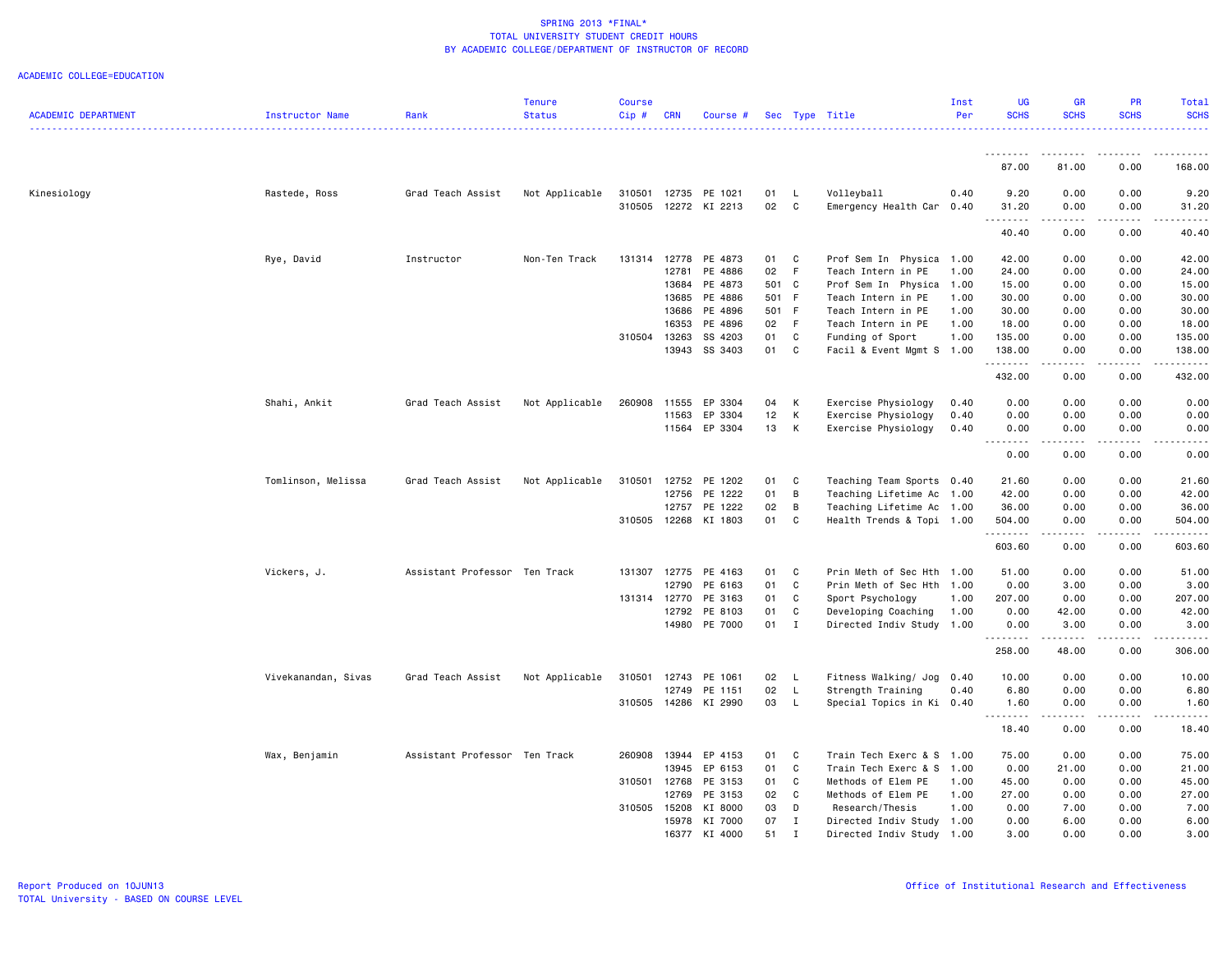| .<br>150.00<br>34.00<br>0.00<br>184.00<br>Kinesiology<br>Webb, Heather<br>Assistant Professor Ten Track<br>260908<br>11548<br>EP 3183<br>01<br>C<br>Exercise Psychology<br>1.00<br>423.00<br>0.00<br>0.00<br>423.00<br>EP 3304<br>К<br>11554<br>03<br>Exercise Physiology<br>0.60<br>0.00<br>0.00<br>0.00<br>0.00<br>EP 3304<br>0.00<br>11555<br>04<br>К<br>Exercise Physiology<br>0.60<br>0.00<br>0.00<br>0.00<br>11556<br>EP 3304<br>05<br>K<br>0.00<br>0.00<br>Exercise Physiology<br>0.60<br>0.00<br>0.00<br>EP 3304<br>06<br>Exercise Physiology<br>0.00<br>0.00<br>11557<br>К<br>0.60<br>0.00<br>0.00<br>EP 3304<br>08<br>0.00<br>11559<br>К<br>Exercise Physiology<br>0.60<br>0.00<br>0.00<br>0.00<br>EP 3304<br>09<br>Exercise Physiology<br>0.00<br>0.00<br>0.00<br>11560<br>К<br>0.60<br>0.00<br>EP 3304<br>Exercise Physiology<br>0.00<br>0.00<br>11561<br>10<br>К<br>0.60<br>0.00<br>0.00<br>EP 3304<br>12<br>0.00<br>11563<br>К<br>Exercise Physiology<br>0.60<br>0.00<br>0.00<br>0.00<br>EP 3304<br>11564<br>13<br>K<br>Exercise Physiology<br>0.00<br>0.00<br>0.00<br>0.00<br>0.60<br>EP 3304<br>11565<br>14<br>К<br>Exercise Physiology<br>0.00<br>0.00<br>0.00<br>0.00<br>0.60<br>310501 12735<br>PE 1021<br>01<br>Volleyball<br>13.80<br>0.00<br>0.00<br>13.80<br>L<br>0.60<br>12742<br>PE 1061<br>01<br>L<br>Fitness Walking/ Jog<br>0.00<br>0.00<br>12.60<br>0.60<br>12.60<br>PE 1061<br>12743<br>02<br>L<br>Fitness Walking/ Jog<br>0.00<br>0.00<br>15.00<br>0.60<br>15.00<br>12748<br>PE 1151<br>01<br>L<br>0.00<br>12.60<br>Strength Training<br>0.60<br>12.60<br>0.00<br>PE 1151<br>02<br>12749<br>L<br>Strength Training<br>0.60<br>10.20<br>0.00<br>0.00<br>10.20<br>310505<br>EP 3613<br>01<br>C<br>11566<br>Exercise Electrocard 1.00<br>186.00<br>0.00<br>0.00<br>186.00<br>KI 7000<br>08<br>16111<br>$\mathbf{I}$<br>Directed Indiv Study 1.00<br>0.00<br>3.00<br>0.00<br>3.00<br>KI 7000<br>09<br>0.00<br>16114<br>I<br>Directed Indiv Study 1.00<br>0.00<br>3.00<br>3.00<br>16374 KI 7000<br>$11 \quad I$<br>Directed Indiv Study 1.00<br>0.00<br>1.00<br>0.00<br>1.00<br>.<br>$\frac{1}{2} \left( \frac{1}{2} \right) \left( \frac{1}{2} \right) \left( \frac{1}{2} \right) \left( \frac{1}{2} \right) \left( \frac{1}{2} \right)$<br>.<br>673.20<br>7.00<br>0.00<br>680.20<br>Webster, Roland<br>260908<br>EP 3304<br>Exercise Physiology<br>0.00<br>0.00<br>0.00<br>Grad Teach Assist<br>Not Applicable<br>11557<br>06<br>К<br>0.40<br>0.00<br>EP 3304<br>08<br>К<br>Exercise Physiology<br>0.00<br>0.00<br>0.00<br>0.00<br>11559<br>0.40<br>EP 3304<br>10<br>К<br>Exercise Physiology<br>11561<br>0.40<br>0.00<br>0.00<br>0.00<br>0.00<br>310505<br>14287 KI 2990<br>04<br>0.00<br>0.00<br>L<br>Special Topics in Ki 0.40<br>2.40<br>2.40<br>$\sim$ $\sim$ $\sim$<br>$- - - -$<br>$- - - -$<br>$- - - -$<br>2.40<br>0.00<br>0.00<br>2.40<br>Basket/Football Offi 1.00<br>Young, Glen<br>Instructor<br>Non-Ten Track<br>120204<br>12763<br>PE 3033<br>01<br>C<br>111.00<br>0.00<br>0.00<br>111.00<br>PE 1202<br>C<br>0.00<br>310501<br>12752<br>01<br>Teaching Team Sports<br>0.60<br>32.40<br>0.00<br>32.40<br>12762<br>PE 2043<br>310504<br>01<br>C<br>Intro to Sports Stud<br>168.00<br>0.00<br>0.00<br>168.00<br>1.00<br>310505<br>15964<br>KI 4000<br>Directed Indiv Study 1.00<br>0.00<br>14<br>I<br>3.00<br>0.00<br>3.00<br>KI 4000<br>27<br>0.00<br>0.00<br>16214<br>$\mathbf{I}$<br>Directed Indiv Study<br>1.00<br>3.00<br>3.00<br>KI 4000<br>53<br>16414<br>I<br>Directed Indiv Study 1.00<br>3.00<br>0.00<br>0.00<br>3.00<br>310506<br>PE 3422<br>01<br>C<br>Coach Football<br>146.00<br>0.00<br>0.00<br>146.00<br>12772<br>1.00<br>12773 PE 3432<br>01<br>C<br>76.00<br>Coach Basketball<br>1.00<br>0.00<br>0.00<br>76.00<br>.<br>.<br>.<br>542.40<br>0.00<br>0.00<br>542.40<br>==========<br>========<br><b>ESSESSES</b><br>$\begin{array}{ccc}\n 255555556 \\ 265555566\n \end{array}$<br>Kinesiology<br>8583.00<br>372.00<br>0.00<br>8955,00<br>========<br>========<br>$=$ ========<br>========== | <b>ACADEMIC DEPARTMENT</b> | Instructor Name | Rank | <b>Tenure</b><br><b>Status</b> | <b>Course</b><br>Cip# | <b>CRN</b> | Course # |  | Sec Type Title | Inst<br>Per | <b>UG</b><br><b>SCHS</b> | <b>GR</b><br><b>SCHS</b> | <b>PR</b><br><b>SCHS</b> | <b>Total</b><br><b>SCHS</b> |
|-------------------------------------------------------------------------------------------------------------------------------------------------------------------------------------------------------------------------------------------------------------------------------------------------------------------------------------------------------------------------------------------------------------------------------------------------------------------------------------------------------------------------------------------------------------------------------------------------------------------------------------------------------------------------------------------------------------------------------------------------------------------------------------------------------------------------------------------------------------------------------------------------------------------------------------------------------------------------------------------------------------------------------------------------------------------------------------------------------------------------------------------------------------------------------------------------------------------------------------------------------------------------------------------------------------------------------------------------------------------------------------------------------------------------------------------------------------------------------------------------------------------------------------------------------------------------------------------------------------------------------------------------------------------------------------------------------------------------------------------------------------------------------------------------------------------------------------------------------------------------------------------------------------------------------------------------------------------------------------------------------------------------------------------------------------------------------------------------------------------------------------------------------------------------------------------------------------------------------------------------------------------------------------------------------------------------------------------------------------------------------------------------------------------------------------------------------------------------------------------------------------------------------------------------------------------------------------------------------------------------------------------------------------------------------------------------------------------------------------------------------------------------------------------------------------------------------------------------------------------------------------------------------------------------------------------------------------------------------------------------------------------------------------------------------------------------------------------------------------------------------------------------------------------------------------------------------------------------------------------------------------------------------------------------------------------------------------------------------------------------------------------------------------------------------------------------------------------------------------------------------------------------------------------------------------------------------------------------------------------------------------------------------------------------------------------------------------------------------------------------------------------------------------------------------------------------------------------------------------------------------------------------------------------------------------------------------------------------------------------------------------------------------------------------------|----------------------------|-----------------|------|--------------------------------|-----------------------|------------|----------|--|----------------|-------------|--------------------------|--------------------------|--------------------------|-----------------------------|
|                                                                                                                                                                                                                                                                                                                                                                                                                                                                                                                                                                                                                                                                                                                                                                                                                                                                                                                                                                                                                                                                                                                                                                                                                                                                                                                                                                                                                                                                                                                                                                                                                                                                                                                                                                                                                                                                                                                                                                                                                                                                                                                                                                                                                                                                                                                                                                                                                                                                                                                                                                                                                                                                                                                                                                                                                                                                                                                                                                                                                                                                                                                                                                                                                                                                                                                                                                                                                                                                                                                                                                                                                                                                                                                                                                                                                                                                                                                                                                                                                                                       |                            |                 |      |                                |                       |            |          |  |                |             |                          |                          |                          |                             |
|                                                                                                                                                                                                                                                                                                                                                                                                                                                                                                                                                                                                                                                                                                                                                                                                                                                                                                                                                                                                                                                                                                                                                                                                                                                                                                                                                                                                                                                                                                                                                                                                                                                                                                                                                                                                                                                                                                                                                                                                                                                                                                                                                                                                                                                                                                                                                                                                                                                                                                                                                                                                                                                                                                                                                                                                                                                                                                                                                                                                                                                                                                                                                                                                                                                                                                                                                                                                                                                                                                                                                                                                                                                                                                                                                                                                                                                                                                                                                                                                                                                       |                            |                 |      |                                |                       |            |          |  |                |             |                          |                          |                          |                             |
|                                                                                                                                                                                                                                                                                                                                                                                                                                                                                                                                                                                                                                                                                                                                                                                                                                                                                                                                                                                                                                                                                                                                                                                                                                                                                                                                                                                                                                                                                                                                                                                                                                                                                                                                                                                                                                                                                                                                                                                                                                                                                                                                                                                                                                                                                                                                                                                                                                                                                                                                                                                                                                                                                                                                                                                                                                                                                                                                                                                                                                                                                                                                                                                                                                                                                                                                                                                                                                                                                                                                                                                                                                                                                                                                                                                                                                                                                                                                                                                                                                                       |                            |                 |      |                                |                       |            |          |  |                |             |                          |                          |                          |                             |
|                                                                                                                                                                                                                                                                                                                                                                                                                                                                                                                                                                                                                                                                                                                                                                                                                                                                                                                                                                                                                                                                                                                                                                                                                                                                                                                                                                                                                                                                                                                                                                                                                                                                                                                                                                                                                                                                                                                                                                                                                                                                                                                                                                                                                                                                                                                                                                                                                                                                                                                                                                                                                                                                                                                                                                                                                                                                                                                                                                                                                                                                                                                                                                                                                                                                                                                                                                                                                                                                                                                                                                                                                                                                                                                                                                                                                                                                                                                                                                                                                                                       |                            |                 |      |                                |                       |            |          |  |                |             |                          |                          |                          |                             |
|                                                                                                                                                                                                                                                                                                                                                                                                                                                                                                                                                                                                                                                                                                                                                                                                                                                                                                                                                                                                                                                                                                                                                                                                                                                                                                                                                                                                                                                                                                                                                                                                                                                                                                                                                                                                                                                                                                                                                                                                                                                                                                                                                                                                                                                                                                                                                                                                                                                                                                                                                                                                                                                                                                                                                                                                                                                                                                                                                                                                                                                                                                                                                                                                                                                                                                                                                                                                                                                                                                                                                                                                                                                                                                                                                                                                                                                                                                                                                                                                                                                       |                            |                 |      |                                |                       |            |          |  |                |             |                          |                          |                          |                             |
|                                                                                                                                                                                                                                                                                                                                                                                                                                                                                                                                                                                                                                                                                                                                                                                                                                                                                                                                                                                                                                                                                                                                                                                                                                                                                                                                                                                                                                                                                                                                                                                                                                                                                                                                                                                                                                                                                                                                                                                                                                                                                                                                                                                                                                                                                                                                                                                                                                                                                                                                                                                                                                                                                                                                                                                                                                                                                                                                                                                                                                                                                                                                                                                                                                                                                                                                                                                                                                                                                                                                                                                                                                                                                                                                                                                                                                                                                                                                                                                                                                                       |                            |                 |      |                                |                       |            |          |  |                |             |                          |                          |                          |                             |
|                                                                                                                                                                                                                                                                                                                                                                                                                                                                                                                                                                                                                                                                                                                                                                                                                                                                                                                                                                                                                                                                                                                                                                                                                                                                                                                                                                                                                                                                                                                                                                                                                                                                                                                                                                                                                                                                                                                                                                                                                                                                                                                                                                                                                                                                                                                                                                                                                                                                                                                                                                                                                                                                                                                                                                                                                                                                                                                                                                                                                                                                                                                                                                                                                                                                                                                                                                                                                                                                                                                                                                                                                                                                                                                                                                                                                                                                                                                                                                                                                                                       |                            |                 |      |                                |                       |            |          |  |                |             |                          |                          |                          |                             |
|                                                                                                                                                                                                                                                                                                                                                                                                                                                                                                                                                                                                                                                                                                                                                                                                                                                                                                                                                                                                                                                                                                                                                                                                                                                                                                                                                                                                                                                                                                                                                                                                                                                                                                                                                                                                                                                                                                                                                                                                                                                                                                                                                                                                                                                                                                                                                                                                                                                                                                                                                                                                                                                                                                                                                                                                                                                                                                                                                                                                                                                                                                                                                                                                                                                                                                                                                                                                                                                                                                                                                                                                                                                                                                                                                                                                                                                                                                                                                                                                                                                       |                            |                 |      |                                |                       |            |          |  |                |             |                          |                          |                          |                             |
|                                                                                                                                                                                                                                                                                                                                                                                                                                                                                                                                                                                                                                                                                                                                                                                                                                                                                                                                                                                                                                                                                                                                                                                                                                                                                                                                                                                                                                                                                                                                                                                                                                                                                                                                                                                                                                                                                                                                                                                                                                                                                                                                                                                                                                                                                                                                                                                                                                                                                                                                                                                                                                                                                                                                                                                                                                                                                                                                                                                                                                                                                                                                                                                                                                                                                                                                                                                                                                                                                                                                                                                                                                                                                                                                                                                                                                                                                                                                                                                                                                                       |                            |                 |      |                                |                       |            |          |  |                |             |                          |                          |                          |                             |
|                                                                                                                                                                                                                                                                                                                                                                                                                                                                                                                                                                                                                                                                                                                                                                                                                                                                                                                                                                                                                                                                                                                                                                                                                                                                                                                                                                                                                                                                                                                                                                                                                                                                                                                                                                                                                                                                                                                                                                                                                                                                                                                                                                                                                                                                                                                                                                                                                                                                                                                                                                                                                                                                                                                                                                                                                                                                                                                                                                                                                                                                                                                                                                                                                                                                                                                                                                                                                                                                                                                                                                                                                                                                                                                                                                                                                                                                                                                                                                                                                                                       |                            |                 |      |                                |                       |            |          |  |                |             |                          |                          |                          |                             |
|                                                                                                                                                                                                                                                                                                                                                                                                                                                                                                                                                                                                                                                                                                                                                                                                                                                                                                                                                                                                                                                                                                                                                                                                                                                                                                                                                                                                                                                                                                                                                                                                                                                                                                                                                                                                                                                                                                                                                                                                                                                                                                                                                                                                                                                                                                                                                                                                                                                                                                                                                                                                                                                                                                                                                                                                                                                                                                                                                                                                                                                                                                                                                                                                                                                                                                                                                                                                                                                                                                                                                                                                                                                                                                                                                                                                                                                                                                                                                                                                                                                       |                            |                 |      |                                |                       |            |          |  |                |             |                          |                          |                          |                             |
|                                                                                                                                                                                                                                                                                                                                                                                                                                                                                                                                                                                                                                                                                                                                                                                                                                                                                                                                                                                                                                                                                                                                                                                                                                                                                                                                                                                                                                                                                                                                                                                                                                                                                                                                                                                                                                                                                                                                                                                                                                                                                                                                                                                                                                                                                                                                                                                                                                                                                                                                                                                                                                                                                                                                                                                                                                                                                                                                                                                                                                                                                                                                                                                                                                                                                                                                                                                                                                                                                                                                                                                                                                                                                                                                                                                                                                                                                                                                                                                                                                                       |                            |                 |      |                                |                       |            |          |  |                |             |                          |                          |                          |                             |
|                                                                                                                                                                                                                                                                                                                                                                                                                                                                                                                                                                                                                                                                                                                                                                                                                                                                                                                                                                                                                                                                                                                                                                                                                                                                                                                                                                                                                                                                                                                                                                                                                                                                                                                                                                                                                                                                                                                                                                                                                                                                                                                                                                                                                                                                                                                                                                                                                                                                                                                                                                                                                                                                                                                                                                                                                                                                                                                                                                                                                                                                                                                                                                                                                                                                                                                                                                                                                                                                                                                                                                                                                                                                                                                                                                                                                                                                                                                                                                                                                                                       |                            |                 |      |                                |                       |            |          |  |                |             |                          |                          |                          |                             |
|                                                                                                                                                                                                                                                                                                                                                                                                                                                                                                                                                                                                                                                                                                                                                                                                                                                                                                                                                                                                                                                                                                                                                                                                                                                                                                                                                                                                                                                                                                                                                                                                                                                                                                                                                                                                                                                                                                                                                                                                                                                                                                                                                                                                                                                                                                                                                                                                                                                                                                                                                                                                                                                                                                                                                                                                                                                                                                                                                                                                                                                                                                                                                                                                                                                                                                                                                                                                                                                                                                                                                                                                                                                                                                                                                                                                                                                                                                                                                                                                                                                       |                            |                 |      |                                |                       |            |          |  |                |             |                          |                          |                          |                             |
|                                                                                                                                                                                                                                                                                                                                                                                                                                                                                                                                                                                                                                                                                                                                                                                                                                                                                                                                                                                                                                                                                                                                                                                                                                                                                                                                                                                                                                                                                                                                                                                                                                                                                                                                                                                                                                                                                                                                                                                                                                                                                                                                                                                                                                                                                                                                                                                                                                                                                                                                                                                                                                                                                                                                                                                                                                                                                                                                                                                                                                                                                                                                                                                                                                                                                                                                                                                                                                                                                                                                                                                                                                                                                                                                                                                                                                                                                                                                                                                                                                                       |                            |                 |      |                                |                       |            |          |  |                |             |                          |                          |                          |                             |
|                                                                                                                                                                                                                                                                                                                                                                                                                                                                                                                                                                                                                                                                                                                                                                                                                                                                                                                                                                                                                                                                                                                                                                                                                                                                                                                                                                                                                                                                                                                                                                                                                                                                                                                                                                                                                                                                                                                                                                                                                                                                                                                                                                                                                                                                                                                                                                                                                                                                                                                                                                                                                                                                                                                                                                                                                                                                                                                                                                                                                                                                                                                                                                                                                                                                                                                                                                                                                                                                                                                                                                                                                                                                                                                                                                                                                                                                                                                                                                                                                                                       |                            |                 |      |                                |                       |            |          |  |                |             |                          |                          |                          |                             |
|                                                                                                                                                                                                                                                                                                                                                                                                                                                                                                                                                                                                                                                                                                                                                                                                                                                                                                                                                                                                                                                                                                                                                                                                                                                                                                                                                                                                                                                                                                                                                                                                                                                                                                                                                                                                                                                                                                                                                                                                                                                                                                                                                                                                                                                                                                                                                                                                                                                                                                                                                                                                                                                                                                                                                                                                                                                                                                                                                                                                                                                                                                                                                                                                                                                                                                                                                                                                                                                                                                                                                                                                                                                                                                                                                                                                                                                                                                                                                                                                                                                       |                            |                 |      |                                |                       |            |          |  |                |             |                          |                          |                          |                             |
|                                                                                                                                                                                                                                                                                                                                                                                                                                                                                                                                                                                                                                                                                                                                                                                                                                                                                                                                                                                                                                                                                                                                                                                                                                                                                                                                                                                                                                                                                                                                                                                                                                                                                                                                                                                                                                                                                                                                                                                                                                                                                                                                                                                                                                                                                                                                                                                                                                                                                                                                                                                                                                                                                                                                                                                                                                                                                                                                                                                                                                                                                                                                                                                                                                                                                                                                                                                                                                                                                                                                                                                                                                                                                                                                                                                                                                                                                                                                                                                                                                                       |                            |                 |      |                                |                       |            |          |  |                |             |                          |                          |                          |                             |
|                                                                                                                                                                                                                                                                                                                                                                                                                                                                                                                                                                                                                                                                                                                                                                                                                                                                                                                                                                                                                                                                                                                                                                                                                                                                                                                                                                                                                                                                                                                                                                                                                                                                                                                                                                                                                                                                                                                                                                                                                                                                                                                                                                                                                                                                                                                                                                                                                                                                                                                                                                                                                                                                                                                                                                                                                                                                                                                                                                                                                                                                                                                                                                                                                                                                                                                                                                                                                                                                                                                                                                                                                                                                                                                                                                                                                                                                                                                                                                                                                                                       |                            |                 |      |                                |                       |            |          |  |                |             |                          |                          |                          |                             |
|                                                                                                                                                                                                                                                                                                                                                                                                                                                                                                                                                                                                                                                                                                                                                                                                                                                                                                                                                                                                                                                                                                                                                                                                                                                                                                                                                                                                                                                                                                                                                                                                                                                                                                                                                                                                                                                                                                                                                                                                                                                                                                                                                                                                                                                                                                                                                                                                                                                                                                                                                                                                                                                                                                                                                                                                                                                                                                                                                                                                                                                                                                                                                                                                                                                                                                                                                                                                                                                                                                                                                                                                                                                                                                                                                                                                                                                                                                                                                                                                                                                       |                            |                 |      |                                |                       |            |          |  |                |             |                          |                          |                          |                             |
|                                                                                                                                                                                                                                                                                                                                                                                                                                                                                                                                                                                                                                                                                                                                                                                                                                                                                                                                                                                                                                                                                                                                                                                                                                                                                                                                                                                                                                                                                                                                                                                                                                                                                                                                                                                                                                                                                                                                                                                                                                                                                                                                                                                                                                                                                                                                                                                                                                                                                                                                                                                                                                                                                                                                                                                                                                                                                                                                                                                                                                                                                                                                                                                                                                                                                                                                                                                                                                                                                                                                                                                                                                                                                                                                                                                                                                                                                                                                                                                                                                                       |                            |                 |      |                                |                       |            |          |  |                |             |                          |                          |                          |                             |
|                                                                                                                                                                                                                                                                                                                                                                                                                                                                                                                                                                                                                                                                                                                                                                                                                                                                                                                                                                                                                                                                                                                                                                                                                                                                                                                                                                                                                                                                                                                                                                                                                                                                                                                                                                                                                                                                                                                                                                                                                                                                                                                                                                                                                                                                                                                                                                                                                                                                                                                                                                                                                                                                                                                                                                                                                                                                                                                                                                                                                                                                                                                                                                                                                                                                                                                                                                                                                                                                                                                                                                                                                                                                                                                                                                                                                                                                                                                                                                                                                                                       |                            |                 |      |                                |                       |            |          |  |                |             |                          |                          |                          |                             |
|                                                                                                                                                                                                                                                                                                                                                                                                                                                                                                                                                                                                                                                                                                                                                                                                                                                                                                                                                                                                                                                                                                                                                                                                                                                                                                                                                                                                                                                                                                                                                                                                                                                                                                                                                                                                                                                                                                                                                                                                                                                                                                                                                                                                                                                                                                                                                                                                                                                                                                                                                                                                                                                                                                                                                                                                                                                                                                                                                                                                                                                                                                                                                                                                                                                                                                                                                                                                                                                                                                                                                                                                                                                                                                                                                                                                                                                                                                                                                                                                                                                       |                            |                 |      |                                |                       |            |          |  |                |             |                          |                          |                          |                             |
|                                                                                                                                                                                                                                                                                                                                                                                                                                                                                                                                                                                                                                                                                                                                                                                                                                                                                                                                                                                                                                                                                                                                                                                                                                                                                                                                                                                                                                                                                                                                                                                                                                                                                                                                                                                                                                                                                                                                                                                                                                                                                                                                                                                                                                                                                                                                                                                                                                                                                                                                                                                                                                                                                                                                                                                                                                                                                                                                                                                                                                                                                                                                                                                                                                                                                                                                                                                                                                                                                                                                                                                                                                                                                                                                                                                                                                                                                                                                                                                                                                                       |                            |                 |      |                                |                       |            |          |  |                |             |                          |                          |                          |                             |
|                                                                                                                                                                                                                                                                                                                                                                                                                                                                                                                                                                                                                                                                                                                                                                                                                                                                                                                                                                                                                                                                                                                                                                                                                                                                                                                                                                                                                                                                                                                                                                                                                                                                                                                                                                                                                                                                                                                                                                                                                                                                                                                                                                                                                                                                                                                                                                                                                                                                                                                                                                                                                                                                                                                                                                                                                                                                                                                                                                                                                                                                                                                                                                                                                                                                                                                                                                                                                                                                                                                                                                                                                                                                                                                                                                                                                                                                                                                                                                                                                                                       |                            |                 |      |                                |                       |            |          |  |                |             |                          |                          |                          |                             |
|                                                                                                                                                                                                                                                                                                                                                                                                                                                                                                                                                                                                                                                                                                                                                                                                                                                                                                                                                                                                                                                                                                                                                                                                                                                                                                                                                                                                                                                                                                                                                                                                                                                                                                                                                                                                                                                                                                                                                                                                                                                                                                                                                                                                                                                                                                                                                                                                                                                                                                                                                                                                                                                                                                                                                                                                                                                                                                                                                                                                                                                                                                                                                                                                                                                                                                                                                                                                                                                                                                                                                                                                                                                                                                                                                                                                                                                                                                                                                                                                                                                       |                            |                 |      |                                |                       |            |          |  |                |             |                          |                          |                          |                             |
|                                                                                                                                                                                                                                                                                                                                                                                                                                                                                                                                                                                                                                                                                                                                                                                                                                                                                                                                                                                                                                                                                                                                                                                                                                                                                                                                                                                                                                                                                                                                                                                                                                                                                                                                                                                                                                                                                                                                                                                                                                                                                                                                                                                                                                                                                                                                                                                                                                                                                                                                                                                                                                                                                                                                                                                                                                                                                                                                                                                                                                                                                                                                                                                                                                                                                                                                                                                                                                                                                                                                                                                                                                                                                                                                                                                                                                                                                                                                                                                                                                                       |                            |                 |      |                                |                       |            |          |  |                |             |                          |                          |                          |                             |
|                                                                                                                                                                                                                                                                                                                                                                                                                                                                                                                                                                                                                                                                                                                                                                                                                                                                                                                                                                                                                                                                                                                                                                                                                                                                                                                                                                                                                                                                                                                                                                                                                                                                                                                                                                                                                                                                                                                                                                                                                                                                                                                                                                                                                                                                                                                                                                                                                                                                                                                                                                                                                                                                                                                                                                                                                                                                                                                                                                                                                                                                                                                                                                                                                                                                                                                                                                                                                                                                                                                                                                                                                                                                                                                                                                                                                                                                                                                                                                                                                                                       |                            |                 |      |                                |                       |            |          |  |                |             |                          |                          |                          |                             |
|                                                                                                                                                                                                                                                                                                                                                                                                                                                                                                                                                                                                                                                                                                                                                                                                                                                                                                                                                                                                                                                                                                                                                                                                                                                                                                                                                                                                                                                                                                                                                                                                                                                                                                                                                                                                                                                                                                                                                                                                                                                                                                                                                                                                                                                                                                                                                                                                                                                                                                                                                                                                                                                                                                                                                                                                                                                                                                                                                                                                                                                                                                                                                                                                                                                                                                                                                                                                                                                                                                                                                                                                                                                                                                                                                                                                                                                                                                                                                                                                                                                       |                            |                 |      |                                |                       |            |          |  |                |             |                          |                          |                          |                             |
|                                                                                                                                                                                                                                                                                                                                                                                                                                                                                                                                                                                                                                                                                                                                                                                                                                                                                                                                                                                                                                                                                                                                                                                                                                                                                                                                                                                                                                                                                                                                                                                                                                                                                                                                                                                                                                                                                                                                                                                                                                                                                                                                                                                                                                                                                                                                                                                                                                                                                                                                                                                                                                                                                                                                                                                                                                                                                                                                                                                                                                                                                                                                                                                                                                                                                                                                                                                                                                                                                                                                                                                                                                                                                                                                                                                                                                                                                                                                                                                                                                                       |                            |                 |      |                                |                       |            |          |  |                |             |                          |                          |                          |                             |
|                                                                                                                                                                                                                                                                                                                                                                                                                                                                                                                                                                                                                                                                                                                                                                                                                                                                                                                                                                                                                                                                                                                                                                                                                                                                                                                                                                                                                                                                                                                                                                                                                                                                                                                                                                                                                                                                                                                                                                                                                                                                                                                                                                                                                                                                                                                                                                                                                                                                                                                                                                                                                                                                                                                                                                                                                                                                                                                                                                                                                                                                                                                                                                                                                                                                                                                                                                                                                                                                                                                                                                                                                                                                                                                                                                                                                                                                                                                                                                                                                                                       |                            |                 |      |                                |                       |            |          |  |                |             |                          |                          |                          |                             |
|                                                                                                                                                                                                                                                                                                                                                                                                                                                                                                                                                                                                                                                                                                                                                                                                                                                                                                                                                                                                                                                                                                                                                                                                                                                                                                                                                                                                                                                                                                                                                                                                                                                                                                                                                                                                                                                                                                                                                                                                                                                                                                                                                                                                                                                                                                                                                                                                                                                                                                                                                                                                                                                                                                                                                                                                                                                                                                                                                                                                                                                                                                                                                                                                                                                                                                                                                                                                                                                                                                                                                                                                                                                                                                                                                                                                                                                                                                                                                                                                                                                       |                            |                 |      |                                |                       |            |          |  |                |             |                          |                          |                          |                             |
|                                                                                                                                                                                                                                                                                                                                                                                                                                                                                                                                                                                                                                                                                                                                                                                                                                                                                                                                                                                                                                                                                                                                                                                                                                                                                                                                                                                                                                                                                                                                                                                                                                                                                                                                                                                                                                                                                                                                                                                                                                                                                                                                                                                                                                                                                                                                                                                                                                                                                                                                                                                                                                                                                                                                                                                                                                                                                                                                                                                                                                                                                                                                                                                                                                                                                                                                                                                                                                                                                                                                                                                                                                                                                                                                                                                                                                                                                                                                                                                                                                                       |                            |                 |      |                                |                       |            |          |  |                |             |                          |                          |                          |                             |
|                                                                                                                                                                                                                                                                                                                                                                                                                                                                                                                                                                                                                                                                                                                                                                                                                                                                                                                                                                                                                                                                                                                                                                                                                                                                                                                                                                                                                                                                                                                                                                                                                                                                                                                                                                                                                                                                                                                                                                                                                                                                                                                                                                                                                                                                                                                                                                                                                                                                                                                                                                                                                                                                                                                                                                                                                                                                                                                                                                                                                                                                                                                                                                                                                                                                                                                                                                                                                                                                                                                                                                                                                                                                                                                                                                                                                                                                                                                                                                                                                                                       |                            |                 |      |                                |                       |            |          |  |                |             |                          |                          |                          |                             |
|                                                                                                                                                                                                                                                                                                                                                                                                                                                                                                                                                                                                                                                                                                                                                                                                                                                                                                                                                                                                                                                                                                                                                                                                                                                                                                                                                                                                                                                                                                                                                                                                                                                                                                                                                                                                                                                                                                                                                                                                                                                                                                                                                                                                                                                                                                                                                                                                                                                                                                                                                                                                                                                                                                                                                                                                                                                                                                                                                                                                                                                                                                                                                                                                                                                                                                                                                                                                                                                                                                                                                                                                                                                                                                                                                                                                                                                                                                                                                                                                                                                       |                            |                 |      |                                |                       |            |          |  |                |             |                          |                          |                          |                             |
|                                                                                                                                                                                                                                                                                                                                                                                                                                                                                                                                                                                                                                                                                                                                                                                                                                                                                                                                                                                                                                                                                                                                                                                                                                                                                                                                                                                                                                                                                                                                                                                                                                                                                                                                                                                                                                                                                                                                                                                                                                                                                                                                                                                                                                                                                                                                                                                                                                                                                                                                                                                                                                                                                                                                                                                                                                                                                                                                                                                                                                                                                                                                                                                                                                                                                                                                                                                                                                                                                                                                                                                                                                                                                                                                                                                                                                                                                                                                                                                                                                                       |                            |                 |      |                                |                       |            |          |  |                |             |                          |                          |                          |                             |
|                                                                                                                                                                                                                                                                                                                                                                                                                                                                                                                                                                                                                                                                                                                                                                                                                                                                                                                                                                                                                                                                                                                                                                                                                                                                                                                                                                                                                                                                                                                                                                                                                                                                                                                                                                                                                                                                                                                                                                                                                                                                                                                                                                                                                                                                                                                                                                                                                                                                                                                                                                                                                                                                                                                                                                                                                                                                                                                                                                                                                                                                                                                                                                                                                                                                                                                                                                                                                                                                                                                                                                                                                                                                                                                                                                                                                                                                                                                                                                                                                                                       |                            |                 |      |                                |                       |            |          |  |                |             |                          |                          |                          |                             |
|                                                                                                                                                                                                                                                                                                                                                                                                                                                                                                                                                                                                                                                                                                                                                                                                                                                                                                                                                                                                                                                                                                                                                                                                                                                                                                                                                                                                                                                                                                                                                                                                                                                                                                                                                                                                                                                                                                                                                                                                                                                                                                                                                                                                                                                                                                                                                                                                                                                                                                                                                                                                                                                                                                                                                                                                                                                                                                                                                                                                                                                                                                                                                                                                                                                                                                                                                                                                                                                                                                                                                                                                                                                                                                                                                                                                                                                                                                                                                                                                                                                       |                            |                 |      |                                |                       |            |          |  |                |             |                          |                          |                          |                             |
|                                                                                                                                                                                                                                                                                                                                                                                                                                                                                                                                                                                                                                                                                                                                                                                                                                                                                                                                                                                                                                                                                                                                                                                                                                                                                                                                                                                                                                                                                                                                                                                                                                                                                                                                                                                                                                                                                                                                                                                                                                                                                                                                                                                                                                                                                                                                                                                                                                                                                                                                                                                                                                                                                                                                                                                                                                                                                                                                                                                                                                                                                                                                                                                                                                                                                                                                                                                                                                                                                                                                                                                                                                                                                                                                                                                                                                                                                                                                                                                                                                                       |                            |                 |      |                                |                       |            |          |  |                |             |                          |                          |                          |                             |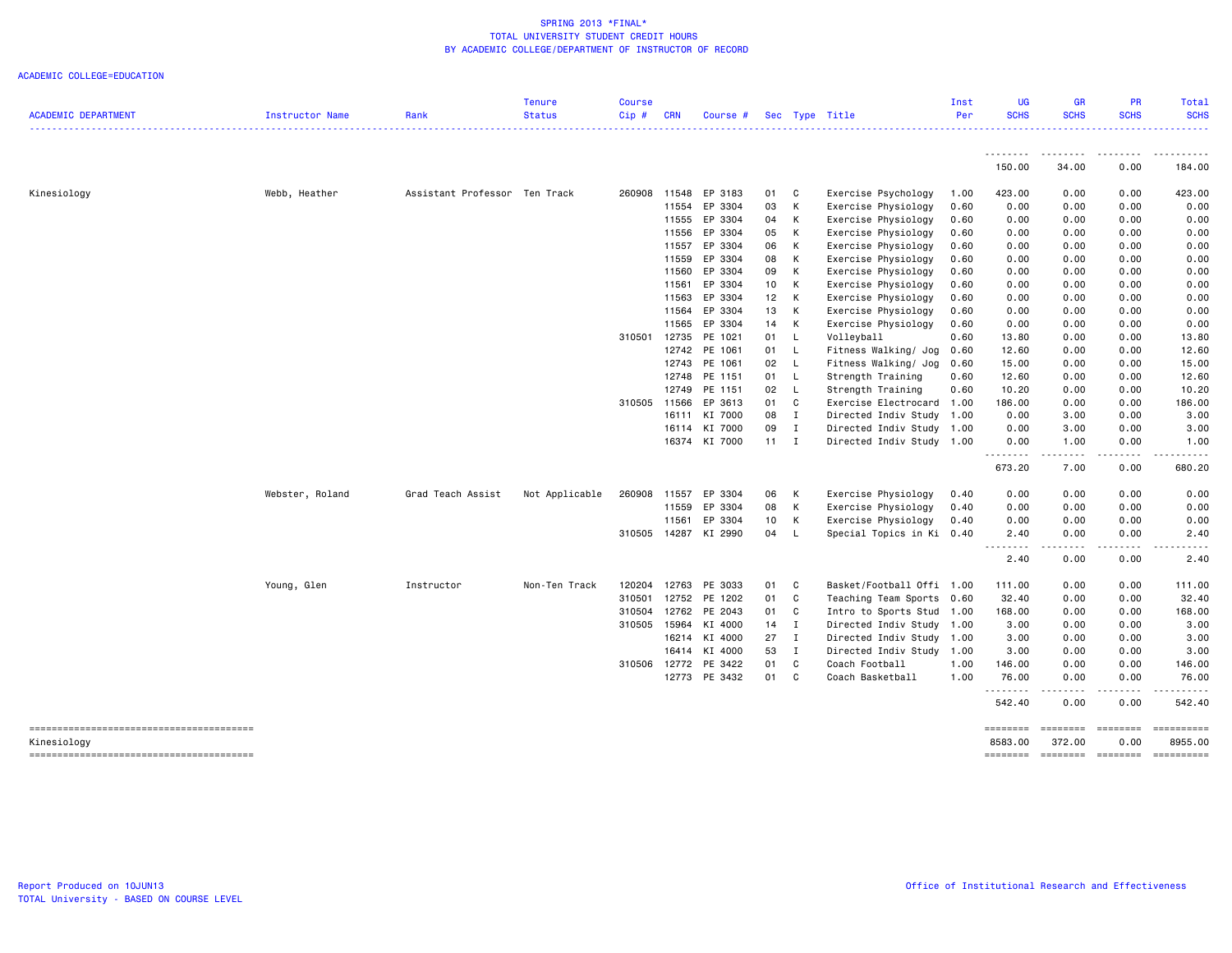|                            |                        |                                   | <b>Tenure</b> | <b>Course</b> |              |                       |       |              |                           | Inst | <b>UG</b>                                | <b>GR</b>                                                                                                                                                                                                                                                                                                                                                                                                                                                                                       | <b>PR</b>             | Total                              |
|----------------------------|------------------------|-----------------------------------|---------------|---------------|--------------|-----------------------|-------|--------------|---------------------------|------|------------------------------------------|-------------------------------------------------------------------------------------------------------------------------------------------------------------------------------------------------------------------------------------------------------------------------------------------------------------------------------------------------------------------------------------------------------------------------------------------------------------------------------------------------|-----------------------|------------------------------------|
| <b>ACADEMIC DEPARTMENT</b> | <b>Instructor Name</b> | Rank                              | <b>Status</b> | Cip #         | <b>CRN</b>   | Course #              |       |              | Sec Type Title            | Per  | <b>SCHS</b>                              | <b>SCHS</b>                                                                                                                                                                                                                                                                                                                                                                                                                                                                                     | <b>SCHS</b>           | <b>SCHS</b><br>.                   |
| Leadership and Foundations | Blendinger, Jack       | Professor                         | Tenured       |               | 130401 11313 | EDL 8173              | 01    | C            | Lgl & Ethcl Persptvs 1.00 |      | 0.00                                     | 15.00                                                                                                                                                                                                                                                                                                                                                                                                                                                                                           | 0.00                  | 15.00                              |
|                            |                        |                                   |               |               | 13917        | EDL 8173              | 02    | C            | Lgl & Ethcl Persptvs 1.00 |      | 0.00                                     | 57.00                                                                                                                                                                                                                                                                                                                                                                                                                                                                                           | 0.00                  | 57.00                              |
|                            |                        |                                   |               | 231101 11290  |              | EDF 3413              | 03    | В            | Writing For Thinking 1.00 |      | 93.00                                    | 0.00                                                                                                                                                                                                                                                                                                                                                                                                                                                                                            | 0.00                  | 93.00                              |
|                            |                        |                                   |               |               | 11291        | EDF 3413              | 04    | B            | Writing For Thinking 1.00 |      | 96.00                                    | 0.00                                                                                                                                                                                                                                                                                                                                                                                                                                                                                            | 0.00                  | 96.00                              |
|                            |                        |                                   |               |               |              |                       |       |              |                           |      | .                                        | د د د د د د                                                                                                                                                                                                                                                                                                                                                                                                                                                                                     | .                     | .                                  |
|                            |                        |                                   |               |               |              |                       |       |              |                           |      | 189.00                                   | 72.00                                                                                                                                                                                                                                                                                                                                                                                                                                                                                           | 0.00                  | 261.00                             |
|                            | Boggan, Matthew        | Associate Professor Ten Track     |               | 130401        |              | 14315 EDL 8233        | 201 H |              | Intern III: Inst App 1.00 |      | 0.00                                     | 30.00<br>$\begin{array}{cccccccccccccc} \multicolumn{2}{c}{} & \multicolumn{2}{c}{} & \multicolumn{2}{c}{} & \multicolumn{2}{c}{} & \multicolumn{2}{c}{} & \multicolumn{2}{c}{} & \multicolumn{2}{c}{} & \multicolumn{2}{c}{} & \multicolumn{2}{c}{} & \multicolumn{2}{c}{} & \multicolumn{2}{c}{} & \multicolumn{2}{c}{} & \multicolumn{2}{c}{} & \multicolumn{2}{c}{} & \multicolumn{2}{c}{} & \multicolumn{2}{c}{} & \multicolumn{2}{c}{} & \multicolumn{2}{c}{} & \multicolumn{2}{c}{} & \$ | 0.00<br>$\frac{1}{2}$ | 30.00<br>.                         |
|                            |                        |                                   |               |               |              |                       |       |              |                           |      | 0.00                                     | 30.00                                                                                                                                                                                                                                                                                                                                                                                                                                                                                           | 0.00                  | 30.00                              |
|                            | Bowen, Marilyn         | Research Assoc Prof Non-Ten Track |               | 450101        |              | 13497 EDF 3333        | 501 C |              | Social Foundation Ed 1.00 |      | 78.00<br>.                               | 0.00<br>.                                                                                                                                                                                                                                                                                                                                                                                                                                                                                       | 0.00<br>د د د د       | 78.00<br>.                         |
|                            |                        |                                   |               |               |              |                       |       |              |                           |      | 78.00                                    | 0.00                                                                                                                                                                                                                                                                                                                                                                                                                                                                                            | 0.00                  | 78.00                              |
|                            | Brocato, Donna         | Associate Professor Tenured       |               | 130101        | 11297        | EDF 4243              | 01    | C            | Plan for Diverse Lea      | 1.00 | 69.00                                    | 0.00                                                                                                                                                                                                                                                                                                                                                                                                                                                                                            | 0.00                  | 69.00                              |
|                            |                        |                                   |               |               | 11298        | EDF 4243              | 02    | C            | Plan for Diverse Lea      | 1.00 | 63.00                                    | 0.00                                                                                                                                                                                                                                                                                                                                                                                                                                                                                            | 0.00                  | 63.00                              |
|                            |                        |                                   |               | 130401        | 15451        | EDA 9000              | 01    | D            | Research / Diss           | 1.00 | 0.00                                     | 21.00                                                                                                                                                                                                                                                                                                                                                                                                                                                                                           | 0.00                  | 21.00                              |
|                            |                        |                                   |               | 130499        | 11251        | EDA 8293              | 01    | C            | Prof Dev Ed Persnnel 1.00 |      | 0.00<br><u>.</u>                         | 30.00<br>. <b>.</b>                                                                                                                                                                                                                                                                                                                                                                                                                                                                             | 0.00<br>.             | 30.00<br>.                         |
|                            |                        |                                   |               |               |              |                       |       |              |                           |      | 132.00                                   | 51.00                                                                                                                                                                                                                                                                                                                                                                                                                                                                                           | 0.00                  | 183.00                             |
|                            | Coats, Linda           | Associate Professor Tenured       |               | 130401        | 15452        | EDA 9000              | 02    | D            | Research / Diss           | 1.00 | 0.00                                     | 7.00                                                                                                                                                                                                                                                                                                                                                                                                                                                                                            | 0.00                  | 7.00                               |
|                            |                        |                                   |               | 130407        |              | 16118 CCL 9000        | 506   | $\mathsf{D}$ | Diss./Dissertation R      | 1.00 | 0.00<br>$\sim$ $\sim$ $\sim$<br>والمحامر | 12.00                                                                                                                                                                                                                                                                                                                                                                                                                                                                                           | 0.00<br>بالمحام       | 12.00<br>$\omega$ is $\omega$ in . |
|                            |                        |                                   |               |               |              |                       |       |              |                           |      | 0.00                                     | 19.00                                                                                                                                                                                                                                                                                                                                                                                                                                                                                           | 0.00                  | 19.00                              |
|                            | Cottrell, William      | Non-Faculty                       | Non-Faculty   | 450701        | 14453        | GR 4263               | 01    | C            | Geography Of South        | 1.00 | 51.00                                    | 0.00                                                                                                                                                                                                                                                                                                                                                                                                                                                                                            | 0.00                  | 51.00                              |
|                            |                        |                                   |               |               | 15473        | GR 6263               | 01    | C            | Geography Of South        | 1.00 | 0.00<br><u>.</u>                         | 3.00<br>.                                                                                                                                                                                                                                                                                                                                                                                                                                                                                       | 0.00<br>.             | 3.00<br>.                          |
|                            |                        |                                   |               |               |              |                       |       |              |                           |      | 51.00                                    | 3.00                                                                                                                                                                                                                                                                                                                                                                                                                                                                                            | 0.00                  | 54.00                              |
|                            | Davis, James           | Associate Professor Tenured       |               | 130401        | 13484        | EDA 8190              | 501 S |              | Wkshp Ed Adm & Super 1.00 |      | 0.00                                     | 14.00                                                                                                                                                                                                                                                                                                                                                                                                                                                                                           | 0.00                  | 14.00                              |
|                            |                        |                                   |               |               | 130407 13444 | CCL 8223              | 501 E |              | Intern Work Ed Leade      | 1.00 | 0.00                                     | 3.00                                                                                                                                                                                                                                                                                                                                                                                                                                                                                            | 0.00                  | 3.00                               |
|                            |                        |                                   |               |               | 13445        | CCL 8243              | 501 E |              | Intern Comm College       | 1.00 | 0.00                                     | 18.00                                                                                                                                                                                                                                                                                                                                                                                                                                                                                           | 0.00                  | 18.00                              |
|                            |                        |                                   |               |               | 13486        | EDA 8323              | 501 C |              | Ed Facilities Design      | 1.00 | 0.00                                     | 27.00                                                                                                                                                                                                                                                                                                                                                                                                                                                                                           | 0.00                  | 27.00                              |
|                            |                        |                                   |               |               | 15489        | CCL 9000              | 501 D |              | Diss./Dissertation R 1.00 |      | 0.00                                     | 81.00                                                                                                                                                                                                                                                                                                                                                                                                                                                                                           | 0.00                  | 81.00                              |
|                            |                        |                                   |               |               | 16297        | CCL 7000              | 501 I |              | Directed Individual       | 1.00 | 0.00                                     | 6.00                                                                                                                                                                                                                                                                                                                                                                                                                                                                                            | 0.00                  | 6.00                               |
|                            |                        |                                   |               |               | 16416        | CCL 7000              | 502 I |              | Directed Individual       | 1.00 | 0.00                                     | 6.00                                                                                                                                                                                                                                                                                                                                                                                                                                                                                            | 0.00                  | 6.00                               |
|                            |                        |                                   |               |               | 16445        | CCL 8223              | 502 E |              | Intern Work Ed Leade      | 1.00 | 0.00                                     | 36.00                                                                                                                                                                                                                                                                                                                                                                                                                                                                                           | 0.00                  | 36.00                              |
|                            |                        |                                   |               |               |              | 16474 CCL 7000        | 503 I |              | Directed Individual       | 1.00 | 0.00<br>.                                | 3.00                                                                                                                                                                                                                                                                                                                                                                                                                                                                                            | 0.00                  | 3.00<br>$\frac{1}{2}$              |
|                            |                        |                                   |               |               |              |                       |       |              |                           |      | 0.00                                     | 194.00                                                                                                                                                                                                                                                                                                                                                                                                                                                                                          | 0.00                  | 194.00                             |
|                            | Davis, Kathleen        | Lecturer                          | Non-Ten Track |               |              | 130407 13442 CCL 8113 | 501 C |              | Comm Col Hist/Philos 1.00 |      | 0.00<br>$\sim$ $\sim$ $\sim$             | 30.00                                                                                                                                                                                                                                                                                                                                                                                                                                                                                           | 0.00                  | 30.00<br>.                         |
|                            |                        |                                   |               |               |              |                       |       |              |                           |      | -----<br>0.00                            | .<br>30.00                                                                                                                                                                                                                                                                                                                                                                                                                                                                                      | .<br>0.00             | 30.00                              |
|                            | Dedwylder, Daryl       | Lecturer                          | Non-Ten Track | 130407        |              | 14283 CCL 8113        | 201 C |              | Comm Col Hist/Philos 1.00 |      | 0.00                                     | 12.00                                                                                                                                                                                                                                                                                                                                                                                                                                                                                           | 0.00                  | 12.00                              |
|                            |                        |                                   |               |               |              |                       |       |              |                           |      | $\sim$ $\sim$ $\sim$<br>-----<br>0.00    | .<br>12.00                                                                                                                                                                                                                                                                                                                                                                                                                                                                                      | <u>.</u><br>0.00      | .<br>12.00                         |
|                            | Derby, Christy         | Lecturer                          | Non-Ten Track | 450101        | 11280        | EDF 3333              | 01    | C            | Social Foundation Ed 1.00 |      | 84.00                                    | 0.00                                                                                                                                                                                                                                                                                                                                                                                                                                                                                            | 0.00                  | 84.00                              |
|                            |                        |                                   |               |               | 11281        | EDF 3333              | 02    | C            | Social Foundation Ed      | 1.00 | 90.00                                    | 0.00                                                                                                                                                                                                                                                                                                                                                                                                                                                                                            | 0.00                  | 90.00                              |
|                            |                        |                                   |               |               | 11282        | EDF 3333              | 03    | $\mathbb{C}$ | Social Foundation Ed 1.00 |      | 90.00                                    | 0.00                                                                                                                                                                                                                                                                                                                                                                                                                                                                                            | 0.00                  | 90.00                              |
|                            |                        |                                   |               |               |              |                       |       |              |                           |      |                                          |                                                                                                                                                                                                                                                                                                                                                                                                                                                                                                 |                       |                                    |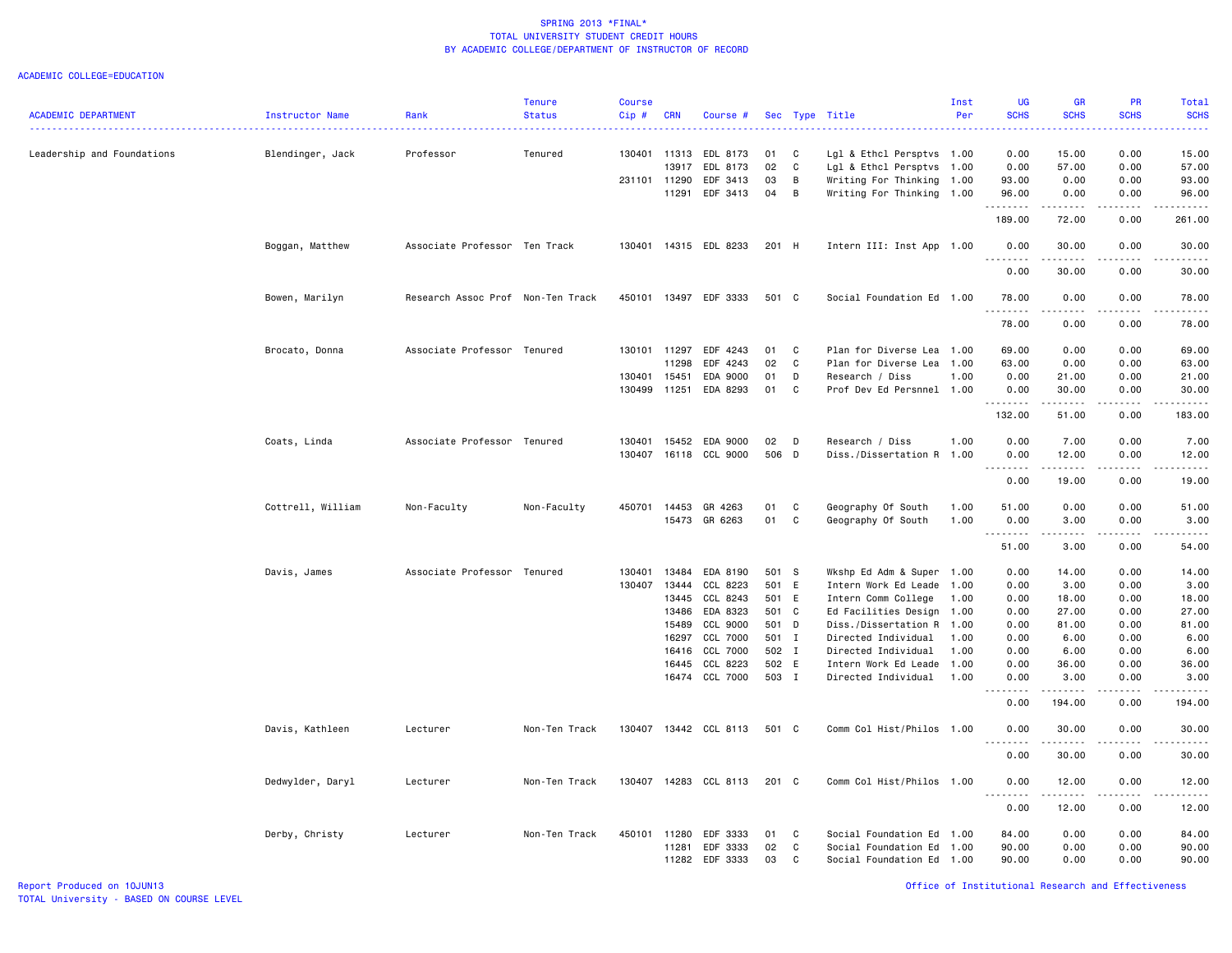| <b>ACADEMIC DEPARTMENT</b> | Instructor Name       | Rank<br>---------------       | <b>Tenure</b><br><b>Status</b> | <b>Course</b><br>Cip# | <b>CRN</b>   | Course #              |       |              | Sec Type Title            | Inst<br>Per | <b>UG</b><br><b>SCHS</b> | <b>GR</b><br><b>SCHS</b>                                                                                                                                      | PR<br><b>SCHS</b> | Total<br><b>SCHS</b> |
|----------------------------|-----------------------|-------------------------------|--------------------------------|-----------------------|--------------|-----------------------|-------|--------------|---------------------------|-------------|--------------------------|---------------------------------------------------------------------------------------------------------------------------------------------------------------|-------------------|----------------------|
| Leadership and Foundations | Derby, Christy        | Lecturer                      | Non-Ten Track                  |                       |              | 450101 11284 EDF 3333 | 05    | $\mathbf{C}$ | Social Foundation Ed 1.00 |             | 75.00                    | 0.00                                                                                                                                                          | 0.00              | 75.00                |
|                            |                       |                               |                                |                       |              |                       |       |              |                           |             | <u>.</u><br>339.00       | 0.00                                                                                                                                                          | 0.00              | 339.00               |
|                            | Flint-Hill, Dana      | Lecturer                      | Non-Ten Track                  |                       |              | 131311 14816 EDE 3523 | 202 C |              | Found EL/ML Math Edu 1.00 |             | 51.00<br>.               | 0.00<br>.                                                                                                                                                     | 0.00<br>.         | 51.00<br>.           |
|                            |                       |                               |                                |                       |              |                       |       |              |                           |             | 51.00                    | 0.00                                                                                                                                                          | 0.00              | 51.00                |
|                            | Hare, Rufus           | Professor                     | Tenured                        | 130401                | 15453        | EDA 9000              | 03    | D            | Research / Diss           | 1.00        | 0.00                     | 36.00                                                                                                                                                         | 0.00              | 36.00                |
|                            |                       |                               |                                | 130601                | 15166        | EDF 8553              | 501 C |              | Research in the Clas 1.00 |             | 0.00                     | 9.00                                                                                                                                                          | 0.00              | 9.00                 |
|                            |                       |                               |                                | 131202                | 15727        | EDE 9000              | 02    | D            | Research / Diss           | 1.00        | 0.00                     | 9.00                                                                                                                                                          | 0.00              | 9.00                 |
|                            |                       |                               |                                | 131205                | 15882        | EDS 9000              | 04    | D            | Research / Diss           | 1.00        | 0.00                     | 15.00                                                                                                                                                         | 0.00              | 15.00                |
|                            |                       |                               |                                |                       |              | 131319 15745 TKT 9000 | 08    | D            | Research / Diss           | 1.00        | 0.00<br>.                | 1.00<br>$- - - - - - -$                                                                                                                                       | 0.00<br>.         | 1.00<br>.            |
|                            |                       |                               |                                |                       |              |                       |       |              |                           |             | 0.00                     | 70.00                                                                                                                                                         | 0.00              | 70.00                |
|                            | Hollingsworth, Stacey | Lecturer                      | Non-Ten Track                  | 130407                |              | 14237 CCL 8243        | 201 E |              | Intern Comm College       | 1.00        | 0.00<br>.                | 15.00<br>.                                                                                                                                                    | 0.00<br>.         | 15.00<br>.           |
|                            |                       |                               |                                |                       |              |                       |       |              |                           |             | 0.00                     | 15.00                                                                                                                                                         | 0.00              | 15.00                |
|                            | King, Stephanie       | Assistant Professor Ten Track |                                | 130407                | 14677        | CCL 8343              | 501 C |              | Community Dev Resour 1.00 |             | 0.00                     | 39.00                                                                                                                                                         | 0.00              | 39.00                |
|                            |                       |                               |                                |                       | 15490        | CCL 9000              | 502 D |              | Diss./Dissertation R 1.00 |             | 0.00                     | 25.00                                                                                                                                                         | 0.00              | 25.00                |
|                            |                       |                               |                                |                       |              | 15839 CCL 8990        | 501 C |              | Special Topic in C C 1.00 |             | 0.00                     | 21.00                                                                                                                                                         | 0.00              | 21.00                |
|                            |                       |                               |                                |                       |              |                       |       |              |                           |             | <u>.</u>                 | .                                                                                                                                                             | -----             | .                    |
|                            |                       |                               |                                |                       |              |                       |       |              |                           |             | 0.00                     | 85.00                                                                                                                                                         | 0.00              | 85.00                |
|                            | McReynolds, Ritalaine | Instructor                    | Non-Ten Track                  |                       | 131315 12325 | LSK 1023              | 03    | C            | Col Read/Study Skill 1.00 |             | 78.00                    | 0.00                                                                                                                                                          | 0.00              | 78.00                |
|                            |                       |                               |                                |                       | 12332        | LSK 2013              | 01    | C            | Speed Reading             | 1.00        | 102.00                   | 0.00                                                                                                                                                          | 0.00              | 102.00               |
|                            |                       |                               |                                |                       |              | 12333 LSK 2013        | 02    | C            | Speed Reading             | 1.00        | 90.00<br>. <b>.</b>      | 0.00<br>.                                                                                                                                                     | 0.00<br>.         | 90.00<br><u>.</u>    |
|                            |                       |                               |                                |                       |              |                       |       |              |                           |             | 270.00                   | 0.00                                                                                                                                                          | 0.00              | 270.00               |
|                            | Miller, Judith        | Lecturer                      | Non-Ten Track                  |                       |              | 130401 14234 EDL 8173 | 201 C |              | Lgl & Ethcl Persptvs 1.00 |             | 0.00<br>1.1.1.1.1.1.1    | 39.00<br>$\frac{1}{2} \left( \frac{1}{2} \right) \left( \frac{1}{2} \right) \left( \frac{1}{2} \right) \left( \frac{1}{2} \right) \left( \frac{1}{2} \right)$ | 0.00              | 39.00                |
|                            |                       |                               |                                |                       |              |                       |       |              |                           |             | 0.00                     | 39.00                                                                                                                                                         | 0.00              | 39.00                |
|                            | Miller, Marylyn       | Lecturer                      | Non-Ten Track                  |                       | 231101 11288 | EDF 3413              | 01    | B            | Writing For Thinking 1.00 |             | 90.00                    | 0.00                                                                                                                                                          | 0.00              | 90.00                |
|                            |                       |                               |                                |                       | 11289        | EDF 3413              | 02    | B            | Writing For Thinking      | 1.00        | 102.00                   | 0.00                                                                                                                                                          | 0.00              | 102.00               |
|                            |                       |                               |                                |                       |              |                       |       |              |                           |             | .<br>192.00              | 0.00                                                                                                                                                          | 0.00              | 192.00               |
|                            | Miller, Robert        | Lecturer                      | Non-Ten Track                  |                       |              | 130407 14678 CCL 8133 | 501 C |              | Lead Theory Pract in 1.00 |             | 0.00                     | 45.00                                                                                                                                                         | 0.00              | 45.00                |
|                            |                       |                               |                                |                       |              |                       |       |              |                           |             | .<br>0.00                | 45.00                                                                                                                                                         | .<br>0.00         | .<br>45.00           |
|                            | Musser, Madhurima     | Grad Teach Assist             | Not Applicable                 |                       |              | 131202 11293 EDF 3423 | 01    | $\mathbf{C}$ | Exploring Diversity       | 1.00        | 111.00                   | 0.00                                                                                                                                                          | 0.00              | 111.00               |
|                            |                       |                               |                                |                       |              |                       |       |              |                           |             | .<br>111.00              | <u>.</u><br>0.00                                                                                                                                              | .<br>0.00         | .<br>111.00          |
|                            |                       |                               |                                |                       |              |                       |       |              |                           |             |                          |                                                                                                                                                               |                   |                      |
|                            | Prince, Debra         | Associate Professor Tenured   |                                |                       | 130401 15454 | EDA 9000              | 04    | D            | Research / Diss           | 1.00        | 0.00                     | 8.00                                                                                                                                                          | 0.00              | 8.00                 |
|                            |                       |                               |                                | 130601                | 11306        | EDF 8363              | 02    | C            | Func & Met Res In Ed      | 1.00        | 0.00                     | 36.00                                                                                                                                                         | 0.00              | 36.00                |
|                            |                       |                               |                                |                       | 14679        | EDF 8363              | 501 C |              | Func & Met Res In Ed      | 1.00        | 0.00                     | 63.00                                                                                                                                                         | 0.00              | 63.00                |
|                            |                       |                               |                                |                       |              |                       |       |              |                           |             | .<br>0.00                | .<br>107.00                                                                                                                                                   | .<br>0.00         | .<br>107.00          |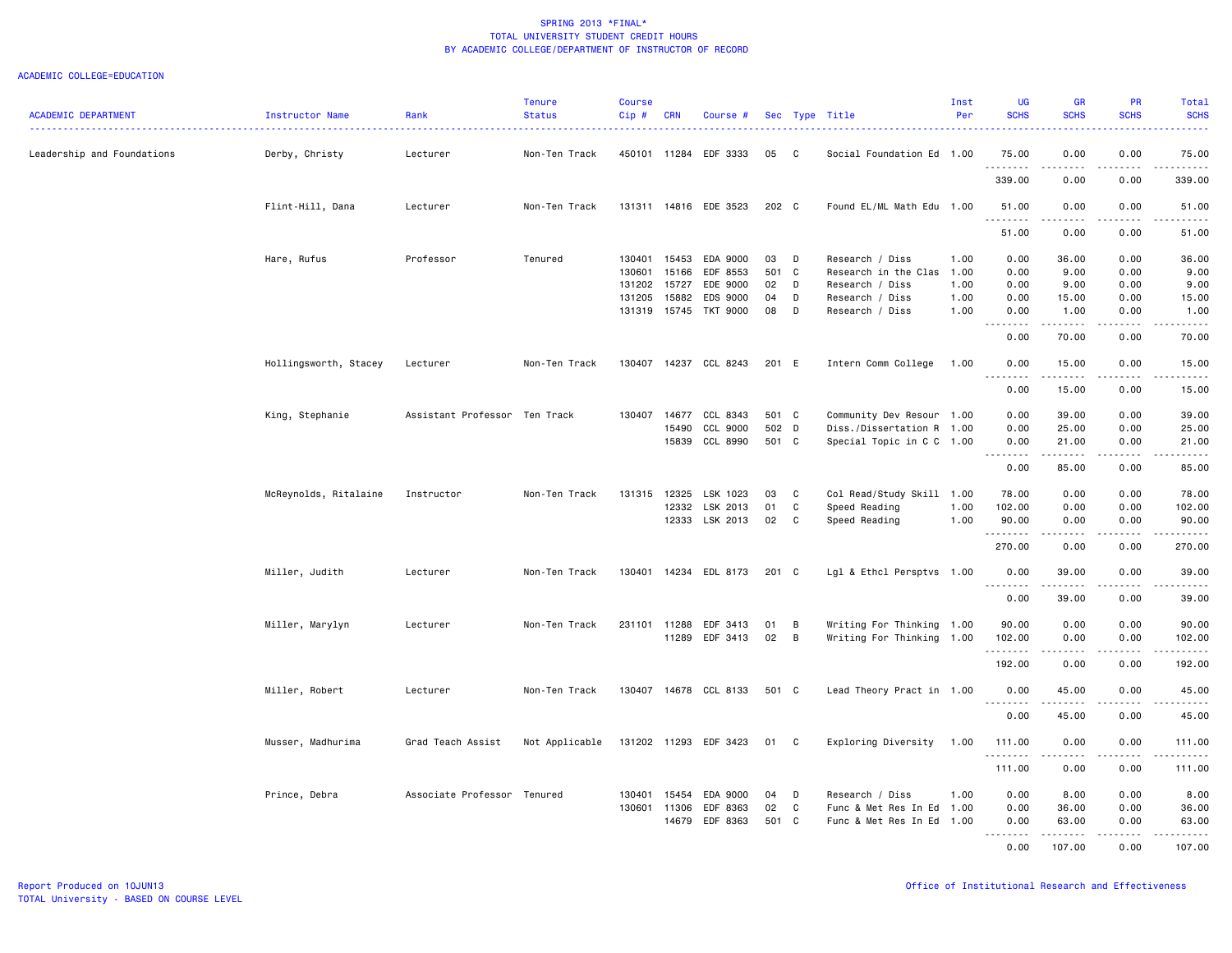#### ACADEMIC COLLEGE=EDUCATION

| 0.00<br>21.00<br>Leadership and Foundations<br>Stumpf, Arthur<br>Associate Professor Tenured<br>130407<br>14675<br>CCL 8353<br>501 C<br>Appl Org Theory CC L 1.00<br>0.00<br>21.00<br>501 C<br>14676<br>CCL 8383<br>Ethical Decision CC<br>0.00<br>36.00<br>0.00<br>36.00<br>1.00<br>503 D<br>15491 CCL 9000<br>Diss./Dissertation R 1.00<br>0.00<br>33.00<br>0.00<br>33.00<br>.<br>.<br>$- - - - -$<br>.<br>0.00<br>90.00<br>0.00<br>90.00<br>131205 14310 EDS 3411<br>4.00<br>0.00<br>0.00<br>Tabereaux, Charlotte<br>Non-Faculty<br>Non-Faculty<br>201 E<br>Prac In Secondary Ed 1.00<br>4.00<br>14311<br>EDS 3673<br>201 C<br>Second Language Arts 1.00<br>12.00<br>0.00<br>0.00<br>12.00<br>201 C<br>14293<br>RDG 8653<br>Teach Read Sec Sch<br>24.00<br>0.00<br>24.00<br>131315<br>1.00<br>0.00<br>.<br>.<br>.<br>-----<br>16.00<br>24.00<br>0.00<br>40.00<br>Taggart, Amanda<br>Assistant Professor Ten Track<br>130401 11314 EDL 8233<br>02<br>H<br>Intern III: Inst App 1.00<br>0.00<br>12.00<br>0.00<br>12.00<br>13918 EDL 8233<br>03<br>H<br>Intern III: Inst App 1.00<br>0.00<br>54.00<br>0.00<br>54.00<br>.<br>.<br>0.00<br>66.00<br>0.00<br>66.00<br>Taylor, Alvin<br>Lecturer<br>Non-Ten Track<br>130101 14290 EDF 4243<br>201 C<br>Plan for Diverse Lea 1.00<br>30.00<br>0.00<br>0.00<br>30.00<br>.<br>$\omega$ is a $\omega$<br>0.00<br>30.00<br>0.00<br>30.00<br>Wallin, Patsy<br>Assistant Professor Ten Track<br>130401<br>16049<br>EDL 7000<br>201 I<br>Directed Indiv Study 1.00<br>0.00<br>3.00<br>0.00<br>3.00<br>16052<br>EDL 7000<br>202 I<br>Directed Indiv Study<br>3.00<br>1.00<br>0.00<br>0.00<br>3.00<br>16053<br>EDL 7000<br>203 I<br>Directed Indiv Study 1.00<br>3.00<br>0.00<br>3.00<br>0.00<br>16054<br>EDL 7000<br>204 I<br>Directed Indiv Study 1.00<br>0.00<br>3.00<br>0.00<br>3.00<br>EDL 7000<br>205 I<br>16055<br>Directed Indiv Study 1.00<br>0.00<br>3.00<br>0.00<br>3.00<br>131205 14233<br>EDS 4873<br>201 C<br>Managing Secondary C 1.00<br>30.00<br>0.00<br>0.00<br>30.00<br>.<br>$\begin{array}{cccccccccccccc} \multicolumn{2}{c}{} & \multicolumn{2}{c}{} & \multicolumn{2}{c}{} & \multicolumn{2}{c}{} & \multicolumn{2}{c}{} & \multicolumn{2}{c}{} & \multicolumn{2}{c}{} & \multicolumn{2}{c}{} & \multicolumn{2}{c}{} & \multicolumn{2}{c}{} & \multicolumn{2}{c}{} & \multicolumn{2}{c}{} & \multicolumn{2}{c}{} & \multicolumn{2}{c}{} & \multicolumn{2}{c}{} & \multicolumn{2}{c}{} & \multicolumn{2}{c}{} & \multicolumn{2}{c}{} & \multicolumn{2}{c}{} & \$<br>$\omega$ is a set of<br><u>.</u><br>30.00<br>15.00<br>0.00<br>45.00<br>Williams, Frankie<br>Associate Professor Tenured<br>130401 11248<br>EDA 8210<br>01<br>Intern In Sup & Adm<br>0.00<br>9.00<br>0.00<br>9.00<br>- E<br>1.00<br>05<br>15455<br>EDA 9000<br>D<br>Research / Diss<br>1.00<br>0.00<br>10.00<br>0.00<br>10.00<br>504 D<br>0.00<br>130407 15492 CCL 9000<br>Diss./Dissertation R 1.00<br>0.00<br>11.00<br>11.00<br>.<br>.<br>.<br>.<br>0.00<br>30.00<br>0.00<br>30.00<br>Williams, Patricia<br>130407 14269 CCL 8313<br>201 C<br>0.00<br>Lecturer<br>Non-Ten Track<br>Comm Coll Instrl Ass 1.00<br>0.00<br>27.00<br>27.00<br>.<br>.<br>.<br>.<br>0.00<br>27.00<br>0.00<br>27.00<br>Assistant Professor Ten Track<br>11250<br>EDA 8283<br>01<br>C<br>1.00<br>0.00<br>0.00<br>Willis, Chris<br>130401<br>Educ Leadership<br>18.00<br>18.00<br>450801 11308 EDF 8393<br>01<br>C<br>Hist Of Ed In Us<br>1.00<br>0.00<br>12.00<br>0.00<br>12.00<br>. <b>.</b><br>-----<br>------<br>0.00<br>30.00<br>0.00<br>30.00<br>Professor<br>EDA 9000<br>D<br>Research / Diss<br>0.00<br>27.00<br>0.00<br>27.00<br>Xu, Jianzhong<br>Tenured<br>130401<br>15456<br>06<br>1.00<br>130601<br>11312<br>EDF 9473<br>01<br>C<br>Qual Data Anlys Prs<br>1.00<br>0.00<br>24.00<br>0.00<br>24.00<br>EDF 9453<br>01<br>C<br>Intro Qual Research<br>0.00<br>130699<br>11311<br>1.00<br>0.00<br>18.00<br>18.00<br>16084 EDS 9000<br>05<br>131205<br>D<br>Research / Diss<br>1.00<br>6.00<br>0.00<br>0.00<br>6.00<br>.<br>0.00<br>75.00<br>0.00<br>75.00 | <b>ACADEMIC DEPARTMENT</b> | Instructor Name | Rank | <b>Tenure</b><br><b>Status</b> | <b>Course</b><br>Cip# | <b>CRN</b> | Course # |  | Sec Type Title | Inst<br>Per | UG<br><b>SCHS</b><br>$\sim$ $\sim$ $\sim$ $\sim$ | <b>GR</b><br><b>SCHS</b> | <b>PR</b><br><b>SCHS</b> | Total<br><b>SCHS</b><br>. <u>.</u> |
|------------------------------------------------------------------------------------------------------------------------------------------------------------------------------------------------------------------------------------------------------------------------------------------------------------------------------------------------------------------------------------------------------------------------------------------------------------------------------------------------------------------------------------------------------------------------------------------------------------------------------------------------------------------------------------------------------------------------------------------------------------------------------------------------------------------------------------------------------------------------------------------------------------------------------------------------------------------------------------------------------------------------------------------------------------------------------------------------------------------------------------------------------------------------------------------------------------------------------------------------------------------------------------------------------------------------------------------------------------------------------------------------------------------------------------------------------------------------------------------------------------------------------------------------------------------------------------------------------------------------------------------------------------------------------------------------------------------------------------------------------------------------------------------------------------------------------------------------------------------------------------------------------------------------------------------------------------------------------------------------------------------------------------------------------------------------------------------------------------------------------------------------------------------------------------------------------------------------------------------------------------------------------------------------------------------------------------------------------------------------------------------------------------------------------------------------------------------------------------------------------------------------------------------------------------------------------------------------------------------------------------------------------------------------------------------------------------------------------------------------------------------------------------------------------------------------------------------------------------------------------------------------------------------------------------------------------------------------------------------------------------------------------------------------------------------------------------------------------------------------------------------------------------------------------------------------------------------------------------------------------------------------------------------------------------------------------------------------------------------------------------------------------------------------------------------------------------------------------------------------------------------------------------------------------------------------------------------------------------------------------------------------------------------------------------------------------------------------------------------------------------------------------------------------------------------------------------------------------------------------------------------------------------------------------------------------------------------------------------------------------------------------------------------------------------------------|----------------------------|-----------------|------|--------------------------------|-----------------------|------------|----------|--|----------------|-------------|--------------------------------------------------|--------------------------|--------------------------|------------------------------------|
|                                                                                                                                                                                                                                                                                                                                                                                                                                                                                                                                                                                                                                                                                                                                                                                                                                                                                                                                                                                                                                                                                                                                                                                                                                                                                                                                                                                                                                                                                                                                                                                                                                                                                                                                                                                                                                                                                                                                                                                                                                                                                                                                                                                                                                                                                                                                                                                                                                                                                                                                                                                                                                                                                                                                                                                                                                                                                                                                                                                                                                                                                                                                                                                                                                                                                                                                                                                                                                                                                                                                                                                                                                                                                                                                                                                                                                                                                                                                                                                                                                                                        |                            |                 |      |                                |                       |            |          |  |                |             |                                                  |                          |                          |                                    |
|                                                                                                                                                                                                                                                                                                                                                                                                                                                                                                                                                                                                                                                                                                                                                                                                                                                                                                                                                                                                                                                                                                                                                                                                                                                                                                                                                                                                                                                                                                                                                                                                                                                                                                                                                                                                                                                                                                                                                                                                                                                                                                                                                                                                                                                                                                                                                                                                                                                                                                                                                                                                                                                                                                                                                                                                                                                                                                                                                                                                                                                                                                                                                                                                                                                                                                                                                                                                                                                                                                                                                                                                                                                                                                                                                                                                                                                                                                                                                                                                                                                                        |                            |                 |      |                                |                       |            |          |  |                |             |                                                  |                          |                          |                                    |
|                                                                                                                                                                                                                                                                                                                                                                                                                                                                                                                                                                                                                                                                                                                                                                                                                                                                                                                                                                                                                                                                                                                                                                                                                                                                                                                                                                                                                                                                                                                                                                                                                                                                                                                                                                                                                                                                                                                                                                                                                                                                                                                                                                                                                                                                                                                                                                                                                                                                                                                                                                                                                                                                                                                                                                                                                                                                                                                                                                                                                                                                                                                                                                                                                                                                                                                                                                                                                                                                                                                                                                                                                                                                                                                                                                                                                                                                                                                                                                                                                                                                        |                            |                 |      |                                |                       |            |          |  |                |             |                                                  |                          |                          |                                    |
|                                                                                                                                                                                                                                                                                                                                                                                                                                                                                                                                                                                                                                                                                                                                                                                                                                                                                                                                                                                                                                                                                                                                                                                                                                                                                                                                                                                                                                                                                                                                                                                                                                                                                                                                                                                                                                                                                                                                                                                                                                                                                                                                                                                                                                                                                                                                                                                                                                                                                                                                                                                                                                                                                                                                                                                                                                                                                                                                                                                                                                                                                                                                                                                                                                                                                                                                                                                                                                                                                                                                                                                                                                                                                                                                                                                                                                                                                                                                                                                                                                                                        |                            |                 |      |                                |                       |            |          |  |                |             |                                                  |                          |                          |                                    |
|                                                                                                                                                                                                                                                                                                                                                                                                                                                                                                                                                                                                                                                                                                                                                                                                                                                                                                                                                                                                                                                                                                                                                                                                                                                                                                                                                                                                                                                                                                                                                                                                                                                                                                                                                                                                                                                                                                                                                                                                                                                                                                                                                                                                                                                                                                                                                                                                                                                                                                                                                                                                                                                                                                                                                                                                                                                                                                                                                                                                                                                                                                                                                                                                                                                                                                                                                                                                                                                                                                                                                                                                                                                                                                                                                                                                                                                                                                                                                                                                                                                                        |                            |                 |      |                                |                       |            |          |  |                |             |                                                  |                          |                          |                                    |
|                                                                                                                                                                                                                                                                                                                                                                                                                                                                                                                                                                                                                                                                                                                                                                                                                                                                                                                                                                                                                                                                                                                                                                                                                                                                                                                                                                                                                                                                                                                                                                                                                                                                                                                                                                                                                                                                                                                                                                                                                                                                                                                                                                                                                                                                                                                                                                                                                                                                                                                                                                                                                                                                                                                                                                                                                                                                                                                                                                                                                                                                                                                                                                                                                                                                                                                                                                                                                                                                                                                                                                                                                                                                                                                                                                                                                                                                                                                                                                                                                                                                        |                            |                 |      |                                |                       |            |          |  |                |             |                                                  |                          |                          |                                    |
|                                                                                                                                                                                                                                                                                                                                                                                                                                                                                                                                                                                                                                                                                                                                                                                                                                                                                                                                                                                                                                                                                                                                                                                                                                                                                                                                                                                                                                                                                                                                                                                                                                                                                                                                                                                                                                                                                                                                                                                                                                                                                                                                                                                                                                                                                                                                                                                                                                                                                                                                                                                                                                                                                                                                                                                                                                                                                                                                                                                                                                                                                                                                                                                                                                                                                                                                                                                                                                                                                                                                                                                                                                                                                                                                                                                                                                                                                                                                                                                                                                                                        |                            |                 |      |                                |                       |            |          |  |                |             |                                                  |                          |                          |                                    |
|                                                                                                                                                                                                                                                                                                                                                                                                                                                                                                                                                                                                                                                                                                                                                                                                                                                                                                                                                                                                                                                                                                                                                                                                                                                                                                                                                                                                                                                                                                                                                                                                                                                                                                                                                                                                                                                                                                                                                                                                                                                                                                                                                                                                                                                                                                                                                                                                                                                                                                                                                                                                                                                                                                                                                                                                                                                                                                                                                                                                                                                                                                                                                                                                                                                                                                                                                                                                                                                                                                                                                                                                                                                                                                                                                                                                                                                                                                                                                                                                                                                                        |                            |                 |      |                                |                       |            |          |  |                |             |                                                  |                          |                          |                                    |
|                                                                                                                                                                                                                                                                                                                                                                                                                                                                                                                                                                                                                                                                                                                                                                                                                                                                                                                                                                                                                                                                                                                                                                                                                                                                                                                                                                                                                                                                                                                                                                                                                                                                                                                                                                                                                                                                                                                                                                                                                                                                                                                                                                                                                                                                                                                                                                                                                                                                                                                                                                                                                                                                                                                                                                                                                                                                                                                                                                                                                                                                                                                                                                                                                                                                                                                                                                                                                                                                                                                                                                                                                                                                                                                                                                                                                                                                                                                                                                                                                                                                        |                            |                 |      |                                |                       |            |          |  |                |             |                                                  |                          |                          |                                    |
|                                                                                                                                                                                                                                                                                                                                                                                                                                                                                                                                                                                                                                                                                                                                                                                                                                                                                                                                                                                                                                                                                                                                                                                                                                                                                                                                                                                                                                                                                                                                                                                                                                                                                                                                                                                                                                                                                                                                                                                                                                                                                                                                                                                                                                                                                                                                                                                                                                                                                                                                                                                                                                                                                                                                                                                                                                                                                                                                                                                                                                                                                                                                                                                                                                                                                                                                                                                                                                                                                                                                                                                                                                                                                                                                                                                                                                                                                                                                                                                                                                                                        |                            |                 |      |                                |                       |            |          |  |                |             |                                                  |                          |                          |                                    |
|                                                                                                                                                                                                                                                                                                                                                                                                                                                                                                                                                                                                                                                                                                                                                                                                                                                                                                                                                                                                                                                                                                                                                                                                                                                                                                                                                                                                                                                                                                                                                                                                                                                                                                                                                                                                                                                                                                                                                                                                                                                                                                                                                                                                                                                                                                                                                                                                                                                                                                                                                                                                                                                                                                                                                                                                                                                                                                                                                                                                                                                                                                                                                                                                                                                                                                                                                                                                                                                                                                                                                                                                                                                                                                                                                                                                                                                                                                                                                                                                                                                                        |                            |                 |      |                                |                       |            |          |  |                |             |                                                  |                          |                          |                                    |
|                                                                                                                                                                                                                                                                                                                                                                                                                                                                                                                                                                                                                                                                                                                                                                                                                                                                                                                                                                                                                                                                                                                                                                                                                                                                                                                                                                                                                                                                                                                                                                                                                                                                                                                                                                                                                                                                                                                                                                                                                                                                                                                                                                                                                                                                                                                                                                                                                                                                                                                                                                                                                                                                                                                                                                                                                                                                                                                                                                                                                                                                                                                                                                                                                                                                                                                                                                                                                                                                                                                                                                                                                                                                                                                                                                                                                                                                                                                                                                                                                                                                        |                            |                 |      |                                |                       |            |          |  |                |             |                                                  |                          |                          |                                    |
|                                                                                                                                                                                                                                                                                                                                                                                                                                                                                                                                                                                                                                                                                                                                                                                                                                                                                                                                                                                                                                                                                                                                                                                                                                                                                                                                                                                                                                                                                                                                                                                                                                                                                                                                                                                                                                                                                                                                                                                                                                                                                                                                                                                                                                                                                                                                                                                                                                                                                                                                                                                                                                                                                                                                                                                                                                                                                                                                                                                                                                                                                                                                                                                                                                                                                                                                                                                                                                                                                                                                                                                                                                                                                                                                                                                                                                                                                                                                                                                                                                                                        |                            |                 |      |                                |                       |            |          |  |                |             |                                                  |                          |                          |                                    |
|                                                                                                                                                                                                                                                                                                                                                                                                                                                                                                                                                                                                                                                                                                                                                                                                                                                                                                                                                                                                                                                                                                                                                                                                                                                                                                                                                                                                                                                                                                                                                                                                                                                                                                                                                                                                                                                                                                                                                                                                                                                                                                                                                                                                                                                                                                                                                                                                                                                                                                                                                                                                                                                                                                                                                                                                                                                                                                                                                                                                                                                                                                                                                                                                                                                                                                                                                                                                                                                                                                                                                                                                                                                                                                                                                                                                                                                                                                                                                                                                                                                                        |                            |                 |      |                                |                       |            |          |  |                |             |                                                  |                          |                          |                                    |
|                                                                                                                                                                                                                                                                                                                                                                                                                                                                                                                                                                                                                                                                                                                                                                                                                                                                                                                                                                                                                                                                                                                                                                                                                                                                                                                                                                                                                                                                                                                                                                                                                                                                                                                                                                                                                                                                                                                                                                                                                                                                                                                                                                                                                                                                                                                                                                                                                                                                                                                                                                                                                                                                                                                                                                                                                                                                                                                                                                                                                                                                                                                                                                                                                                                                                                                                                                                                                                                                                                                                                                                                                                                                                                                                                                                                                                                                                                                                                                                                                                                                        |                            |                 |      |                                |                       |            |          |  |                |             |                                                  |                          |                          |                                    |
|                                                                                                                                                                                                                                                                                                                                                                                                                                                                                                                                                                                                                                                                                                                                                                                                                                                                                                                                                                                                                                                                                                                                                                                                                                                                                                                                                                                                                                                                                                                                                                                                                                                                                                                                                                                                                                                                                                                                                                                                                                                                                                                                                                                                                                                                                                                                                                                                                                                                                                                                                                                                                                                                                                                                                                                                                                                                                                                                                                                                                                                                                                                                                                                                                                                                                                                                                                                                                                                                                                                                                                                                                                                                                                                                                                                                                                                                                                                                                                                                                                                                        |                            |                 |      |                                |                       |            |          |  |                |             |                                                  |                          |                          |                                    |
|                                                                                                                                                                                                                                                                                                                                                                                                                                                                                                                                                                                                                                                                                                                                                                                                                                                                                                                                                                                                                                                                                                                                                                                                                                                                                                                                                                                                                                                                                                                                                                                                                                                                                                                                                                                                                                                                                                                                                                                                                                                                                                                                                                                                                                                                                                                                                                                                                                                                                                                                                                                                                                                                                                                                                                                                                                                                                                                                                                                                                                                                                                                                                                                                                                                                                                                                                                                                                                                                                                                                                                                                                                                                                                                                                                                                                                                                                                                                                                                                                                                                        |                            |                 |      |                                |                       |            |          |  |                |             |                                                  |                          |                          |                                    |
|                                                                                                                                                                                                                                                                                                                                                                                                                                                                                                                                                                                                                                                                                                                                                                                                                                                                                                                                                                                                                                                                                                                                                                                                                                                                                                                                                                                                                                                                                                                                                                                                                                                                                                                                                                                                                                                                                                                                                                                                                                                                                                                                                                                                                                                                                                                                                                                                                                                                                                                                                                                                                                                                                                                                                                                                                                                                                                                                                                                                                                                                                                                                                                                                                                                                                                                                                                                                                                                                                                                                                                                                                                                                                                                                                                                                                                                                                                                                                                                                                                                                        |                            |                 |      |                                |                       |            |          |  |                |             |                                                  |                          |                          |                                    |
|                                                                                                                                                                                                                                                                                                                                                                                                                                                                                                                                                                                                                                                                                                                                                                                                                                                                                                                                                                                                                                                                                                                                                                                                                                                                                                                                                                                                                                                                                                                                                                                                                                                                                                                                                                                                                                                                                                                                                                                                                                                                                                                                                                                                                                                                                                                                                                                                                                                                                                                                                                                                                                                                                                                                                                                                                                                                                                                                                                                                                                                                                                                                                                                                                                                                                                                                                                                                                                                                                                                                                                                                                                                                                                                                                                                                                                                                                                                                                                                                                                                                        |                            |                 |      |                                |                       |            |          |  |                |             |                                                  |                          |                          |                                    |
|                                                                                                                                                                                                                                                                                                                                                                                                                                                                                                                                                                                                                                                                                                                                                                                                                                                                                                                                                                                                                                                                                                                                                                                                                                                                                                                                                                                                                                                                                                                                                                                                                                                                                                                                                                                                                                                                                                                                                                                                                                                                                                                                                                                                                                                                                                                                                                                                                                                                                                                                                                                                                                                                                                                                                                                                                                                                                                                                                                                                                                                                                                                                                                                                                                                                                                                                                                                                                                                                                                                                                                                                                                                                                                                                                                                                                                                                                                                                                                                                                                                                        |                            |                 |      |                                |                       |            |          |  |                |             |                                                  |                          |                          |                                    |
|                                                                                                                                                                                                                                                                                                                                                                                                                                                                                                                                                                                                                                                                                                                                                                                                                                                                                                                                                                                                                                                                                                                                                                                                                                                                                                                                                                                                                                                                                                                                                                                                                                                                                                                                                                                                                                                                                                                                                                                                                                                                                                                                                                                                                                                                                                                                                                                                                                                                                                                                                                                                                                                                                                                                                                                                                                                                                                                                                                                                                                                                                                                                                                                                                                                                                                                                                                                                                                                                                                                                                                                                                                                                                                                                                                                                                                                                                                                                                                                                                                                                        |                            |                 |      |                                |                       |            |          |  |                |             |                                                  |                          |                          |                                    |
|                                                                                                                                                                                                                                                                                                                                                                                                                                                                                                                                                                                                                                                                                                                                                                                                                                                                                                                                                                                                                                                                                                                                                                                                                                                                                                                                                                                                                                                                                                                                                                                                                                                                                                                                                                                                                                                                                                                                                                                                                                                                                                                                                                                                                                                                                                                                                                                                                                                                                                                                                                                                                                                                                                                                                                                                                                                                                                                                                                                                                                                                                                                                                                                                                                                                                                                                                                                                                                                                                                                                                                                                                                                                                                                                                                                                                                                                                                                                                                                                                                                                        |                            |                 |      |                                |                       |            |          |  |                |             |                                                  |                          |                          |                                    |
|                                                                                                                                                                                                                                                                                                                                                                                                                                                                                                                                                                                                                                                                                                                                                                                                                                                                                                                                                                                                                                                                                                                                                                                                                                                                                                                                                                                                                                                                                                                                                                                                                                                                                                                                                                                                                                                                                                                                                                                                                                                                                                                                                                                                                                                                                                                                                                                                                                                                                                                                                                                                                                                                                                                                                                                                                                                                                                                                                                                                                                                                                                                                                                                                                                                                                                                                                                                                                                                                                                                                                                                                                                                                                                                                                                                                                                                                                                                                                                                                                                                                        |                            |                 |      |                                |                       |            |          |  |                |             |                                                  |                          |                          |                                    |
|                                                                                                                                                                                                                                                                                                                                                                                                                                                                                                                                                                                                                                                                                                                                                                                                                                                                                                                                                                                                                                                                                                                                                                                                                                                                                                                                                                                                                                                                                                                                                                                                                                                                                                                                                                                                                                                                                                                                                                                                                                                                                                                                                                                                                                                                                                                                                                                                                                                                                                                                                                                                                                                                                                                                                                                                                                                                                                                                                                                                                                                                                                                                                                                                                                                                                                                                                                                                                                                                                                                                                                                                                                                                                                                                                                                                                                                                                                                                                                                                                                                                        |                            |                 |      |                                |                       |            |          |  |                |             |                                                  |                          |                          |                                    |
|                                                                                                                                                                                                                                                                                                                                                                                                                                                                                                                                                                                                                                                                                                                                                                                                                                                                                                                                                                                                                                                                                                                                                                                                                                                                                                                                                                                                                                                                                                                                                                                                                                                                                                                                                                                                                                                                                                                                                                                                                                                                                                                                                                                                                                                                                                                                                                                                                                                                                                                                                                                                                                                                                                                                                                                                                                                                                                                                                                                                                                                                                                                                                                                                                                                                                                                                                                                                                                                                                                                                                                                                                                                                                                                                                                                                                                                                                                                                                                                                                                                                        |                            |                 |      |                                |                       |            |          |  |                |             |                                                  |                          |                          |                                    |
|                                                                                                                                                                                                                                                                                                                                                                                                                                                                                                                                                                                                                                                                                                                                                                                                                                                                                                                                                                                                                                                                                                                                                                                                                                                                                                                                                                                                                                                                                                                                                                                                                                                                                                                                                                                                                                                                                                                                                                                                                                                                                                                                                                                                                                                                                                                                                                                                                                                                                                                                                                                                                                                                                                                                                                                                                                                                                                                                                                                                                                                                                                                                                                                                                                                                                                                                                                                                                                                                                                                                                                                                                                                                                                                                                                                                                                                                                                                                                                                                                                                                        |                            |                 |      |                                |                       |            |          |  |                |             |                                                  |                          |                          |                                    |
|                                                                                                                                                                                                                                                                                                                                                                                                                                                                                                                                                                                                                                                                                                                                                                                                                                                                                                                                                                                                                                                                                                                                                                                                                                                                                                                                                                                                                                                                                                                                                                                                                                                                                                                                                                                                                                                                                                                                                                                                                                                                                                                                                                                                                                                                                                                                                                                                                                                                                                                                                                                                                                                                                                                                                                                                                                                                                                                                                                                                                                                                                                                                                                                                                                                                                                                                                                                                                                                                                                                                                                                                                                                                                                                                                                                                                                                                                                                                                                                                                                                                        |                            |                 |      |                                |                       |            |          |  |                |             |                                                  |                          |                          |                                    |
|                                                                                                                                                                                                                                                                                                                                                                                                                                                                                                                                                                                                                                                                                                                                                                                                                                                                                                                                                                                                                                                                                                                                                                                                                                                                                                                                                                                                                                                                                                                                                                                                                                                                                                                                                                                                                                                                                                                                                                                                                                                                                                                                                                                                                                                                                                                                                                                                                                                                                                                                                                                                                                                                                                                                                                                                                                                                                                                                                                                                                                                                                                                                                                                                                                                                                                                                                                                                                                                                                                                                                                                                                                                                                                                                                                                                                                                                                                                                                                                                                                                                        |                            |                 |      |                                |                       |            |          |  |                |             |                                                  |                          |                          |                                    |
|                                                                                                                                                                                                                                                                                                                                                                                                                                                                                                                                                                                                                                                                                                                                                                                                                                                                                                                                                                                                                                                                                                                                                                                                                                                                                                                                                                                                                                                                                                                                                                                                                                                                                                                                                                                                                                                                                                                                                                                                                                                                                                                                                                                                                                                                                                                                                                                                                                                                                                                                                                                                                                                                                                                                                                                                                                                                                                                                                                                                                                                                                                                                                                                                                                                                                                                                                                                                                                                                                                                                                                                                                                                                                                                                                                                                                                                                                                                                                                                                                                                                        |                            |                 |      |                                |                       |            |          |  |                |             |                                                  |                          |                          |                                    |
|                                                                                                                                                                                                                                                                                                                                                                                                                                                                                                                                                                                                                                                                                                                                                                                                                                                                                                                                                                                                                                                                                                                                                                                                                                                                                                                                                                                                                                                                                                                                                                                                                                                                                                                                                                                                                                                                                                                                                                                                                                                                                                                                                                                                                                                                                                                                                                                                                                                                                                                                                                                                                                                                                                                                                                                                                                                                                                                                                                                                                                                                                                                                                                                                                                                                                                                                                                                                                                                                                                                                                                                                                                                                                                                                                                                                                                                                                                                                                                                                                                                                        |                            |                 |      |                                |                       |            |          |  |                |             |                                                  |                          |                          |                                    |
|                                                                                                                                                                                                                                                                                                                                                                                                                                                                                                                                                                                                                                                                                                                                                                                                                                                                                                                                                                                                                                                                                                                                                                                                                                                                                                                                                                                                                                                                                                                                                                                                                                                                                                                                                                                                                                                                                                                                                                                                                                                                                                                                                                                                                                                                                                                                                                                                                                                                                                                                                                                                                                                                                                                                                                                                                                                                                                                                                                                                                                                                                                                                                                                                                                                                                                                                                                                                                                                                                                                                                                                                                                                                                                                                                                                                                                                                                                                                                                                                                                                                        |                            |                 |      |                                |                       |            |          |  |                |             |                                                  |                          |                          |                                    |
|                                                                                                                                                                                                                                                                                                                                                                                                                                                                                                                                                                                                                                                                                                                                                                                                                                                                                                                                                                                                                                                                                                                                                                                                                                                                                                                                                                                                                                                                                                                                                                                                                                                                                                                                                                                                                                                                                                                                                                                                                                                                                                                                                                                                                                                                                                                                                                                                                                                                                                                                                                                                                                                                                                                                                                                                                                                                                                                                                                                                                                                                                                                                                                                                                                                                                                                                                                                                                                                                                                                                                                                                                                                                                                                                                                                                                                                                                                                                                                                                                                                                        |                            |                 |      |                                |                       |            |          |  |                |             |                                                  |                          |                          |                                    |
|                                                                                                                                                                                                                                                                                                                                                                                                                                                                                                                                                                                                                                                                                                                                                                                                                                                                                                                                                                                                                                                                                                                                                                                                                                                                                                                                                                                                                                                                                                                                                                                                                                                                                                                                                                                                                                                                                                                                                                                                                                                                                                                                                                                                                                                                                                                                                                                                                                                                                                                                                                                                                                                                                                                                                                                                                                                                                                                                                                                                                                                                                                                                                                                                                                                                                                                                                                                                                                                                                                                                                                                                                                                                                                                                                                                                                                                                                                                                                                                                                                                                        |                            |                 |      |                                |                       |            |          |  |                |             |                                                  |                          |                          |                                    |
|                                                                                                                                                                                                                                                                                                                                                                                                                                                                                                                                                                                                                                                                                                                                                                                                                                                                                                                                                                                                                                                                                                                                                                                                                                                                                                                                                                                                                                                                                                                                                                                                                                                                                                                                                                                                                                                                                                                                                                                                                                                                                                                                                                                                                                                                                                                                                                                                                                                                                                                                                                                                                                                                                                                                                                                                                                                                                                                                                                                                                                                                                                                                                                                                                                                                                                                                                                                                                                                                                                                                                                                                                                                                                                                                                                                                                                                                                                                                                                                                                                                                        |                            |                 |      |                                |                       |            |          |  |                |             |                                                  |                          |                          |                                    |
|                                                                                                                                                                                                                                                                                                                                                                                                                                                                                                                                                                                                                                                                                                                                                                                                                                                                                                                                                                                                                                                                                                                                                                                                                                                                                                                                                                                                                                                                                                                                                                                                                                                                                                                                                                                                                                                                                                                                                                                                                                                                                                                                                                                                                                                                                                                                                                                                                                                                                                                                                                                                                                                                                                                                                                                                                                                                                                                                                                                                                                                                                                                                                                                                                                                                                                                                                                                                                                                                                                                                                                                                                                                                                                                                                                                                                                                                                                                                                                                                                                                                        |                            |                 |      |                                |                       |            |          |  |                |             |                                                  |                          |                          |                                    |
| ========<br>$\begin{minipage}{0.9\linewidth} \hspace*{-0.2cm} \textbf{1} & \textbf{2} & \textbf{3} & \textbf{5} & \textbf{6} & \textbf{7} & \textbf{8} \\ \textbf{1} & \textbf{2} & \textbf{3} & \textbf{5} & \textbf{5} & \textbf{7} & \textbf{8} & \textbf{8} \\ \textbf{3} & \textbf{4} & \textbf{5} & \textbf{5} & \textbf{6} & \textbf{7} & \textbf{8} & \textbf{9} & \textbf{1} \\ \textbf{5} & \textbf{5} & \textbf{6} & \textbf{7} & \$<br>========<br>========                                                                                                                                                                                                                                                                                                                                                                                                                                                                                                                                                                                                                                                                                                                                                                                                                                                                                                                                                                                                                                                                                                                                                                                                                                                                                                                                                                                                                                                                                                                                                                                                                                                                                                                                                                                                                                                                                                                                                                                                                                                                                                                                                                                                                                                                                                                                                                                                                                                                                                                                                                                                                                                                                                                                                                                                                                                                                                                                                                                                                                                                                                                                                                                                                                                                                                                                                                                                                                                                                                                                                                                                |                            |                 |      |                                |                       |            |          |  |                |             |                                                  |                          |                          |                                    |
| Leadership and Foundations<br>1489.00<br>1129.00<br>0.00<br>2618.00                                                                                                                                                                                                                                                                                                                                                                                                                                                                                                                                                                                                                                                                                                                                                                                                                                                                                                                                                                                                                                                                                                                                                                                                                                                                                                                                                                                                                                                                                                                                                                                                                                                                                                                                                                                                                                                                                                                                                                                                                                                                                                                                                                                                                                                                                                                                                                                                                                                                                                                                                                                                                                                                                                                                                                                                                                                                                                                                                                                                                                                                                                                                                                                                                                                                                                                                                                                                                                                                                                                                                                                                                                                                                                                                                                                                                                                                                                                                                                                                    |                            |                 |      |                                |                       |            |          |  |                |             |                                                  |                          |                          |                                    |
| ========<br>========<br>$=$ ========                                                                                                                                                                                                                                                                                                                                                                                                                                                                                                                                                                                                                                                                                                                                                                                                                                                                                                                                                                                                                                                                                                                                                                                                                                                                                                                                                                                                                                                                                                                                                                                                                                                                                                                                                                                                                                                                                                                                                                                                                                                                                                                                                                                                                                                                                                                                                                                                                                                                                                                                                                                                                                                                                                                                                                                                                                                                                                                                                                                                                                                                                                                                                                                                                                                                                                                                                                                                                                                                                                                                                                                                                                                                                                                                                                                                                                                                                                                                                                                                                                   |                            |                 |      |                                |                       |            |          |  |                |             |                                                  |                          |                          |                                    |

TOTAL University - BASED ON COURSE LEVEL

Report Produced on 10JUN13 Office of Institutional Research and Effectiveness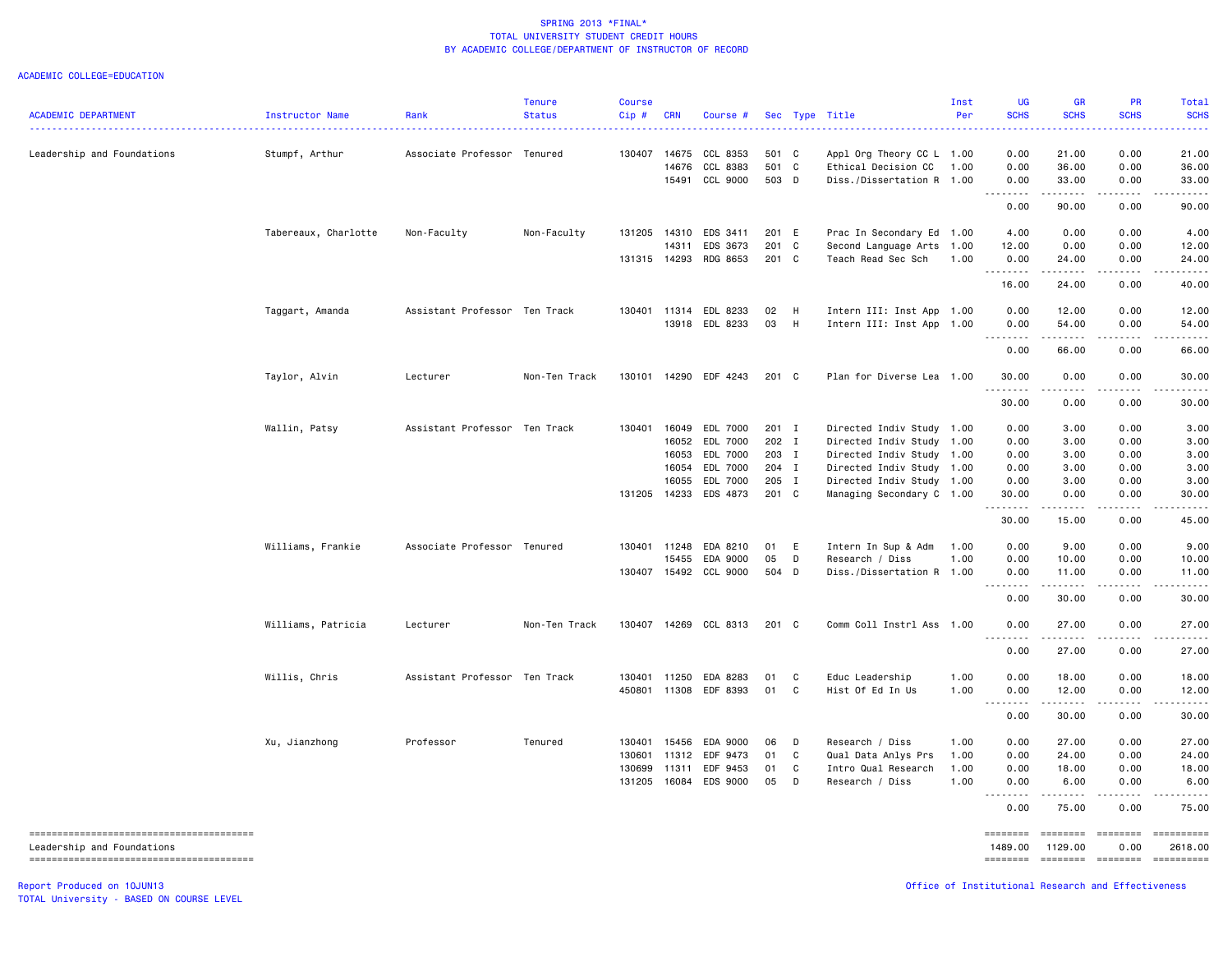| <b>ACADEMIC DEPARTMENT</b> | Instructor Name                   | Rank                          | <b>Tenure</b><br><b>Status</b> | <b>Course</b><br>Cip# | <b>CRN</b> | Course #             |       |              |                           | Inst<br>Per | <b>UG</b><br><b>SCHS</b>     | <b>GR</b><br><b>SCHS</b>        | <b>PR</b><br><b>SCHS</b>                                                                                                | Total<br><b>SCHS</b>                                                                                                              |
|----------------------------|-----------------------------------|-------------------------------|--------------------------------|-----------------------|------------|----------------------|-------|--------------|---------------------------|-------------|------------------------------|---------------------------------|-------------------------------------------------------------------------------------------------------------------------|-----------------------------------------------------------------------------------------------------------------------------------|
|                            |                                   |                               |                                |                       |            |                      |       |              | Sec Type Title<br>.       |             |                              |                                 |                                                                                                                         | $\frac{1}{2} \left( \frac{1}{2} \right) \left( \frac{1}{2} \right) \left( \frac{1}{2} \right) \left( \frac{1}{2} \right)$         |
| Music                      | Aarhus, Craig                     | Assistant Professor Ten Track |                                | 131312 12725          |            | MUE 3212             | 01    | - L          | Brass Techniques          | 1.00        | 16.00                        | 0.00                            | 0.00                                                                                                                    | 16.00                                                                                                                             |
|                            |                                   |                               |                                | 500903                | 12618      | MU 2531              | 01    | E            | Concert Band              | 1.00        | 59.00                        | 0.00                            | 0.00                                                                                                                    | 59.00                                                                                                                             |
|                            |                                   |                               |                                |                       | 12619      | MU 2531              | 02    | E            | Concert Band              | 1.00        | 47.00                        | 0.00                            | 0.00                                                                                                                    | 47.00                                                                                                                             |
|                            |                                   |                               |                                |                       |            |                      |       |              |                           |             | .<br>122.00                  | .<br>0.00                       | .<br>0.00                                                                                                               | .<br>122.00                                                                                                                       |
|                            | Baker, Jason                      | Assistant Professor Ten Track |                                | 131312 12620          |            | MU 2551              | 01    | E            | Percussion Ensemble       | 1.00        | 16.00                        | 0.00                            | 0.00                                                                                                                    | 16.00                                                                                                                             |
|                            |                                   |                               |                                |                       | 12726      | MUE 3242             | 01    | C            | Percussion Class          | 1.00        | 26.00                        | 0.00                            | 0.00                                                                                                                    | 26.00                                                                                                                             |
|                            |                                   |                               |                                | 500901                | 15556      | MU 2990              | 01    | $\mathsf{L}$ | Special Topic In MU       | 1.00        | 10.00                        | 0.00                            | 0.00                                                                                                                    | 10.00                                                                                                                             |
|                            |                                   |                               |                                | 500903                | 12670      | MUA 1610             | 01    | E            | Percussion - Non Maj      | 1.00        | 2.00                         | 0.00                            | 0.00                                                                                                                    | 2.00                                                                                                                              |
|                            |                                   |                               |                                |                       | 12671      | MUA 1610             | 02    | E            | Percussion -Majors        | 1.00        | 5.00                         | 0.00                            | 0.00                                                                                                                    | 5.00                                                                                                                              |
|                            |                                   |                               |                                |                       | 12704      | MUA 2610             | 01    | E            | Percussion - Non Maj      | 1.00        | 1.00                         | 0.00                            | 0.00                                                                                                                    | 1.00                                                                                                                              |
|                            |                                   |                               |                                |                       | 12705      | MUA 2610             | 02    | E            | Percussion - Majors       | 1.00        | 14.00                        | 0.00                            | 0.00                                                                                                                    | 14.00                                                                                                                             |
|                            |                                   |                               |                                |                       | 12723      | MUA 3610             | 02    | E            | Percussion - Majors       | 1.00        | 6.00<br>.                    | 0.00<br>.                       | 0.00<br>.                                                                                                               | 6.00<br>.                                                                                                                         |
|                            |                                   |                               |                                |                       |            |                      |       |              |                           |             | 80.00                        | 0.00                            | 0.00                                                                                                                    | 80.00                                                                                                                             |
|                            | Brown, Michael                    | Professor                     | Tenured                        | 131312 15648          |            | <b>MUE 4886</b>      | 501 F |              | Stu Teach Music Ed        | 1.00        | 30.00                        | 0.00                            | 0.00                                                                                                                    | 30.00                                                                                                                             |
|                            |                                   |                               |                                |                       | 15649      | <b>MUE 4896</b>      | 501 F |              | Stu Teach Music Ed        | 1.00        | 30.00                        | 0.00                            | 0.00                                                                                                                    | 30.00                                                                                                                             |
|                            |                                   |                               |                                |                       |            | 500901 12601 MU 1113 | 06    | $\mathbf{C}$ | His & Apprec Of Musi 1.00 |             | 987.00                       | 0.00                            | 0.00                                                                                                                    | 987.00                                                                                                                            |
|                            |                                   |                               |                                |                       |            |                      |       |              |                           |             | .<br>1047.00                 | -----<br>0.00                   | $\begin{array}{cccccccccccccc} \bullet & \bullet & \bullet & \bullet & \bullet & \bullet & \bullet \end{array}$<br>0.00 | .<br>1047.00                                                                                                                      |
|                            | Bryant, Jennifer                  | Non-Faculty                   | Non-Faculty                    | 500903                | 12645      | MUA 1050             | 01    | E            | Voice - Non-majors        | 1.00        | 8.00                         | 0.00                            | 0.00                                                                                                                    | 8.00                                                                                                                              |
|                            |                                   |                               |                                |                       |            | 12680 MUA 2050       | 01    | E            | Voice - Non-majors        | 1.00        | 2.00                         | 0.00                            | 0.00                                                                                                                    | 2.00                                                                                                                              |
|                            |                                   |                               |                                |                       |            |                      |       |              |                           |             | .                            | المتمام المنا                   | .                                                                                                                       | .                                                                                                                                 |
|                            |                                   |                               |                                |                       |            |                      |       |              |                           |             | 10.00                        | 0.00                            | 0.00                                                                                                                    | 10.00                                                                                                                             |
|                            | Damm, Robert                      | Professor                     | Tenured                        | 050201                | 10004      | AAS 1103             | 01    | C            | African American Mus      | 1.00        | 48.00                        | 0.00                            | 0.00                                                                                                                    | 48.00                                                                                                                             |
|                            |                                   |                               |                                | 131312 12728          |            | MUE 4873             | 01    | <b>S</b>     | Prof Sem Mus Ed           | 1.00        | 24.00                        | 0.00                            | 0.00                                                                                                                    | 24.00                                                                                                                             |
|                            |                                   |                               |                                |                       | 12729      | <b>MUE 4886</b>      | 01    | F            | Stu Teach Music Ed        | 1.00        | 24.00                        | 0.00                            | 0.00                                                                                                                    | 24.00                                                                                                                             |
|                            |                                   |                               |                                |                       | 12730      | MUE 4896             | 01    | $\mathsf F$  | Stu Teach Music Ed        | 1.00        | 24.00                        | 0.00                            | 0.00                                                                                                                    | 24.00                                                                                                                             |
|                            |                                   |                               |                                | 500901                | 12599      | MU 1103              | 01    | C            | African-Amer Music        | 1.00        | 36.00<br>.                   | 0.00                            | 0.00                                                                                                                    | 36.00                                                                                                                             |
|                            |                                   |                               |                                |                       |            |                      |       |              |                           |             | 156.00                       | 0.00                            | 0.00                                                                                                                    | 156.00                                                                                                                            |
|                            | Edwards-Henry, Jacqueli Professor |                               | Tenured                        | 500901                | 12636      | MU 3122              | 01    | - L          | Funct Skills Piano I 1.00 |             | 22.00                        | 0.00                            | 0.00                                                                                                                    | 22.00                                                                                                                             |
|                            |                                   |                               |                                | 500903                | 12643      | MUA 1010             | 04    | E            | Piano - Majors            | 1.00        | 4.00                         | 0.00                            | 0.00                                                                                                                    | 4.00                                                                                                                              |
|                            |                                   |                               |                                |                       | 12678      | MUA 2010             | 04    | E            | Piano - Majors            | 1.00        | 5.00                         | 0.00                            | 0.00                                                                                                                    | 5.00                                                                                                                              |
|                            |                                   |                               |                                |                       | 12709      | MUA 3010             | 04    | E            | Piano - Majors            | 1.00        | 4.00                         | 0.00                            | 0.00                                                                                                                    | 4.00                                                                                                                              |
|                            |                                   |                               |                                | 500907                | 12635      | MU 3121              | 02    | $\mathsf{L}$ | Piano Class               | 1.00        | 4.00                         | 0.00                            | 0.00                                                                                                                    | 4.00                                                                                                                              |
|                            |                                   |                               |                                |                       |            |                      |       |              |                           |             | $- - - - - - - - -$<br>39.00 | $\omega$ is $\omega$ in<br>0.00 | .<br>0.00                                                                                                               | $\frac{1}{2}$<br>39.00                                                                                                            |
|                            | Elliott, Linda                    | Non-Faculty                   | Non-Faculty                    | 131312 12630          |            | MU 2851              | 05    | E            | Brass Ensemble            | 1.00        | 2.00                         | 0.00                            | 0.00                                                                                                                    | 2.00                                                                                                                              |
|                            |                                   |                               |                                | 500903                | 12663      | MUA 1410             | 02    | E            | Horn - Majors             | 1.00        | 2.00                         | 0.00                            | 0.00                                                                                                                    | 2.00                                                                                                                              |
|                            |                                   |                               |                                |                       | 12719      | MUA 3410             | 02    | E            | Horn - Majors             | 1.00        | 2.00                         | 0.00                            | 0.00                                                                                                                    | 2.00                                                                                                                              |
|                            |                                   |                               |                                |                       |            | 15755 MUA 1410       | 01    | E            | Horn-Non Majors           | 1.00        | 2.00                         | 0.00                            | 0.00                                                                                                                    | 2.00                                                                                                                              |
|                            |                                   |                               |                                |                       |            |                      |       |              |                           |             | .<br>8.00                    | المتمام المنا<br>0.00           | .<br>0.00                                                                                                               | $\frac{1}{2} \left( \frac{1}{2} \right) \left( \frac{1}{2} \right) \left( \frac{1}{2} \right) \left( \frac{1}{2} \right)$<br>8.00 |
|                            | Ensor, Carol                      | Lecturer                      | Non-Ten Track                  | 500901                | 13683      | MU 1113              | 501 C |              | His & Apprec Of Musi 1.00 |             | 66.00                        | 0.00                            | 0.00                                                                                                                    | 66.00                                                                                                                             |
|                            |                                   |                               |                                | 500903                | 12640      | MUA 1010             | 01    | E            | Piano-Non Majors          | 1.00        | 21.00                        | 0.00                            | 0.00                                                                                                                    | 21.00                                                                                                                             |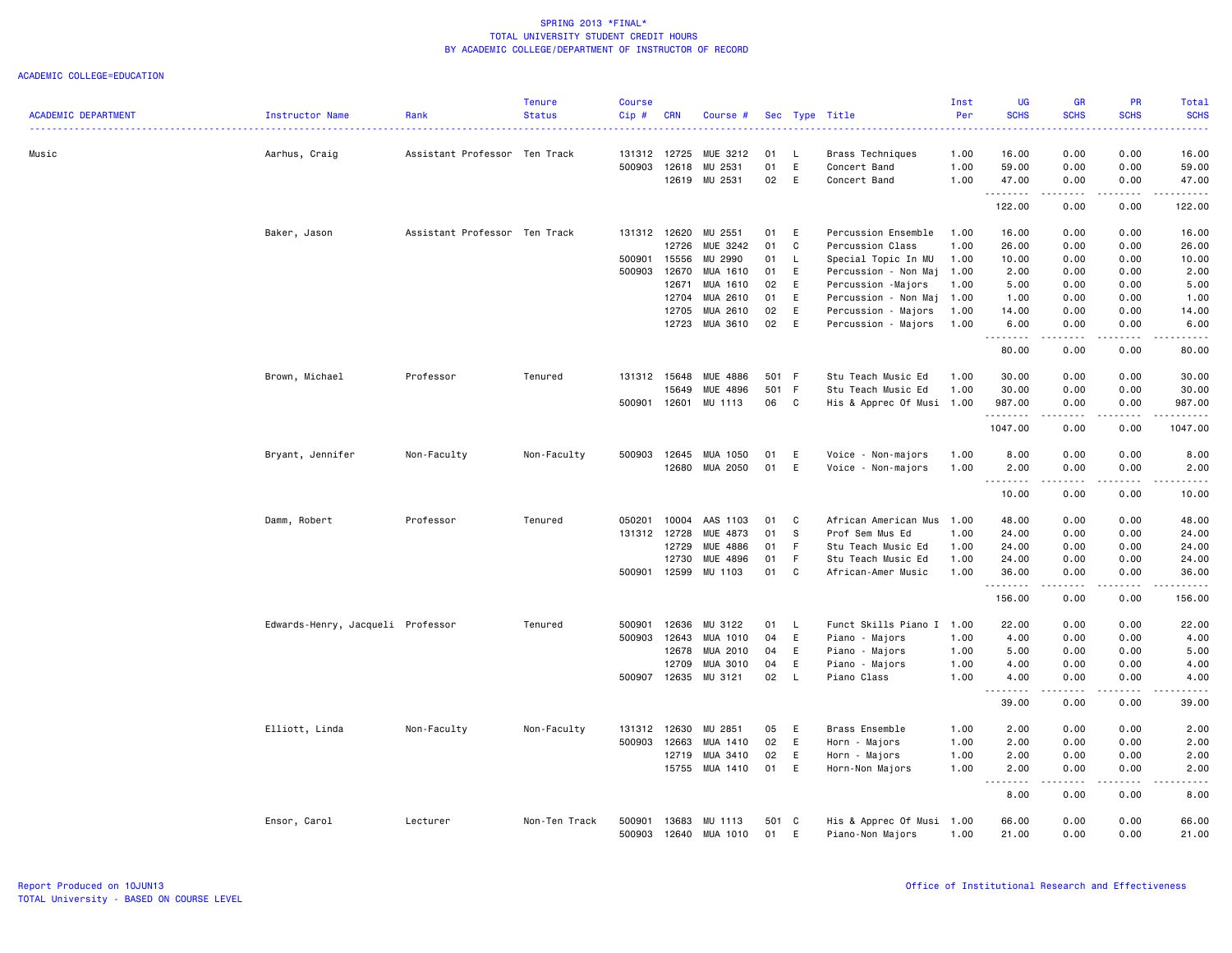|                            |                    |                               | <b>Tenure</b> | <b>Course</b> |            |                |       |     |                           | Inst | <b>UG</b>            | <b>GR</b>         | <b>PR</b>        | Total                 |
|----------------------------|--------------------|-------------------------------|---------------|---------------|------------|----------------|-------|-----|---------------------------|------|----------------------|-------------------|------------------|-----------------------|
| <b>ACADEMIC DEPARTMENT</b> | Instructor Name    | Rank                          | <b>Status</b> | Cip#          | <b>CRN</b> | Course #       |       |     | Sec Type Title            | Per  | <b>SCHS</b>          | <b>SCHS</b>       | <b>SCHS</b>      | <b>SCHS</b><br>.      |
|                            |                    |                               |               |               |            |                |       |     |                           |      |                      |                   |                  |                       |
|                            |                    |                               |               |               |            |                |       |     |                           |      | . <b>.</b><br>87.00  | <b></b><br>0.00   | .<br>0.00        | .<br>87.00            |
|                            |                    |                               |               |               |            |                |       |     |                           |      |                      |                   |                  |                       |
| Music                      | Falcone, Sheri     | Instructor                    | Non-Ten Track | 131312        | 12727      | MUE 3262       | 01    | B   | Instrumental Class        | 1.00 | 10.00                | 0.00              | 0.00             | 10.00                 |
|                            |                    |                               |               | 500903        | 12611      | MU 2011        | 02    | E   | Woodwind Ensembles        | 1.00 | 6.00                 | 0.00              | 0.00             | 6.00                  |
|                            |                    |                               |               |               | 12613      | MU 2011        | 04    | E   | Woodwind Ensembles        | 1.00 | 8.00                 | 0.00              | 0.00             | 8.00                  |
|                            |                    |                               |               |               | 12654      | MUA 1150       | 02    | E   | Clarinet-Majors           | 1.00 | 2.00                 | 0.00              | 0.00             | 2.00                  |
|                            |                    |                               |               |               | 12656      | MUA 1210       | 02    | E   | Saxophone-Majors          | 1.00 | 2.00                 | 0.00              | 0.00             | 2.00                  |
|                            |                    |                               |               |               | 12658      | MUA 1250       | 02    | E   | Oboe - Majors             | 1.00 | 2.00                 | 0.00              | 0.00             | 2.00                  |
|                            |                    |                               |               |               | 12688      | MUA 2150       | 02    | E   | Clarinet - Majors         | 1.00 | 4.00                 | 0.00              | 0.00             | 4.00                  |
|                            |                    |                               |               |               | 12690      | MUA 2210       | 02    | E   | Saxophone - Majors        | 1.00 | 2.00                 | 0.00              | 0.00             | 2.00                  |
|                            |                    |                               |               |               | 12714      | MUA 3150       | 02    | E   | Clarinet -Majors          | 1.00 | 4.00                 | 0.00              | 0.00             | 4.00                  |
|                            |                    |                               |               |               | 12715      | MUA 3210       | 02    | E   | Saxophone - Majors        | 1.00 | 4.00                 | 0.00              | 0.00             | 4.00                  |
|                            |                    |                               |               |               | 12717      | MUA 3310       | 02    | E   | Bassoon - Majors          | 1.00 | 2.00<br>.            | 0.00<br>.         | 0.00<br>.        | 2.00<br>$\frac{1}{2}$ |
|                            |                    |                               |               |               |            |                |       |     |                           |      | 46.00                | 0.00              | 0.00             | 46.00                 |
|                            | Fontaine, Jeanette | Non-Faculty                   | Non-Faculty   | 500903        |            | 12646 MUA 1050 | 02    | E   | Voice - Non-majors        | 1.00 | 5.00                 | 0.00              | 0.00             | 5.00                  |
|                            |                    |                               |               |               |            |                |       |     |                           |      | 5.00                 | 0.00              | 0.00             | 5.00                  |
|                            | Human, Richard     | Associate Professor Tenured   |               | 131312        | 12629      | MU 2851        | 04    | E   | Brass Ensemble            | 1.00 | 7.00                 | 0.00              | 0.00             | 7.00                  |
|                            |                    |                               |               | 500901        | 15732      | MU 2990        | 02    | C   | Special Topic In MU       | 1.00 | 14.00                | 0.00              | 0.00             | 14.00                 |
|                            |                    |                               |               | 500903        | 12598      | MU 1010        | 01    | E   | Recital Hour              | 1.00 | 0.00                 | 0.00              | 0.00             | 0.00                  |
|                            |                    |                               |               |               | 12665      | MUA 1450       | 02    | E   | Trombone - Majors         | 1.00 | 2.00                 | 0.00              | 0.00             | 2.00                  |
|                            |                    |                               |               |               | 12703      | MUA 2550       | 02    | E   | Tuba - Majors             | 1.00 | 4.00                 | 0.00              | 0.00             | 4.00                  |
|                            |                    |                               |               |               |            | 12722 MUA 3550 | 02    | E   | Tuba - Majors             | 1.00 | 2.00                 | 0.00              | 0.00             | 2.00                  |
|                            |                    |                               |               |               |            |                |       |     |                           |      | د د د د<br>29.00     | المتمالين<br>0.00 | .<br>0.00        | .<br>29.00            |
|                            | Jackson, Terrell   | Non-Faculty                   | Non-Faculty   | 500903        |            | 12642 MUA 1010 | 03    | - E | Piano-Non Majors          | 1.00 | 9.00                 | 0.00              | 0.00             | 9.00                  |
|                            |                    |                               |               |               |            |                |       |     |                           |      | $- - -$<br>.<br>9.00 | .<br>0.00         | .<br>0.00        | $- - - - -$<br>9.00   |
|                            | Jenkins, Thomas    | Non-Faculty                   | Non-Faculty   | 500903        |            | 12641 MUA 1010 | 02    | - E | Piano-Non- Majors         | 1.00 | 11.00<br><u>.</u>    | 0.00              | 0.00             | 11.00                 |
|                            |                    |                               |               |               |            |                |       |     |                           |      | 11.00                | 0.00              | 0.00             | 11.00                 |
|                            | Johns, Lana        | Professor                     | Tenured       | 500901        | 12600      | MU 1113        | 04    | C   | His & Apprec Of Musi 1.00 |      | 195.00               | 0.00              | 0.00             | 195.00                |
|                            |                    |                               |               |               | 12604      | MU 1113        | H01 C |     | Honors His & Apprec       | 1.00 | 90.00                | 0.00              | 0.00             | 90.00                 |
|                            |                    |                               |               | 500903        | 12652      | MUA 1110       | 02    | E   | Flute-Majors              | 1.00 | 2.00                 | 0.00              | 0.00             | 2.00                  |
|                            |                    |                               |               |               | 12685      | MUA 2110       | 01    | E   | Flute-Majors              | 1.00 | 1.00                 | 0.00              | 0.00             | 1.00                  |
|                            |                    |                               |               |               |            | 12686 MUA 2110 | 02    | E   | Flute - Non Majors        | 1.00 | 2.00                 | 0.00              | 0.00             | 2.00                  |
|                            |                    |                               |               |               |            |                |       |     |                           |      | .<br>290.00          | د د د د<br>0.00   | المتماما<br>0.00 | .<br>290.00           |
|                            | Kirkland, Anthony  | Assistant Professor Ten Track |               | 131312 12626  |            | MU 2851        | 01 E  |     | Brass Ensemble            | 1.00 | 6.00                 | 0.00              | 0.00             | 6.00                  |
|                            |                    |                               |               |               | 12628      | MU 2851        | 03    | E   | Brass Ensemble            | 1.00 | 3.00                 | 0.00              | 0.00             | 3.00                  |
|                            |                    |                               |               | 500903        | 12662      | MUA 1350       | 02    | E   | Trumpet - Majors          | 1.00 | 10.00                | 0.00              | 0.00             | 10.00                 |
|                            |                    |                               |               |               | 12695      | MUA 2350       | 01    | E   | Trumpet - Non Majors      | 1.00 | 1.00                 | 0.00              | 0.00             | 1.00                  |
|                            |                    |                               |               |               | 12696      | MUA 2350       | 02    | E   | Trumpet - Majors          | 1.00 | 5.00                 | 0.00              | 0.00             | 5.00                  |
|                            |                    |                               |               |               | 12718      | MUA 3350       | 02    | E   | Trumpet - Majors          | 1.00 | 4.00                 | 0.00              | 0.00             | 4.00                  |
|                            |                    |                               |               |               |            |                |       |     |                           |      | 29.00                | .<br>0.00         | .<br>0.00        | .<br>29.00            |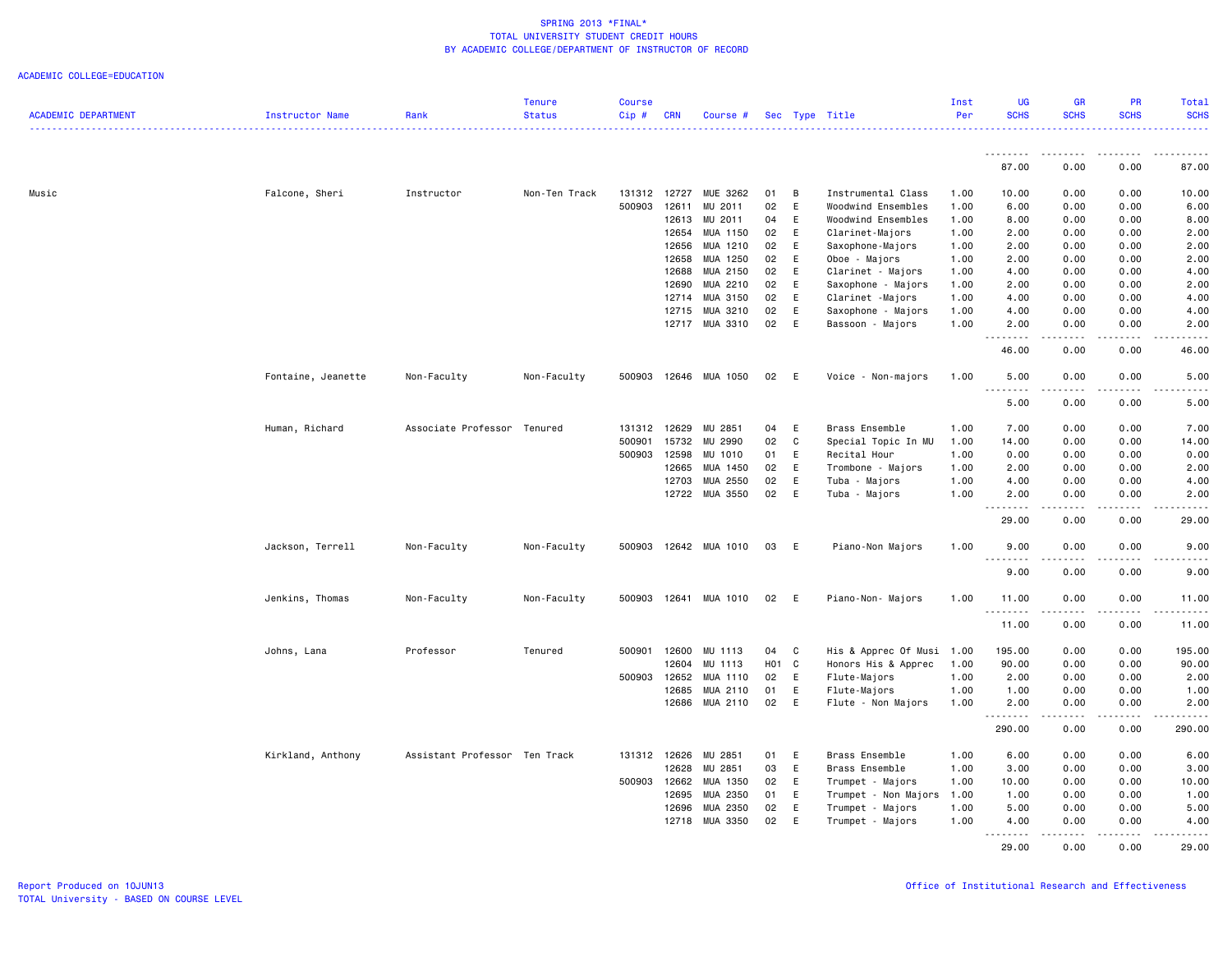| <b>ACADEMIC DEPARTMENT</b> | Instructor Name  | Rank<br><u>.</u>              | <b>Tenure</b><br><b>Status</b> | <b>Course</b><br>Cip# | <b>CRN</b>     | Course #             |          |                         | Sec Type Title<br>.                      | Inst<br>Per | <b>UG</b><br><b>SCHS</b> | <b>GR</b><br><b>SCHS</b>                                                                                                                                     | <b>PR</b><br><b>SCHS</b> | Total<br><b>SCHS</b><br>. |
|----------------------------|------------------|-------------------------------|--------------------------------|-----------------------|----------------|----------------------|----------|-------------------------|------------------------------------------|-------------|--------------------------|--------------------------------------------------------------------------------------------------------------------------------------------------------------|--------------------------|---------------------------|
| Music                      | Lance, Elva      | Instructor                    | Non-Ten Track                  |                       |                | 131312 12622 MU 2571 | 01       | E                       | Wind Ensemble                            | 1.00        | 69.00                    | 0.00                                                                                                                                                         | 0.00                     | 69.00                     |
|                            |                  |                               |                                |                       |                |                      |          |                         |                                          |             | .<br>69.00               | $\frac{1}{2} \left( \frac{1}{2} \right) \left( \frac{1}{2} \right) \left( \frac{1}{2} \right) \left( \frac{1}{2} \right) \left( \frac{1}{2} \right)$<br>0.00 | 0.00                     | 69.00                     |
|                            | Melby, Cynthia   | Lecturer                      | Non-Ten Track                  | 500901                |                | 12614 MU 2121        | 01       | L                       | Music Majors Piano I 1.00                |             | 10.00                    | 0.00                                                                                                                                                         | 0.00                     | 10.00                     |
|                            |                  |                               |                                |                       |                | 12615 MU 2121        | 02       | $\mathsf{L}$            | Music Majors Piano I 1.00                |             | 11.00<br>.               | 0.00<br>.                                                                                                                                                    | 0.00<br>-----            | 11.00<br>.                |
|                            |                  |                               |                                |                       |                |                      |          |                         |                                          |             | 21.00                    | 0.00                                                                                                                                                         | 0.00                     | 21.00                     |
|                            | Murphy, Karen    | Instructor                    | Non-Ten Track                  | 500907                | 12634<br>12637 | MU 3121<br>MU 3201   | 01<br>01 | <b>L</b><br>$\mathbf C$ | Piano Class<br>Collabor Piano Ensem 1.00 | 1.00        | 7.00<br>6.00             | 0.00<br>0.00                                                                                                                                                 | 0.00<br>0.00             | 7.00<br>6.00              |
|                            |                  |                               |                                |                       |                |                      |          |                         |                                          |             | .<br>13.00               | $\frac{1}{2}$<br>0.00                                                                                                                                        | $\frac{1}{2}$<br>0.00    | 13.00                     |
|                            | Packwood, Gary   | Assistant Professor Ten Track |                                | 131312 12623          |                | MU 2611              | 01       | E                       | Concert Choir                            | 1.00        | 99.00                    | 0.00                                                                                                                                                         | 0.00                     | 99.00                     |
|                            |                  |                               |                                | 240101                | 16407          | HON 4000             | 07       | $\mathbf{I}$            | Directed Individual                      | 1.00        | 3.00                     | 0.00                                                                                                                                                         | 0.00                     | 3.00                      |
|                            |                  |                               |                                | 500903                | 12624          | MU 2731              | 01       | E                       | Chamber Singers                          | 1.00        | 63.00                    | 0.00                                                                                                                                                         | 0.00                     | 63.00                     |
|                            |                  |                               |                                | 500906                | 12638          | MU 3442              | 01       | C                       | Advanced Conducting                      | 0.50        | 16.00<br>.               | 0.00<br>.                                                                                                                                                    | 0.00<br>.                | 16.00<br>.                |
|                            |                  |                               |                                |                       |                |                      |          |                         |                                          |             | 181.00                   | 0.00                                                                                                                                                         | 0.00                     | 181.00                    |
|                            | Patilla, Michael | Associate Professor Tenured   |                                | 500903                | 12617          | MU 2411              | 01       | Q                       | Guitar Ensemble                          | 1.00        | 6.00                     | 0.00                                                                                                                                                         | 0.00                     | 6.00                      |
|                            |                  |                               |                                |                       | 12675          | MUA 1710             | 02       | Q                       | Guitar- Majors                           | 1.00        | 11.00                    | 0.00                                                                                                                                                         | 0.00                     | 11.00                     |
|                            |                  |                               |                                |                       | 12707          | MUA 2710             | 01       | Q                       | Guitar - Major                           | 1.00        | 3.00                     | 0.00                                                                                                                                                         | 0.00                     | 3.00                      |
|                            |                  |                               |                                |                       | 12724          | MUA 3710             | 02       | Q                       | Guitar- Majors                           | 1.00        | 4.00<br>.                | 0.00<br><b><i><u>.</u></i></b>                                                                                                                               | 0.00<br>.                | 4.00<br>.                 |
|                            |                  |                               |                                |                       |                |                      |          |                         |                                          |             | 24.00                    | 0.00                                                                                                                                                         | 0.00                     | 24.00                     |
|                            | Phillips, Shandy | Lecturer                      | Non-Ten Track                  | 500901                | 16219          | MU 2990              | 03       | <b>L</b>                | Special Topic In MU                      | 1.00        | 5.00                     | 0.00                                                                                                                                                         | 0.00                     | 5.00                      |
|                            |                  |                               |                                | 500903                | 12672          | MUA 1650             | 01       | E                       | Strings Majors                           | 1.00        | 2.00                     | 0.00                                                                                                                                                         | 0.00                     | 2.00                      |
|                            |                  |                               |                                |                       |                | 12673 MUA 1650       | 02       | E                       | Strings Non Majors                       | 1.00        | 5.00<br>.                | 0.00<br>$\sim$ $\sim$ $\sim$ $\sim$                                                                                                                          | 0.00                     | 5.00                      |
|                            |                  |                               |                                |                       |                |                      |          |                         |                                          |             | 12.00                    | 0.00                                                                                                                                                         | 0.00                     | 12.00                     |
|                            | Ross, Ryan       | Assistant Professor Ten Track |                                | 500901                | 12606          | MU 1162              | 01       | C                       | Music History I                          | 1.00        | 70.00                    | 0.00                                                                                                                                                         | 0.00                     | 70.00                     |
|                            |                  |                               |                                | 500902                |                | 12616 MU 2323        | 01       | C                       | Music History III                        | 1.00        | 69.00<br>.               | 0.00<br>$\frac{1}{2} \left( \frac{1}{2} \right) \left( \frac{1}{2} \right) \left( \frac{1}{2} \right) \left( \frac{1}{2} \right) \left( \frac{1}{2} \right)$ | 0.00<br>. <b>.</b>       | 69.00<br>.                |
|                            |                  |                               |                                |                       |                |                      |          |                         |                                          |             | 139.00                   | 0.00                                                                                                                                                         | 0.00                     | 139.00                    |
|                            | Sebba, Rosangela | Associate Professor Tenured   |                                | 500901                | 12608          | MU 1413              | 01       | C                       | Music Theory II                          | 1.00        | 78.00                    | 0.00                                                                                                                                                         | 0.00                     | 78.00                     |
|                            |                  |                               |                                |                       | 12609          | MU 1521              | 01       | L                       | Ear Training II                          | 1.00        | 28.00                    | 0.00                                                                                                                                                         | 0.00                     | 28.00                     |
|                            |                  |                               |                                | 500903 12644          |                | MUA 1010             | 05       | E                       | Piano - Majors                           | 1.00        | 5.00                     | 0.00                                                                                                                                                         | 0.00                     | 5.00                      |
|                            |                  |                               |                                |                       | 12679          | MUA 2010             | 05       | E                       | Piano - Majors                           | 1.00        | 2.00<br>.                | 0.00<br>.                                                                                                                                                    | 0.00<br>.                | 2.00<br>.                 |
|                            |                  |                               |                                |                       |                |                      |          |                         |                                          |             | 113.00                   | 0.00                                                                                                                                                         | 0.00                     | 113.00                    |
|                            | Sobaskie, James  | Assistant Professor Ten Track |                                | 500901                | 12625          | MU 2813              | 01       | C                       | Music Theory IV                          | 1.00        | 33.00                    | 0.00                                                                                                                                                         | 0.00                     | 33.00                     |
|                            |                  |                               |                                |                       | 12633          | MU 2921              | 01       | L                       | Ear Training IV                          | 1.00        | 11.00                    | 0.00                                                                                                                                                         | 0.00                     | 11.00                     |
|                            |                  |                               |                                |                       | 15479          | MU 4000              | 01       | I                       | Directed Indiv Study 1.00                |             | 1.00                     | 0.00                                                                                                                                                         | 0.00                     | 1.00                      |
|                            |                  |                               |                                | 500904 12639          |                | MU 4313              | 01       | C                       | Form And Analysis                        | 1.00        | 48.00<br>.               | 0.00<br>.                                                                                                                                                    | 0.00<br>.                | 48.00<br>.                |
|                            |                  |                               |                                |                       |                |                      |          |                         |                                          |             | 93.00                    | 0.00                                                                                                                                                         | 0.00                     | 93.00                     |
|                            | Stevens, Justin  | Lecturer                      | Non-Ten Track                  | 500903                |                | 12674 MUA 1710       | 01       | Q                       | Guitar - Non Majors 1.00                 |             | 25.00                    | 0.00                                                                                                                                                         | 0.00                     | 25.00                     |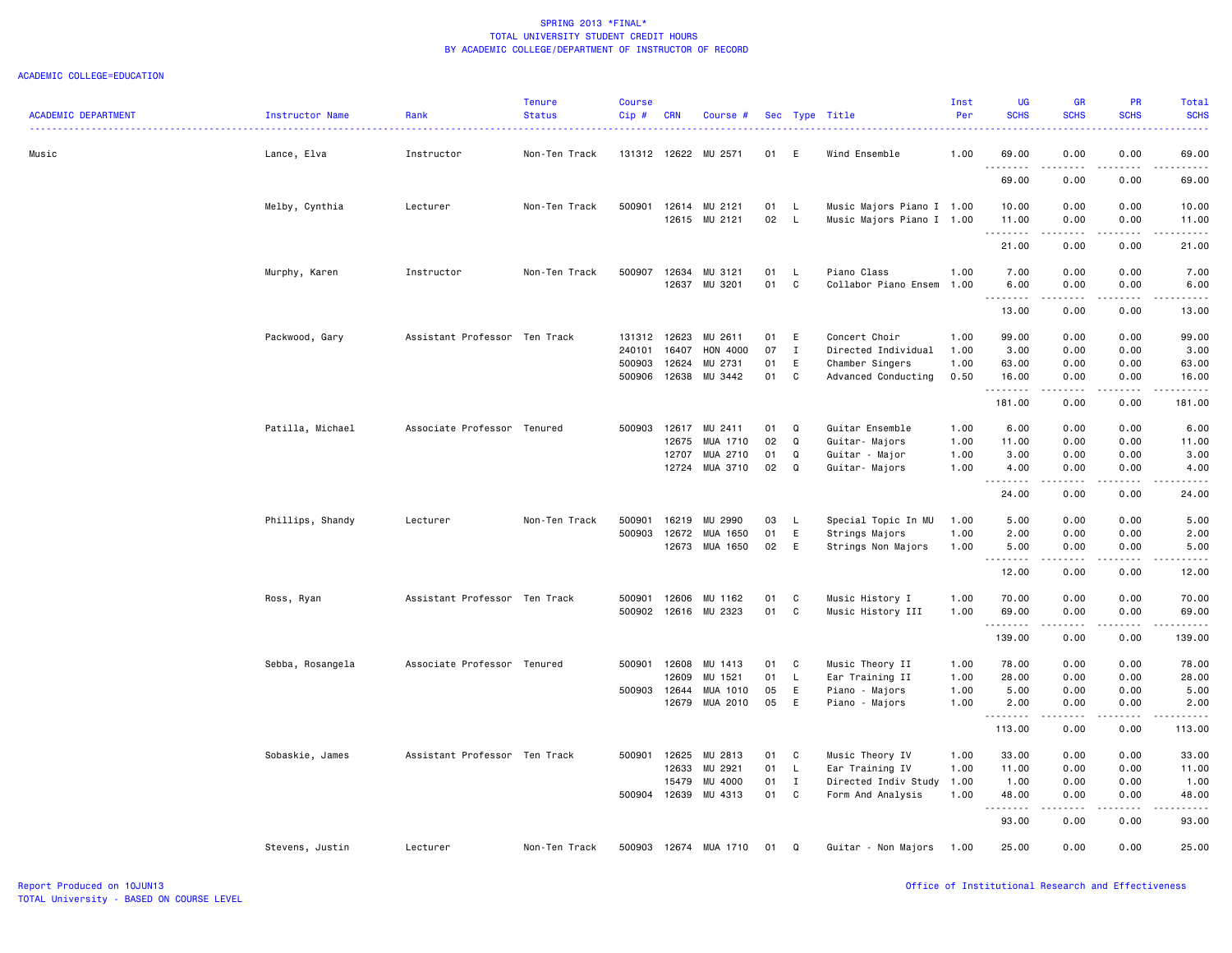| <b>ACADEMIC DEPARTMENT</b> | Instructor Name    | Rank                          | <b>Tenure</b><br><b>Status</b> | <b>Course</b><br>Cip# | <b>CRN</b> | Course #       |      |     | Sec Type Title            | Inst<br>Per | UG<br><b>SCHS</b>   | <b>GR</b><br><b>SCHS</b> | <b>PR</b><br><b>SCHS</b> | <b>Total</b><br><b>SCHS</b> |
|----------------------------|--------------------|-------------------------------|--------------------------------|-----------------------|------------|----------------|------|-----|---------------------------|-------------|---------------------|--------------------------|--------------------------|-----------------------------|
|                            |                    |                               |                                |                       |            |                |      |     |                           |             |                     |                          |                          |                             |
|                            |                    |                               |                                |                       |            |                |      |     |                           |             | --------<br>25.00   | .<br>0.00                | --------<br>0.00         | ----------<br>25.00         |
| Music                      | Taylor, Clifton    | Associate Professor Ten Track |                                | 131312 12621          |            | MU 2561        | 01 E |     | Symphonic Band            | 1.00        | 54.00               | 0.00                     | 0.00                     | 54.00                       |
|                            |                    |                               |                                |                       | 12631      | MU 2911        | 01   | E   | Jazz Ensemble             | 1.00        | 17.00               | 0.00                     | 0.00                     | 17.00                       |
|                            |                    |                               |                                | 500906                |            | 12638 MU 3442  | 01 C |     | Advanced Conducting       | 0.50        | 16.00               | 0.00                     | 0.00                     | 16.00                       |
|                            |                    |                               |                                |                       |            |                |      |     |                           |             | .<br>87.00          | $\cdots$<br>0.00         | 0.00                     | 87.00                       |
|                            | Wallace, Katherine | Non-Faculty                   | Non-Faculty                    | 500903                | 15734      | MUA 1010       | 07   | E   | Applied Piano-Non Ma 1.00 |             | 4.00                | 0.00                     | 0.00                     | 4.00                        |
|                            |                    |                               |                                | 500904                | 15731      | MU 1003        | 01   | C.  | Fund of Music Theory 1.00 |             | 60.00               | 0.00                     | 0.00                     | 60.00                       |
|                            |                    |                               |                                |                       |            |                |      |     |                           |             | --------<br>64.00   | .<br>0.00                | 0.00                     | 64.00                       |
|                            | Warfield, Tara     | Assistant Professor Ten Track |                                | 500903                | 12647      | MUA 1050       | 03 E |     | Voice - Non-majors        | 1.00        | 15.00               | 0.00                     | 0.00                     | 15.00                       |
|                            |                    |                               |                                |                       |            | 12648 MUA 1050 | 04 E |     | Voice - Majors            | 1.00        | 25.00               | 0.00                     | 0.00                     | 25.00                       |
|                            |                    |                               |                                |                       |            | 12682 MUA 2050 | 04 E |     | Voice - Majors            | 1.00        | 11.00               | 0.00                     | 0.00                     | 11.00                       |
|                            |                    |                               |                                |                       |            | 12710 MUA 3050 | 04 E |     | Voice - Majors            | 1.00        | 4.00                | 0.00                     | 0.00                     | 4.00                        |
|                            |                    |                               |                                | 500908                |            | 12605 MU 1141  | 01 S |     | Seminar for Voice Ma      | 1.00        | 21.00               | 0.00                     | 0.00                     | 21.00                       |
|                            |                    |                               |                                |                       |            |                |      |     |                           |             | --------<br>76.00   | 0.00                     | 0.00                     | 76.00                       |
|                            | Webb, Adam         | Lecturer                      | Non-Ten Track                  | 500903                |            | 12649 MUA 1050 | 05   | - E | Voice - Majors            | 1.00        | 10.00               | 0.00                     | 0.00                     | 10.00                       |
|                            |                    |                               |                                |                       |            | 12683 MUA 2050 | 05 E |     | Voice - Majors            | 1.00        | 2.00                | 0.00                     | 0.00                     | 2.00                        |
|                            |                    |                               |                                |                       |            | 12711 MUA 3050 | 05 E |     | Voice - Majors            | 1.00        | 2.00                | 0.00                     | 0.00                     | 2.00                        |
|                            |                    |                               |                                |                       |            |                |      |     |                           |             | <u>.</u><br>14.00   | $  -$<br>0.00            | 0.00                     | 14.00                       |
| Music                      |                    |                               |                                |                       |            |                |      |     |                           |             | ========<br>2899.00 | ========<br>0.00         | ========<br>0.00         | 2899.00                     |
|                            |                    |                               |                                |                       |            |                |      |     |                           |             | ========            | $=$ = = = = = = =        | eeeeeee                  | ==========                  |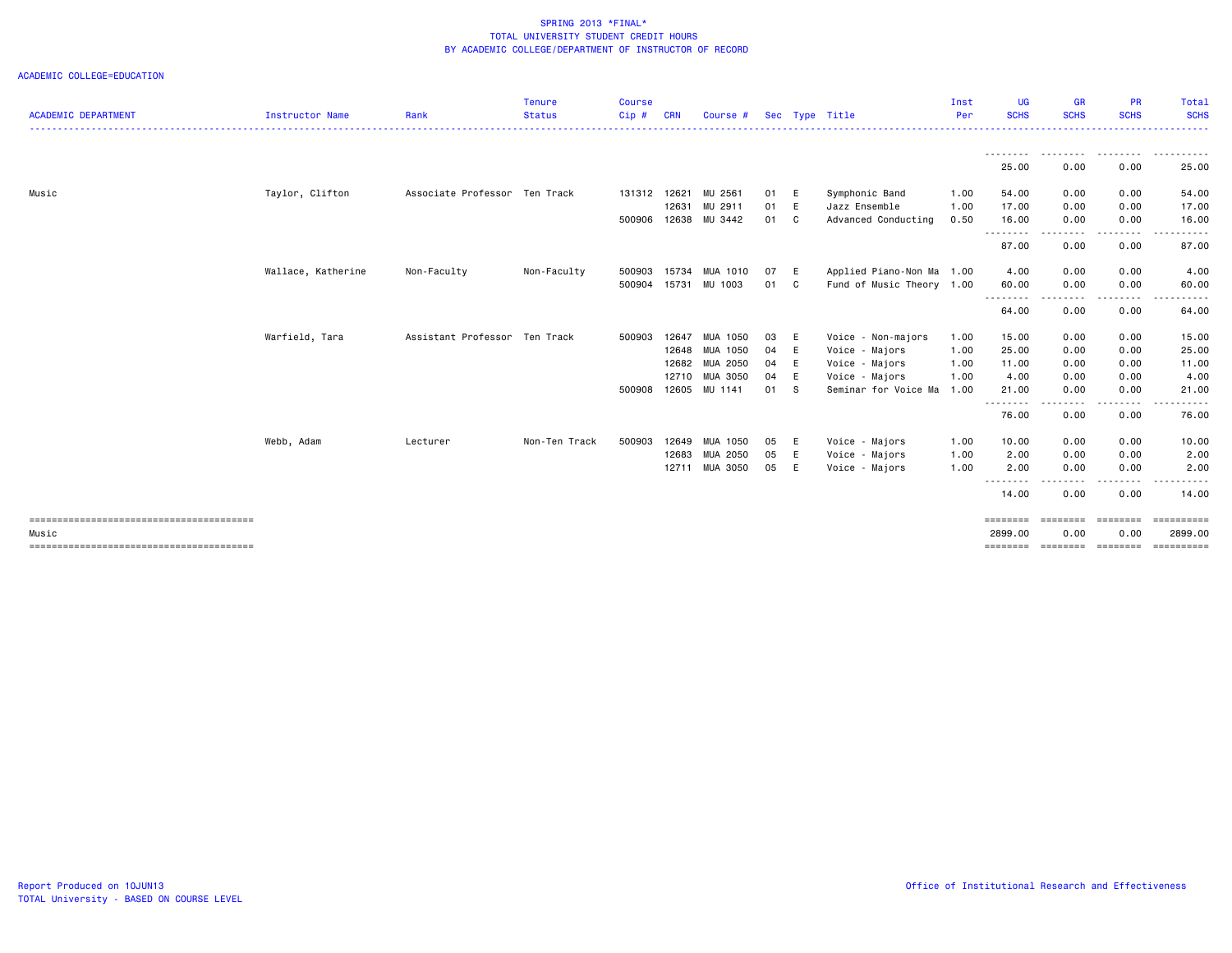|                            |                     |                                    | <b>Tenure</b> | <b>Course</b> |            |                 |       |              |                           | Inst | UG          | <b>GR</b>                                                                                                                                | PR          | Total              |
|----------------------------|---------------------|------------------------------------|---------------|---------------|------------|-----------------|-------|--------------|---------------------------|------|-------------|------------------------------------------------------------------------------------------------------------------------------------------|-------------|--------------------|
| <b>ACADEMIC DEPARTMENT</b> | Instructor Name     | Rank                               | <b>Status</b> | Cip#          | <b>CRN</b> | Course #        |       |              | Sec Type Title            | Per  | <b>SCHS</b> | <b>SCHS</b><br>$\frac{1}{2} \left( \frac{1}{2} \right) \left( \frac{1}{2} \right) \left( \frac{1}{2} \right) \left( \frac{1}{2} \right)$ | <b>SCHS</b> | <b>SCHS</b><br>.   |
| Aerospace Engineering      | Cheng, Yang         | Assistant Professor Ten Track      |               | 140201        | 10341      | ASE 4813        | 01    | C            | Adv Orbital Mechanic      | 1.00 | 18.00       | 0.00                                                                                                                                     | 0.00        | 18.00              |
|                            |                     |                                    |               |               | 10344      | ASE 6813        | 01    | C            | Adv Orbital Mechanic      | 1.00 | 0.00        | 3.00                                                                                                                                     | 0.00        | 3.00               |
|                            |                     |                                    |               |               | 14195      | ASE 6813        | 501 C |              | Adv Orbital Mechanic      | 1.00 | 0.00        | 6.00                                                                                                                                     | 0.00        | 6.00               |
|                            |                     |                                    |               |               | 15001      | ASE 9000        | 01    | D            | Research/Diss             | 1.00 | 0.00        | 13.00                                                                                                                                    | 0.00        | 13.00              |
|                            |                     |                                    |               |               |            |                 |       |              |                           |      | .<br>18.00  | $\begin{array}{cccccccccc} \bullet & \bullet & \bullet & \bullet & \bullet & \bullet & \bullet & \bullet \end{array}$<br>22.00           | .<br>0.00   | .<br>40.00         |
|                            | Coley, Lorenzo      | Instructor                         | Non-Ten Track | 140201        | 14189      | ASE 4721        | 01    | - L          | Aero Engr Lab II          | 1.00 | 9.00        | 0.00                                                                                                                                     | 0.00        | 9.00               |
|                            |                     |                                    |               |               | 14190      | ASE 4721        | 02    | L.           | Aero Engr Lab II          | 1.00 | 10.00       | 0.00                                                                                                                                     | 0.00        | 10.00              |
|                            |                     |                                    |               |               | 14191      | ASE 4721        | 03    | L            | Aero Engr Lab II          | 1.00 | 8.00        | 0.00                                                                                                                                     | 0.00        | 8.00               |
|                            |                     |                                    |               |               | 14192      | ASE 4721        | 04    | - L          | Aero Engr Lab II          | 1.00 | 8.00        | 0.00                                                                                                                                     | 0.00        | 8.00               |
|                            |                     |                                    |               |               |            |                 |       |              |                           |      | .<br>35.00  | المتماما<br>0.00                                                                                                                         | .<br>0.00   | .<br>35.00         |
|                            | Dormohammadi, Saber | Grad Research Assis Not Applicable |               | 141101        | 11353      | EM 2413         | 02    | $\mathbf{C}$ | Engineering Mech I        | 1.00 | 138.00      | 0.00                                                                                                                                     | 0.00        | 138.00             |
|                            |                     |                                    |               |               |            | 11354 EM 2413   | 03    | C            | Engineering Mech I        | 1.00 | 105.00<br>. | 0.00<br>.                                                                                                                                | 0.00<br>.   | 105.00<br>.        |
|                            |                     |                                    |               |               |            |                 |       |              |                           |      | 243.00      | 0.00                                                                                                                                     | 0.00        | 243.00             |
|                            | Hannigan, Thomas    | Instructor                         | Non-Ten Track | 140201        | 10330      | ASE 3123        | 01    | C            | Aircraft Attitude Dy      | 1.00 | 63.00       | 0.00                                                                                                                                     | 0.00        | 63.00              |
|                            |                     |                                    |               | 141101        | 11368      | EM 3313         | 03    | C            | Fluid Mechanics           | 1.00 | 138.00      | 0.00                                                                                                                                     | 0.00        | 138.00             |
|                            |                     |                                    |               |               |            | 11369 EM 3313   | 04 C  |              | Fluid Mechanics           | 1.00 | 141.00      | 0.00                                                                                                                                     | 0.00<br>.   | 141.00<br><u>.</u> |
|                            |                     |                                    |               |               |            |                 |       |              |                           |      | .<br>342.00 | .<br>0.00                                                                                                                                | 0.00        | 342.00             |
|                            | Janus, Jonathan     | Associate Professor                | Tenured       | 140201        | 10335      | ASE 4413        | 01    | C            | Aircraft Propulsion       | 1.00 | 66.00       | 0.00                                                                                                                                     | 0.00        | 66.00              |
|                            |                     |                                    |               |               |            | 10346 ASE 8423  | 01    | C            | Comput Fluid Dyn II       | 1.00 | 0.00        | 3.00                                                                                                                                     | 0.00        | 3.00               |
|                            |                     |                                    |               |               | 13410      | ASE 8423        | 501 C |              | Comput Fluid Dyn II       | 1.00 | 0.00        | 12.00                                                                                                                                    | 0.00        | 12.00              |
|                            |                     |                                    |               |               | 14824      | ASE 8000        | 501 D |              | Research / Thesis         | 1.00 | 0.00        | 3.00                                                                                                                                     | 0.00        | 3.00               |
|                            |                     |                                    |               |               | 15003      | ASE 9000        | 03    | D            | Research/Diss             | 1.00 | 0.00        | 7.00                                                                                                                                     | 0.00        | 7.00               |
|                            |                     |                                    |               |               | 15015      | ASE 8000        | 03    | D            | Research / Thesis         | 1.00 | 0.00        | 16.00                                                                                                                                    | 0.00        | 16.00              |
|                            |                     |                                    |               | 309999        | 14800      | <b>CME 9000</b> | 03    | D            | Research/Dis              | 1.00 | 0.00<br>.   | 6.00                                                                                                                                     | 0.00        | 6.00               |
|                            |                     |                                    |               |               |            |                 |       |              |                           |      | 66.00       | 47.00                                                                                                                                    | 0.00        | 113.00             |
|                            | Jha, Ratneshwar     | Associate Professor Tenured        |               | 140201        |            | 15004 ASE 9000  | 04    | D            | Research/Diss             | 1.00 | 0.00        | 7.00                                                                                                                                     | 0.00        | 7.00               |
|                            |                     |                                    |               |               |            |                 |       |              |                           |      | 0.00        | 7.00                                                                                                                                     | 0.00        | 7.00               |
|                            | Koenig, Keith       | Professor                          | Tenured       | 140201        | 10327      | ASE 1501        | 02    | E            | Design Competition        | 1.00 | 18.00       | 0.00                                                                                                                                     | 0.00        | 18.00              |
|                            |                     |                                    |               |               | 10329      | ASE 2013        | 01    | C            | Astro, Propul, Struc 0.80 |      | 105.60      | 0.00                                                                                                                                     | 0.00        | 105.60             |
|                            |                     |                                    |               |               | 10337      | ASE 4443        | 01    | C            | Spacecraft Propulsio      | 1.00 | 48.00       | 0.00                                                                                                                                     | 0.00        | 48.00              |
|                            |                     |                                    |               |               | 10339      | ASE 4543        | 01    | C            | Spacecraft Design II 1.00 |      | 27.00       | 0.00                                                                                                                                     | 0.00        | 27.00              |
|                            |                     |                                    |               |               | 15644      | ASE 8000        | 12    | D            | Research / Thesis         | 1.00 | 0.00        | 27.00                                                                                                                                    | 0.00        | 27.00              |
|                            |                     |                                    |               |               | 15697      | ASE 4000        | 01    | $\mathbf{I}$ | Directed Indiv Study 1.00 |      | 3.00        | 0.00                                                                                                                                     | 0.00        | 3.00               |
|                            |                     |                                    |               |               |            |                 |       |              |                           |      | .<br>201.60 | .<br>27.00                                                                                                                               | .<br>0.00   | .<br>228.60        |
|                            | Lacy, Thomas        | Professor                          | Tenured       | 140201        | 15006      | ASE 9000        | 06    | D            | Research/Diss             | 1.00 | 0.00        | 13.00                                                                                                                                    | 0.00        | 13.00              |
|                            |                     |                                    |               |               |            | 15017 ASE 8000  | 05    | D            | Research / Thesis         | 1.00 | 0.00        | 13.00                                                                                                                                    | 0.00        | 13.00              |
|                            |                     |                                    |               |               | 16371      | ASE 7000        | 501 I |              | Directed Indiv Study      | 1.00 | 0.00        | 3.00                                                                                                                                     | 0.00        | 3.00               |
|                            |                     |                                    |               | 141101 11371  |            | EM 4133         | 01    | $\mathbf{C}$ | Composite Materials       | 1.00 | 33.00       | 0.00                                                                                                                                     | 0.00        | 33.00              |
|                            |                     |                                    |               |               | 11375      | EM 6133         | 01    | C            | Composite Materials       | 1.00 | 0.00        | 21.00                                                                                                                                    | 0.00        | 21.00              |
|                            |                     |                                    |               |               | 13510      | EM 6133         | 501   | C            | Composite Materials       | 1.00 | 0.00        | 3.00                                                                                                                                     | 0.00        | 3.00               |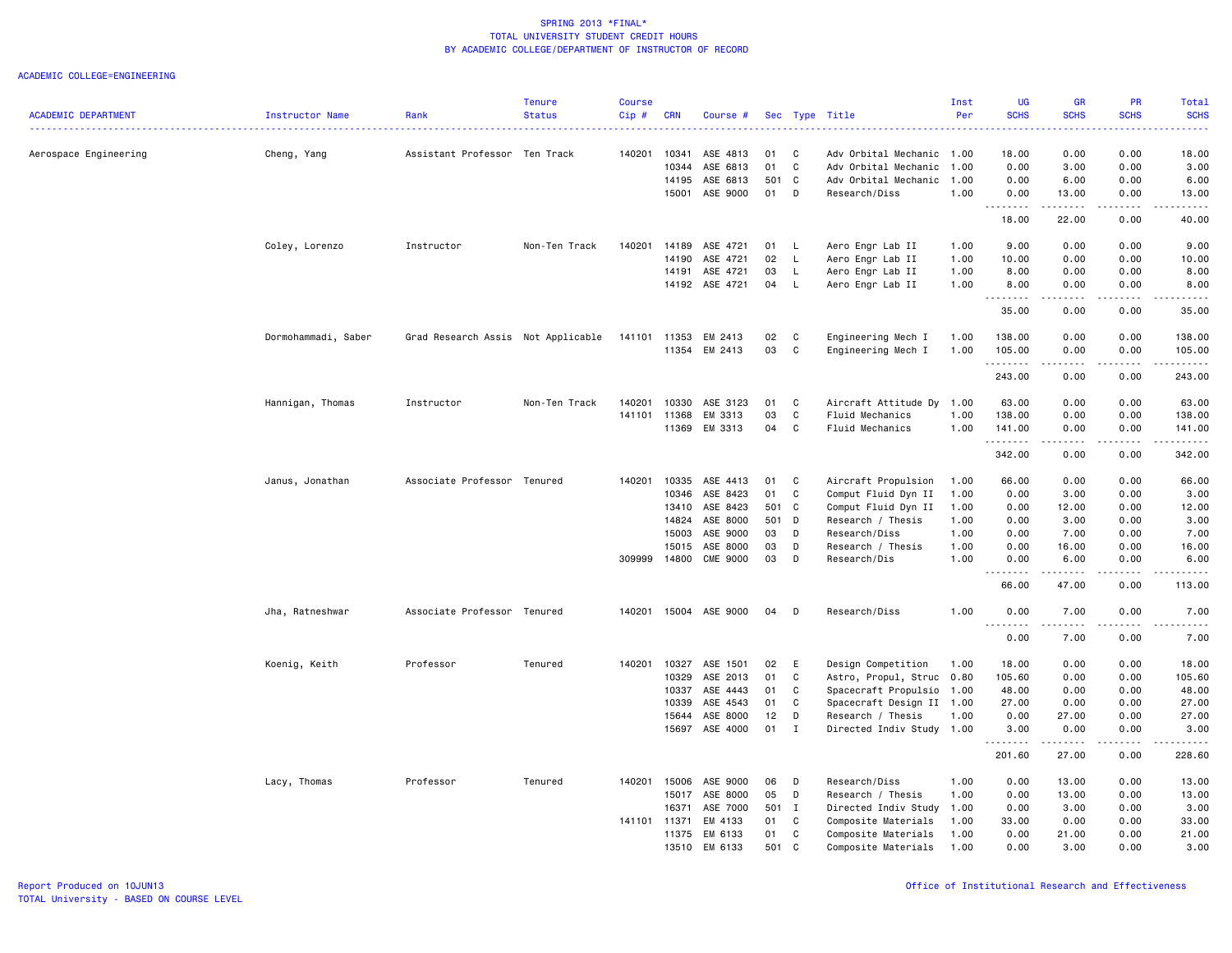| <b>ACADEMIC DEPARTMENT</b> | Instructor Name     | Rank                              | <b>Tenure</b><br><b>Status</b> | <b>Course</b><br>Cip# | <b>CRN</b>     | Course                            |          |              | Sec Type Title                                         | Inst<br>Per  | UG<br><b>SCHS</b> | <b>GR</b><br><b>SCHS</b> | PR<br><b>SCHS</b> | Total<br><b>SCHS</b>                                                                                                                                                                      |
|----------------------------|---------------------|-----------------------------------|--------------------------------|-----------------------|----------------|-----------------------------------|----------|--------------|--------------------------------------------------------|--------------|-------------------|--------------------------|-------------------|-------------------------------------------------------------------------------------------------------------------------------------------------------------------------------------------|
|                            |                     |                                   |                                |                       |                |                                   |          |              |                                                        |              |                   |                          |                   | .                                                                                                                                                                                         |
|                            |                     |                                   |                                |                       |                |                                   |          |              |                                                        |              | 33.00             | 53.00                    | 0.00              | 86.00                                                                                                                                                                                     |
| Aerospace Engineering      | McLaurin, David     | Research Assist Pro Non-Ten Track |                                |                       |                | 141901 14181 ME 8333              | 01       | C            | Convective Heat Tr                                     | 1.00         | 0.00<br><u>.</u>  | 21.00<br>.               | 0.00<br>.         | 21.00<br>.                                                                                                                                                                                |
|                            |                     |                                   |                                |                       |                |                                   |          |              |                                                        |              | 0.00              | 21.00                    | 0.00              | 21.00                                                                                                                                                                                     |
|                            | Motoyama, Keiichi   | Research Professor                | Non-Ten Track                  | 309999                | 14802          | <b>CME 9000</b><br>15516 CME 8000 | 05<br>01 | D<br>D       | Research/Dis<br>Research/Thesis                        | 1.00<br>1.00 | 0.00<br>0.00      | 12.00<br>13.00           | 0.00<br>0.00      | 12.00<br>13.00                                                                                                                                                                            |
|                            |                     |                                   |                                |                       |                |                                   |          |              |                                                        |              | .<br>0.00         | .<br>25.00               | .<br>0.00         | .<br>25.00                                                                                                                                                                                |
|                            | Newman, James       | Professor                         | Tenured                        | 141901                | 14179          | ME 8253                           | 01       | C            | Fatigue in Engin Des 1.00                              |              | 0.00              | 24.00                    | 0.00              | 24.00                                                                                                                                                                                     |
|                            |                     |                                   |                                |                       | 15271          | ME 8253                           | 501 C    |              | Fatigue in Engin Des 1.00                              |              | 0.00<br>.         | 6.00<br>.                | 0.00<br>.         | 6.00<br>.                                                                                                                                                                                 |
|                            |                     |                                   |                                |                       |                |                                   |          |              |                                                        |              | 0.00              | 30.00                    | 0.00              | 30.00                                                                                                                                                                                     |
|                            | Olsen, Gregory      | Instructor                        | Non-Ten Track                  | 140201                | 14727<br>14728 | ASE 4990<br>ASE 6990              | 01<br>01 | C<br>C       | Special Topic In ASE 1.00<br>Special Topic In ASE 1.00 |              | 39.00<br>0.00     | 0.00<br>24.00            | 0.00<br>0.00      | 39.00<br>24.00                                                                                                                                                                            |
|                            |                     |                                   |                                | 141101 11355          |                | EM 2413                           | 04       | C            | Engineering Mech I                                     | 1.00         | 126.00            | 0.00                     | 0.00              | 126.00                                                                                                                                                                                    |
|                            |                     |                                   |                                |                       | 11356          | EM 2413                           | 05       | C            | Engineering Mech I                                     | 1.00         | 138.00<br>.       | 0.00<br>.                | 0.00<br>.         | 138.00<br>$\frac{1}{2} \left( \frac{1}{2} \right) \left( \frac{1}{2} \right) \left( \frac{1}{2} \right) \left( \frac{1}{2} \right) \left( \frac{1}{2} \right) \left( \frac{1}{2} \right)$ |
|                            |                     |                                   |                                |                       |                |                                   |          |              |                                                        |              | 303.00            | 24.00                    | 0.00              | 327.00                                                                                                                                                                                    |
|                            | Parker, Trevor      | Lecturer                          | Non-Ten Track                  | 140201                | 10329          | ASE 2013                          | 01       | C            | Astro, Propul, Struc 0.20                              |              | 26.40             | 0.00                     | 0.00              | 26.40                                                                                                                                                                                     |
|                            |                     |                                   |                                | 141101                | 11366          | EM 3313                           | 01       | C            | Fluid Mechanics                                        | 1.00         | 81.00<br><u>.</u> | 0.00                     | 0.00              | 81.00                                                                                                                                                                                     |
|                            |                     |                                   |                                |                       |                |                                   |          |              |                                                        |              | 107.40            | 0.00                     | 0.00              | 107.40                                                                                                                                                                                    |
|                            | Rais-Rohani, Masoud | Professor                         | Tenured                        | 140201                | 10340          | ASE 4553                          | 01       | C            | Eng Design Optimizat 1.00                              |              | 12.00             | 0.00                     | 0.00              | 12.00                                                                                                                                                                                     |
|                            |                     |                                   |                                |                       | 10343<br>11372 | ASE 6553<br>EM 4143               | 01<br>01 | C<br>C       | Eng Design Optimizat<br>Eng Design Optimizat           | 1.00<br>1.00 | 0.00<br>6.00      | 15.00<br>0.00            | 0.00<br>0.00      | 15.00<br>6.00                                                                                                                                                                             |
|                            |                     |                                   |                                |                       | 11376          | EM 6143                           | 01       | C            | Eng Design Optimizat                                   | 1.00         | 0.00              | 3.00                     | 0.00              | 3.00                                                                                                                                                                                      |
|                            |                     |                                   |                                |                       | 13408          | ASE 6553                          | 501 C    |              | Eng Design Optimizat 1.00                              |              | 0.00              | 9.00                     | 0.00              | 9.00                                                                                                                                                                                      |
|                            |                     |                                   |                                |                       | 15008          | ASE 9000                          | 08       | D            | Research/Diss                                          | 1.00         | 0.00              | 3.00                     | 0.00              | 3.00                                                                                                                                                                                      |
|                            |                     |                                   |                                |                       | 15019          | ASE 8000                          | 07       | D            | Research / Thesis                                      | 1.00         | 0.00              | 13.00                    | 0.00              | 13.00                                                                                                                                                                                     |
|                            |                     |                                   |                                | 309999                | 14803          | <b>CME 9000</b>                   | 06       | D            | Research/Dis                                           | 1.00         | 0.00              | 9.00                     | 0.00              | 9.00                                                                                                                                                                                      |
|                            |                     |                                   |                                |                       | 16063          | <b>CME 7000</b>                   | $01$ I   |              | Directed Indiv Study 1.00                              |              | 0.00<br>.         | 3.00<br>------           | 0.00<br>.         | 3.00<br>.                                                                                                                                                                                 |
|                            |                     |                                   |                                |                       |                |                                   |          |              |                                                        |              | 18.00             | 55.00                    | 0.00              | 73.00                                                                                                                                                                                     |
|                            | Sescu, Adrian       | Assistant Professor Ten Track     |                                | 140201                |                | 10332 ASE 3313                    | 01       | C            | Incompress Aerodynam 1.00                              |              | 63.00             | 0.00                     | 0.00              | 63.00                                                                                                                                                                                     |
|                            |                     |                                   |                                |                       |                | 15020 ASE 8000                    | 08       | D            | Research / Thesis                                      | 1.00         | 0.00<br>.         | 3.00                     | 0.00              | 3.00                                                                                                                                                                                      |
|                            |                     |                                   |                                |                       |                |                                   |          |              |                                                        |              | 63.00             | 3.00                     | 0.00              | 66.00                                                                                                                                                                                     |
|                            | Simsiriwong, Jutima | Lecturer                          | Non-Ten Track                  | 141101 11364          |                | EM 3213                           | 03       | C            | Mech Of Materials                                      | 1.00         | 129.00            | 0.00                     | 0.00              | 129.00                                                                                                                                                                                    |
|                            |                     |                                   |                                |                       |                | 11365 EM 3213                     | 04 C     |              | Mech Of Materials                                      | 1.00         | 60.00<br>.        | 0.00<br>.                | 0.00<br>د د د د   | 60.00                                                                                                                                                                                     |
|                            |                     |                                   |                                |                       |                |                                   |          |              |                                                        |              | 189.00            | 0.00                     | 0.00              | 189.00                                                                                                                                                                                    |
|                            | Sullivan, Rani      | Associate Professor Tenured       |                                | 140201 10331          |                | ASE 3223                          | 01       | $\mathbf{C}$ | Aerospace Structural 1.00                              |              | 99.00             | 0.00                     | 0.00              | 99.00                                                                                                                                                                                     |
|                            |                     |                                   |                                |                       | 15011          | ASE 9000                          | 11       | D            | Research/Diss                                          | 1.00         | 0.00              | 1.00                     | 0.00              | 1.00                                                                                                                                                                                      |
|                            |                     |                                   |                                |                       | 15021          | ASE 8000                          | 09       | D            | Research / Thesis                                      | 1.00         | 0.00              | 14.00                    | 0.00              | 14.00                                                                                                                                                                                     |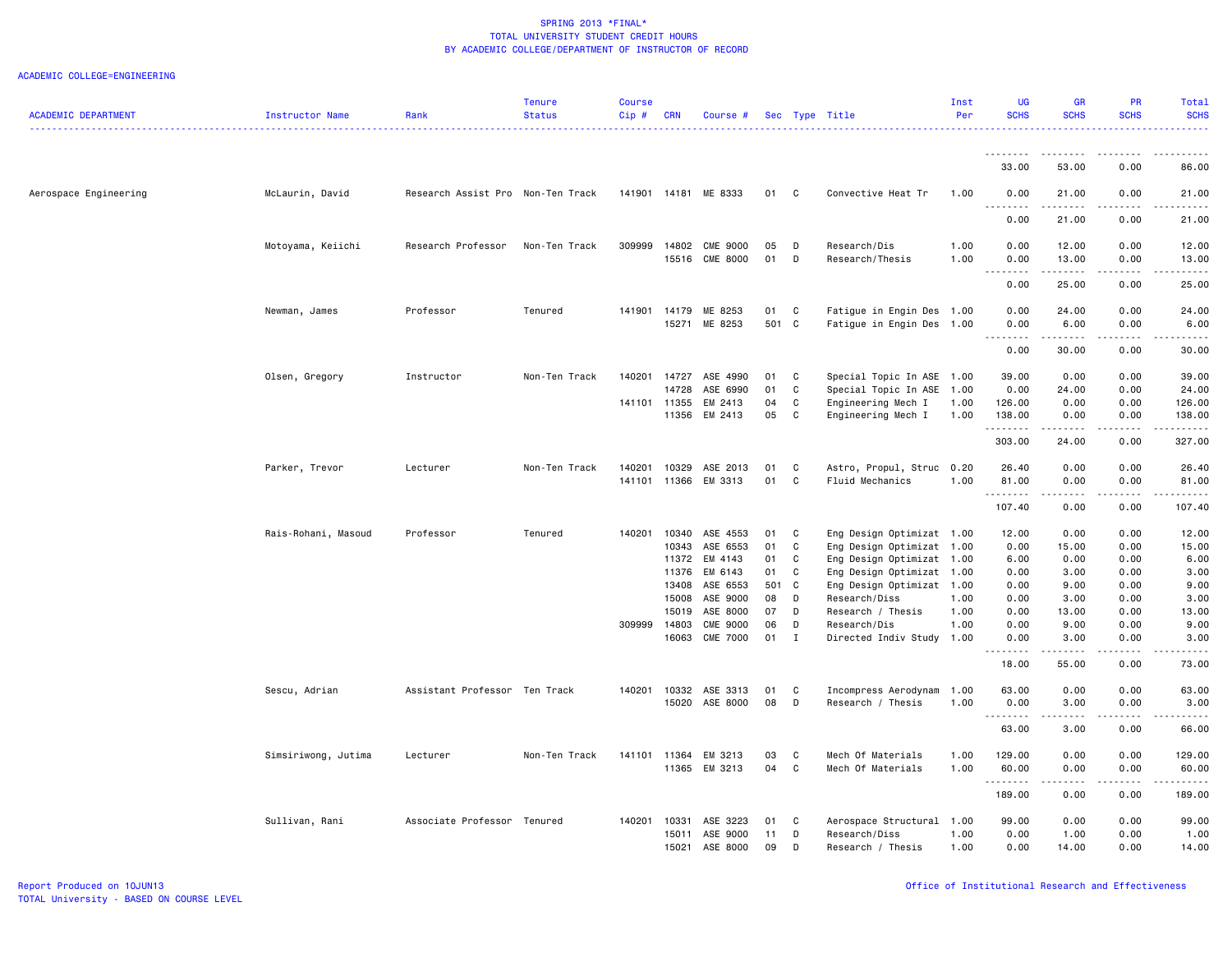|                            |                 |                             | <b>Tenure</b> | <b>Course</b> |            |                |        |                |                           | Inst | UG                 | <b>GR</b>                                                                                                                         | PR                   | Total            |
|----------------------------|-----------------|-----------------------------|---------------|---------------|------------|----------------|--------|----------------|---------------------------|------|--------------------|-----------------------------------------------------------------------------------------------------------------------------------|----------------------|------------------|
| <b>ACADEMIC DEPARTMENT</b> | Instructor Name | Rank                        | <b>Status</b> | Cip#          | <b>CRN</b> | Course #       |        |                | Sec Type Title            | Per  | <b>SCHS</b>        | <b>SCHS</b>                                                                                                                       | <b>SCHS</b>          | <b>SCHS</b><br>. |
|                            |                 |                             |               |               |            |                |        |                |                           |      | . <sub>*</sub>     | .                                                                                                                                 | .                    | . <i>.</i> .     |
|                            |                 |                             |               |               |            |                |        |                |                           |      | 99.00              | 15.00                                                                                                                             | 0.00                 | 114.00           |
| Aerospace Engineering      | Thompson, David | Associate Professor Tenured |               | 140201        | 10336      | ASE 4423       | 01 C   |                | Int Comput Fluid Dyn 1.00 |      | 39.00              | 0.00                                                                                                                              | 0.00                 | 39.00            |
|                            |                 |                             |               |               |            | 10342 ASE 6423 | 01 C   |                | Int Comput Fluid Dyn      | 1.00 | 0.00               | 15.00                                                                                                                             | 0.00                 | 15.00            |
|                            |                 |                             |               |               |            | 13407 ASE 6423 | 501 C  |                | Int Comput Fluid Dyn      | 1.00 | 0.00               | 9.00                                                                                                                              | 0.00                 | 9.00             |
|                            |                 |                             |               |               | 14822      | ASE 9000       | 502 D  |                | Research/Diss             | 1.00 | 0.00               | 1.00                                                                                                                              | 0.00                 | 1.00             |
|                            |                 |                             |               |               |            | 15012 ASE 9000 | $12$ D |                | Research/Diss             | 1.00 | 0.00               | 33.00                                                                                                                             | 0.00                 | 33.00            |
|                            |                 |                             |               |               |            | 15022 ASE 8000 | 10     | D              | Research / Thesis         | 1.00 | 0.00<br>.          | 19.00                                                                                                                             | 0.00                 | 19.00            |
|                            |                 |                             |               |               |            |                |        |                |                           |      | 39.00              | ---<br>77.00                                                                                                                      | . <u>. .</u><br>0.00 | 116.00           |
|                            | Walker, Calvin  | Non-Faculty                 | Non-Faculty   | 140201        | 10338      | ASE 4523       | 01     | B              | Aircraft Design II        | 1.00 | 66.00              | 0.00                                                                                                                              | 0.00                 | 66.00            |
|                            |                 |                             |               |               |            | 14185 ASE 1501 | 01     | E              | Design Competition        | 0.50 | 4.50               | 0.00                                                                                                                              | 0.00                 | 4.50             |
|                            |                 |                             |               |               |            |                |        |                |                           |      | --------<br>70.50  | $\frac{1}{2} \left( \frac{1}{2} \right) \left( \frac{1}{2} \right) \left( \frac{1}{2} \right) \left( \frac{1}{2} \right)$<br>0.00 | .<br>0.00            | .<br>70.50       |
|                            | Walters, Andrew | Instructor                  | Non-Ten Track | 141101        | 11360      | EM 2433        | 03     | C              | Engineering Mech II       | 1.00 | 129.00             | 0.00                                                                                                                              | 0.00                 | 129.00           |
|                            |                 |                             |               |               | 11361      | EM 2433        | 04     | C              | Engineering Mech II       | 1.00 | 132.00             | 0.00                                                                                                                              | 0.00                 | 132.00           |
|                            |                 |                             |               |               | 11362      | EM 3213        | 01     | $\mathbf{C}$   | Mech Of Materials         | 1.00 | 132.00             | 0.00                                                                                                                              | 0.00                 | 132.00           |
|                            |                 |                             |               |               | 11363      | EM 3213        | 02     | C <sub>1</sub> | Mech Of Materials         | 1.00 | 126.00<br>-------- | 0.00<br>$\frac{1}{2} \left( \frac{1}{2} \right) \left( \frac{1}{2} \right) \left( \frac{1}{2} \right) \left( \frac{1}{2} \right)$ | 0.00<br>--------     | 126.00<br>.      |
|                            |                 |                             |               |               |            |                |        |                |                           |      | 519.00             | 0.00                                                                                                                              | 0.00                 | 519.00           |
|                            | Xin, Ming       | Associate Professor Tenured |               | 140201        | 10333      | ASE 3823       | 01     | C              | Space Attitude Dynam      | 1.00 | 33.00              | 0.00                                                                                                                              | 0.00                 | 33.00            |
|                            |                 |                             |               |               |            | 15010 ASE 9000 | 10     | D              | Research/Diss             | 1.00 | 0.00               | 18.00                                                                                                                             | 0.00                 | 18.00            |
|                            |                 |                             |               |               |            |                |        |                |                           |      | 33.00              | 18.00                                                                                                                             | 0.00                 | 51.00            |
|                            |                 |                             |               |               |            |                |        |                |                           |      | ========           | $=$ = = = = = = =                                                                                                                 | ========             | ==========       |
| Aerospace Engineering      |                 |                             |               |               |            |                |        |                |                           |      | 2379.50            | 424.00                                                                                                                            | 0.00                 | 2803.50          |
|                            |                 |                             |               |               |            |                |        |                |                           |      | ========           | ========                                                                                                                          | ========             | ==========       |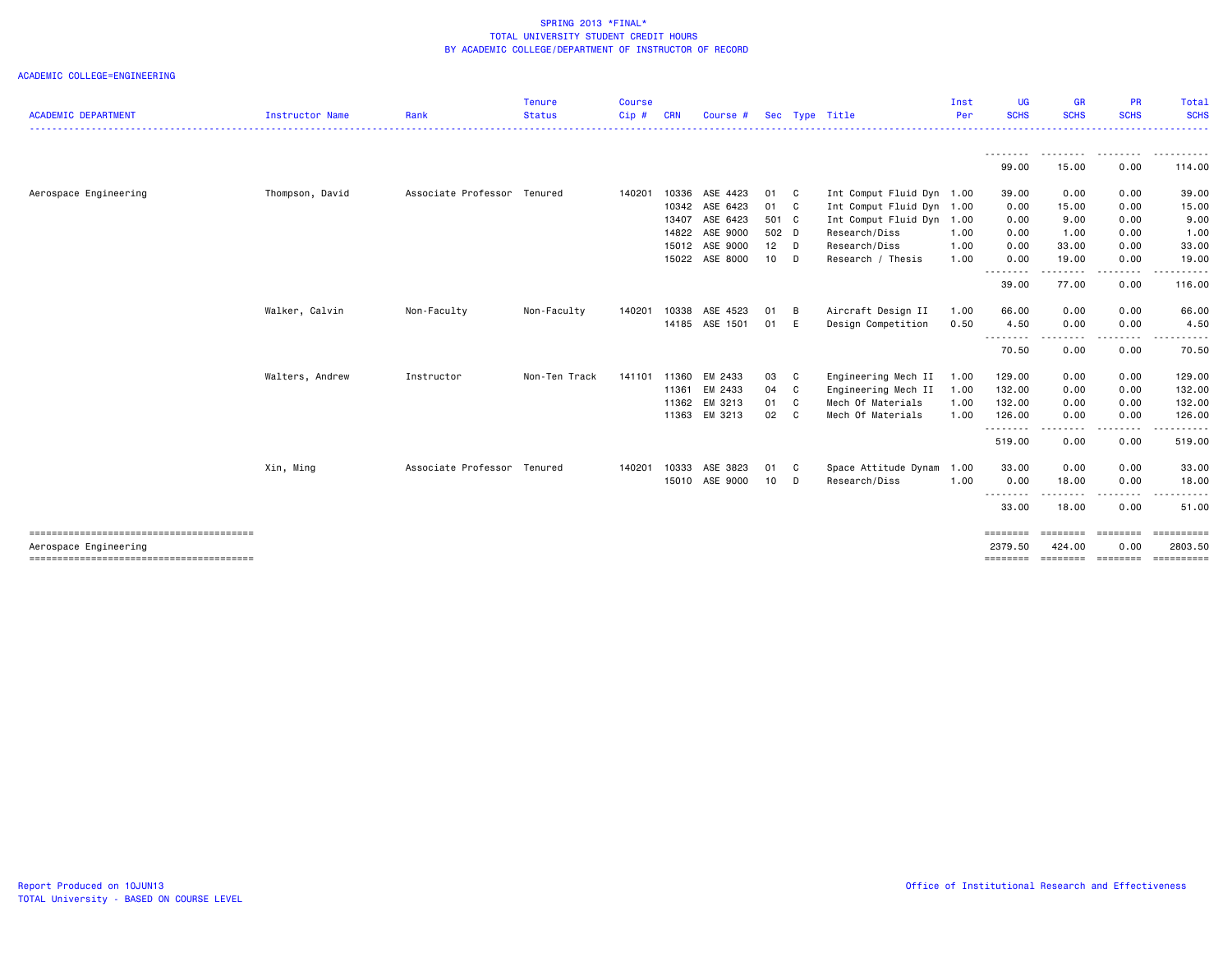|                            |                                                           |                               | <b>Tenure</b> | <b>Course</b> |            |                       |    |              |                           | Inst | <b>UG</b>                                     | <b>GR</b>   | PR               | Total                                                     |
|----------------------------|-----------------------------------------------------------|-------------------------------|---------------|---------------|------------|-----------------------|----|--------------|---------------------------|------|-----------------------------------------------|-------------|------------------|-----------------------------------------------------------|
| <b>ACADEMIC DEPARTMENT</b> | Instructor Name                                           | Rank                          | <b>Status</b> | Cip#          | <b>CRN</b> | Course #              |    |              | Sec Type Title            | Per  | <b>SCHS</b>                                   | <b>SCHS</b> | <b>SCHS</b>      | <b>SCHS</b><br>الدائد الدائد                              |
| Ag & Bio Engineering       | Cathcart, Thomas                                          | Professor                     | Tenured       | 140301        | 15809      | ABE 9000              | 01 | D            | Research / Diss           | 1.00 | 0.00                                          | 1.00        | 0.00             | 1.00                                                      |
|                            |                                                           |                               |               | 140501        | 10019      | ABE 3303              | 01 | C            | Transport in Bio Eng      | 1.00 | 144.00                                        | 0.00        | 0.00             | 144.00                                                    |
|                            |                                                           |                               |               |               | 10029      | ABE 4803              | 01 | C            | Biosyst Simulation        | 1.00 | 144.00                                        | 0.00        | 0.00             | 144.00                                                    |
|                            |                                                           |                               |               |               |            |                       |    |              |                           |      | .<br>288.00                                   | .<br>1.00   | المتماما<br>0.00 | 2.2.2.2.2.3<br>289.00                                     |
|                            | Elder, Steven                                             | Professor                     | Tenured       | 140301        | 10011      | ABE 1921              | 01 | - L          | Intro to Engineer De 1.00 |      | 61.00                                         | 0.00        | 0.00             | 61.00                                                     |
|                            |                                                           |                               |               |               | 10012      | ABE 1921              | 02 | $\mathsf{L}$ | Intro to Engineer De      | 1.00 | 52.00                                         | 0.00        | 0.00             | 52.00                                                     |
|                            |                                                           |                               |               |               | 15795      | ABE 8000              | 05 | D            | Research / Thesis         | 1.00 | 0.00                                          | 9.00        | 0.00             | 9.00                                                      |
|                            |                                                           |                               |               |               | 15813      | ABE 9000              | 05 | D            | Research / Diss           | 1.00 | 0.00                                          | 7.00        | 0.00             | 7.00                                                      |
|                            |                                                           |                               |               |               |            | 16273 ABE 4000        | 05 | $\mathbf{I}$ | Directed Indiv Study 1.00 |      | 1.00<br>.                                     | 0.00<br>.   | 0.00<br>.        | 1.00<br>2.2.2.2.2.3                                       |
|                            |                                                           |                               |               |               |            |                       |    |              |                           |      | 114.00                                        | 16.00       | 0.00             | 130.00                                                    |
|                            | Gilbert, Jerome                                           | Non-Faculty                   | Tenured       | 309999        |            | 12732 NSE 4200        | 02 | A            | Natl Student Exch.        | 1.00 | 24.00<br>.                                    | 0.00<br>.   | 0.00<br>.        | 24.00<br>.                                                |
|                            |                                                           |                               |               |               |            |                       |    |              |                           |      | 24.00                                         | 0.00        | 0.00             | 24.00                                                     |
|                            | Liao, Jun                                                 | Assistant Professor Ten Track |               | 140301        | 10040      | ABE 8911              | 01 | S            | Agr/Bio Engr Seminar 1.00 |      | 0.00                                          | 5.00        | 0.00             | 5.00                                                      |
|                            |                                                           |                               |               |               | 10041      | ABE 8921              | 01 | S            | Agr/Bio Engr Seminar      | 1.00 | 0.00                                          | 3.00        | 0.00             | 3.00                                                      |
|                            |                                                           |                               |               |               | 15815      | ABE 9000              | 07 | D            | Research / Diss           | 1.00 | 0.00                                          | 26.00       | 0.00             | 26.00                                                     |
|                            |                                                           |                               |               | 140501        | 10039      | ABE 8723              | 01 | C            | Cell & Tissue Biomec      | 1.00 | 0.00<br>$\frac{1}{2}$<br>$\sim$ $\sim$ $\sim$ | 9.00<br>.   | 0.00             | 9.00<br>$\frac{1}{2}$                                     |
|                            |                                                           |                               |               |               |            |                       |    |              |                           |      | 0.00                                          | 43.00       | 0.00             | 43.00                                                     |
|                            | Parajuli, Prem                                            | Assistant Professor Ten Track |               | 140301        | 10020      | ABE 3513              | 01 | C            | GPS/GIS - AG. & ENG       | 1.00 | 60.00                                         | 0.00        | 0.00             | 60.00                                                     |
|                            |                                                           |                               |               |               | 15817      | ABE 9000              | 09 | D            | Research / Diss           | 1.00 | 0.00                                          | 8.00        | 0.00             | 8.00                                                      |
|                            |                                                           |                               |               |               | 16148      | ABE 4000              | 03 | $\mathbf{I}$ | Directed Indiv Study 1.00 |      | 3.00                                          | 0.00        | 0.00             | 3.00                                                      |
|                            |                                                           |                               |               | 140501        | 10030      | ABE 4803              | 02 | C            | Biosys Simulation- E      | 1.00 | 33.00                                         | 0.00        | 0.00             | 33.00                                                     |
|                            |                                                           |                               |               |               | 10038      | ABE 6803              | 02 | C            | Biosyst Simulation        | 1.00 | 0.00                                          | 9.00        | 0.00             | 9.00                                                      |
|                            |                                                           |                               |               |               |            |                       |    |              |                           |      | 96.00                                         | 17.00       | 0.00             | 113.00                                                    |
|                            | Srinivasan, Radhakrishn Research Assist Pro Non-Ten Track |                               |               | 140301        |            | 15822 ABE 9000        | 14 | D            | Research / Diss           | 1.00 | 0.00<br>.                                     | 18.00<br>.  | 0.00<br>.        | 18.00<br>. <b>.</b>                                       |
|                            |                                                           |                               |               |               |            |                       |    |              |                           |      | 0.00                                          | 18.00       | 0.00             | 18.00                                                     |
|                            | To, Suminto                                               | Professor                     | Tenured       | 140301        | 14854      | ABE 4000              | 01 | $\mathbf{I}$ | Directed Indiv Study      | 1.00 | 3.00                                          | 0.00        | 0.00             | 3.00                                                      |
|                            |                                                           |                               |               |               | 15805      | ABE 8000              | 15 | D            | Research / Thesis         | 1.00 | 0.00                                          | 4.00        | 0.00             | 4.00                                                      |
|                            |                                                           |                               |               | 140501        | 10026      | ABE 4423              | 01 | C            | Bioinstrum II             | 1.00 | 174.00                                        | 0.00        | 0.00             | 174.00                                                    |
|                            |                                                           |                               |               |               | 10027      | ABE 4423              | 02 | К            | Bioinstrum II             | 1.00 | 0.00                                          | 0.00        | 0.00             | 0.00                                                      |
|                            |                                                           |                               |               |               | 10028      | ABE 4423              | 03 | К            | Bioinstrum II             | 1.00 | 0.00                                          | 0.00        | 0.00             | 0.00                                                      |
|                            |                                                           |                               |               |               | 10034      | ABE 6423              | 01 | C            | Bioinstrum II             | 1.00 | 0.00                                          | 3.00        | 0.00             | 3.00                                                      |
|                            |                                                           |                               |               |               | 10036      | ABE 6423              | 03 | К            | Bioinstrum II             | 1.00 | 0.00<br>.                                     | 0.00<br>.   | 0.00<br>.        | 0.00<br>$\omega_{\alpha}=\omega_{\alpha}=\omega_{\alpha}$ |
|                            |                                                           |                               |               |               |            |                       |    |              |                           |      | 177.00                                        | 7.00        | 0.00             | 184.00                                                    |
|                            | Warnock, James                                            | Associate Professor Tenured   |               | 140301        | 15806      | ABE 8000              | 16 | D            | Research / Thesis         | 1.00 | 0.00                                          | 1.00        | 0.00             | 1.00                                                      |
|                            |                                                           |                               |               | 140501        | 10021      | ABE 3813              | 01 | C            | Bio Prop Of Mat           | 1.00 | 171.00                                        | 0.00        | 0.00             | 171.00                                                    |
|                            |                                                           |                               |               |               | 10022      | ABE 3813              | 02 | К            | Bio Prop Of Mat           | 1.00 | 0.00                                          | 0.00        | 0.00             | 0.00                                                      |
|                            |                                                           |                               |               |               |            | 10023 ABE 3813        | 03 | К            | Bio Prop Of Mat           | 1.00 | 0.00                                          | 0.00        | 0.00             | 0.00                                                      |
|                            |                                                           |                               |               |               |            |                       |    |              |                           |      | 171.00                                        | 1.00        | 0.00             | 172.00                                                    |
|                            | Williams, Lakiesha                                        | Assistant Professor Ten Track |               |               |            | 140301 10031 ABE 4833 | 01 | B            | Practice of Engr Des 1.00 |      | 129.00                                        | 0.00        | 0.00             | 129.00                                                    |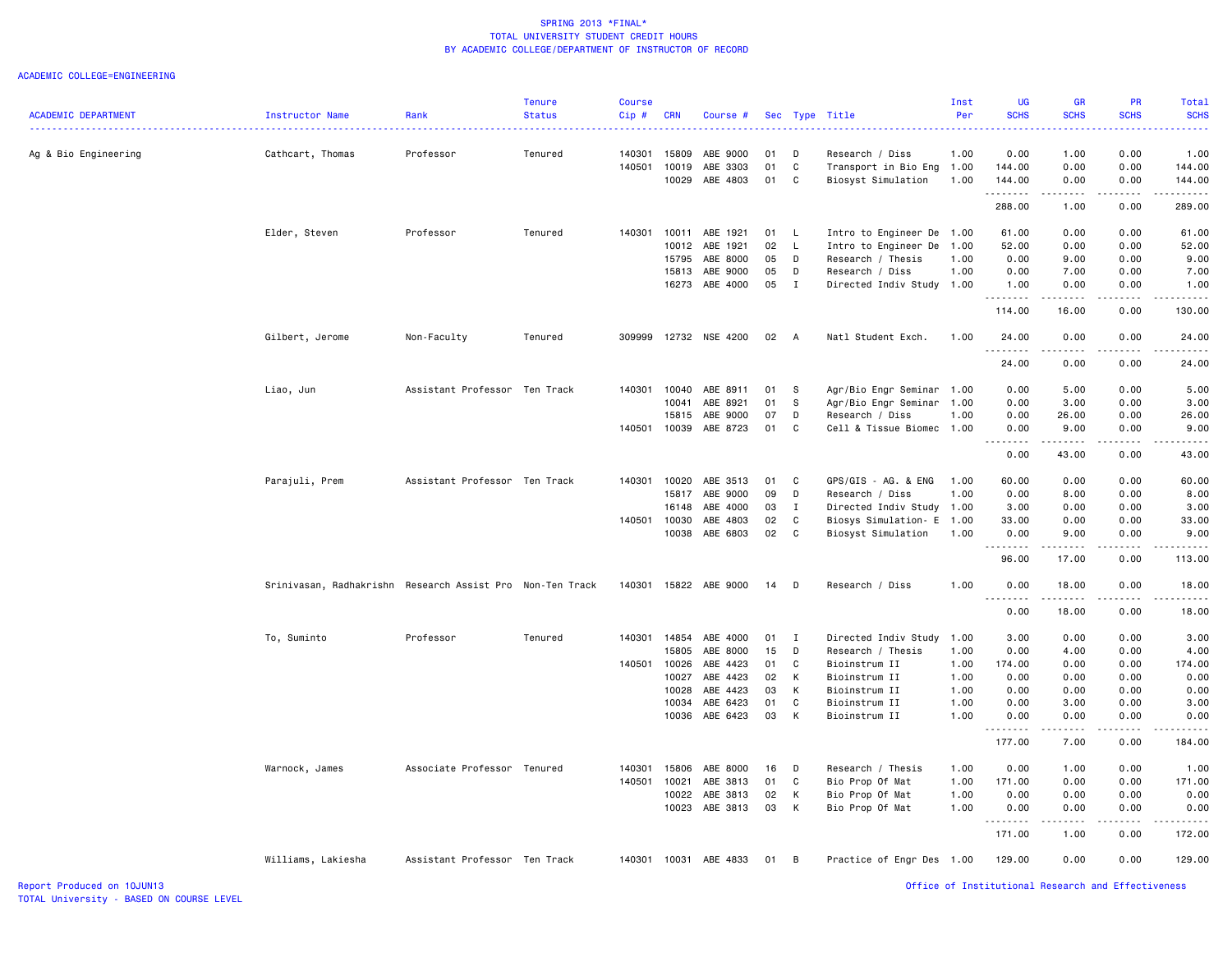| <b>ACADEMIC DEPARTMENT</b> | <b>Instructor Name</b> | Rank                          | Tenure<br><b>Status</b> | <b>Course</b><br>$Cip$ # | CRN            | Course # Sec Type Title                |                      |                                                                   | Inst<br>Per  | UG<br><b>SCHS</b>                           | <b>GR</b><br><b>SCHS</b>                    | <b>PR</b><br><b>SCHS</b>          | <b>Total</b><br><b>SCHS</b>          |
|----------------------------|------------------------|-------------------------------|-------------------------|--------------------------|----------------|----------------------------------------|----------------------|-------------------------------------------------------------------|--------------|---------------------------------------------|---------------------------------------------|-----------------------------------|--------------------------------------|
| Ag & Bio Engineering       | Williams, Lakiesha     | Assistant Professor Ten Track |                         | 140301                   | 15807<br>15825 | ABE 8000<br>ABE 9000<br>16065 ABE 7000 | 17 D<br>17 D<br>02 I | Research / Thesis<br>Research / Diss<br>Directed Indiv Study 1.00 | 1.00<br>1.00 | 0.00<br>0.00<br>0.00<br>---------<br>129.00 | 3.00<br>26.00<br>3.00<br>---------<br>32.00 | 0.00<br>0.00<br>0.00<br>.<br>0.00 | 3.00<br>26.00<br>3.00<br>.<br>161.00 |
|                            |                        |                               |                         |                          |                |                                        |                      |                                                                   |              | ========                                    | ========                                    | ========                          |                                      |
| Ag & Bio Engineering       |                        |                               |                         |                          |                |                                        |                      |                                                                   |              | 999.00                                      | 135,00                                      | 0.00                              | 1134.00                              |
|                            |                        |                               |                         |                          |                |                                        |                      |                                                                   |              | ________<br>--------                        | ________                                    | $=$ = = = = = = =                 | ==========                           |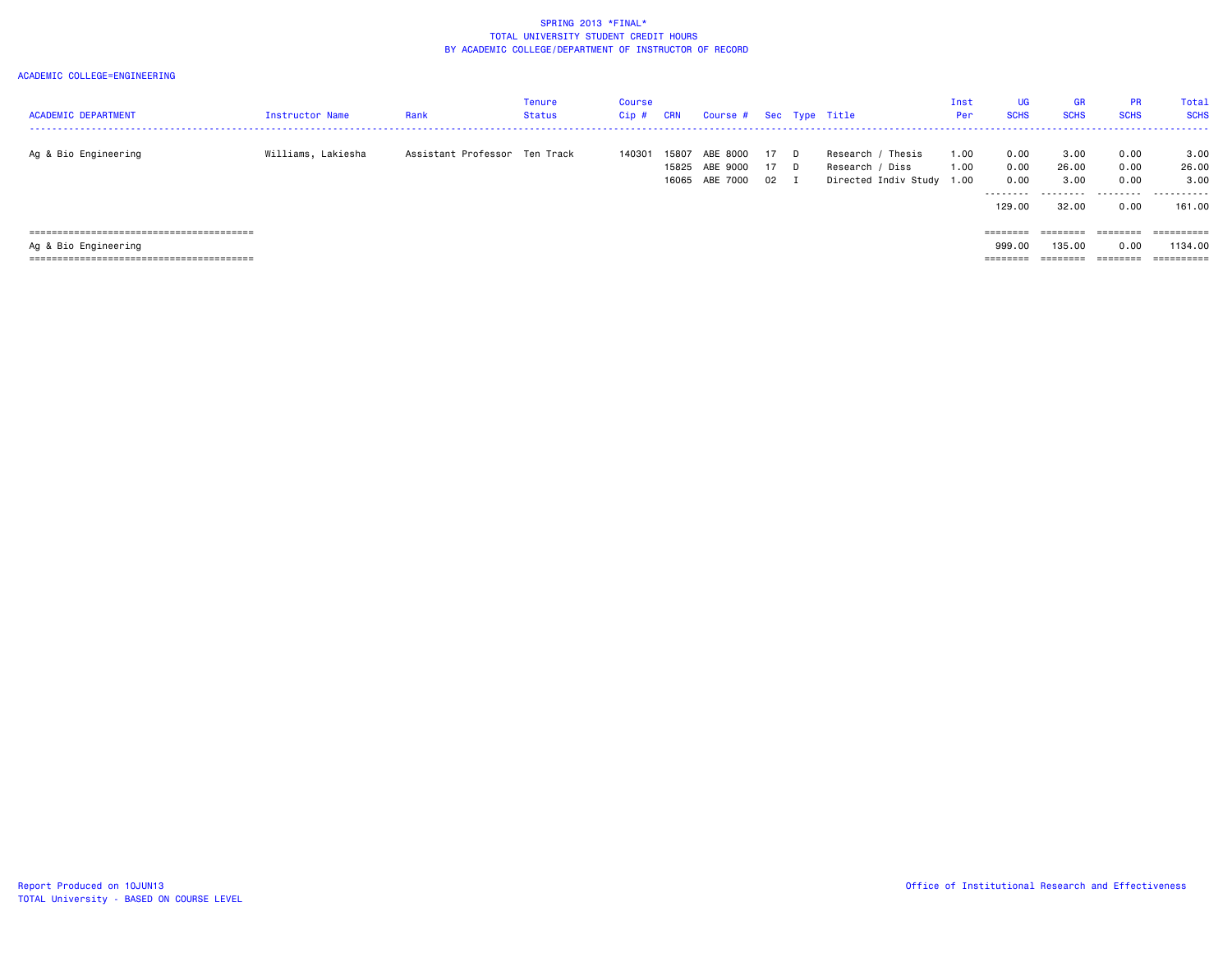|                                   |                                                           |                               | <b>Tenure</b> | <b>Course</b> |            |                      |       |              |                           | Inst | <b>UG</b>     | <b>GR</b>                                                                                                                                                    | <b>PR</b>   | Total                                                                                                                                                        |
|-----------------------------------|-----------------------------------------------------------|-------------------------------|---------------|---------------|------------|----------------------|-------|--------------|---------------------------|------|---------------|--------------------------------------------------------------------------------------------------------------------------------------------------------------|-------------|--------------------------------------------------------------------------------------------------------------------------------------------------------------|
| <b>ACADEMIC DEPARTMENT</b>        | Instructor Name                                           | Rank                          | <b>Status</b> | Cip#          | <b>CRN</b> | Course #             |       |              | Sec Type Title            | Per  | <b>SCHS</b>   | <b>SCHS</b>                                                                                                                                                  | <b>SCHS</b> | <b>SCHS</b><br>المتمام                                                                                                                                       |
| Civil & Environmental Engineering | Berger, Rutherford                                        | Lecturer                      | Non-Ten Track |               |            | 140805 14100 CE 8543 | 501 C |              | Tidal Hydraulics          | 1.00 | 0.00          | 15.00                                                                                                                                                        | 0.00        | 15.00                                                                                                                                                        |
|                                   |                                                           |                               |               |               |            |                      |       |              |                           |      | .<br>0.00     | 15.00                                                                                                                                                        | 0.00        | .<br>15.00                                                                                                                                                   |
|                                   | Diaz-Ramirez, Jairo Nel Research Assist Pro Non-Ten Track |                               |               |               |            | 140801 14826 CE 8000 | 501 D |              | Research / Thesis         | 1.00 | 0.00          | 1.00                                                                                                                                                         | 0.00        | 1.00                                                                                                                                                         |
|                                   |                                                           |                               |               |               |            |                      |       |              |                           |      | -----<br>0.00 | $\frac{1}{2} \left( \frac{1}{2} \right) \left( \frac{1}{2} \right) \left( \frac{1}{2} \right) \left( \frac{1}{2} \right) \left( \frac{1}{2} \right)$<br>1.00 | .<br>0.00   | $\frac{1}{2} \left( \frac{1}{2} \right) \left( \frac{1}{2} \right) \left( \frac{1}{2} \right) \left( \frac{1}{2} \right) \left( \frac{1}{2} \right)$<br>1.00 |
|                                   | Freyne, Seamus                                            | Assistant Professor Ten Track |               | 140801        | 10614      | CE 4633              | 01    | C            | Concrete Structures       | 1.00 | 159.00        | 0.00                                                                                                                                                         | 0.00        | 159.00                                                                                                                                                       |
|                                   |                                                           |                               |               |               | 14097      | CE 8503              | 01    | C            | Data Analysis for CE      | 1.00 | 0.00          | 9.00                                                                                                                                                         | 0.00        | 9.00                                                                                                                                                         |
|                                   |                                                           |                               |               |               | 14098      | CE 8503              | 501 C |              | Data Analysis for CE      | 1.00 | 0.00          | 72.00                                                                                                                                                        | 0.00        | 72.00                                                                                                                                                        |
|                                   |                                                           |                               |               |               | 14687      | CE 8000              | 03    | D            | Research / Thesis         | 1.00 | 0.00          | 4.00                                                                                                                                                         | 0.00        | 4.00                                                                                                                                                         |
|                                   |                                                           |                               |               |               | 16182      | CE 7000              | 03    | $\mathbf I$  | Directed Indiv Study 1.00 |      | 0.00          | 3.00                                                                                                                                                         | 0.00        | 3.00                                                                                                                                                         |
|                                   |                                                           |                               |               | 140803        | 10613      | CE 4601              | 01    | L.           | Fund of Struct Desig 1.00 |      | 63.00<br>.    | 0.00<br>.                                                                                                                                                    | 0.00<br>.   | 63.00<br>.                                                                                                                                                   |
|                                   |                                                           |                               |               |               |            |                      |       |              |                           |      | 222.00        | 88.00                                                                                                                                                        | 0.00        | 310.00                                                                                                                                                       |
|                                   | Gude, Veera                                               | Assistant Professor Ten Track |               | 140801        | 10616      | CE 4873              | 01    | B            | Water & Wastewater E      | 1.00 | 135.00        | 0.00                                                                                                                                                         | 0.00        | 135.00                                                                                                                                                       |
|                                   |                                                           |                               |               |               | 10620      | CE 6873              | 01    | B            | Water & Wastewater E 1.00 |      | 0.00          | 6.00                                                                                                                                                         | 0.00        | 6.00                                                                                                                                                         |
|                                   |                                                           |                               |               |               | 14688      | CE 8000              | 04    | D            | Research / Thesis         | 1.00 | 0.00          | 3.00                                                                                                                                                         | 0.00        | 3.00                                                                                                                                                         |
|                                   |                                                           |                               |               |               | 14702      | CE 9000              | 04    | D            | Research / Diss           | 1.00 | 0.00          | 3.00                                                                                                                                                         | 0.00        | 3.00                                                                                                                                                         |
|                                   |                                                           |                               |               |               | 15611      | CE 4000              | 01    | I            | Directed Indiv Study 1.00 |      | 3.00          | 0.00                                                                                                                                                         | 0.00        | 3.00                                                                                                                                                         |
|                                   |                                                           |                               |               |               |            | 15694 CE 7000        | 01    | $\mathbf{I}$ | Directed Indiv Study 1.00 |      | 0.00          | 3.00                                                                                                                                                         | 0.00        | 3.00                                                                                                                                                         |
|                                   |                                                           |                               |               |               |            |                      |       |              |                           |      | 138.00        | 15.00                                                                                                                                                        | 0.00        | 153.00                                                                                                                                                       |
|                                   | Gullett, Philip                                           | Associate Professor Tenured   |               |               |            | 140801 10615 CE 4663 | 01    | $\mathbf{C}$ | Matr Met Struc Anal       | 1.00 | 3.00          | 0.00                                                                                                                                                         | 0.00        | 3.00                                                                                                                                                         |
|                                   |                                                           |                               |               |               | 10619      | CE 6663              | 01    | C            | Matr Met Struc Anal       | 1.00 | 0.00          | 3.00                                                                                                                                                         | 0.00        | 3.00                                                                                                                                                         |
|                                   |                                                           |                               |               |               | 14703      | CE 9000              | 05    | D            | Research / Diss           | 1.00 | 0.00          | 9.00                                                                                                                                                         | 0.00        | 9.00                                                                                                                                                         |
|                                   |                                                           |                               |               |               | 14830      | CE 8000              | 505 D |              | Research / Thesis         | 1.00 | 0.00          | 2.00                                                                                                                                                         | 0.00        | 2.00                                                                                                                                                         |
|                                   |                                                           |                               |               | 141101 11370  |            | EM 4123              | 01    | C            | Intro Finite Element 1.00 |      | 9.00          | 0.00                                                                                                                                                         | 0.00        | 9.00                                                                                                                                                         |
|                                   |                                                           |                               |               |               | 11374      | EM 6123              | 01    | $\mathbf{C}$ | Intro Finite Element 1.00 |      | 0.00          | 27.00                                                                                                                                                        | 0.00        | 27.00                                                                                                                                                        |
|                                   |                                                           |                               |               |               | 13509      | EM 6123              | 501 C |              | Intro Finite Element 1.00 |      | 0.00<br>.     | 12.00<br>. <b>.</b>                                                                                                                                          | 0.00<br>.   | 12.00<br>.                                                                                                                                                   |
|                                   |                                                           |                               |               |               |            |                      |       |              |                           |      | 12.00         | 53.00                                                                                                                                                        | 0.00        | 65.00                                                                                                                                                        |
|                                   | Howard, Isaac                                             | Associate Professor Tenured   |               | 140801        | 10601      | CE 3313              | 01    | C            | Construction Materia      | 1.00 | 228.00        | 0.00                                                                                                                                                         | 0.00        | 228.00                                                                                                                                                       |
|                                   |                                                           |                               |               |               | 10602      | CE 3313              | 02    | К            | Construction Materia      | 1.00 | 0.00          | 0.00                                                                                                                                                         | 0.00        | 0.00                                                                                                                                                         |
|                                   |                                                           |                               |               |               | 10603      | CE 3313              | 03    | К            | Construction Materia      | 1.00 | 0.00          | 0.00                                                                                                                                                         | 0.00        | 0.00                                                                                                                                                         |
|                                   |                                                           |                               |               |               | 10604      | CE 3313              | 04    | К            | Construction Materia      | 1.00 | 0.00          | 0.00                                                                                                                                                         | 0.00        | 0.00                                                                                                                                                         |
|                                   |                                                           |                               |               |               | 14690      | CE 8000              | 06    | D            | Research / Thesis         | 1.00 | 0.00          | 9.00                                                                                                                                                         | 0.00        | 9.00                                                                                                                                                         |
|                                   |                                                           |                               |               |               | 14704      | CE 9000              | 06    | D            | Research / Diss           | 1.00 | 0.00          | 9.00                                                                                                                                                         | 0.00        | 9.00                                                                                                                                                         |
|                                   |                                                           |                               |               |               | 14845      | CE 9000              | 506 D |              | Research / Diss           | 1.00 | 0.00          | 7.00                                                                                                                                                         | 0.00        | 7.00                                                                                                                                                         |
|                                   |                                                           |                               |               | 140899 14092  |            | CE 8303              | 01    | C            | Mat'l Characterizati 1.00 |      | 0.00          | 12.00                                                                                                                                                        | 0.00        | 12.00                                                                                                                                                        |
|                                   |                                                           |                               |               |               | 14093      | CE 8303              | 501 C |              | Mat'l Characterizati 1.00 |      | 0.00<br>.     | 15.00<br>. <b>.</b>                                                                                                                                          | 0.00<br>.   | 15.00<br>.                                                                                                                                                   |
|                                   |                                                           |                               |               |               |            |                      |       |              |                           |      | 228.00        | 52.00                                                                                                                                                        | 0.00        | 280.00                                                                                                                                                       |
|                                   | King, Herbert                                             | Instructor                    | Non-Ten Track | 140801        | 10594      | CE 2213              | 01    | C            | Surveying                 | 1.00 | 195.00        | 0.00                                                                                                                                                         | 0.00        | 195.00                                                                                                                                                       |
|                                   |                                                           |                               |               |               | 10595      | CE 2213              | 02    | К            | Surveying                 | 1.00 | 0.00          | 0.00                                                                                                                                                         | 0.00        | 0.00                                                                                                                                                         |
|                                   |                                                           |                               |               |               | 10596      | CE 2213              | 03    | К            | Surveying                 | 1.00 | 0.00          | 0.00                                                                                                                                                         | 0.00        | 0.00                                                                                                                                                         |
|                                   |                                                           |                               |               |               | 10597      | CE 2213              | 04    | K            | Surveying                 | 1.00 | 0.00          | 0.00                                                                                                                                                         | 0.00        | 0.00                                                                                                                                                         |
|                                   |                                                           |                               |               |               | 10598      | CE 2213              | 05    | К            | Surveying                 | 1.00 | 0.00          | 0.00                                                                                                                                                         | 0.00        | 0.00                                                                                                                                                         |
|                                   |                                                           |                               |               | 151102        | 10611      | CE 4243              | 01    | C            | Land Surveys              | 1.00 | 81.00         | 0.00                                                                                                                                                         | 0.00        | 81.00                                                                                                                                                        |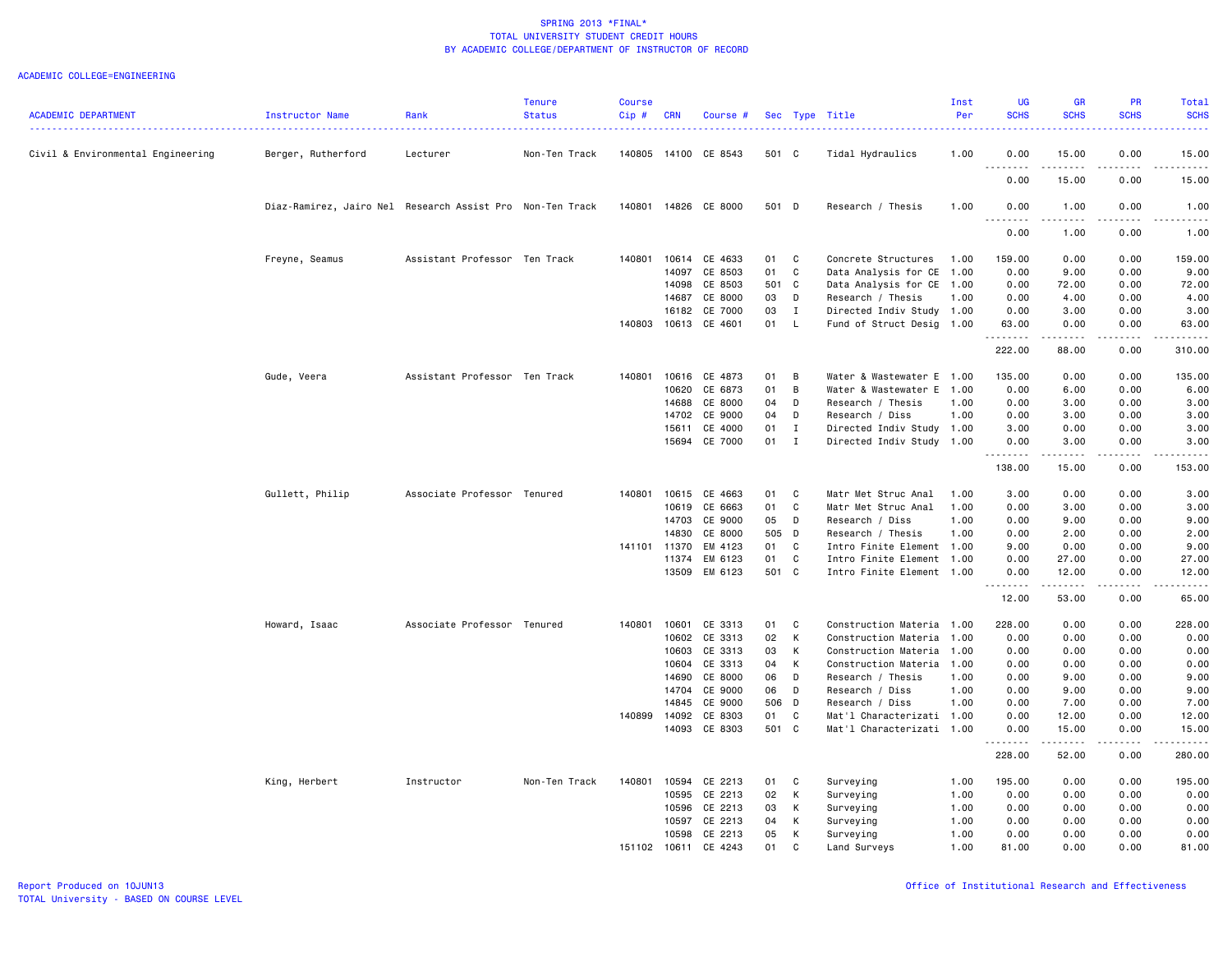|                                   |                     |                               | <b>Tenure</b> | Course |              |               |                 |              |                           | Inst | <b>UG</b>                                                                                                                                                                            | <b>GR</b>                                                                                                                                                                                                                                                                                                                                     | <b>PR</b>                                                                                                                                                                       | Total                                                                                                                                                               |
|-----------------------------------|---------------------|-------------------------------|---------------|--------|--------------|---------------|-----------------|--------------|---------------------------|------|--------------------------------------------------------------------------------------------------------------------------------------------------------------------------------------|-----------------------------------------------------------------------------------------------------------------------------------------------------------------------------------------------------------------------------------------------------------------------------------------------------------------------------------------------|---------------------------------------------------------------------------------------------------------------------------------------------------------------------------------|---------------------------------------------------------------------------------------------------------------------------------------------------------------------|
| <b>ACADEMIC DEPARTMENT</b>        | Instructor Name     | Rank                          | <b>Status</b> | Cip#   | <b>CRN</b>   | Course #      |                 |              | Sec Type Title            | Per  | <b>SCHS</b>                                                                                                                                                                          | <b>SCHS</b>                                                                                                                                                                                                                                                                                                                                   | <b>SCHS</b>                                                                                                                                                                     | <b>SCHS</b><br>$\frac{1}{2} \left( \frac{1}{2} \right) \left( \frac{1}{2} \right) \left( \frac{1}{2} \right) \left( \frac{1}{2} \right) \left( \frac{1}{2} \right)$ |
|                                   |                     |                               |               |        |              |               |                 |              |                           |      | <u>.</u>                                                                                                                                                                             | <u>.</u>                                                                                                                                                                                                                                                                                                                                      | $\frac{1}{2} \left( \frac{1}{2} \right) \left( \frac{1}{2} \right) \left( \frac{1}{2} \right) \left( \frac{1}{2} \right) \left( \frac{1}{2} \right) \left( \frac{1}{2} \right)$ |                                                                                                                                                                     |
|                                   |                     |                               |               |        |              |               |                 |              |                           |      | 276.00                                                                                                                                                                               | 0.00                                                                                                                                                                                                                                                                                                                                          | 0.00                                                                                                                                                                            | 276.00                                                                                                                                                              |
| Civil & Environmental Engineering | Li, Xiaopeng        | Assistant Professor Ten Track |               |        | 140801 10600 | CE 3113       | 01              | C            | Transportation Engr       | 1.00 | 279.00                                                                                                                                                                               | 0.00                                                                                                                                                                                                                                                                                                                                          | 0.00                                                                                                                                                                            | 279.00                                                                                                                                                              |
|                                   |                     |                               |               |        | 14691        | CE 8000       | 07              | D            | Research / Thesis         | 1.00 | 0.00                                                                                                                                                                                 | 3.00                                                                                                                                                                                                                                                                                                                                          | 0.00                                                                                                                                                                            | 3.00                                                                                                                                                                |
|                                   |                     |                               |               |        | 14705        | CE 9000       | 07              | D            | Research / Diss           | 1.00 | 0.00<br>.                                                                                                                                                                            | 6.00                                                                                                                                                                                                                                                                                                                                          | 0.00                                                                                                                                                                            | 6.00                                                                                                                                                                |
|                                   |                     |                               |               |        |              |               |                 |              |                           |      | 279.00                                                                                                                                                                               | 9.00                                                                                                                                                                                                                                                                                                                                          | 0.00                                                                                                                                                                            | 288.00                                                                                                                                                              |
|                                   | Magbanua, Benjamin  | Associate Professor Tenured   |               | 140801 | 10599        | CE 2803       | 01              | C            | Environ Engr Issues       | 1.00 | 54.00                                                                                                                                                                                | 0.00                                                                                                                                                                                                                                                                                                                                          | 0.00                                                                                                                                                                            | 54.00                                                                                                                                                               |
|                                   |                     |                               |               |        | 10622        | CE 8823       | 01              | C            | Un Pro-Op Env Eng II      | 1.00 | 0.00                                                                                                                                                                                 | 12.00                                                                                                                                                                                                                                                                                                                                         | 0.00                                                                                                                                                                            | 12.00                                                                                                                                                               |
|                                   |                     |                               |               |        | 14692        | CE 8000       | 08              | D            | Research / Thesis         | 1.00 | 0.00                                                                                                                                                                                 | 1.00                                                                                                                                                                                                                                                                                                                                          | 0.00                                                                                                                                                                            | 1.00                                                                                                                                                                |
|                                   |                     |                               |               |        |              | 16483 CE 7000 | 04              | $\mathbf{I}$ | Directed Indiv Study      | 1.00 | 0.00                                                                                                                                                                                 | 3.00<br>.                                                                                                                                                                                                                                                                                                                                     | 0.00<br>المتماما                                                                                                                                                                | 3.00                                                                                                                                                                |
|                                   |                     |                               |               |        |              |               |                 |              |                           |      | 54.00                                                                                                                                                                                | 16.00                                                                                                                                                                                                                                                                                                                                         | 0.00                                                                                                                                                                            | 70.00                                                                                                                                                               |
|                                   | Martin, James       | Professor                     | Tenured       | 140801 | 10605        | CE 3811       | 01              | <b>L</b>     | Env./Wtr.Res.Engr.II 1.00 |      | 24.00                                                                                                                                                                                | 0.00                                                                                                                                                                                                                                                                                                                                          | 0.00                                                                                                                                                                            | 24.00                                                                                                                                                               |
|                                   |                     |                               |               |        | 10606        | CE 3811       | 02              | $\mathsf{L}$ | Env./Wtr.Res.Engr.II 1.00 |      | 23.00                                                                                                                                                                                | 0.00                                                                                                                                                                                                                                                                                                                                          | 0.00                                                                                                                                                                            | 23.00                                                                                                                                                               |
|                                   |                     |                               |               |        | 10607        | CE 3811       | 03              | L.           | Env./Wtr.Res.Engr.II 1.00 |      | 22.00                                                                                                                                                                                | 0.00                                                                                                                                                                                                                                                                                                                                          | 0.00                                                                                                                                                                            | 22.00                                                                                                                                                               |
|                                   |                     |                               |               |        | 10608        | CE 3811       | 04              | $\mathsf{L}$ | Env./Wtr.Res.Engr.II 1.00 |      | 24.00                                                                                                                                                                                | 0.00                                                                                                                                                                                                                                                                                                                                          | 0.00                                                                                                                                                                            | 24.00                                                                                                                                                               |
|                                   |                     |                               |               |        | 10609        | CE 3813       | 01              | C            | Enviro./Wtr.Res.Engr      | 1.00 | 282.00                                                                                                                                                                               | 0.00                                                                                                                                                                                                                                                                                                                                          | 0.00                                                                                                                                                                            | 282.00                                                                                                                                                              |
|                                   |                     |                               |               |        | 14693        | CE 8000       | 09              | D            | Research / Thesis         | 1.00 | 0.00                                                                                                                                                                                 | 1.00                                                                                                                                                                                                                                                                                                                                          | 0.00                                                                                                                                                                            | 1.00                                                                                                                                                                |
|                                   |                     |                               |               |        | 14707        | CE 9000       | 09              | D            | Research / Diss           | 1.00 | 0.00                                                                                                                                                                                 | 12.00                                                                                                                                                                                                                                                                                                                                         | 0.00                                                                                                                                                                            | 12.00                                                                                                                                                               |
|                                   |                     |                               |               |        | 14834        | CE 8000       | 509             | $\mathsf{D}$ | Research / Thesis         | 1.00 | 0.00                                                                                                                                                                                 | 4.00                                                                                                                                                                                                                                                                                                                                          | 0.00                                                                                                                                                                            | 4.00                                                                                                                                                                |
|                                   |                     |                               |               | 140805 | 14817        | CE 8933       | 501 C           |              | Water Quality Modeli 1.00 |      | 0.00                                                                                                                                                                                 | 12.00                                                                                                                                                                                                                                                                                                                                         | 0.00                                                                                                                                                                            | 12.00                                                                                                                                                               |
|                                   |                     |                               |               |        |              | 14818 CE 8933 | 01 C            |              | Water Quality Modeli 1.00 |      | 0.00<br>.                                                                                                                                                                            | 6.00<br>. <b>.</b>                                                                                                                                                                                                                                                                                                                            | 0.00<br>.                                                                                                                                                                       | 6.00<br>$- - - - - -$                                                                                                                                               |
|                                   |                     |                               |               |        |              |               |                 |              |                           |      | 375.00                                                                                                                                                                               | 35.00                                                                                                                                                                                                                                                                                                                                         | 0.00                                                                                                                                                                            | 410.00                                                                                                                                                              |
|                                   | McAnally, William   | Research Professor            | Non-Ten Track | 140801 | 14694        | CE 8000       | 10 <sub>1</sub> | D            | Research / Thesis         | 1.00 | 0.00                                                                                                                                                                                 | 4.00                                                                                                                                                                                                                                                                                                                                          | 0.00                                                                                                                                                                            | 4.00                                                                                                                                                                |
|                                   |                     |                               |               |        | 14708        | CE 9000       | 10              | D            | Research / Diss           | 1.00 | 0.00                                                                                                                                                                                 | 12.00                                                                                                                                                                                                                                                                                                                                         | 0.00                                                                                                                                                                            | 12.00                                                                                                                                                               |
|                                   |                     |                               |               |        | 14849        | CE 9000       | 510 D           |              | Research / Diss           | 1.00 | 0.00                                                                                                                                                                                 | 4.00                                                                                                                                                                                                                                                                                                                                          | 0.00                                                                                                                                                                            | 4.00                                                                                                                                                                |
|                                   |                     |                               |               |        |              |               |                 |              |                           |      | $\sim$ $\sim$ $\sim$<br>$\frac{1}{2} \left( \frac{1}{2} \right) \left( \frac{1}{2} \right) \left( \frac{1}{2} \right) \left( \frac{1}{2} \right) \left( \frac{1}{2} \right)$<br>0.00 | $\frac{1}{2} \left( \begin{array}{ccc} 1 & 0 & 0 & 0 \\ 0 & 0 & 0 & 0 \\ 0 & 0 & 0 & 0 \\ 0 & 0 & 0 & 0 \\ 0 & 0 & 0 & 0 \\ 0 & 0 & 0 & 0 \\ 0 & 0 & 0 & 0 \\ 0 & 0 & 0 & 0 \\ 0 & 0 & 0 & 0 \\ 0 & 0 & 0 & 0 \\ 0 & 0 & 0 & 0 & 0 \\ 0 & 0 & 0 & 0 & 0 \\ 0 & 0 & 0 & 0 & 0 \\ 0 & 0 & 0 & 0 & 0 \\ 0 & 0 & 0 & 0 & 0 \\ 0 & 0 & 0$<br>20.00 | المتمالين<br>0.00                                                                                                                                                               | $\sim$ $\sim$ $\sim$ $\sim$<br>20.00                                                                                                                                |
|                                   | Ramirez Avila, John | Non-Faculty                   | Non-Faculty   | 140805 | 14603        | CE 4513       | 01              | C            | Engr. Hydrology           | 1.00 | 108,00                                                                                                                                                                               | 0.00                                                                                                                                                                                                                                                                                                                                          | 0.00                                                                                                                                                                            | 108.00                                                                                                                                                              |
|                                   |                     |                               |               |        | 14604        | CE 6513       | 01              | $\mathtt{C}$ | Engr. Hydrology           | 1.00 | 0.00                                                                                                                                                                                 | 12.00                                                                                                                                                                                                                                                                                                                                         | 0.00                                                                                                                                                                            | 12.00                                                                                                                                                               |
|                                   |                     |                               |               |        |              | 14605 CE 6513 | 501 C           |              | Engr. Hydrology           | 1.00 | 0.00<br>.                                                                                                                                                                            | 3.00<br>.                                                                                                                                                                                                                                                                                                                                     | 0.00<br>.                                                                                                                                                                       | 3.00<br>.                                                                                                                                                           |
|                                   |                     |                               |               |        |              |               |                 |              |                           |      | 108.00                                                                                                                                                                               | 15.00                                                                                                                                                                                                                                                                                                                                         | 0.00                                                                                                                                                                            | 123.00                                                                                                                                                              |
|                                   | Truax, Dennis       | Professor                     | Tenured       |        | 140801 14709 | CE 9000       | 11 D            |              | Research / Diss           | 1.00 | 0.00                                                                                                                                                                                 | 3.00                                                                                                                                                                                                                                                                                                                                          | 0.00                                                                                                                                                                            | 3.00                                                                                                                                                                |
|                                   |                     |                               |               |        | 14850        | CE 9000       | 511 D           |              | Research / Diss           | 1.00 | 0.00                                                                                                                                                                                 | 1.00                                                                                                                                                                                                                                                                                                                                          | 0.00                                                                                                                                                                            | 1.00                                                                                                                                                                |
|                                   |                     |                               |               |        | 15754        | CE 4000       | 03              | $\mathbf{I}$ | Directed Indiv Study      | 1.00 | 1.00                                                                                                                                                                                 | 0.00                                                                                                                                                                                                                                                                                                                                          | 0.00                                                                                                                                                                            | 1.00                                                                                                                                                                |
|                                   |                     |                               |               |        |              |               |                 |              |                           |      | .                                                                                                                                                                                    |                                                                                                                                                                                                                                                                                                                                               |                                                                                                                                                                                 |                                                                                                                                                                     |
|                                   |                     |                               |               |        |              |               |                 |              |                           |      | 1.00                                                                                                                                                                                 | 4.00                                                                                                                                                                                                                                                                                                                                          | 0.00                                                                                                                                                                            | 5.00                                                                                                                                                                |
|                                   | Vahedifard, Farshid | Assistant Professor Ten Track |               | 140899 | 15525        | CE 8990       | 501 C           |              | Special Topic In CE       | 1.00 | 0.00                                                                                                                                                                                 | 21.00                                                                                                                                                                                                                                                                                                                                         | 0.00                                                                                                                                                                            | 21.00                                                                                                                                                               |
|                                   |                     |                               |               |        | 15529        | CE 8990       | 01              | C            | Special Topic In CE       | 1.00 | 0.00<br>.                                                                                                                                                                            | 6.00<br>$\frac{1}{2} \left( \frac{1}{2} \right) \left( \frac{1}{2} \right) \left( \frac{1}{2} \right) \left( \frac{1}{2} \right) \left( \frac{1}{2} \right)$                                                                                                                                                                                  | 0.00<br>.                                                                                                                                                                       | 6.00<br>$\frac{1}{2}$                                                                                                                                               |
|                                   |                     |                               |               |        |              |               |                 |              |                           |      | 0.00                                                                                                                                                                                 | 27.00                                                                                                                                                                                                                                                                                                                                         | 0.00                                                                                                                                                                            | 27.00                                                                                                                                                               |
|                                   | White, Thomas       | Professor                     | Tenured       |        | 140801 10612 | CE 4433       | 01              | C            | Foundations               | 1.00 | 156.00                                                                                                                                                                               | 0.00                                                                                                                                                                                                                                                                                                                                          | 0.00                                                                                                                                                                            | 156.00                                                                                                                                                              |
|                                   |                     |                               |               |        | 10617        | CE 4903       | 01              | C            | Civil Engr Comp           | 1.00 | 105.00                                                                                                                                                                               | 0.00                                                                                                                                                                                                                                                                                                                                          | 0.00                                                                                                                                                                            | 105.00                                                                                                                                                              |
|                                   |                     |                               |               |        | 14711        | CE 9000       | 13              | D            | Research / Diss           | 1.00 | 0.00                                                                                                                                                                                 | 3.00                                                                                                                                                                                                                                                                                                                                          | 0.00                                                                                                                                                                            | 3.00                                                                                                                                                                |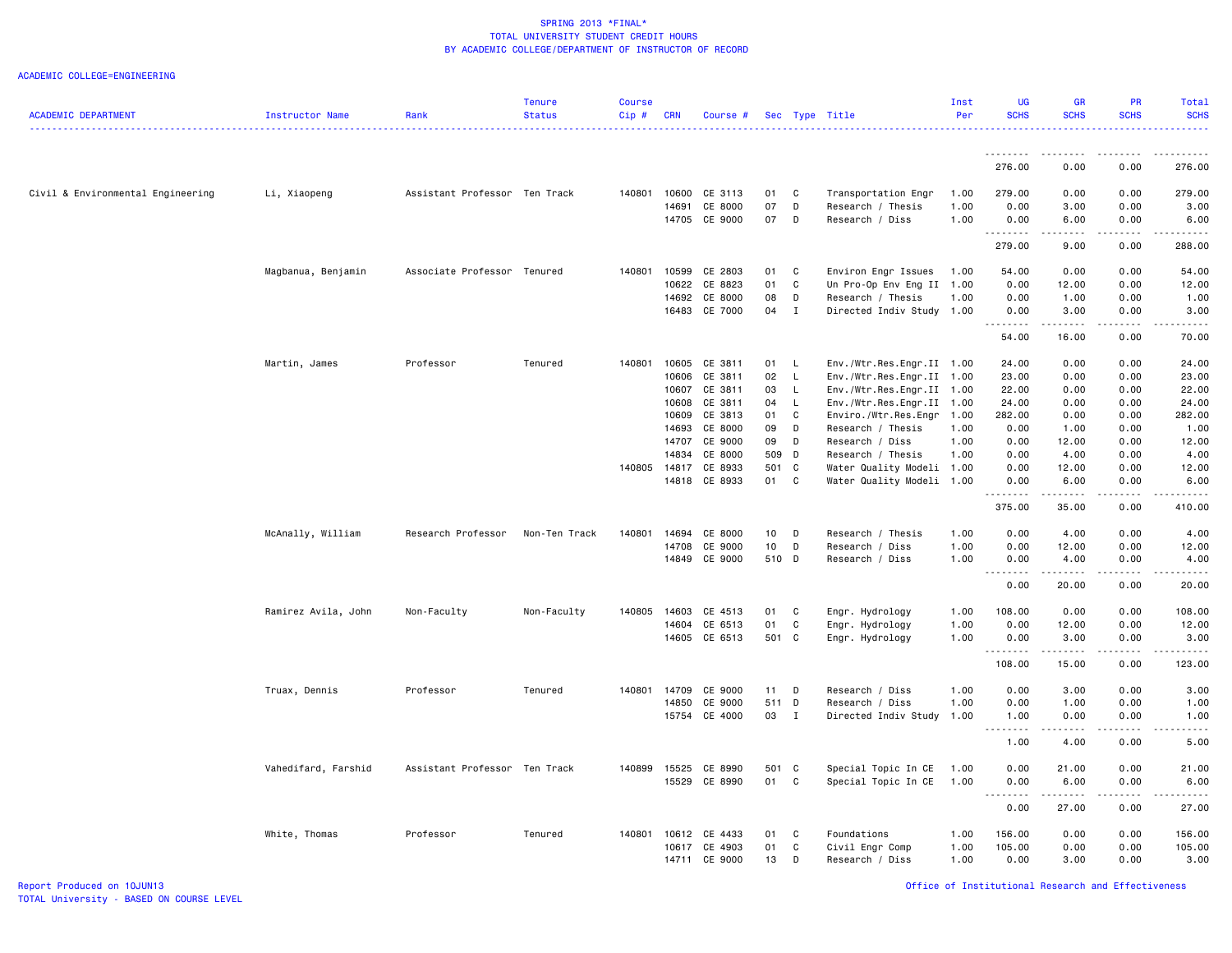| <b>ACADEMIC DEPARTMENT</b>        | Instructor Name | Rank                        | <b>Tenure</b><br>Status | <b>Course</b><br>$Cip$ # | <b>CRN</b> | Course # Sec Type Title |              |     |                           | Inst<br>Per | <b>UG</b><br><b>SCHS</b> | <b>GR</b><br><b>SCHS</b> | <b>PR</b><br><b>SCHS</b> | Total<br><b>SCHS</b> |
|-----------------------------------|-----------------|-----------------------------|-------------------------|--------------------------|------------|-------------------------|--------------|-----|---------------------------|-------------|--------------------------|--------------------------|--------------------------|----------------------|
| Civil & Environmental Engineering | White, Thomas   | Professor                   | Tenured                 | 140801                   |            | 14838 CE 8000           | 513 D        |     | Research / Thesis         | 1.00        | 0.00                     | 4.00                     | 0.00                     | 4.00                 |
|                                   |                 |                             |                         |                          |            |                         |              |     |                           |             | .<br>261.00              | .<br>7.00                | .<br>0.00                | .<br>268.00          |
|                                   | Zhang, Li       | Associate Professor Tenured |                         | 140801                   |            | 10610 CE 4143           | 01           | - C | Traffic Engineering       | 1.00        | 48.00                    | 0.00                     | 0.00                     | 48.00                |
|                                   |                 |                             |                         |                          |            | 10618 CE 6143           | 01           | - C | Traffic Engineering       | 1.00        | 0.00                     | 3.00                     | 0.00                     | 3.00                 |
|                                   |                 |                             |                         |                          |            | 14698 CE 8000           | 14 D         |     | Research / Thesis         | 1.00        | 0.00                     | 6.00                     | 0.00                     | 6.00                 |
|                                   |                 |                             |                         |                          |            | 14712 CE 9000           | $14$ D       |     | Research / Diss           | 1.00        | 0.00                     | 18.00                    | 0.00                     | 18.00                |
|                                   |                 |                             |                         |                          |            | 14853 CE 9000           | 514 D        |     | Research / Diss           | 1.00        | 0.00                     | 6.00                     | 0.00                     | 6.00                 |
|                                   |                 |                             |                         |                          |            | 16176 CE 7000           | $02 \quad I$ |     | Directed Indiv Study 1.00 |             | 0.00                     | 3.00                     | 0.00                     | 3.00                 |
|                                   |                 |                             |                         |                          |            |                         |              |     |                           |             | --------<br>48.00        | 36.00                    | -----<br>0.00            | .<br>84.00           |
|                                   |                 |                             |                         |                          |            |                         |              |     |                           |             | ========                 | ========                 | ========                 |                      |
| Civil & Environmental Engineering |                 |                             |                         |                          |            |                         |              |     |                           |             | 2002.00                  | 393.00                   | 0.00                     | 2395.00              |
|                                   |                 |                             |                         |                          |            |                         |              |     |                           |             | ========                 | ========                 | ========                 | ==========           |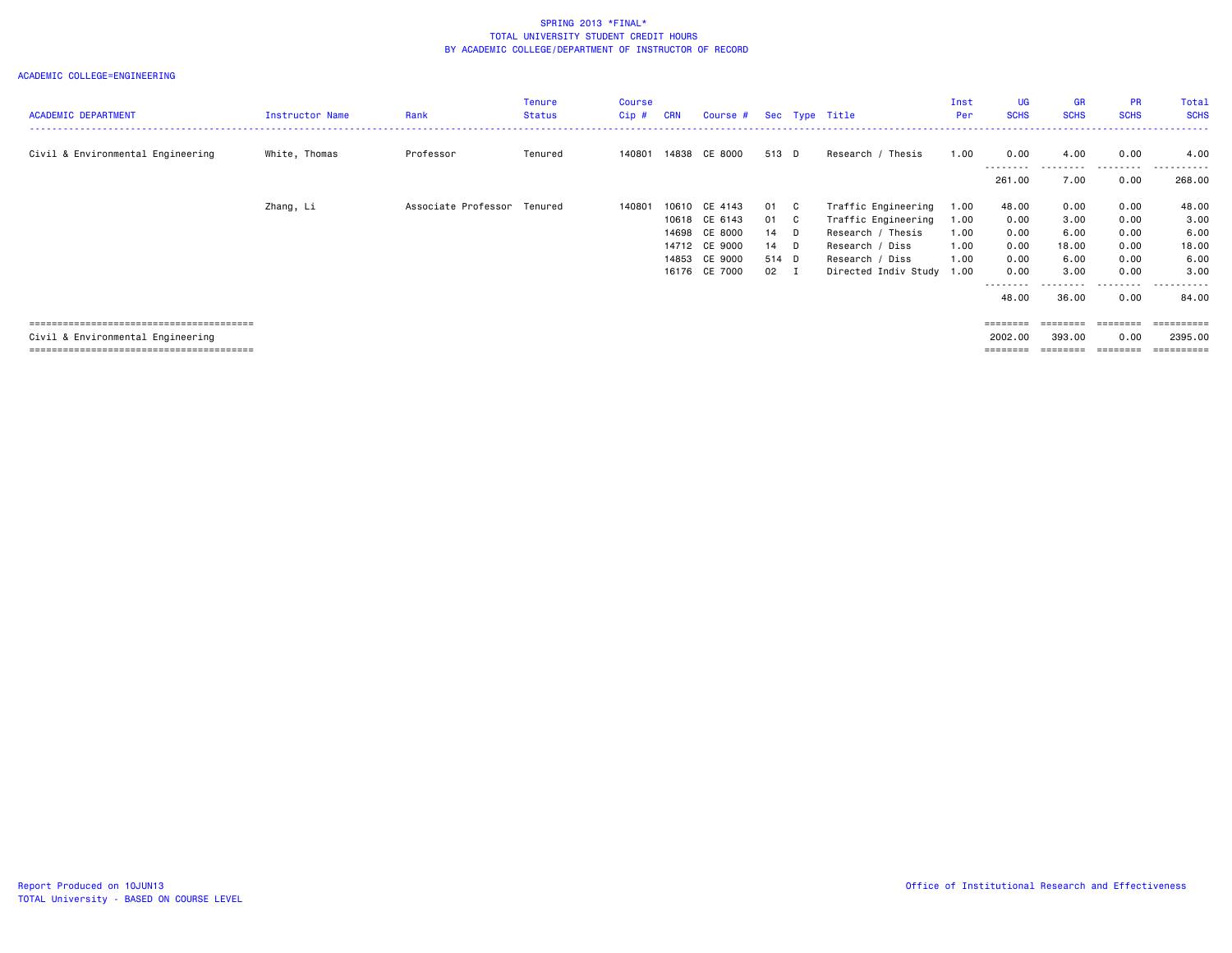|                                |                   |                               | <b>Tenure</b> | Course       |            |          |                   |              |                           | Inst | UG                              | GR            | PR          | Total            |
|--------------------------------|-------------------|-------------------------------|---------------|--------------|------------|----------|-------------------|--------------|---------------------------|------|---------------------------------|---------------|-------------|------------------|
| <b>ACADEMIC DEPARTMENT</b>     | Instructor Name   | Rank                          | <b>Status</b> | $Cip$ #      | <b>CRN</b> | Course # |                   |              | Sec Type Title            | Per  | <b>SCHS</b>                     | <b>SCHS</b>   | <b>SCHS</b> | <b>SCHS</b><br>. |
| Computer Science & Engineering | Allen, Edward     | Associate Professor Tenured   |               | 110101       | 10970      | CSE 3223 | 01                | L            | Software Eng Sr Proj      | 1.00 | 30.00                           | 0.00          | 0.00        | 30.00            |
|                                |                   |                               |               |              | 15393      | CSE 9000 | 01                | D            | Research/Diss             | 1.00 | 0.00<br>. <b>.</b>              | 30.00<br>.    | 0.00<br>.   | 30.00<br>.       |
|                                |                   |                               |               |              |            |          |                   |              |                           |      | 30.00                           | 30.00         | 0.00        | 60.00            |
|                                | Anderson, Richard | Instructor                    | Non-Ten Track | 110201       | 10945      | CSE 1284 | 02                | C            | Intro Comp Prog           | 1.00 | 136.00                          | 0.00          | 0.00        | 136.00           |
|                                |                   |                               |               |              | 10948      | CSE 1284 | 05                | К            | Intro Comp Prog           | 1.00 | 0.00                            | 0.00          | 0.00        | 0.00             |
|                                |                   |                               |               |              | 10949      | CSE 1284 | 06                | К            | Intro Comp Prog           | 1.00 | 0.00                            | 0.00          | 0.00        | 0.00             |
|                                |                   |                               |               |              | 10952      | CSE 1284 | H02 C             |              | Honors Intro Comp Pr      | 1.00 | 8.00                            | 0.00          | 0.00        | 8.00             |
|                                |                   |                               |               |              | 10964      | CSE 2383 | 01                | C            | Data Struc & Anal of 1.00 |      | 126.00                          | 0.00          | 0.00        | 126.00           |
|                                |                   |                               |               |              | 10965      | CSE 2383 | H <sub>01</sub> C |              | HonorsData Struc & A 1.00 |      | 3.00                            | 0.00          | 0.00        | 3.00             |
|                                |                   |                               |               | 110701       | 10971      | CSE 3324 | 01                | $\mathbf c$  | Dist Client/Server P 1.00 |      | 184.00                          | 0.00          | 0.00        | 184.00           |
|                                |                   |                               |               |              | 10972      | CSE 3324 | 02                | К            | Dist Client/Server P 1.00 |      | 0.00                            | 0.00          | 0.00        | 0.00             |
|                                |                   |                               |               |              | 10973      | CSE 3324 | 03                | Κ            | Dist Client/Server P 1.00 |      | 0.00                            | 0.00          | 0.00        | 0.00             |
|                                |                   |                               |               |              | 10974      | CSE 3324 | 04                | К            | Dist Client/Server P 1.00 |      | 0.00<br>.                       | 0.00<br>----- | 0.00<br>.   | 0.00<br>.        |
|                                |                   |                               |               |              |            |          |                   |              |                           |      | 457.00                          | 0.00          | 0.00        | 457.00           |
|                                | Banicescu, Ioana  | Professor                     | Tenured       | 110101       | 10989      | CSE 4733 | 01                | C            | Operating Systems I       | 1.00 | 123.00                          | 0.00          | 0.00        | 123.00           |
|                                |                   |                               |               |              | 11002      | CSE 6733 | 01                | C            | Operating Systems I       | 1.00 | 0.00                            | 3.00          | 0.00        | 3.00             |
|                                |                   |                               |               |              | 14203      | CSE 8843 | 01                | C            | Seg/Parallel Alrthm       | 1.00 | 0.00                            | 24.00         | 0.00        | 24.00            |
|                                |                   |                               |               |              | 15394      | CSE 9000 | 02                | D            | Research/Diss             | 1.00 | 0.00                            | 19.00         | 0.00        | 19.00            |
|                                |                   |                               |               |              | 16292      | CSE 7000 | 501 I             |              | Directed Indiv Study 1.00 |      | 0.00<br><u>.</u>                | 3.00<br>.     | 0.00<br>.   | 3.00<br>.        |
|                                |                   |                               |               |              |            |          |                   |              |                           |      | 123.00                          | 49.00         | 0.00        | 172.00           |
|                                | Bethel, Cindy     | Assistant Professor Ten Track |               | 110101       | 14217      | CSE 6990 | 01                | C            | Special Topic in CSE 1.00 |      | 0.00                            | 21.00         | 0.00        | 21.00            |
|                                |                   |                               |               |              | 15395      | CSE 9000 | 03                | D            | Research/Diss             | 1.00 | 0.00                            | 18.00         | 0.00        | 18.00            |
|                                |                   |                               |               |              | 15643      | CSE 4000 | 05                | I            | Directed Indiv Study 1.00 |      | 4.00                            | 0.00          | 0.00        | 4.00             |
|                                |                   |                               |               |              | 15730      | CSE 4000 | 06                | $\mathbf{I}$ | Directed Indiv Study 1.00 |      | 1.00                            | 0.00          | 0.00        | 1.00             |
|                                |                   |                               |               |              | 15752      | CSE 4000 | 07                | $\mathbf{I}$ | Directed Indiv Study 1.00 |      | 3.00                            | 0.00          | 0.00        | 3.00             |
|                                |                   |                               |               |              | 16001      | CSE 7000 | 03                | $\mathbf{I}$ | Directed Indiv Study 1.00 |      | 0.00                            | 3.00          | 0.00        | 3.00             |
|                                |                   |                               |               |              | 16330      | CSE 4000 | 10                | $\mathbf{I}$ | Directed Indiv Study 1.00 |      | 3.00                            | 0.00          | 0.00        | 3,00             |
|                                |                   |                               |               | 119999       | 14215      | CSE 4990 | 01                | C            | Special Topic in CS 1.00  |      | 51.00<br>.                      | 0.00<br>.     | 0.00<br>.   | 51.00<br>.       |
|                                |                   |                               |               |              |            |          |                   |              |                           |      | 62.00                           | 42.00         | 0.00        | 104.00           |
|                                | Dampier, David    | Professor                     | Tenured       | 110101       | 10983      | CSE 4273 | 01                | C            | Intro to Computer Fo      | 1.00 | 105.00                          | 0.00          | 0.00        | 105.00           |
|                                |                   |                               |               |              | 10984      | CSE 4273 | H01               | $\mathbf{C}$ | Intro to Computer Fo      | 1.00 | 6.00                            | 0.00          | 0.00        | 6.00             |
|                                |                   |                               |               |              | 10997      | CSE 6273 | 01                | C            | Intro to Computer Fo      | 1.00 | 0.00                            | 18.00         | 0.00        | 18.00            |
|                                |                   |                               |               |              | 14220      | CSE 6990 | 02                | C            | Special Topic in CSE      | 1.00 | 0.00                            | 6.00          | 0.00        | 6.00             |
|                                |                   |                               |               |              | 15396      | CSE 9000 | 04                | D            | Research/Diss             | 1.00 | 0.00                            | 33.00         | 0.00        | 33.00            |
|                                |                   |                               |               |              | 15566      | CSE 7000 | 01                | $\mathbf{I}$ | Directed Indiv Study      | 1.00 | 0.00                            | 3.00          | 0.00        | 3.00             |
|                                |                   |                               |               |              | 15761      | CSE 8000 | 04                | D            | Research / Thesis         | 1.00 | 0.00<br><u> - - - - - - - -</u> | 21.00         | 0.00<br>.   | 21.00<br>.       |
|                                |                   |                               |               |              |            |          |                   |              |                           |      | 111.00                          | 81.00         | 0.00        | 192.00           |
|                                | Dandass, Yoginder | Associate Professor Tenured   |               | 110101 10988 |            | CSE 4713 | 01                | C            | Prog Languages            | 1.00 | 54.00                           | 0.00          | 0.00        | 54.00            |
|                                |                   |                               |               |              | 11001      | CSE 6713 | 01                | C            | Prog Languages            | 1.00 | 0.00                            | 18.00         | 0.00        | 18.00            |
|                                |                   |                               |               |              | 14199      | CSE 4743 | 01                | C            | Operating Systems II      | 1.00 | 12.00                           | 0.00          | 0.00        | 12.00            |
|                                |                   |                               |               |              | 14200      | CSE 6743 | 01                | C            | Operating Systems II      | 1.00 | 0.00                            | 9.00          | 0.00        | 9.00             |
|                                |                   |                               |               |              | 15397      | CSE 9000 | 05                | D            | Research/Diss             | 1.00 | 0.00                            | 7.00          | 0.00        | 7.00             |
|                                |                   |                               |               |              | 15762      | CSE 8000 | 05                | D            | Research / Thesis         | 1.00 | 0.00                            | 6.00          | 0.00        | 6.00             |
|                                |                   |                               |               |              | 15982      | CSE 7000 | 02                | $\mathbf I$  | Directed Indiv Study 1.00 |      | 0.00                            | 3.00          | 0.00        | 3.00             |
|                                |                   |                               |               |              | 16347      | CSE 4000 | 11                | $\mathsf{T}$ | Directed Indiv Study      | 1.00 | 3.00                            | 0.00          | 0.00        | 3,00             |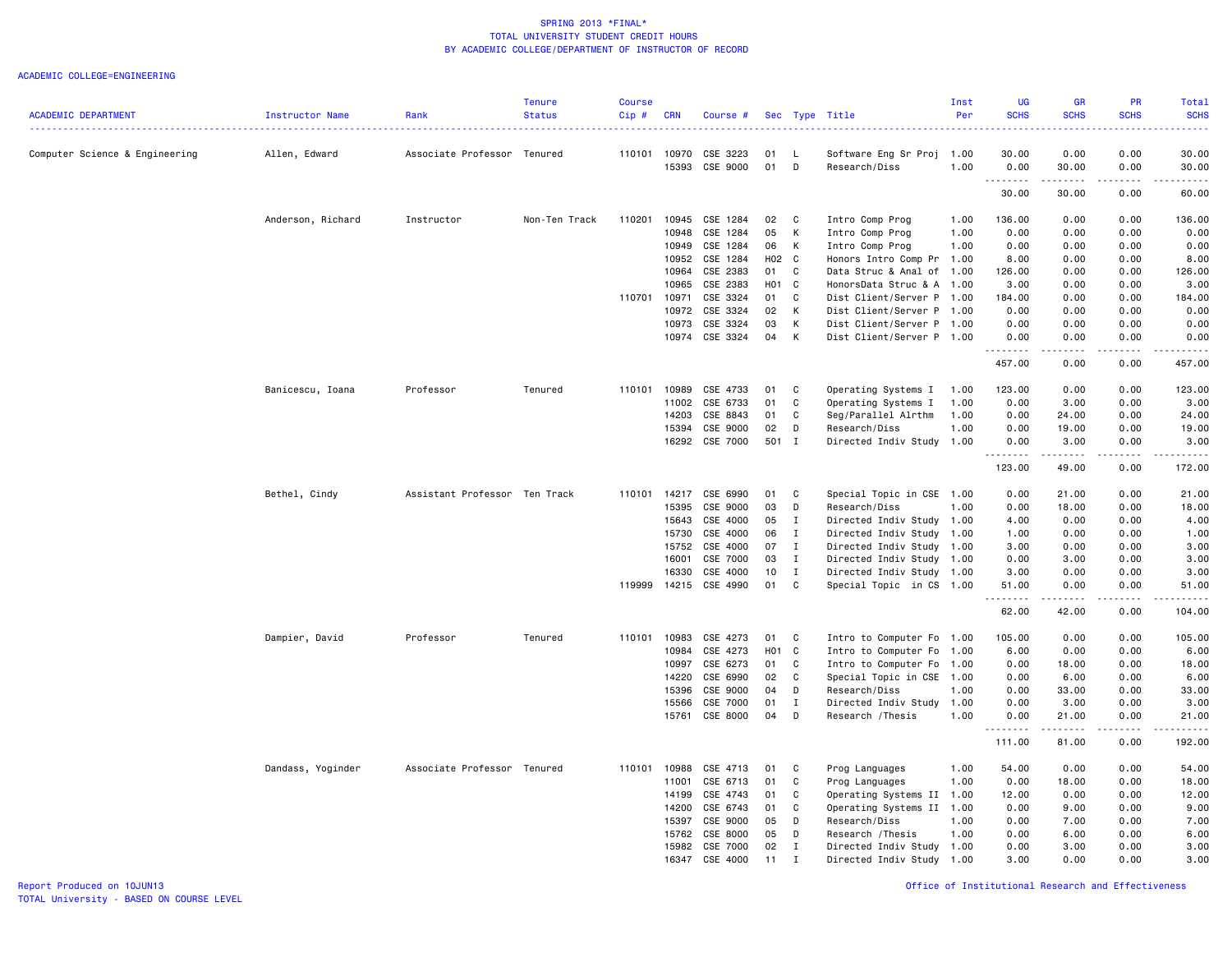| <b>ACADEMIC DEPARTMENT</b>     | Instructor Name  | Rank                        | <b>Tenure</b><br><b>Status</b> | <b>Course</b><br>Cip# | <b>CRN</b>   | Course #              |                   |                | Sec Type Title           | Inst<br>Per | UG<br><b>SCHS</b>   | <b>GR</b><br><b>SCHS</b>                                                                                                          | PR<br><b>SCHS</b> | <b>Total</b><br><b>SCHS</b> |
|--------------------------------|------------------|-----------------------------|--------------------------------|-----------------------|--------------|-----------------------|-------------------|----------------|--------------------------|-------------|---------------------|-----------------------------------------------------------------------------------------------------------------------------------|-------------------|-----------------------------|
|                                |                  |                             |                                |                       |              |                       |                   |                |                          |             |                     |                                                                                                                                   |                   |                             |
|                                |                  |                             |                                |                       |              |                       |                   |                |                          |             | <u>.</u><br>69.00   | 43.00                                                                                                                             | 0.00              | 112.00                      |
| Computer Science & Engineering | Griffin, Walter  | Non-Faculty                 | Non-Faculty                    |                       |              | 110201 10942 CSE 1233 | 01                | $\mathbf{C}$   | Cmptr Prog-C             | 1.00        | 153.00<br>.         | 0.00<br>$\frac{1}{2} \left( \frac{1}{2} \right) \left( \frac{1}{2} \right) \left( \frac{1}{2} \right) \left( \frac{1}{2} \right)$ | 0.00<br>.         | 153.00<br>.                 |
|                                |                  |                             |                                |                       |              |                       |                   |                |                          |             | 153.00              | 0.00                                                                                                                              | 0.00              | 153.00                      |
|                                | Hansen, Eric     | Associate Professor Tenured |                                | 110101                | 10990        | CSE 4833              | 01                | C              | Intro to Algorithms      | 1.00        | 84.00               | 0.00                                                                                                                              | 0.00              | 84.00                       |
|                                |                  |                             |                                |                       | 11003        | CSE 6833              | 01                | C              | Intro to Algorithms      | 1.00        | 0.00                | 33.00                                                                                                                             | 0.00              | 33.00                       |
|                                |                  |                             |                                |                       | 11011        | CSE 8080              | 08                | $\mathbf{I}$   | Directed Project Cs      | 1.00        | 0.00                | 3.00                                                                                                                              | 0.00              | 3.00                        |
|                                |                  |                             |                                |                       | 14210        | CSE 8990              | 02                | C              | Special Topic in CS      | 1.00        | 0.00                | 39.00                                                                                                                             | 0.00              | 39.00                       |
|                                |                  |                             |                                |                       | 15398        | CSE 9000              | 06                | D              | Research/Diss            | 1.00        | 0.00                | 34.00                                                                                                                             | 0.00              | 34.00                       |
|                                |                  |                             |                                |                       |              | 15763 CSE 8000        | 06                | $\Box$         | Research / Thesis        | 1.00        | 0.00<br>.           | 9.00                                                                                                                              | 0.00              | 9.00                        |
|                                |                  |                             |                                |                       |              |                       |                   |                |                          |             | 84.00               | 118.00                                                                                                                            | 0.00              | 202.00                      |
|                                | Henderson, Lisa  | Instructor                  | Non-Ten Track                  | 110201                | 10944        | CSE 1284              | 01                | $\mathbf{C}$   | Intro Comp Prog          | 1.00        | 144.00              | 0.00                                                                                                                              | 0.00              | 144.00                      |
|                                |                  |                             |                                |                       | 10946        | CSE 1284              | 03                | $\mathsf{K}$   | Intro Comp Prog          | 1.00        | 0.00                | 0.00                                                                                                                              | 0.00              | 0.00                        |
|                                |                  |                             |                                |                       | 10947        | CSE 1284              | 04                | K              | Intro Comp Prog          | 1.00        | 0.00                | 0.00                                                                                                                              | 0.00              | 0.00                        |
|                                |                  |                             |                                |                       | 10950        | CSE 1284              | 07 K              |                | Intro Comp Prog          | 1.00        | 0.00                | 0.00                                                                                                                              | 0.00              | 0.00                        |
|                                |                  |                             |                                |                       | 10951        | CSE 1284              | H <sub>01</sub> C |                | Honors Intro Comp Pr     | 1.00        | 12.00               | 0.00                                                                                                                              | 0.00              | 12.00                       |
|                                |                  |                             |                                |                       | 10953        | CSE 1384              | 01                | C              | Intermed Comp Prog       | 1.00        | 164.00              | 0.00                                                                                                                              | 0.00              | 164.00                      |
|                                |                  |                             |                                |                       | 10954        | CSE 1384              | 02                | $\mathbf{C}$   | Intermed Comp Prog       | 1.00        | 180.00              | 0.00                                                                                                                              | 0.00              | 180.00                      |
|                                |                  |                             |                                |                       | 10955        | CSE 1384              | 03                | C              | Intermed Comp Prog       | 1.00        | 176.00              | 0.00                                                                                                                              | 0.00              | 176.00                      |
|                                |                  |                             |                                |                       | 10956        | CSE 1384              | 04                | $\mathsf{K}$   | Intermed Comp Prog       | 1.00        | 0.00                | 0.00                                                                                                                              | 0.00              | 0.00                        |
|                                |                  |                             |                                |                       | 10957        | CSE 1384              | 05                | $\mathsf{K}$   | Intermed Comp Prog       | 1.00        | 0.00                | 0.00                                                                                                                              | 0.00              | 0.00                        |
|                                |                  |                             |                                |                       | 10958        | CSE 1384              | 06                | K              | Intermed Comp Prog       | 1.00        | 0.00                | 0.00                                                                                                                              | 0.00              | 0.00                        |
|                                |                  |                             |                                |                       | 10959        | CSE 1384              | 07                | $\mathsf{K}$   | Intermed Comp Prog       | 1.00        | 0.00                | 0.00                                                                                                                              | 0.00              | 0.00                        |
|                                |                  |                             |                                |                       | 10960        | CSE 1384              | 08                | К              | Intermed Comp Prog       | 1.00        | 0.00                | 0.00                                                                                                                              | 0.00              | 0.00                        |
|                                |                  |                             |                                |                       | 10961        | CSE 1384              | 09                | K              | Intermed Comp Prog       | 1.00        | 0.00                | 0.00                                                                                                                              | 0.00              | 0.00                        |
|                                |                  |                             |                                |                       |              | 10962 CSE 1384        | 10                | K              | Intermed Comp Prog       | 1.00        | 0.00                | 0.00                                                                                                                              | 0.00              | 0.00                        |
|                                |                  |                             |                                |                       |              |                       |                   |                |                          |             | د د د د د<br>676.00 | $- - -$<br>0.00                                                                                                                   | -----<br>0.00     | .<br>676.00                 |
|                                | Jankun-Kelly, T. | Associate Professor Tenured |                                | 110101                | 11012        | CSE 8080              | 10                | $\blacksquare$ | Directed Project Cs      | 1.00        | 0.00                | 3.00                                                                                                                              | 0.00              | 3.00                        |
|                                |                  |                             |                                |                       | 15400        | CSE 9000              | 08                | D              | Research/Diss            | 1.00        | 0.00                | 12.00                                                                                                                             | 0.00              | 12.00                       |
|                                |                  |                             |                                |                       | 15764        | CSE 8000              | 07                | D              | Research / Thesis        | 1.00        | 0.00                | 12.00                                                                                                                             | 0.00              | 12.00                       |
|                                |                  |                             |                                | 110201                | 10963        | CSE 1384              | H <sub>01</sub> B |                | Honors Intermed Comp     | 1.00        | 64.00               | 0.00                                                                                                                              | 0.00              | 64.00                       |
|                                |                  |                             |                                | 110701                | 14201        | CSE 4453              | 01                | C              | Game Design              | 1.00        | 51.00               | 0.00                                                                                                                              | 0.00              | 51.00                       |
|                                |                  |                             |                                |                       |              | 14202 CSE 6453        | 01                | C.             | Game Design              | 1.00        | 0.00<br>.           | 3.00<br>$\sim$ $\sim$ $\sim$ $\sim$                                                                                               | 0.00              | 3.00                        |
|                                |                  |                             |                                |                       |              |                       |                   |                |                          |             | 115.00              | 30.00                                                                                                                             | 0.00              | 145.00                      |
|                                | Lee, Sarah       | Instructor                  | Non-Ten Track                  |                       | 110101 14197 | CSE 4503              | 01                | $\mathbf{C}$   | Database Management      | 1.00        | 99.00               | 0.00                                                                                                                              | 0.00              | 99.00                       |
|                                |                  |                             |                                |                       | 14198        | CSE 6503              | 01                | C              | Database Management      | 1.00        | 0.00                | 6.00                                                                                                                              | 0.00              | 6.00                        |
|                                |                  |                             |                                |                       | 14733        | CSE 4000              | 01                | I              | Directed Indiv Study     | 1.00        | 3.00                | 0.00                                                                                                                              | 0.00              | 3.00                        |
|                                |                  |                             |                                |                       | 15521        | CSE 4000              | 04                | I              | Directed Indiv Study     | 1.00        | 3.00                | 0.00                                                                                                                              | 0.00              | 3.00                        |
|                                |                  |                             |                                |                       | 15894        | CSE 4000              | 08                | $\mathbf{I}$   | Directed Indiv Study     | 1.00        | 2.00                | 0.00                                                                                                                              | 0.00              | 2.00                        |
|                                |                  |                             |                                | 110701                | 10979        | CSE 4214              | 01                | C              | Intro to Software En     | 1.00        | 96.00               | 0.00                                                                                                                              | 0.00              | 96.00                       |
|                                |                  |                             |                                |                       | 10980        | CSE 4214              | 02                | $\mathsf{K}$   | Intro to Software En     | 1.00        | 0.00                | 0.00                                                                                                                              | 0.00              | 0.00                        |
|                                |                  |                             |                                |                       | 10981        | CSE 4214              | 03                | K              | Intro to Software En     | 1.00        | 0.00                | 0.00                                                                                                                              | 0.00              | 0.00                        |
|                                |                  |                             |                                |                       |              | 10993 CSE 6214        | 01                | C              | Intro to Software E 1.00 |             | 0.00                | 12.00                                                                                                                             | 0.00              | 12.00                       |
|                                |                  |                             |                                |                       | 10995        | CSE 6214              | 03                | K              | Intro to Software E 1.00 |             | 0.00                | 0.00                                                                                                                              | 0.00              | 0.00                        |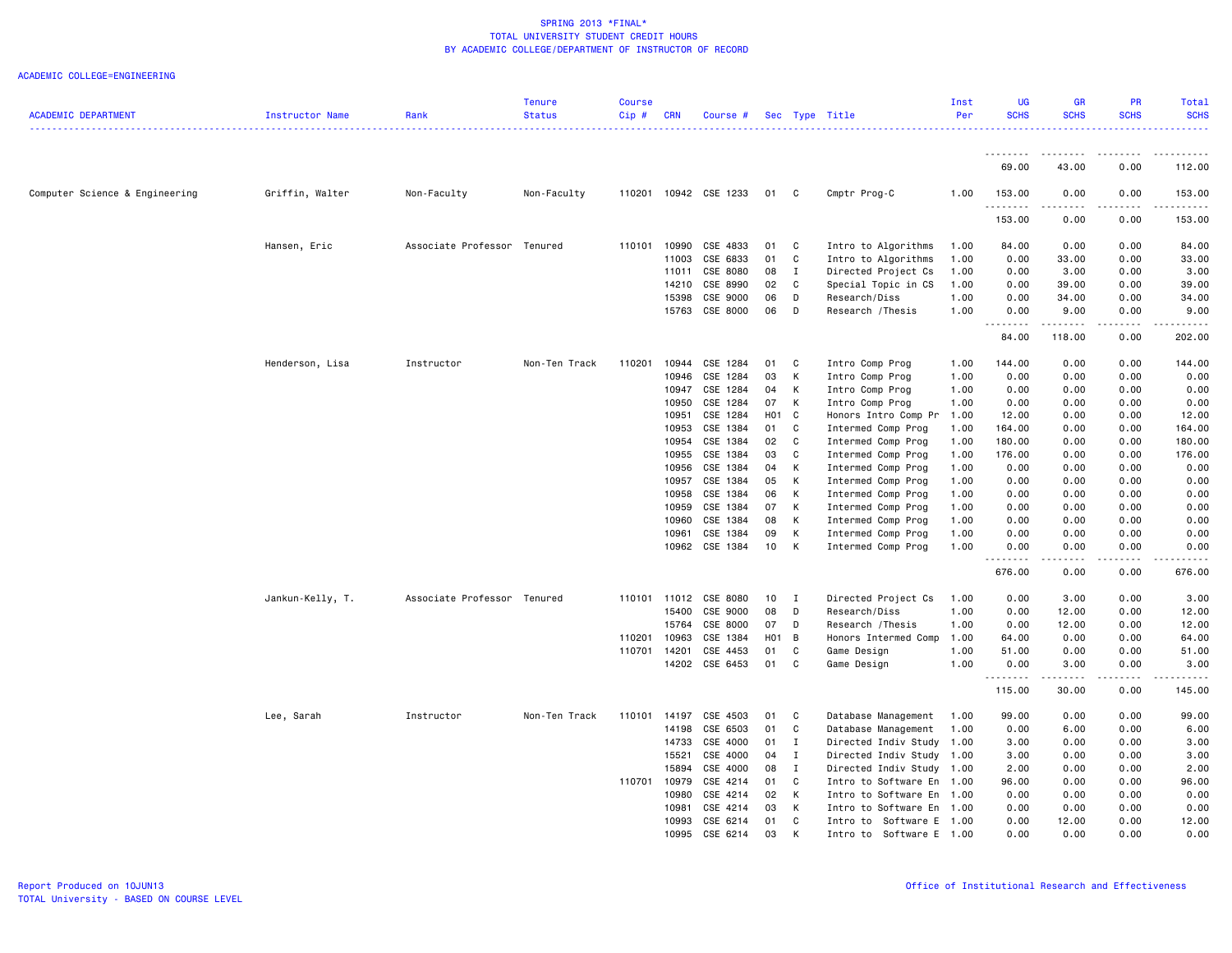### ACADEMIC COLLEGE=ENGINEERING

|                                |                      |                               | <b>Tenure</b>  | <b>Course</b> |                |                      |          |                   |                                      | Inst         | <b>UG</b>                            | <b>GR</b>                           | <b>PR</b>          | Total              |
|--------------------------------|----------------------|-------------------------------|----------------|---------------|----------------|----------------------|----------|-------------------|--------------------------------------|--------------|--------------------------------------|-------------------------------------|--------------------|--------------------|
| <b>ACADEMIC DEPARTMENT</b>     | Instructor Name      | Rank                          | <b>Status</b>  | Cip#          | <b>CRN</b>     | Course #             |          |                   | Sec Type Title                       | Per          | <b>SCHS</b>                          | <b>SCHS</b>                         | <b>SCHS</b>        | <b>SCHS</b>        |
|                                |                      |                               |                |               |                |                      |          |                   |                                      |              | .                                    | .                                   |                    |                    |
|                                |                      |                               |                |               |                |                      |          |                   |                                      |              | 203.00                               | 18,00                               | 0.00               | 221,00             |
| Computer Science & Engineering | Luke, Edward         | Associate Professor Tenured   |                |               | 110101 15401   | CSE 9000             | 09       | D                 | Research/Diss                        | 1.00         | 0.00                                 | 1.00                                | 0.00               | 1.00               |
|                                |                      |                               |                |               | 15765          | CSE 8000             | 08       | D                 | Research / Thesis                    | 1.00         | 0.00                                 | 1.00                                | 0.00               | 1.00               |
|                                |                      |                               |                |               | 16208          | CSE 7000             | 04       | $\mathbf{I}$      | Directed Indiv Study                 | 1.00         | 0.00<br>.                            | 3.00<br>.                           | 0.00<br>.          | 3.00<br>.          |
|                                |                      |                               |                |               |                |                      |          |                   |                                      |              | 0.00                                 | 5.00                                | 0.00               | 5.00               |
|                                | McGrew, Robert       | Non-Faculty                   | Non-Faculty    | 119999        |                | 14219 CSE 4990       | 02       | $\mathbf{C}$      | Special Topic in CS 1.00             |              | 36.00<br>----                        | 0.00<br>-----                       | 0.00               | 36.00              |
|                                |                      |                               |                |               |                |                      |          |                   |                                      |              | 36.00                                | 0.00                                | 0.00               | 36.00              |
|                                | Moser, Kenneth       | Grad Teach Assist             | Not Applicable | 119999        | 10966          | CSE 2813             | 01       | C                 | Discrete Structures                  | 1.00         | 87.00                                | 0.00                                | 0.00               | 87.00              |
|                                |                      |                               |                |               | 10968          | CSE 2813             | H01 C    |                   | Honors Discrete Stru 1.00            |              | 3.00                                 | 0.00                                | 0.00               | 3.00               |
|                                |                      |                               |                |               |                |                      |          |                   |                                      |              | $\sim$ $\sim$ $\sim$ $\sim$<br>90.00 | $\sim$ $\sim$ $\sim$ $\sim$<br>0.00 | 0.00               | 90.00              |
|                                |                      |                               |                |               |                |                      |          |                   |                                      |              |                                      |                                     |                    |                    |
|                                | Niu, Nan             | Assistant Professor Ten Track |                | 110101        | 10985          | CSE 4283             | 01       | C                 | Software Testing and 1.00            |              | 60.00                                | 0.00                                | 0.00               | 60.00              |
|                                |                      |                               |                |               | 10998          | CSE 6283             | 01       | C<br>$\mathbf{I}$ | Software Testing and                 | 1.00         | 0.00                                 | 18.00                               | 0.00               | 18.00              |
|                                |                      |                               |                |               | 11020<br>15402 | CSE 8080<br>CSE 9000 | 21<br>10 | D                 | Directed Project Cs<br>Research/Diss | 1.00<br>1.00 | 0.00<br>0.00                         | 3.00<br>36.00                       | 0.00<br>0.00       | 3.00<br>36.00      |
|                                |                      |                               |                |               | 15766          | CSE 8000             | 09       | D                 | Research / Thesis                    | 1.00         | 0.00                                 | 10.00                               | 0.00               | 10.00              |
|                                |                      |                               |                |               | 16298          | CSE 4000             | 09       | $\mathbf{I}$      | Directed Indiv Study 1.00            |              | 3.00                                 | 0.00                                | 0.00               | 3.00               |
|                                |                      |                               |                |               |                |                      |          |                   |                                      |              | .<br>63.00                           | .<br>67.00                          | . <b>.</b><br>0.00 | <u>.</u><br>130.00 |
|                                | Perkins, Andy        | Assistant Professor Ten Track |                | 110101        | 10975          | CSE 3813             | 01       | C                 | Intro to Formal Lang                 | 1.00         | 90.00                                | 0.00                                | 0.00               | 90.00              |
|                                |                      |                               |                |               | 15403          | CSE 9000             | 11       | D                 | Research/Diss                        | 1.00         | 0.00                                 | 15.00                               | 0.00               | 15.00              |
|                                |                      |                               |                | 260101        | 10986          | CSE 4623             | 01       | C                 | Computational Biolog                 | 1.00         | 6.00                                 | 0.00                                | 0.00               | 6.00               |
|                                |                      |                               |                |               | 10999          | CSE 6623             | 01       | C                 | Computational Biolog                 | 1.00         | 0.00                                 | 33.00                               | 0.00               | 33.00              |
|                                |                      |                               |                |               | 14196          | CSE 6623             | 501 C    |                   | Computational Biolog                 | 1.00         | 0.00                                 | 9.00                                | 0.00               | 9.00               |
|                                |                      |                               |                |               |                |                      |          |                   |                                      |              | 96.00                                | 57.00                               | 0.00               | 153.00             |
|                                | Ramkumar, Mahalingam | Associate Professor Tenured   |                | 110101        | 10978          | CSE 4153             | 01       | C                 | Data Comm Networks                   | 1.00         | 42.00                                | 0.00                                | 0.00               | 42.00              |
|                                |                      |                               |                |               | 14212          | CSE 8990             | 03       | C                 | Special Topic in CS                  | 1.00         | 0.00                                 | 36.00                               | 0.00               | 36.00              |
|                                |                      |                               |                |               | 15404          | CSE 9000             | 12       | D                 | Research/Diss                        | 1.00         | 0.00                                 | 13.00                               | 0.00               | 13.00              |
|                                |                      |                               |                | 141001 11231  |                | ECE 4833             | 01       | C                 | Data Comm Networks                   | 1.00         | 36.00                                | 0.00                                | 0.00               | 36.00              |
|                                |                      |                               |                |               |                | 11244 ECE 6833       | 01       | C                 | Data Comm Networks                   | 1.00         | 0.00<br>.                            | 6.00                                | 0.00<br>-----      | 6.00<br>.          |
|                                |                      |                               |                |               |                |                      |          |                   |                                      |              | 78.00                                | 55.00                               | 0.00               | 133.00             |
|                                | Reese, Donna         | Professor                     | Tenured        | 110101        | 10976          | CSE 3981             | 01       | C                 | Computer Ethics                      | 1.00         | 13.00                                | 0.00                                | 0.00               | 13.00              |
|                                |                      |                               |                |               | 10977          | CSE 3981             | 02       | $\mathbf c$       | Computer Ethics                      | 1.00         | 14.00                                | 0.00                                | 0.00               | 14.00              |
|                                |                      |                               |                |               | 11015          | CSE 8080             | 14       | $\mathbf{I}$      | Directed Project Cs                  | 1.00         | 0.00                                 | 3.00                                | 0.00               | 3.00               |
|                                |                      |                               |                |               | 15828          | CSE 3981             | 03       | C                 | Computer Ethics                      | 1.00         | 11.00<br>.                           | 0.00<br>$\omega$ is $\omega$ in     | 0.00<br>.          | 11.00<br>.         |
|                                |                      |                               |                |               |                |                      |          |                   |                                      |              | 38.00                                | 3.00                                | 0.00               | 41.00              |
|                                | Swan, John           | Professor                     | Tenured        | 110101        | 11016          | CSE 8080             | 15       | $\blacksquare$    | Directed Project Cs                  | 1.00         | 0.00                                 | 3.00                                | 0.00               | 3.00               |
|                                |                      |                               |                |               | 15406          | CSE 9000             | 14       | D                 | Research/Diss                        | 1.00         | 0.00                                 | 40.00                               | 0.00               | 40.00              |
|                                |                      |                               |                |               | 15467          | CSE 4000             | 02       | $\blacksquare$    | Directed Indiv Study                 | 1.00         | 3.00                                 | 0.00                                | 0.00               | 3.00               |
|                                |                      |                               |                |               | 15769          | CSE 8000             | 12       | D                 | Research / Thesis                    | 1.00         | 0.00                                 | 6.00                                | 0.00               | 6.00               |
|                                |                      |                               |                | 119999        | 10967          | CSE 2813             | 02       | C                 | Discrete Structures                  | 1.00         | 90.00                                | 0.00                                | 0.00               | 90.00              |

Report Produced on 10JUN13 Office of Institutional Research and Effectiveness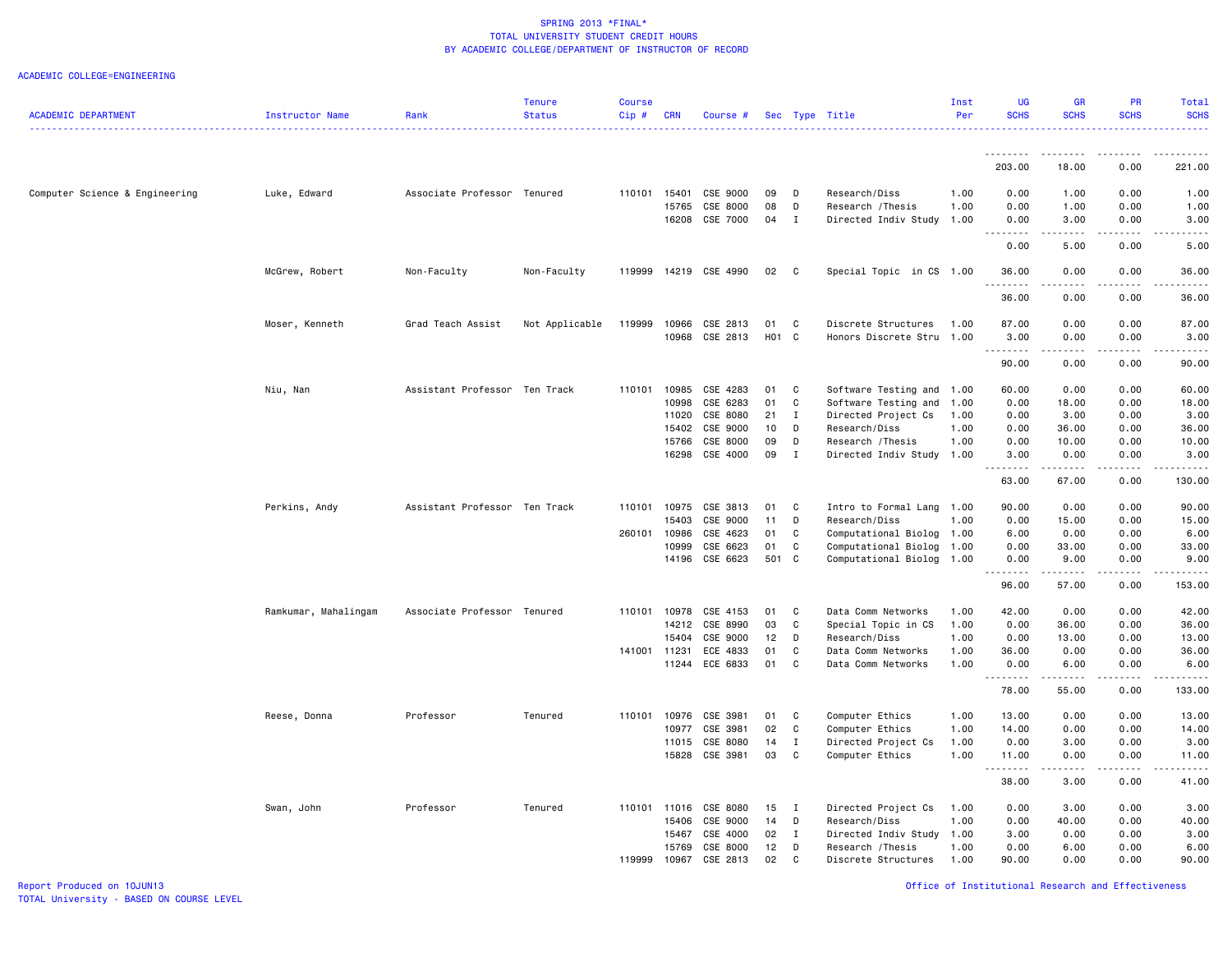|                                |                        |                     | <b>Tenure</b> | <b>Course</b> |            |                |         |              |                           | Inst | UG                 | <b>GR</b>         | <b>PR</b>         | <b>Total</b> |
|--------------------------------|------------------------|---------------------|---------------|---------------|------------|----------------|---------|--------------|---------------------------|------|--------------------|-------------------|-------------------|--------------|
| <b>ACADEMIC DEPARTMENT</b>     | <b>Instructor Name</b> | Rank                | <b>Status</b> | Cip#          | <b>CRN</b> | Course #       |         |              | Sec Type Title            | Per  | <b>SCHS</b>        | <b>SCHS</b>       | <b>SCHS</b>       | <b>SCHS</b>  |
|                                |                        |                     |               |               |            |                |         |              | Honors Discrete Stru 1.00 |      |                    |                   |                   |              |
| Computer Science & Engineering | Swan, John             | Professor           | Tenured       | 119999        | 10969      | CSE 2813       | $H02$ C |              |                           |      | 21.00<br>--------- | 0.00<br>--------  | 0.00<br>.         | 21,00<br>.   |
|                                |                        |                     |               |               |            |                |         |              |                           |      | 114.00             | 49.00             | 0.00              | 163.00       |
|                                | Vaughn, Rayford        | Non-Faculty         | Tenured       | 110101        |            | 15407 CSE 9000 | 15 D    |              | Research/Diss             | 1.00 | 0.00               | 6.00<br>$\cdots$  | 0.00              | 6.00         |
|                                |                        |                     |               |               |            |                |         |              |                           |      | 0.00               | 6.00              | 0.00              | 6.00         |
|                                | Williams, Byron        | Assistant Professor | Ten Track     | 110101        | 14205      | CSE 8990       | 01      | $\mathbf{C}$ | Special Topic in CS       | 1.00 | 0.00               | 60.00             | 0.00              | 60.00        |
|                                |                        |                     |               |               | 14208      | CSE 8990       | 501 C   |              | Special Topic in CS       | 1.00 | 0.00               | 21.00             | 0.00              | 21.00        |
|                                |                        |                     |               |               | 15408      | CSE 9000       | $16$ D  |              | Research/Diss             | 1.00 | 0.00               | 15.00             | 0.00              | 15.00        |
|                                |                        |                     |               |               |            | 15770 CSE 8000 | 13 D    |              | Research / Thesis         | 1.00 | 0.00               | 9.00              | 0.00              | 9.00         |
|                                |                        |                     |               |               |            |                |         |              |                           |      | --------           |                   |                   |              |
|                                |                        |                     |               |               |            |                |         |              |                           |      | 0.00               | 105.00            | 0.00              | 105.00       |
|                                | Zhang, Song            | Associate Professor | Tenured       | 110101        | 11018      | CSE 8080       | 19 I    |              | Directed Project Cs       | 1.00 | 0.00               | 3.00              | 0.00              | 3.00         |
|                                |                        |                     |               |               | 15771      | CSE 8000       | 14 D    |              | Research / Thesis         | 1.00 | 0.00               | 9.00              | 0.00              | 9.00         |
|                                |                        |                     |               |               |            |                |         |              |                           |      | ---------<br>0.00  | --------<br>12.00 | ---------<br>0.00 | .<br>12.00   |
|                                |                        |                     |               |               |            |                |         |              |                           |      | ========           | ========          | ========          | ==========   |
| Computer Science & Engineering |                        |                     |               |               |            |                |         |              |                           |      | 2598.00            | 770.00            | 0.00              | 3368.00      |
|                                |                        |                     |               |               |            |                |         |              |                           |      | ========           |                   |                   | ==========   |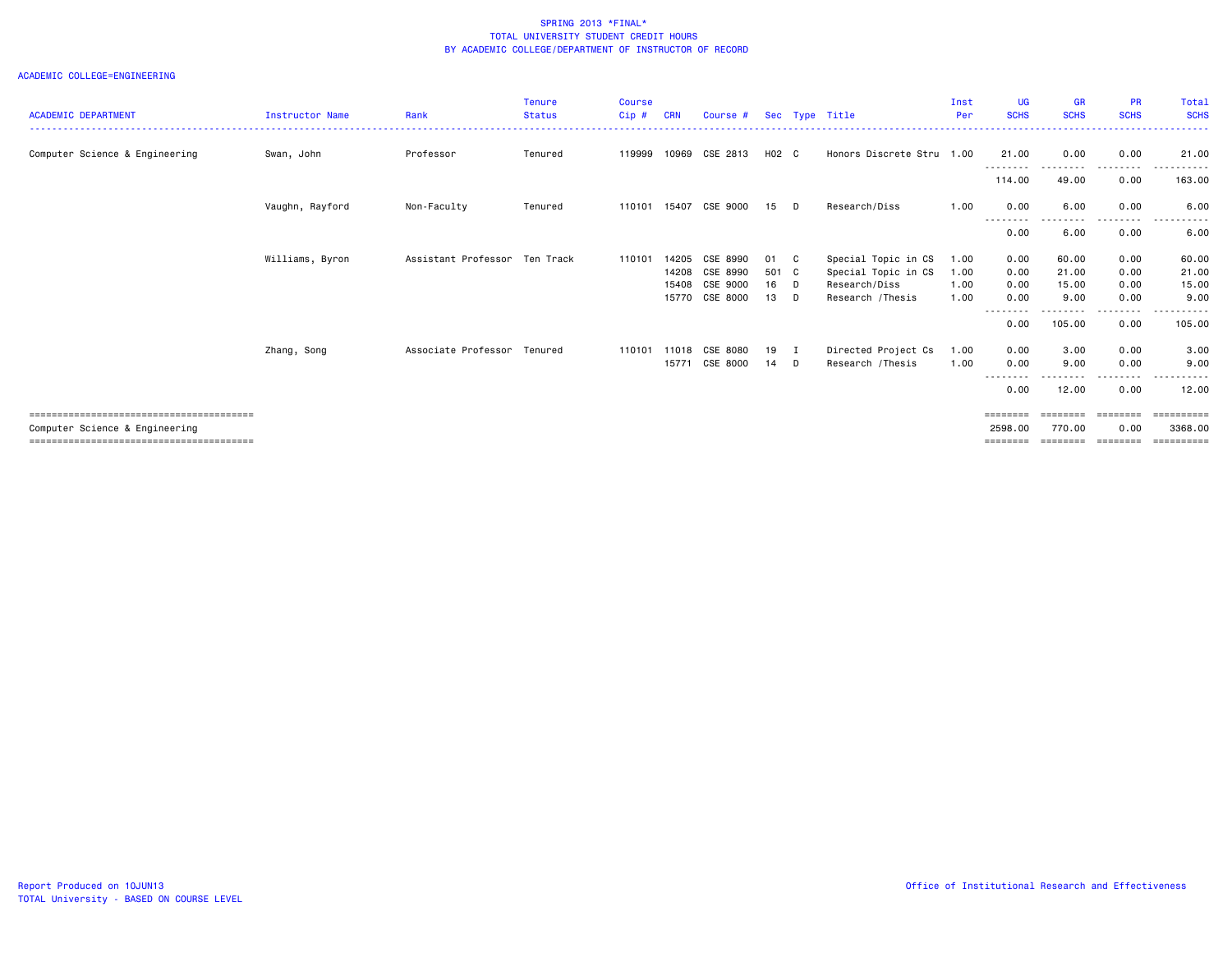|                                   |                    |                                   | <b>Tenure</b> | <b>Course</b> |                |                            |          |                  |                           | Inst         | <b>UG</b>        | <b>GR</b>                                                                                                                      | <b>PR</b>             | Total                                                                                                                                                                                                                                                                                                                                                                                                                                                                                          |
|-----------------------------------|--------------------|-----------------------------------|---------------|---------------|----------------|----------------------------|----------|------------------|---------------------------|--------------|------------------|--------------------------------------------------------------------------------------------------------------------------------|-----------------------|------------------------------------------------------------------------------------------------------------------------------------------------------------------------------------------------------------------------------------------------------------------------------------------------------------------------------------------------------------------------------------------------------------------------------------------------------------------------------------------------|
| <b>ACADEMIC DEPARTMENT</b>        | Instructor Name    | Rank                              | <b>Status</b> | Cip#          | <b>CRN</b>     | Course #                   |          |                  | Sec Type Title            | Per          | <b>SCHS</b>      | <b>SCHS</b>                                                                                                                    | <b>SCHS</b>           | <b>SCHS</b><br>المستما                                                                                                                                                                                                                                                                                                                                                                                                                                                                         |
| Electrical & Computer Engineering | Aanstoos, James    | Research Assoc Prof Non-Ten Track |               | 141001        |                | 14924 ECE 9000             | 01       | D                | Research/Diss             | 1.00         | 0.00             | 3.00                                                                                                                           | 0.00                  | 3.00                                                                                                                                                                                                                                                                                                                                                                                                                                                                                           |
|                                   |                    |                                   |               |               |                |                            |          |                  |                           |              | <b></b><br>0.00  | 3.00                                                                                                                           | 0.00                  | $\frac{1}{2}$<br>3.00                                                                                                                                                                                                                                                                                                                                                                                                                                                                          |
|                                   | Abdelwahed, Sherif | Associate Professor Tenured       |               | 140901        | 11227          | ECE 4713                   | 01       | C                | Computer Architectur 1.00 |              | 75.00            | 0.00                                                                                                                           | 0.00                  | 75.00                                                                                                                                                                                                                                                                                                                                                                                                                                                                                          |
|                                   |                    |                                   |               |               | 11240          | ECE 6713                   | 01       | C                | Computer Architectur      | 1.00         | 0.00             | 9.00                                                                                                                           | 0.00                  | 9.00                                                                                                                                                                                                                                                                                                                                                                                                                                                                                           |
|                                   |                    |                                   |               |               | 141001 14900   | ECE 8000                   | 01       | D                | Research/Thesis           | 1.00         | 0.00             | 18.00                                                                                                                          | 0.00                  | 18.00                                                                                                                                                                                                                                                                                                                                                                                                                                                                                          |
|                                   |                    |                                   |               |               | 14925          | ECE 9000                   | 02       | D                | Research/Diss             | 1.00         | 0.00             | 66.00                                                                                                                          | 0.00                  | 66.00                                                                                                                                                                                                                                                                                                                                                                                                                                                                                          |
|                                   |                    |                                   |               |               | 15680          | ECE 7000                   | 06       | $\mathbf{I}$     | Directed Indiv Study 1.00 |              | 0.00<br>$- - -$  | 3.00<br>$- - - - -$                                                                                                            | 0.00<br>$  -$         | 3.00<br>.                                                                                                                                                                                                                                                                                                                                                                                                                                                                                      |
|                                   |                    |                                   |               |               |                |                            |          |                  |                           |              | 75.00            | 96.00                                                                                                                          | 0.00                  | 171.00                                                                                                                                                                                                                                                                                                                                                                                                                                                                                         |
|                                   | Anderson, Derek    | Assistant Professor Ten Track     |               |               | 141001 14270   | ECE 8990                   | 01       | $\mathbf{C}$     | Special Topic in ECE 1.00 |              | 0.00             | 21.00                                                                                                                          | 0.00                  | 21.00                                                                                                                                                                                                                                                                                                                                                                                                                                                                                          |
|                                   |                    |                                   |               |               | 14272          | ECE 8990                   | 501 C    |                  | Special Topic in ECE      | 1.00         | 0.00             | 30.00                                                                                                                          | 0.00                  | 30.00                                                                                                                                                                                                                                                                                                                                                                                                                                                                                          |
|                                   |                    |                                   |               |               | 14901          | ECE 8000                   | 02       | D                | Research/Thesis           | 1.00         | 0.00             | 6.00                                                                                                                           | 0.00                  | 6.00                                                                                                                                                                                                                                                                                                                                                                                                                                                                                           |
|                                   |                    |                                   |               |               |                | 14926 ECE 9000             | 03       | D                | Research/Diss             | 1.00         | 0.00<br>.        | 10.00<br>.                                                                                                                     | 0.00<br>.             | 10.00<br>.                                                                                                                                                                                                                                                                                                                                                                                                                                                                                     |
|                                   |                    |                                   |               |               |                |                            |          |                  |                           |              | 0.00             | 67.00                                                                                                                          | 0.00                  | 67.00                                                                                                                                                                                                                                                                                                                                                                                                                                                                                          |
|                                   | Bruce, Jerry       | Associate Professor Tenured       |               | 141001 11163  |                | ECE 1002                   | 01       | B                | Intro to ECE              | 1.00         | 100.00           | 0.00                                                                                                                           | 0.00                  | 100.00                                                                                                                                                                                                                                                                                                                                                                                                                                                                                         |
|                                   |                    |                                   |               |               | 11175          | ECE 3413                   | 01       | C                | Intro to Electronic       | 1.00         | 153.00           | 0.00                                                                                                                           | 0.00                  | 153.00                                                                                                                                                                                                                                                                                                                                                                                                                                                                                         |
|                                   |                    |                                   |               |               | 14927          | ECE 9000                   | 04       | D                | Research/Diss             | 1.00         | 0.00             | 1.00                                                                                                                           | 0.00                  | 1.00                                                                                                                                                                                                                                                                                                                                                                                                                                                                                           |
|                                   |                    |                                   |               |               |                | 15675 ECE 7000             | 01       | $\mathbf{I}$     | Directed Indiv Study 1.00 |              | 0.00             | 3.00<br>.                                                                                                                      | 0.00<br>$\frac{1}{2}$ | 3.00                                                                                                                                                                                                                                                                                                                                                                                                                                                                                           |
|                                   |                    |                                   |               |               |                |                            |          |                  |                           |              | 253.00           | 4.00                                                                                                                           | 0.00                  | 257.00                                                                                                                                                                                                                                                                                                                                                                                                                                                                                         |
|                                   | Bruce, Lori        | Non-Faculty                       | Tenured       |               |                | 141001 14928 ECE 9000      | 05       | D                | Research/Diss             | 1.00         | 0.00<br>.        | 13.00<br>$\begin{array}{cccccccccc} \bullet & \bullet & \bullet & \bullet & \bullet & \bullet & \bullet & \bullet \end{array}$ | 0.00<br>.             | 13.00<br>.                                                                                                                                                                                                                                                                                                                                                                                                                                                                                     |
|                                   |                    |                                   |               |               |                |                            |          |                  |                           |              | 0.00             | 13.00                                                                                                                          | 0.00                  | 13.00                                                                                                                                                                                                                                                                                                                                                                                                                                                                                          |
|                                   | Donohoe, John      | Professor                         | Tenured       | 141001        | 11171          | ECE 3323                   | 01       | B                | Electromagnetics II       | 1.00         | 27.00            | 0.00                                                                                                                           | 0.00                  | 27.00                                                                                                                                                                                                                                                                                                                                                                                                                                                                                          |
|                                   |                    |                                   |               |               | 11172          | ECE 3323                   | 02       | B                | Electromagnetics II       | 1.00         | 24.00            | 0.00                                                                                                                           | 0.00                  | 24.00                                                                                                                                                                                                                                                                                                                                                                                                                                                                                          |
|                                   |                    |                                   |               |               | 11173          | ECE 3323                   | 03       | B                | Electromagnetics II       | 1.00         | 24.00            | 0.00                                                                                                                           | 0.00                  | 24.00                                                                                                                                                                                                                                                                                                                                                                                                                                                                                          |
|                                   |                    |                                   |               |               |                | 11174 ECE 3323             | 04       | B                | Electromagnetics II       | 1.00         | 27.00            | 0.00                                                                                                                           | 0.00                  | 27.00                                                                                                                                                                                                                                                                                                                                                                                                                                                                                          |
|                                   |                    |                                   |               |               | 14929          | ECE 9000                   | 06       | D                | Research/Diss             | 1.00         | 0.00             | 19.00                                                                                                                          | 0.00                  | 19.00                                                                                                                                                                                                                                                                                                                                                                                                                                                                                          |
|                                   |                    |                                   |               |               | 16294          | ECE 7000<br>16295 ECE 7000 | 08<br>09 | $\mathbf I$<br>I | Directed Indiv Study 1.00 |              | 0.00<br>0.00     | 3.00<br>3.00                                                                                                                   | 0.00<br>0.00          | 3.00<br>3.00                                                                                                                                                                                                                                                                                                                                                                                                                                                                                   |
|                                   |                    |                                   |               |               |                |                            |          |                  | Directed Indiv Study 1.00 |              | .                | .                                                                                                                              | .                     | .                                                                                                                                                                                                                                                                                                                                                                                                                                                                                              |
|                                   |                    |                                   |               |               |                |                            |          |                  |                           |              | 102.00           | 25.00                                                                                                                          | 0.00                  | 127.00                                                                                                                                                                                                                                                                                                                                                                                                                                                                                         |
|                                   | Du, Qian           | Associate Professor Tenured       |               |               |                | 141001 11193 ECE 3443      | 01       | C                | Signals and Systems       | 1.00         | 105.00           | 0.00                                                                                                                           | 0.00                  | 105.00                                                                                                                                                                                                                                                                                                                                                                                                                                                                                         |
|                                   |                    |                                   |               |               |                | 14930 ECE 9000             | 07       | D                | Research/Diss             | 1.00         | 0.00             | 13.00                                                                                                                          | 0.00<br>المتماما      | 13.00                                                                                                                                                                                                                                                                                                                                                                                                                                                                                          |
|                                   |                    |                                   |               |               |                |                            |          |                  |                           |              | .<br>105.00      | 13.00                                                                                                                          | 0.00                  | .<br>118.00                                                                                                                                                                                                                                                                                                                                                                                                                                                                                    |
|                                   | Follett, Randolph  | Assistant Professor Tenured       |               | 140201        | 14185          | ASE 1501                   | 01       | E                | Design Competition        | 0.50         | 4.50             | 0.00                                                                                                                           | 0.00                  | 4.50                                                                                                                                                                                                                                                                                                                                                                                                                                                                                           |
|                                   |                    |                                   |               | 141001 11221  |                | ECE 4512                   | 01       | B                | EE Design I               | 1.00         | 20.00            | 0.00                                                                                                                           | 0.00                  | 20.00                                                                                                                                                                                                                                                                                                                                                                                                                                                                                          |
|                                   |                    |                                   |               |               | 11222          | ECE 4522                   | 01       | В                | EE Design II              | 1.00         | 44.00            | 0.00                                                                                                                           | 0.00                  | 44.00                                                                                                                                                                                                                                                                                                                                                                                                                                                                                          |
|                                   |                    |                                   |               |               | 11223          | ECE 4532                   | 01       | В                | CPE Design I              | 1.00         | 12.00            | 0.00                                                                                                                           | 0.00                  | 12.00                                                                                                                                                                                                                                                                                                                                                                                                                                                                                          |
|                                   |                    |                                   |               |               | 11224          | ECE 4542                   | 01       | B                | CPE Design II             | 1.00         | 20.00            | 0.00                                                                                                                           | 0.00                  | 20.00                                                                                                                                                                                                                                                                                                                                                                                                                                                                                          |
|                                   |                    |                                   |               |               | 14254<br>14255 | ECE 4923<br>ECE 6923       | 01<br>01 | C<br>C           | Fdbk Con Sys II           | 1.00<br>1.00 | 21.00            | 0.00                                                                                                                           | 0.00<br>0.00          | 21.00                                                                                                                                                                                                                                                                                                                                                                                                                                                                                          |
|                                   |                    |                                   |               |               |                |                            |          |                  | Fdbk Con Sys II           |              | 0.00<br><u>.</u> | 6.00<br>.                                                                                                                      | .                     | 6.00<br>$\begin{array}{cccccccccccccc} \multicolumn{2}{c}{} & \multicolumn{2}{c}{} & \multicolumn{2}{c}{} & \multicolumn{2}{c}{} & \multicolumn{2}{c}{} & \multicolumn{2}{c}{} & \multicolumn{2}{c}{} & \multicolumn{2}{c}{} & \multicolumn{2}{c}{} & \multicolumn{2}{c}{} & \multicolumn{2}{c}{} & \multicolumn{2}{c}{} & \multicolumn{2}{c}{} & \multicolumn{2}{c}{} & \multicolumn{2}{c}{} & \multicolumn{2}{c}{} & \multicolumn{2}{c}{} & \multicolumn{2}{c}{} & \multicolumn{2}{c}{} & \$ |
|                                   |                    |                                   |               |               |                |                            |          |                  |                           |              | 121.50           | 6.00                                                                                                                           | 0.00                  | 127.50                                                                                                                                                                                                                                                                                                                                                                                                                                                                                         |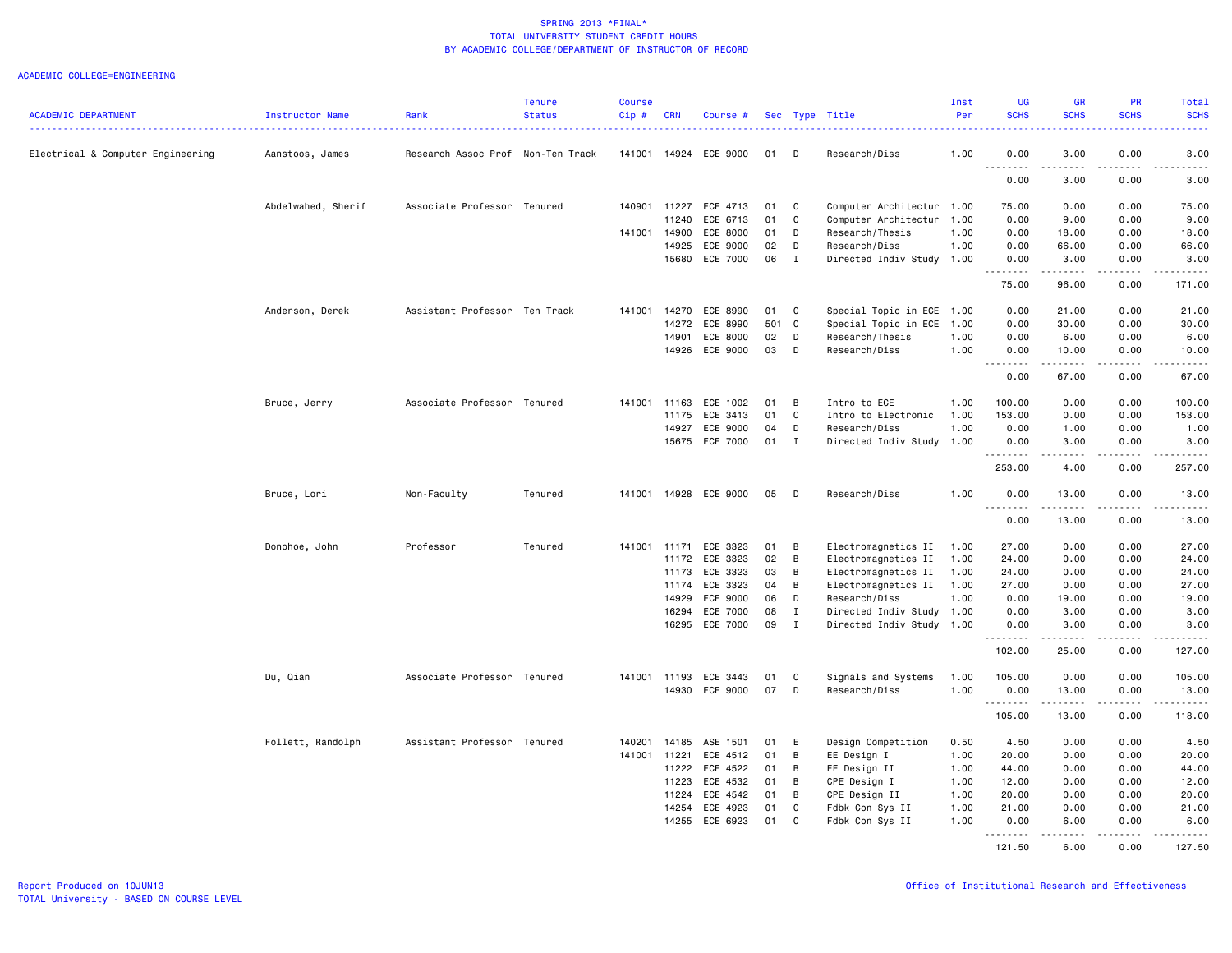| <b>ACADEMIC DEPARTMENT</b>        | Instructor Name                                       | Rank                          | <b>Tenure</b><br><b>Status</b> | Course<br>Cip# | <b>CRN</b> | Course #        |       |              | Sec Type Title            | Inst<br>Per | <b>UG</b><br><b>SCHS</b> | <b>GR</b><br><b>SCHS</b> | PR<br><b>SCHS</b>   | Total<br><b>SCHS</b> |
|-----------------------------------|-------------------------------------------------------|-------------------------------|--------------------------------|----------------|------------|-----------------|-------|--------------|---------------------------|-------------|--------------------------|--------------------------|---------------------|----------------------|
|                                   |                                                       |                               |                                |                |            |                 |       |              |                           |             |                          |                          |                     |                      |
| Electrical & Computer Engineering | Fowler, James                                         | Professor                     | Tenured                        | 141001         | 14265      | ECE 8813        | 01    | C            | Information Theory        | 1.00        | 0.00                     | 3.00                     | 0.00                | 3.00                 |
|                                   |                                                       |                               |                                |                | 14267      | ECE 8813        | 501 C |              | Information Theory        | 1.00        | 0.00                     | 9.00                     | 0.00                | 9.00                 |
|                                   |                                                       |                               |                                |                | 14907      | ECE 8000        | 08    | D            | Research/Thesis           | 1.00        | 0.00                     | 4.00                     | 0.00                | 4.00                 |
|                                   |                                                       |                               |                                |                | 14932      | ECE 9000        | 09    | D            | Research/Diss             | 1.00        | 0.00<br>-----            | 26.00<br>$- - - - -$     | 0.00                | 26.00                |
|                                   |                                                       |                               |                                |                |            |                 |       |              |                           |             | 0.00                     | 42.00                    | 0.00                | 42.00                |
|                                   | Fu, Yong                                              | Assistant Professor Ten Track |                                | 141001         | 14260      | ECE 4633        | 01    | C            | Pwer Distrib Systems 1.00 |             | 45.00                    | 0.00                     | 0.00                | 45.00                |
|                                   |                                                       |                               |                                |                | 14261      | ECE 6633        | 01    | C            | Pwer Distrib Systems      | 1.00        | 0.00                     | 18.00                    | 0.00                | 18.00                |
|                                   |                                                       |                               |                                |                | 14908      | ECE 8000        | 09    | D            | Research/Thesis           | 1.00        | 0.00                     | 7.00                     | 0.00                | 7.00                 |
|                                   |                                                       |                               |                                |                | 14933      | ECE 9000        | 10    | D            | Research/Diss             | 1.00        | 0.00                     | 66.00                    | 0.00                | 66.00                |
|                                   |                                                       |                               |                                |                |            | 16164 ECE 6633  | 501 C |              | Pwer Distrib Systems 1.00 |             | 0.00<br>.                | 9.00<br>.                | 0.00<br>.           | 9.00<br>.            |
|                                   |                                                       |                               |                                |                |            |                 |       |              |                           |             | 45.00                    | 100.00                   | 0.00                | 145.00               |
|                                   | Grzybowski, Stanislaw                                 | Professor                     | Tenured                        | 141001 11226   |            | ECE 4673        | 01    | C            | Fund of HV Engin          | 1.00        | 18.00                    | 0.00                     | 0.00                | 18.00                |
|                                   |                                                       |                               |                                |                | 11239      | ECE 6673        | 01    | C            | Fund of HV Engin          | 1.00        | 0.00                     | 9.00                     | 0.00                | 9.00                 |
|                                   |                                                       |                               |                                |                | 14909      | ECE 8000        | 10    | D            | Research/Thesis           | 1.00        | 0.00                     | 1.00                     | 0.00                | 1.00                 |
|                                   |                                                       |                               |                                |                | 14934      | ECE 9000        | 11    | D            | Research/Diss             | 1.00        | 0.00                     | 39.00                    | 0.00                | 39.00                |
|                                   |                                                       |                               |                                |                |            | 16286 ECE 7000  | 07    | $\mathbf{I}$ | Directed Indiv Study      | 1.00        | 0.00<br>.                | 3.00<br>.                | 0.00<br><u>.</u>    | 3.00<br>.            |
|                                   |                                                       |                               |                                |                |            |                 |       |              |                           |             | 18.00                    | 52.00                    | 0.00                | 70.00                |
|                                   | Jones, Bryan                                          | Associate Professor Tenured   |                                | 141001 11204   |            | ECE 3724        | 01    | C            | Microprocessors           | 1.00        | 184.00                   | 0.00                     | 0.00                | 184.00               |
|                                   |                                                       |                               |                                |                | 11206      | ECE 3724        | 03    | K            | Microprocessors           | 0.50        | 0.00                     | 0.00                     | 0.00                | 0.00                 |
|                                   |                                                       |                               |                                |                | 11207      | ECE 3724        | 04    | K            | Microprocessors           | 0.50        | 0.00                     | 0.00                     | 0.00                | 0.00                 |
|                                   |                                                       |                               |                                |                | 11208      | ECE 3724        | 05    | K            | Microprocessors           | 0.50        | 0.00                     | 0.00                     | 0.00                | 0.00                 |
|                                   |                                                       |                               |                                |                | 11209      | ECE 3724        | 06    | K            | Microprocessors           | 0.50        | 0.00                     | 0.00                     | 0.00                | 0.00                 |
|                                   |                                                       |                               |                                |                | 11210      | ECE 3724        | 07    | K            | Microprocessors           | 0.50        | 0.00                     | 0.00                     | 0.00                | 0.00                 |
|                                   |                                                       |                               |                                |                | 11211      | ECE 3724        | 08    | K            | Microprocessors           | 0.50        | 0.00                     | 0.00                     | 0.00                | 0.00                 |
|                                   |                                                       |                               |                                |                | 11212      | ECE 3724        | 09    | K            | Microprocessors           | 0.50        | 0.00                     | 0.00                     | 0.00                | 0.00                 |
|                                   |                                                       |                               |                                |                | 11213      | ECE 3724        | 10    | K            | Microprocessors           | 0.50        | 0.00                     | 0.00                     | 0.00                | 0.00                 |
|                                   |                                                       |                               |                                |                | 11215      | ECE 3724        | 12    | K            | Microprocessors           | 0.50        | 0.00                     | 0.00                     | 0.00                | 0.00                 |
|                                   |                                                       |                               |                                |                | 14256      | ECE 8743        | 01    | C            | Advanced Robotics         | 1.00        | 0.00                     | 9.00                     | 0.00                | 9.00                 |
|                                   |                                                       |                               |                                |                | 14257      | ECE 8743        | 501 C |              | Advanced Robotics         | 1.00        | 0.00                     | 3.00                     | 0.00                | 3.00                 |
|                                   |                                                       |                               |                                |                |            | 14935 ECE 9000  | 12    | $\mathsf{D}$ | Research/Diss             | 1.00        | 0.00                     | 11.00                    | 0.00                | 11.00                |
|                                   |                                                       |                               |                                |                |            |                 |       |              |                           |             | .<br>184.00              | .<br>23.00               | .<br>0.00           | ------<br>207.00     |
|                                   | Karimi-Ghartemani, Maso Associate Professor Ten Track |                               |                                | 141001 11194   |            | ECE 3614        | 01    | B            | Fundamentals of Ener 1.00 |             | 16.00                    | 0.00                     | 0.00                | 16.00                |
|                                   |                                                       |                               |                                |                | 11195      | ECE 3614        | 02    | B            | Fudamentals of Energ      | 1.00        | 24.00                    | 0.00                     | 0.00                | 24.00                |
|                                   |                                                       |                               |                                |                | 11196      | ECE 3614        | 03    | B            | Fundamentals of Ener      | 1.00        | 20.00                    | 0.00                     | 0.00                | 20.00                |
|                                   |                                                       |                               |                                |                | 11197      | ECE 3614        | 04    | B            | Fundamentals of Ener 1.00 |             | 20.00                    | 0.00                     | 0.00                | 20.00                |
|                                   |                                                       |                               |                                |                | 11198      | ECE 3614        | 05    | B            | Fundamentals of Ener      | 1.00        | 16.00                    | 0.00                     | 0.00                | 16.00                |
|                                   |                                                       |                               |                                |                |            | 14812 ECE 8943  | 01    | C            | Optimal Control Dyna      | 1.00        | 0.00                     | 15.00                    | 0.00                | 15.00                |
|                                   |                                                       |                               |                                |                |            | 14936 ECE 9000  | 13    | D            | Research/Diss             | 1.00        | 0.00                     | 11.00                    | 0.00                | 11.00                |
|                                   |                                                       |                               |                                |                |            |                 |       |              |                           |             | <u>.</u>                 | .                        | .                   | <u>.</u>             |
|                                   |                                                       |                               |                                |                |            |                 |       |              |                           |             | 96.00                    | 26.00                    | 0.00                | 122.00               |
|                                   | King, Roger                                           | Non-Faculty                   | Tenured                        | 141001 14937   |            | ECE 9000        | 14    | D            | Research/Diss             | 1.00        | 0.00                     | 9.00                     | 0.00                | 9.00                 |
|                                   |                                                       |                               |                                |                | 15048      | ECE 9000        | 504 D |              | Research/Diss             | 1.00        | 0.00                     | 14.00                    | 0.00                | 14.00                |
|                                   |                                                       |                               |                                | 309999         | 14801      | <b>CME 9000</b> | 04    | D            | Research/Dis              | 1.00        | 0.00<br>.                | 20.00<br>.               | 0.00<br>$- - - - -$ | 20.00<br>.           |
|                                   |                                                       |                               |                                |                |            |                 |       |              |                           |             | 0.00                     | 43.00                    | 0.00                | 43.00                |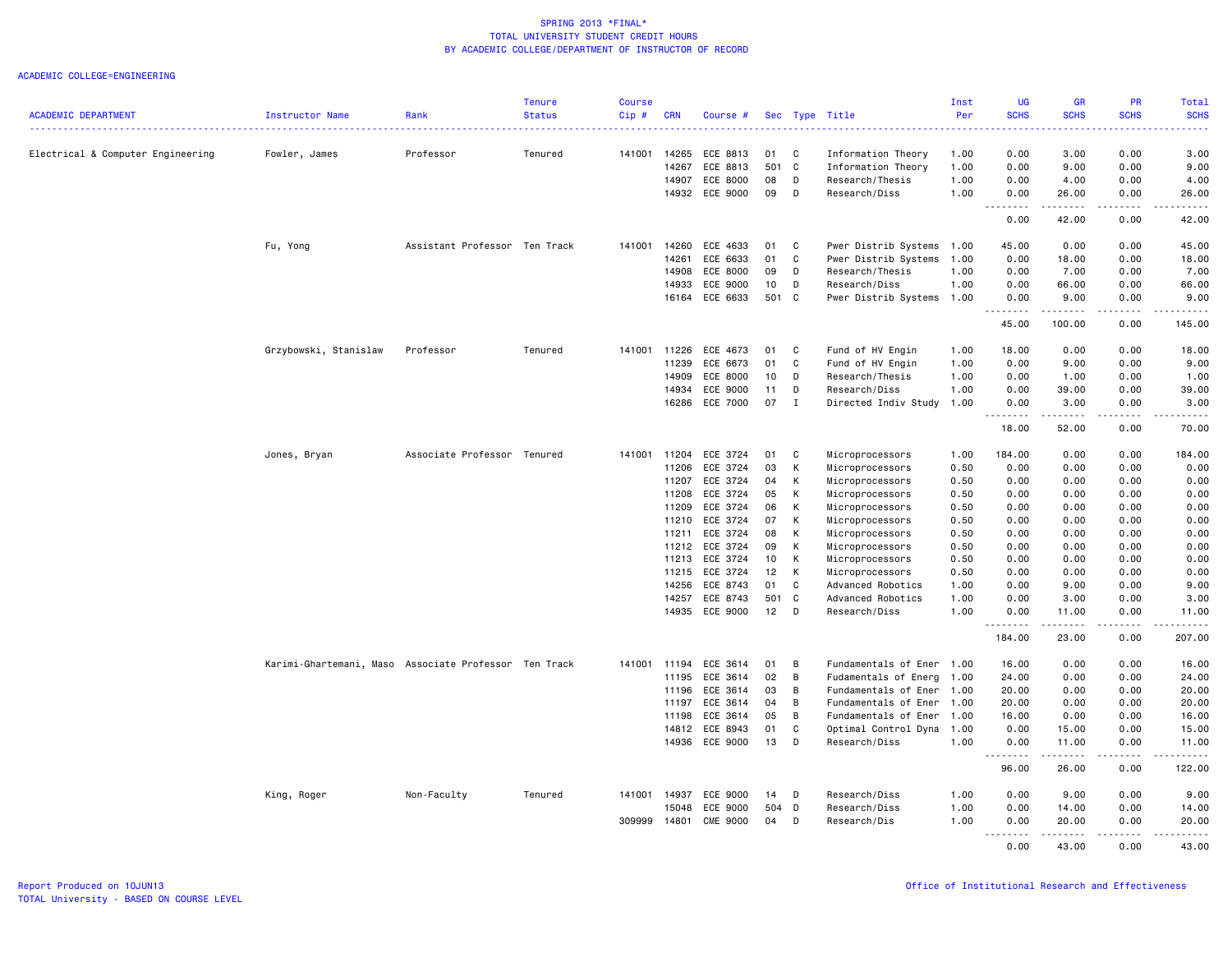|                                   |                    |                               | <b>Tenure</b> | <b>Course</b> |                |                      |          |                |                                         | Inst         | UG                    | <b>GR</b>                                                                                                                                            | PR           | Total                                                                                                                                                        |
|-----------------------------------|--------------------|-------------------------------|---------------|---------------|----------------|----------------------|----------|----------------|-----------------------------------------|--------------|-----------------------|------------------------------------------------------------------------------------------------------------------------------------------------------|--------------|--------------------------------------------------------------------------------------------------------------------------------------------------------------|
| <b>ACADEMIC DEPARTMENT</b>        | Instructor Name    | Rank                          | <b>Status</b> | $Cip$ #       | <b>CRN</b>     | Course #             |          |                | Sec Type Title                          | Per          | <b>SCHS</b>           | <b>SCHS</b>                                                                                                                                          | <b>SCHS</b>  | <b>SCHS</b><br>.                                                                                                                                             |
|                                   |                    |                               |               |               |                |                      |          |                |                                         |              |                       |                                                                                                                                                      |              |                                                                                                                                                              |
| Electrical & Computer Engineering | Koshka, Yaroslav   | Professor                     | Tenured       | 141001        | 11166<br>14913 | ECE 3213<br>ECE 8000 | 01<br>14 | C<br>D         | Solid State Electron<br>Research/Thesis | 1.00<br>1.00 | 51.00<br>0.00         | 0.00<br>10.00                                                                                                                                        | 0.00<br>0.00 | 51.00<br>10.00                                                                                                                                               |
|                                   |                    |                               |               |               | 14938          | ECE 9000             | 15       | D              | Research/Diss                           | 1.00         | 0.00                  | 13.00                                                                                                                                                | 0.00         | 13.00                                                                                                                                                        |
|                                   |                    |                               |               |               |                |                      |          |                |                                         |              | $\sim$ $\sim$ $\sim$  | $\frac{1}{2} \left( \frac{1}{2} \right) \left( \frac{1}{2} \right) \left( \frac{1}{2} \right) \left( \frac{1}{2} \right) \left( \frac{1}{2} \right)$ | .            | $\sim$ $\sim$ $\sim$ $\sim$ $\sim$                                                                                                                           |
|                                   |                    |                               |               |               |                |                      |          |                |                                         |              | 51.00                 | 23.00                                                                                                                                                | 0.00         | 74.00                                                                                                                                                        |
|                                   | Li, Pan            | Assistant Professor Ten Track |               |               | 141001 14275   | ECE 8990             | 02       | C              | Special Topic in ECE 1.00               |              | 0.00                  | 36.00                                                                                                                                                | 0.00         | 36.00                                                                                                                                                        |
|                                   |                    |                               |               |               | 14276          | ECE 8990             | 03       | $\mathtt{C}$   | Special Topic in ECE                    | 1.00         | 0.00                  | 33.00                                                                                                                                                | 0.00         | 33.00                                                                                                                                                        |
|                                   |                    |                               |               |               | 14939          | ECE 9000             | 16       | D              | Research/Diss                           | 1.00         | 0.00<br>$\sim$ $\sim$ | 22.00                                                                                                                                                | 0.00         | 22.00<br>$\frac{1}{2}$                                                                                                                                       |
|                                   |                    |                               |               |               |                |                      |          |                |                                         |              | 0.00                  | 91.00                                                                                                                                                | 0.00         | 91.00                                                                                                                                                        |
|                                   | Mazzola, Michael   | Professor                     | Tenured       | 141001        | 11225          | ECE 4653             | 01       | C              | Intro to Power Elect 1.00               |              | 18.00                 | 0.00                                                                                                                                                 | 0.00         | 18.00                                                                                                                                                        |
|                                   |                    |                               |               |               | 11238          | ECE 6653             | 01       | C              | Intro to Power Elect 1.00               |              | 0.00                  | 3.00                                                                                                                                                 | 0.00         | 3.00                                                                                                                                                         |
|                                   |                    |                               |               |               | 13481          | ECE 6653             | 501 C    |                | Intro to Power Elect 1.00               |              | 0.00                  | 9.00                                                                                                                                                 | 0.00         | 9.00                                                                                                                                                         |
|                                   |                    |                               |               |               | 14915          | ECE 8000             | 16       | D              | Research/Thesis                         | 1.00         | 0.00                  | 7.00                                                                                                                                                 | 0.00         | 7.00                                                                                                                                                         |
|                                   |                    |                               |               |               | 14940          | ECE 9000             | 17       | D              | Research/Diss                           | 1.00         | 0.00                  | 17.00                                                                                                                                                | 0.00         | 17.00                                                                                                                                                        |
|                                   |                    |                               |               |               | 15676          | ECE 7000             | 02       | $\mathbf{I}$   | Directed Indiv Study 1.00               |              | 0.00<br>.<br>$ -$     | 3.00<br><u>.</u>                                                                                                                                     | 0.00<br>.    | 3.00<br>.                                                                                                                                                    |
|                                   |                    |                               |               |               |                |                      |          |                |                                         |              | 18.00                 | 39.00                                                                                                                                                | 0.00         | 57.00                                                                                                                                                        |
|                                   | Molen, G. Marshall | Professor                     | Tenured       | 140101 10741  |                | CHE 4193             | 01       | C              | Automotive Engineeri 1.00               |              | 3.00                  | 0.00                                                                                                                                                 | 0.00         | 3.00                                                                                                                                                         |
|                                   |                    |                               |               |               | 11216          | ECE 4193             | 01       | C              | Automotive Engineeri 1.00               |              | 18.00                 | 0.00                                                                                                                                                 | 0.00         | 18.00                                                                                                                                                        |
|                                   |                    |                               |               |               | 11233          | ECE 6193             | 01       | C              | Automotive Engineeri 1.00               |              | 0.00                  | 3.00                                                                                                                                                 | 0.00         | 3.00                                                                                                                                                         |
|                                   |                    |                               |               |               | 12493          | ME 4193              | 01       | $\mathbb{C}$   | Automotive Engineeri 1.00               |              | 45.00                 | 0.00                                                                                                                                                 | 0.00         | 45.00                                                                                                                                                        |
|                                   |                    |                               |               |               | 12503          | ME 6193              | 01       | $\mathtt{C}$   | Automotive Engineeri 1.00               |              | 0.00                  | 6.00                                                                                                                                                 | 0.00         | 6.00                                                                                                                                                         |
|                                   |                    |                               |               | 141001        | 14916          | ECE 8000             | 17       | D              | Research/Thesis                         | 1.00         | 0.00                  | 10.00                                                                                                                                                | 0.00         | 10.00                                                                                                                                                        |
|                                   |                    |                               |               |               | 15679          | ECE 7000             | 05       | $\mathbf{I}$   | Directed Indiv Study 1.00               |              | 0.00                  | 3.00                                                                                                                                                 | 0.00         | 3.00                                                                                                                                                         |
|                                   |                    |                               |               | 149999        | 12232          | IE 4193              | 01       | C              | Automotive Engineeri 1.00               |              | 3.00<br>د د د د       | 0.00<br>$\begin{array}{cccccccccccccc} \bullet & \bullet & \bullet & \bullet & \bullet & \bullet & \bullet \end{array}$                              | 0.00<br>.    | 3.00<br>$\frac{1}{2} \left( \frac{1}{2} \right) \left( \frac{1}{2} \right) \left( \frac{1}{2} \right) \left( \frac{1}{2} \right) \left( \frac{1}{2} \right)$ |
|                                   |                    |                               |               |               |                |                      |          |                |                                         |              | 69.00                 | 22.00                                                                                                                                                | 0.00         | 91.00                                                                                                                                                        |
|                                   | Moorhead, Jane     | Instructor                    | Non-Ten Track | 141001        | 11164          | ECE 3183             | 01       | C              | Electric Eng Systems                    | 1.00         | 348.00                | 0.00                                                                                                                                                 | 0.00         | 348.00                                                                                                                                                       |
|                                   |                    |                               |               |               | 11202          | ECE 3714             | 01       | В              | Digital Devices                         | 1.00         | 204.00                | 0.00                                                                                                                                                 | 0.00         | 204.00                                                                                                                                                       |
|                                   |                    |                               |               |               | 11203          | ECE 3714             | 02       | $\overline{B}$ | Digital Devices                         | 1.00         | 160.00<br><u>.</u>    | 0.00                                                                                                                                                 | 0.00<br>.    | 160.00<br>$- - - - - - -$                                                                                                                                    |
|                                   |                    |                               |               |               |                |                      |          |                |                                         |              | 712.00                | 0.00                                                                                                                                                 | 0.00         | 712.00                                                                                                                                                       |
|                                   | Morris, Thomas     | Assistant Professor Ten Track |               | 140901        | 11228          | ECE 4743             | 01       | B              | Digital Sys Design                      | 1.00         | 9.00                  | 0.00                                                                                                                                                 | 0.00         | 9.00                                                                                                                                                         |
|                                   |                    |                               |               |               | 11229          | ECE 4743             | 02       | В              | Digital Sys Design                      | 1.00         | 15.00                 | 0.00                                                                                                                                                 | 0.00         | 15.00                                                                                                                                                        |
|                                   |                    |                               |               |               | 11242          | ECE 6743             | 02       | B              | Digital Sys Design                      | 1.00         | 0.00                  | 6.00                                                                                                                                                 | 0.00         | 6.00                                                                                                                                                         |
|                                   |                    |                               |               |               | 13482          | ECE 6743             | 501      | $\overline{B}$ | Digital Sys Design                      | 1.00         | 0.00                  | 24.00                                                                                                                                                | 0.00         | 24.00                                                                                                                                                        |
|                                   |                    |                               |               | 141001        | 14918          | ECE 8000             | 19       | D              | Research/Thesis                         | 1.00         | 0.00                  | 21.00                                                                                                                                                | 0.00         | 21.00                                                                                                                                                        |
|                                   |                    |                               |               |               | 14943          | ECE 9000             | 20       | D              | Research/Diss                           | 1.00         | 0.00                  | 36.00                                                                                                                                                | 0.00         | 36.00                                                                                                                                                        |
|                                   |                    |                               |               |               | 15043          | ECE 8000             | 501      | D              | Research/Thesis                         | 1.00         | 0.00                  | 1.00                                                                                                                                                 | 0.00         | 1.00                                                                                                                                                         |
|                                   |                    |                               |               |               | 15677          | ECE 7000             | 03       | $\mathbf{I}$   | Directed Indiv Study                    | 1.00         | 0.00<br>$  -$         | 3,00                                                                                                                                                 | 0.00         | 3,00<br>.                                                                                                                                                    |
|                                   |                    |                               |               |               |                |                      |          |                |                                         |              | 24.00                 | 91.00                                                                                                                                                | 0.00         | 115.00                                                                                                                                                       |
|                                   | Reese, Robert      | Associate Professor Tenured   |               | 141001        | 11205          | ECE 3724             | 02       | C              | Microprocessors                         | 1.00         | 196.00                | 0.00                                                                                                                                                 | 0.00         | 196.00                                                                                                                                                       |
|                                   |                    |                               |               |               | 11206          | ECE 3724             | 03       | Κ              | Microprocessors                         | 0.50         | 0.00                  | 0.00                                                                                                                                                 | 0.00         | 0.00                                                                                                                                                         |
|                                   |                    |                               |               |               | 11207          | ECE 3724             | 04       | К              | Microprocessors                         | 0.50         | 0.00                  | 0.00                                                                                                                                                 | 0.00         | 0.00                                                                                                                                                         |
|                                   |                    |                               |               |               | 11208          | ECE 3724             | 05       | К              | Microprocessors                         | 0.50         | 0.00                  | 0.00                                                                                                                                                 | 0.00         | 0.00                                                                                                                                                         |
|                                   |                    |                               |               |               | 11209          | ECE 3724             | 06       | К              | Microprocessors                         | 0.50         | 0.00                  | 0.00                                                                                                                                                 | 0.00         | 0.00                                                                                                                                                         |
|                                   |                    |                               |               |               | 11210          | ECE 3724             | 07       | K              | Microprocessors                         | 0.50         | 0.00                  | 0.00                                                                                                                                                 | 0.00         | 0.00                                                                                                                                                         |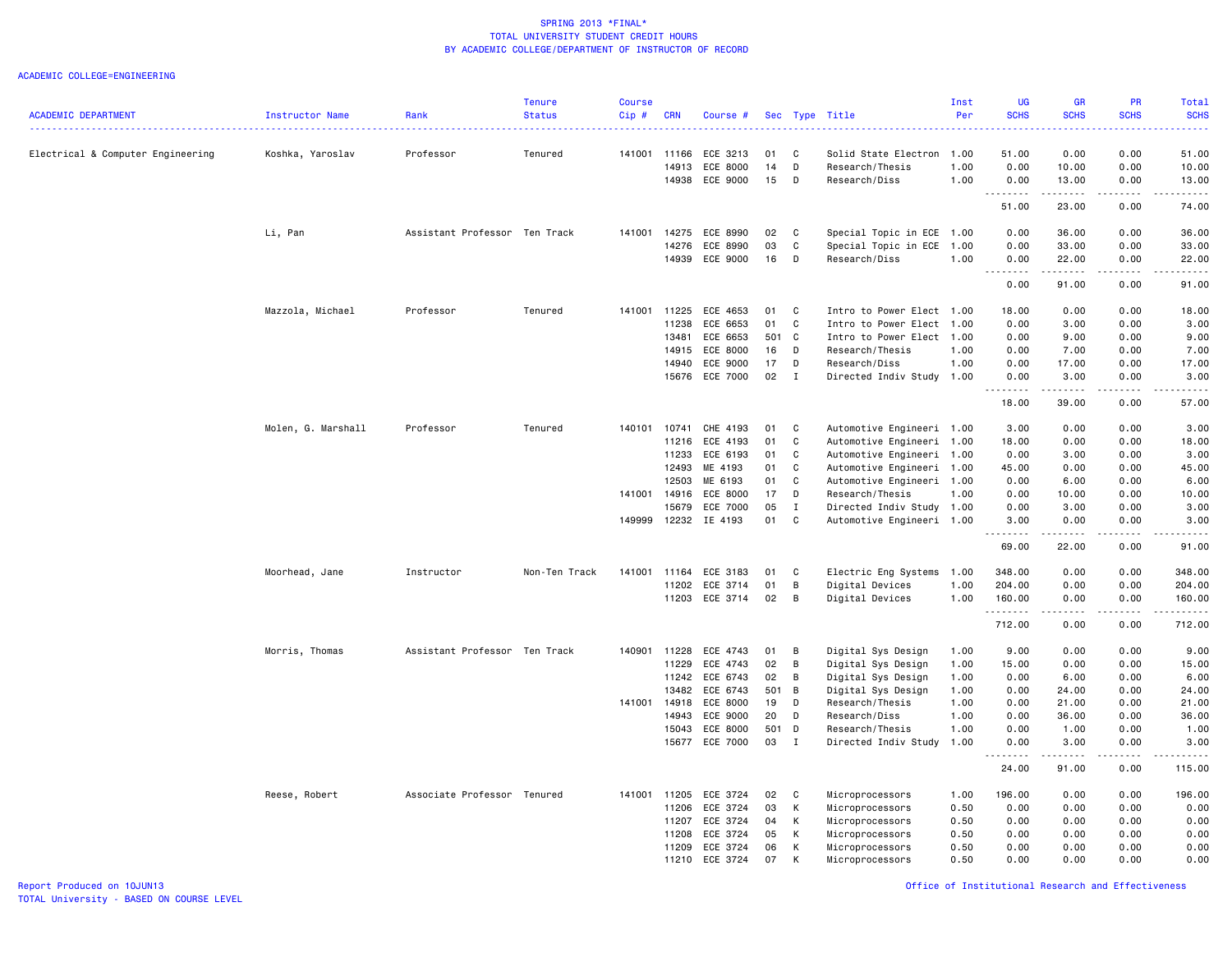| <b>ACADEMIC DEPARTMENT</b>             | Instructor Name        | Rank                        | <b>Tenure</b><br><b>Status</b> | <b>Course</b><br>Cip# | <b>CRN</b>   | Course #       |       |                | Sec Type Title            | Inst<br>Per | <b>UG</b><br><b>SCHS</b> | <b>GR</b><br><b>SCHS</b>                                                                                                          | PR<br><b>SCHS</b> | Total<br><b>SCHS</b> |
|----------------------------------------|------------------------|-----------------------------|--------------------------------|-----------------------|--------------|----------------|-------|----------------|---------------------------|-------------|--------------------------|-----------------------------------------------------------------------------------------------------------------------------------|-------------------|----------------------|
|                                        |                        |                             |                                |                       |              |                |       |                |                           |             |                          |                                                                                                                                   |                   |                      |
| Electrical & Computer Engineering      | Reese, Robert          | Associate Professor Tenured |                                |                       | 141001 11211 | ECE 3724       | 08    | K              | Microprocessors           | 0.50        | 0.00                     | 0.00                                                                                                                              | 0.00              | 0.00                 |
|                                        |                        |                             |                                |                       | 11212        | ECE 3724       | 09    | K              | Microprocessors           | 0.50        | 0.00                     | 0.00                                                                                                                              | 0.00              | 0.00                 |
|                                        |                        |                             |                                |                       |              | 11213 ECE 3724 | 10    | K              | Microprocessors           | 0.50        | 0.00                     | 0.00                                                                                                                              | 0.00              | 0.00                 |
|                                        |                        |                             |                                |                       | 11215        | ECE 3724       | 12    | K              | Microprocessors           | 0.50        | 0.00                     | 0.00                                                                                                                              | 0.00              | 0.00                 |
|                                        |                        |                             |                                |                       | 11218        | ECE 4263       | 02    | $\overline{B}$ | Prin of VLSI Design       | 1.00        | 21.00                    | 0.00                                                                                                                              | 0.00              | 21.00                |
|                                        |                        |                             |                                |                       |              | 14945 ECE 9000 | 22    | $\mathsf{D}$   | Research/Diss             | 1.00        | 0.00<br>.                | 7.00<br>د د د                                                                                                                     | 0.00<br>.         | 7.00                 |
|                                        |                        |                             |                                |                       |              |                |       |                |                           |             | 217.00                   | 7.00                                                                                                                              | 0.00              | 224.00               |
|                                        | Shivakumaraiah, Lokesh | Non-Faculty                 | Non-Faculty                    | 110201                | 10943        | CSE 1233       | 02    | C.             | Cmptr Prog-C              | 1.00        | 165.00                   | 0.00                                                                                                                              | 0.00              | 165.00               |
|                                        |                        |                             |                                | 309999                | 12267        | ISE 4103       | 01    | $\mathbf{C}$   | Cross-Cultural Leade      | 1.00        | 51.00<br>.               | 0.00<br>$\sim$ $\sim$ $\sim$ $\sim$ $\sim$                                                                                        | 0.00<br>.         | 51.00<br>.           |
|                                        |                        |                             |                                |                       |              |                |       |                |                           |             | 216.00                   | 0.00                                                                                                                              | 0.00              | 216.00               |
|                                        | Topsakal, Erdem        | Associate Professor Tenured |                                | 141001                | 11168        | ECE 3313       | 02    | B              | Electromagnetics I        | 1.00        | 24.00                    | 0.00                                                                                                                              | 0.00              | 24.00                |
|                                        |                        |                             |                                |                       | 11169        | ECE 3313       | 03    | B              | Electromagnetics I        | 1.00        | 12.00                    | 0.00                                                                                                                              | 0.00              | 12.00                |
|                                        |                        |                             |                                |                       | 11170        | ECE 3313       | 04    | B              | Electromagnetics I        | 1.00        | 12.00                    | 0.00                                                                                                                              | 0.00              | 12.00                |
|                                        |                        |                             |                                |                       | 14559        | ECE 4990       | 01    | $\mathbf{C}$   | Special Topic in ECE 1.00 |             | 87.00                    | 0.00                                                                                                                              | 0.00              | 87.00                |
|                                        |                        |                             |                                |                       | 14921        | ECE 8000       | 22    | D              | Research/Thesis           | 1.00        | 0.00                     | 9.00                                                                                                                              | 0.00              | 9.00                 |
|                                        |                        |                             |                                |                       | 14946        | ECE 9000       | 23    | D              | Research/Diss             | 1.00        | 0.00                     | 11.00                                                                                                                             | 0.00              | 11.00                |
|                                        |                        |                             |                                |                       |              | 15678 ECE 7000 | 04    | $\mathbf{I}$   | Directed Indiv Study 1.00 |             | 0.00<br>.                | 3.00<br>.                                                                                                                         | 0.00<br>-----     | 3.00<br>.            |
|                                        |                        |                             |                                |                       |              |                |       |                |                           |             | 135.00                   | 23.00                                                                                                                             | 0.00              | 158.00               |
|                                        | Winton, Raymond        | Professor                   | Tenured                        | 141001                | 11177        | ECE 3424       | 01    | C              | Intm Electronic Circ 1.00 |             | 140.00                   | 0.00                                                                                                                              | 0.00              | 140.00               |
|                                        |                        |                             |                                |                       | 11179        | ECE 3424       | 03    | К              | Intm Electronic Circ 1.00 |             | 0.00                     | 0.00                                                                                                                              | 0.00              | 0.00                 |
|                                        |                        |                             |                                |                       | 11181        | ECE 3424       | 05    | K              | Intm Electronic Circ 1.00 |             | 0.00                     | 0.00                                                                                                                              | 0.00              | 0.00                 |
|                                        |                        |                             |                                |                       | 11182        | ECE 3424       | 06    | K              | Intm Electronic Circ 1.00 |             | 0.00                     | 0.00                                                                                                                              | 0.00              | 0.00                 |
|                                        |                        |                             |                                |                       | 11186        | ECE 3424       | 10    | $\mathsf{K}$   | Intm Electronic Circ      | 1.00        | 0.00                     | 0.00                                                                                                                              | 0.00              | 0.00                 |
|                                        |                        |                             |                                |                       | 11189        | ECE 3434       | 01    | $\overline{B}$ | Adv Electronic Circu      | 1.00        | 40.00                    | 0.00                                                                                                                              | 0.00              | 40.00                |
|                                        |                        |                             |                                |                       | 11190        | ECE 3434       | 02    | B              | Adv Electronic Circu      | 1.00        | 32.00                    | 0.00                                                                                                                              | 0.00              | 32.00                |
|                                        |                        |                             |                                |                       |              | 11192 ECE 3434 | 04    | B              | Adv Electronic Circu 1.00 |             | 36.00<br>.               | 0.00<br>$\frac{1}{2} \left( \frac{1}{2} \right) \left( \frac{1}{2} \right) \left( \frac{1}{2} \right) \left( \frac{1}{2} \right)$ | 0.00<br>.         | 36.00<br>.           |
|                                        |                        |                             |                                |                       |              |                |       |                |                           |             | 248.00                   | 0.00                                                                                                                              | 0.00              | 248.00               |
|                                        | Younan, Nicolas        | Professor                   | Tenured                        | 141001                | 14948        | ECE 9000       | 25    | - D            | Research/Diss             | 1.00        | 0.00                     | 14.00                                                                                                                             | 0.00              | 14.00                |
|                                        |                        |                             |                                |                       |              | 15044 ECE 8000 | 502 D |                | Research/Thesis           | 1.00        | 0.00                     | 1.00                                                                                                                              | 0.00              | 1.00                 |
|                                        |                        |                             |                                |                       |              | 15046 ECE 9000 | 502 D |                | Research/Diss             | 1.00        | 0.00                     | 5.00                                                                                                                              | 0.00              | 5.00                 |
|                                        |                        |                             |                                |                       |              |                |       |                |                           |             | 0.00                     | 20.00                                                                                                                             | 0.00              | 20.00                |
| -------------------------------------- |                        |                             |                                |                       |              |                |       |                |                           |             | ========                 | ========                                                                                                                          | ========          |                      |
| Electrical & Computer Engineering      |                        |                             |                                |                       |              |                |       |                |                           |             | 2689.50                  | 829.00                                                                                                                            | 0.00              | 3518.50              |
|                                        |                        |                             |                                |                       |              |                |       |                |                           |             | ========                 | ========                                                                                                                          | ========          |                      |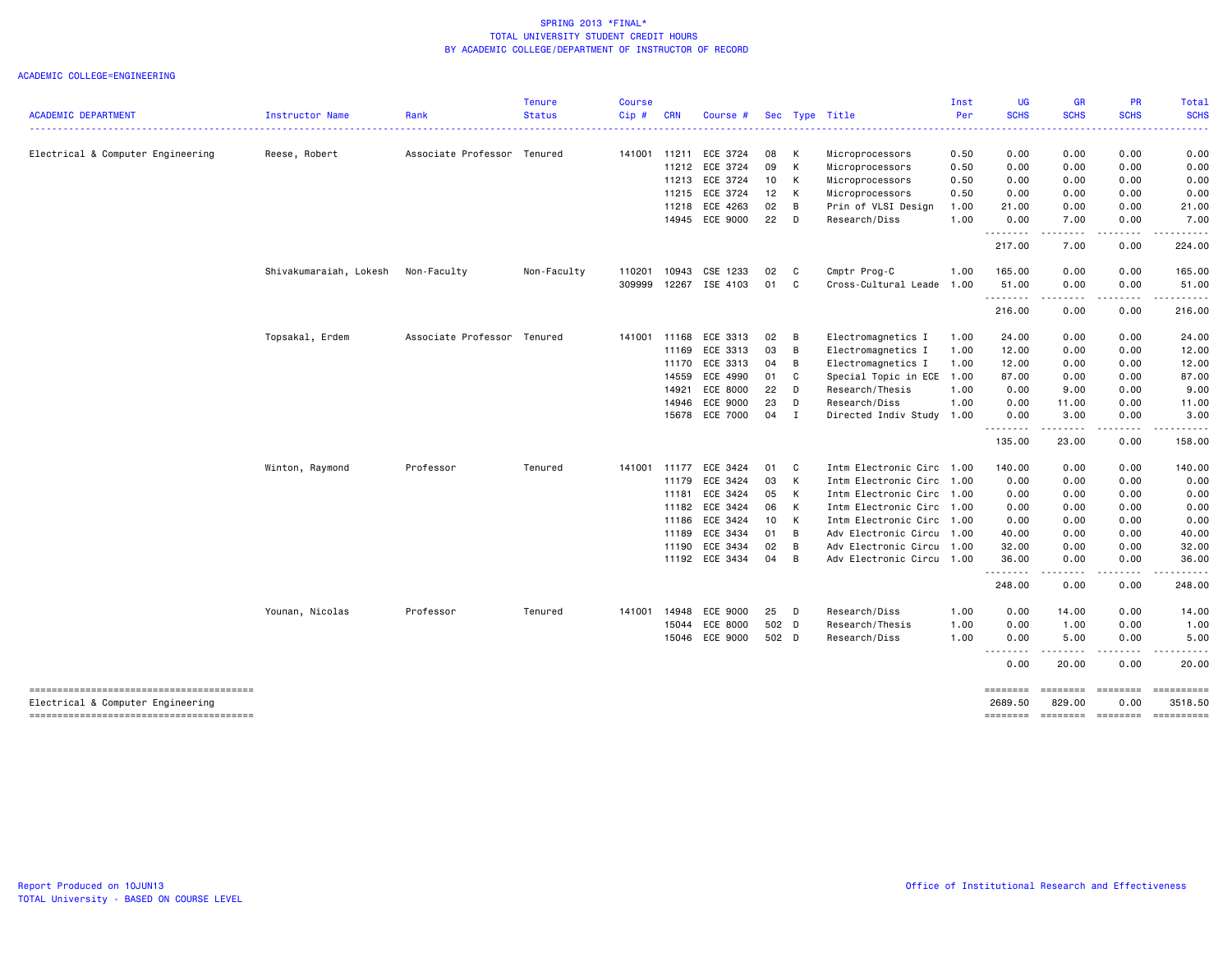|                                  |                     |                             | <b>Tenure</b> | <b>Course</b> |            |                |       |              |                           | Inst | <b>UG</b>           | GR                    | PR                           | Total                                                                                                                 |
|----------------------------------|---------------------|-----------------------------|---------------|---------------|------------|----------------|-------|--------------|---------------------------|------|---------------------|-----------------------|------------------------------|-----------------------------------------------------------------------------------------------------------------------|
| <b>ACADEMIC DEPARTMENT</b>       | Instructor Name     | Rank                        | <b>Status</b> | Cip#          | <b>CRN</b> | Course #       |       |              | Sec Type Title            | Per  | <b>SCHS</b>         | <b>SCHS</b>           | <b>SCHS</b>                  | <b>SCHS</b><br>الدائدات                                                                                               |
| Industrial & Systems Engineering | Bostick, Lisa       | Lecturer                    | Non-Ten Track | 489999        | 11350      | EG 1142        | 01    | C            | Engineering Graphics      | 1.00 | 68.00               | 0.00                  | 0.00                         | 68.00                                                                                                                 |
|                                  |                     |                             |               |               | 11351      | EG 1143        | 01    | B            | Graphic Com               | 1.00 | 108.00<br>.         | 0.00<br>.             | 0.00<br>.                    | 108.00<br>$\begin{array}{cccccccccc} \bullet & \bullet & \bullet & \bullet & \bullet & \bullet & \bullet \end{array}$ |
|                                  |                     |                             |               |               |            |                |       |              |                           |      | 176.00              | 0.00                  | 0.00                         | 176.00                                                                                                                |
|                                  | Bullington, Stanley | Professor                   | Tenured       | 141701        | 12243      | IE 4915        | 01    | C            | Design Of Ind Sys         | 1.00 | 105.00              | 0.00                  | 0.00                         | 105.00                                                                                                                |
|                                  |                     |                             |               |               | 12244      | IE 4915        | 02    | К            | Design Of Ind Sys         | 1.00 | 0.00                | 0.00                  | 0.00                         | 0.00                                                                                                                  |
|                                  |                     |                             |               |               | 12252      | IE 6573        | 01    | C            | Process Imprvmnt Eng      | 1.00 | 0.00                | 6.00                  | 0.00                         | 6.00                                                                                                                  |
|                                  |                     |                             |               |               | 13635      | IE 6573        | 501   | $\mathbf{C}$ | Process Imprvmnt Eng      | 1.00 | 0.00                | 60.00                 | 0.00                         | 60.00                                                                                                                 |
|                                  |                     |                             |               |               | 14956      | IE 8000        | 01    | D            | Research / Thesis         | 1.00 | 0.00                | 2.00                  | 0.00                         | 2.00                                                                                                                  |
|                                  |                     |                             |               |               | 14961      | IE 9000        | 01    | D            | Research/DIss             | 1.00 | 0.00                | 2.00                  | 0.00                         | 2.00                                                                                                                  |
|                                  |                     |                             |               |               | 15037      | IE 9000        | 501 D |              | Research/DIss             | 1.00 | 0.00                | 2.00                  | 0.00                         | 2.00                                                                                                                  |
|                                  |                     |                             |               | 149999        | 12236      | IE 4573        | 01    | C            | Process Imprvmnt Eng      | 1.00 | 36.00<br>. <b>.</b> | 0.00<br>.             | 0.00<br>$\sim$ $\sim$ $\sim$ | 36.00<br>.                                                                                                            |
|                                  |                     |                             |               |               |            |                |       |              |                           |      | 141.00              | 72.00                 | 0.00                         | 213.00                                                                                                                |
|                                  | Dalton, Larry       | Non-Faculty                 | Non-Faculty   | 141701        | 12248      | IE 6513        | 01    | C            | Engineering Admin         | 1.00 | 0.00                | 3.00                  | 0.00                         | 3.00                                                                                                                  |
|                                  |                     |                             |               |               | 12255      | IE 6623        | 01    | C            | Eng Statistics II         | 1.00 | 0.00                | 30.00                 | 0.00                         | 30.00                                                                                                                 |
|                                  |                     |                             |               |               | 16299      | IE 7000        | 02    | $\mathbf{I}$ | Directed Indiv Study      | 1.00 | 0.00                | 3.00                  | 0.00                         | 3.00                                                                                                                  |
|                                  |                     |                             |               | 149999        | 12226      | IE 3323        | 01    | C            | Mfg Processes             | 1.00 | 51.00               | 0.00                  | 0.00                         | 51.00                                                                                                                 |
|                                  |                     |                             |               |               | 12227      | IE 3323        | 02    | к            | Mfg Processes             | 1.00 | 0.00                | 0.00                  | 0.00                         | 0.00                                                                                                                  |
|                                  |                     |                             |               |               | 12233      | IE 4513        | 01    | C            | Engineering Admin         | 1.00 | 78.00               | 0.00                  | 0.00                         | 78.00                                                                                                                 |
|                                  |                     |                             |               |               | 12239      | IE 4623        | 01    | C            | Eng Statistics II         | 1.00 | 111.00              | 0.00                  | 0.00                         | 111.00                                                                                                                |
|                                  |                     |                             |               |               | 15392      | IE 4000        | 01    | $\mathbf{I}$ | Directed Indiv Study 1.00 |      | 3.00                | 0.00                  | 0.00                         | 3.00                                                                                                                  |
|                                  |                     |                             |               |               |            |                |       |              |                           |      | .                   | .                     | .                            | .                                                                                                                     |
|                                  |                     |                             |               |               |            |                |       |              |                           |      | 243.00              | 36.00                 | 0.00                         | 279.00                                                                                                                |
|                                  | Dendy, Robert       | Lecturer                    | Non-Ten Track | 489999        |            | 11352 EG 1143  | 03    | B            | Graphic Com               | 1.00 | 39.00<br><u>.</u>   | 0.00<br><u>.</u>      | 0.00<br>.                    | 39.00<br>.                                                                                                            |
|                                  |                     |                             |               |               |            |                |       |              |                           |      | 39.00               | 0.00                  | 0.00                         | 39.00                                                                                                                 |
|                                  | Eksioglu, Burak     | Associate Professor Tenured |               | 141701        | 14962      | IE 9000        | 02    | D            | Research/DIss             | 1.00 | 0.00                | 15.00                 | 0.00                         | 15.00                                                                                                                 |
|                                  |                     |                             |               |               | 15038      | IE 9000        | 502 D |              | Research/DIss             | 1.00 | 0.00                | 5.00                  | 0.00                         | 5.00                                                                                                                  |
|                                  |                     |                             |               | 143501        | 14152      | IE 8793        | 01    | C            | Heuristics in Optim       | 1.00 | 0.00                | 18.00                 | 0.00                         | 18.00                                                                                                                 |
|                                  |                     |                             |               |               | 14154      | IE 8793        | 501 C |              | Heuristics in Optim       | 1.00 | 0.00                | 9.00                  | 0.00                         | 9.00                                                                                                                  |
|                                  |                     |                             |               | 270101        | 12240      | IE 4733        | 01    | $\mathbf{C}$ | Linear Programming I 1.00 |      | 69.00               | 0.00                  | 0.00                         | 69.00                                                                                                                 |
|                                  |                     |                             |               |               | 12256      | IE 6733        | 01    | C            | Linear Programming I 1.00 |      | 0.00                | 6.00                  | 0.00                         | 6.00                                                                                                                  |
|                                  |                     |                             |               |               | 12466      | MA 4733        | 01    | C            | Linear Programming        | 1.00 | 72.00               | 0.00                  | 0.00                         | 72.00                                                                                                                 |
|                                  |                     |                             |               |               | 14155      | IE 6733        | 501 C |              | Linear Programming I 1.00 |      | 0.00<br><u>.</u>    | 18.00<br>. <b>.</b> . | 0.00<br>.                    | 18.00<br>.                                                                                                            |
|                                  |                     |                             |               |               |            |                |       |              |                           |      | 141.00              | 71.00                 | 0.00                         | 212.00                                                                                                                |
|                                  | Eksioglu, Sandra    | Associate Professor Tenured |               | 141701        | 13634      | IE 6543        | 501 C |              | Logistics Engineerin      | 1.00 | 0.00                | 33.00                 | 0.00                         | 33.00                                                                                                                 |
|                                  |                     |                             |               |               | 14957      | IE 8000        | 02    | D            | Research / Thesis         | 1.00 | 0.00                | 3.00                  | 0.00                         | 3.00                                                                                                                  |
|                                  |                     |                             |               |               | 14963      | IE 9000        | 03    | D            | Research/DIss             | 1.00 | 0.00                | 26.00                 | 0.00                         | 26.00                                                                                                                 |
|                                  |                     |                             |               |               | 15749      | IE 7000        | 01    | $\mathbf{I}$ | Directed Indiv Study 1.00 |      | 0.00                | 3.00                  | 0.00                         | 3.00                                                                                                                  |
|                                  |                     |                             |               | 149999        | 12235      | IE 4543        | 01    | C            | Logistics Engineerin 1.00 |      | 102.00<br>.         | 0.00<br>$\frac{1}{2}$ | 0.00<br>$\frac{1}{2}$        | 102.00<br>.                                                                                                           |
|                                  |                     |                             |               |               |            |                |       |              |                           |      | 102.00              | 65.00                 | 0.00                         | 167.00                                                                                                                |
|                                  | Green, Robert       | Non-Faculty                 | Non-Faculty   | 521003        | 11671      | EXL 1191       | 01    | E            | Leadership Internshi 1.00 |      | 2.00                | 0.00                  | 0.00                         | 2.00                                                                                                                  |
|                                  |                     |                             |               |               |            | 11672 EXL 1191 | 02    | E            | Leadership Internshi 1.00 |      | 5.00                | 0.00                  | 0.00                         | 5.00                                                                                                                  |
|                                  |                     |                             |               |               |            |                |       |              |                           |      | .<br>7.00           | .<br>0.00             | $\frac{1}{2}$<br>0.00        | <u>.</u>                                                                                                              |
|                                  |                     |                             |               |               |            |                |       |              |                           |      |                     |                       |                              | 7.00                                                                                                                  |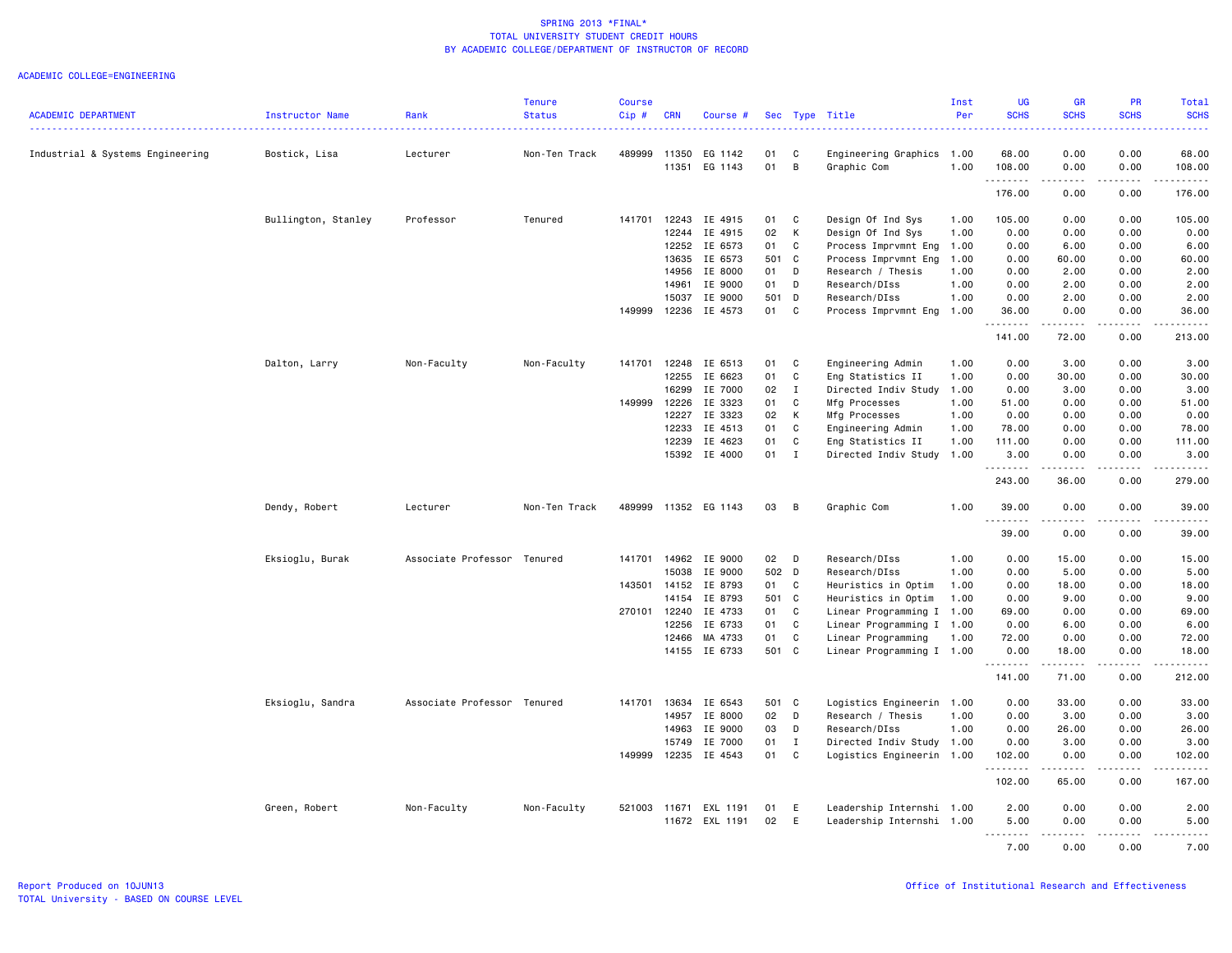|                                  |                     |                               | <b>Tenure</b> | <b>Course</b> |            |                          |          |                   |                                             | Inst     | <b>UG</b>          | <b>GR</b>            | <b>PR</b>         | Total            |
|----------------------------------|---------------------|-------------------------------|---------------|---------------|------------|--------------------------|----------|-------------------|---------------------------------------------|----------|--------------------|----------------------|-------------------|------------------|
| <b>ACADEMIC DEPARTMENT</b>       | Instructor Name     | Rank                          | <b>Status</b> | $Cip$ #       | <b>CRN</b> | Course #                 |          |                   | Sec Type Title                              | Per<br>. | <b>SCHS</b>        | <b>SCHS</b>          | <b>SCHS</b>       | <b>SCHS</b><br>. |
| Industrial & Systems Engineering | Greenwood, Allen    | Professor                     | Tenured       | 141701        | 12242      | IE 4773                  | 01       | C                 | Sys Simulation I                            | 0.80     | 55.20              | 0.00                 | 0.00              | 55.20            |
|                                  |                     |                               |               |               | 12249      | IE 6533                  | 01       | C                 | Project Mgt                                 | 1.00     | 0.00               | 9.00                 | 0.00              | 9.00             |
|                                  |                     |                               |               |               | 12258      | IE 6773                  | 01       | C                 | Sys Simulation I                            | 1.00     | 0.00               | 6.00                 | 0.00              | 6.00             |
|                                  |                     |                               |               |               | 13633      | IE 6533                  |          | 501 C             | Project Mgt                                 | 1.00     | 0.00               | 57.00                | 0.00              | 57.00            |
|                                  |                     |                               |               |               | 14958      | IE 8000                  | 03       | D                 | Research / Thesis                           | 1.00     | 0.00               | 2.00                 | 0.00              | 2.00             |
|                                  |                     |                               |               |               | 14964      | IE 9000                  | 04       | D                 | Research/DIss                               | 1.00     | 0.00               | 2.00                 | 0.00              | 2.00             |
|                                  |                     |                               |               |               | 15035      | IE 8000                  |          | 503 D             | Research / Thesis                           | 1.00     | 0.00               | 4.00                 | 0.00              | 4.00             |
|                                  |                     |                               |               |               | 15039      | IE 9000                  |          | 504 D             | Research/DIss                               | 1.00     | 0.00               | 9.00                 | 0.00              | 9.00             |
|                                  |                     |                               |               | 149999        | 12234      | IE 4533                  | 01       | C                 | Project Mgt                                 | 1.00     | 18.00              | 0.00<br>.            | 0.00<br>.         | 18.00<br>.       |
|                                  |                     |                               |               |               |            |                          |          |                   |                                             |          | 73.20              | 89.00                | 0.00              | 162.20           |
|                                  | Hu, Mengqi          | Assistant Professor Ten Track |               | 141701        | 12245      | IE 4934                  | 01       | В                 | Info Systems for IE                         | 1.00     | 120.00             | 0.00                 | 0.00              | 120.00           |
|                                  |                     |                               |               |               | 12259      | IE 6934                  | 01       | В                 | Info Systems for IE                         | 1.00     | 0.00<br>.          | 4.00<br>.            | 0.00<br>.         | 4.00<br>.        |
|                                  |                     |                               |               |               |            |                          |          |                   |                                             |          | 120.00             | 4.00                 | 0.00              | 124.00           |
|                                  | Medal, Hugh         | Assistant Professor Ten Track |               | 141701        | 14965      | IE 9000                  | 05       | D                 | Research/DIss                               | 1.00     | 0.00               | 14.00                | 0.00              | 14.00            |
|                                  |                     |                               |               | 149999        | 12229      | IE 3913                  | 02       | C                 | Engr Economy I                              | 1.00     | 234.00<br>.        | 0.00<br>.            | 0.00<br>.         | 234.00<br>.      |
|                                  |                     |                               |               |               |            |                          |          |                   |                                             |          | 234.00             | 14.00                | 0.00              | 248.00           |
|                                  | Nelson, Gerald      | Non-Faculty                   | Non-Faculty   | 140101        | 11912      | GE 3011                  | 01       | s                 | Engr Entrepreneur Se 1.00                   |          | 95.00              | 0.00                 | 0.00              | 95.00            |
|                                  |                     |                               |               |               | 16011      | GE 4000                  | 01       | $\mathbf{I}$      | Directed Indiv Study 1.00                   |          | 3.00               | 0.00                 | 0.00              | 3.00             |
|                                  |                     |                               |               |               | 16012      | GE 4000                  | 02       | $\mathbf{I}$      | Directed Indiv Study 1.00                   |          | 3.00               | 0.00                 | 0.00              | 3.00             |
|                                  |                     |                               |               |               |            | 16013 GE 4000            | 03       | $\mathbf{I}$      | Directed Indiv Study 1.00                   |          | 3.00<br><u>.</u>   | 0.00<br>.            | 0.00              | 3.00<br>.        |
|                                  |                     |                               |               |               |            |                          |          |                   |                                             |          | 104.00             | 0.00                 | 0.00              | 104.00           |
|                                  | Reeves, Kari        | Associate Professor Tenured   |               | 141701        | 14959      | IE 8000                  | 04       | D                 | Research / Thesis                           | 1.00     | 0.00               | 3.00                 | 0.00              | 3.00             |
|                                  |                     |                               |               |               | 14966      | IE 9000                  | 06       | D                 | Research/DIss                               | 1.00     | 0.00               | 20.00                | 0.00              | 20.00            |
|                                  |                     |                               |               |               | 15040      | IE 9000                  |          | 505 D             | Research/DIss                               | 1.00     | 0.00               | 11.00                | 0.00              | 11.00            |
|                                  |                     |                               |               |               | 15174      | IE 7000                  |          | 501 I             | Directed Indiv Study 1.00                   |          | 0.00               | 4.00                 | 0.00              | 4.00             |
|                                  |                     |                               |               |               | 15175      | IE 7000                  |          | 502 I             | Directed Indiv Study                        | 1.00     | 0.00               | 3.00                 | 0.00              | 3.00             |
|                                  |                     |                               |               |               | 16356      | IE 7000                  |          | 503 I             | Directed Indiv Study 1.00                   |          | 0.00               | 3.00                 | 0.00              | 3.00             |
|                                  |                     |                               |               | 149999        | 12228      | IE 3913<br>16279 IE 4000 | 01<br>02 | C<br>$\mathbf{I}$ | Engr Economy I<br>Directed Indiv Study 1.00 | 1.00     | 321.00<br>1.00     | 0.00<br>0.00         | 0.00<br>0.00      | 321.00<br>1.00   |
|                                  |                     |                               |               |               |            |                          |          |                   |                                             |          | <u>.</u><br>322.00 | $- - - - -$<br>44.00 | $- - - -$<br>0.00 | .<br>366.00      |
|                                  | Strawderman, Lesley | Assistant Professor Ten Track |               | 141701        | 12254      | IE 6613                  | 01       | C                 | Eng Statistics I                            | 1.00     | 0.00               | 9.00                 | 0.00              | 9.00             |
|                                  |                     |                               |               |               | 14142      | IE 8153                  | 01       | C                 | Cognitive Engr                              | 1.00     | 0.00               | 27.00                | 0.00              | 27,00            |
|                                  |                     |                               |               |               | 14144      | IE 8153                  | 501 C    |                   | Cognitive Engr                              | 1.00     | 0.00               | 54.00                | 0.00              | 54.00            |
|                                  |                     |                               |               |               | 14740      | IE 6613                  |          | 501 C             | Eng Statistics I                            | 1.00     | 0.00               | 21.00                | 0.00              | 21.00            |
|                                  |                     |                               |               |               | 14960      | IE 8000                  | 05       | D                 | Research / Thesis                           | 1.00     | 0.00               | 5.00                 | 0.00              | 5.00             |
|                                  |                     |                               |               |               | 14967      | IE 9000                  | 07       | D                 | Research/DIss                               | 1.00     | 0.00               | 13.00                | 0.00              | 13.00            |
|                                  |                     |                               |               |               | 15041      | IE 9000                  |          | 506 D             | Research/DIss                               | 1.00     | 0.00               | 3.00                 | 0.00              | 3.00             |
|                                  |                     |                               |               | 149999        | 12237      | IE 4613                  |          | 01 C              | Eng Statistics I                            | 1.00     | 264.00<br>.        | 0.00<br>.            | 0.00<br>.         | 264.00<br>.      |
|                                  |                     |                               |               |               |            |                          |          |                   |                                             |          | 264.00             | 132.00               | 0.00              | 396.00           |
|                                  | Usher, John         | Professor                     | Tenured       | 141701        | 14145      | IE 8333                  | 01       | $\mathbf{C}$      | Prod Control Sys II                         | 1.00     | 0.00               | 15.00                | 0.00              | 15.00            |
|                                  |                     |                               |               |               | 14146      | IE 8333                  | 501      | C                 | Prod Control Sys II                         | 1.00     | 0.00               | 21.00                | 0.00              | 21.00            |
|                                  |                     |                               |               |               |            | 15042 IE 9000            |          | 507 D             | Research/DIss                               | 1.00     | 0.00               | 11.00                | 0.00              | 11.00            |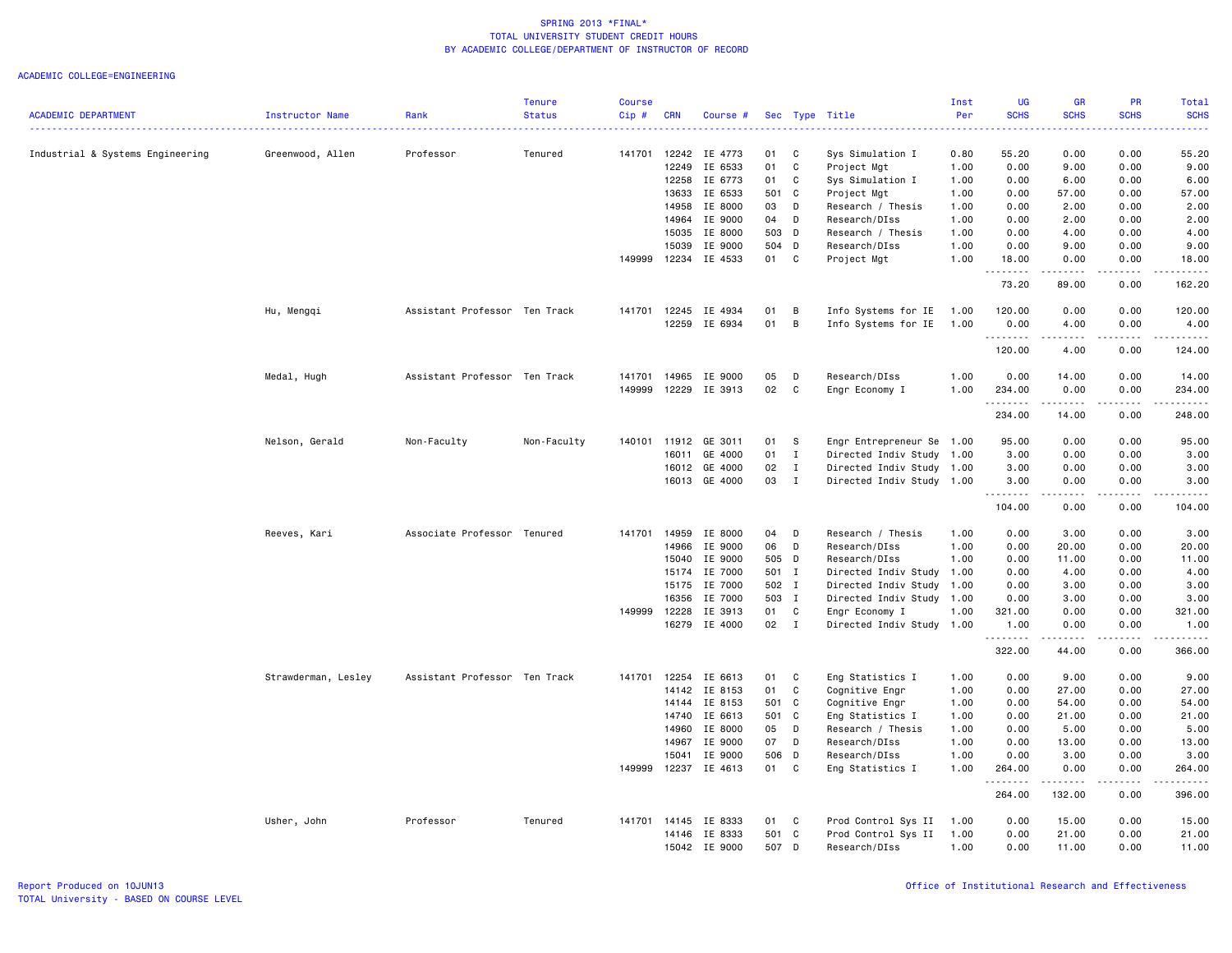| <b>ACADEMIC DEPARTMENT</b>       | Instructor Name | Rank | Tenure<br>Status | Course<br>Cip#<br>CRN | Course # Sec Type Title |  | Inst<br>Per | UG<br><b>SCHS</b> | <b>GR</b><br><b>SCHS</b> | <b>PR</b><br><b>SCHS</b> | Total<br><b>SCHS</b> |
|----------------------------------|-----------------|------|------------------|-----------------------|-------------------------|--|-------------|-------------------|--------------------------|--------------------------|----------------------|
|                                  |                 |      |                  |                       |                         |  |             | ---------<br>0.00 | .<br>47.00               | .<br>0.00                | .<br>47.00           |
|                                  |                 |      |                  |                       |                         |  |             | $=$ = = = = = = = | ========                 | ========                 | ==========           |
| Industrial & Systems Engineering |                 |      |                  |                       |                         |  |             | 1966.20           | 574.00                   | 0.00                     | 2540.20              |
| .                                |                 |      |                  |                       |                         |  |             | =======           | ========                 | ========                 | ==========           |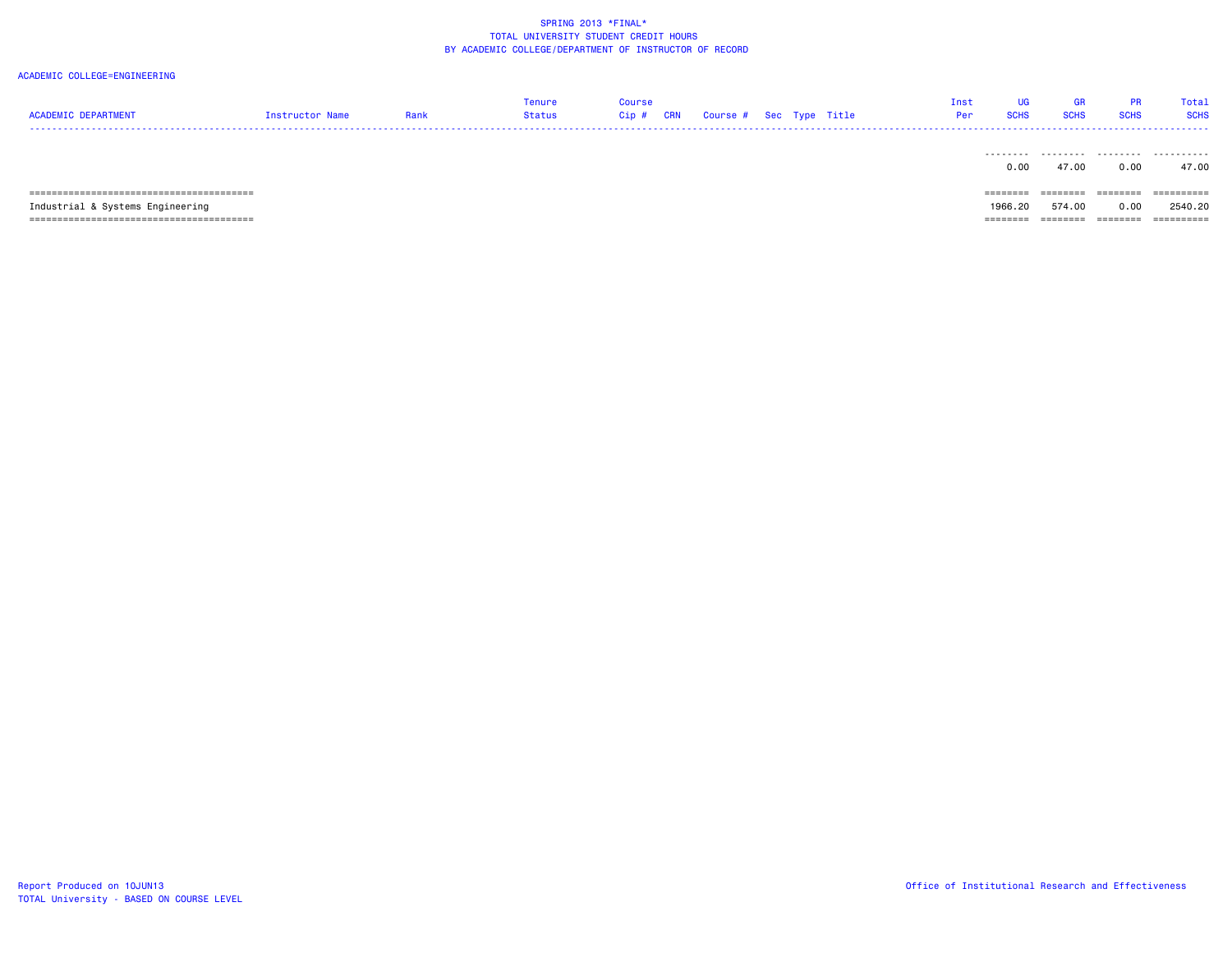|                            |                                                            |                                   | <b>Tenure</b> | <b>Course</b> |            |               |       |              |                           | Inst | <b>UG</b>                                    | <b>GR</b>                           | <b>PR</b>                           | Total                                                                                                                              |
|----------------------------|------------------------------------------------------------|-----------------------------------|---------------|---------------|------------|---------------|-------|--------------|---------------------------|------|----------------------------------------------|-------------------------------------|-------------------------------------|------------------------------------------------------------------------------------------------------------------------------------|
| <b>ACADEMIC DEPARTMENT</b> | Instructor Name                                            | Rank                              | <b>Status</b> | $Cip$ #       | <b>CRN</b> | Course #      |       |              | Sec Type Title            | Per  | <b>SCHS</b>                                  | <b>SCHS</b>                         | <b>SCHS</b>                         | <b>SCHS</b><br>المتمام المنا                                                                                                       |
| Mechanical Engineering     | Bammann, Douglas                                           | Professor                         | Tenured       | 141901        | 12499      | ME 4403       | 01    | C            | Machine Design            | 1.00 | 147.00                                       | 0.00                                | 0.00                                | 147.00                                                                                                                             |
|                            |                                                            |                                   |               |               | 15192      | ME 9000       | 01    | D            |                           | 1.00 | 0.00                                         | 29.00                               | 0.00                                |                                                                                                                                    |
|                            |                                                            |                                   |               |               |            |               |       |              | Research / Diss           |      |                                              |                                     |                                     | 29.00                                                                                                                              |
|                            |                                                            |                                   |               |               | 16332      | ME 7000       | 19    | $\mathbf I$  | Directed Indiv Study      | 1.00 | 0.00                                         | 3.00                                | 0.00                                | 3.00                                                                                                                               |
|                            |                                                            |                                   |               | 309999 14798  |            | CME 9000      | 01    | D            | Research/Dis              | 1.00 | 0.00<br>. <b>.</b>                           | 13.00                               | 0.00<br>-----                       | 13.00<br>.                                                                                                                         |
|                            |                                                            |                                   |               |               |            |               |       |              |                           |      | 147.00                                       | 45.00                               | 0.00                                | 192.00                                                                                                                             |
|                            | Burrell, Rita                                              | Non-Faculty                       | Non-Faculty   | 141901        |            | 12492 ME 4111 | 01    | C            | Professional Develop 1.00 |      | 61.00                                        | 0.00<br>$\frac{1}{2}$               | 0.00<br>. <b>.</b>                  | 61.00<br>.                                                                                                                         |
|                            |                                                            |                                   |               |               |            |               |       |              |                           |      | 61.00                                        | 0.00                                | 0.00                                | 61.00                                                                                                                              |
|                            | Cho, HeeJin                                                | Assistant Professor Ten Track     |               | 141901        |            | 12491 ME 3613 | 01    | C            | System Dynamics           | 1.00 | 111.00<br>.                                  | 0.00<br>$\sim$ $\sim$ $\sim$ $\sim$ | 0.00<br>$\sim$ $\sim$ $\sim$ $\sim$ | 111.00<br>.                                                                                                                        |
|                            |                                                            |                                   |               |               |            |               |       |              |                           |      | 111.00                                       | 0.00                                | 0.00                                | 111.00                                                                                                                             |
|                            | Daniewicz, Steven                                          | Professor                         | Tenured       | 141901        | 15468      | ME 8000       | 16    | D            | Research / Thesis         | 1.00 | 0.00                                         | 3.00                                | 0.00                                | 3.00                                                                                                                               |
|                            |                                                            |                                   |               |               | 15469      | ME 9000       | 16    | D            | Research / Diss           | 1.00 | 0.00                                         | 9.00                                | 0.00                                | 9.00                                                                                                                               |
|                            |                                                            |                                   |               |               |            |               |       |              |                           |      | .<br>0.00                                    | 12.00                               | $\frac{1}{2}$<br>0.00               | $\frac{1}{2} \left( \frac{1}{2} \right) \left( \frac{1}{2} \right) \left( \frac{1}{2} \right) \left( \frac{1}{2} \right)$<br>12.00 |
|                            | El Kadiri, Haitham                                         | Assistant Professor Ten Track     |               | 141901        | 14183      | ME 8990       | 501 C |              | Special Topic In ME       | 1.00 | 0.00                                         | 9.00                                | 0.00                                | 9.00                                                                                                                               |
|                            |                                                            |                                   |               |               | 14184      | ME 8990       | 01    | $\mathtt{C}$ | Special Topic In ME       | 1.00 | 0.00                                         | 15.00                               | 0.00                                | 15.00                                                                                                                              |
|                            |                                                            |                                   |               |               | 15193      | ME 9000       | 02    | D            | Research / Diss           | 1.00 | 0.00                                         | 30.00                               | 0.00                                | 30.00                                                                                                                              |
|                            |                                                            |                                   |               |               |            |               |       |              |                           |      | <u>.</u>                                     | . <b>.</b>                          | .                                   | .                                                                                                                                  |
|                            |                                                            |                                   |               |               |            |               |       |              |                           |      | 0.00                                         | 54.00                               | 0.00                                | 54.00                                                                                                                              |
|                            | Eshraghi Kakhki, Mohsen Grad Research Assis Not Applicable |                                   |               | 141901        |            | 12485 ME 3403 | 01    | $\mathbf{C}$ | Materials for ME Des 1.00 |      | 186.00<br>.                                  | 0.00<br>د د د د د                   | 0.00<br>-----                       | 186.00<br>------                                                                                                                   |
|                            |                                                            |                                   |               |               |            |               |       |              |                           |      | 186.00                                       | 0.00                                | 0.00                                | 186.00                                                                                                                             |
|                            | Felicelli, Sergio                                          | Professor                         | Tenured       | 141901        | 12515      | ME 8243       | 01    | C            | Finite Element In Me 1.00 |      | 0.00                                         | 51.00                               | 0.00                                | 51.00                                                                                                                              |
|                            |                                                            |                                   |               |               | 15179      | ME 8000       | 03    | D            | Research / Thesis         | 1.00 | 0.00                                         | 14.00                               | 0.00                                | 14.00                                                                                                                              |
|                            |                                                            |                                   |               |               | 15194      | ME 9000       | 03    | D            | Research / Diss           | 1.00 | 0.00                                         | 43.00                               | 0.00                                | 43.00                                                                                                                              |
|                            |                                                            |                                   |               |               | 15941      | ME 7000       | 04    | Ι.           | Directed Indiv Study 1.00 |      | 0.00                                         | 3.00                                | 0.00                                | 3.00                                                                                                                               |
|                            |                                                            |                                   |               |               | 16212      | ME 7000       | 15    | $\mathbf{I}$ | Directed Indiv Study 1.00 |      | 0.00                                         | 3.00                                | 0.00                                | 3.00                                                                                                                               |
|                            |                                                            |                                   |               |               |            |               |       |              |                           |      | .<br>0.00                                    | $- - - - - - -$<br>114.00           | .<br>0.00                           | .<br>114.00                                                                                                                        |
|                            | Forbes, Richard                                            | Research Professor                | Non-Ten Track | 141901        |            | 12494 ME 4301 | 01    | L.           | Thermo-Fluids Labora 1.00 |      | 39.00                                        | 0.00                                | 0.00                                | 39.00                                                                                                                              |
|                            |                                                            |                                   |               |               |            |               |       |              |                           |      | .<br>39.00                                   | .<br>0.00                           | .<br>0.00                           | .<br>39.00                                                                                                                         |
|                            |                                                            |                                   |               |               |            |               | 17    |              |                           |      |                                              |                                     |                                     |                                                                                                                                    |
|                            | Hammi, Youssef                                             | Research Assist Pro Non-Ten Track |               | 141901        |            | 16309 ME 9000 |       | D            | Research / Diss           | 1.00 | 0.00<br>$\sim$ $\sim$ $\sim$<br>. <u>.</u> . | 12.00<br>.                          | 0.00<br>.                           | 12.00<br>.                                                                                                                         |
|                            |                                                            |                                   |               |               |            |               |       |              |                           |      | 0.00                                         | 12.00                               | 0.00                                | 12.00                                                                                                                              |
|                            | Hodge, B. Keith                                            | Lecturer                          | Non-Ten Track | 141901        | 12495      | ME 4333       | 01    | C            | Energy Sys Design         | 1.00 | 150.00                                       | 0.00                                | 0.00                                | 150.00                                                                                                                             |
|                            |                                                            |                                   |               |               | 12497      | ME 4353       | 01    | C            | Alt Energy Sources        | 1.00 | 60.00                                        | 0.00                                | 0.00                                | 60.00                                                                                                                              |
|                            |                                                            |                                   |               |               | 12506      | ME 6353       | 01    | C            | Alt Energy Sources        | 1.00 | 0.00                                         | 9.00                                | 0.00                                | 9.00                                                                                                                               |
|                            |                                                            |                                   |               | 240101        | 16343      | HON 4000      | 05    | $\mathbf{I}$ | Directed Individual       | 1.00 | 3.00<br>--------                             | 0.00<br>-----                       | 0.00<br>.                           | 3.00<br>------                                                                                                                     |
|                            |                                                            |                                   |               |               |            |               |       |              |                           |      | 213.00                                       | 9.00                                | 0.00                                | 222.00                                                                                                                             |
|                            | Horstemeyer, Mark                                          | Professor                         | Tenured       | 141101 11373  |            | EM 4213       | 01    | C            | Adv Mec Of Mat            | 1.00 | 18.00                                        | 0.00                                | 0.00                                | 18.00                                                                                                                              |
|                            |                                                            |                                   |               |               |            | 11377 EM 6213 | 01    | $\mathbf{C}$ | Adv Mec Of Mat            | 1.00 | 0.00                                         | 57.00                               | 0.00                                | 57.00                                                                                                                              |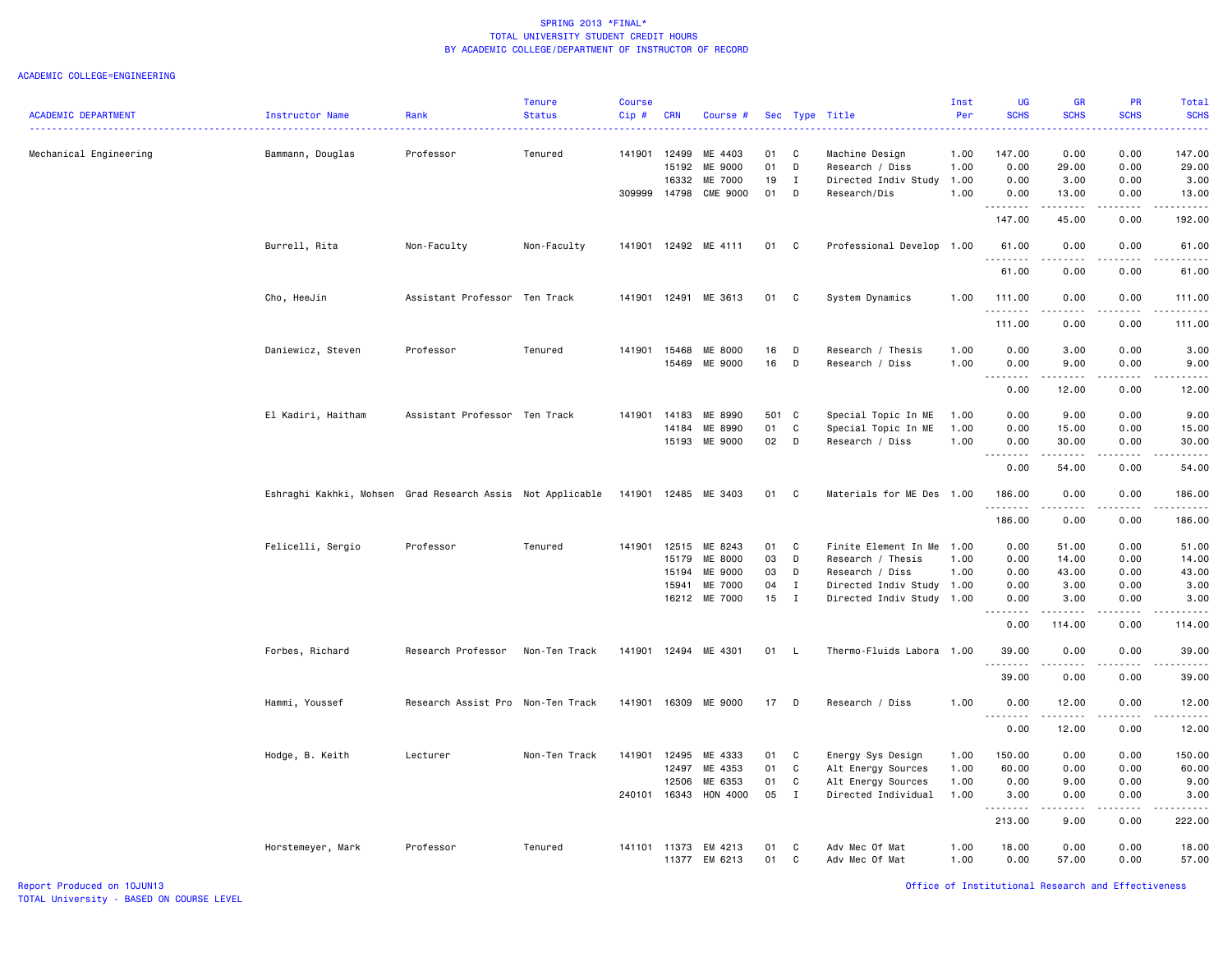|                            |                        |                                   | <b>Tenure</b>  | <b>Course</b> |            |                      |       |              |                           | Inst | <b>UG</b>         | <b>GR</b>             | <b>PR</b>     | Total                                                                                                                                    |
|----------------------------|------------------------|-----------------------------------|----------------|---------------|------------|----------------------|-------|--------------|---------------------------|------|-------------------|-----------------------|---------------|------------------------------------------------------------------------------------------------------------------------------------------|
| <b>ACADEMIC DEPARTMENT</b> | <b>Instructor Name</b> | Rank                              | <b>Status</b>  | Cip #         | <b>CRN</b> | Course #             |       |              | Sec Type Title            | Per  | <b>SCHS</b>       | <b>SCHS</b>           | <b>SCHS</b>   | <b>SCHS</b><br>$\frac{1}{2} \left( \frac{1}{2} \right) \left( \frac{1}{2} \right) \left( \frac{1}{2} \right) \left( \frac{1}{2} \right)$ |
| Mechanical Engineering     | Horstemeyer, Mark      | Professor                         | Tenured        | 141101        | 13512      | EM 6213              | 501 C |              | Adv Mec Of Mat            | 1.00 | 0.00              | 24.00                 | 0.00          | 24.00                                                                                                                                    |
|                            |                        |                                   |                | 141901        | 15180      | ME 8000              | 04    | D            | Research / Thesis         | 1.00 | 0.00              | 21.00                 | 0.00          | 21.00                                                                                                                                    |
|                            |                        |                                   |                |               | 15195      | ME 9000              | 04    | D            | Research / Diss           | 1.00 | 0.00              | 75.00                 | 0.00          | 75.00                                                                                                                                    |
|                            |                        |                                   |                |               | 15512      | ME 4000              | 01    | $\mathbf I$  | Directed Indiv Study 1.00 |      | 3.00              | 0.00                  | 0.00          | 3.00                                                                                                                                     |
|                            |                        |                                   |                |               | 15554      | ME 7000              | 01    | $\mathbf{I}$ | Directed Indiv Study      | 1.00 | 0.00              | 3.00                  | 0.00          | 3.00                                                                                                                                     |
|                            |                        |                                   |                |               | 15999      | ME 7000              | 08    | $\mathbf{I}$ | Directed Indiv Study      | 1.00 | 0.00              | 3.00                  | 0.00          | 3.00                                                                                                                                     |
|                            |                        |                                   |                |               | 16225      | ME 7000              | 17    | $\mathbf I$  | Directed Indiv Study      | 1.00 | 0.00              | 3.00                  | 0.00          | 3.00                                                                                                                                     |
|                            |                        |                                   |                |               | 16352      | ME 4000              | 10    | $\mathbf{I}$ | Directed Indiv Study      | 1.00 | 3.00              | 0.00                  | 0.00          | 3.00                                                                                                                                     |
|                            |                        |                                   |                |               | 16381      | ME 4000              | 11    | I            | Directed Indiv Study      | 1.00 | 3.00              | 0.00                  | 0.00          | 3.00                                                                                                                                     |
|                            |                        |                                   |                | 309999        | 14799      | <b>CME 9000</b>      | 02    | D            | Research/Dis              | 1.00 | 0.00              | 8.00                  | 0.00          | 8.00                                                                                                                                     |
|                            |                        |                                   |                |               |            |                      |       |              |                           |      | <u>.</u><br>27.00 | .<br>194.00           | .<br>0.00     | .<br>221.00                                                                                                                              |
|                            | Knizley, Alta          | Instructor                        | Non-Ten Track  | 141101        | 11358      | EM 2433              | 01    | C            | Engineering Mech II       | 1.00 | 141.00            | 0.00                  | 0.00          | 141.00                                                                                                                                   |
|                            |                        |                                   |                |               | 11359      | EM 2433              | 02    | $\mathtt{C}$ | Engineering Mech II       | 1.00 | 144.00            | 0.00                  | 0.00          | 144.00                                                                                                                                   |
|                            |                        |                                   |                | 141901        | 12489      | ME 3513              | 03    | C            | Thermodynamics I          | 1.00 | 183.00<br>.       | 0.00<br>.             | 0.00<br>.     | 183.00<br>.                                                                                                                              |
|                            |                        |                                   |                |               |            |                      |       |              |                           |      | 468.00            | 0.00                  | 0.00          | 468.00                                                                                                                                   |
|                            | Krishnan, Sundar       | Assistant Professor Ten Track     |                | 141901        | 14175      | ME 4543              | 01    | C            | Combustion Engines        | 1.00 | 33.00             | 0.00                  | 0.00          | 33.00                                                                                                                                    |
|                            |                        |                                   |                |               | 14176      | ME 6543              | 01    | $\mathtt{C}$ | Combustion Engines        | 1.00 | 0.00              | 9.00                  | 0.00          | 9.00                                                                                                                                     |
|                            |                        |                                   |                |               | 15181      | ME 8000              | 05    | D            | Research / Thesis         | 1.00 | 0.00              | 4.00                  | 0.00          | 4.00                                                                                                                                     |
|                            |                        |                                   |                |               | 15196      | ME 9000              | 05    | D            | Research / Diss           | 1.00 | 0.00<br>.         | 19.00<br>.            | 0.00<br>.     | 19.00<br>.                                                                                                                               |
|                            |                        |                                   |                |               |            |                      |       |              |                           |      | 33.00             | 32.00                 | 0.00          | 65.00                                                                                                                                    |
|                            | Ledbury, Emily         | Grad Teach Assist                 | Not Applicable |               |            | 141901 12487 ME 3513 | 01    | C            | Thermodynamics I          | 1.00 | 162.00<br>.       | 0.00<br>.             | 0.00<br>.     | 162.00<br>.                                                                                                                              |
|                            |                        |                                   |                |               |            |                      |       |              |                           |      | 162.00            | 0.00                  | 0.00          | 162.00                                                                                                                                   |
|                            | Li, Bin                | Research Assist Pro Non-Ten Track |                | 141901        |            | 16310 ME 9000        | 18    | D            | Research / Diss           | 1.00 | 0.00<br>.         | 5.00<br>المتمام المنا | 0.00<br>.     | 5.00<br>$- - - - -$                                                                                                                      |
|                            |                        |                                   |                |               |            |                      |       |              |                           |      | 0.00              | 5.00                  | 0.00          | 5.00                                                                                                                                     |
|                            | Luck, Rogelio          | Professor                         | Tenured        | 141901        | 12483      | ME 3113              | 01    | C            | Engineering Analysis 1.00 |      | 192.00            | 0.00                  | 0.00          | 192.00                                                                                                                                   |
|                            |                        |                                   |                |               | 15197      | ME 9000              | 06    | D            | Research / Diss           | 1.00 | 0.00              | 7.00                  | 0.00          | 7.00                                                                                                                                     |
|                            |                        |                                   |                |               | 16082      | ME 7000              | 11    | $\mathbf{I}$ | Directed Indiv Study 1.00 |      | 0.00              | 3.00                  | 0.00          | 3.00                                                                                                                                     |
|                            |                        |                                   |                |               |            |                      |       |              |                           |      | 192.00            | 10.00                 | 0.00          | 202.00                                                                                                                                   |
|                            | Mago, Pedro            | Associate Professor Tenured       |                | 141901        | 15183      | ME 8000              | 07    | D            | Research / Thesis         | 1.00 | 0.00              | 3.00                  | 0.00          | 3.00                                                                                                                                     |
|                            |                        |                                   |                |               | 15198      | ME 9000              | 07    | D            | Research / Diss           | 1.00 | 0.00              | 16.00                 | 0.00          | 16.00                                                                                                                                    |
|                            |                        |                                   |                |               | 15224      | ME 4990              | 01    | C            | Special Topic In ME       | 1.00 | 84.00             | 0.00                  | 0.00          | 84.00                                                                                                                                    |
|                            |                        |                                   |                |               | 15226      | ME 6990              | 01    | C            | Special Topic In ME       | 1.00 | 0.00              | 9.00                  | 0.00          | 9.00                                                                                                                                     |
|                            |                        |                                   |                |               |            | 16132 ME 7000        | 14    | $\mathbf{I}$ | Directed Indiv Study 1.00 |      | 0.00              | 3.00                  | 0.00          | 3.00                                                                                                                                     |
|                            |                        |                                   |                |               |            |                      |       |              |                           |      | -----<br>84.00    | .<br>31.00            | .<br>0.00     | .<br>115.00                                                                                                                              |
|                            | Marcum, David          | Professor                         | Tenured        | 141901        |            | 15199 ME 9000        | 08    | D            | Research / Diss           | 1.00 | 0.00              | 10.00                 | 0.00          | 10.00                                                                                                                                    |
|                            |                        |                                   |                |               |            |                      |       |              |                           |      | .<br>0.00         | .<br>10.00            | -----<br>0.00 | .<br>10.00                                                                                                                               |
|                            | Myers, Oliver          | Assistant Professor Ten Track     |                | 141901        | 12500      | ME 4443              | 01    | C            | Mech Systems Design       | 1.00 | 123.00            | 0.00                  | 0.00          | 123.00                                                                                                                                   |
|                            |                        |                                   |                |               | 12507      | ME 6443              | 01    | C            | Mech Systems Design       | 1.00 | 0.00              | 6.00                  | 0.00          | 6.00                                                                                                                                     |
|                            |                        |                                   |                |               | 12510      | ME 8011              | 01    | C            | Graduate Seminar          | 1.00 | 0.00              | 33.00                 | 0.00          | 33.00                                                                                                                                    |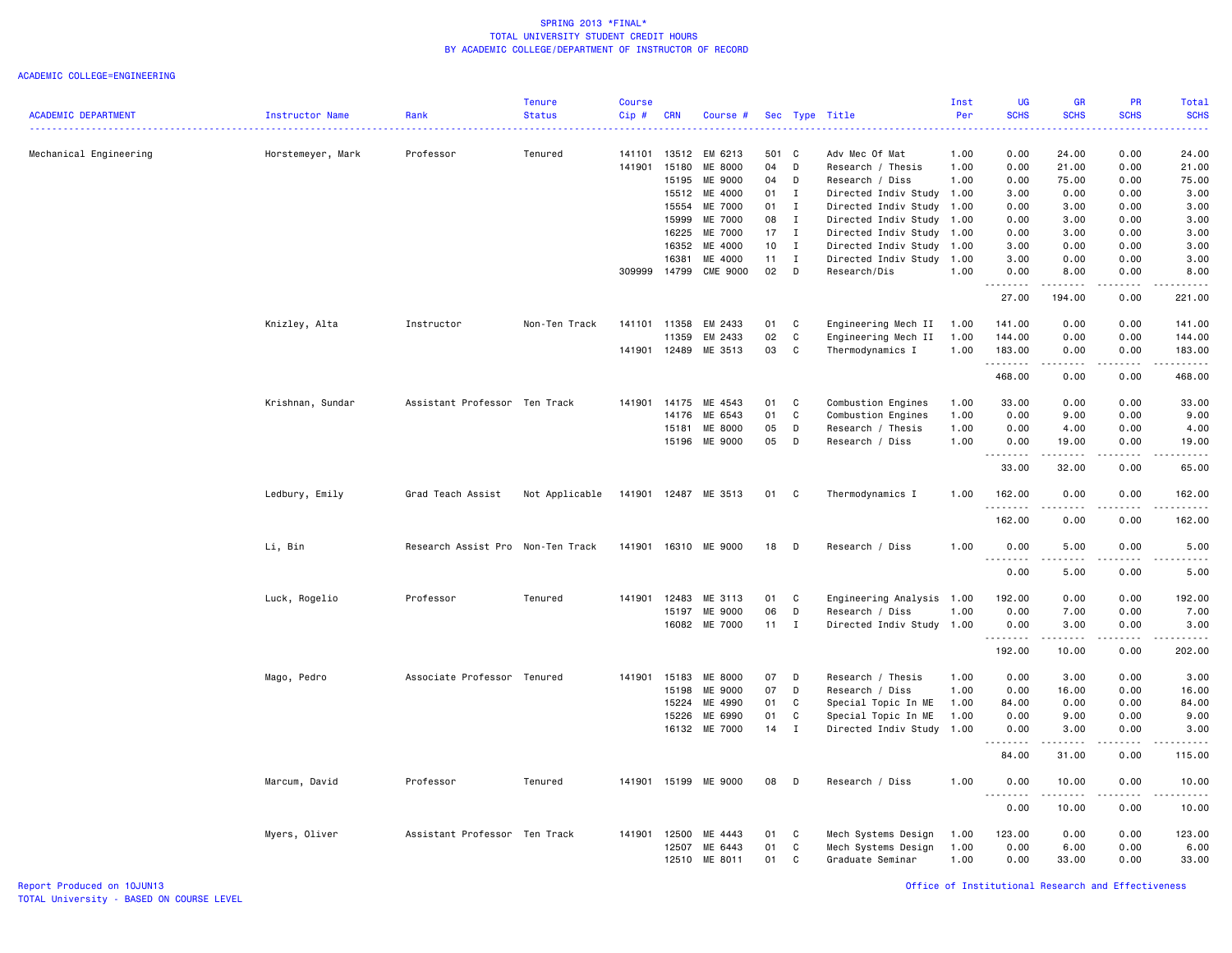|                            |                                                       |                               | <b>Tenure</b>  | Course |            |                 |                 |              |                           | Inst | UG                             | <b>GR</b>                                                                                                                                                    | PR              | Total                   |
|----------------------------|-------------------------------------------------------|-------------------------------|----------------|--------|------------|-----------------|-----------------|--------------|---------------------------|------|--------------------------------|--------------------------------------------------------------------------------------------------------------------------------------------------------------|-----------------|-------------------------|
| <b>ACADEMIC DEPARTMENT</b> | <b>Instructor Name</b>                                | Rank                          | <b>Status</b>  | Cip#   | <b>CRN</b> | Course #        |                 |              | Sec Type Title            | Per  | <b>SCHS</b>                    | <b>SCHS</b>                                                                                                                                                  | <b>SCHS</b>     | <b>SCHS</b>             |
| Mechanical Engineering     | Myers, Oliver                                         | Assistant Professor Ten Track |                | 141901 | 15185      | ME 8000         | 09              | D            | Research / Thesis         | 1.00 | 0.00                           | 14.00                                                                                                                                                        | 0.00            | 14.00                   |
|                            |                                                       |                               |                |        | 15200      | ME 9000         | 09              | D            | Research / Diss           | 1.00 | 0.00                           | 19.00                                                                                                                                                        | 0.00            | 19.00                   |
|                            |                                                       |                               |                |        | 16033      | ME 7000         | 09              | $\mathbf{I}$ | Directed Indiv Study 1.00 |      | 0.00                           | 3.00                                                                                                                                                         | 0.00            | 3.00                    |
|                            |                                                       |                               |                |        | 16034      | ME 7000         | 10 <sub>1</sub> | $\mathbf{I}$ | Directed Indiv Study      | 1.00 | 0.00                           | 3.00                                                                                                                                                         | 0.00            | 3.00                    |
|                            |                                                       |                               |                |        |            |                 |                 |              |                           |      | والمحامر<br>123.00             | .<br>78.00                                                                                                                                                   | $- - -$<br>0.00 | 201.00                  |
|                            | Patton, Richard                                       | Assistant Professor Tenured   |                | 141901 | 12480      | ME 2133         | 01              | B            | Modeling and Manuf        | 1.00 | 99.00                          | 0.00                                                                                                                                                         | 0.00            | 99.00                   |
|                            |                                                       |                               |                |        | 12501      | ME 4643         | 01              | C            | Intro Vibration/Cont 1.00 |      | 144.00                         | 0.00                                                                                                                                                         | 0.00            | 144.00                  |
|                            |                                                       |                               |                |        | 15186      | ME 8000         | 10 <sub>1</sub> | D            | Research / Thesis         | 1.00 | 0.00                           | 9.00                                                                                                                                                         | 0.00            | 9.00                    |
|                            |                                                       |                               |                |        | 15891      | ME 4000         | 03              | $\bf{I}$     | Directed Indiv Study      | 1.00 | 3.00                           | 0.00                                                                                                                                                         | 0.00            | 3.00                    |
|                            |                                                       |                               |                |        | 15892      | ME 4000         | 04              | $\mathbf{I}$ | Directed Indiv Study 1.00 |      | 3.00                           | 0.00                                                                                                                                                         | 0.00            | 3.00                    |
|                            |                                                       |                               |                |        | 15893      | ME 4000         | 05              | $\mathbf I$  | Directed Indiv Study 1.00 |      | 3.00                           | 0.00                                                                                                                                                         | 0.00            | 3.00                    |
|                            |                                                       |                               |                |        | 16284      | ME 7000         | 18              | $\mathbf{I}$ | Directed Indiv Study 1.00 |      | 0.00                           | 3.00                                                                                                                                                         | 0.00            | 3.00                    |
|                            |                                                       |                               |                |        |            |                 |                 |              |                           |      | 252.00                         | .<br>12.00                                                                                                                                                   | .<br>0.00       | .<br>264.00             |
|                            |                                                       |                               |                |        |            |                 |                 |              |                           |      |                                |                                                                                                                                                              |                 |                         |
|                            | Schneider, Judith                                     | Professor                     | Tenured        | 141901 | 12498      | ME 4401         | 01              | L.           | Solid Mechanics Lab       | 1.00 | 53.00                          | 0.00                                                                                                                                                         | 0.00            | 53.00                   |
|                            |                                                       |                               |                |        | 15187      | ME 8000         | 11              | D            | Research / Thesis         | 1.00 | 0.00                           | 14.00                                                                                                                                                        | 0.00            | 14.00                   |
|                            |                                                       |                               |                |        | 15202      | ME 9000         | 11              | D            | Research / Diss           | 1.00 | 0.00                           | 19.00                                                                                                                                                        | 0.00            | 19.00                   |
|                            |                                                       |                               |                | 260101 | 11621      | EPP 8144        | 01              | C            | Transmission E M          | 0.40 | 0.00                           | 6.40                                                                                                                                                         | 0.00            | 6.40                    |
|                            |                                                       |                               |                |        | 12511      | ME 8144         | 01              | C            | Transmission E M          | 0.40 | 0.00<br>$\sim$ $\sim$<br>----- | 8.00<br>.                                                                                                                                                    | 0.00<br>.       | 8.00<br>.               |
|                            |                                                       |                               |                |        |            |                 |                 |              |                           |      | 53.00                          | 47.40                                                                                                                                                        | 0.00            | 100.40                  |
|                            | Spayde, Dustin                                        | Grad Teach Assist             | Not Applicable | 141901 | 12481      | ME 2133         | 02              | В            | Modeling and Manuf        | 1.00 | 132.00                         | 0.00                                                                                                                                                         | 0.00            | 132.00                  |
|                            |                                                       |                               |                |        |            | 12482 ME 3103   | 01              | C            | Exp Meas and Techniq 1.00 |      | 156.00<br><u>.</u>             | 0.00<br>$- - - - -$                                                                                                                                          | 0.00<br>.       | 156.00<br>$- - - - - -$ |
|                            |                                                       |                               |                |        |            |                 |                 |              |                           |      | 288.00                         | 0.00                                                                                                                                                         | 0.00            | 288.00                  |
|                            | Srinivasan, Kalyan Kuma Associate Professor Ten Track |                               |                | 141901 | 12490      | ME 3523         | 01              | C            | Thermodynamics II         | 1.00 | 171.00                         | 0.00                                                                                                                                                         | 0.00            | 171.00                  |
|                            |                                                       |                               |                |        | 15188      | ME 8000         | 12              | D            | Research / Thesis         | 1.00 | 0.00                           | 24.00                                                                                                                                                        | 0.00            | 24.00                   |
|                            |                                                       |                               |                |        | 15203      | ME 9000         | 12              | D            | Research / Diss           | 1.00 | 0.00                           | 1.00                                                                                                                                                         | 0.00            | 1.00                    |
|                            |                                                       |                               |                |        |            | 15932 ME 7000   | 03              | $\mathbf{I}$ | Directed Indiv Study 1.00 |      | 0.00                           | 3.00                                                                                                                                                         | 0.00            | 3.00                    |
|                            |                                                       |                               |                |        |            |                 |                 |              |                           |      | .<br>171.00                    | .<br>28.00                                                                                                                                                   | .<br>0.00       | .<br>199.00             |
|                            | Steele, Wilbur                                        | Non-Faculty                   | Non-Faculty    | 141901 | 16425      | ME 7000         | 20              | $\mathbf{I}$ | Directed Indiv Study 1.00 |      | 0.00                           | 3.00                                                                                                                                                         | 0.00            | 3.00                    |
|                            |                                                       |                               |                |        |            |                 |                 |              |                           |      | 0.00                           | $\frac{1}{2} \left( \frac{1}{2} \right) \left( \frac{1}{2} \right) \left( \frac{1}{2} \right) \left( \frac{1}{2} \right) \left( \frac{1}{2} \right)$<br>3.00 | .<br>0.00       | د د د د د<br>3.00       |
|                            | Stone, Tonya                                          | Assistant Professor Ten Track |                | 141901 | 12486      | ME 3423         | 01              | C            | Mech Of Machinery         | 1.00 | 150.00                         | 0.00                                                                                                                                                         | 0.00            | 150.00                  |
|                            |                                                       |                               |                |        | 15204      | ME 9000         | 13              | D            | Research / Diss           | 1.00 | 0.00                           | 15.00                                                                                                                                                        | 0.00            | 15.00                   |
|                            |                                                       |                               |                | 309999 | 14804      | <b>CME 9000</b> | 07              | D            | Research/Dis              | 1.00 | 0.00                           | 10.00                                                                                                                                                        | 0.00            | 10.00                   |
|                            |                                                       |                               |                |        |            |                 |                 |              |                           |      | .<br>150.00                    | 25.00                                                                                                                                                        | -----<br>0.00   | 175.00                  |
|                            | Thompson, Scott                                       | Assistant Professor Ten Track |                | 141901 | 12484      | ME 3313         | 01              | C            | Heat Transfer             | 1.00 | 147.00                         | 0.00                                                                                                                                                         | 0.00            | 147.00                  |
|                            |                                                       |                               |                |        | 15190      | ME 8000         | 14              | D            | Research / Thesis         | 1.00 | 0.00                           | 5.00                                                                                                                                                         | 0.00            | 5.00                    |
|                            |                                                       |                               |                |        | 15205      | ME 9000         | 14              | D            | Research / Diss           | 1.00 | 0.00                           | 12.00                                                                                                                                                        | 0.00            | 12.00                   |
|                            |                                                       |                               |                |        | 16050      | ME 4000         | 08              | $\mathbf I$  | Directed Indiv Study 1.00 |      | 3.00                           | 0.00                                                                                                                                                         | 0.00            | 3.00                    |
|                            |                                                       |                               |                |        | 16305      | ME 4000         | 09              | $\mathbf{I}$ | Directed Indiv Study      | 1.00 | 3.00                           | 0.00                                                                                                                                                         | 0.00            | 3.00                    |
|                            |                                                       |                               |                |        |            |                 |                 |              |                           |      | . <b>.</b><br>153.00           | $- - - - - - -$<br>17.00                                                                                                                                     | .<br>0.00       | <u>.</u><br>170.00      |
|                            |                                                       |                               |                |        |            |                 |                 |              |                           |      |                                |                                                                                                                                                              |                 |                         |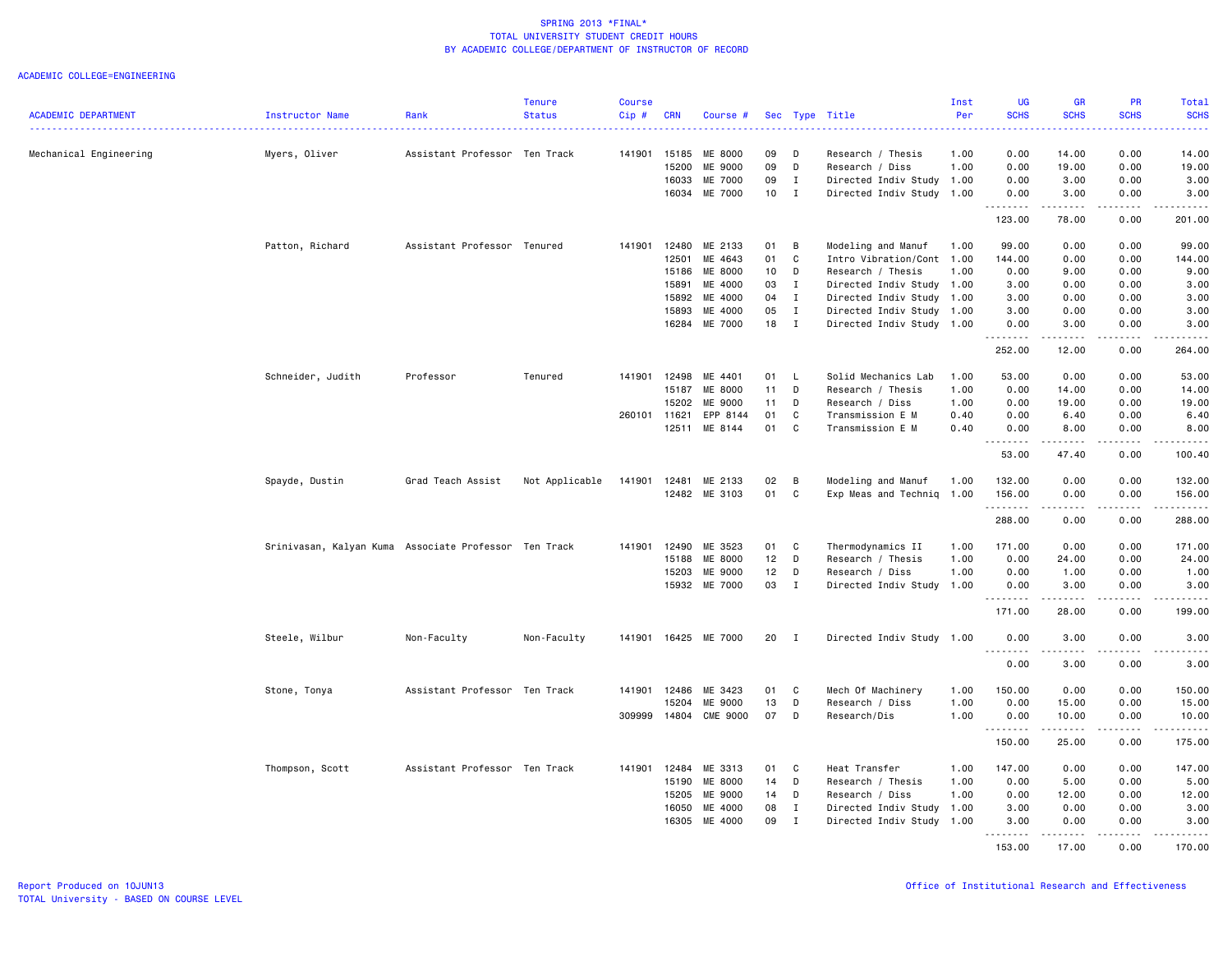| <b>ACADEMIC DEPARTMENT</b> | Instructor Name   | Rank                        | Tenure<br><b>Status</b> | <b>Course</b><br>$Cip \#$ | <b>CRN</b>     | Course # Sec Type Title |                      |                                                | Inst<br>Per  | <b>UG</b><br><b>SCHS</b> | <b>GR</b><br><b>SCHS</b> | <b>PR</b><br><b>SCHS</b> | Total<br><b>SCHS</b> |
|----------------------------|-------------------|-----------------------------|-------------------------|---------------------------|----------------|-------------------------|----------------------|------------------------------------------------|--------------|--------------------------|--------------------------|--------------------------|----------------------|
| Mechanical Engineering     | Waggoner, Charles | Research Professor          | Non-Ten Track           | 141901                    | 16124<br>16308 | ME 7000<br>ME 8000      | $12 \quad I$<br>19 D | Directed Indiv Study 1.00<br>Research / Thesis | 1.00         | 0.00<br>0.00             | 3.00<br>9.00             | 0.00<br>0.00             | 3.00<br>9.00         |
|                            |                   |                             |                         |                           |                |                         |                      |                                                |              | --------<br>0.00         | ---------<br>12.00       | ---------<br>0.00        | ----------<br>12.00  |
|                            | Walters, Dibbon   | Associate Professor Tenured |                         | 141901                    | 14180          | ME 8813                 | 01 C                 | Viscous Flow I                                 | 1.00         | 0.00                     | 36.00                    | 0.00                     | 36.00                |
|                            |                   |                             |                         |                           | 15206<br>15895 | ME 9000<br>ME 4000      | $15$ D<br>06 I       | Research / Diss<br>Directed Indiv Study        | 1.00<br>1.00 | 0.00<br>3.00             | 34.00<br>0.00            | 0.00<br>0.00             | 34.00<br>3.00        |
|                            |                   |                             |                         | 309999                    | 14805          | CME 9000                | 08 D                 | Research/Dis                                   | 1.00         | 0.00<br>--------         | 13.00<br>.               | 0.00<br>.                | 13.00<br>.           |
|                            |                   |                             |                         |                           |                |                         |                      |                                                |              | 3,00                     | 83.00                    | 0.00                     | 86.00                |
|                            |                   |                             |                         |                           |                |                         |                      |                                                |              | ========                 | ========                 | ========                 | ==========           |
| Mechanical Engineering     |                   |                             |                         |                           |                |                         |                      |                                                |              | 2916.00                  | 833.40                   | 0.00                     | 3749.40              |
|                            |                   |                             |                         |                           |                |                         |                      |                                                |              | ========                 |                          | ========                 | ==========           |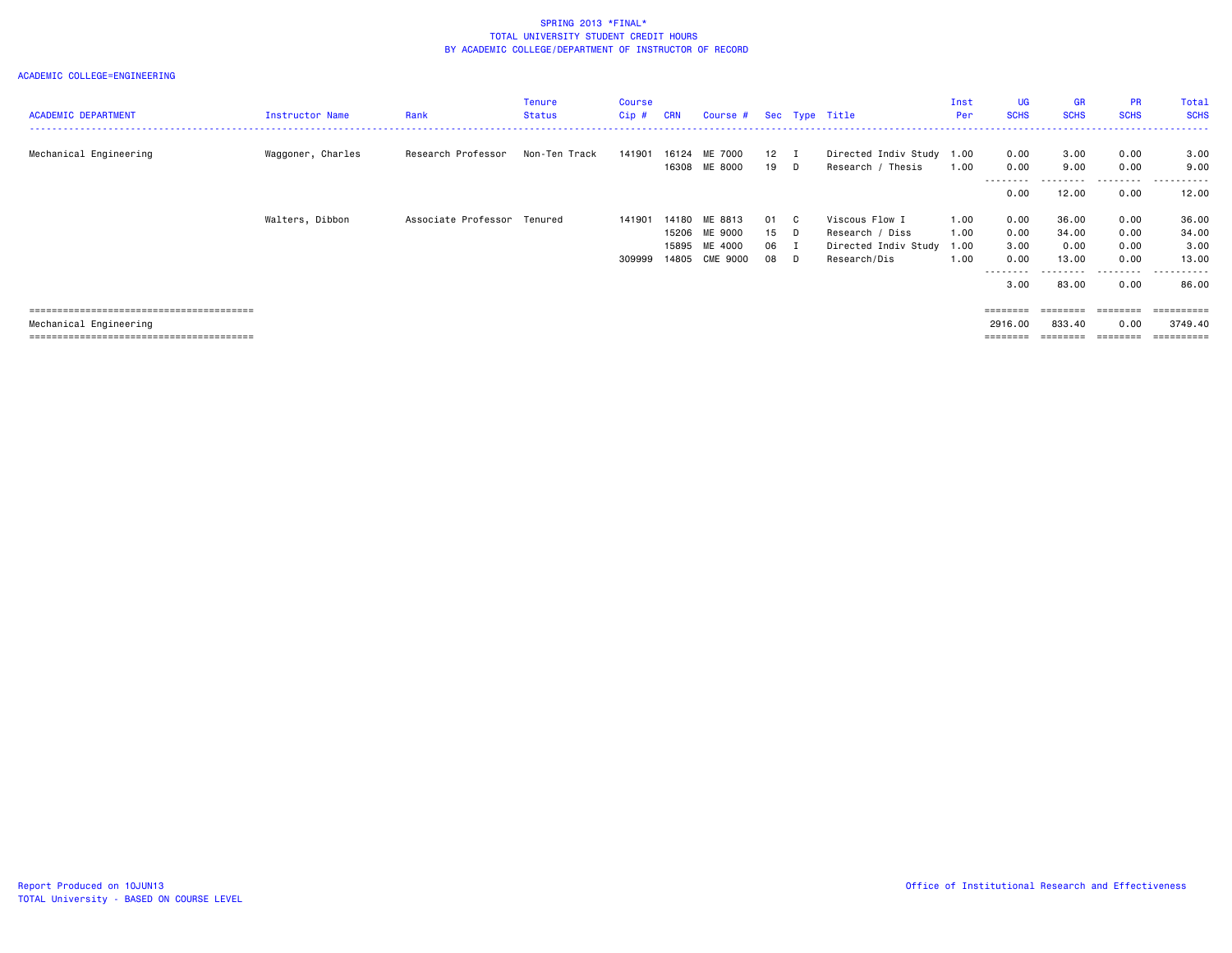|                                |                        |                               | <b>Tenure</b> | <b>Course</b> |            |                       |    |              |                           | Inst | <b>UG</b>        | <b>GR</b>                                                                                                                                | <b>PR</b>        | Total                                                                                                                                                                                                                                                                                                                                                                                                                                                                                            |
|--------------------------------|------------------------|-------------------------------|---------------|---------------|------------|-----------------------|----|--------------|---------------------------|------|------------------|------------------------------------------------------------------------------------------------------------------------------------------|------------------|--------------------------------------------------------------------------------------------------------------------------------------------------------------------------------------------------------------------------------------------------------------------------------------------------------------------------------------------------------------------------------------------------------------------------------------------------------------------------------------------------|
| <b>ACADEMIC DEPARTMENT</b>     | <b>Instructor Name</b> | Rank                          | <b>Status</b> | Cip#          | <b>CRN</b> | Course #              |    |              | Sec Type Title            | Per  | <b>SCHS</b>      | <b>SCHS</b><br>$\frac{1}{2} \left( \frac{1}{2} \right) \left( \frac{1}{2} \right) \left( \frac{1}{2} \right) \left( \frac{1}{2} \right)$ | <b>SCHS</b>      | <b>SCHS</b><br>.                                                                                                                                                                                                                                                                                                                                                                                                                                                                                 |
| School of Chemical Engineering | Bricka, Ray            | Associate Professor Tenured   |               | 140701        | 14101      | CHE 4423              | 01 | C            | Fun Of Ind Corrosion      | 1.00 | 60.00            | 0.00                                                                                                                                     | 0.00             | 60.00                                                                                                                                                                                                                                                                                                                                                                                                                                                                                            |
|                                |                        |                               |               |               | 14103      | CHE 4633              | 01 | C            | Chemical Pro Safety       | 1.00 | 102.00           | 0.00                                                                                                                                     | 0.00             | 102.00                                                                                                                                                                                                                                                                                                                                                                                                                                                                                           |
|                                |                        |                               |               |               | 15655      | CHE 8000              | 01 | D            | Research / Thesis         | 1.00 | 0.00             | 5.00                                                                                                                                     | 0.00             | 5.00                                                                                                                                                                                                                                                                                                                                                                                                                                                                                             |
|                                |                        |                               |               |               | 15665      | CHE 9000              | 01 | D            | Research/Diss             | 1.00 | 0.00             | 15.00                                                                                                                                    | 0.00             | 15.00                                                                                                                                                                                                                                                                                                                                                                                                                                                                                            |
|                                |                        |                               |               |               |            |                       |    |              |                           |      | .<br>162.00      | <b>.</b> .<br>20.00                                                                                                                      | <u>.</u><br>0.00 | $\begin{array}{cccccccccccccc} \multicolumn{2}{c}{} & \multicolumn{2}{c}{} & \multicolumn{2}{c}{} & \multicolumn{2}{c}{} & \multicolumn{2}{c}{} & \multicolumn{2}{c}{} & \multicolumn{2}{c}{} & \multicolumn{2}{c}{} & \multicolumn{2}{c}{} & \multicolumn{2}{c}{} & \multicolumn{2}{c}{} & \multicolumn{2}{c}{} & \multicolumn{2}{c}{} & \multicolumn{2}{c}{} & \multicolumn{2}{c}{} & \multicolumn{2}{c}{} & \multicolumn{2}{c}{} & \multicolumn{2}{c}{} & \multicolumn{2}{c}{} & \$<br>182.00 |
|                                | Elmore, Billy          | Associate Professor Tenured   |               | 140701        | 10734      | CHE 2213              | 01 | C            | Chemical Eng Analysi 1.00 |      | 255.00           | 0.00                                                                                                                                     | 0.00             | 255.00                                                                                                                                                                                                                                                                                                                                                                                                                                                                                           |
|                                |                        |                               |               |               | 10739      | CHE 3232              | 01 | L.           | Chem Eng Lab II           | 1.00 | 84.00            | 0.00                                                                                                                                     | 0.00             | 84.00                                                                                                                                                                                                                                                                                                                                                                                                                                                                                            |
|                                |                        |                               |               |               | 10745      | CHE 4441              | 01 | C            | Fund of Engr Seminar 1.00 |      | 33.00            | 0.00                                                                                                                                     | 0.00             | 33.00                                                                                                                                                                                                                                                                                                                                                                                                                                                                                            |
|                                |                        |                               |               |               | 15861      | CHE 3222              | 01 | $\mathsf{L}$ | Chem Eng Lab I            | 1.00 | 96.00            | 0.00                                                                                                                                     | 0.00             | 96.00                                                                                                                                                                                                                                                                                                                                                                                                                                                                                            |
|                                |                        |                               |               |               |            | 16162 CHE 4000        | 01 | $\mathbf{I}$ | Directed Indiv Study 1.00 |      | 3.00<br>-------- | 0.00<br>.                                                                                                                                | 0.00<br>.        | 3.00<br>.                                                                                                                                                                                                                                                                                                                                                                                                                                                                                        |
|                                |                        |                               |               |               |            |                       |    |              |                           |      | 471.00           | 0.00                                                                                                                                     | 0.00             | 471.00                                                                                                                                                                                                                                                                                                                                                                                                                                                                                           |
|                                | French, William        | Associate Professor Tenured   |               | 140701        | 14105      | CHE 4673              | 01 | C            | CHE Indust. Microbio 1.00 |      | 51.00            | 0.00                                                                                                                                     | 0.00             | 51.00                                                                                                                                                                                                                                                                                                                                                                                                                                                                                            |
|                                |                        |                               |               |               | 14106      | CHE 6673              | 01 | C            | CHE Indust. Microbio      | 1.00 | 0.00             | 9.00                                                                                                                                     | 0.00             | 9.00                                                                                                                                                                                                                                                                                                                                                                                                                                                                                             |
|                                |                        |                               |               |               | 15657      | CHE 8000              | 03 | D            | Research / Thesis         | 1.00 | 0.00             | 1.00                                                                                                                                     | 0.00             | 1.00                                                                                                                                                                                                                                                                                                                                                                                                                                                                                             |
|                                |                        |                               |               |               | 15667      | CHE 9000              | 03 | D            | Research/Diss             | 1.00 | 0.00<br>.        | 6.00<br>$- - - - -$                                                                                                                      | 0.00<br>.        | 6.00                                                                                                                                                                                                                                                                                                                                                                                                                                                                                             |
|                                |                        |                               |               |               |            |                       |    |              |                           |      | 51.00            | 16.00                                                                                                                                    | 0.00             | 67.00                                                                                                                                                                                                                                                                                                                                                                                                                                                                                            |
|                                | George, Clifford       | Lecturer                      | Non-Ten Track |               |            | 140701 10743 CHE 4233 | 01 | C            | Chemical Plant Desig 1.00 |      | 132.00<br>.      | 0.00<br><u>.</u>                                                                                                                         | 0.00<br>.        | 132.00<br>.                                                                                                                                                                                                                                                                                                                                                                                                                                                                                      |
|                                |                        |                               |               |               |            |                       |    |              |                           |      | 132.00           | 0.00                                                                                                                                     | 0.00             | 132.00                                                                                                                                                                                                                                                                                                                                                                                                                                                                                           |
|                                | Hernandez, Rafael      | Associate Professor Tenured   |               | 140701        | 15668      | CHE 9000              | 04 | D            | Research/Diss             | 1.00 | 0.00             | 22.00                                                                                                                                    | 0.00             | 22.00                                                                                                                                                                                                                                                                                                                                                                                                                                                                                            |
|                                |                        |                               |               |               |            | 16169 CHE 7000        | 01 | $\mathbf{I}$ | Directed Indiv Study      | 1.00 | 0.00             | 3.00                                                                                                                                     | 0.00<br>.        | 3.00<br>.                                                                                                                                                                                                                                                                                                                                                                                                                                                                                        |
|                                |                        |                               |               |               |            |                       |    |              |                           |      | 0.00             | 25.00                                                                                                                                    | 0.00             | 25.00                                                                                                                                                                                                                                                                                                                                                                                                                                                                                            |
|                                | Hill, Priscilla        | Associate Professor Tenured   |               | 140701        |            | 10738 CHE 3223        | 01 | C            | Separation Processes 1.00 |      | 144.00<br>.      | 0.00<br>$\frac{1}{2}$                                                                                                                    | 0.00<br>.        | 144.00<br>.                                                                                                                                                                                                                                                                                                                                                                                                                                                                                      |
|                                |                        |                               |               |               |            |                       |    |              |                           |      | 144.00           | 0.00                                                                                                                                     | 0.00             | 144.00                                                                                                                                                                                                                                                                                                                                                                                                                                                                                           |
|                                | Keith, Jason           | Professor                     | Tenured       | 140701        | 10740      | CHE 3331              | 01 | -S           | Prof Develop Seminar      | 1.00 | 45.00            | 0.00                                                                                                                                     | 0.00             | 45.00                                                                                                                                                                                                                                                                                                                                                                                                                                                                                            |
|                                |                        |                               |               |               | 10742      | CHE 4223              | 01 | $\mathbf C$  | Pro Instr & Con           | 1.00 | 135.00           | 0.00                                                                                                                                     | 0.00             | 135.00                                                                                                                                                                                                                                                                                                                                                                                                                                                                                           |
|                                |                        |                               |               |               | 10752      | CHE 8011              | 01 | S            | Chem En Seminar           | 1.00 | 0.00             | 13.00                                                                                                                                    | 0.00             | 13.00                                                                                                                                                                                                                                                                                                                                                                                                                                                                                            |
|                                |                        |                               |               |               | 15670      | CHE 9000              | 06 | D            | Research/Diss             | 1.00 | 0.00             | 6.00                                                                                                                                     | 0.00             | 6.00                                                                                                                                                                                                                                                                                                                                                                                                                                                                                             |
|                                |                        |                               |               |               |            |                       |    |              |                           |      | .<br>180.00      | 19.00                                                                                                                                    | .<br>0.00        | .<br>199.00                                                                                                                                                                                                                                                                                                                                                                                                                                                                                      |
|                                | Kundu, Santanu         | Assistant Professor Ten Track |               | 140701        | 10754      | CHE 8523              | 01 | C            | Adv Tran Pheno            | 1.00 | 0.00             | 27.00                                                                                                                                    | 0.00             | 27.00                                                                                                                                                                                                                                                                                                                                                                                                                                                                                            |
|                                |                        |                               |               |               |            | 15671 CHE 9000        | 07 | D            | Research/Diss             | 1.00 | 0.00<br>.        | 3.00<br>.                                                                                                                                | 0.00<br>.        | 3.00<br>.                                                                                                                                                                                                                                                                                                                                                                                                                                                                                        |
|                                |                        |                               |               |               |            |                       |    |              |                           |      | 0.00             | 30.00                                                                                                                                    | 0.00             | 30.00                                                                                                                                                                                                                                                                                                                                                                                                                                                                                            |
|                                | Pearson, Larry         | Non-Faculty                   | Non-Faculty   | 140701        | 10735      | CHE 3113              | 01 | C            | Chem En Thermo I          | 1.00 | 120.00           | 0.00                                                                                                                                     | 0.00             | 120.00                                                                                                                                                                                                                                                                                                                                                                                                                                                                                           |
|                                |                        |                               |               |               | 14120      | CHE 2114              | 01 | B            | Mass & Energy Bal         | 1.00 | 104.00<br>.      | 0.00<br>.                                                                                                                                | 0.00<br>.        | 104.00<br>.                                                                                                                                                                                                                                                                                                                                                                                                                                                                                      |
|                                |                        |                               |               |               |            |                       |    |              |                           |      | 224.00           | 0.00                                                                                                                                     | 0.00             | 224.00                                                                                                                                                                                                                                                                                                                                                                                                                                                                                           |
|                                | Toghiani, Hossein      | Associate Professor Tenured   |               | 140701        | 10736      | CHE 3123              | 01 | C            | Chem En Thermo II         | 1.00 | 60.00            | 0.00                                                                                                                                     | 0.00             | 60.00                                                                                                                                                                                                                                                                                                                                                                                                                                                                                            |
|                                |                        |                               |               |               |            | 10753 CHE 8123        | 01 | C            | Chem Kinetics Dyn         | 1.00 | 0.00             | 18.00                                                                                                                                    | 0.00             | 18.00                                                                                                                                                                                                                                                                                                                                                                                                                                                                                            |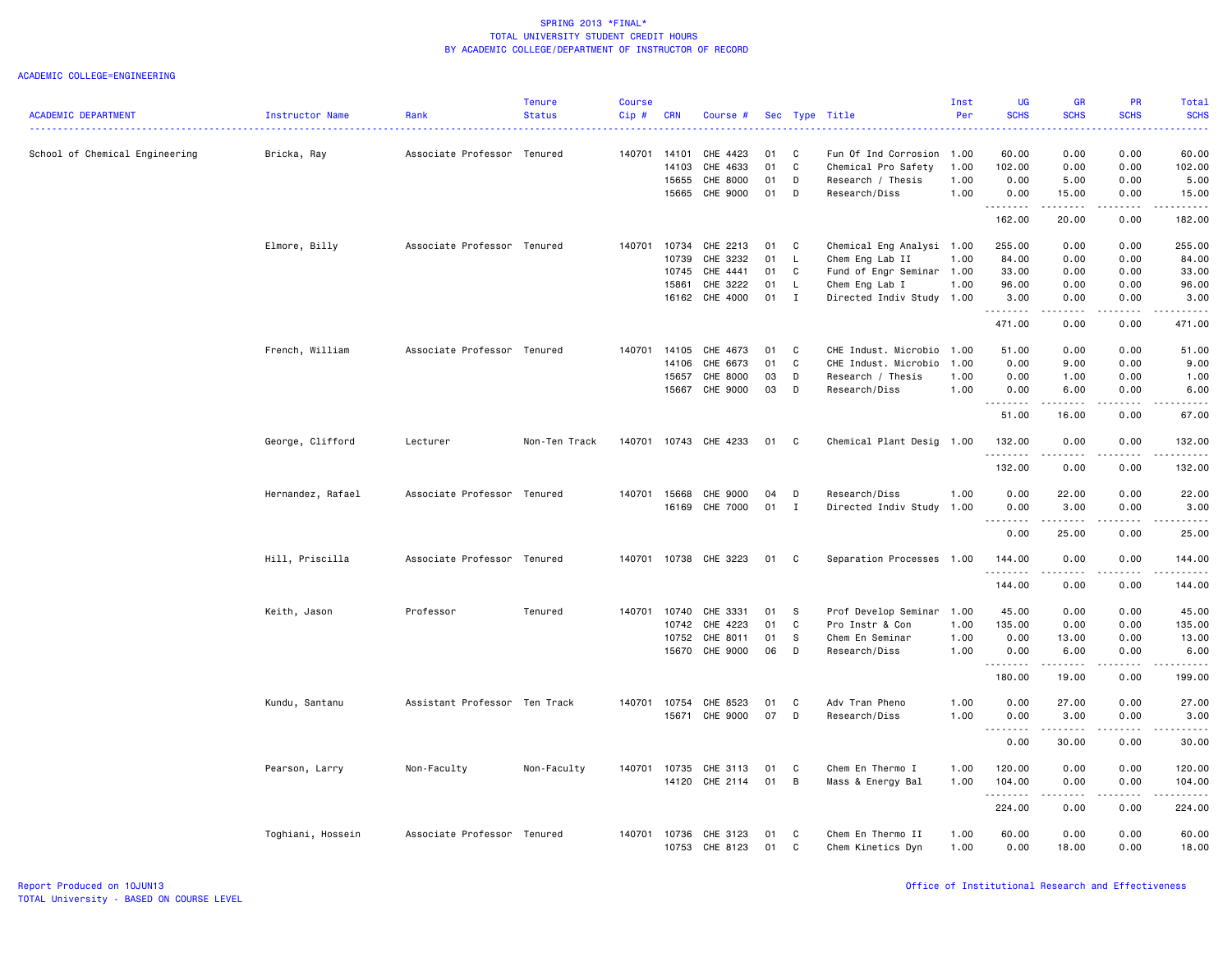| <b>ACADEMIC DEPARTMENT</b>     | <b>Instructor Name</b> | Rank                        | Tenure<br>Status | Course<br>Cip # | CRN   | Course # Sec Type Title |    |    |                   | Inst<br>Per | UG<br><b>SCHS</b>  | <b>GR</b><br><b>SCHS</b> | <b>PR</b><br><b>SCHS</b> | Total<br><b>SCHS</b><br>------------------------- |
|--------------------------------|------------------------|-----------------------------|------------------|-----------------|-------|-------------------------|----|----|-------------------|-------------|--------------------|--------------------------|--------------------------|---------------------------------------------------|
|                                |                        |                             |                  |                 |       |                         |    |    |                   |             | ---------<br>60.00 | 18.00                    | 0.00                     | <br>78.00                                         |
| School of Chemical Engineering | Walters, Keisha        | Associate Professor Tenured |                  | 140701          | 10737 | CHE 3213                | 01 | C. | Heat Transfer Op  | 1.00        | 156.00             | 0.00                     | 0.00                     | 156.00                                            |
|                                |                        |                             |                  |                 |       | 15664 CHE 8000          | 10 | D. | Research / Thesis | 1.00        | 0.00               | 1.00                     | 0.00                     | 1.00                                              |
|                                |                        |                             |                  |                 |       | 15674 CHE 9000          | 10 | D. | Research/Diss     | 1.00        | 0.00               | 35.00                    | 0.00                     | 35.00                                             |
|                                |                        |                             |                  |                 |       |                         |    |    |                   |             | .<br>156.00        | .<br>36.00               | .<br>0.00                | .<br>192.00                                       |
|                                |                        |                             |                  |                 |       |                         |    |    |                   |             | $=$ = = = = = = =  | ========                 | ========                 |                                                   |
| School of Chemical Engineering |                        |                             |                  |                 |       |                         |    |    |                   |             | 1580.00            | 164.00                   | 0.00                     | 1744.00                                           |
|                                |                        |                             |                  |                 |       |                         |    |    |                   |             | ========           |                          |                          | ==========                                        |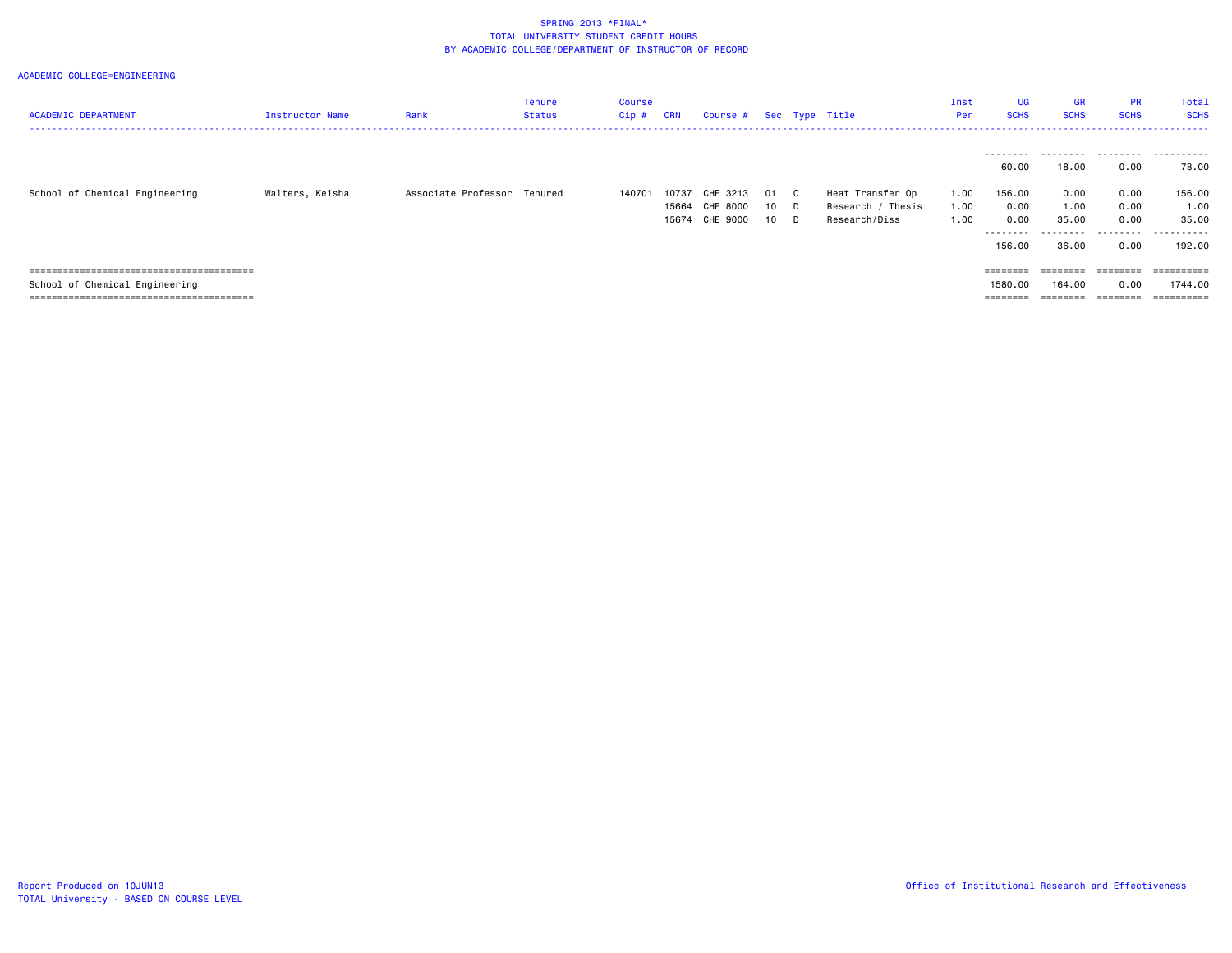|                            |                                                       |                                   | <b>Tenure</b> | <b>Course</b> |            |               |                 |              |                           | Inst | <b>UG</b>                         | <b>GR</b>           | <b>PR</b>                    | Total                                                                                                                                                        |
|----------------------------|-------------------------------------------------------|-----------------------------------|---------------|---------------|------------|---------------|-----------------|--------------|---------------------------|------|-----------------------------------|---------------------|------------------------------|--------------------------------------------------------------------------------------------------------------------------------------------------------------|
| <b>ACADEMIC DEPARTMENT</b> | Instructor Name                                       | Rank                              | <b>Status</b> | Cip#          | <b>CRN</b> | Course #      |                 |              | Sec Type Title            | Per  | <b>SCHS</b>                       | <b>SCHS</b>         | <b>SCHS</b>                  | <b>SCHS</b><br>.                                                                                                                                             |
| Forest Products            | Amburgey, Terry                                       | Professor                         | Non-Ten Track | 030501        | 15621      | FP 9000       | 01              | D            | Research / Diss           | 1.00 | 0.00                              | 1.00                | 0.00                         | 1.00                                                                                                                                                         |
|                            |                                                       |                                   |               |               |            |               |                 |              |                           |      | .<br>$\sim$ $\sim$ $\sim$<br>0.00 | 1.00                | $\sim$ $\sim$ $\sim$<br>0.00 | $\omega$ is a set<br>1.00                                                                                                                                    |
|                            | Diehl, Susan                                          | Professor                         | Tenured       | 030501        | 15303      | FP 7000       | 01              | $\mathbf{I}$ | Directed Indiv Study 1.00 |      | 0.00                              | 3.00                | 0.00                         | 3.00                                                                                                                                                         |
|                            |                                                       |                                   |               |               | 15474      | FP 7000       | 02              | $\mathbf I$  | Directed Indiv Study      | 1.00 | 0.00                              | 3.00                | 0.00                         | 3.00                                                                                                                                                         |
|                            |                                                       |                                   |               |               | 15484      | FP 7000       | 03              | $\mathbf{I}$ | Directed Indiv Study      | 1.00 | 0.00                              | 3.00                | 0.00                         | 3.00                                                                                                                                                         |
|                            |                                                       |                                   |               |               | 15561      | FP 7000       | 04              | I            | Directed Indiv Study      | 1.00 | 0.00                              | 3.00                | 0.00                         | 3.00                                                                                                                                                         |
|                            |                                                       |                                   |               |               | 15614      | FP 8000       | 03              | D            | Research / Thesis         | 1.00 | 0.00                              | 10.00               | 0.00                         | 10.00                                                                                                                                                        |
|                            |                                                       |                                   |               |               |            | 15624 FP 9000 | 04              | D            | Research / Diss           | 1.00 | 0.00<br>.<br>$ -$                 | 15.00<br>------     | 0.00<br>.                    | 15.00<br>.                                                                                                                                                   |
|                            |                                                       |                                   |               |               |            |               |                 |              |                           |      | 0.00                              | 37.00               | 0.00                         | 37.00                                                                                                                                                        |
|                            | Hassan, El Barbary                                    | Assistant Professor Ten Track     |               | 030501        | 15625      | FP 9000       | 05              | D            | Research / Diss           | 1.00 | 0.00                              | 13.00               | 0.00                         | 13.00                                                                                                                                                        |
|                            |                                                       |                                   |               | 030509        | 13959      | FP 4023       | 01              | C            | Wood Chemistry            | 1.00 | 3.00                              | 0.00                | 0.00                         | 3.00                                                                                                                                                         |
|                            |                                                       |                                   |               |               | 13960      | FP 6023       | 01              | C            | Wood Chemistry            | 1.00 | 0.00<br>.                         | 15.00<br>.          | 0.00                         | 15.00<br>.                                                                                                                                                   |
|                            |                                                       |                                   |               |               |            |               |                 |              |                           |      | 3.00                              | 28.00               | 0.00                         | 31.00                                                                                                                                                        |
|                            | Jeremic Nikolic, Dragic Assistant Professor Ten Track |                                   |               | 030509        | 13953      | FP 4323       | 01              | C            | Wood Physics              | 1.00 | 18.00                             | 0.00                | 0.00                         | 18.00                                                                                                                                                        |
|                            |                                                       |                                   |               |               | 13954      | FP 6323       | 01              | $\mathbb{C}$ | Wood Physics              | 1.00 | 0.00                              | 6.00                | 0.00                         | 6.00                                                                                                                                                         |
|                            |                                                       |                                   |               |               | 13955      | FP 4323       | 02              | K            | Wood Physics              | 1.00 | 0.00                              | 0.00                | 0.00                         | 0.00                                                                                                                                                         |
|                            |                                                       |                                   |               |               | 13956      | FP 6323       | 02              | $\mathsf{K}$ | Wood Physics              | 1.00 | 0.00<br>.                         | 0.00<br>.           | 0.00                         | 0.00<br>$\frac{1}{2} \left( \frac{1}{2} \right) \left( \frac{1}{2} \right) \left( \frac{1}{2} \right) \left( \frac{1}{2} \right) \left( \frac{1}{2} \right)$ |
|                            |                                                       |                                   |               |               |            |               |                 |              |                           |      | 18.00                             | 6.00                | 0.00                         | 24.00                                                                                                                                                        |
|                            | Jones, Paul                                           | Extension Assist Pr Non-Ten Track |               | 030501        |            | 16086 FP 9000 | 10 <sub>1</sub> | D            | Research / Diss           | 1.00 | 0.00<br>$\sim$ $\sim$             | 9.00                | 0.00                         | 9.00                                                                                                                                                         |
|                            |                                                       |                                   |               |               |            |               |                 |              |                           |      | 0.00                              | 9.00                | 0.00                         | 9.00                                                                                                                                                         |
|                            | Kitchens, Shane                                       | Assistant Professor Ten Track     |               | 030501        | 15626      | FP 9000       | 06              | D            | Research / Diss           | 1.00 | 0.00                              | 9.00                | 0.00                         | 9.00                                                                                                                                                         |
|                            |                                                       |                                   |               | 030509        |            | 11910 FP 8121 | 01              | S            | Research Seminar II       | 1.00 | 0.00<br>د د د د                   | 5.00                | 0.00<br>$- - - -$            | 5.00<br>----                                                                                                                                                 |
|                            |                                                       |                                   |               |               |            |               |                 |              |                           |      | 0.00                              | 14.00               | 0.00                         | 14.00                                                                                                                                                        |
|                            | Prewitt, Myrtle                                       | Research Assoc Prof Non-Ten Track |               | 030501        |            | 15617 FP 8000 | 06              | D            | Research / Thesis         | 1.00 | 0.00                              | 19.00               | 0.00                         | 19.00                                                                                                                                                        |
|                            |                                                       |                                   |               |               |            |               |                 |              |                           |      | 0.00                              | 19.00               | 0.00                         | 19.00                                                                                                                                                        |
|                            |                                                       | Professor                         | Tenured       | 030501        | 15627      | FP 9000       | 07              | D            | Research / Diss           | 1.00 | 0.00                              | 10.00               | 0.00                         | 10.00                                                                                                                                                        |
|                            | Seale, Roy                                            |                                   |               | 030509        |            | 13957 FP 4353 | 01              | C            | FP Marketing              | 1.00 | 12.00                             | 0.00                | 0.00                         | 12.00                                                                                                                                                        |
|                            |                                                       |                                   |               |               |            |               |                 |              |                           |      | . <b>.</b>                        | .                   | $\sim$ $\sim$ $\sim$         | $\omega$ $\omega$ $\omega$ $\omega$ $\omega$                                                                                                                 |
|                            |                                                       |                                   |               |               |            |               |                 |              |                           |      | 12.00                             | 10.00               | 0.00                         | 22.00                                                                                                                                                        |
|                            | Steele, Philip                                        | Professor                         | Tenured       | 030501        | 15628      | FP 9000       | 08              | D            | Research / Diss           | 1.00 | 0.00                              | 41.00               | 0.00                         | 41.00                                                                                                                                                        |
|                            |                                                       |                                   |               |               | 16296      | FP 7000       | 05              | $\mathbf{I}$ | Directed Indiv Study      | 1.00 | 0.00<br>.<br>$\sim$ $\sim$        | 3.00<br>$- - - - -$ | 0.00<br>$\frac{1}{2}$        | 3.00<br>$\frac{1}{2}$                                                                                                                                        |
|                            |                                                       |                                   |               |               |            |               |                 |              |                           |      | 0.00                              | 44.00               | 0.00                         | 44.00                                                                                                                                                        |
|                            | Zhang, Jilei                                          | Professor                         | Tenured       | 030501        | 15619      | FP 8000       | 08              | D            | Research / Thesis         | 1.00 | 0.00                              | 3.00                | 0.00                         | 3.00                                                                                                                                                         |
|                            |                                                       |                                   |               |               | 15629      | FP 9000       | 09              | D            | Research / Diss           | 1.00 | 0.00                              | 9.00                | 0.00                         | 9.00                                                                                                                                                         |
|                            |                                                       |                                   |               |               | 16315      | FP 7000       | 06              | $\mathbf{I}$ | Directed Indiv Study      | 1.00 | 0.00                              | 3.00                | 0.00                         | 3.00                                                                                                                                                         |
|                            |                                                       |                                   |               |               | 16433      | FP 7000       | 09              | I            | Directed Indiv Study      | 1.00 | 0.00                              | 3.00                | 0.00                         | 3.00                                                                                                                                                         |
|                            |                                                       |                                   |               | 030509        | 13961      | FP 8213       | 01              | B            | Adv Wood Mechanics        | 1.00 | 0.00                              | 3.00                | 0.00                         | 3.00                                                                                                                                                         |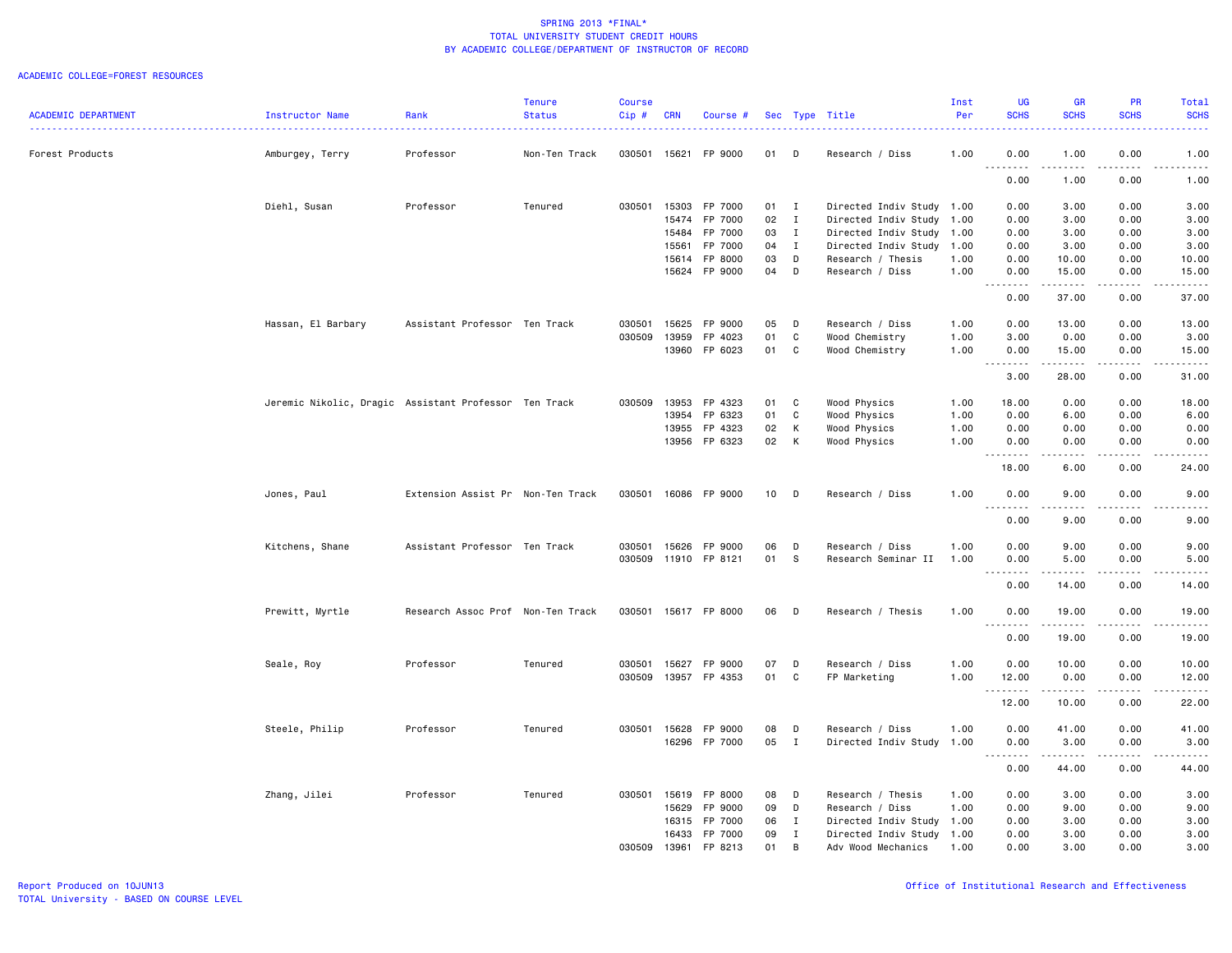| <b>ACADEMIC DEPARTMENT</b> | Instructor Name | Rank | Tenure<br>Status | <b>Course</b><br>CRN<br>$Cip$ # |  | Course # Sec Type Title | Inst<br>Per | <b>UG</b><br><b>SCHS</b> | <b>GR</b><br><b>SCHS</b> | <b>PR</b><br><b>SCHS</b> | Total<br><b>SCHS</b> |
|----------------------------|-----------------|------|------------------|---------------------------------|--|-------------------------|-------------|--------------------------|--------------------------|--------------------------|----------------------|
|                            |                 |      |                  |                                 |  |                         |             | 0.00                     | 21.00                    | 0.00                     | 21.00                |
|                            |                 |      |                  |                                 |  |                         |             | ========                 | ---------<br>--------    | ========                 | ==========           |
| Forest Products            |                 |      |                  |                                 |  |                         |             | 33.00                    | 189,00                   | 0.00                     | 222,00               |
|                            |                 |      |                  |                                 |  |                         |             | ========                 | ========                 | ========                 | ==========           |
|                            |                 |      |                  |                                 |  |                         |             |                          |                          |                          |                      |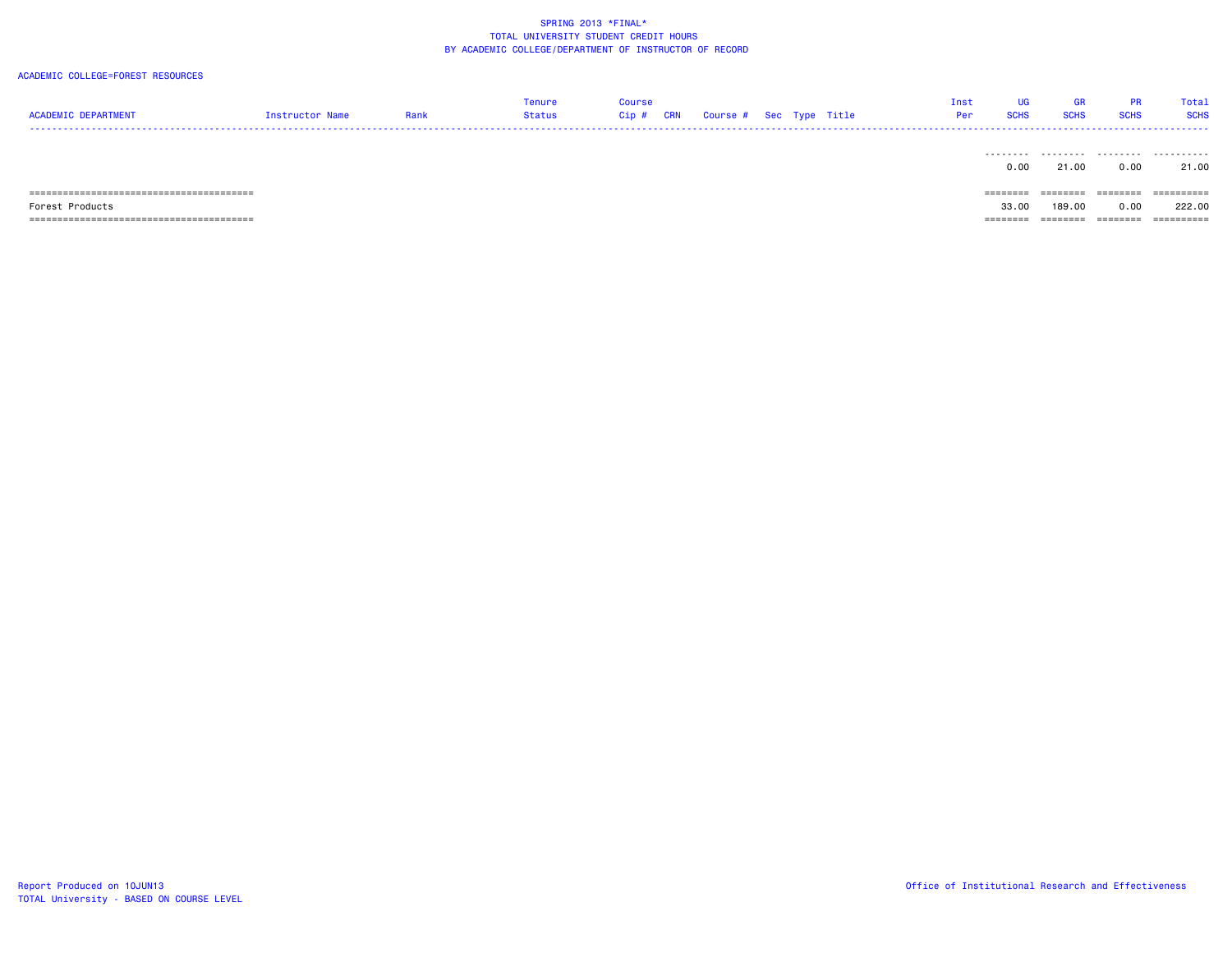|                            |                        |                               | <b>Tenure</b> | <b>Course</b> |            |                      |       |              |                           | Inst | <b>UG</b>                                                                                                                 | <b>GR</b>                                                                                                                                                    | <b>PR</b>   | Total             |
|----------------------------|------------------------|-------------------------------|---------------|---------------|------------|----------------------|-------|--------------|---------------------------|------|---------------------------------------------------------------------------------------------------------------------------|--------------------------------------------------------------------------------------------------------------------------------------------------------------|-------------|-------------------|
| <b>ACADEMIC DEPARTMENT</b> | <b>Instructor Name</b> | Rank                          | <b>Status</b> | Cip#          | <b>CRN</b> | Course #             |       |              | Sec Type Title            | Per  | <b>SCHS</b>                                                                                                               | <b>SCHS</b>                                                                                                                                                  | <b>SCHS</b> | <b>SCHS</b>       |
| Forestry                   | Barlow, Jeannie        | Non-Employee                  | Non-Faculty   |               |            | 030502 11883 F0 4463 | 01    | C            | Forest Hydro & Water 1.00 |      | 18.00                                                                                                                     | 0.00                                                                                                                                                         | 0.00        | 18.00             |
|                            |                        |                               |               |               |            |                      |       |              |                           |      | .<br>18.00                                                                                                                | $\frac{1}{2} \left( \frac{1}{2} \right) \left( \frac{1}{2} \right) \left( \frac{1}{2} \right) \left( \frac{1}{2} \right) \left( \frac{1}{2} \right)$<br>0.00 | .<br>0.00   | .<br>18.00        |
|                            | Evans, David           | Professor                     | Tenured       | 030501        | 11881      | F0 4451              | 01    | $\mathsf{L}$ | Remote Sensing Lab        | 1.00 | 13.00                                                                                                                     | 0.00                                                                                                                                                         | 0.00        | 13.00             |
|                            |                        |                               |               |               | 11882      | F0 4452              | 01    | C            | Remote Sensing Appl       | 1.00 | 26.00                                                                                                                     | 0.00                                                                                                                                                         | 0.00        | 26.00             |
|                            |                        |                               |               |               | 11895      | F0 6451              | 01    | $\mathsf{L}$ | Remote Sensing Lab        | 1.00 | 0.00                                                                                                                      | 5.00                                                                                                                                                         | 0.00        | 5.00              |
|                            |                        |                               |               |               | 11896      | F0 6452              | 01    | C            | Remote Sensing Appl       | 1.00 | 0.00                                                                                                                      | 10.00                                                                                                                                                        | 0.00        | 10.00             |
|                            |                        |                               |               |               | 15104      | F0 8000              | 01    | D            | Research / Thesis         | 1.00 | 0.00                                                                                                                      | 13.00                                                                                                                                                        | 0.00        | 13.00             |
|                            |                        |                               |               |               | 15123      | F0 9000              | 01    | D            | Research / Diss           | 1.00 | 0.00                                                                                                                      | 10.00                                                                                                                                                        | 0.00        | 10.00             |
|                            |                        |                               |               | 030506 13970  |            | F0 8173              | 01    | C            | Advanced Spatial Tec 1.00 |      | 0.00                                                                                                                      | 15.00                                                                                                                                                        | 0.00<br>.   | 15.00             |
|                            |                        |                               |               |               |            |                      |       |              |                           |      | .<br>39.00                                                                                                                | .<br>53.00                                                                                                                                                   | 0.00        | .<br>92.00        |
|                            | Ezell, Andrew          | Professor                     | Tenured       | 030501        | 15105      | F0 8000              | 02    | D            | Research / Thesis         | 1.00 | 0.00                                                                                                                      | 30.00                                                                                                                                                        | 0.00        | 30.00             |
|                            |                        |                               |               |               |            | 15790 FO 4990        | 01    | C            | Special Topic In FO       | 1.00 | 16.00                                                                                                                     | 0.00                                                                                                                                                         | 0.00        | 16.00             |
|                            |                        |                               |               |               |            |                      |       |              |                           |      | .<br>16.00                                                                                                                | .<br>30.00                                                                                                                                                   | .<br>0.00   | .<br>46.00        |
|                            |                        |                               |               |               |            |                      |       |              |                           |      |                                                                                                                           |                                                                                                                                                              |             |                   |
|                            | Fan, Zhaofei           | Assistant Professor Ten Track |               | 030201        | 11884      | F0 4471              | 01    | $\mathsf{L}$ | Gis Nat Res Mgt Lab       | 1.00 | 14.00                                                                                                                     | 0.00                                                                                                                                                         | 0.00        | 14.00             |
|                            |                        |                               |               |               | 11885      | F0 4472              | 01    | C            | Gis Nat Res Mgt           | 1.00 | 28.00                                                                                                                     | 0.00                                                                                                                                                         | 0.00        | 28.00             |
|                            |                        |                               |               |               | 11898      | F0 6471              | 01    | L.           | Gis Nat Res Mgt Lab       | 1.00 | 0.00                                                                                                                      | 6.00                                                                                                                                                         | 0.00        | 6.00              |
|                            |                        |                               |               |               | 11899      | F0 6472              | 01    | C            | Gis Nat Res Mgt           | 1.00 | 0.00                                                                                                                      | 12.00                                                                                                                                                        | 0.00        | 12.00             |
|                            |                        |                               |               | 030501        | 15106      | F0 8000              | 03    | D            | Research / Thesis         | 1.00 | 0.00                                                                                                                      | 8.00                                                                                                                                                         | 0.00        | 8.00              |
|                            |                        |                               |               |               |            | 15127 FO 9000        | 05    | D            | Research / Diss           | 1.00 | 0.00                                                                                                                      | 12.00                                                                                                                                                        | 0.00        | 12.00<br>.        |
|                            |                        |                               |               |               |            |                      |       |              |                           |      | 42.00                                                                                                                     | 38.00                                                                                                                                                        | 0.00        | 80.00             |
|                            | Frey, Brent            | Assistant Professor Ten Track |               | 030501        | 11874      | F0 4221              | 01    | - L          | Prac Silv Lab             | 1.00 | 25.00                                                                                                                     | 0.00                                                                                                                                                         | 0.00        | 25.00             |
|                            |                        |                               |               |               | 11875      | F0 4221              | 02    | L.           | Prac Silv Lab             | 1.00 | 22.00                                                                                                                     | 0.00                                                                                                                                                         | 0.00        | 22.00             |
|                            |                        |                               |               |               | 11876      | F0 4223              | 01    | C            | Prac Of Silviculture      | 1.00 | 147.00                                                                                                                    | 0.00                                                                                                                                                         | 0.00        | 147.00            |
|                            |                        |                               |               |               | 11889      | F0 6221              | 01    | L.           | Prac Silv Lab             | 1.00 | 0.00                                                                                                                      | 3.00                                                                                                                                                         | 0.00        | 3.00              |
|                            |                        |                               |               |               | 11890      | F0 6221              | 02    | $\mathsf{L}$ | Prac Silv Lab             | 1.00 | 0.00                                                                                                                      | 1.00                                                                                                                                                         | 0.00        | 1.00              |
|                            |                        |                               |               |               | 11891      | F0 6223              | 01    | C            | Prac Of Silviculture 1.00 |      | 0.00                                                                                                                      | 12.00                                                                                                                                                        | 0.00        | 12.00             |
|                            |                        |                               |               |               | 15107      | F0 8000              | 04    | D            | Research / Thesis         | 1.00 | 0.00                                                                                                                      | 10.00                                                                                                                                                        | 0.00        | 10.00             |
|                            |                        |                               |               |               | 16349      | F0 7000              | 03    | $\mathbf{I}$ | Directed Indiv Study      | 1.00 | 0.00                                                                                                                      | 2.00                                                                                                                                                         | 0.00        | 2.00              |
|                            |                        |                               |               |               |            |                      |       |              |                           |      | $\frac{1}{2} \left( \frac{1}{2} \right) \left( \frac{1}{2} \right) \left( \frac{1}{2} \right) \left( \frac{1}{2} \right)$ | $\frac{1}{2} \left( \frac{1}{2} \right) \left( \frac{1}{2} \right) \left( \frac{1}{2} \right) \left( \frac{1}{2} \right) \left( \frac{1}{2} \right)$         |             |                   |
|                            |                        |                               |               |               |            |                      |       |              |                           |      | 194.00                                                                                                                    | 28.00                                                                                                                                                        | 0.00        | 222.00            |
|                            | Grace, Laura           | Professor                     | Tenured       | 030501        | 15970      | F0 7000              | 502 I |              | Directed Indiv Study 1.00 |      | 0.00                                                                                                                      | 3.00                                                                                                                                                         | 0.00        | 3.00              |
|                            |                        |                               |               |               | 16090      | F0 4000              | 01    | $\mathbf{I}$ | Directed Indiv Study 1.00 |      | 15.00                                                                                                                     | 0.00                                                                                                                                                         | 0.00        | 15.00             |
|                            |                        |                               |               |               | 16130      | F0 7000              | 02    | $\mathbf{I}$ | Directed Indiv Study 1.00 |      | 0.00                                                                                                                      | 3.00                                                                                                                                                         | 0.00        | 3.00              |
|                            |                        |                               |               |               | 16221      | F0 4000              | 02    | $\mathbf{I}$ | Directed Indiv Study 1.00 |      | 18.00                                                                                                                     | 0.00<br>.                                                                                                                                                    | 0.00<br>.   | 18.00<br>.        |
|                            |                        |                               |               |               |            |                      |       |              |                           |      | 33.00                                                                                                                     | 6.00                                                                                                                                                         | 0.00        | 39.00             |
|                            | Grado, Stephen         | Professor                     | Tenured       | 030501        | 15109      | F0 8000              | 06    | D            | Research / Thesis         | 1.00 | 0.00                                                                                                                      | 5.00                                                                                                                                                         | 0.00        | 5.00              |
|                            |                        |                               |               |               |            | 15159 FO 7000        | 01    | $\mathbf{I}$ | Directed Indiv Study 1.00 |      | 0.00<br>.                                                                                                                 | 1.00<br>$\frac{1}{2} \left( \frac{1}{2} \right) \left( \frac{1}{2} \right) \left( \frac{1}{2} \right) \left( \frac{1}{2} \right) \left( \frac{1}{2} \right)$ | 0.00<br>.   | 1.00<br>د د د د د |
|                            |                        |                               |               |               |            |                      |       |              |                           |      | 0.00                                                                                                                      | 6.00                                                                                                                                                         | 0.00        | 6.00              |
|                            | Grala, Robert          | Associate Professor Tenured   |               | 030501        | 11872      | F0 4113              | 01    | C            | Forest Resource Econ      | 1.00 | 102.00                                                                                                                    | 0.00                                                                                                                                                         | 0.00        | 102.00            |
|                            |                        |                               |               |               | 11887      | F0 6113              | 01    | C            | Forest Resource Econ      | 1.00 | 0.00                                                                                                                      | 18.00                                                                                                                                                        | 0.00        | 18.00             |
|                            |                        |                               |               |               | 13568      | F0 6113              | 501 C |              | Forest Resource Econ 1.00 |      | 0.00                                                                                                                      | 21.00                                                                                                                                                        | 0.00        | 21.00             |
|                            |                        |                               |               |               | 15135      | F0 9000              | 13    | D            | Research / Diss           | 1.00 | 0.00                                                                                                                      | 6.00                                                                                                                                                         | 0.00        | 6.00              |
|                            |                        |                               |               |               |            |                      |       |              |                           |      |                                                                                                                           |                                                                                                                                                              |             |                   |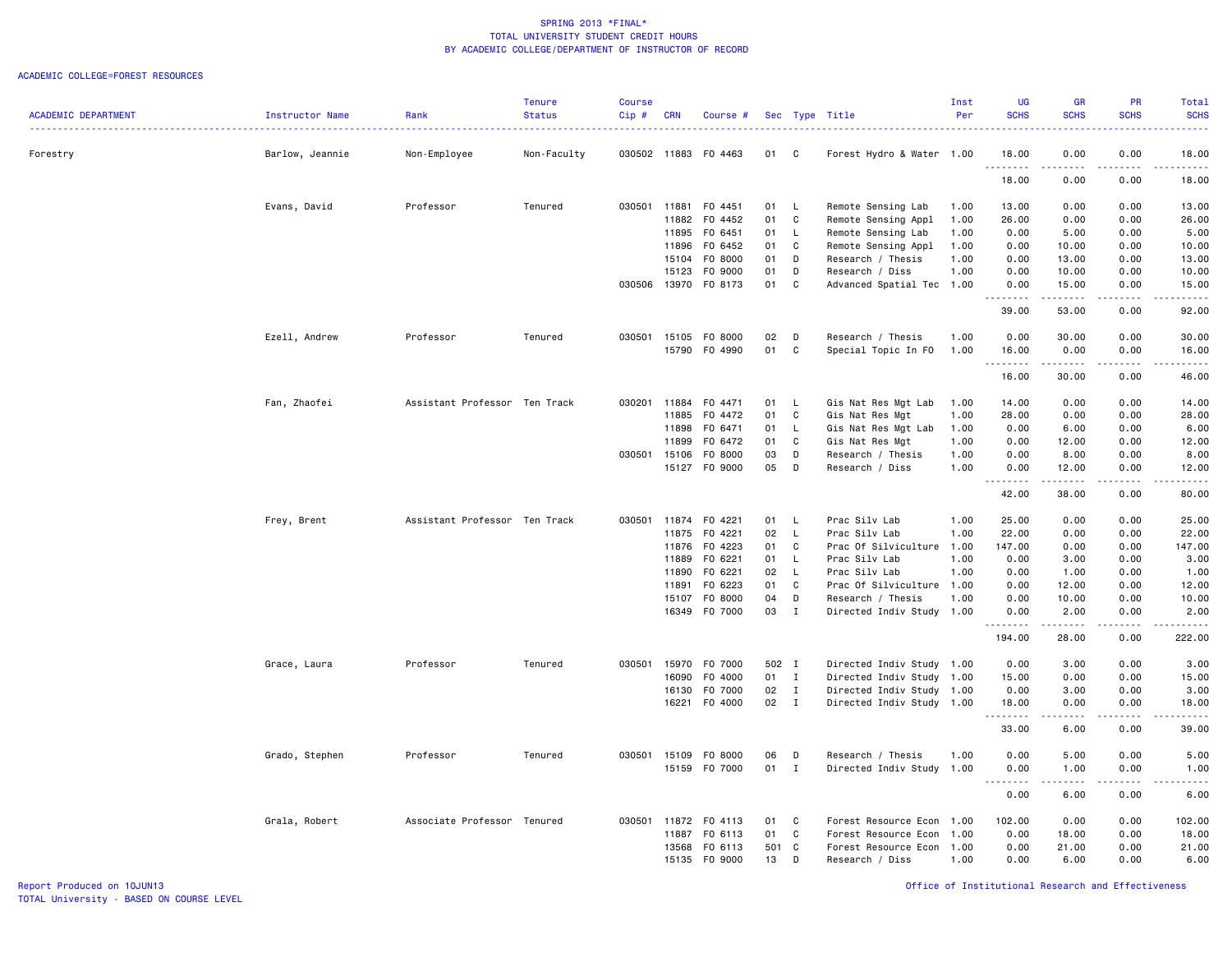|                            |                    |                                   | <b>Tenure</b> | Course       |            |                      |        |                |                           | Inst | UG                                | GR                                                                                                                                                           | <b>PR</b>                    | Total                                                                                                                                                                                     |
|----------------------------|--------------------|-----------------------------------|---------------|--------------|------------|----------------------|--------|----------------|---------------------------|------|-----------------------------------|--------------------------------------------------------------------------------------------------------------------------------------------------------------|------------------------------|-------------------------------------------------------------------------------------------------------------------------------------------------------------------------------------------|
| <b>ACADEMIC DEPARTMENT</b> | Instructor Name    | Rank                              | <b>Status</b> | Cip#         | <b>CRN</b> | Course #             |        | Sec Type       | Title                     | Per  | <b>SCHS</b>                       | <b>SCHS</b>                                                                                                                                                  | <b>SCHS</b>                  | <b>SCHS</b><br>.                                                                                                                                                                          |
|                            |                    |                                   |               |              |            |                      |        |                |                           |      | 1.1.1.1.1.1.1                     |                                                                                                                                                              | .                            | $- - - - - - -$                                                                                                                                                                           |
|                            |                    |                                   |               |              |            |                      |        |                |                           |      | 102.00                            | 45.00                                                                                                                                                        | 0.00                         | 147.00                                                                                                                                                                                    |
| Forestry                   | Grebner, Donald    | Professor                         | Tenured       | 030501 13565 |            | F0 4323              | 501 B  |                | Forest Resource Mgt       | 1.00 | 3.00                              | 0.00                                                                                                                                                         | 0.00                         | 3.00                                                                                                                                                                                      |
|                            |                    |                                   |               |              | 13569      | F0 6323              | 501 B  |                | Forest Resource Mgt       | 1.00 | 0.00                              | 6.00                                                                                                                                                         | 0.00                         | 6.00                                                                                                                                                                                      |
|                            |                    |                                   |               |              |            | 15137 FO 9000        | 15     | D              | Research / Diss           | 1.00 | 0.00<br><u>.</u>                  | 8.00<br>$\frac{1}{2} \left( \frac{1}{2} \right) \left( \frac{1}{2} \right) \left( \frac{1}{2} \right) \left( \frac{1}{2} \right) \left( \frac{1}{2} \right)$ | 0.00                         | 8.00<br>$\frac{1}{2} \left( \frac{1}{2} \right) \left( \frac{1}{2} \right) \left( \frac{1}{2} \right) \left( \frac{1}{2} \right) \left( \frac{1}{2} \right)$                              |
|                            |                    |                                   |               |              |            |                      |        |                |                           |      | 3.00                              | 14.00                                                                                                                                                        | 0.00                         | 17.00                                                                                                                                                                                     |
|                            | Jeffreys, Jonathan | Non-Faculty                       | Non-Faculty   |              |            | 030501 11865 F0 2213 | 01     | $\mathbf{C}$   | Forest Measurements       | 1.00 | 93.00<br>. <b>.</b>               | 0.00                                                                                                                                                         | 0.00<br>$\sim$ $\sim$ $\sim$ | 93.00<br>$\frac{1}{2} \left( \frac{1}{2} \right) \left( \frac{1}{2} \right) \left( \frac{1}{2} \right) \left( \frac{1}{2} \right)$                                                        |
|                            |                    |                                   |               |              |            |                      |        |                |                           |      | 93.00                             | 0.00                                                                                                                                                         | 0.00                         | 93.00                                                                                                                                                                                     |
|                            | Kushla, John       | Extension Assoc Pro Non-Ten Track |               |              |            | 030501 15112 F0 8000 | 09     | D              | Research / Thesis         | 1.00 | 0.00<br>$\sim$ $\sim$<br>.        | 1.00<br>.                                                                                                                                                    | 0.00<br>.                    | 1.00<br>$\frac{1}{2}$                                                                                                                                                                     |
|                            |                    |                                   |               |              |            |                      |        |                |                           |      | 0.00                              | 1.00                                                                                                                                                         | 0.00                         | 1.00                                                                                                                                                                                      |
|                            | Londo, Andrew      | Extension Professor Non-Ten Track |               | 030501       |            | 15113 FO 8000        | 10     | D              | Research / Thesis         | 1.00 | 0.00                              | 16.00                                                                                                                                                        | 0.00                         | 16.00                                                                                                                                                                                     |
|                            |                    |                                   |               |              |            | 15139 FO 9000        | 17     | D              | Research / Diss           | 1.00 | 0.00                              | 1.00<br>.                                                                                                                                                    | 0.00<br>.                    | 1.00<br>.                                                                                                                                                                                 |
|                            |                    |                                   |               |              |            |                      |        |                |                           |      | .<br>0.00                         | 17.00                                                                                                                                                        | 0.00                         | 17.00                                                                                                                                                                                     |
|                            | Matney, Thomas     | Professor                         | Tenured       | 030501       | 11873      | F0 4213              | 01     | C              | Forest Biometrics         | 1.00 | 99.00                             | 0.00                                                                                                                                                         | 0.00                         | 99.00                                                                                                                                                                                     |
|                            |                    |                                   |               |              | 11888      | F0 6213              | 01     | C              | Forest Biometrics         | 1.00 | 0.00                              | 6.00                                                                                                                                                         | 0.00                         | 6.00                                                                                                                                                                                      |
|                            |                    |                                   |               |              | 15141      | F0 9000              | 19     | D              | Research / Diss           | 1.00 | 0.00<br>.<br>$\sim$ $\sim$ $\sim$ | 6.00<br>$- - - - -$                                                                                                                                          | 0.00<br>.                    | 6.00<br>.                                                                                                                                                                                 |
|                            |                    |                                   |               |              |            |                      |        |                |                           |      | 99.00                             | 12.00                                                                                                                                                        | 0.00                         | 111.00                                                                                                                                                                                    |
|                            | Munn, Ian          | Non-Faculty                       | Tenured       | 030501 15115 |            | F0 8000              | 12     | D              | Research / Thesis         | 1.00 | 0.00                              | 16.00                                                                                                                                                        | 0.00                         | 16.00                                                                                                                                                                                     |
|                            |                    |                                   |               | 030506 11866 |            | F0 3003              | 01     | F              | Intership in Forestr 1.00 |      | 6.00                              | 0.00                                                                                                                                                         | 0.00                         | 6.00                                                                                                                                                                                      |
|                            |                    |                                   |               |              | 11880      | F0 4423              | 01     | $\overline{B}$ | Professional Practic 1.00 |      | 102.00<br>.                       | 0.00<br>.                                                                                                                                                    | 0.00<br>.                    | 102.00<br>$\frac{1}{2} \left( \frac{1}{2} \right) \left( \frac{1}{2} \right) \left( \frac{1}{2} \right) \left( \frac{1}{2} \right) \left( \frac{1}{2} \right) \left( \frac{1}{2} \right)$ |
|                            |                    |                                   |               |              |            |                      |        |                |                           |      | 108.00                            | 16.00                                                                                                                                                        | 0.00                         | 124.00                                                                                                                                                                                    |
|                            | Roberts, Scott     | Professor                         | Tenured       | 030501       | 11871      | F0 3203              | 01     | B              | Forest Fire               | 0.99 | 59.40                             | 0.00                                                                                                                                                         | 0.00                         | 59.40                                                                                                                                                                                     |
|                            |                    |                                   |               |              | 13572      | FO 8111              | 501 S  |                | Graduate Seminar          | 1.00 | 0.00                              | 3.00                                                                                                                                                         | 0.00                         | 3.00                                                                                                                                                                                      |
|                            |                    |                                   |               |              | 13573      | F0 8211              | 501 S  |                | Graduate Seminar          | 1.00 | 0.00                              | 2.00                                                                                                                                                         | 0.00                         | 2.00                                                                                                                                                                                      |
|                            |                    |                                   |               |              | 15116      | F0 8000              | 13     | D              | Research / Thesis         | 1.00 | 0.00                              | 1.00                                                                                                                                                         | 0.00                         | 1.00                                                                                                                                                                                      |
|                            |                    |                                   |               |              | 15145      | F0 9000              | 23     | D              | Research / Diss           | 1.00 | 0.00                              | 12.00                                                                                                                                                        | 0.00                         | 12.00                                                                                                                                                                                     |
|                            |                    |                                   |               |              |            | 16146 F0 8000        | 501 D  |                | Research / Thesis         | 1.00 | 0.00<br>$\sim$ $\sim$ .           | 1.00<br>-----                                                                                                                                                | 0.00                         | 1.00<br>-----                                                                                                                                                                             |
|                            |                    |                                   |               |              |            |                      |        |                |                           |      | 59.40                             | 19.00                                                                                                                                                        | 0.00                         | 78.40                                                                                                                                                                                     |
|                            | Rousseau, Randall  | Research Assoc Prof Non-Ten Track |               |              |            | 030501 15117 FO 8000 | $14$ D |                | Research / Thesis         | 1.00 | 0.00<br>. <b>.</b>                | 3.00<br>.                                                                                                                                                    | 0.00<br>.                    | 3,00<br>.                                                                                                                                                                                 |
|                            |                    |                                   |               |              |            |                      |        |                |                           |      | 0.00                              | 3.00                                                                                                                                                         | 0.00                         | 3.00                                                                                                                                                                                      |
|                            | Schultz, Emily     | Professor                         | Tenured       | 030501 11901 |            | F0 8211              | 01     | S.             | Graduate Seminar          | 1.00 | 0.00                              | 15.00                                                                                                                                                        | 0.00                         | 15.00                                                                                                                                                                                     |
|                            |                    |                                   |               |              | 15118      | F0 8000              | 15     | D              | Research / Thesis         | 1.00 | 0.00                              | 12.00                                                                                                                                                        | 0.00                         | 12.00                                                                                                                                                                                     |
|                            |                    |                                   |               |              | 15149      | F0 9000              | 27     | D              | Research / Diss           | 1.00 | 0.00                              | 10.00                                                                                                                                                        | 0.00                         | 10.00                                                                                                                                                                                     |
|                            |                    |                                   |               |              | 15933      | F0 3103              | 01     | B              | Comp Appl Fo Res          | 1.00 | 75.00                             | 0.00                                                                                                                                                         | 0.00                         | 75.00                                                                                                                                                                                     |
|                            |                    |                                   |               |              | 15934      | F0 3103              | 02     | В              | Comp Appl Fo Res          | 1.00 | 72.00<br><u>.</u>                 | 0.00                                                                                                                                                         | 0.00<br>$\sim$ $\sim$ $\sim$ | 72.00                                                                                                                                                                                     |
|                            |                    |                                   |               |              |            |                      |        |                |                           |      | 147.00                            | 37.00                                                                                                                                                        | 0.00                         | 184.00                                                                                                                                                                                    |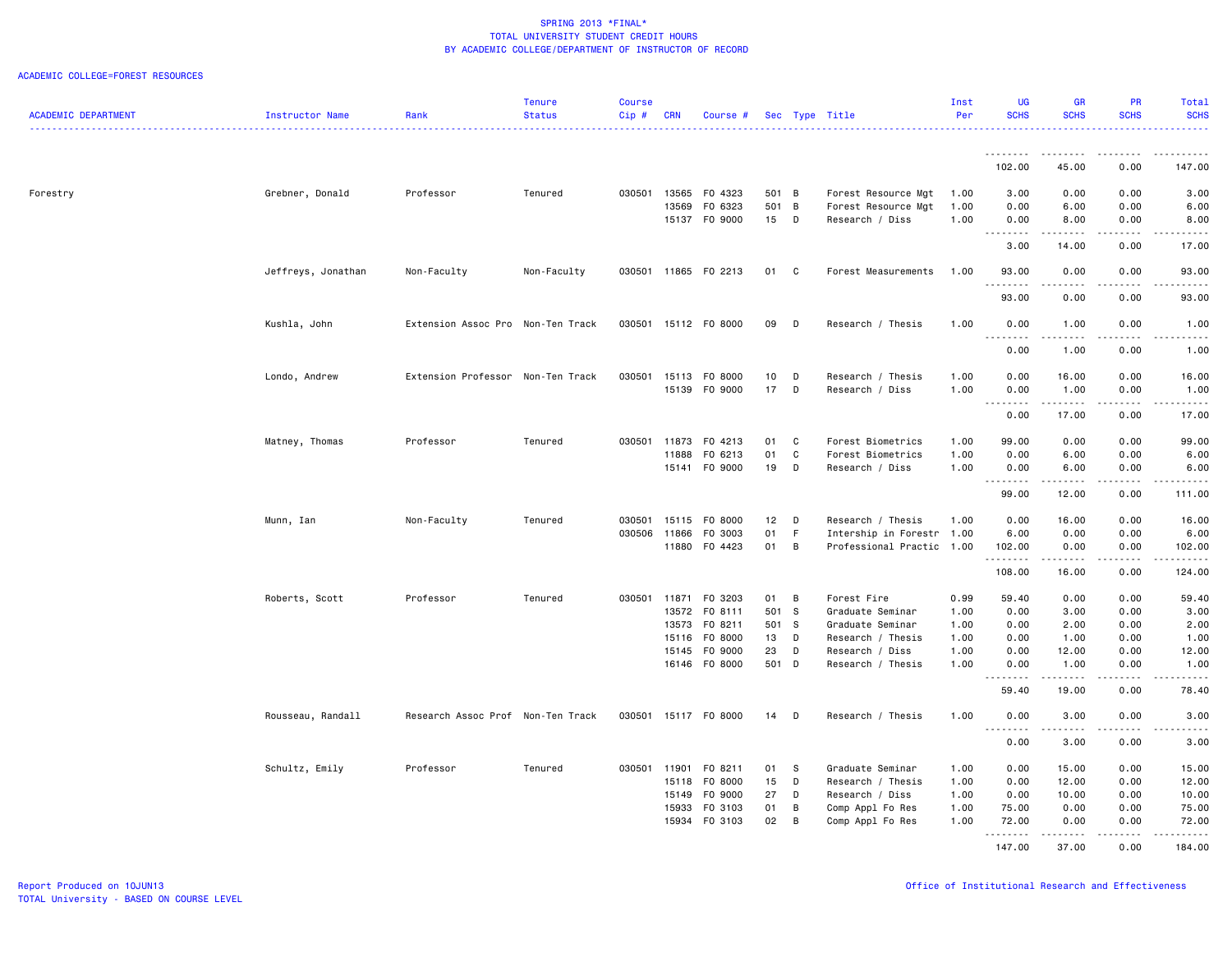|                            |                 |                               | <b>Tenure</b> | <b>Course</b> |            |                      |       |              |                           | Inst | <b>UG</b>           | <b>GR</b>          | <b>PR</b>         | Total                  |
|----------------------------|-----------------|-------------------------------|---------------|---------------|------------|----------------------|-------|--------------|---------------------------|------|---------------------|--------------------|-------------------|------------------------|
| <b>ACADEMIC DEPARTMENT</b> | Instructor Name | Rank                          | <b>Status</b> | Cip#          | <b>CRN</b> | Course #             |       |              | Sec Type Title            | Per  | <b>SCHS</b>         | <b>SCHS</b>        | <b>SCHS</b>       | <b>SCHS</b>            |
| Forestry                   | Sun, Changyou   | Associate Professor Tenured   |               | 030501        |            | 11878 FO 4353        | 01 C  |              | Natural Resource Law 1.00 |      | 57.00               | 0.00               | 0.00              | 57.00                  |
|                            |                 |                               |               |               |            | 11879 FO 4413        | 01    | $\mathbf{C}$ | Natural Res Policy        | 1.00 | 111.00              | 0.00               | 0.00              | 111.00                 |
|                            |                 |                               |               |               |            | 11893 FO 6413        | 01 C  |              | Natural Res Policy        | 1.00 | 0.00                | 12.00              | 0.00              | 12.00                  |
|                            |                 |                               |               |               | 13566      | F0 4353              | 501 C |              | Natural Resource Law 1.00 |      | 3.00                | 0.00               | 0.00              | 3.00                   |
|                            |                 |                               |               |               | 13567      | FO 4413              | 501 C |              | Natural Res Policy        | 1.00 | 3.00                | 0.00               | 0.00              | 3.00                   |
|                            |                 |                               |               |               |            | 13570 FO 6353        | 501 C |              | Natural Resource Law 1.00 |      | 0.00                | 21.00              | 0.00              | 21.00                  |
|                            |                 |                               |               |               | 13571      | FO 6413              | 501 C |              | Natural Res Policy        | 1.00 | 0.00                | 18.00              | 0.00              | 18.00                  |
|                            |                 |                               |               |               |            | 15120 FO 8000        | 17    | $\Box$       | Research / Thesis         | 1.00 | 0.00                | 4.00               | 0.00              | 4.00                   |
|                            |                 |                               |               |               |            | 15153 FO 9000        | 31    | D            | Research / Diss           | 1.00 | 0.00                | 4.00               | 0.00              | 4.00                   |
|                            |                 |                               |               |               |            |                      |       |              |                           |      | --------            | ------             | . <sub>.</sub>    | .                      |
|                            |                 |                               |               |               |            |                      |       |              |                           |      | 174.00              | 59.00              | 0.00              | 233.00                 |
|                            | Varner, Julian  | Assistant Professor Ten Track |               | 030501        |            | 11871 FO 3203        | 01    | B            | Forest Fire               | 0.01 | 0.60                | 0.00               | 0.00              | 0.60                   |
|                            |                 |                               |               |               |            | 15121 FO 8000        | 18    | D            | Research / Thesis         | 1.00 | 0.00                | 8.00               | 0.00              | 8.00                   |
|                            |                 |                               |               |               |            |                      |       |              |                           |      | --------<br>0.60    | --------<br>8.00   | ------<br>0.00    | .<br>8.60              |
|                            | Yuceer, Mehmet  | Assistant Professor Ten Track |               |               |            | 030501 15122 F0 8000 | 19    | D            | Research / Thesis         | 1.00 | 0.00                | 9.00               | 0.00              | 9.00                   |
|                            |                 |                               |               |               |            |                      |       |              |                           |      | --------<br>0.00    | 9.00               | .<br>0.00         | .<br>9.00              |
|                            |                 |                               |               |               |            |                      |       |              |                           |      | ========            | ========           | ---------         | -----------            |
|                            |                 |                               |               |               |            |                      |       |              |                           |      |                     |                    |                   |                        |
| Forestry                   |                 |                               |               |               |            |                      |       |              |                           |      | 1128,00<br>======== | 401.00<br>======== | 0.00<br>--------- | 1529.00<br>----------- |
|                            |                 |                               |               |               |            |                      |       |              |                           |      |                     |                    |                   |                        |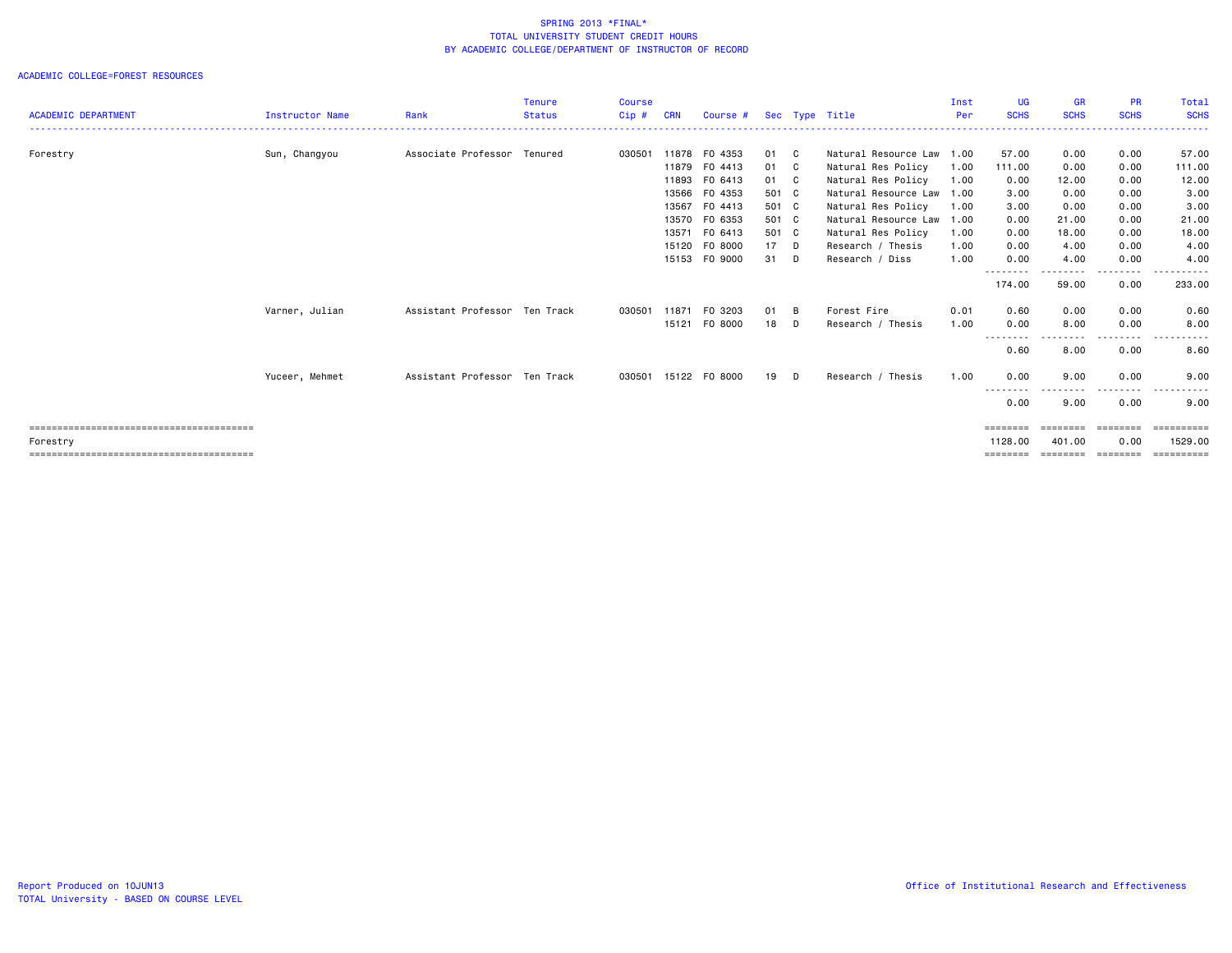|                                   |                        |                                   | <b>Tenure</b> | <b>Course</b> |                |                             |          |              |                                      | Inst         | UG                                    | <b>GR</b>             | <b>PR</b>                    | Total                   |
|-----------------------------------|------------------------|-----------------------------------|---------------|---------------|----------------|-----------------------------|----------|--------------|--------------------------------------|--------------|---------------------------------------|-----------------------|------------------------------|-------------------------|
| <b>ACADEMIC DEPARTMENT</b>        | <b>Instructor Name</b> | Rank                              | <b>Status</b> | Cip#          | <b>CRN</b>     | Course #                    |          | Sec Type     | Title                                | Per          | <b>SCHS</b>                           | <b>SCHS</b>           | <b>SCHS</b>                  | <b>SCHS</b><br><u>.</u> |
| Wildlife, Fisheries & Aquaculture | Allen, Peter           | Assistant Professor Ten Track     |               | 030601        | 14746          | <b>WFA 8000</b>             | 01       | D            | Research / Thesis                    | 1.00         | 0.00                                  | 12.00                 | 0.00                         | 12.00                   |
|                                   |                        |                                   |               |               | 14772          | <b>WFA 9000</b>             | 08       | D            | Research / Diss                      | 1.00         | 0.00                                  | 12.00                 | 0.00                         | 12.00                   |
|                                   |                        |                                   |               |               | 15025          | <b>WFA 4000</b>             | 01       | $\mathbf{I}$ | Directed Indiv Study 1.00            |              | 2.00                                  | 0.00                  | 0.00                         | 2.00                    |
|                                   |                        |                                   |               |               |                | 15736 WFA 4000              | 02       | $\mathbf{I}$ | Directed Indiv Study 1.00            |              | 2.00                                  | 0.00                  | 0.00                         | 2.00                    |
|                                   |                        |                                   |               |               |                |                             |          |              |                                      |              | .                                     | .                     | .                            | $\cdots$                |
|                                   |                        |                                   |               |               |                |                             |          |              |                                      |              | 4.00                                  | 24.00                 | 0.00                         | 28.00                   |
|                                   | Belant, Jerrold        | Associate Professor Ten Track     |               | 030601        | 14747<br>14773 | WFA 8000<br><b>WFA 9000</b> | 02<br>09 | D<br>D       | Research / Thesis<br>Research / Diss | 1.00<br>1.00 | 0.00<br>0.00                          | 26.00<br>48.00        | 0.00<br>0.00                 | 26.00<br>48.00          |
|                                   |                        |                                   |               | 261301        | 13395          | WFA 6521                    | 01       | C            | Adv Topics in HWC II 1.00            |              | 0.00                                  | 1.00                  | 0.00                         | 1.00                    |
|                                   |                        |                                   |               |               |                |                             |          |              |                                      |              | .                                     | .                     | .                            | .                       |
|                                   |                        |                                   |               |               |                |                             |          |              |                                      |              | 0.00                                  | 75.00                 | 0.00                         | 75.00                   |
|                                   | Boyd, Christopher      | Extension Assoc Pro Non-Ten Track |               | 030601        |                | 14774 WFA 9000              | 10       | D            | Research / Diss                      | 1.00         | 0.00                                  | 13.00                 | 0.00                         | 13.00                   |
|                                   |                        |                                   |               |               |                |                             |          |              |                                      |              | 0.00                                  | 13.00                 | 0.00                         | 13.00                   |
|                                   | Davis, John            | Assistant Professor Ten Track     |               | 030201        | 13388          | WFA 4473                    | 01       | C            | Wild And Fish Prac                   | 1.00         | 75.00                                 | 0.00                  | 0.00                         | 75.00                   |
|                                   |                        |                                   |               |               | 13389          | WFA 4473                    | 02       | к            | Wild And Fish Prac                   | 1.00         | 0.00                                  | 0.00                  | 0.00                         | 0.00                    |
|                                   |                        |                                   |               | 030601        | 14752          | <b>WFA 8000</b>             | 06       | D            | Research / Thesis                    | 1.00         | 0.00                                  | 39.00                 | 0.00                         | 39.00                   |
|                                   |                        |                                   |               |               | 16424          | WFA 7000                    | 07       | $\mathbf{I}$ | Directed Indiv Study                 | 1.00         | 0.00<br>$\sim$ $\sim$ $\sim$<br>----- | 3.00                  | 0.00                         | 3,00<br>.               |
|                                   |                        |                                   |               |               |                |                             |          |              |                                      |              | 75.00                                 | 42.00                 | 0.00                         | 117.00                  |
|                                   | Demarais, Stephen      | Professor                         | Tenured       | 030601        | 13962          | WFA 4323                    | 01       | B            | Wildl Nut & Phy                      | 1.00         | 69.00                                 | 0.00                  | 0.00                         | 69.00                   |
|                                   |                        |                                   |               |               | 13963          | WFA 6323                    | 01       | В            | Wildl Nut & Phy                      | 1.00         | 0.00                                  | 3.00                  | 0.00                         | 3.00                    |
|                                   |                        |                                   |               |               | 14753          | <b>WFA 8000</b>             | 07       | D            | Research / Thesis                    | 1.00         | 0.00                                  | 14.00                 | 0.00                         | 14.00                   |
|                                   |                        |                                   |               |               | 14778          | <b>WFA 9000</b>             | 14       | D            | Research / Diss                      | 1.00         | 0.00                                  | 9.00<br>.             | 0.00<br>.                    | 9.00<br>.               |
|                                   |                        |                                   |               |               |                |                             |          |              |                                      |              | 69.00                                 | 26.00                 | 0.00                         | 95.00                   |
|                                   | Dibble, Eric           | Professor                         | Tenured       | 030201        | 13385          | WFA 4453                    | 01       | C            | Icthyology                           | 1.00         | 45.00                                 | 0.00                  | 0.00                         | 45.00                   |
|                                   |                        |                                   |               |               | 13386          | WFA 4453                    | 02       | К            | Icthyology                           | 1.00         | 0.00                                  | 0.00                  | 0.00                         | 0.00                    |
|                                   |                        |                                   |               | 030601        |                | 16516 WFA 7000              | 08       | $\mathbf{I}$ | Directed Indiv Study                 | 1.00         | 0.00                                  | 3.00<br>.             | 0.00<br>$\sim$ $\sim$ $\sim$ | 3.00                    |
|                                   |                        |                                   |               |               |                |                             |          |              |                                      |              | 45.00                                 | 3.00                  | 0.00                         | 48.00                   |
|                                   | Griffin, Robert        | Non-Faculty                       | Non-Faculty   | 030201        | 13394          | WFA 6363                    | 01       | B            | W & F Admin and Comm                 | 1.00         | 0.00                                  | 3.00                  | 0.00                         | 3,00                    |
|                                   |                        |                                   |               |               | 13971          | WFA 4363                    | 01       | В            | W & F Admin and Comm                 | 1.00         | 108.00<br>.                           | 0.00<br>المتمام مالما | 0.00<br>.                    | 108.00<br>د د د د د د   |
|                                   |                        |                                   |               |               |                |                             |          |              |                                      |              | 108.00                                | 3.00                  | 0.00                         | 111.00                  |
|                                   | Hunt, Kevin            | Associate Professor Tenured       |               | 030601        |                | 14755 WFA 8000              | 09       | D            | Research / Thesis                    | 1.00         | 0.00                                  | 1.00<br>.             | 0.00<br>.                    | 1.00<br>.               |
|                                   |                        |                                   |               |               |                |                             |          |              |                                      |              | 0.00                                  | 1.00                  | 0.00                         | 1.00                    |
|                                   | Jackson, Donald        | Professor                         | Tenured       | 030201        | 13373          | WFA 4133                    | 01       | B            | Fisheries Science                    | 1.00         | 27.00                                 | 0.00                  | 0.00                         | 27.00                   |
|                                   |                        |                                   |               |               | 13391          | WFA 6133                    | 01       | B            | Fisheries Science                    | 1.00         | 0.00                                  | 3.00                  | 0.00                         | 3.00                    |
|                                   |                        |                                   |               | 030601        | 14781          | <b>WFA 9000</b>             | 17       | D            | Research / Diss                      | 1.00         | 0.00                                  | 14.00<br>.            | 0.00<br>$\sim$ $\sim$ $\sim$ | 14.00<br>$    -$        |
|                                   |                        |                                   |               |               |                |                             |          |              |                                      |              | 27.00                                 | 17.00                 | 0.00                         | 44.00                   |
|                                   | Jones, Jeanne          | Professor                         | Tenured       | 030601        | 14757          | <b>WFA 8000</b>             | 11       | D            | Research / Thesis                    | 1.00         | 0.00                                  | 10.00                 | 0.00                         | 10.00                   |
|                                   |                        |                                   |               |               | 14782          | <b>WFA 9000</b>             | 18       | D            | Research / Diss                      | 1.00         | 0.00                                  | 2.00                  | 0.00                         | 2.00                    |
|                                   |                        |                                   |               | 240101        | 16440          | HON 4000                    | 09       | $\mathbf I$  | Directed Individual                  | 1.00         | 3,00                                  | 0.00                  | 0.00                         | 3,00                    |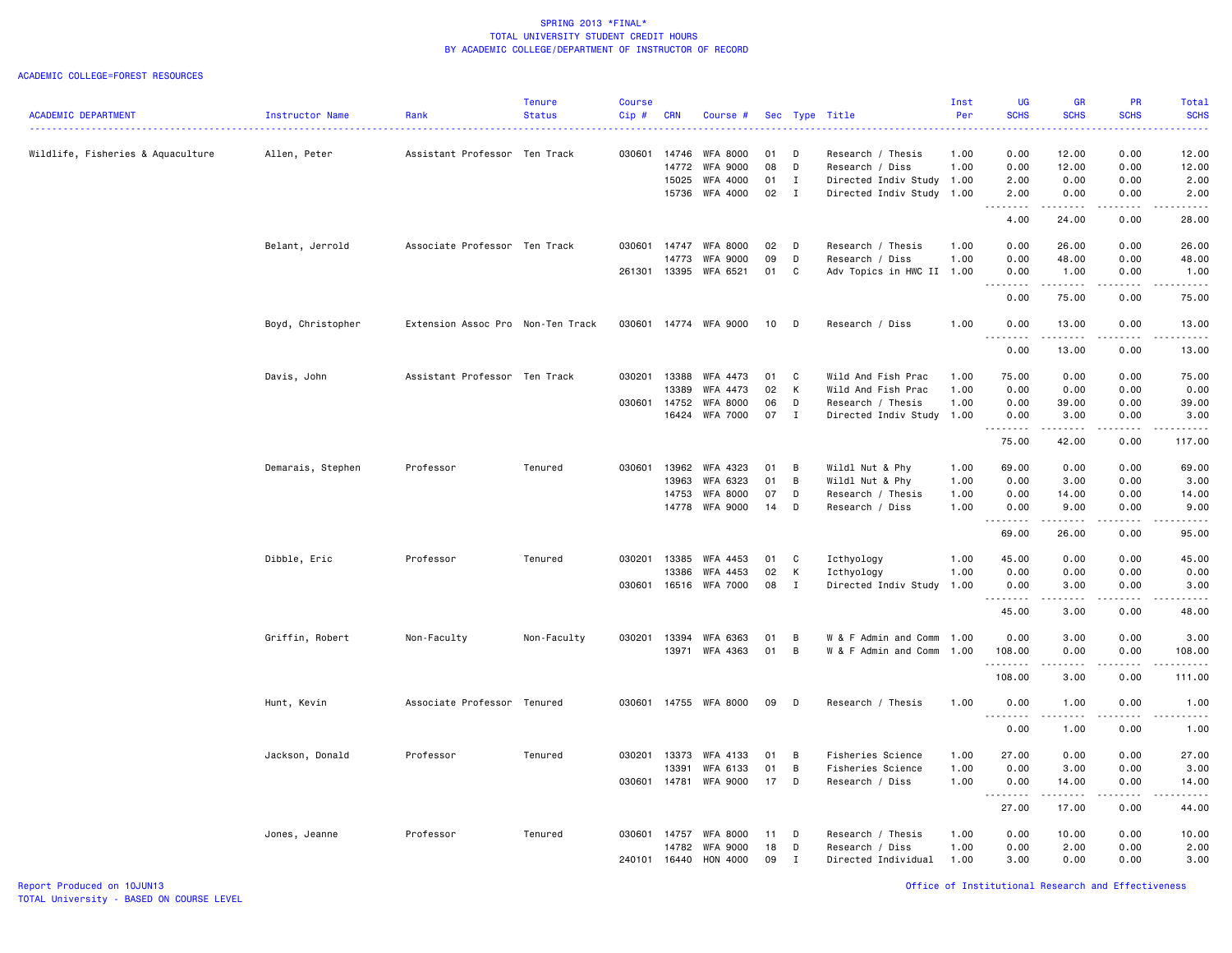|                                   |                   |                                    | Tenure        | Course           |                         |                                    |                |             |                                           | Inst                 | <b>UG</b>                                     | GR                                                                                                                                                                                                                                                                                                                                           | PR                             | Total                                                                                                                                                         |
|-----------------------------------|-------------------|------------------------------------|---------------|------------------|-------------------------|------------------------------------|----------------|-------------|-------------------------------------------|----------------------|-----------------------------------------------|----------------------------------------------------------------------------------------------------------------------------------------------------------------------------------------------------------------------------------------------------------------------------------------------------------------------------------------------|--------------------------------|---------------------------------------------------------------------------------------------------------------------------------------------------------------|
| <b>ACADEMIC DEPARTMENT</b>        | Instructor Name   | Rank                               | <b>Status</b> | $Cip$ #          | <b>CRN</b>              | Course #                           |                |             | Sec Type Title                            | Per                  | <b>SCHS</b>                                   | <b>SCHS</b>                                                                                                                                                                                                                                                                                                                                  | <b>SCHS</b>                    | <b>SCHS</b><br><u>.</u>                                                                                                                                       |
| Wildlife, Fisheries & Aquaculture | Jones, Jeanne     | Professor                          | Tenured       |                  | 240101 16441            | HON 4000                           | 10 I           |             | Directed Individual                       | 1.00                 | 3.00<br>.                                     | 0.00                                                                                                                                                                                                                                                                                                                                         | 0.00<br>- - - -                | 3.00<br>.                                                                                                                                                     |
|                                   |                   |                                    |               |                  |                         |                                    |                |             |                                           |                      | 6.00                                          | 12.00                                                                                                                                                                                                                                                                                                                                        | 0.00                           | 18.00                                                                                                                                                         |
|                                   | Jones, Walter     | Extension Assoc Pro Non-Ten Track  |               | 030601           |                         | 14783 WFA 9000                     | 19             | D           | Research / Diss                           | 1.00                 | 0.00<br>$\sim$ $\sim$<br>$\sim$ $\sim$ $\sim$ | 3.00                                                                                                                                                                                                                                                                                                                                         | 0.00                           | 3.00<br>.                                                                                                                                                     |
|                                   |                   |                                    |               |                  |                         |                                    |                |             |                                           |                      | 0.00                                          | 3.00                                                                                                                                                                                                                                                                                                                                         | 0.00                           | 3.00                                                                                                                                                          |
|                                   | Kaminski, Richard | Professor                          | Tenured       |                  | 030601 14759<br>14784   | <b>WFA 8000</b><br><b>WFA 9000</b> | 13<br>20       | D<br>D      | Research / Thesis<br>Research / Diss      | 1.00<br>1.00         | 0.00<br>0.00                                  | 12.00<br>1.00                                                                                                                                                                                                                                                                                                                                | 0.00<br>0.00                   | 12.00<br>1.00                                                                                                                                                 |
|                                   |                   |                                    |               |                  |                         |                                    |                |             |                                           |                      | 0.00                                          | .<br>13.00                                                                                                                                                                                                                                                                                                                                   | .<br>0.00                      | .<br>13.00                                                                                                                                                    |
|                                   | Kroger, Robert    | Assistant Professor Ten Track      |               | 030601           | 14760<br>14785          | <b>WFA 8000</b><br><b>WFA 9000</b> | 14<br>21       | D<br>D      | Research / Thesis<br>Research / Diss      | 1.00<br>1.00         | 0.00<br>0.00                                  | 29.00<br>35.00                                                                                                                                                                                                                                                                                                                               | 0.00<br>0.00                   | 29.00<br>35.00                                                                                                                                                |
|                                   |                   |                                    |               |                  |                         |                                    |                |             |                                           |                      | .<br>$\sim$ $\sim$ $\sim$<br>0.00             | المتمامين<br>64.00                                                                                                                                                                                                                                                                                                                           | .<br>0.00                      | .<br>64.00                                                                                                                                                    |
|                                   | Leopold, Bruce    | Professor                          | Tenured       | 030201<br>030601 | 13371<br>14786          | WFA 3000<br><b>WFA 9000</b>        | 01<br>22       | E<br>D      | Internship<br>Research / Diss             | 0.20<br>1.00         | 1.20<br>0.00                                  | 0.00<br>10.00                                                                                                                                                                                                                                                                                                                                | 0.00<br>0.00                   | 1.20<br>10.00                                                                                                                                                 |
|                                   |                   |                                    |               |                  |                         |                                    |                |             |                                           |                      | . <b>.</b><br>1.20                            | 10.00                                                                                                                                                                                                                                                                                                                                        | 0.00                           | د د د د د<br>11.20                                                                                                                                            |
|                                   | Loman, Zachary    | Grad Research Assis Not Applicable |               | 030201           | 13382<br>13383<br>13384 | WFA 4443<br>WFA 4443<br>WFA 4443   | 01<br>02<br>03 | C<br>К<br>К | Ornithology<br>Ornithology<br>Ornithology | 0.50<br>0.50<br>0.50 | 49.50<br>0.00<br>0.00                         | 0.00<br>0.00<br>0.00                                                                                                                                                                                                                                                                                                                         | 0.00<br>0.00<br>0.00           | 49.50<br>0.00<br>0.00                                                                                                                                         |
|                                   |                   |                                    |               |                  |                         |                                    |                |             |                                           |                      | 49.50                                         | $\frac{1}{2} \left( \begin{array}{ccc} 1 & 0 & 0 & 0 \\ 0 & 0 & 0 & 0 \\ 0 & 0 & 0 & 0 \\ 0 & 0 & 0 & 0 \\ 0 & 0 & 0 & 0 \\ 0 & 0 & 0 & 0 \\ 0 & 0 & 0 & 0 \\ 0 & 0 & 0 & 0 \\ 0 & 0 & 0 & 0 \\ 0 & 0 & 0 & 0 \\ 0 & 0 & 0 & 0 & 0 \\ 0 & 0 & 0 & 0 & 0 \\ 0 & 0 & 0 & 0 & 0 \\ 0 & 0 & 0 & 0 & 0 \\ 0 & 0 & 0 & 0 & 0 \\ 0 & 0 & 0$<br>0.00 | .<br>0.00                      | $\frac{1}{2} \left( \frac{1}{2} \right) \left( \frac{1}{2} \right) \left( \frac{1}{2} \right) \left( \frac{1}{2} \right) \left( \frac{1}{2} \right)$<br>49.50 |
|                                   | Martin, James     | Assistant Professor Ten Track      |               | 030201           | 16201                   | <b>WFA 8990</b>                    | 01             | C           | Special Topics in WF 1.00                 |                      | 0.00                                          | 8.00                                                                                                                                                                                                                                                                                                                                         | 0.00                           | 8.00                                                                                                                                                          |
|                                   |                   |                                    |               | 030601           | 13968                   | WFA 4484                           | 01             | B           | Uplnd Avian Ecol & M                      | 1.00                 | 40.00                                         | 0.00                                                                                                                                                                                                                                                                                                                                         | 0.00                           | 40.00                                                                                                                                                         |
|                                   |                   |                                    |               |                  | 13969                   | WFA 6484                           | 01             | B           | Uplnd Avian Ecol & M 1.00                 |                      | 0.00                                          | 24.00                                                                                                                                                                                                                                                                                                                                        | 0.00                           | 24.00                                                                                                                                                         |
|                                   |                   |                                    |               |                  | 14762                   | <b>WFA 8000</b>                    | 16             | D           | Research / Thesis                         | 1.00                 | 0.00                                          | 8.00                                                                                                                                                                                                                                                                                                                                         | 0.00                           | 8.00                                                                                                                                                          |
|                                   |                   |                                    |               |                  | 14787                   | <b>WFA 9000</b>                    | 23             | D           | Research / Diss                           | 1.00                 | 0.00<br>. <b>.</b>                            | 12.00<br>$\frac{1}{2}$                                                                                                                                                                                                                                                                                                                       | 0.00<br>$\omega$ is a $\omega$ | 12.00<br>$\sim$ $\sim$ $\sim$ $\sim$ $\sim$                                                                                                                   |
|                                   |                   |                                    |               |                  |                         |                                    |                |             |                                           |                      | 40.00                                         | 52.00                                                                                                                                                                                                                                                                                                                                        | 0.00                           | 92.00                                                                                                                                                         |
|                                   | Miranda, Leandro  | Non-Employee                       | Non-Faculty   | 030301           | 13967                   | WFA 8413                           | 01             | B           | Adv Fishery Science                       | 1.00                 | 0.00                                          | 33.00                                                                                                                                                                                                                                                                                                                                        | 0.00                           | 33.00                                                                                                                                                         |
|                                   |                   |                                    |               |                  |                         | 030601 14763 WFA 8000              | 17             | D           | Research / Thesis                         | 1.00                 | 0.00                                          | 29.00<br>.                                                                                                                                                                                                                                                                                                                                   | 0.00<br>-----                  | 29.00<br>.                                                                                                                                                    |
|                                   |                   |                                    |               |                  |                         |                                    |                |             |                                           |                      | 0.00                                          | 62.00                                                                                                                                                                                                                                                                                                                                        | 0.00                           | 62.00                                                                                                                                                         |
|                                   | Neal, Jason       | Extension Assoc Pro Non-Ten Track  |               | 030601           | 14764                   | WFA 8000                           | 18             | D           | Research / Thesis                         | 1.00                 | 0.00                                          | 36.00                                                                                                                                                                                                                                                                                                                                        | 0.00                           | 36.00                                                                                                                                                         |
|                                   |                   |                                    |               |                  |                         | 14789 WFA 9000                     | 25             | D           | Research / Diss                           | 1.00                 | 0.00                                          | 13.00<br>.                                                                                                                                                                                                                                                                                                                                   | 0.00<br>.                      | 13.00<br>.                                                                                                                                                    |
|                                   |                   |                                    |               |                  |                         |                                    |                |             |                                           |                      | 0.00                                          | 49.00                                                                                                                                                                                                                                                                                                                                        | 0.00                           | 49.00                                                                                                                                                         |
|                                   | Riffell, Samuel   | Associate Professor Tenured        |               |                  | 030201 13371            | <b>WFA 3000</b>                    | 01             | E           | Internship                                | 0.80                 | 4.80                                          | 0.00                                                                                                                                                                                                                                                                                                                                         | 0.00                           | 4.80                                                                                                                                                          |
|                                   |                   |                                    |               |                  | 13382                   | WFA 4443                           | 01             | C           | Ornithology                               | 0.50                 | 49.50                                         | 0.00                                                                                                                                                                                                                                                                                                                                         | 0.00                           | 49.50                                                                                                                                                         |
|                                   |                   |                                    |               |                  | 13383                   | WFA 4443                           | 02             | К           | Ornithology                               | 0.50                 | 0.00                                          | 0.00                                                                                                                                                                                                                                                                                                                                         | 0.00                           | 0.00                                                                                                                                                          |
|                                   |                   |                                    |               |                  | 13384                   | WFA 4443                           | 03             | К           | Ornithology                               | 0.50                 | 0.00                                          | 0.00                                                                                                                                                                                                                                                                                                                                         | 0.00                           | 0.00                                                                                                                                                          |
|                                   |                   |                                    |               |                  | 030601 13964            | WFA 4373                           | 01             | B           | Prin of Conserv Ag L 1.00                 |                      | 60.00                                         | 0.00                                                                                                                                                                                                                                                                                                                                         | 0.00                           | 60.00                                                                                                                                                         |
|                                   |                   |                                    |               |                  | 13965                   | WFA 6373                           | 01             | B           | Prin of Conserv Ag L 1.00                 |                      | 0.00                                          | 6.00                                                                                                                                                                                                                                                                                                                                         | 0.00                           | 6.00                                                                                                                                                          |
|                                   |                   |                                    |               |                  | 14790                   | 14765 WFA 9000<br>WFA 8000         | 01<br>19       | D<br>D      | Research / Diss<br>Research / Thesis      | 1.00<br>1.00         | 0.00<br>0.00                                  | 28.00<br>8.00                                                                                                                                                                                                                                                                                                                                | 0.00<br>0.00                   | 28.00<br>8.00                                                                                                                                                 |
|                                   |                   |                                    |               |                  |                         |                                    |                |             |                                           |                      |                                               |                                                                                                                                                                                                                                                                                                                                              |                                |                                                                                                                                                               |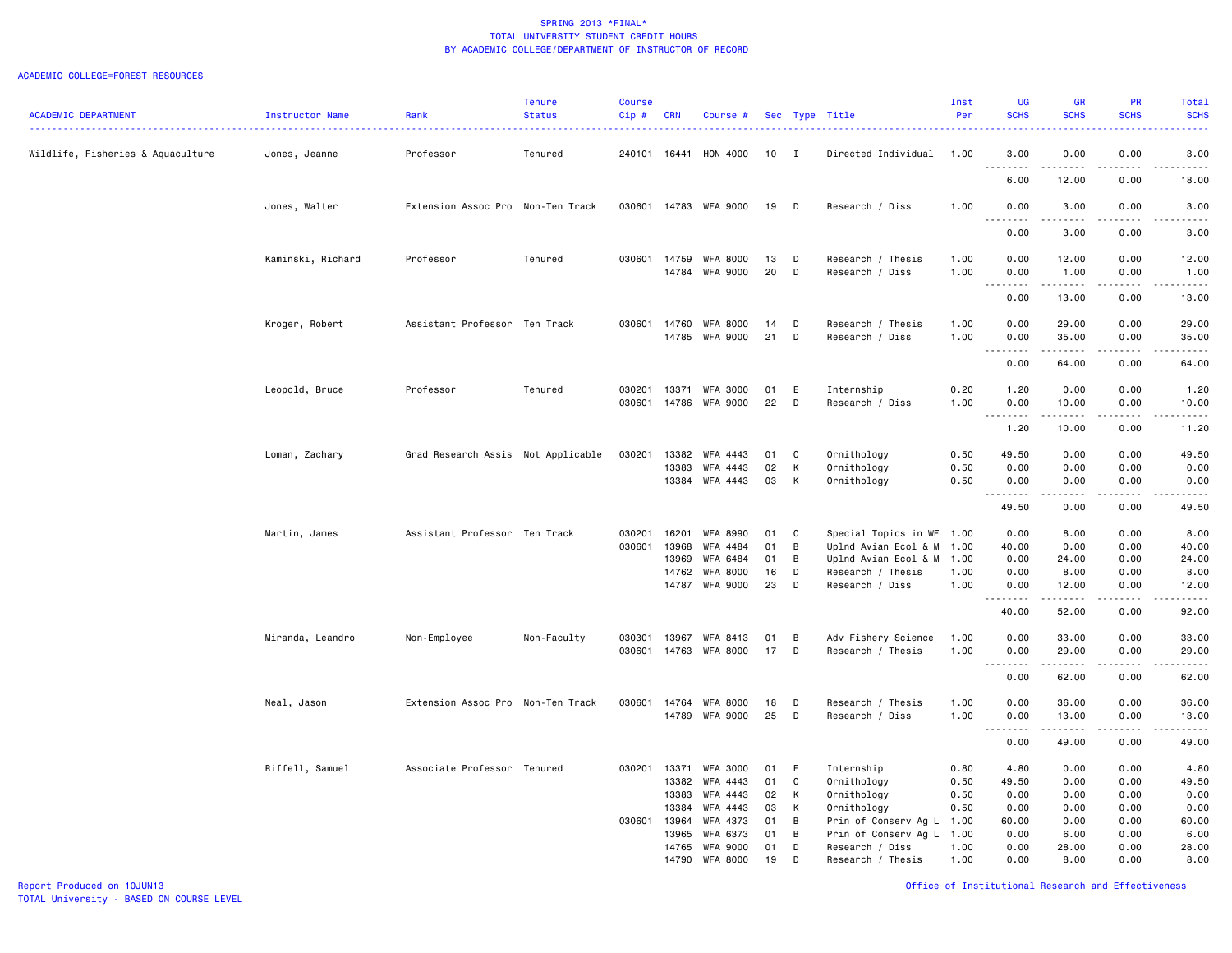| <b>ACADEMIC DEPARTMENT</b>             | Instructor Name    | Rank                               | <b>Tenure</b><br><b>Status</b> | <b>Course</b><br>Cip# | <b>CRN</b> | Course #        |              |              | Sec Type Title            | Inst<br>Per | UG<br><b>SCHS</b>       | GR<br><b>SCHS</b>                                                                                                                                    | PR<br><b>SCHS</b> | <b>Total</b><br><b>SCHS</b> |
|----------------------------------------|--------------------|------------------------------------|--------------------------------|-----------------------|------------|-----------------|--------------|--------------|---------------------------|-------------|-------------------------|------------------------------------------------------------------------------------------------------------------------------------------------------|-------------------|-----------------------------|
|                                        |                    |                                    |                                |                       |            |                 |              |              |                           |             | . <u>.</u> .            | $\frac{1}{2} \left( \frac{1}{2} \right) \left( \frac{1}{2} \right) \left( \frac{1}{2} \right) \left( \frac{1}{2} \right) \left( \frac{1}{2} \right)$ |                   | .                           |
| Wildlife, Fisheries & Aquaculture      | Riffell, Samuel    | Associate Professor Tenured        |                                | 030601                |            | 15274 WFA 7000  | 01 I         |              | Directed Indiv Study 1.00 |             | 0.00                    | 1.00                                                                                                                                                 | 0.00              | 1.00                        |
|                                        |                    |                                    |                                |                       |            |                 |              |              |                           |             | 114.30                  | 43.00                                                                                                                                                | 0.00              | 157.30                      |
|                                        | Rush, Scott        | Assistant Professor Ten Track      |                                | 030101                | 14999      | WFA 4423        | 01           | - B          | Herpetology               | 1.00        | 75.00                   | 0.00                                                                                                                                                 | 0.00              | 75.00                       |
|                                        |                    |                                    |                                | 030601                | 14791      | <b>WFA 8000</b> | 20           | D            | Research / Thesis         | 1.00        | 0.00                    | 22.00                                                                                                                                                | 0.00              | 22.00                       |
|                                        |                    |                                    |                                |                       | 16178      | <b>WFA 7000</b> | 02           | $\mathbf{I}$ | Directed Indiv Study      | 1.00        | 0.00                    | 3.00                                                                                                                                                 | 0.00              | 3.00                        |
|                                        |                    |                                    |                                | 240101                | 16470      | <b>HON 4000</b> | $11 \quad I$ |              | Directed Individual       | 1.00        | 3.00                    | 0.00<br>$\frac{1}{2}$                                                                                                                                | 0.00<br>$\cdots$  | 3.00                        |
|                                        |                    |                                    |                                |                       |            |                 |              |              |                           |             | 78.00                   | 25.00                                                                                                                                                | 0.00              | 103.00                      |
|                                        | Schramm, Harold    | Non-Employee                       | Non-Faculty                    | 030601                | 14767      | WFA 9000        | 03           | D            | Research / Diss           | 1.00        | 0.00                    | 7.00                                                                                                                                                 | 0.00              | 7.00                        |
|                                        |                    |                                    |                                |                       |            | 14792 WFA 8000  | $21$ D       |              | Research / Thesis         | 1.00        | 0.00                    | 32.00<br>- - -                                                                                                                                       | 0.00              | 32.00                       |
|                                        |                    |                                    |                                |                       |            |                 |              |              |                           |             | .<br>0.00               | 39.00                                                                                                                                                | 0.00              | 39.00                       |
|                                        | Svoboda, Nathan    | Grad Research Assis Not Applicable |                                | 030601                | 13375      | WFA 4243        | 01           | $\mathbf{C}$ | Wildlife Tech             | 1.00        | 135.00                  | 0.00                                                                                                                                                 | 0.00              | 135.00                      |
|                                        |                    |                                    |                                |                       | 13376      | WFA 4243        | 02           | K            | Wildlife Tech             | 1.00        | 0.00                    | 0.00                                                                                                                                                 | 0.00              | 0.00                        |
|                                        |                    |                                    |                                |                       |            | 13377 WFA 4243  | 03           | K            | Wildlife Tech             | 1.00        | 0.00<br>- - - - - - - - | 0.00<br>$\frac{1}{2}$                                                                                                                                | 0.00<br>.         | 0.00                        |
|                                        |                    |                                    |                                |                       |            |                 |              |              |                           |             | 135.00                  | 0.00                                                                                                                                                 | 0.00              | 135.00                      |
|                                        | Vilella, Francisco | Non-Employee                       | Non-Faculty                    | 030601                | 14770      | WFA 9000        | 06           | D            | Research / Diss           | 1.00        | 0.00                    | 16.00                                                                                                                                                | 0.00              | 16.00                       |
|                                        |                    |                                    |                                |                       | 14795      | WFA 8000        | 24 D         |              | Research / Thesis         | 1.00        | 0.00                    | 17.00                                                                                                                                                | 0.00              | 17.00                       |
|                                        |                    |                                    |                                |                       | 16274      | <b>WFA 7000</b> | 04           | $\mathbf{I}$ | Directed Indiv Study      | 1.00        | 0.00                    | 1.00                                                                                                                                                 | 0.00              | 1.00                        |
|                                        |                    |                                    |                                |                       |            | 16275 WFA 7000  | 05           | I.           | Directed Indiv Study 1.00 |             | 0.00<br>.               | 1.00                                                                                                                                                 | 0.00<br>.         | 1.00                        |
|                                        |                    |                                    |                                |                       |            |                 |              |              |                           |             | 0.00                    | 35.00                                                                                                                                                | 0.00              | 35.00                       |
|                                        | Wang, Guiming      | Associate Professor Ten Track      |                                | 030601                |            | 14796 WFA 8000  | 25           | D            | Research / Thesis         | 1.00        | 0.00                    | 2.00                                                                                                                                                 | 0.00              | 2.00                        |
|                                        |                    |                                    |                                |                       |            |                 |              |              |                           |             | .<br>0.00               | 2.00                                                                                                                                                 | 0.00              | 2.00                        |
|                                        |                    |                                    |                                |                       |            |                 |              |              |                           |             | ========                | ========                                                                                                                                             | ========          | ==========                  |
| Wildlife, Fisheries & Aquaculture      |                    |                                    |                                |                       |            |                 |              |              |                           |             | 752.00                  | 613.00                                                                                                                                               | 0.00              | 1365.00                     |
| -------------------------------------- |                    |                                    |                                |                       |            |                 |              |              |                           |             | ========                |                                                                                                                                                      | ================= | ==========                  |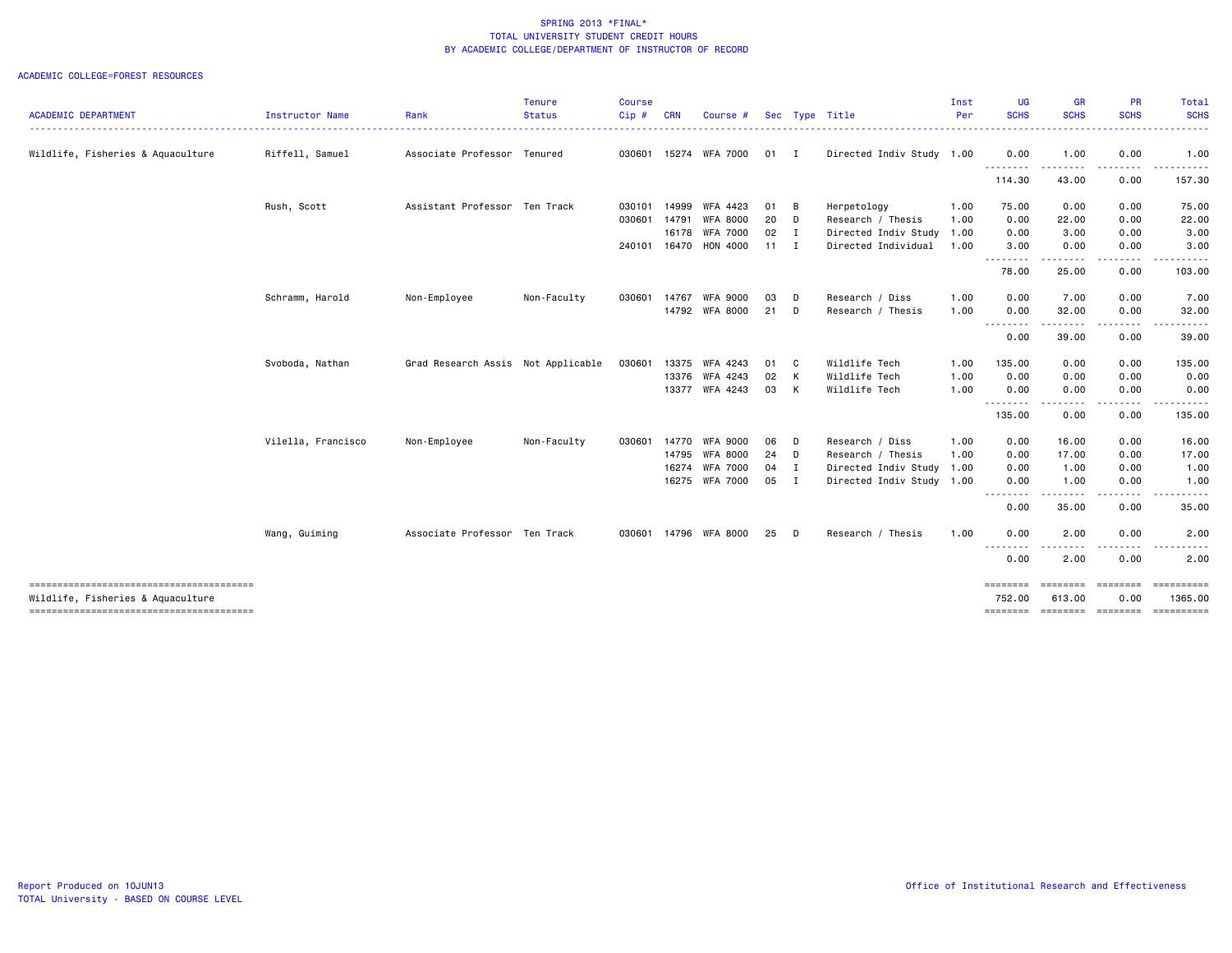| <b>SCHS</b><br><b>SCHS</b><br><b>ACADEMIC DEPARTMENT</b><br><b>Status</b><br>Cip#<br><b>CRN</b><br>Per<br><b>SCHS</b><br><b>SCHS</b><br><b>Instructor Name</b><br>Rank<br>Course #<br>Sec Type Title<br>4.00<br>0.00<br>4.00<br>Veterinary Medicine<br>512401<br>14557<br>CVM 8990<br>01<br>C<br>0.00<br>Archer, Todd<br>Assistant Professor Ten Track<br>Special Topic In CVM<br>1.00<br>07<br>16486<br><b>CVM 5000</b><br>$\mathbf{I}$<br>Directed Indiv Study<br>0.00<br>0.00<br>2.00<br>2.00<br>1.00<br>512501<br><b>CVM 9000</b><br>03<br>D<br>1.00<br>0.00<br>9.00<br>0.00<br>9.00<br>15171<br>Research / Diss<br>07<br>16103<br>CVM 8000<br>D<br>Research / Thesis<br>1.00<br>0.00<br>2.00<br>0.00<br>2.00<br>.<br>.<br>.<br>.<br>$ -$<br>0.00<br>15.00<br>2.00<br>17.00<br>Austin, Frank<br>Associate Professor Tenured<br>11062<br>CVM 5183<br>C<br>Special Species<br>1.00<br>0.00<br>0.00<br>243.00<br>243.00<br>512401<br>01<br>$\mathbb{C}$<br>11063 CVM 5193<br>01<br>Infectious Agents I 1.00<br>0.00<br>255.00<br>255.00<br>0.00<br>.<br>22222<br>.<br>$\sim$ $\sim$<br>د د د د د<br>0.00<br>0.00<br>498.00<br>498.00<br>Bailey, R. Hart<br>Professor<br>Tenured<br>190501<br>13937<br>CVM 8333<br>C<br>0.00<br>15.00<br>0.00<br>15.00<br>01<br>Food Safe & Sec Pub<br>1.00<br>C<br>13939<br>FNH 8333<br>01<br>Food Safe & Sec Pub<br>1.00<br>0.00<br>6.00<br>0.00<br>6.00<br>512401<br>11138<br><b>CVM 8890</b><br>08<br>C<br>EC & Preformance Med<br>1.00<br>0.00<br>1.00<br>0.00<br>1.00<br>512501<br>11119<br>CVM 8091<br>01<br>S<br>Top Prod Animal Med<br>1.00<br>0.00<br>1.00<br>0.00<br>1.00<br>16327<br>CVM 9000<br>26<br>D<br>2.00<br>0.00<br>2.00<br>Research / Diss<br>1.00<br>0.00<br>$\sim$ $\sim$ $\sim$<br>$- - - - -$<br>.<br>.<br>. <u>.</u> .<br>0.00<br>25.00<br>0.00<br>25.00<br>Brashier, Michael<br>Associate Professor Tenured<br>512401<br>11060<br>CVM 5173<br>01<br>B<br>Equine Med & Surgery 1.00<br>0.00<br>0.00<br>243.00<br>243.00<br>CVM 5266<br>01<br>C<br>Equine Med & Surg<br>0.00<br>0.00<br>246.00<br>246.00<br>11071<br>1.00<br><b>CVM 5560</b><br>04<br>E<br>Adv Clin Rot 1<br>1.00<br>0.00<br>0.00<br>6.00<br>6.00<br>11092<br><b>CVM 5000</b><br>08<br>$\mathbf{I}$<br>0.00<br>2.00<br>16496<br>Directed Indiv Study 1.00<br>0.00<br>2.00<br><b>CVM 5000</b><br>09<br>$\mathbf{I}$<br>Directed Indiv Study 1.00<br>2.00<br>16497<br>0.00<br>0.00<br>2.00<br>$- - -$<br>.<br>والمستحدث<br>0.00<br>0.00<br>499.00<br>499.00<br>Brinkman, Erin<br>Clinical Assist Pro Non-Ten Track<br>512401<br>11058<br>CVM 5162<br>Diagnostic Imaging<br>0.00<br>0.00<br>81.00<br>81.00<br>01<br>C<br>0.50<br>CVM 5224<br>01<br>E<br>84.00<br>11067<br>Radiology<br>1.00<br>0.00<br>0.00<br>84.00<br>E<br>Adv Rot in Radiology<br>21.00<br>11079<br>CVM 5420<br>01<br>1.00<br>0.00<br>0.00<br>21.00<br>512501<br>11117<br>CVM 8041<br>01<br>H<br>Adv Clin Rad Seminar<br>1.00<br>0.00<br>6.00<br>0.00<br>6.00<br><b>CVM 7000</b><br>01<br>$\mathbf{I}$<br>0.00<br>3.00<br>15165<br>Directed Indiv Study 1.00<br>0.00<br>3.00<br>.<br>.<br>-----<br>-----<br>$\frac{1}{2} \left( \frac{1}{2} \right)$<br>9.00<br>186.00<br>195.00<br>0.00<br>Bulla, Camillo<br>Assistant Professor Ten Track<br>512501<br>15168<br>CVM 9000<br>01<br>D<br>Research / Diss<br>1.00<br>0.00<br>10.00<br>0.00<br>10.00<br>16447<br><b>CVM 7000</b><br>05<br>$\mathbf{I}$<br>Directed Indiv Study 1.00<br>0.00<br>1.00<br>0.00<br>1.00<br><b>CVM 7000</b><br>06<br>Directed Indiv Study 1.00<br>0.00<br>0.00<br>1.00<br>16448<br>$\mathbf{I}$<br>1.00<br><b>CVM 7000</b><br>07<br>0.00<br>16449<br>$\mathbf{I}$<br>Directed Indiv Study 1.00<br>0.00<br>1.00<br>1.00<br>$\sim$ $\sim$ $\sim$<br>.<br>.<br>.<br>.<br>0.00<br>13.00<br>0.00<br>13.00<br>Burt, Gary<br>Clinical Assist Pro Non-Ten Track<br>512401<br>11106 CVM 5692<br>01<br>C<br>Vet Art & Business M 0.50<br>0.00<br>0.00<br>33.00<br>33.00<br>.<br>.<br>$\frac{1}{2}$<br>.<br>0.00<br>33.00<br>0.00<br>33.00<br>H<br>Shelter Medicine<br>Bushby, Philip<br>Professor<br>Tenured<br>512401<br>11103<br>CVM 5640<br>01<br>1.00<br>0.00<br>0.00<br>68.00<br>68.00<br>02<br>512501<br>15169<br><b>CVM 8000</b><br>D<br>Research / Thesis<br>1.00<br>0.00<br>6.00<br>0.00<br>6.00<br>-----<br>.<br>. <u>.</u> .<br>$  -$<br>.<br>0.00<br>6.00<br>68.00<br>74.00<br>Carr, Russell<br>Associate Professor Tenured<br>512501<br>15170<br>CVM 9000<br>02<br>D<br>Research / Diss<br>0.00<br>3.00<br>0.00<br>3.00<br>1.00<br>16331<br><b>CVM 7000</b><br>04<br>Directed Indiv Study<br>1.00<br>0.00<br>3.00<br>0.00<br>3.00<br>$\mathbf{r}$ |  | <b>Tenure</b> | <b>Course</b> |  |  | Inst | UG | <b>GR</b> | <b>PR</b> | Total |
|------------------------------------------------------------------------------------------------------------------------------------------------------------------------------------------------------------------------------------------------------------------------------------------------------------------------------------------------------------------------------------------------------------------------------------------------------------------------------------------------------------------------------------------------------------------------------------------------------------------------------------------------------------------------------------------------------------------------------------------------------------------------------------------------------------------------------------------------------------------------------------------------------------------------------------------------------------------------------------------------------------------------------------------------------------------------------------------------------------------------------------------------------------------------------------------------------------------------------------------------------------------------------------------------------------------------------------------------------------------------------------------------------------------------------------------------------------------------------------------------------------------------------------------------------------------------------------------------------------------------------------------------------------------------------------------------------------------------------------------------------------------------------------------------------------------------------------------------------------------------------------------------------------------------------------------------------------------------------------------------------------------------------------------------------------------------------------------------------------------------------------------------------------------------------------------------------------------------------------------------------------------------------------------------------------------------------------------------------------------------------------------------------------------------------------------------------------------------------------------------------------------------------------------------------------------------------------------------------------------------------------------------------------------------------------------------------------------------------------------------------------------------------------------------------------------------------------------------------------------------------------------------------------------------------------------------------------------------------------------------------------------------------------------------------------------------------------------------------------------------------------------------------------------------------------------------------------------------------------------------------------------------------------------------------------------------------------------------------------------------------------------------------------------------------------------------------------------------------------------------------------------------------------------------------------------------------------------------------------------------------------------------------------------------------------------------------------------------------------------------------------------------------------------------------------------------------------------------------------------------------------------------------------------------------------------------------------------------------------------------------------------------------------------------------------------------------------------------------------------------------------------------------------------------------------------------------------------------------------------------------------------------------------------------------------------------------------------------------------------------------------------------------------------------------------------------------------------------------------------------------------------------------------------------------------------------------------------------------------------------|--|---------------|---------------|--|--|------|----|-----------|-----------|-------|
|                                                                                                                                                                                                                                                                                                                                                                                                                                                                                                                                                                                                                                                                                                                                                                                                                                                                                                                                                                                                                                                                                                                                                                                                                                                                                                                                                                                                                                                                                                                                                                                                                                                                                                                                                                                                                                                                                                                                                                                                                                                                                                                                                                                                                                                                                                                                                                                                                                                                                                                                                                                                                                                                                                                                                                                                                                                                                                                                                                                                                                                                                                                                                                                                                                                                                                                                                                                                                                                                                                                                                                                                                                                                                                                                                                                                                                                                                                                                                                                                                                                                                                                                                                                                                                                                                                                                                                                                                                                                                                                                                                                                                        |  |               |               |  |  |      |    |           |           |       |
|                                                                                                                                                                                                                                                                                                                                                                                                                                                                                                                                                                                                                                                                                                                                                                                                                                                                                                                                                                                                                                                                                                                                                                                                                                                                                                                                                                                                                                                                                                                                                                                                                                                                                                                                                                                                                                                                                                                                                                                                                                                                                                                                                                                                                                                                                                                                                                                                                                                                                                                                                                                                                                                                                                                                                                                                                                                                                                                                                                                                                                                                                                                                                                                                                                                                                                                                                                                                                                                                                                                                                                                                                                                                                                                                                                                                                                                                                                                                                                                                                                                                                                                                                                                                                                                                                                                                                                                                                                                                                                                                                                                                                        |  |               |               |  |  |      |    |           |           |       |
|                                                                                                                                                                                                                                                                                                                                                                                                                                                                                                                                                                                                                                                                                                                                                                                                                                                                                                                                                                                                                                                                                                                                                                                                                                                                                                                                                                                                                                                                                                                                                                                                                                                                                                                                                                                                                                                                                                                                                                                                                                                                                                                                                                                                                                                                                                                                                                                                                                                                                                                                                                                                                                                                                                                                                                                                                                                                                                                                                                                                                                                                                                                                                                                                                                                                                                                                                                                                                                                                                                                                                                                                                                                                                                                                                                                                                                                                                                                                                                                                                                                                                                                                                                                                                                                                                                                                                                                                                                                                                                                                                                                                                        |  |               |               |  |  |      |    |           |           |       |
|                                                                                                                                                                                                                                                                                                                                                                                                                                                                                                                                                                                                                                                                                                                                                                                                                                                                                                                                                                                                                                                                                                                                                                                                                                                                                                                                                                                                                                                                                                                                                                                                                                                                                                                                                                                                                                                                                                                                                                                                                                                                                                                                                                                                                                                                                                                                                                                                                                                                                                                                                                                                                                                                                                                                                                                                                                                                                                                                                                                                                                                                                                                                                                                                                                                                                                                                                                                                                                                                                                                                                                                                                                                                                                                                                                                                                                                                                                                                                                                                                                                                                                                                                                                                                                                                                                                                                                                                                                                                                                                                                                                                                        |  |               |               |  |  |      |    |           |           |       |
|                                                                                                                                                                                                                                                                                                                                                                                                                                                                                                                                                                                                                                                                                                                                                                                                                                                                                                                                                                                                                                                                                                                                                                                                                                                                                                                                                                                                                                                                                                                                                                                                                                                                                                                                                                                                                                                                                                                                                                                                                                                                                                                                                                                                                                                                                                                                                                                                                                                                                                                                                                                                                                                                                                                                                                                                                                                                                                                                                                                                                                                                                                                                                                                                                                                                                                                                                                                                                                                                                                                                                                                                                                                                                                                                                                                                                                                                                                                                                                                                                                                                                                                                                                                                                                                                                                                                                                                                                                                                                                                                                                                                                        |  |               |               |  |  |      |    |           |           |       |
|                                                                                                                                                                                                                                                                                                                                                                                                                                                                                                                                                                                                                                                                                                                                                                                                                                                                                                                                                                                                                                                                                                                                                                                                                                                                                                                                                                                                                                                                                                                                                                                                                                                                                                                                                                                                                                                                                                                                                                                                                                                                                                                                                                                                                                                                                                                                                                                                                                                                                                                                                                                                                                                                                                                                                                                                                                                                                                                                                                                                                                                                                                                                                                                                                                                                                                                                                                                                                                                                                                                                                                                                                                                                                                                                                                                                                                                                                                                                                                                                                                                                                                                                                                                                                                                                                                                                                                                                                                                                                                                                                                                                                        |  |               |               |  |  |      |    |           |           |       |
|                                                                                                                                                                                                                                                                                                                                                                                                                                                                                                                                                                                                                                                                                                                                                                                                                                                                                                                                                                                                                                                                                                                                                                                                                                                                                                                                                                                                                                                                                                                                                                                                                                                                                                                                                                                                                                                                                                                                                                                                                                                                                                                                                                                                                                                                                                                                                                                                                                                                                                                                                                                                                                                                                                                                                                                                                                                                                                                                                                                                                                                                                                                                                                                                                                                                                                                                                                                                                                                                                                                                                                                                                                                                                                                                                                                                                                                                                                                                                                                                                                                                                                                                                                                                                                                                                                                                                                                                                                                                                                                                                                                                                        |  |               |               |  |  |      |    |           |           |       |
|                                                                                                                                                                                                                                                                                                                                                                                                                                                                                                                                                                                                                                                                                                                                                                                                                                                                                                                                                                                                                                                                                                                                                                                                                                                                                                                                                                                                                                                                                                                                                                                                                                                                                                                                                                                                                                                                                                                                                                                                                                                                                                                                                                                                                                                                                                                                                                                                                                                                                                                                                                                                                                                                                                                                                                                                                                                                                                                                                                                                                                                                                                                                                                                                                                                                                                                                                                                                                                                                                                                                                                                                                                                                                                                                                                                                                                                                                                                                                                                                                                                                                                                                                                                                                                                                                                                                                                                                                                                                                                                                                                                                                        |  |               |               |  |  |      |    |           |           |       |
|                                                                                                                                                                                                                                                                                                                                                                                                                                                                                                                                                                                                                                                                                                                                                                                                                                                                                                                                                                                                                                                                                                                                                                                                                                                                                                                                                                                                                                                                                                                                                                                                                                                                                                                                                                                                                                                                                                                                                                                                                                                                                                                                                                                                                                                                                                                                                                                                                                                                                                                                                                                                                                                                                                                                                                                                                                                                                                                                                                                                                                                                                                                                                                                                                                                                                                                                                                                                                                                                                                                                                                                                                                                                                                                                                                                                                                                                                                                                                                                                                                                                                                                                                                                                                                                                                                                                                                                                                                                                                                                                                                                                                        |  |               |               |  |  |      |    |           |           |       |
|                                                                                                                                                                                                                                                                                                                                                                                                                                                                                                                                                                                                                                                                                                                                                                                                                                                                                                                                                                                                                                                                                                                                                                                                                                                                                                                                                                                                                                                                                                                                                                                                                                                                                                                                                                                                                                                                                                                                                                                                                                                                                                                                                                                                                                                                                                                                                                                                                                                                                                                                                                                                                                                                                                                                                                                                                                                                                                                                                                                                                                                                                                                                                                                                                                                                                                                                                                                                                                                                                                                                                                                                                                                                                                                                                                                                                                                                                                                                                                                                                                                                                                                                                                                                                                                                                                                                                                                                                                                                                                                                                                                                                        |  |               |               |  |  |      |    |           |           |       |
|                                                                                                                                                                                                                                                                                                                                                                                                                                                                                                                                                                                                                                                                                                                                                                                                                                                                                                                                                                                                                                                                                                                                                                                                                                                                                                                                                                                                                                                                                                                                                                                                                                                                                                                                                                                                                                                                                                                                                                                                                                                                                                                                                                                                                                                                                                                                                                                                                                                                                                                                                                                                                                                                                                                                                                                                                                                                                                                                                                                                                                                                                                                                                                                                                                                                                                                                                                                                                                                                                                                                                                                                                                                                                                                                                                                                                                                                                                                                                                                                                                                                                                                                                                                                                                                                                                                                                                                                                                                                                                                                                                                                                        |  |               |               |  |  |      |    |           |           |       |
|                                                                                                                                                                                                                                                                                                                                                                                                                                                                                                                                                                                                                                                                                                                                                                                                                                                                                                                                                                                                                                                                                                                                                                                                                                                                                                                                                                                                                                                                                                                                                                                                                                                                                                                                                                                                                                                                                                                                                                                                                                                                                                                                                                                                                                                                                                                                                                                                                                                                                                                                                                                                                                                                                                                                                                                                                                                                                                                                                                                                                                                                                                                                                                                                                                                                                                                                                                                                                                                                                                                                                                                                                                                                                                                                                                                                                                                                                                                                                                                                                                                                                                                                                                                                                                                                                                                                                                                                                                                                                                                                                                                                                        |  |               |               |  |  |      |    |           |           |       |
|                                                                                                                                                                                                                                                                                                                                                                                                                                                                                                                                                                                                                                                                                                                                                                                                                                                                                                                                                                                                                                                                                                                                                                                                                                                                                                                                                                                                                                                                                                                                                                                                                                                                                                                                                                                                                                                                                                                                                                                                                                                                                                                                                                                                                                                                                                                                                                                                                                                                                                                                                                                                                                                                                                                                                                                                                                                                                                                                                                                                                                                                                                                                                                                                                                                                                                                                                                                                                                                                                                                                                                                                                                                                                                                                                                                                                                                                                                                                                                                                                                                                                                                                                                                                                                                                                                                                                                                                                                                                                                                                                                                                                        |  |               |               |  |  |      |    |           |           |       |
|                                                                                                                                                                                                                                                                                                                                                                                                                                                                                                                                                                                                                                                                                                                                                                                                                                                                                                                                                                                                                                                                                                                                                                                                                                                                                                                                                                                                                                                                                                                                                                                                                                                                                                                                                                                                                                                                                                                                                                                                                                                                                                                                                                                                                                                                                                                                                                                                                                                                                                                                                                                                                                                                                                                                                                                                                                                                                                                                                                                                                                                                                                                                                                                                                                                                                                                                                                                                                                                                                                                                                                                                                                                                                                                                                                                                                                                                                                                                                                                                                                                                                                                                                                                                                                                                                                                                                                                                                                                                                                                                                                                                                        |  |               |               |  |  |      |    |           |           |       |
|                                                                                                                                                                                                                                                                                                                                                                                                                                                                                                                                                                                                                                                                                                                                                                                                                                                                                                                                                                                                                                                                                                                                                                                                                                                                                                                                                                                                                                                                                                                                                                                                                                                                                                                                                                                                                                                                                                                                                                                                                                                                                                                                                                                                                                                                                                                                                                                                                                                                                                                                                                                                                                                                                                                                                                                                                                                                                                                                                                                                                                                                                                                                                                                                                                                                                                                                                                                                                                                                                                                                                                                                                                                                                                                                                                                                                                                                                                                                                                                                                                                                                                                                                                                                                                                                                                                                                                                                                                                                                                                                                                                                                        |  |               |               |  |  |      |    |           |           |       |
|                                                                                                                                                                                                                                                                                                                                                                                                                                                                                                                                                                                                                                                                                                                                                                                                                                                                                                                                                                                                                                                                                                                                                                                                                                                                                                                                                                                                                                                                                                                                                                                                                                                                                                                                                                                                                                                                                                                                                                                                                                                                                                                                                                                                                                                                                                                                                                                                                                                                                                                                                                                                                                                                                                                                                                                                                                                                                                                                                                                                                                                                                                                                                                                                                                                                                                                                                                                                                                                                                                                                                                                                                                                                                                                                                                                                                                                                                                                                                                                                                                                                                                                                                                                                                                                                                                                                                                                                                                                                                                                                                                                                                        |  |               |               |  |  |      |    |           |           |       |
|                                                                                                                                                                                                                                                                                                                                                                                                                                                                                                                                                                                                                                                                                                                                                                                                                                                                                                                                                                                                                                                                                                                                                                                                                                                                                                                                                                                                                                                                                                                                                                                                                                                                                                                                                                                                                                                                                                                                                                                                                                                                                                                                                                                                                                                                                                                                                                                                                                                                                                                                                                                                                                                                                                                                                                                                                                                                                                                                                                                                                                                                                                                                                                                                                                                                                                                                                                                                                                                                                                                                                                                                                                                                                                                                                                                                                                                                                                                                                                                                                                                                                                                                                                                                                                                                                                                                                                                                                                                                                                                                                                                                                        |  |               |               |  |  |      |    |           |           |       |
|                                                                                                                                                                                                                                                                                                                                                                                                                                                                                                                                                                                                                                                                                                                                                                                                                                                                                                                                                                                                                                                                                                                                                                                                                                                                                                                                                                                                                                                                                                                                                                                                                                                                                                                                                                                                                                                                                                                                                                                                                                                                                                                                                                                                                                                                                                                                                                                                                                                                                                                                                                                                                                                                                                                                                                                                                                                                                                                                                                                                                                                                                                                                                                                                                                                                                                                                                                                                                                                                                                                                                                                                                                                                                                                                                                                                                                                                                                                                                                                                                                                                                                                                                                                                                                                                                                                                                                                                                                                                                                                                                                                                                        |  |               |               |  |  |      |    |           |           |       |
|                                                                                                                                                                                                                                                                                                                                                                                                                                                                                                                                                                                                                                                                                                                                                                                                                                                                                                                                                                                                                                                                                                                                                                                                                                                                                                                                                                                                                                                                                                                                                                                                                                                                                                                                                                                                                                                                                                                                                                                                                                                                                                                                                                                                                                                                                                                                                                                                                                                                                                                                                                                                                                                                                                                                                                                                                                                                                                                                                                                                                                                                                                                                                                                                                                                                                                                                                                                                                                                                                                                                                                                                                                                                                                                                                                                                                                                                                                                                                                                                                                                                                                                                                                                                                                                                                                                                                                                                                                                                                                                                                                                                                        |  |               |               |  |  |      |    |           |           |       |
|                                                                                                                                                                                                                                                                                                                                                                                                                                                                                                                                                                                                                                                                                                                                                                                                                                                                                                                                                                                                                                                                                                                                                                                                                                                                                                                                                                                                                                                                                                                                                                                                                                                                                                                                                                                                                                                                                                                                                                                                                                                                                                                                                                                                                                                                                                                                                                                                                                                                                                                                                                                                                                                                                                                                                                                                                                                                                                                                                                                                                                                                                                                                                                                                                                                                                                                                                                                                                                                                                                                                                                                                                                                                                                                                                                                                                                                                                                                                                                                                                                                                                                                                                                                                                                                                                                                                                                                                                                                                                                                                                                                                                        |  |               |               |  |  |      |    |           |           |       |
|                                                                                                                                                                                                                                                                                                                                                                                                                                                                                                                                                                                                                                                                                                                                                                                                                                                                                                                                                                                                                                                                                                                                                                                                                                                                                                                                                                                                                                                                                                                                                                                                                                                                                                                                                                                                                                                                                                                                                                                                                                                                                                                                                                                                                                                                                                                                                                                                                                                                                                                                                                                                                                                                                                                                                                                                                                                                                                                                                                                                                                                                                                                                                                                                                                                                                                                                                                                                                                                                                                                                                                                                                                                                                                                                                                                                                                                                                                                                                                                                                                                                                                                                                                                                                                                                                                                                                                                                                                                                                                                                                                                                                        |  |               |               |  |  |      |    |           |           |       |
|                                                                                                                                                                                                                                                                                                                                                                                                                                                                                                                                                                                                                                                                                                                                                                                                                                                                                                                                                                                                                                                                                                                                                                                                                                                                                                                                                                                                                                                                                                                                                                                                                                                                                                                                                                                                                                                                                                                                                                                                                                                                                                                                                                                                                                                                                                                                                                                                                                                                                                                                                                                                                                                                                                                                                                                                                                                                                                                                                                                                                                                                                                                                                                                                                                                                                                                                                                                                                                                                                                                                                                                                                                                                                                                                                                                                                                                                                                                                                                                                                                                                                                                                                                                                                                                                                                                                                                                                                                                                                                                                                                                                                        |  |               |               |  |  |      |    |           |           |       |
|                                                                                                                                                                                                                                                                                                                                                                                                                                                                                                                                                                                                                                                                                                                                                                                                                                                                                                                                                                                                                                                                                                                                                                                                                                                                                                                                                                                                                                                                                                                                                                                                                                                                                                                                                                                                                                                                                                                                                                                                                                                                                                                                                                                                                                                                                                                                                                                                                                                                                                                                                                                                                                                                                                                                                                                                                                                                                                                                                                                                                                                                                                                                                                                                                                                                                                                                                                                                                                                                                                                                                                                                                                                                                                                                                                                                                                                                                                                                                                                                                                                                                                                                                                                                                                                                                                                                                                                                                                                                                                                                                                                                                        |  |               |               |  |  |      |    |           |           |       |
|                                                                                                                                                                                                                                                                                                                                                                                                                                                                                                                                                                                                                                                                                                                                                                                                                                                                                                                                                                                                                                                                                                                                                                                                                                                                                                                                                                                                                                                                                                                                                                                                                                                                                                                                                                                                                                                                                                                                                                                                                                                                                                                                                                                                                                                                                                                                                                                                                                                                                                                                                                                                                                                                                                                                                                                                                                                                                                                                                                                                                                                                                                                                                                                                                                                                                                                                                                                                                                                                                                                                                                                                                                                                                                                                                                                                                                                                                                                                                                                                                                                                                                                                                                                                                                                                                                                                                                                                                                                                                                                                                                                                                        |  |               |               |  |  |      |    |           |           |       |
|                                                                                                                                                                                                                                                                                                                                                                                                                                                                                                                                                                                                                                                                                                                                                                                                                                                                                                                                                                                                                                                                                                                                                                                                                                                                                                                                                                                                                                                                                                                                                                                                                                                                                                                                                                                                                                                                                                                                                                                                                                                                                                                                                                                                                                                                                                                                                                                                                                                                                                                                                                                                                                                                                                                                                                                                                                                                                                                                                                                                                                                                                                                                                                                                                                                                                                                                                                                                                                                                                                                                                                                                                                                                                                                                                                                                                                                                                                                                                                                                                                                                                                                                                                                                                                                                                                                                                                                                                                                                                                                                                                                                                        |  |               |               |  |  |      |    |           |           |       |
|                                                                                                                                                                                                                                                                                                                                                                                                                                                                                                                                                                                                                                                                                                                                                                                                                                                                                                                                                                                                                                                                                                                                                                                                                                                                                                                                                                                                                                                                                                                                                                                                                                                                                                                                                                                                                                                                                                                                                                                                                                                                                                                                                                                                                                                                                                                                                                                                                                                                                                                                                                                                                                                                                                                                                                                                                                                                                                                                                                                                                                                                                                                                                                                                                                                                                                                                                                                                                                                                                                                                                                                                                                                                                                                                                                                                                                                                                                                                                                                                                                                                                                                                                                                                                                                                                                                                                                                                                                                                                                                                                                                                                        |  |               |               |  |  |      |    |           |           |       |
|                                                                                                                                                                                                                                                                                                                                                                                                                                                                                                                                                                                                                                                                                                                                                                                                                                                                                                                                                                                                                                                                                                                                                                                                                                                                                                                                                                                                                                                                                                                                                                                                                                                                                                                                                                                                                                                                                                                                                                                                                                                                                                                                                                                                                                                                                                                                                                                                                                                                                                                                                                                                                                                                                                                                                                                                                                                                                                                                                                                                                                                                                                                                                                                                                                                                                                                                                                                                                                                                                                                                                                                                                                                                                                                                                                                                                                                                                                                                                                                                                                                                                                                                                                                                                                                                                                                                                                                                                                                                                                                                                                                                                        |  |               |               |  |  |      |    |           |           |       |
|                                                                                                                                                                                                                                                                                                                                                                                                                                                                                                                                                                                                                                                                                                                                                                                                                                                                                                                                                                                                                                                                                                                                                                                                                                                                                                                                                                                                                                                                                                                                                                                                                                                                                                                                                                                                                                                                                                                                                                                                                                                                                                                                                                                                                                                                                                                                                                                                                                                                                                                                                                                                                                                                                                                                                                                                                                                                                                                                                                                                                                                                                                                                                                                                                                                                                                                                                                                                                                                                                                                                                                                                                                                                                                                                                                                                                                                                                                                                                                                                                                                                                                                                                                                                                                                                                                                                                                                                                                                                                                                                                                                                                        |  |               |               |  |  |      |    |           |           |       |
|                                                                                                                                                                                                                                                                                                                                                                                                                                                                                                                                                                                                                                                                                                                                                                                                                                                                                                                                                                                                                                                                                                                                                                                                                                                                                                                                                                                                                                                                                                                                                                                                                                                                                                                                                                                                                                                                                                                                                                                                                                                                                                                                                                                                                                                                                                                                                                                                                                                                                                                                                                                                                                                                                                                                                                                                                                                                                                                                                                                                                                                                                                                                                                                                                                                                                                                                                                                                                                                                                                                                                                                                                                                                                                                                                                                                                                                                                                                                                                                                                                                                                                                                                                                                                                                                                                                                                                                                                                                                                                                                                                                                                        |  |               |               |  |  |      |    |           |           |       |
|                                                                                                                                                                                                                                                                                                                                                                                                                                                                                                                                                                                                                                                                                                                                                                                                                                                                                                                                                                                                                                                                                                                                                                                                                                                                                                                                                                                                                                                                                                                                                                                                                                                                                                                                                                                                                                                                                                                                                                                                                                                                                                                                                                                                                                                                                                                                                                                                                                                                                                                                                                                                                                                                                                                                                                                                                                                                                                                                                                                                                                                                                                                                                                                                                                                                                                                                                                                                                                                                                                                                                                                                                                                                                                                                                                                                                                                                                                                                                                                                                                                                                                                                                                                                                                                                                                                                                                                                                                                                                                                                                                                                                        |  |               |               |  |  |      |    |           |           |       |
|                                                                                                                                                                                                                                                                                                                                                                                                                                                                                                                                                                                                                                                                                                                                                                                                                                                                                                                                                                                                                                                                                                                                                                                                                                                                                                                                                                                                                                                                                                                                                                                                                                                                                                                                                                                                                                                                                                                                                                                                                                                                                                                                                                                                                                                                                                                                                                                                                                                                                                                                                                                                                                                                                                                                                                                                                                                                                                                                                                                                                                                                                                                                                                                                                                                                                                                                                                                                                                                                                                                                                                                                                                                                                                                                                                                                                                                                                                                                                                                                                                                                                                                                                                                                                                                                                                                                                                                                                                                                                                                                                                                                                        |  |               |               |  |  |      |    |           |           |       |
|                                                                                                                                                                                                                                                                                                                                                                                                                                                                                                                                                                                                                                                                                                                                                                                                                                                                                                                                                                                                                                                                                                                                                                                                                                                                                                                                                                                                                                                                                                                                                                                                                                                                                                                                                                                                                                                                                                                                                                                                                                                                                                                                                                                                                                                                                                                                                                                                                                                                                                                                                                                                                                                                                                                                                                                                                                                                                                                                                                                                                                                                                                                                                                                                                                                                                                                                                                                                                                                                                                                                                                                                                                                                                                                                                                                                                                                                                                                                                                                                                                                                                                                                                                                                                                                                                                                                                                                                                                                                                                                                                                                                                        |  |               |               |  |  |      |    |           |           |       |
|                                                                                                                                                                                                                                                                                                                                                                                                                                                                                                                                                                                                                                                                                                                                                                                                                                                                                                                                                                                                                                                                                                                                                                                                                                                                                                                                                                                                                                                                                                                                                                                                                                                                                                                                                                                                                                                                                                                                                                                                                                                                                                                                                                                                                                                                                                                                                                                                                                                                                                                                                                                                                                                                                                                                                                                                                                                                                                                                                                                                                                                                                                                                                                                                                                                                                                                                                                                                                                                                                                                                                                                                                                                                                                                                                                                                                                                                                                                                                                                                                                                                                                                                                                                                                                                                                                                                                                                                                                                                                                                                                                                                                        |  |               |               |  |  |      |    |           |           |       |
|                                                                                                                                                                                                                                                                                                                                                                                                                                                                                                                                                                                                                                                                                                                                                                                                                                                                                                                                                                                                                                                                                                                                                                                                                                                                                                                                                                                                                                                                                                                                                                                                                                                                                                                                                                                                                                                                                                                                                                                                                                                                                                                                                                                                                                                                                                                                                                                                                                                                                                                                                                                                                                                                                                                                                                                                                                                                                                                                                                                                                                                                                                                                                                                                                                                                                                                                                                                                                                                                                                                                                                                                                                                                                                                                                                                                                                                                                                                                                                                                                                                                                                                                                                                                                                                                                                                                                                                                                                                                                                                                                                                                                        |  |               |               |  |  |      |    |           |           |       |
|                                                                                                                                                                                                                                                                                                                                                                                                                                                                                                                                                                                                                                                                                                                                                                                                                                                                                                                                                                                                                                                                                                                                                                                                                                                                                                                                                                                                                                                                                                                                                                                                                                                                                                                                                                                                                                                                                                                                                                                                                                                                                                                                                                                                                                                                                                                                                                                                                                                                                                                                                                                                                                                                                                                                                                                                                                                                                                                                                                                                                                                                                                                                                                                                                                                                                                                                                                                                                                                                                                                                                                                                                                                                                                                                                                                                                                                                                                                                                                                                                                                                                                                                                                                                                                                                                                                                                                                                                                                                                                                                                                                                                        |  |               |               |  |  |      |    |           |           |       |
|                                                                                                                                                                                                                                                                                                                                                                                                                                                                                                                                                                                                                                                                                                                                                                                                                                                                                                                                                                                                                                                                                                                                                                                                                                                                                                                                                                                                                                                                                                                                                                                                                                                                                                                                                                                                                                                                                                                                                                                                                                                                                                                                                                                                                                                                                                                                                                                                                                                                                                                                                                                                                                                                                                                                                                                                                                                                                                                                                                                                                                                                                                                                                                                                                                                                                                                                                                                                                                                                                                                                                                                                                                                                                                                                                                                                                                                                                                                                                                                                                                                                                                                                                                                                                                                                                                                                                                                                                                                                                                                                                                                                                        |  |               |               |  |  |      |    |           |           |       |
|                                                                                                                                                                                                                                                                                                                                                                                                                                                                                                                                                                                                                                                                                                                                                                                                                                                                                                                                                                                                                                                                                                                                                                                                                                                                                                                                                                                                                                                                                                                                                                                                                                                                                                                                                                                                                                                                                                                                                                                                                                                                                                                                                                                                                                                                                                                                                                                                                                                                                                                                                                                                                                                                                                                                                                                                                                                                                                                                                                                                                                                                                                                                                                                                                                                                                                                                                                                                                                                                                                                                                                                                                                                                                                                                                                                                                                                                                                                                                                                                                                                                                                                                                                                                                                                                                                                                                                                                                                                                                                                                                                                                                        |  |               |               |  |  |      |    |           |           |       |
|                                                                                                                                                                                                                                                                                                                                                                                                                                                                                                                                                                                                                                                                                                                                                                                                                                                                                                                                                                                                                                                                                                                                                                                                                                                                                                                                                                                                                                                                                                                                                                                                                                                                                                                                                                                                                                                                                                                                                                                                                                                                                                                                                                                                                                                                                                                                                                                                                                                                                                                                                                                                                                                                                                                                                                                                                                                                                                                                                                                                                                                                                                                                                                                                                                                                                                                                                                                                                                                                                                                                                                                                                                                                                                                                                                                                                                                                                                                                                                                                                                                                                                                                                                                                                                                                                                                                                                                                                                                                                                                                                                                                                        |  |               |               |  |  |      |    |           |           |       |
|                                                                                                                                                                                                                                                                                                                                                                                                                                                                                                                                                                                                                                                                                                                                                                                                                                                                                                                                                                                                                                                                                                                                                                                                                                                                                                                                                                                                                                                                                                                                                                                                                                                                                                                                                                                                                                                                                                                                                                                                                                                                                                                                                                                                                                                                                                                                                                                                                                                                                                                                                                                                                                                                                                                                                                                                                                                                                                                                                                                                                                                                                                                                                                                                                                                                                                                                                                                                                                                                                                                                                                                                                                                                                                                                                                                                                                                                                                                                                                                                                                                                                                                                                                                                                                                                                                                                                                                                                                                                                                                                                                                                                        |  |               |               |  |  |      |    |           |           |       |
|                                                                                                                                                                                                                                                                                                                                                                                                                                                                                                                                                                                                                                                                                                                                                                                                                                                                                                                                                                                                                                                                                                                                                                                                                                                                                                                                                                                                                                                                                                                                                                                                                                                                                                                                                                                                                                                                                                                                                                                                                                                                                                                                                                                                                                                                                                                                                                                                                                                                                                                                                                                                                                                                                                                                                                                                                                                                                                                                                                                                                                                                                                                                                                                                                                                                                                                                                                                                                                                                                                                                                                                                                                                                                                                                                                                                                                                                                                                                                                                                                                                                                                                                                                                                                                                                                                                                                                                                                                                                                                                                                                                                                        |  |               |               |  |  |      |    |           |           |       |
|                                                                                                                                                                                                                                                                                                                                                                                                                                                                                                                                                                                                                                                                                                                                                                                                                                                                                                                                                                                                                                                                                                                                                                                                                                                                                                                                                                                                                                                                                                                                                                                                                                                                                                                                                                                                                                                                                                                                                                                                                                                                                                                                                                                                                                                                                                                                                                                                                                                                                                                                                                                                                                                                                                                                                                                                                                                                                                                                                                                                                                                                                                                                                                                                                                                                                                                                                                                                                                                                                                                                                                                                                                                                                                                                                                                                                                                                                                                                                                                                                                                                                                                                                                                                                                                                                                                                                                                                                                                                                                                                                                                                                        |  |               |               |  |  |      |    |           |           |       |
|                                                                                                                                                                                                                                                                                                                                                                                                                                                                                                                                                                                                                                                                                                                                                                                                                                                                                                                                                                                                                                                                                                                                                                                                                                                                                                                                                                                                                                                                                                                                                                                                                                                                                                                                                                                                                                                                                                                                                                                                                                                                                                                                                                                                                                                                                                                                                                                                                                                                                                                                                                                                                                                                                                                                                                                                                                                                                                                                                                                                                                                                                                                                                                                                                                                                                                                                                                                                                                                                                                                                                                                                                                                                                                                                                                                                                                                                                                                                                                                                                                                                                                                                                                                                                                                                                                                                                                                                                                                                                                                                                                                                                        |  |               |               |  |  |      |    |           |           |       |
|                                                                                                                                                                                                                                                                                                                                                                                                                                                                                                                                                                                                                                                                                                                                                                                                                                                                                                                                                                                                                                                                                                                                                                                                                                                                                                                                                                                                                                                                                                                                                                                                                                                                                                                                                                                                                                                                                                                                                                                                                                                                                                                                                                                                                                                                                                                                                                                                                                                                                                                                                                                                                                                                                                                                                                                                                                                                                                                                                                                                                                                                                                                                                                                                                                                                                                                                                                                                                                                                                                                                                                                                                                                                                                                                                                                                                                                                                                                                                                                                                                                                                                                                                                                                                                                                                                                                                                                                                                                                                                                                                                                                                        |  |               |               |  |  |      |    |           |           |       |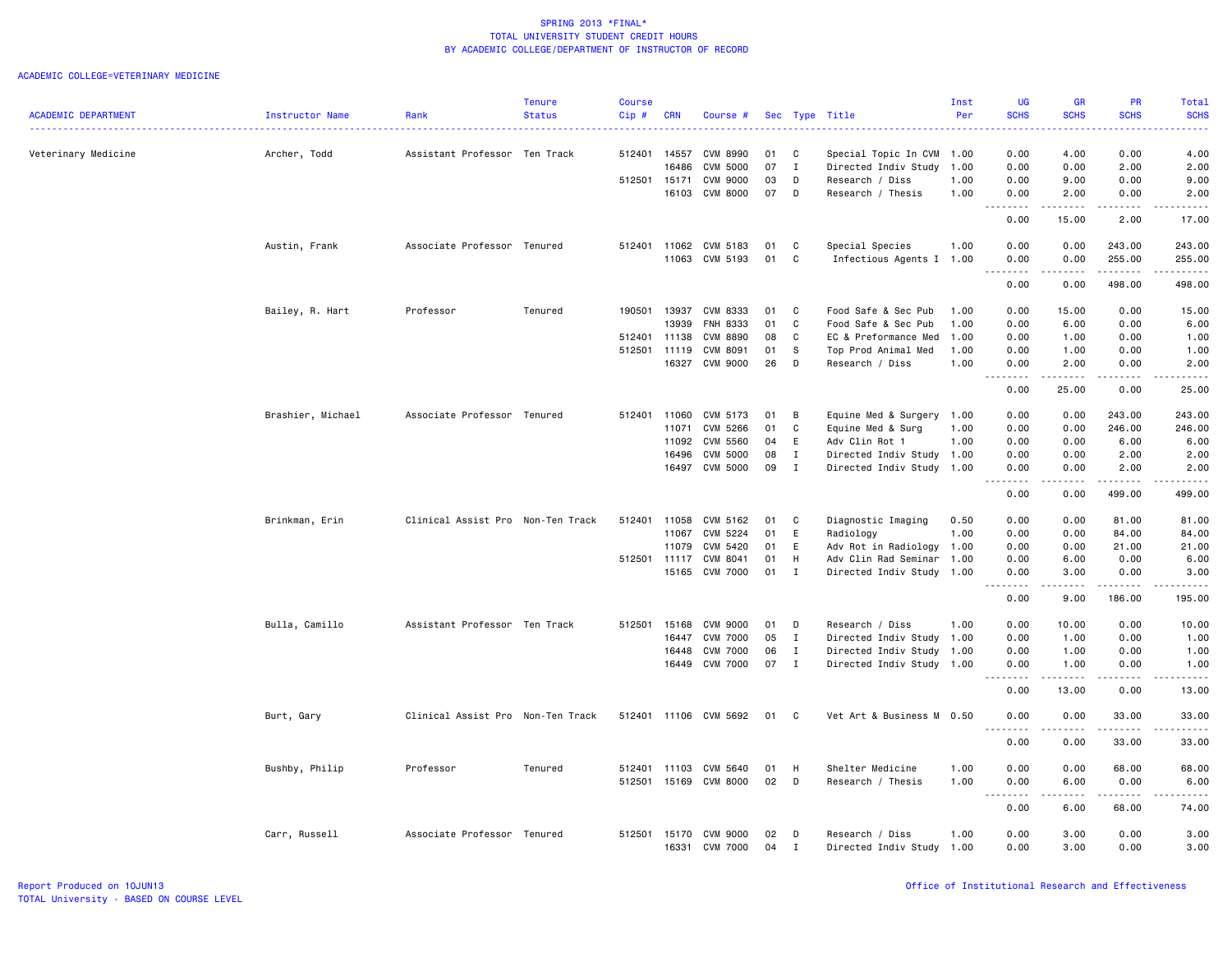### ACADEMIC COLLEGE=VETERINARY MEDICINE

|                            |                     |                                   | <b>Tenure</b> | Course       |                |                       |          |                            |                                             | Inst         | UG               | <b>GR</b><br><b>SCHS</b>                                                                                                                                     | PR<br><b>SCHS</b>                                                                                                                                             | Total<br><b>SCHS</b> |
|----------------------------|---------------------|-----------------------------------|---------------|--------------|----------------|-----------------------|----------|----------------------------|---------------------------------------------|--------------|------------------|--------------------------------------------------------------------------------------------------------------------------------------------------------------|---------------------------------------------------------------------------------------------------------------------------------------------------------------|----------------------|
| <b>ACADEMIC DEPARTMENT</b> | Instructor Name     | Rank                              | <b>Status</b> | $Cip \#$     | <b>CRN</b>     | Course #              |          |                            | Sec Type Title                              | Per          | <b>SCHS</b>      |                                                                                                                                                              |                                                                                                                                                               |                      |
|                            |                     |                                   |               |              |                |                       |          |                            |                                             |              | <u>.</u>         | .                                                                                                                                                            | .                                                                                                                                                             |                      |
|                            |                     |                                   |               |              |                |                       |          |                            |                                             |              | 0.00             | 6.00                                                                                                                                                         | 0.00                                                                                                                                                          | 6.00                 |
| Veterinary Medicine        | Chambers, Janice    | Professor                         | Tenured       | 512501 11120 |                | CVM 8101              | 01       | - S                        | Case Studies Res Eth 1.00                   |              | 0.00             | 8.00                                                                                                                                                         | 0.00                                                                                                                                                          | 8.00                 |
|                            |                     |                                   |               |              | 15488          | CVM 9000              | 11       | D                          | Research / Diss                             | 1.00         | 0.00             | 21.00                                                                                                                                                        | 0.00                                                                                                                                                          | 21.00                |
|                            |                     |                                   |               |              | 15746          | <b>CVM 8000</b>       | 05       | D                          | Research / Thesis                           | 1.00         | 0.00<br>.        | 1.00<br>$\frac{1}{2} \left( \frac{1}{2} \right) \left( \frac{1}{2} \right) \left( \frac{1}{2} \right) \left( \frac{1}{2} \right) \left( \frac{1}{2} \right)$ | 0.00<br>.                                                                                                                                                     | 1.00<br>.            |
|                            |                     |                                   |               |              |                |                       |          |                            |                                             |              | 0.00             | 30.00                                                                                                                                                        | 0.00                                                                                                                                                          | 30.00                |
|                            | Christiansen, David | Clinical Assist Pro Non-Ten Track |               | 512401       | 11101          | CVM 5580              | 05       | C                          | Adv Clin Rot 3                              | 1.00         | 0.00             | 0.00                                                                                                                                                         | 12.00                                                                                                                                                         | 12.00                |
|                            |                     |                                   |               |              | 11109          | CVM 5764              | 01       | C                          | Adv Equine Repro                            | 1.00         | 0.00             | 0.00                                                                                                                                                         | 24.00                                                                                                                                                         | 24.00                |
|                            |                     |                                   |               |              |                | 512501 11073 CVM 5282 | 01       | E                          | Lg Animal/Ambulatory                        | 1.00         | 0.00<br>.        | 0.00<br>.                                                                                                                                                    | 58.00<br>$\frac{1}{2} \left( \frac{1}{2} \right) \left( \frac{1}{2} \right) \left( \frac{1}{2} \right) \left( \frac{1}{2} \right) \left( \frac{1}{2} \right)$ | 58.00                |
|                            |                     |                                   |               |              |                |                       |          |                            |                                             |              | 0.00             | 0.00                                                                                                                                                         | 94.00                                                                                                                                                         | 94.00                |
|                            | Clarke, Kathy-Anne  | Assistant Professor Ten Track     |               | 510808       |                | 11036 CVM 3141        | 01       | $\overline{B}$             | Anatomical Path Lab                         | 1.00         | 23.00<br>.       | 0.00<br>$\sim$ $\sim$ $\sim$ $\sim$                                                                                                                          | 0.00<br>-----                                                                                                                                                 | 23.00                |
|                            |                     |                                   |               |              |                |                       |          |                            |                                             |              | 23.00            | 0.00                                                                                                                                                         | 0.00                                                                                                                                                          | 23.00                |
|                            | Claude, Andrew      | Assistant Professor Ten Track     |               | 512401       | 11080          | CVM 5430              | 01       | E                          | Adv Rot in Anesth                           | 1.00         | 0.00             | 0.00                                                                                                                                                         | 18.00                                                                                                                                                         | 18.00                |
|                            |                     |                                   |               |              | 15333          | CVM 8990              | 03       | C                          | Special Topic In CVM                        | 1.00         | 0.00             | 1.00                                                                                                                                                         | 0.00                                                                                                                                                          | 1.00                 |
|                            |                     |                                   |               |              |                | 15334 CVM 8990        | 04       | C                          | Special Topic In CVM                        | 1.00         | 0.00             | 1.00                                                                                                                                                         | 0.00                                                                                                                                                          | 1.00                 |
|                            |                     |                                   |               |              |                |                       |          |                            |                                             |              | 0.00             | 2.00                                                                                                                                                         | 18.00                                                                                                                                                         | 20.00                |
|                            | Cooley, Avery       | Professor                         | Tenured       | 512401       | 11054          | CVM 5044              | 01       | C                          | Intro Vet Pathology                         | 0.50         | 0.00             | 0.00                                                                                                                                                         | 170.00                                                                                                                                                        | 170.00               |
|                            |                     |                                   |               |              |                | 14952 CVM 5000        | 02       | $\mathbf{I}$               | Directed Indiv Study                        | 1.00         | 0.00             | 0.00                                                                                                                                                         | 2.00                                                                                                                                                          | 2.00                 |
|                            |                     |                                   |               |              |                |                       |          |                            |                                             |              | 0.00             | 0.00                                                                                                                                                         | 172.00                                                                                                                                                        | 172.00               |
|                            | Cooper, Dana        | Non-Faculty                       | Non-Faculty   | 510808       | 11039          | CVM 4003              | 01       | E                          | Internship Experienc 0.50                   |              | 21.00            | 0.00                                                                                                                                                         | 0.00                                                                                                                                                          | 21.00                |
|                            |                     |                                   |               |              | 11040          | CVM 4101              | 01       | H                          | Vet Tech Academic Ex                        | 0.50         | 3.50             | 0.00                                                                                                                                                         | 0.00                                                                                                                                                          | 3.50                 |
|                            |                     |                                   |               |              | 11042          | CVM 4103              | 01       | H                          | Large Animal Exp I                          | 0.50         | 16.50            | 0.00                                                                                                                                                         | 0.00                                                                                                                                                          | 16.50                |
|                            |                     |                                   |               |              | 11044          | CVM 4201              | 01       | H                          | Clinical Experience                         | 0.50         | 5.50             | 0.00                                                                                                                                                         | 0.00                                                                                                                                                          | 5.50                 |
|                            |                     |                                   |               |              | 11045<br>11046 | CVM 4206<br>CVM 4213  | 01<br>01 | H<br>H                     | Small Animal Clinica<br>Sm Anim Surg & Anes | 0.50<br>0.50 | 27.00<br>15.00   | 0.00<br>0.00                                                                                                                                                 | 0.00<br>0.00                                                                                                                                                  | 27.00<br>15.00       |
|                            |                     |                                   |               |              | 11047          | CVM 4223              | 01       | H                          | Small Animal Pri Car                        | 0.50         | 21.00            | 0.00                                                                                                                                                         | 0.00                                                                                                                                                          | 21.00                |
|                            |                     |                                   |               |              | 11048          | CVM 4333              | 01       | H                          | Emergency/ICU Clinic                        | 0.50         | 16.50            | 0.00                                                                                                                                                         | 0.00                                                                                                                                                          | 16.50                |
|                            |                     |                                   |               |              | 11049          | CVM 4501              | 01       | H                          | Diagnostic Lab Exp                          | 0.50         | 1.00             | 0.00                                                                                                                                                         | 0.00                                                                                                                                                          | 1.00                 |
|                            |                     |                                   |               |              | 11050          | CVM 4511              | 01       | H                          | Biomed Research Exp                         | 0.50         | 3,00             | 0.00                                                                                                                                                         | 0.00                                                                                                                                                          | 3,00                 |
|                            |                     |                                   |               |              | 11051          | CVM 4601              | 01       | H                          | Anl Emerg & Refer Ct 0.50                   |              | 4.50             | 0.00                                                                                                                                                         | 0.00                                                                                                                                                          | 4.50                 |
|                            |                     |                                   |               | 512501       |                | 11043 CVM 4113        | 01       | H                          | Large Animal Clin Ex 0.50                   |              | 6.00<br>.        | 0.00<br>.                                                                                                                                                    | 0.00<br>.                                                                                                                                                     | 6.00                 |
|                            |                     |                                   |               |              |                |                       |          |                            |                                             |              | 140.50           | 0.00                                                                                                                                                         | 0.00                                                                                                                                                          | 140.50               |
|                            | Cooper, Robert      | Non-Faculty                       | Tenured       | 140501       |                | 16402 ABE 8801        | 01       | E                          | Clin Exp for Biomed                         | 1.00         | 0.00<br>.        | 6.00                                                                                                                                                         | 0.00                                                                                                                                                          | 6.00                 |
|                            |                     |                                   |               |              |                |                       |          |                            |                                             |              | 0.00             | 6.00                                                                                                                                                         | 0.00                                                                                                                                                          | 6.00                 |
|                            | Coyne, Cody         | Professor                         | Tenured       | 512401       | 11066          | CVM 5223              | 01       | $\mathbf{C}$               | Pharmacology I                              | 1.00         | 0.00             | 0.00                                                                                                                                                         | 255.00                                                                                                                                                        | 255.00               |
|                            |                     |                                   |               |              |                | 13934 CVM 6223        | 01       | C                          | Pharmacology I                              | 1.00         | 0.00<br><u>.</u> | 3.00                                                                                                                                                         | 0.00                                                                                                                                                          | 3.00                 |
|                            |                     |                                   |               |              |                |                       |          |                            |                                             |              | 0.00             | 3.00                                                                                                                                                         | 255.00                                                                                                                                                        | 258.00               |
|                            | Eddy, Alison        | Clinical Assist Pro Non-Ten Track |               |              |                | 510808 11030 CVM 3042 | 01       | $\overline{\phantom{a}}$ C | Equine Disease & Mgt 0.50                   |              | 21.00            | 0.00                                                                                                                                                         | 0.00                                                                                                                                                          | 21.00                |

Report Produced on 10JUN13 Office of Institutional Research and Effectiveness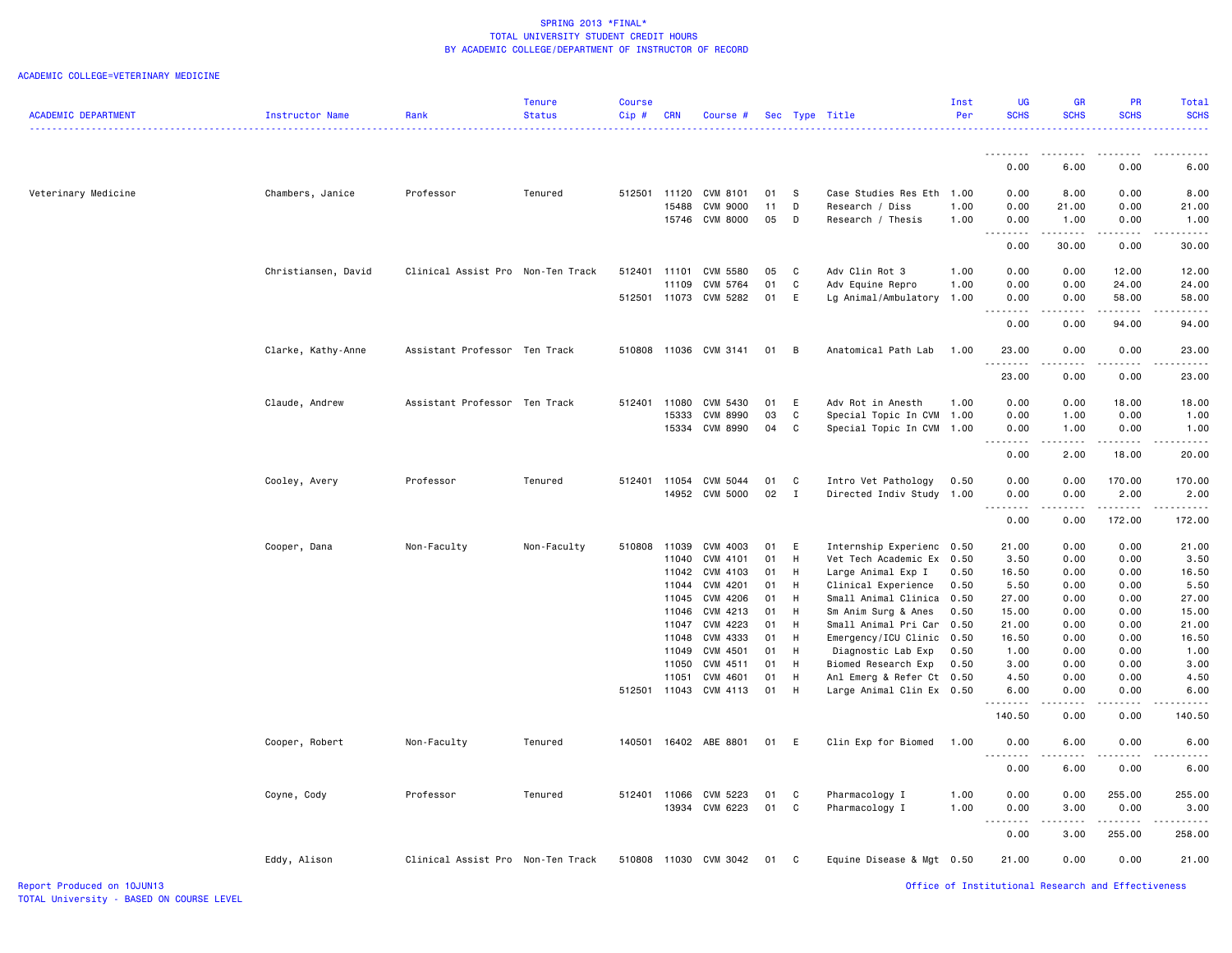|                            |                   |                                   | <b>Tenure</b> | <b>Course</b> |            |                 |    |              |                           | Inst | UG          | GR          | <b>PR</b>   | Total                                                                                                                                                |
|----------------------------|-------------------|-----------------------------------|---------------|---------------|------------|-----------------|----|--------------|---------------------------|------|-------------|-------------|-------------|------------------------------------------------------------------------------------------------------------------------------------------------------|
| <b>ACADEMIC DEPARTMENT</b> | Instructor Name   | Rank                              | <b>Status</b> | Cip#          | <b>CRN</b> | Course #        |    |              | Sec Type Title            | Per  | <b>SCHS</b> | <b>SCHS</b> | <b>SCHS</b> | <b>SCHS</b>                                                                                                                                          |
|                            |                   |                                   |               |               |            |                 |    |              |                           |      |             |             |             | .                                                                                                                                                    |
|                            |                   |                                   |               |               |            |                 |    |              |                           |      |             |             |             |                                                                                                                                                      |
|                            |                   |                                   |               |               |            |                 |    |              |                           |      | <u>.</u>    |             |             |                                                                                                                                                      |
|                            |                   |                                   |               |               |            |                 |    |              |                           |      | 21.00       | 0.00        | 0.00        | 21.00                                                                                                                                                |
|                            |                   |                                   |               |               |            |                 |    |              |                           |      |             |             |             |                                                                                                                                                      |
| Veterinary Medicine        | Eells, Jeffrey    | Associate Professor Tenured       |               | 512501        |            | 15900 CVM 9000  | 16 | D            | Research / Diss           | 1.00 | 0.00        | 16.00       | 0.00        | 16.00                                                                                                                                                |
|                            |                   |                                   |               |               |            |                 |    |              |                           |      | .           | . <b>.</b>  | .           | .                                                                                                                                                    |
|                            |                   |                                   |               |               |            |                 |    |              |                           |      | 0.00        | 16.00       | 0.00        | 16.00                                                                                                                                                |
|                            |                   |                                   |               |               |            |                 |    |              |                           |      |             |             |             |                                                                                                                                                      |
|                            | Epperson, William | Professor                         | Tenured       | 512401        | 11056      | CVM 5121        | 01 | C            | Prof Develop IV           | 1.00 | 0.00        | 0.00        | 81.00       | 81.00                                                                                                                                                |
|                            |                   |                                   |               |               | 11137      | <b>CVM 8890</b> | 07 | C            | EC & Preformance Med 1.00 |      | 0.00        | 6.00        | 0.00        | 6.00                                                                                                                                                 |
|                            |                   |                                   |               | 512501 13367  |            | VS 2033         | 01 | C            | Diseases Of Poultry       | 1.00 | 39.00       | 0.00        | 0.00        | 39.00                                                                                                                                                |
|                            |                   |                                   |               |               | 13368      | VS 2033         | 02 | $\mathsf{K}$ | Diseases Of Poultry       | 1.00 | 0.00        | 0.00        | 0.00        | 0.00                                                                                                                                                 |
|                            |                   |                                   |               |               |            |                 |    |              |                           |      | .           | .           | <u>.</u>    | .                                                                                                                                                    |
|                            |                   |                                   |               |               |            |                 |    |              |                           |      | 39.00       | 6.00        | 81.00       | 126.00                                                                                                                                               |
|                            |                   |                                   |               |               |            |                 |    |              |                           |      |             |             |             |                                                                                                                                                      |
|                            | Eubanks, Diana    | Clinical Assoc Prof Non-Ten Track |               | 510808        | 11037      | CVM 3201        | 01 | L.           | Dental Principles fo 1.00 |      | 23.00       | 0.00        | 0.00        | 23.00                                                                                                                                                |
|                            |                   |                                   |               | 512401        | 11069      | CVM 5246        | 01 | E            | Community Veterinary 1.00 |      | 0.00        | 0.00        | 174.00      | 174.00                                                                                                                                               |
|                            |                   |                                   |               |               | 11105      | CVM 5672        | 01 | E            | Veterinary Dentistry 1.00 |      | 0.00        | 0.00        | 34.00       | 34.00                                                                                                                                                |
|                            |                   |                                   |               |               |            |                 |    |              |                           |      | د د د د     |             |             | .                                                                                                                                                    |
|                            |                   |                                   |               |               |            |                 |    |              |                           |      | 23.00       | 0.00        | 208.00      | 231.00                                                                                                                                               |
|                            |                   |                                   |               |               |            |                 |    |              |                           |      |             |             |             |                                                                                                                                                      |
|                            | Fleming, Sherrill | Associate Professor Tenured       |               | 512401        | 11052      | CVM 5021        | 01 | -S           | Professional Develop      | 0.50 | 0.00        | 0.00        | 42.50       | 42.50                                                                                                                                                |
|                            |                   |                                   |               |               | 11061      | CVM 5175        | 01 | C            | Food Animal Med & Su      | 0.75 | 0.00        | 0.00        | 303.75      | 303.75                                                                                                                                               |
|                            |                   |                                   |               |               | 11072      | CVM 5276        | 01 | C            | Food Animal Practice 1.00 |      | 0.00        | 0.00        | 240.00      | 240.00                                                                                                                                               |
|                            |                   |                                   |               |               | 11095      | CVM 5570        | 03 | E            | Adv Clin Rot 2            | 1.00 | 0.00        | 0.00        | 12.00       | 12.00                                                                                                                                                |
|                            |                   |                                   |               |               |            | 11107 CVM 5722  | 01 | E            | Small Ruminant Prod       | 1.00 | 0.00        | 0.00        | 16.00       | 16.00                                                                                                                                                |
|                            |                   |                                   |               |               |            |                 |    |              |                           |      | -----       | .           |             | $\frac{1}{2} \left( \frac{1}{2} \right) \left( \frac{1}{2} \right) \left( \frac{1}{2} \right) \left( \frac{1}{2} \right) \left( \frac{1}{2} \right)$ |
|                            |                   |                                   |               |               |            |                 |    |              |                           |      | 0.00        | 0.00        | 614.25      | 614.25                                                                                                                                               |
|                            |                   |                                   |               |               |            |                 |    |              |                           |      |             |             |             |                                                                                                                                                      |
|                            | Gardner, Allison  | Clinical Instructor Non-Ten Track |               | 510808        | 11028      | CVM 3041        | 01 | B            | Equine Tech Slks & N 1.00 |      | 12.00       | 0.00        | 0.00        | 12.00                                                                                                                                                |
|                            |                   |                                   |               |               | 11029      | CVM 3041        | 02 | B            | Equine Tech Slks & N 1.00 |      | 9.00        | 0.00        | 0.00        | 9.00                                                                                                                                                 |
|                            |                   |                                   |               |               | 11030      | CVM 3042        | 01 | C            | Equine Disease & Mgt 0.50 |      | 21.00       | 0.00        | 0.00        | 21.00                                                                                                                                                |
|                            |                   |                                   |               |               | 11031      | CVM 3101        | 01 | C            | Vet Tech Med Termino 1.00 |      | 42.00       | 0.00        | 0.00        | 42.00                                                                                                                                                |
|                            |                   |                                   |               |               | 11033      | CVM 3121        | 01 | C            | Hematology: Vet Tech      | 1.00 | 23.00       | 0.00        | 0.00        | 23.00                                                                                                                                                |
|                            |                   |                                   |               |               | 11034      | CVM 3132        | 01 | C            | Clinical Path Lab Te 1.00 |      | 26.00       | 0.00        | 0.00        | 26.00                                                                                                                                                |
|                            |                   |                                   |               |               | 11035      | CVM 3132        | 02 | C            | Clinical Path Lab Te 1.00 |      | 20.00       | 0.00        | 0.00        | 20.00                                                                                                                                                |
|                            |                   |                                   |               |               | 11039      | CVM 4003        | 01 | E            | Internship Experienc 0.50 |      | 21.00       | 0.00        | 0.00        | 21.00                                                                                                                                                |
|                            |                   |                                   |               |               | 11042      | CVM 4103        | 01 | H            | Large Animal Exp I        | 0.50 | 16.50       | 0.00        | 0.00        | 16.50                                                                                                                                                |
|                            |                   |                                   |               |               | 11045      | CVM 4206        | 01 | H            | Small Animal Clinica 0.50 |      | 27.00       | 0.00        | 0.00        | 27.00                                                                                                                                                |
|                            |                   |                                   |               |               | 11048      | CVM 4333        | 01 | H            | Emergency/ICU Clinic 0.50 |      | 16.50       | 0.00        | 0.00        | 16.50                                                                                                                                                |
|                            |                   |                                   |               |               | 11049      | CVM 4501        | 01 | H            | Diagnostic Lab Exp        | 0.50 | 1.00        | 0.00        | 0.00        | 1.00                                                                                                                                                 |
|                            |                   |                                   |               |               |            | 11050 CVM 4511  | 01 | H            | Biomed Research Exp       | 0.50 | 3.00        | 0.00        | 0.00        | 3.00                                                                                                                                                 |
|                            |                   |                                   |               |               |            |                 |    |              |                           |      | <u>.</u>    | .           | .           | . <b>.</b> .                                                                                                                                         |
|                            |                   |                                   |               |               |            |                 |    |              |                           |      | 238.00      | 0.00        | 0.00        | 238.00                                                                                                                                               |
|                            |                   |                                   |               |               |            |                 |    |              |                           |      |             |             |             |                                                                                                                                                      |
|                            | Gaunt, Patricia   | Professor                         | Tenured       | 512501        |            | 15897 CVM 9000  | 15 | D            | Research / Diss           | 1.00 | 0.00        | 4.00        | 0.00        | 4.00                                                                                                                                                 |
|                            |                   |                                   |               |               |            |                 |    |              |                           |      |             | .           | .           | .                                                                                                                                                    |
|                            |                   |                                   |               |               |            |                 |    |              |                           |      | 0.00        | 4.00        | 0.00        | 4.00                                                                                                                                                 |
|                            |                   |                                   |               |               |            |                 |    |              |                           |      |             |             |             |                                                                                                                                                      |
|                            | Grace, Sharon     | Clinical Professor                | Non-Ten Track | 512401        | 11052      | CVM 5021        | 01 | - S          | Professional Develop      | 0.50 | 0.00        | 0.00        | 42.50       | 42.50                                                                                                                                                |
|                            |                   |                                   |               |               | 14478      | CVM 5196        | 01 | B            | Small Anim Med & Sur 1.00 |      | 0.00        | 0.00        | 486.00      | 486.00                                                                                                                                               |
|                            |                   |                                   |               |               | 16454      | CVM 5000        | 06 | $\mathbf{I}$ | Directed Indiv Study 1.00 |      | 0.00        | 0.00        | 4.00        | 4.00                                                                                                                                                 |
|                            |                   |                                   |               | 512501        | 13369      | VS 3014         | 01 | C            | Anatomy & Physiology 1.00 |      | 360.00      | 0.00        | 0.00        | 360.00                                                                                                                                               |
|                            |                   |                                   |               |               | 13370      | VS 3014         | 02 | K            | Anatomy & Physiology 1.00 |      | 0.00        | 0.00        | 0.00        | 0.00                                                                                                                                                 |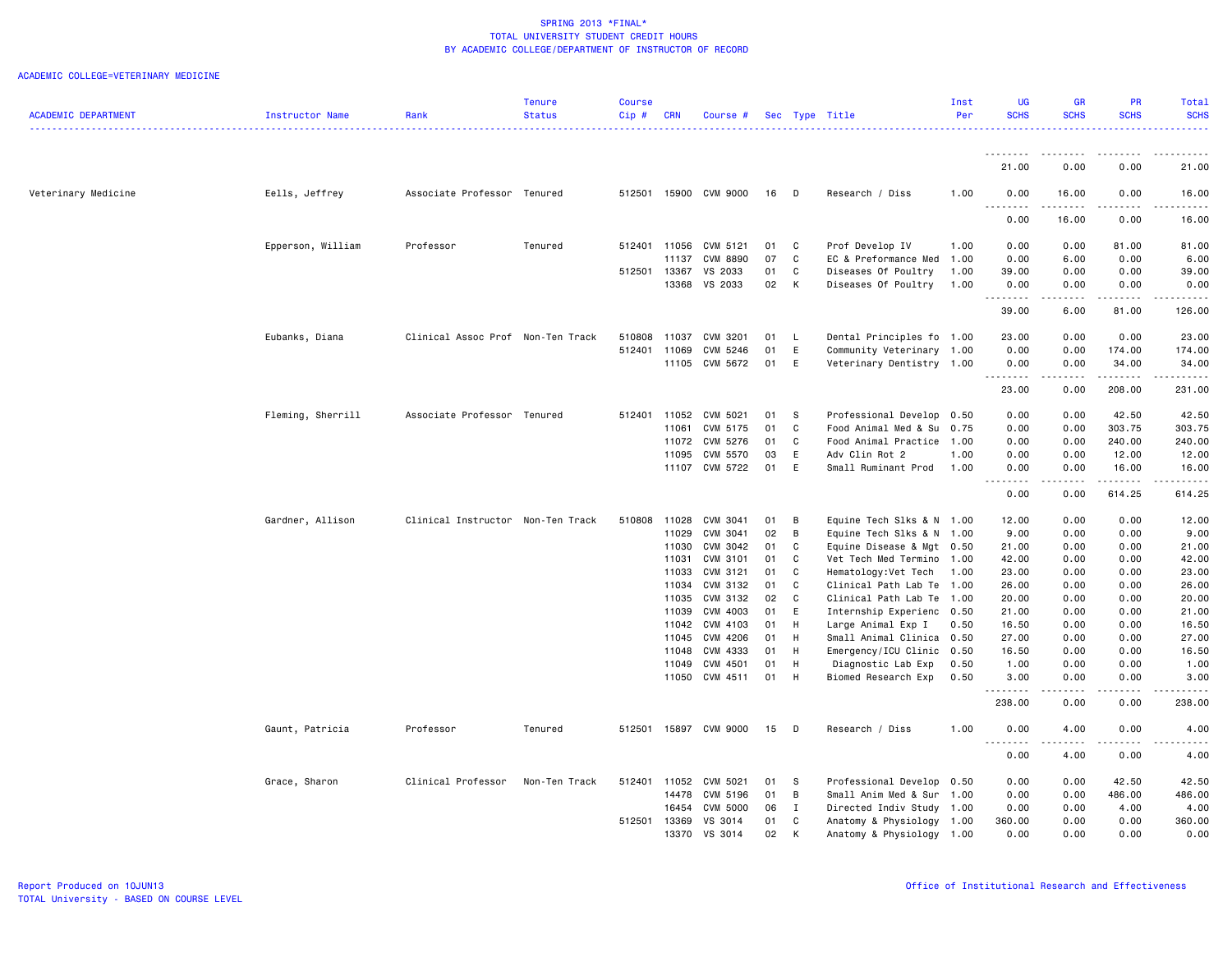|                            |                    |                                   | <b>Tenure</b> | <b>Course</b> |            |                       |      |             |                           | Inst | UG                 | GR                                                                                                                                                   | PR                  | Total       |
|----------------------------|--------------------|-----------------------------------|---------------|---------------|------------|-----------------------|------|-------------|---------------------------|------|--------------------|------------------------------------------------------------------------------------------------------------------------------------------------------|---------------------|-------------|
| <b>ACADEMIC DEPARTMENT</b> | Instructor Name    | Rank                              | <b>Status</b> | Cip#          | <b>CRN</b> | Course #              |      |             | Sec Type Title            | Per  | <b>SCHS</b>        | <b>SCHS</b>                                                                                                                                          | <b>SCHS</b>         | <b>SCHS</b> |
|                            |                    |                                   |               |               |            |                       |      |             |                           |      |                    |                                                                                                                                                      |                     | 22222       |
|                            |                    |                                   |               |               |            |                       |      |             |                           |      |                    |                                                                                                                                                      |                     |             |
|                            |                    |                                   |               |               |            |                       |      |             |                           |      | 360.00             | 0.00                                                                                                                                                 | 532.50              | 892.50      |
|                            |                    |                                   |               |               |            |                       |      |             |                           |      |                    |                                                                                                                                                      |                     |             |
| Veterinary Medicine        | Gunter, Miriam     | Clinical Assist Pro Non-Ten Track |               |               |            | 512401 11091 CVM 5560 | 03   | E           | Adv Clin Rot 1            | 1.00 | 0.00               | 0.00                                                                                                                                                 | 14.00               | 14.00       |
|                            |                    |                                   |               |               |            |                       |      |             |                           |      | . <b>.</b><br>0.00 | 0.00                                                                                                                                                 | . <b>.</b><br>14.00 | .<br>14.00  |
|                            |                    |                                   |               |               |            |                       |      |             |                           |      |                    |                                                                                                                                                      |                     |             |
|                            | Hanson, Larry      | Professor                         | Tenured       | 512501        | 11116      | CVM 8031              | 01   | C           | Curntop Mol Mech Dz       | 1.00 | 0.00               | 6.00                                                                                                                                                 | 0.00                | 6.00        |
|                            |                    |                                   |               |               | 13935      | CVM 8134              | 01   | B           | Adv Fish Diseases         | 1.00 | 0.00               | 20.00                                                                                                                                                | 0.00                | 20.00       |
|                            |                    |                                   |               |               | 15901      | <b>CVM 9000</b>       | 17   | D           | Research / Diss           | 1.00 | 0.00               | 15.00                                                                                                                                                | 0.00                | 15.00       |
|                            |                    |                                   |               |               |            |                       |      |             |                           |      |                    | .                                                                                                                                                    | .                   | .           |
|                            |                    |                                   |               |               |            |                       |      |             |                           |      | 0.00               | 41.00                                                                                                                                                | 0.00                | 41.00       |
|                            | Hopper, Richard    | Professor                         | Tenured       | 512501        |            | 16134 CVM 8000        | 08   | D           | Research / Thesis         | 1.00 | 0.00               | 6.00                                                                                                                                                 | 0.00                | 6.00        |
|                            |                    |                                   |               |               |            |                       |      |             |                           |      | <u>.</u>           |                                                                                                                                                      |                     |             |
|                            |                    |                                   |               |               |            |                       |      |             |                           |      | 0.00               | 6.00                                                                                                                                                 | 0.00                | 6.00        |
|                            |                    |                                   |               |               |            |                       |      |             |                           |      |                    |                                                                                                                                                      |                     |             |
|                            | Huston, Carla      | Associate Professor Tenured       |               | 512401        | 11057      | CVM 5133              | 01   | C           | Vet Preventive Med        | 0.75 | 0.00               | 0.00                                                                                                                                                 | 182.25              | 182.25      |
|                            |                    |                                   |               | 512501        |            | 15167 CVM 8000        | 01   | D           | Research / Thesis         | 1.00 | 0.00<br>د د د د    | 4.00                                                                                                                                                 | 0.00<br>.           | 4.00<br>.   |
|                            |                    |                                   |               |               |            |                       |      |             |                           |      | 0.00               | 4.00                                                                                                                                                 | 182.25              | 186.25      |
|                            |                    |                                   |               |               |            |                       |      |             |                           |      |                    |                                                                                                                                                      |                     |             |
|                            | Jack, Sherman      | Professor                         | Tenured       | 512401        | 11112      | CVM 5854              | 01   | C           | Aquarium Health           | 1.00 | 0.00               | 0.00                                                                                                                                                 | 36.00               | 36.00       |
|                            |                    |                                   |               | 512501        |            | 16115 CVM 9000        | 23   | D           | Research / Diss           | 1.00 | 0.00               | 3.00                                                                                                                                                 | 0.00                | 3.00        |
|                            |                    |                                   |               |               |            |                       |      |             |                           |      |                    | $\frac{1}{2} \left( \frac{1}{2} \right) \left( \frac{1}{2} \right) \left( \frac{1}{2} \right) \left( \frac{1}{2} \right) \left( \frac{1}{2} \right)$ | .                   | .           |
|                            |                    |                                   |               |               |            |                       |      |             |                           |      | 0.00               | 3.00                                                                                                                                                 | 36.00               | 39.00       |
|                            | Jackson, Elizabeth | Clinical Instructor Non-Ten Track |               | 510808        | 11027      | CVM 3013              | 01   | C           | Sm Anim Diseases & M 1.00 |      | 63.00              | 0.00                                                                                                                                                 | 0.00                | 63.00       |
|                            |                    |                                   |               |               | 11032      | CVM 3111              | 01   | C           | Parasitology:Vet Tec      | 1.00 | 25.00              | 0.00                                                                                                                                                 | 0.00                | 25.00       |
|                            |                    |                                   |               |               | 11040      | CVM 4101              | 01   | H           | Vet Tech Academic Ex 0.50 |      | 3.50               | 0.00                                                                                                                                                 | 0.00                | 3.50        |
|                            |                    |                                   |               |               | 11044      | CVM 4201              | 01   | H           | Clinical Experience       | 0.50 | 5.50               | 0.00                                                                                                                                                 | 0.00                | 5.50        |
|                            |                    |                                   |               |               | 11046      | CVM 4213              | 01   | H           | Sm Anim Surg & Anes       | 0.50 | 15.00              | 0.00                                                                                                                                                 | 0.00                | 15.00       |
|                            |                    |                                   |               |               | 11047      | CVM 4223              | 01   | H           | Small Animal Pri Car 0.50 |      | 21.00              | 0.00                                                                                                                                                 | 0.00                | 21.00       |
|                            |                    |                                   |               |               | 11051      | CVM 4601              | 01   | H           | Anl Emerg & Refer Ct 0.50 |      | 4.50               | 0.00                                                                                                                                                 | 0.00                | 4.50        |
|                            |                    |                                   |               | 512501 11043  |            | CVM 4113              | 01   | H           | Large Animal Clin Ex 0.50 |      | 6.00               | 0.00                                                                                                                                                 | 0.00                | 6.00        |
|                            |                    |                                   |               |               |            |                       |      |             |                           |      | .<br>143.50        | .<br>0.00                                                                                                                                            | .<br>0.00           | .<br>143.50 |
|                            |                    |                                   |               |               |            |                       |      |             |                           |      |                    |                                                                                                                                                      |                     |             |
|                            | Johnson, Melanie   | Clinical Assist Pro Non-Ten Track |               | 512401        | 11065      | CVM 5214              | 01   | E           | Lab Services              | 1.00 | 0.00               | 0.00                                                                                                                                                 | 80.00               | 80.00       |
|                            |                    |                                   |               |               |            | 11090 CVM 5560        | 02   | E           | Adv Clin Rot 1            | 1.00 | 0.00               | 0.00                                                                                                                                                 | 24.00               | 24.00       |
|                            |                    |                                   |               |               |            |                       |      |             |                           |      | .                  | .                                                                                                                                                    | .                   | .           |
|                            |                    |                                   |               |               |            |                       |      |             |                           |      | 0.00               | 0.00                                                                                                                                                 | 104.00              | 104.00      |
|                            | Jordan, Dinah      | Clinical Professor                | Non-Ten Track |               |            | 510808 11038 CVM 3232 | 01 C |             | Pharm/Toxi:Vet Tech       | 0.50 | 23.00              | 0.00                                                                                                                                                 | 0.00                | 23.00       |
|                            |                    |                                   |               |               |            |                       |      |             |                           |      | <b></b>            | .                                                                                                                                                    | <u>.</u>            | .           |
|                            |                    |                                   |               |               |            |                       |      |             |                           |      | 23.00              | 0.00                                                                                                                                                 | 0.00                | 23.00       |
|                            |                    |                                   |               |               |            |                       |      |             |                           |      |                    |                                                                                                                                                      |                     |             |
|                            | Karsi, Attila      | Research Assoc Prof Non-Ten Track |               | 512501        |            | 15172 CVM 9000        | 04   | D           | Research / Diss           | 1.00 | 0.00               | 18.00                                                                                                                                                | 0.00                | 18.00       |
|                            |                    |                                   |               |               |            |                       |      |             |                           |      |                    | .                                                                                                                                                    | .                   | .           |
|                            |                    |                                   |               |               |            |                       |      |             |                           |      | 0.00               | 18.00                                                                                                                                                | 0.00                | 18.00       |
|                            | King, Elmer        | Clinical Assist Pro Non-Ten Track |               | 512401        |            | 11113 CVM 5874        | 01   | - E         | Bovine Theriogenolog 1.00 |      | 0.00               | 0.00                                                                                                                                                 | 24.00               | 24.00       |
|                            |                    |                                   |               |               | 15954      | <b>CVM 5000</b>       | 04   | $\mathbf I$ | Directed Indiv Study 1.00 |      | 0.00               | 0.00                                                                                                                                                 | 2.00                | 2.00        |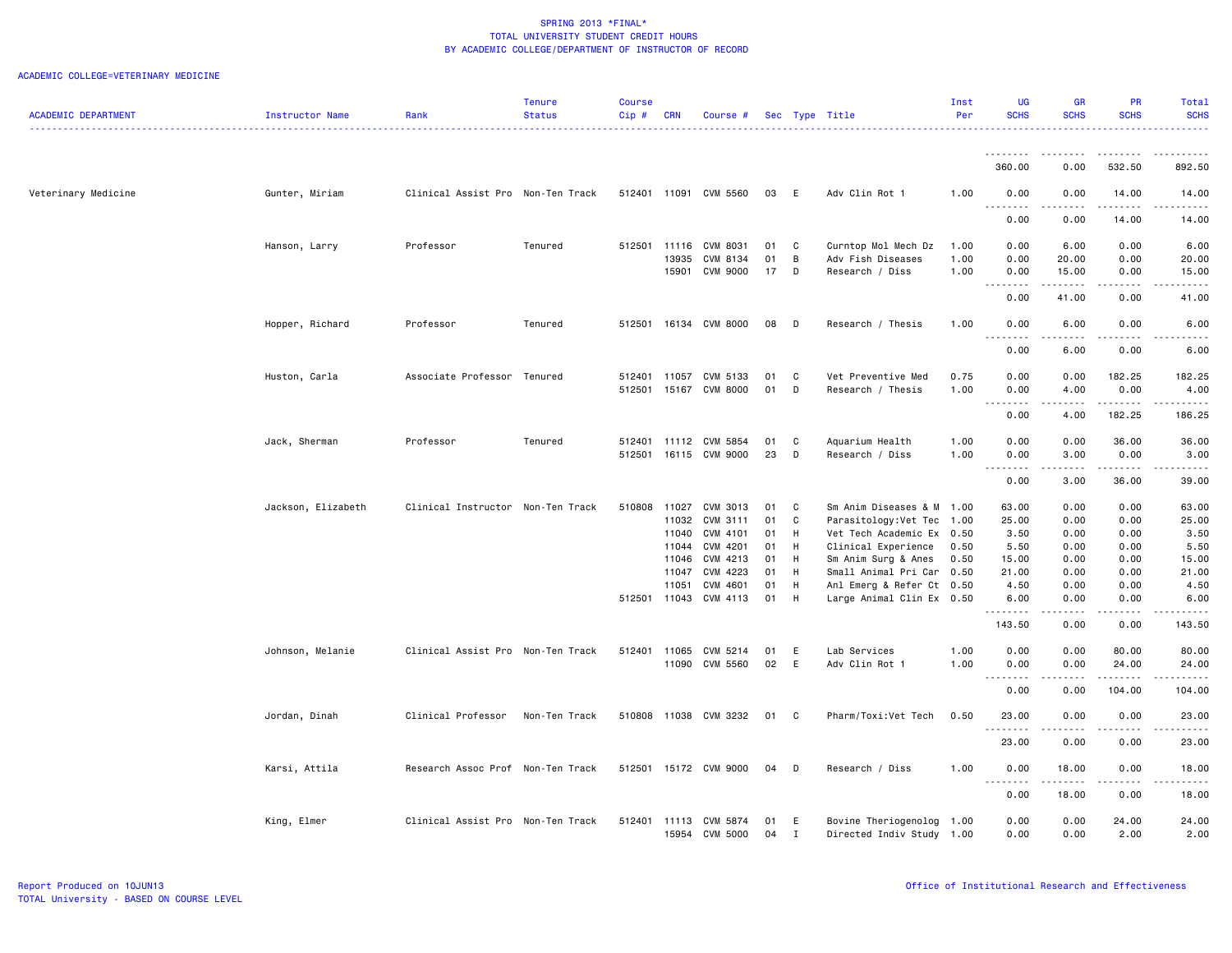|                            |                    |                               | Tenure        | <b>Course</b> |              |                       |        |              |                           | Inst | UG                 | <b>GR</b>                                                                                                                         | <b>PR</b>   | Total            |
|----------------------------|--------------------|-------------------------------|---------------|---------------|--------------|-----------------------|--------|--------------|---------------------------|------|--------------------|-----------------------------------------------------------------------------------------------------------------------------------|-------------|------------------|
| <b>ACADEMIC DEPARTMENT</b> | Instructor Name    | Rank                          | <b>Status</b> | Cip#          | <b>CRN</b>   | Course #              |        |              | Sec Type Title            | Per  | <b>SCHS</b>        | <b>SCHS</b>                                                                                                                       | <b>SCHS</b> | <b>SCHS</b><br>. |
|                            |                    |                               |               |               |              |                       |        |              |                           |      |                    | .                                                                                                                                 |             |                  |
|                            |                    |                               |               |               |              |                       |        |              |                           |      | 0.00               | 0.00                                                                                                                              | 26.00       | 26.00            |
| Veterinary Medicine        | Langston, Vernon   | Professor                     | Tenured       |               | 510808 11038 | CVM 3232              | 01     | C            | Pharm/Toxi:Vet Tech       | 0.50 | 23.00              | 0.00                                                                                                                              | 0.00        | 23.00            |
|                            |                    |                               |               |               | 512401 11076 | CVM 5310              | 01     | E            | SM Critical Care Med      | 1.00 | 0.00               | 0.00                                                                                                                              | 130.00      | 130.00           |
|                            |                    |                               |               |               | 11100        | CVM 5580              | 04     | E            | Adv Clin Rot 3            | 1.00 | 0.00               | 0.00                                                                                                                              | 2.00        | 2.00             |
|                            |                    |                               |               |               | 14981        | CVM 5000              | 03     | $\mathbf{I}$ | Directed Indiv Study      | 1.00 | 0.00               | 0.00                                                                                                                              | 2.00        | 2.00             |
|                            |                    |                               |               |               |              | 16040 CVM 5000        |        | 05 I         | Directed Indiv Study      | 1.00 | 0.00               | 0.00                                                                                                                              | 2.00        | 2.00             |
|                            |                    |                               |               |               |              |                       |        |              |                           |      | 23.00              | 0.00                                                                                                                              | 136.00      | 159.00           |
|                            | Lathan, Patricia   | Assistant Professor Ten Track |               | 512501        |              | 16443 CVM 8000        | $10$ D |              | Research / Thesis         | 1.00 | 0.00               | 1.00                                                                                                                              | 0.00        | 1.00             |
|                            |                    |                               |               |               |              |                       |        |              |                           |      | 0.00               | 1.00                                                                                                                              | 0.00        | 1.00             |
|                            | Lawrence, Mark     | Non-Faculty                   | Tenured       |               |              | 512501 15450 CVM 9000 | $10$ D |              | Research / Diss           | 1.00 | 0.00               | 3.00                                                                                                                              | 0.00        | 3.00             |
|                            |                    |                               |               |               |              |                       |        |              |                           |      | . <b>.</b><br>0.00 | $\frac{1}{2} \left( \frac{1}{2} \right) \left( \frac{1}{2} \right) \left( \frac{1}{2} \right) \left( \frac{1}{2} \right)$<br>3.00 | 0.00        | 3.00             |
|                            |                    |                               |               |               |              |                       |        |              |                           |      |                    |                                                                                                                                   |             |                  |
|                            | Linford, Robert    | Professor                     | Tenured       |               | 512401 11055 | CVM 5072              | 01     | B            | Veterinary Anatomy I 1.00 |      | 0.00               | 0.00                                                                                                                              | 170.00      | 170.00           |
|                            |                    |                               |               |               |              | 512501 15976 CVM 9000 |        | 18 D         | Research / Diss           | 1.00 | 0.00               | 6.00                                                                                                                              | 0.00        | 6.00             |
|                            |                    |                               |               |               |              |                       |        |              |                           |      | 0.00               | 6.00                                                                                                                              | 170.00      | 176.00           |
|                            | Lunsford, Kari     | Assistant Professor Ten Track |               |               |              | 512401 11111 CVM 5802 | 01     | C.           | Pract. Clin. Onc.         | 1.00 | 0.00               | 0.00                                                                                                                              | 32.00       | 32.00            |
|                            |                    |                               |               | 512501        | 15899        | <b>CVM 8000</b>       | 06     | D            | Research / Thesis         | 1.00 | 0.00               | 3.00                                                                                                                              | 0.00        | 3.00             |
|                            |                    |                               |               |               |              |                       |        |              |                           |      | 2.2.2.2.2          | د د د د                                                                                                                           | .           |                  |
|                            |                    |                               |               |               |              |                       |        |              |                           |      | 0.00               | 3.00                                                                                                                              | 32.00       | 35.00            |
|                            | Mackin, Andrew     | Professor                     | Tenured       |               |              | 512401 11077 CVM 5380 | 01     | <b>E</b>     | Small Anim Int Med        | 1.00 | 0.00               | 0.00                                                                                                                              | 186.00      | 186.00           |
|                            |                    |                               |               |               | 11099        | CVM 5580              | 03     | E            | Adv Clin Rot 3            | 1.00 | 0.00               | 0.00                                                                                                                              | 10.00       | 10.00            |
|                            |                    |                               |               |               |              | 512501 16444 CVM 8000 | 11     | D            | Research / Thesis         | 1.00 | 0.00               | 6.00                                                                                                                              | 0.00        | 6.00             |
|                            |                    |                               |               |               |              |                       |        |              |                           |      | .                  | .                                                                                                                                 | .           |                  |
|                            |                    |                               |               |               |              |                       |        |              |                           |      | 0.00               | 6.00                                                                                                                              | 196.00      | 202.00           |
|                            | Mauel, Michael     | Associate Professor Tenured   |               | 512501        |              | 15542 CVM 9000        | 12 D   |              | Research / Diss           | 1.00 | 0.00               | 9.00                                                                                                                              | 0.00        | 9.00             |
|                            |                    |                               |               |               |              |                       |        |              |                           |      | .<br>0.00          | .<br>9.00                                                                                                                         | 0.00        | 9.00             |
|                            |                    |                               |               |               |              |                       |        |              |                           |      |                    |                                                                                                                                   |             |                  |
|                            | McLaughlin, Ronald | Professor                     | Tenured       |               | 512401 11096 | CVM 5570              | 04     | E            | Adv Clin Rot 2            | 1.00 | 0.00               | 0.00                                                                                                                              | 12.00       | 12.00            |
|                            |                    |                               |               |               | 11108        | CVM 5754              | 01     | B            | Adv Sm Anim Surgery       | 1.00 | 0.00               | 0.00                                                                                                                              | 72.00       | 72.00            |
|                            |                    |                               |               |               | 512501 11070 | CVM 5256              | 01     | E            | Small Animal Surgery      | 1.00 | 0.00               | 0.00                                                                                                                              | 186.00      | 186.00           |
|                            |                    |                               |               |               |              | 15294 CVM 8000        | 04     | D            | Research / Thesis         | 1.00 | 0.00<br>.          | 10.00                                                                                                                             | 0.00        | 10.00            |
|                            |                    |                               |               |               |              |                       |        |              |                           |      | 0.00               | 10.00                                                                                                                             | 270.00      | 280.00           |
|                            | Meiring, Richard   | Non-Faculty                   | Non-Ten Track |               |              | 512401 11057 CVM 5133 |        | 01 C         | Vet Preventive Med        | 0.25 | 0.00<br>- - - - -  | 0.00                                                                                                                              | 60.75       | 60.75            |
|                            |                    |                               |               |               |              |                       |        |              |                           |      | 0.00               | 0.00                                                                                                                              | 60.75       | 60.75            |
|                            | Meyer, Robert      | Professor                     | Tenured       |               |              | 512401 11068 CVM 5234 | 01     | <b>E</b>     | Anesthesiolgy             | 1.00 | 0.00               | 0.00                                                                                                                              | 84.00       | 84.00            |
|                            |                    |                               |               |               |              |                       |        |              |                           |      | 0.00               | 0.00                                                                                                                              | 84.00       | 84.00            |
|                            | Morgan, Timothy    | Associate Professor Ten Track |               |               |              | 512401 11054 CVM 5044 | 01 C   |              | Intro Vet Pathology       | 0.50 | 0.00               | 0.00                                                                                                                              | 170.00      | 170.00           |
|                            |                    |                               |               |               |              |                       |        |              |                           |      |                    |                                                                                                                                   |             |                  |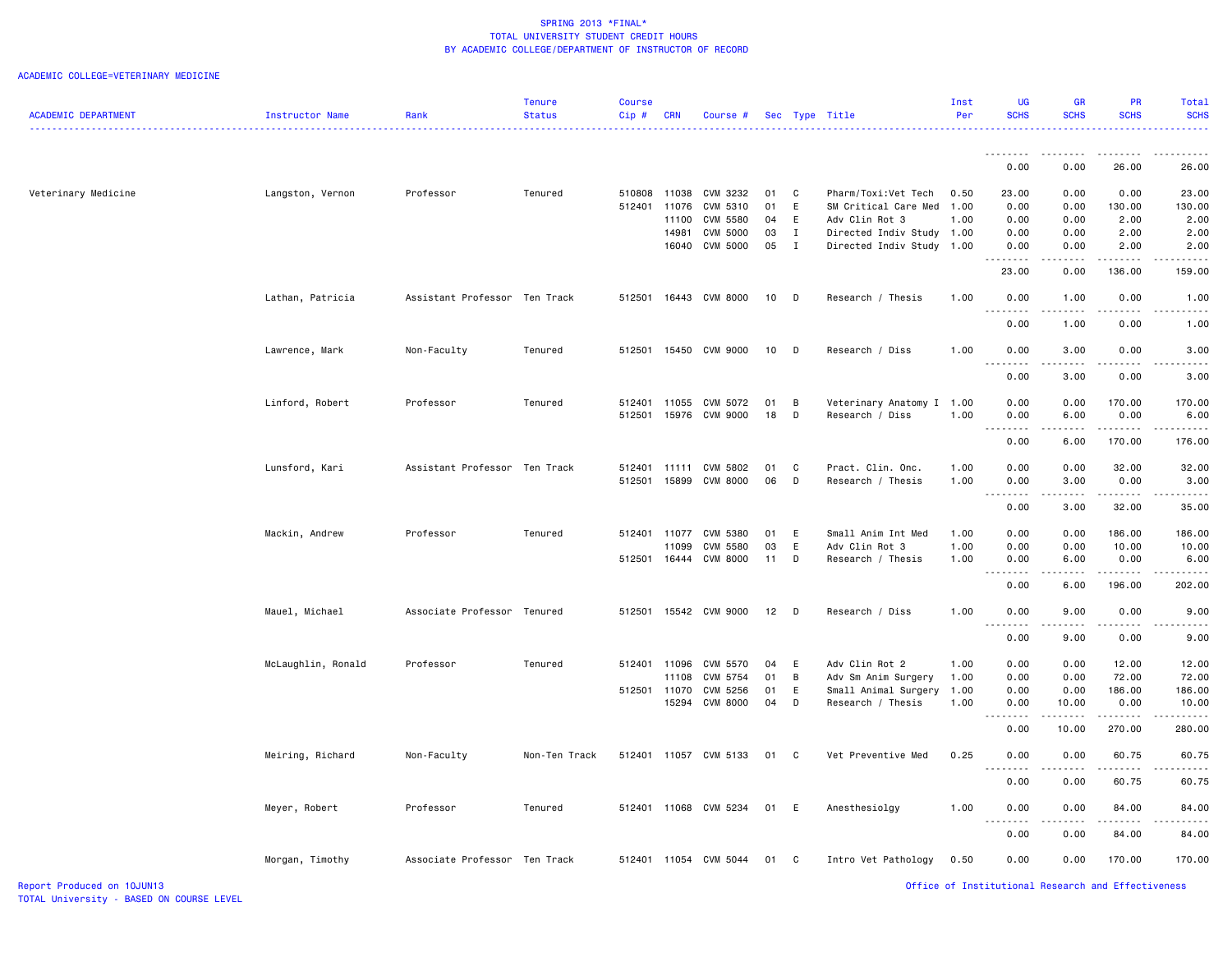|                            |                       |                                   | <b>Tenure</b> | <b>Course</b> |                |                       |          |              |                                          | Inst         | <b>UG</b>                 | <b>GR</b>     | <b>PR</b>                                                                                                                                                    | Total                                                                                                                                                         |
|----------------------------|-----------------------|-----------------------------------|---------------|---------------|----------------|-----------------------|----------|--------------|------------------------------------------|--------------|---------------------------|---------------|--------------------------------------------------------------------------------------------------------------------------------------------------------------|---------------------------------------------------------------------------------------------------------------------------------------------------------------|
| <b>ACADEMIC DEPARTMENT</b> | Instructor Name       | Rank                              | <b>Status</b> | Cip#          | <b>CRN</b>     | Course #              |          |              | Sec Type Title                           | Per          | <b>SCHS</b>               | <b>SCHS</b>   | <b>SCHS</b>                                                                                                                                                  | <b>SCHS</b>                                                                                                                                                   |
|                            |                       |                                   |               |               |                |                       |          |              |                                          |              | .                         |               |                                                                                                                                                              |                                                                                                                                                               |
|                            |                       |                                   |               |               |                |                       |          |              |                                          |              | 0.00                      | 0.00          | 170.00                                                                                                                                                       | 170.00                                                                                                                                                        |
| Veterinary Medicine        | Mullen, Walter        | Clinical Assist Pro Non-Ten Track |               |               |                | 512401 11075 CVM 5302 | 01       | B            | Clinicopathologic Co 1.00                |              | 0.00                      | 0.00          | 152.00                                                                                                                                                       | 152.00                                                                                                                                                        |
|                            |                       |                                   |               |               |                | 15877 VS 1012         | 02       | C            | Intro Vet Med Career                     | 1.00         | 106.00<br>.               | 0.00<br>----- | 0.00<br>.                                                                                                                                                    | 106.00<br>.                                                                                                                                                   |
|                            |                       |                                   |               |               |                |                       |          |              |                                          |              | 106.00                    | 0.00          | 152.00                                                                                                                                                       | 258.00                                                                                                                                                        |
|                            | Nabors, Ben           | Clinical Instructor Non-Ten Track |               | 512401        | 14855          | CVM 5000              | 01       | $\mathbf{I}$ | Directed Indiv Study 1.00                |              | 0.00                      | 0.00          | 2.00                                                                                                                                                         | 2.00                                                                                                                                                          |
|                            |                       |                                   |               | 512501        | 14479          | CVM 5652              | 01       | C            | Equine Podiatry                          | 1.00         | 0.00<br>.                 | 0.00<br>.     | 16.00<br>.                                                                                                                                                   | 16.00<br>$\frac{1}{2} \left( \frac{1}{2} \right) \left( \frac{1}{2} \right) \left( \frac{1}{2} \right) \left( \frac{1}{2} \right) \left( \frac{1}{2} \right)$ |
|                            |                       |                                   |               |               |                |                       |          |              |                                          |              | 0.00                      | 0.00          | 18.00                                                                                                                                                        | 18.00                                                                                                                                                         |
|                            | Nanduri, Bindumadhavi | Assistant Professor Ten Track     |               | 512501        | 11115          | CVM 8011              | 01       | S            | Seminar                                  | 1.00         | 0.00                      | 11.00         | 0.00                                                                                                                                                         | 11.00                                                                                                                                                         |
|                            |                       |                                   |               |               |                | 15304 CVM 9000        | 09       | D            | Research / Diss                          | 1.00         | 0.00                      | 30.00         | 0.00                                                                                                                                                         | 30.00                                                                                                                                                         |
|                            |                       |                                   |               |               |                |                       |          |              |                                          |              | .<br>0.00                 | .<br>41.00    | .<br>0.00                                                                                                                                                    | .<br>41.00                                                                                                                                                    |
|                            | Petrie-Hanson, Lora   | Associate Professor Tenured       |               | 512501        |                | 15295 CVM 9000        | 08       | D            | Research / Diss                          | 1.00         | 0.00                      | 12.00         | 0.00                                                                                                                                                         | 12.00                                                                                                                                                         |
|                            |                       |                                   |               |               |                |                       |          |              |                                          |              | <u>.</u>                  | .             | $\frac{1}{2} \left( \frac{1}{2} \right) \left( \frac{1}{2} \right) \left( \frac{1}{2} \right) \left( \frac{1}{2} \right) \left( \frac{1}{2} \right)$         | .                                                                                                                                                             |
|                            |                       |                                   |               |               |                |                       |          |              |                                          |              | 0.00                      | 12.00         | 0.00                                                                                                                                                         | 12.00                                                                                                                                                         |
|                            | Pharr, Gregory        | Associate Professor Tenured       |               | 512501 11124  | 16276          | CVM 8303<br>CVM 9000  | 01<br>25 | C<br>D       | Advanced Immunology<br>Research / Diss   | 1.00<br>1.00 | 0.00<br>0.00              | 21.00<br>2.00 | 0.00<br>0.00                                                                                                                                                 | 21.00<br>2.00                                                                                                                                                 |
|                            |                       |                                   |               |               |                |                       |          |              |                                          |              | $\sim$ $\sim$ $\sim$<br>. |               | المتماما                                                                                                                                                     | $\sim$ $\sim$ $\sim$ $\sim$                                                                                                                                   |
|                            |                       |                                   |               |               |                |                       |          |              |                                          |              | 0.00                      | 23.00         | 0.00                                                                                                                                                         | 23.00                                                                                                                                                         |
|                            | Pinchuk, Lesya        | Associate Professor Tenured       |               | 512501        |                | 16160 CVM 8000        | 09       | D            | Research / Thesis                        | 1.00         | 0.00<br>.                 | 9.00          | 0.00                                                                                                                                                         | 9.00                                                                                                                                                          |
|                            |                       |                                   |               |               |                |                       |          |              |                                          |              | 0.00                      | 9.00          | 0.00                                                                                                                                                         | 9.00                                                                                                                                                          |
|                            | Pote, Linda           | Professor                         | Tenured       | 512501        |                | 16085 CVM 9000        | 19       | D            | Research / Diss                          | 1.00         | 0.00                      | 4.00          | 0.00                                                                                                                                                         | 4.00                                                                                                                                                          |
|                            |                       |                                   |               |               |                |                       |          |              |                                          |              | 0.00                      | 4.00          | 0.00                                                                                                                                                         | 4.00                                                                                                                                                          |
|                            |                       |                                   |               |               |                |                       |          |              |                                          |              |                           |               |                                                                                                                                                              |                                                                                                                                                               |
|                            | Pruett, Stephen       | Professor                         | Tenured       | 512501        | 16189          | CVM 9000              | 24       | D            | Research / Diss                          | 1.00         | 0.00<br><u>.</u>          | 9.00          | 0.00                                                                                                                                                         | 9.00                                                                                                                                                          |
|                            |                       |                                   |               |               |                |                       |          |              |                                          |              | 0.00                      | 9.00          | 0.00                                                                                                                                                         | 9.00                                                                                                                                                          |
|                            | Ray, Joel             | Clinical Assist Pro Non-Ten Track |               |               |                | 512401 11094 CVM 5570 | 02       | E            | Adv Clin Rot 2                           | 1.00         | 0.00                      | 0.00          | 8.00                                                                                                                                                         | 8.00                                                                                                                                                          |
|                            |                       |                                   |               |               |                | 13932 CVM 6180        | 01       | C            | Emerg Prep Animal He                     | 1.00         | 0.00<br>.                 | 3.00          | 0.00                                                                                                                                                         | 3.00                                                                                                                                                          |
|                            |                       |                                   |               |               |                |                       |          |              |                                          |              | 0.00                      | 3.00          | 8.00                                                                                                                                                         | 11.00                                                                                                                                                         |
|                            | Ross, Matthew         | Associate Professor Tenured       |               |               |                | 512501 15216 CVM 9000 | 06       | <b>D</b>     | Research / Diss                          | 1.00         | 0.00                      | 18.00         | 0.00                                                                                                                                                         | 18.00                                                                                                                                                         |
|                            |                       |                                   |               |               |                |                       |          |              |                                          |              | .<br>0.00                 | .<br>18.00    | $\frac{1}{2} \left( \frac{1}{2} \right) \left( \frac{1}{2} \right) \left( \frac{1}{2} \right) \left( \frac{1}{2} \right) \left( \frac{1}{2} \right)$<br>0.00 | .<br>18.00                                                                                                                                                    |
|                            |                       |                                   |               |               |                |                       |          |              |                                          |              |                           |               |                                                                                                                                                              |                                                                                                                                                               |
|                            | Shores, James         | Clinical Professor                | Non-Ten Track |               |                | 512401 11104 CVM 5662 | 01 C     |              | Clinical Neurology                       | 1.00         | 0.00<br>.                 | 0.00<br>.     | 26.00<br>.                                                                                                                                                   | 26.00<br>. <b>.</b>                                                                                                                                           |
|                            |                       |                                   |               |               |                |                       |          |              |                                          |              | 0.00                      | 0.00          | 26.00                                                                                                                                                        | 26.00                                                                                                                                                         |
|                            | Smith, Jack           | Associate Professor Tenured       |               | 512401        | 11074          | CVM 5292              | 01       | E            | Flowood/MVRDL Extern                     | 1.00         | 0.00                      | 0.00          | 52.00                                                                                                                                                        | 52.00                                                                                                                                                         |
|                            |                       |                                   |               |               | 11084<br>11085 | CVM 5510<br>CVM 5520  | 01<br>01 | E<br>E       | Vm An Externship 1<br>Vm An Externship 2 | 1.00<br>1.00 | 0.00<br>0.00              | 0.00<br>0.00  | 173.00<br>77.00                                                                                                                                              | 173.00<br>77.00                                                                                                                                               |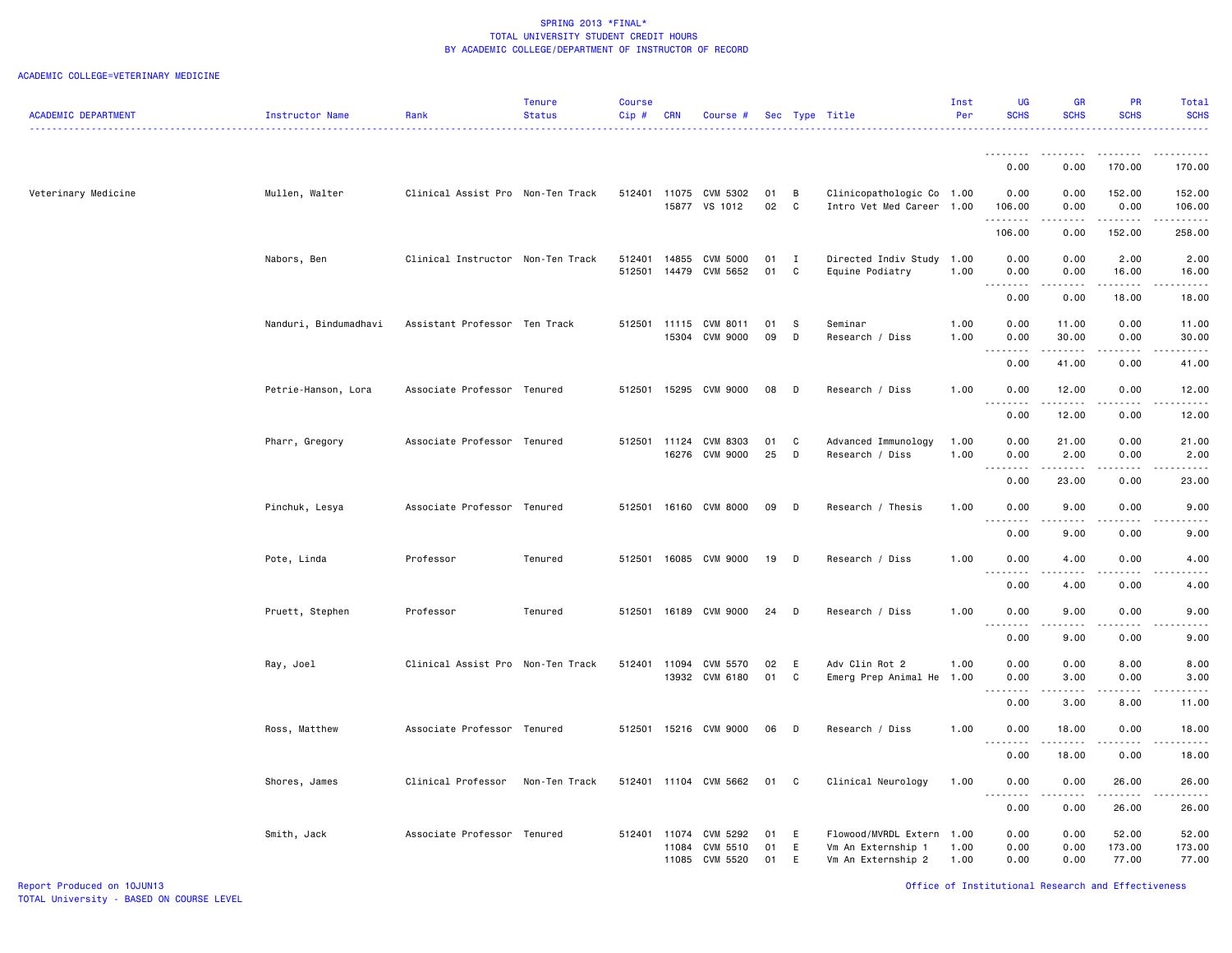| <b>ACADEMIC DEPARTMENT</b> | Instructor Name       | Rank                              | Tenure<br><b>Status</b> | Course<br>Cip# | <b>CRN</b>   | Course #              |               |              | Sec Type Title            | Inst<br>Per | UG<br><b>SCHS</b>     | <b>GR</b><br><b>SCHS</b>                                                                                                          | PR<br><b>SCHS</b>     | Total<br><b>SCHS</b>                                                                                                                                                                                                                                                                                                                                                                                                     |
|----------------------------|-----------------------|-----------------------------------|-------------------------|----------------|--------------|-----------------------|---------------|--------------|---------------------------|-------------|-----------------------|-----------------------------------------------------------------------------------------------------------------------------------|-----------------------|--------------------------------------------------------------------------------------------------------------------------------------------------------------------------------------------------------------------------------------------------------------------------------------------------------------------------------------------------------------------------------------------------------------------------|
|                            |                       |                                   |                         |                |              |                       |               |              | . <u>.</u> .              |             |                       |                                                                                                                                   |                       |                                                                                                                                                                                                                                                                                                                                                                                                                          |
| Veterinary Medicine        | Smith, Jack           | Associate Professor Tenured       |                         |                | 512401 11086 | CVM 5530              | 01            | E            | Vm An Externship 3        | 1.00        | 0.00                  | 0.00                                                                                                                              | 14.00                 | 14.00                                                                                                                                                                                                                                                                                                                                                                                                                    |
|                            |                       |                                   |                         |                | 11089        | CVM 5560              | 01            | E            | Adv Clin Rot 1            | 1.00        | 0.00                  | 0.00                                                                                                                              | 24.00                 | 24.00                                                                                                                                                                                                                                                                                                                                                                                                                    |
|                            |                       |                                   |                         |                | 11093        | CVM 5570              | 01            | E            | Adv Clin Rot 2            | 1.00        | 0.00                  | 0.00                                                                                                                              | 10.00                 | 10.00                                                                                                                                                                                                                                                                                                                                                                                                                    |
|                            |                       |                                   |                         |                | 11097        | CVM 5580              | 01            | E            | Adv Clin Rot 3            | 1.00        | 0.00                  | 0.00                                                                                                                              | 2.00                  | 2.00                                                                                                                                                                                                                                                                                                                                                                                                                     |
|                            |                       |                                   |                         |                | 11106        | CVM 5692              | 01            | C            | Vet Art & Business M      | 0.50        | 0.00                  | 0.00                                                                                                                              | 33.00                 | 33.00                                                                                                                                                                                                                                                                                                                                                                                                                    |
|                            |                       |                                   |                         |                | 11110        | CVM 5772              | 01            | C            | Canine Theriogenolog      | 1.00        | 0.00                  | 0.00                                                                                                                              | 6.00                  | 6.00                                                                                                                                                                                                                                                                                                                                                                                                                     |
|                            |                       |                                   |                         |                |              | 16502 CVM 5000        | $10$ I        |              | Directed Indiv Study      | 1.00        | 0.00                  | 0.00                                                                                                                              | 2.00                  | 2.00                                                                                                                                                                                                                                                                                                                                                                                                                     |
|                            |                       |                                   |                         |                |              | 16508 CVM 5000        | $12 \quad I$  |              | Directed Indiv Study      | 1.00        | 0.00<br>د د د د       | 0.00                                                                                                                              | 2.00                  | 2.00                                                                                                                                                                                                                                                                                                                                                                                                                     |
|                            |                       |                                   |                         |                |              |                       |               |              |                           |             | 0.00                  | 0.00                                                                                                                              | 395.00                | 395.00                                                                                                                                                                                                                                                                                                                                                                                                                   |
|                            | Stockler, Ricardo     | Clinical Assist Pro Non-Ten Track |                         |                |              | 512401 11061 CVM 5175 | 01 C          |              | Food Animal Med & Su 0.25 |             | 0.00                  | 0.00                                                                                                                              | 101.25                | 101.25                                                                                                                                                                                                                                                                                                                                                                                                                   |
|                            |                       |                                   |                         |                |              |                       |               |              |                           |             | 0.00                  | 0.00                                                                                                                              | 101.25                | 101.25                                                                                                                                                                                                                                                                                                                                                                                                                   |
|                            | Swiderski, Cyprianna  | Associate Professor Tenured       |                         |                |              | 512501 15176 CVM 9000 | 05            | $\Box$       | Research / Diss           | 1.00        | 0.00                  | 22.00                                                                                                                             | 0.00                  | 22.00                                                                                                                                                                                                                                                                                                                                                                                                                    |
|                            |                       |                                   |                         |                |              |                       |               |              |                           |             | .<br>0.00             | 22.00                                                                                                                             | 0.00                  | 22.00                                                                                                                                                                                                                                                                                                                                                                                                                    |
|                            | Syrcle, Jason         | Clinical Assist Pro Non-Ten Track |                         |                |              | 512401 11118 CVM 8061 | 01 S          |              | Small Anim Surg Lit       | 1.00        | 0.00                  | 2.00                                                                                                                              | 0.00                  | 2.00                                                                                                                                                                                                                                                                                                                                                                                                                     |
|                            |                       |                                   |                         |                |              |                       |               |              |                           |             | $\frac{1}{2}$<br>0.00 | $- - -$<br>2.00                                                                                                                   | 0.00                  | 2.00                                                                                                                                                                                                                                                                                                                                                                                                                     |
|                            | Thomas, Michael       | Clinical Professor                | Non-Ten Track           |                |              | 512401 11058 CVM 5162 | 01 C          |              | Diagnostic Imaging        | 0.50        | 0.00                  | 0.00                                                                                                                              | 81.00                 | 81.00                                                                                                                                                                                                                                                                                                                                                                                                                    |
|                            |                       |                                   |                         |                |              |                       |               |              |                           |             | .<br>0.00             | $\frac{1}{2} \left( \frac{1}{2} \right) \left( \frac{1}{2} \right) \left( \frac{1}{2} \right) \left( \frac{1}{2} \right)$<br>0.00 | $- - - - -$<br>81.00  | 81.00                                                                                                                                                                                                                                                                                                                                                                                                                    |
|                            | Thomason, John        | Assistant Professor Ten Track     |                         |                |              | 512401 14657 CVM 8990 | 02 C          |              | Special Topic In CVM 1.00 |             | 0.00                  | 4.00                                                                                                                              | 0.00                  | 4.00                                                                                                                                                                                                                                                                                                                                                                                                                     |
|                            |                       |                                   |                         |                |              |                       |               |              |                           |             | .<br>0.00             | .<br>4.00                                                                                                                         | $\frac{1}{2}$<br>0.00 | 4.00                                                                                                                                                                                                                                                                                                                                                                                                                     |
|                            |                       |                                   |                         |                |              |                       |               |              |                           |             |                       |                                                                                                                                   |                       |                                                                                                                                                                                                                                                                                                                                                                                                                          |
|                            | Varela-Stokes, Andrea | Assistant Professor Ten Track     |                         | 512401         | 11059        | CVM 5163              | 01 B          |              | Vet Parasitology          | 0.50        | 0.00                  | 0.00                                                                                                                              | 127.50                | 127.50                                                                                                                                                                                                                                                                                                                                                                                                                   |
|                            |                       |                                   |                         | 512501         | 15876        | CVM 9000              | 14            | $\Box$       | Research / Diss           | 1.00        | 0.00                  | 1.00                                                                                                                              | 0.00                  | 1.00                                                                                                                                                                                                                                                                                                                                                                                                                     |
|                            |                       |                                   |                         |                |              | 15945 CVM 7000        | $02 \qquad I$ |              | Directed Indiv Study      | 1.00        | 0.00<br>.             | 1.00<br>.                                                                                                                         | 0.00<br>.             | 1.00<br>.                                                                                                                                                                                                                                                                                                                                                                                                                |
|                            |                       |                                   |                         |                |              |                       |               |              |                           |             | 0.00                  | 2.00                                                                                                                              | 127.50                | 129.50                                                                                                                                                                                                                                                                                                                                                                                                                   |
|                            | Wan, Xiufeng          | Associate Professor Ten Track     |                         | 512501         |              | 16092 CVM 9000        | 21 D          |              | Research / Diss           | 1.00        | 0.00<br>.             | 14.00<br>.                                                                                                                        | 0.00<br>-----         | 14.00                                                                                                                                                                                                                                                                                                                                                                                                                    |
|                            |                       |                                   |                         |                |              |                       |               |              |                           |             | 0.00                  | 14.00                                                                                                                             | 0.00                  | 14.00                                                                                                                                                                                                                                                                                                                                                                                                                    |
|                            | Wang, Chinling        | Associate Professor Tenured       |                         |                |              | 512501 16096 CVM 9000 | 22 D          |              | Research / Diss           | 1.00        | 0.00                  | 8.00<br>.                                                                                                                         | 0.00<br>.             | 8.00<br>.                                                                                                                                                                                                                                                                                                                                                                                                                |
|                            |                       |                                   |                         |                |              |                       |               |              |                           |             | 0.00                  | 8.00                                                                                                                              | 0.00                  | 8.00                                                                                                                                                                                                                                                                                                                                                                                                                     |
|                            | Wills, Robert         | Professor                         | Tenured                 | 512401         | 11053        | CVM 5022              | 01            | $\mathbf{C}$ | Veterinary Epidemiol      | 1.00        | 0.00                  | 0.00                                                                                                                              | 170.00                | 170.00                                                                                                                                                                                                                                                                                                                                                                                                                   |
|                            |                       |                                   |                         |                | 512501 11125 | CVM 8503              | 01            | C.           | Epidemiology/Biostat      | 1.00        | 0.00                  | 33.00                                                                                                                             | 0.00                  | 33.00                                                                                                                                                                                                                                                                                                                                                                                                                    |
|                            |                       |                                   |                         |                | 15653        | CVM 9000              | 13 D          |              | Research / Diss           | 1.00        | 0.00<br>.             | 8.00                                                                                                                              | 0.00<br>.             | 8.00<br>.                                                                                                                                                                                                                                                                                                                                                                                                                |
|                            |                       |                                   |                         |                |              |                       |               |              |                           |             | 0.00                  | 41.00                                                                                                                             | 170.00                | 211.00                                                                                                                                                                                                                                                                                                                                                                                                                   |
| Veterinary Medicine        |                       |                                   |                         |                |              |                       |               |              |                           |             | ========<br>1140.00   | ========<br>463.00                                                                                                                | ========<br>5820.50   | ==========<br>7423.50                                                                                                                                                                                                                                                                                                                                                                                                    |
|                            |                       |                                   |                         |                |              |                       |               |              |                           |             | ========              | <b>SEBREBER</b>                                                                                                                   | <b>EDEDEDER</b>       | $\begin{minipage}{0.03\linewidth} \hspace*{-0.2cm} \textbf{if} \hspace*{-0.3cm} \textbf{if} \hspace*{-0.3cm} \textbf{if} \hspace*{-0.3cm} \textbf{if} \hspace*{-0.3cm} \textbf{if} \hspace*{-0.3cm} \textbf{if} \hspace*{-0.3cm} \textbf{if} \hspace*{-0.3cm} \textbf{if} \hspace*{-0.3cm} \textbf{if} \hspace*{-0.3cm} \textbf{if} \hspace*{-0.3cm} \textbf{if} \hspace*{-0.3cm} \textbf{if} \hspace*{-0.3cm} \textbf{$ |